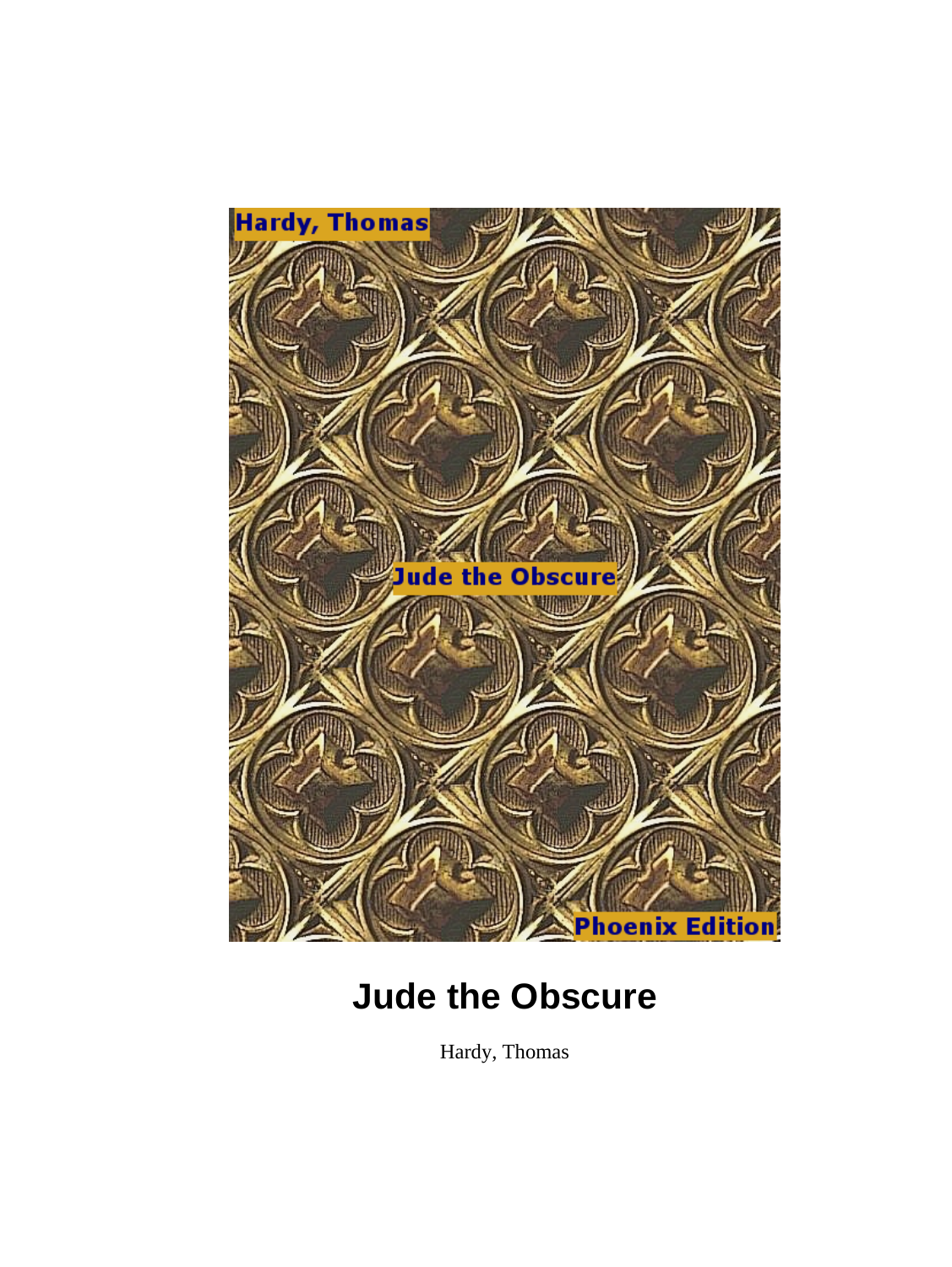# [Table Of Content](#page-367-0)

by Thomas Hardy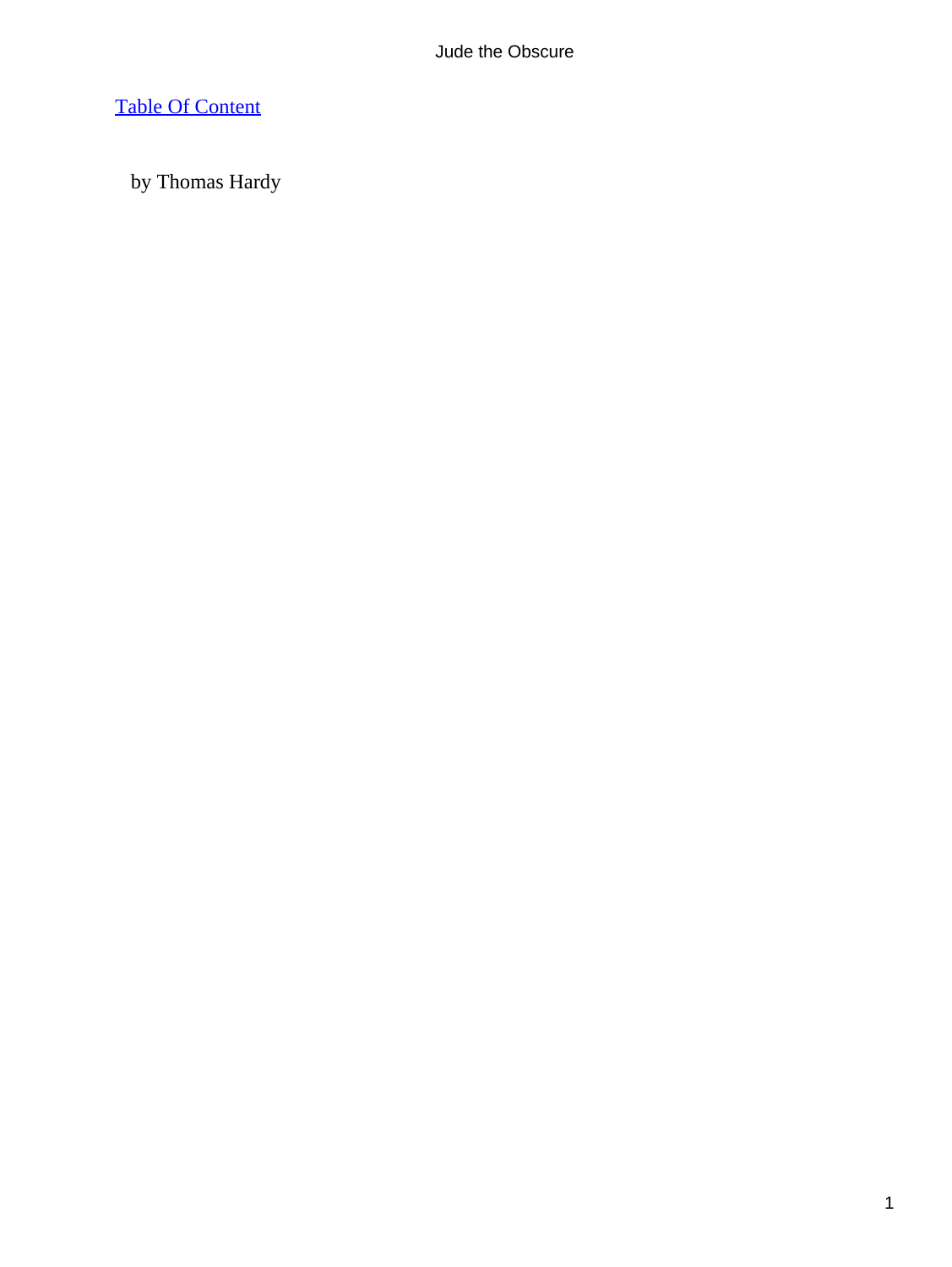# **[PART First − AT MARYGREEN](#page-367-0)**

"Yea, many there be that have run out of their wits for women, and become servants for their sakes. Many also have perished, have erred, and sinned, for women.... O ye men, how can it be but women should be strong, seeing they do thus?" – ESDRAS.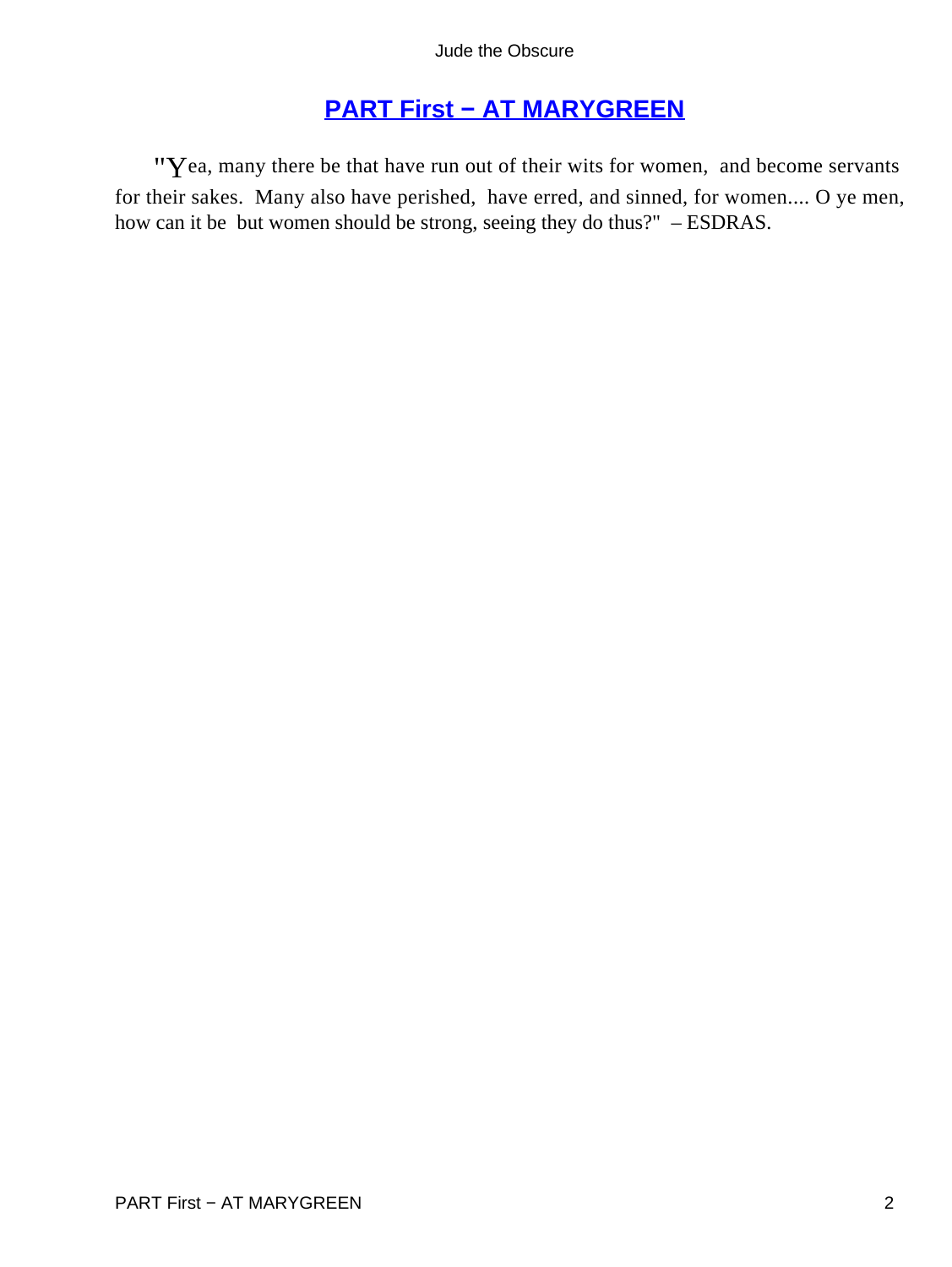# **[CHAPTER I](#page-367-0)**

THE schoolmaster was leaving the village, and everybody seemed sorry. The miller at Cresscombe lent him the small white tilted cart and horse to carry his goods to the city of his destination, about twenty miles off, such a vehicle proving of quite sufficient size for the departing teacher's effects. For the schoolhouse had been partly furnished by the managers, and the only cumbersome article possessed by the master, in addition to the packing−case of books, was a cottage piano that he had bought at an auction during the year in which he thought of learning instrumental music. But the enthusiasm having waned he had never acquired any skill in playing, and the purchased article had been a perpetual trouble to him ever since in moving house.

 The rector had gone away for the day, being a man who disliked the sight of changes. He did not mean to return till the evening, when the new school−teacher would have arrived and settled in, and everything would be smooth again.

 The blacksmith, the farm bailiff, and the schoolmaster himself were standing in perplexed attitudes in the parlour before the instrument. The master had remarked that even if he got it into the cart he should not know what to do with it on his arrival at Christminster, the city he was bound for, since he was only going into temporary lodgings just at first.

 A little boy of eleven, who had been thoughtfully assisting in the packing, joined the group of men, and as they rubbed their chins he spoke up, blushing at the sound of his own voice: "Aunt have got a great fuel−house, and it could be put there, perhaps, till you've found a place to settle in, sir."

"A proper good notion," said the blacksmith.

 It was decided that a deputation should wait on the boy's aunt – an old maiden resident – and ask her if she would house the piano till Mr. Phillotson should send for it. The smith and the bailiff started to see about the practicability of the suggested shelter, and the boy and the schoolmaster were left standing alone.

"Sorry I am going, Jude?" asked the latter kindly.

 Tears rose into the boy's eyes, for he was not among the regular day scholars, who came unromantically close to the schoolmaster's life, but one who had attended the night school only during the present teacher's term of office. The regular scholars, if the truth must be told, stood at the present moment afar off, like certain historic disciples, indisposed to any enthusiastic volunteering of aid.

The boy awkwardly opened the book he held in his hand, which Mr. Phillotson had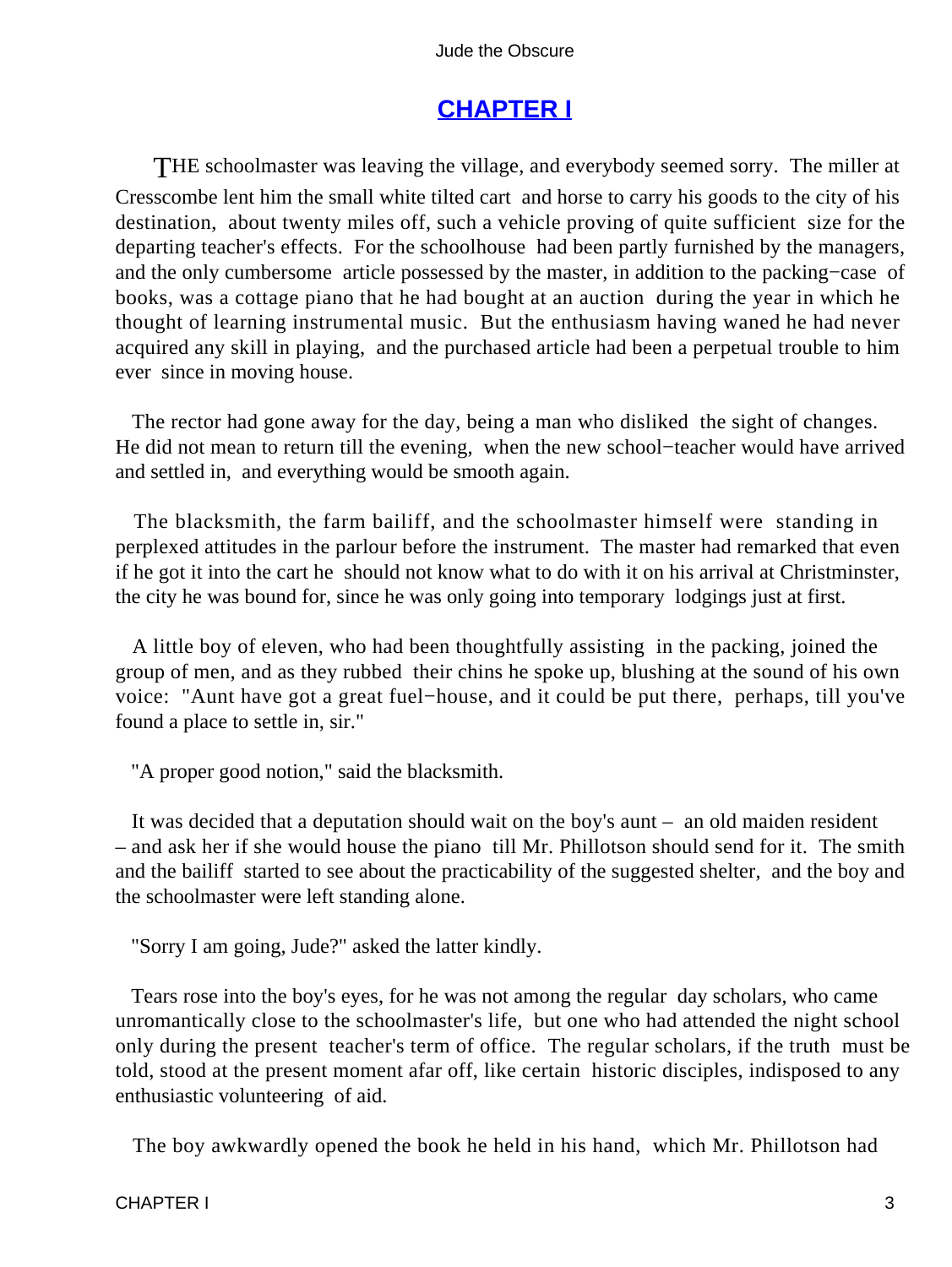bestowed on him as a parting gift, and admitted that he was sorry.

"So am I," said Mr. Phillotson.

"Why do you go, sir?" asked the boy.

 "Ah – that would be a long story. You wouldn't understand my reasons, Jude. You will, perhaps, when you are older."

"I think I should now, sir."

 "Well – don't speak of this everywhere. You know what a university is, and a university degree? It is the necessary hallmark of a man who wants to do anything in teaching. My scheme, or dream, is to be a university graduate, and then to be ordained. By going to live at Christminster, or near it, I shall be at headquarters, so to speak, and if my scheme is practicable at all, I consider that being on the spot will afford me a better chance of carrying it out than I should have elsewhere."

 The smith and his companion returned. Old Miss Fawley's fuel−house was dry, and eminently practicable; and she seemed willing to give the instrument standing−room there. It was accordingly left in the school till the evening, when more hands would be available for removing it; and the schoolmaster gave a final glance round.

 The boy Jude assisted in loading some small articles, and at nine o'clock Mr. Phillotson mounted beside his box of books and other IMPEDIMENTA, and bade his friends good−bye.

 "I shan't forget you, Jude," he said, smiling, as the cart moved off. "Be a good boy, remember; and be kind to animals and birds, and read all you can. And if ever you come to Christminster remember you hunt me out for old acquaintance' sake."

 The cart creaked across the green, and disappeared round the corner by the rectory−house. The boy returned to the draw−well at the edge of the greensward, where he had left his buckets when he went to help his patron and teacher in the loading. There was a quiver in his lip now and after opening the well−cover to begin lowering the bucket he paused and leant with his forehead and arms against the framework, his face wearing the fixity of a thoughtful child's who has felt the pricks of life somewhat before his time. The well into which he was looking was as ancient as the village itself, and from his present position appeared as a long circular perspective ending in a shining disk of quivering water at a distance of a hundred feet down. There was a lining of green moss near the top, and nearer still the hart's−tongue fern.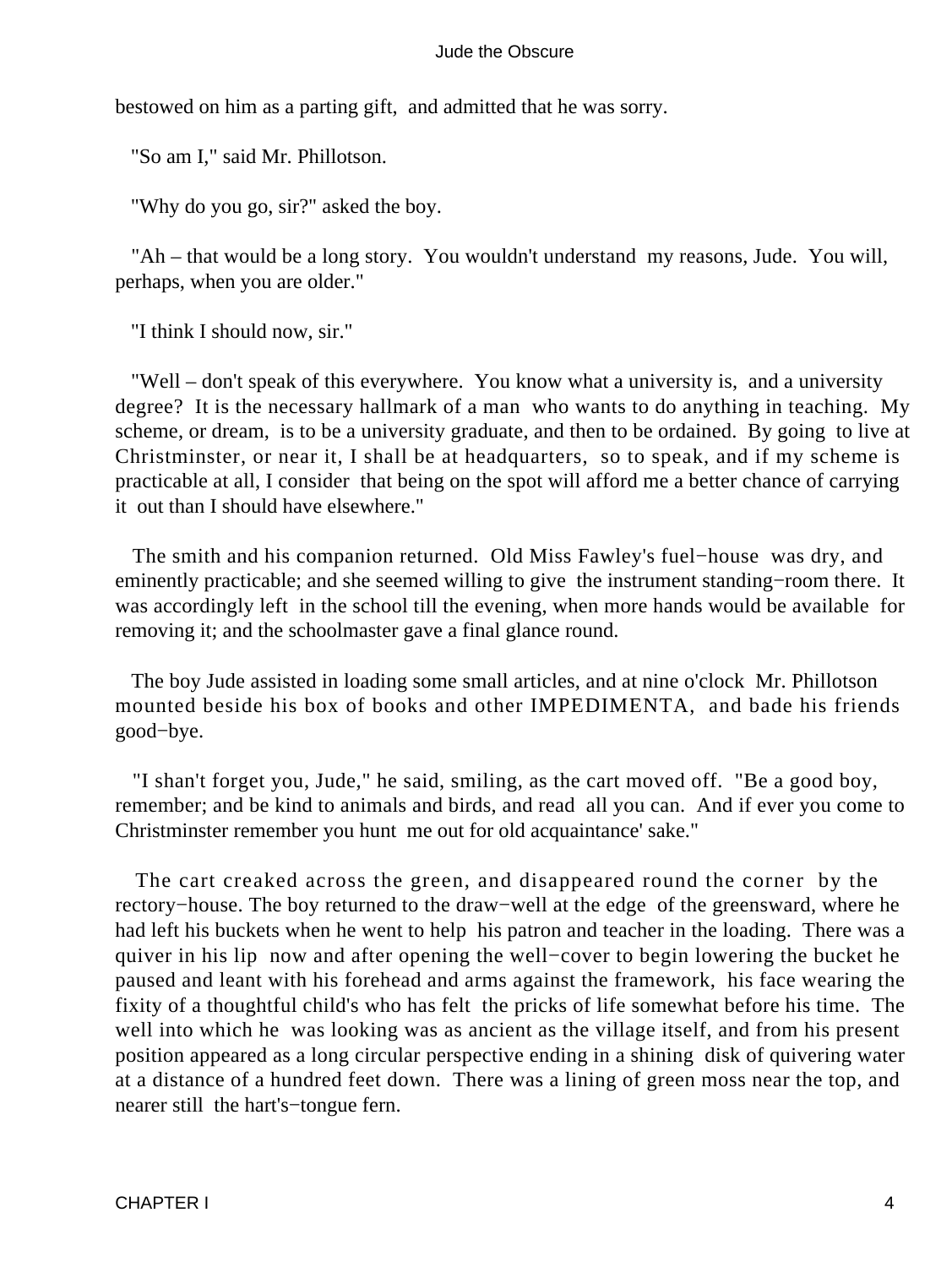He said to himself, in the melodramatic tones of a whimsical boy, that the schoolmaster had drawn at that well scores of times on a morning like this, and would never draw there any more. "I've seen him look down into it, when he was tired with his drawing, just as I do now, and when he rested a bit before carrying the buckets home! But he was too clever to bide here any longer – a small sleepy place like this!"

 A tear rolled from his eye into the depths of the well. The morning was a little foggy, and the boy's breathing unfurled itself as a thicker fog upon the still and heavy air. His thoughts were interrupted by a sudden outcry:

"Bring on that water, will ye, you idle young harlican!"

 It came from an old woman who had emerged from her door towards the garden gate of a green−thatched cottage not far off. The boy quickly waved a signal of assent, drew the water with what was a great effort for one of his stature, landed and emptied the big bucket into his own pair of smaller ones, and pausing a moment for breath, started with them across the patch of clammy greensward whereon the well stood – nearly in the centre of the little village, or rather hamlet of Marygreen.

 It was as old−fashioned as it was small, and it rested in the lap of an undulating upland adjoining the North Wessex downs. Old as it was, however, the well−shaft was probably the only relic of the local history that remained absolutely unchanged. Many of the thatched and dormered dwelling−houses had been pulled down of late years, and many trees felled on the green. Above all, the original church, hump−backed, wood−turreted, and quaintly hipped, had been taken down, and either cracked up into heaps of road−metal in the lane, or utilized as pig−sty walls, garden seats, guard−stones to fences, and rockeries in the flower−beds of the neighbourhood. In place of it a tall new building of modern Gothic design, unfamiliar to English eyes, had been erected on a new piece of ground by a certain obliterator of historic records who had run down from London and back in a day. The site whereon so long had stood the ancient temple to the Christian divinities was not even recorded on the green and level grass−plot that had immemorially been the churchyard, the obliterated graves being commemorated by eighteen−penny castiron crosses warranted to last five years.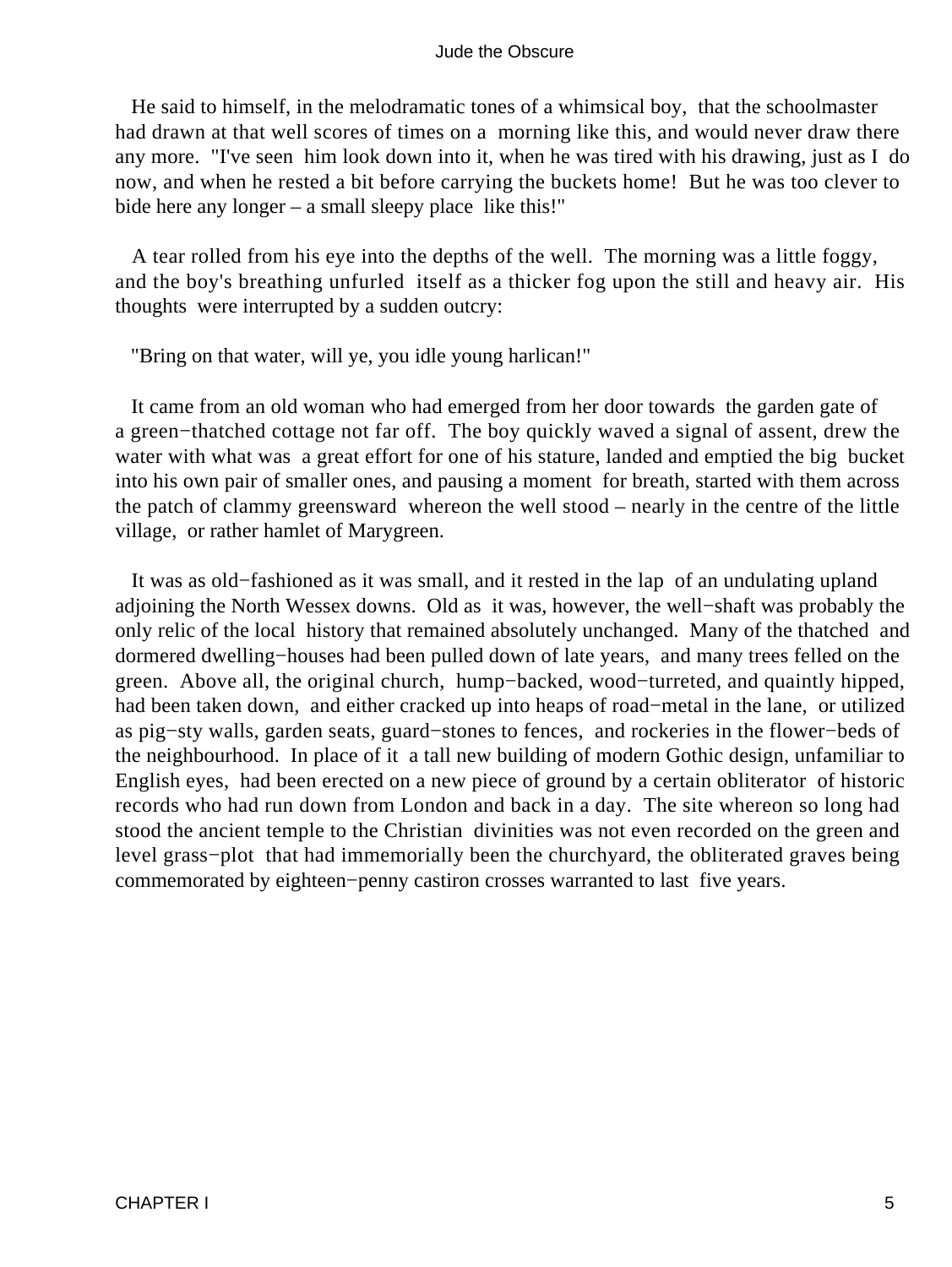# **[CHAPTER II](#page-367-0)**

SLENDER as was Jude Fawley's frame he bore the two brimming house−buckets

of water to the cottage without resting. Over the door was a little rectangular piece of blue board, on which was painted in yellow letters, "Drusilla Fawley, Baker." Within the little lead panes of the window – this being one of the few old houses left – were five bottles of sweets, and three buns on a plate of the willow pattern.

 While emptying the buckets at the back of the house he could hear an animated conversation in progress within−doors between his great−aunt, the Drusilla of the sign−board, and some other villagers. Having seen the school−master depart, they were summing up particulars of the event, and indulging in predictions of his future.

"And who's he?" asked one, comparatively a stranger, when the boy entered.

 "Well ye med ask it, Mrs. Williams. He's my great−nephew – come since you was last this way." The old inhabitant who answered was a tall, gaunt woman, who spoke tragically on the most trivial subject, and gave a phrase of her conversation to each auditor in turn. "He come from Mellstock, down in South Wessex, about a year ago – worse luck for 'n, Belinda" (turning to the right) "where his father was living, and was took wi' the shakings for death, and died in two days, as you know, Caroline" (turning to the left). "It would ha' been a blessing if Goddy−mighty had took thee too, wi' thy mother and father, poor useless boy! But I've got him here to stay with me till I can see what's to be done with un, though I am obliged to let him earn any penny he can. Just now he's a−scaring of birds for Farmer Troutham. It keeps him out of mischty. Why do ye turn away, Jude?" she continued, as the boy, feeling the impact of their glances like slaps upon his face, moved aside.

 The local washerwoman replied that it was perhaps a very good plan of Miss or Mrs. Fawley's (as they called her indifferently) to have him with her – "to kip 'ee company in your loneliness, fetch water, shet the winder−shet−ters o' nights, and help in the bit o' baking."

 Miss Fawley doubted it.... "Why didn't ye get the schoolmaster to take 'ee to Christminster wi' un, and make a scholar of 'ee," she continued, in frowning pleasantry. "I'm sure he couldn't ha' took a better one. The boy is crazy for books, that he is. It runs in our family rather. His cousin Sue is just the same – so I've heard; but I have not seen the child for years, though she was born in this place, within these four walls, as it happened. My niece and her husband, after they were married, didn' get a house of their own for some year or more; and then they only had one till – Well, I won't go into that. Jude, my child, don't you ever marry. 'Tisn't for the Fawleys to take that step any more. She, their only one, was like a child o' my own, Belinda, till the split come! Ah, that a little maid should know such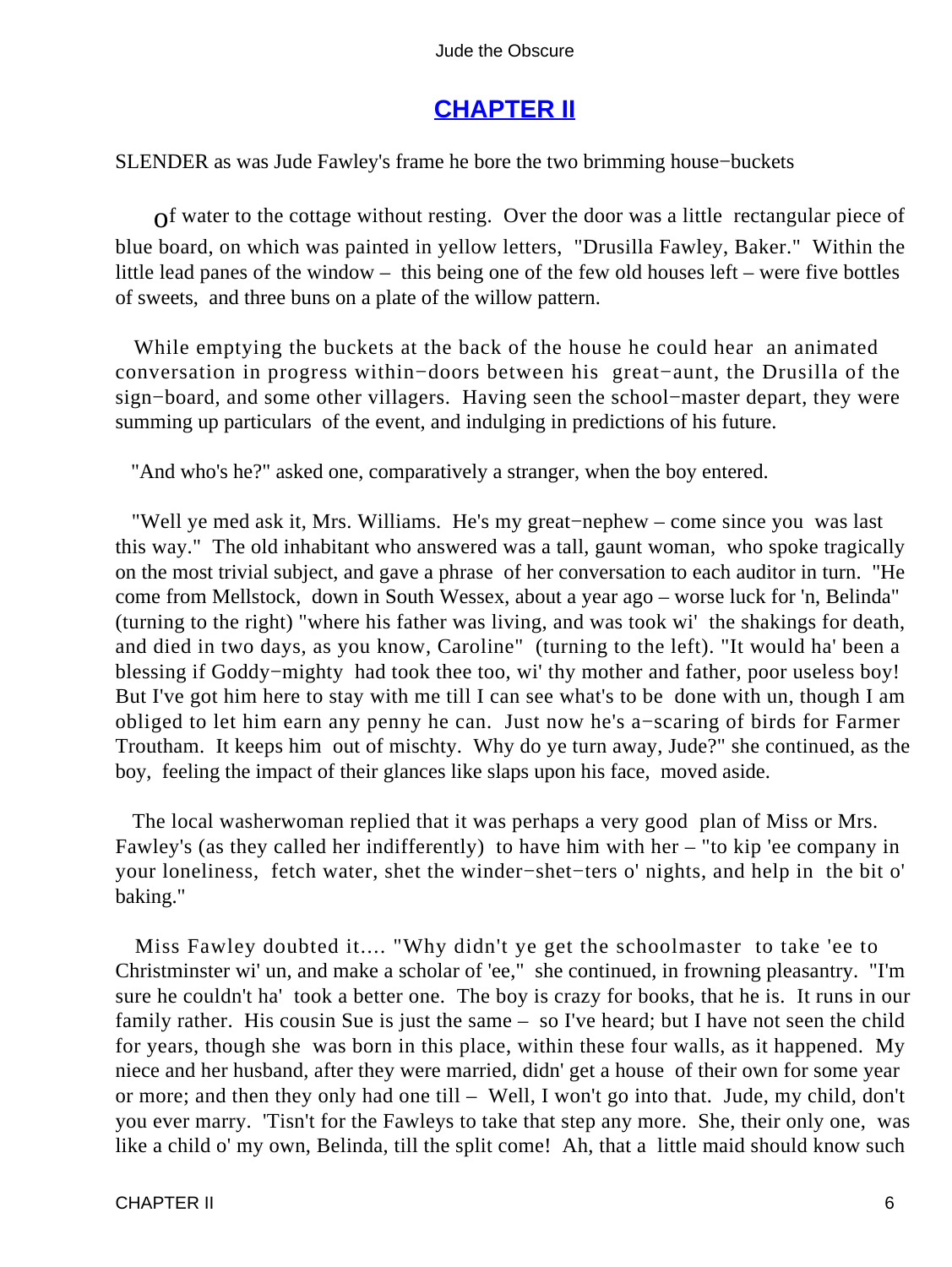changes!"

 Jude, finding the general attention again centering on himself, went out to the bakehouse, where he ate the cake provided for his breakfast. The end of his spare time had now arrived, and emerging from the garden by getting over the hedge at the back he pursued a path northward, till he came to a wide and lonely depression in the general level of the upland, which was sown as a corn−field. This vast concave was the scene of his labours for Mr Troutham the farmer, and he descended into the midst of it.

 The brown surface of the field went right up towards the sky all round, where it was lost by degrees in the mist that shut out the actual verge and accentuated the solitude. The only marks on the uniformity of the scene were a rick of last year's produce standing in the midst of the arable, the rooks that rose at his approach, and the path athwart the fallow by which he had come, trodden now by he hardly knew whom, though once by many of his own dead family.

"How ugly it is here!" he murmured.

The fresh harrow–lines seemed to stretch like the channellings in a piece of new corduroy, lending a meanly utilitarian air to the expanse, taking away its gradations, and depriving it of all history beyond that of the few recent months, though to every clod and stone there really attached associations enough and to spare – echoes of songs from ancient harvest−days, of spoken words, and of sturdy deeds. Every inch of ground had been the site, first or last, of energy, gaiety, horse−play, bickerings, weariness. Groups of gleaners had squatted in the sun on every square yard. Love−matches that had populated the adjoining hamlet had been made up there between reaping and carrying. Under the hedge which divided the field from a distant plantation girls had given themselves to lovers who would not turn their heads to look at them by the next harvest; and in that ancient cornfield many a man had made love−promises to a woman at whose voice he had trembled by the next seed−time after fulfilling them in the church adjoining. But this neither Jude nor the rooks around him considered. For them it was a lonely place, possessing, in the one view, only the quality of a work−ground, and in the other that of a granary good to feed in.

 The boy stood under the rick before mentioned, and every few seconds used his clacker or rattle briskly. At each clack the rooks left off pecking, and rose and went away on their leisurely wings, burnished like tassets of mail, afterwards wheeling back and regarding him warily, and descending to feed at a more respectful distance.

 He sounded the clacker till his arm ached, and at length his heart grew sympathetic with the birds' thwarted desires. They seemed, like himself, to be living in a world which did not want them. Why should he frighten them away? They took upon more and more the aspect of gentle friends and pensioners – the only friends he could claim as being in the least degree interested in him, for his aunt had often told him that she was not. He ceased his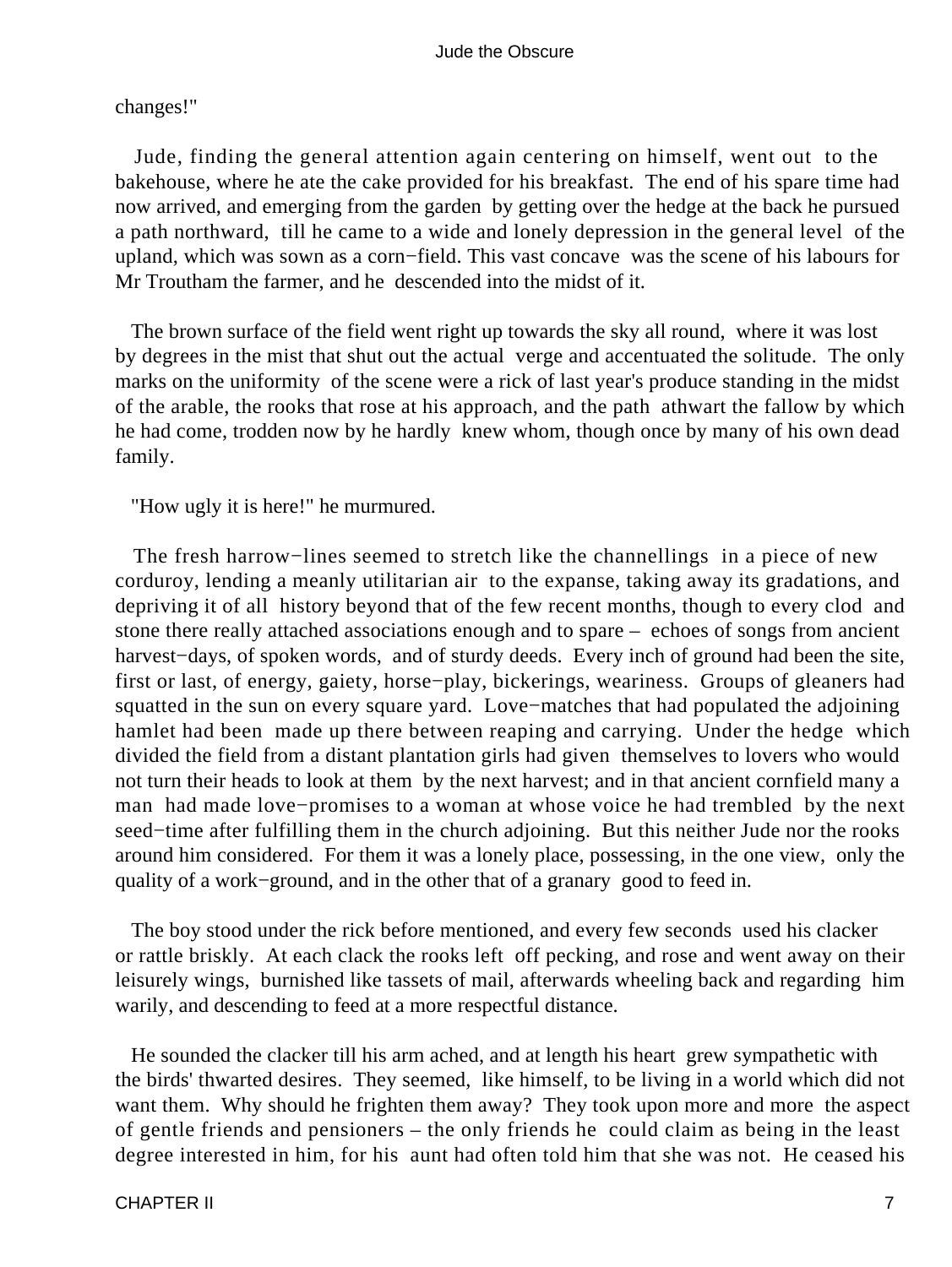rattling, and they alighted anew.

 "Poor little dears!" said Jude, aloud. "You SHALL have some dinner – you shall. There is enough for us all. Farmer Troutham can afford to let you have some. Eat, then my dear little birdies, and make a good meal!"

 They stayed and ate, inky spots on the nut−brown soil and Jude enjoyed their appetite. A magic thread of fellow−feeling united his own life with theirs. Puny and sorry as those lives were, they much resembled his own.

 His clacker he had by this time thrown away from him, as being a mean and sordid instrument, offensive both to the birds and to himself as their friend. All at once he became conscious of a smart blow upon his buttocks, followed by a loud clack, which announced to his surprised senses that the clacker had been the instrument of offence used. The birds and Jude started up simultaneously, and the dazed eyes of the latter beheld the farmer in person, the great Troutham himself, his red face glaring down upon Jude's cowering frame, the clacker swinging in his hand.

 "So it's 'Eat my dear birdies,' is it, young man? 'Eat, dear birdies,' indeed! I'll tickle your breeches, and see if you say, 'Eat, dear birdies,' again in a hurry! And you've been idling at the schoolmaster's too, instead of coming here, ha'n't ye, hey? That's how you earn your sixpence a day for keeping the rooks off my corn!"

 Whilst saluting Jude's ears with this impassioned rhetoric, Troutham had seized his left hand with his own left, and swinging his slim frame round him at arm's−length, again struck Jude on the hind parts with the flat side of Jude's own rattle, till the field echoed with the blows, which were delivered once or twice at each revolution.

 "Don't 'ee, sir – please don't 'ee!" cried the whirling child, as helpless under the centrifugal tendency of his person as a hooked fish swinging to land, and beholding the hill, the rick, the plantation, the path, and the rooks going round and round him in an amazing circular race. " $I - I - \text{sir} - \text{only meant that} - \text{there was a good crop in the ground} - I \text{ saw 'em}$ sow it – and the rooks could have a little bit for dinner – and you wouldn't miss it, sir – and Mr. Phillotson said I was to be kind to 'em – oh, oh, oh!"

 This truthful explanation seemed to exasperate the farmer even more than if Jude had stoutly denied saying anything at all, and he still smacked the whirling urchin, the clacks of the instrument continuing to resound all across the field and as far as the ears of distant workers – who gathered thereupon that Jude was pursuing his business of clacking with great assiduity – and echoing from the brand−new church tower just behind the mist, towards the building of which structure the farmer had largely subscribed, to testify his love for God and man.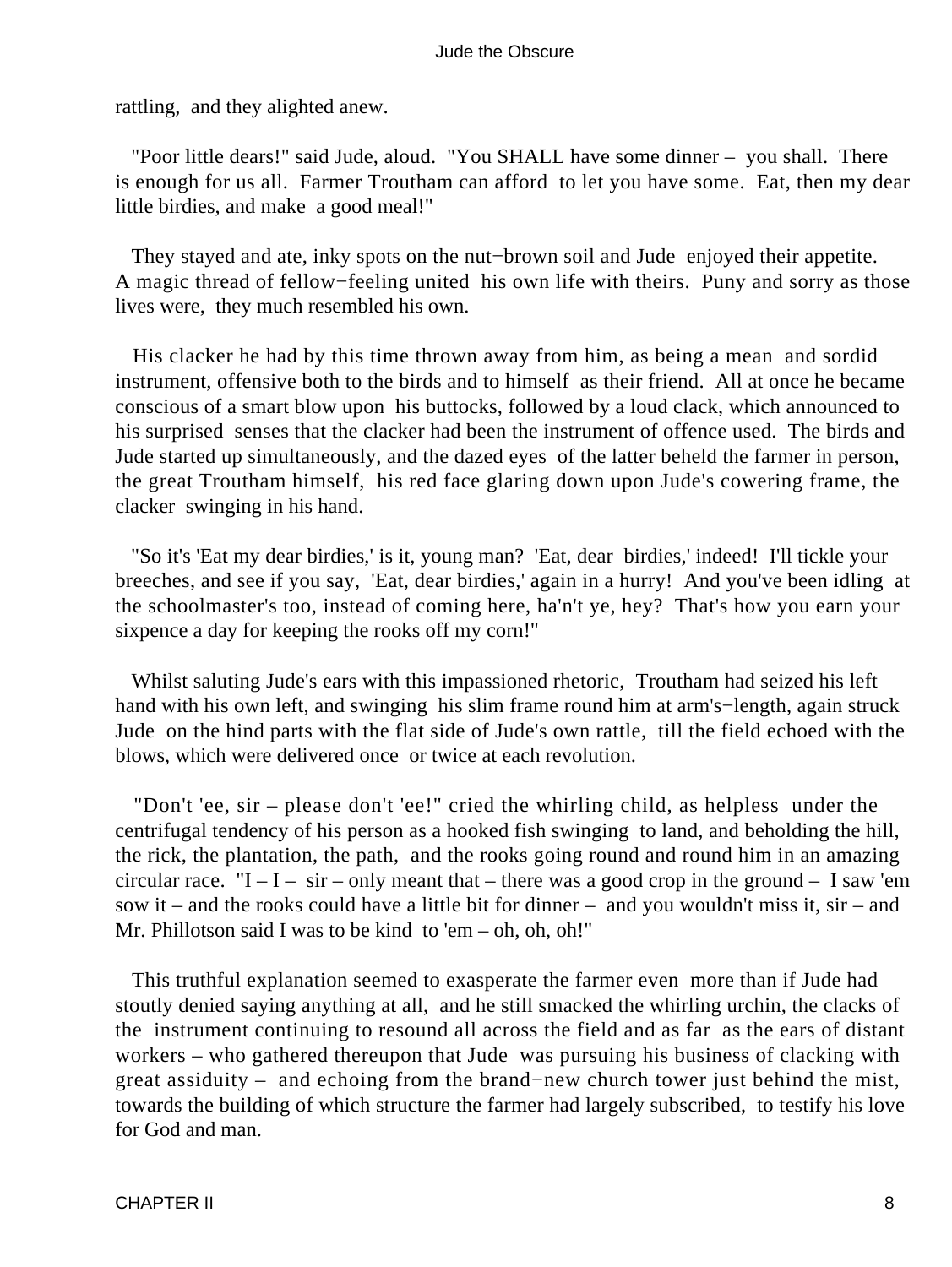Presently Troutham grew tired of his punitive task, and depositing the quivering boy on his legs, took a sixpence from his pocket and gave it him in payment for his day's work, telling him to go home and never let him see him in one of those fields again.

 Jude leaped out of arm's reach, and walked along the trackway weeping – not from the pain, though that was keen enough; not from the perception of the flaw in the terrestrial scheme, by which what was good for God's birds was bad for God's gardener; but with the awful sense that he had wholly disgraced himself before he had been a year in the parish, and hence might be a burden to his great−aunt for life.

 With this shadow on his mind he did not care to show himself in the village, and went homeward by a roundabout track behind a high hedge and across a pasture. Here he beheld scores of coupled earthworms lying half their length on the surface of the damp ground, as they always did in such weather at that time of the year. It was impossible to advance in regular steps without crushing some of them at each tread.

 Though Farmer Troutham had just hurt him, he was a boy who could not himself bear to hurt anything. He had never brought home a nest of young birds without lying awake in misery half the night after, and often re−instating them and the nest in their original place the next morning. He could scarcely bear to see trees cut down or lopped, from a fancy that it hurt them; and late pruning, when the sap was up and the tree bled profusely, had been a positive grief to him in his infancy. This weakness of character, as it may be called, suggested that he was the sort of man who was born to ache a good deal before the fall of the curtain upon his unnecessary life should signify that all was well with him again. He carefully picked his way on tiptoe among the earthworms, without killing a single one.

 On entering the cottage he found his aunt selling a penny loaf to a little girl, and when the customer was gone she said, "Well, how do you come to be back here in the middle of the morning like this?"

"I'm turned away."

"What?"

 "Mr. Troutham have turned me away because I let the rooks have a few peckings of corn. And there's my wages – the last I shall ever hae!"

He threw the sixpence tragically on the table.

 "Ah!" said his aunt, suspending her breath. And she opened upon him a lecture on how she would now have him all the spring upon her hands doing nothing. "If you can't skeer birds, what can ye do? There! don't ye look so deedy! Farmer Troutham is not so much better than myself, come to that. But 'tis as Job said, 'Now they that are younger than I have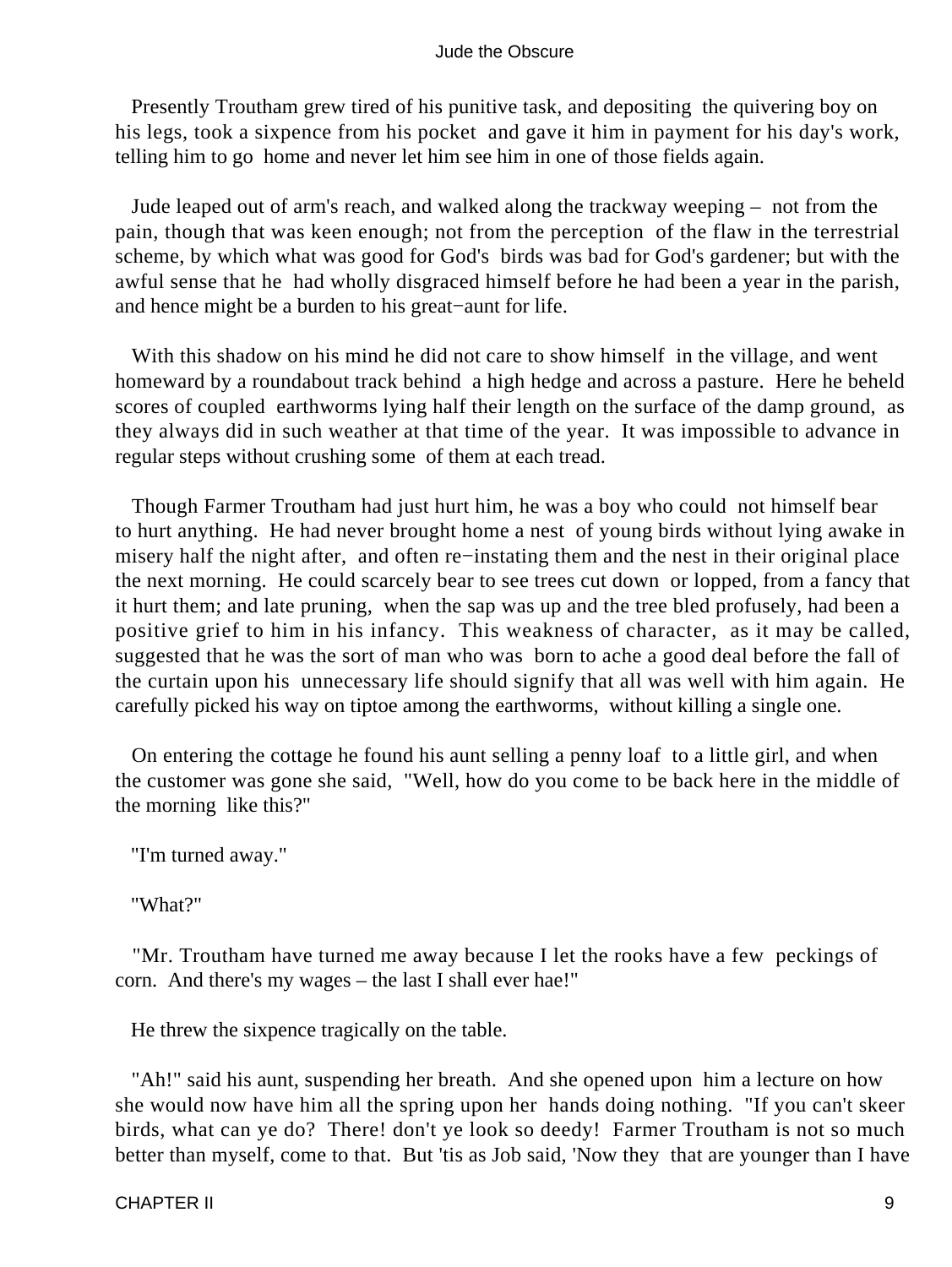me in derision, whose fathers I would have disdained to have set with the dogs of my flock.' His father was my father's journeyman, anyhow, and I must have been a fool to let 'ee go to work for 'n, which I shouldn't ha' done but to keep 'ee out of mischty."

 More angry with Jude for demeaning her by coming there than for dereliction of duty, she rated him primarily from that point of view, and only secondarily from a moral one.

 "Not that you should have let the birds eat what Farmer Troutham planted. Of course you was wrong in that. Jude, Jude, why didstn't go off with that schoolmaster of thine to Christminster or somewhere? But, oh no – poor or'nary child – there never was any sprawl on thy side of the family, and never will be!"

 "Where is this beautiful city, Aunt – this place where Mr. Phillotson is gone to?" asked the boy, after meditating in silence.

 "Lord! you ought to know where the city of Christminster is. Near a score of miles from here. It is a place much too good for you ever to have much to do with, poor boy, I'm a−thinking."

"And will Mr. Phillotson always be there?"

"How can I tell?"

"Could I go to see him?"

 "Lord, no! You didn't grow up hereabout, or you wouldn't ask such as that. We've never had anything to do with folk in Christminster, nor folk in Christminster with we."

 Jude went out, and, feeling more than ever his existence to be an undemanded one, he lay down upon his back on a heap of litter near the pig−sty. The fog had by this time become more translucent, and the position of the sun could be seen through it. He pulled his straw hat over his face, and peered through the interstices of the plaiting at the white brightness, vaguely reflecting. Growing up brought responsibilities, he found. Events did not rhyme quite as he had thought. Nature's logic was too horrid for him to care for. That mercy towards one set of creatures was cruelty towards another sickened his sense of harmony. As you got older, and felt yourself to be at the centre of your time, and not at a point in its circumference, as you had felt when you were little, you were seized with a sort of shuddering, he perceived. All around you there seemed to be something glaring, garish, rattling, and the noises and glares hit upon the little cell called your life, and shook it, and warped it.

If he could only prevent himself growing up! He did not want to be a man.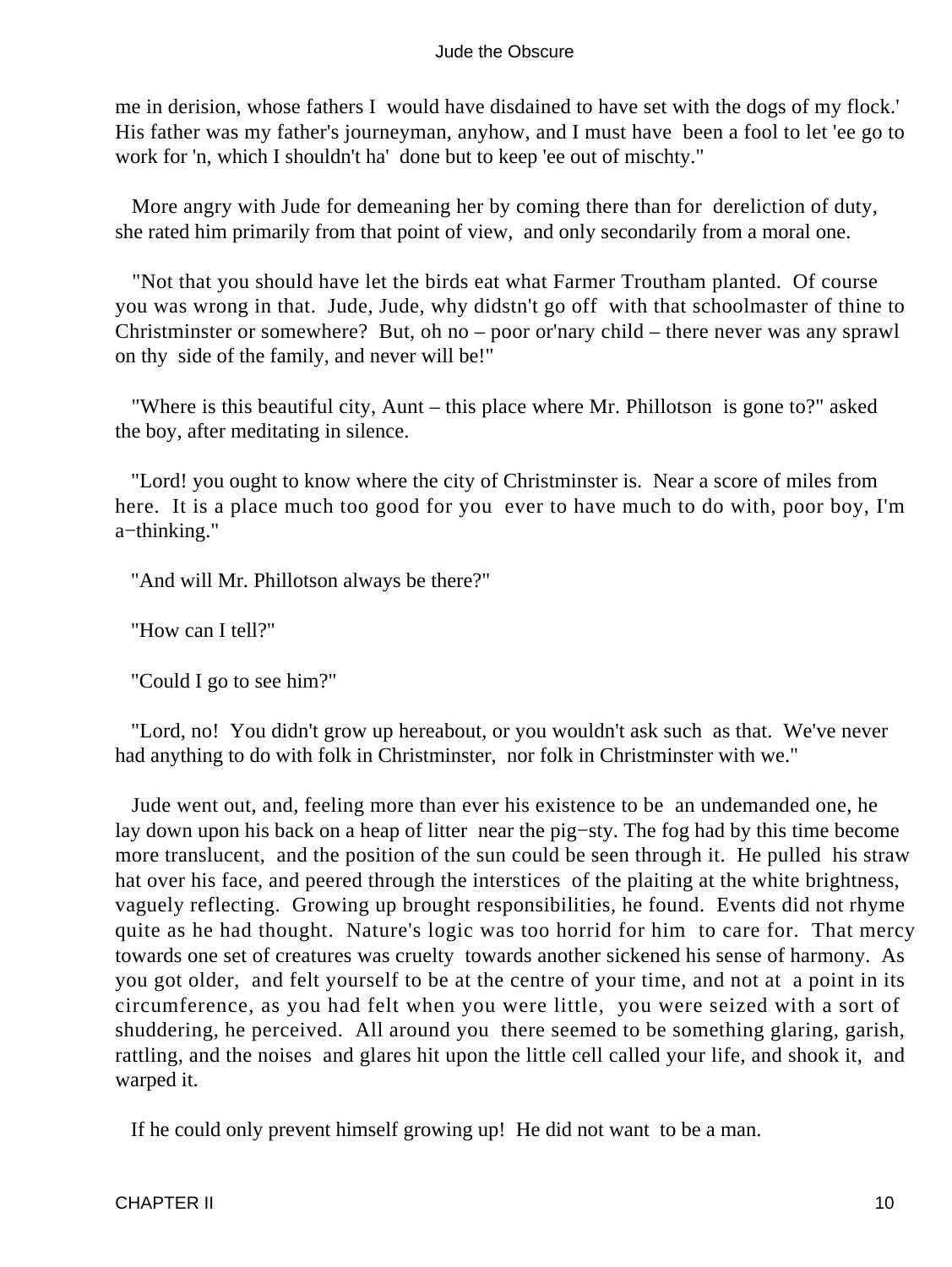Then, like the natural boy, he forgot his despondency, and sprang up. During the remainder of the morning he helped his aunt, and in the afternoon, when there was nothing more to be done, he went into the village. Here he asked a man whereabouts Christminster lay.

 "Christminster? Oh, well, out by there yonder; though I've never bin there – not I. I've never had any business at such a place."

 The man pointed north−eastward, in the very direction where lay that field in which Jude had so disgraced himself. There was something unpleasant about the coincidence for the moment, but the fearsomeness of this fact rather increased his curiosity about the city. The farmer had said he was never to be seen in that field again; yet Christminster lay across it, and the path was a public one. So, stealing out of the hamlet, he descended into the same hollow which had witnessed his punishment in the morning, never swerving an inch from the path, and climbing up the long and tedious ascent on the other side till the track joined the highway by a little clump of trees. Here the ploughed land ended, and all before him was bleak open down.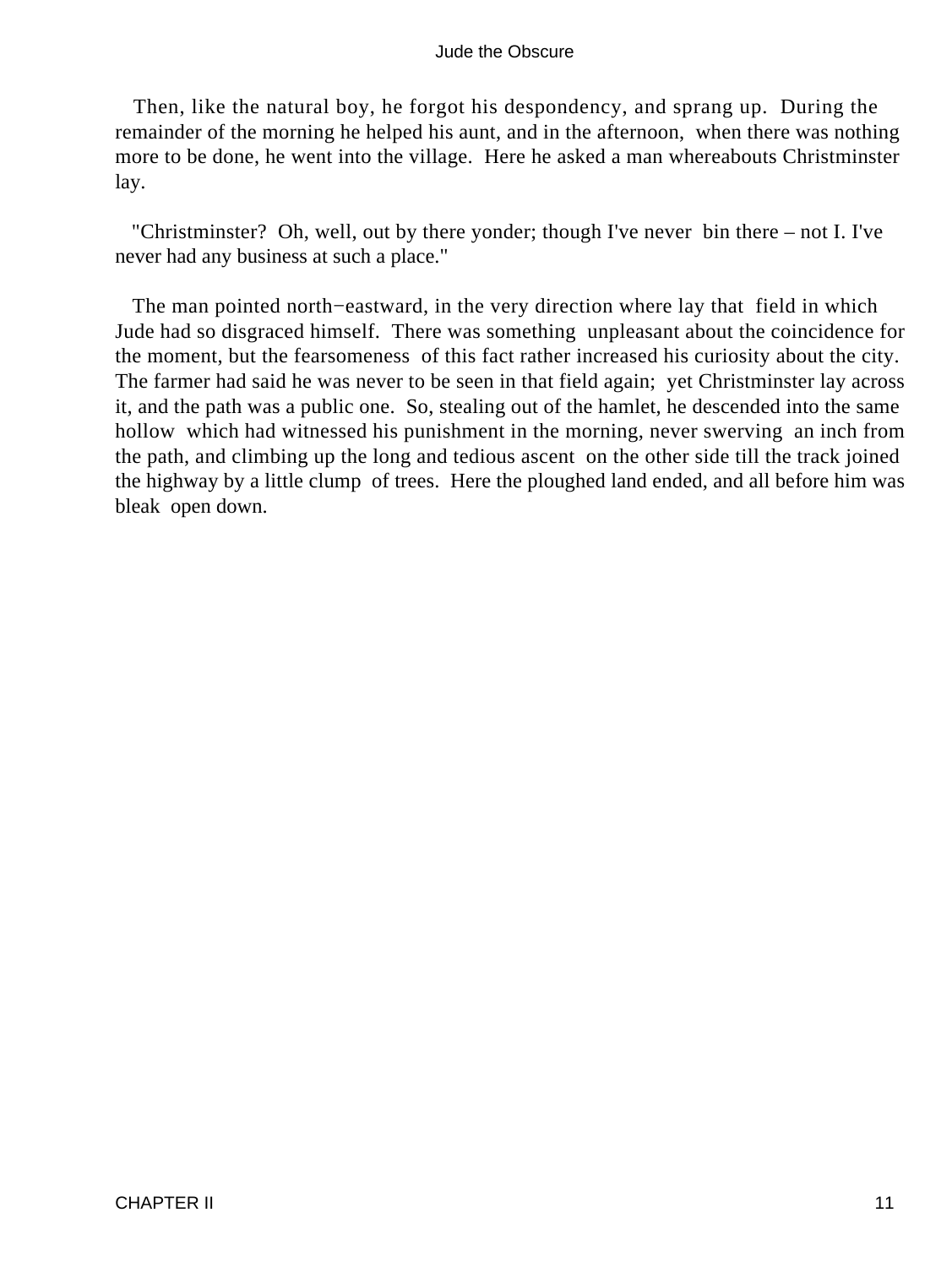# **[CHAPTER III](#page-367-0)**

NOT a soul was visible on the hedgeless highway, or on either side of it, and the white road seemed to ascend and diminish till it joined the sky. At the very top it was crossed at right angles by a green "ridgeway" – the Ickneild Street and original Roman road through the district. This ancient track ran east and west for many miles, and down almost to within living memory had been used for driving flocks and herds to fairs and markets. But it was now neglected and overgrown.

 The boy had never before strayed so far north as this from the nestling hamlet in which he had been deposited by the carrier from a railway station southward, one dark evening some few months earlier, and till now he had had no suspicion that such a wide, flat, low−lying country lay so near at hand, under the very verge of his upland world. The whole northern semicircle between east and west, to a distance of forty or fifty miles, spread itself before him; a bluer, moister atmosphere, evidently, than that he breathed up here.

 Not far from the road stood a weather−beaten old barn of reddish−grey brick and tile. It was known as the Brown House by the people of the locality. He was about to pass it when he perceived a ladder against the eaves; and the reflection that the higher he got, the further he could see, led Jude to stand and regard it. On the slope of the roof two men were repairing the tiling. He turned into the ridgeway and drew towards the barn.

 When he had wistfully watched the workmen for some time he took courage, and ascended the ladder till he stood beside them.

"Well, my lad, and what may you want up here?~'

"I wanted to know where the city of Christminster is, if you please."

"Christminster is out across there, by that clump. You can see it  $-$  at least you can on a clear day. Ah, no, you can't now."

 The other tiler, glad of any kind of diversion from the monotony of his labour, had also turned to look towards the quarter designated. "You can't often see it in weather like this," he said. "The time I've noticed it is when the sun is going down in a blaze of flame, and it looks like – I don't know what."

"The heavenly Jerusalem," suggested the serious urchin.

 "Ay – though I should never ha' thought of it myself.... But I can't see no Christminster to−day."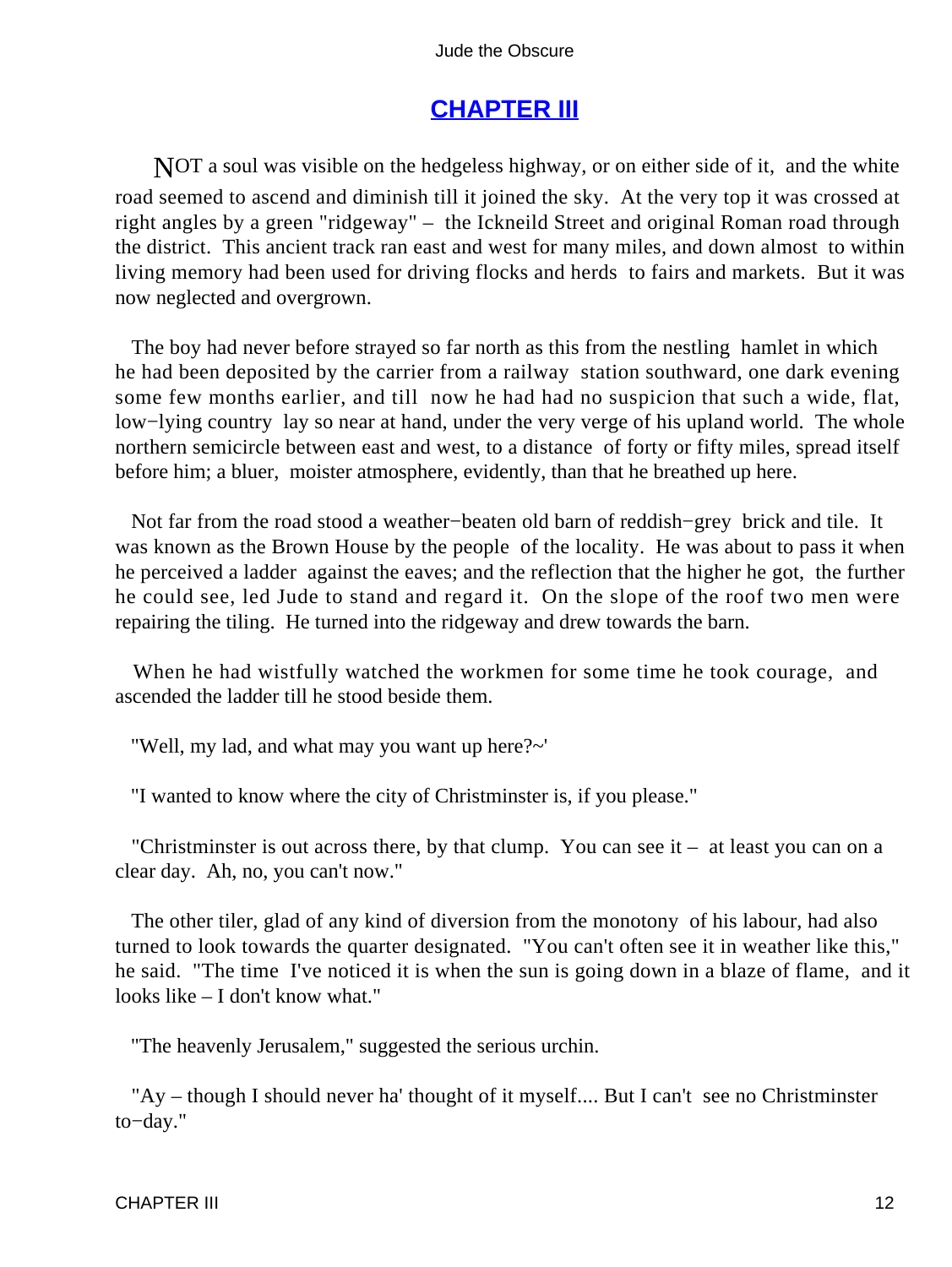The boy strained his eyes also; yet neither could he see the far−off city. He descended from the barn, and abandoning Christminster with the versatility of his age he walked along the ridge−track, looking for any natural objects of interest that might lie in the banks thereabout. When he repassed the barn to go back to Marygreen he observed that the ladder was still in its place, but that the men had finished their day's work and gone away.

 It was waning towards evening; there was still a faint mist, but it had cleared a little except in the damper tracts of subjacent country and along the river−courses. He thought again of Christminster, and wished, since he had come two or three miles from his aunt's house on purpose, that he could have seen for once this attractive city of which he had been told. But even if he waited here it was hardly likely that the air would clear before night. Yet he was loth to leave the spot, for the northern expanse became lost to view on retreating towards the village only a few hundred yards.

 He ascended the ladder to have one more look at the point the men had designated, and perched himself on the highest rung, overlying the tiles. He might not be able to come so far as this for many days. Perhaps if he prayed, the wish to see Christminster might be forwarded. People said that, if you prayed, things sometimes came to you, even though they sometimes did not. He had read in a tract that a man who had begun to build a church, and had no money to finish it, knelt down and prayed, and the money came in by the next post. Another man tried the same experiment, and the money did not come; but he found afterwards that the breeches he knelt in were made by a wicked Jew. This was not discouraging, and turning on the ladder Jude knelt on the third rung, where, resting against those above it, he prayed that the mist might rise.

 He then seated himself again, and waited. In the course of ten or fifteen minutes the thinning mist dissolved altogether from the northern horizon, as it had already done elsewhere, and about a quarter of an hour before the time of sunset the westward clouds parted, the sun's position being partially uncovered, and the beams streaming out in visible lines between two bars of slaty cloud. The boy immediately looked back in the old direction.

 Some way within the limits of the stretch of landscape, points of light like the topaz gleamed. The air increased in transparency with the lapse of minutes, till the topaz points showed themselves to be the vanes, windows, wet roof slates, and other shining spots upon the spires, domes, freestone−work, and varied outlines that were faintly revealed. It was Christminster, unquestionably; either directly seen, or miraged in the peculiar atmosphere.

 The spectator gazed on and on till the windows and vanes lost their shine, going out almost suddenly like extinguished candles. The vague city became veiled in mist. Turning to the west, he saw that the sun had disappeared. The foreground of the scene had grown funereally dark, and near objects put on the hues and shapes of chimaeras.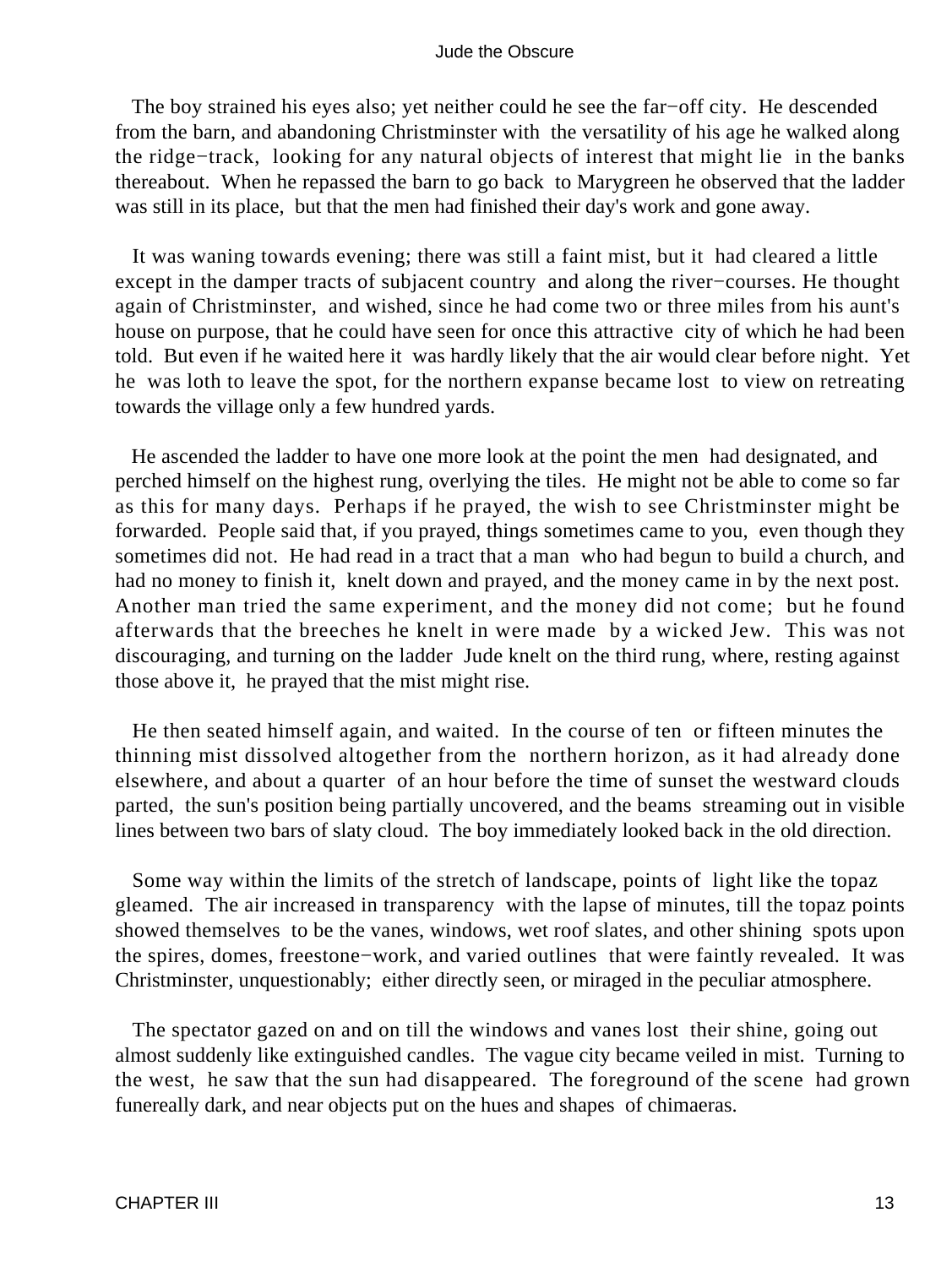He anxiously descended the ladder, and started homewards at a run, trying not to think of giants, Herne the Hunter, Apollyon lying in wait for Christian, or of the captain with the bleeding hole in his forehead and the corpses round him that remutinied every night on board the bewitched ship. He knew that he had grown out of belief in these horrors, yet he was glad when he saw the church tower and the lights in the cottage windows, even though this was not the home of his birth, and his great−aunt did not care much about him.

 Inside and round about that old woman's "shop" window, with its twenty−four little panes set in lead−work, the glass of some of them oxidized with age, so that you could hardly see the poor penny articles exhibited within, and forming part of a stock which a strong man could have carried, Jude had his outer being for some long tideless time. But his dreams were as gigantic as his surroundings were small.

 Through the solid barrier of cold cretaceous upland to the northward he was always beholding a gorgeous city – the fancied place he had likened to the new Jerusalem, though there was perhaps more of the painter's imagination and less of the diamond merchant's in his dreams thereof than in those of the Apocalyptic writer. And the city acquired a tangibility, a permanence, a hold on his life, mainly from the one nucleus of fact that the man for whose knowledge and purposes he had so much reverence was actually living there; not only so, but living among the more thoughtful and mentally shining ones therein.

 In sad wet seasons, though he knew it must rain at Christminster too, he could hardly believe that it rained so drearily there. Whenever he could get away from the confines of the hamlet for an hour or two, which was not often, he would steal off to the Brown House on the hill and strain his eyes persistently; sometimes to be rewarded by the sight of a dome or spire, at other times by a little smoke, which in his estimate had some of the mysticism of incense.

 Then the day came when it suddenly occurred to him that if he ascended to the point of view after dark, or possibly went a mile or two further, he would see the night lights of the city. It would be necessary to come back alone, but even that consideration did not deter him, for he could throw a little manliness into his mood, no doubt.

 The project was duly executed. It was not late when he arrived at the place of outlook, only just after dusk, but a black north−east sky, accompanied by a wind from the same quarter, made the occasion dark enough. He was rewarded; but what he saw was not the lamps in rows, as he had half expected. No individual light was visible, only a halo or glow−fog over−arching the place against the black heavens behind it, making the light and the city seem distant but a mile or so.

 He set himself to wonder on the exact point in the glow where the schoolmaster might be – he who never communicated with anybody at Marygreen now; who was as if dead to them here. In the glow he seemed to see Phillotson promenading at ease, like one of the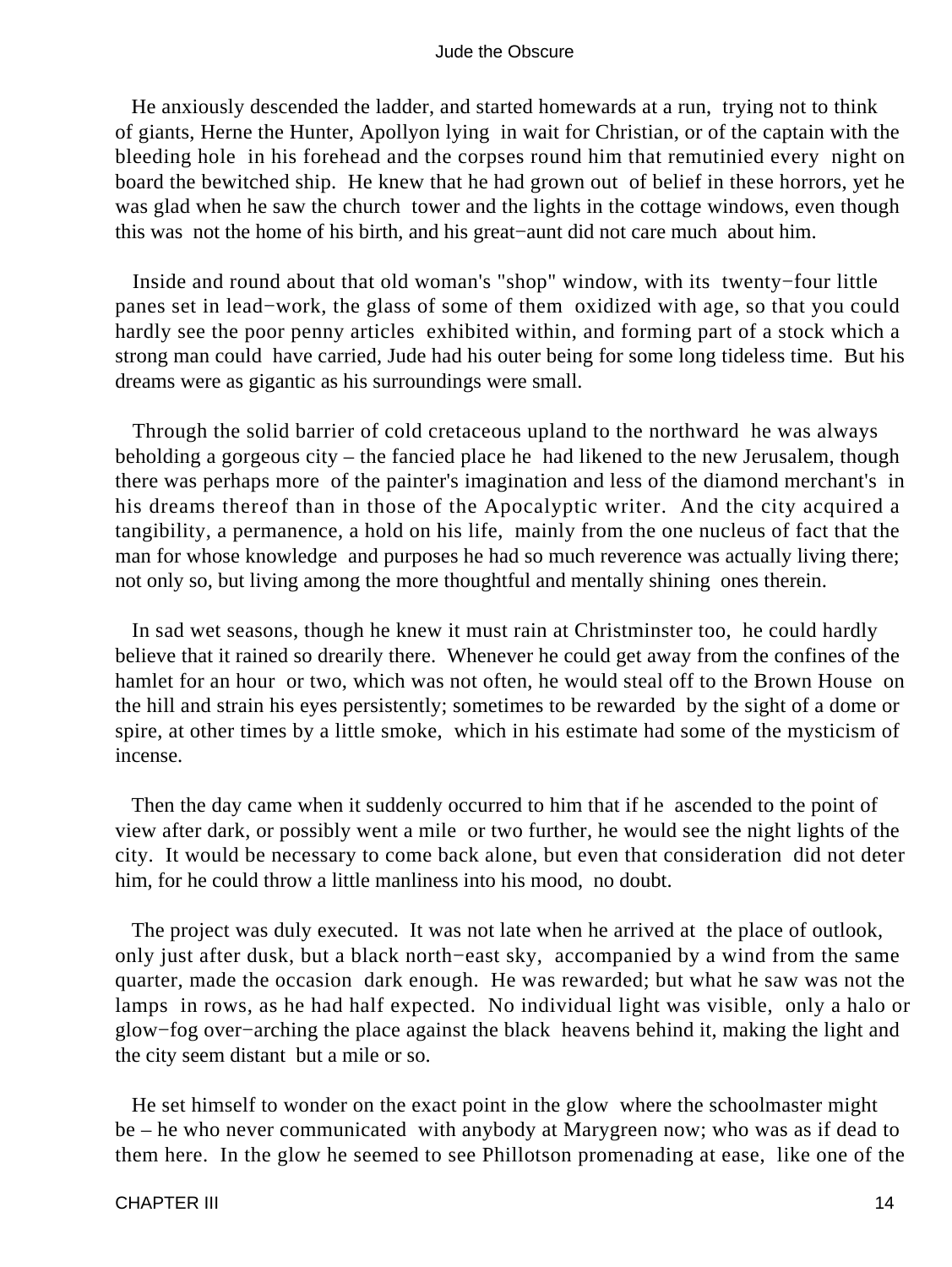forms in Nebuchadnezzar's furnace.

 He had heard that breezes travelled at the rate of ten miles an hour, and the fact now came into his mind. He parted his lips as he faced the north−east, and drew in the wind as if it were a sweet liquor.

 "You," he said, addressing the breeze caressingly "were in Christminster city between one and two hours ago, floating along the streets, pulling round the weather−cocks, touching Mr. Phillotson's face, being breathed by him; and now you are here, breathed by me – you, the very same."

 Suddenly there came along this wind something towards him – a message from the place – from some soul residing there, it seemed. Surely it was the sound of bells, the voice of the city, faint and musical, calling to him, "We are happy here!"

 He had become entirely lost to his bodily situation during this mental leap, and only got back to it by a rough recalling. A few yards below the brow of the hill on which he paused a team of horses made its appearance, having reached the place by dint of half an hour's serpentine progress from the bottom of the immense declivity. They had a load of coals behind them – a fuel that could only be got into the upland by this particular route. They were accompanied by a carter, a second man, and a boy, who now kicked a large stone behind one of the wheels, and allowed the panting animals to have a long rest, while those in charge took a flagon off the load and indulged in a drink round.

 They were elderly men, and had genial voices. Jude addressed them, inquiring if they had come from Christminster.

"Heaven forbid, with this load!" said they.

 "The place I mean is that one yonder." He was getting so romantically attached to Christminster that, like a young lover alluding to his mistress, he felt bashful at mentioning its name again. He pointed to the light in the sky – hardly perceptible to their older eyes.

 "Yes. There do seem a spot a bit brighter in the nor'− east than elsewhere, though I shouldn't ha' noticed it myself, and no doubt it med be Christminster."

 Here a little book of tales which Jude had tucked up under his arm, having brought them to read on his way hither before it grew dark, slipped and fell into the road. The carter eyed him while he picked it up and straightened the leaves.

 "Ah, young man," he observed, "you'd have to get your head screwed on t'other way before you could read what they read there."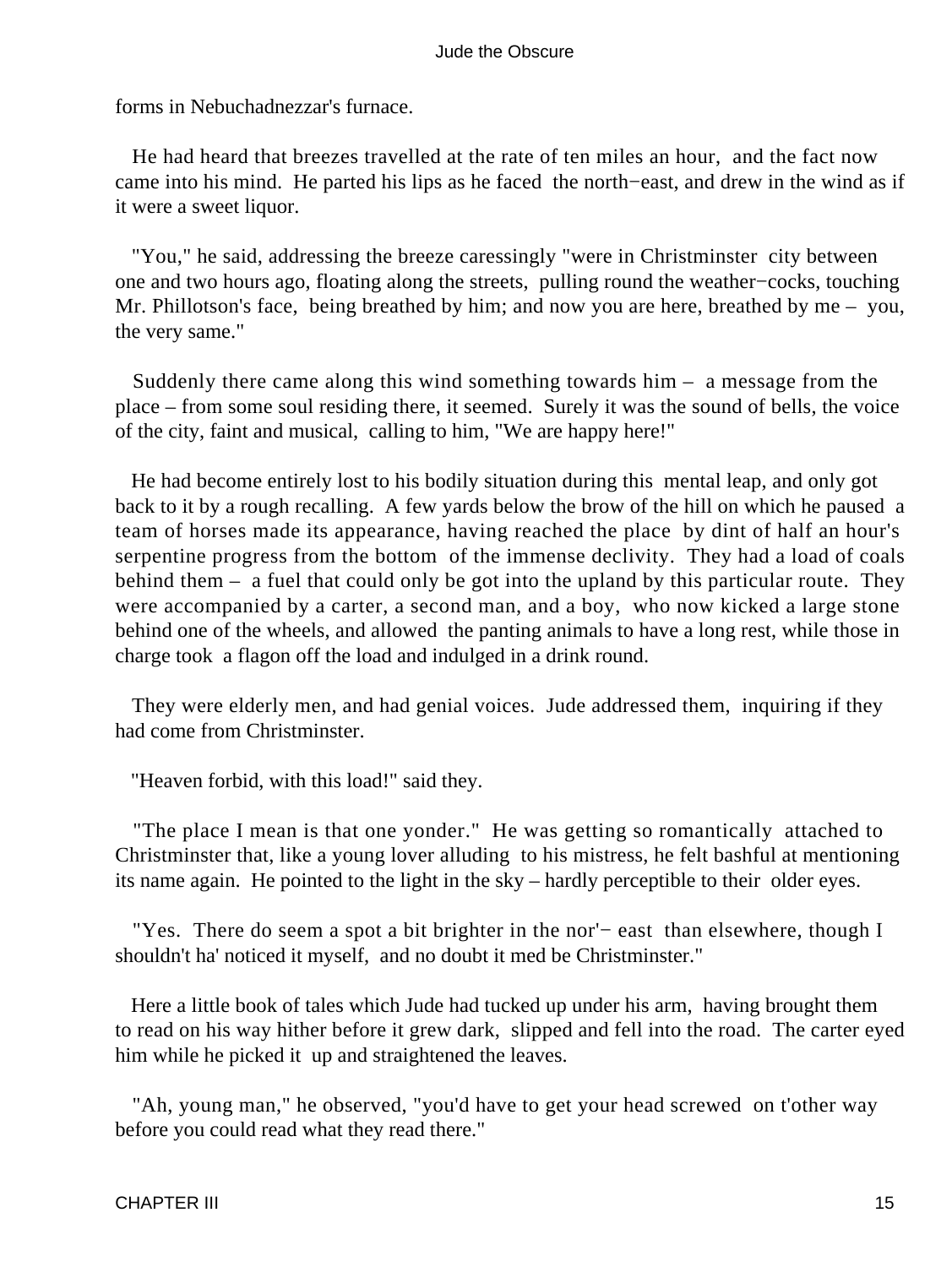"Why?" asked the boy.

 "Oh, they never look at anything that folks like we can understand," the carter continued, by way of passing the time. "On'y foreign tongues used in the days of the Tower of Babel, when no two families spoke alike. They read that sort of thing as fast as a night−hawk will whir. 'Tis all learning there – nothing but learning, except religion. And that's learning too, for I never could understand it. Yes, 'tis a serious−minded place. Not but there's wenches in the streets o' nights.... You know, I suppose, that they raise pa'sons there like radishes in a bed? And though it do take – how many years, Bob? – five years to turn a lirruping hobble−de−hoy chap into a solemn preaching man with no corrupt passions, they'll do it, if it can be done, and polish un off like the workmen they be, and turn un out wi' a long face, and a long black coat and waistcoat, and a religious collar and hat, same as they used to wear in the Scriptures, so that his own mother wouldn't know un sometimes.... There, 'tis their business, like anybody else's."

"But how should you know"

 "Now don't you interrupt, my boy. Never interrupt your senyers. Move the fore hoss aside, Bobby; here's som'at coming.... You must mind that I be a−talking of the college life. 'Em lives on a lofty level; there's no gainsaying it, though I myself med not think much of 'em. As we be here in our bodies on this high ground, so be they in their minds – noble−minded men enough, no doubt – some on 'em – able to earn hundreds by thinking out loud. And some on 'em be strong young fellows that can earn a'most as much in silver cups. As for music, there's beautiful music everywhere in Christminster. You med be religious, or you med not, but you can't help striking in your homely note with the rest. And there's a street in the place – the main street – that ha'n't another like it in the world. I should think I did know a little about Christminster!"

 By this time the horses had recovered breath and bent to their collars again. Jude, throwing a last adoring look at the distant halo, turned and walked beside his remarkably well−informed friend, who had no objection to telling him as they moved on more yet of the city – its towers and halls and churches. The waggon turned into a cross−road, whereupon Jude thanked the carter warmly for his information, and said he only wished he could talk half as well about Christminster as he.

 "Well, 'tis oonly what has come in my way," said the carter unboastfully. "I've never been there, no more than you; but I've picked up the knowledge here and there, and you be welcome to it. A−getting about the world as I do, and mixing with all classes of society, one can't help hearing of things. A friend o' mine, that used to clane the boots at the Crozier Hotel in Christminster when he was in his prime, why, I knowed un as well as my own brother in his later years."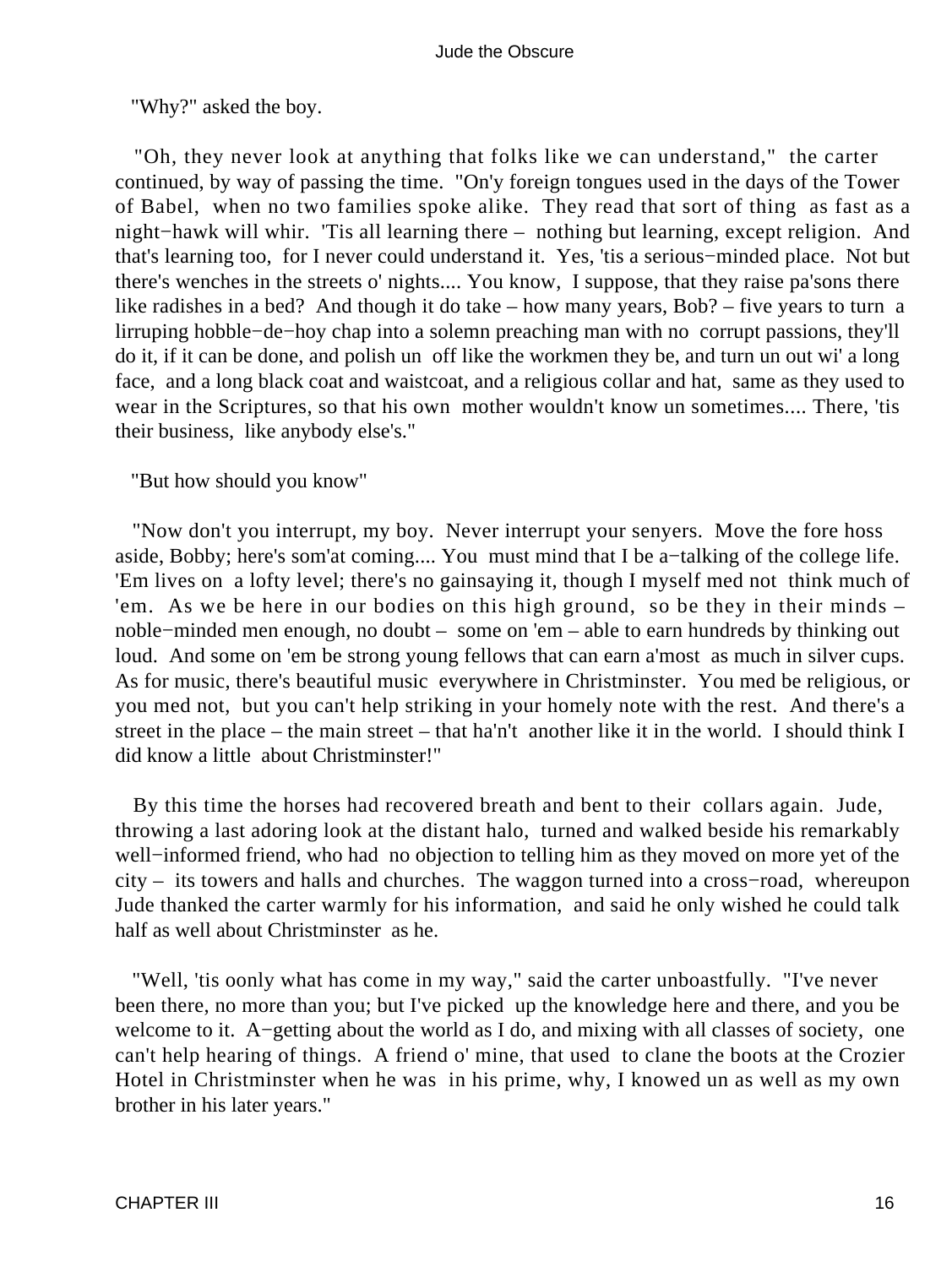Jude continued his walk homeward alone, pondering so deeply that he forgot to feel timid. He suddenly grew older. It had been the yearning of his heart to find something to anchor on, to cling to – for some place which he could call admirable. Should he find that place in this city if he could get there? Would it be a spot in which, without fear of farmers, or hindrance, or ridicule, he could watch and wait, and set himself to some mighty undertaking like the men of old of whom he had heard? As the halo had been to his eyes when gazing at it a quarter of an hour earlier, so was the spot mentally to him as he pursued his dark way.

"It is a city of light," he said to himself.

"The tree of knowledge grows there," he added a few steps further on.

"It is a place that teachers of men spring from and go to."

"It is what you may call a castle, manned by scholarship and religion."

After this figure he was silent a long while, till he added:

"It would just suit me."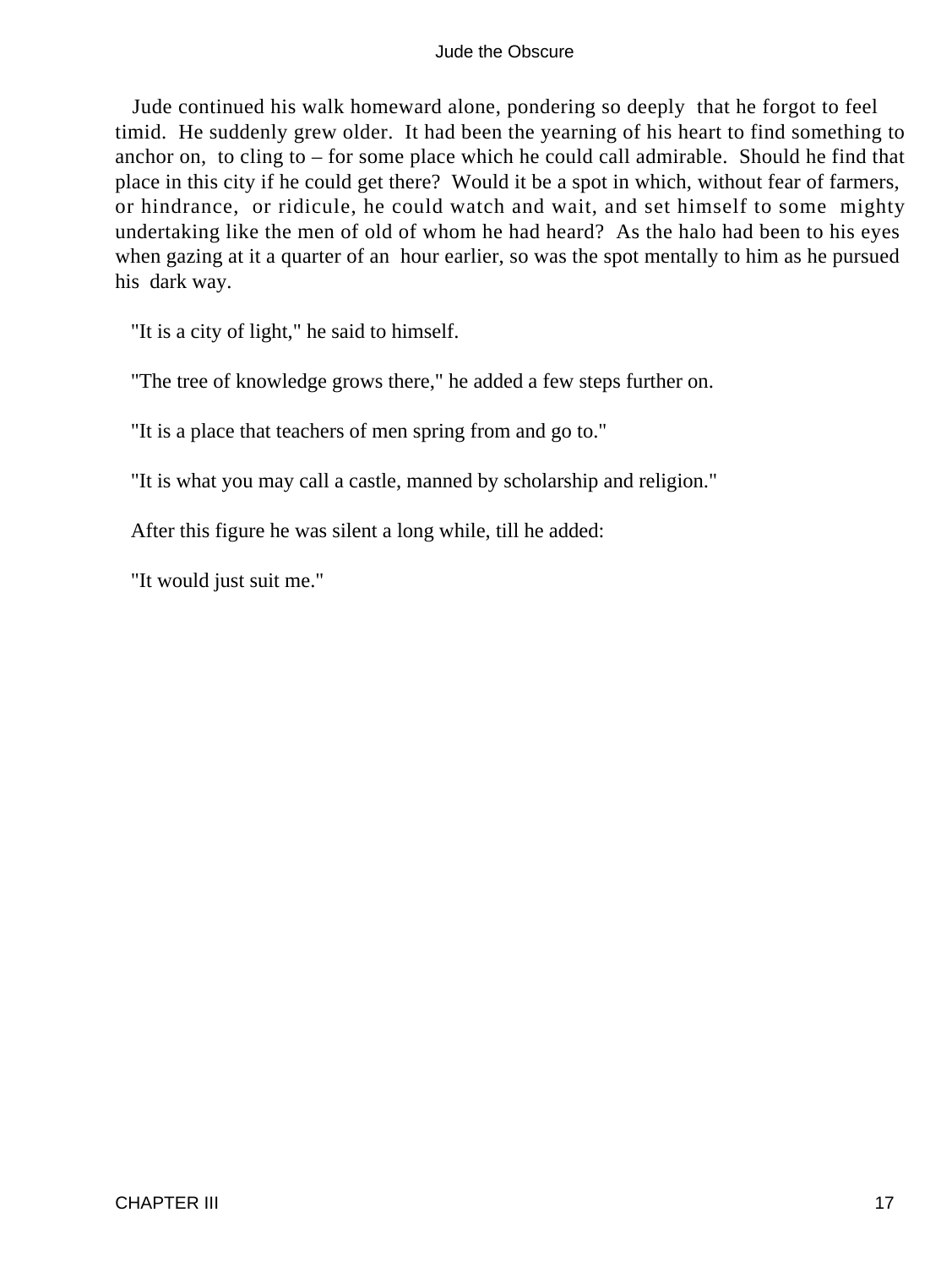# **[CHAPTER IV](#page-367-0)**

WALKING somewhat slowly by reason of his concentration, the boy –

an ancient man in some phases of thought, much younger than his years in others – was overtaken by a light−footed pedestrian, whom, notwithstanding the gloom, he could perceive to be wearing an extraordinarily tall hat, a swallow−tailed coat, and a watch−chain that danced madly and threw around scintillations of sky−light as its owner swung along upon a pair of thin legs and noiseless boots. Jude, beginning to feel lonely, endeavoured to keep up with him.

 "Well, my man! I'm in a hurry, so you'll have to walk pretty fast if you keep alongside of me. Do you know who I am?"

"Yes, I think. Physician Vilbert?"

"Ah – l'm known everywhere, I see! That comes of being a public benefactor."

 Vilbert was an itinerant quack−doctor, well known to the rustic population, and absolutely unknown to anybody else, as he, indeed, took care to be, to avoid inconvenient investigations. Cottagers formed his only patients, and his Wessex−wide repute was among them alone. His position was humbler and his field more obscure than those of the quacks with capital and an organized system of advertising. He was, in fact, a survival. The distances he traversed on foot were enormous, and extended nearly the whole length and breadth of Wessex. Jude had one day seen him selling a pot of coloured lard to an old woman as a certain cure for a bad leg, the woman arranging to pay a guinea, in instalments of a shilling a fortnight, for the precious salve, which, according to the physician, could only be obtained from a particular animal which grazed on Mount Sinai, and was to be captured only at great risk to life and limb. Jude, though he already had his doubts about this gentleman's medicines, felt him to be unquestionably a travelled personage, and one who might be a trustworthy source of information on matters not strictly professional.

"I s'pose you've been to Christminster, Physician?"

"I have – many times," replied the long thin man. "That's one of my centres."

"It's a wonderful city for scholarship and religion?"

 "You'd say so, my boy, if you'd seen it. Why, the very sons of the old women who do the washing of the colleges can talk in Latin – not good Latin, that I admit, as a critic: dog−Latin – cat−Latin, as we used to call it in my undergraduate days."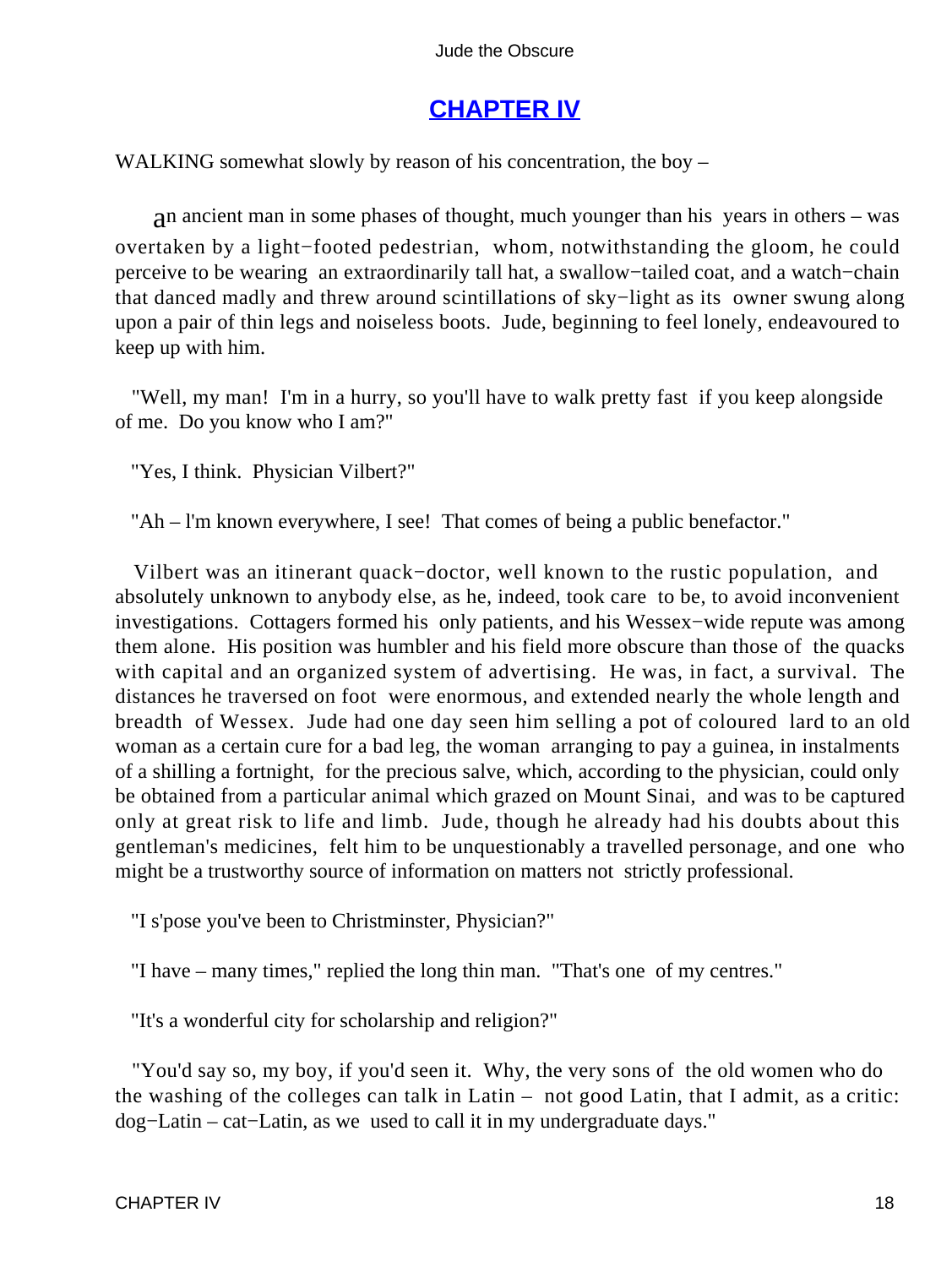"And Greek?"

 "Well – that's more for the men who are in training for bishops, that they may be able to read the New Testament in the original."

"I want to learn Latin and Greek myself."

"A lofty desire. You must get a grammar of each tongue."

"I mean to go to Christminster some day."

 "Whenever you do, you say that Physician Vilbert is the only proprietor of those celebrated pills that infallibly cure all disorders of the alimentary system, as well as asthma and shortness of breath. Two and threepence a box – specially licensed by the government stamp."

"Can you get me the grammars if I promise to say it hereabout?"

"I'll sell you mine with pleasure – those I used as a student."

 "Oh, thank you, sir!" said Jude gratefully, but in gasps, for the amazing speed of the physician's walk kept him in a dog−trot which was giving him a stitch in the side. "I think you'd better drop behind, my young man. Now I'll tell you what I'll do. I'll get you the grammars, and give you a first lesson, if you'll remember, at every house in the village, to recommend Physician Vilbert's golden ointment, life−drops, and female pills."

"Where will you be with the grammars?"

 "I shall be passing here this day fortnight at precisely this hour of five−and−twenty minutes past seven. My movements are as truly timed as those of the planets in their courses."

"Here I'll be to meet you," said Jude.

"With orders for my medicines?"

"Yes, Physician."

 Jude then dropped behind, waited a few minutes to recover breath, and went home with a consciousness of having struck a blow for Christminster.

 Through the intervening fortnight he ran about and smiled outwardly at his inward thoughts, as if they were people meeting and nodding to him – smiled with that singularly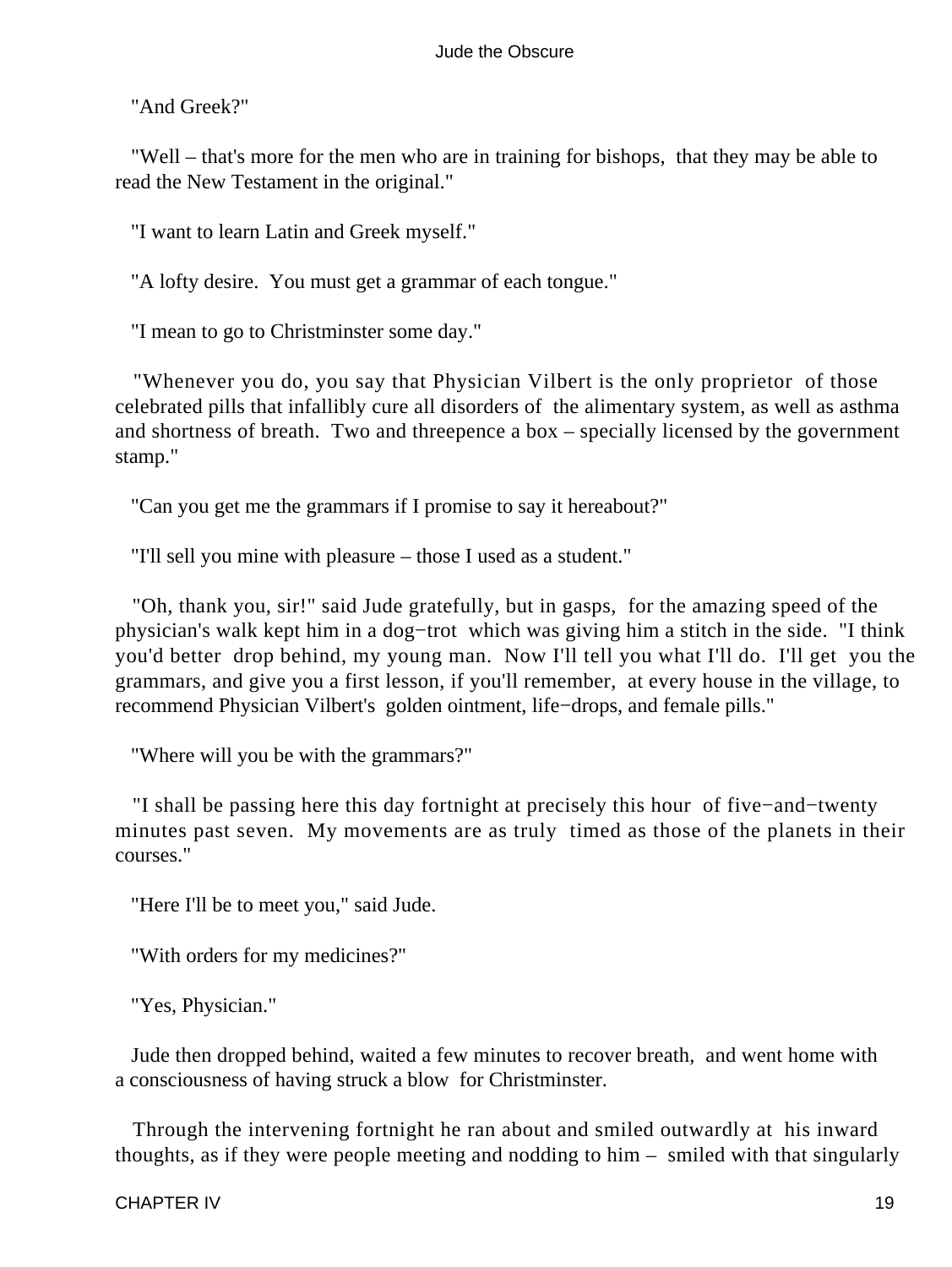beautiful irradiation which is seen to spread on young faces at the inception of some glorious idea, as if a supernatural lamp were held inside their transparent natures, giving rise to the flattering fancy that heaven lies about them then.

 He honestly performed his promise to the man of many cures, in whom he now sincerely believed, walking miles hither and thither among the surrounding hamlets as the Physician's agent in advance. On the evening appointed he stood motionless on the plateau, at the place where he had parted from Vilbert, and there awaited his approach. The road−physician was fairly up to time; but, to the surprise of Jude on striking into his pace, which the pedestrian did not diminish by a single unit of force, the latter seemed hardly to recognize his young companion, though with the lapse of the fortnight the evenings had grown light. Jude thought it might perhaps be owing to his wearing another hat, and he saluted the physician with dignity.

"Well, my boy?" said the latter abstractedly.

"I've come," said Jude.

"You? who are you? Oh yes – to be sure! Got any orders, lad?"

 "Yes." And Jude told him the names and addresses of the cottagers who were willing to test the virtues of the world−renowned pills and salve. The quack mentally registered these with great care.

"And the Latin and Greek grammars?" Jude's voice trembled with anxiety.

"What about them?"

"You were to bring me yours, that you used before you took your degree."

 "Ah, yes, yes! Forgot all about it – all! So many lives depending on my attention, you see, my man, that I can't give so much thought as I would like to other things."

 Jude controlled himself sufficiently long to make sure of the truth; and he repeated, in a voice of dry misery, "You haven't brought 'em!"

 "No. But you must get me some more orders from sick people, and I'll bring the grammars next time."

 Jude dropped behind. He was an unsophisticated boy, but the gift of sudden insight which is sometimes vouchsafed to children showed him all at once what shoddy humanity the quack was made of. There was to be no intellectual light from this source. The leaves dropped from his imaginary crown of laurel; he turned to a gate, leant against it, and cried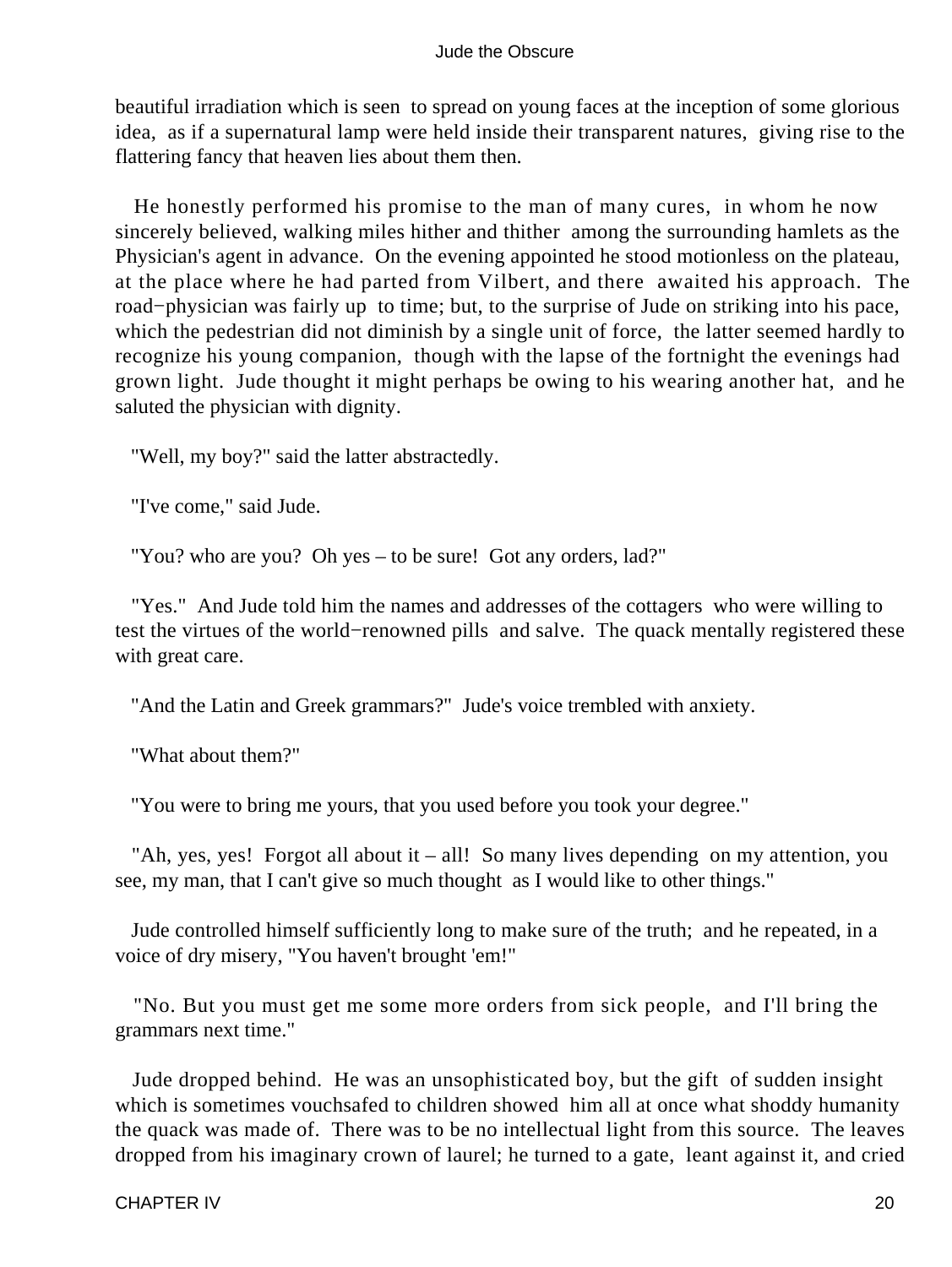bitterly.

 The disappointment was followed by an interval of blankness. He might, perhaps, have obtained grammars from Alfredston, but to do that required money, and a knowledge of what books to order; and though physically comfortable, he was in such absolute dependence as to be without a farthing of his own.

 At this date Mr. Phillotson sent for his pianoforte, and it gave Jude a lead. Why should he not write to the schoolmaster, and ask him to be so kind as to get him the grammars in Christminster? He might slip a letter inside the case of the instrument, and it would be sure to reach the desired eyes. Why not ask him to send any old second−hand copies, which would have the charm of being mellowed by the university atmosphere?

To tell his aunt of his intention would be to defeat it. It was necessary to act alone.

 After a further consideration of a few days he did act, and on the day of the piano's departure, which happened to be his next birthday, clandestinely placed the letter inside the packing−case, directed to his much−admired friend, being afraid to reveal the operation to his aunt Drusilla, lest she should discover his motive, and compel him to abandon his scheme.

 The piano was despatched, and Jude waited days and weeks, calling every morning at the cottage post office before his great−aunt was stirring. At last a packet did indeed arrive at the village, and he saw from the ends of it that it contained two thin books. He took it away into a lonely place, and sat down on a felled elm to open it.

 Ever since his first ecstasy or vision of Christminster and its possibilities, Jude had meditated much and curiously on the probable sort of process that was involved in turning the expressions of one language into those of another. He concluded that a grammar of the required tongue would contain, primarily, a rule, prescription, or clue of the nature of a secret cipher, which, once known, would enable him, by merely applying it, to change at will all words of his own speech into those of the foreign one. His childish idea was, in fact, a pushing to the extremity of mathematical precision what is everywhere known as Grimm's Law – an aggrandizement of rough rules to ideal completeness. Thus he assumed that the words of the required language were always to be found somewhere latent in the words of the given language by those who had the art to uncover them, such art being furnished by the books aforesaid.

 When, therefore, having noted that the packet bore the postmark of Christminster, he cut the string, opened the volumes, and turned to the Latin grammar, which chanced to come uppermost, he could scarcely believe his eyes.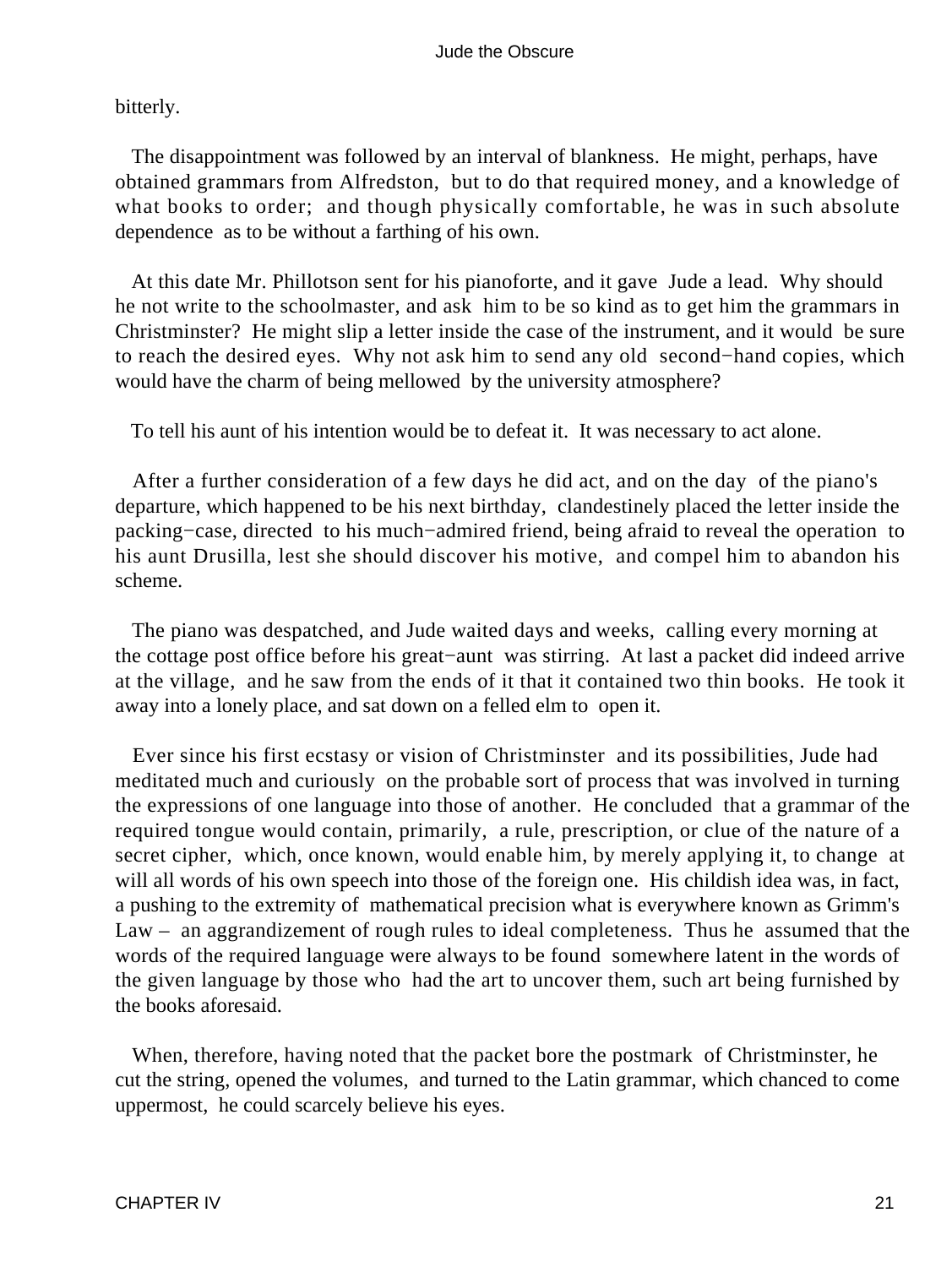The book was an old one – thirty years old, soiled, scribbled wantonly over with a strange name in every variety of enmity to the letterpress, and marked at random with dates twenty years earlier than his own day. But this was not the cause of Jude's amazement. He learnt for the first time that there was no law of transmutation, as in his innocence he had supposed (there was, in some degree, but the grammarian did not recognize it), but that every word in both Latin and Greek was to be individually committed to memory at the cost of years of plodding.

 Jude flung down the books, lay backward along the broad trunk of the elm, and was an utterly miserable boy for the space of a quarter of an hour. As he had often done before, he pulled his hat over his face and watched the sun peering insidiously at him through the interstices of the straw. This was Latin and Greek, then, was it this grand delusion! The charm he had supposed in store for him was really a labour like that of Israel in Egypt.

 What brains they must have in Christminster and the great schools, he presently thought, to learn words one by one up to tens of thousands! There were no brains in his head equal to this business; and as the little sun−rays continued to stream in through his hat at him, he wished he had never seen a book, that he might never see another, that he had never been born.

 Somebody might have come along that way who would have asked him his trouble, and might have cheered him by saying that his notions were further advanced than those of his grammarian. But nobody did come, because nobody does; and under the crushing recognition of his gigantic error Jude continued to wish himself out of the world.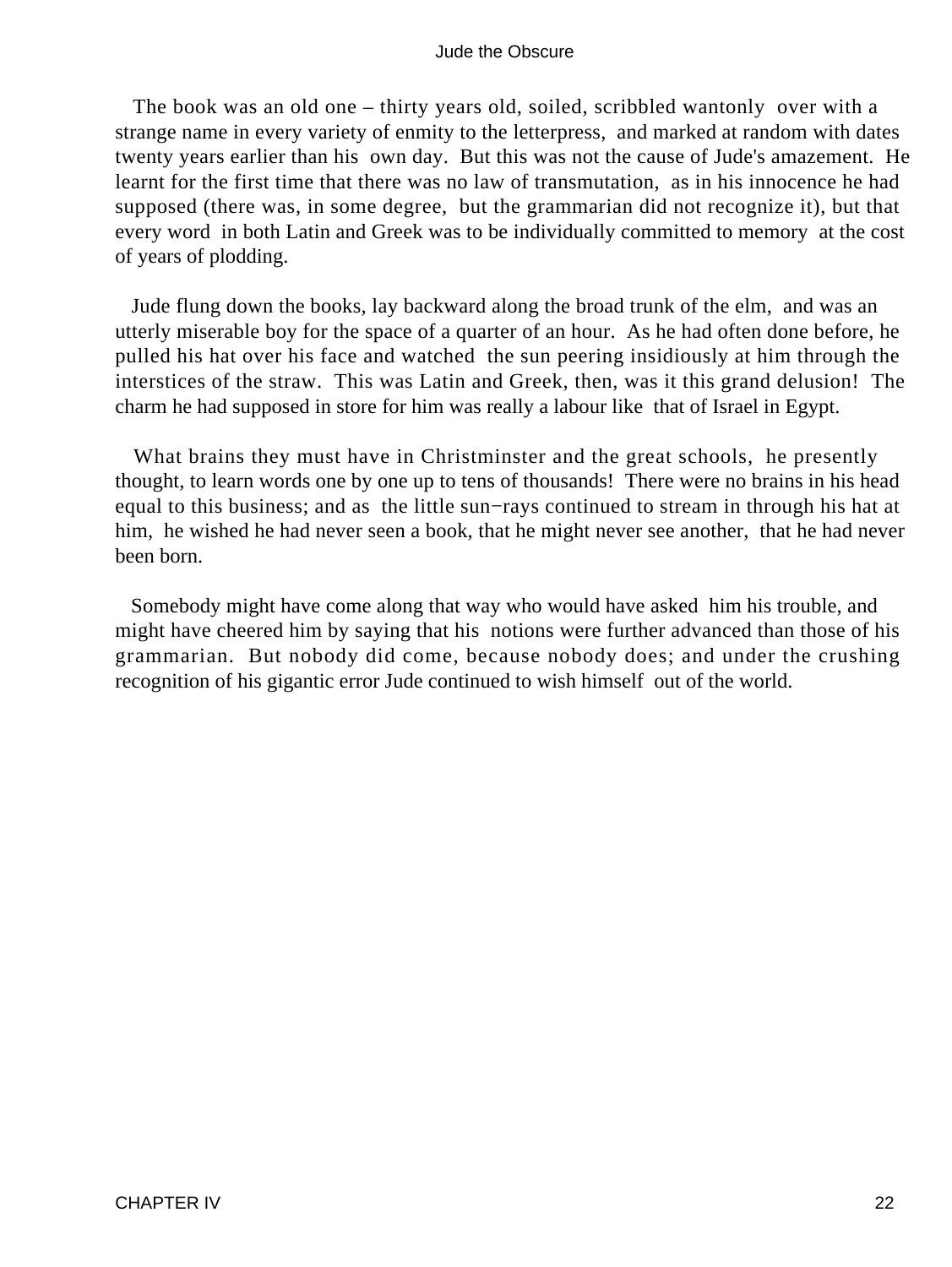# **[CHAPTER V](#page-367-0)**

During the three or four succeeding years a quaint and singular vehicle might have been discerned moving along the lanes and by−roads near Marygreen, driven in a quaint and singular way.

 In the course of a month or two after the receipt of the books Jude had grown callous to the shabby trick played him by the dead languages. In fact, his disappointment at the nature of those tongues had, after a while, been the means of still further glorifying the erudition of Christminster. To acquire languages, departed or living in spite of such obstinacies as he now knew them inherently to possess, was a herculean performance which gradually led him on to a greater interest in it than in the presupposed patent process. The mountain−weight of material under which the ideas lay in those dusty volumes called the classics piqued him into a dogged, mouselike subtlety of attempt to move it piecemeal.

 He had endeavoured to make his presence tolerable to his crusty maiden aunt by assisting her to the best of his ability, and the business of the little cottage bakery had grown in consequence. An aged horse with a hanging head had been purchased for eight pounds at a sale, a creaking cart with a whity−brown tilt obtained for a few pounds more, and in this turn−out it became Jude's business thrice a week to carry loaves of bread to the villagers and solitary cotters immediately round Marygreen.

 The singularity aforesaid lay, after all, less in the conveyance itself than in Jude's manner of conducting it along its route. Its interior was the scene of most of Jude's education by "private study." As soon as the horse had learnt the road and the houses at which he was to pause awhile, the boy, seated in front, would slip the reins over his arm, ingeniously fix open, by means of a strap attached to the tilt, the volume he was reading, spread the dictionary on his knees, and plunge into the simpler passages from Caesar, Virgil, or Horace, as the case might be, in his purblind stumbling way, and with an expenditure of labour that would have made a tender−hearted pedagogue shed tears; yet somehow getting at the meaning of what he read, and divining rather than beholding the spirit of the original, which often to his mind was something else than that which he was taught to look for.

 The only copies he had been able to lay hands on were old Delphin editions, because they were superseded, and therefore cheap. But, bad for idle schoolboys, it did so happen that they were passably good for him. The hampered and lonely itinerant conscientiously covered up the marginal readings, and used them merely on points of construction, as he would have used a comrade or tutor who should have happened to be passing by. And though Jude may have had little chance of becoming a scholar by these rough and ready means, he was in the way of getting into the groove he wished to follow.

While he was busied with these ancient pages, which had already been thumbed by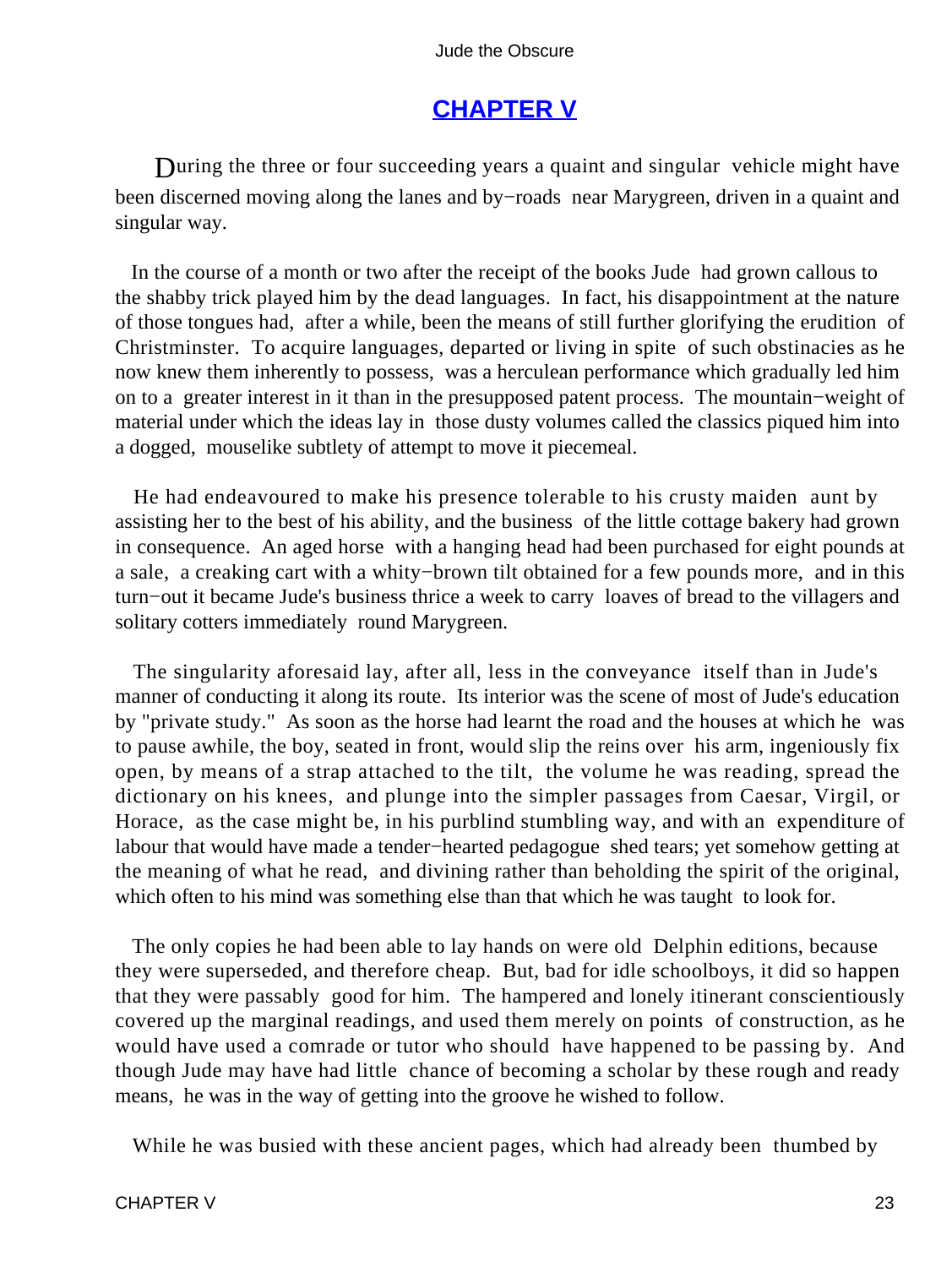hands possibly in the grave, digging out the thoughts of these minds so remote yet so near, the bony old horse pursued his rounds, and Jude would be aroused from the woes of Dido by the stoppage of his cart and the voice of some old woman crying, "Two to−day, baker, and I return this stale one."

 He was frequently met in the lanes by pedestrians and others without his seeing them, and by degrees the people of the neighbourhood began to talk about his method of combining work and play (such they considered his reading to be), which, though probably convenient enough to himself, was not altogether a safe proceeding for other travellers along the same roads. There were murmurs. Then a private resident of an adjoining place informed the local policeman that the baker's boy should not be allowed to read while driving, and insisted that it was the constable's duty to catch him in the act, and take him to the police court at Alfredston, and get him fined for dangerous practices on the highway. The policeman thereupon lay in wait for Jude, and one day accosted him and cautioned him.

 As Jude had to get up at three o'clock in the morning to heat the oven, and mix and set in the bread that he distributed later in the day, he was obliged to go to bed at night immediately after laying the sponge; so that if he could not read his classics on the highways he could hardly study at all. The only thing to be done was, therefore, to keep a sharp eye ahead and around him as well as he could in the circumstances, and slip away his books as soon as anybody loomed in the distance, the policeman in particular. To do that official justice, he did not put himself much in the way of Jude's bread−cart, considering that in such a lonely district the chief danger was to Jude himself, and often on seeing the white tilt over the hedges he would move in another direction.

 On a day when Fawley was getting quite advanced, being now about sixteen, and had been stumbling through the "Carmen Saeculare," on his way home, he found himself to be passing over the high edge of the plateau by the Brown House. The light had changed, and it was the sense of this which had caused him to look up. The sun was going down, and the full moon was rising simultaneously behind the woods in the opposite quarter. His mind had become so impregnated with the poem that, in a moment of the same impulsive emotion which years before had caused him to kneel on the ladder, he stopped the horse, alighted, and glancing round to see that nobody was in sight, knelt down on the roadside bank with open book. He turned first to the shiny goddess, who seemed to look so softly and critically at his doings, then to the disappearing luminary on the other hand, as he began:

"Phoebe silvarumque potens Diana!"

 The horse stood still till he had finished the hymn, which Jude repeated under the sway of a polytheistic fancy that he would never have thought of humouring in broad daylight.

 Reaching home, he mused over his curious superstition, innate or acquired, in doing this, and the strange forgetfulness which had led to such a lapse from common sense and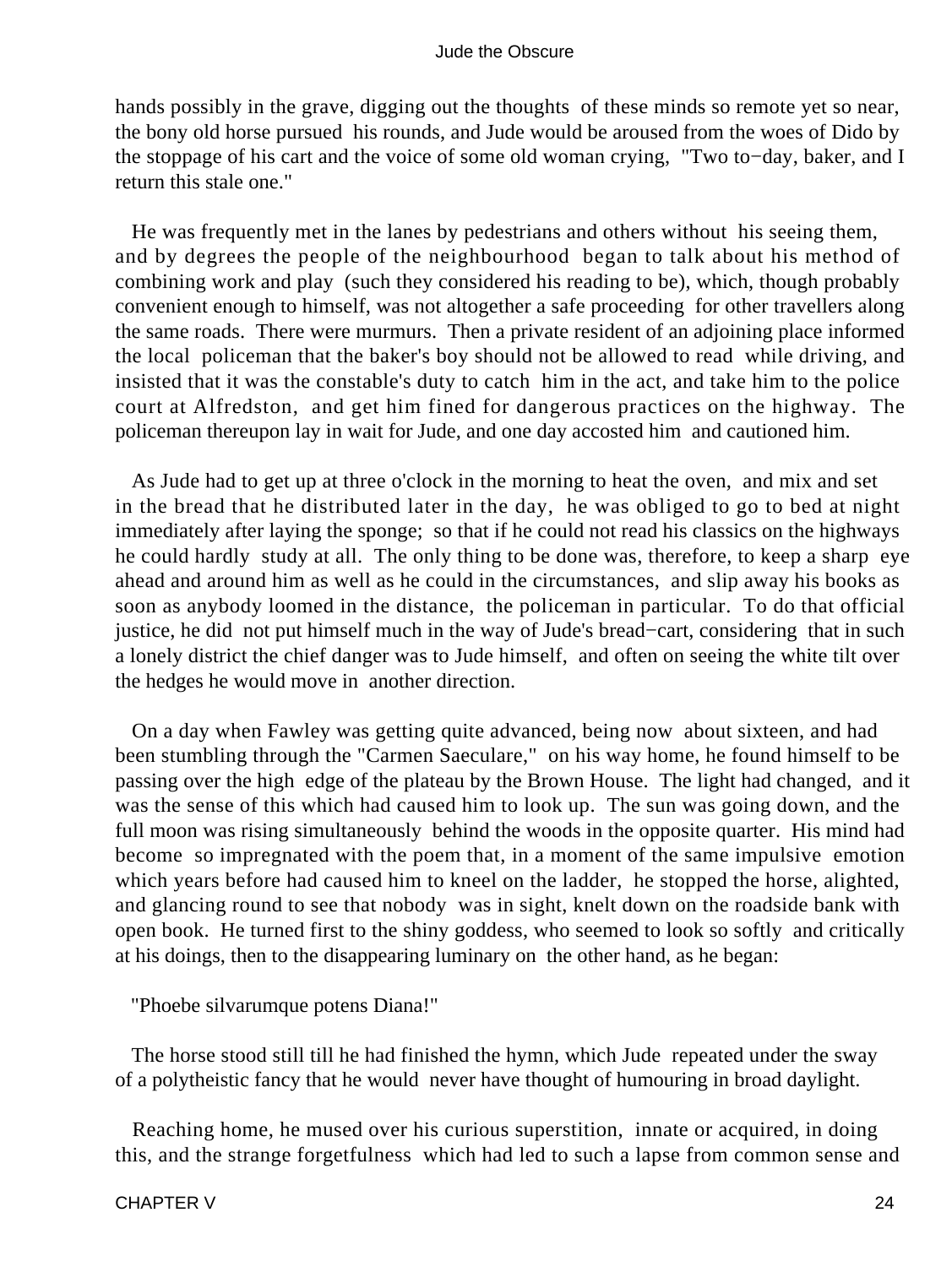custom in one who wished, next to being a scholar, to be a Christian divine. It had all come of reading heathen works exclusively. The more he thought of it the more convinced he was of his inconsistency. He began to wonder whether he could be reading quite the right books for his object in life. Certainly there seemed little harmony between this pagan literature and the mediaeval colleges at Christminster, that ecclesiastical romance in stone.

 Ultimately he decided that in his sheer love of reading he had taken up a wrong emotion for a Christian young man. He had dabbled in Clarke's Homer, but had never yet worked much at the New Testament in the Greek, though he possessed a copy, obtained by post from a second−hand bookseller. He abandoned the now familiar Ionic for a new dialect, and for a long time onward limited his reading almost entirely to the Gospels and Epistles in Griesbach's text. Moreover, on going into Alfredston one day, he was introduced to patristic literature by finding at the bookseller's some volumes of the Fathers which had been left behind by an insolvent clergyman of the neighbourhood.

 As another outcome of this change of groove he visited on Sundays all the churches within a walk, and deciphered the Latin inscriptions on fifteenth–century brasses and tombs. On one of these pilgrimages he met with a hunch−backed old woman of great intelligence, who read everything she could lay her hands on, and she told him more yet of the romantic charms of the city of light and lore. Thither he resolved as firmly as ever to go.

 But how live in that city? At present he had no income at all. He had no trade or calling of any dignity or stability whatever on which he could subsist while carrying out an intellectual labour which might spread over many years.

 What was most required by citizens? Food, clothing, and shelter. An income from any work in preparing the first would be too meagre; for making the second he felt a distaste; the preparation of the third requisite he inclined to. They built in a city; therefore he would learn to build. He thought of his unknown uncle, his cousin Susanna's father, an ecclesiastical worker in metal, and somehow mediaeval art in any material was a trade for which he had rather a fancy. He could not go far wrong in following his uncle's footsteps, and engaging himself awhile with the carcases that contained the scholar souls.

 As a preliminary he obtained some small blocks of freestone, metal not being available, and suspending his studies awhile, occupied his spare half−hours in copying the heads and capitals in his parish church.

 There was a stone−mason of a humble kind in Alfredston, and as soon as he had found a substitute for himself in his aunt's little business, he offered his services to this man for a trifling wage. Here Jude had the opportunity of learning at least the rudiments of freestone−working. Some time later he went to a church−builder in the same place, and under the architect's direction became handy at restoring the dilapidated masonries of several village churches round about.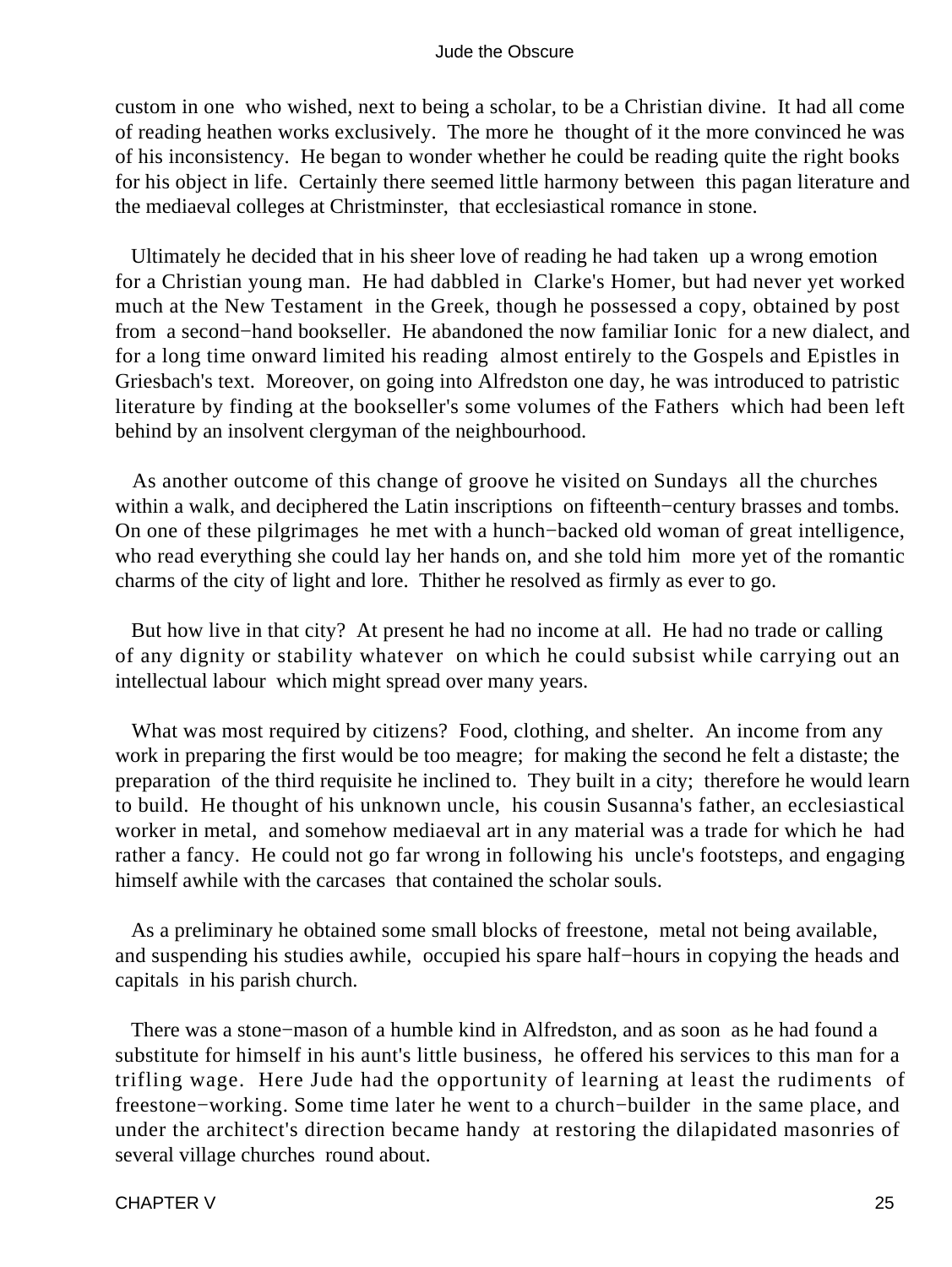Not forgetting that he was only following up this handicraft as a prop to lean on while he prepared those greater engines which he flattered himself would be better fitted for him, he yet was interested in his pursuit on its own account. He now had lodgings during the week in the little town, whence he returned to Marygreen village every Saturday evening. And thus he reached and passed his nineteenth year.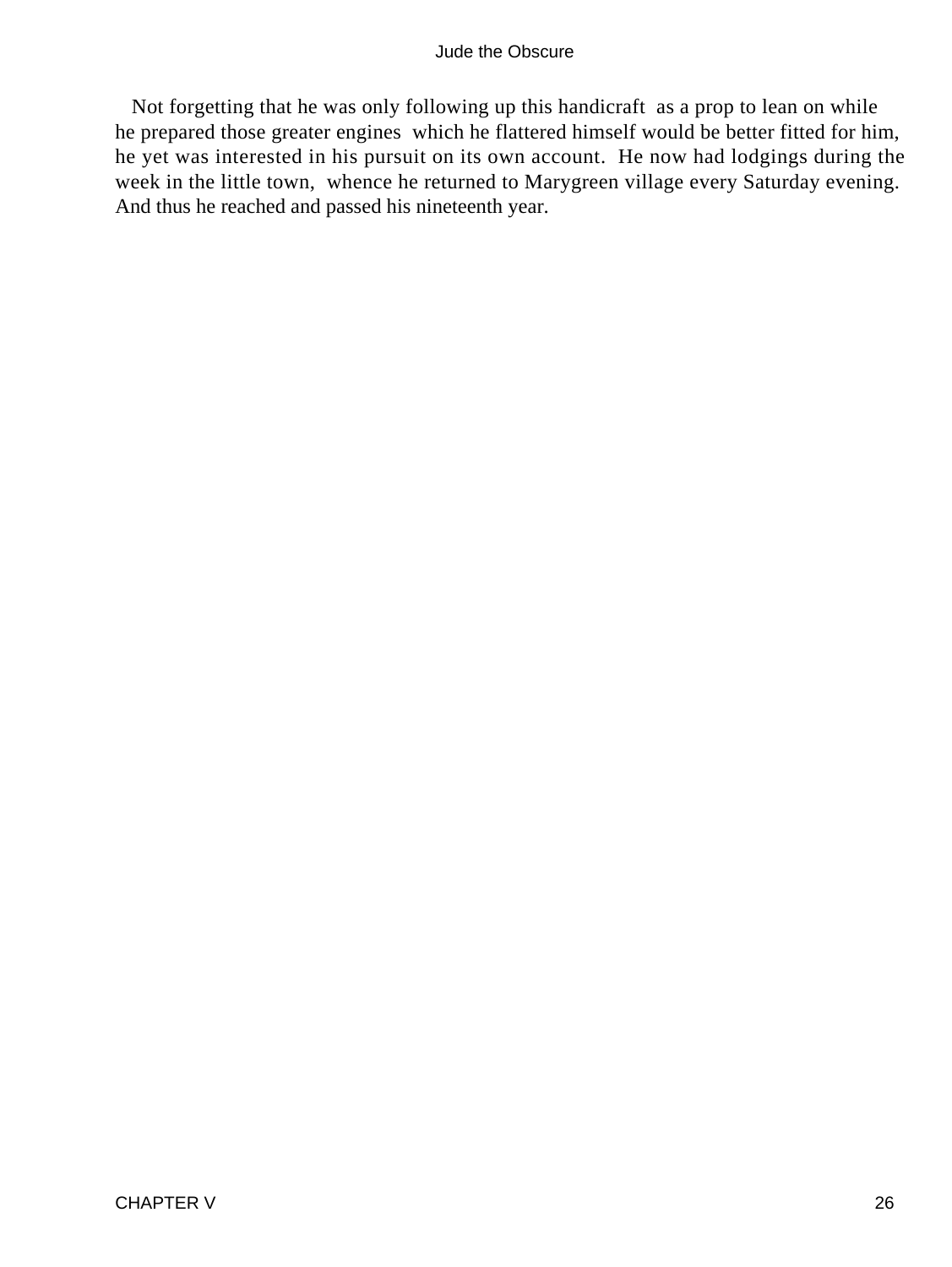# **[CHAPTER VI](#page-367-0)**

AT this memorable date of his life he was, one Saturday, returning from Alfredston to Marygreen about three o'clock in the afternoon. It was fine, warm, and soft summer weather, and he walked with his tools at his back, his little chisels clinking faintly against the larger ones in his basket. It being the end of the week he had left work early, and had come out of the town by a round−about route which he did not usually frequent, having promised to call at a flour−mill near Cresscombe to execute a commission for his aunt.

 He was in an enthusiastic mood. He seemed to see his way to living comfortably in Christminster in the course of a year or two, and knocking at the doors of one of those strongholds of learning of which he had dreamed so much. He might, of course, have gone there now, in some capacity or other, but he preferred to enter the city with a little more assurance as to means than he could be said to feel at present. A warm self−content suffused him when he considered what he had already done. Now and then as he went along he turned to face the peeps of country on either side of him. But he hardly saw them; the act was an automatic repetition of what he had been accustomed to do when less occupied; and the one matter which really engaged him was the mental estimate of his progress thus far.

 "I have acquired quite an average student's power to read the common ancient classics, Latin in particular." This was true, Jude possessing a facility in that language which enabled him with great ease to himself to beguile his lonely walks by imaginary conversations therein.

 "I have read two books of the ILIAD, besides being pretty familiar with passages such as the speech of Phoenix in the ninth book, the fight of Hector and Ajax in the fourteenth, the appearance of Achilles unarmed and his heavenly armour in the eighteenth, and the funeral games in the twenty−third. I have also done some Hesiod, a little scrap of Thucydides, and a lot of the Greek Testament.... I wish there was only one dialect all the same.

 "I have done some mathematics, including the first six and the eleventh and twelfth books of Euclid; and algebra as far as simple equations.

"I know something of the Fathers, and something of Roman and English history.

 "These things are only a beginning. But I shall not make much farther advance here, from the difficulty of getting books. Hence I must next concentrate all my energies on settling in Christminster. Once there I shall so advance, with the assistance I shall there get, that my present knowledge will appear to me but as childish ignorance. I must save money, and I will; and one of those colleges shall open its doors to me – shall welcome whom now it would spurn, if I wait twenty years for the welcome.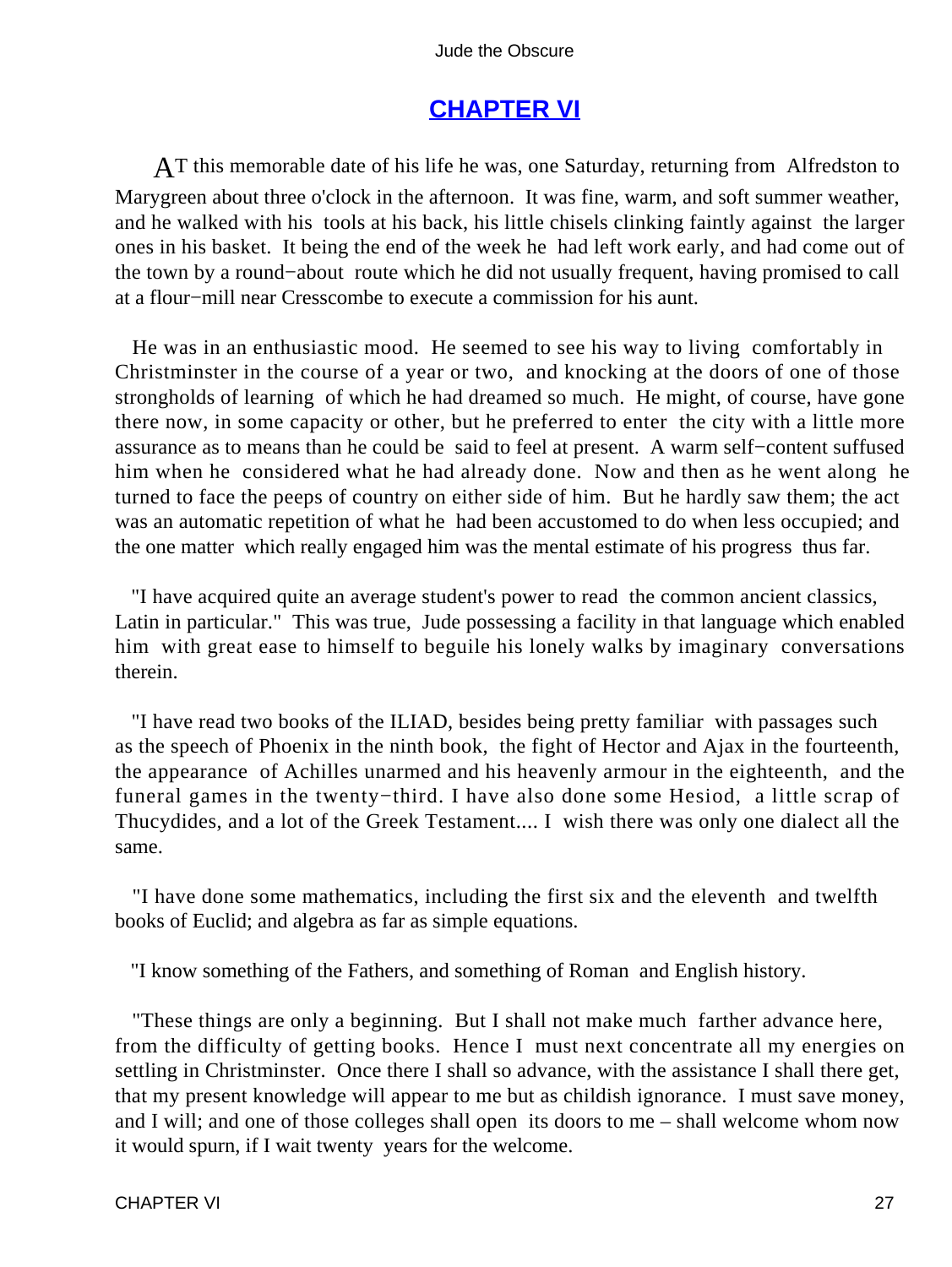"I'll be D.D. before I have done!"

 And then he continued to dream, and thought he might become even a bishop by leading a pure, energetic, wise, Christian life. And what an example he would set! If his income were 5000 pounds a year, he would give away 4500 pounds in one form and another, and live sumptuously (for him) on the remainder. Well, on second thoughts, a bishop was absurd. He would draw the line at an archdeacon. Perhaps a man could be as good and as learned and as useful in the capacity of archdeacon as in that of bishop. Yet he thought of the bishop again.

 "Meanwhile I will read, as soon as I am settled in Christminster, the books I have not been able to get hold of here: Livy, Tacitus, Herodotus, AEschylus, Sophocles, Aristophanes – "

 "Ha, ha, ha! Hoity−toity!" The sounds were expressed in light voices on the other side of the hedge, but he did not notice them. His thoughts went on:

 " – Euripides, Plato, Aristotle, Lucretius, Epictetus, Seneca, Antoninus. Then I must master other things: the Fathers thoroughly; Bede and ecclesiastical history generally; a smattering of Hebrew  $-$  I only know the letters as yet  $-$  "

"Hoity−toity!"

 " – but I can work hard. I have staying power in abundance, thank God! and it is that which tells.... Yes, Christminster shall be my Alma Mater; and I'll be her beloved son, in whom she shall be well pleased."

 In his deep concentration on these transactions of the future Jude's walk had slackened, and he was now standing quite still, looking at the ground as though the future were thrown thereon by a magic lantern. On a sudden something smacked him sharply in the ear, and he became aware that a soft cold substance had been flung at him, and had fallen at his feet.

 A glance told him what it was – a piece of flesh, the characteristic part of a barrow−pig, which the countrymen used for greasing their boots, as it was useless for any other purpose. Pigs were rather plentiful hereabout, being bred and fattened in large numbers in certain parts of North Wessex.

 On the other side of the hedge was a stream, whence, as he now for the first time realized, had come the slight sounds of voices and laughter that had mingled with his dreams. He mounted the bank and looked over the fence. On the further side of the stream stood a small homestead, having a garden and pig−sties attached; in front of it, beside the brook, three young women were kneeling, with buckets and platters beside them containing heaps of pigs' chitterlings, which they were washing in the running water. One or two pairs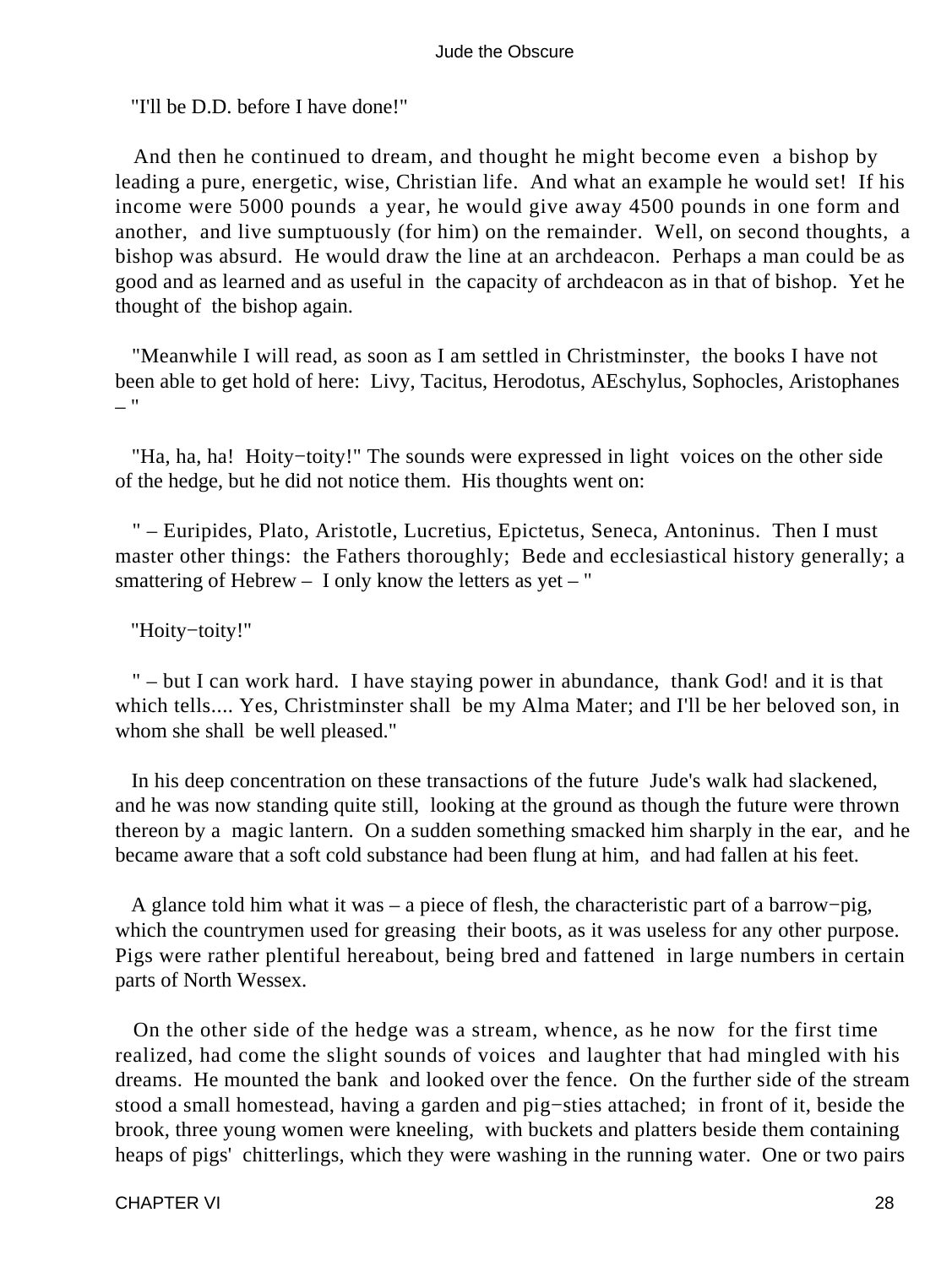of eyes slyly glanced up, and perceiving that his attention had at last been attracted, and that he was watching them, they braced themselves for inspection by putting their mouths demurely into shape and recommencing their rinsing operations with assiduity.

"Thank you!" said Jude severely.

 "I DIDN'T throw it, I tell you!" asserted one girl to her neighbour, as if unconscious of the young man's presence.

"Nor I," the second answered.

"Oh, Anny, how can you!" said the third.

"If I had thrown anything at all, it shouldn't have been THAT!"

 "Pooh! I don't care for him!" And they laughed and continued their work, without looking up, still ostentatiously accusing each other.

Jude grew sarcastic as he wiped his face, and caught their remarks.

"YOU didn't do it – oh no!" he said to the up−stream one of the three.

 She whom he addressed was a fine dark−eyed girl, not exactly handsome, but capable of passing as such at a little distance, despite some coarseness of skin and fibre. She had a round and prominent bosom, full lips, perfect teeth, and the rich complexion of a Cochin hen's egg. She was a complete and substantial female animal – no more, no less; and Jude was almost certain that to her was attributable the enterprise of attracting his attention from dreams of the humaner letters to what was simmering in the minds around him.

"That you'll never be told," said she deedily.

"Whoever did it was wasteful of other people's property."

"Oh, that's nothing."

"But you want to speak to me, I suppose?"

"Oh yes; if you like to."

"Shall I clamber across, or will you come to the plank above here?"

 Perhaps she foresaw an opportunity; for somehow or other the eyes of the brown girl rested in his own when he had said the words, and there was a momentary flash of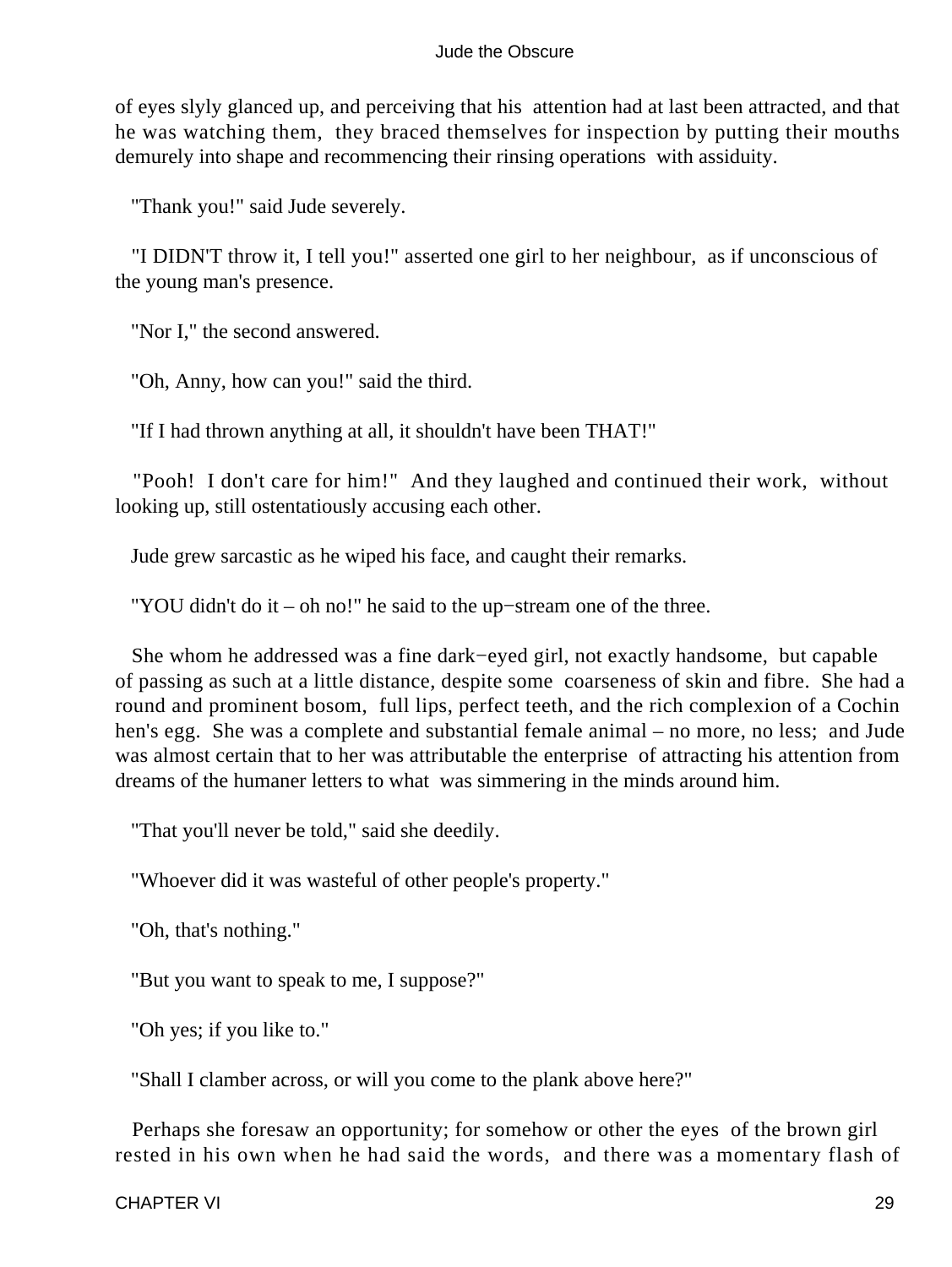intelligence, a dumb announcement of affinity IN POSSE between herself and him, which, so far as Jude Fawley was concerned, had no sort of premeditation in it. She saw that he had singled her out from the three, as a woman is singled out in such cases, for no reasoned purpose of further acquaintance, but in commonplace obedience to conjunctive orders from headquarters, unconsciously received by unfortunate men when the last intention of their lives is to be occupied with the feminine.

Springing to her feet, she said: "Bring back what is lying there."

 Jude was now aware that no message on any matter connected with her father's business had prompted her signal to him. He set down his basket of tools, picked up the scrap of offal, beat a pathway for himself with his stick, and got over the hedge. They walked in parallel lines, one on each bank of the stream, towards the small plank bridge. As the girl drew nearer to it, she gave without Jude perceiving it, an adroit little suck to the interior of each of her cheeks in succession, by which curious and original manoeuvre she brought as by magic upon its smooth and rotund surface a perfect dimple, which she was able to retain there as long as she continued to smile. This production of dimples at will was a not unknown operation, which many attempted, but only a few succeeded in accomplishing.

 They met in the middle of the plank, and Jude, tossing back her missile, seemed to expect her to explain why she had audaciously stopped him by this novel artillery instead of by hailing him.

 But she, slyly looking in another direction, swayed herself backwards and forwards on her hand as it clutched the rail of the bridge; till, moved by amatory curiosity, she turned her eyes critically upon him.

"You don't think I would shy things at you?"

"Oh no."

 "We are doing this for my father, who naturally doesn't want anything thrown away. He makes that into dubbin." She nodded towards the fragment on the grass.

 "What made either of the others throw it, I wonder?" Jude asked, politely accepting her assertion, though he had very large doubts as to its truth.

"Impudence. Don't tell folk it was I, mind!"

"How can I? I don't know your name."

"Ah, no. Shall I tell it to you?"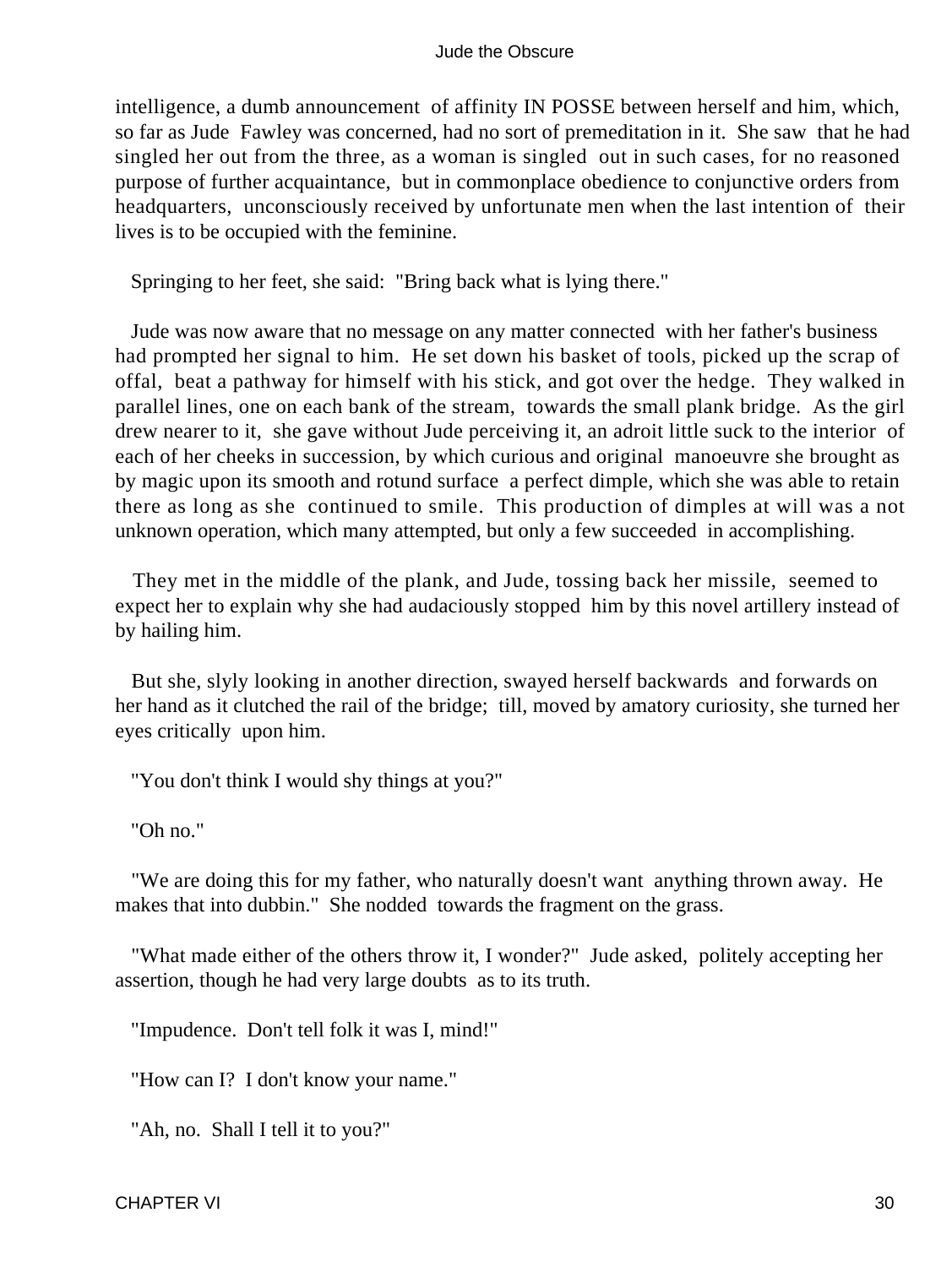"Do!"

"Arabella Donn. I'm living here."

 "I must have known it if I had often come this way. But I mostly go straight along the high−road."

 "My father is a pig−breeder, and these girls are helping me wash the innerds for black−puddings and such like."

 They talked a little more and a little more, as they stood regarding each other and leaning against the hand−rail of the bridge. The unvoiced call of woman to man, which was uttered very distinctly by Arabella's personality, held Jude to the spot against his intention – almost against his will, and in a way new to his experience. It is scarcely an exaggeration to say that till this moment Jude had never looked at a woman to consider her as such, but had vaguely regarded the sex as beings outside his life and purposes. He gazed from her eyes to her mouth, thence to her bosom, and to her full round naked arms, wet, mottled with the chill of the water, and firm as marble.

 "What a nice−looking girl you are!" he murmured, though the words had not been necessary to express his sense of her magnetism.

"Ah, you should see me Sundays!" she said piquantly.

"I don't suppose I could?" he answered

 "That's for you to think on. There's nobody after me just now, though there med be in a week or two." She had spoken this without a smile, and the dimples disappeared.

Jude felt himself drifting strangely, but could not help it. "Will you let me?"

"I don't mind."

 By this time she had managed to get back one dimple by turning her face aside for a moment and repeating the odd little sucking operation before mentioned, Jude being still unconscious of more than a general impression of her appearance. "Next Sunday?" he hazarded. "To−morrow, that is?"

"Yes."

"Shall I call?"

"Yes."

CHAPTER VI 31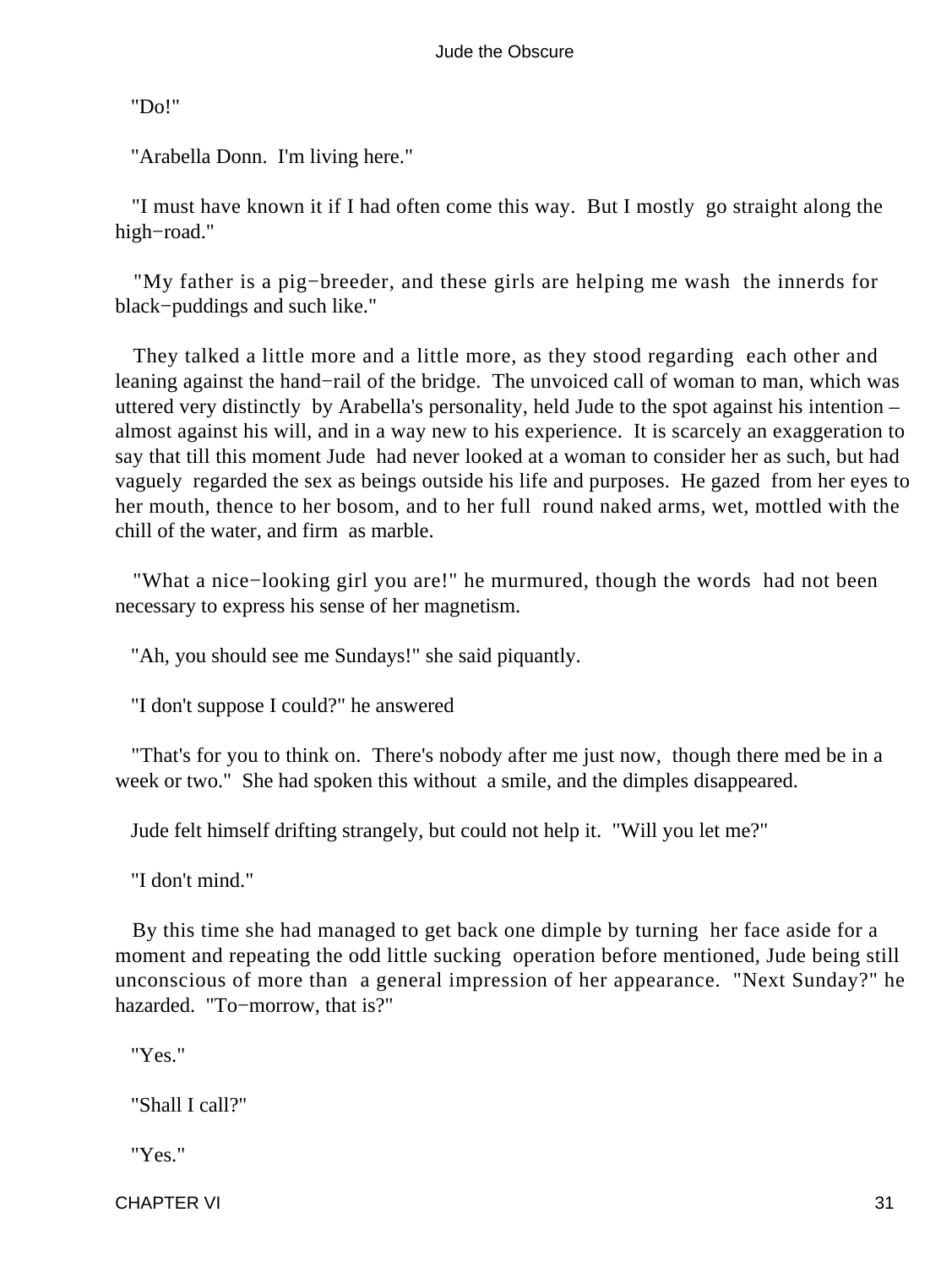She brightened with a little glow of triumph, swept him almost tenderly with her eyes in turning, and retracing her steps down the brookside grass rejoined her companions.

 Jude Fawley shouldered his tool−basket and resumed his lonely way, filled with an ardour at which he mentally stood at gaze. He had just inhaled a single breath from a new atmosphere, which had evidently been hanging round him everywhere he went, for he knew not how long, but had somehow been divided from his actual breathing as by a sheet of glass. The intentions as to reading, working, and learning, which he had so precisely formulated only a few minutes earlier, were suffering a curious collapse into a corner, he knew not how.

 "Well, it's only a bit of fun," he said to himself, faintly conscious that to common sense there was something lacking, and still more obviously something redundant in the nature of this girl who had drawn him to her which made it necessary that he should assert mere sportiveness on his part as his reason in seeking her – something in her quite antipathetic to that side of him which had been occupied with literary study and the magnificent Christminster dream. It had been no vestal who chose THAT missile for opening her attack on him. He saw this with his intellectual eye, just for a short; fleeting while, as by the light of a falling lamp one might momentarily see an inscription on a wall before being enshrouded in darkness. And then this passing discriminative power was withdrawn, and Jude was lost to all conditions of things in the advent of a fresh and wild pleasure, that of having found a new channel for emotional interest hitherto unsuspected, though it had lain close beside him. He was to meet this enkindling one of the other sex on the following Sunday.

 Meanwhile the girl had joined her companions, and she silently resumed her flicking and sousing of the chitterlings in the pellucid stream.

"Catched un, my dear?" laconically asked the girl called Anny.

 "I don't know. I wish I had thrown something else than that!" regretfully murmured Arabella.

 "Lord! he's nobody, though you med think so. He used to drive old Drusilla Fawley's bread−cart out at Marygreen, till he 'prenticed himself at Alfredston. Since then he's been very stuck up, and always reading. He wants to be a scholar, they say."

"Oh, I don't care what he is, or anything about 'n. Don't you think it, my child!"

 "Oh, don't ye! You needn't try to deceive us! What did you stay talking to him for, if you didn't want un? Whether you do or whether you don't, he's as simple as a child. I could see it as you courted on the bridge, when he looked at 'ee as if he had never seen a woman before in his born days. Well, he's to be had by any woman who can get him to care for her a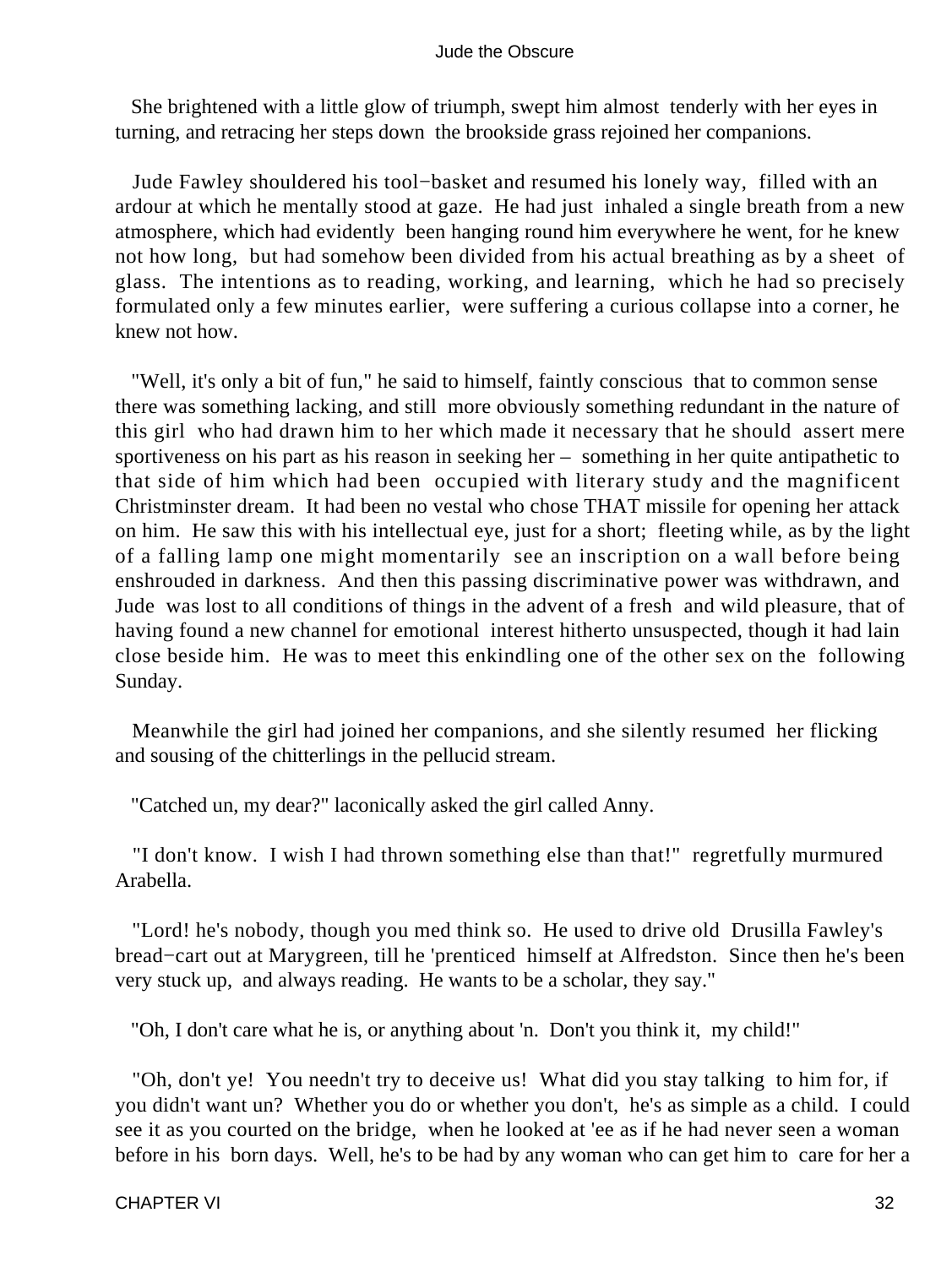bit, if she likes to set herself to catch him the right way."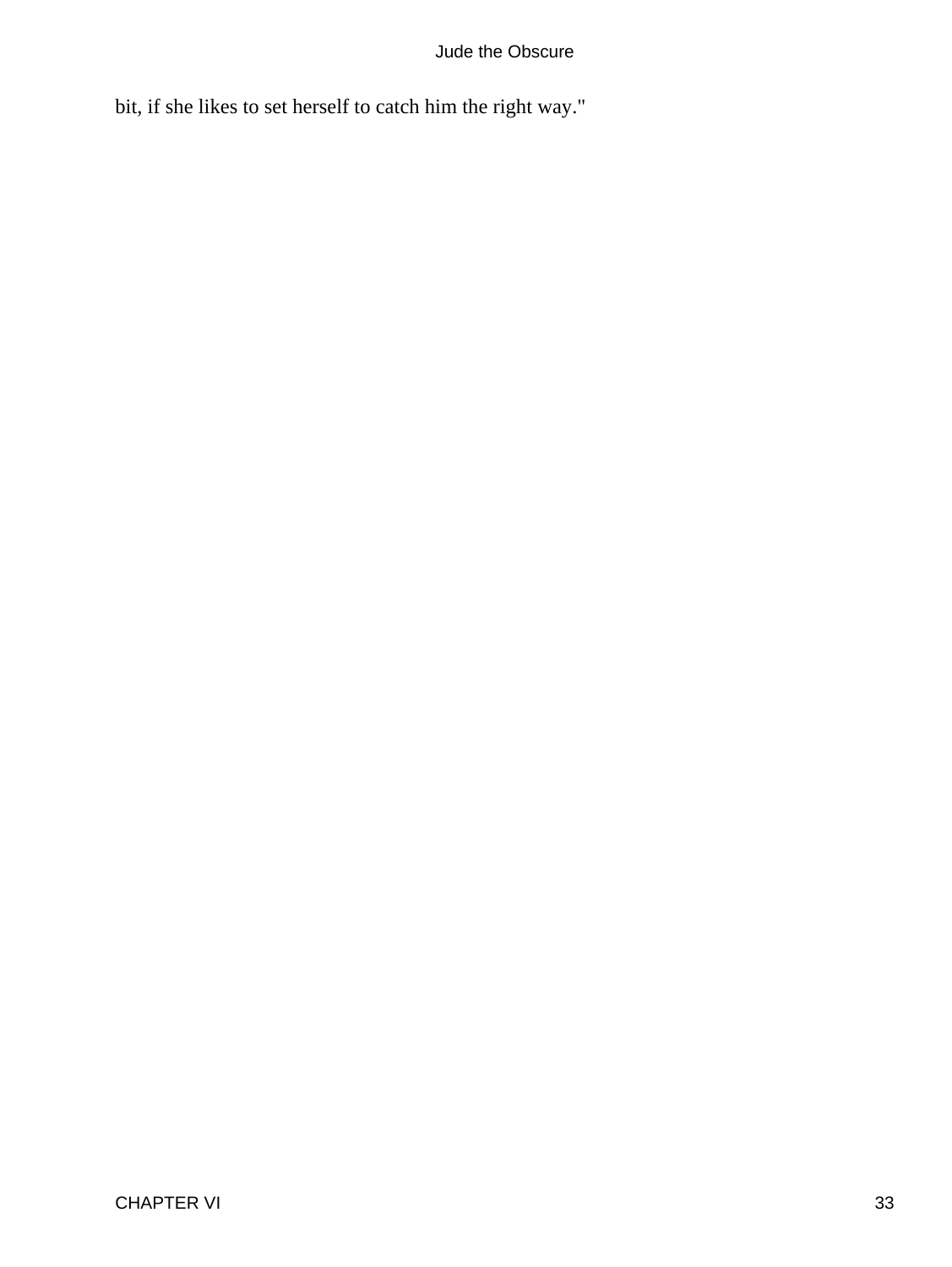# **[CHAPTER VII](#page-367-0)**

THE next day Jude Fawley was pausing in his bedroom with the sloping ceiling, looking at the books on the table, and then at the black mark on the plaster above them, made by the smoke of his lamp in past months.

 It was Sunday afternoon, four−and−twenty hours after his meeting with Arabella Donn. During the whole bygone week he had been resolving to set this afternoon apart for a special purpose, – the re−reading of his Greek Testament – his new one, with better type than his old copy, following Griesbach's text as amended by numerous correctors, and with variorum readings in the margin. He was proud of the book, having obtained it by boldly writing to its London publisher, a thing he had never done before.

 He had anticipated much pleasure in this afternoon's reading, under the quiet roof of his great−aunt's house as formerly, where he now slept only two nights a week. But a new thing, a great hitch, had happened yesterday in the gliding and noiseless current of his life, and he felt as a snake must feel who has sloughed off its winter skin, and cannot understand the brightness and sensitiveness of its new one.

 He would not go out to meet her, after all. He sat down, opened the book, and with his elbows firmly planted on the table, and his hands to his temples began at the beginning:

# [Three Greek words]

 Had he promised to call for her? Surely he had! She would wait indoors, poor girl, and waste all her afternoon on account of him. There was a something in her, too, which was very winning, apart from promises. He ought not to break faith with her. Even though he had only Sundays and week−day evenings for reading he could afford one afternoon, seeing that other young men afforded so many. After to−day he would never probably see her again. Indeed, it would be impossible, considering what his plans were.

 In short, as if materially, a compelling arm of extraordinary muscular power seized hold of him – something which had nothing in common with the spirits and influences that had moved him hitherto. This seemed to care little for his reason and his will, nothing for his so−called elevated intentions, and moved him along, as a violent schoolmaster a schoolboy he has seized by the collar, in a direction which tended towards the embrace of a woman for whom he had no respect, and whose life had nothing in common with his own except locality.

 [Three Greek words] was no more heeded, and the predestinate Jude sprang up and across the room. Foreseeing such an event he had already arrayed himself in his best clothes. In three minutes he was out of the house and descending by the path across the wide vacant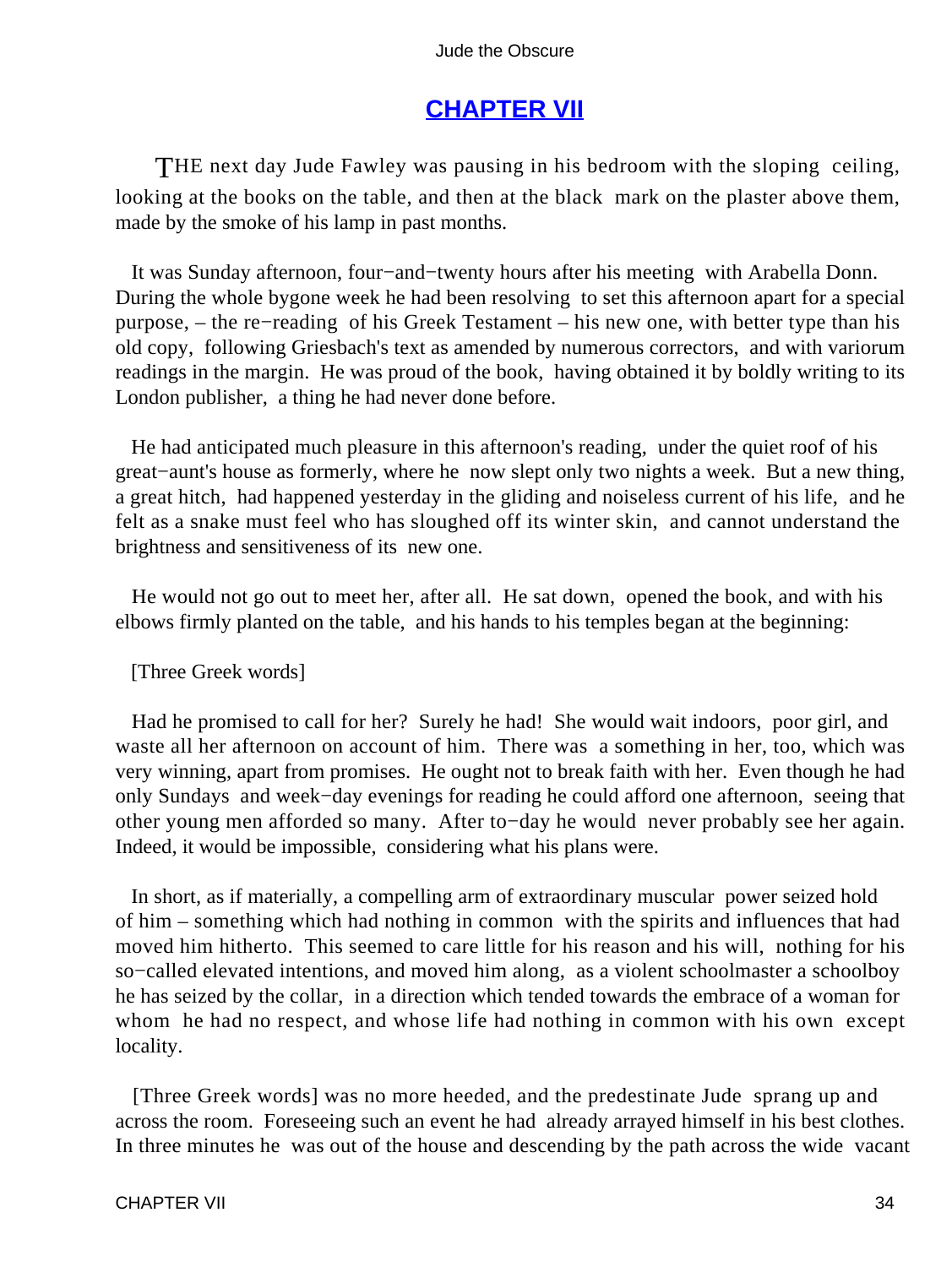hollow of corn−ground which lay between the village and the isolated house of Arabella in the dip beyond the upland.

 As he walked he looked at his watch. He could be back in two hours, easily, and a good long time would still remain to him for reading after tea.

 Passing the few unhealthy fir−trees and cottage where the path joined the highway he hastened along, and struck away to the left, descending the steep side of the country to the west of the Brown House. Here at the base of the chalk formation he neared the brook that oozed from it, and followed the stream till he reached her dwelling. A smell of piggeries came from the back, and the grunting of the originators of that smell. He entered the garden, and knocked at the door with the knob of his stick.

Somebody had seen him through the window, for a male voice on the inside said:

"Arabella! Here's your young man come coorting! Mizzle, my girl!"

 Jude winced at the words. Courting in such a business−like aspect as it evidently wore to the speaker was the last thing he was thinking of. He was going to walk with her, perhaps kiss her; but "courting" was too coolly purposeful to be anything but repugnant to his ideas. The door was opened and he entered, just as Arabella came downstairs in radiant walking attire.

 "Take a chair, Mr. What's−your−name?" said her father, an energetic, black−whiskered man, in the same businesslike tones Jude had heard from outside.

"I'd rather go out at once, wouldn't you?" she whispered to Jude.

 "Yes," said he. "We'll walk up to the Brown House and back, we can do it in half an hour."

 Arabella looked so handsome amid her untidy surroundings that he felt glad he had come, and all the misgivings vanished that had hitherto haunted him.

 First they clambered to the top of the great down, during which ascent he had occasionally to take her hand to assist her. Then they bore off to the left along the crest into the ridgeway, which they followed till it intersected the high−road at the Brown House aforesaid, the spot of his former fervid desires to behold Christminster. But he forgot them now. He talked the commonest local twaddle to Arabella with greater zest than he would have felt in discussing all the philosophies with all the Dons in the recently adored university, and passed the spot where he had knelt to Diana and Phoebus without remembering that there were any such people in the mythology, or that the sun was anything else than a useful lamp for illuminating Arabella's face. An indescribable lightness of heel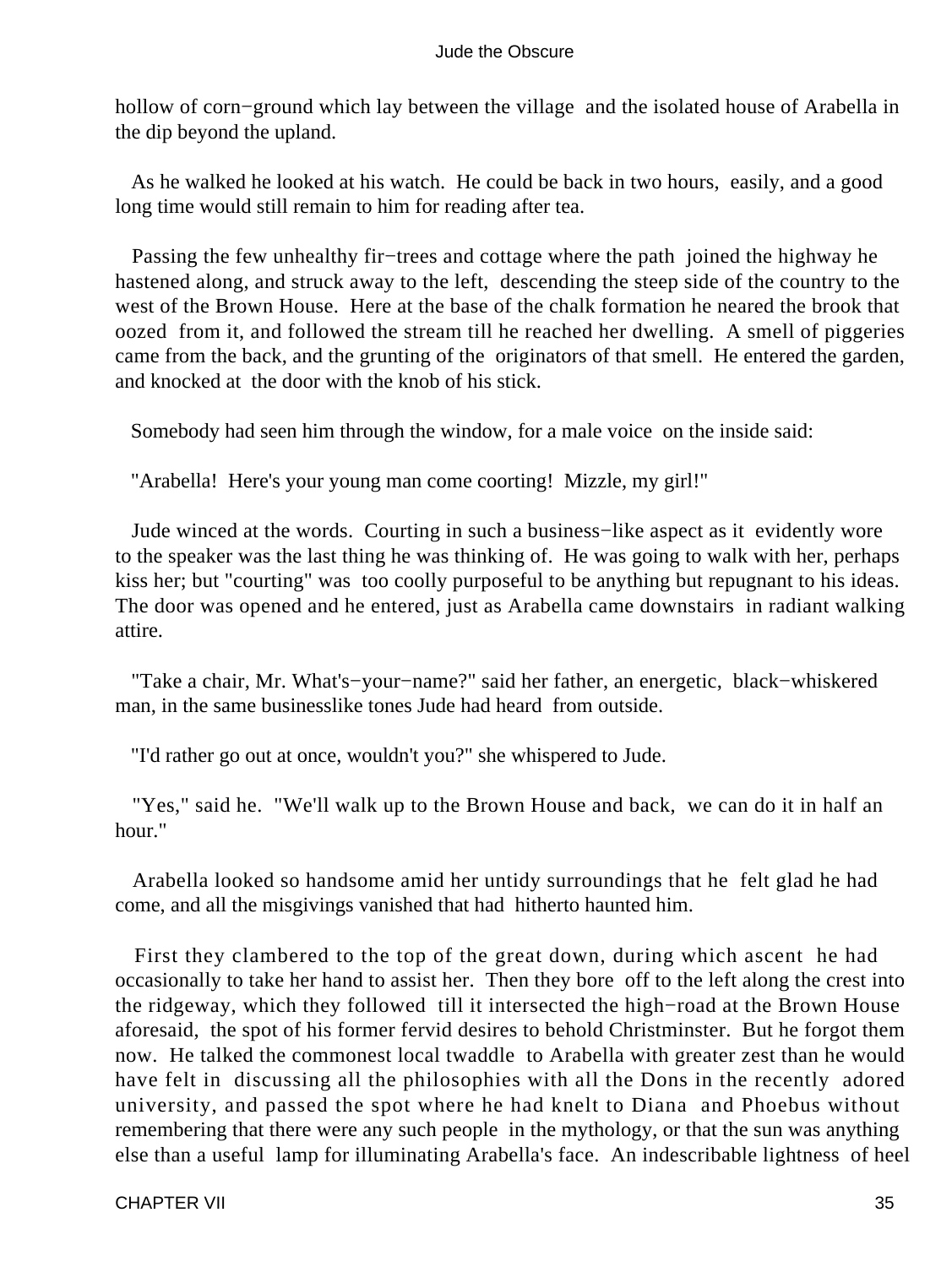served to lift him along; and Jude, the incipient scholar, prospective D.D., professor, bishop, or what not, felt himself honoured and glorified by the condescension of this handsome country wench in agreeing to take a walk with him in her Sunday frock and ribbons.

 They reached the Brown House barn – the point at which he had planned to turn back. While looking over the vast northern landscape from this spot they were struck by the rising of a dense volume of smoke from the neighbourhood of the little town which lay beneath them at a distance of a couple of miles.

"It is a fire," said Arabella. "Let's run and see it – do! It is not far!"

 The tenderness which had grown up in Jude's bosom left him no will to thwart her inclination now – which pleased him in affording him excuse for a longer time with her. They started off down the hill almost at a trot; but on gaining level ground at the bottom, and walking a mile, they found that the spot of the fire was much further off than it had seemed.

 Having begun their journey, however, they pushed on; but it was not till five o'clock that they found themselves on the scene, – the distance being altogether about half−a−dozen miles from Marygreen, and three from Arabella's. The conflagration had been got under by the time they reached it, and after a short inspection of the melancholy ruins they retraced their steps – their course lying through the town of Alfredston.

 Arabella said she would like some tea, and they entered an inn of an inferior class, and gave their order. As it was not for beer they had a long time to wait. The maid−servant recognized Jude, and whispered her surprise to her mistress in the background, that he, the student "who kept hisself up so particular," should have suddenly descended so low as to keep company with Arabella. The latter guessed what was being said, and laughed as she met the serious and tender gaze of her lover – the low and triumphant laugh of a careless woman who sees she is winning her game.

 They sat and looked round the room, and at the picture of Samson and Delilah which hung on the wall, and at the circular beer−stains on the table, and at the spittoons underfoot filled with sawdust. The whole aspect of the scene had that depressing effect on Jude which few places can produce like a tap−room on a Sunday evening when the setting sun is slanting in, and no liquor is going, and the unfortunate wayfarer finds himself with no other haven of rest.

 It began to grow dusk. They could not wait longer, really, for the tea, they said. "Yet what else can we do?" asked Jude. "It is a three−mile walk for you."

"I suppose we can have some beer," said Arabella.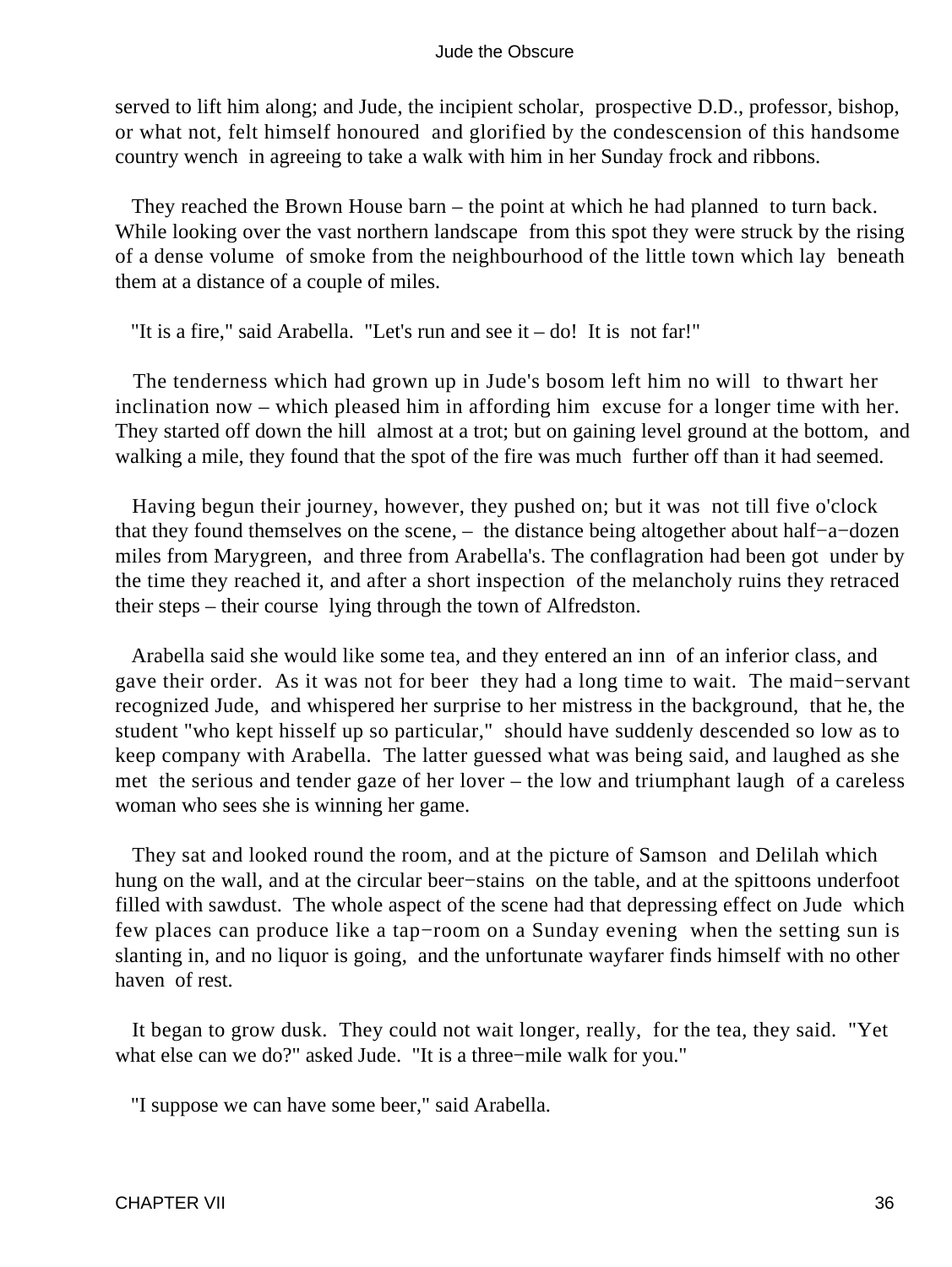"Beer, oh yes. I had forgotten that. Somehow it seems odd to come to a public−house for beer on a Sunday evening."

"But we didn't."

 "No, we didn't." Jude by this time wished he was out of such an uncongenial atmosphere; but he ordered the beer, which was promptly brought.

Arabella tasted it. "Ugh!" she said.

 Jude tasted. "What's the matter with it?" he asked. "I don't understand beer very much now, it is true. I like it well enough, but it is bad to read on, and I find coffee better. But this seems all right."

 "Adulterated – I can't touch it!" She mentioned three or four ingredients that she detected in the liquor beyond malt and hops, much to Jude's surprise.

"How much you know!" he said good−humouredly.

 Nevertheless she returned to the beer and drank her share, and they went on their way. It was now nearly dark, and as soon as they had withdrawn from the lights of the town they walked closer together, till they touched each other. She wondered why he did not put his arm round her waist, but he did not; he merely said what to himself seemed a quite bold enough thing: "Take my arm."

 She took it, thoroughly, up to the shoulder. He felt the warmth of her body against his, and putting his stick under his other arm held with his right hand her right as it rested in its place.

"Now we are well together, dear, aren't we?" he observed.

"Yes," said she; adding to herself: "Rather mild!"

"How fast I have become!" he was thinking.

 Thus they walked till they reached the foot of the upland, where they could see the white highway ascending before them in the gloom. From this point the only way of getting to Arabella's was by going up the incline, and dipping again into her valley on the right. Before they had climbed far they were nearly run into by two men who had been walking on the grass unseen.

 "These lovers – you find 'em out o' doors in all seasons and weathers – lovers and homeless dogs only," said one of the men as they vanished down the hill.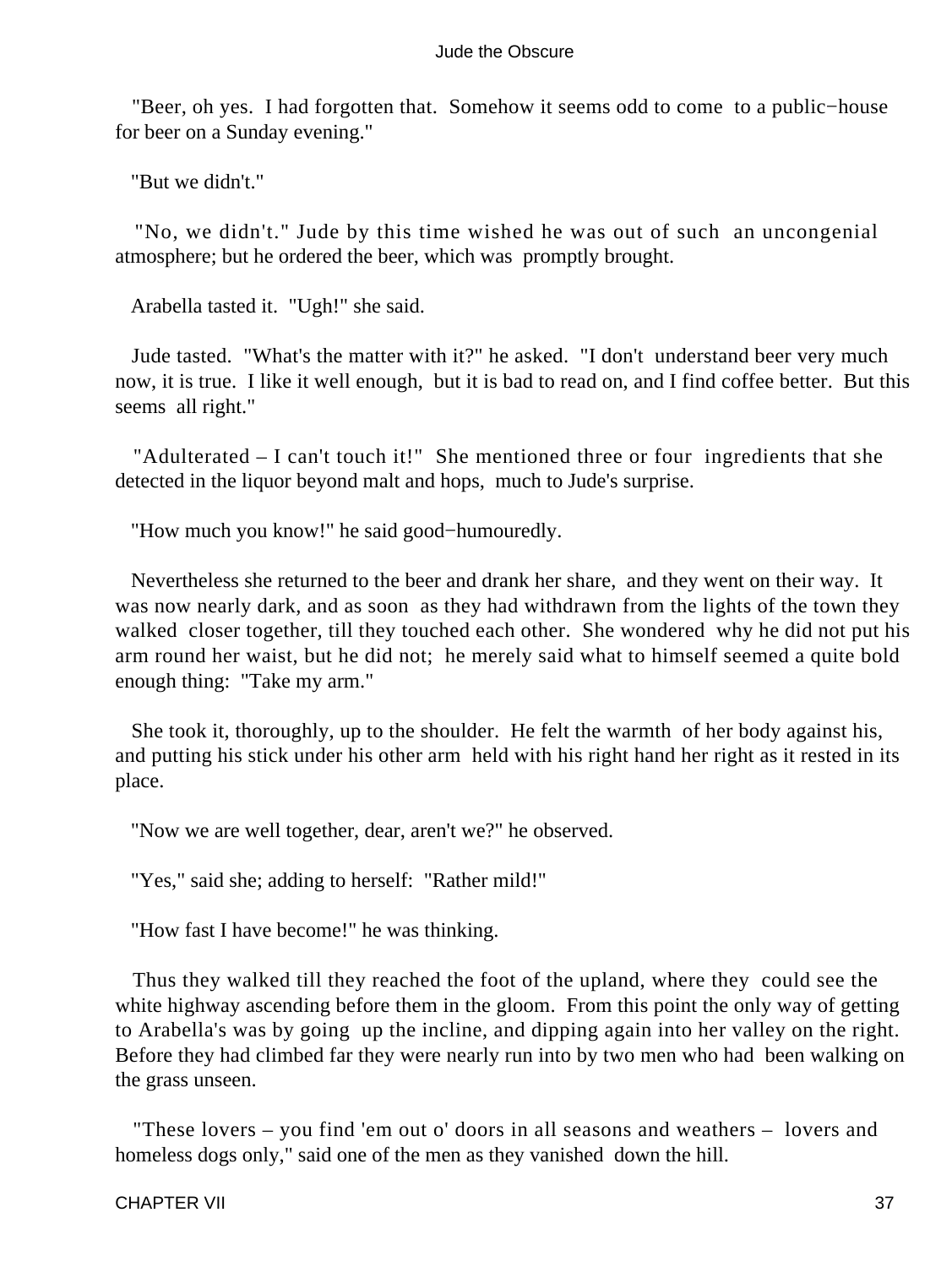Arabella tittered lightly.

"Are we lovers?" asked Jude.

"You know best."

"But you can tell me?"

 For answer she inclined her head upon his shoulder. Jude took the hint, and encircling her waist with his arm, pulled her to him and kissed her.

 They walked now no longer arm in arm but, as she had desired, clasped together. After all, what did it matter since it was dark, said Jude to himself. When they were half−way up the long hill they paused as by arrangement, and he kissed her again. They reached the top, and he kissed her once more.

"You can keep your arm there, if you would like to," she said gently.

He did so, thinking how trusting she was.

 Thus they slowly went towards her home. He had left his cottage at half−past three, intending to be sitting down again to the New Testament by half−past five. It was nine o'clock when, with another embrace, he stood to deliver her up at her father's door.

 She asked him to come in, if only for a minute, as it would seem so odd otherwise, and as if she had been out alone in the dark. He gave way, and followed her in. Immediately that the door was opened he found, in addition to her parents, several neighbours sitting round. They all spoke in a congratulatory manner, and took him seriously as Arabella's intended partner.

 They did not belong to his set or circle, and he felt out of place and embarrassed. He had not meant this: a mere afternoon of pleasant walking with Arabella, that was all he had meant. He did not stay longer than to speak to her stepmother, a simple, quiet woman without features or character; and bidding them all good night plunged with a sense of relief into the track over the down.

 But that sense was only temporary: Arabella soon re−asserted her sway in his soul. He walked as if he felt himself to be another man from the Jude of yesterday. What were his books to him? what were his intentions, hitherto adhered to so strictly, as to not wasting a single minute of time day by day? "Wasting!" It depended on your point of view to define that: he was just living for the first time: not wasting life. It was better to love a woman than to be a graduate, or a parson; ay, or a pope!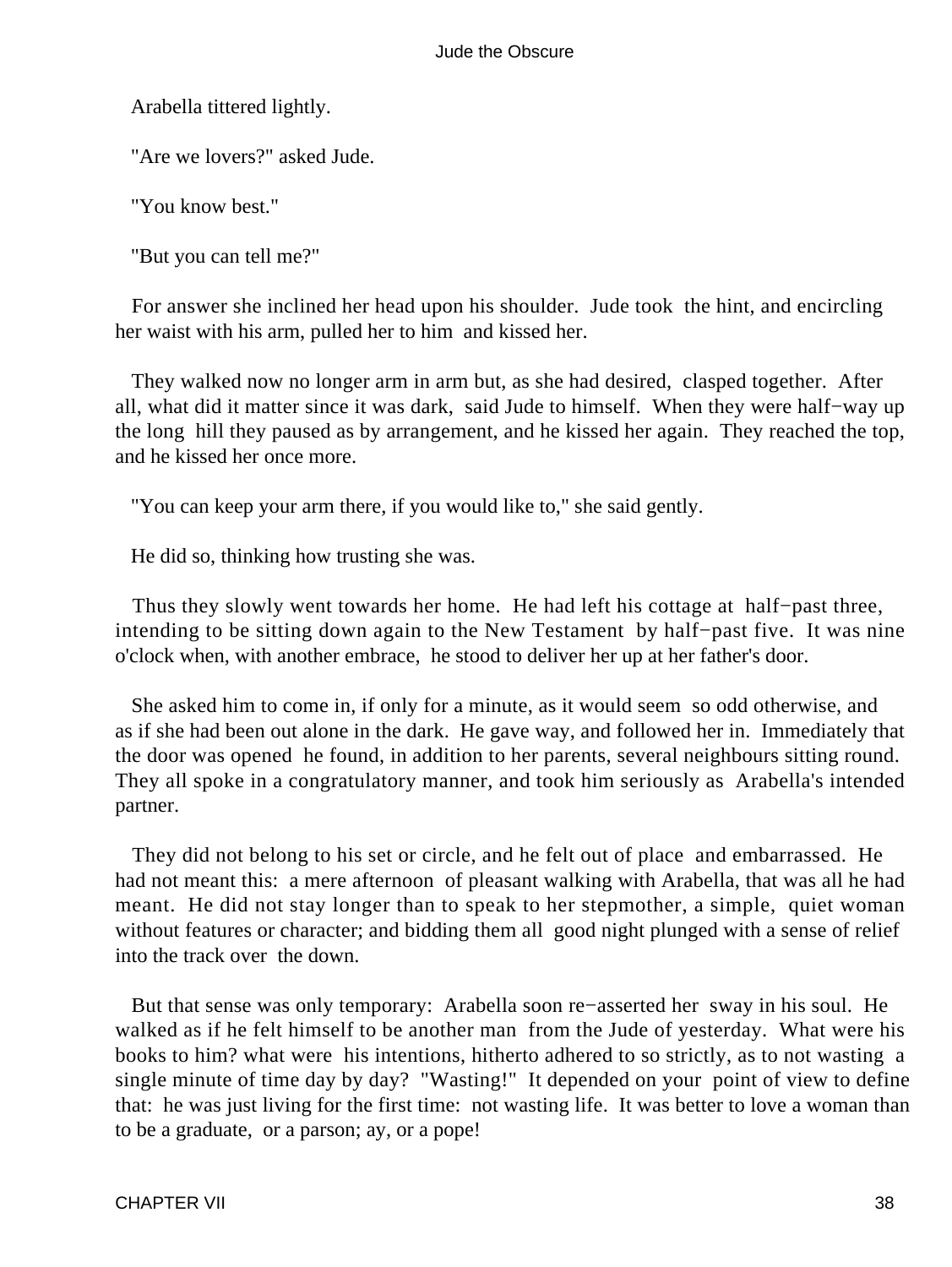When he got back to the house his aunt had gone to bed, and a general consciousness of his neglect seemed written on the face of all things confronting him. He went upstairs without a light, and the dim interior of his room accosted him with sad inquiry. There lay his book open, just as he had left it, and the capital letters on the title−page regarded him with fixed reproach in the grey starlight, like the unclosed eyes of a dead man:

[Three Greek words.]

 Jude had to leave early next morning for his usual week of absence at lodgings; and it was with a sense of futility that he threw into his basket upon his tools and other necessaries the unread book he had brought with him.

 He kept his impassioned doings a secret almost from himself. Arabella, on the contrary, made them public among all her friends and acquaintance.

 Retracing by the light of dawn the road he had followed a few hours earlier under cover of darkness, with his sweetheart by his side, he reached the bottom of the hill, where he walked slowly, and stood still. He was on the spot where he had given her the first kiss. As the sun had only just risen it was possible that nobody had passed there since. Jude looked on the ground and sighed. He looked closely, and could just discern in the damp dust the imprints of their feet as they had stood locked in each other's arms. She was not there now, and "the embroidery of imagination upon the stuff of nature" so depicted her past presence that a void was in his heart which nothing could fill. A pollard willow stood close to the place, and that willow was different from all other willows in the world. Utter annihilation of the six days which must elapse before he could see her again as he had promised would have been his intensest wish if he had had only the week to live.

 An hour and a half later Arabella came along the same way with her two companions of the Saturday. She passed unheedingly the scene of the kiss, and the willow that marked it, though chattering freely on the subject to the other two.

"And what did he tell 'ee next?"

 "Then he said – " And she related almost word for word some of his tenderest speeches. If Jude had been behind the fence he would have felt not a little surprised at learning how very few of his sayings and doings on the previous evening were private.

 "You've got him to care for 'ee a bit, 'nation if you han't!" murmured Anny judicially. "It's well to be you!"

 In a few moments Arabella replied in a curiously low, hungry tone of latent sensuousness: "I've got him to care for me: yes! But I want him to more than care for me; I want him to have me – to marry me! I must have him. I can't do without him. He's the sort of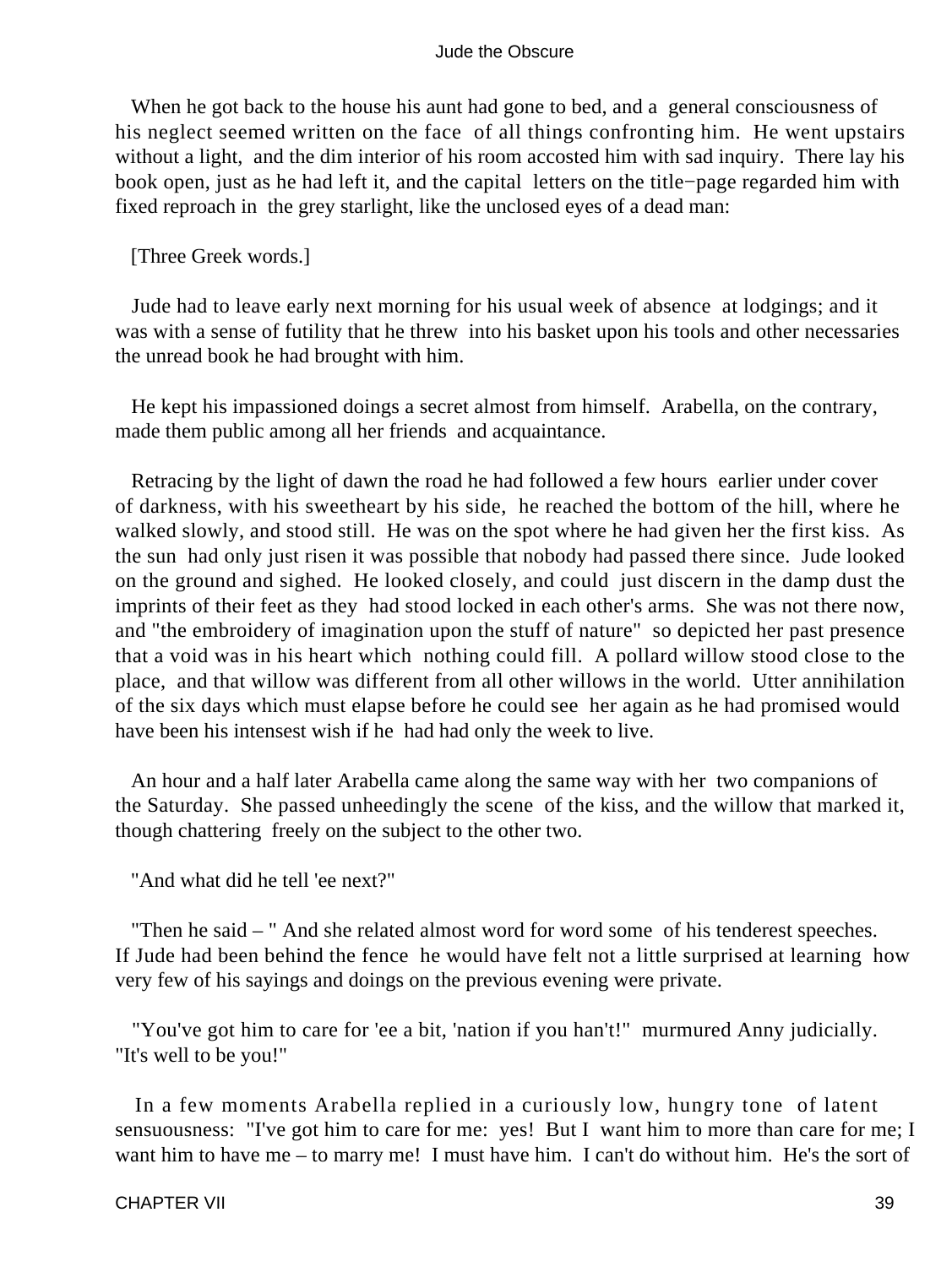man I long for. I shall go mad if I can't give myself to him altogether! I felt I should when I first saw him!"

 "As he is a romancing, straightfor'ard, honest chap, he's to be had, and as a husband, if you set about catching him in the right way."

Arabella remained thinking awhile. "What med be the right way?" she asked.

"Oh you don't know – you don't!" said Sarah, the third girl.

 "On my word I don't! – No further, that is, than by plain courting, and taking care he don't go too far!"

The third girl looked at the second. "She DON'T know!"

"'Tis clear she don't!" said Anny.

 "And having lived in a town, too, as one may say! Well, we can teach 'ee som'at then, as well as you us."

 "Yes. And how do you mean – a sure way to gain a man? Take me for an innocent, and have done wi' it!"

"As a husband."

"As a husband."

 "A countryman that's honourable and serious−minded such as he; God forbid that I should say a sojer, or sailor, or commercial gent from the towns, or any of them that be slippery with poor women! I'd do no friend that harm!"

"Well, such as he, of course!"

 Arabella's companions looked at each other, and turning up their eyes in drollery began smirking. Then one went up close to Arabella, and, although nobody was near, imparted some information in a low tone, the other observing curiously the effect upon Arabella.

 "Ah!" said the last−named slowly. "I own I didn't think of that way! ... But suppose he ISN'T honourable? A woman had better not have tried it!"

 "Nothing venture nothing have! Besides, you make sure that he's honourable before you begin. You'd be safe enough with yours. I wish I had the chance! Lots of girls do it; or do you think they'd get married at all?"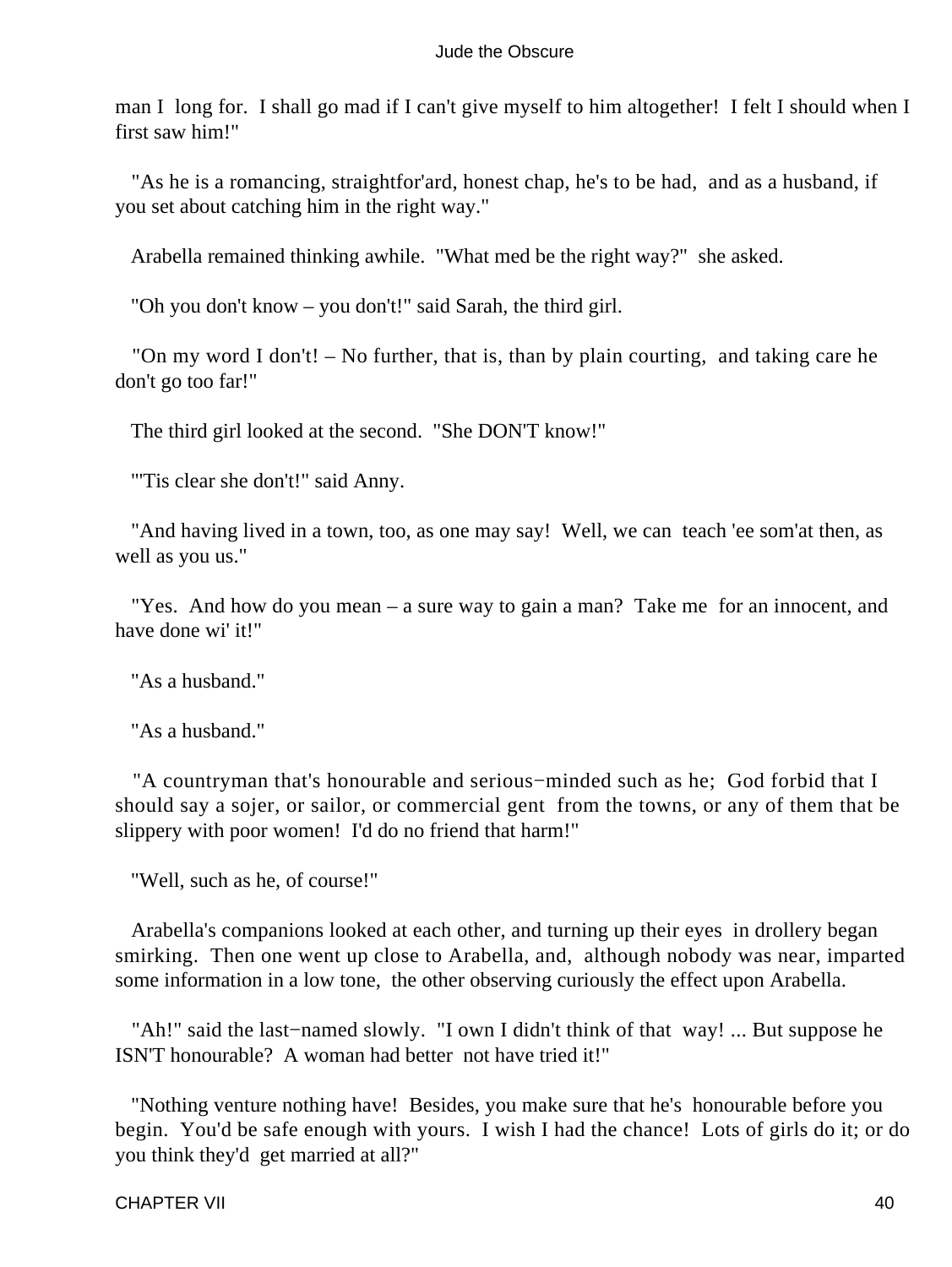Arabella pursued her way in silent thought. "I'll try it!" she whispered; but not to them.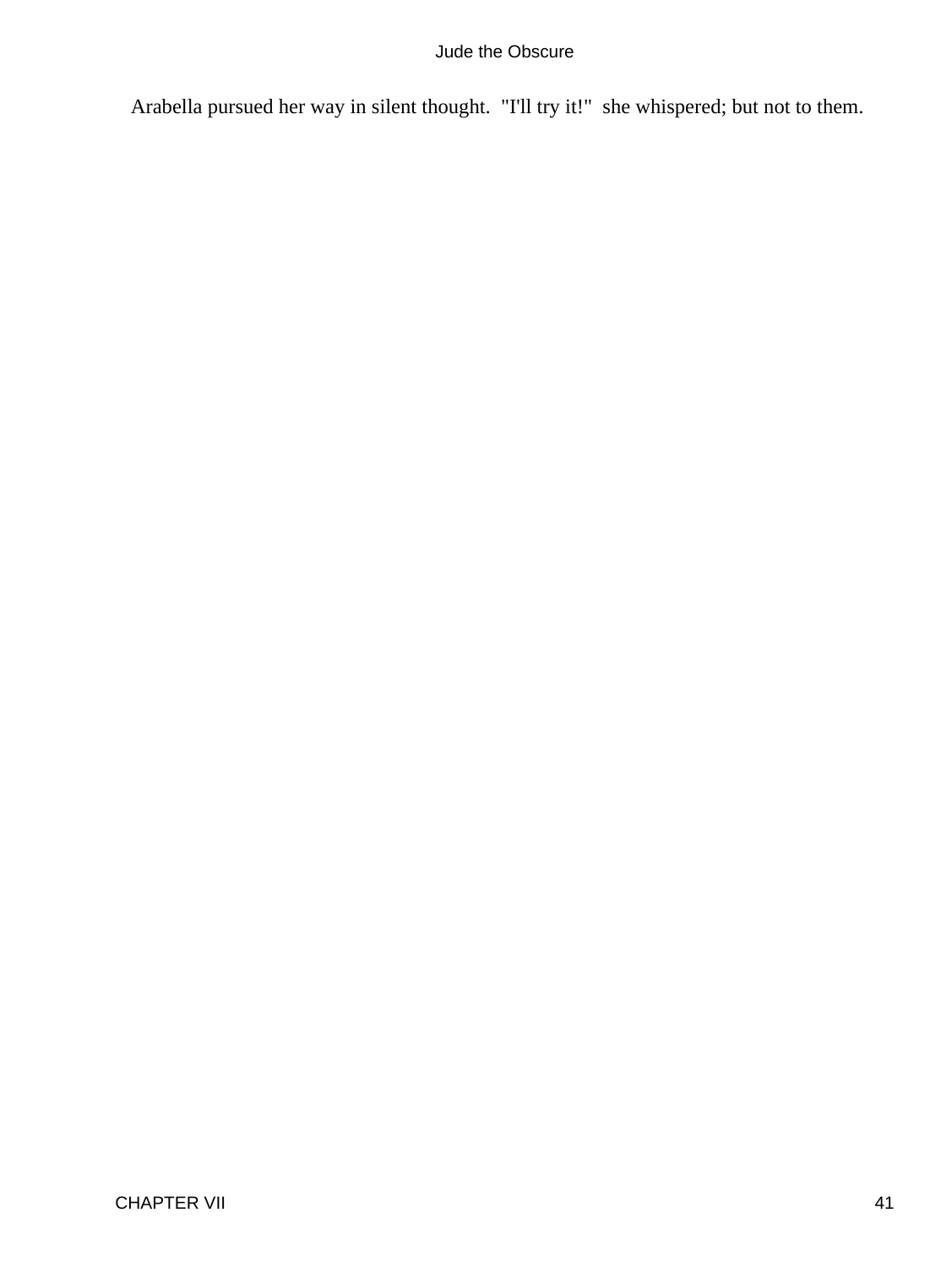# **[CHAPTER VIII](#page-367-0)**

ONE week's end Jude was as usual walking out to his aunt's at Marygreen from his lodging in Alfredston, a walk which now had large attractions for him quite other than his desire to see his aged and morose relative. He diverged to the right before ascending the hill with the single purpose of gaining, on his way, a glimpse of Arabella that should not come into the reckoning of regular appointments. Before quite reaching the homestead his alert eye perceived the top of her head moving quickly hither and thither over the garden hedge. Entering the gate he found that three young unfattened pigs had escaped from their sty by leaping clean over the top, and that she was endeavouring unassisted to drive them in through the door which she had set open. The lines of her countenance changed from the rigidity of business to the softness of love when she saw Jude, and she bent her eyes languishingly upon him. The animals took a vantage of the pause by doubling and bolting out of the way.

 "They were only put in this morning!" she cried, stimulated to pursue in spite of her lover's presence. They were drove from Spaddleholt Farm only yesterday, where Father bought 'em at a stiff price enough. They are wanting to get home again, the stupid toads! Will you shut the garden gate, dear, and help me to get 'em in. There are no men folk at home, only Mother, and they'll be lost if we don't mind."

 He set himself to assist, and dodged this way and that over the potato rows and the cabbages. Every now and then they ran together, when he caught her for a moment an kissed her. The first pig was got back promptly; the second with some difficulty; the third a long−legged creature, was more obstinate and agile. He plunged through a hole in the garden hedge, and into the lane.

"He'll be lost if I don't follow 'n!" said she. "Come along with me!"

 She rushed in full pursuit out of the garden, Jude alongside her, barely contriving to keep the fugitive in sight. Occasionally they would shout to some boy to stop the animal, but he always wriggled past and ran on as before.

 "Let me take your hand, darling," said Jude. "You are getting out of breath." She gave him her now hot hand with apparent willingness, and they trotted along together.

 "This comes of driving 'em home," she remarked. "They always know the way back if you do that. They ought to have been carted over."

 By this time the pig had reached an unfastened gate admitting to the open down, across which he sped with all the agility his little legs afforded. As soon as the pursuers had entered and ascended to the top of the high ground it became apparent that they would have to run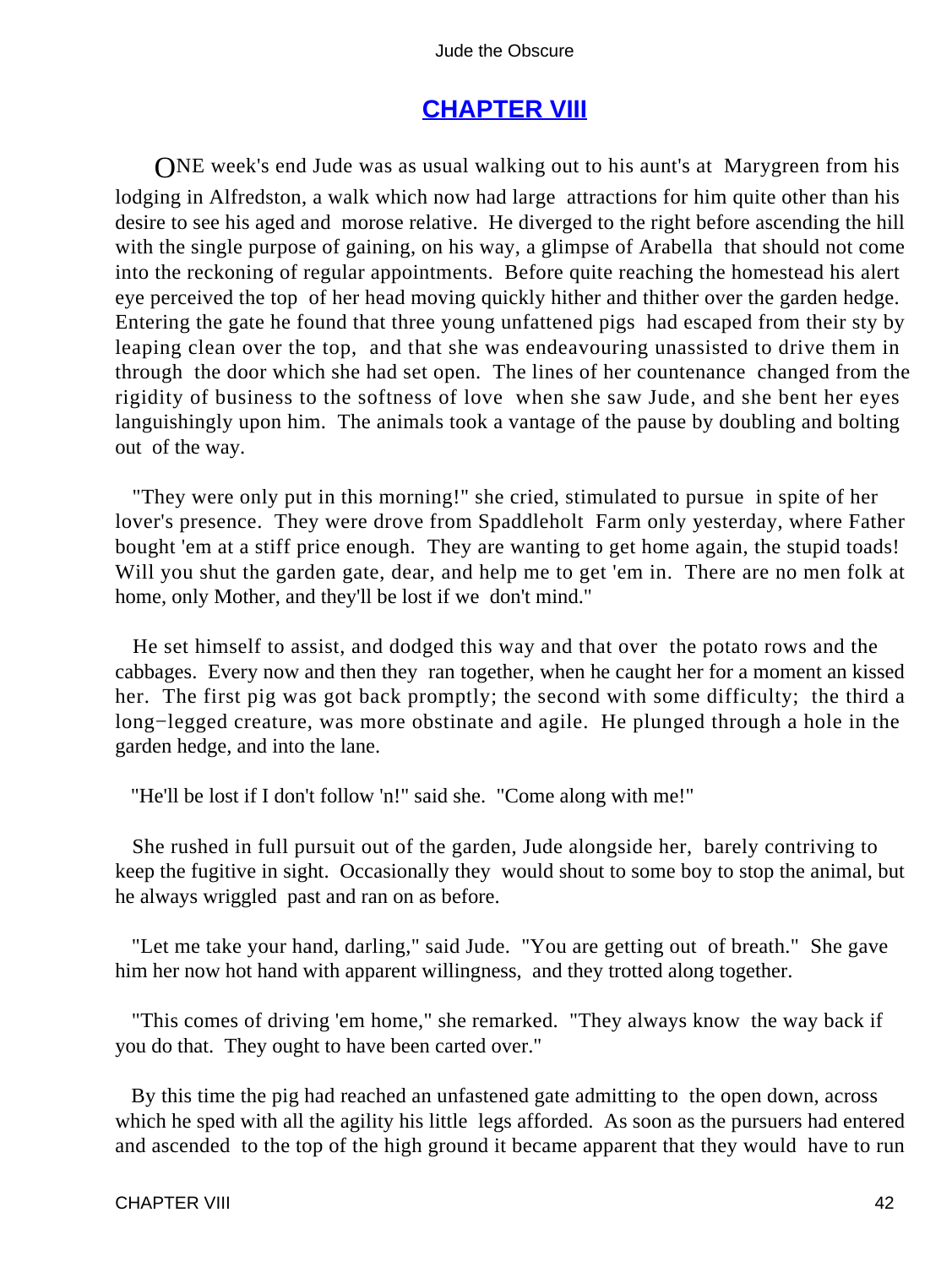all the way to the farmer's if they wished to get at him. From this summit he could be seen as a minute speck, following an unerring line towards his old home.

 "It is no good!" cried Arabella. "He'll be there long before we get there. It don't matter now we know he's not lost or stolen on the way. They'll see it is ours, and send un back. Oh dear, how hot I be!"

 Without relinquishing her hold of Jude's hand she swerved aside and flung herself down on the sod under a stunted thorn, precipitately pulling Jude on to his knees at the same time.

"Oh, I ask pardon – I nearly threw you down, didn't I! But I am so tired!"

 She lay supine, and straight as an arrow, on the sloping sod of this hill−top, gazing up into the blue miles of sky, and still retaining her warm hold of Jude's hand. He reclined on his elbow near her.

 "We've run all this way for nothing," she went on, her form heaving and falling in quick pants, her face flushed, her full red lips parted, and a fine dew of perspiration on her skin. "Well – why don't you speak, deary?"

"I'm blown too. It was all up hill."

 They were in absolute solitude – the most apparent of all solitudes, that of empty surrounding space. Nobody could be nearer than a mile to them without their seeing him. They were, in fact, on one of the summits of the county, and the distant landscape around Christminster could be discerned from where they lay. But Jude did not think of that then.

 "Oh, I can see such a pretty thing up this tree," said Arabella. "A sort of a – caterpillar, of the most loveliest green and yellow you ever came across!"

"Where?" said Jude, sitting up.

"You can't see him there – you must come here," said she.

He bent nearer and put his head in front of hers. "No – I can't see it," he said.

 "Why, on the limb there where it branches off – close to the moving leaf – there!" She gently pulled him down beside her.

 "I don't see it," he repeated, the back of his head against her cheek. "But I can, perhaps, standing up." He stood accordingly, placing himself in the direct line of her gaze.

"How stupid you are!" she said crossly, turning away her face.

CHAPTER VIII 43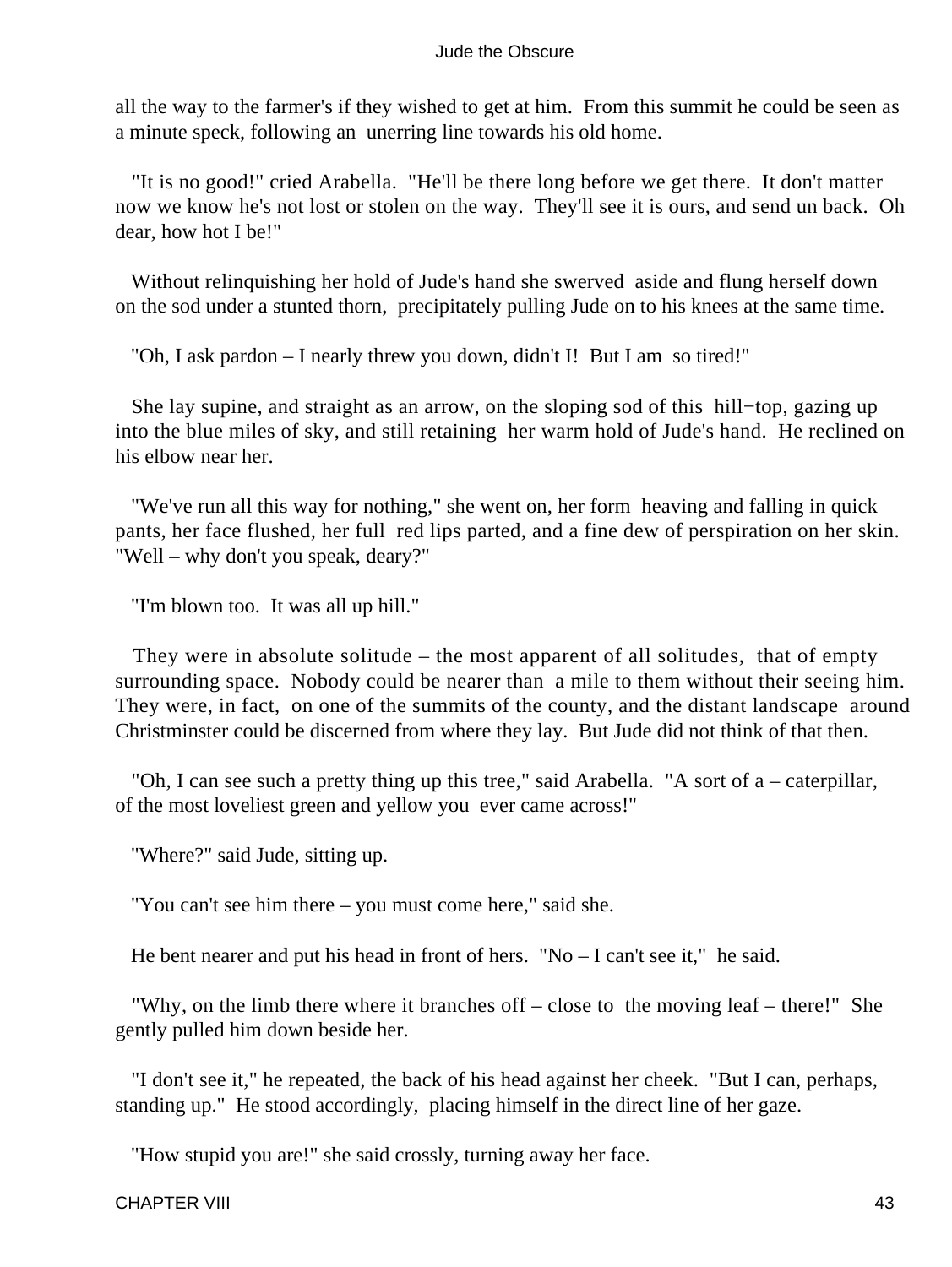"I don't care to see it, dear: why should I?" he replied looking down upon her. "Get up, Abby."

"Why?"

"I want you to let me kiss you. I've been waiting to ever so long!"

 She rolled round her face, remained a moment looking deedily aslant at him; then with a slight curl of the lip sprang to her feet, and exclaiming abruptly "I must mizzle!" walked off quickly homeward. Jude followed and rejoined her.

"Just one!" he coaxed

"Shan't!" she said

He, surprised: "What's the matter?"

 She kept her two lips resentfully together, and Jude followed her like a pet lamb till she slackened her pace and walked beside him, talking calmly on indifferent subjects, and always checking him if he tried to take her hand or clasp her waist. Thus they descended to the precincts of her father's homestead, and Arabella went in, nodding good−bye to him with a supercilious, affronted air.

 "I expect I took too much liberty with her, somehow," Jude said to himself, as he withdrew with a sigh and went on to Marygreen.

 On Sunday morning the interior of Arabella's home was, as usual, the scene of a grand weekly cooking, the preparation of the special Sunday dinner. Her father was shaving before a little glass hung on the mullion of the window, and her mother and Arabella herself were shelling beans hard by. A neighbour passed on her way home from morning service at the nearest church, and seeing Donn engaged at the window with the razor, nodded and came in.

 She at once spoke playfully to Arabella: "I zeed 'ee running with 'un – hee−hee! I hope 'tis coming to something?"

Arabella merely threw a look of consciousness into her face without raising her eyes.

"He's for Christminster, I hear, as soon as he can get there."

 "Have you heard that lately – quite lately?" asked Arabella with a jealous, tigerish indrawing of breath.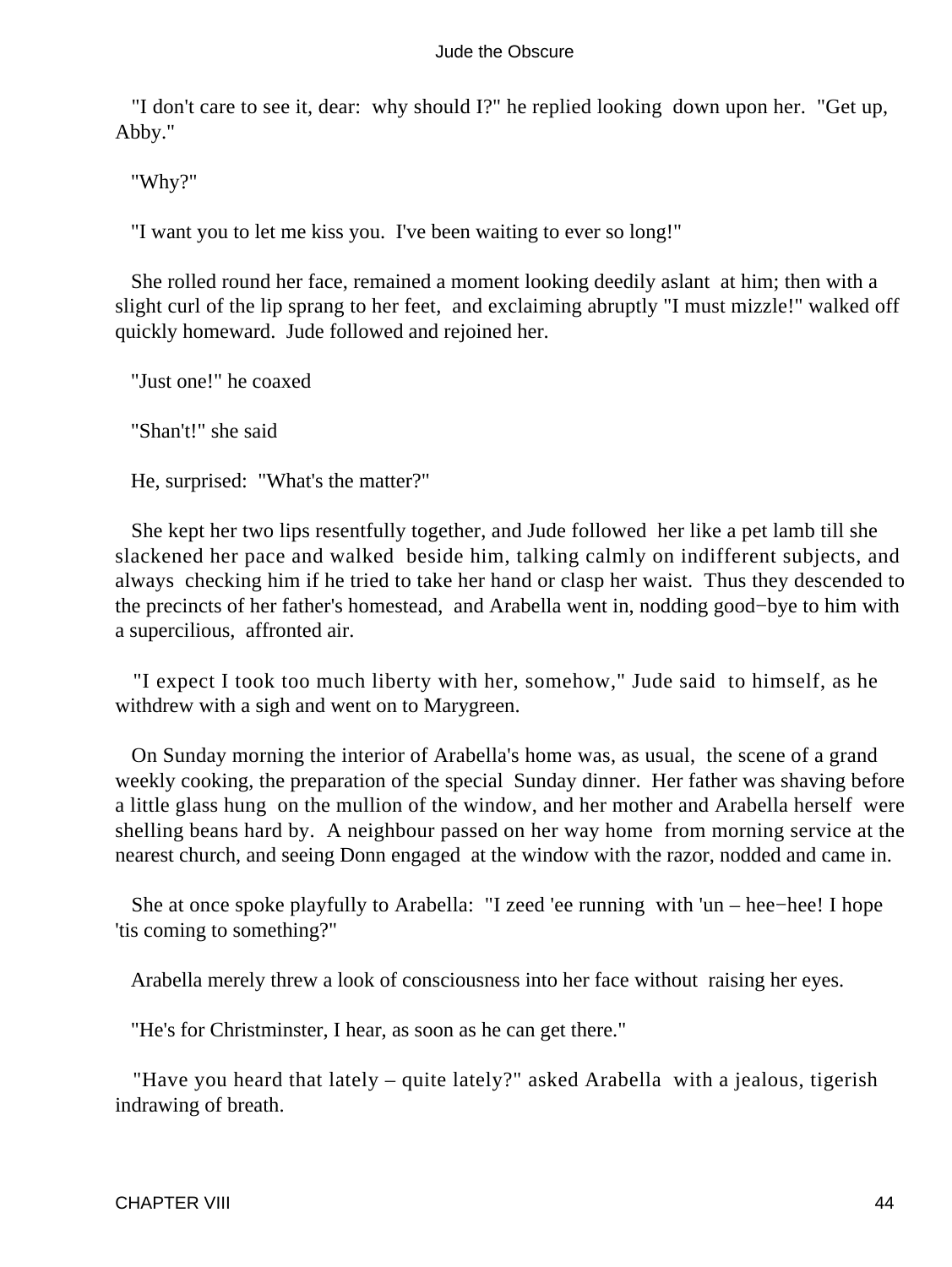"Oh no! But it has been known a long time that it is his plan. He's on'y waiting here for an opening. Ah well: he must walk about with somebody, I s'pose. Young men don't mean much now−a−days. 'Tis a sip here and a sip there with 'em. 'Twas different in my time."

 When the gossip had departed Arabella said suddenly to her mother: "I want you and Father to go and inquire how the Edlins be, this evening after tea. Or no – there's evening service at Fensworth – you can walk to that."

"Oh? What's up to−night, then?"

 "Nothing. Only I want the house to myself. He's shy; and I can't get un to come in when you are here. I shall let him slip through my fingers if I don't mind, much as I care for 'n!"

"If it is fine we med as well go, since you wish."

 In the afternoon Arabella met and walked with Jude, who had now for weeks ceased to look into a book of Greek, Latin, or any other tongue. They wandered up the slopes till they reached the green track along the ridge, which they followed to the circular British earth−bank adjoining, Jude thinking of the great age of the trackway, and of the drovers who had frequented it, probably before the Romans knew the country. Up from the level lands below them floated the chime of church bells. Presently they were reduced to one note, which quickened, and stopped.

"Now we'll go back," said Arabella, who had attended to the sounds.

 Jude assented. So long as he was near her he minded little where he was. When they arrived at her house he said lingeringly: "I won't come in. Why are you in such a hurry to go in to−night? It is not near dark."

"Wait a moment," said she. She tried the handle of the door and found it locked.

 "Ah – they are gone to church," she added. And searching behind the scraper she found the key and unlocked the door. "Now, you'll come in a moment?" she asked lightly. "We shall be all alone."

"Certainly," said Jude with alacrity, the case being unexpectedly altered.

 Indoors they went. Did he want any tea? No, it was too late: he would rather sit and talk to her. She took off her jacket and hat, and they sat down – naturally enough close together.

 "Don't touch me, please," she said softly. "I am part egg−shell. Or perhaps I had better put it in a safe place." She began unfastening the collar of her gown.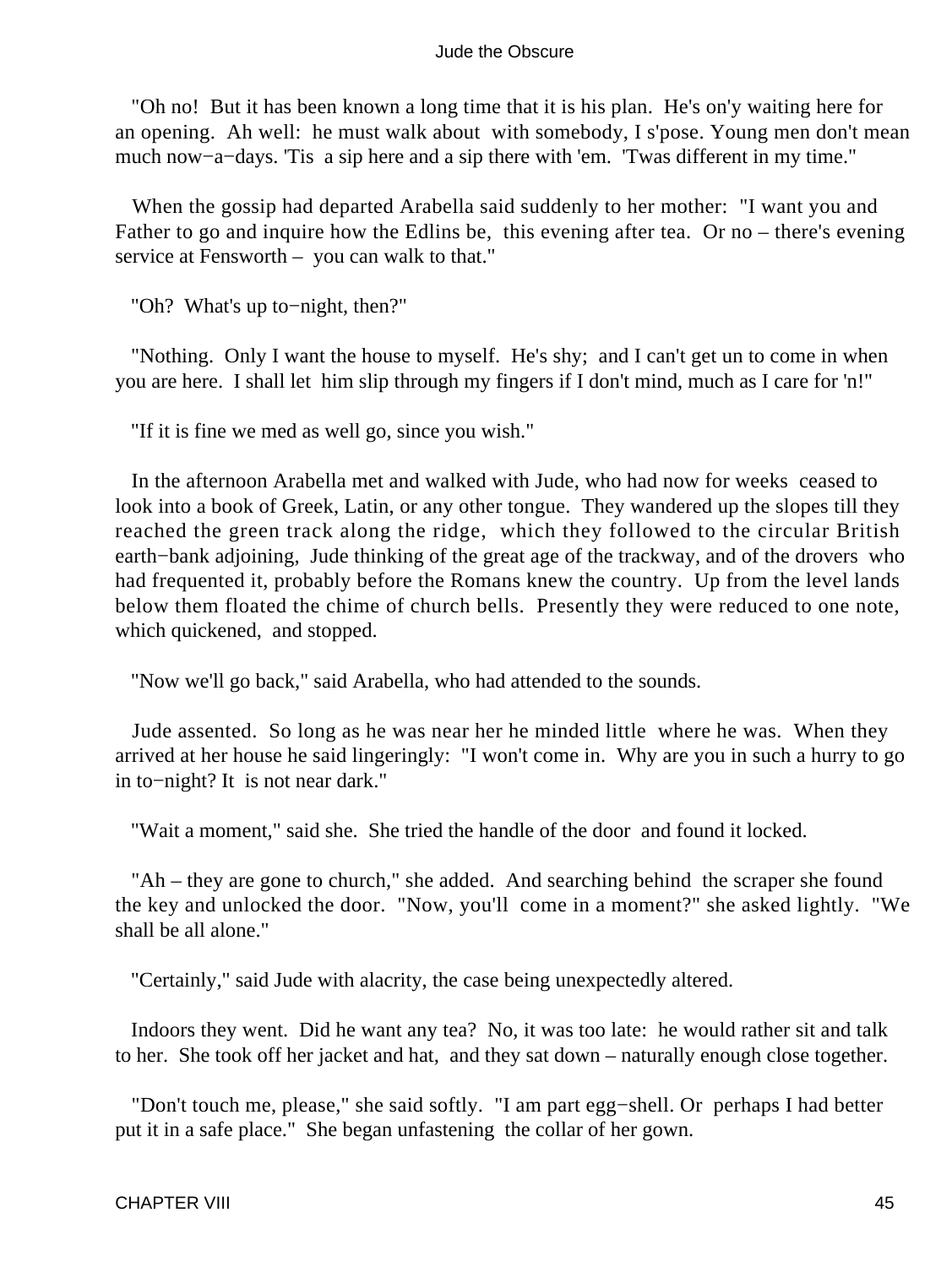"What is it?" said her lover.

 "An egg – a cochin's egg. I am hatching a very rare sort. I carry it about everywhere with me, and it will get hatched in less than three weeks."

"Where do you carry it?"

 "Just here." She put her hand into her bosom and drew out the egg, which was wrapped in wool, outside it being a piece of pig's bladder, in case of accidents. Having exhibited it to him she put it back, "Now mind you don't come near me. I don't want to get it broke, and have to begin another."

"Why do you do such a strange thing?"

 "It's an old custom. I suppose it is natural for a woman to want to bring live things into the world."

"It is very awkward for me just now," he said, laughing.

"It serves you right. There – that's all you can have of me"

 She had turned round her chair, and, reaching over the back of it, presented her cheek to him gingerly.

"That's very shabby of you!"

 "You should have catched me a minute ago when I had put the egg down! There!" she said defiantly, "I am without it now!" She had quickly withdrawn the egg a second time; but before he could quite reach her she had put it back as quickly, laughing with the excitement of her strategy. Then there was a little struggle, Jude making a plunge for it and capturing it triumphantly. Her face flushed; and becoming suddenly conscious he flushed also.

 They looked at each other, panting; till he rose and said: "One kiss, now I can do it without damage to property; and I'll go!"

But she had jumped up too. "You must find me first!" she cried.

 Her lover followed her as she withdrew. It was now dark inside the room, and the window being small he could not discover for a long time what had become of her, till a laugh revealed her to have rushed up the stairs, whither Jude rushed at her heels.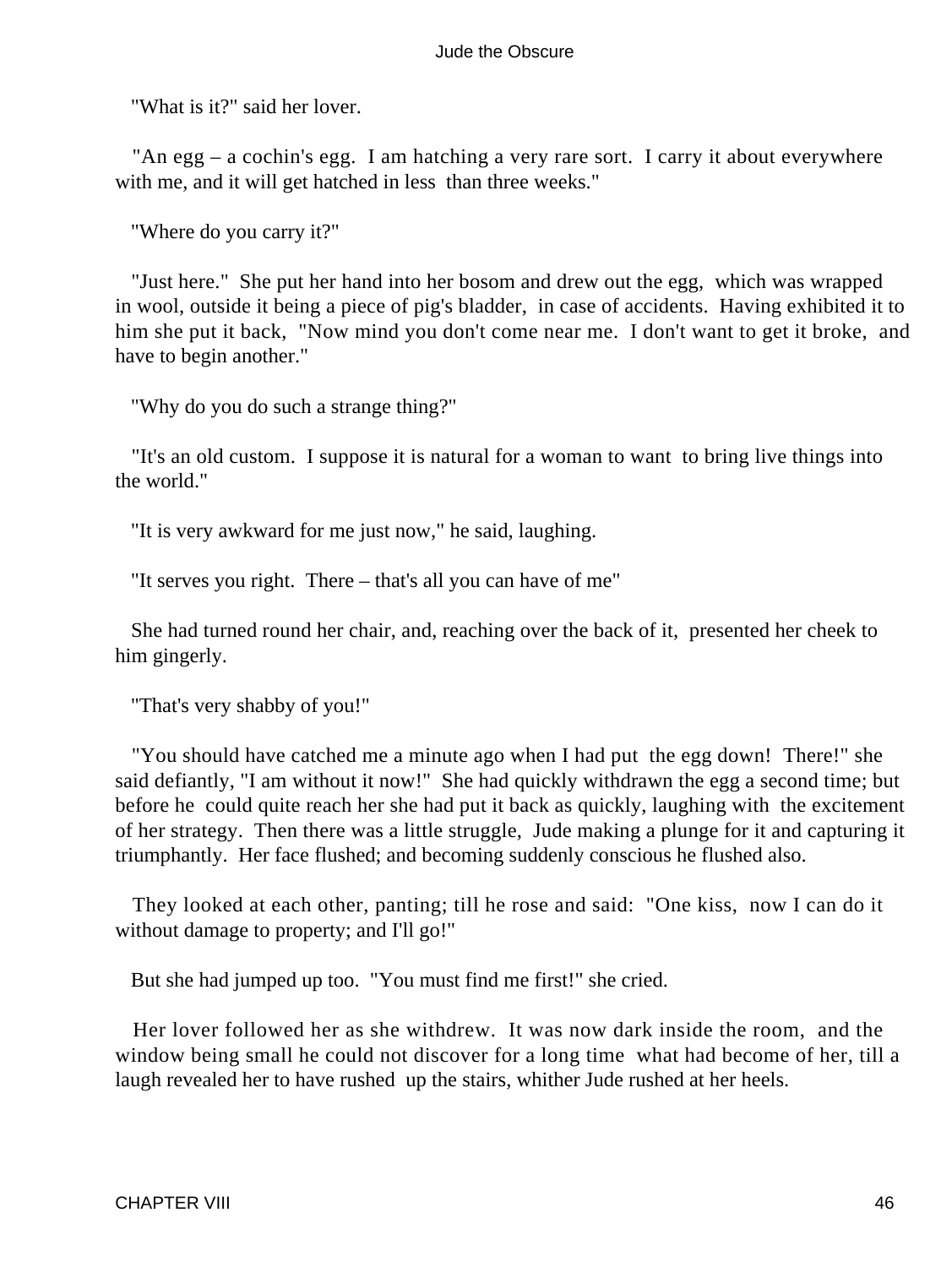# **[CHAPTER IX](#page-367-0)**

IT was some two months later in the year, and the pair had met constantly during the interval. Arabella seemed dissatisfied; she was always imagining, and waiting, and wondering.

 One day she met the itinerant Vilbert. She, like all the cottagers thereabout, knew the quack well, and she began telling him of her experiences. Arabella had been gloomy, but before he left her she had grown brighter. That evening she kept an appointment with Jude, who seemed sad.

 "I am going away," he said to her. "I think I ought to go. I think it will be better both for you and for me. I wish some things had never begun! I was much to blame, I know. But it is never too late to mend."

 Arabella began to cry. "How do you know it is not too late?" she said. "That's all very well to say! I haven't told you yet!" and she looked into his face with streaming eyes.

"What?" he asked, turning pale. "Not ... ?"

"Yes! And what shall I do if you desert me?"

"Oh, Arabella – how can you say that, my dear! You *know* I wouldn't desert you!"

"Well then  $-$ 

 "I have next to no wages as yet, you know; or perhaps I should have thought of this before.... But, of course if that's the case, we must marry! What other thing do you think I could dream of doing?"

 "I thought – I thought, deary, perhaps you would go away all the more for that, and leave me to face it alone!"

 "You knew better! Of course I never dreamt six months ago, or even three, of marrying. It is a complete smashing up of my plans – I mean my plans before I knew you, my dear. But what are they, after all! Dreams about books, and degrees, and impossible fellowships, and all that. Certainly we'll marry: we must!"

 That night he went out alone, and walked in the dark self−communing. He knew well, too well, in the secret centre of his brain, that Arabella was not worth a great deal as a specimen of womankind. Yet, such being the custom of the rural districts among honourable young men who had drifted so far into intimacy with a woman as he unfortunately had done,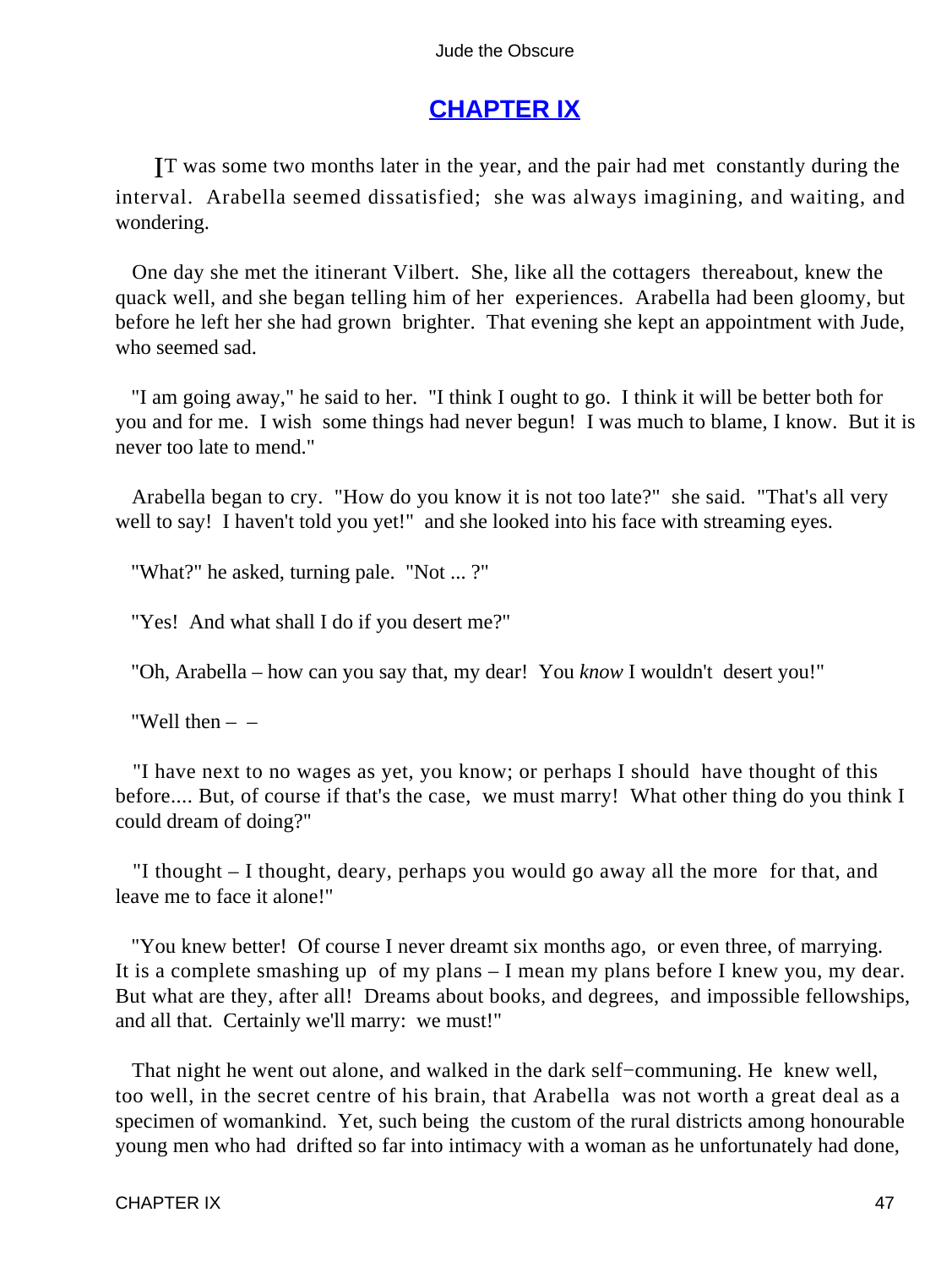he was ready to abide by what he had said, and take the consequences. For his own soothing he kept up a factitious belief in her. His idea of her was the thing of most consequence, not Arabella herself, he sometimes said laconically.

 The banns were put in and published the very next Sunday. The people of the parish all said what a simple fool young Fawley was. All his reading had only come to this, that he would have to sell his books to buy saucepans. Those who guessed the probable state of affairs, Arabella's parents being among them, declared that it was the sort of conduct they would have expected of such an honest young man as Jude in reparation of the wrong he had done his innocent sweetheart. The parson who married them seemed to think it satisfactory too. And so, standing before the aforesaid officiator, the two swore that at every other time of their lives till death took them, they would assuredly believe, feel, and desire precisely as they had believed, felt, and desired during the few preceding weeks. What was as remarkable as the undertaking itself was the fact that nobody seemed at all surprised at what they swore.

 Fawley's aunt being a baker she made him a bride−cake, saying bitterly that it was the last thing she could do for him, poor silly fellow; and that it would have been far better if, instead of his living to trouble her, he had gone underground years before with his father and mother. Of this cake Arabella took some slices, wrapped them up in white note−paper, and sent them to her companions in the pork−dressing business, Anny and Sarah, labelling each packet *"In remembrance of good advice."*

 The prospects of the newly married couple were certainly not very brilliant even to the most sanguine mind. He, a stone−mason's apprentice, nineteen years of age, was working for half wages till he should be out of his time. His wife was absolutely useless in a town−lodging, where he at first had considered it would be necessary for them to live. But the urgent need of adding to income in ever so little a degree caused him to take a lonely roadside cottage between the Brown House and Marygreen, that he might have the profits of a vegetable garden, and utilize her past experiences by letting her keep a pig. But it was not the sort of life he had bargained for, and it was a long way to walk to and from Alfredston every day. Arabella, however, felt that all these make−shifts were temporary; she had gained a husband; that was the thing – a husband with a lot of earning power in him for buying her frocks and hats when he should begin to get frightened a bit, and stick to his trade, and throw aside those stupid books for practical undertakings.

 So to the cottage he took her on the evening of the marriage, giving up his old room at his aunt's – where so much of the hard labour at Greek and Latin had been carried on.

 A little chill overspread him at her first unrobing. A long tail of hair, which Arabella wore twisted up in an enormous knob at the back of her head, was deliberately unfastened, stroked out, and hung upon the looking−glass which he had bought her.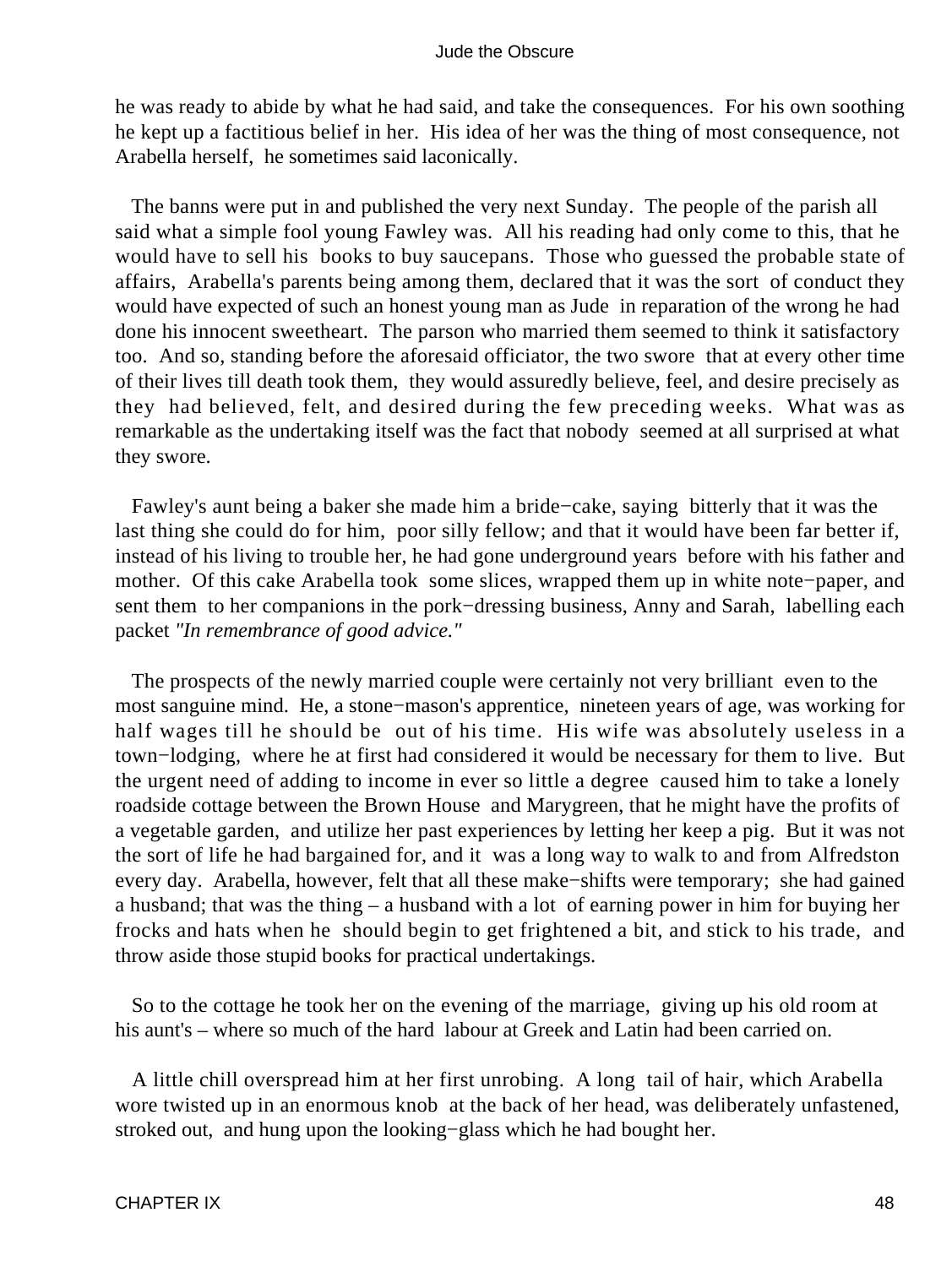"What – it wasn't your own?" he said, with a sudden distaste for her.

"Oh no – it never is nowadays with the better class."

 "Nonsense! Perhaps not in towns. But in the country it is supposed to be different. Besides, you've enough of your own, surely?"

 "Yes, enough as country notions go. But in town the men expect more, and when I was barmaid at Aldbrickham – – "

"Barmaid at Aldbrickham?"

 "Well, not exactly barmaid – I used to draw the drink at a public−house there – just for a little time; that was all. Some people put me up to getting this, and I bought it just for a fancy. The more you have the better in Aldbrickham, which is a finer town than all your Christminsters. Every lady of position wears false hair – the barber's assistant told me so."

 Jude thought with a feeling of sickness that though this might be true to some extent, for all that he knew, many unsophisticated girls would and did go to towns and remain there for years without losing their simplicity of life and embellishments. Others, alas, had an instinct towards artificiality in their very blood, and became adepts in counterfeiting at the first glimpse of it. However, perhaps there was no great sin in a woman adding to her hair, and he resolved to think no more of it.

 A new−made wife can usually manage to excite interest for a few weeks, even though the prospects of the house−hold ways and means are cloudy. There is a certain piquancy about her situation, and her manner to her acquaintance at the sense of it, which carries off the gloom of facts, and renders even the humblest bride independent awhile of the real. Mrs. Jude Fawley was walking in the streets of Alfredston one market−day with this quality in her carriage when she met Anny her former friend, whom she had not seen since the wedding.

As usual they laughed before talking; the world seemed funny to them without saying it.

 "So it turned out a good plan, you see!" remarked the girl to the wife. "I knew it would with such as him. He's a dear good fellow, and you ought to be proud of un."

"I am," said Mrs. Fawley quietly.

"And when do you expect?"

"Ssh! Not at all."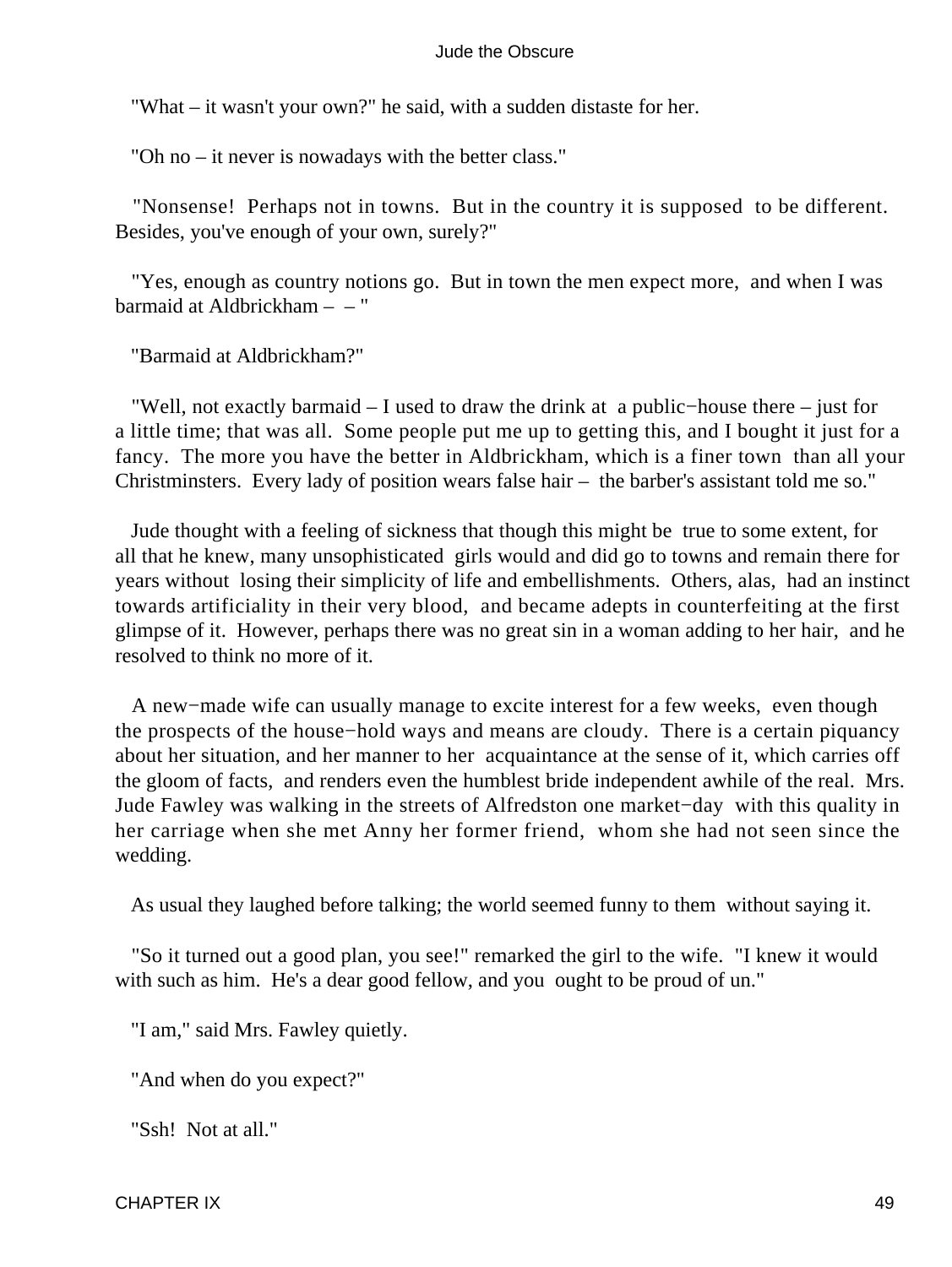"What!"

"I was mistaken."

 "Oh, Arabella, Arabella; you be a deep one! Mistaken! well, that's clever – it's a real stroke of genius! It is a thing I never thought o', wi' all my experience! I never thought beyond bringing about the real thing – not that one could sham it!"

"Don't you be too quick to cry sham! 'Twasn't sham. I didn't know."

 "My word – won't he be in a taking! He'll give it to 'ee o' Saturday nights! Whatever it was, he'll say it was a trick – a double one, by the Lord!"

 "I'll own to the first, but not to the second.... Pooh – he won't care! He'll be glad I was wrong in what I said. He'll shake down, bless 'ee – men always do. What can 'em do otherwise? Married is married."

 Nevertheless it was with a little uneasiness that Arabella approached the time when in the natural course of things she would have to reveal that the alarm she had raised had been without foundation. The occasion was one evening at bedtime, and they were in their chamber in the lonely cottage by the wayside to which Jude walked home from his work every day. He had worked hard the whole twelve hours, and had retired to rest before his wife. When she came into the room he was between sleeping and waking, and was barely conscious of her undressing before the little looking−glass as he lay.

 One action of hers, however, brought him to full cognition. Her face being reflected towards him as she sat, he could perceive that she was amusing herself by artificially producing in each cheek the dimple before alluded to, a curious accomplishment of which she was mistress, effecting it by a momentary suction. It seemed to him for the first time that the dimples were far oftener absent from her face during his intercourse with her nowadays than they had been in the earlier weeks of their acquaintance.

 "Don't do that, Arabella!" he said suddenly. "There is no harm in it, but – I don't like to see you."

 She turned and laughed. "Lord, I didn't know you were awake!" she said. "How countrified you are! That's nothing."

"Where did you learn it?"

 "Nowhere that I know of. They used to stay without any trouble when I was at the public−house; but now they won't. My face was fatter then."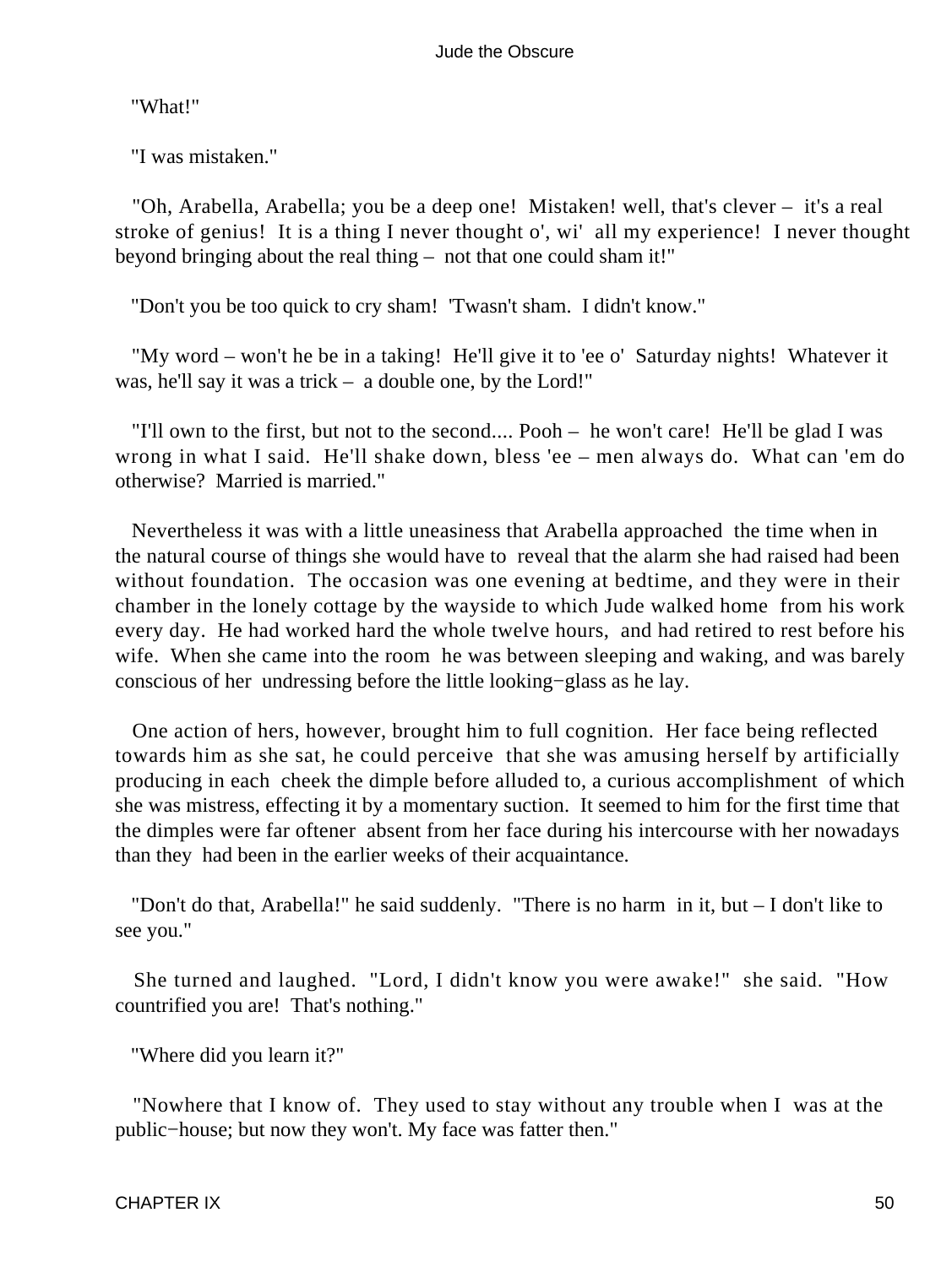"I don't care about dimples. I don't think they improve a woman – particularly a married woman, and of full−sized figure like you."

"Most men think otherwise."

"I don't care what most men think, if they do. How do you know?"

"I used to be told so when I was serving in the tap−room."

 "Ah – that public−house experience accounts for your knowing about the adulteration of the ale when we went and had some that Sunday evening. I thought when I married you that you had always lived in your father's house."

 "You ought to have known better than that, and seen I was a little more finished than I could have been by staying where I was born. There was not much to do at home, and I was eating my head off, so I went away for three months."

"You'll soon have plenty to do now, dear, won't you?"

"How do you mean?"

"Why, of course – little things to make."

"Oh."

 "When will it be? Can't you tell me exactly, instead of in such general terms as you have used?"

"Tell you?"

"Yes – the date."

"There's nothing to tell. I made a mistake."

"What?"

"It was a mistake."

He sat bolt upright in bed and looked at her. "How can that be?"

"Women fancy wrong things sometimes."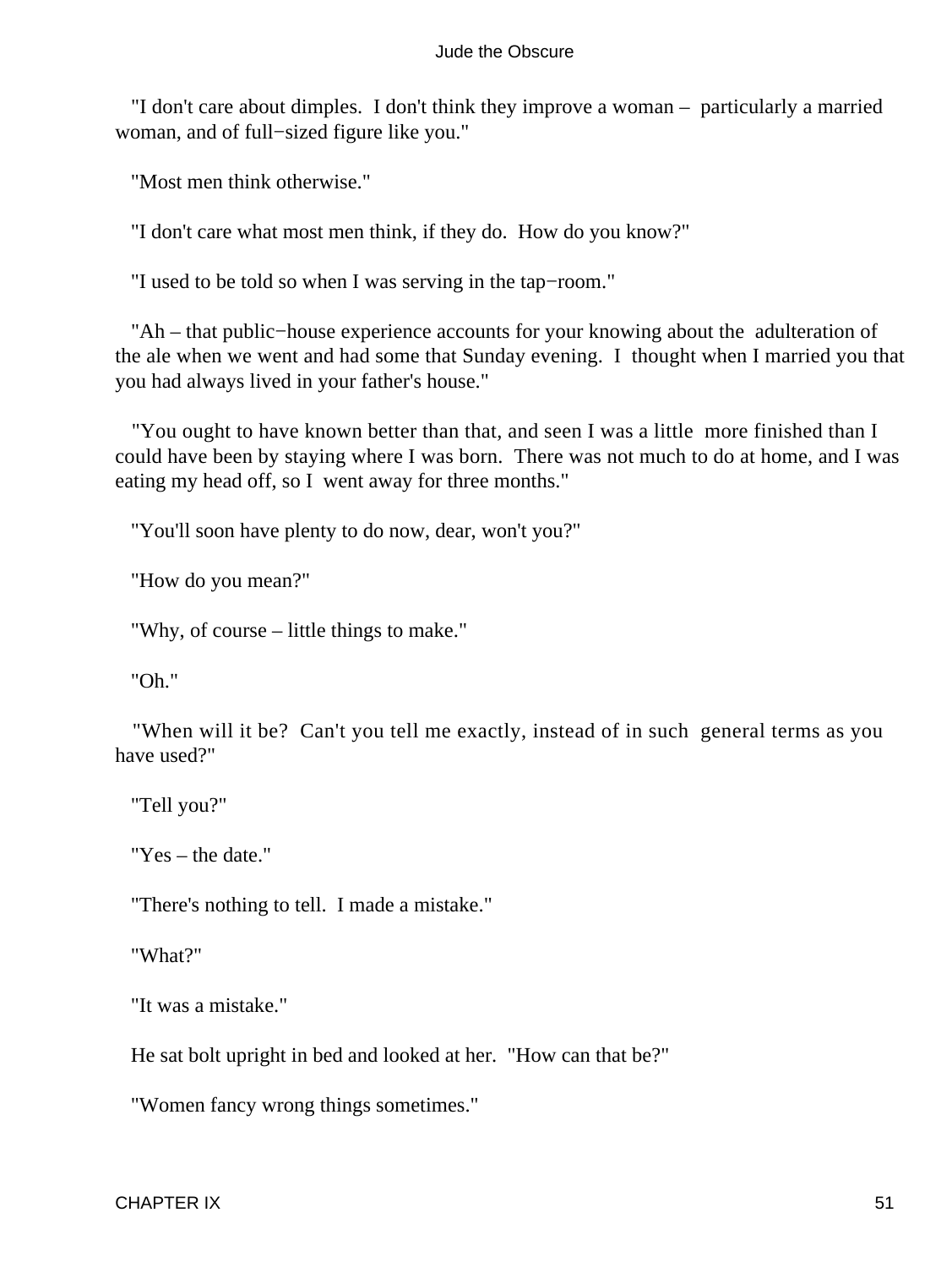"But – ! Why, of course, so unprepared as I was, without a stick of furniture, and hardly a shilling, I shouldn't have hurried on our affair, and brought you to a half−furnished hut before I was ready, if it had not been for the news you gave me, which made it necessary to save you, ready or no.... Good God!"

"Don't take on, dear. What's done can't be undone."

"I have no more to say!"

He gave the answer simply, and lay down; and there was silence between them.

 When Jude awoke the next morning he seemed to see the world with a different eye. As to the point in question he was compelled to accept her word; in the circumstances he could not have acted otherwise while ordinary notions prevailed. But how came they to prevail?

 There seemed to him, vaguely and dimly, something wrong in a social ritual which made necessary a cancelling of well−formed schemes involving years of thought and labour, of foregoing a man's one opportunity of showing himself superior to the lower animals, and of contributing his units of work to the general progress of his generation, because of a momentary surprise by a new and transitory instinct which had nothing in it of the nature of vice, and could be only at the most called weakness. He was inclined to inquire what he had done, or she lost, for that matter, that he deserved to be caught in a gin which would cripple him, if not her also, for the rest of a lifetime? There was perhaps something fortunate in the fact that the immediate reason of his marriage had proved to be non−existent. But the marriage remained.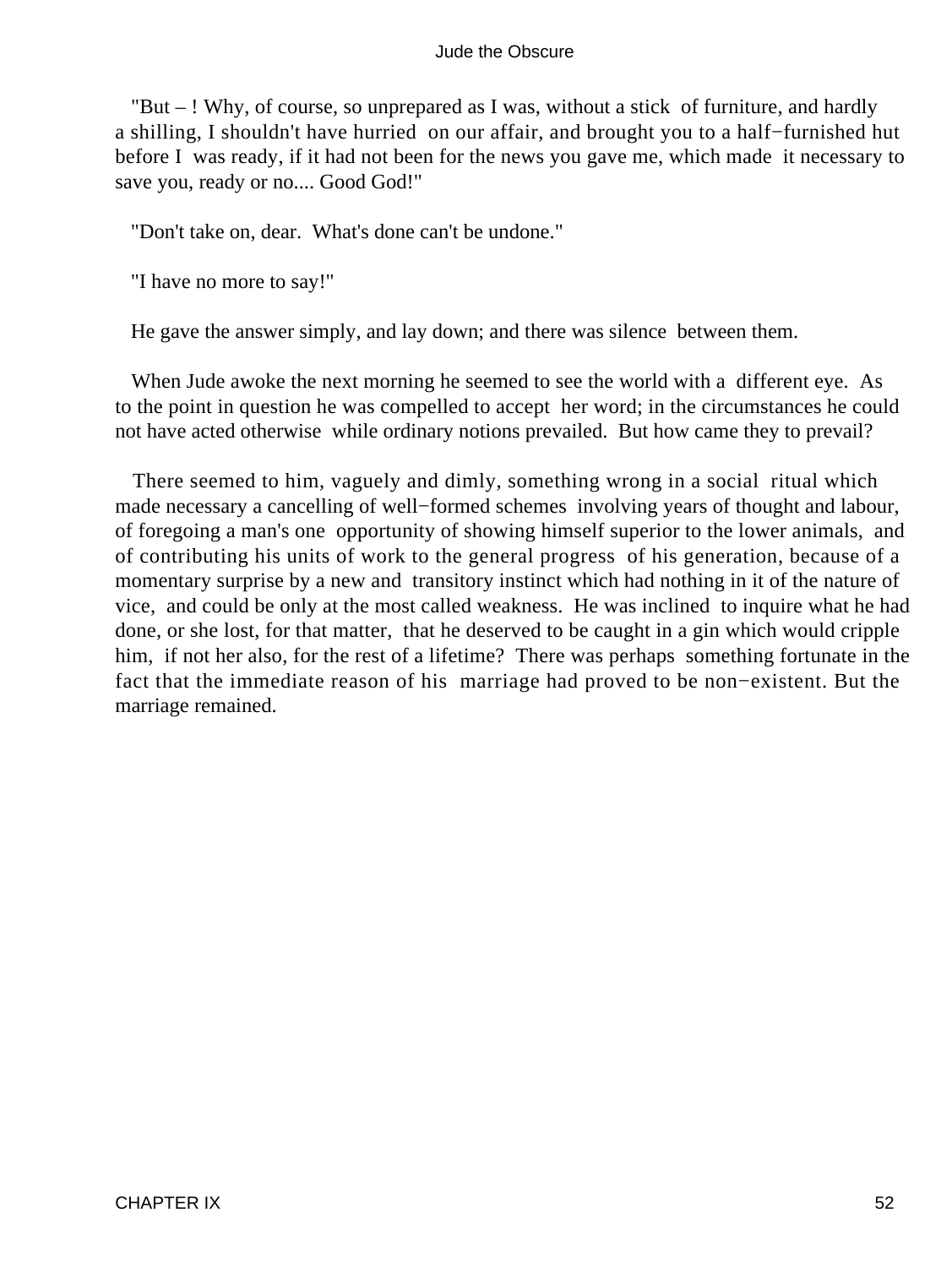# **[CHAPTER X](#page-367-0)**

The time arrived for killing the pig which Jude and his wife had fattened in their sty during the autumn months, and the butchering was timed to take place as soon as it was light in the morning, so that Jude might get to Alfredston without losing more than a quarter of a day.

 The night had seemed strangely silent. Jude looked out of the window long before dawn, and perceived that the ground was covered with snow – snow rather deep for the season, it seemed, a few flakes still falling.

"I'm afraid the pig−killer won't be able to come," he said to Arabella.

 "Oh, he'll come. You must get up and make the water hot, if you want Challow to scald him. Though I like singeing best."

"I'll get up," said Jude. "I like the way of my own county."

 He went downstairs, lit the fire under the copper, and began feeding it with bean−stalks, all the time without a candle, the blaze flinging a cheerful shine into the room; though for him the sense of cheerfulness was lessened by thoughts on the reason of that blaze – to heat water to scald the bristles from the body of an animal that as yet lived, and whose voice could be continually heard from a corner of the garden. At half−past six, the time of appointment with the butcher, the water boiled, and Jude's wife came downstairs.

"Is Challow come?" she asked.

"No."

 They waited, and it grew lighter, with the dreary light of a snowy dawn. She went out, gazed along the road, and returning said, "He's not coming. Drunk last night, I expect. The snow is not enough to hinder him, surely!"

 "Then we must put it off. It is only the water boiled for nothing. The snow may be deep in the valley."

 "Can't be put off. There's no more victuals for the pig. He ate the last mixing o' barleymeal yesterday morning."

"Yesterday morning? What has he lived on since?"

"Nothing."

 $CHAPTER X$  53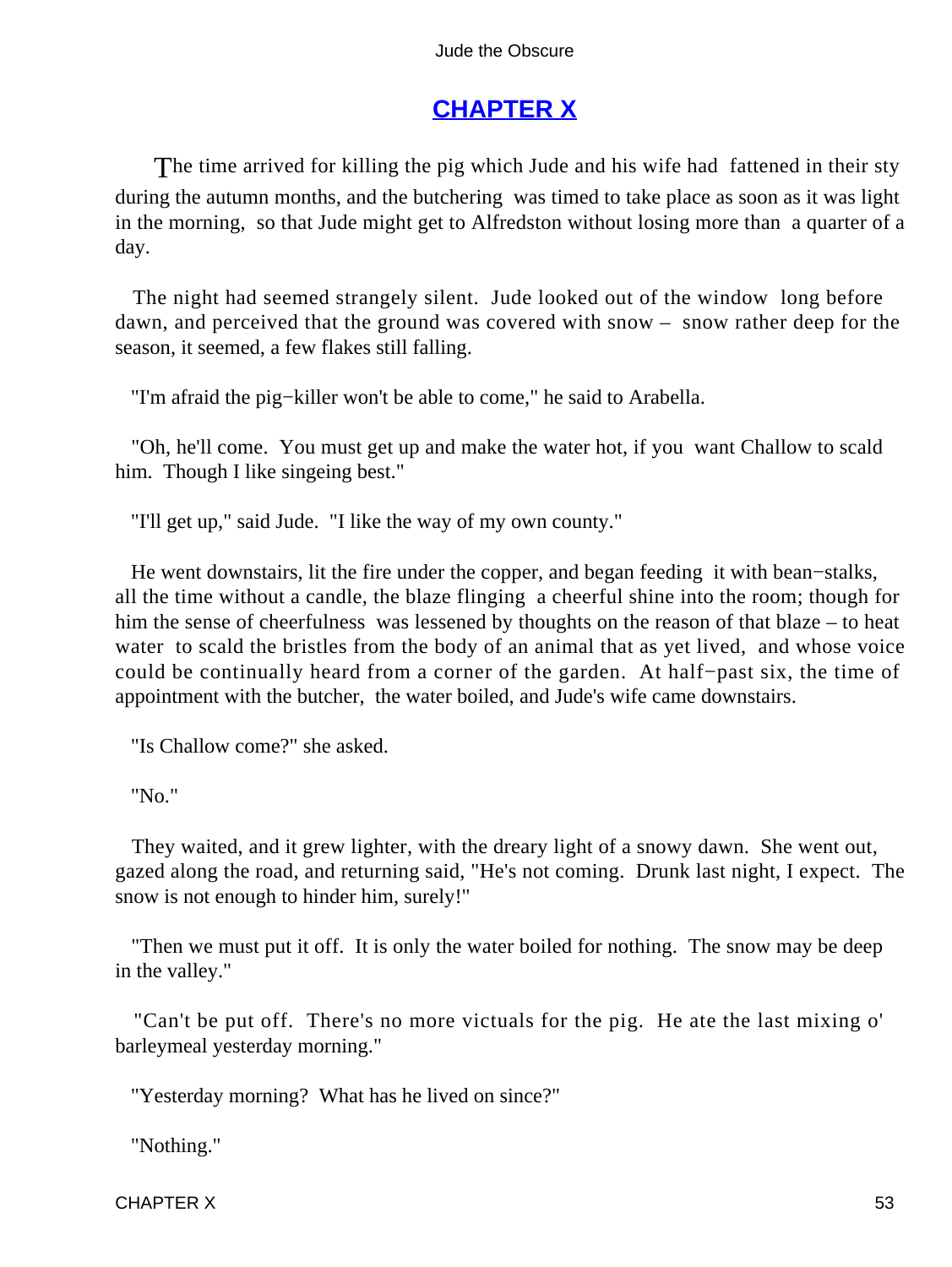"What – he has been starving?"

 "Yes. We always do it the last day or two, to save bother with the innerds. What ignorance, not to know that!"

"That accounts for his crying so. Poor creature!"

 "Well – you must do the sticking – there's no help for it. I'll show you how. Or I'll do it myself – I think I could. Though as it is such a big pig I had rather Challow had done it. However, his basket o' knives and things have been already sent on here, and we can use 'em."

"Of course you shan't do it," said Jude. "I'll do it, since it must be done."

 He went out to the sty, shovelled away the snow for the space of a couple of yards or more, and placed the stool in front, with the knives and ropes at hand. A robin peered down at the preparations from the nearest tree, and, not liking the sinister look of the scene, flew away, though hungry. By this time Arabella had joined her husband, and Jude, rope in hand, got into the sty, and noosed the affrighted animal, who, beginning with a squeak of surprise, rose to repeated cries of rage. Arabella opened the sty−door, and together they hoisted the victim on to the stool, legs upward, and while Jude held him Arabella bound him down, looping the cord over his legs to keep him from struggling.

 The animal's note changed its quality. It was not now rage, but the cry of despair; long−drawn, slow and hopeless.

 "Upon my soul I would sooner have gone without the pig than have had this to do!" said Jude. "A creature I have fed with my own hands."

 "Don't be such a tender−hearted fool! There's the sticking−knife – the one with the point. Now whatever you do, don't stick un too deep."

"I'll stick him effectually, so as to make short work of it. That's the chief thing."

 "You must not!" she cried. "The meat must be well bled, and to do that he must die slow. We shall lose a shilling a score if the meat is red and bloody! Just touch the vein, that's all. I was brought up to it, and I know. Every good butcher keeps un bleeding long. He ought to be eight or ten minutes dying, at least."

 "He shall not be half a minute if I can help it, however the meat may look," said Jude determinedly. Scraping the bristles from the pig's upturned throat, as he had seen the butchers do, he slit the fat; then plunged in the knife with all his might.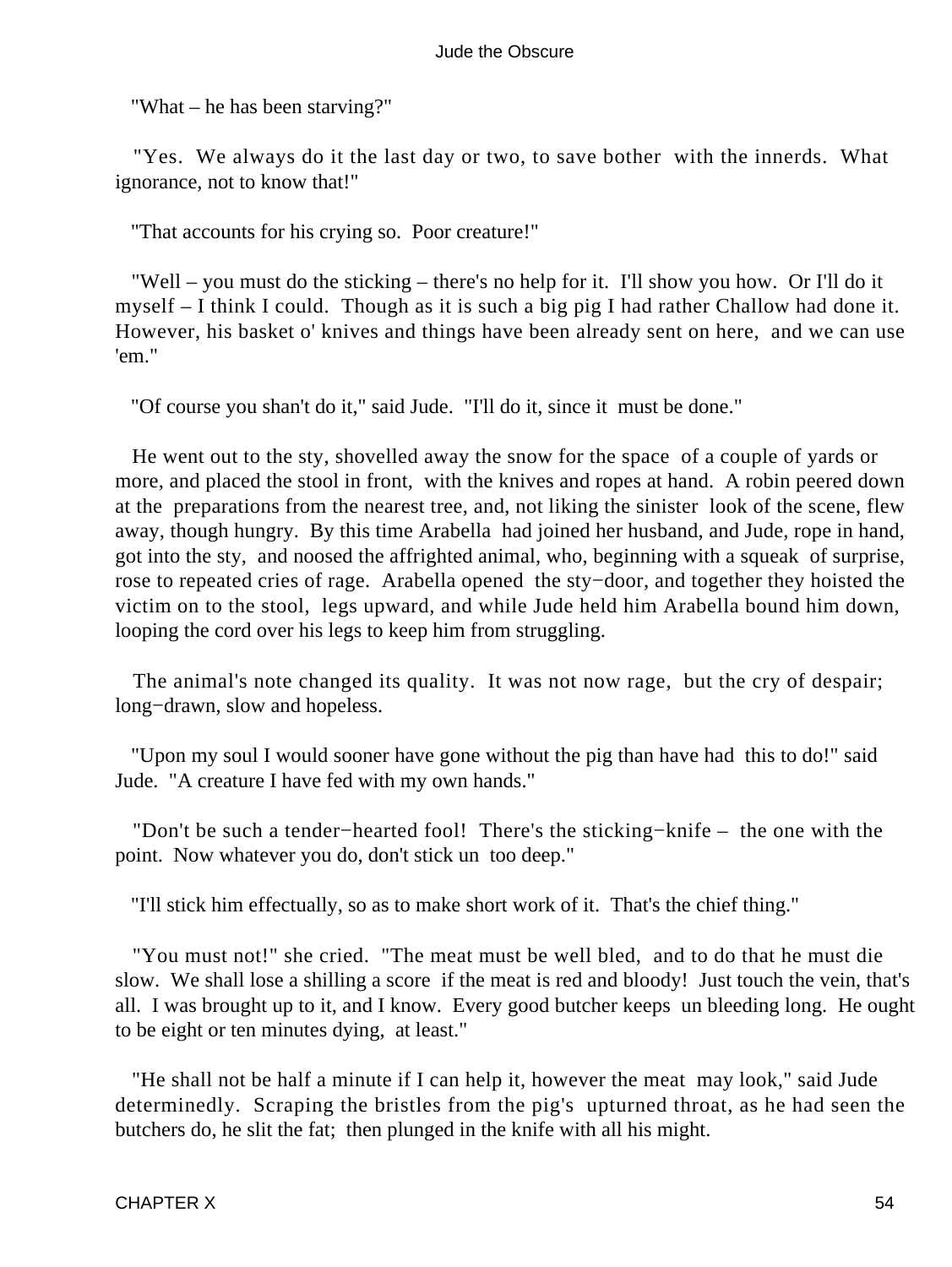"'Od damn it all!" she cried, "that ever I should say it! You've over−stuck un! And I telling you all the time  $- -$ "

"Do be quiet, Arabella, and have a little pity on the creature!"

"Hold up the pail to catch the blood, and don't talk!"

 However unworkmanlike the deed, it had been mercifully done. The blood flowed out in a torrent instead of in the trickling stream she had desired. The dying animal's cry assumed its third and final tone, the shriek of agony; his glazing eyes riveting themselves on Arabella with the eloquently keen reproach of a creature recognizing at last the treachery of those who had seemed his only friends.

 "Make un stop that!" said Arabella. "Such a noise will bring somebody or other up here, and I don't want people to know we are doing it ourselves." Picking up the knife from the ground whereon Jude had flung it, she slipped it into the gash, and slit the windpipe. The pig was instantly silent, his dying breath coming through the hole

"That's better," she said.

"It is a hateful business!" said he.

"Pigs must be killed."

 The animal heaved in a final convulsion, and, despite the rope, kicked out with all his last strength. A tablespoonful of black clot came forth, the trickling of red blood having ceased for some seconds.

 "That's it; now he'll go," said she. "Artful creatures – they always keep back a drop like that as long as they can!"

 The last plunge had come so unexpectedly as to make Jude stagger, and in recovering himself he kicked over the vessel in which the blood had been caught.

 "There!" she cried, thoroughly in a passion. "Now I can't make any blackpot. There's a waste, all through you!"

 Jude put the pail upright, but only about a third of the whole steaming liquid was left in it, the main part being splashed over the snow, and forming a dismal, sordid, ugly spectacle – to those who saw it as other than an ordinary obtaining of meat. The lips and nostrils of the animal turned livid, then white, and the muscles of his limbs relaxed.

"Thank God!" Jude said. "He's dead."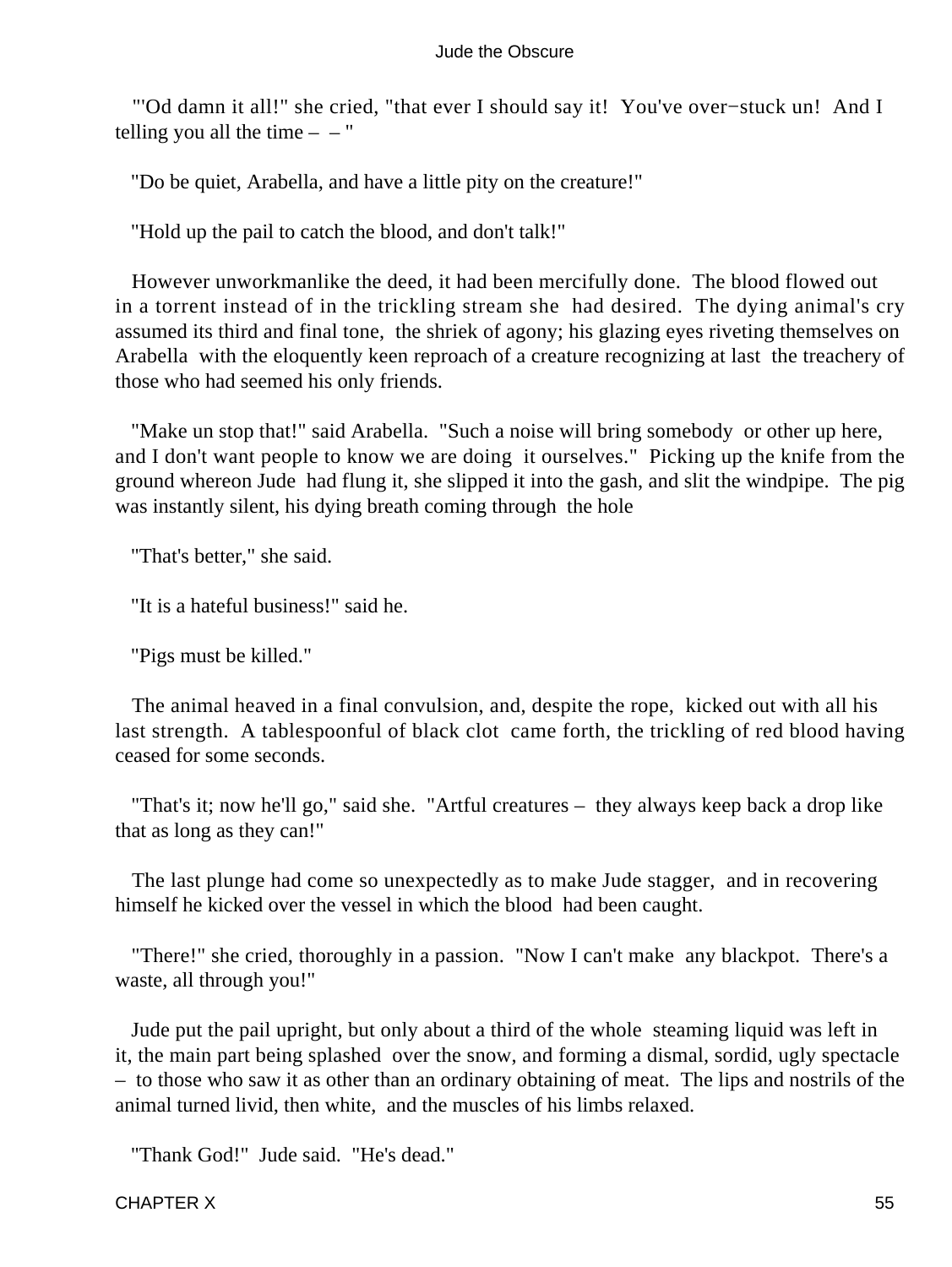"What's God got to do with such a messy job as a pig−killing, I should like to know!" she said scornfully. "Poor folks must live."

"I know, I know," said he. "I don't scold you."

Suddenly they became aware of a voice at hand.

 "Well done, young married volk! I couldn't have carried it out much better myself, cuss me if I could!" The voice, which was husky, came from the garden−gate, and looking up from the scene of slaughter they saw the burly form of Mr. Challow leaning over the gate, critically surveying their performance.

 "'Tis well for 'ee to stand there and glane!" said Arabella. "Owing to your being late the meat is blooded and half spoiled! 'Twon't fetch so much by a shilling a score!"

 Challow expressed his contrition. "You should have waited a bit" he said, shaking his head, "and not have done this – in the delicate state, too, that you be in at present, ma'am. 'Tis risking yourself too much."

 "You needn't be concerned about that," said Arabella, laughing. Jude too laughed, but there was a strong flavour of bitterness in his amusement.

 Challow made up for his neglect of the killing by zeal in the scalding and scraping. Jude felt dissatisfied with himself as a man at what he had done, though aware of his lack of common sense, and that the deed would have amounted to the same thing if carried out by deputy. The white snow, stained with the blood of his fellow−mortal, wore an illogical look to him as a lover of justice, not to say a Christian; but he could not see how the matter was to be mended. No doubt he was, as his wife had called him, a tender−hearted fool.

 He did not like the road to Alfredston now. It stared him cynically in the face. The wayside objects reminded him so much of his courtship of his wife that, to keep them out of his eyes, he read whenever he could as he walked to and from his work. Yet he sometimes felt that by caring for books he was not escaping common−place nor gaining rare ideas, every working−man being of that taste now. When passing near the spot by the stream on which he had first made her acquaintance he one day heard voices just as he had done at that earlier time. One of the girls who had been Arabella's companions was talking to a friend in a shed, himself being the subject of discourse, possibly because they had seen him in the distance. They were quite unaware that the shed−walls were so thin that he could hear their words as he passed.

 "Howsomever, 'twas I put her up to it! 'Nothing venture nothing have,' I said. If I hadn't she'd no more have been his mis'ess than I."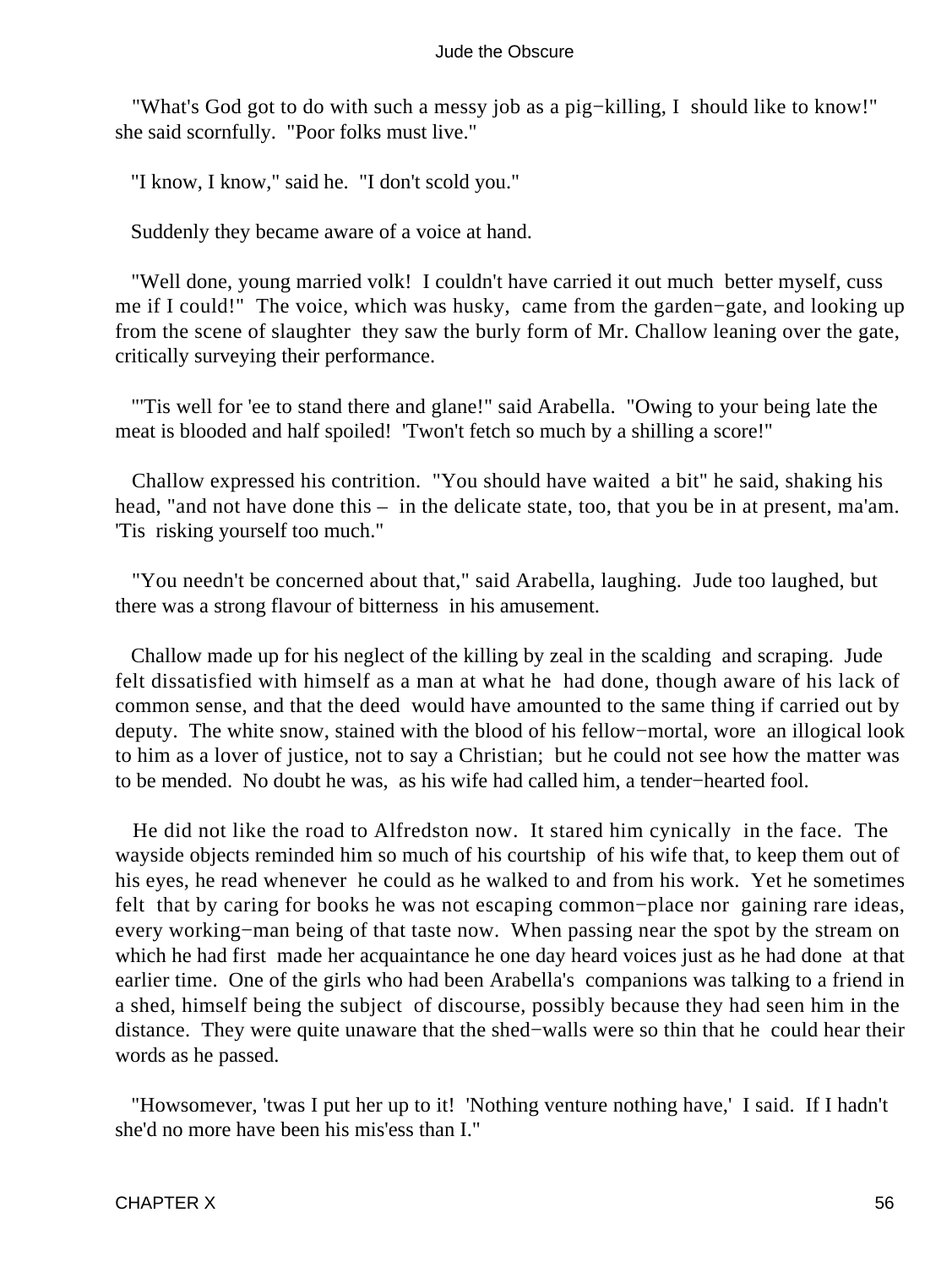"'Tis my belief she knew there was nothing the matter when she told him she was ..."

 What had Arabella been put up to by this woman, so that he should make her his "mis'ess," otherwise wife? The suggestion was horridly unpleasant, and it rankled in his mind so much that instead of entering his own cottage when he reached it he flung his basket inside the garden−gate and passed on, determined to go and see his old aunt and get some supper there.

 This made his arrival home rather late. Arabella however, was busy melting down lard from fat of the deceased pig, for she had been out on a jaunt all day, and so delayed her work. Dreading lest what he had heard should lead him to say something regrettable to her he spoke little. But Arabella was very talkative, and said among other things that she wanted some money. Seeing the book sticking out of his pocket she added that he ought to earn more.

 "An apprentice's wages are not meant to be enough to keep a wife on, as a rule, my dear."

"Then you shouldn't have had one."

"Come, Arabella! That's too bad, when you know how it came about."

 "I'll declare afore Heaven that I thought what I told you was true. Doctor Vilbert thought so. It was a good job for you that it wasn't so!"

 "I don't mean that," he said hastily. "I mean before that time. I know it was not your fault; but those women friends of yours gave you bad advice. If they hadn't, or you hadn't taken it, we should at this moment have been free from a bond which, not to mince matters, galls both of us devilishly. It may be very sad, but it is true."

"Who's been telling you about my friends? What advice? I insist upon you telling me."

"Pooh – I d rather not."

"But you shall – you ought to. It is mean of 'ee not to!"

 "Very well." And he hinted gently what had been revealed to him. "But I don't wish to dwell upon it. Let us say no more about it."

 Her defensive manner collapsed. "That was nothing," she said, laughing coldly. "Every woman has a right to do such as that. The risk is hers."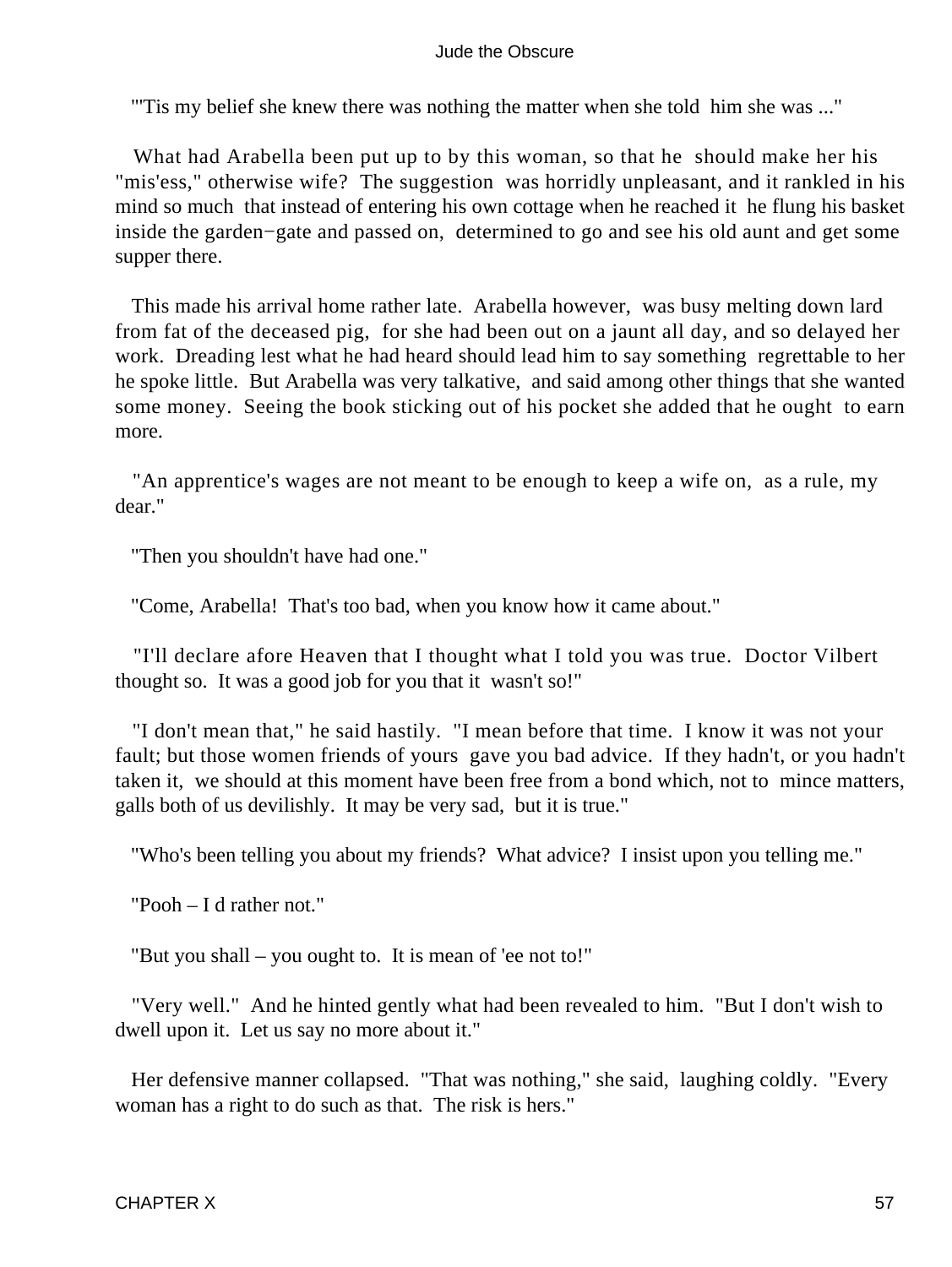"I quite deny it, Bella. She might if no lifelong penalty attached to it for the man, or, in his default, for herself; if the weakness of the moment could end with the moment, or even with the year. But when effects stretch so far she should not go and do that which entraps a man if he is honest, or herself if he is otherwise."

"What ought I to have done?"

 "Given me time.... Why do you fuss yourself about melting down that pig's fat to−night? Please put it away!"

"Then I must do it to−morrow morning. It won't keep."

"Very well – do."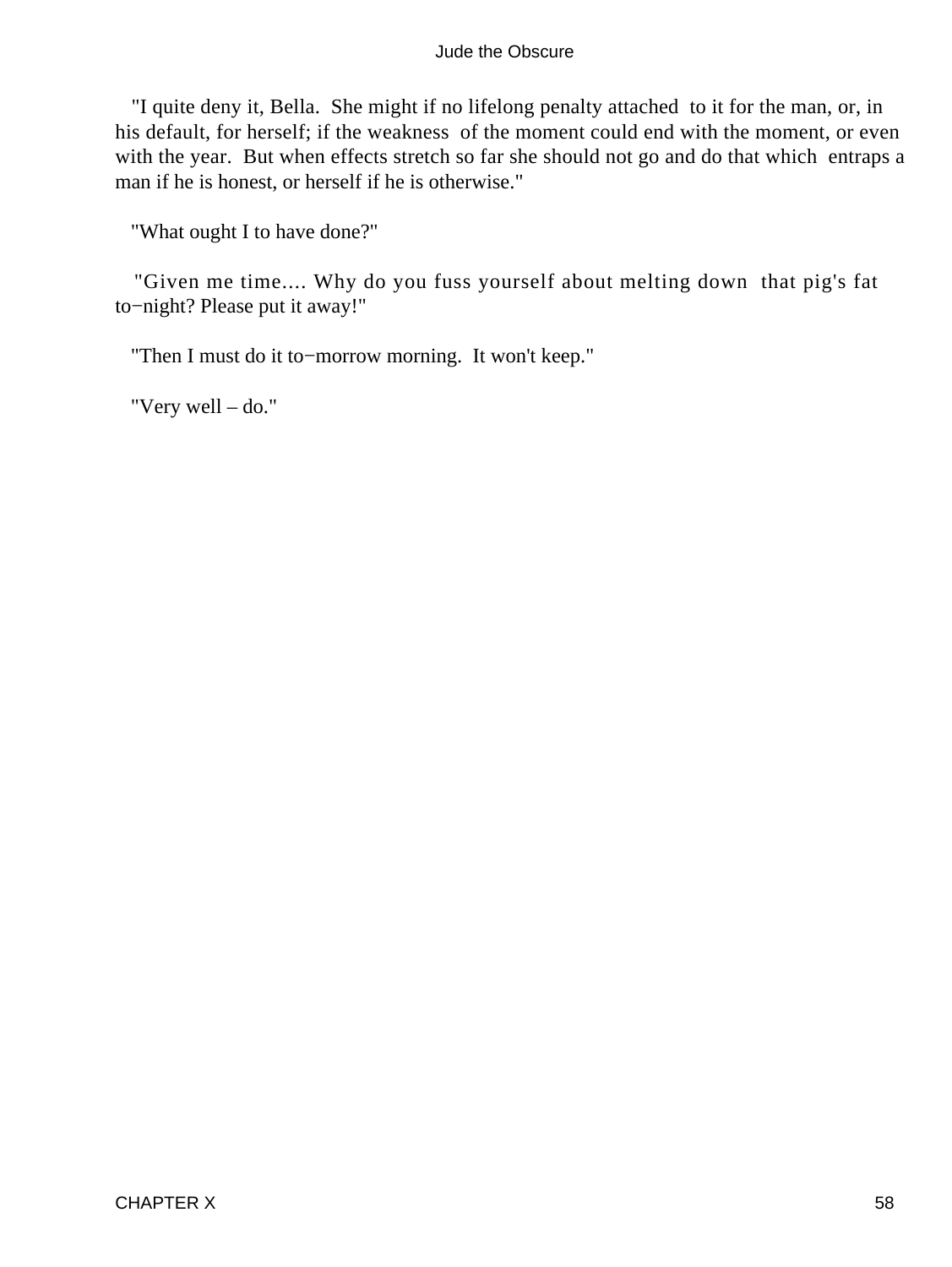# **[CHAPTER XI](#page-367-0)**

Next morning, which was Sunday, she resumed operations about ten o'clock; and the renewed work recalled the conversation which had accompanied it the night before, and put her back into the same intractable temper.

 "That's the story about me in Marygreen, is it – that I entrapped 'ee? Much of a catch you were, Lord send!" As she warmed she saw some of Jude's dear ancient classics on a table where they ought not to have been laid. "I won't have them books here in the way!" she cried petulantly; and seizing them one by one she began throwing them upon the floor.

 "Leave my books alone!" he said. "You might have thrown them aside if you had liked, but as to soiling them like that, it is disgusting!" In the operation of making lard Arabella's hands had become smeared with the hot grease, and her fingers consequently left very perceptible imprints on the book−covers. She continued deliberately to toss the books severally upon the floor, till Jude, incensed beyond bearing, caught her by the arms to make her leave off. Somehow, in going so, he loosened the fastening of her hair, and it rolled about her ears.

"Let me go!" she said.

"Promise to leave the books alone."

She hesitated. "Let me go!" she repeated.

"Promise!"

After a pause: "I do."

 Jude relinquished his hold, and she crossed the room to the door, out of which she went with a set face, and into the highway. Here she began to saunter up and down, perversely pulling her hair into a worse disorder than he had caused, and unfastening several buttons of her gown. It was a fine Sunday morning, dry, clear and frosty, and the bells of Alfredston Church could be heard on the breeze from the north. People were going along the road, dressed in their holiday clothes; they were mainly lovers – such pairs as Jude and Arabella had been when they sported along the same track some months earlier. These pedestrians turned to stare at the extraordinary spectacle she now presented, bonnetless, her dishevelled hair blowing in the wind, her bodice apart her sleeves rolled above her elbows for her work, and her hands reeking with melted fat. One of the passers said in mock terror: "Good Lord deliver us!"

"See how he's served me!" she cried. "Making me work Sunday mornings when I ought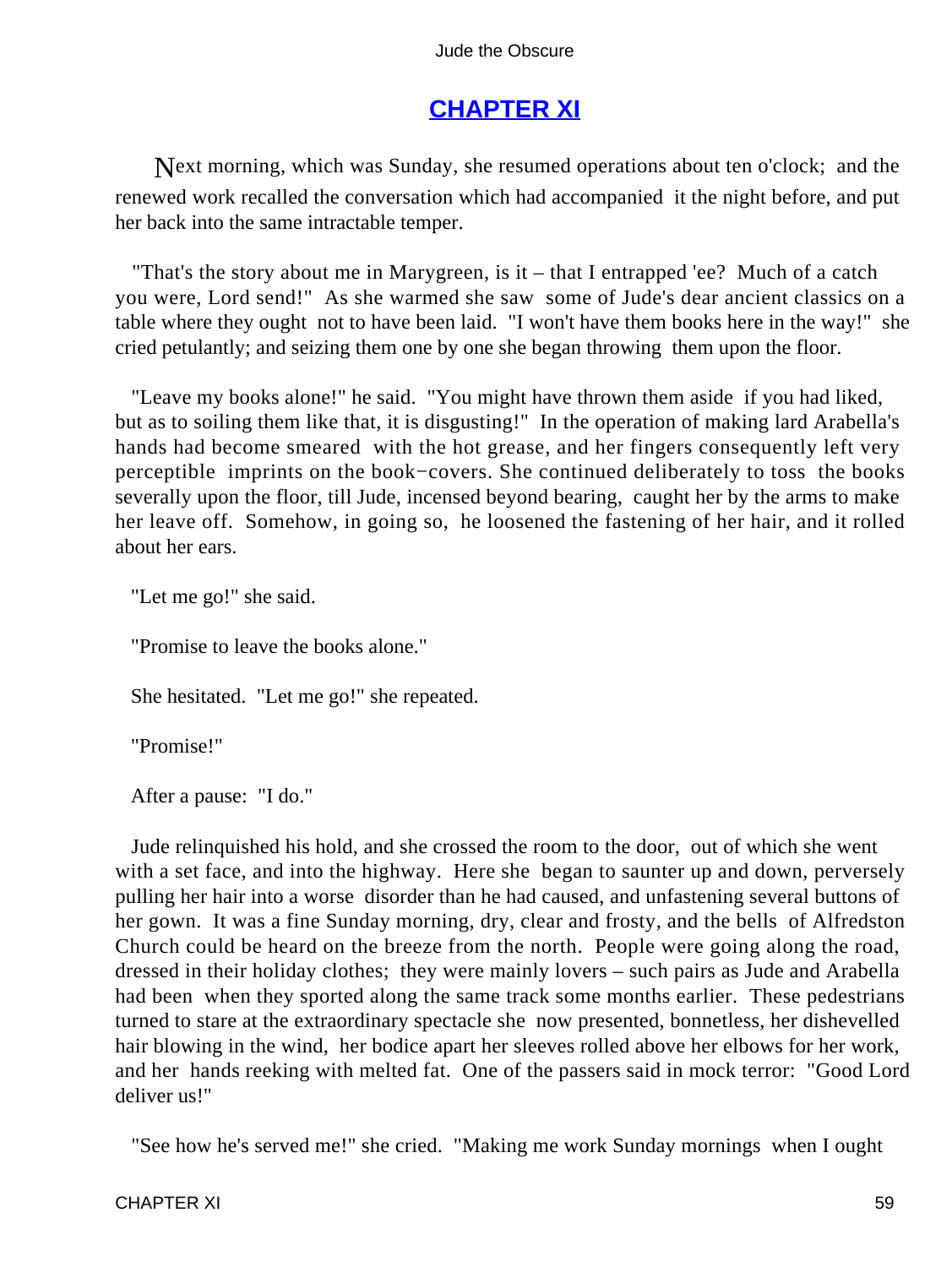to be going to my church, and tearing my hair off my head, and my gown off my back!"

 Jude was exasperated, and went out to drag her in by main force. Then he suddenly lost his heat. Illuminated with the sense that all was over between them, and that it mattered not what she did, or he, her husband stood still, regarding her. Their lives were ruined, he thought; ruined by the fundamental error of their matrimonial union: that of having based a permanent contract on a temporary feeling which had no necessary connection with affinities that alone render a lifelong comradeship tolerable.

 "Going to ill−use me on principle, as your father ill−used your mother, and your father's sister ill−used her husband?" she asked. "All you be a queer lot as husbands and wives!"

 Jude fixed an arrested, surprised look on her. But she said no more, and continued her saunter till she was tired. He left the spot, and, after wandering vaguely a little while, walked in the direction of Marygreen. Here he called upon his great−aunt, whose infirmities daily increased.

 "Aunt – did my father ill−use my mother, and my aunt her husband?" said Jude abruptly, sitting down by the fire.

 She raised her ancient eyes under the rim of the by−gone bonnet that she always wore. "Who's been telling you that?" she said.

"I have heard it spoken of, and want to know all."

 "You med so well, I s'pose; though your wife – I reckon 'twas she – must have been a fool to open up that! There isn't much to know after all. Your father and mother couldn't get on together, and they parted. It was coming home from Alfredston market, when you were a baby – on the hill by the Brown House barn – that they had their last difference, and took leave of one another for the last time. Your mother soon afterwards died – she drowned herself, in short, and your father went away with you to South Wessex, and never came here any more."

 Jude recalled his father's silence about North Wessex and Jude's mother, never speaking of either till his dying day.

 "It was the same with your father's sister. Her husband offended her, and she so disliked living with him afterwards that she went away to London with her little maid. The Fawleys were not made for wedlock: it never seemed to sit well upon us. There's sommat in our blood that won't take kindly to the notion of being bound to do what we do readily enough if not bound. That's why you ought to have hearkened to me, and not ha' married."

"Where did Father and Mother part – by the Brown House, did you say?"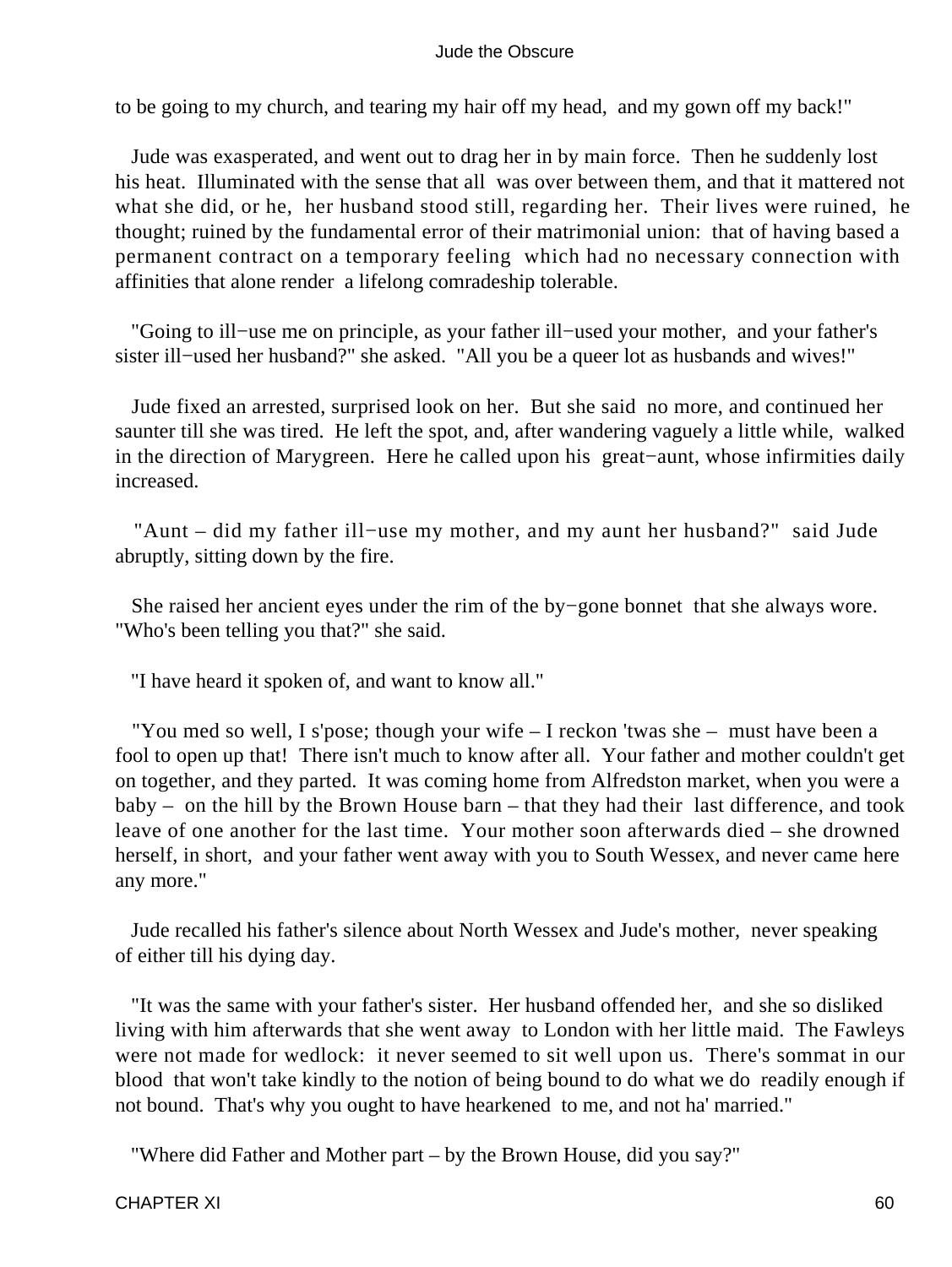"A little further on – where the road to Fenworth branches off, and the handpost stands. A gibbet once stood there not onconnected with our history. But let that be."

 In the dusk of that evening Jude walked away from his old aunt's as if to go home. But as soon as he reached the open down he struck out upon it till he came to a large round pond. The frost continued, though it was not particularly sharp, and the larger stars overhead came out slow and flickering. Jude put one foot on the edge of the ice, and then the other: it cracked under his weight; but this did not deter him. He ploughed his way inward to the centre, the ice making sharp noises as he went. When just about the middle he looked around him and gave a jump. The cracking repeated itself; but he did not go down. He jumped again, but the cracking had ceased. Jude went back to the edge, and stepped upon the ground.

 It was curious, he thought. What was he reserved for? He supposed he was not a sufficiently dignified person for suicide. Peaceful death abhorred him as a subject, and would not take him.

 What could he do of a lower kind than self−extermination; what was there less noble, more in keeping with his present degraded position? He could get drunk. Of course that was it; he had forgotten. Drinking was the regular, stereotyped resource of the despairing worthless. He began to see now why some men boozed at inns. He struck down the hill northwards and came to an obscure public−house. On entering and sitting down the sight of the picture of Samson and Delilah on the wall caused him to recognize the place as that he had visited with Arabella on that first Sunday evening of their courtship. He called for liquor and drank briskly for an hour or more.

 Staggering homeward late that night, with all his sense of depression gone, and his head fairly clear still, he began to laugh boisterously, and to wonder how Arabella would receive him in his new aspect. The house was in darkness when he entered, and in his stumbling state it was some time before he could get a light. Then he found that, though the marks of pig−dressing, of fats and scallops, were visible, the materials themselves had been taken away. A line written by his wife on the inside of an old envelope was pinned to the cotton blower of the fireplace:

# "HAVE GONE TO MY FRIENDS. SHALL NOT RETURN."

 All the next day he remained at home, and sent off the carcase of the pig to Alfredston. He then cleaned up the premises, locked the door, put the key in a place she would know if she came back, and returned to his masonry at Alfredston.

 At night when he again plodded home he found she had not visited the house. The next day went in the same way, and the next. Then there came a letter from her.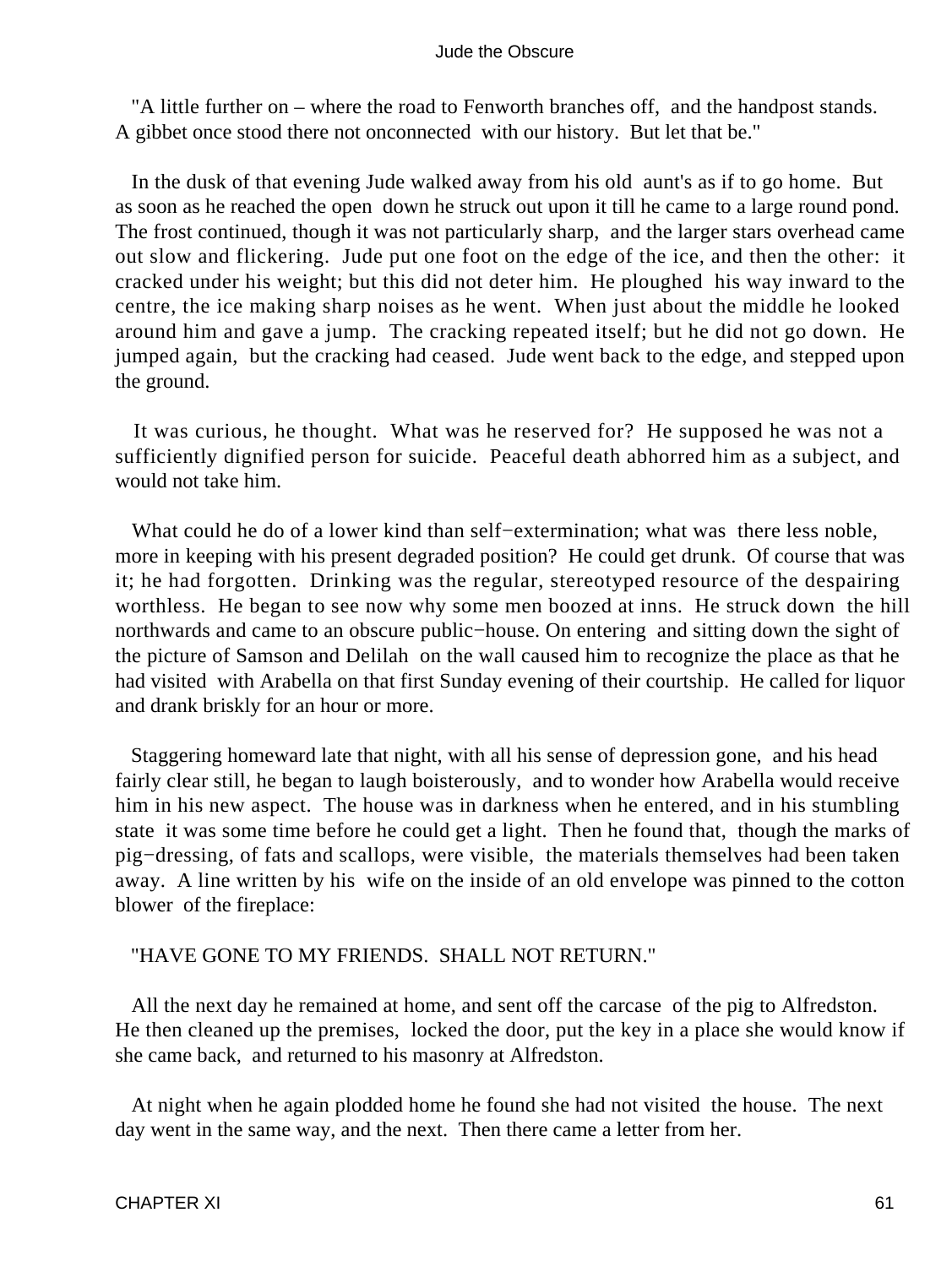That she had gone tired of him she frankly admitted. He was such a slow old coach, and she did not care for the sort of life he led. There was no prospect of his ever bettering himself or her. She further went on to say that her parents had, as he knew, for some time considered the question of emigrating to Australia, the pig−jobbing business being a poor one nowadays. They had at last decided to go, and she proposed to go with them, if he had no objection. A woman of her sort would have more chance over there than in this stupid country.

 Jude replied that he had not the least objection to her going. He thought it a wise course, since she wished to go, and one that might be to the advantage of both. He enclosed in the packet containing the letter the money that had been realized by the sale of the pig, with all he had besides, which was not much.

 From that day he heard no more of her except indirectly, though her father and his household did not immediately leave, but waited till his goods and other effects had been sold off. When Jude learnt that there was to be an auction at the house of the Donns he packed his own household goods into a waggon, and sent them to her at the aforesaid homestead, that she might sell them with the rest, or as many of them as she should choose.

 He then went into lodgings at Alfredston, and saw in a shopwindow the little handbill announcing the sale of his father−in−law's furniture. He noted its date, which came and passed without Jude's going near the place, or perceiving that the traffic out of Alfredston by the southern road was materially increased by the auction. A few days later he entered a dingy broker's shop in the main street of the town, and amid a heterogeneous collection of saucepans, a clothes−horse, rolling−pin, brass candlestick, swing looking−glass, and other things at the back of the shop, evidently just brought in from a sale, he perceived a framed photograph, which turned out to be his own portrait.

 It was one which he had had specially taken and framed by a local man in bird's−eye maple, as a present for Arabella, and had duly given her on their wedding−day. On the back was still to be read, "JUDE TO ARABELLA," with the date. She must have thrown it in with the rest of her property at the auction.

 "Oh," said the broker, seeing him look at this and the other articles in the heap, and not perceiving that the portrait was of himself: "It is a small lot of stuff that was knocked down to me at a cottage sale out on the road to Marygreen. The frame is a very useful one, if you take out the likeness. You shall have it for a shilling."

 The utter death of every tender sentiment in his wife, as brought home to him by this mute and undesigned evidence of her sale of his portrait and gift, was the conclusive little stroke required to demolish all sentiment in him. He paid the shilling, took the photograph away with him, and burnt it, frame and all, when he reached his lodging.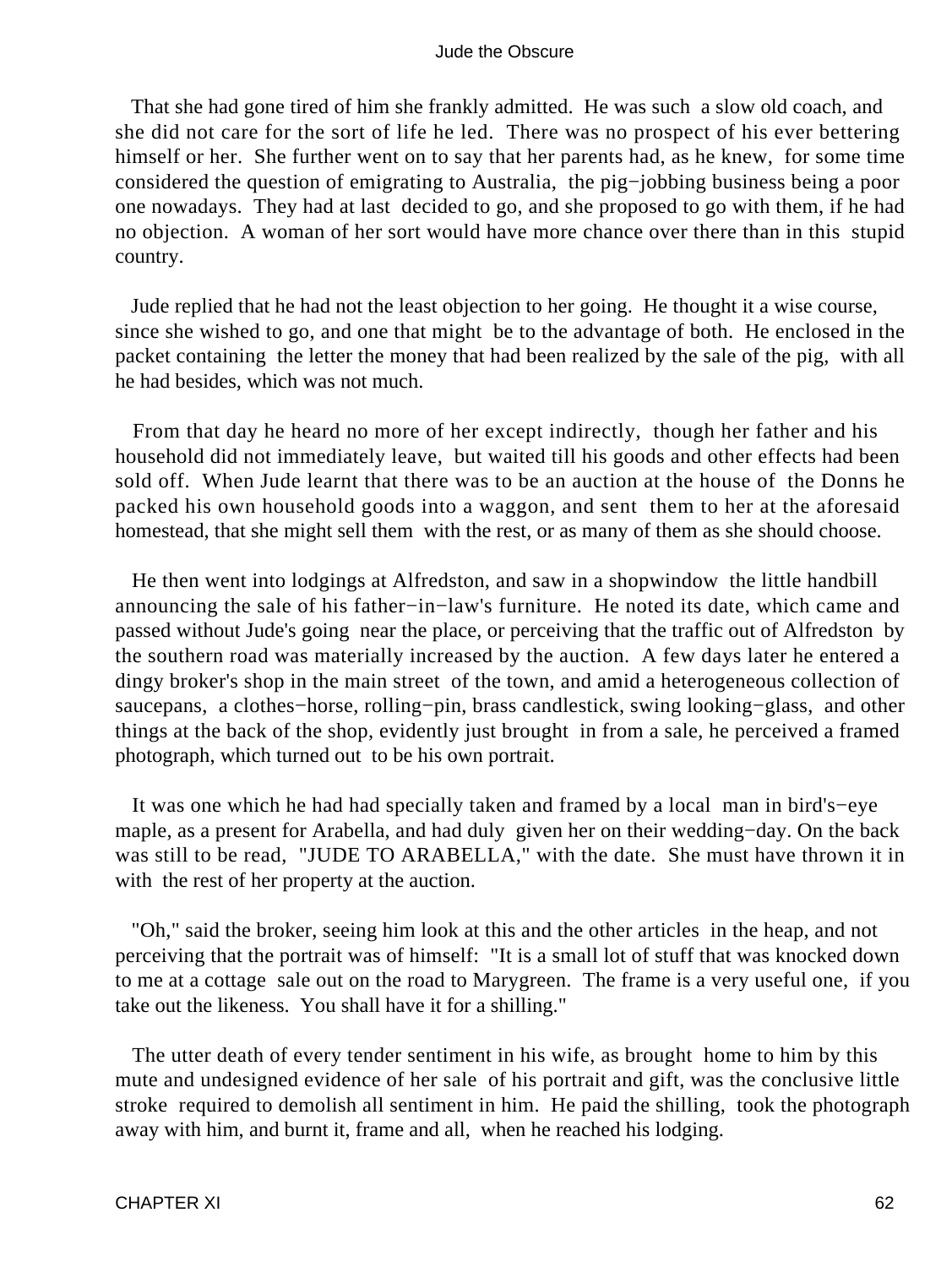Two or three days later he heard that Arabella and her parents had departed. He had sent a message offering to see her for a formal leave−taking, but she had said that it would be better otherwise, since she was bent on going, which perhaps was true. On the evening following their emigration, when his day's work was done, he came out of doors after supper, and strolled in the starlight along the too familiar road towards the upland whereon had been experienced the chief emotions of his life. It seemed to be his own again.

 He could not realize himself. On the old track he seemed to be a boy still, hardly a day older than when he had stood dreaming at the top of that hill, inwardly fired for the first time with ardours for Christminster and scholarship. "Yet I am a man," he said. "I have a wife. More, I have arrived at the still riper stage of having disagreed with her, disliked her, had a scuffle with her, and parted from her."

 He remembered then that he was standing not far from the spot at which the parting between his father and his mother was said to have occurred.

 A little further on was the summit whence Christminster, or what he had taken for that city, had seemed to be visible. A milestone, now as always, stood at the roadside hard by. Jude drew near it, and felt rather than read the mileage to the city. He remembered that once on his way home he had proudly cut with his keen new chisel an inscription on the back of that milestone, embodying his aspirations. It had been done in the first week of his apprenticeship, before he had been diverted from his purposes by an unsuitable woman. He wondered if the inscription were legible still, and going to the back of the milestone brushed away the nettles. By the light of a match he could still discern what he had cut so enthusiastically so long ago:

*THITHER*

J. F. [with a pointing finger]

 The sight of it, unimpaired, within its screen of grass and nettles, lit in his soul a spark of the old fire. Surely his plan should be to move onward through good and ill – to avoid morbid sorrow even though he did see uglinesses in the world? BENE AGERE ET LOETARI – to do good cheerfully – which he had heard to be the philosophy of one Spinoza, might be his own even now.

He might battle with his evil star, and follow out his original intention.

 By moving to a spot a little way off he uncovered the horizon in a north−easterly direction. There actually rose the faint halo, a small dim nebulousness, hardly recognizable save by the eye of faith. It was enough for him. He would go to Christminster as soon as the term of his apprenticeship expired.

He returned to his lodgings in a better mood, and said his prayers.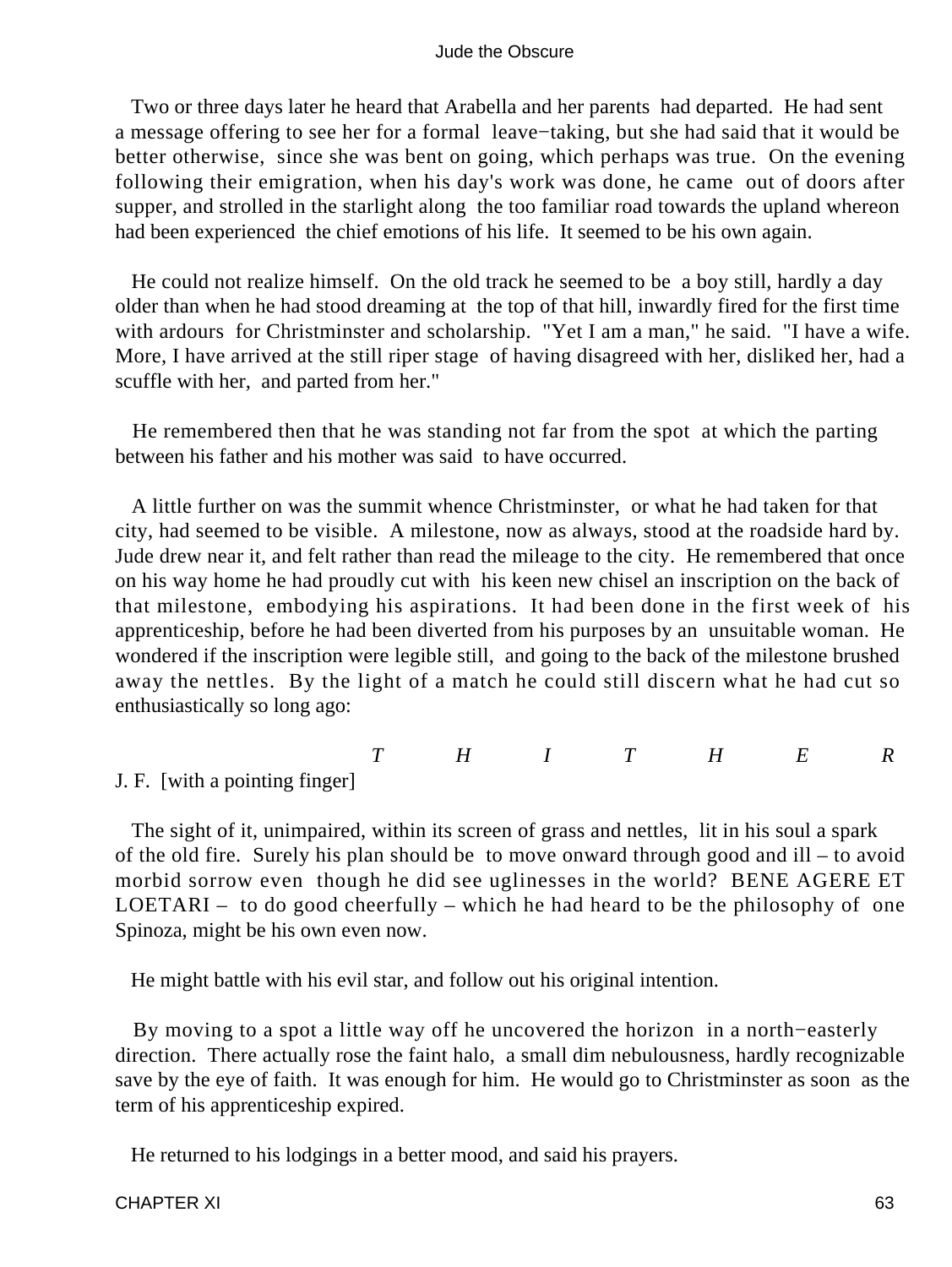# **[PART Second − AT CHRISTMINSTER](#page-367-0)**

"Save his own soul he hath no star." – SWINBURNE.

"Notitiam primosque gradus vicinia fecit; Tempore crevit amor." – OVID.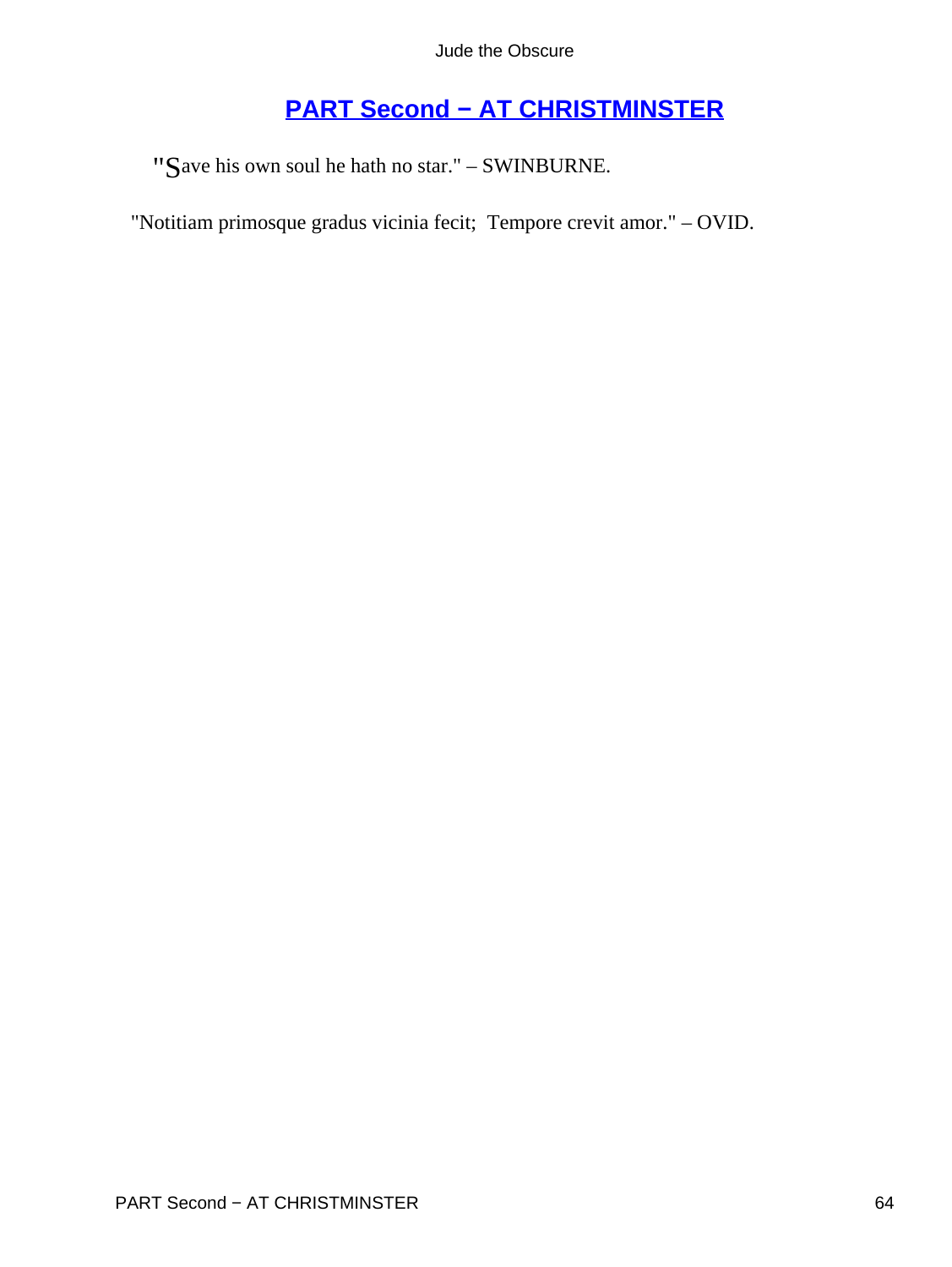# **[CHAPTER I](#page-367-0)**

THE next noteworthy move in Jude's life was that in which he appeared gliding steadily onward through a dusky landscape of some three years' later leafage than had graced his courtship of Arabella, and the disruption of his coarse conjugal life with her. He was walking towards Christminster City, at a point a mile or two to the south−west of it.

 He had at last found himself clear of Marygreen and Alfredston: he was out of his apprenticeship, and with his tools at his back seemed to be in the way of making a new start – the start to which, barring the interruption involved in his intimacy and married experience with Arabella, he had been looking forward for about ten years.

 Jude would now have been described as a young man with a forcible, meditative, and earnest rather than handsome cast of countenance. He was of dark complexion, with dark harmonizing eyes, and he wore a closely trimmed black beard of more advanced growth than is usual at his age; this, with his great mass of black curly hair, was some trouble to him in combing and washing out the stone−dust that settled on it in the pursuit of his trade. His capabilities in the latter, having been acquired in the country, were of an all−round sort, including monumental stone−cutting, gothic free−stone work for the restoration of churches, and carving of a general kind. In London he would probably have become specialized and have made himself a "moulding mason," a "foliage sculptor" – perhaps a "statuary."

 He had that afternoon driven in a cart from Alfredston to the village nearest the city in this direction, and was now walking the remaining four miles rather from choice than from necessity, having always fancied himself arriving thus.

 The ultimate impulse to come had had a curious origin – one more nearly related to the emotional side of him than to the intellectual, as is often the case with young men. One day while in lodgings at Alfredston he had gone to Marygreen to see his old aunt, and had observed between the brass candlesticks on her mantlepiece the photograph of a pretty girlish face, in a broad hat with radiating folds under the brim like the rays of a halo. He had asked who she was. His grand−aunt had gruffly replied that she was his cousin Sue Bridehead, of the inimical branch of the family; and on further questioning the old woman had replied that the girl lived in Christminster, though she did not know where, or what she was doing.

 His aunt would not give him the photograph. But it haunted him; and ultimately formed a quickening ingredient in his latent intent of following his friend the school master thither.

 He now paused at the top of a crooked and gentle declivity, and obtained his first near view of the city. Grey−stoned and dun−roofed, it stood within hail of the Wessex border, and almost with the tip of one small toe within it, at the northernmost point of the crinkled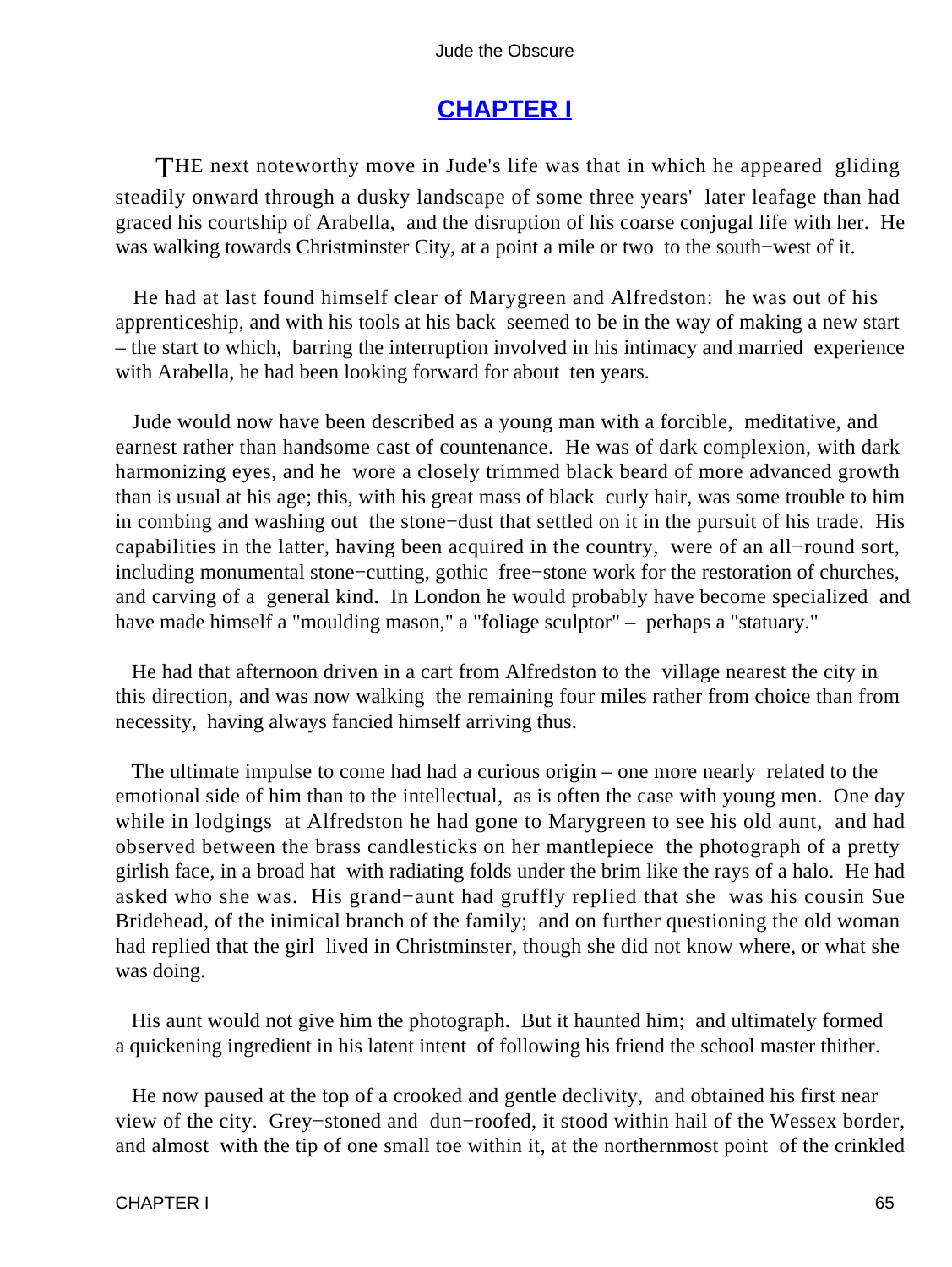line along which the leisurely Thames strokes the fields of that ancient kingdom. The buildings now lay quiet in the sunset, a vane here and there on their many spires and domes giving sparkle to a picture of sober secondary and tertiary hues.

 Reaching the bottom he moved along the level way between pollard willows growing indistinct in the twilight, and soon confronted the outmost lamps of the town – some of those lamps which had sent into the sky the gleam and glory that caught his strained gaze in his days of dreaming, so many years ago. They winked their yellow eyes at him dubiously, and as if, though they had been awaiting him all these years in disappointment at his tarrying, they did not much want him now.

 He was a species of Dick Whittington whose spirit was touched to finer issues than a mere material gain. He went along the outlying streets with the cautious tread of an explorer. He saw nothing of the real city in the suburbs on this side. His first want being a lodging he scrutinized carefully such localities as seemed to offer on inexpensive terms the modest type of accommodation he demanded; and after inquiry took a room in a suburb nicknamed "Beersheba," though he did not know this at the time. Here he installed himself, and having had some tea sallied forth.

 It was a windy, whispering, moonless night. To guide himself he opened under a lamp a map he had brought. The breeze ruffled and fluttered it, but he could see enough to decide on the direction he should take to reach the heart of the place.

 After many turnings he came up to the first ancient mediaeval pile that he had encountered. It was a college, as he could see by the gateway. He entered it, walked round, and penetrated to dark corners which no lamplight reached. Close to this college was another; and a little further on another; and then he began to be encircled as it were with the breath and sentiment of the venerable city. When he passed objects out of harmony with its general expression he allowed his eyes to slip over them as if he did not see them.

 A bell began clanging, and he listened till a hundred−and−one strokes had sounded. He must have made a mis−take, he thought: it was meant for a hundred.

 When the gates were shut, and he could no longer get into the quadrangles, he rambled under the walls and doorways, feeling with his fingers the contours of their mouldings and carving. The minutes passed, fewer and fewer people were visible, and still he serpentined among the shadows, for had he not imagined these scenes through ten bygone years, and what mattered a night's rest for once? High against the black sky the flash of a lamp would show crocketed pinnacles and indented battlements. Down obscure alleys, apparently never trodden now by the foot of man, and whose very existence seemed to be forgotten, there would jut into the path porticoes, oriels, doorways of enriched and florid middle−age design, their extinct air being accentuated by the rottenness of the stones. It seemed impossible that modern thought could house itself in such decrepit and superseded chambers.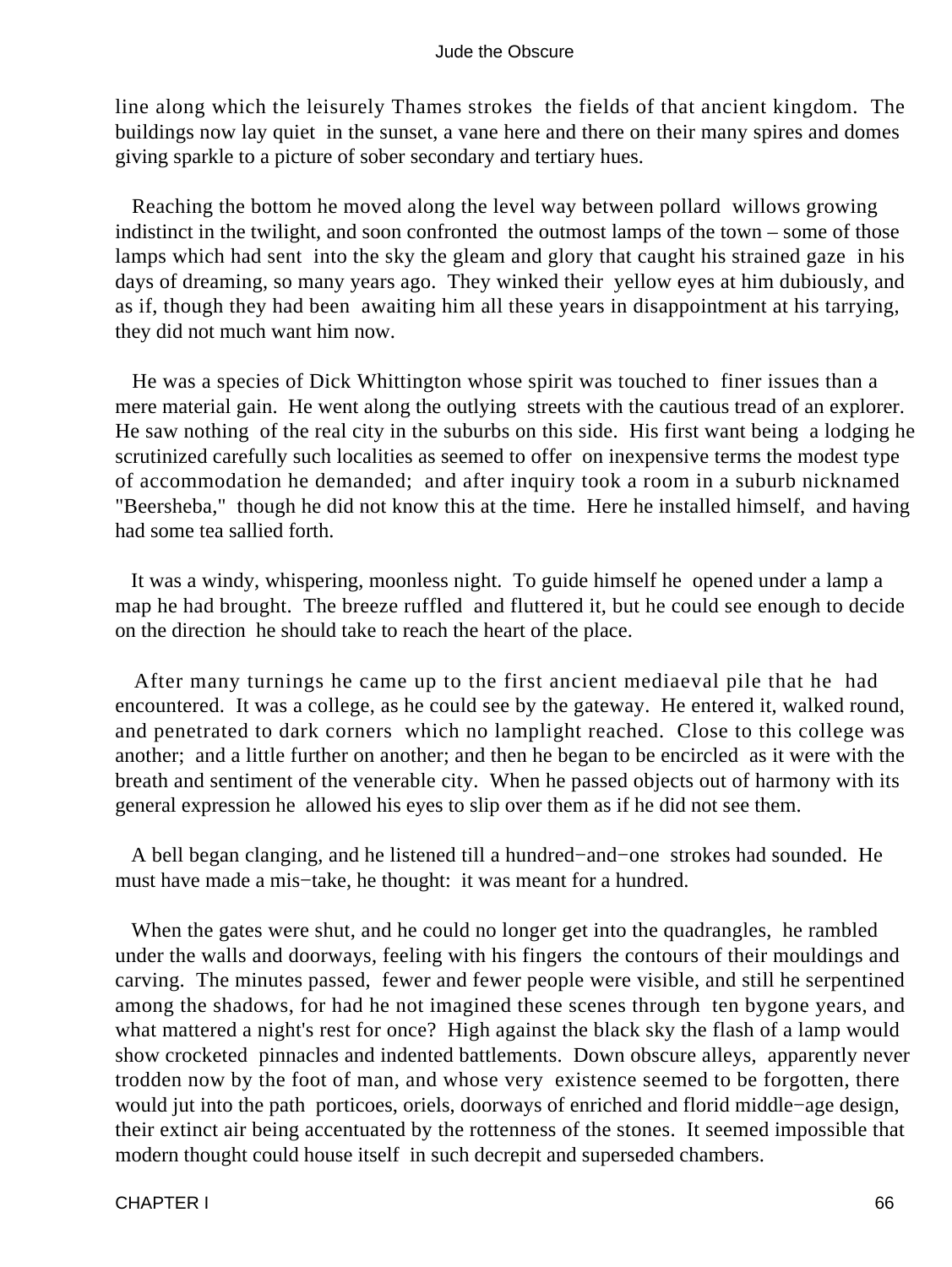Knowing not a human being here, Jude began to be impressed with the isolation of his own personality, as with a self−spectre, the sensation being that of one who walked but could not make himself seen or heard. He drew his breath pensively, and, seeming thus almost his own ghost, gave his thoughts to the other ghostly presences with which the nooks were haunted.

 During the interval of preparation for this venture, since his wife and furniture's uncompromising disappearance into space, he had read and learnt almost all that could be read and learnt by one in his position, of the worthies who had spent their youth within these reverend walls, and whose souls had haunted them in their maturer age. Some of them, by the accidents of his reading, loomed out in his fancy disproportionately large by comparison with the rest. The brushings of the wind against the angles, buttresses, and door−jambs were as the passing of these only other inhabitants, the tappings of each ivy leaf on its neighbour were as the mutterings of their mournful souls, the shadows as their thin shapes in nervous movement, making him comrades in his solitude. In the gloom it was as if he ran against them without feeling their bodily frames.

 The streets were now deserted, but on account of these things he could not go in. There were poets abroad, of early date and of late, from the friend and eulogist of Shakespeare down to him who has recently passed into silence, and that musical one of the tribe who is still among us. Speculative philosophers drew along, not always with wrinkled foreheads and hoary hair as in framed portraits, but pink−faced, slim, and active as in youth; modern divines sheeted in their surplices, among whom the most real to Jude Fawley were the founders of the religious school called Tractarian; the well−known three, the enthusiast, the poet, and the formularist, the echoes of whose teachings had influenced him even in his obscure home. A start of aversion appeared in his fancy to move them at sight of those other sons of the place, the form in the full−bottomed wig, statesman rake, reasoner and sceptic; the smoothly shaven historian so ironically civil to Christianity; with others of the same incredulous temper, who knew each quad as well as the faithful, and took equal freedom in haunting its cloisters.

 He regarded the statesmen in their various types, men of firmer movement and less dreamy air; the scholar, the speaker, the plodder; the man whose mind grew with his growth in years, and the man whose mind contracted with the same.

 The scientists and philologists followed on in his mind−sight in an odd impossible combination, men of meditative faces, strained foreheads, and weak−eyed as bats with constant research; then official characters – such men as governor−generals and lord−lieutenants, in whom he took little interest; chief−justices and lord chancellors, silent thin−lipped figures of whom he knew barely the names. A keener regard attached to the prelates, by reason of his own former hopes. Of them he had an ample band – some men of heart, others rather men of head; he who apologized for the Church in Latin; the saintly author of the Evening Hymn; and near them the great itinerant preacher, hymn−writer, and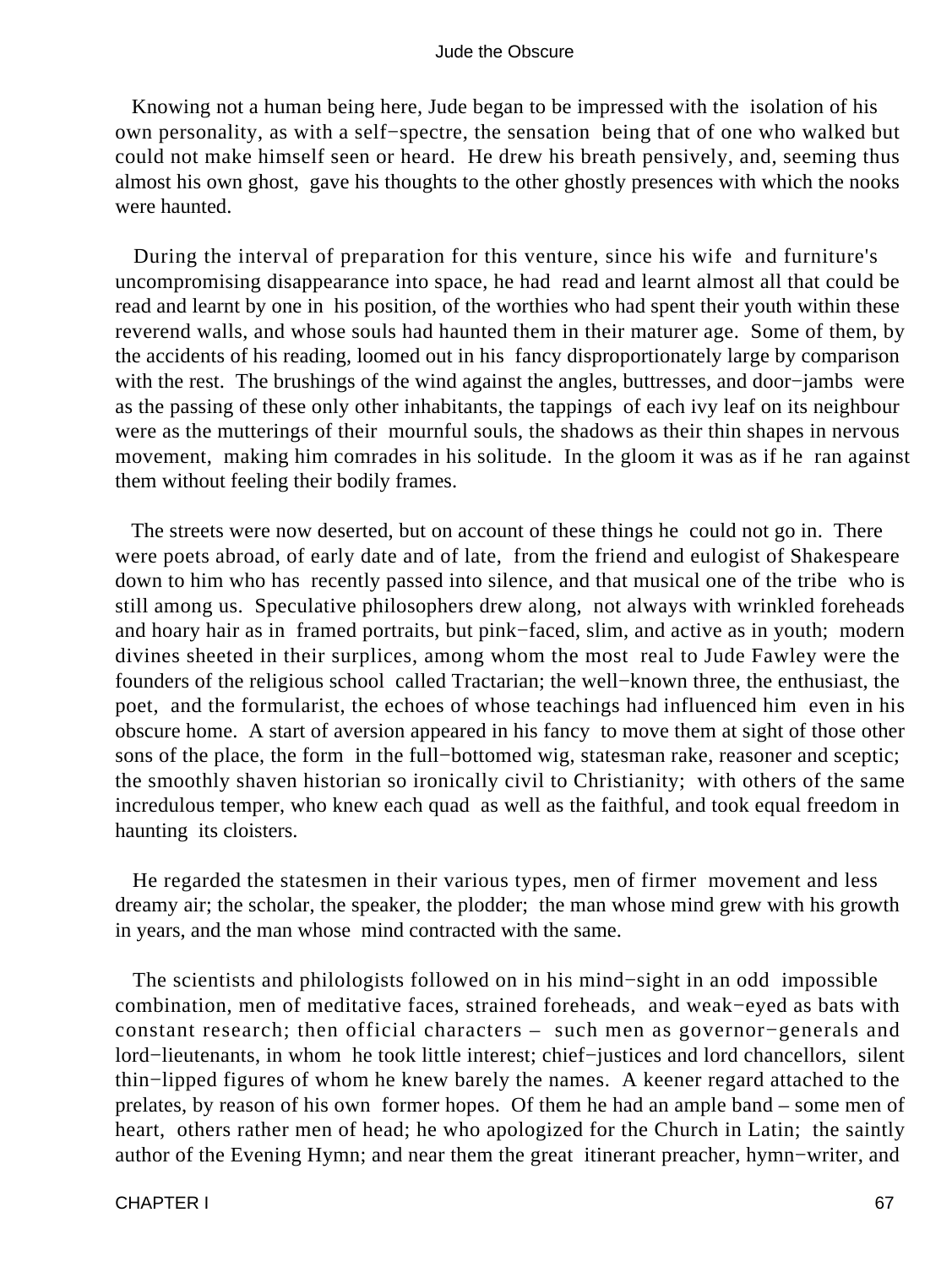zealot, shadowed like Jude by his matrimonial difficulties.

 Jude found himself speaking out loud, holding conversations with them as it were, like an actor in a melodrama who apostrophizes the audience on the other side of the footlights; till he suddenly ceased with a start at his absurdity. Perhaps those incoherent words of the wanderer were heard within the walls by some student or thinker over his lamp; and he may have raised his head, and wondered what voice it was, and what it betokened. Jude now perceived that, so far as solid flesh went, he had the whole aged city to himself with the exception of a belated townsman here and there, and that he seemed to be catching a cold.

A voice reached him out of the shade; a real and local voice:

 "You've been a−settin' a long time on that plinth−stone, young man. What med you be up to?"

 It came from a policeman who had been observing Jude without the latter observing him.

 Jude went home and to bed, after reading up a little about these men and their several messages to the world from a book or two that he had brought with him concerning the sons of the university. As he drew towards sleep various memorable words of theirs that he had just been conning seemed spoken by them in muttering utterances; some audible, some unintelligible to him. One of the spectres (who afterwards mourned Christminster as "the home of lost causes," though Jude did not remember this) was now apostrophizing her thus:

 "Beautiful city! so venerable, so lovely, so unravaged by the fierce intellectual life of our century, so serene! ... Her ineffable charm keeps ever calling us to the true goal of all of us, to the ideal, to perfection."

 Another voice was that of the Corn Law convert, whose phantom he had just seen in the quadrangle with a great bell. Jude thought his soul might have been shaping the historic words of his master−speech:

 "Sir, I may be wrong, but my impression is that my duty towards a country threatened with famine requires that that which has been the ordinary remedy under all similar circumstances should be resorted to now, namely, that there should be free access to the food of man from whatever quarter it may come.... Deprive me of office to−morrow, you can never deprive me of the consciousness that I have exercised the powers committed to me from no corrupt or interested motives, from no desire to gratify ambition, for no personal gain."

 Then the sly author of the immortal Chapter on Christianity: "How shall we excuse the supine inattention of the Pagan and philosophic world, to those evidences [miracles] which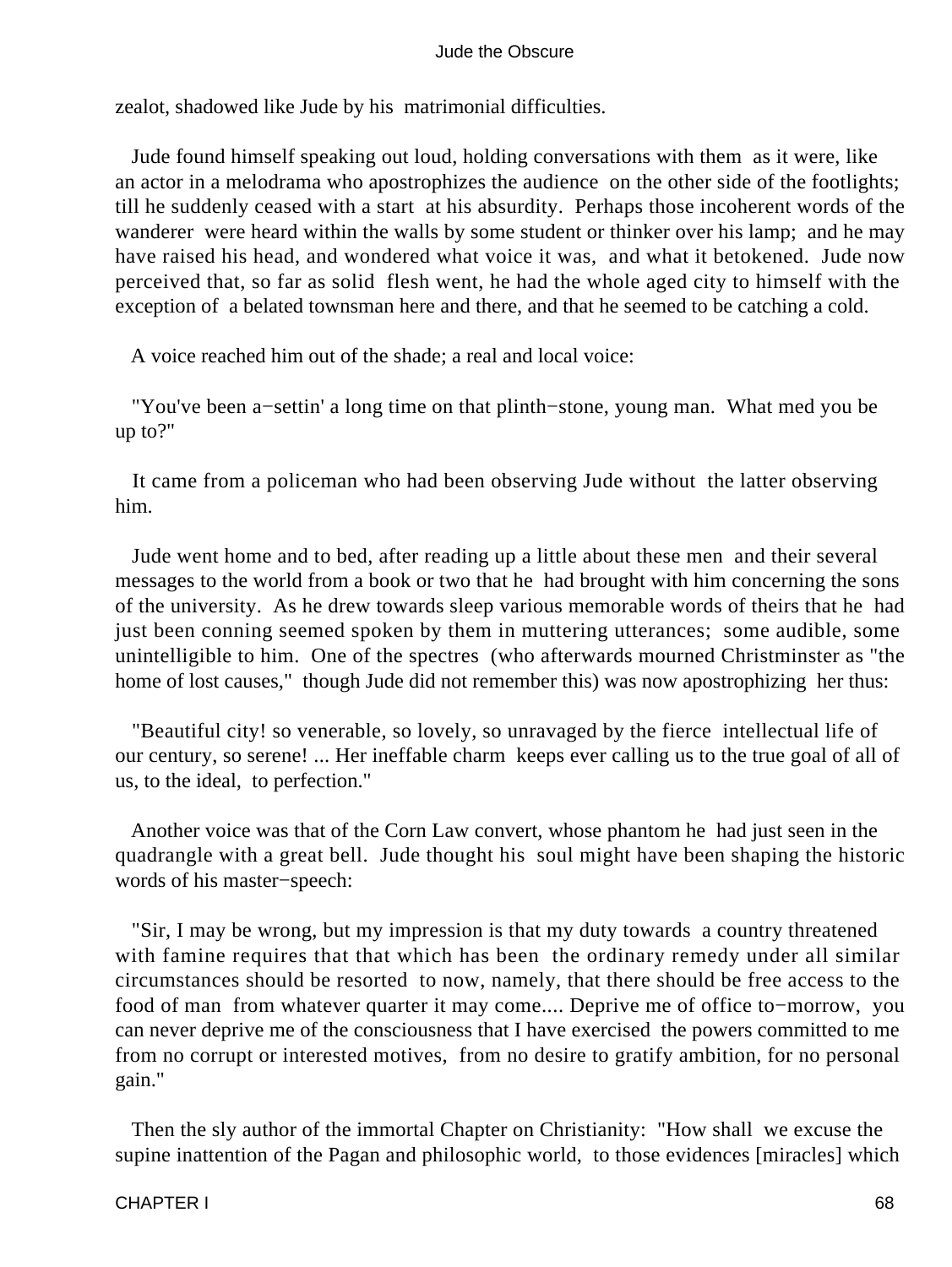were presented by Omnipotence? ... The sages of Greece and Rome turned aside from the awful spectacle, and appeared unconscious of any alterations in the moral or physical government of the world."

Then the shade of the poet, the last of the optimists:

How the world is made for each of us! . . . . . . . . . . And each of the Many helps to recruit The life of the race by a general plan.

Then one of the three enthusiasts he had seen just now, the author of the APOLOGIA:

 "My argument was ... that absolute certitude as to the truths of natural theology was the result of an assemblage of concurring and converging probabilities ... that probabilities which did not reach to logical certainty might create a mental certitude."

The second of them, no polemic, murmured quieter things:

 Why should we faint, and fear to live alone, Since all alone, so Heaven has will'd, we die?

 He likewise heard some phrases spoken by the phantom with the short face, the genial Spectator:

 "When I look upon the tombs of the great, every motion of envy dies in me; when I read the epitaphs of the beautiful, every inordinate desire goes out; when I meet with the grief of parents upon a tombstone, my heart melts with compassion; when I see the tombs of the parents themselves, I consider the vanity of grieving for those whom we must quickly follow."

 And lastly a gentle−voiced prelate spoke, during whose meek, familiar rhyme, endeared to him from earliest childhood, Jude fell asleep:

Teach me to live, that I may dread The grave as little as my bed. Teach me to die ...

 He did not wake till morning. The ghostly past seemed to have gone, and everything spoke of to−day. He started up in bed, thinking he had overslept himself and then said:

 "By Jove – I had quite forgotten my sweet−faced cousin, and that she's here all the time! ... and my old schoolmaster, too." His words about his schoolmaster had, perhaps, less zest in them than his words concerning his cousin.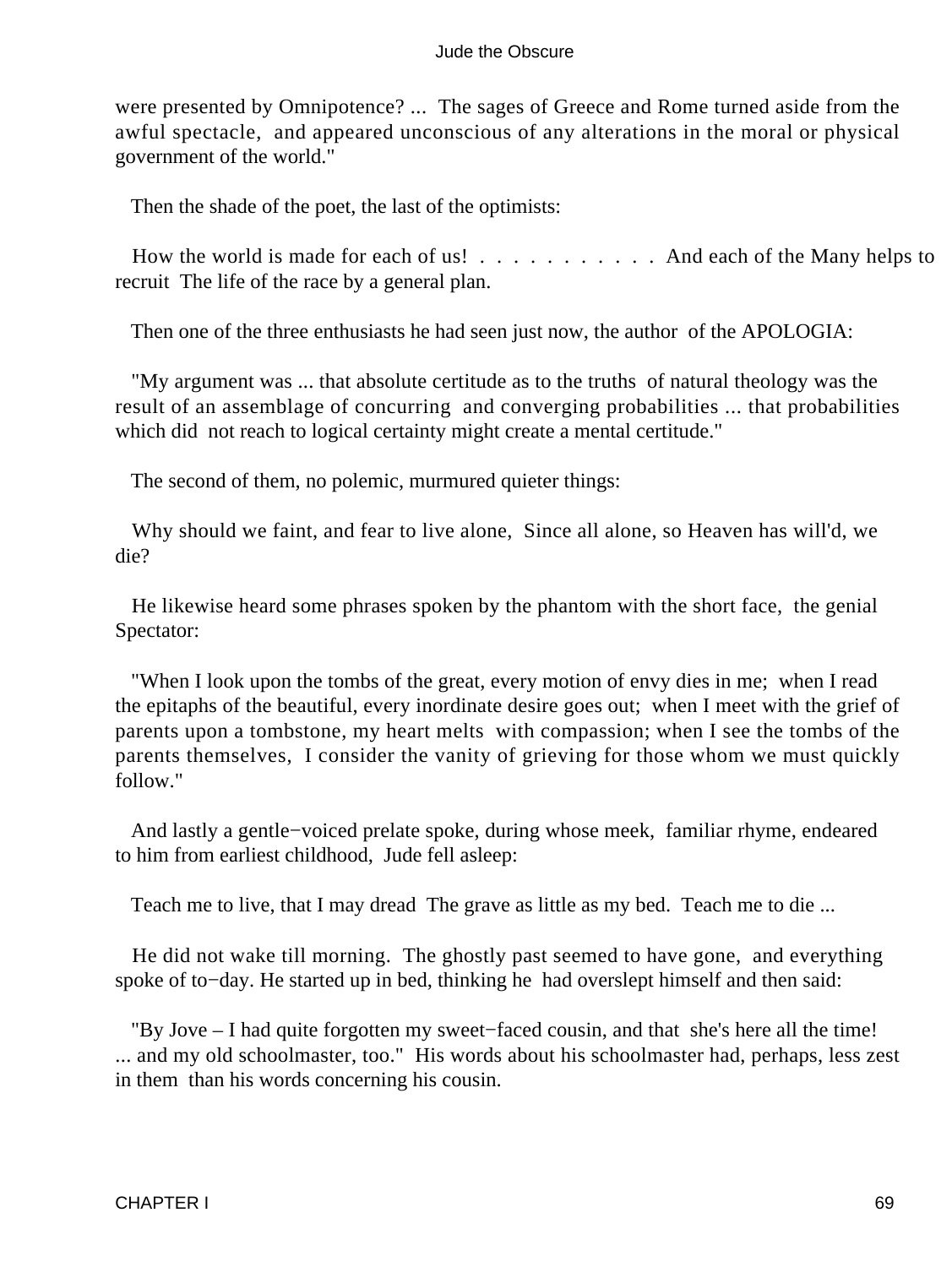# **[CHAPTER II](#page-367-0)**

Necessary meditations on the actual, including the mean bread−and−cheese question, dissipated the phantasmal for a while, and compelled Jude to smother high thinkings under immediate needs. He had to get up, and seek for work, manual work; the only kind deemed by many of its professors to be work at all.

 Passing out into the streets on this errand he found that the colleges had treacherously changed their sympathetic countenances: some were pompous; some had put on the look of family vaults above ground; something barbaric loomed in the masonries of all. The spirits of the great men had disappeared.

 The numberless architectural pages around him he read, naturally, less as an artist−critic of their forms than as an artizan and comrade of the dead handicraftsmen whose muscles had actually executed those forms. He examined the mouldings, stroked them as one who knew their beginning, said they were difficult or easy in the working, had taken little or much time, were trying to the arm, or convenient to the tool.

 What at night had been perfect and ideal was by day the more or less defective real. Cruelties, insults, had, he perceived, been inflicted on the aged erections. The condition of several moved him as he would have been moved by maimed sentient beings. They were wounded, broken, sloughing off their outer shape in the deadly struggle against years, weather, and man.

 The rottenness of these historical documents reminded him that he was not, after all, hastening on to begin the morning practically as he had intended. He had come to work, and to live by work, and the morning had nearly gone. It was, in one sense, encouraging to think that in a place of crumbling stones there must be plenty for one of his trade to do in the business of renovation. He asked his way to the workyard of the stone−mason whose name had been given him at Alfredston; and soon heard the familiar sound of the rubbers and chisels.

 The yard was a little centre of regeneration. Here, with keen edges and smooth curves, were forms in the exact likeness of those he had seen abraded and time−eaten on the walls. These were the ideas in modern prose which the lichened colleges presented in old poetry. Even some of those antiques might have been called prose when they were new. They had done nothing but wait, and had become poetical. How easy to the smallest building; how impossible to most men.

 He asked for the foreman, and looked round among the new traceries, mullions, transoms, shafts, pinnacles, and battlements standing on the bankers half worked, or waiting to be removed. They were marked by precision, mathematical straightness, smoothness,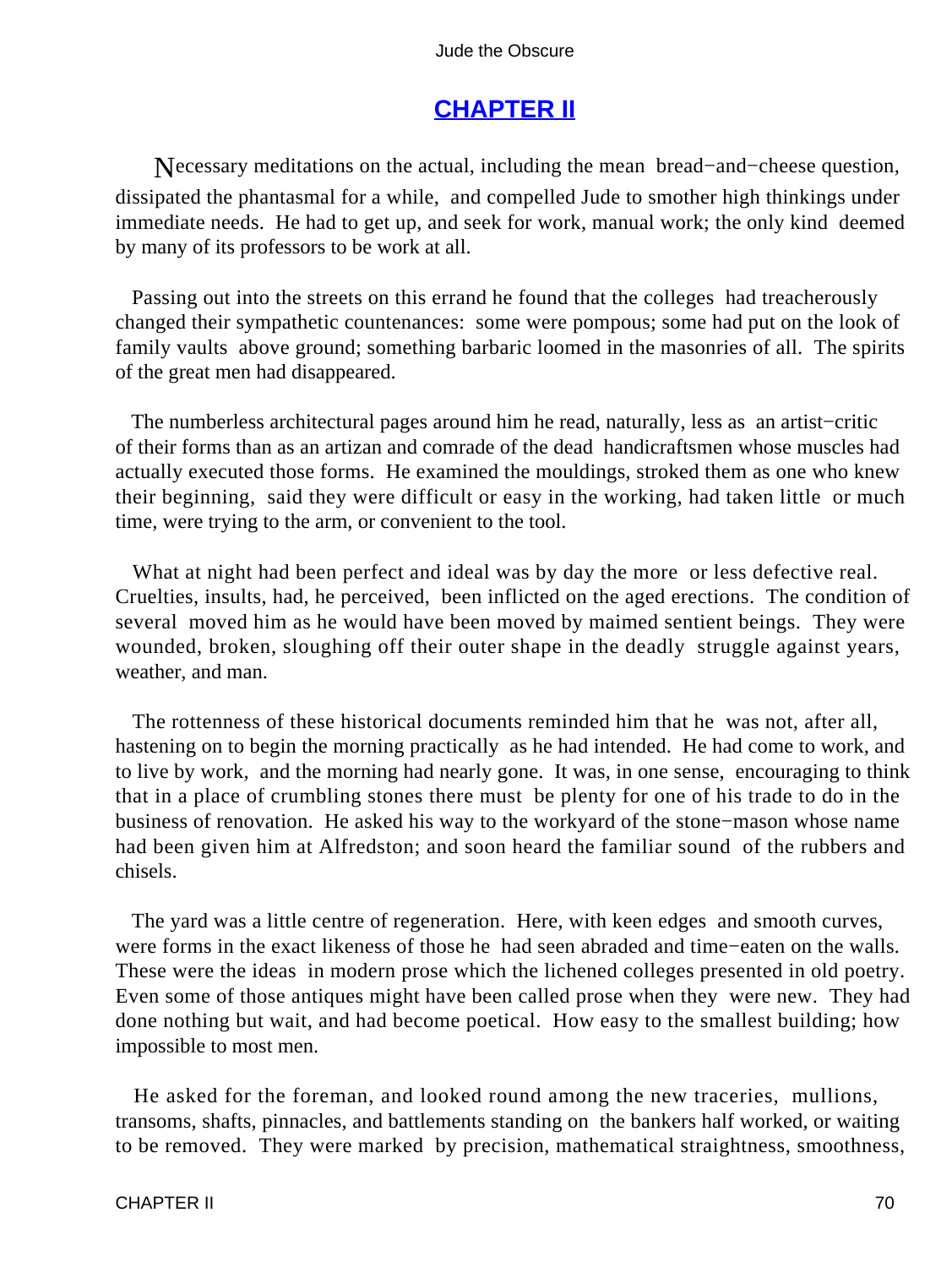exactitude: there in the old walls were the broken lines of the original idea; jagged curves, disdain of precision, irregularity, disarray.

 For a moment there fell on Jude a true illumination; that here in the stone yard was a centre of effort as worthy as that dignified by the name of scholarly study within the noblest of the colleges. But he lost it under stress of his old idea. He would accept any employment which might be offered him on the strength of his late employer's recommendation; but he would accept it as a provisional thing only. This was his form of the modern vice of unrest.

 Moreover he perceived that at best only copying, patching and imitating went on here; which he fancied to be owing to some temporary and local cause. He did not at that time see that mediaevalism was as dead as a fern−leaf in a lump of coal; that other developments were shaping in the world around him, in which Gothic architecture and its associations had no place. The deadly animosity of contemporary logic and vision towards so much of what he held in reverence was not yet revealed to him.

 Having failed to obtain work here as yet he went away, and thought again of his cousin, whose presence somewhere at hand he seemed to feel in wavelets of interest, if not of emotion. How he wished he had that pretty portrait of her! At last he wrote to his aunt to send it. She did so, with a request, however, that he was not to bring disturbance into the family by going to see the girl or her relations. Jude, a ridiculously affectionate fellow, promised nothing, put the photograph on the mantel−piece, kissed it – he did not know why – and felt more at home. She seemed to look down and preside over his tea. It was cheering – the one thing uniting him to the emotions of the living city.

 There remained the schoolmaster – probably now a reverend parson. But he could not possibly hunt up such a respectable man just yet; so raw and unpolished was his condition, so precarious were his fortunes. Thus he still remained in loneliness. Although people moved round him he virtually saw none. Not as yet having mingled with the active life of the place it was largely non−existent to him. But the saints and prophets in the window−tracery, the paintings in the galleries, the statues, the busts, the gargoyles, the corbel−heads – these seemed to breathe his atmosphere. Like all new comers to a spot on which the past is deeply graven he heard that past announcing itself with an emphasis altogether unsuspected by, and even incredible to, the habitual residents.

 For many days he haunted the cloisters and quadrangles of the colleges at odd minutes in passing them, surprised by impish echoes of his own footsteps, smart as the blows of a mallet. The Christminster "sentiment," as it had been called, ate further and further into him; till he probably knew more about those buildings materially, artistically, and historically, than any one of their inmates.

 It was not till now, when he found himself actually on the spot of his enthusiasm, that Jude perceived how far away from the object of that enthusiasm he really was. Only a wall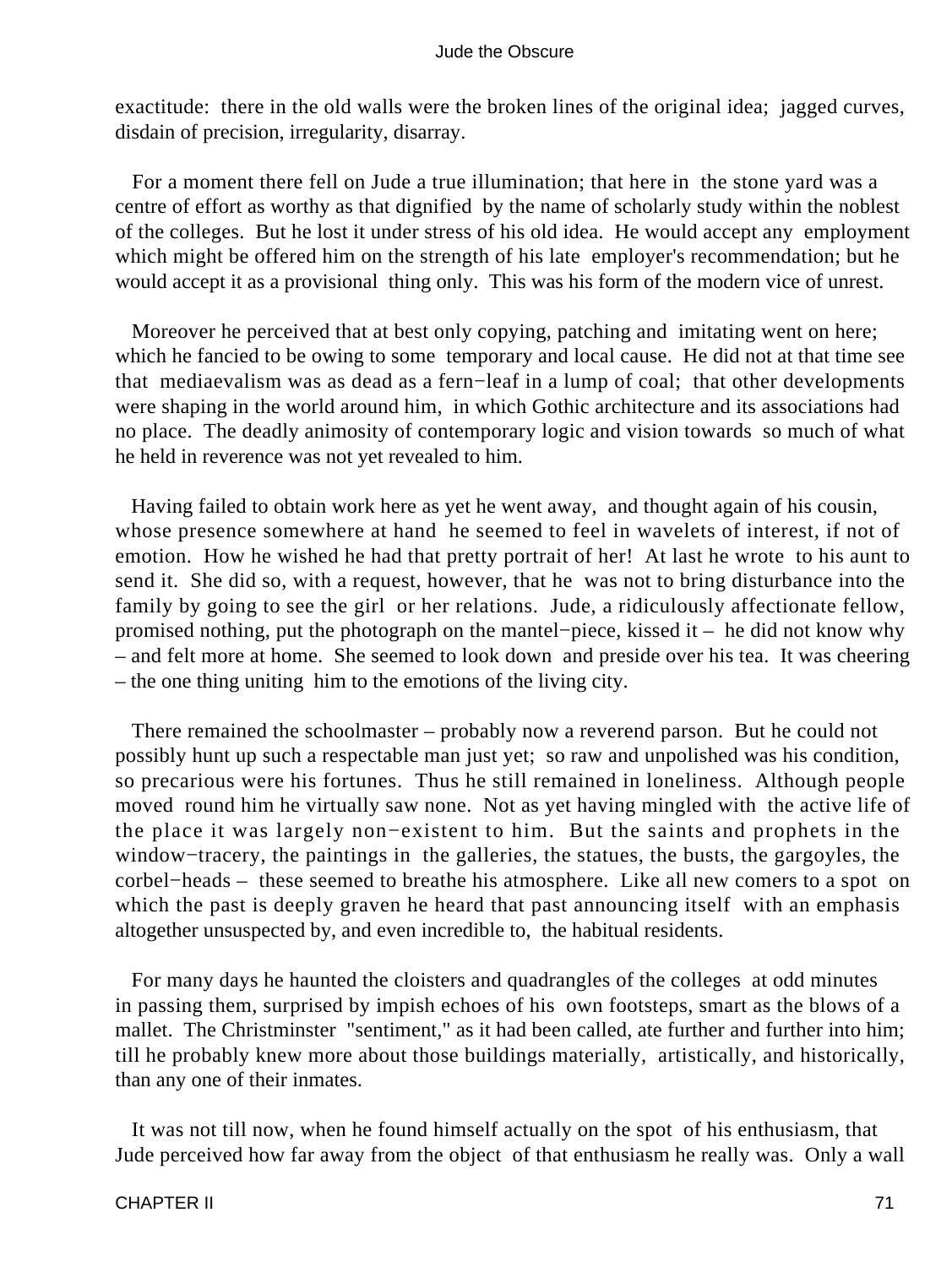divided him from those happy young contemporaries of his with whom he shared a common mental life; men who had nothing to do from morning till night but to read, mark, learn, and inwardly digest. Only a wall – but what a wall!

 Every day, every hour, as he went in search of labour, he saw them going and coming also, rubbed shoulders with them, heard their voices, marked their movements. The conversation of some of the more thoughtful among them seemed oftentimes, owing to his long and persistent preparation for this place, to be peculiarly akin to his own thoughts. Yet he was as far from them as if he had been at the antipodes. Of course he was. He was a young workman in a white blouse, and with stone−dust in the creases of his clothes; and in passing him they did not even see him, or hear him, rather saw through him as through a pane of glass at their familiars beyond. Whatever they were to him, he to them was not on the spot at all; and yet he had fancied he would be close to their lives by coming there.

 But the future lay ahead after all; and if he could only be so fortunate as to get into good employment he would put up with the inevitable. So he thanked God for his health and strength, and took courage. For the present he was outside the gates of everything, colleges included: perhaps some day he would be inside. Those palaces of light and leading; he might some day look down on the world through their panes.

 At length he did receive a message from the stone−mason's yard – that a job was waiting for him. It was his first encouragement, and he closed with the offer promptly.

 He was young and strong, or he never could have executed with such zest the undertakings to which he now applied himself, since they involved reading most of the night after working all the day. First he bought a shaded lamp for four and six−pence, and obtained a good light. Then he got pens, paper, and such other necessary books as he had been unable to obtain elsewhere. Then, to the consternation of his landlady, he shifted all the furniture of his room – a single one for living and sleeping – rigged up a curtain on a rope across the middle, to make a double chamber out of one, hung up a thick blind that no−body should know how he was curtailing the hours of sleep, laid out his books, and sat down.

 Having been deeply encumbered by marrying, getting a cottage, and buying the furniture which had disappeared in the wake of his wife, he had never been able to save any money since the time of those disastrous ventures, and till his wages began to come in he was obliged to live in the narrowest way. After buying a book or two he could not even afford himself a fire; and when the nights reeked with the raw and cold air from the Meadows he sat over his lamp in a great−coat, hat, and woollen gloves.

 From his window he could perceive the spire of the cathedral, and the ogee dome under which resounded the great bell of the city. The tall tower, tall belfry windows, and tall pinnacles of the college by the bridge he could also get a glimpse of by going to the staircase. These objects he used as stimulants when his faith in the future was dim.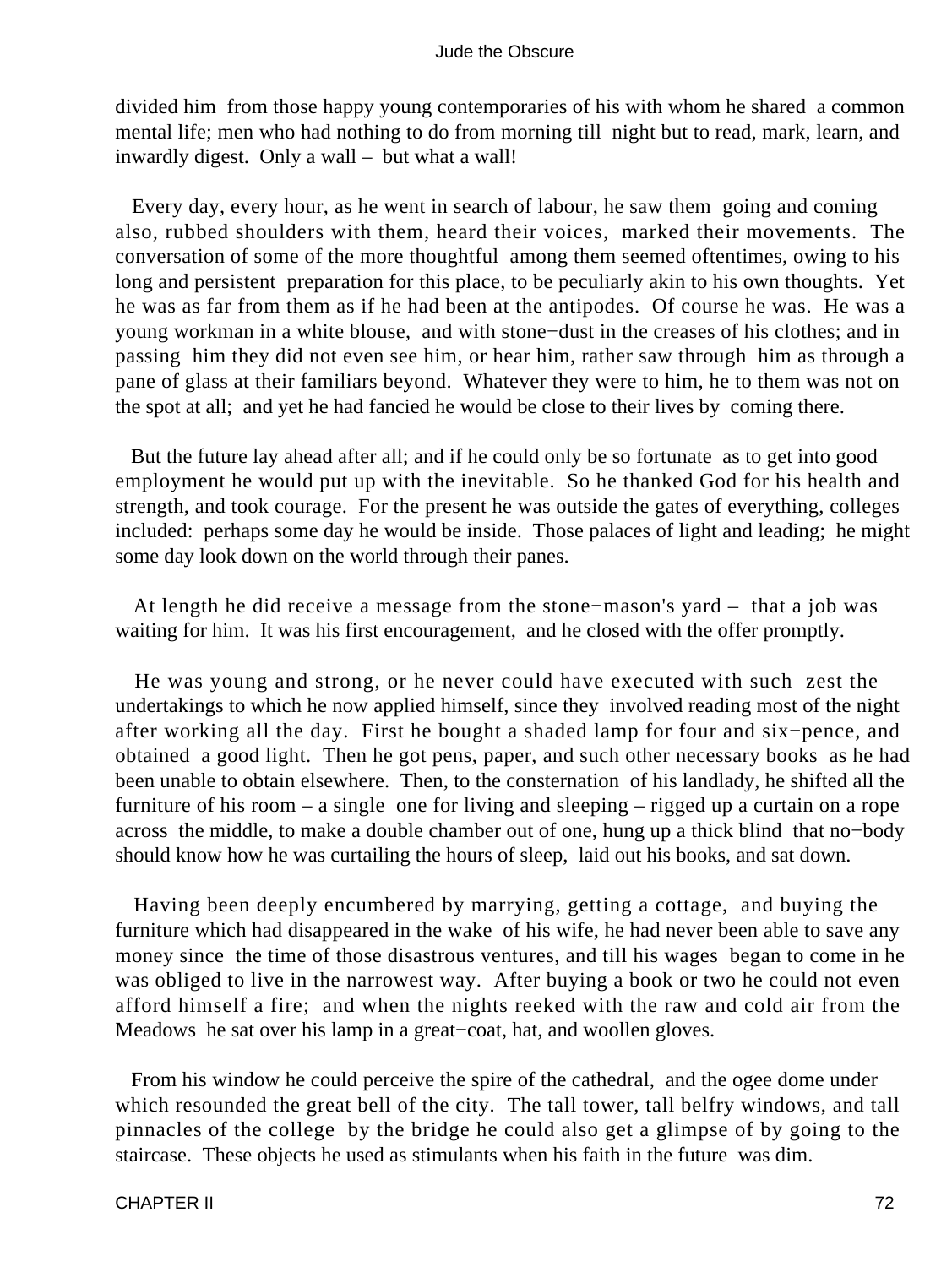Like enthusiasts in general he made no inquiries into details of procedure. Picking up general notions from casual acquaintance, he never dwelt upon them. For the present, he said to himself, the one thing necessary was to get ready by accumulating money and knowledge, and await whatever chances were afforded to such an one of becoming a son of the University. "For wisdom is a defence, and money is a defence; but the excellency of knowledge is, that wisdom giveth life to them that have it." His desire absorbed him, and left no part of him to weigh its practicability.

 At this time he received a nervously anxious letter from his poor old aunt, on the subject which had previously distressed her – a fear that Jude would not be strong−minded enough to keep away from his cousin Sue Bridehead and her relations. Sue's father, his aunt believed, had gone back to London, but the girl remained at Christminster. To make her still more objectionable she was an artist or designer of some sort in what was called an ecclesiastical warehouse, which was a perfect seed−bed of idolatry, and she was no doubt abandoned to mummeries on that account – if not quite a Papist. (Miss Drusilla Fawley was of her date, Evangelical.)

 As Jude was rather on an intellectual track than a theological, this news of Sue's probable opinions did not much influence him one way or the other, but the clue to her whereabouts was decidedly interesting. With an altogether singular pleasure he walked at his earliest spare minutes past the shops answering to his great−aunt's description; and beheld in one of them a young girl sitting behind a desk, who was suspiciously like the original of the portrait. He ventured to enter on a trivial errand, and having made his purchase lingered on the scene. The shop seemed to be kept entirely by women. It contained Anglican books, stationery, texts, and fancy goods: little plaster angels on brackets, Gothic−framed pictures of saints, ebony crosses that were almost crucifixes, prayer−books that were almost missals. He felt very shy of looking at the girl in the desk; she was so pretty that he could not believe it possible that she should belong to him. Then she spoke to one of the two older women behind the counter; and he recognized in the accents certain qualities of his own voice; softened and sweetened, but his own. What was she doing? He stole a glance round. Before her lay a piece of zinc, cut to the shape of a scroll three or four feet long, and coated with a dead−surface paint on one side. Hereon she was designing or illuminating, in characters of Church text, the single word

#### A L L E L U J H

"A sweet, saintly, Christian business, hers!" thought he.

 Her presence here was now fairly enough explained, her skill in work of this sort having no doubt been acquired from her father's occupation as an ecclesiastical worker in metal. The lettering on which she was engaged was clearly intended to be fixed up in some chancel to assist devotion.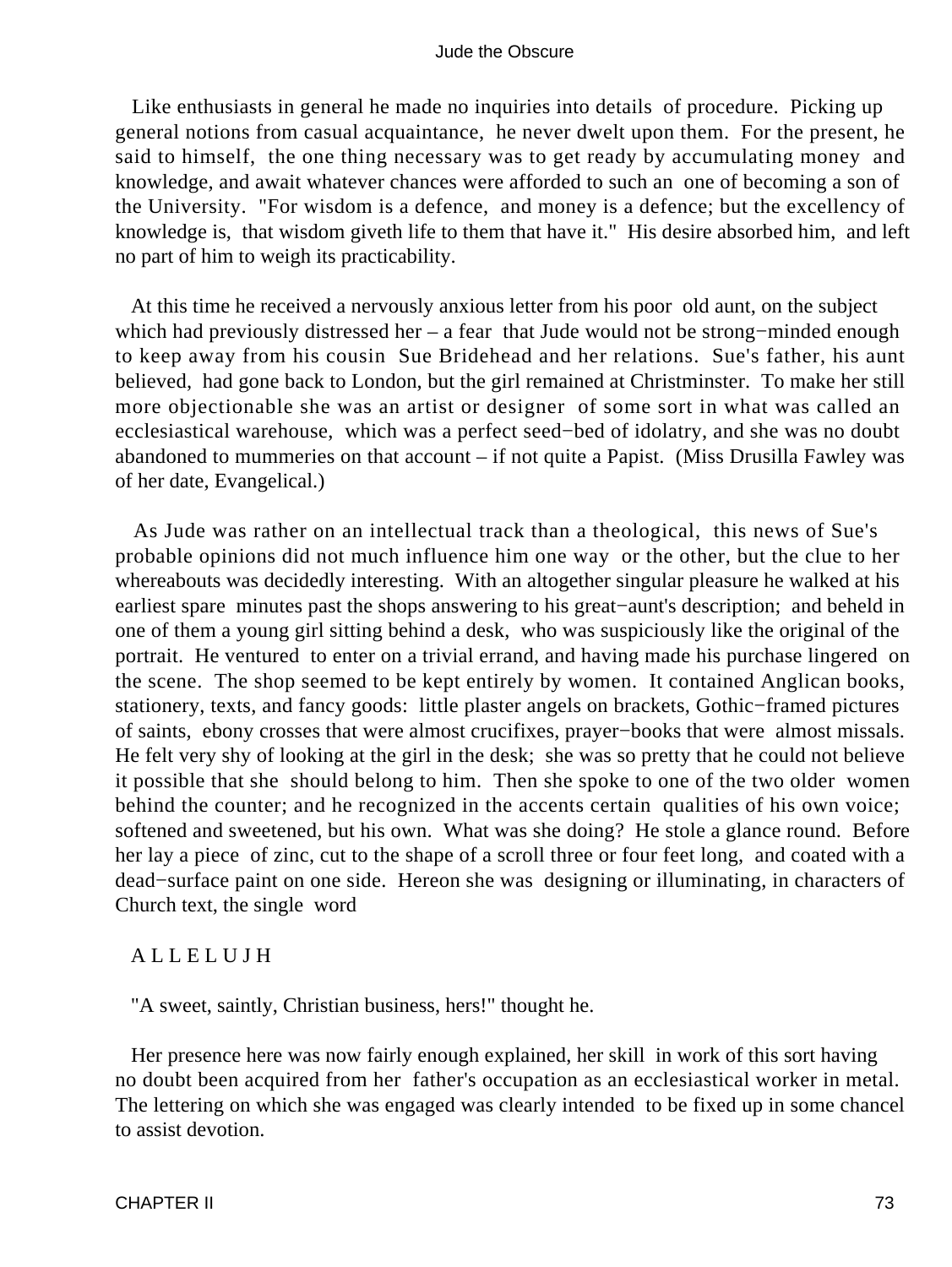He came out. It would have been easy to speak to her there and then, but it seemed scarcely honourable towards his aunt to disregard her request so incontinently. She had used him roughly, but she had brought him up: and the fact of her being powerless to control him lent a pathetic force to a wish that would have been inoperative as an argument.

 So Jude gave no sign. He would not call upon Sue just yet. He had other reasons against doing so when he had walked away. She seemed so dainty beside himself in his rough working−jacket and dusty trousers that he felt he was as yet unready to encounter her, as he had felt about Mr. Phillotson. And how possible it was that she had inherited the antipathies of her family, and would scorn him, as far as a Christian could, particularly when he had told her that unpleasant part of his history which had resulted in his becoming enchained to one of her own sex whom she would certainly not admire.

 Thus he kept watch over her, and liked to feel she was there. The consciousness of her living presence stimulated him. But she remained more or less an ideal character, about whose form he began to weave curious and fantastic day−dreams.

 Between two and three weeks afterwards Jude was engaged with some more men, outside Crozier College in Old−time Street, in getting a block of worked freestone from a waggon across the pavement, before hoisting it to the parapet which they were repairing. Standing in position the head man said, "Spaik when he heave! He−ho!" And they heaved.

 All of a sudden, as he lifted, his cousin stood close to his elbow, pausing a moment on the bend of her foot till the obstructing object should have been removed. She looked right into his face with liquid, untranslatable eyes, that combined, or seemed to him to combine, keenness with tenderness, and mystery with both, their expression, as well as that of her lips, taking its life from some words just spoken to a companion, and being carried on into his face quite unconsciously. She no more observed his presence than that of the dust−motes which his manipulations raised into the sunbeams.

 His closeness to her was so suggestive that he trembled, and turned his face away with a shy instinct to prevent her recognizing him, though as she had never once seen him she could not possibly do so; and might very well never have heard even his name. He could perceive that though she was a country−girl at bottom, a latter girlhood of some years in London, and a womanhood here, had taken all rawness out of her.

 When she was gone he continued his work, reflecting on her. He had been so caught by her influence that he had taken no count of her general mould and build. He remembered now that she was not a large figure, that she was light and slight, of the type dubbed elegant. That was about all he had seen. There was nothing statuesque in her; all was nervous motion. She was mobile, living, yet a painter might not have called her handsome or beautiful. But the much that she was surprised him. She was quite a long way removed from the rusticity that was his. How could one of his cross−grained, unfortunate, almost accursed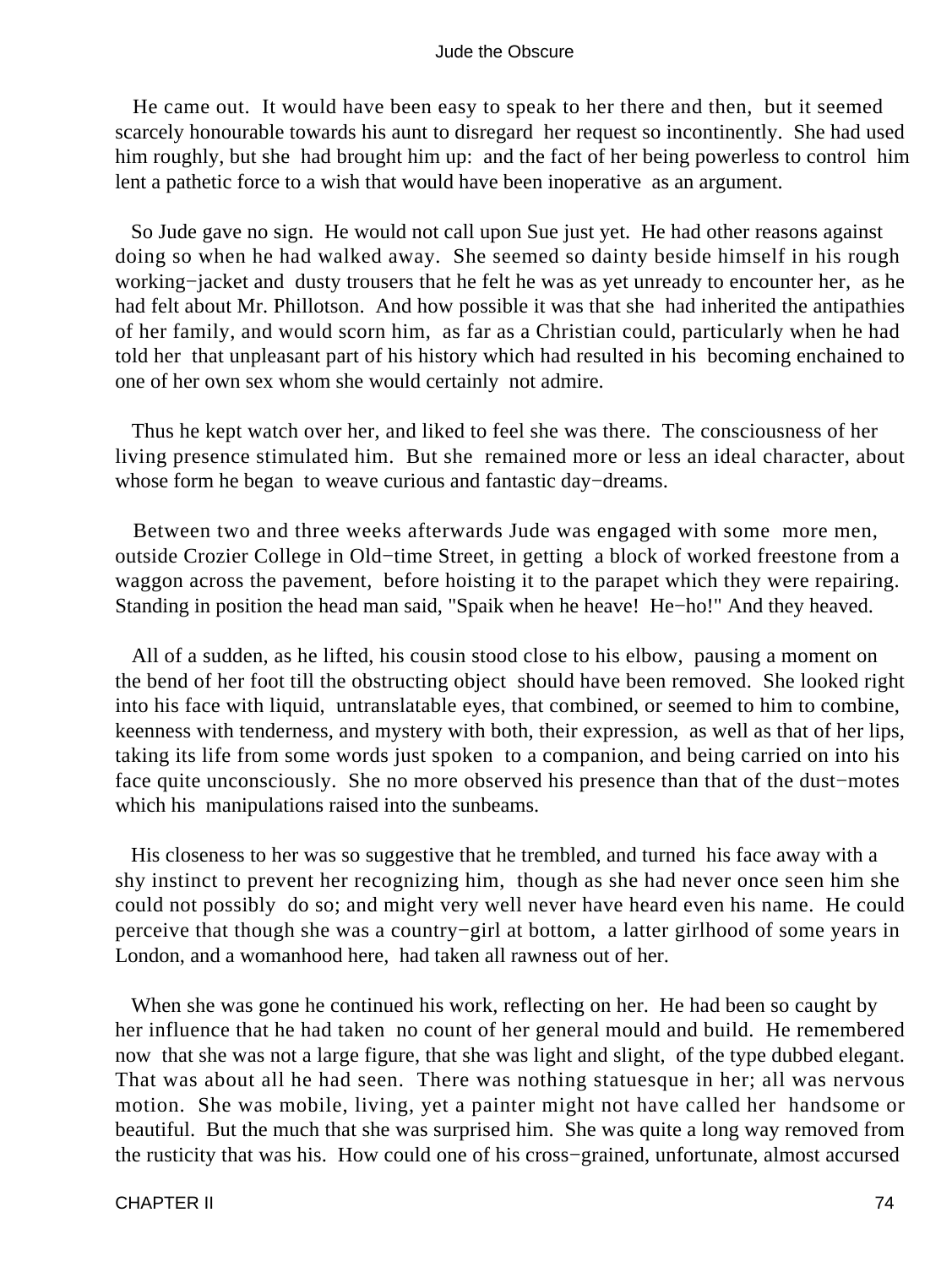stock, have contrived to reach this pitch of niceness? London had done it, he supposed.

 From this moment the emotion which had been accumulating in his breast as the bottled−up effect of solitude and the poetized locality he dwelt in, insensibly began to precipitate itself on this half−visionary form; and he perceived that, whatever his obedient wish in a contrary direction, he would soon be unable to resist the desire to make himself known to her.

 He affected to think of her quite in a family way, since there were crushing reasons why he should not and could not think of her in any other.

 The first reason was that he was married, and it would be wrong. The second was that they were cousins. It was not well for cousins to fall in love even when circumstances seemed to favour the passion. The third: even were he free, in a family like his own where marriage usually meant a tragic sadness, marriage with a blood−relation would duplicate the adverse conditions, and a tragic sadness might be intensified to a tragic horror.

 Therefore, again, he would have to think of Sue with only a relation's mutual interest in one belonging to him; regard her in a practical way as some one to be proud of; to talk and nod to; later on, to be invited to tea by, the emotion spent on her being rigorously that of a kinsman and well−wisher. So would she be to him a kindly star, an elevating power, a companion in Anglican worship, a tender friend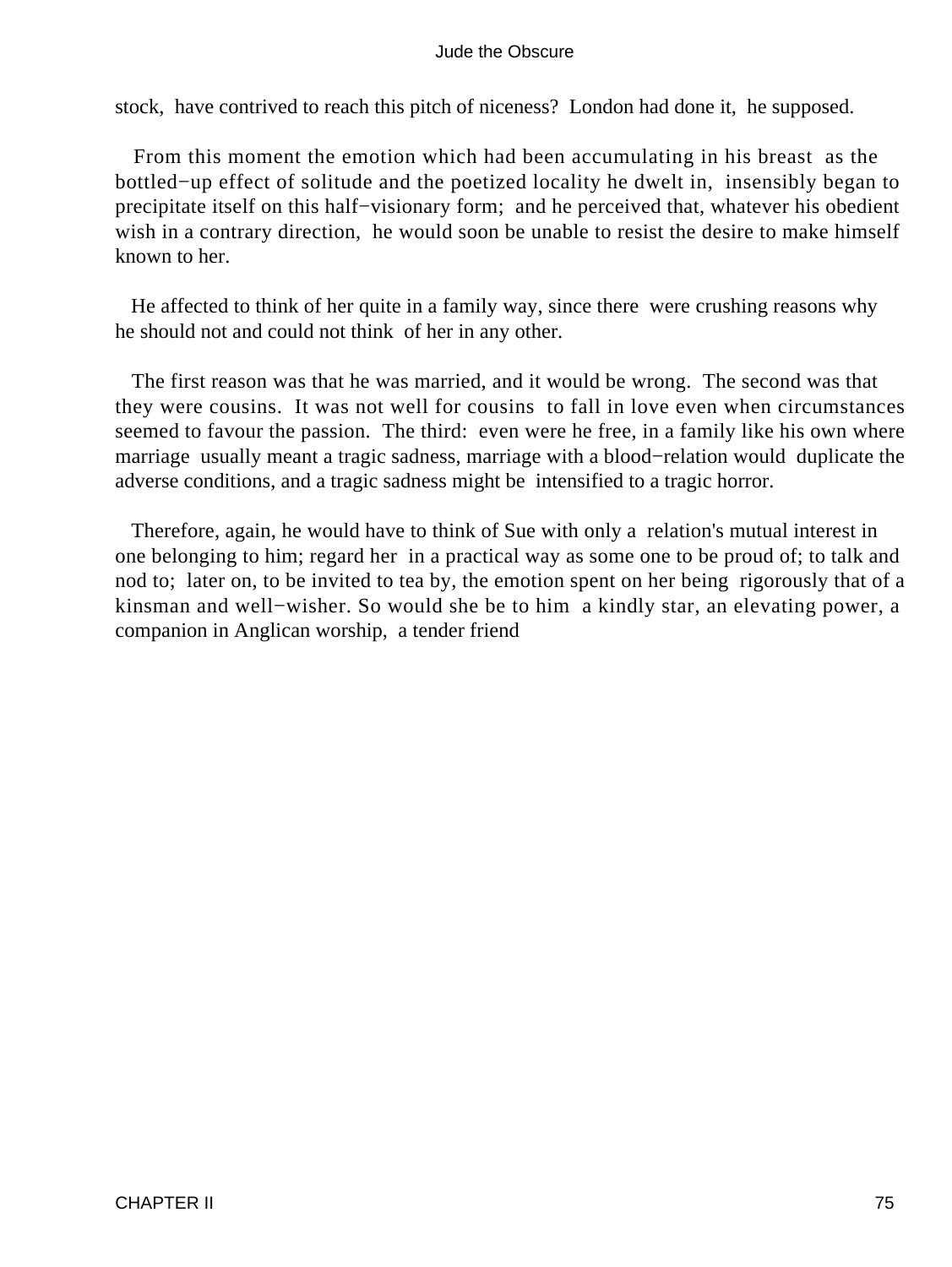# **[CHAPTER III](#page-367-0)**

BUT under the various deterrent influences Jude's instinct was to approach her timidly, and the next Sunday he went to the morning service in the Cathedral church of Cardinal College to gain a further view of her, for he had found that she frequently attended there.

 She did not come, and he awaited her in the afternoon, which was finer. He knew that if she came at all she would approach the building along the eastern side of the great green quadrangle from which it was accessible, and he stood in a corner while the bell was going. A few minutes before the hour for service she appeared as one of the figures walking along under the college walls, and at sight of her he advanced up the side opposite, and followed her into the building, more than ever glad that he had not as yet revealed himself. To see her, and to be himself unseen and unknown, was enough for him at present.

 He lingered awhile in the vestibule, and the service was some way advanced when he was put into a seat. It was a louring, mournful, still afternoon, when a religion of some sort seems a necessity to ordinary practical men, and not only a luxury of the emotional and leisured classes. In the dim light and the baffling glare of the clerestory windows he could discern the opposite worshippers indistinctly only, but he saw that Sue was among them. He had not long discovered the exact seat that she occupied when the chanting of the 119th Psalm in which the choir was engaged reached its second part, IN QUO CORRIGET, the organ changing to a pathetic Gregorian tune as the singers gave forth:

Wherewithal shall a young man cleanse his way?

 It was the very question that was engaging Jude's attention at this moment. What a wicked worthless fellow he had been to give vent as he had done to an animal passion for a woman, and allow it to lead to such disastrous consequences; then to think of putting an end to himself; then to go recklessly and get drunk. The great waves of pedal music tumbled round the choir, and, nursed on the supernatural as he had been, it is not wonderful that he could hardly believe that the psalm was not specially set by some regardful Providence for this moment of his first entry into the solemn building. And yet it was the ordinary psalm for the twenty−fourth evening of the month.

 The girl for whom he was beginning to nourish an extraordinary tenderness was at this time ensphered by the same harmonies as those which floated into his ears; and the thought was a delight to him. She was probably a frequenter of this place, and, steeped body and soul in church sentiment as she must be by occupation and habit, had, no doubt, much in common with him. To an impressionable and lonely young man the consciousness of having at last found anchorage for his thoughts, which promised to supply both social and spiritual possibilities, was like the dew of Hermon, and he remained throughout the service in a sustaining atmosphere of ecstasy.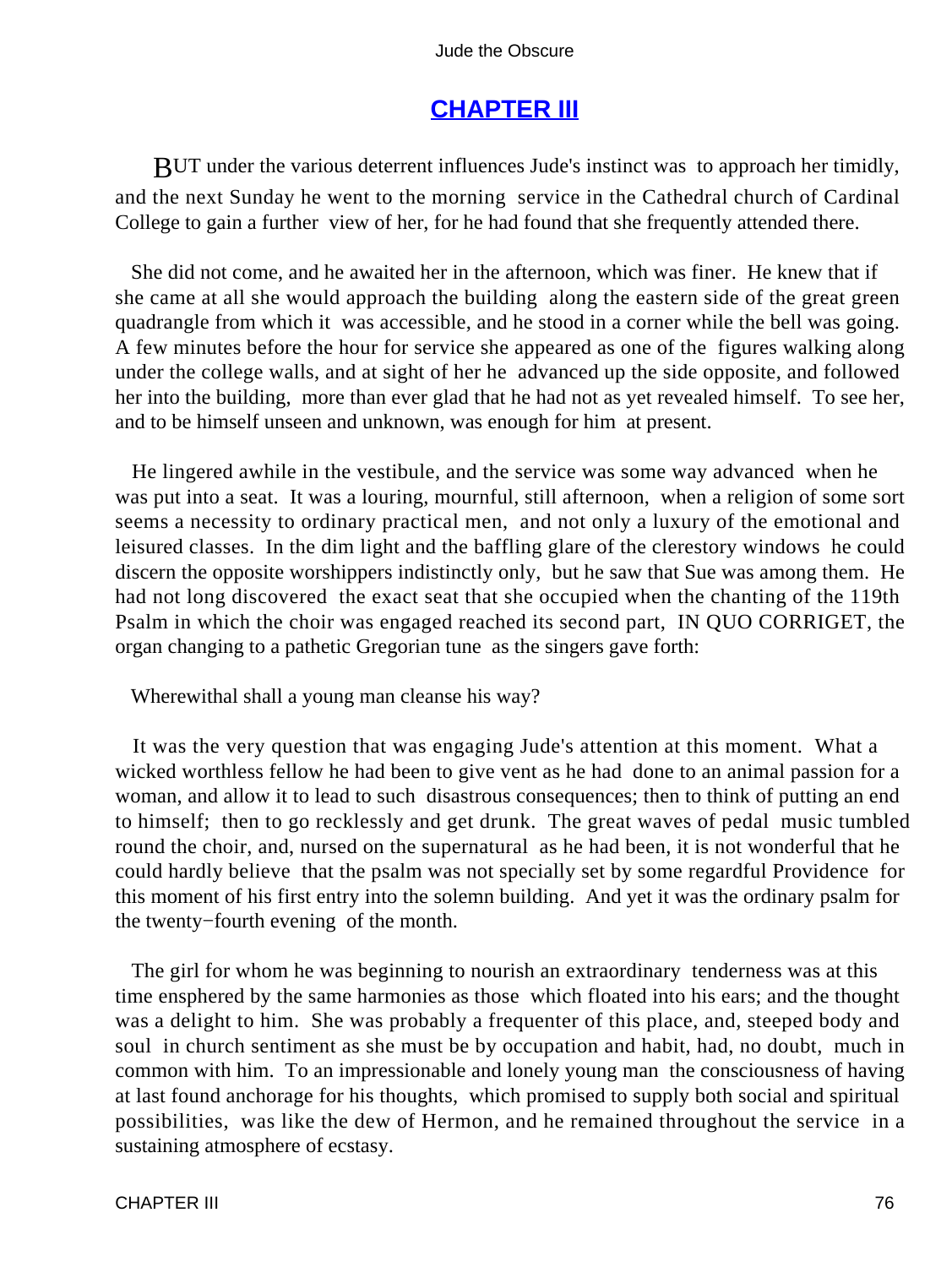Though he was loth to suspect it, some people might have said to him that the atmosphere blew as distinctly from Cyprus as from Galilee.

 Jude waited till she had left her seat and passed under the screen before he himself moved. She did not look towards him, and by the time he reached the door she was half−way down the broad path. Being dressed up in his Sunday suit he was inclined to follow her and reveal himself. But he was not quite ready; and, alas, ought he to do so with the kind of feeling that was awakening in him?

 For though it had seemed to have an ecclesiastical basis during the service, and he had persuaded himself that such was the case, he could not altogether be blind to the real nature of the magnetism. She was such a stranger that the kinship was affectation, and he said, "It can't be! I, a man with a wife, must not know her!" Still Sue WAS his own kin, and the fact of his having a wife, even though she was not in evidence in this hemisphere, might be a help in one sense. It would put all thought of a tender wish on his part out of Sue's mind, and make her intercourse with him free and fearless. It was with some heartache that he saw how little he cared for the freedom and fearlessness that would result in her from such knowledge.

 Some little time before the date of this service in the cathedral the pretty, liquid−eyed, light−footed young woman Sue Bridehead had an afternoon's holiday, and leaving the ecclesiastical establishment in which she not only assisted but lodged, took a walk into the country with a book in her hand. It was one of those cloudless days which sometimes occur in Wessex and elsewhere between days of cold and wet, as if intercalated by caprice of the weather−god. She went along for a mile or two until she came to much higher ground than that of the city she had left behind her. The road passed between green fields, and coming to a stile Sue paused there, to finish the page she was reading, and then looked back at the towers and domes and pinnacles new and old.

 On the other side of the stile, in the footpath, she beheld a foreigner with black hair and a sallow face, sitting on the grass beside a large square board whereon were fixed, as closely as they could stand, a number of plaster statuettes, some of them bronzed, which he was re−arranging before proceeding with them on his way. They were in the main reduced copies of ancient marbles, and comprised divinities of a very different character from those the girl was accustomed to see portrayed, among them being a Venus of standard pattern, a Diana, and, of the other sex, Apollo, Bacchus, and Mars. Though the figures were many yards away from her the south−west sun brought them out so brilliantly against the green herbage that she could discern their contours with luminous distinctness; and being almost in a line between herself and the church towers of the city they awoke in her an oddly foreign and contrasting set of ideas by comparison. The man rose, and, seeing her, politely took off his cap, and cried "I−i−i−mages!" in an accent that agreed with his appearance. In a moment he dexterously lifted upon his knee the great board with its assembled notabilities divine and human, and raised it to the top of his head, bringing them on to her and resting the board on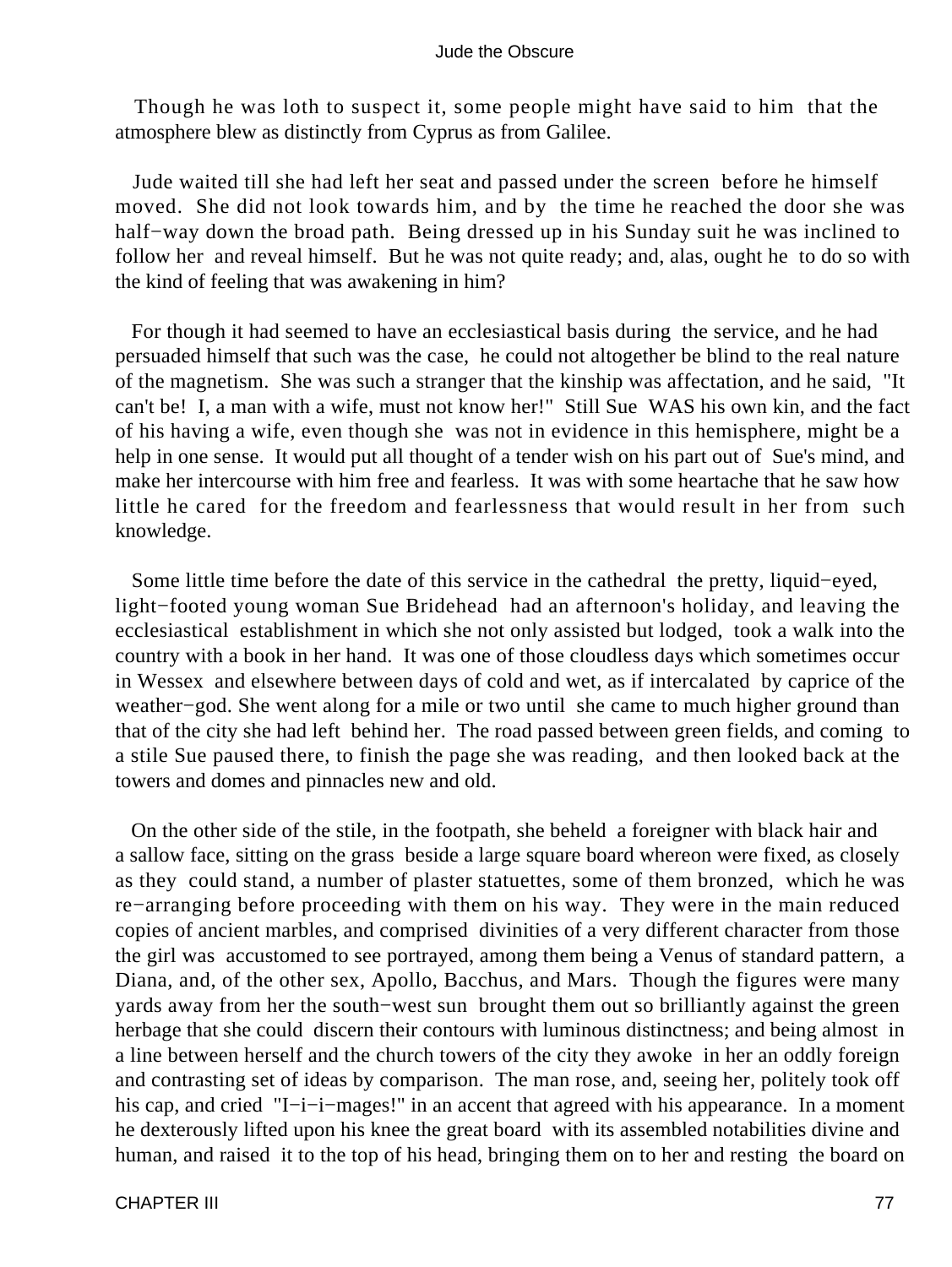the stile. First he offered her his smaller wares – the busts of kings and queens, then a minstrel, then a winged Cupid. She shook her head.

 "How much are these two?" she said, touching with her finger the Venus and the Apollo – the largest figures on the tray.

He said she should have them for ten shillings.

 "I cannot afford that," said Sue. She offered considerably less, and to her surprise the image−man drew them from their wire stay and handed them over the stile. She clasped them as treasures.

 When they were paid for, and the man had gone, she began to be concerned as to what she should do with them. They seemed so very large now that they were in her possession, and so very naked. Being of a nervous temperament she trembled at her enterprise. When she handled them the white pipeclay came off on her gloves and jacket. After carrying them along a little way openly an idea came to her, and, pulling some huge burdock leaves, parsley, and other rank growths from the hedge, she wrapped up her burden as well as she could in these, so that what she carried appeared to be an enormous armful of green stuff gathered by a zealous lover of nature.

 "Well, anything is better than those everlasting church fallals!" she said. But she was still in a trembling state, and seemed almost to wish she had not bought the figures.

 Occasionally peeping inside the leaves to see that Venus's arm was not broken, she entered with her heathen load into the most Christian city in the country by an obscure street running parallel to the main one, and round a corner to the side door of the establishment to which she was attached. Her purchases were taken straight up to her own chamber, and she at once attempted to lock them in a box that was her very own property; but finding them too cumbersome she wrapped them in large sheets of brown paper, and stood them on the floor in a corner.

 The mistress of the house, Miss Fontover, was an elderly lady in spectacles, dressed almost like an abbess; a dab at Ritual, as become one of her business, and a worshipper at the ceremonial church of St. Silas, in the suburb of Beersheba before−mentioned, which Jude also had begun to attend. She was the daughter of a clergyman in reduced circumstances, and at his death, which had occurred several years before this date, she boldly avoided penury by taking over a little shop of church requisites and developing it to its present creditable proportions. She wore a cross and beads round her neck as her only ornament, and knew the Christian Year by heart.

 She now came to call Sue to tea, and, finding that the girl did not respond for a moment, entered the room just as the other was hastily putting a string round each parcel.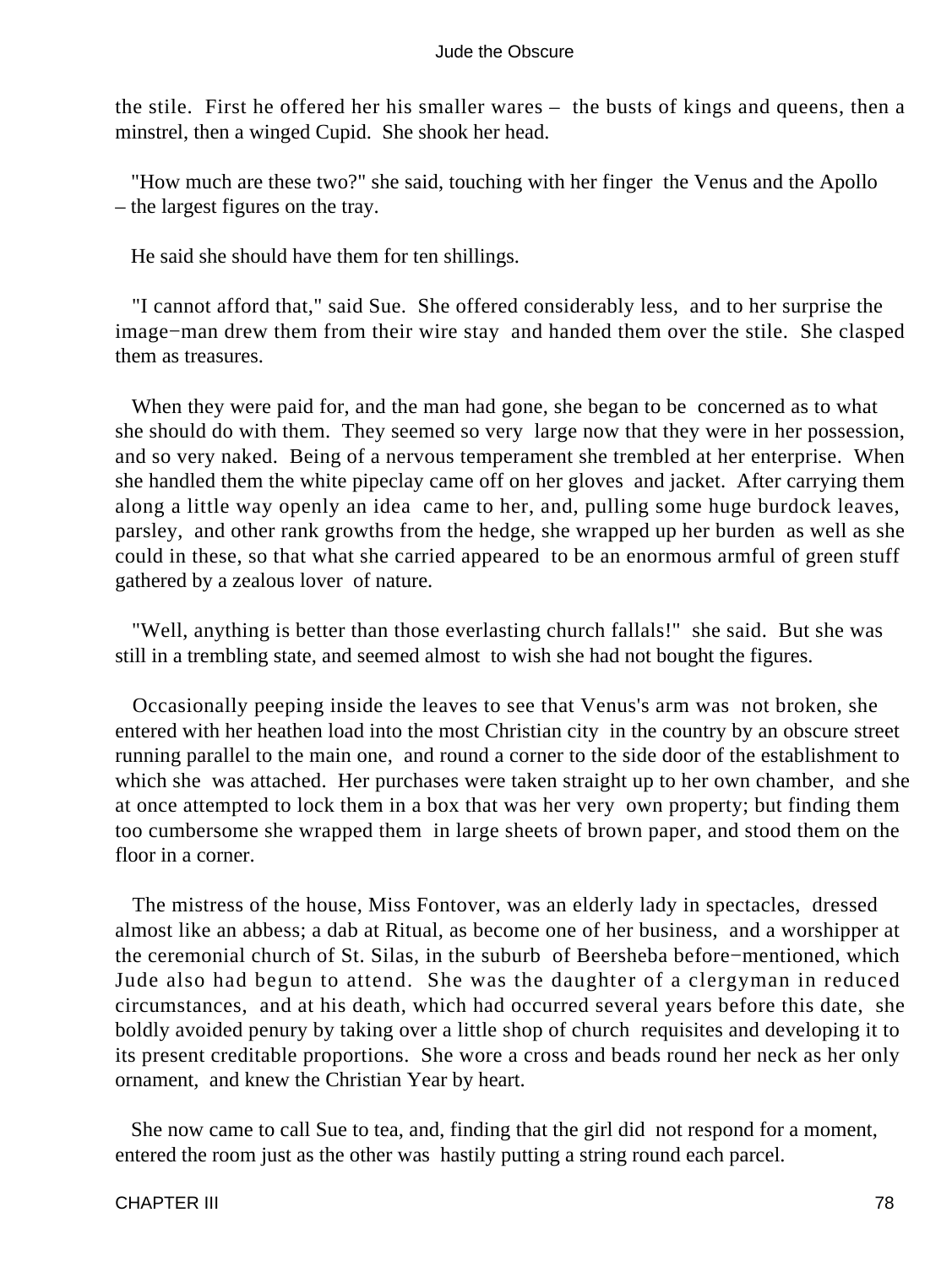"Something you have been buying, Miss Bridehead?" she asked, regarding the enwrapped objects.

"Yes – just something to ornament my room," said Sue.

 "Well, I should have thought I had put enough here already," said Miss Fontover, looking round at the Gothic−framed prints of saints, the Church−text scrolls, and other articles which, having become too stale to sell, had been used to furnish this obscure chamber. "What is it? How bulky!" She tore a little hole, about as big as a wafer, in the brown paper, and tried to peep in. "Why, statuary? Two figures? Where did you get them?"

"Oh – I bought them of a travelling man who sells casts"

"Two saints?"

"Yes."

"What ones?"

"St. Peter and St. – St. Mary Magdalen."

 "Well – now come down to tea, and go and finish that organ−text, if there's light enough afterwards."

 These little obstacles to the indulgence of what had been the merest passing fancy created in Sue a great zest for unpacking her objects and looking at them; and at bedtime, when she was sure of being undisturbed, she unrobed the divinities in comfort. Placing the pair of figures on the chest of drawers, a candle on each side of them, she withdrew to the bed, flung herself down thereon, and began reading a book she had taken from her box, which Miss Fontover knew nothing of. It was a volume of Gibbon, and she read the chapter dealing with the reign of Julian the Apostate. Occasionally she looked up at the statuettes, which appeared strange and out of place, there happening to be a Calvary print hanging between them, and, as if the scene suggested the action, she at length jumped up and withdrew another book from her box – a volume of verse – and turned to the familiar poem –

Thou hast conquered, O pale Galilean: The world has grown grey from thy breath!

 which she read to the end. Presently she put out the candles, undressed, and finally extinguished her own light.

 She was of an age which usually sleeps soundly, yet to−night she kept waking up, and every time she opened her eyes there was enough diffused light from the street to show her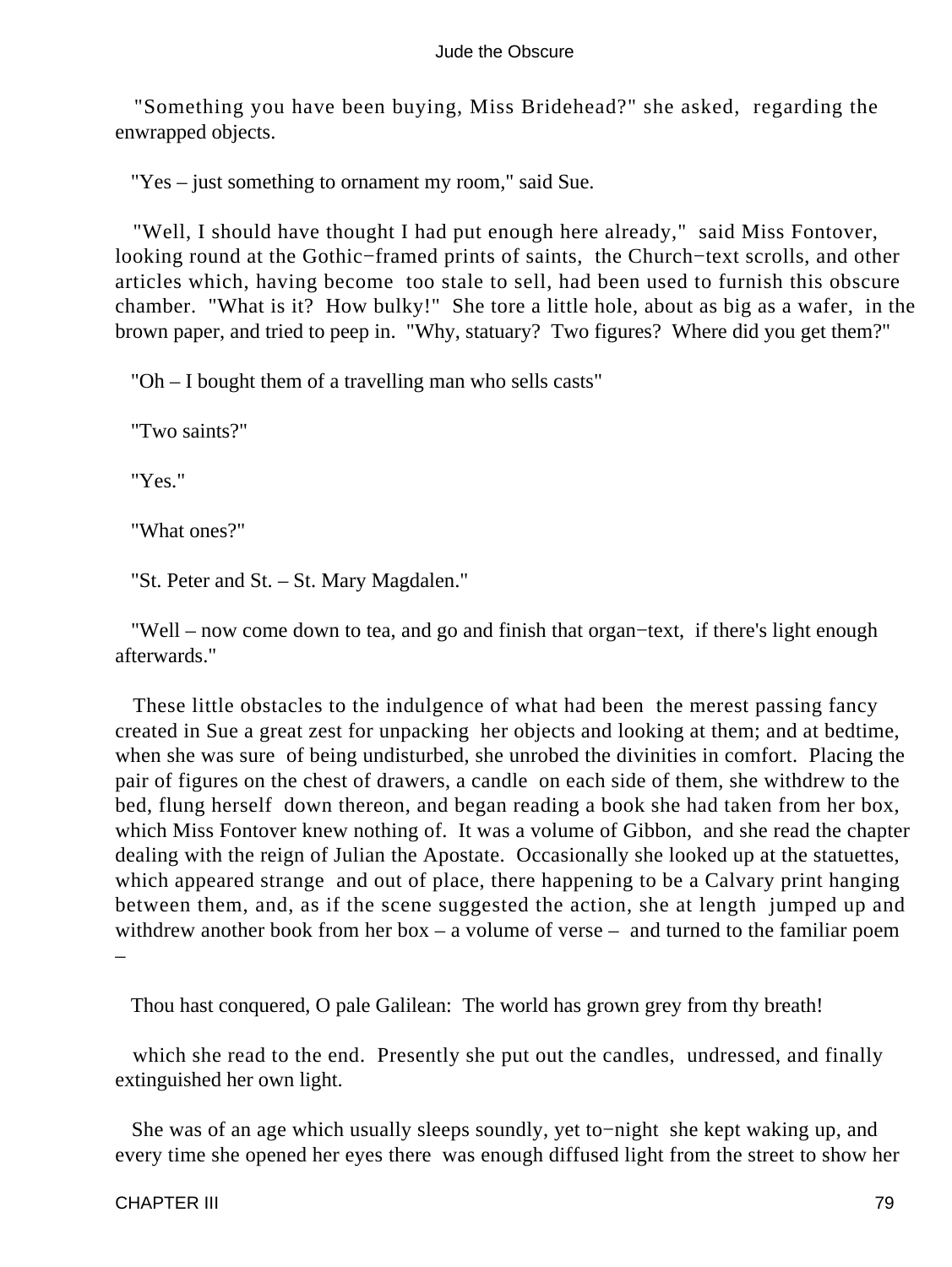the white plaster figures, standing on the chest of drawers in odd contrast to their environment of text and martyr, and the Gothic−framed Crucifix−picture that was only discernible now as a Latin cross, the figure thereon being obscured by the shades.

 On one of these occasions the church clocks struck some small hour. It fell upon the ears of another person who sat bending over his books at a not very distant spot in the same city. Being Saturday night the morrow was one on which Jude had not set his alarm−clock to call him at his usually early time, and hence he had stayed up, as was his custom, two or three hours later than he could afford to do on any other day of the week. Just then he was earnestly reading from his Griesbach's text. At the very time that Sue was tossing and staring at her figures, the policeman and belated citizens passing along under his window might have heard, if they had stood still, strange syllables mumbled with fervour within – words that had for Jude an indescribable enchantment: inexplicable sounds something like these: –

### "ALL HEMIN HEIS THEOS HO PATER, EX HOU TA PANTA, KAI HEMEIS EIS AUTON:"

Till the sounds rolled with reverent loudness, as a book was heard to close: –

 "KAI HEIS KURIOS IESOUS CHRISTOS, DI HOU TA PANTA KAI HEMEIS DI AUTOU!"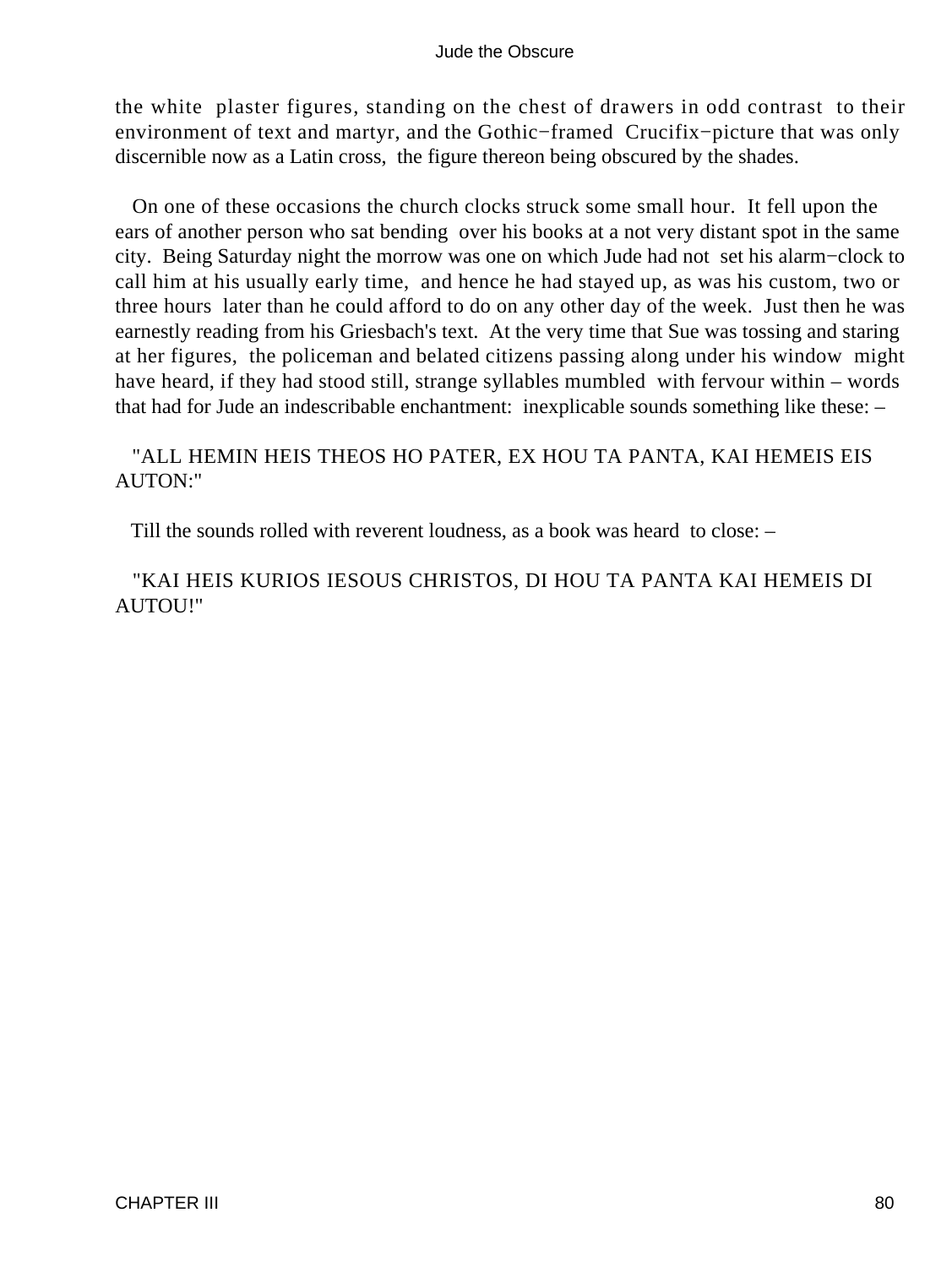## **[CHAPTER IV](#page-367-0)**

HE was a handy man at his trade, an all−round man, as artizans in country−towns are apt to be. In London the man who carves the boss or knob of leafage declines to cut the fragment of moulding which merges in that leafage, as if it were a degradation to do the second half of one whole. When there was not much Gothic moulding for Jude to run, or much window−tracery on the bankers, he would go out lettering monuments or tombstones, and take a pleasure in the change of handiwork.

 The next time that he saw her was when he was on a ladder executing a job of this sort inside one of the churches. There was a short morning service, and when the parson entered Jude came down from his ladder, and sat with the half−dozen people forming the congregation, till the prayer should be ended, and he could resume his tapping. He did not observe till the service was half over that one of the women was Sue, who had perforce accompanied the elderly Miss Fontover thither.

 Jude sat watching her pretty shoulders, her easy, curiously nonchalant risings and sittings, and her perfunctory genuflexions, and thought what a help such an Anglican would have been to him in happier circumstances. It was not so much his anxiety to get on with his work that made him go up to it immediately the worshipers began to take their leave: it was that he dared not, in this holy spot, confront the woman who was beginning to influence him in such an indescribable manner. Those three enormous reasons why he must not attempt intimate acquaintance with Sue Bridehead, now that his interest in her had shown itself to be unmistakably of a sexual kind, loomed as stubbornly as ever. But it was also obvious that man could not live by work alone; that the particular man Jude, at any rate, wanted something to love. Some men would have rushed incontinently to her, snatched the pleasure of easy friendship which she could hardly refuse, and have left the rest to chance. Not so Jude – at first.

 But as the days, and still more particularly the lonely evenings, dragged along, he found himself, to his moral consternation, to be thinking more of her instead of thinking less of her, and experiencing a fearful bliss in doing what was erratic, informal, and unexpected. Surrounded by her influence all day, walking past the spots she frequented, he was always thinking of her, and was obliged to own to himself that his conscience was likely to be the loser in this battle.

 To be sure she was almost an ideality to him still. Perhaps to know her would be to cure himself of this unexpected and unauthorized passion. A voice whispered that, though he desired to know her, he did not desire to be cured.

 There was not the least doubt that from his own orthodox point of view the situation was growing immoral. For Sue to be the loved one of a man who was licensed by the laws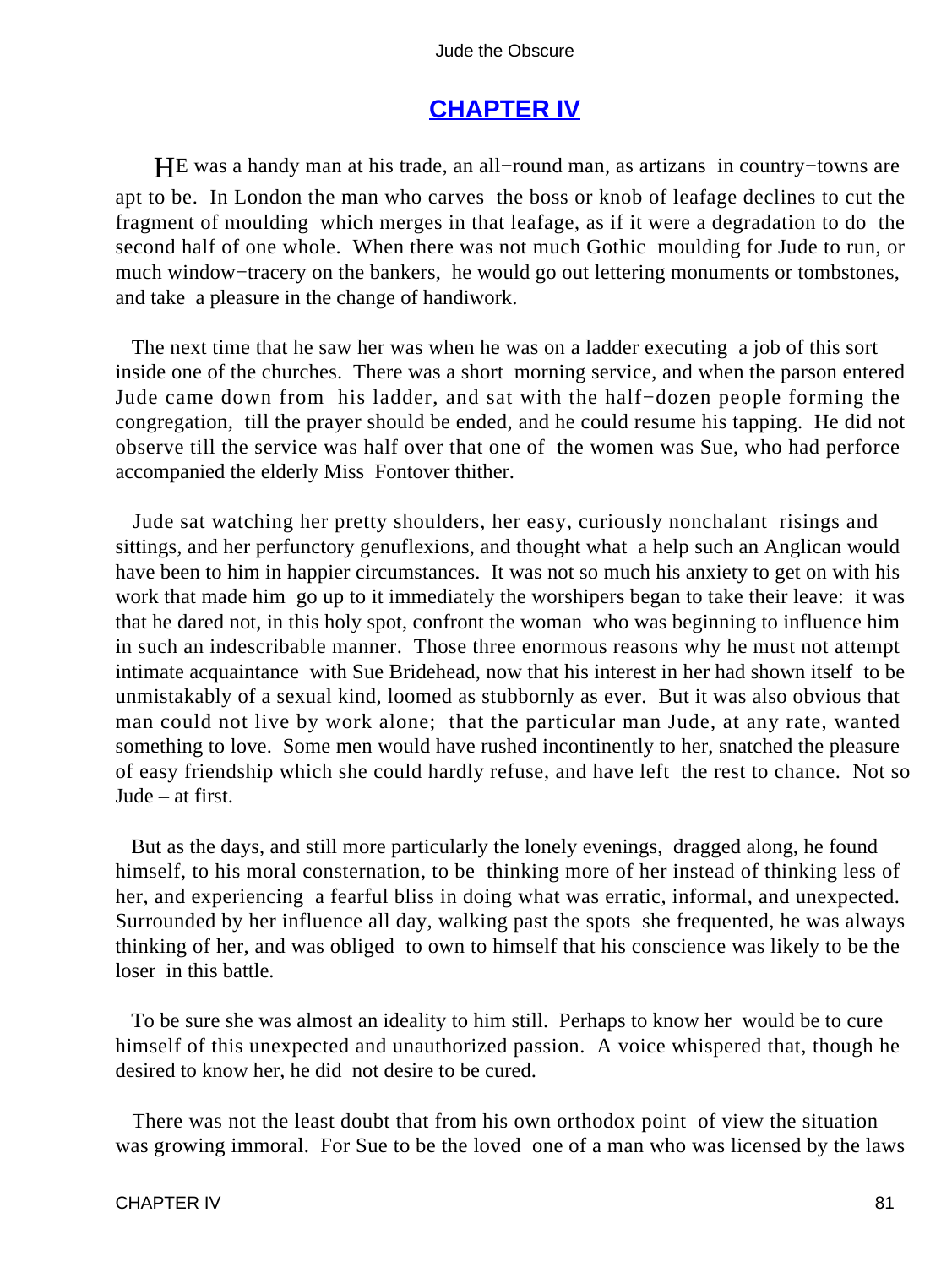of his country to love Arabella and none other unto his life's end, was a pretty bad second beginning when the man was bent on such a course as Jude purposed. This conviction was so real with him that one day when, as was frequent, he was at work in a neighbouring village church alone, he felt it to be his duty to pray against his weakness. But much as he wished to be an exemplar in these things he could not get on. It was quite impossible, he found, to ask to be delivered from temptation when your heart's desire was to be tempted unto seventy times seven. So he excused himself. "After all," he said, "it is not altogether an EROTOLEPSY that is the matter with me, as at that first time. I can see that she is exceptionally bright; and it is partly a wish for intellectual sympathy, and a craving for loving−kindness in my solitude." Thus he went on adoring her, fearing to realize that it was human perversity. For whatever Sue's virtues, talents, or ecclesiastical saturation, it was certain that those items were not at all the cause of his affection for her.

 On an afternoon at this time a young girl entered the stone−mason's yard with some hesitation, and, lifting her skirts to avoid draggling them in the white dust, crossed towards the office.

"That's a nice girl," said one of the men known as Uncle Joe.

"Who is she?" asked another.

 "I don't know – I've seen her about here and there. Why, yes, she's the daughter of that clever chap Bridehead who did all the wrought ironwork at St. Silas' ten years ago, and went away to London afterwards. I don't know what he's doing now – not much I fancy – as she's come back here."

 Meanwhile the young woman had knocked at the office door and asked if Mr. Jude Fawley was at work in the yard. It so happened that Jude had gone out somewhere or other that afternoon, which information she received with a look of disappointment, and went away immediately. When Jude returned they told him, and described her, whereupon he exclaimed, "Why – that's my cousin Sue!"

 He looked along the street after her, but she was out of sight. He had no longer any thought of a conscientious avoidance of her, and resolved to call upon her that very evening. And when he reached his lodging he found a note from her  $-$  a first note  $-$  one of those documents which, simple and commonplace in themselves, are seen retrospectively to have been pregnant with impassioned consequences. The very unconsciousness of a looming drama which is shown in such innocent first epistles from women to men, or VICE VERSA, makes them, when such a drama follows, and they are read over by the purple or lurid light of it, all the more impressive, solemn, and in cases, terrible.

 Sue's was of the most artless and natural kind. She addressed him as her dear cousin Jude; said she had only just learnt by the merest accident that he was living in Christminster,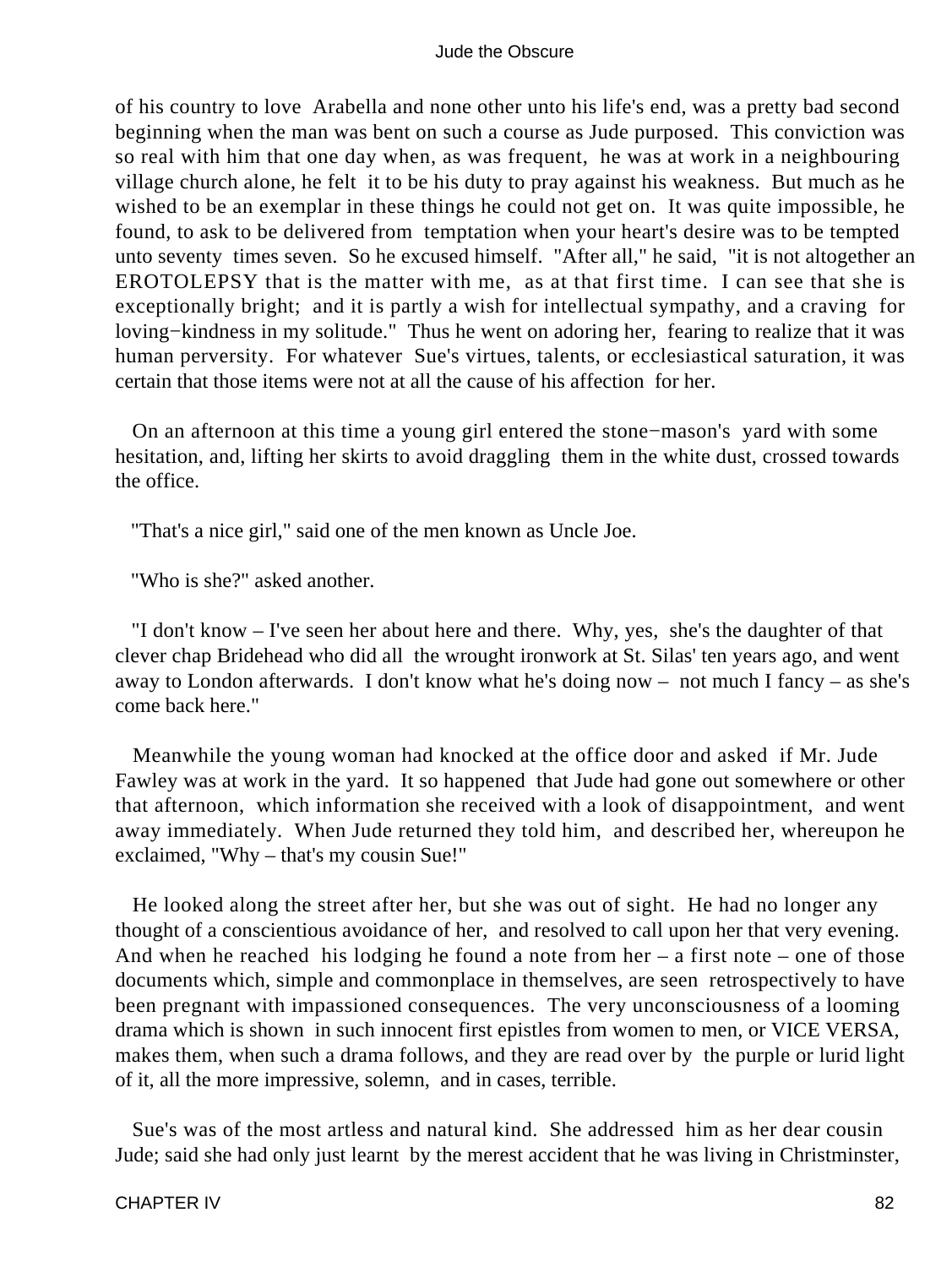and reproached him with not letting her know. They might have had such nice times together, she said, for she was thrown much upon herself, and had hardly any congenial friend. But now there was every probability of her soon going away, so that the chance of companionship would be lost perhaps for ever.

 A cold sweat overspread Jude at the news that she was going away. That was a contingency he had never thought of, and it spurred him to write all the more quickly to her. He would meet her that very evening, he said, one hour from the time of writing, at the cross in the pavement which marked the spot of the Martyrdoms.

When he had despatched the note by a boy he regretted that in his hurry he should have suggested to her to meet him out of doors, when he might have said he would call upon her. It was, in fact, the country custom to meet thus, and nothing else had occurred to him. Arabella had been met in the same way, unfortunately, and it might not seem respectable to a dear girl like Sue. However, it could not be helped now, and he moved towards the point a few minutes before the hour, under the glimmer of the newly lighted lamps.

 The broad street was silent, and almost deserted, although it was not late. He saw a figure on the other side, which turned out to be hers, and they both converged towards the crossmark at the same moment. Before either had reached it she called out to him:

"I am not going to meet you just there, for the first time in my life! Come further on."

 The voice, though positive and silvery, had been tremulous. They walked on in parallel lines, and, waiting her pleasure, Jude watched till she showed signs of closing in, when he did likewise, the place being where the carriers' carts stood in the daytime, though there was none on the spot then.

 "I am sorry that I asked you to meet me, and didn't call," began Jude with the bashfulness of a lover. "But I thought it would save time if we were going to walk."

 "Oh – I don't mind that," she said with the freedom of a friend. "I have really no place to ask anybody in to. What I meant was that the place you chose was so horrid – I suppose I ought not to say horrid – I mean gloomy and inauspicious in its associations.... But isn't it funny to begin like this, when I don't know you yet?" She looked him up and down curiously, though Jude did not look much at her.

"You seem to know me more than I know you," she added.

"Yes – I have seen you now and then."

"And you knew who I was, and didn't speak? And now I am going away!"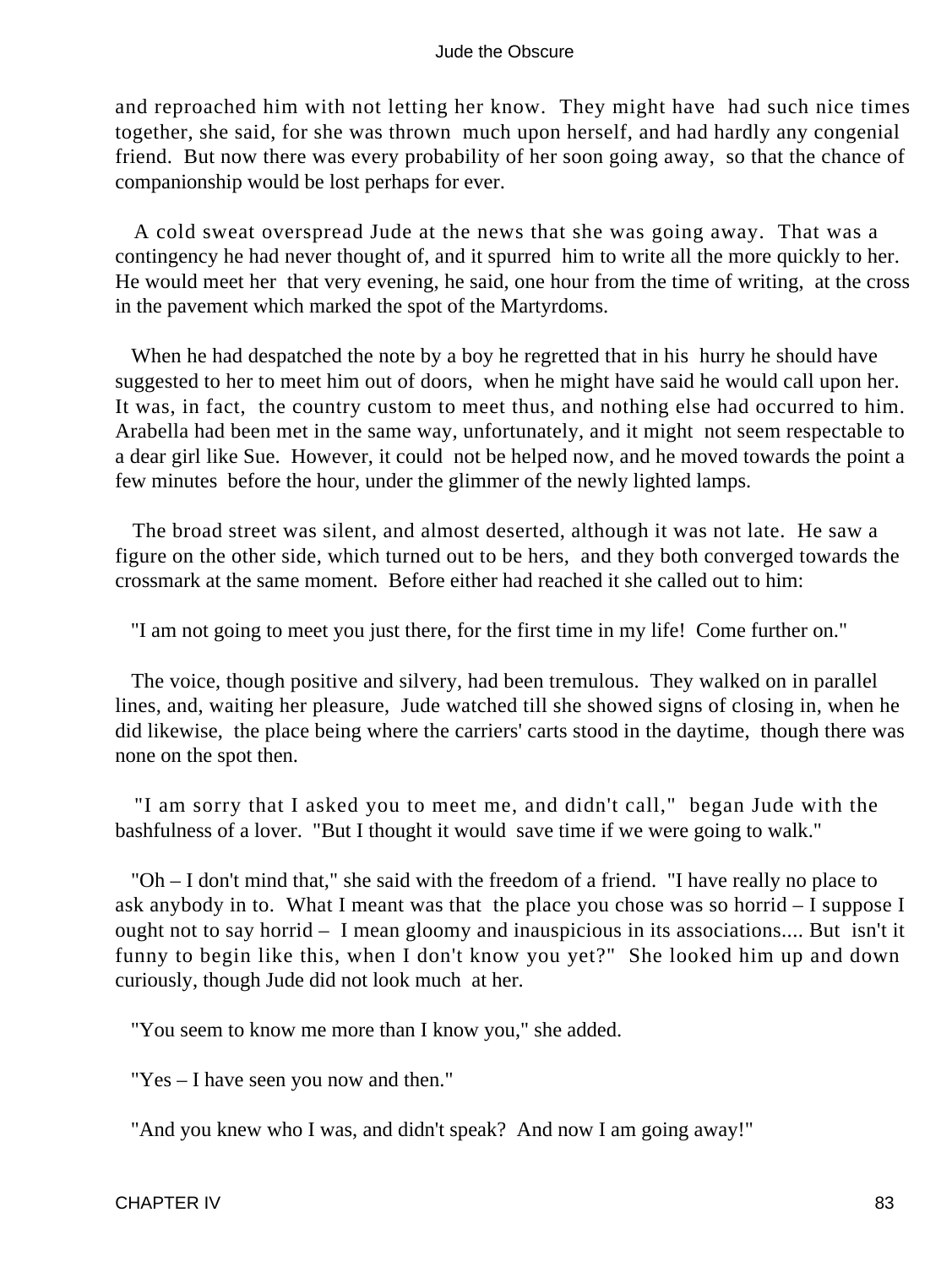"Yes. That's unfortunate. I have hardly any other friend. I have, indeed, one very old friend here somewhere, but I don't quite like to call on him just yet. I wonder if you know anything of him – Mr. Phillotson? A parson somewhere about the county I think he is."

 "No – I only know of one Mr. Phillotson. He lives a little way out in the country, at Lumsdon. He's a village schoolmaster."

 "Ah! I wonder if he's the same. Surely it is impossible! Only a schoolmaster still! Do you know his Christian name – is it Richard?"

"Yes – it is; I've directed books to him, though I've never seen him."

"Then he couldn't do it!"

 Jude's countenance fell, for how could he succeed in an enterprise wherein the great Phillotson had failed? He would have had a day of despair if the news had not arrived during his sweet Sue's presence, but even at this moment he had visions of how Phillotson's failure in the grand university scheme would depress him when she had gone.

 "As we are going to take a walk, suppose we go and call upon him?" said Jude suddenly. "It is not late."

 She agreed, and they went along up a hill, and through some prettily wooded country. Presently the embattled tower and square turret of the church rose into the sky, and then the school−house. They inquired of a person in the street if Mr. Phillotson was likely to be at home, and were informed that he was always at home. A knock brought him to the school−house door, with a candle in his hand and a look of inquiry on his face, which had grown thin and careworn since Jude last set eyes on him.

 That after all these years the meeting with Mr. Phillotson should be of this homely complexion destroyed at one stroke the halo which had surrounded the school−master's figure in Jude's imagination ever since their parting. It created in him at the same time a sympathy with Phillotson as an obviously much chastened and disappointed man. Jude told him his name, and said he had come to see him as an old friend who had been kind to him in his youthful days.

 "I don't remember you in the least," said the school−master thoughtfully. "You were one of my pupils, you say? Yes, no doubt; but they number so many thousands by this time of my life, and have naturally changed so much, that I remember very few except the quite recent ones."

"It was out at Marygreen," said Jude, wishing he had not come.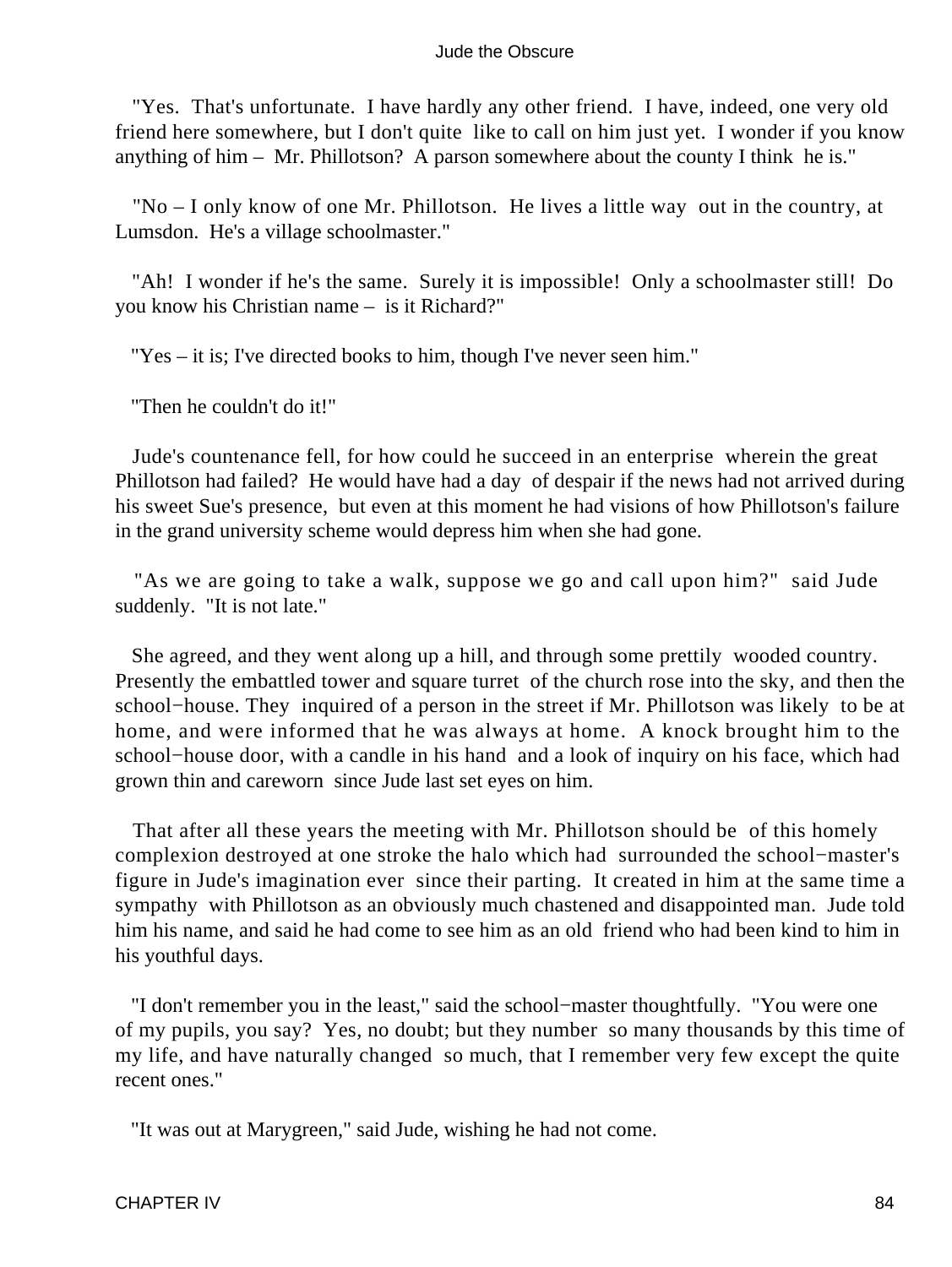"Yes. I was there a short time. And is this an old pupil, too?"

 "No – that's my cousin.... I wrote to you for some grammars, if you recollect, and you sent them?"

"Ah – yes! – I do dimly recall that incident."

 "It was very kind of you to do it. And it was you who first started me on that course. On the morning you left Marygreen, when your goods were on the waggon, you wished me good−bye, and said your scheme was to be a university man and enter the Church – that a degree was the necessary hall−mark of one who wanted to do anything as a theologian or teacher."

 "I remember I thought all that privately; but I wonder I did not keep my own counsel. The idea was given up years ago."

 "I have never forgotten it. It was that which brought me to this part of the country, and out here to see you to−night."

"Come in," said Phillotson. "And your cousin, too."

 They entered the parlour of the school−house, where there was a lamp with a paper shade, which threw the light down on three or four books. Phillotson took it off, so that they could see each other better, and the rays fell on the nervous little face and vivacious dark eyes and hair of Sue, on the earnest features of her cousin, and on the schoolmaster's own maturer face and figure, showing him to be a spare and thoughtful personage of five−and−forty, with a thin−lipped, somewhat refined mouth, a slightly stooping habit, and a black frock coat, which from continued frictions shone a little at the shoulder−blades, the middle of the back, and the elbows.

 The old friendship was imperceptibly renewed, the schoolmaster speaking of his experiences, and the cousins of theirs. He told them that he still thought of the Church sometimes, and that though he could not enter it as he had intended to do in former years he might enter it as a licentiate. Meanwhile, he said, he was comfortable in his present position, though he was in want of a pupil−teacher.

 They did not stay to supper, Sue having to be indoors before it grew late, and the road was retraced to Christminster. Though they had talked of nothing more than general subjects, Jude was surprised to find what a revelation of woman his cousin was to him. She was so vibrant that everything she did seemed to have its source in feeling. An exciting thought would make her walk ahead so fast that he could hardly keep up with her; and her sensitiveness on some points was such that it might have been misread as vanity. It was with heart−sickness he perceived that, while her sentiments towards him were those of the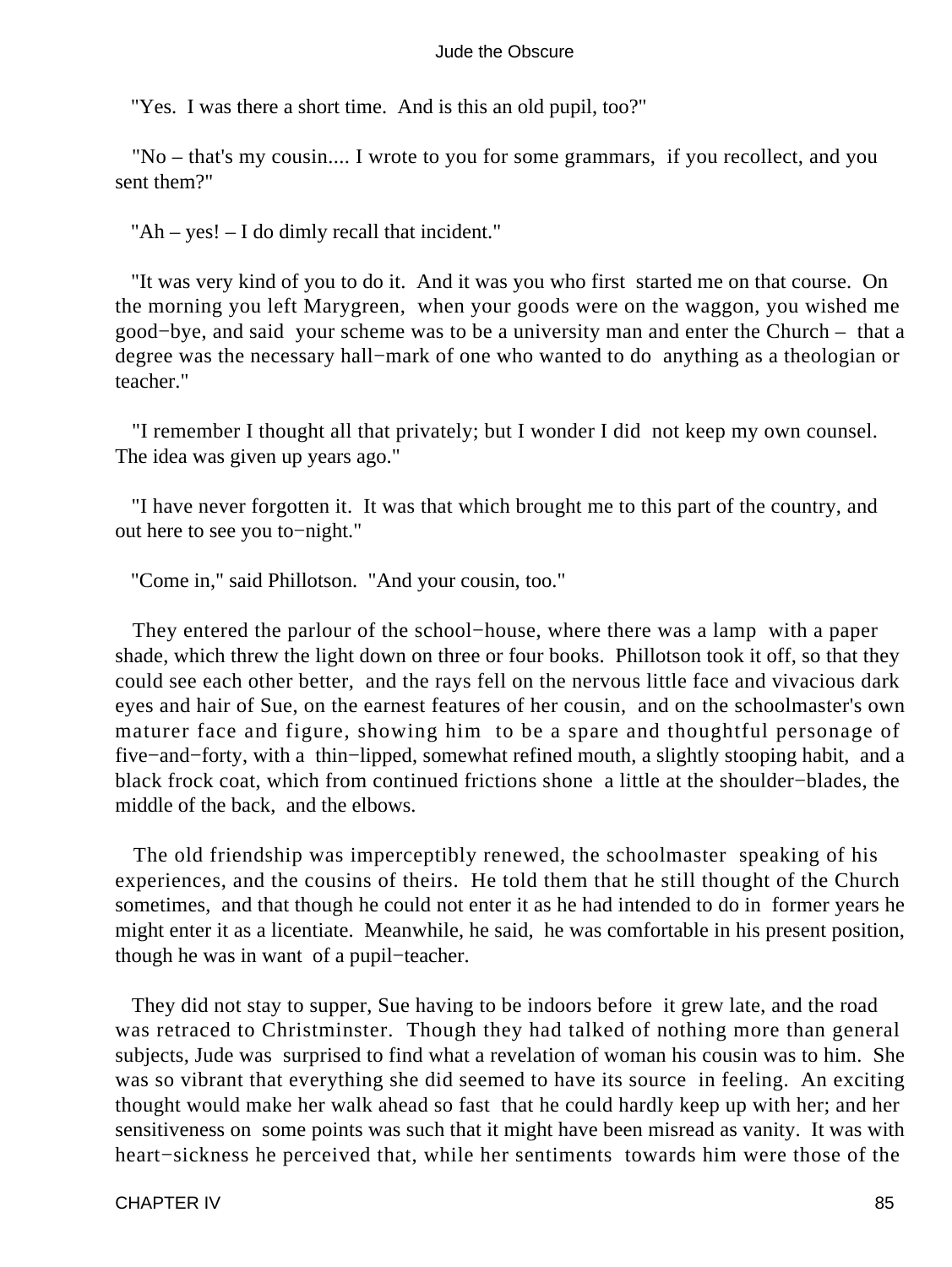frankest friendliness only, he loved her more than before becoming acquainted with her; and the gloom of the walk home lay not in the night overhead, but in the thought of her departure.

 "Why must you leave Christminster?" he said regretfully. "How can you do otherwise than cling to a city in whose history such men as Newman, Pusey, Ward, Keble, loom so large!"

 "Yes – they do. Though how large do they loom in the history of the world? ... What a funny reason for caring to stay! I should never have thought of it!" She laughed.

 "Well – I must go," she continued. "Miss Fontover, one of the partners whom I serve, is offended with me, and I with her; and it is best to go."

"How did that happen?"

"She broke some statuary of mine."

"Oh? Wilfully?"

 "Yes. She found it in my room, and though it was my property she threw it on the floor and stamped on it, because it was not according to her taste, and ground the arms and the head of one of the figures all to bits with her heel – a horrid thing!"

 "Too Catholic−Apostolic for her, I suppose? No doubt she called them popish images and talked of the invocation of saints."

"No.... No, she didn't do that. She saw the matter quite differently."

"Ah! Then I am surprised!"

 "Yes. It was for quite some other reason that she didn't like my patron−saints. So I was led to retort upon her; and the end of it was that I resolved not to stay, but to get into an occupation in which I shall be more independent."

"Why don't you try teaching again? You once did, I heard."

"I never thought of resuming it; for I was getting on as an art−designer."

 "DO let me ask Mr. Phillotson to let you try your hand in his school? If you like it, and go to a training college, and become a first−class certificated mistress, you get twice as large an income as any designer or church artist, and twice as much freedom."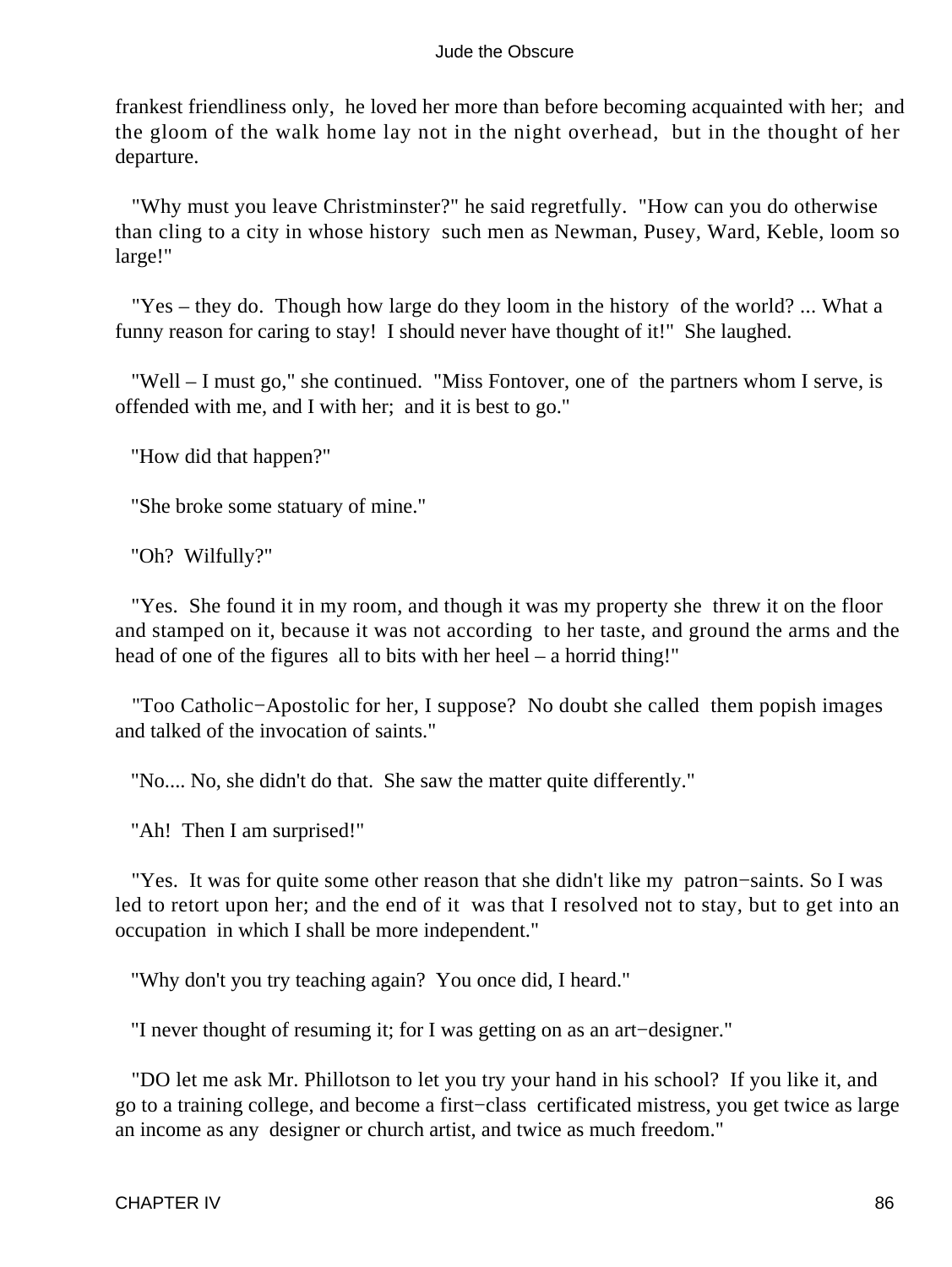"Well – ask him. Now I must go in. Good−bye, dear Jude! I am so glad we have met at last. We needn't quarrel because our parents did, need we?"

 Jude did not like to let her see quite how much he agreed with her, and went his way to the remote street in which he had his lodging.

 To keep Sue Bridehead near him was now a desire which operated without regard of consequences, and the next evening he again set out for Lumsdon, fearing to trust to the persuasive effects of a note only. The school−master was unprepared for such a proposal.

 "What I rather wanted was a second year's transfer, as it is called," he said. "Of course your cousin would do, personally; but she has had no experience. Oh – she has, has she? Does she really think of adopting teaching as a profession?"

 Jude said she was disposed to do so, he thought, and his ingenious arguments on her natural fitness for assisting Mr. Phillotson, of which Jude knew nothing whatever, so influenced the schoolmaster that he said he would engage her, assuring Jude as a friend that unless his cousin really meant to follow on in the same course, and regarded this step as the first stage of an apprenticeship, of which her training in a normal school would be the second stage, her time would be wasted quite, the salary being merely nominal.

 The day after this visit Phillotson received a letter from Jude, containing the information that he had again consulted his cousin, who took more and more warmly to the idea of tuition; and that she had agreed to come. It did not occur for a moment to the schoolmaster and recluse that Jude's ardour in promoting the arrangement arose from any other feelings towards Sue than the instinct of co−operation common among members of the same family.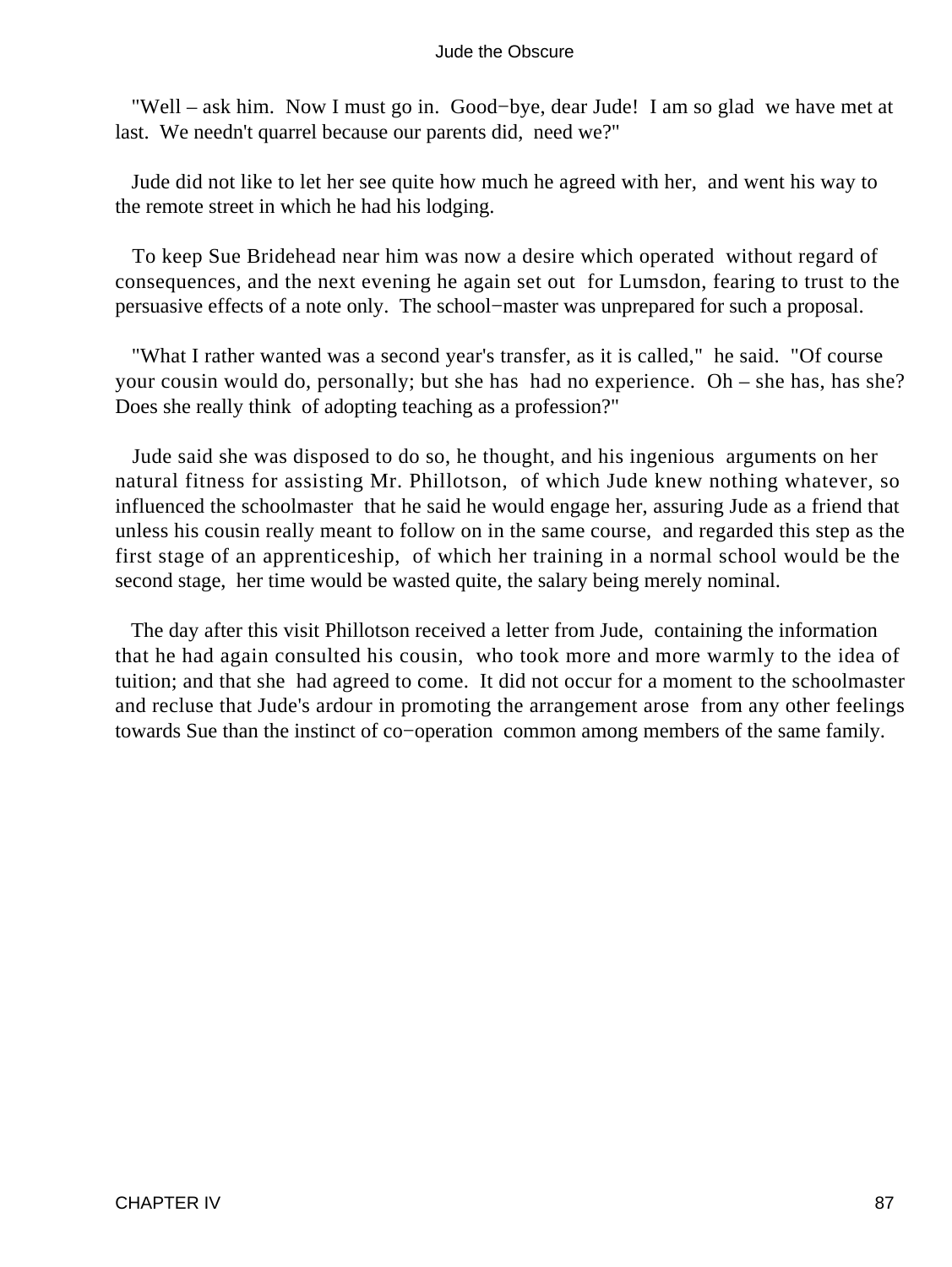## **[CHAPTER V](#page-367-0)**

THE schoolmaster sat in his homely dwelling attached to the school, both being modern erections; and he looked across the way at the old house in which his teacher Sue had a lodging. The arrangement had been concluded very quickly. A pupil−teacher who was to have been transferred to Mr. Phillotson's school had failed him, and Sue had been taken as stop−gap. All such provisional arrangements as these could only last till the next annual visit of H.M. Inspector, whose approval was necessary to make them permanent. Having taught for some two years in London, though she had abandoned that vocation of late, Miss Bridehead was not exactly a novice, and Phillotson thought there would be no difficulty in retaining her services, which he already wished to do, though she had only been with him three or four weeks. He had found her quite as bright as Jude had described her; and what master−tradesman does not wish to keep an apprentice who saves him half his labour?

 It was a little over half−past eight o'clock in the morning and he was waiting to see her cross the road to the school, when he would follow. At twenty minutes to nine she did cross, a light hat tossed on her head; and he watched her as a curiosity. A new emanation, which had nothing to do with her skill as a teacher, seemed to surround her this morning. He went to the school also, and Sue remained governing her class at the other end of the room, all day under his eye. She certainly was an excellent teacher.

 It was part of his duty to give her private lessons in the evening, and some article in the Code made it necessary that a respectable, elderly woman should be present at these lessons when the teacher and the taught were of different sexes. Richard Phillotson thought of the absurdity of the regulation in this case, when he was old enough to be the girl's father; but he faithfully acted up to it; and sat down with her in a room where Mrs. Hawes, the widow at whose house Sue lodged, occupied herself with sewing. The regulation was, indeed, not easy to evade, for there was no other sitting−room in the dwelling.

Sometimes as she figured – it was arithmetic that they were working  $at - sh$ e would involuntarily glance up with a little inquiring smile at him, as if she assumed that, being the master, he must perceive all that was passing in her brain, as right or wrong. Phillotson was not really thinking of the arithmetic at all, but of her, in a novel way which somehow seemed strange to him as preceptor. Perhaps she knew that he was thinking of her thus.

 For a few weeks their work had gone on with a monotony which in itself was a delight to him. Then it happened that the children were to be taken to Christminster to see an itinerant exhibition, in the shape of a model of Jerusalem, to which schools were admitted at a penny a head in the interests of education. They marched along the road two and two, she beside her class with her simple cotton sunshade, her little thumb cocked up against its stem; and Phillotson behind in his long dangling coat, handling his walking−stick genteelly, in the musing mood which had come over him since her arrival. The afternoon was one of sun and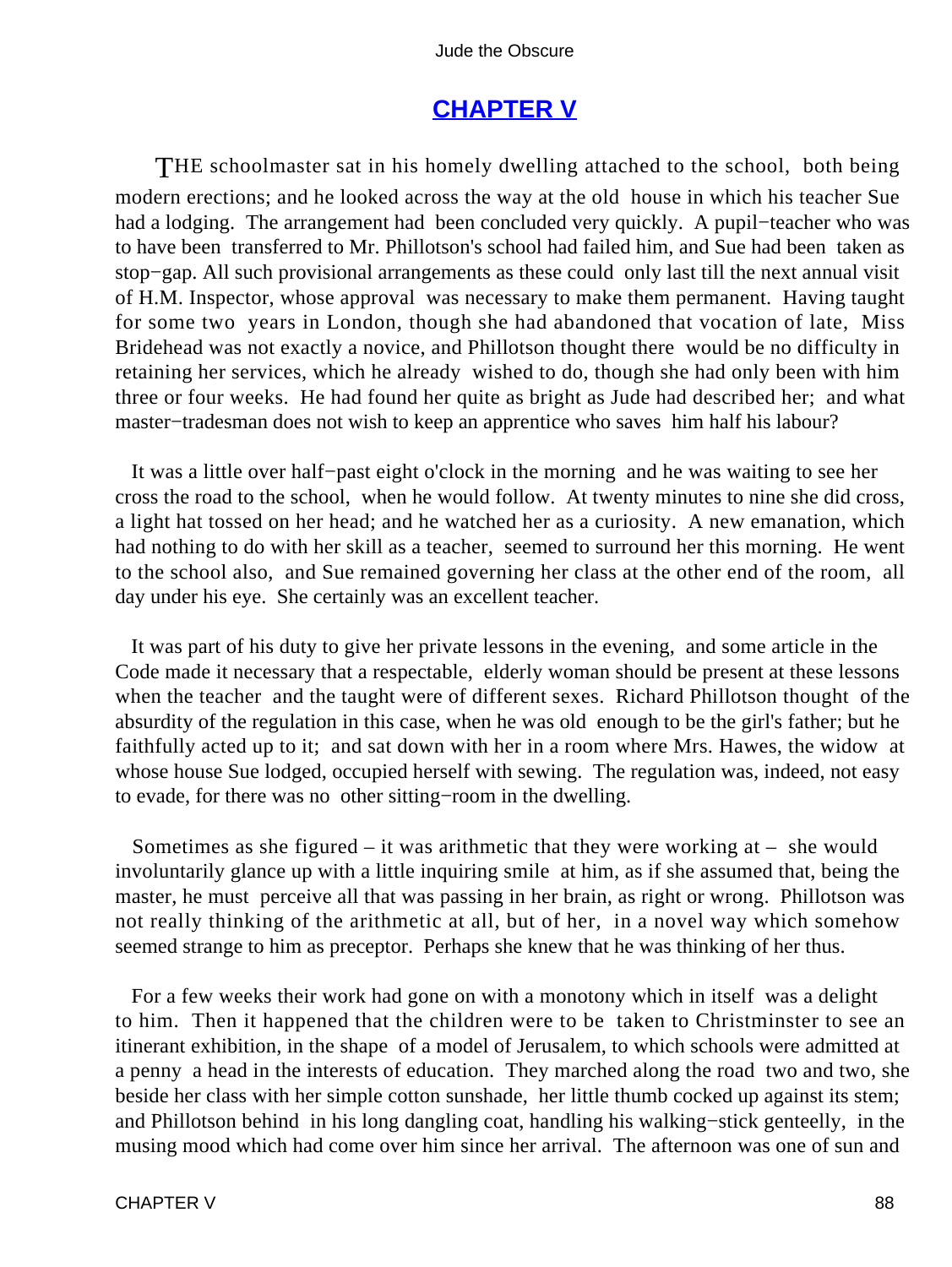dust, and when they entered the exhibition room few people were present but themselves. The model of the ancient city stood in the middle of the apartment, and the proprietor, with a fine religious philanthropy written on his features, walked round it with a pointer in his hand, showing the young people the various quarters and places known to them by name from reading their Bibles, Mount Moriah, the Valley of Jehoshaphat, the City of Zion, the walls and the gates, outside one of which there was a large mound like a tumulus, and on the mound a little white cross. The spot, he said, was Calvary.

 "I think," said Sue to the schoolmaster, as she stood with him a little in the background, "that this model, elaborate as it is, is a very imaginary production. How does anybody know that Jerusalem was like this in the time of Christ? I am sure this man doesn't."

 "It is made after the best conjectural maps, based on actual visits to the city as it now exists."

 "I fancy we have had enough of Jerusalem," she said, "considering we are not descended from the Jews. There was nothing first−rate about the place, or people, after all – as there was about Athens, Rome, Alexandria, and other old cities."

"But my dear girl, consider what it is to us!"

 She was silent, for she was easily repressed; and then perceived behind the group of children clustered round the model a young man in a white flannel jacket, his form being bent so low in his intent inspection of the Valley of Jehoshaphat that his face was almost hidden from view by the Mount of Olives. "Look at your cousin Jude," continued the schoolmaster. "He doesn't think we have had enough of Jerusalem!"

 "Ah – I didn't see him!" she cried in her quick, light voice. "Jude – how seriously you are going into it!"

 Jude started up from his reverie, and saw her. "Oh – Sue!" he said, with a glad flush of embarrassment. "These are your school−children, of course! I saw that schools were admitted in the afternoons, and thought you might come; but I got so deeply interested that I didn't remember where I was. How it carries one back, doesn't it! I could examine it for hours, but I have only a few minutes, unfortunately; for I am in the middle of a job out here."

 "Your cousin is so terribly clever that she criticizes it unmercifully," said Phillotson, with good−humoured satire. "She is quite sceptical as to its correctness."

"No, Mr. Phillotson, I am not – altogether! I hate to be what is called a clever girl – there are too many of that sort now!" answered Sue sensitively. "I only meant – I don't know what I meant – except that it was what you don't understand!"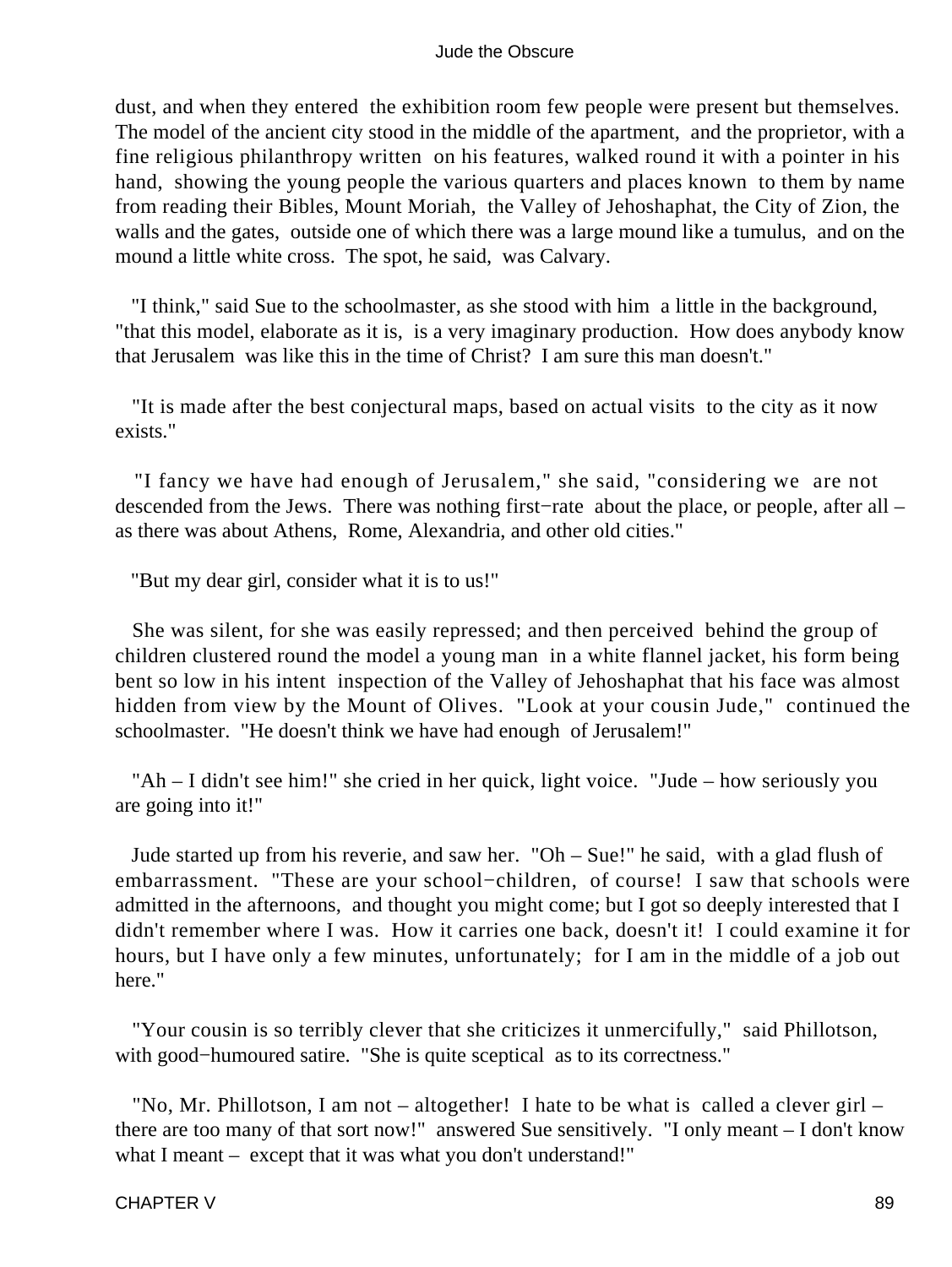"I know your meaning," said Jude ardently (although he did not). "And I think you are quite right."

 "That's a good Jude – I know you believe in me!" She impulsively seized his hand, and leaving a reproachful look on the schoolmaster turned away to Jude, her voice revealing a tremor which she herself felt to be absurdly uncalled for by sarcasm so gentle. She had not the least conception how the hearts of the twain went out to her at this momentary revelation of feeling, and what a complication she was building up thereby in the futures of both.

 The model wore too much of an educational aspect for the children not to tire of it soon, and a little later in the afternoon they were all marched back to Lumsdon, Jude returning to his work. He watched the juvenile flock in their clean frocks and pinafores, filing down the street towards the country beside Phillotson and Sue, and a sad, dissatisfied sense of being out of the scheme of the latters' lives had possession of him. Phillotson had invited him to walk out and see them on Friday evening, when there would be no lessons to give to Sue, and Jude had eagerly promised to avail himself of the opportunity.

 Meanwhile the scholars and teachers moved homewards, and the next day, on looking on the blackboard in Sue's class, Phillotson was surprised to find upon it, skilfully drawn in chalk, a perspective view of Jerusalem, with every building shown in its place.

"I thought you took no interest in the model, and hardly looked at it?" he said.

"I hardly did," said she, "but I remembered that much of it."

"It is more than I had remembered myself."

 Her Majesty's school−inspector was at that time paying "surprise−visits" in this neighbourhood to test the teaching unawares; and two days later, in the middle of the morning lessons, the latch of the door was softly lifted, and in walked my gentleman, the king of terrors – to pupil−teachers.

 To Mr. Phillotson the surprise was not great; like the lady in the story he had been played that trick too many times to be unprepared. But Sue's class was at the further end of the room, and her back was towards the entrance; the inspector therefore came and stood behind her and watched her teaching some half−minute before she became aware of his presence. She turned, and realized that an oft−dreaded moment had come. The effect upon her timidity was such that she uttered a cry of fright. Phillotson, with a strange instinct of solicitude quite beyond his control, was at her side just in time to prevent her falling from faintness. She soon recovered herself, and laughed; but when the inspector had gone there was a reaction, and she was so white that Phillotson took her into his room, and gave her some brandy to bring her round. She found him holding her hand.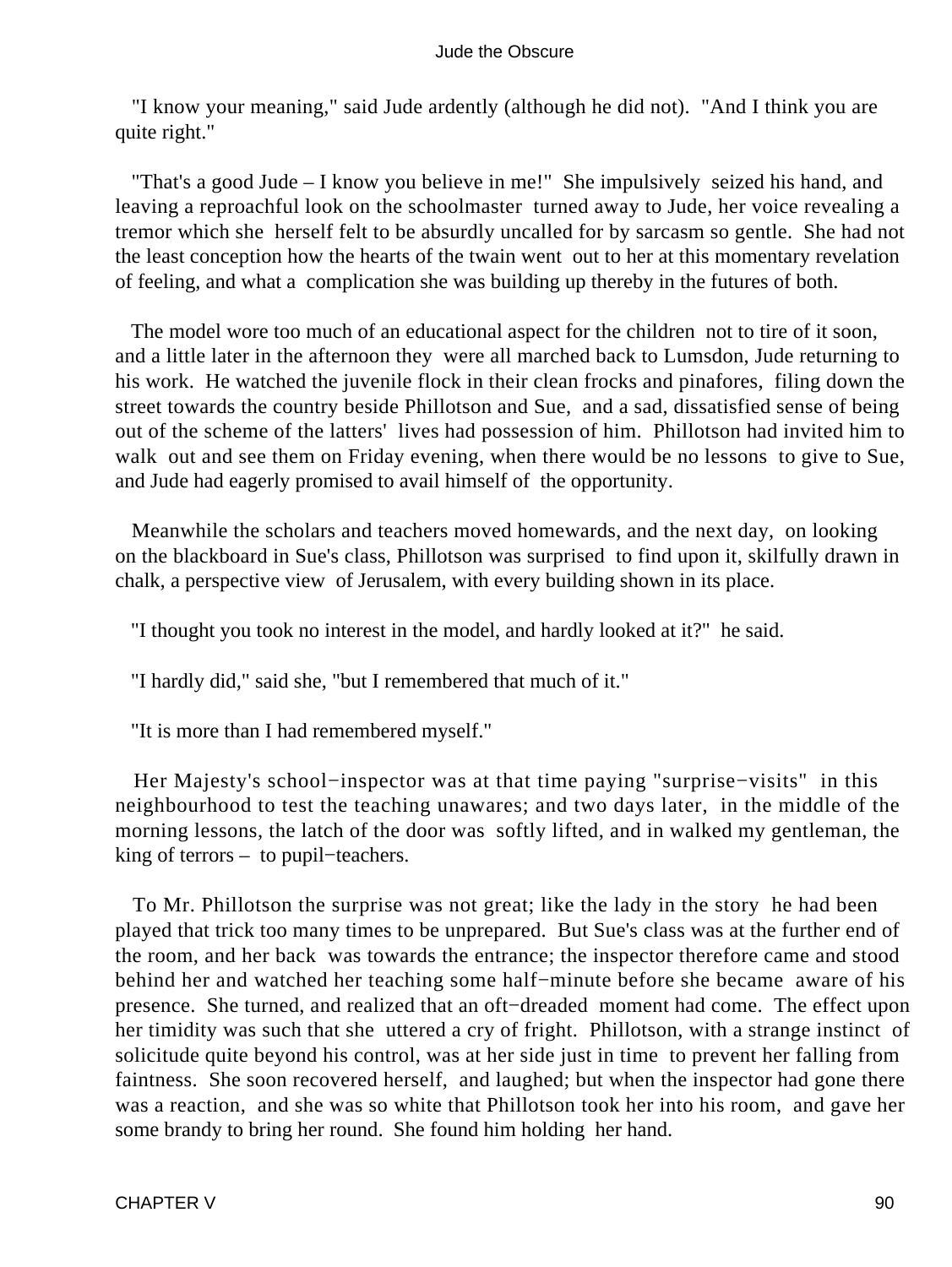"You ought to have told me," she gasped petulantly, "that one of the inspector's surprise−visits was imminent! Oh, what shall I do! Now he'll write and tell the managers that I am no good, and I shall be disgraced for ever!"

"He won't do that, my dear little girl. You are the best teacher ever I had!"

 He looked so gently at her that she was moved, and regretted that she had upbraided him. When she was better she went home.

 Jude in the meantime had been waiting impatiently for Friday. On both Wednesday and Thursday he had been so much under the influence of his desire to see her that he walked after dark some distance along the road in the direction of the village, and, on returning to his room to read, found himself quite unable to concentrate his mind on the page. On Friday, as soon as he had got himself up as he thought Sue would like to see him, and made a hasty tea, he set out, notwithstanding that the evening was wet. The trees overhead deepened the gloom of the hour, and they dripped sadly upon him, impressing him with forebodings – illogical forebodings; for though he knew that he loved her he also knew that he could not be more to her than he was.

 On turning the corner and entering the village the first sight that greeted his eyes was that of two figures under one umbrella coming out of the vicarage gate. He was too far back for them to notice him, but he knew in a moment that they were Sue and Phillotson. The latter was holding the umbrella over her head, and they had evidently been paying a visit to the vicar – probably on some business connected with the school work. And as they walked along the wet and deserted lane Jude saw Phillotson place his arm round the girl's waist; whereupon she gently removed it; but he replaced it; and she let it remain, looking quickly round her with an air of misgiving. She did not look absolutely behind her, and therefore did not see Jude, who sank into the hedge like one struck with a blight. There he remained hidden till they had reached Sue's cottage and she had passed in, Phillotson going on to the school hard by.

 "Oh, he's too old for her – too old!" cried Jude in all the terrible sickness of hopeless, handicapped love.

 He could not interfere. Was he not Arabella's? He was unable to go on further, and retraced his steps towards Christminster. Every tread of his feet seemed to say to him that he must on no account stand in the schoolmaster's way with Sue. Phillotson was perhaps twenty years her senior, but many a happy marriage had been made in such conditions of age. The ironical clinch to his sorrow was given by the thought that the intimacy between his cousin and the schoolmaster had been brought about entirely by himself.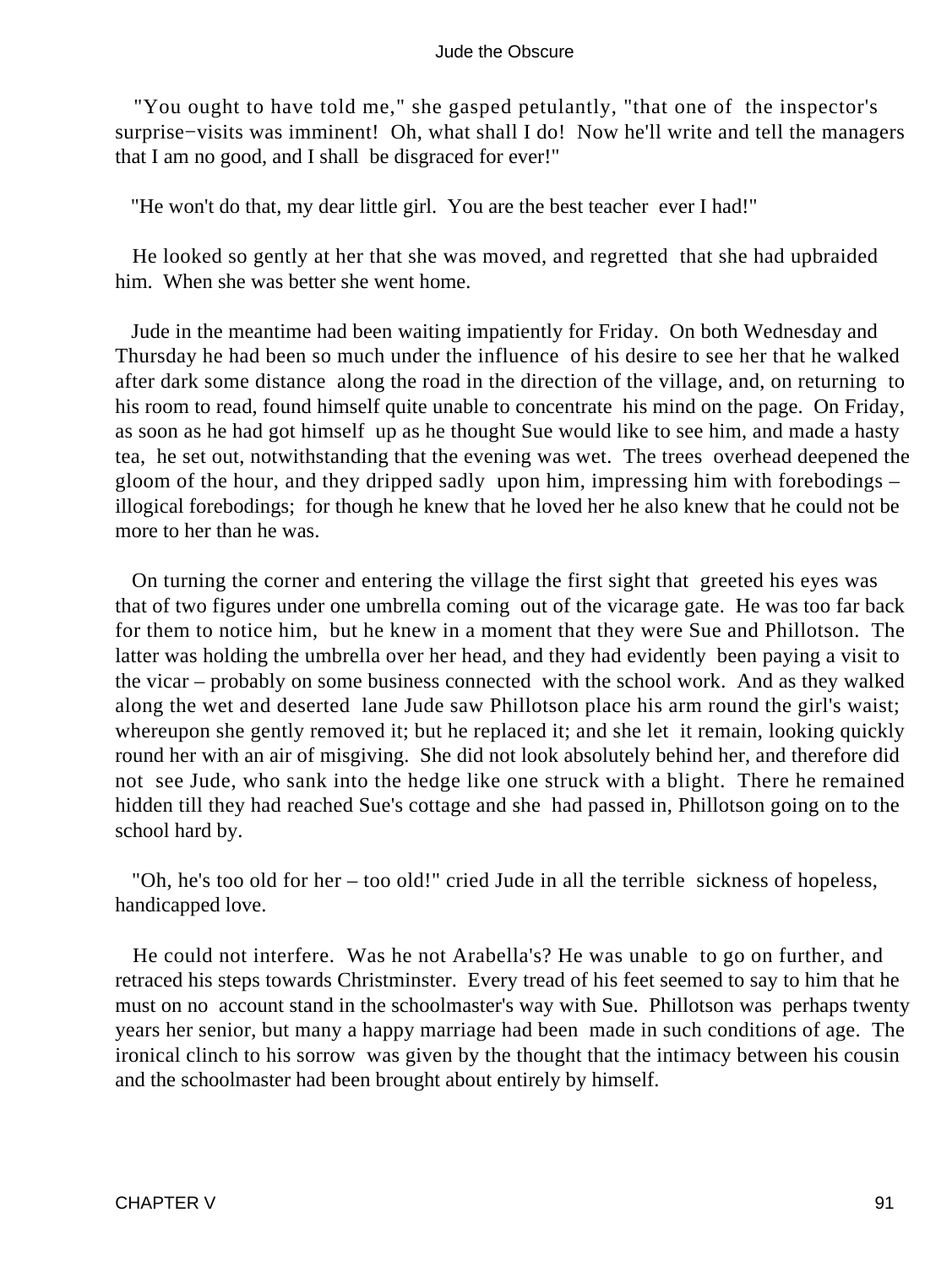# **[CHAPTER VI](#page-367-0)**

JUDE'S old and embittered aunt lay unwell at Marygreen, and on

the following Sunday he went to see her – a visit which was the result of a victorious struggle against his inclination to turn aside to the village of Lumsdon and obtain a miserable interview with his cousin, in which the word nearest his heart could not be spoken, and the sight which had tortured him could not be revealed.

 His aunt was now unable to leave her bed, and a great part of Jude's short day was occupied in making arrangements for her comfort. The little bakery business had been sold to a neighbour, and with the proceeds of this and her savings she was comfortably supplied with necessaries and more, a widow of the same village living with her and ministering to her wants. It was not till the time had nearly come for him to leave that he obtained a quiet talk with her, and his words tended insensibly towards his cousin.

"Was Sue born here?"

"She was – in this room. They were living here at that time. What made 'ee ask that?"

"Oh – I wanted to know."

"Now you've been seeing her!" said the harsh old woman. "And what did I tell 'ee?"

"Well – that I was not to see her."

"Have you gossiped with her?"

"Yes."

 "Then don't keep it up. She was brought up by her father to hate her mother's family; and she'll look with no favour upon a working chap like you – a townish girl as she's become by now. I never cared much about her. A pert little thing, that's what she was too often, with her tight−strained nerves. Many's the time I've smacked her for her impertinence. Why, one day when she was walking into the pond with her shoes and stockings off, and her petticoats pulled above her knees, afore I could cry out for shame, she said: 'Move on, Aunty! This is no sight for modest eyes!'"

"She was a little child then."

"She was twelve if a day."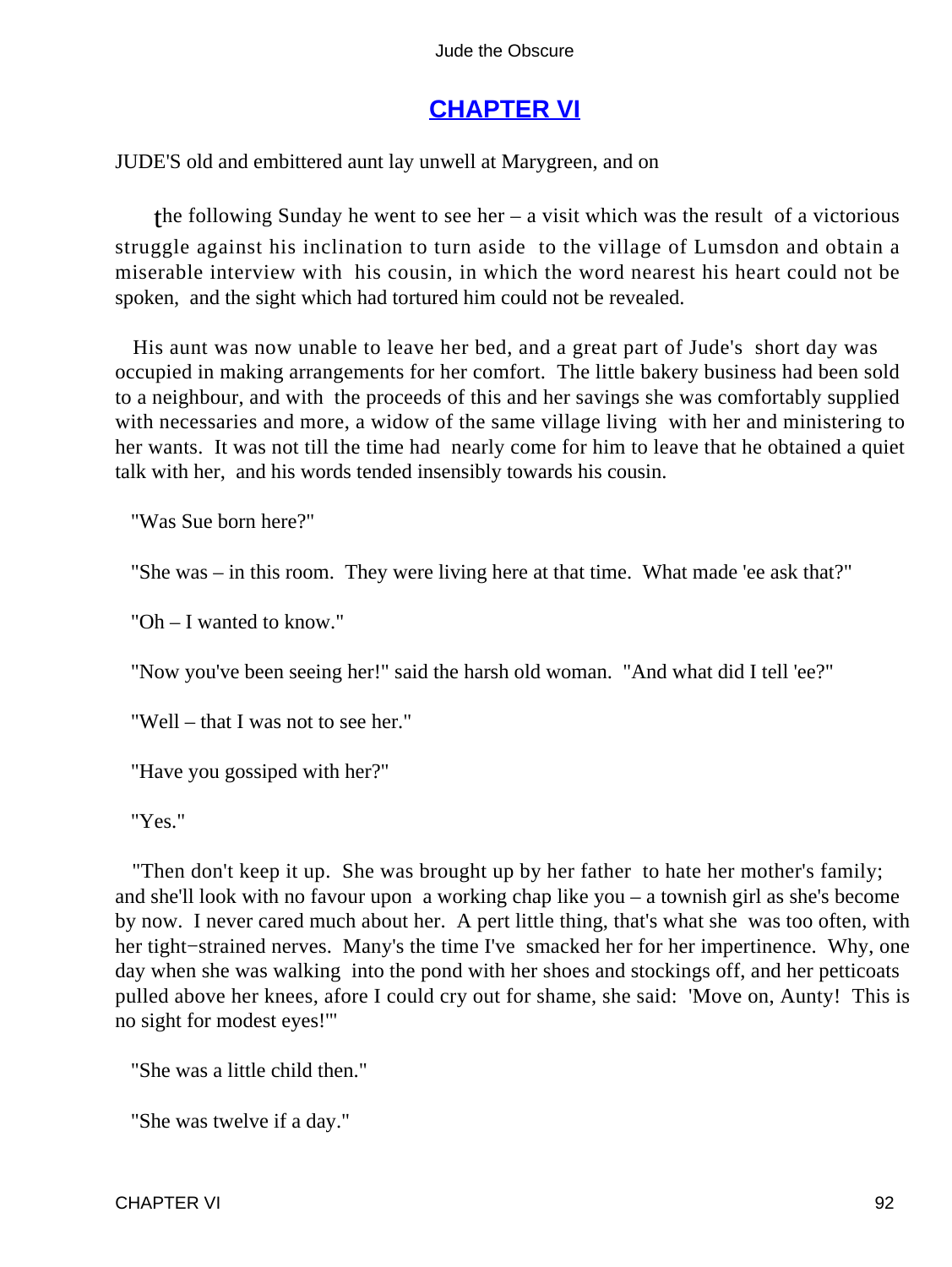"Well – of course. But now she's older she's of a thoughtful, quivering, tender nature, and as sensitive as – "

"Jude!" cried his aunt, springing up in bed. "Don't you be a fool about her!"

"No, no, of course not."

 "Your marrying that woman Arabella was about as bad a thing as a man could possibly do for himself by trying hard. But she's gone to the other side of the world, and med never trouble you again. And there'll be a worse thing if you, tied and bound as you be, should have a fancy for Sue. If your cousin is civil to you, take her civility for what it is worth. But anything more than a relation's good wishes it is stark madness for 'ee to give her. If she's townish and wanton it med bring 'ee to ruin."

"Don't say anything against her, Aunt! Don't, please!"

 A relief was afforded to him by the entry of the companion and nurse of his aunt, who must have been listening to the conversation, for she began a commentary on past years, introducing Sue Bridehead as a character in her recollections. She described what an odd little maid Sue had been when a pupil at the village school across the green opposite, before her father went to London – how, when the vicar arranged readings and recitations, she appeared on the platform, the smallest of them all, "in her little white frock, and shoes, and pink sash"; how she recited "Excelsior," "There was a sound of revelry by night," and "The Raven"; how during the delivery she would knit her little brows and glare round tragically, and say to the empty air, as if some real creature stood there –

 "Ghastly, grim, and ancient Raven, wandering from the Nightly shore, Tell me what thy lordly name is on the Night's Plutonian shore!"

 "She'd bring up the nasty carrion bird that clear," corroborated the sick woman reluctantly, "as she stood there in her little sash and things, that you could see un a'most before your very eyes. You too, Jude, had the same trick as a child of seeming to see things in the air."

The neighbour told also of Sue's accomplishments in other kinds:

 "She was not exactly a tomboy, you know; but she could do things that only boys do, as a rule. I've seen her hit in and steer down the long slide on yonder pond, with her little curls blowing, one of a file of twenty moving along against the sky like shapes painted on glass, and up the back slide without stopping. All boys except herself; and then they'd cheer her, and then she'd say, 'Don't be saucy, boys,' and suddenly run indoors. They'd try to coax her out again. But 'a wouldn't come."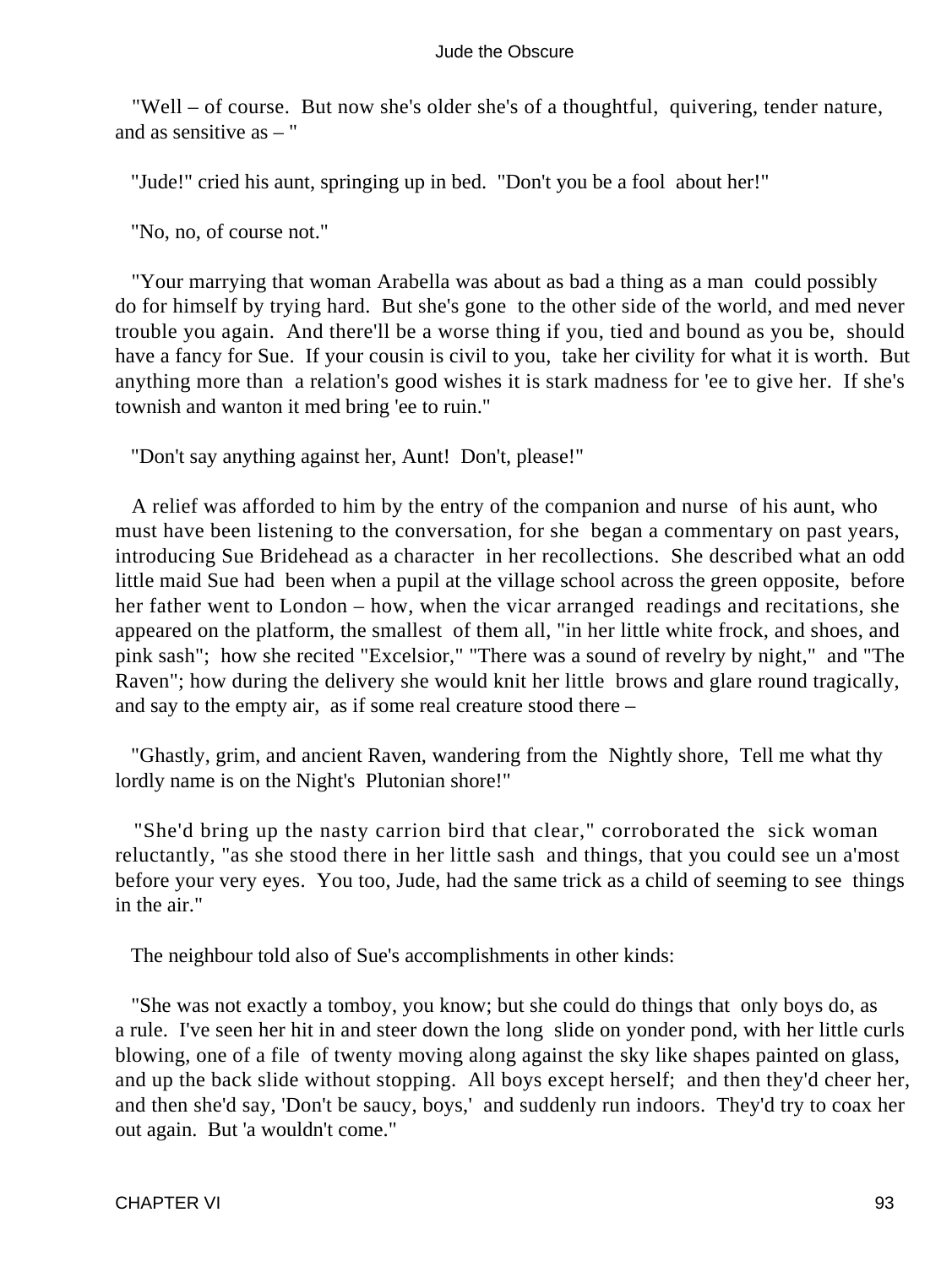These retrospective visions of Sue only made Jude the more miserable that he was unable to woo her, and he left the cottage of his aunt that day with a heavy heart. He would fain have glanced into the school to see the room in which Sue's little figure had so glorified itself; but he checked his desire and went on.

 It being Sunday evening some villagers who had known him during his residence here were standing in a group in their best clothes. Jude was startled by a salute from one of them:

"Ye've got there right enough, then!"

Jude showed that he did not understand.

 "Why, to the seat of l'arning – the 'City of Light' you used to talk to us about as a little boy! Is it all you expected of it?"

"Yes; more!" cried Jude.

 "When I was there once for an hour I didn't see much in it for my part; auld crumbling buildings, half church, half almshouse, and not much going on at that."

 "You are wrong, John; there is more going on than meets the eye of a man walking through the streets. It is a unique centre of thought and religion – the intellectual and spiritual granary of this country. All that silence and absence of goings−on is the stillness of infinite motion – the sleep of the spinning−top, to borrow the simile of a well−known writer."

 "Oh, well, it med be all that, or it med not. As I say, I didn't see nothing of it the hour or two I was there; so I went in and had a pot o' beer, and a penny loaf, and a ha'porth o' cheese, and waited till it was time to come along home. You've j'ined a college by this time, I suppose?"

"Ah, no!" said Jude. "I am almost as far off that as ever."

"How so?"

Jude slapped his pocket.

 "Just what we thought! Such places be not for such as you – only for them with plenty o' money."

"There you are wrong," said Jude, with some bitterness. "They are for such ones!"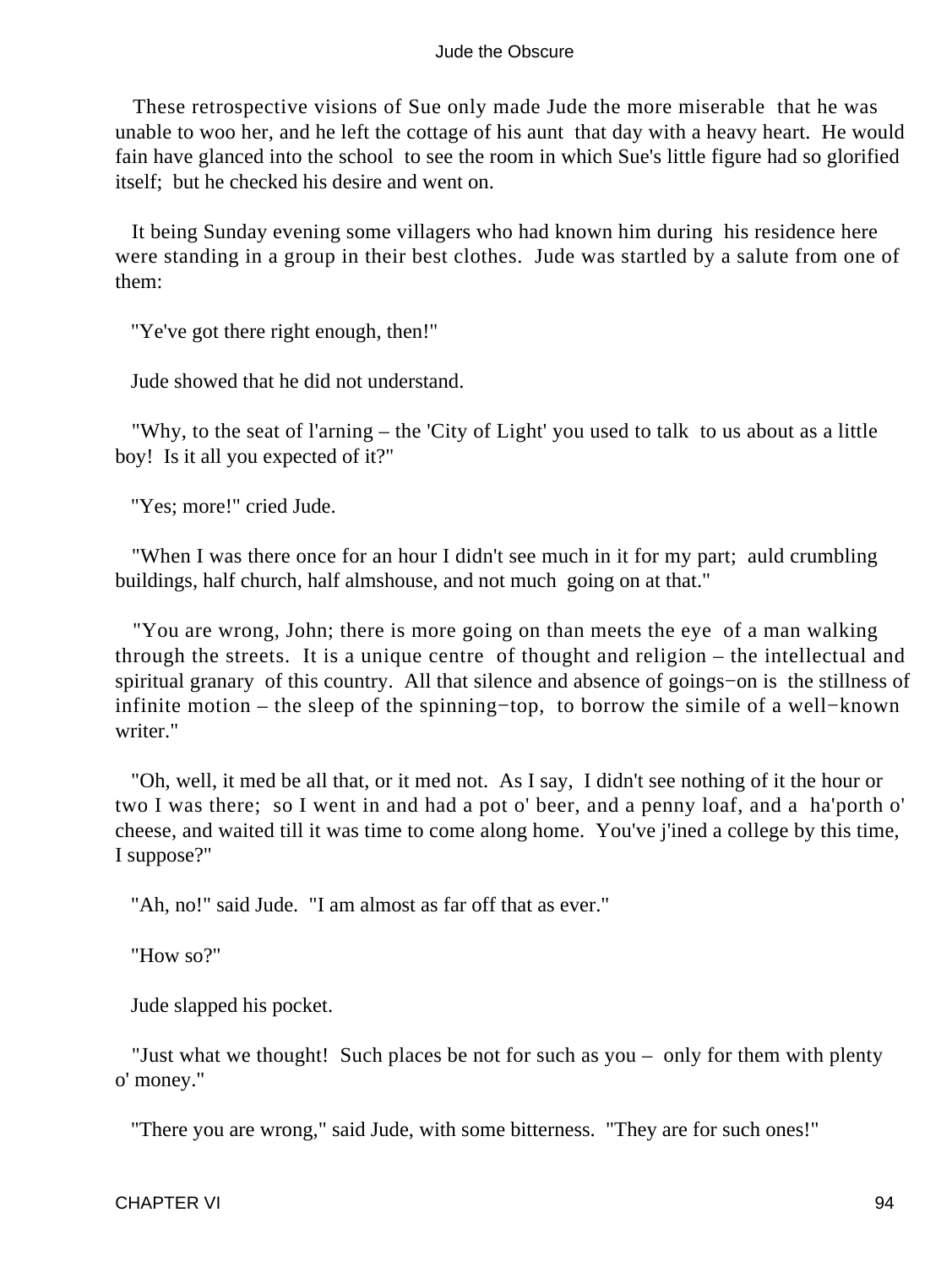Still, the remark was sufficient to withdraw Jude's attention from the imaginative world he had lately inhabited, in which an abstract figure, more or less himself, was steeping his mind in a sublimation of the arts and sciences, and making his calling and election sure to a seat in the paradise of the learned. He was set regarding his prospects in a cold northern light. He had lately felt that he could not quite satisfy himself in his Greek – in the Greek of the dramatists particularly. So fatigued was he sometimes after his day's work that he could not maintain the critical attention necessary for thorough application. He felt that he wanted a coach – a friend at his elbow to tell him in a moment what sometimes would occupy him a weary month in extracting from unanticipative, clumsy books.

 It was decidedly necessary to consider facts a little more closely than he had done of late. What was the good, after all, of using up his spare hours in a vague labour called "private study" without giving an outlook on practicabilities?

 "I ought to have thought of this before," he said, as he journeyed back. "It would have been better never to have embarked in the scheme at all than to do it without seeing clearly where I am going, or what I am aiming at.... This hovering outside the walls of the colleges, as if expecting some arm to be stretched out from them to lift me inside, won't do! I must get special information."

 The next week accordingly he sought it. What at first seemed an opportunity occurred one afternoon when he saw an elderly gentleman, who had been pointed out as the head of a particular college, walking in the public path of a parklike enclosure near the spot at which Jude chanced to be sitting. The gentleman came nearer, and Jude looked anxiously at his face. It seemed benign, considerate, yet rather reserved. On second thoughts Jude felt that he could not go up and address him; but he was sufficiently influenced by the incident to think what a wise thing it would be for him to state his difficulties by letter to some of the best and most judicious of these old masters, and obtain their advice.

 During the next week or two he accordingly placed himself in such positions about the city as would afford him glimpses of several of the most distinguished among the provosts, wardens, and other heads of houses; and from those he ultimately selected five whose physiognomies seemed to say to him that they were appreciative and far−seeing men. To these five he addressed letters, briefly stating his difficulties, and asking their opinion on his stranded situation.

 When the letters were posted Jude mentally began to criticize them; he wished they had not been sent. "It is just one of those intrusive, vulgar, pushing, applications which are so common in these days," he thought. "Why couldn't I know better than address utter strangers in such a way? I may be an impostor, and idle scamp, a man with a bad character, for all that they know to the contrary.... Perhaps that's what I am!"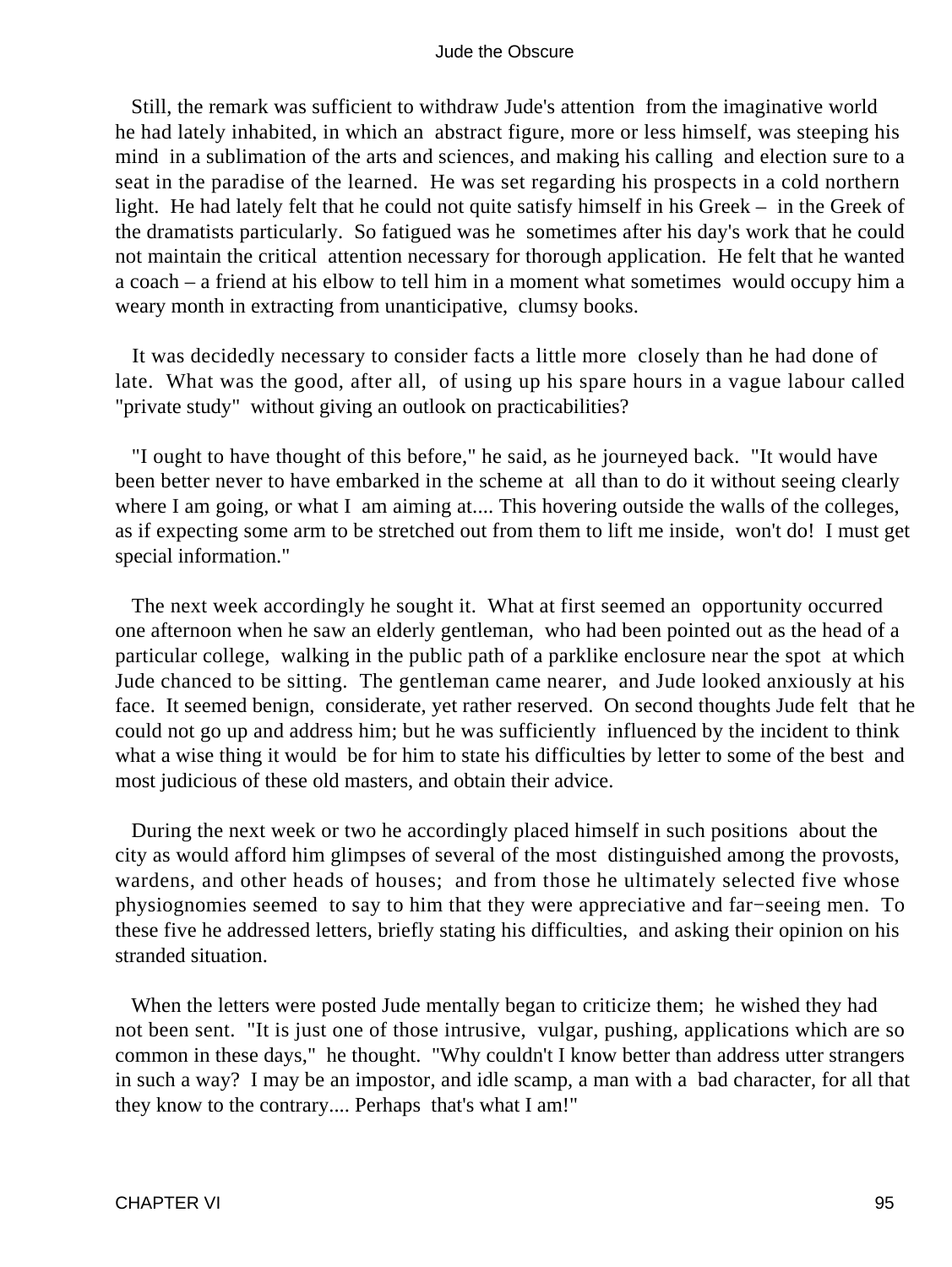Nevertheless, he found himself clinging to the hope of some reply as to his one last chance of redemption. He waited day after day, saying that it was perfectly absurd to expect, yet expecting. While he waited he was suddenly stirred by news about Phillotson. Phillotson was giving up the school near Christminster, for a larger one further south, in Mid−Wessex. What this meant; how it would affect his cousin; whether, as seemed possible, it was a practical move of the schoolmaster's towards a larger income, in view of a provision for two instead of one, he would not allow himself to say. And the tender relations between Phillotson and the young girl of whom Jude was passionately enamoured effectually made it repugnant to Jude's tastes to apply to Phillotson for advice on his own scheme.

 Meanwhile the academic dignitaries to whom Jude had written vouchsafed no answer, and the young man was thus thrown back entirely on himself, as formerly, with the added gloom of a weakened hope. By indirect inquiries he soon perceived clearly what he had long uneasily suspected, that to qualify himself for certain open scholarships and exhibitions was the only brilliant course. But to do this a good deal of coaching would be necessary, and much natural ability. It was next to impossible that a man reading on his own system, however widely and thoroughly, even over the prolonged period of ten years, should be able to compete with those who had passed their lives under trained teachers and had worked to ordained lines.

 The other course, that of buying himself in, so to speak, seemed the only one really open to men like him, the difficulty being simply of a material kind. With the help of his information he began to reckon the extent of this material obstacle, and ascertained, to his dismay, that, at the rate at which, with the best of fortune, he would be able to save money, fifteen years must elapse before he could be in a position to forward testimonials to the head of a college and advance to a matriculation examination. The undertaking was hopeless.

 He saw what a curious and cunning glamour the neighbourhood of the place had exercised over him. To get there and live there, to move among the churches and halls and become imbued with the GENIUS LOCI, had seemed to his dreaming youth, as the spot shaped its charms to him from its halo on the horizon, the obvious and ideal thing to do. "Let me only get there," he had said with the fatuousness of Crusoe over his big boat, "and the rest is but a matter of time and energy." It would have been far better for him in every way if he had never come within sight and sound of the delusive precincts, had gone to some busy commercial town with the sole object of making money by his wits, and thence surveyed his plan in true perspective. Well, all that was clear to him amounted to this, that the whole scheme had burst up, like an iridescent soap−bubble, under the touch of a reasoned inquiry. He looked back at himself along the vista of his past years, and his thought was akin to Heine's:

Above the youth's inspired and flashing eyes I see the motley mocking fool's−cap rise!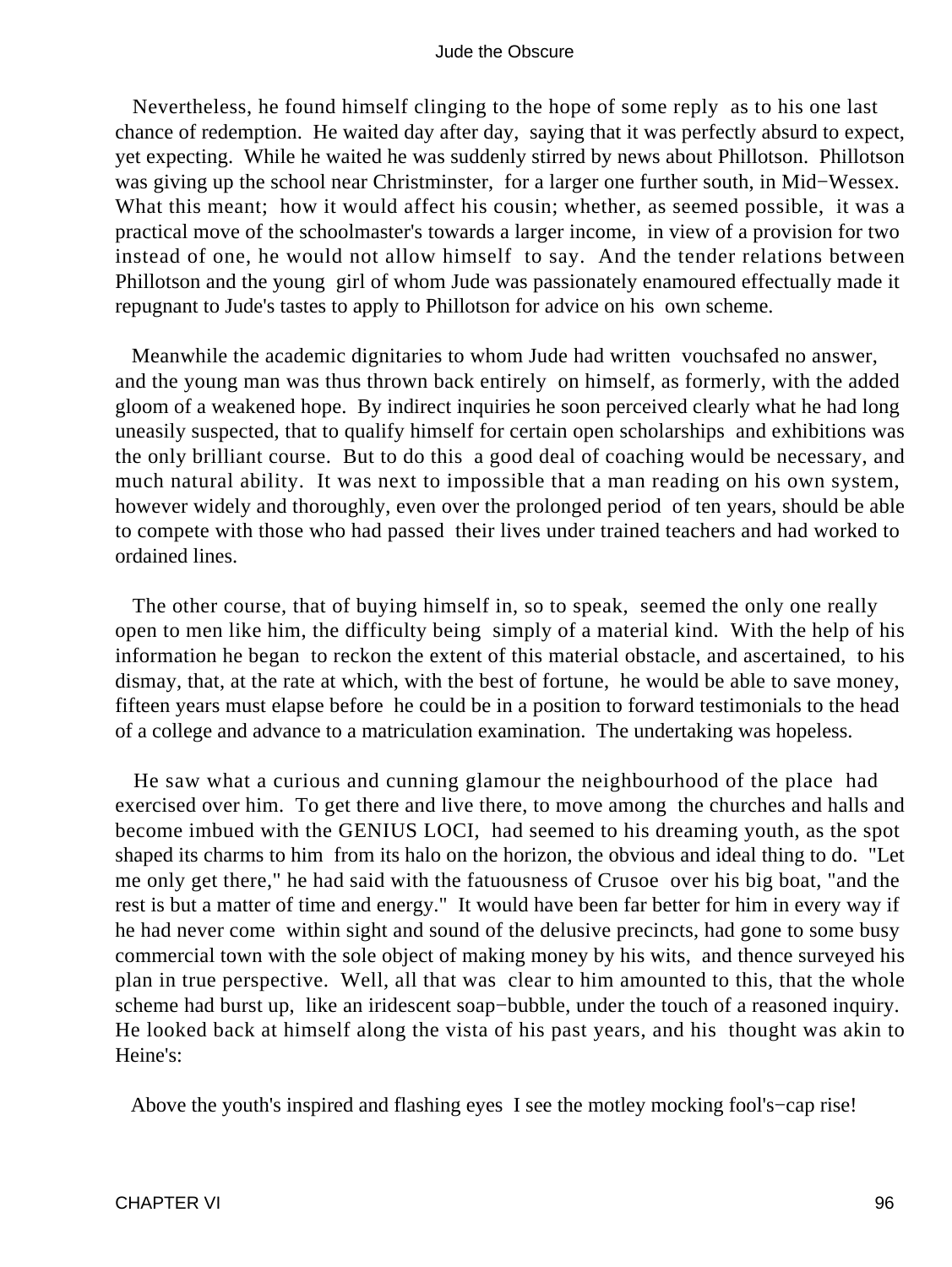Fortunately he had not been allowed to bring his disappointment into his dear Sue's life by involving her in this collapse. And the painful details of his awakening to a sense of his limitations should now be spared her as far as possible. After all, she had only know a little part of the miserable struggle in which he had been engaged thus unequipped, poor, and unforeseeing.

 He always remembered the appearance of the afternoon on which he awoke from his dream. Not quite knowing what to do with himself, he went up to an octagonal chamber in the lantern of a singularly built theatre that was set amidst this quaint and singular city. It had windows all round, from which an outlook over the whole town and its edifices could be gained. Jude's eyes swept all the views in succession, meditatively, mournfully, yet sturdily. Those buildings and their associations and privileges were not for him. From the looming roof of the great library, into which he hardly ever had time to enter, his gaze travelled on to the varied spires, halls, gables, streets, chapels, gardens, quadrangles, which composed the ensemble of this unrivalled panorama. He saw that his destiny lay not with these, but among the manual toilers in the shabby purlieu which he himself occupied, unrecognized as part of the city at all by its visitors and panegyrists, yet without whose denizens the hard readers could not read nor the high thinkers live.

 He looked over the town into the country beyond, to the trees which screened her whose presence had at first been the support of his heart, and whose loss was now a maddening torture. But for this blow he might have borne with his fate. With Sue as companion he could have renounced his ambitions with a smile. Without her it was inevitable that the reaction from the long strain to which he had subjected himself should affect him disastrously. Phillotson had no doubt passed through a similar intellectual disappointment to that which now enveloped him. But the schoolmaster had been since blest with the consolation of sweet Sue, while for him there was no consoler.

 Descending to the streets, he went listlessly along till he arrived at an inn, and entered it. Here he drank several glasses of beer in rapid succession, and when he came out it was night. By the light of the flickering lamps he rambled home to supper, and had not long been sitting at table when his landlady brought up a letter that had just arrived for him. She laid it down as if impressed with a sense of its possible importance, and on looking at it Jude perceived that it bore the embossed stamp of one of the colleges whose heads he had addressed. "ONE – at last!" cried Jude.

 The communication was brief, and not exactly what he had expected; though it really was from the master in person. It ran thus:

#### "BIBLIOLL COLLEGE.

 "SIR, – I have read your letter with interest; and, judging from your description of yourself as a working−man, I venture to think that you will have a much better chance of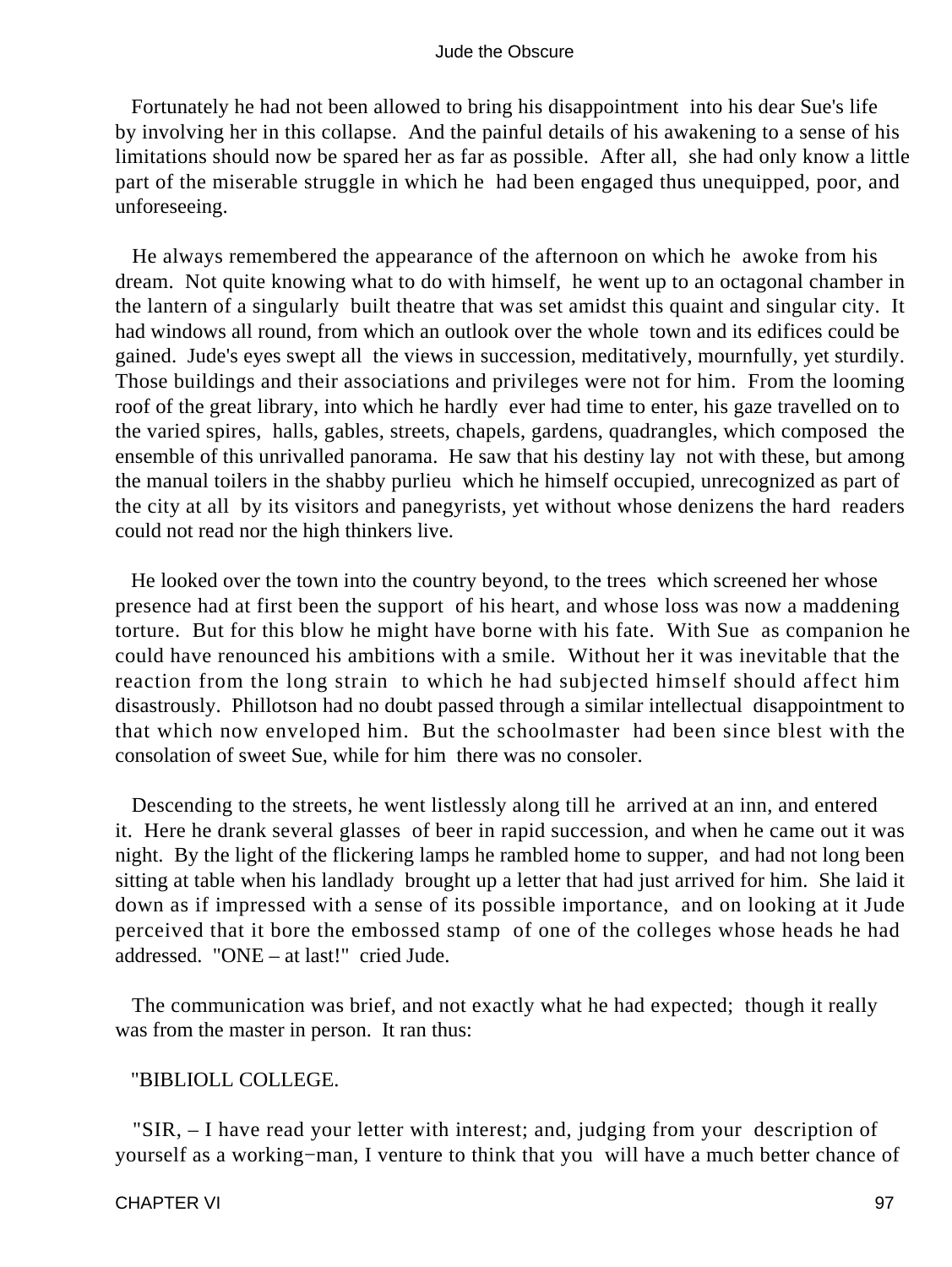success in life by remaining in your own sphere and sticking to your trade than by adopting any other course. That, therefore, is what I advise you to do. Yours faithfully, "T. TETUPHENAY. "To Mr. J. FAWLEY, Stone−mason."

 This terribly sensible advice exasperated Jude. He had known all that before. He knew it was true. Yet it seemed a hard slap after ten years of labour, and its effect upon him just now was to make him rise recklessly from the table, and, instead of reading as usual, to go downstairs and into the street. He stood at a bar and tossed off two or three glasses, then unconsciously sauntered along till he came to a spot called The Fourways in the middle of the city, gazing abstractedly at the groups of people like one in a trance, till, coming to himself, he began talking to the policeman fixed there.

 That officer yawned, stretched out his elbows, elevated himself an inch and a half on the balls of his toes, smiled, and looking humorously at Jude, said, "You've had a wet, young man."

"No; I've only begun," he replied cynically.

 Whatever his wetness, his brains were dry enough. He only heard in part the policeman's further remarks, having fallen into thought on what struggling people like himself had stood at that crossway, whom nobody ever thought of now. It had more history than the oldest college in the city. It was literally teeming, stratified, with the shades of human groups, who had met there for tragedy, comedy, farce; real enactments of the intensest kind. At Fourways men had stood and talked of Napoleon, the loss of America, the execution of King Charles, the burning of the Martyrs, the Crusades, the Norman Conquest, possibly of the arrival of Caesar. Here the two sexes had met for loving, hating, coupling, parting; had waited, had suffered, for each other; had triumphed over each other; cursed each other in jealousy, blessed each other in forgiveness.

 He began to see that the town life was a book of humanity infinitely more palpitating, varied, and compendious than the gown life. These struggling men and women before him were the reality of Christminster, though they knew little of Christ or Minster. That was one of the humours of things. The floating population of students and teachers, who did know both in a way, were not Christminster in a local sense at all.

 He looked at his watch, and, in pursuit of this idea, he went on till he came to a public hall, where a promenade concert was in progress. Jude entered, and found the room full of shop youths and girls, soldiers, apprentices, boys of eleven smoking cigarettes, and light women of the more respectable and amateur class. He had tapped the real Christminster life. A band was playing, and the crowd walked about and jostled each other, and every now and then a man got upon a platform and sang a comic song.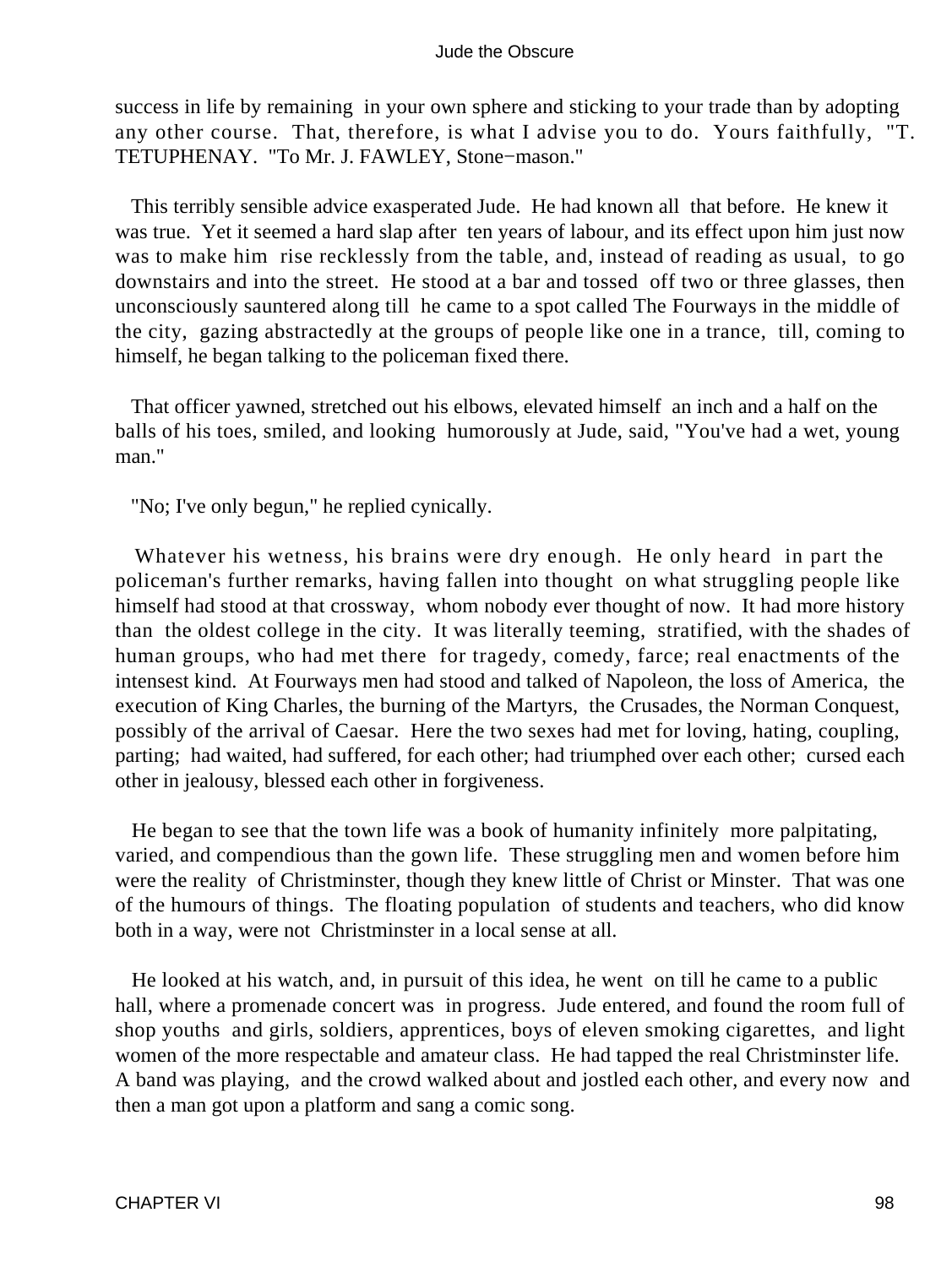The spirit of Sue seemed to hover round him and prevent his flirting and drinking with the frolicsome girls who made advances – wistful to gain a little joy. At ten o'clock he came away, choosing a circuitous route homeward to pass the gates of the college whose head had just sent him the note.

 The gates were shut, and, by an impulse, he took from his pocket the lump of chalk which as a workman he usually carried there, and wrote along the wall:

 "I HAVE UNDERSTANDING AS WELL AS YOU; I AM NOT INFERIOR TO YOU: YEA, WHO KNOWETH NOT SUCH THINGS AS THESE?" – Job xii. 3.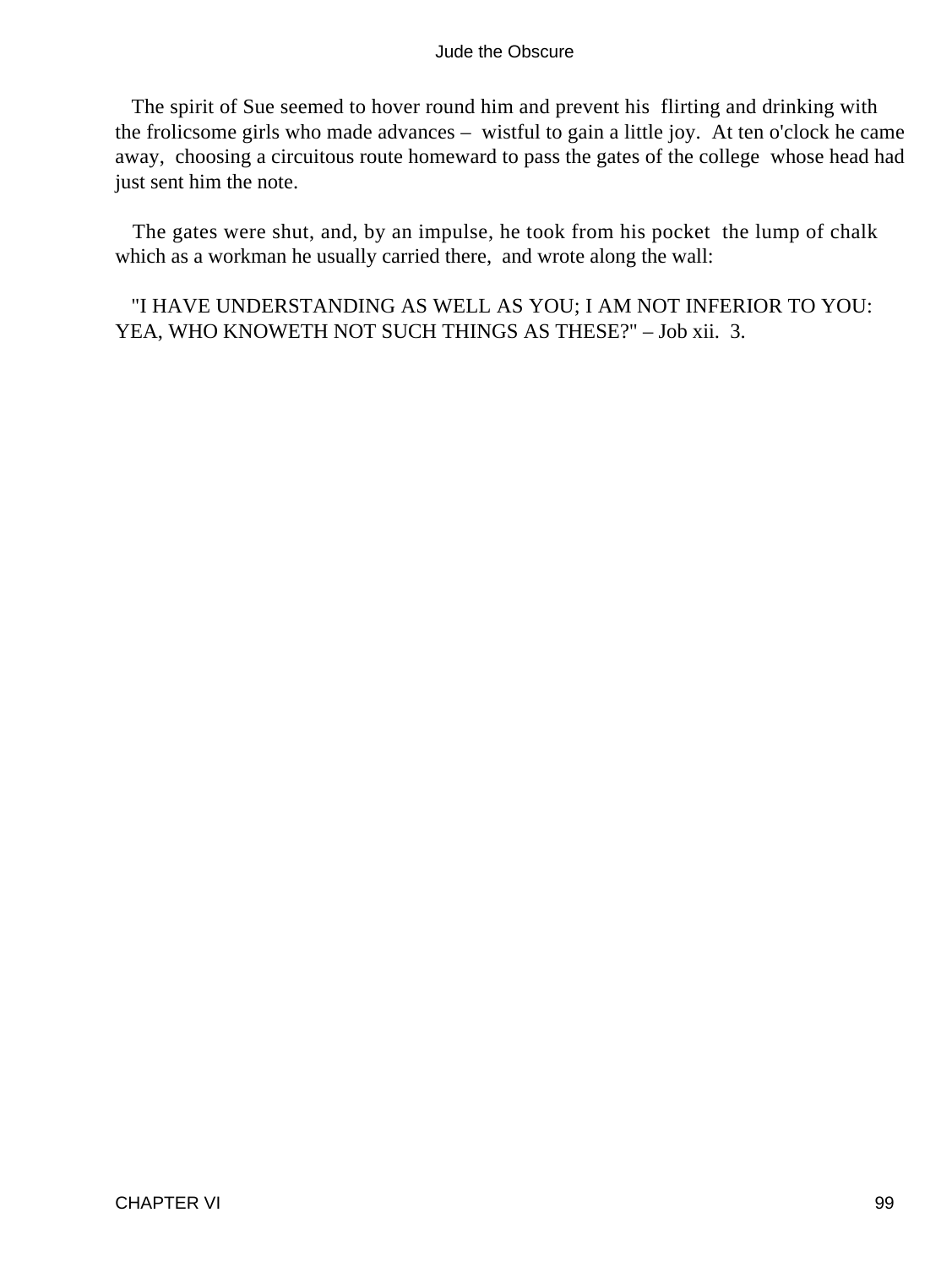# **[CHAPTER VII](#page-367-0)**

THE stroke of scorn relieved his mind, and the next morning he laughed at his self−conceit. But the laugh was not a healthy one. He re−read the letter from the master, and the wisdom in its lines, which had at first exasperated him, chilled and depressed him now. He saw himself as a fool indeed.

 Deprived of the objects of both intellect and emotion, he could not proceed to his work. Whenever he felt reconciled to his fate as a student, there came to disturb his calm his hopeless relations with Sue. That the one affined soul he had ever met was lost to him through his marriage returned upon him with cruel persistency, till, unable to bear it longer, he again rushed for distraction to the real Christminster life. He now sought it out in an obscure and low−ceiled tavern up a court which was well known to certain worthies of the place, and in brighter times would have interested him simply by its quaintness. Here he sat more or less all the day, convinced that he was at bottom a vicious character, of whom it was hopeless to expect anything.

 In the evening the frequenters of the house dropped in one by one, Jude still retaining his seat in the corner, though his money was all spent, and he had not eaten anything the whole day except a biscuit. He surveyed his gathering companions with all the equanimity and philosophy of a man who has been drinking long and slowly, and made friends with several: to wit, Tinker Taylor, a decayed church−ironmonger who appeared to have been of a religious turn in earlier years, but was somewhat blasphemous now; also a red−nosed auctioneer; also two Gothic masons like himself, called Uncle Jim and Uncle Joe. There were present, too, some clerks, and a gown− and surplice−maker's assistant; two ladies who sported moral characters of various depths of shade, according to their company, nicknamed "Bower o' Bliss" and "Freckles"; some horsey men "in the know" of betting circles; a travelling actor from the theatre, and two devil−may−care young men who proved to be gownless undergraduates; they had slipped in by stealth to meet a man about bull−pups, and stayed to drink and smoke short pipes with the racing gents aforesaid, looking at their watches every now and then.

 The conversation waxed general. Christminster society was criticized, the dons, magistrates, and other people in authority being sincerely pitied for their shortcomings, while opinions on how they ought to conduct themselves and their affairs to be properly respected, were exchanged in a large−minded and disinterested manner.

 Jude Fawley, with the self−conceit, effrontery, and APLOMB of a strong−brained fellow in liquor, threw in his remarks somewhat peremptorily; and his aims having been what they were for so many years, everything the others said turned upon his tongue, by a sort of mechanical craze, to the subject of scholarship and study, the extent of his own learning being dwelt upon with an insistence that would have appeared pitiable to himself in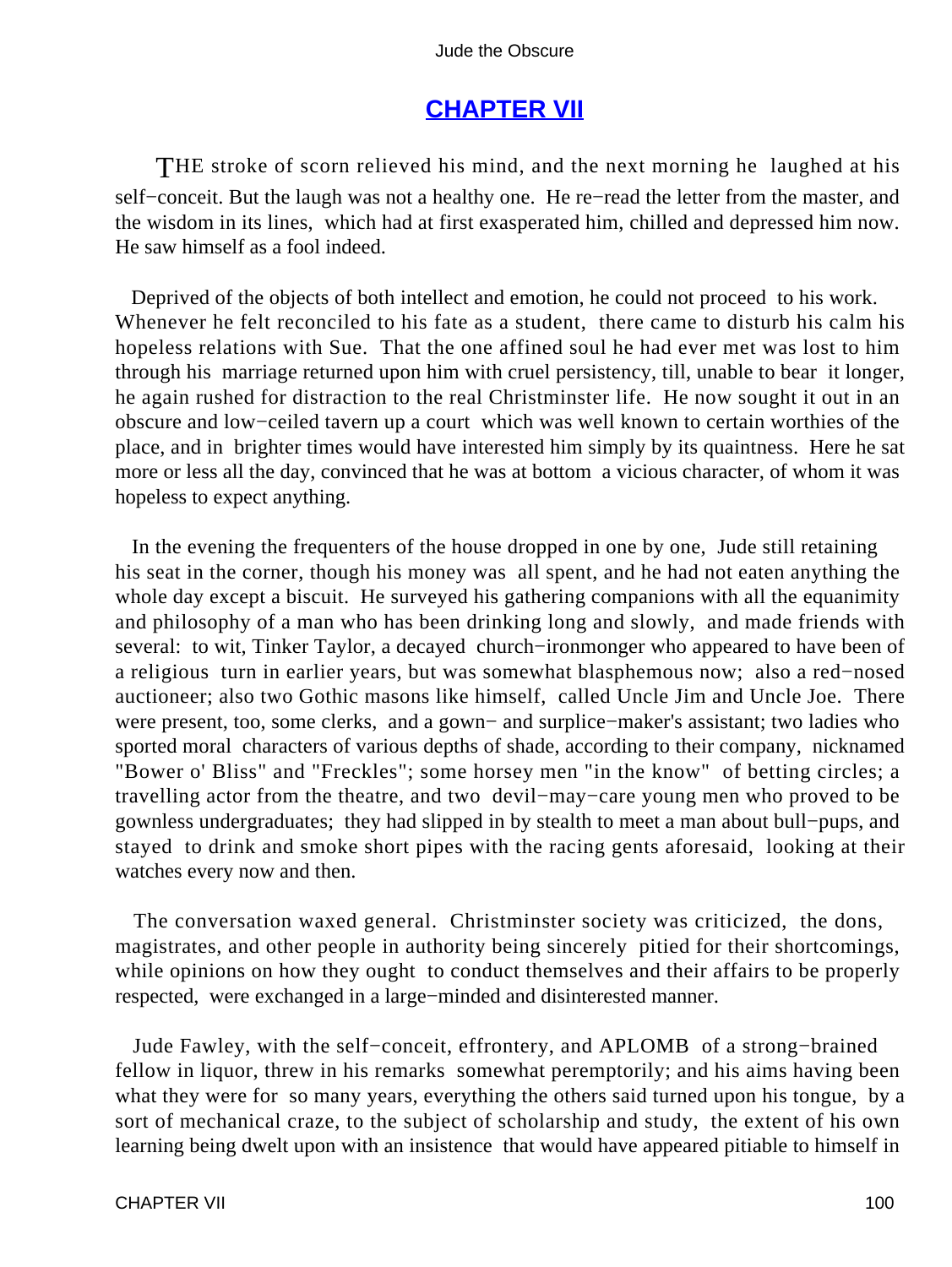his sane hours.

 "I don't care a damn," he was saying, "for any provost, warden, principal, fellow, or cursed master of arts in the university! What I know is that I'd lick 'em on their own ground if they'd give me a chance, and show 'em a few things they are not up to yet!"

 "Hear, hear!" said the undergraduates from the corner, where they were talking privately about the pups

 "You always was fond o' books, I've heard," said Tinker Taylor, "and I don't doubt what you state. Now with me 'twas different. I always saw there was more to be learnt outside a book than in; and I took my steps accordingly, or I shouldn't have been the man I am."

 "You aim at the Church, I believe?" said Uncle Joe. "If you are such a scholar as to pitch yer hopes so high as that, why not give us a specimen of your scholarship? Canst say the Creed in Latin, man? That was how they once put it to a chap down in my country."

"I should think so!" said Jude haughtily.

"Not he! Like his conceit!" screamed one of the ladies.

 "Just you shut up, Bower o' Bliss!" said one of the undergraduates. "Silence!" He drank off the spirits in his tumbler, rapped with it on the counter, and announced, "The gentleman in the corner is going to rehearse the Articles of his Belief, in the Latin tongue, for the edification of the company."

"I won't!" said Jude.

"Yes – have a try!" said the surplice−maker.

"You can't!" said Uncle Joe.

"Yes, he can!" said Tinker Taylor.

 "I'll swear I can!" said Jude. "Well, come now, stand me a small Scotch cold, and I'll do it straight off."

"That's a fair offer," said the undergraduate, throwing down the money for the whisky.

 The barmaid concocted the mixture with the bearing of a person compelled to live amongst animals of an inferior species, and the glass was handed across to Jude, who, having drunk the contents, stood up and began rhetorically, without hesitation: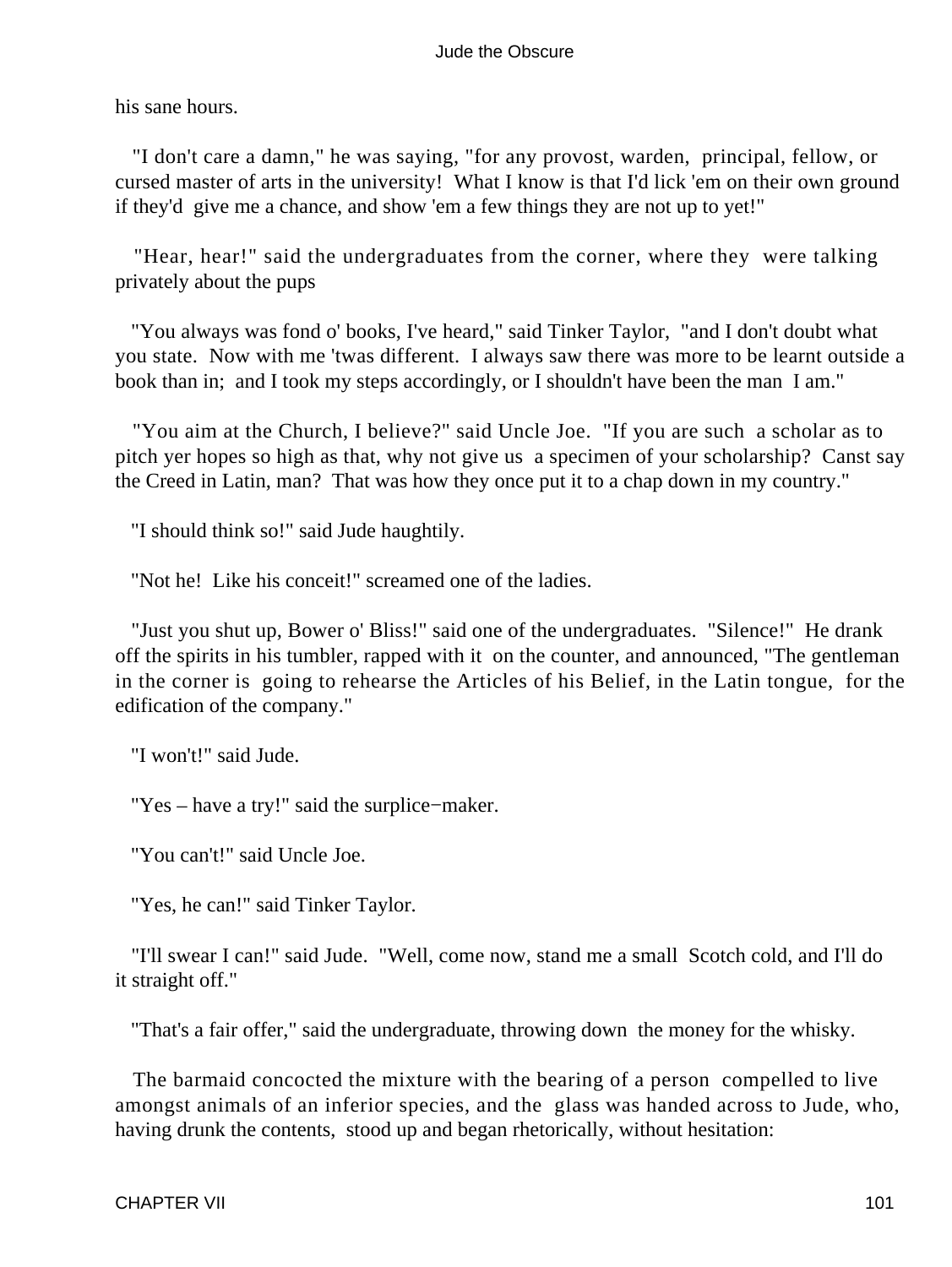### "CREDO IN UNUM DEUM, PATREM OMNIPOTENTEM, FACTOREM COELI ET TERRAE, VISIBILIUM OMNIUM ET INVISIBILIUM."

 "Good! Excellent Latin!" cried one of the undergraduates, who, however, had not the slightest conception of a single word.

 A silence reigned among the rest in the bar, and the maid stood still, Jude's voice echoing sonorously into the inner parlour, where the landlord was dozing, and bringing him out to see what was going on. Jude had declaimed steadily ahead, and was continuing:

### "CRUCIFIXUS ETIAM PRO NOBIS: SUB PONTIO PILATO PASSUS, ET SEPULTUS EST. ET RESURREXIT TERTIA DIE, SECUNDUM SCRIPTURAS."

"That's the Nicene," sneered the second undergraduate. "And we wanted the Apostles'!"

 "You didn't say so! And every fool knows, except you, that the Nicene is the most historic creed!"

"Let un go on, let un go on!" said the auctioneer.

 But Jude's mind seemed to grow confused soon, and he could not get on. He put his hand to his forehead, and his face assumed an expression of pain.

"Give him another glass – then he'll fetch up and get through it," said Tinker Taylor.

 Somebody threw down threepence, the glass was handed, Jude stretched out his arm for it without looking, and having swallowed the liquor, went on in a moment in a revived voice, raising it as he neared the end with the manner of a priest leading a congregation:

## "ET IN SPIRITUM SANCTUM, DOMINUM ET VIVIFICANTEM, QUI EX PATRE FILIOQUE PROCEDIT. QUI CUM PATRE ET FILIO SIMUL ADORATUR ET CONGLORIFICATUR. QUI LOCUTUS EST PER PROPHETAS.

## "ET UNAM CATHOLICAM ET APOSTOLICAM ECCLESIAM. CONFITEOR UNUM BAPTISMA IN REMISSIONEM PECCATORUM. ET EXSPECTO RESURRECTIONEM MORTUORUM. ET VITAM VENTURI SAECULI. AMEN."

 "Well done!" said several, enjoying the last word, as being the first and only one they had recognized.

Then Jude seemed to shake the fumes from his brain, as he stared round upon them.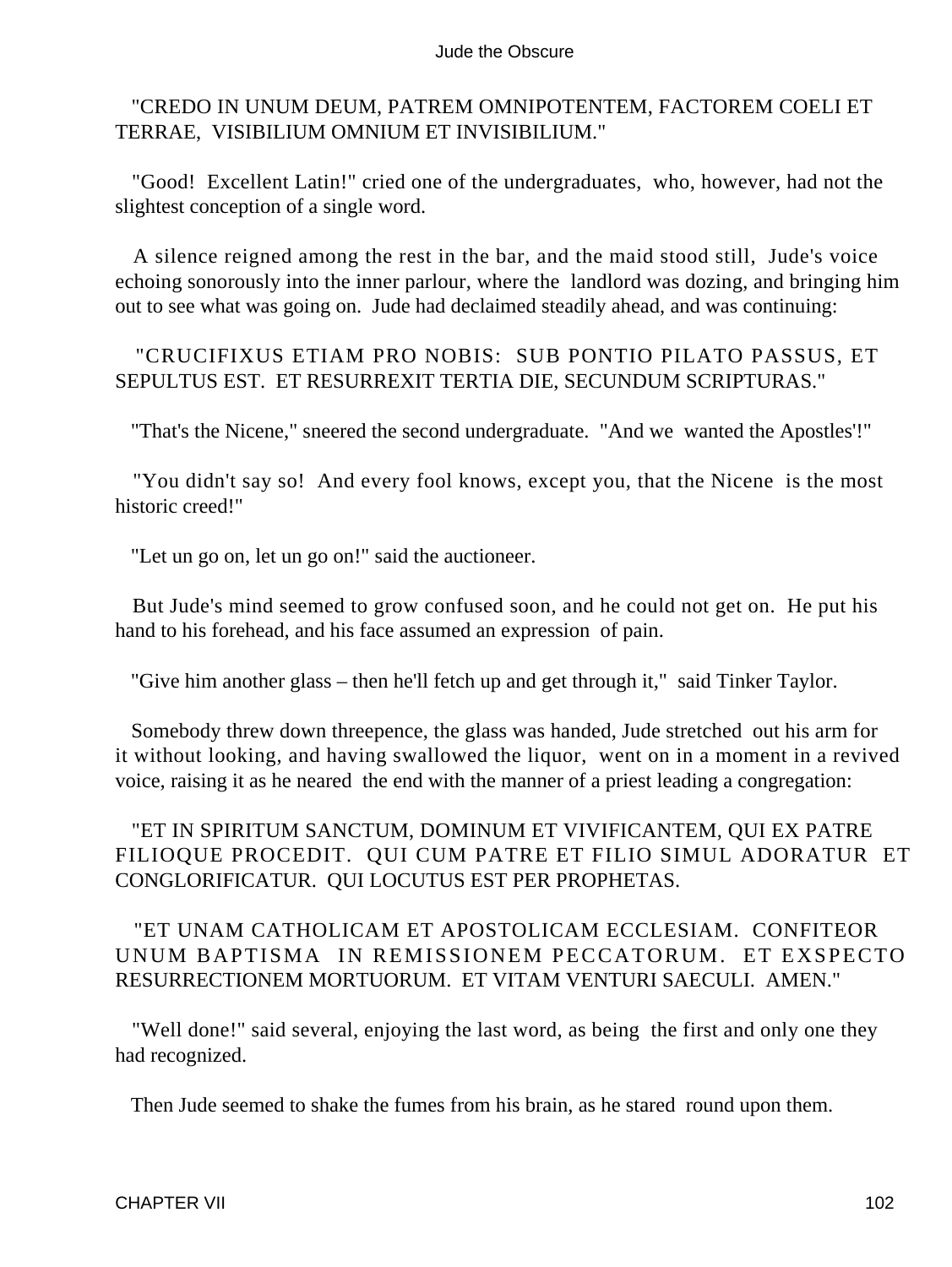"You pack of fools!" he cried. "Which one of you knows whether I have said it or no? It might have been the Ratcatcher's Daughter in double Dutch for all that your besotted heads can tell! See what I have brought myself to – the crew I have come among!"

 The landlord, who had already had his license endorsed for harbouring queer characters, feared a riot, and came outside the counter; but Jude, in his sudden flash of reason, had turned in disgust and left the scene, the door slamming with a dull thud behind him.

 He hastened down the lane and round into the straight broad street, which he followed till it merged in the highway, and all sound of his late companions had been left behind. Onward he still went, under the influence of a childlike yearning for the one being in the world to whom it seemed possible to  $fly - an$  unreasoning desire, whose ill judgement was not apparent to him now. In the course of an hour, when it was between ten and eleven o'clock, he entered the village of Lumsdon, and reaching the cottage, saw that a light was burning in a downstairs room, which he assumed, rightly as it happened, to be hers.

 Jude stepped close to the wall, and tapped with his finger on the pane, saying impatiently, "Sue, Sue!"

 She must have recognized his voice, for the light disappeared from the apartment, and in a second or two the door was unlocked and opened, and Sue appeared with a candle in her hand.

"Is it Jude? Yes, it is! My dear, dear cousin, what's the matter?"

 "Oh, I am – I couldn't help coming, Sue!" said he, sinking down upon the doorstep. "I am so wicked, Sue – my heart is nearly broken, and I could not bear my life as it was! So I have been drinking, and blaspheming, or next door to it, and saying holy things in disreputable quarters – repeating in idle bravado words which ought never to be uttered but reverently! Oh, do anything with me, Sue – kill me – I don't care! Only don't hate me and despise me like all the rest of the world!"

 "You are ill, poor dear! No, I won't despise you; of course I won't! Come in and rest, and let me see what I can do for you. Now lean on me, and don't mind." With one hand holding the candle and the other supporting him, she led him indoors, and placed him in the only easy chair the meagrely furnished house afforded, stretching his feet upon another, and pulling off his boots. Jude, now getting towards his sober senses, could only say, "Dear, dear Sue!" in a voice broken by grief and contrition.

 She asked him if he wanted anything to eat, but he shook his head. Then telling him to go to sleep, and that she would come down early in the morning and get him some breakfast, she bade him good−night and ascended the stairs.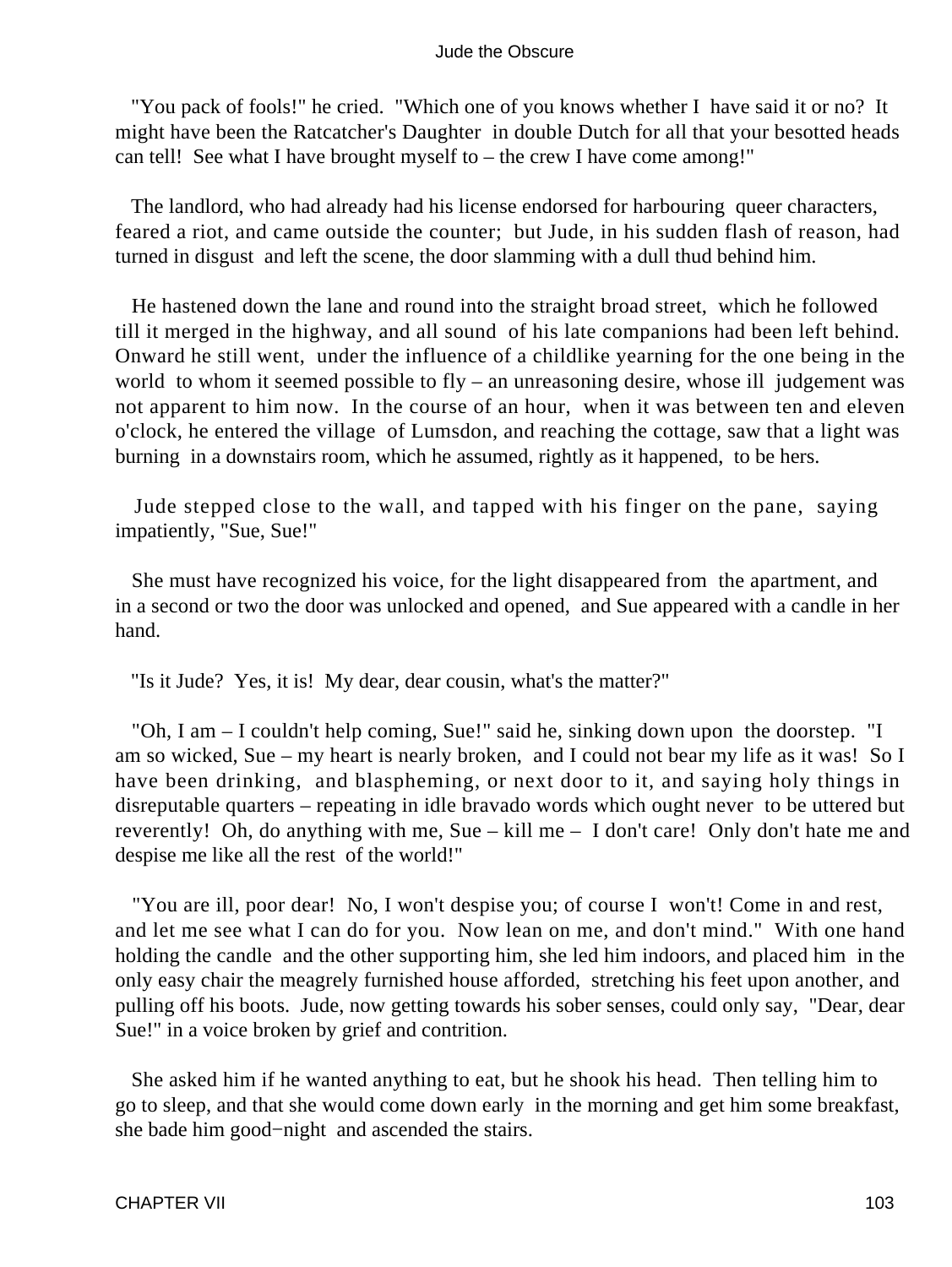Almost immediately he fell into a heavy slumber, and did not wake till dawn. At first he did not know where he was, but by degrees his situation cleared to him, and he beheld it in all the ghastliness of a right mind. She knew the worst of him – the very worst. How could he face her now? She would soon be coming down to see about breakfast, as she had said, and there would he be in all his shame confronting her. He could not bear the thought, and softly drawing on his boots, and taking his hat from the nail on which she had hung it, he slipped noiselessly out of the house.

 His fixed idea was to get away to some obscure spot and hide, and perhaps pray; and the only spot which occurred to him was Marygreen. He called at his lodging in Christminster, where he found awaiting him a note of dismissal from his employer; and having packed up he turned his back upon the city that had been such a thorn in his side, and struck southward into Wessex. He had no money left in his pocket, his small savings, deposited at one of the banks in Christminster, having fortunately been left untouched. To get to Marygreen, therefore, his only course was walking; and the distance being nearly twenty miles, he had ample time to complete on the way the sobering process begun in him.

 At some hour of the evening he reached Alfredston. Here he pawned his waistcoat, and having gone out of the town a mile or two, slept under a rick that night. At dawn he rose, shook off the hayseeds and stems from his clothes, and started again, breasting the long white road up the hill to the downs, which had been visible to him a long way off, and passing the milestone at the top, whereon he had carved his hopes years ago.

 He reached the ancient hamlet while the people were at breakfast. Weary and mud−bespattered, but quite possessed of his ordinary clearness of brain, he sat down by the well, thinking as he did so what a poor Christ he made. Seeing a trough of water near he bathed his face, and went on to the cottage of his great−aunt, whom he found breakfasting in bed, attended by the woman who lived with her.

 "What – out o' work?" asked his relative, regarding him through eyes sunken deep, under lids heavy as pot−covers, no other cause for his tumbled appearance suggesting itself to one whose whole life had been a struggle with material things.

"Yes," said Jude heavily. "I think I must have a little rest."

 Refreshed by some breakfast, he went up to his old room and lay down in his shirt−sleeves, after the manner of the artizan. He fell asleep for a short while, and when he awoke it was as if he had awakened in hell. It WAS hell – "the hell of conscious failure," both in ambition and in love. He thought of that previous abyss into which he had fallen before leaving this part of the country; the deepest deep he had supposed it then; but it was not so deep as this. That had been the breaking in of the outer bulwarks of his hope: this was of his second line.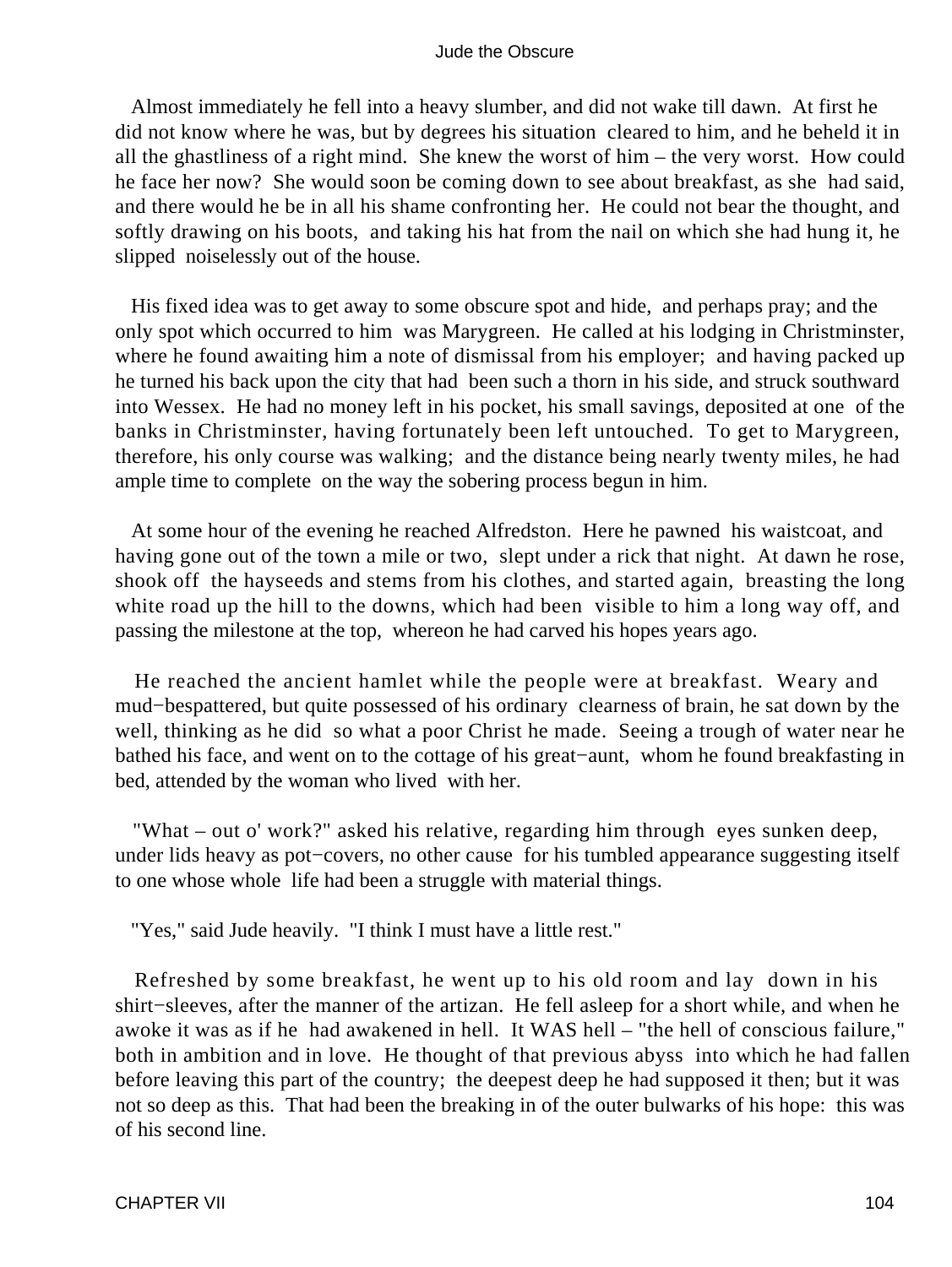If he had been a woman he must have screamed under the nervous tension which he was now undergoing. But that relief being denied to his virility, he clenched his teeth in misery, bringing lines about his mouth like those in the Laocoon, and corrugations between his brows.

 A mournful wind blew through the trees, and sounded in the chimney like the pedal notes of an organ. Each ivy leaf overgrowing the wall of the churchless church−yard hard by, now abandoned, pecked its neighbour smartly, and the vane on the new Victorian−Gothic church in the new spot had already begun to creak. Yet apparently it was not always the outdoor wind that made the deep murmurs; it was a voice. He guessed its origin in a moment or two; the curate was praying with his aunt in the adjoining room. He remembered her speaking of him. Presently the sounds ceased, and a step seemed to cross the landing. Jude sat up, and shouted "Hoi!"

 The step made for his door, which was open, and a man looked in. It was a young clergyman.

 "I think you are Mr. Highridge," said Jude. "My aunt has mentioned you more than once. Well, here I am, just come home; a fellow gone to the bad; though I had the best intentions in the world at one time. Now I am melancholy mad, what with drinking and one thing and another."

 Slowly Jude unfolded to the curate his late plans and movements, by an unconscious bias dwelling less upon the intellectual and ambitious side of his dream, and more upon the theological, though this had, up till now, been merely a portion of the general plan of advancement.

 "Now I know I have been a fool, and that folly is with me," added Jude in conclusion. "And I don't regret the collapse of my university hopes one jot. I wouldn't begin again if I were sure to succeed. I don't care for social success any more at all. But I do feel I should like to do some good thing; and I bitterly regret the Church, and the loss of my chance of being her ordained minister."

 The curate, who was a new man to this neighbourhood, had grown deeply interested, and at last he said: "If you feel a real call to the ministry, and I won't say from your conversation that you do not, for it is that of a thoughtful and educated man, you might enter the Church as a licentiate. Only you must make up your mind to avoid strong drink."

"I could avoid that easily enough, if I had any kind of hope to support me!"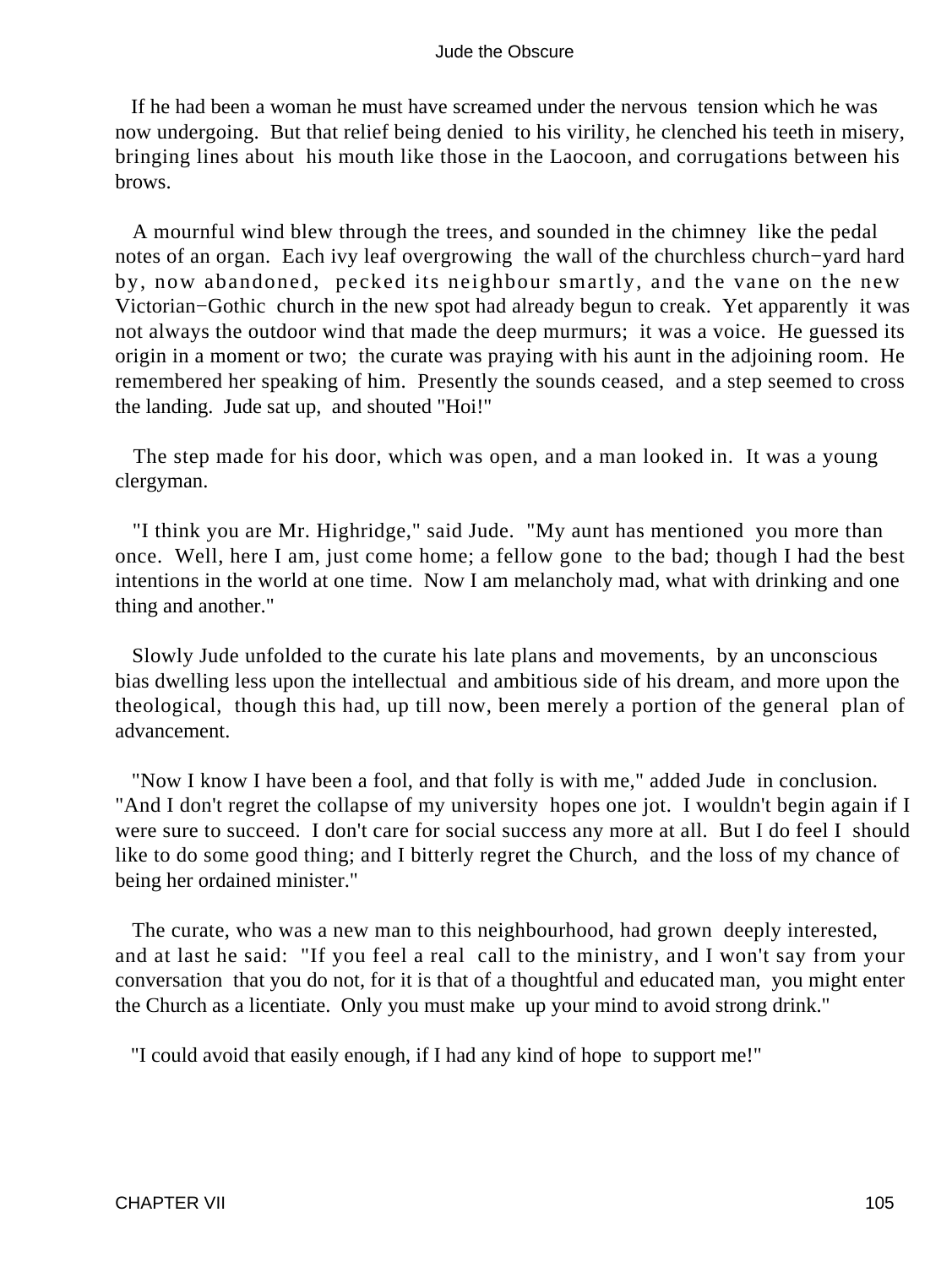# **[PART Third − AT MELCHESTER](#page-367-0)**

"For there was no other girl, O bridegroom, like her!" - SAPPHO (H.T. Wharton).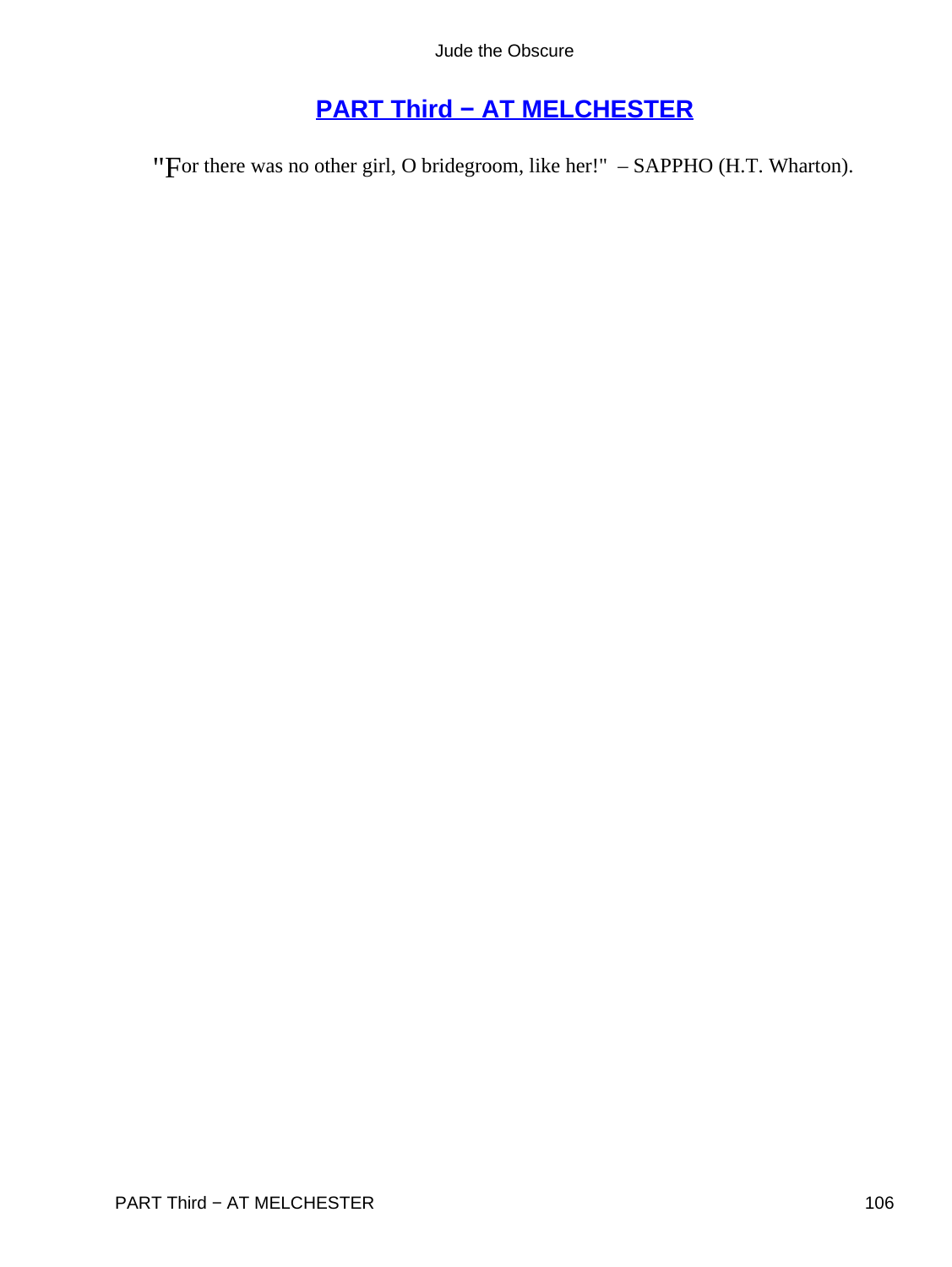## **[CHAPTER I](#page-367-0)**

IT was a new idea – the ecclesiastical and altruistic life as distinct from the intellectual and emulative life. A man could preach and do good to his fellow−creatures without taking double−firsts in the schools of Christminster, or having anything but ordinary knowledge. The old fancy which had led on to the culminating vision of the bishopric had not been an ethical or theological enthusiasm at all, but a mundane ambition masquerading in a surplice. He feared that his whole scheme had degenerated to, even though it might not have originated in, a social unrest which had no foundation in the nobler instincts; which was purely an artificial product of civilization. There were thousands of young men on the same self−seeking track at the present moment. The sensual hind who ate, drank, and lived carelessly with his wife through the days of his vanity was a more likable being than he.

 But to enter the Church in such an unscholarly way that he could not in any probability rise to a higher grade through all his career than that of the humble curate wearing his life out in an obscure village or city slum – that might have a touch of goodness and greatness in it; that might be true religion, and a purgatorial course worthy of being followed by a remorseful man.

 The favourable light in which this new thought showed itself by contrast with his foregone intentions cheered Jude, as he sat there, shabby and lonely; and it may be said to have given, during the next few days, the COUP DE GRACE to his intellectual career – a career which had extended over the greater part of a dozen years. He did nothing, however, for some long stagnant time to advance his new desire, occupying himself with little local jobs in putting up and lettering headstones about the neighbouring villages, and submitting to be regarded as a social failure, a returned purchase, by the half−dozen or so of farmers and other country−people who condescended to nod to him.

 The human interest of the new intention – and a human interest is indispensable to the most spiritual and self−sacrificing – was created by a letter from Sue, bearing a fresh postmark. She evidently wrote with anxiety, and told very little about her own doings, more than that she had passed some sort of examination for a Queen's Scholarship, and was going to enter a training college at Melchester to complete herself for the vocation she had chosen, partly by his influence. There was a theological college at Melchester; Melchester was a quiet and soothing place, almost entirely ecclesiastical in its tone; a spot where worldly learning and intellectual smartness had no establishment; where the altruistic feeling that he did possess would perhaps be more highly estimated than a brilliancy which he did not.

 As it would be necessary that he should continue for a time to work at his trade while reading up Divinity, which he had neglected at Christminster for the ordinary classical grind, what better course for him than to get employment at the further city, and pursue this plan of reading? That his excessive human interest in the new place was entirely of Sue's making,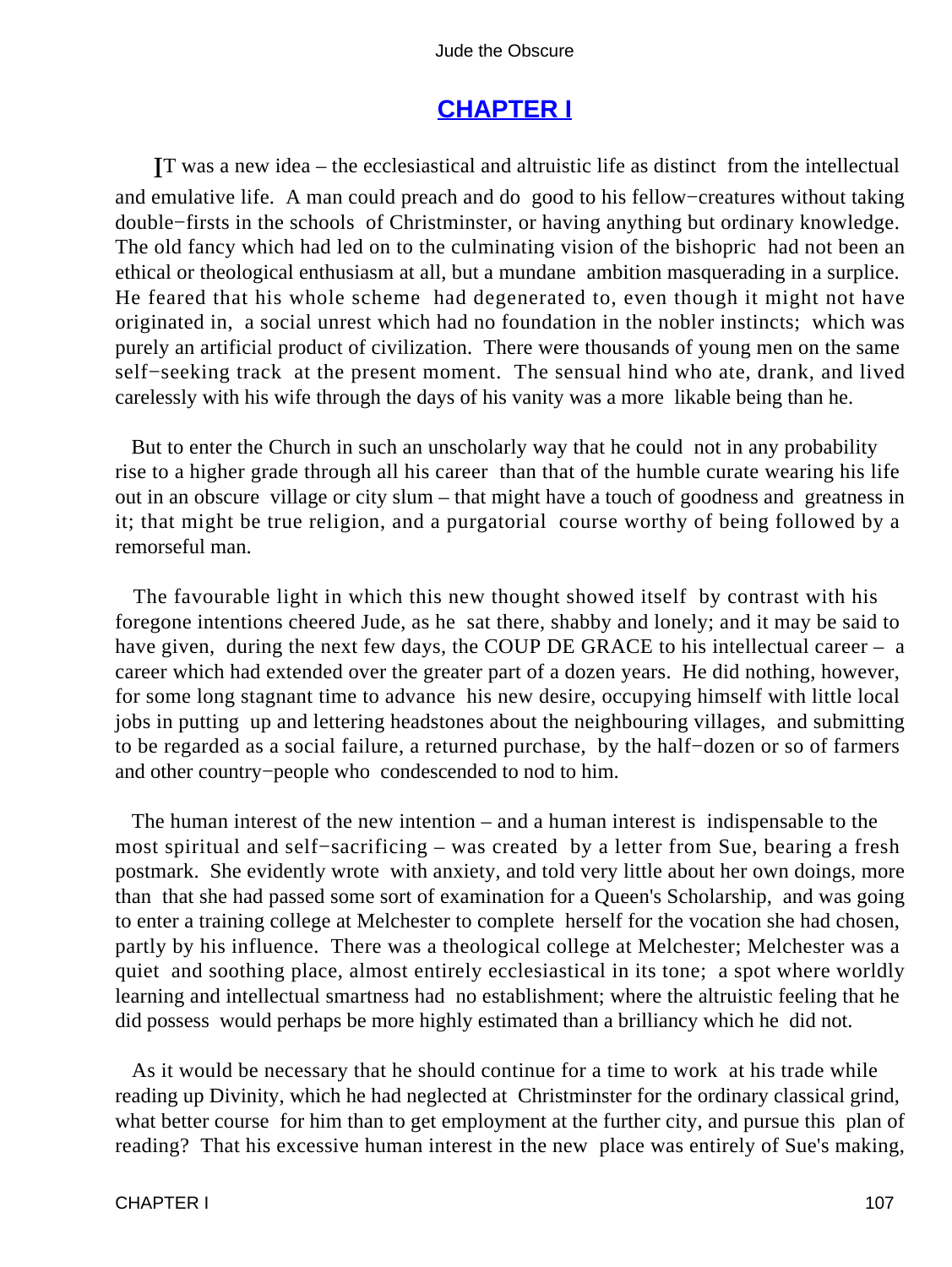while at the same time Sue was to be regarded even less than formerly as proper to create it, had an ethical contradictoriness to which he was not blind. But that much he conceded to human frailty, and hoped to learn to love her only as a friend and kinswoman.

 He considered that he might so mark out his coming years as to begin his ministry at the age of thirty – an age which much attracted him as being that of his exemplar when he first began to teach in Galilee. This would allow him plenty of time for deliberate study, and for acquiring capital by his trade to help his aftercourse of keeping the necessary terms at a theological college.

 Christmas had come and passed, and Sue had gone to the Melchester Normal School. The time was just the worst in the year for Jude to get into new employment, and he had written suggesting to her that he should postpone his arrival for a month or so, till the days had lengthened. She had acquiesced so readily that he wished he had not proposed it – she evidently did not much care about him, though she had never once reproached him for his strange conduct in coming to her that night, and his silent disappearance. Neither had she ever said a word about her relations with Mr. Phillotson.

 Suddenly, however, quite a passionate letter arrived from Sue. She was quite lonely and miserable, she told him. She hated the place she was in; it was worse than the ecclesiastical designer's; worse than anywhere. She felt utterly friendless; could he come immediately? – though when he did come she would only be able to see him at limited times, the rules of the establishment she found herself in being strict to a degree. It was Mr. Phillotson who had advised her to come there, and she wished she had never listened to him.

 Phillotson's suit was not exactly prospering, evidently; and Jude felt unreasonably glad. He packed up his things and went to Melchester with a lighter heart than he had known for months.

 This being the turning over a new leaf he duly looked about for a temperance hotel, and found a little establishment of that description in the street leading from the station. When he had had something to eat he walked out into the dull winter light over the town bridge, and turned the corner towards the Close. The day was foggy, and standing under the walls of the most graceful architectural pile in England he paused and looked up. The lofty building was visible as far as the roofridge; above, the dwindling spire rose more and more remotely, till its apex was quite lost in the mist drifting across it.

 The lamps now began to be lighted, and turning to the west front he walked round. He took it as a good omen that numerous blocks of stone were lying about, which signified that the cathedral was undergoing restoration or repair to a considerable extent. It seemed to him, full of the superstitions of his beliefs, that this was an exercise of forethought on the part of a ruling Power, that he might find plenty to do in the art he practised while waiting for a call to higher labours.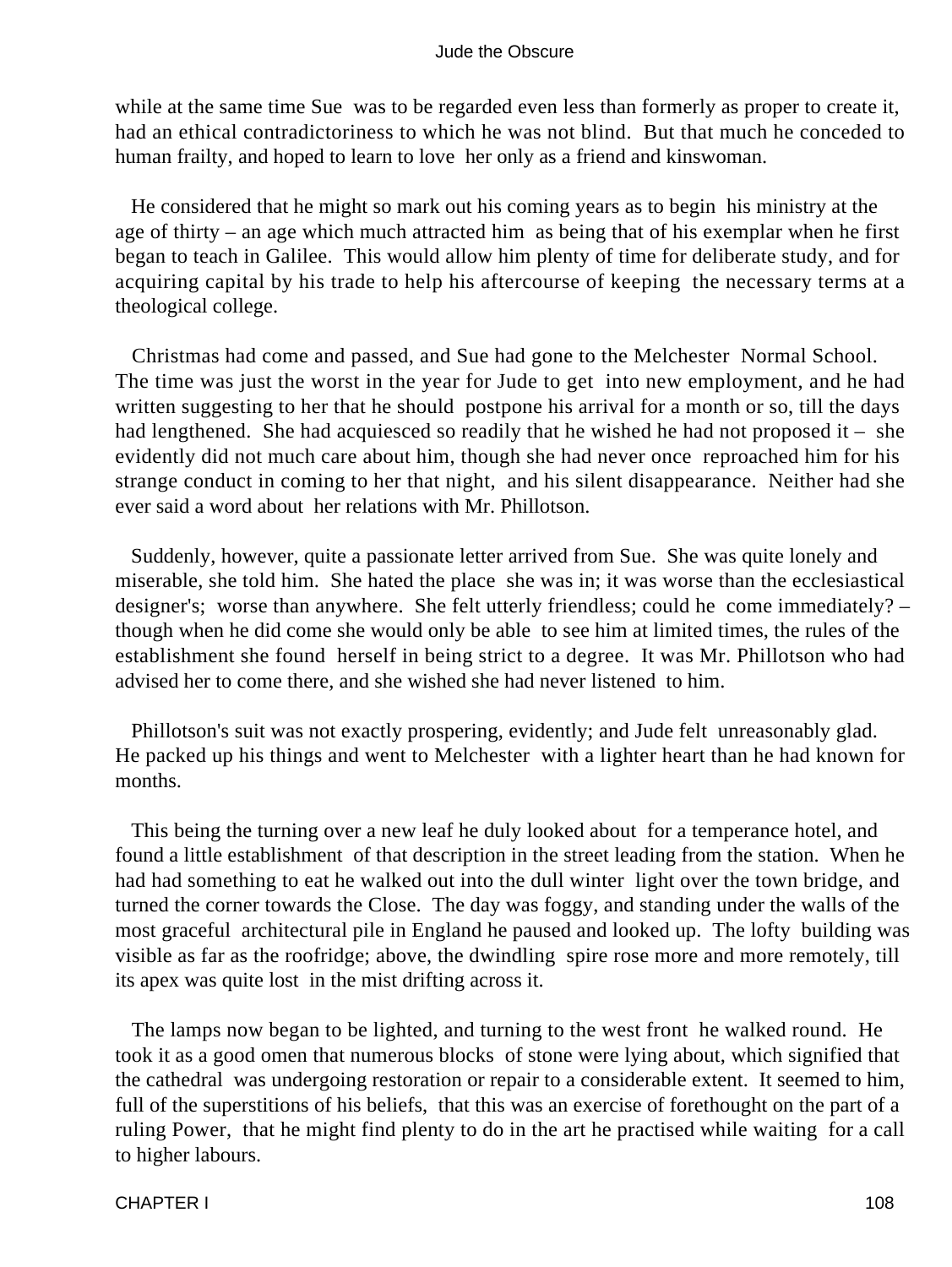Then a wave of warmth came over him as he thought how near he now stood to the bright−eyed vivacious girl with the broad forehead and pile of dark hair above it; the girl with the kindling glance, daringly soft at times – something like that of the girls he had seen in engravings from paintings of the Spanish school. She was here – actually in this Close – in one of the houses confronting this very west facade.

 He went down the broad gravel path towards the building. It was an ancient edifice of the fifteenth century, once a palace, now a training−school, with mullioned and transomed windows, and a courtyard in front shut in from the road by a wall. Jude opened the gate and went up to the door through which, on inquiring for his cousin, he was gingerly admitted to a waiting−room, and in a few minutes she came.

 Though she had been here such a short while, she was not as he had seen her last. All her bounding manner was gone; her curves of motion had become subdued lines. The screens and subtleties of convention had likewise disappeared. Yet neither was she quite the woman who had written the letter that summoned him. That had plainly been dashed off in an impulse which second thoughts had somewhat regretted; thoughts that were possibly of his recent self−disgrace. Jude was quite overcome with emotion.

"You don't – think me a demoralized wretch – for coming to you as I was – and going so shamefully, Sue?"

 "Oh, I have tried not to! You said enough to let me know what had caused it. I hope I shall never have any doubt of your worthiness, my poor Jude! And I am glad you have come!"

 She wore a murrey−coloured gown with a little lace collar. It was made quite plain, and hung about her slight figure with clinging gracefulness. Her hair, which formerly she had worn according to the custom of the day was now twisted up tightly, and she had altogether the air of a woman clipped and pruned by severe discipline, an under−brightness shining through from the depths which that discipline had not yet been able to reach.

 She had come forward prettily, but Jude felt that she had hardly expected him to kiss her, as he was burning to do, under other colours than those of cousinship. He could not perceive the least sign that Sue regarded him as a lover, or ever would do so, now that she knew the worst of him, even if he had the right to behave as one; and this helped on his growing resolve to tell her of his matrimonial entanglement, which he had put off doing from time to time in sheer dread of losing the bliss of her company.

 Sue came out into the town with him, and they walked and talked with tongues centred only on the passing moments. Jude said he would like to buy her a little present of some sort, and then she confessed, with something of shame, that she was dreadfully hungry. They were kept on very short allowances in the college, and a dinner, tea, and supper all in one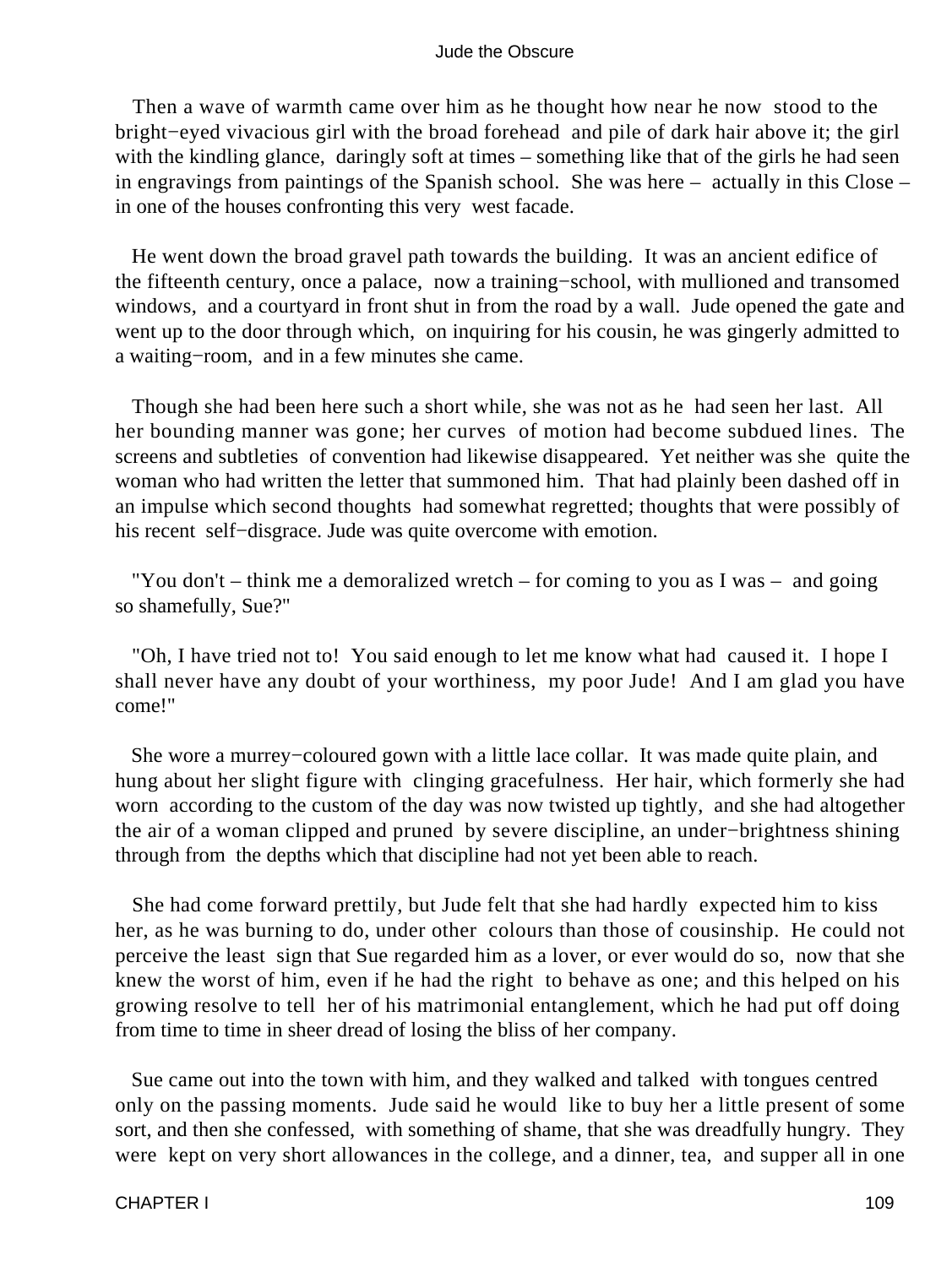was the present she most desired in the world. Jude thereupon took her to an inn and ordered whatever the house afforded, which was not much. The place, however, gave them a delightful opportunity for a TETE−A−TETE, nobody else being in the room, and they talked freely.

 She told him about the school as it was at that date, and the rough living, and the mixed character of her fellow−students, gathered together from all parts of the diocese, and how she had to get up and work by gas−light in the early morning, with all the bitterness of a young person to whom restraint was new. To all this he listened; but it was not what he wanted especially to know – her relations with Phillotson. That was what she did not tell. When they had sat and eaten, Jude impulsively placed his hand upon hers; she looked up and smiled, and took his quite freely into her own little soft one, dividing his fingers and coolly examining them, as if they were the fingers of a glove she was purchasing.

"Your hands are rather rough, Jude, aren't they?" she said.

"Yes. So would yours be if they held a mallet and chisel all day."

 "I don't dislike it, you know. I think it is noble to see a man's hands subdued to what he works in.... Well, I'm rather glad I came to this training−school, after all. See how independent I shall be after the two years' training! I shall pass pretty high, I expect, and Mr. Phillotson will use his influence to get me a big school."

She had touched the subject at last. "I had a suspicion, a fear," said Jude, "that he  $$ cared about you rather warmly, and perhaps wanted to marry you."

"Now don't be such a silly boy!"

"He has said something about it, I expect."

"If he had, what would it matter? An old man like him!"

"Oh, come, Sue; he's not so very old. And I know what I saw him doing

"Not kissing me – that I'm certain!"

"No. But putting his arm round your waist."

"Ah – I remember. But I didn't know he was going to."

"You are wriggling out if it, Sue, and it isn't quite kind!"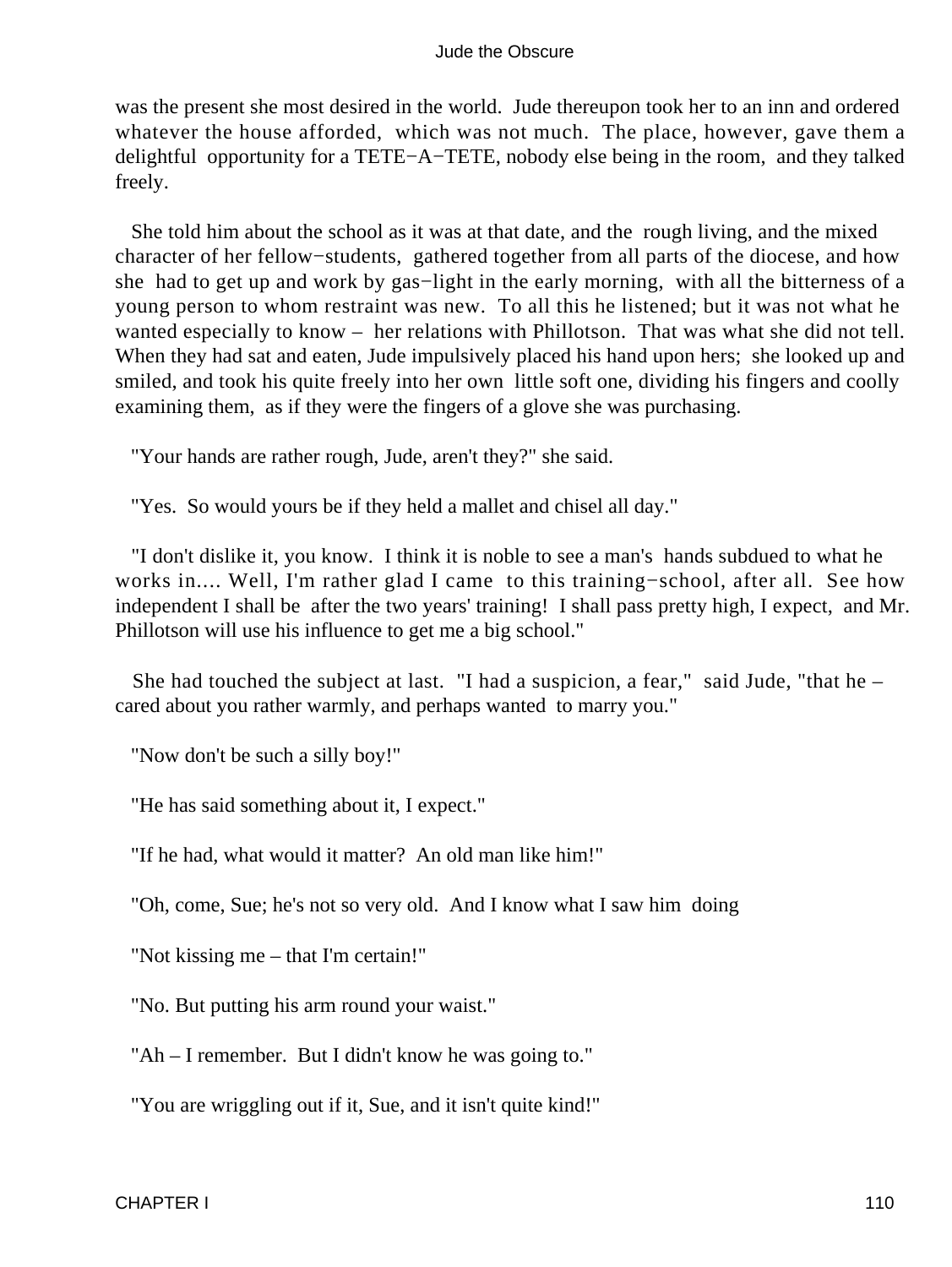Her ever–sensitive lip began to quiver, and her eye to blink, at something this reproof was deciding her to say.

"I know you'll be angry if I tell you everything, and that's why I don't want to!"

 "Very well, then, dear," he said soothingly. "I have no real right to ask you, and I don't wish to know."

 "I shall tell you!" said she, with the perverseness that was part of her. "This is what I have done: I have promised – I have promised – that I will marry him when I come out of the training−school two years hence, and have got my certificate; his plan being that we shall then take a large double school in a great town – he the boys' and I the girls' – as married school−teachers often do, and make a good income between us."

"Oh, Sue! ... But of course it is right – you couldn't have done better!"

 He glanced at her and their eyes met, the reproach in his own belying his words. Then he drew his hand quite away from hers, and turned his face in estrangement from her to the window. Sue regarded him passively without moving.

 "I knew you would be angry!" she said with an air of no emotion whatever. "Very well – I am wrong, I suppose! I ought not to have let you come to see me! We had better not meet again; and we'll only correspond at long intervals, on purely business matters!"

 This was just the one thing he would not be able to bear, as she probably knew, and it brought him round at once. "Oh yes, we will," he said quickly. "Your being engaged can make no difference to me whatever. I have a perfect right to see you when I want to; and I shall!"

 "Then don't let us talk of it any more. It is quite spoiling our evening together. What does it matter about what one is going to do two years hence!"

 She was something of a riddle to him, and he let the subject drift away. "Shall we go and sit in the cathedral?" he asked, when their meal was finished.

 "Cathedral? Yes. Though I think I'd rather sit in the railway station," she answered, a remnant of vexation still in her voice. "That's the centre of the town life now. The cathedral has had its day!"

"How modern you are!"

 "So would you be if you had lived so much in the Middle Ages as I have done these last few years! The cathedral was a very good place four or five centuries ago; but it is played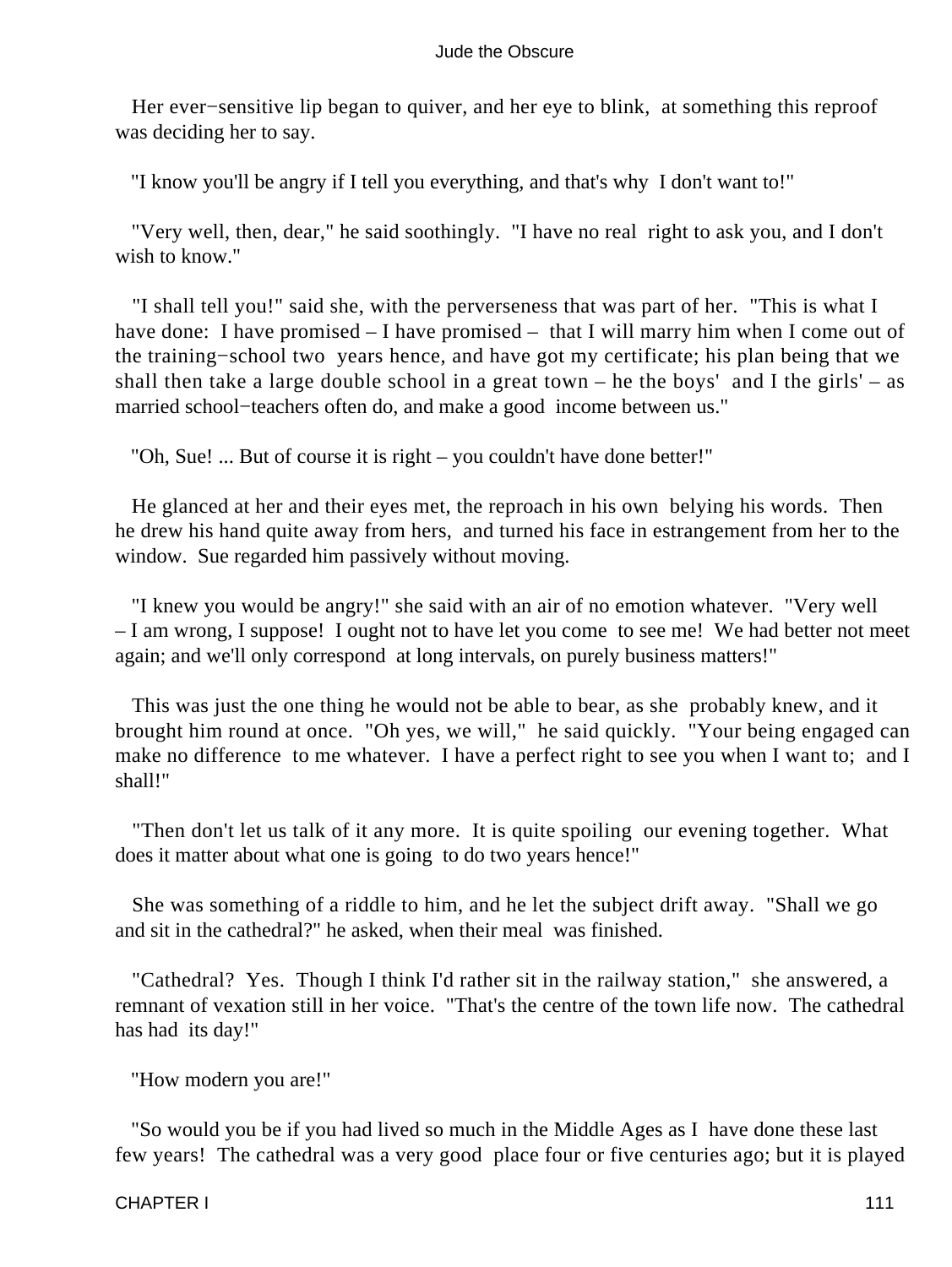out now ... I am not modern, either. I am more ancient than mediaevalism, if you only knew."

Jude looked distressed.

 "There – I won't say any more of that!" she cried. "Only you don't know how bad I am, from your point of view, or you wouldn't think so much of me, or care whether I was engaged or not. Now there's just time for us to walk round the Close, then I must go in, or I shall be locked out for the night."

 He took her to the gate and they parted. Jude had a conviction that his unhappy visit to her on that sad night had precipitated this marriage engagement, and it did anything but add to his happiness. Her reproach had taken that shape, then, and not the shape of words. However, next day he set about seeking employment, which it was not so easy to get as at Christminster, there being, as a rule, less stone−cutting in progress in this quiet city, and hands being mostly permanent. But he edged himself in by degrees. His first work was some carving at the cemetery on the hill; and ultimately he became engaged on the labour he most desired – the cathedral repairs, which were very extensive, the whole interior stonework having been overhauled, to be largely replaced by new. It might be a labour of years to get it all done, and he had confidence enough in his own skill with the mallet and chisel to feel that it would be a matter of choice with himself how long he would stay.

 The lodgings he took near the Close Gate would not have disgraced a curate, the rent representing a higher percentage on his wages than mechanics of any sort usually care to pay. His combined bed and sitting−room was furnished with framed photographs of the rectories and deaneries at which his landlady had lived as trusted servant in her time, and the parlour downstairs bore a clock on the mantelpiece inscribed to the effect that it was presented to the same serious−minded woman by her fellow−servants on the occasion of her marriage. Jude added to the furniture of his room by unpacking photographs of the ecclesiastical carvings and monuments that he had executed with his own hands; and he was deemed a satisfactory acquisition as tenant of the vacant apartment.

 He found an ample supply of theological books in the city book−shops, and with these his studies were recommenced in a different spirit and direction from his former course. As a relaxation from the Fathers, and such stock works as Paley and Butler, he read Newman, Pusey, and many other modern lights. He hired a harmonium, set it up in his lodging, and practised chants thereon, single and double.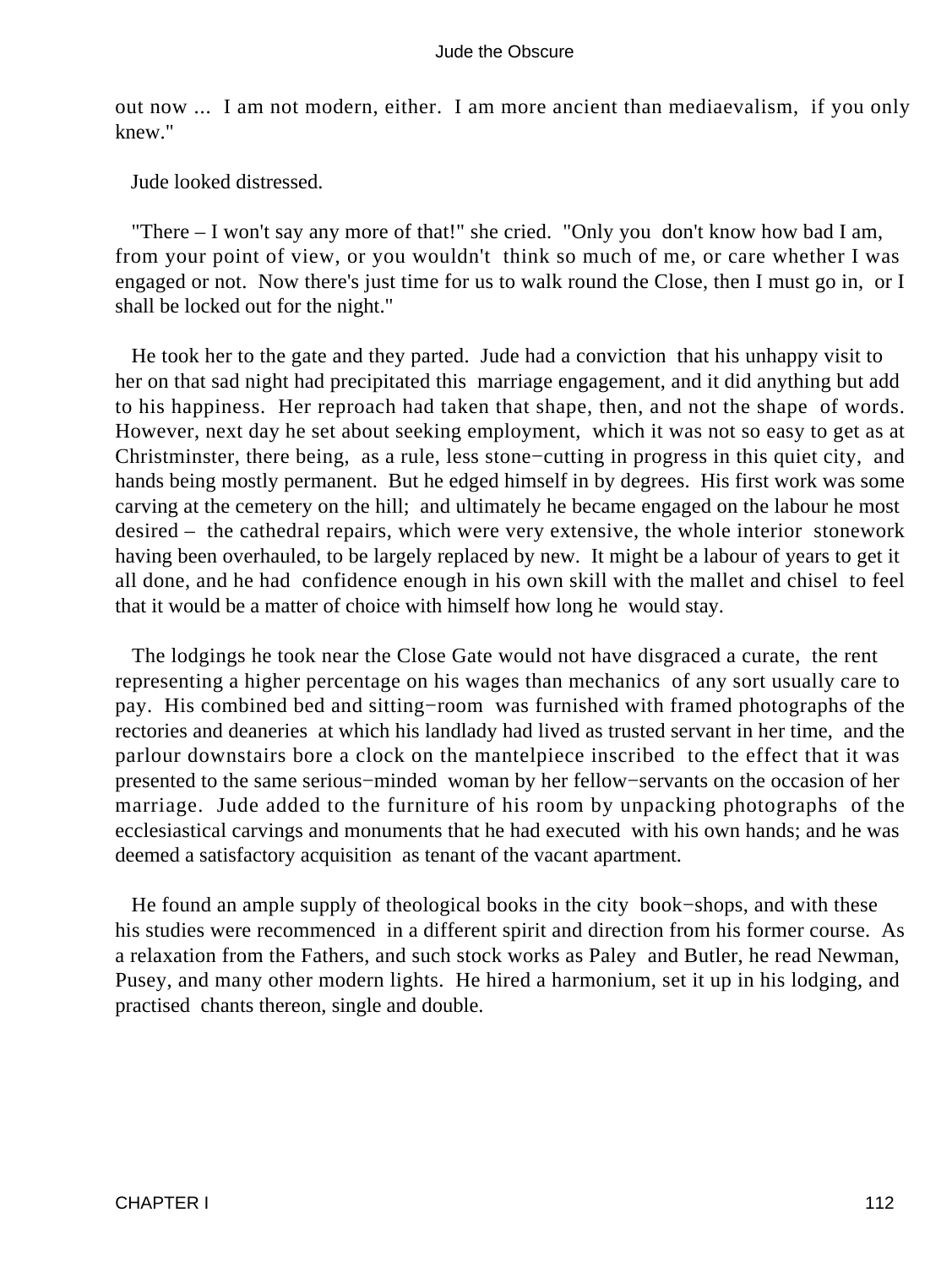# **[CHAPTER II](#page-367-0)**

"TO−MORROW is our grand day, you know. Where shall we go?"

 "I have leave from three till nine. Wherever we can get to and come back from in that time. Not ruins, Jude – I don't care for them."

 "Well – Wardour Castle. And then we can do Fonthill if we like – all in the same afternoon."

"Wardour is Gothic ruins – and I hate Gothic!"

 "No. Quite otherwise. It is a classic building – Corinthian, I think; with a lot of pictures."

"Ah – that will do. I like the sound of Corinthian. We'll go."

 Their conversation had run thus some few weeks later, and next morning they prepared to start. Every detail of the outing was a facet reflecting a sparkle to Jude, and he did not venture to meditate on the life of inconsistency he was leading. His Sue's conduct was one lovely conundrum to him; he could say no more.

 There duly came the charm of calling at the college door for her; her emergence in a nunlike simplicity of costume that was rather enforced than desired; the traipsing along to the station, the porters' "B'your leave!," the screaming of the trains – everything formed the basis of a beautiful crystallization. Nobody stared at Sue, because she was so plainly dressed, which comforted Jude in the thought that only himself knew the charms those habiliments subdued. A matter of ten pounds spent in a drapery−shop, which had no connection with her real life or her real self, would have set all Melchester staring. The guard of the train thought they were lovers, and put them into a compartment all by themselves.

"That's a good intention wasted!" said she.

Jude did not respond. He thought the remark unnecessarily cruel, and partly untrue.

 They reached the park and castle and wandered through the picture−galleries, Jude stopping by preference in front of the devotional pictures by Del Sarto, Guido Reni, Spagnoletto, Sassoferrato, Carlo Dolci, and others. Sue paused patiently beside him, and stole critical looks into his face as, regarding the Virgins, Holy Families, and Saints, it grew reverent and abstracted. When she had thoroughly estimated him at this, she would move on and wait for him before a Lely or Reynolds. It was evident that her cousin deeply interested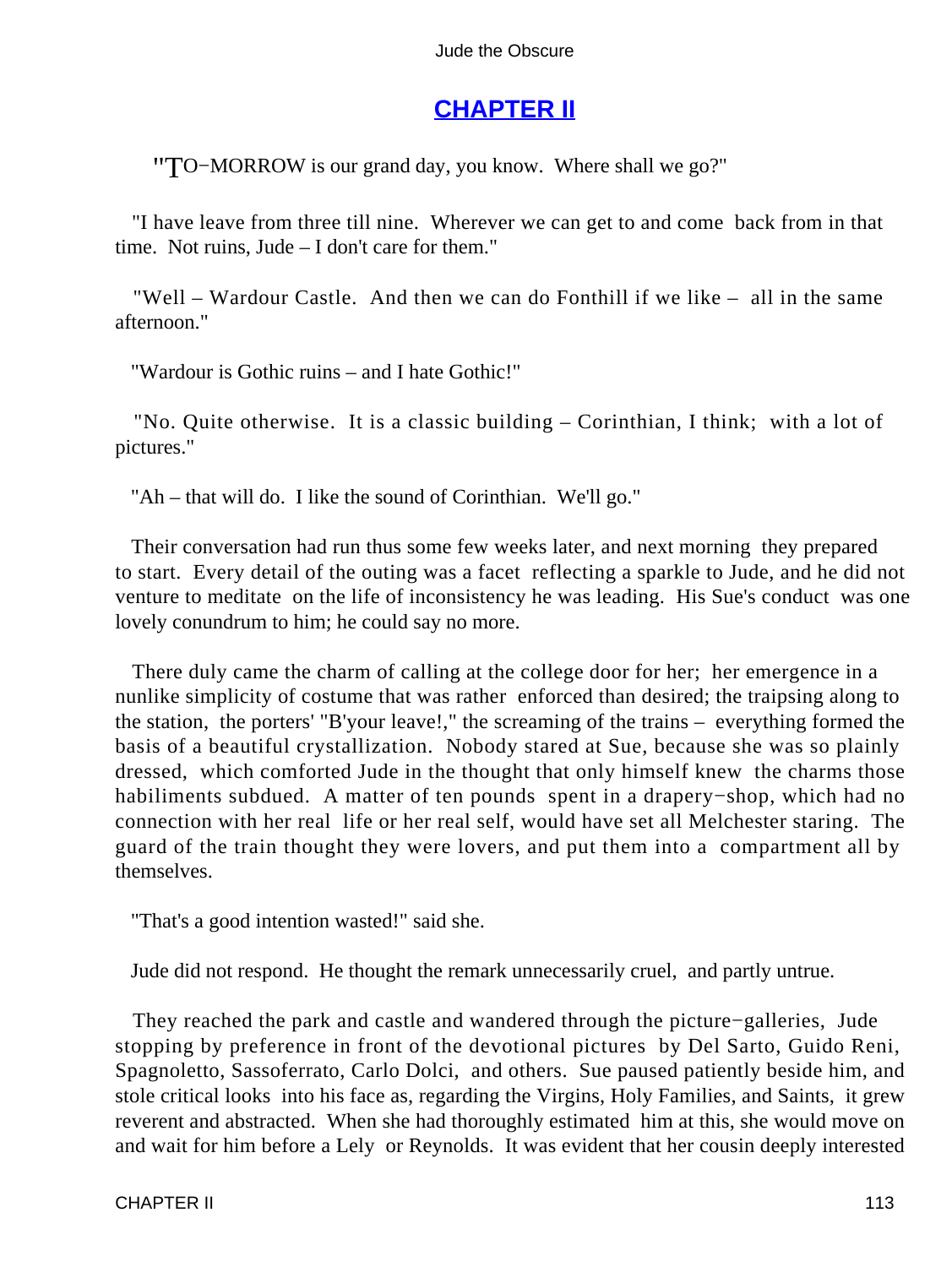her, as one might be interested in a man puzzling out his way along a labyrinth from which one had one's self escaped.

 When they came out a long time still remained to them and Jude proposed that as soon as they had had something to eat they should walk across the high country to the north of their present position, and intercept the train of another railway leading back to Melchester, at a station about seven miles off. Sue, who was inclined for any adventure that would intensify the sense of her day's freedom, readily agreed; and away they went, leaving the adjoining station behind them.

 It was indeed open country, wide and high. They talked and bounded on, Jude cutting from a little covert a long walking−stick for Sue as tall as herself, with a great crook, which made her look like a shepherdess. About half−way on their journey they crossed a main road running due east and west – the old road from London to Land's End. They paused, and looked up and down it for a moment, and remarked upon the desolation which had come over this once lively thoroughfare, while the wind dipped to earth and scooped straws and hay−stems from the ground.

 They crossed the road and passed on, but during the next half−mile Sue seemed to grow tired, and Jude began to be distressed for her. They had walked a good distance altogether, and if they could not reach the other station it would be rather awkward. For a long time there was no cottage visible on the wide expanse of down and turnip−land; but presently they came to a sheepfold, and next to the shepherd, pitching hurdles. He told them that the only house near was his mother's and his, pointing to a little dip ahead from which a faint blue smoke arose, and recommended them to go on and rest there.

 This they did, and entered the house, admitted by an old woman without a single tooth, to whom they were as civil as strangers can be when their only chance of rest and shelter lies in the favour of the householder.

"A nice little cottage," said Jude.

 "Oh, I don't know about the niceness. I shall have to thatch it soon, and where the thatch is to come from I can't tell, for straw do get that dear, that 'twill soon be cheaper to cover your house wi' chainey plates than thatch."

 They sat resting, and the shepherd came in. "Don't 'ee mind I," he said with a deprecating wave of the hand "bide here as long as ye will. But mid you be thinking o' getting back to Melchester to−night by train? Because you'll never do it in this world, since you don't know the lie of the country. I don't mind going with ye some o' the ways, but even then the train mid be gone."

They started up.

CHAPTER II 114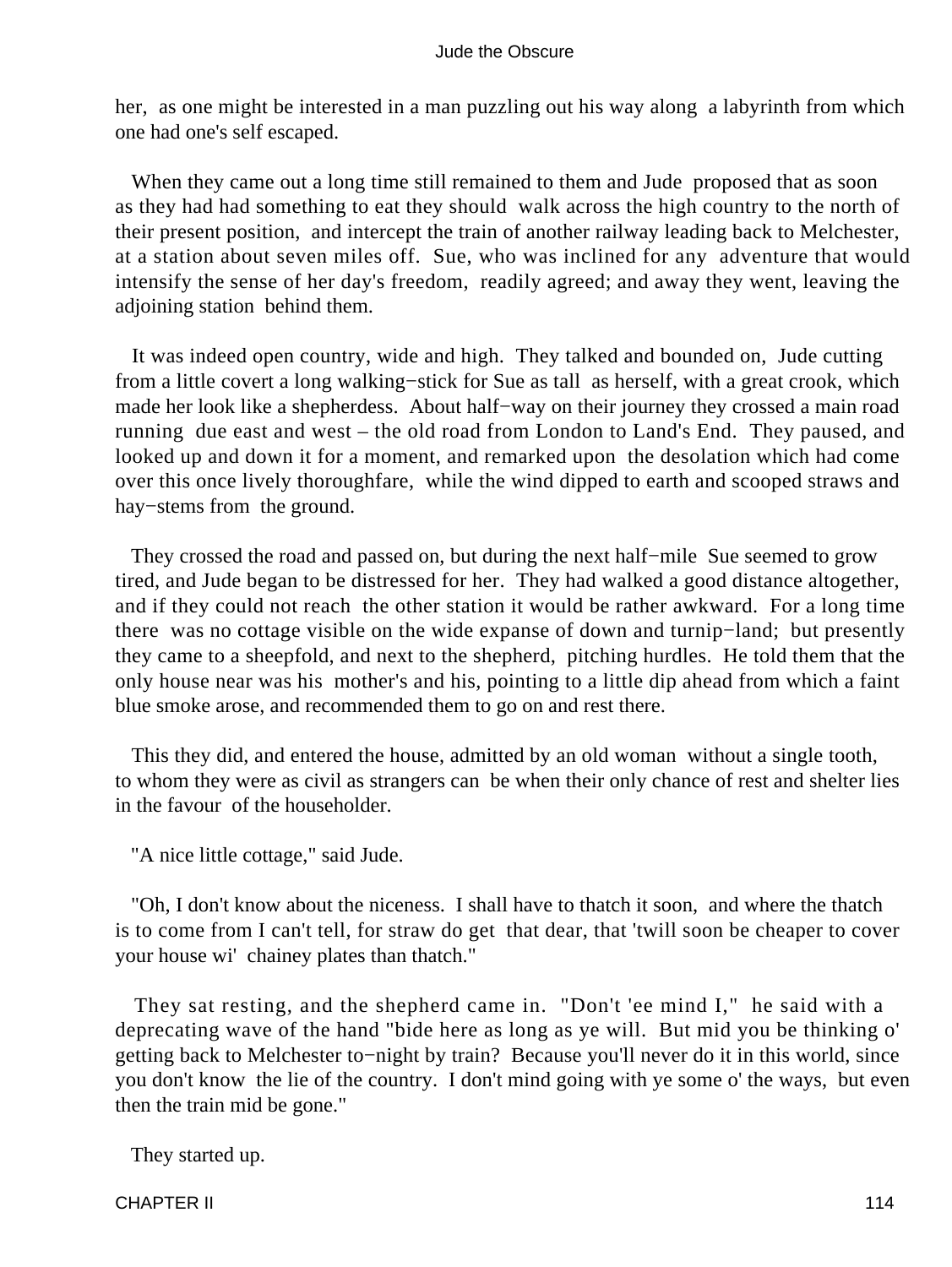"You can bide here, you know, over the night – can't 'em, Mother? The place is welcome to ye. 'Tis hard lying, rather, but volk may do worse." He turned to Jude and asked privately: "Be you a married couple?"

"Hsh – no!" said Jude.

 "Oh – I meant nothing ba'dy – not I! Well then, she can go into Mother's room, and you and I can lie in the outer chimmer after they've gone through. I can call ye soon enough to catch the first train back. You've lost this one now."

 On consideration they decided to close with this offer, and drew up and shared with the shepherd and his mother the boiled bacon and greens for supper.

 "I rather like this," said Sue, while their entertainers were clearing away the dishes. "Outside all laws except gravitation and germination."

 "You only think you like it; you don't: you are quite a product of civilization," said Jude, a recollection of her engagement reviving his soreness a little.

 "Indeed I am not, Jude. I like reading and all that, but I crave to get back to the life of my infancy and its freedom."

 "Do you remember it so well? You seem to me to have nothing unconventional at all about you."

"Oh, haven't I! You don't know what's inside me."

"What?"

"The Ishmaelite."

"An urban miss is what you are."

She looked severe disagreement, and turned away.

 The shepherd aroused them the next morning, as he had said. It was bright and clear, and the four miles to the train were accomplished pleasantly. When they had reached Melchester, and walked to the Close, and the gables of the old building in which she was again to be immured rose before Sue's eyes, she looked a little scared. "I expect I shall catch it!" she murmured.

They rang the great bell and waited.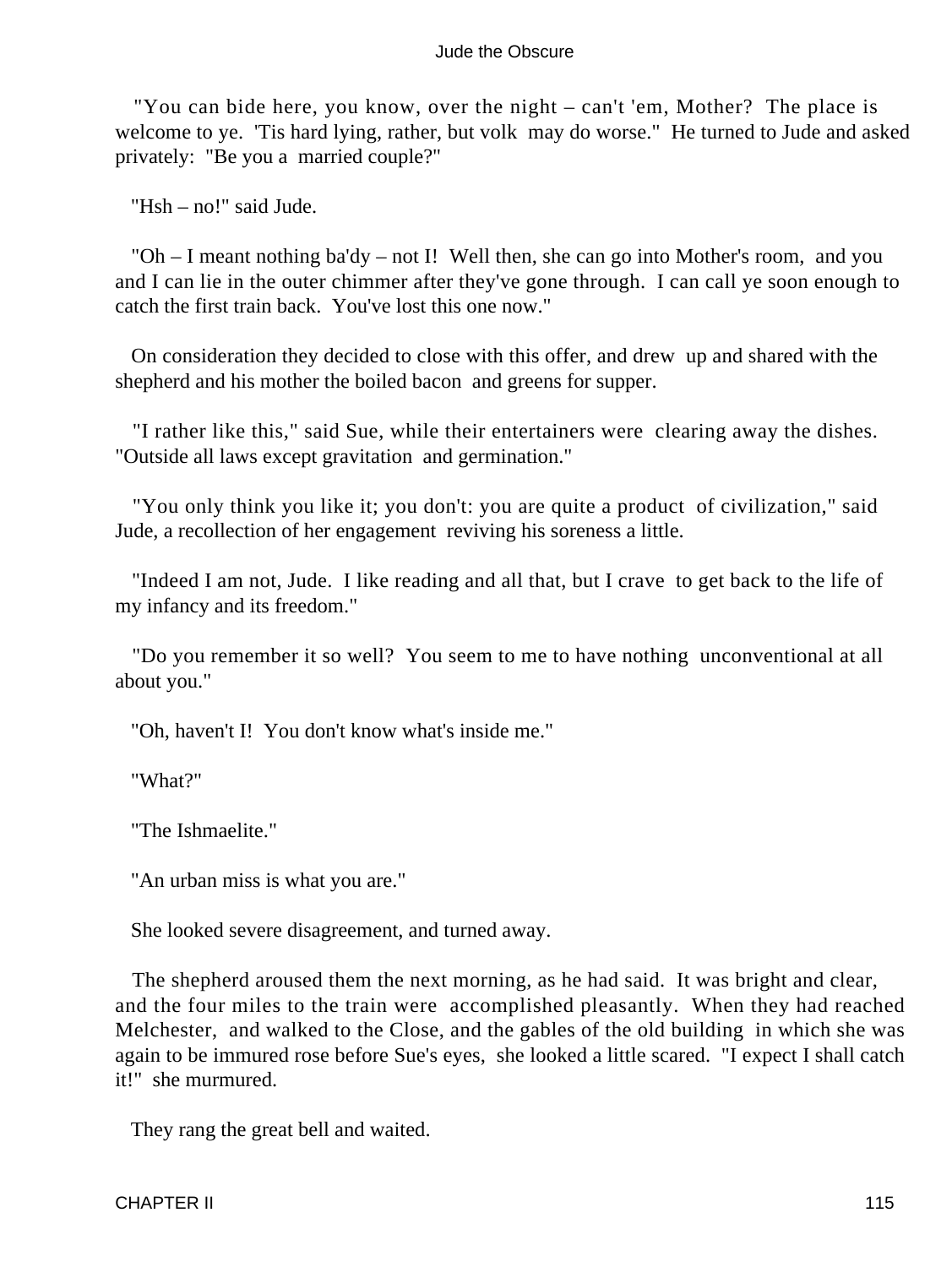"Oh, I bought something for you, which I had nearly forgotten," she said quickly, searching her pocket. "It is a new little photograph of me. Would you like it?"

 "WOULD I!" He took it gladly, and the porter came. There seemed to be an ominous glance on his face when he opened the gate. She passed in, looking back at Jude, and waving her hand.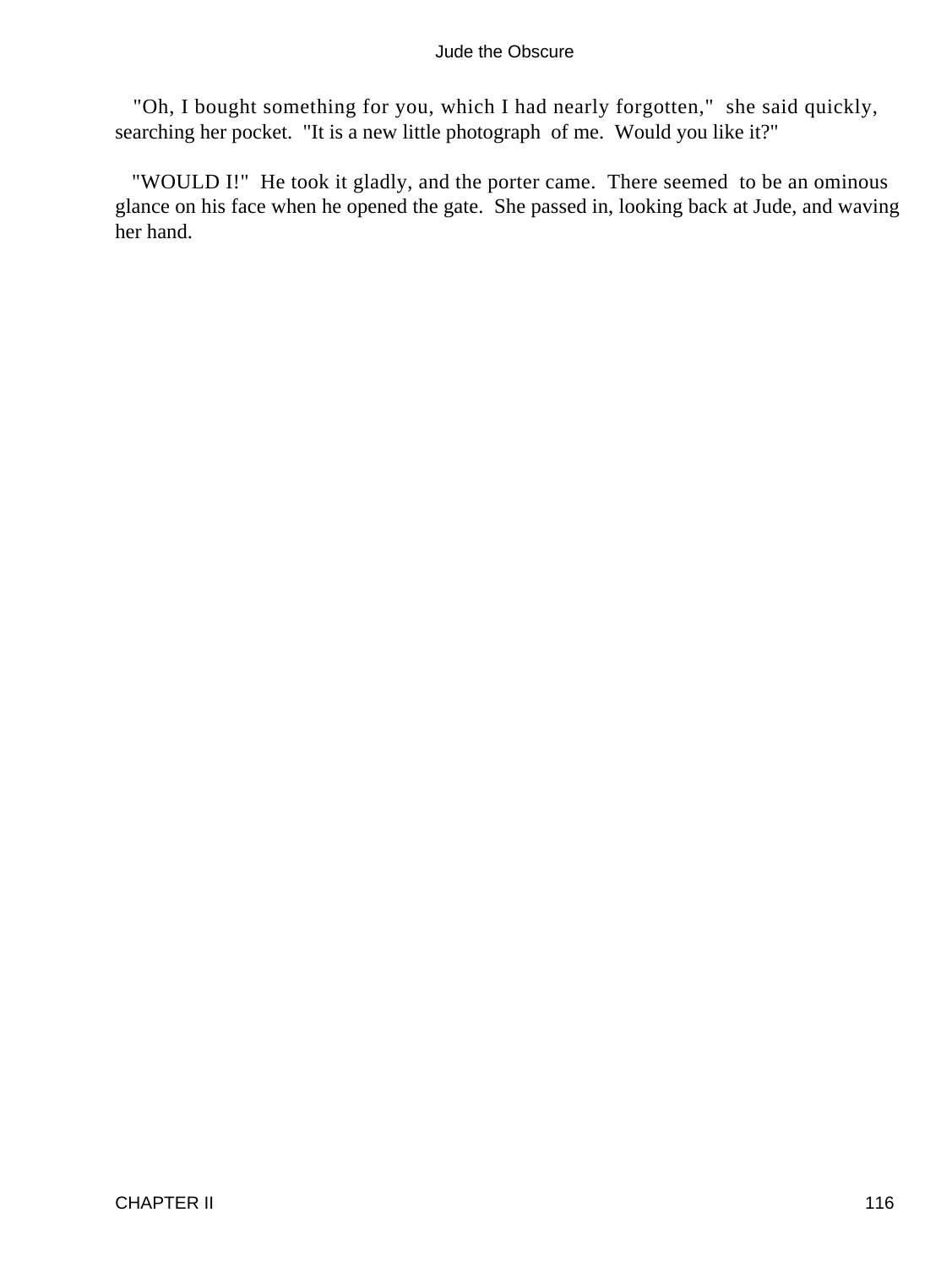# **[CHAPTER III](#page-367-0)**

THE seventy young women, of ages varying in the main from nineteen to one−and−twenty, though several were older, who at this date filled the species of nunnery known as the Training−School at Melchester, formed a very mixed community, which included the daughters of mechanics, curates, surgeons, shopkeepers, farmers, dairy−men, soldiers, sailors, and villagers. They sat in the large school−room of the establishment on the evening previously described, and word was passed round that Sue Bridehead had not come in at closing−time.

 "She went out with her young man," said a second−year's student, who knew about young men. "And Miss Traceley saw her at the station with him. She'll have it hot when she does come."

"She said he was her cousin," observed a youthful new girl.

 "That excuse has been made a little too often in this school to be effectual in saving our souls," said the head girl of the year, drily.

 The fact was that, only twelve months before, there had occurred a lamentable seduction of one of the pupils who had made the same statement in order to gain meetings with her lover. The affair had created a scandal, and the management had consequently been rough on cousins ever since.

 At nine o'clock the names were called, Sue's being pronounced three times sonorously by Miss Traceley without eliciting an answer.

 At a quarter past nine the seventy stood up to sing the "Evening Hymn," and then knelt down to prayers. After prayers they went in to supper, and every girl's thought was, Where is Sue Bridehead? Some of the students, who had seen Jude from the window, felt that they would not mind risking her punishment for the pleasure of being kissed by such a kindly−faced young men. Hardly one among them believed in the cousinship.

 Half an hour later they all lay in their cubicles, their tender feminine faces upturned to the flaring gas−jets which at intervals stretched down the long dormitories, every face bearing the legend "The Weaker" upon it, as the penalty of the sex wherein they were moulded, which by no possible exertion of their willing hearts and abilities could be made strong while the inexorable laws of nature remain what they are. They formed a pretty, suggestive, pathetic sight, of whose pathos and beauty they were themselves unconscious, and would not discover till, amid the storms and strains of after−years, with their injustice, loneliness, child−bearing, and bereavement, their minds would revert to this experience as to something which had been allowed to slip past them insufficiently regarded.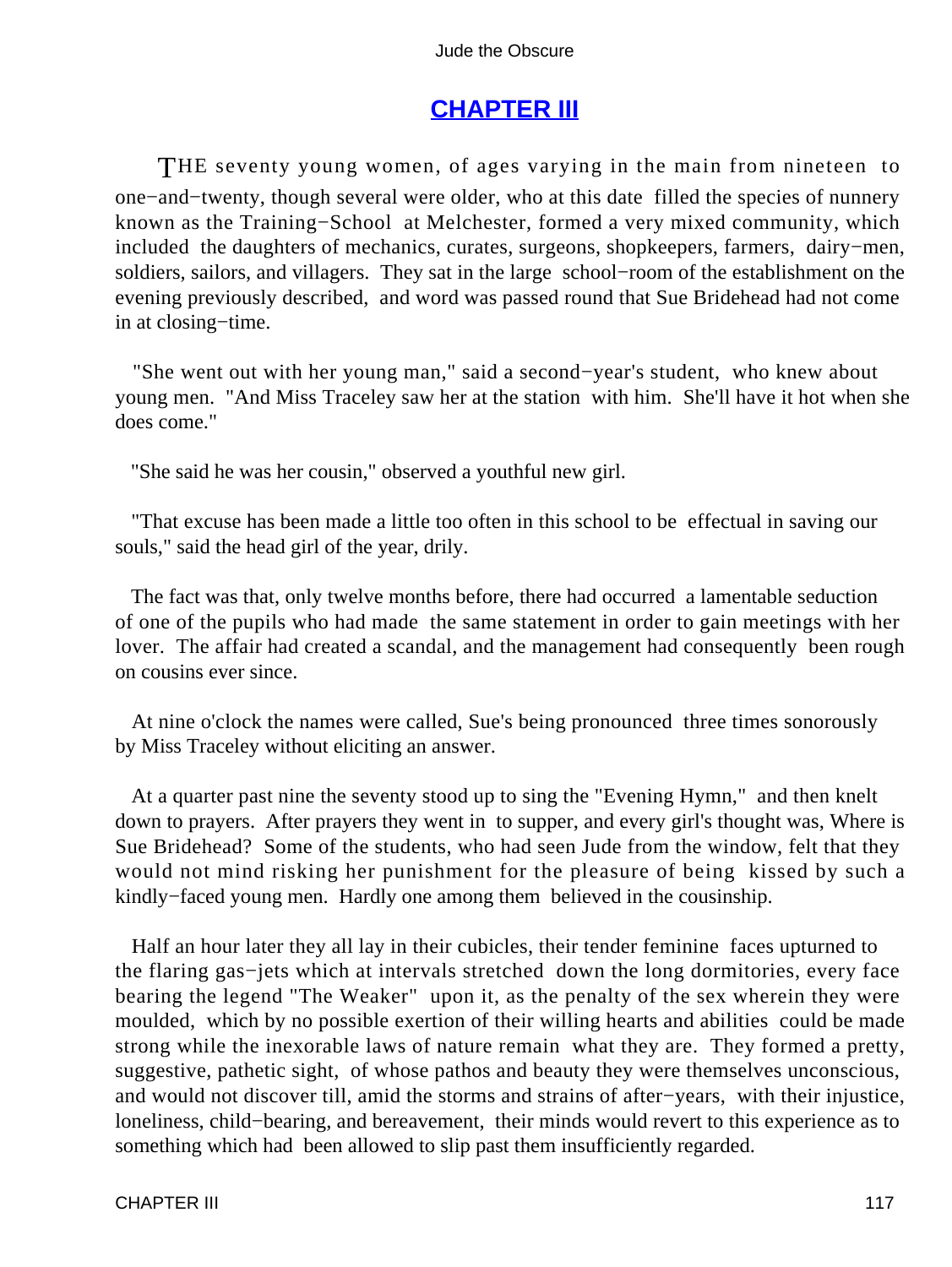One of the mistresses came in to turn out the lights, and before doing so gave a final glance at Sue's cot, which remained empty, and at her little dressing−table at the foot, which, like all the rest, was ornamented with various girlish trifles, framed photographs being not the least conspicuous among them. Sue's table had a moderate show, two men in their filigree and velvet frames standing together beside her looking−glass.

 "Who are these men – did she ever say?" asked the mistress. "Strictly speaking, relations' portraits only are allowed on these tables, you know."

 "One – the middle−aged man," said a student in the next bed – "is the schoolmaster she served under – Mr. Phillotson."

"And the other – this undergraduate in cap and gown – who is he?"

"He is a friend, or was. She has never told his name."

"Was it either of these two who came for her?"

"No."

"You are sure 'twas not the undergraduate?"

"Quite. He was a young man with a black beard."

 The lights were promptly extinguished, and till they fell asleep the girls indulged in conjectures about Sue, and wondered what games she had carried on in London and at Christminster before she came here, some of the more restless ones getting out of bed and looking from the mullioned windows at the vast west front of the cathedral opposite, and the spire rising behind it.

 When they awoke the next morning they glanced into Sue's nook, to find it still without a tenant. After the early lessons by gas−light, in half−toilet, and when they had come up to dress for breakfast, the bell of the entrance gate was heard to ring loudly. The mistress of the dormitory went away, and presently came back to say that the principal's orders were that nobody was to speak to Bridehead without permission.

 When, accordingly, Sue came into the dormitory to hastily tidy herself, looking flushed and tired, she went to her cubicle in silence, none of them coming out to greet her or to make inquiry. When they had gone downstairs they found that she did not follow them into the dining−hall to breakfast, and they then learnt that she had been severely reprimanded, and ordered to a solitary room for a week, there to be confined, and take her meals, and do all her reading.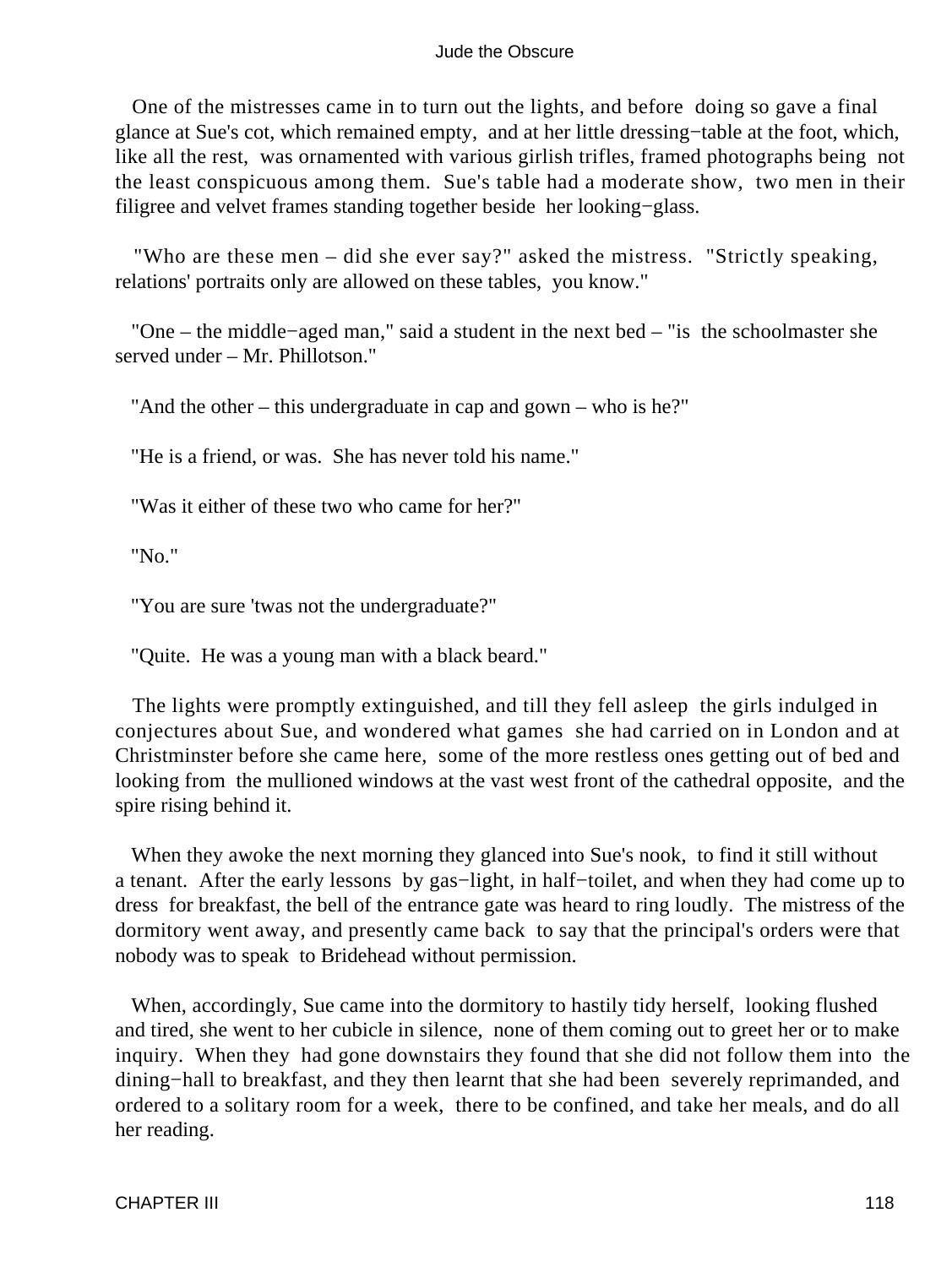At this the seventy murmured, the sentence being, they thought, too severe. A round robin was prepared and sent in to the principal, asking for a remission of Sue's punishment. No notice was taken. Towards evening, when the geography mistress began dictating her subject, the girls in the class sat with folded arms.

 "You mean that you are not going to work?" said the mistress at last. "I may as well tell you that it has been ascertained that the young man Bridehead stayed out with was not her cousin, for the very good reason that she has no such relative. We have written to Christminster to ascertain."

"We are willing to take her word," said the head girl.

 "This young man was discharged from his work at Christminster for drunkenness and blasphemy in public−houses, and he has come here to live, entirely to be near her."

 However, they remained stolid and motionless, and the mistress left the room to inquire from her superiors what was to be done.

 Presently, towards dusk, the pupils, as they sat, heard exclamations from the first−year's girls in an adjoining classroom, and one rushed in to say that Sue Bridehead had got out of the back window of the room in which she had been confined, escaped in the dark across the lawn, and disappeared. How she had managed to get out of the garden nobody could tell, as it was bounded by the river at the bottom, and the side door was locked.

 They went and looked at the empty room, the casement between the middle mullions of which stood open. The lawn was again searched with a lantern, every bush and shrub being examined, but she was nowhere hidden. Then the porter of the front gate was interrogated, and on reflection he said that he remembered hearing a sort of splashing in the stream at the back, but he had taken no notice, thinking some ducks had come down the river from above.

"She must have walked through the river!" said a mistress.

"Or drownded herself," said the porter.

 The mind of the matron was horrified – not so much at the possible death of Sue as at the possible half−column detailing that event in all the newspapers, which, added to the scandal of the year before, would give the college an unenviable notoriety for many months to come.

 More lanterns were procured, and the river examined; and then, at last, on the opposite shore, which was open to the fields, some little boot−tracks were discerned in the mud, which left no doubt that the too excitable girl had waded through a depth of water reaching nearly to her shoulders – for this was the chief river of the county, and was mentioned in all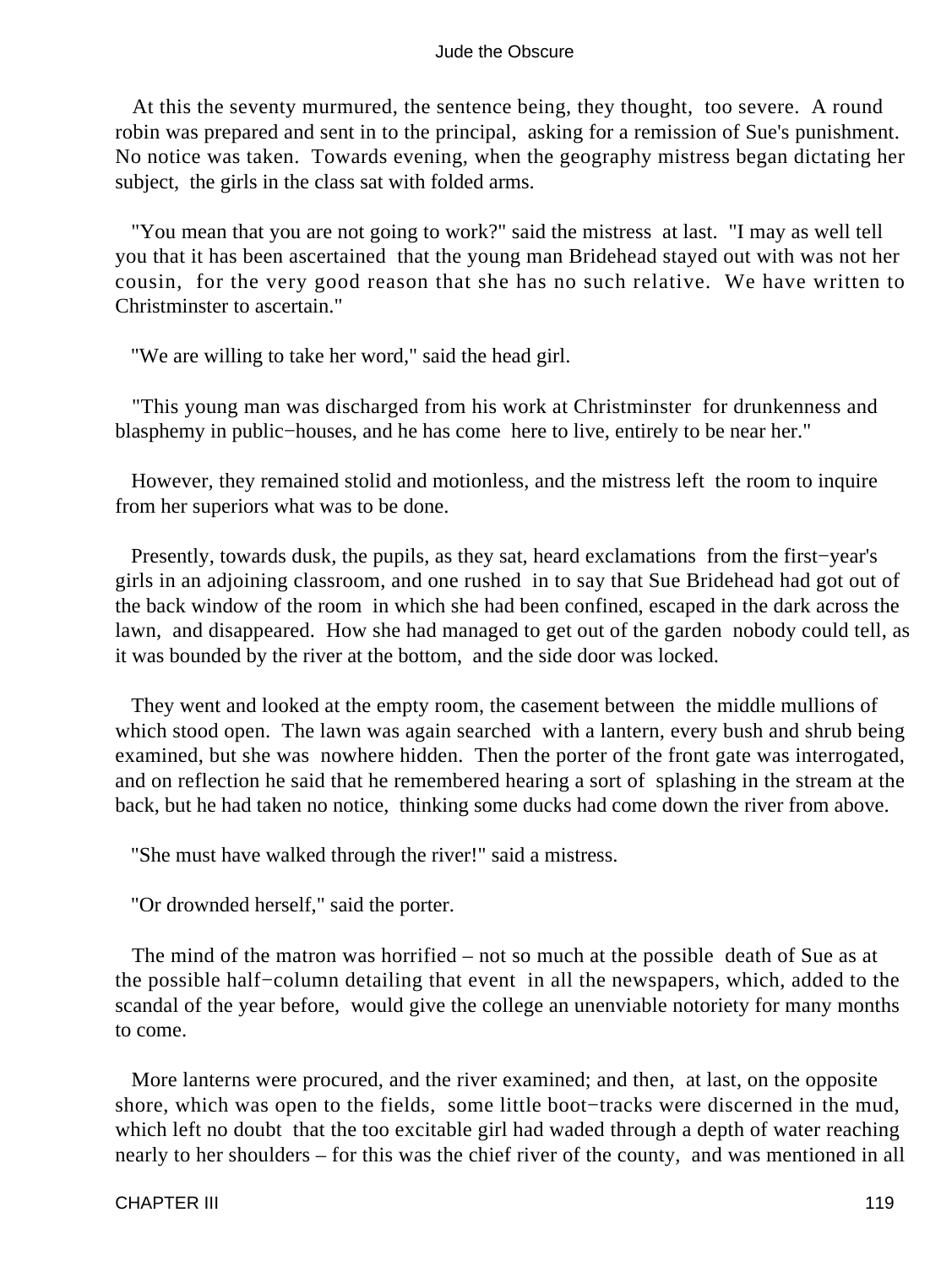the geography books with respect. As Sue had not brought disgrace upon the school by drowning herself, the matron began to speak superciliously of her, and to express gladness that she was gone.

 On the self−same evening Jude sat in his lodgings by the Close Gate. Often at this hour after dusk he would enter the silent Close, and stand opposite the house that contained Sue, and watch the shadows of the girls' heads passing to and fro upon the blinds, and wish he had nothing else to do but to sit reading and learning all day what many of the thoughtless inmates despised. But to−night, having finished tea and brushed himself up, he was deep in the perusal of the Twenty−ninth Volume of Pusey's Library of the Fathers, a set of books which he had purchased of a second−hand dealer at a price that seemed to him to be one of miraculous cheapness for that invaluable work. He fancied he heard something rattle lightly against his window; then he heard it again. Certainly somebody had thrown gravel. He rose and gently lifted the sash.

"Jude!" (from below) .

"Sue!"

"Yes – it is! Can I come up without being seen?"

"Oh yes!"

"Then don't come down. Shut the window."

 Jude waited, knowing that she could enter easily enough, the front door being opened merely by a knob which anybody could turn, as in most old country towns. He palpitated at the thought that she had fled to him in her trouble as he had fled to her in his. What counterparts they were! He unlatched the door of his room, heard a stealthy rustle on the dark stairs, and in a moment she appeared in the light of his lamp. He went up to seize her hand, and found she was clammy as a marine deity, and that her clothes clung to her like the robes upon the figures in the Parthenon frieze.

"I'm so cold!" she said through her chattering teeth. "Can I come by your fire, Jude?"

 She crossed to his little grate and very little fire, but as the water dripped from her as she moved, the idea of drying herself was absurd. "Whatever have you done, darling?" he asked, with alarm, the tender epithet slipping out unawares.

 "Walked through the largest river in the county – that's what I've done! They locked me up for being out with you; and it seemed so unjust that I couldn't bear it, so I got out of the window and escaped across the stream!" She had begun the explanation in her usual slightly independent tones, but before she had finished the thin pink lips trembled, and she could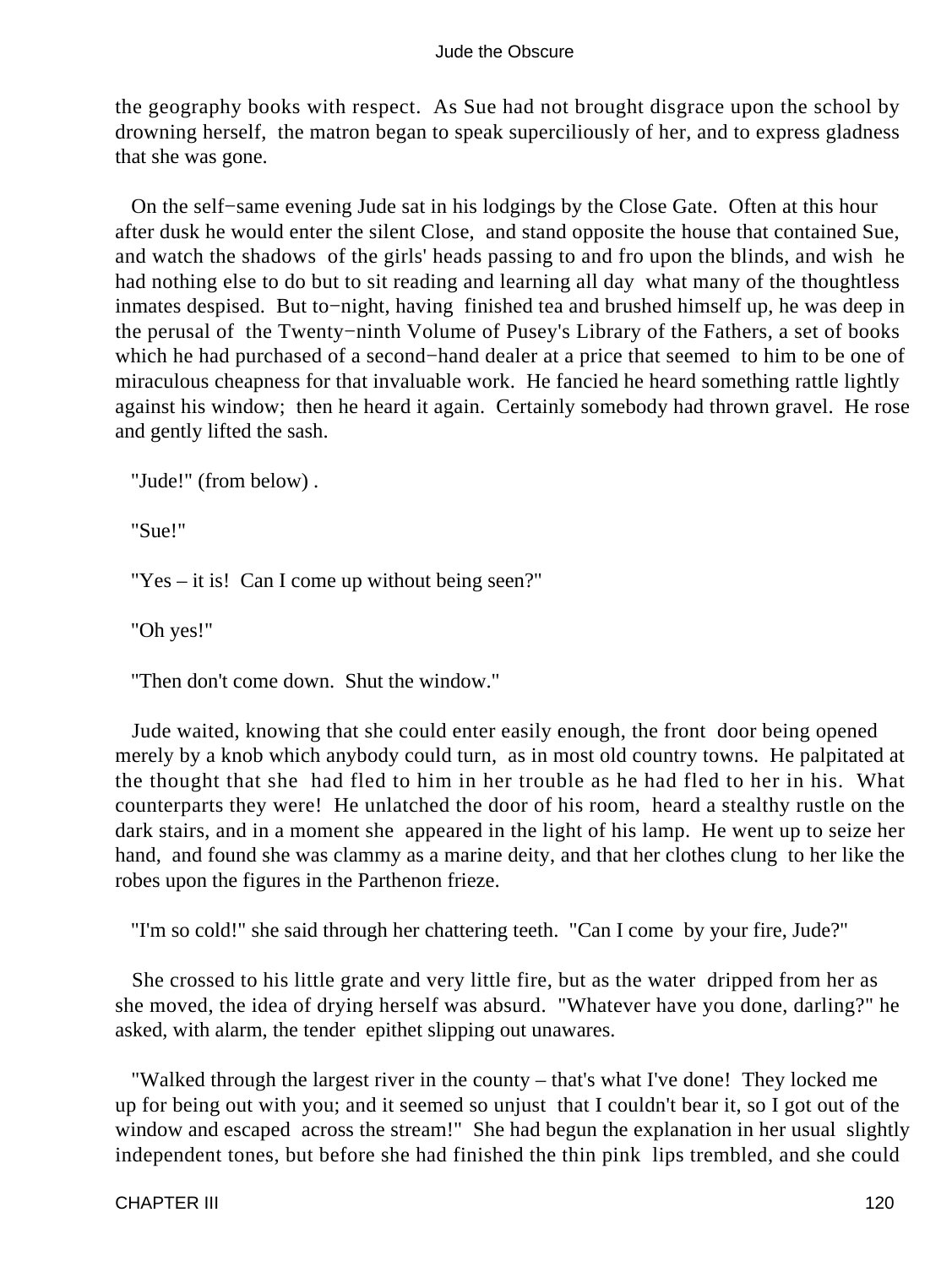hardly refrain from crying.

 "Dear Sue!" he said. "You must take off all your things! And let me see – you must borrow some from the landlady. I'll ask her."

 "No, no! Don't let her know, for God's sake! We are so near the school that they'll come after me!"

"Then you must put on mine. You don't mind?"

"Oh no."

 "My Sunday suit, you know. It is close here." In fact, everything was close and handy in Jude's single chamber, because there was not room for it to be otherwise. He opened a drawer, took out his best dark suit, and giving the garments a shake, said, "Now, how long shall I give you?"

"Ten minutes."

 Jude left the room and went into the street, where he walked up and down. A clock struck half−past seven, and he returned. Sitting in his only arm−chair he saw a slim and fragile being masquerading as himself on a Sunday, so pathetic in her defencelessness that his heart felt big with the sense of it. On two other chairs before the fire were her wet garments. She blushed as he sat down beside her, but only for a moment.

 "I suppose, Jude, it is odd that you should see me like this and all my things hanging there? Yet what nonsense! They are only a woman's clothes – sexless cloth and linen.... I wish I didn't feel so ill and sick! Will you dry my clothes now? Please do, Jude, and I'll get a lodging by and by. It is not late yet."

 "No, you shan't, if you are ill. You must stay here. Dear, dear Sue, what can I get for you?"

 "I don't know! I can't help shivering. I wish I could get warm." Jude put on her his great−coat in addition, and then ran out to the nearest public−house, whence he returned with a little bottle in his hand. "Here's six of best brandy," he said. "Now you drink it, dear; all of it."

 "I can't out of the bottle, can I?" Jude fetched the glass from the dressing−table, and administered the spirit in some water. She gasped a little, but gulped it down, and lay back in the armchair.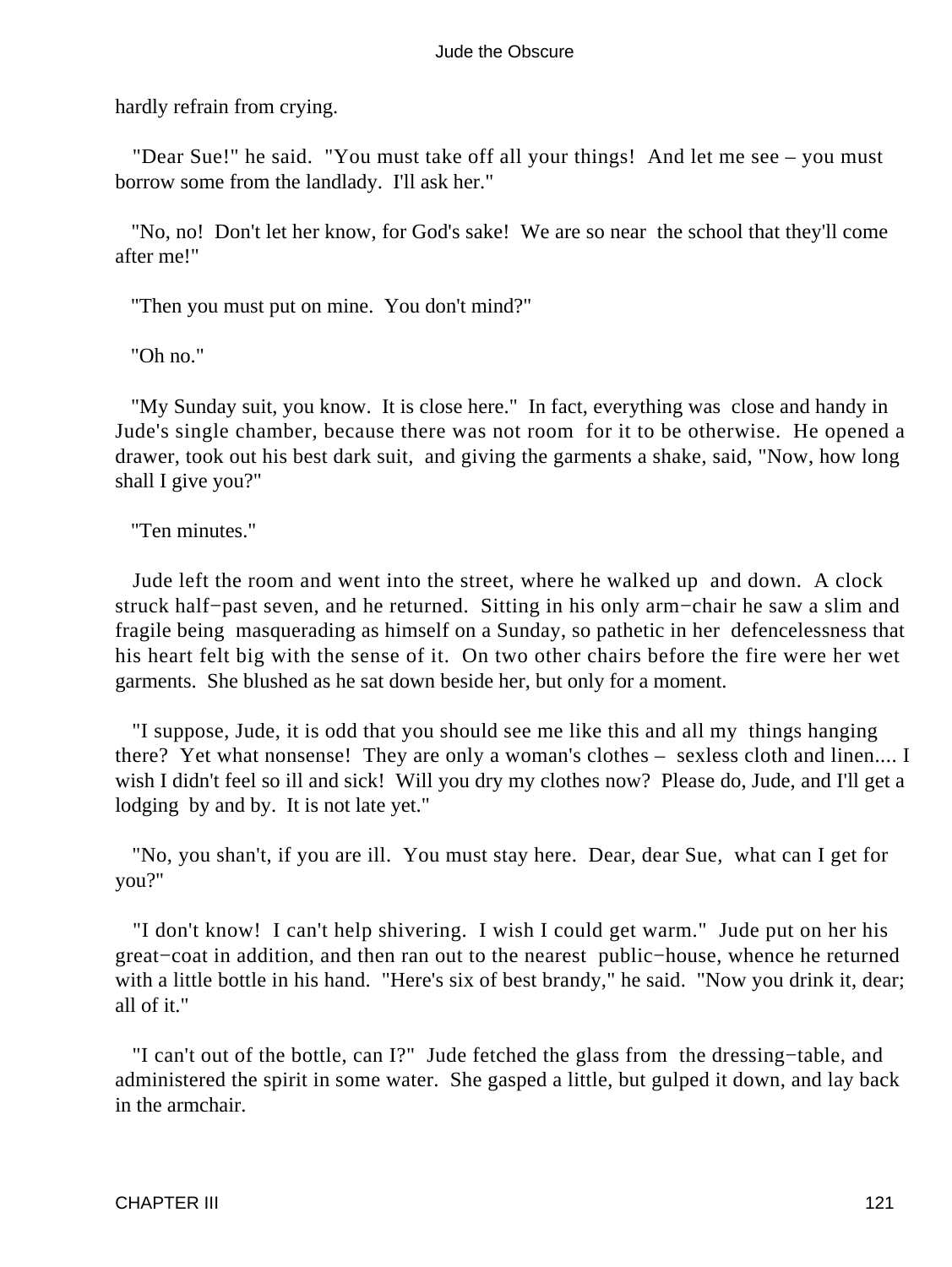She then began to relate circumstantially her experiences since they had parted; but in the middle of her story her voice faltered, her head nodded, and she ceased. She was in a sound sleep. Jude, dying of anxiety lest she should have caught a chill which might permanently injure her, was glad to hear the regular breathing. He softly went nearer to her, and observed that a warm flush now rosed her hitherto blue cheeks, and felt that her hanging hand was no longer cold. Then he stood with his back to the fire regarding her, and saw in her almost a divinity.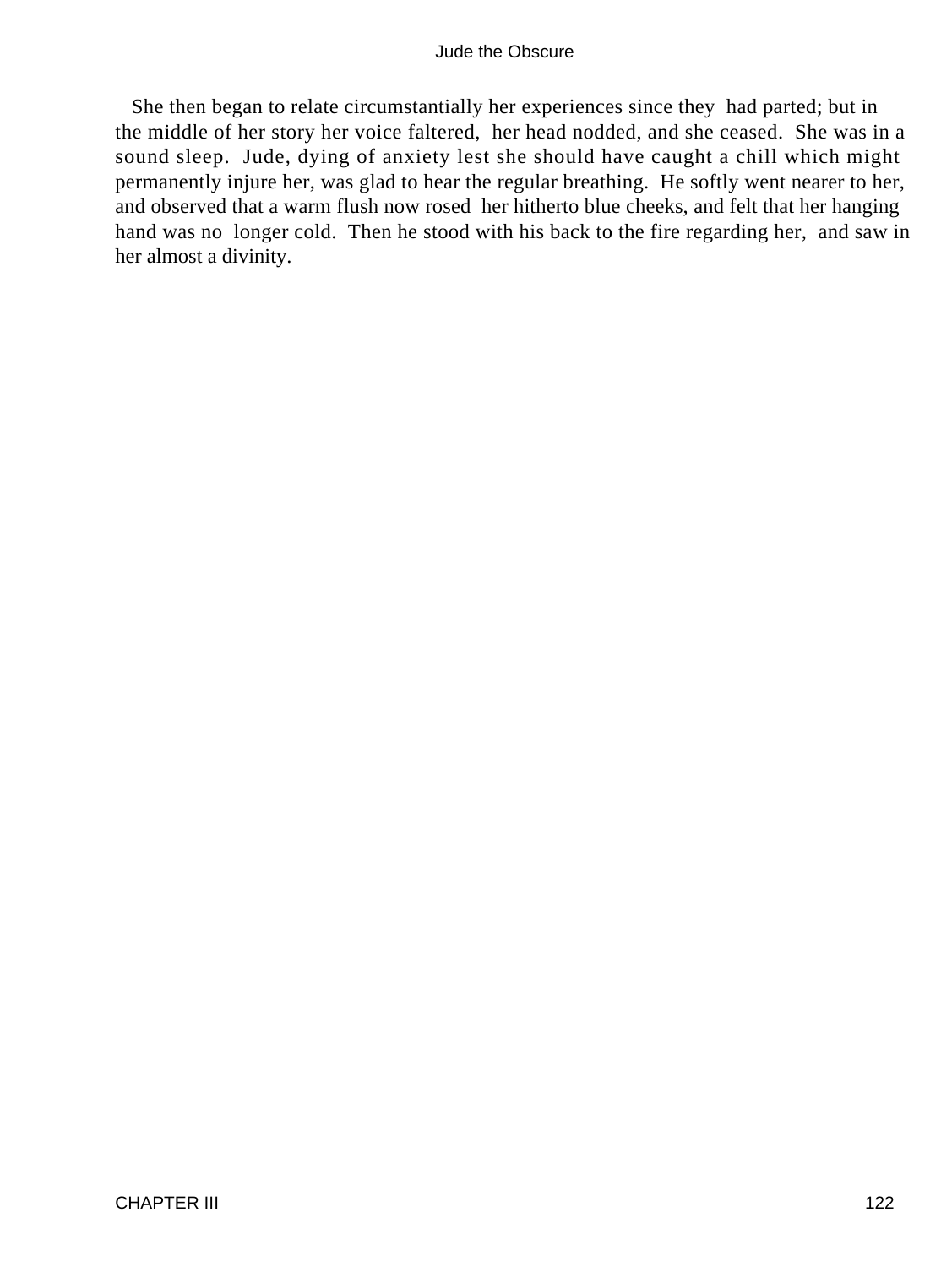# **[CHAPTER IV](#page-367-0)**

JUDE'S reverie was interrupted by the creak of footsteps ascending

the stairs.

 He whisked Sue's clothing from the chair where it was drying, thrust it under the bed, and sat down to his book. Somebody knocked and opened the door immediately. It was the landlady.

 "Oh, I didn't know whether you was in or not, Mr. Fawley. I wanted to know if you would require supper. I see you've a young gentleman  $-$  – "

 "Yes, ma'am. But I think I won't come down to−night. Will you bring supper up on a tray, and I'll have a cup of tea as well."

 It was Jude's custom to go downstairs to the kitchen, and eat his meals with the family, to save trouble. His landlady brought up the supper, however, on this occasion, and he took it from her at the door.

 When she had descended he set the teapot on the hob, and drew out Sue's clothes anew; but they were far from dry. A thick woollen gown, he found, held a deal of water. So he hung them up again, and enlarged his fire and mused as the steam from the garments went up the chimney.

Suddenly she said, "Jude!"

"Yes. All right. How do you feel now?"

"Better. Quite well. Why, I fell asleep, didn't I? What time is it? Not late surely?"

"It is past ten."

"Is it really? What SHALL I do!" she said, starting up.

"Stay where you are."

 "Yes; that's what I want to do. But I don't know what they would say! And what will you do?"

 "I am going to sit here by the fire all night, and read. To−morrow is Sunday, and I haven't to go out anywhere. Perhaps you will be saved a severe illness by resting there. Don't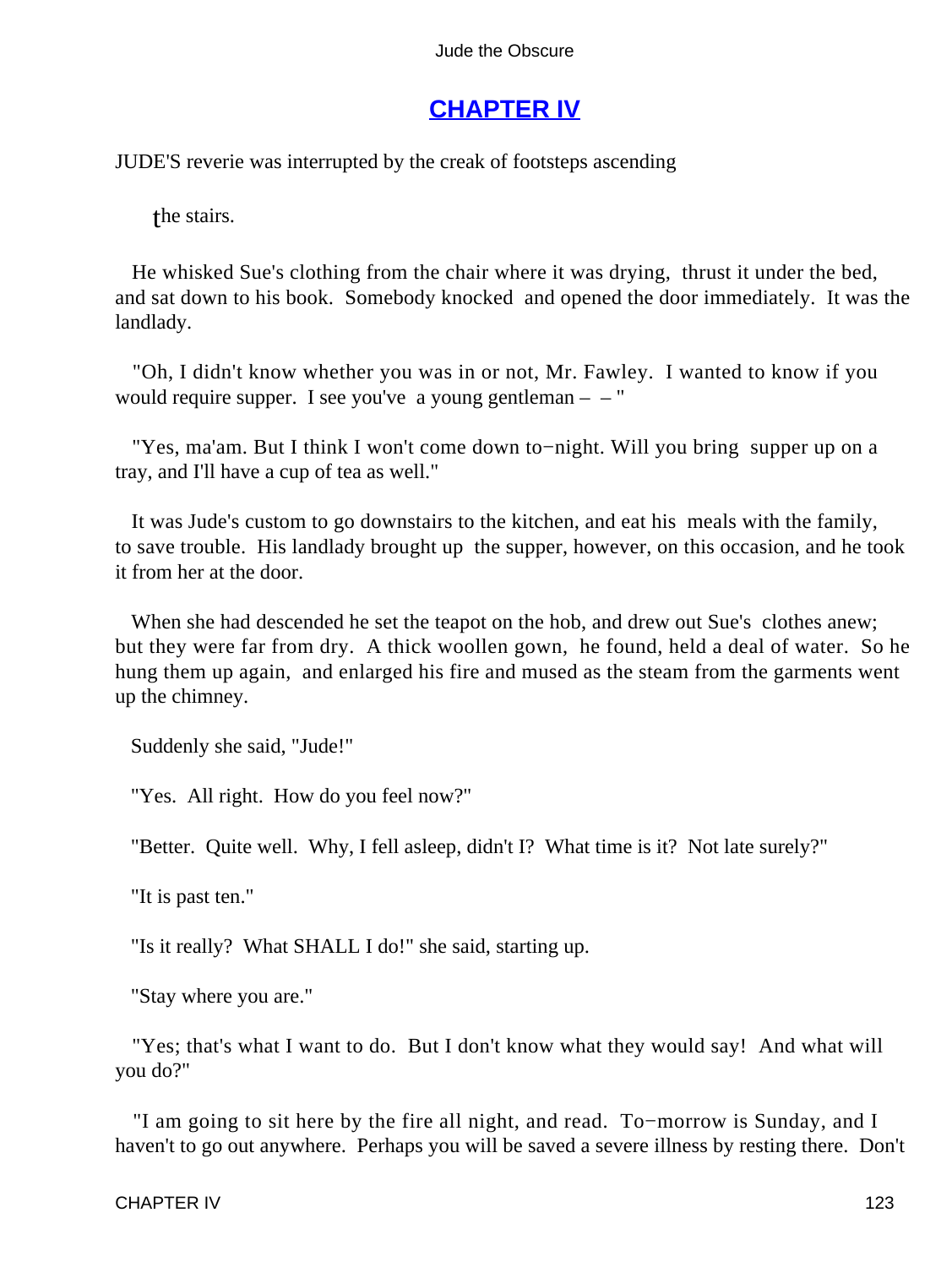be frightened. I'm all right. Look here, what I have got for you. Some supper."

 When she had sat upright she breathed plaintively and said, "I do feel rather weak still. l thought I was well; and I ought not to be here, ought I?" But the supper fortified her somewhat, and when she had had some tea and had lain back again she was bright and cheerful.

 The tea must have been green, or too long drawn, for she seemed preternaturally wakeful afterwards, though Jude, who had not taken any, began to feel heavy; till her conversation fixed his attention.

 "You called me a creature of civilization, or something, didn't you?" she said, breaking a silence. "It was very odd you should have done that."

"Why?"

"Well, because it is provokingly wrong. I am a sort of negation of it."

"You are very philosophical. 'A negation' is profound talking."

"Is it? Do I strike you as being learned?" she asked, with a touch of raillery.

 "No – not learned. Only you don't talk quite like a girl – well, a girl who has had no advantages."

 "I have had advantages. I don't know Latin and Greek, though I know the grammars of those tongues. But I know most of the Greek and Latin classics through translations, and other books too. I read Lempriere, Catullus, Martial, Juvenal, Lucian, Beaumont and Fletcher, Boccaccio, Scarron, De Brantame, Sterne, De Foe, Smollett, Fielding, Shakespeare, the Bible, and other such; and found that all interest in the unwholesome part of those books ended with its mystery."

 "You have read more than I," he said with a sigh. "How came you to read some of those queerer ones?"

 "Well," she said thoughtfully, "it was by accident. My life has been entirely shaped by what people call a peculiarity in me. I have no fear of men, as such, nor of their books. I have mixed with them – one or two of them particularly – almost as one of their own sex. I mean I have not felt about them as most women are taught to feel – to be on their guard against attacks on their virtue; for no average man – no man short of a sensual savage – will molest a woman by day or night, at home or abroad, unless she invites him. Until she says by a look 'Come on' he is always afraid to, and if you never say it, or look it, he never comes. However, what I was going to say is that when I was eighteen I formed a friendly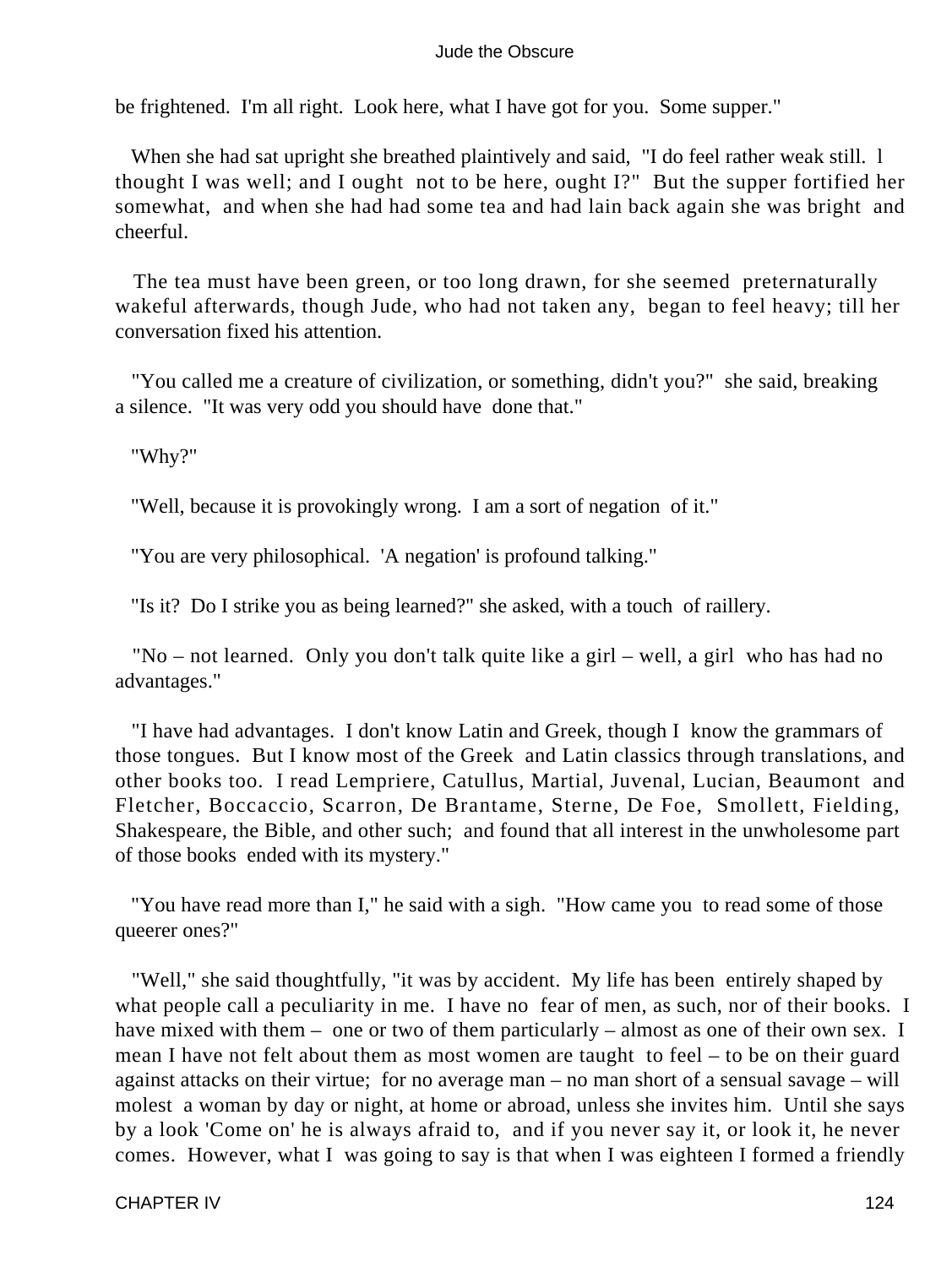intimacy with an undergraduate at Christminster, and he taught me a great deal, and lent me books which I should never have got hold of otherwise."

"Is your friendship broken off?"

 "Oh yes. He died, poor fellow, two or three years after he had taken his degree and left Christminster."

"You saw a good deal of him, I suppose?"

 "Yes. We used to go about together – on walking tours, reading tours, and things of that sort – like two men almost. He asked me to live with him, and I agreed to by letter. But when I joined him in London I found he meant a different thing from what I meant. He wanted me to be his mistress, in fact, but I wasn't in love with him – and on my saying I should go away if he didn't agree to MY plan, he did so. We shared a sitting−room for fifteen months; and he became a leader−writer for one of the great London dailies; till he was taken ill, and had to go abroad. He said I was breaking his heart by holding out against him so long at such close quarters; he could never have believed it of woman. I might play that game once too often, he said. He came home merely to die. His death caused a terrible remorse in me for my cruelty – though I hope he died of consumption and not of me entirely. l went down to Sandbourne to his funeral, and was his only mourner. He left me a little money – because I broke his heart, I suppose. That's how men are – so much better than women!"

"Good heavens! – what did you do then?"

"Ah – now you are angry with me!" she said, a contralto note of tragedy coming suddenly into her silvery voice. "I wouldn't have told you if I had known!"

"No, I am not. Tell me all."

 "Well, I invested his money, poor fellow, in a bubble scheme, and lost it. I lived about London by myself for some time, and then I returned to Christminster, as my father – who was also in London, and had started as an art metal−worker near Long−Acre – wouldn't have me back; and I got that occupation in the artist−shop where you found me.... I said you didn't know how bad I was!"

 Jude looked round upon the arm−chair and its occupant, as if to read more carefully the creature he had given shelter to. His voice trembled as he said: "However you have lived, Sue, I believe you are as innocent as you are unconventional!"

"I am not particularly innocent, as you see, now that I have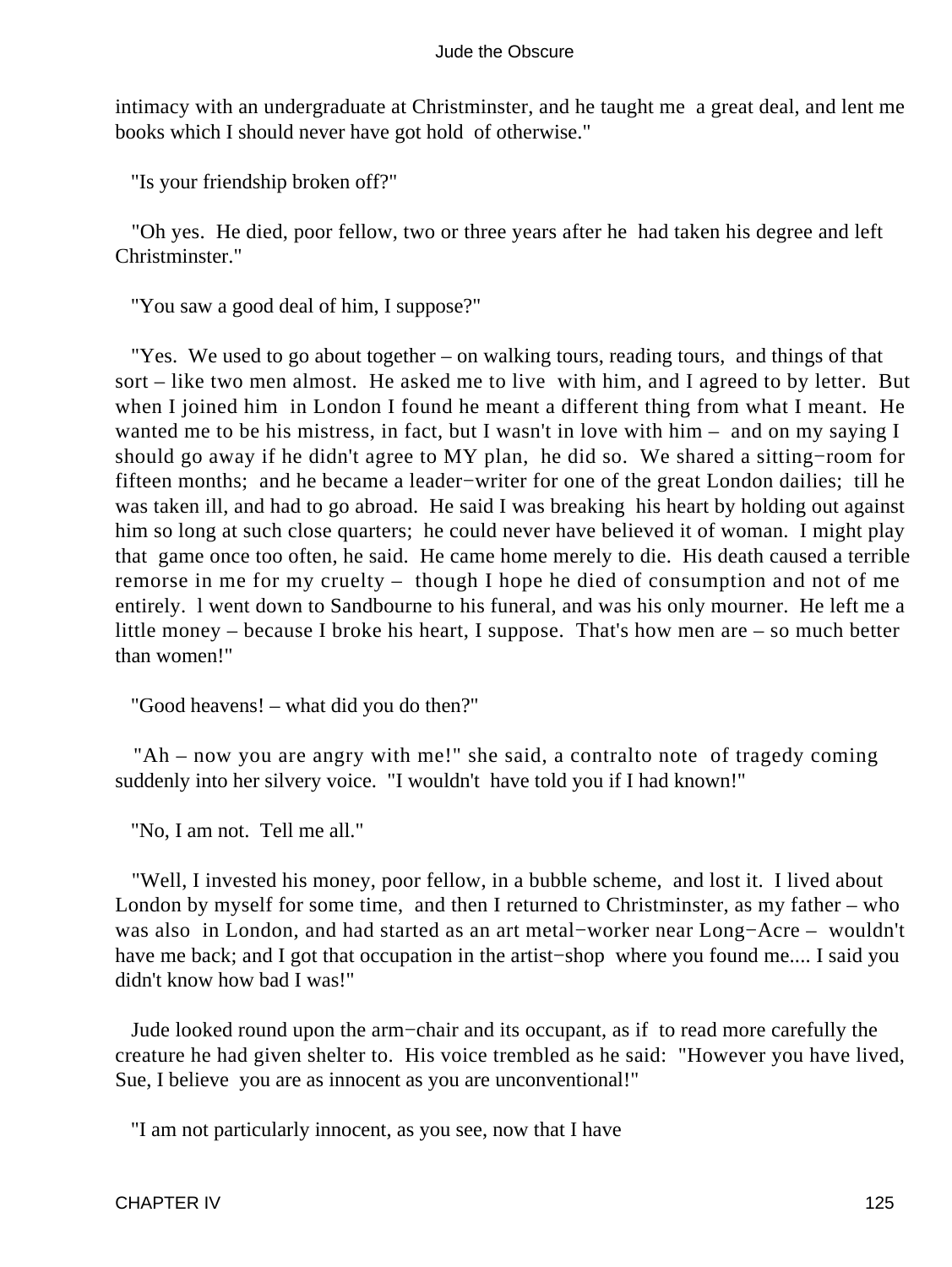'twitched the robe From that blank lay−figure your fancy draped,'"

 said she, with an ostensible sneer, though he could hear that she was brimming with tears. "But I have never yielded myself to any lover, if that's what you mean! I have remained as I began."

"I quite believe you. But some women would not have remained as they began."

 "Pehaps not. Better women would not. People say I must be cold−natured – sexless – on account of it. But I won't have it! Some of the most passionately erotic poets have been the most self−contained in their daily lives."

"Have you told Mr. Phillotson about this university scholar friend?"

"Yes – long ago. I have never made any secret of it to anybody."

"What did he say?"

 "He did not pass any criticism – only said I was everything to him, whatever I did; and things like that."

 Jude felt much depressed; she seemed to get further and further away from him with her strange ways and curious unconsciousness of gender.

 "Aren't you REALLY vexed with me, dear Jude?" she suddenly asked, in a voice of such extraordinary tenderness that it hardly seemed to come from the same woman who had just told her story so lightly. "I would rather offend anybody in the world than you, I think!"

"I don't know whether I am vexed or not. I know I care very much about you!"

"I care as much for you as for anybody I ever met."

"You don't care MORE! There, I ought not to say that. Don't answer it!"

 There was another long silence. He felt that she was treating him cruelly, though he could not quite say in what way. Her very helplessness seemed to make her so much stronger than he.

 "I am awfully ignorant on general matters, although I have worked so hard," he said, to turn the subject. "I am absorbed in theology, you know. And what do you think I should be doing just about now, if you weren't here? I should be saying my evening prayers. I suppose you wouldn't like – – "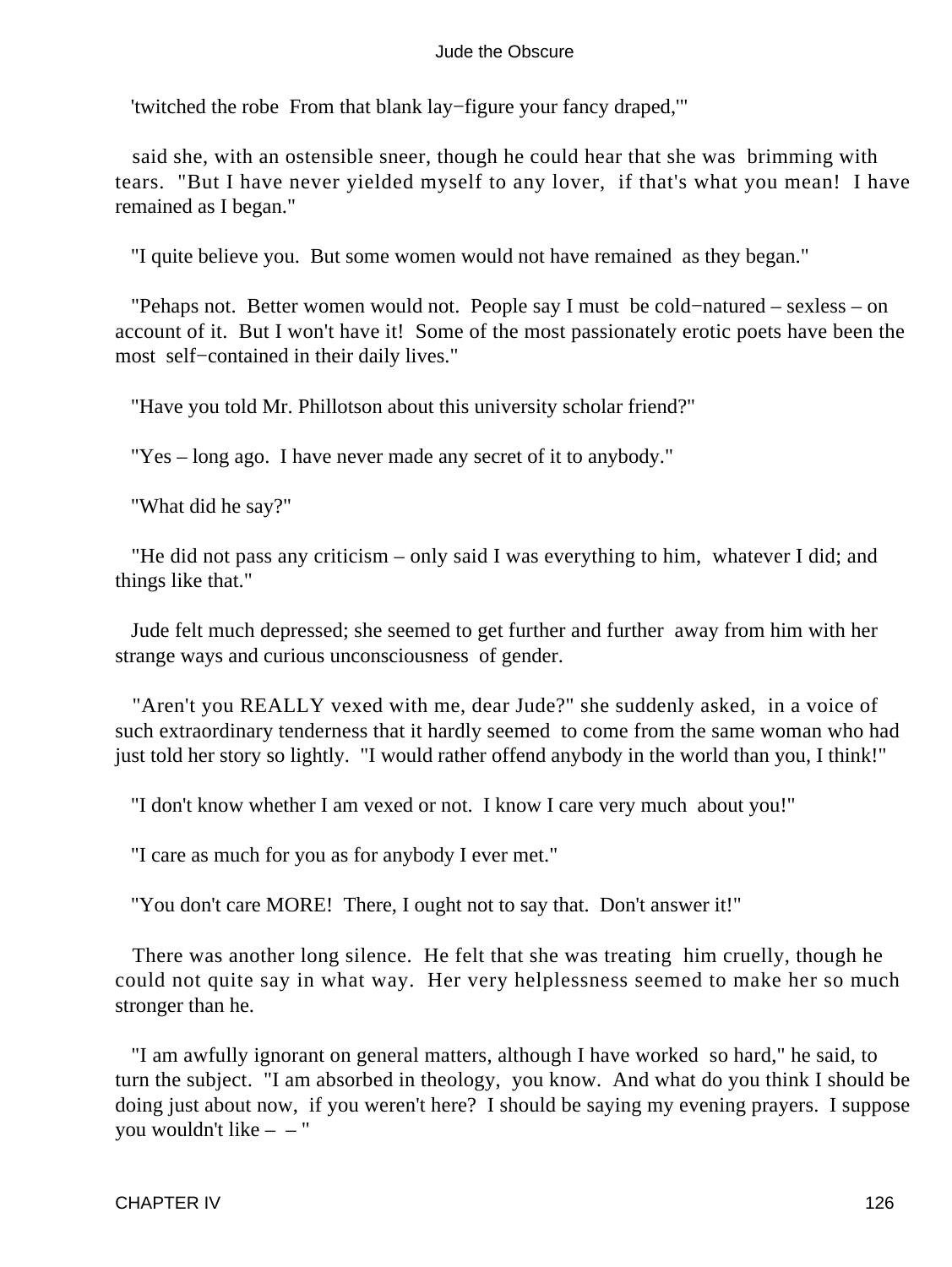"Oh no, no," she answered, "I would rather not, if you don't mind. I should seem so – such a hypocrite."

 "I thought you wouldn't join, so I didn't propose it. You must remember that I hope to be a useful minister some day."

"To be ordained, I think you said?"

"Yes."

"Then you haven't given up the idea? – I thought that perhaps you had by this time."

 "Of course not. I fondly thought at first that you felt as I do about that, as you were so mixed up in Christminster Anglicanism. And Mr. Phillotson – – "

 "I have no respect for Christminster whatever, except, in a qualified degree, on its intellectual side," said Sue Bridehead earnestly. "My friend I spoke of took that out of me. He was the most irreligious man I ever knew, and the most moral. And intellect at Christminster is new wine in old bottles. The mediaevalism of Christminster must go, be sloughed off, or Christminster itself will have to go. To be sure, at times one couldn't help having a sneaking liking for the traditions of the old faith, as preserved by a section of the thinkers there in touching and simple sincerity; but when I was in my saddest, rightest mind I always felt,

'O ghastly glories of saints, dead limbs of gibbeted Gods!'"...

"Sue, you are not a good friend of mine to talk like that!"

 "Then I won't, dear Jude!" The emotional throat−note had come back, and she turned her face away.

 "I still think Christminster has much that is glorious; though I was resentful because I couldn't get there." He spoke gently, and resisted his impulse to pique her on to tears.

 "It is an ignorant place, except as to the townspeople, artizans, drunkards, and paupers," she said, perverse still at his differing from her. "THEY see life as it is, of course; but few of the people in the colleges do. You prove it in your own person. You are one of the very men Christminster was intended for when the colleges were founded; a man with a passion for learning, but no money, or opportunities, or friends. But you were elbowed off the pavement by the millionaires' sons."

"Well, I can do without what it confers. I care for something higher."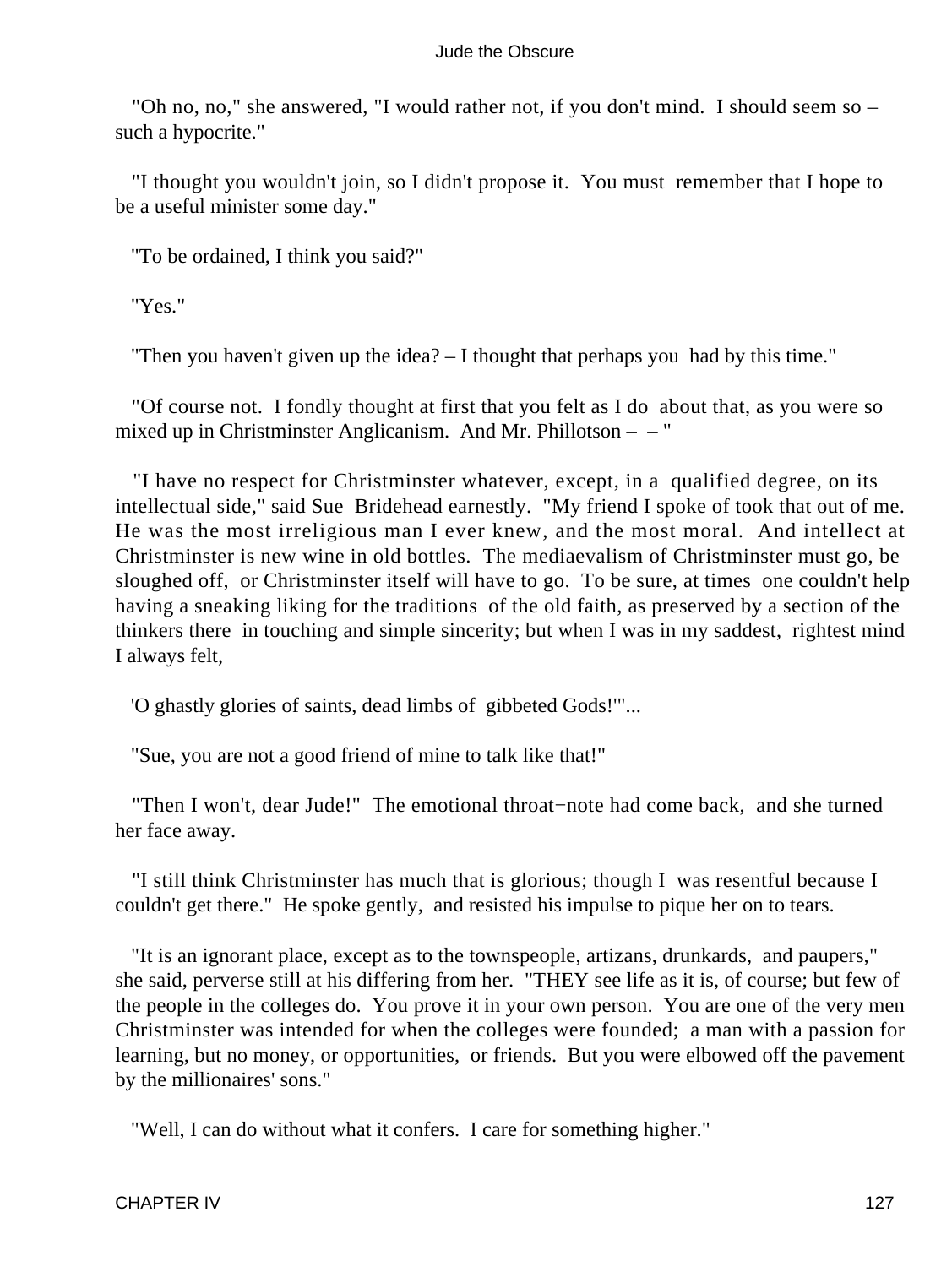"And I for something broader, truer," she insisted. "At present intellect in Christminster is pushing one way, and religion the other; and so they stand stock−still, like two rams butting each other."

"What would Mr. Phillotson – – "

"It is a place full of fetishists and ghost−seers!"

 He noticed that whenever he tried to speak of the schoolmaster she turned the conversation to some generalizations about the offending university. Jude was extremely, morbidly, curious about her life as Phillotson's PROTEGEE and betrothed; yet she would not enlighten him.

"Well, that's just what I am, too," he said. "I am fearful of life, spectre−seeing always."

"But you are good and dear!" she murmured.

His heart bumped, and he made no reply.

 "You are in the Tractarian stage just now, are you not?" she added, putting on flippancy to hide real feeling, a common trick with her. "Let me see – when was I there? In the year eighteen hundred and  $-$  – "

 "There's a sarcasm in that which is rather unpleasant to me, Sue. Now will you do what I want you to? At this time I read a chapter, and then say prayers, as I told you. Now will you concentrate your attention on any book of these you like, and sit with your back to me, and leave me to my custom? You are sure you won't join me?"

"I'll look at you."

"No. Don't tease, Sue!"

 "Very well – I'll do just as you bid me, and I won't vex you, Jude," she replied, in the tone of a child who was going to be good for ever after, turning her back upon him accordingly. A small Bible other than the one he was using lay near her, and during his retreat she took it up, and turned over the leaves.

 "Jude," she said brightly, when he had finished and come back to her; "will you let me make you a NEW New Testament, like the one I made for myself at Christminster?"

"Oh yes. How was that made?"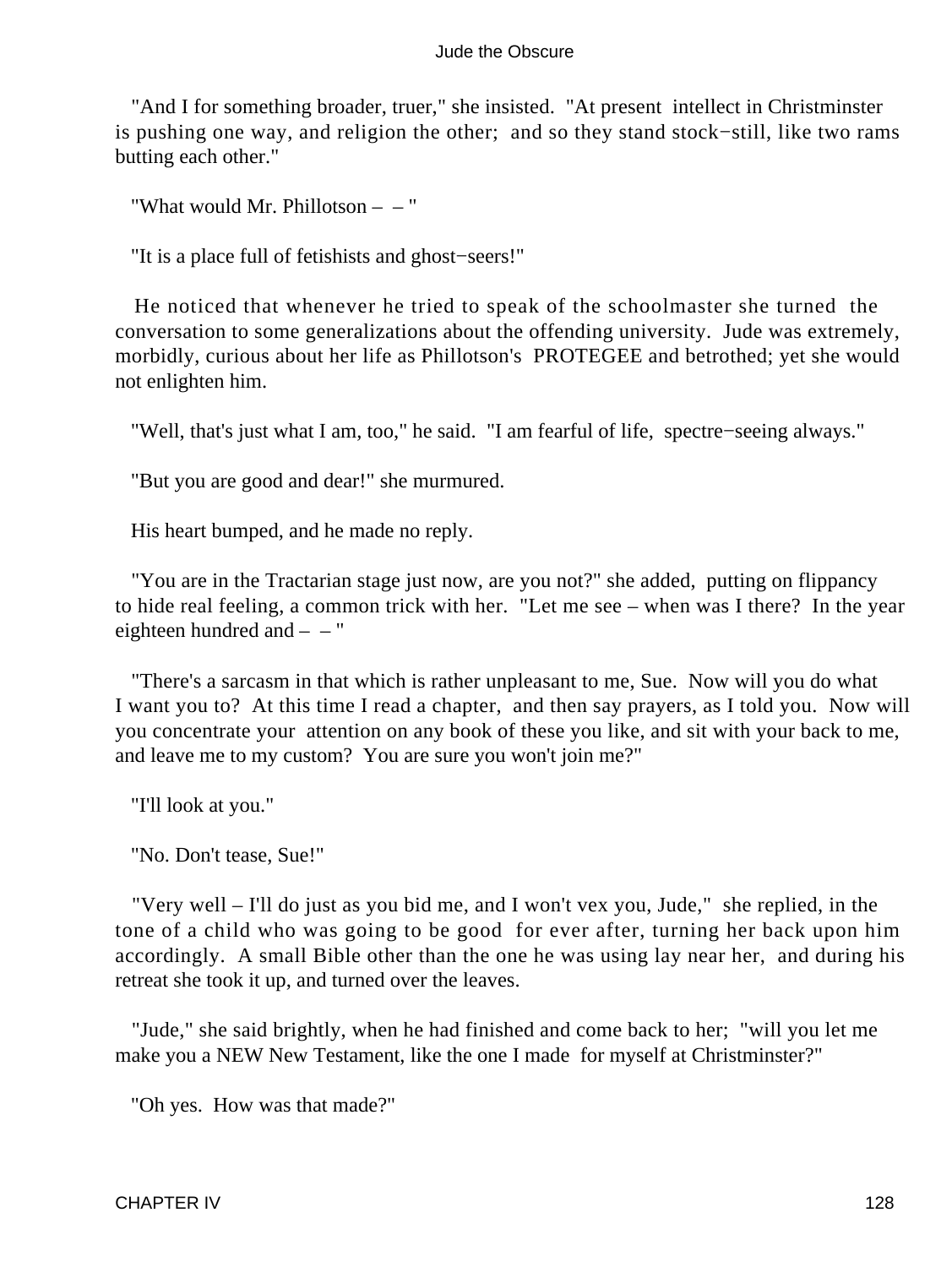"I altered my old one by cutting up all the Epistles and Gospels into separate BROCHURES, and rearranging them in chronological order as written, beginning the book with Thessalonians, following on with the Epistles, and putting the Gospels much further on. Then I had the volume rebound. My university friend Mr.  $- -$  but never mind his name, poor boy – said it was an excellent idea. I know that reading it afterwards made it twice as interesting as before, and twice as understandable."

"H'm!" said Jude, with a sense of sacrilege.

 "And what a literary enormity this is," she said, as she glanced into the pages of Solomon's Song. "I mean the synopsis at the head of each chapter, explaining away the real nature of that rhapsody. You needn't be alarmed: nobody claims inspiration for the chapter headings. Indeed, many divines treat them with contempt. It seems the drollest thing to think of the four−and−twenty elders, or bishops, or whatever number they were, sitting with long faces and writing down such stuff."

Jude looked pained. "You are quite Voltairean!" he murmured.

 "Indeed? Then I won't say any more, except that people have no right to falsify the Bible! I HATE such hum−bug as could attempt to plaster over with ecclesiastical abstractions such ecstatic, natural, human love as lies in that great and passionate song!" Her speech had grown spirited, and almost petulant at his rebuke, and her eyes moist. "I WISH I had a friend here to support me; but nobody is ever on my side!"

 "But my dear Sue, my very dear Sue, I am not against you!" he said, taking her hand, and surprised at her introducing personal feeling into mere argument.

 "Yes you are, yes you are!" she cried, turning away her face that he might not see her brimming eyes. "You are on the side of the people in the training−school – at least you seem almost to be! What I insist on is, that to explain such verses as this: 'Whither is thy beloved gone, O thou fairest among women?' by the note: 'THE CHURCH PROFESSETH HER FAITH,' is supremely ridiculous!"

 "Well then, let it be! You make such a personal matter of everything! I am – only too inclined just now to apply the words profanely. You know YOU are fairest among women to me, come to that!"

 "But you are not to say it now!" Sue replied, her voice changing to its softest note of severity. Then their eyes met, and they shook hands like cronies in a tavern, and Jude saw the absurdity of quarrelling on such a hypothetical subject, and she the silliness of crying about what was written in an old book like the Bible.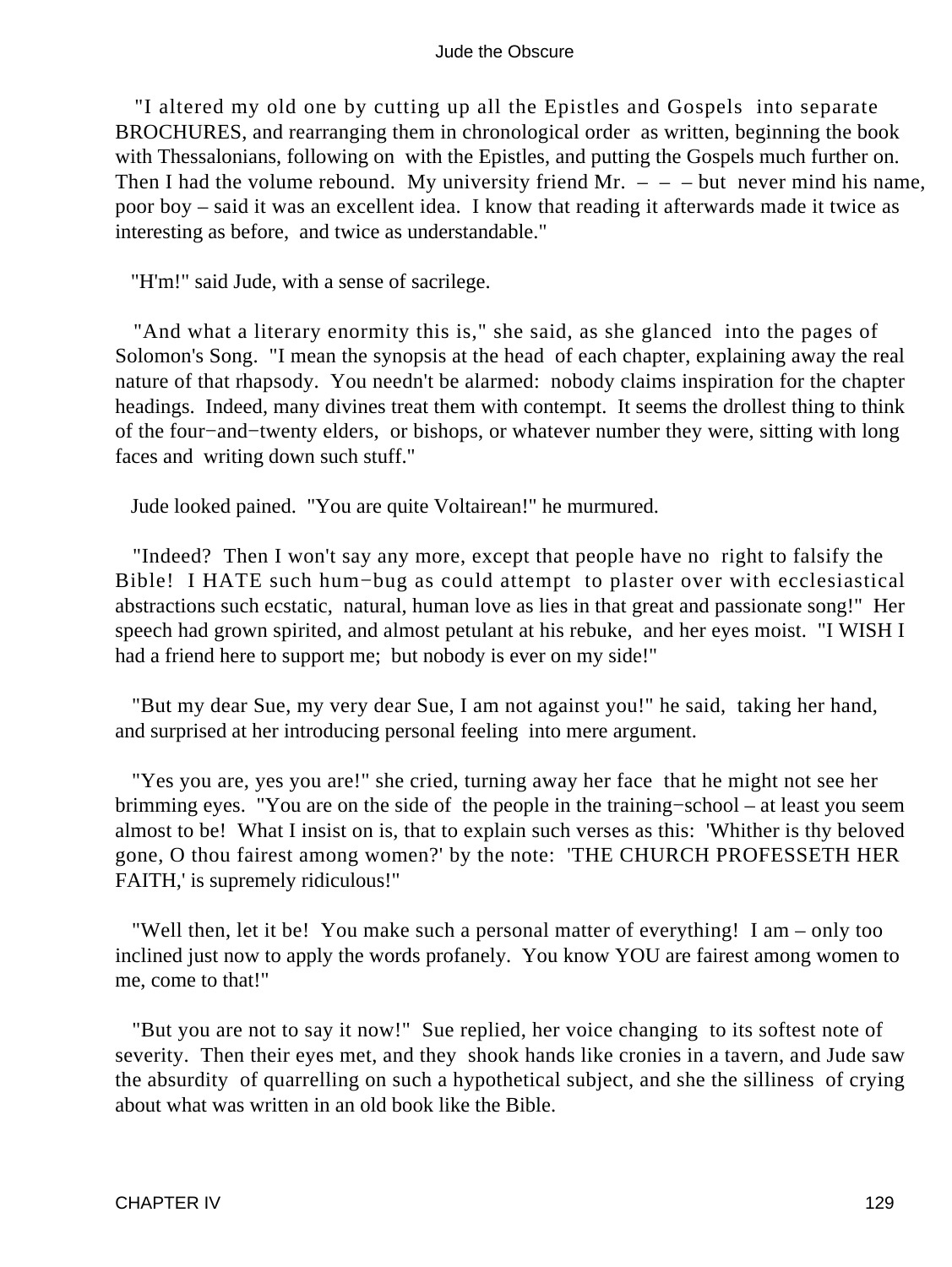"I won't disturb your convictions – I really won't!" she went on soothingly, for now he was rather more ruffled than she. "But I did want and long to ennoble some man to high aims; and when I saw you, and knew you wanted to be my comrade,  $I - \text{shall I confess it?}$ thought that man might be you. But you take so much tradition on trust that I don't know what to say."

 "Well, dear; I suppose one must take some things on trust. Life isn't long enough to work out everything in Euclid problems before you believe it. I take Christianity."

"Well, perhaps you might take something worse."

"Indeed I might. Perhaps I have done so!" He thought of Arabella.

 "I won't ask what, because we are going to be VERY nice with each other, aren't we, and never, never, vex each other any more?" She looked up trustfully, and her voice seemed trying to nestle in his breast.

"I shall always care for you!" said Jude.

 "And I for you. Because you are single−hearted, and forgiving to your faulty and tiresome little Sue!"

 He looked away, for that epicene tenderness of hers was too harrowing. Was it that which had broken the heart of the poor leader−writer; and was he to be the next one? ... But Sue was so dear! ... If he could only get over the sense of her sex, as she seemed to be able to do so easily of his, what a comrade she would make; for their difference of opinion on conjectural subjects only drew them closer together on matters of daily human experience. She was nearer to him than any other woman he had ever met, and he could scarcely believe that time, creed, or absence, would ever divide him from her.

 But his grief at her incredulities returned. They sat on till she fell asleep again, and he nodded in his chair likewise. Whenever he aroused himself he turned her things, and made up the fire anew. About six o'clock he awoke completely, and lighting a candle, found that her clothes were dry. Her chair being a far more comfortable one than his she still slept on inside his great−coat, looking warm as a new bun and boyish as a Ganymede. Placing the garments by her and touching her on the shoulder he went downstairs, and washed himself by starlight in the yard.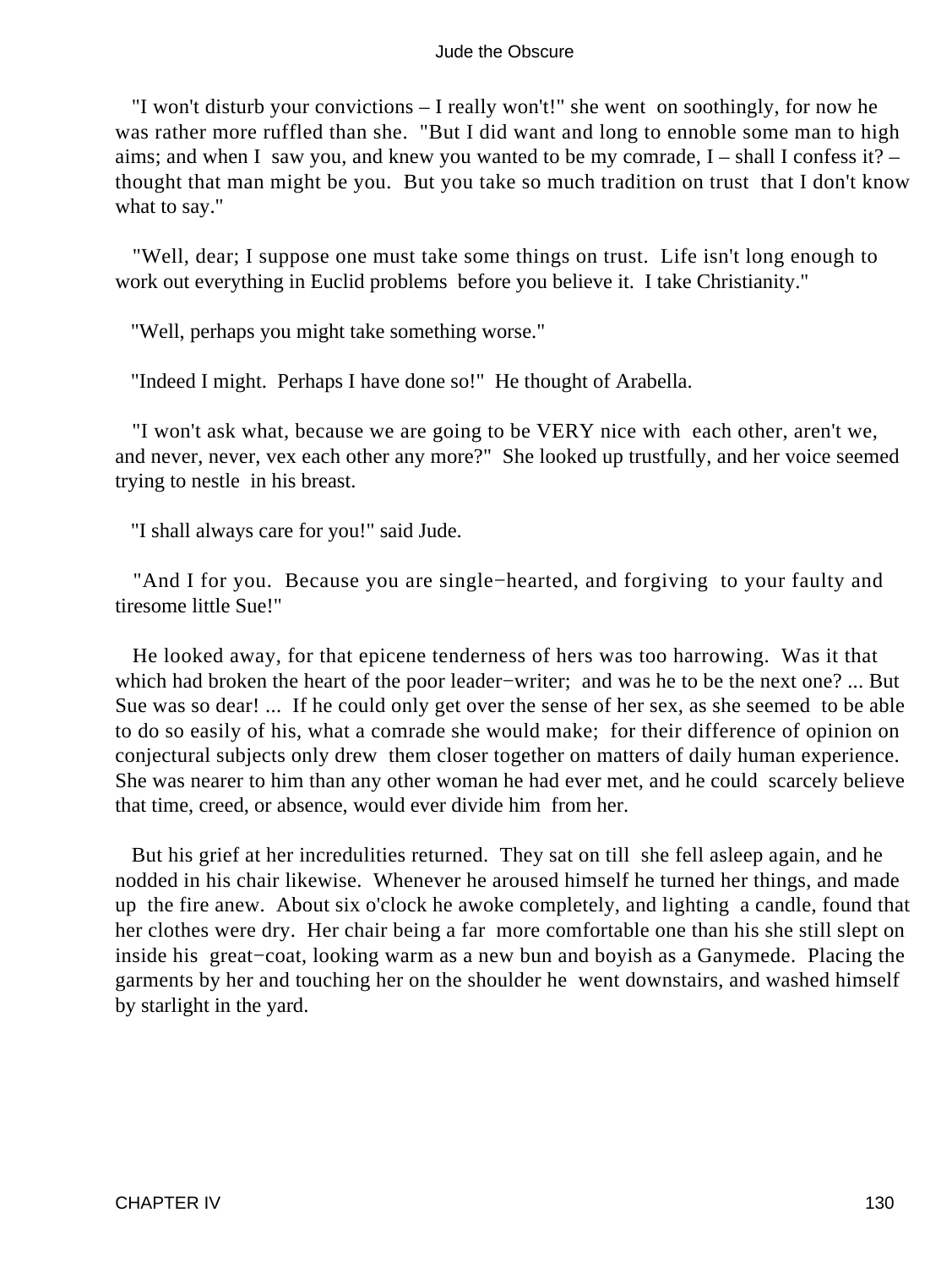# **[CHAPTER V](#page-367-0)**

WHEN he returned she was dressed as usual.

"Now could I get out without anybody seeing me?" she asked. "The town is not yet astir."

"But you have had no breakfast."

 "Oh, I don't want any! I fear I ought not to have run away from that school! Things seem so different in the cold light of morning, don't they? What Mr. Phillotson will say I don't know! It was quite by his wish that I went there. He is the only man in the world for whom I have any respect or fear. I hope he'll forgive me; but he'll scold me dreadfully, I expect!"

"I'll go to him and explain – " began Jude.

 "Oh no, you shan't. I don't care for him! He may think what he likes – I shall do just as I choose!"

"But you just this moment said  $- -$ "

 "Well, if I did, I shall do as I like for all him! I have thought of what I shall do – go to the sister of one of my fellow−students in the training−school, who has asked me to visit her. She has a school near Shaston, about eighteen miles from here – and I shall stay there till this has blown over, and I get back to the training−school again."

 At the last moment he persuaded her to let him make her a cup of coffee, in a portable apparatus he kept in his room for use on rising to go to his work every day before the household was astir.

 "Now a dew−bit to eat with it," he said; "and off we go. You can have a regular breakfast when you get there."

 They went quietly out of the house, Jude accompanying her to the station. As they departed along the street a head was thrust out of an upper window of his lodging and quickly withdrawn. Sue still seemed sorry for her rashness, and to wish she had not rebelled; telling him at parting that she would let him know as soon as she got re−admitted to the training−school. They stood rather miserably together on the platform; and it was apparent that he wanted to say more.

"I want to tell you something – two things," he said hurriedly as the train came up. "One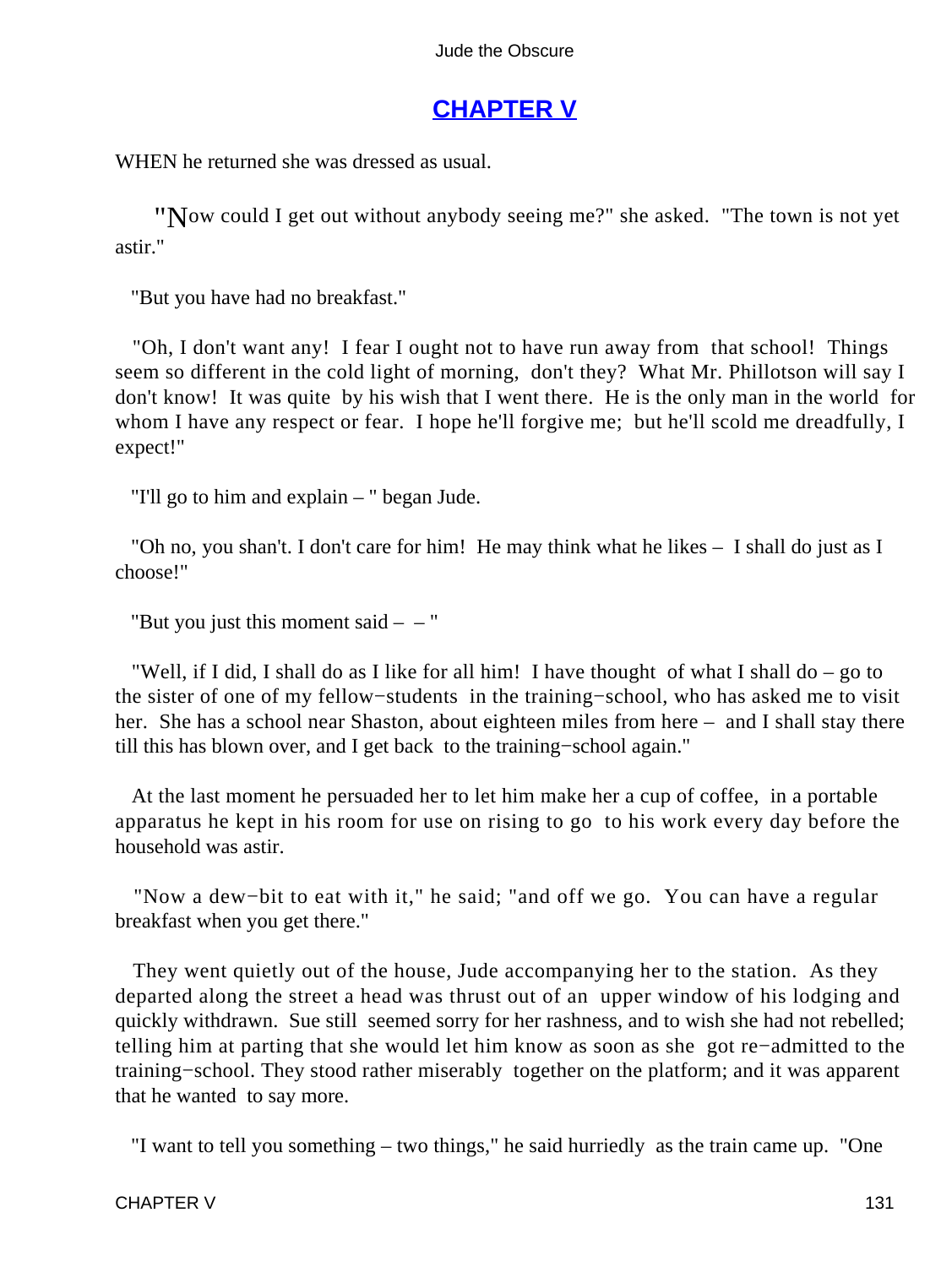is a warm one, the other a cold one!"

"Jude," she said. "I know one of them. And you mustn't!"

"What?"

"You mustn't love me. You are to like me – that's all!"

 Jude's face became so full of complicated glooms that hers was agitated in sympathy as she bade him adieu through the carriage window. And then the train moved on, and waving her pretty hand to him she vanished away.

 Melchester was a dismal place enough for Jude that Sunday of her departure, and the Close so hateful that he did not go once to the cathedral services. The next morning there came a letter from her, which, with her usual promptitude, she had written directly she had reached her friend's house. She told him of her safe arrival and comfortable quarters, and then added: –

What I really write about, dear Jude, is something I said to you at parting. You had been so very good and kind to me that when you were out of sight I felt what a cruel and ungrateful woman I was to say it, and it has reproached me ever since. IF YOU WANT TO LOVE ME, JUDE, YOU MAY: I don't mind at all; and I'll never say again that you mustn't!

 Now I won't write any more about that. You do forgive your thoughtless friend for her cruelty? and won't make her miserable by saying you don't? – Ever, SUE.

 It would be superfluous to say what his answer was; and how he thought what he would have done had he been free, which should have rendered a long residence with a female friend quite unnecessary for Sue. He felt he might have been pretty sure of his own victory if it had come to a conflict between Phillotson and himself for the possession of her.

 Yet Jude was in danger of attaching more meaning to Sue's impulsive note than it really was intended to bear.

 After the lapse of a few days he found himself hoping that she would write again. But he received no further communication; and in the intensity of his solicitude he sent another note, suggesting that he should pay her a visit some Sunday, the distance being under eighteen miles.

 He expected a reply on the second morning after despatching his missive; but none came. The third morning arrived; the postman did not stop. This was Saturday, and in a feverish state of anxiety about her he sent off three brief lines stating that he was coming the following day, for he felt sure something had happened.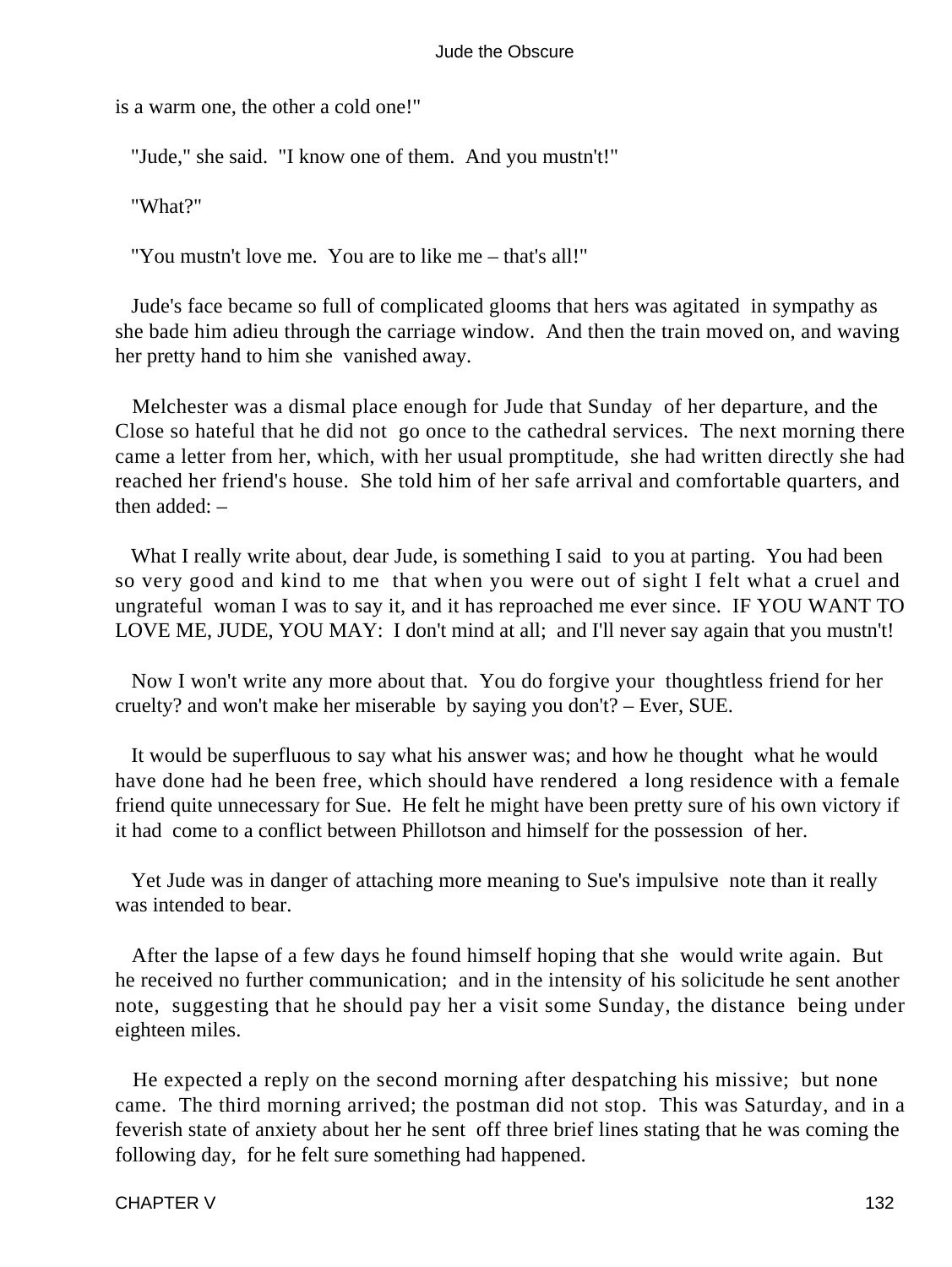His first and natural thought had been that she was ill from her immersion; but it soon occurred to him that somebody would have written for her in such a case. Conjectures were put an end to by his arrival at the village school−house near Shaston on the bright morning of Sunday, between eleven and twelve o'clock, when the parish was as vacant as a desert, most of the inhabitants having gathered inside the church, whence their voices could occasionally be heard in unison.

 A little girl opened the door. "Miss Bridehead is up−stairs," she said. "And will you please walk up to her?"

"Is she ill?" asked Jude hastily.

"Only a little – not very."

 Jude entered and ascended. On reaching the landing a voice told him which way to turn – the voice of Sue calling his name. He passed the doorway, and found her lying in a little bed in a room a dozen feet square.

 "Oh, Sue!" he cried, sitting down beside her and taking her hand. "How is this! You couldn't write?"

 "No – it wasn't that!" she answered. "I did catch a bad cold – but I could have written. Only I wouldn't!"

"Why not? – frightening me like this!"

 "Yes – that was what I was afraid of! But I had decided not to write to you any more. They won't have me back at the school – that's why I couldn't write. Not the fact, but the reason!"

"Well?"

"They not only won't have me, but they gave me a parting piece of advice  $-$  "

"What?"

 She did not answer directly. "I vowed I never would tell you, Jude – it is so vulgar and distressing!"

"Is it about us?"

"Yes."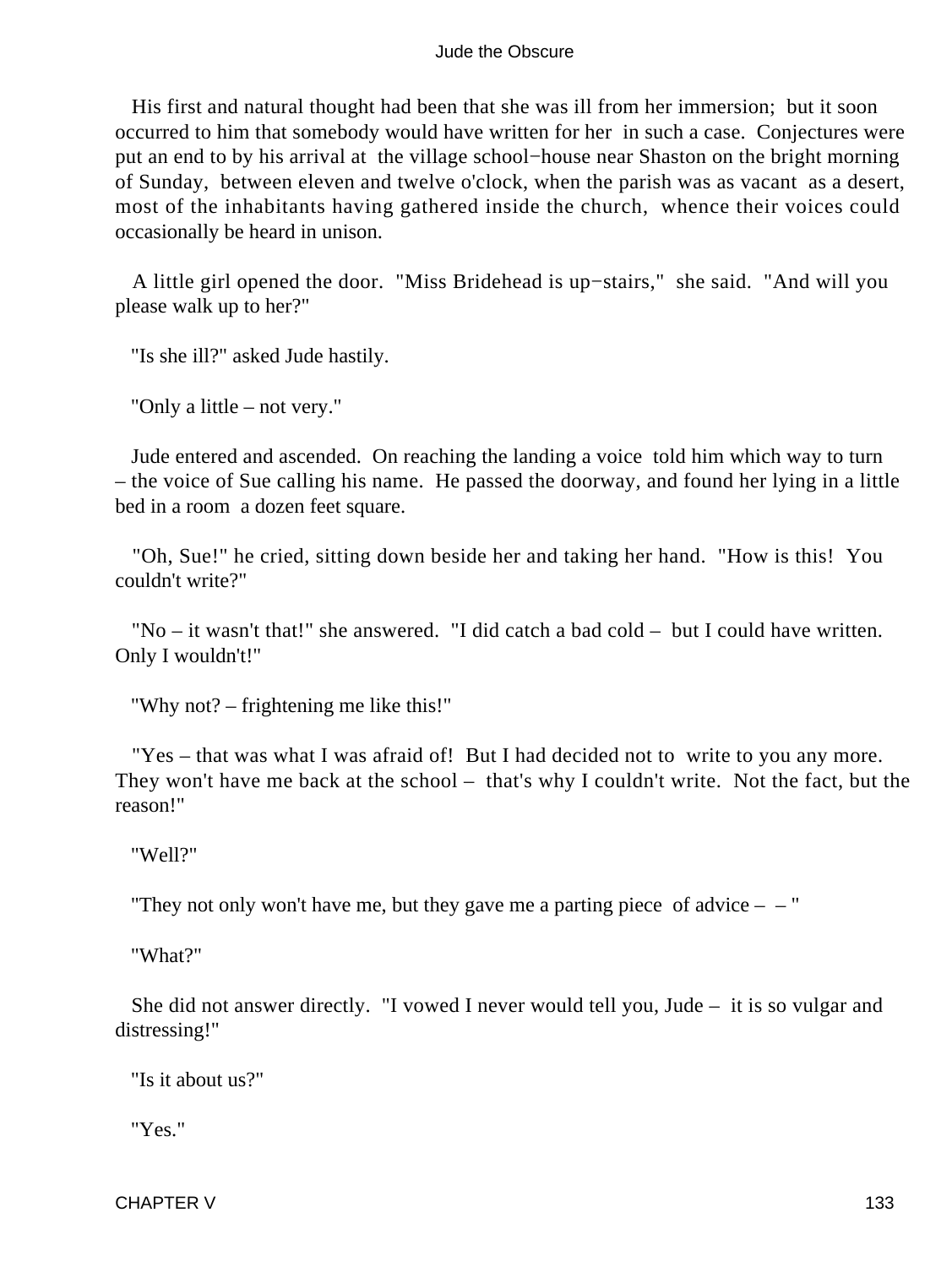"But do tell me!"

 "Well – somebody has sent them baseless reports about us, and they say you and I ought to marry as soon as possible, for the sake of my reputation! ... There – now I have told you, and I wish I hadn't!"

"Oh, poor Sue!"

 "I don't think of you like that means! It did just OCCUR to me to regard you in the way they think I do, but I hadn't begun to. I HAVE recognized that the cousinship was merely nominal, since we met as total strangers. But my marrying you, dear Jude – why, of course, if I had reckoned upon marrying you l shouldn't have come to you so often! And I never supposed you thought of such a thing as marrying me till the other evening; when I began to fancy you did love me a little. Perhaps I ought not to have been so intimate with you. It is all my fault. Everything is my fault always!"

 The speech seemed a little forced and unreal, and they regarded each other with a mutual distress.

 "I was so blind at first!" she went on. "I didn't see what you felt at all. Oh, you have been unkind to me – you have – to look upon me as a sweetheart without saying a word, and leaving me to discover it myself! Your attitude to me has become known; and naturally they think we've been doing wrong! I'll never trust you again!"

 "Yes, Sue," he said simply; "I am to blame – more than you think. I was quite aware that you did not suspect till within the last meeting or two what I was feeling about you. I admit that our meeting as strangers prevented a sense of relationship, and that it was a sort of subterfuge to avail myself of it. But don't you think l deserve a little consideration for concealing my wrong, very wrong, sentiments, since I couldn't help having them?"

 She turned her eyes doubtfully towards him, and then looked away as if afraid she might forgive him.

 By every law of nature and sex a kiss was the only rejoinder that fitted the mood and the moment, under the suasion of which Sue's undemonstrative regard of him might not inconceivably have changed its temperature. Some men would have cast scruples to the winds, and ventured it, oblivious both of Sue's declaration of her neutral feelings, and of the pair of autographs in the vestry chest of Arabella's parish church. Jude did not. He had, in fact, come in part to tell his own fatal story. It was upon his lips; yet at the hour of this distress he could not disclose it. He preferred to dwell upon the recognized barriers between them.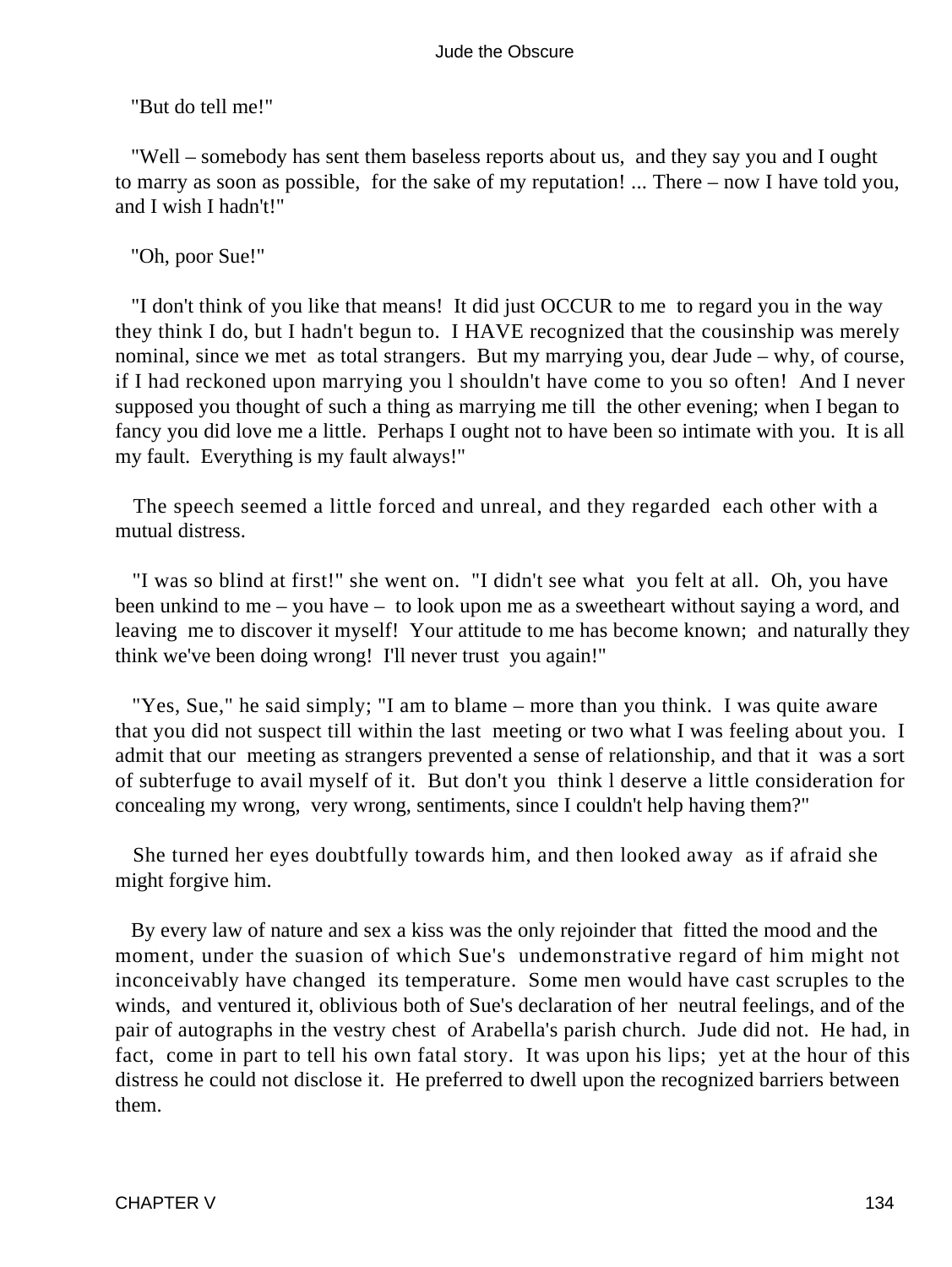"Of course – I know you don't – care about me in any particular way," he sorrowed. "You ought not, and you are right. You belong to – Mr. Phillotson. I suppose he has been to see you?"

 "Yes," she said shortly, her face changing a little. "Though I didn't ask him to come. You are glad, of course, that he has been! But I shouldn't care if he didn't come any more!"

 It was very perplexing to her lover that she should be piqued at his honest acquiescence in his rival, if Jude's feelings of love were deprecated by her. He went on to something else.

 "This will blow over, dear Sue," he said. "The training−school authorities are not all the world. You can get to be a student in some other, no doubt."

"I'll ask Mr. Phillotson," she said decisively.

 Sue's kind hostess now returned from church, and there was no more intimate conversation. Jude left in the afternoon, hopelessly unhappy. But he had seen her, and sat with her. Such intercourse as that would have to content him for the remainder of his life. The lesson of renunciation it was necessary and proper that he, as a parish priest, should learn.

 But the next morning when he awoke he felt rather vexed with her, and decided that she was rather unreasonable, not to say capricious. Then, in illustration of what he had begun to discern as one of her redeeming characteristics there came promptly a note, which she must have written almost immediately he had gone from her:

 Forgive me for my petulance yesterday! I was horrid to you; I know it, and I feel perfectly miserable at my horridness. It was so dear of you not to be angry! Jude please still keep me as your friend and associate, with all my faults. I'll try not to he like it again.

 I am coming to Melchester on Saturday, to get my things away from the T.S., I could walk with you for half an hour, if you would like? – Your repentant SUE.

 Jude forgave her straightway, and asked her to call for him at the cathedral works when she came.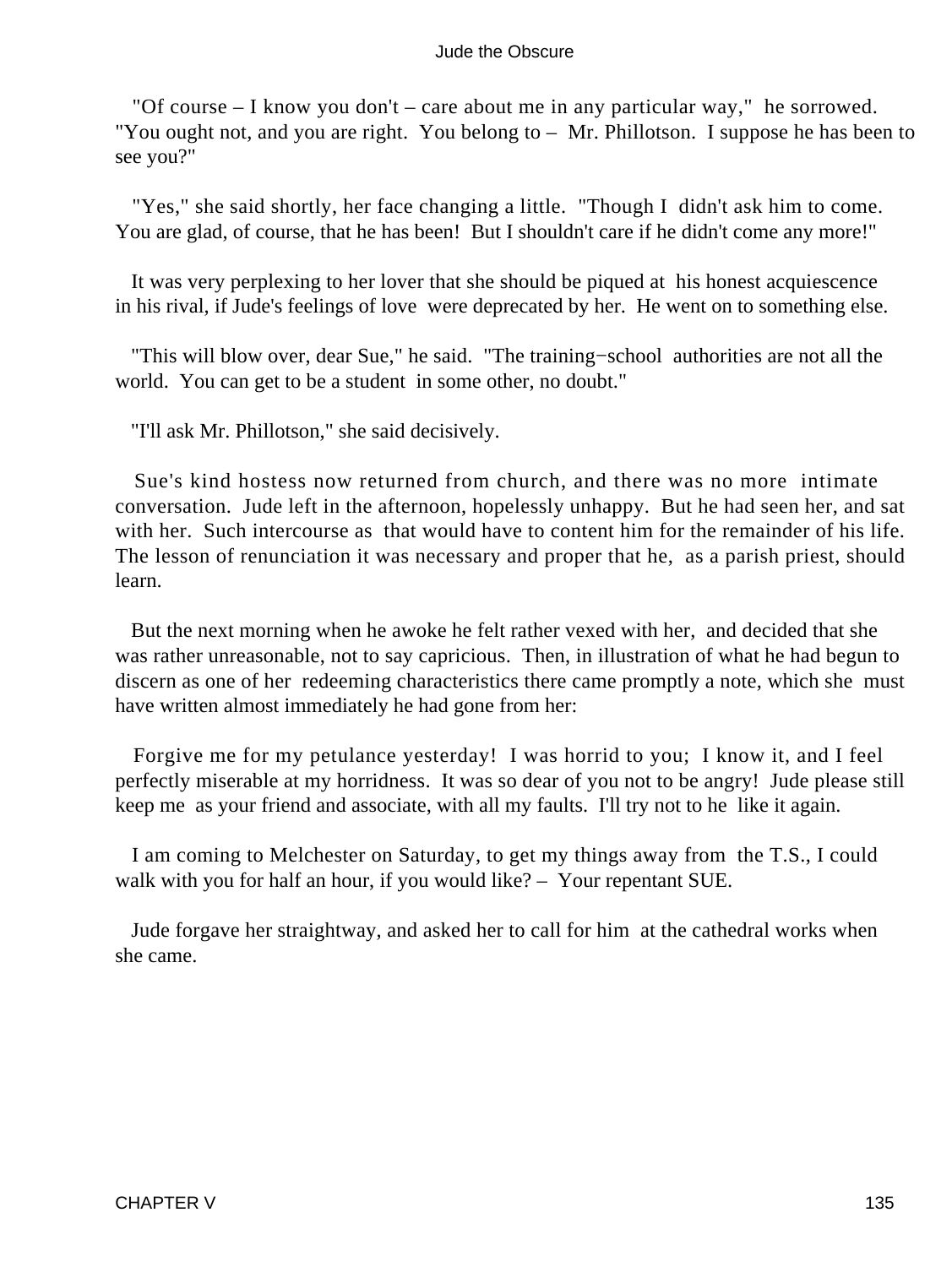# **[CHAPTER VI](#page-367-0)**

MEANWHILE a middle−aged man was dreaming a dream of great beauty

concerning the writer of the above letter. He was Richard Phillotson, who had recently removed from the mixed village school at Lumsdon near Christminster, to undertake a large boys' school in his native town of Shaston, which stood on a hill sixty miles to the south−west as the crow flies.

 A glance at the place and its accessories was almost enough to reveal that the schoolmaster's plans and dreams so long indulged in had been abandoned for some new dream with which neither the Church nor literature had much in common. Essentially an unpractical man, he was now bent on making and saving money for a practical purpose – that of keeping a wife, who, if she chose, might conduct one of the girls' schools adjoining his own; for which purpose he had advised her to go into training, since she would not marry him offhand.

 About the time that Jude was removing from Marygreen to Melchester, and entering on adventures at the latter place with Sue, the schoolmaster was settling down in the new school−house at Shaston. All the furniture being fixed, the books shelved, and the nails driven, he had begun to sit in his parlour during the dark winter nights and re−attempt some of his old studies – one branch of which had included Roman−Britannic antiquities – an unremunerative labour for a national school−master but a subject, that, after his abandonment of the university scheme, had interested him as being a comparatively unworked mine; practicable to those who, like himself, had lived in lonely spots where these remains were abundant, and were seen to compel inferences in startling contrast to accepted views on the civilization of that time.

 A resumption of this investigation was the outward and apparent hobby of Phillotson at present – his ostensible reason for going alone into fields where causeways, dykes, and tumuli abounded, or shutting himself up in his house with a few urns, tiles, and mosaics he had collected, instead of calling round upon his new neighbours, who for their part had showed themselves willing enough to be friendly with him. But it was not the real, or the whole, reason, after all. Thus on a particular evening in the month, when it had grown quite late – to near midnight, indeed – and the light of his lamp, shining from his window at a salient angle of the hill−top town over infinite miles of valley westward, announced as by words a place and person given over to study, he was not exactly studying.

 The interior of the room – the books, the furniture, the schoolmaster's loose coat, his attitude at the table, even the flickering of the fire, bespoke the same dignified tale of undistracted research – more than creditable to a man who had had no advantages beyond those of his own making. And yet the tale, true enough till latterly, was not true now. What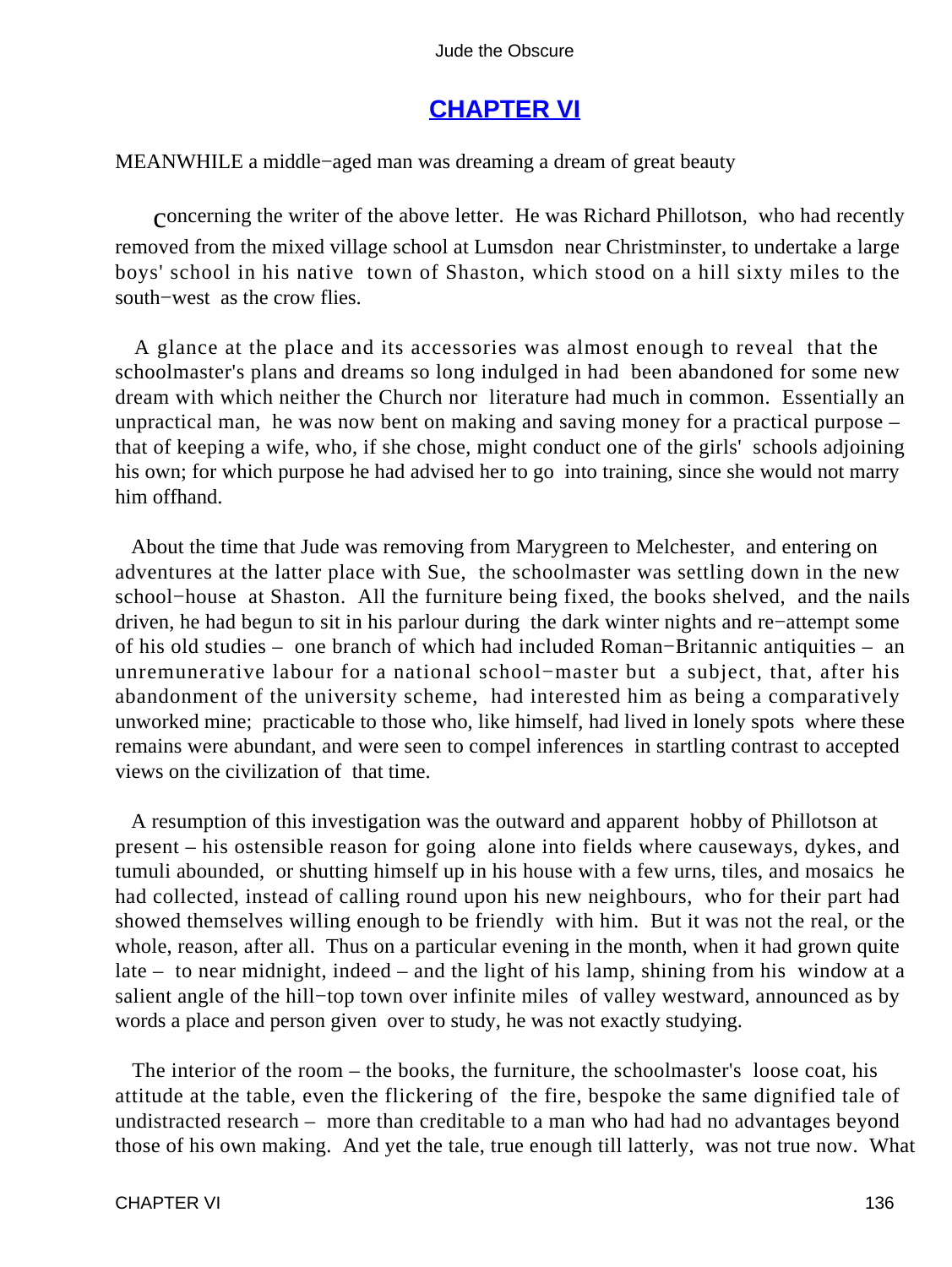he was regarding was not history. They were historic notes, written in a bold womanly hand at his dictation some months before, and it was the clerical rendering of word after word that absorbed him.

 He presently took from a drawer a carefully tied bundle of letters, few, very few, as correspondence counts nowadays. Each was in its envelope just as it had arrived, and the handwriting was of the same womanly character as the historic notes. He unfolded them one by one and read them musingly. At first sight there seemed in these small documents to be absolutely nothing to muse over. They were straightforward, frank letters, signed "Sue  $B -$ "; just such ones as would be written during short absences, with no other thought than their speedy destruction, and chiefly concerning books in reading and other experiences of a training school, forgotten doubtless by the writer with the passing of the day of their inditing. In one of them – quite a recent note – the young woman said that she had received his considerate letter, and that it was honourable and generous of him to say he would not come to see her oftener than she desired (the school being such an awkward place for callers, and because of her strong wish that her engagement to him should not be known, which it would infallibly be if he visited her often). Over these phrases the school−master pored. What precise shade of satisfaction was to be gathered from a woman's gratitude that the man who loved her had not been often to see her? The problem occupied him, distracted him.

 He opened another drawer, and found therein an envelope, from which he drew a photograph of Sue as a child, long before he had known her, standing under trellis−work with a little basket in her hand. There was another of her as a young woman, her dark eyes and hair making a very distinct and attractive picture of her, which just disclosed, too, the thoughtfulness that lay behind her lighter moods. It was a duplicate of the one she had given Jude, and would have given to any man. Phillotson brought it half−way to his lips, but withdrew it in doubt at her perplexing phrases: ultimately kissing the dead pasteboard with all the passionateness, and more than all the devotion, of a young man of eighteen.

 The schoolmaster's was an unhealthy−looking, old−fashioned face, rendered more old−fashioned by his style of shaving. A certain gentlemanliness had been imparted to it by nature, suggesting an inherent wish to do rightly by all. His speech was a little slow, but his tones were sincere enough to make his hesitation no defect. His greying hair was curly, and radiated from a point in the middle of his crown. There were four lines across his forehead, and he only wore spectacles when reading at night. It was almost certainly a renunciation forced upon him by his academic purpose, rather than a distaste for women, which had hitherto kept him from closing with one of the sex in matrimony.

 Such silent proceedings as those of this evening were repeated many and oft times when he was not under the eye of the boys, whose quick and penetrating regard would frequently become almost intolerable to the self−conscious master in his present anxious care for Sue, making him, in the grey hours of morning, dread to meet anew the gimlet glances, lest they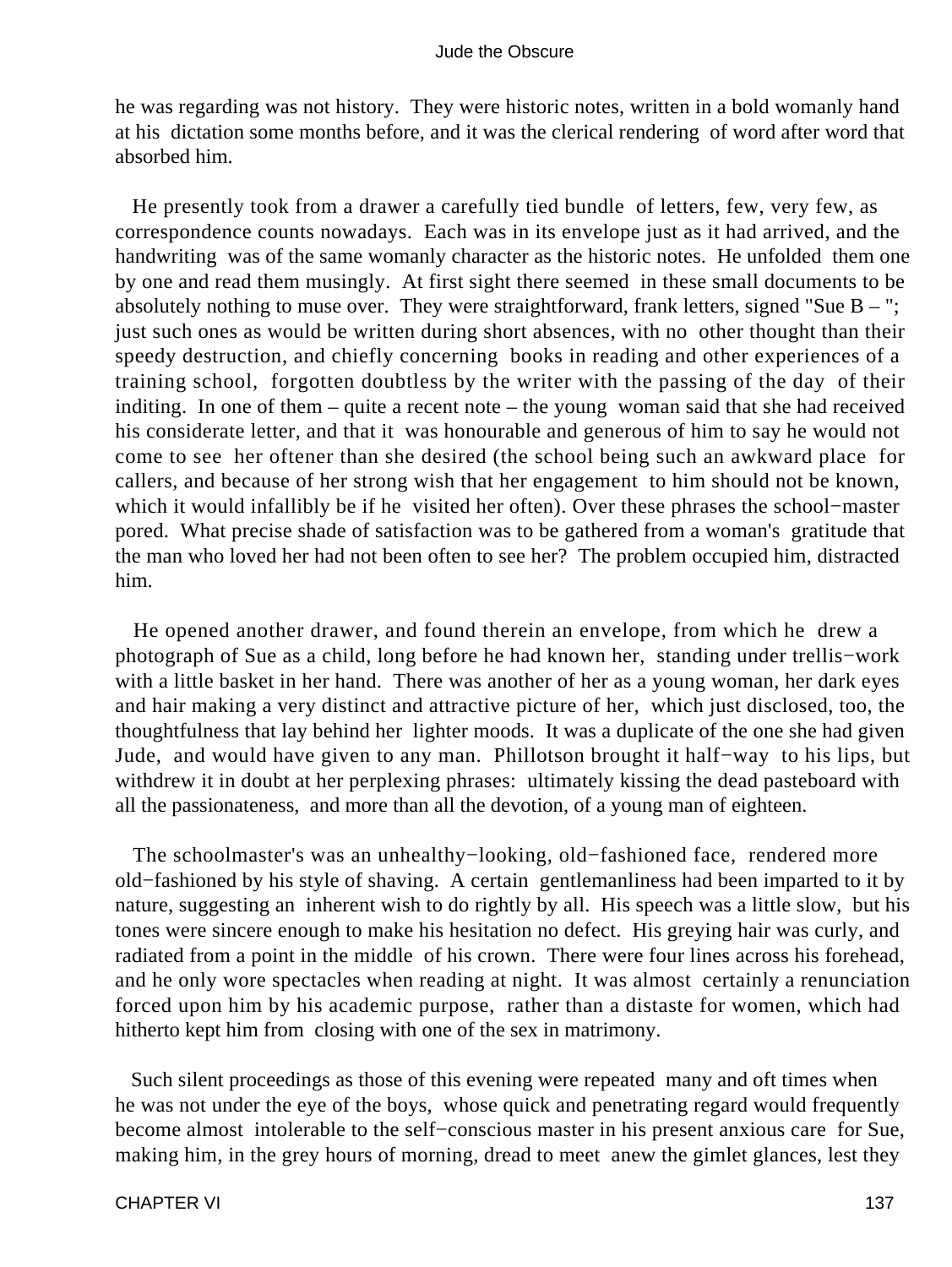should read what the dream within him was.

 He had honourably acquiesced in Sue's announced wish that he was not often to visit her at the training school; but at length, his patience being sorely tried, he set out one Saturday afternoon to pay her an unexpected call. There the news of her departure – expulsion as it might almost have been considered – was flashed upon him without warning or mitigation as he stood at the door expecting in a few minutes to behold her face; and when he turned away he could hardly see the road before him.

 Sue had, in fact, never written a line to her suitor on the subject, although it was fourteen days old. A short reflection told him that this proved nothing, a natural delicacy being as ample a reason for silence as any degree of blameworthiness.

 They had informed him at the school where she was living, and having no immediate anxiety about her comfort his thoughts took the direction of a burning indignation against the training school committee. In his bewilderment Phillotson entered the adjacent cathedral, just now in a direly dismantled state by reason of the repairs. He sat down on a block of freestone, regardless of the dusty imprint it made on his breeches; and his listless eyes following the movements of the workmen he presently became aware that the reputed culprit, Sue's lover Jude, was one amongst them.

 Jude had never spoken to his former hero since the meeting by the model of Jerusalem. Having inadvertently witnessed Phillotson's tentative courtship of Sue in the lane there had grown up in the younger man's mind a curious dislike to think of the elder, to meet him, to communicate in any way with him; and since Phillotson's success in obtaining at least her promise had become known to Jude, he had frankly recognized that he did not wish to see or hear of his senior any more, learn anything of his pursuits, or even imagine again what excellencies might appertain to his character. On this very day of the schoolmaster's visit Jude was expecting Sue, as she had promised; and when therefore he saw the school master in the nave of the building, saw, moreover, that he was coming to speak to him, he felt no little embarrassment; which Phillotson's own embarrassment prevented his observing.

 Jude joined him, and they both withdrew from the other workmen to the spot where Phillotson had been sitting. Jude offered him a piece of sackcloth for a cushion, and told him it was dangerous to sit on the bare block.

 "Yes; yes," said Phillotson abstractedly, as he reseated himself, his eyes resting on the ground as if he were trying to remember where he was. "I won't keep you long. It was merely that I have heard that you have seen my little friend Sue recently. It occurred to me to speak to you on that account. I merely want to ask about her."

 "I think I know what!" Jude hurriedly said. "About her escaping from the training school, and her coming to me?"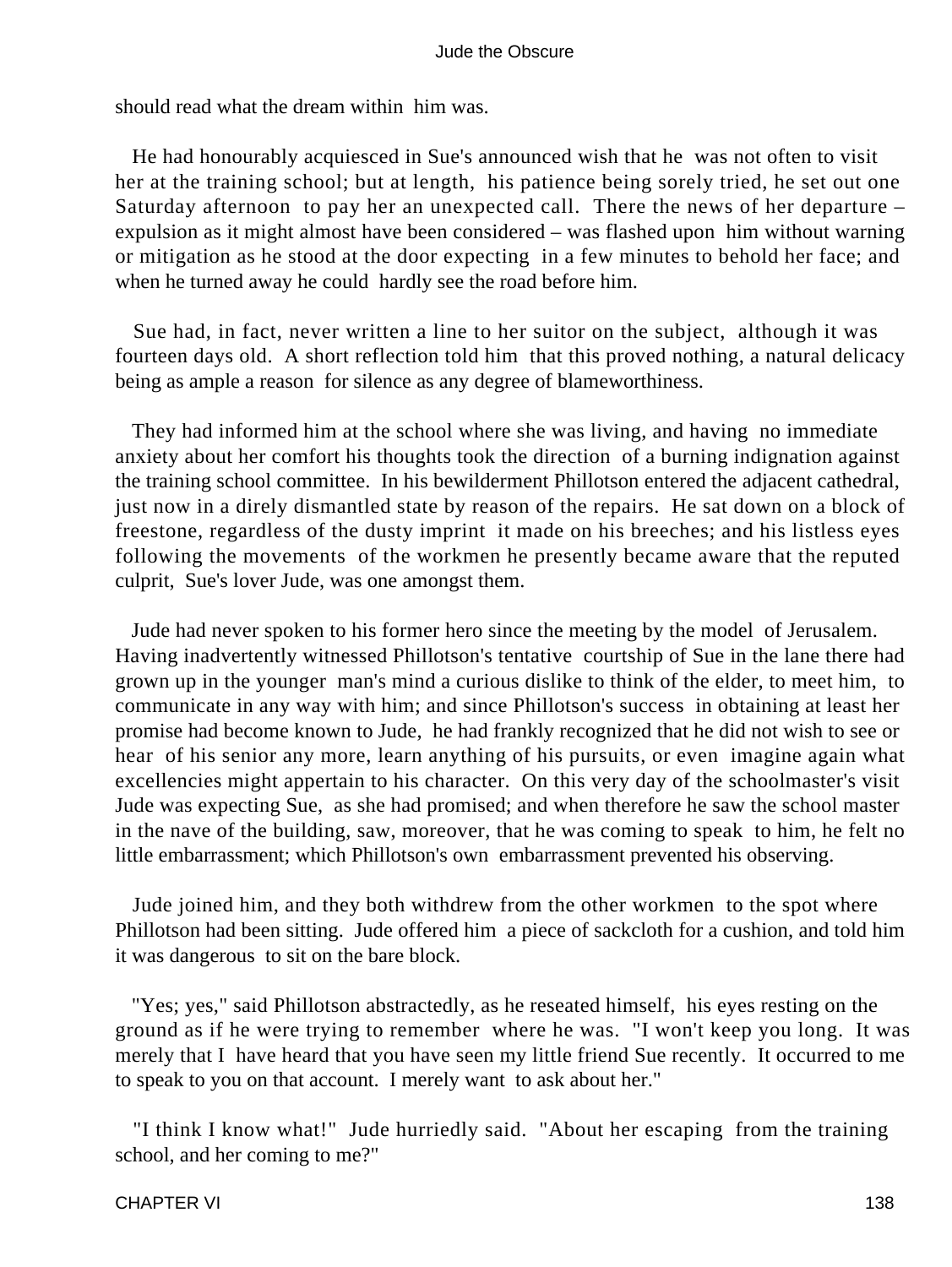"Yes."

 "Well" – Jude for a moment felt an unprincipled and fiendish wish to annihilate his rival at all cost. By the exercise of that treachery which love for the same woman renders possible to men the most honourable in every other relation of life, he could send off Phillotson in agony and defeat by saying that the scandal was true, and that Sue had irretrievably committed herself with him. But his action did not respond for a moment to his animal instinct; and what he said was, "I am glad of your kindness in coming to talk plainly to me about it. You know what they say? – that I ought to marry her."

"What!"

"And I wish with all my soul I could!"

 Phillotson trembled, and his naturally pale face acquired a corpselike sharpness in its lines. "I had no idea that it was of this nature! God forbid!"

 "No, no!" said Jude aghast. "I thought you understood? I mean that were I in a position to marry her, or someone, and settle down, instead of living in lodgings here and there, I should be glad!"

What he had really meant was simply that he loved her.

 "But – since this painful matter has been opened up – what really happened?" asked Phillotson, with the firmness of a man who felt that a sharp smart now was better than a long agony of suspense hereafter. "Cases arise, and this is one, when even ungenerous questions must be put to make false assumptions impossible, and to kill scandal."

 Jude explained readily; giving the whole series of adventures, including the night at the shepherd's, her wet arrival at his lodging, her indisposition from her immersion, their vigil of discussion, and his seeing her off next morning.

 "Well now," said Phillotson at the conclusion, "I take it as your final word, and I know I can believe you, that the suspicion which led to her rustication is an absolutely baseless one?"

"It is," said Jude solemnly. "Absolutely. So help me God!"

 The schoolmaster rose. Each of the twain felt that the interview could not comfortably merge in a friendly discussion of their recent experiences, after the manner of friends; and when Jude had taken him round, and shown him some features of the renovation which the old cathedral was undergoing, Phillotson bade the young man good−day and went away.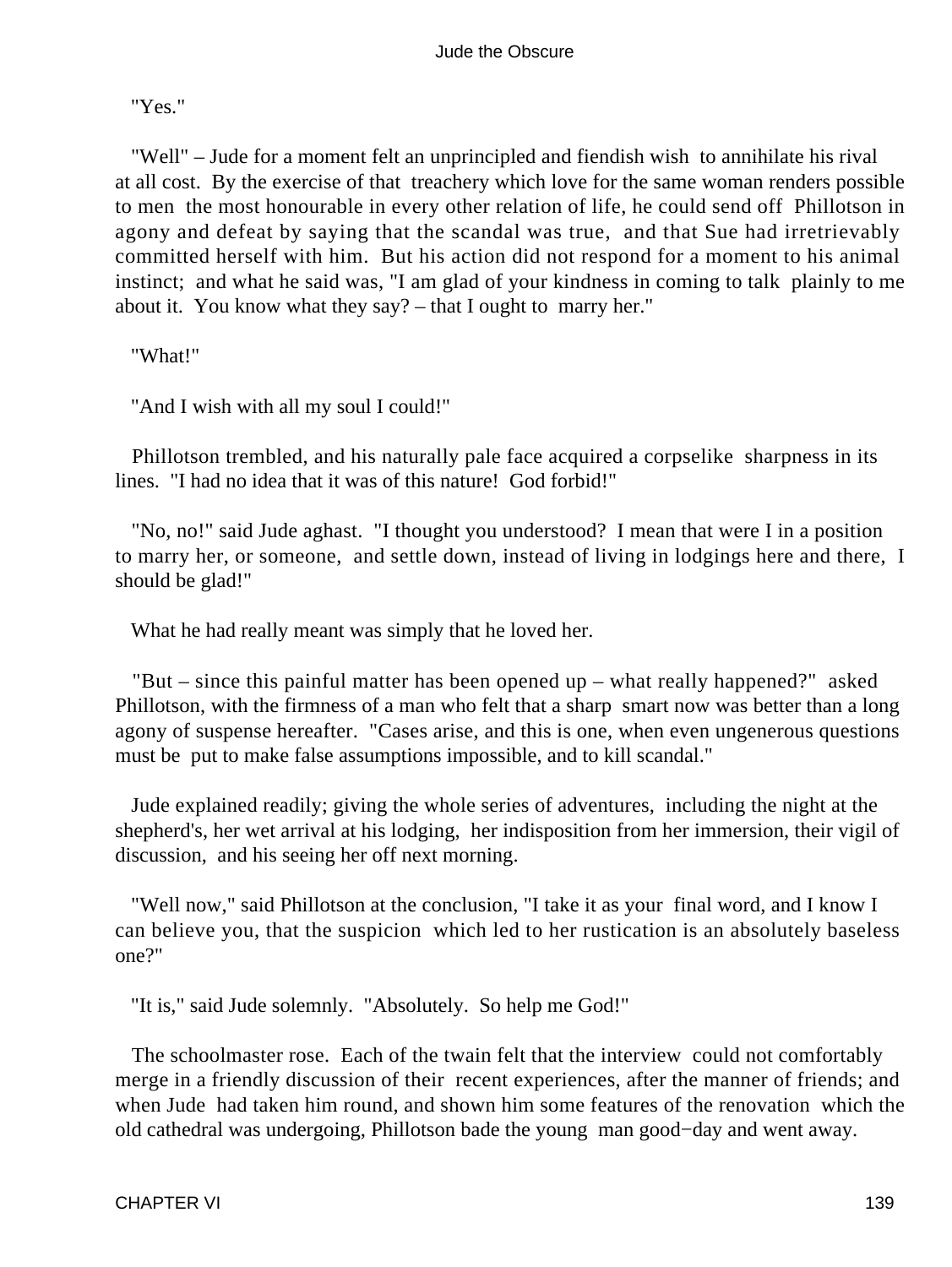This visit took place about eleven o'clock in the morning; but no Sue appeared. When Jude went to his dinner at one he saw his beloved ahead of him in the street leading up from the North Gate, walking as if no way looking for him. Speedily overtaking her he remarked that he had asked her to come to him at the cathedral, and she had promised.

 "I have been to get my things from the college," she said – an observation which he was expected to take as an answer, though it was not one. Finding her to be in this evasive mood he felt inclined to give her the information so long withheld.

"You have not seen Mr. Phillotson to−day?" he ventured to inquire.

 "I have not. But I am not going to be cross−examined about him; and if you ask anything more I won't answer!"

"It is very odd that – " He stopped, regarding her.

"What?"

"That you are often not so nice in your real presence as you are in your letters!"

 "Does it really seem so to you?" said she, smiling with quick curiosity. "Well, that's strange; but I feel just the same about you, Jude. When you are gone away I seem such a  $\text{coldhearted} = -$ "

 As she knew his sentiment towards her Jude saw that they were getting upon dangerous ground. It was now, he thought, that he must speak as an honest man.

But he did not speak, and she continued: "It was that which made me write and say  $-1$ didn't mind your loving me – if you wanted to, much!"

 The exultation he might have felt at what that implied, or seemed to imply, was nullified by his intention, and he rested rigid till he began: "I have never told you  $-$  "

"Yes you have," murmured she.

"I mean, I have never told you my history – all of it."

"But I guess it. l know nearly."

 Jude looked up. Could she possibly know of that morning performance of his with Arabella; which in a few months had ceased to be a marriage more completely than by death? He saw that she did not.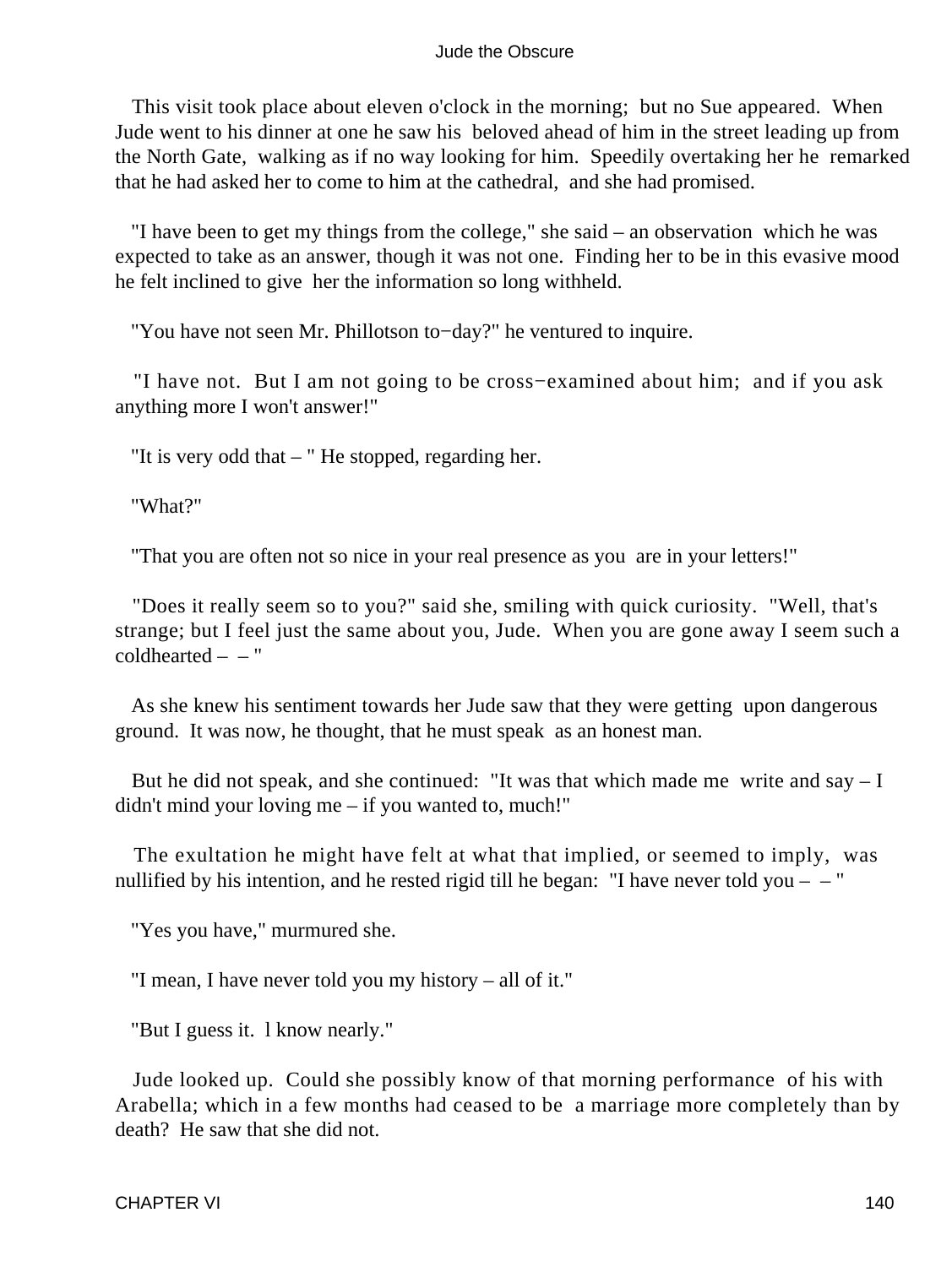"I can't quite tell you here in the street," he went on with a gloomy tongue. "And you had better not come to my lodgings. Let us go in here."

 The building by which they stood was the market−house, it was the only place available; and they entered, the market being over, and the stalls and areas empty. He would have preferred a more congenial spot, but, as usually happens, in place of a romantic field or solemn aisle for his tale, it was told while they walked up and down over a floor littered with rotten cabbage−leaves, and amid all the usual squalors of decayed vegetable matter and unsaleable refuse. He began and finished his brief narrative, which merely led up to the information that he had married a wife some years earlier, and that his wife was living still. Almost before her countenance had time to change she hurried out the words,

"Why didn't you tell me before!"

"I couldn't. It seemed so cruel to tell it."

"To yourself, Jude. So it was better to be cruel to me!"

 "No, dear darling!" cried Jude passionately. He tried to take her hand, but she withdrew it. Their old relations of confidence seemed suddenly to have ended, and the antagonisms of sex to sex were left without any counter−poising predilections. She was his comrade, friend, unconscious sweetheart no longer; and her eyes regarded him in estranged silence.

 "I was ashamed of the episode in my life which brought about the marriage," he continued. "I can't explain it precisely now. I could have done it if you had taken it differently!"

 "But how can I?" she burst out. "Here I have been saying, or writing, that – that you might love me, or something of the sort! – just out of charity – and all the time – oh, it is perfectly damnable how things are!" she said, stamping her foot in a nervous quiver.

 "You take me wrong, Sue! I never thought you cared for me at all, till quite lately; so I felt it did not matter! Do you care for me, Sue? – you know how I mean? – I don't like 'out of charity' at all!"

It was a question which in the circumstances Sue did not choose to answer.

"I suppose she – your wife – is – a very pretty woman even if she's wicked?" she asked quickly.

"She's pretty enough, as far as that goes."

"Prettier than I am, no doubt!"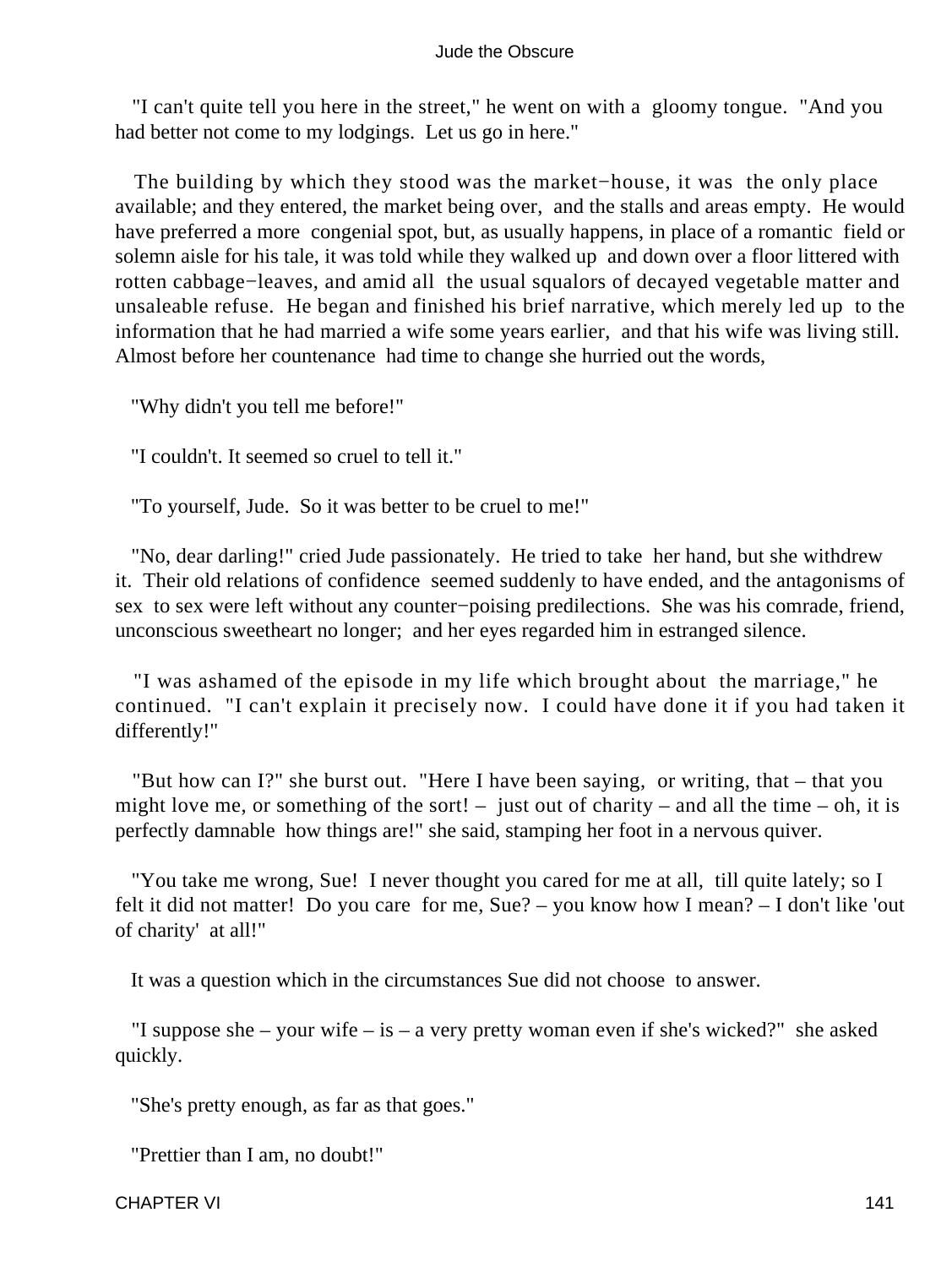"You are not the least alike. And I have never seen her for years.... But she's sure to come back – they always do!"

 "How strange of you to stay apart from her like this!" said Sue, her trembling lip and lumpy throat belying her irony. "You, such a religious man. How will the demi−gods in your Pantheon – I mean those legendary persons you call saints – intercede for you after this? Now if I had done such a thing it would have been different, and not remarkable, for I at least don't regard marriage as a sacrament. Your theories are not so advanced as your practice!"

 "Sue, you are terribly cutting when you like to be – a perfect Voltaire! But you must treat me as you will!"

 When she saw how wretched he was she softened, and trying to blink away her sympathetic tears said with all the winning reproachfulness of a heart−hurt woman: "Ah – you should have told me before you gave me that idea that you wanted to be allowed to love me! I had no feeling before that moment at the railway−station, except – " For once Sue was as miserable as he, in her attempts to keep herself free from emotion, and her less than half−success.

"Don't cry, dear!" he implored.

"I am – not crying – because I meant to – love you; but because of your want of – confidence!"

 They were quite screened from the market−square without, and he could not help putting out his arm towards her waist. His momentary desire was the means of her rallying. "No, no!" she said, drawing back stringently, and wiping her eyes. "Of course not! It would be hypocrisy to pretend that it would be meant as from my cousin; and it can't be in any other way."

 They moved on a dozen paces, and she showed herself recovered. It was distracting to Jude, and his heart would have ached less had she appeared anyhow but as she did appear; essentially large−minded and generous on reflection, despite a previous exercise of those narrow womanly humours on impulse that were necessary to give her sex.

 "I don't blame you for what you couldn't help," she said, smiling. "How should I be so foolish? I do blame you a little bit for not telling me before. But, after all, it doesn't matter. We should have had to keep apart, you see, even if this had not been in your life."

"No, we shouldn't, Sue! This is the only obstacle."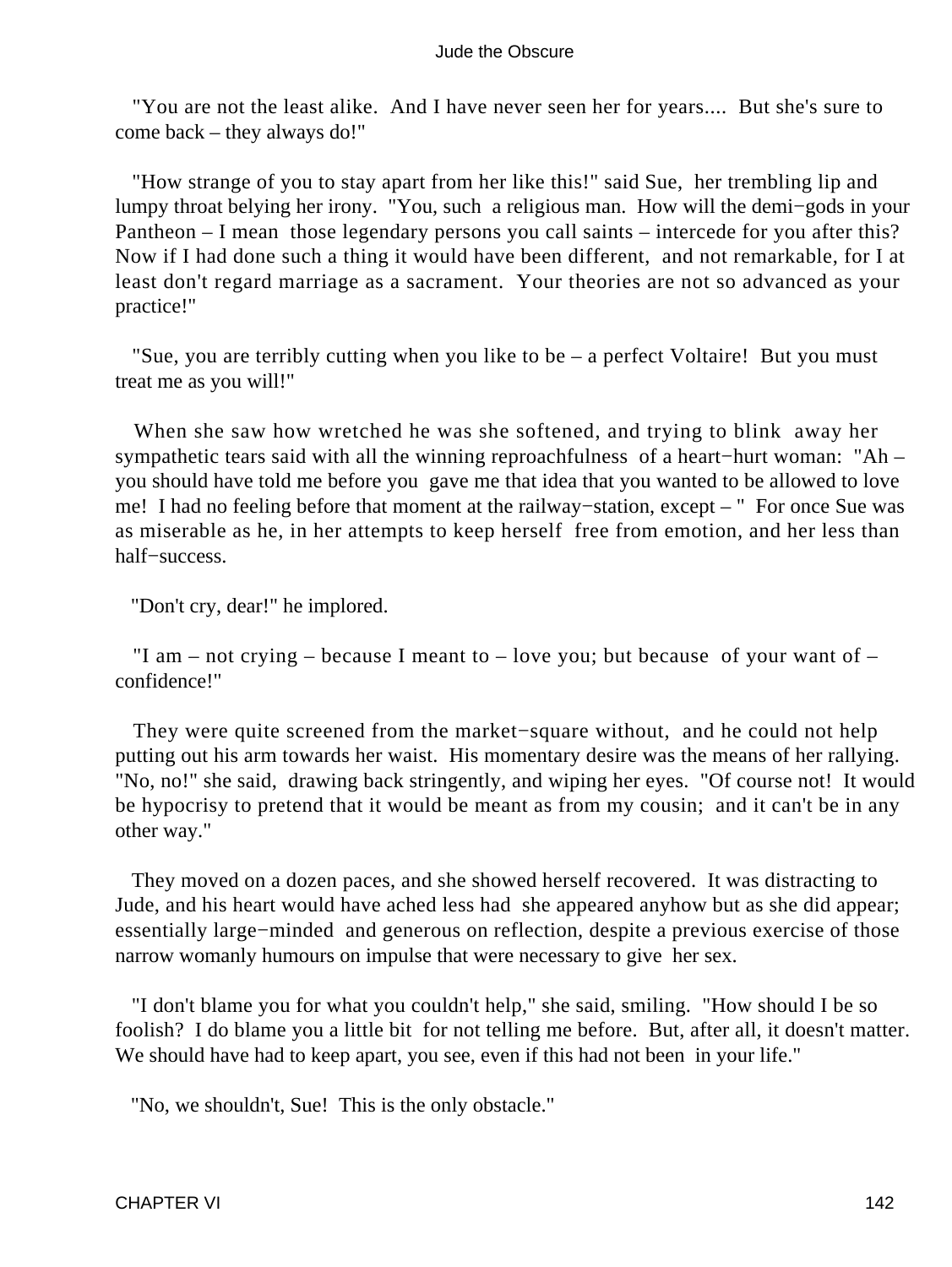"You forget that I must have loved you, and wanted to be your wife, even if there had been no obstacle," said Sue, with a gentle seriousness which did not reveal her mind. "And then we are cousins, and it is bad for cousins to marry. And – I am engaged to somebody else. As to our going on together as we were going, in a sort of friendly way, the people round us would have made it unable to continue. Their views of the relations of man and woman are limited, as is proved by their expelling me from the school. Their philosophy only recognizes relations based on animal desire. The wide field of strong attachment where desire plays, at least, only a secondary part, is ignored by them – the part of – who is it? – Venus Urania."

 Her being able to talk learnedly showed that she was mistress of herself again; and before they parted she had almost regained her vivacious glance, her reciprocity of tone, her gay manner, and her second−thought attitude of critical largeness towards others of her age and sex.

 He could speak more freely now. "There were several reasons against my telling you rashly. One was what I have said; another, that it was always impressed upon me that I ought not to marry – that I belonged to an odd and peculiar family – the wrong breed for marriage."

"Ah – who used to say that to you?"

"My great−aunt. She said it always ended badly with us Fawleys."

"That's strange. My father used to say the same to me!"

 They stood possessed by the same thought, ugly enough, even as an assumption: that a union between them, had such been possible, would have meant a terrible intensification of unfitness – two bitters in one dish.

 "Oh, but there can't be anything in it!" she said with nervous lightness. "Our family have been unlucky of late years in choosing mates – that's all."

 And then they pretended to persuade themselves that all that had happened was of no consequence, and that they could still be cousins and friends and warm correspondents, and have happy genial times when they met, even if they met less frequently than before. Their parting was in good friendship, and yet Jude's last look into her eyes was tinged with inquiry, for he felt that he did not even now quite know her mind.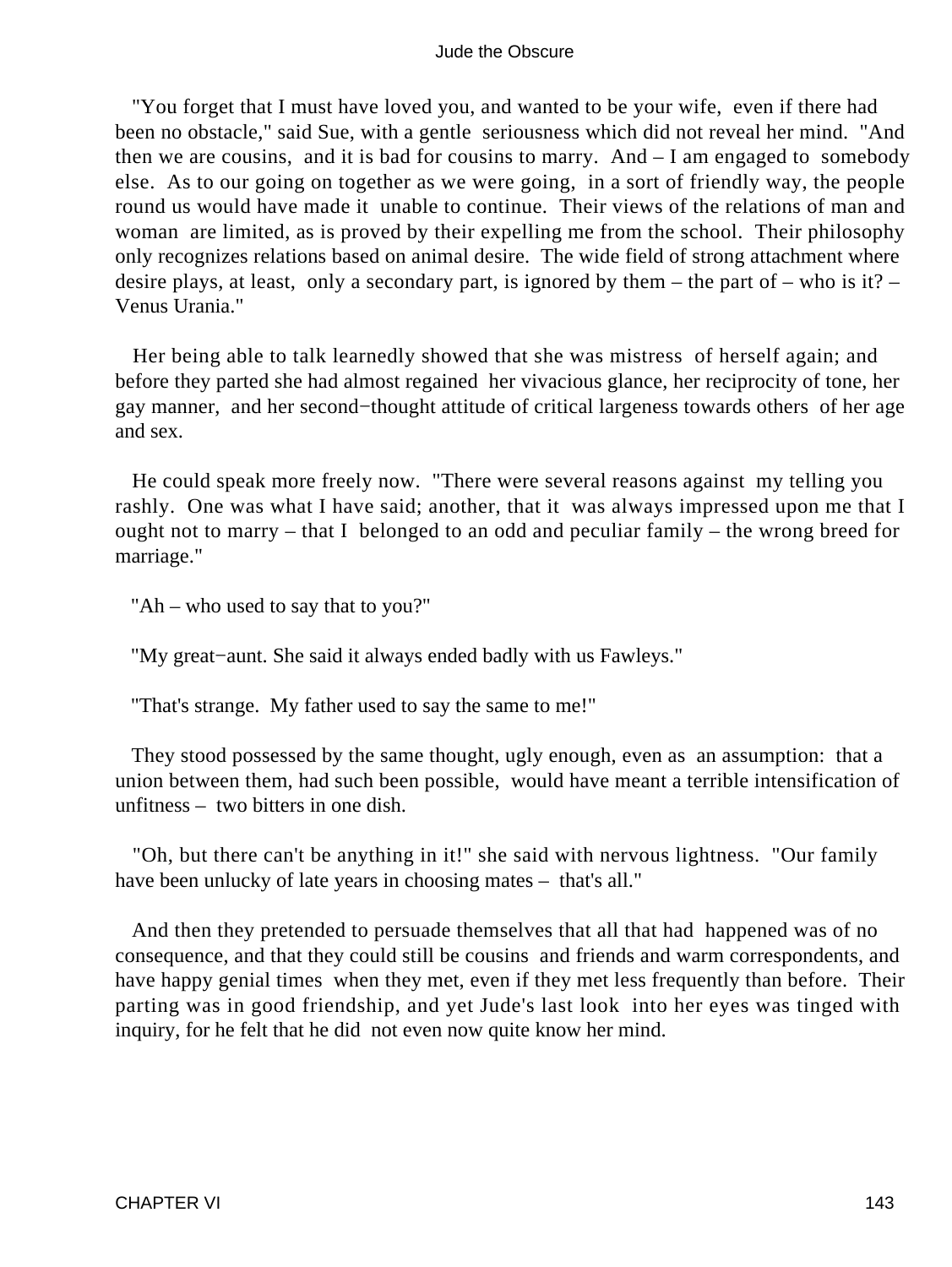# **[CHAPTER VII](#page-367-0)**

TIDINGS from Sue a day or two after passed across Jude like a withering blast.

Before reading the letter he was led to suspect that its contents were of a somewhat serious kind by catching sight of the signature – which was in her full name, never used in her correspondence with him since her first note:

 MY DEAR JUDE, – I have something to tell you which perhaps you will not be surprised to hear, though certainly it may strike you as being accelerated (as the railway companies say of their trains). Mr. Phillotson and I are to be married quite soon – in three or four weeks. We had intended, as you know, to wait till I had gone through my course of training and obtained my certificate, so as to assist him, if necessary, in the teaching. But he generously says he does not see any object in waiting, now I am not at the training school. It is so good of him, because the awkwardness of my situation has really come about by my fault in getting expelled.

Wish me joy. Remember I say you are to, and you mustn't refuse! – Your affectionate cousin,

### SUSANNA FLORENCE MARY BRIDEHEAD.

 Jude staggered under the news; could eat no breakfast; and kept on drinking tea because his mouth was so dry. Then presently he went back to his work and laughed the usual bitter laugh of a man so confronted. Everything seemed turning to satire. And yet, what could the poor girl do? he asked himself: and felt worse than shedding tears.

 "O Susanna Florence Mary!" he said as he worked. "You don't know what marriage means!"

 Could it be possible that his announcement of his own marriage had pricked her on to this, just as his visit to her when in liquor may have pricked her on to her engagement? To be sure, there seemed to exist these other and sufficient reasons, practical and social, for her decision; but Sue was not a very practical or calculating person; and he was compelled to think that a pique at having his secret sprung upon her had moved her to give way to Phillotson's probable representations, that the best course to prove how unfounded were the suspicions of the school authorities would be to marry him off–hand, as in fulfilment of an ordinary engagement. Sue had, in fact, been placed in an awkward corner. Poor Sue!

 He determined to play the Spartan; to make the best of it, and support her; but he could not write the requested good wishes for a day or two. Meanwhile there came another note from his impatient little dear: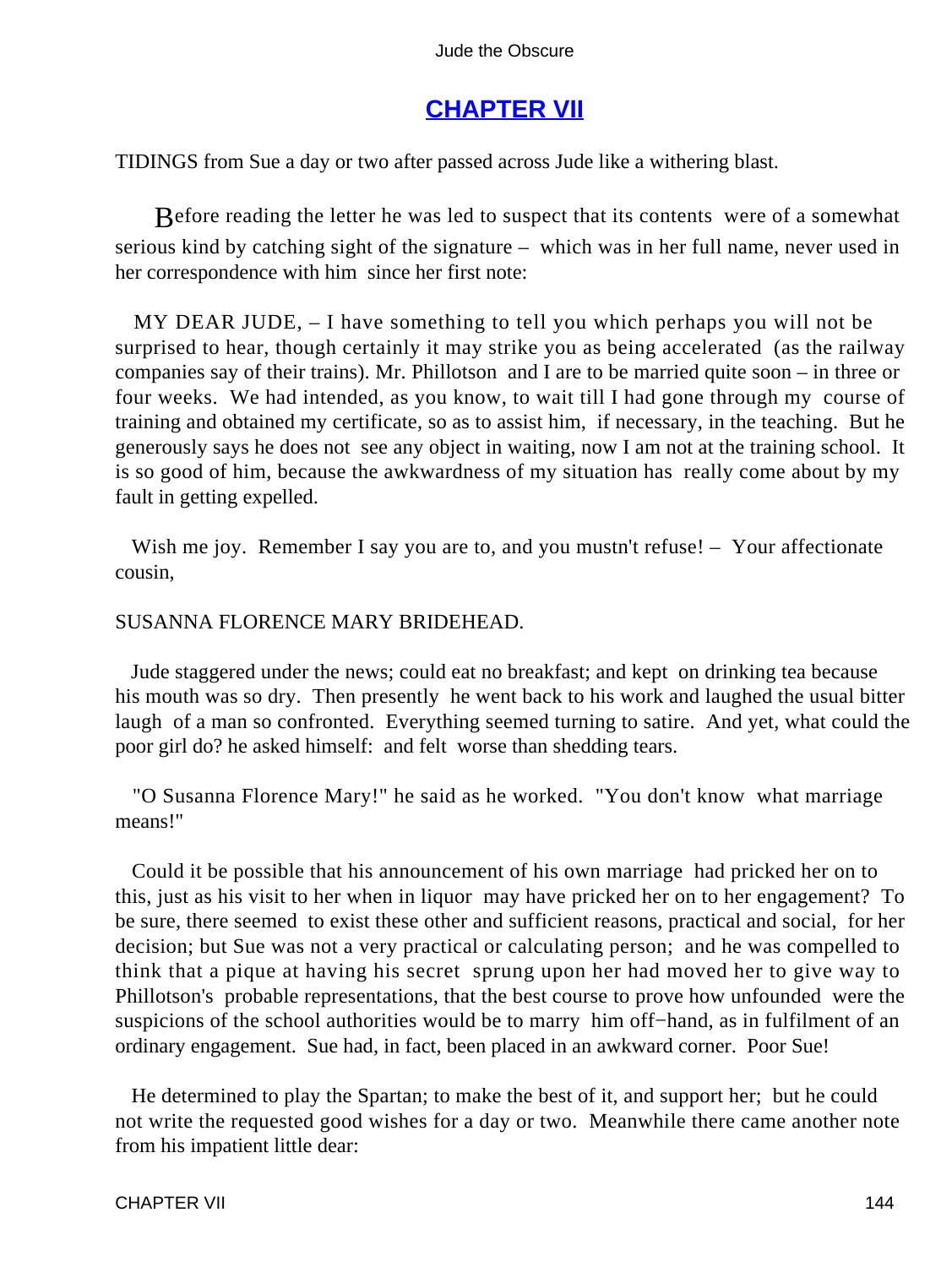Jude, will you give me away? I have nobody else who could do it so conveniently as you, being the only married relation I have here on the spot, even if my father were friendly enough to be willing, which he isn't. I hope you won't think it a trouble? I have been looking at the marriage service in the prayer−book, and it seems to me very humiliating that a giver−away should be required at all. According to the ceremony as there printed, my bridegroom chooses me of his own will and pleasure; but I don't choose him. Somebody GIVES me to him, like a she−ass or she−goat, or any other domestic animal. Bless your exalted views of woman, O churchman! But I forget: I am no longer privileged to tease you. – Ever,

### SUSANNA FLORENCE MARY BRIDEHEAD.

Jude screwed himself up to heroic key; and replied:

 MY DEAR SUE, – Of course I wish you joy! And also of course I will give you away. What I suggest is that, as you have no house of your own, you do not marry from your school friend's, but from mine. It would be more proper, I think, since I am, as you say, the person nearest related to you in this part of the world.

 I don't see why you sign your letter in such a new and terribly formal way? Surely you care a bit about me still! – Ever your affectionate, JUDE.

What had jarred on him even more than the signature was a little sting he had been silent on – the phrase "married relation" – What an idiot it made him seem as her lover! If Sue had written that in satire, he could hardly forgive her; if in suffering – ah, that was another thing!

 His offer of his lodging must have commended itself to Phillotson at any rate, for the schoolmaster sent him a line of warm thanks, accepting the convenience. Sue also thanked him. Jude immediately moved into more commodious quarters, as much to escape the espionage of the suspicious landlady who had been one cause of Sue's unpleasant experience as for the sake of room.

 Then Sue wrote to tell him the day fixed for the wedding; and Jude decided, after inquiry, that she should come into residence on the following Saturday, which would allow of a ten days' stay in the city prior to the ceremony, sufficiently representing a nominal residence of fifteen.

 She arrived by the ten o'clock train on the day aforesaid, Jude not going to meet her at the station, by her special request, that he should not lose a morning's work and pay, she said (if this were her true reason). But so well by this time did he know Sue that the remembrance of their mutual sensitiveness at emotional crises might, he thought, have weighed with her in this. When he came home to dinner she had taken possession of her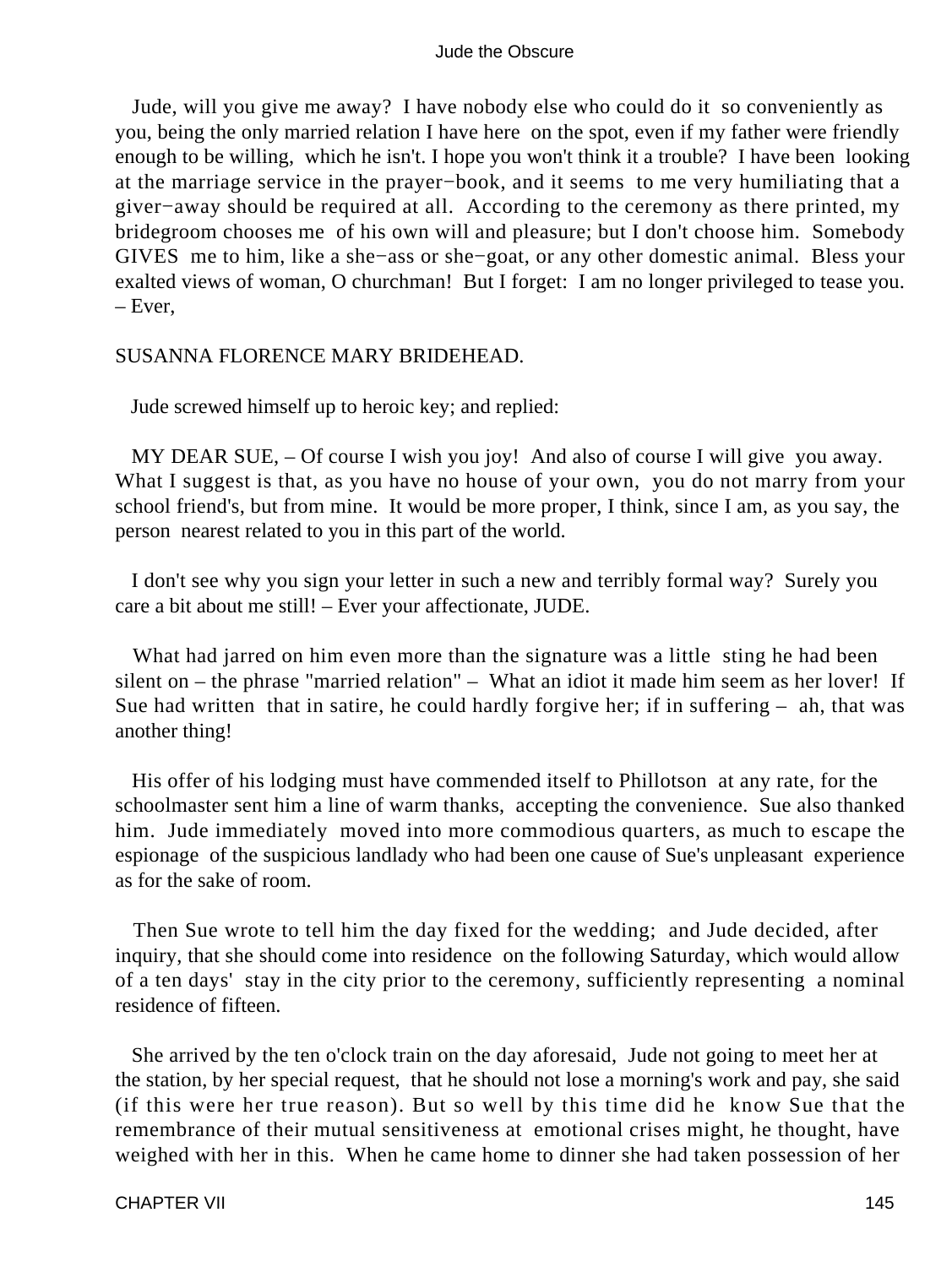apartment.

 She lived in the same house with him, but on a different floor, and they saw each other little, an occasional supper being the only meal they took together, when Sue's manner was something like that of a scared child. What she felt he did not know; their conversation was mechanical, though she did not look pale or ill. Phillotson came frequently, but mostly when Jude was absent. On the morning of the wedding, when Jude had given himself a holiday, Sue and her cousin had breakfast together for the first and last time during this curious interval; in his room – the parlour – which he had hired for the period of Sue's residence. Seeing, as women do, how helpless he was in making the place comfortable, she bustled about.

"What's the matter, Jude?" she said suddenly.

 He was leaning with his elbows on the table and his chin on his hands, looking into a futurity which seemed to be sketched out on the tablecloth.

"Oh – nothing!"

"You are 'father', you know. That's what they call the man who gives you away."

 Jude could have said "Phillotson's age entitles him to be called that!" But he would not annoy her by such a cheap retort.

 She talked incessantly, as if she dreaded his indulgence in reflection, and before the meal was over both he and she wished they had not put such confidence in their new view of things, and had taken breakfast apart. What oppressed Jude was the thought that, having done a wrong thing of this sort himself, he was aiding and abetting the woman he loved in doing a like wrong thing, instead of imploring and warning her against it. It was on his tongue to say, "You have quite made up your mind?"

 After breakfast they went out on an errand together moved by a mutual thought that it was the last opportunity they would have of indulging in unceremonious companionship. By the irony of fate, and the curious trick in Sue's nature of tempting Providence at critical times, she took his arm as they walked through the muddy street – a thing she had never done before in her life – and on turning the corner they found themselves close to a grey perpendicular church with a low−pitched roof – the church of St. Thomas.

"That's the church," said Jude.

"Where I am going to be married?"

"Yes."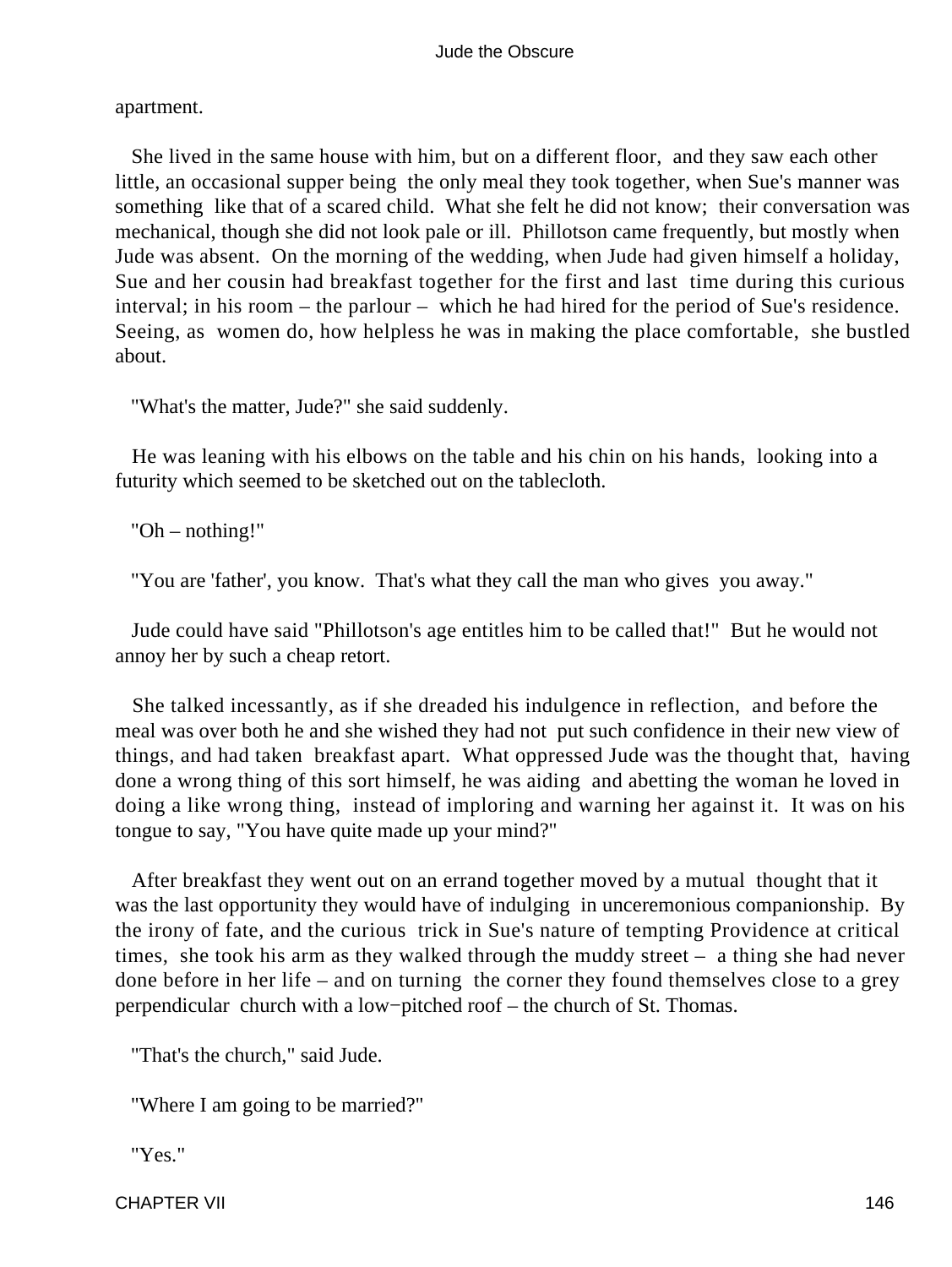"Indeed!" she exclaimed with curiosity. "How I should like to go in and see what the spot is like where I am so soon to kneel and do it."

Again he said to himself, "She does not realize what marriage means!"

 He passively acquiesced in her wish to go in, and they entered by the western door. The only person inside the gloomy building was a charwoman cleaning. Sue still held Jude's arm, almost as if she loved him. Cruelly sweet, indeed, she had been to him that morning; but his thoughts of a penance in store for her were tempered by an ache:

 ... I can find no way How a blow should fall, such as falls on men, Nor prove too much for your womanhood!

 They strolled undemonstratively up the nave towards the altar railing, which they stood against in silence, turning then and walking down the nave again, her hand still on his arm, precisely like a couple just married. The too suggestive incident, entirely of her making, nearly broke down Jude.

 "I like to do things like this," she said in the delicate voice of an epicure in emotions, which left no doubt that she spoke the truth.

"I know you do!" said Jude.

 "They are interesting, because they have probably never been done before. I shall walk down the church like this with my husband in about two hours, shan't I!"

"No doubt you will!"

"Was it like this when you were married?"

"Good God, Sue – don't be so awfully merciless! ... There, dear one, I didn't mean it!"

 "Ah – you are vexed!" she said regretfully, as she blinked away an access of eye moisture. "And I promised never to vex you! ... I suppose I ought not to have asked you to bring me in here. Oh, I oughtn't! I see it now. My curiosity to hunt up a new sensation always leads me into these scrapes. Forgive me! ... You will, won't you, Jude?"

 The appeal was so remorseful that Jude's eyes were even wetter than hers as he pressed her hand for Yes.

 "Now we'll hurry away, and I won't do it any more!" she continued humbly; and they came out of the building, Sue intending to go on to the station to meet Phillotson. But the first person they encountered on entering the main street was the schoolmaster himself,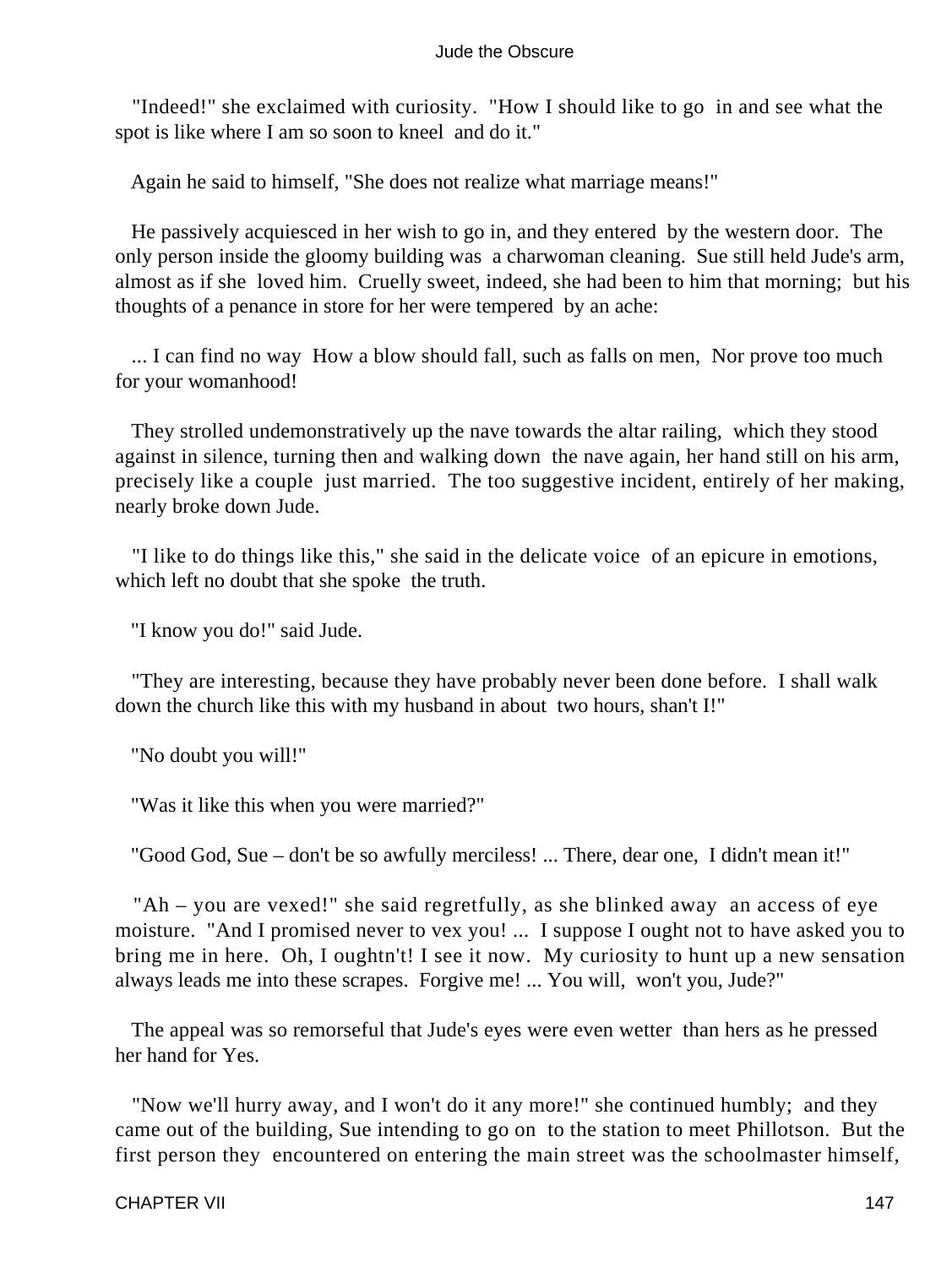whose train had arrived sooner than Sue expected. There was nothing really to demur to in her leaning on Jude's arm; but she withdrew her hand, and Jude thought that Phillotson had looked surprised.

 "We have been doing such a funny thing!" said she, smiling candidly. "We've been to the church, rehearsing as it were. Haven't we, Jude?"

"How?" said Phillotson curiously.

 Jude inwardly deplored what he thought to be unnecessary frankness; but she had gone too far not to explain all, which she accordingly did, telling him how they had marched up to the altar.

 Seeing how puzzled Phillotson seemed, Jude said as cheerfully as he could, "I am going to buy her another little present. Will you both come to the shop with me?"

 "No," said Sue, "I'll go on to the house with him"; and requesting her lover not to be a long time she departed with the schoolmaster.

 Jude soon joined them at his rooms, and shortly after they prepared for the ceremony. Phillotson's hair was brushed to a painful extent, and his shirt collar appeared stiffer than it had been for the previous twenty years. Beyond this he looked dignified and thoughtful, and altogether a man of whom it was not unsafe to predict that he would make a kind and considerate husband. That he adored Sue was obvious; and she could almost be seen to feel that she was undeserving his adoration.

 Although the distance was so short he had hired a fly from the Red Lion, and six or seven women and children had gathered by the door when they came out. The schoolmaster and Sue were unknown, though Jude was getting to be recognized as a citizen; and the couple were judged to be some relations of his from a distance, nobody supposing Sue to have been a recent pupil at the training school.

 In the carriage Jude took from his pocket his extra little wedding−present, which turned out to be two or three yards of white tulle, which he threw over her bonnet and all, as a veil.

"It looks so odd over a bonnet," she said. "I'll take the bonnet off."

"Oh no – let it stay," said Phillotson. And she obeyed.

 When they had passed up the church and were standing in their places Jude found that the antecedent visit had certainly taken off the edge of this performance, but by the time they were half−way on with the service he wished from his heart that he had not undertaken the business of giving her away. How could Sue have had the temerity to ask him to do it – a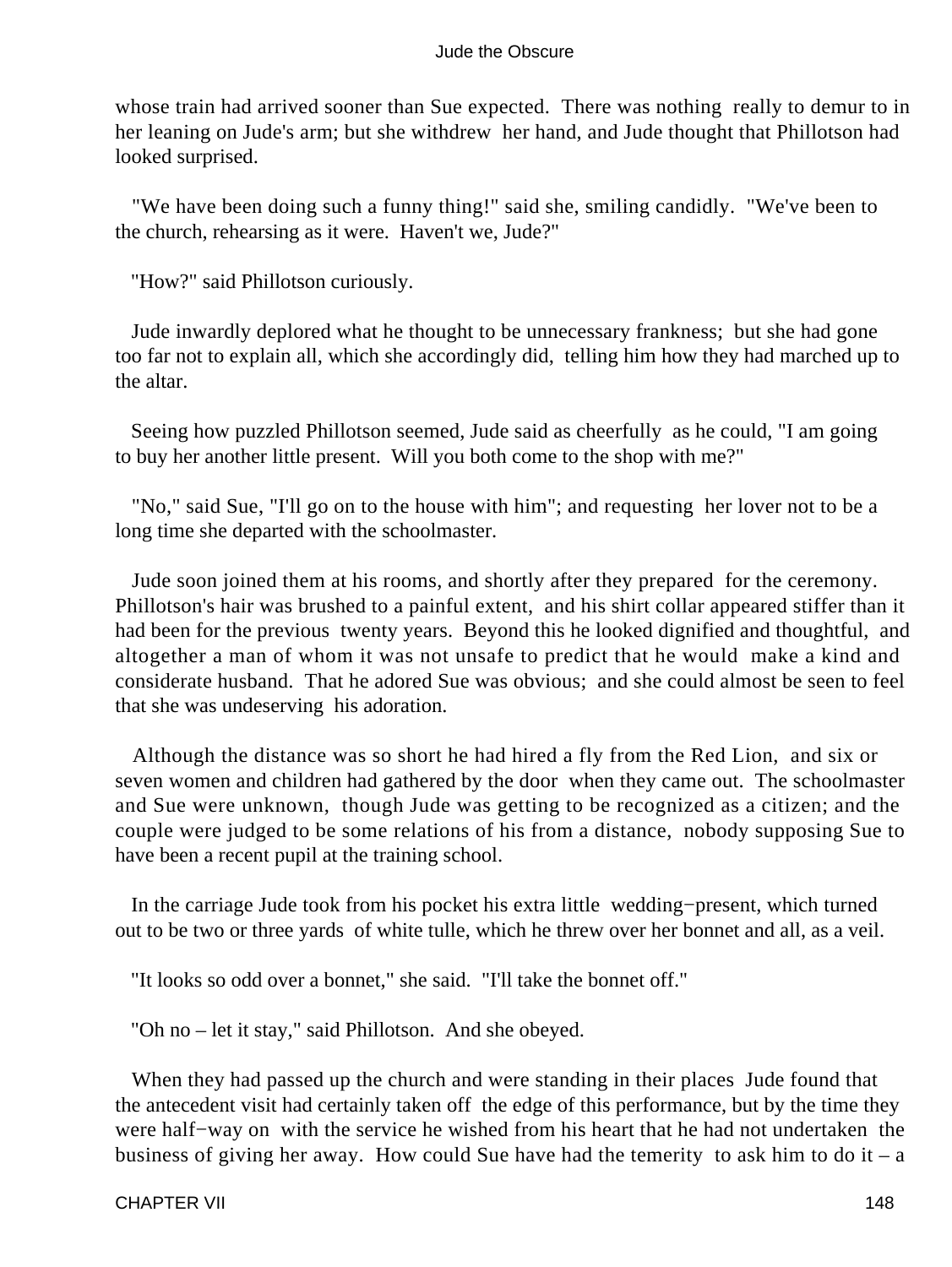cruelty possibly to herself as well as to him? Women were different from men in such matters. Was it that they were, instead of more sensitive, as reputed, more callous, and less romantic; or were they more heroic? Or was Sue simply so perverse that she wilfully gave herself and him pain for the odd and mournful luxury of practising long−suffering in her own person, and of being touched with tender pity for him at having made him practise it? He could perceive that her face was nervously set, and when they reached the trying ordeal of Jude giving her to Phillotson she could hardly command herself; rather, however, as it seemed, from her knowledge of what her cousin must feel, whom she need not have had there at all, than from self−consideration. Possibly she would go on inflicting such pains again and again, and grieving for the sufferer again and again, in all her colossal inconsistency.

 Phillotson seemed not to notice, to be surrounded by a mist which prevented his seeing the emotions of others. As soon as they had signed their names and come away, and the suspense was over, Jude felt relieved.

 The meal at his lodging was a very simple affair, and at two o'clock they went off. In crossing the pavement to the fly she looked back; and there was a frightened light in her eyes. Could it be that Sue had acted with such unusual foolishness as to plunge into she knew not what for the sake of asserting her independence of him, of retaliating on him for his secrecy? Perhaps Sue was thus venturesome with men because she was childishly ignorant of that side of their natures which wore out women's hearts and lives.

 When her foot was on the carriage−step she turned round, saying that she had forgotten something. Jude and the landlady offered to get it.

"No," she said, running back. "It is my handkerchief. I know where I left it."

 Jude followed her back. She had found it, and came holding it in her hand. She looked into his eyes with her own tearful ones, and her lips suddenly parted as if she were going to avow something. But she went on; and whatever she had meant to say remained unspoken.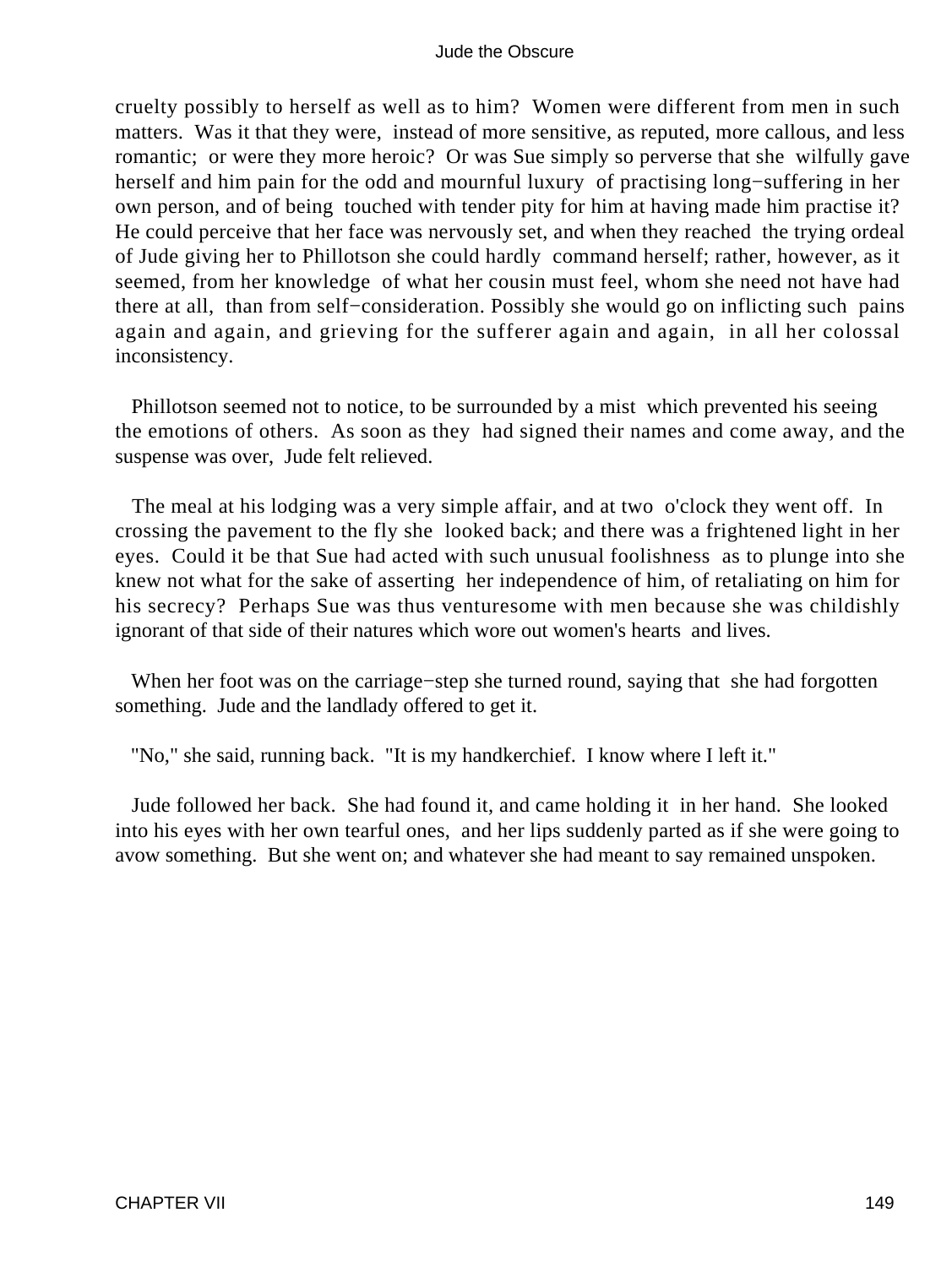# **[CHAPTER VIII](#page-367-0)**

JUDE wondered if she had really left her handkerchief behind;

or whether it were that she had miserably wished to tell him of a love that at the last moment she could not bring herself to express.

 He could not stay in his silent lodging when they were gone, and fearing that he might be tempted to drown his misery in alcohol he went upstairs, changed his dark clothes for his white, his thin boots for his thick, and proceeded to his customary work for the afternoon.

 But in the cathedral he seemed to hear a voice behind him, and to be possessed with an idea that she would come back. She could not possibly go home with Phillotson, he fancied. The feeling grew and stirred. The moment that the clock struck the last of his working hours he threw down his tools and rushed homeward. "Has anybody been for me?" he asked.

### Nobody had been there.

 As he could claim the downstairs sitting−room till twelve o'clock that night he sat in it all the evening; and even when the clock had struck eleven, and the family had retired, he could not shake off the feeling that she would come back and sleep in the little room adjoining his own in which she had slept so many previous days. Her actions were always unpredictable: why should she not come? Gladly would he have compounded for the denial of her as a sweetheart and wife by having her live thus as a fellow−lodger and friend, even on the most distant terms. His supper still remained spread, and going to the front door, and softly setting it open, he returned to the room and sat as watchers sit on Old−Mid−summer eves, expecting the phantom of the Beloved. But she did not come.

 Having indulged in this wild hope he went upstairs, and looked out of the window, and pictured her through the evening journey to London, whither she and Phillotson had gone for their holiday; their rattling along through the damp night to their hotel, under the same sky of ribbed cloud as that he beheld, through which the moon showed its position rather than its shape, and one or two of the larger stars made themselves visible as faint nebulae only. It was a new beginning of Sue's history. He projected his mind into the future, and saw her with children more or less in her own likeness around her. But the consolation of regarding them as a continuation of her identity was denied to him, as to all such dreamers, by the wilfulness of Nature in not allowing issue from one parent alone. Every desired renewal of an existence is debased by being half alloy. "If at the estrangement or death of my lost love, I could go and see her child – hers solely – there would be comfort in it!" said Jude. And then he again uneasily saw, as he had latterly seen with more and more frequency, the scorn of Nature for man's finer emotions, and her lack of interest in his aspirations.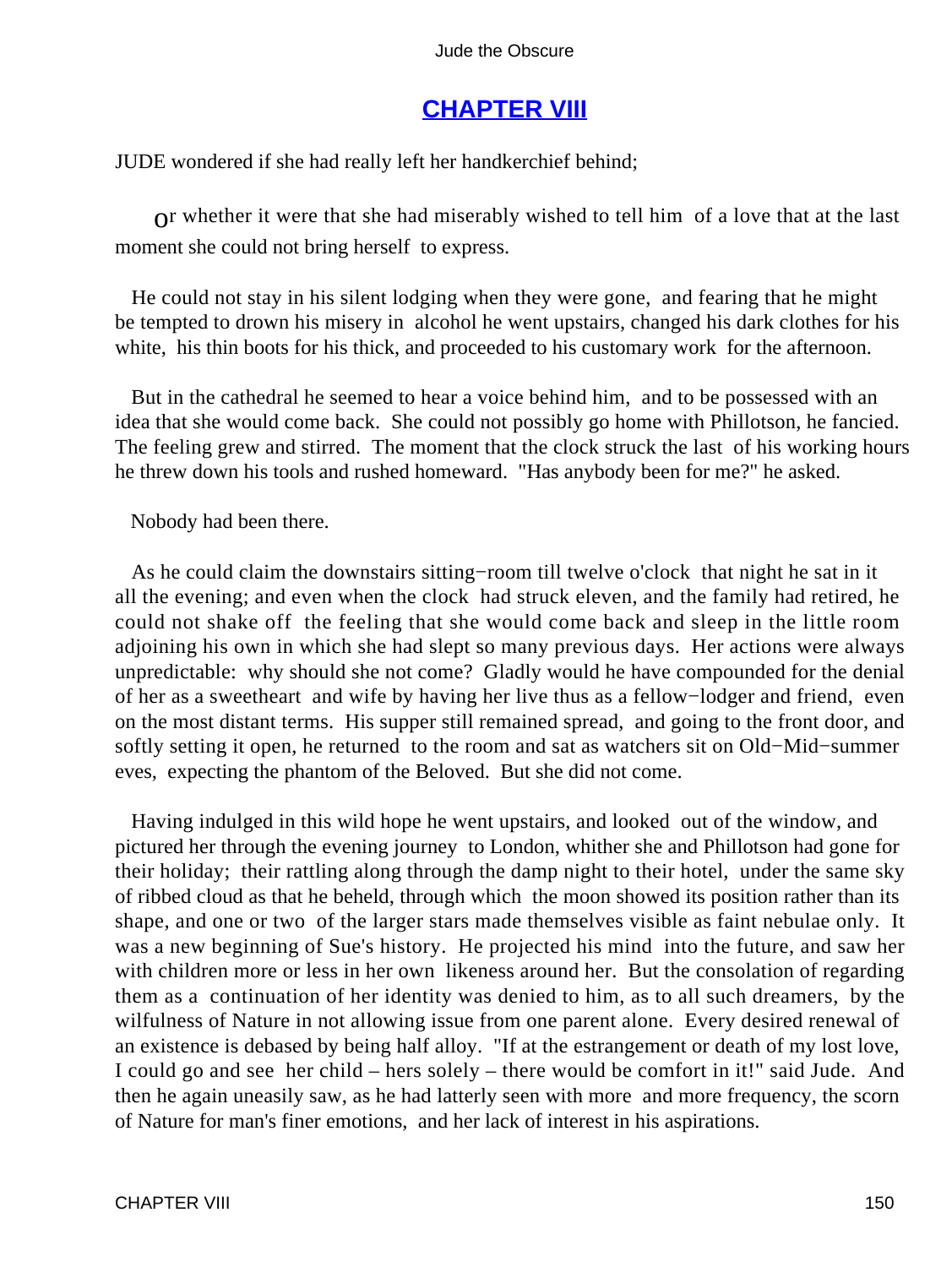The oppressive strength of his affection for Sue showed itself on the morrow and following days yet more clearly. He could no longer endure the light of the Melchester lamps; the sunshine was as drab paint, and the blue sky as zinc. Then he received news that his old aunt was dangerously ill at Marygreen, which intelligence almost coincided with a letter from his former employer at Christminster, who offered him permanent work of a good class if he would come back. The letters were almost a relief to him. He started to visit Aunt Drusilla, and resolved to go onward to Christminster to see what worth there might be in the builder's offer.

 Jude found his aunt even worse than the communication from the Widow Edlin had led him to expect. There was every possibility of her lingering on for weeks or months, though little likelihood. He wrote to Sue informing her of the state of her aunt, and suggesting that she might like to see her aged relative alive. He would meet her at Alfredston Road, the following evening, Monday, on his way back from Christminster, if she could come by the up−train which crossed his down−train at that station. Next morning, according, he went on to Christminster, intending to return to Alfredston soon enough to keep the suggested appointment with Sue.

 The city of learning wore an estranged look, and he had lost all feeling for its associations. Yet as the sun made vivid lights and shades of the mullioned architecture of the facades, and drew patterns of the crinkled battlements on the young turf of the quadrangles, Jude thought he had never seen the place look more beautiful. He came to the street in which he had first beheld Sue. The chair she had occupied when, leaning over her ecclesiastical scrolls, a hog−hair brush in her hand, her girlish figure had arrested the gaze of his inquiring eyes, stood precisely in its former spot, empty. It was as if she were dead, and nobody had been found capable of succeeding her in that artistic pursuit. Hers was now the city phantom, while those of the intellectual and devotional worthies who had once moved him to emotion were no longer able to assert their presence there.

 However, here he was; and in fulfilment of his intention he went on to his former lodging in "Beersheba," near the ritualistic church of St. Silas. The old landlady who opened the door seemed glad to see him again, and bringing some lunch informed him that the builder who had employed him had called to inquire his address.

 Jude went on to the stone−yard where he had worked. But the old sheds and bankers were distasteful to him; he felt it impossible to engage himself to return and stay in this place of vanished dreams. He longed for the hour of the homeward train to Alfredston, where he might probably meet Sue.

Then, for one ghastly half–hour of depression caused by these scenes, there returned upon him that feeling which had been his undoing more than once – that he was not worth the trouble of being taken care of either by himself or others; and during this half−hour he met Tinker Taylor, the bankrupt ecclesiastical ironmonger, at Fourways, who proposed that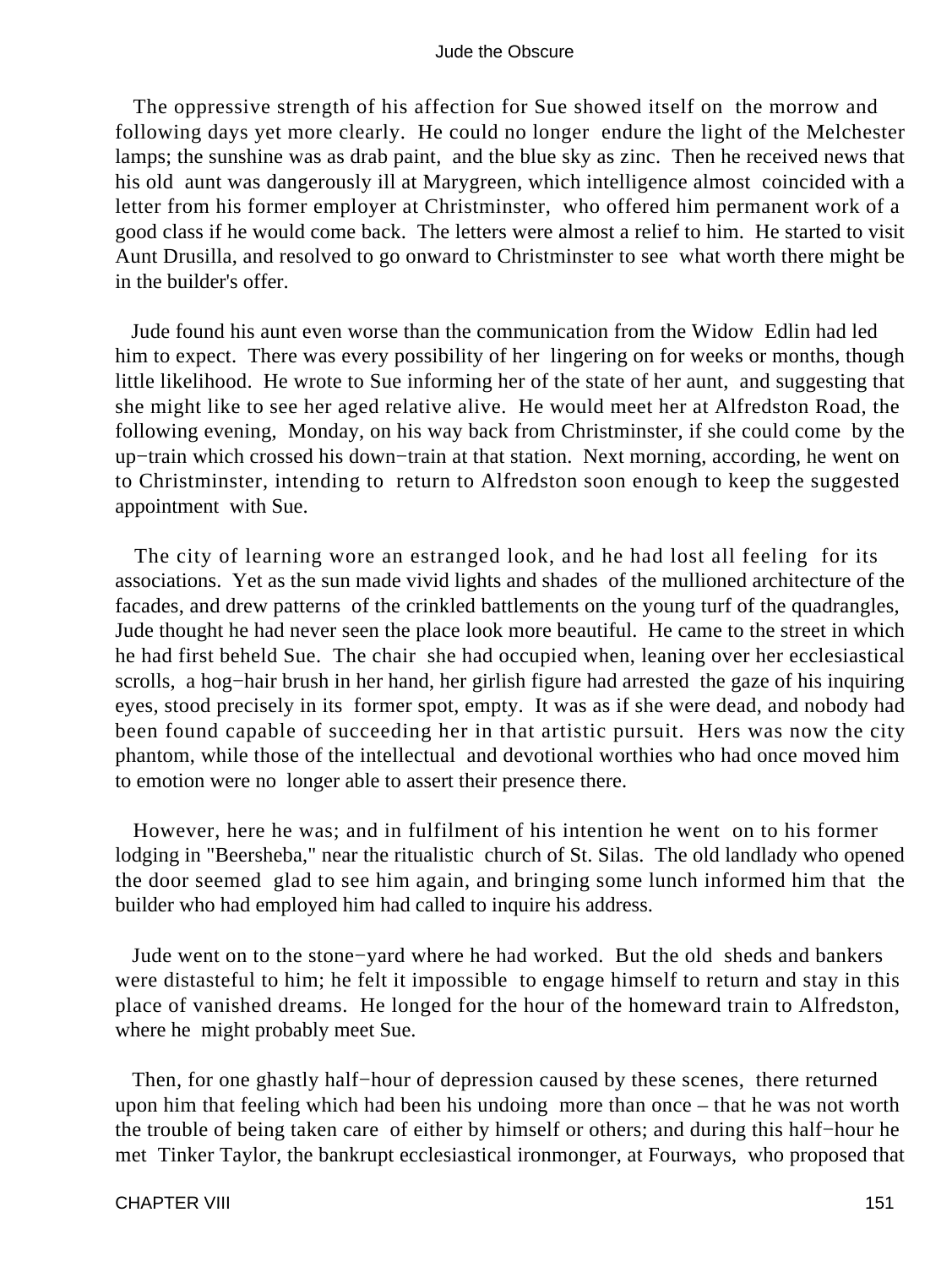they should adjourn to a bar and drink together. They walked along the street till they stood before one of the great palpitating centres of Christminster life, the inn wherein he formerly had responded to the challenge to rehearse the Creed in Latin – now a popular tavern with a spacious and inviting entrance, which gave admittance to a bar that had been entirely renovated and refitted in modern style since Jude's residence here.

 Tinker Taylor drank off his glass and departed, saying it was too stylish a place now for him to feel at home in unless he was drunker than he had money to be just then. Jude was longer finishing his, and stood abstractedly silent in the, for the minute, almost empty place. The bar had been gutted and newly arranged throughout, mahogany fixtures having taken the place of the old painted ones, while at the back of the standing−space there were stuffed sofa−benches. The room was divided into compartments in the approved manner, between which were screens of ground glass in mahogany framing, to prevent topers in one compartment being put to the blush by the recognitions of those in the next. On the inside of the counter two barmaids leant over the white−handled beer−engines, and the row of little silvered taps inside, dripping into a pewter trough.

 Feeling tired, and having nothing more to do till the train left, Jude sat down on one of the sofas. At the back of the barmaids rose bevel−edged mirrors, with glass shelves running along their front, on which stood precious liquids that Jude did not know the name of, in bottles of topaz, sapphire, ruby and amethyst. The moment was enlivened by the entrance of some customers into the next compartment, and the starting of the mechanical tell−tale of monies received, which emitted a ting−ting every time a coin was put in.

 The barmaid attending to this compartment was invisible to Jude's direct glance, though a reflection of her back in the glass behind her was occasionally caught by his eyes. He had only observed this listlessly, when she turned her face for a moment to the glass to set her hair tidy. Then he was amazed to discover that the face was Arabella's.

 If she had come on to his compartment she would have seen him. But she did not, this being presided over by the maiden on the other side. Abby was in a black gown, with white linen cuffs and a broad white collar, and her figure, more developed than formerly, was accentuated by a bunch of daffodils that she wore on her left bosom. In the compartment she served stood an electro−plated fountain of water over a spirit−lamp, whose blue flame sent a steam from the top, all this being visible to him only in the mirror behind her; which also reflected the faces of the men she was attending to – one of them a handsome, dissipated young fellow, possibly an undergraduate, who had been relating to her an experience of some humorous sort.

 "Oh, Mr. Cockman, now! How can you tell such a tale to me in my innocence!" she cried gaily. "Mr. Cockman, what do you use to make your moustache curl so beautiful?" As the young man was clean shaven the retort provoked a laugh at his expense.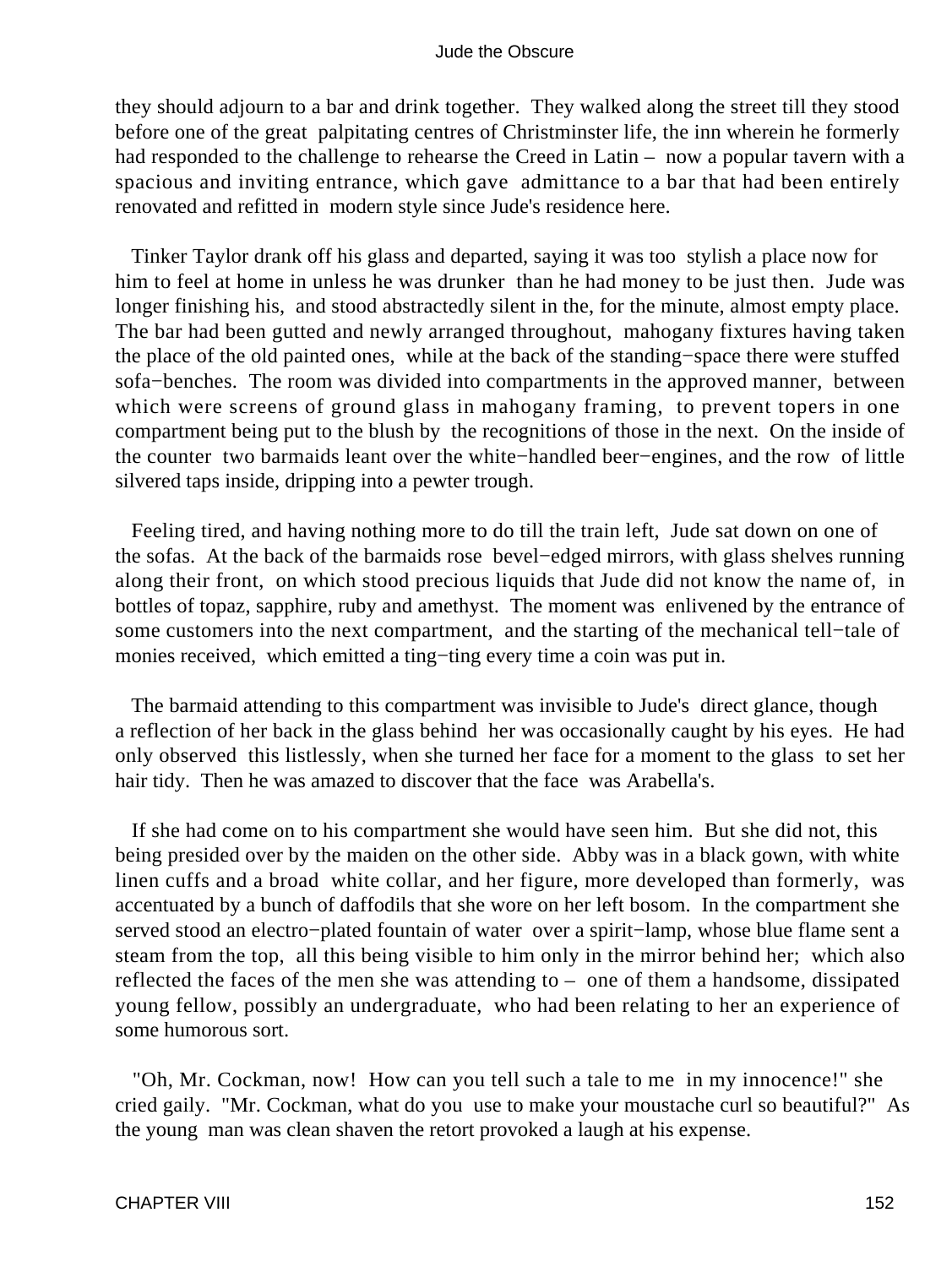"Come!" said he, "I'll have a curacao; and a light, please."

 She served the liqueur from one of the lovely bottles and striking a match held it to his cigarette with ministering archness while he whiffed.

"Well, have you heard from your husband lately, my dear?" he asked.

"Not a sound," said she.

"Where is he?"

"I left him in Australia; and I suppose he's there still."

Jude's eyes grew rounder.

"What made you part from him?"

"Don't you ask questions, and you won't hear lies."

 "Come then, give me my change, which you've been keeping from me for the last quarter of an hour; and I'll romantically vanish up the street of this picturesque city."

 She handed the change over the counter, in taking which he caught her fingers and held them. There was a slight struggle and titter, and he bade her good−bye and left.

 Jude had looked on with the eye of a dazed philosopher. It was extraordinary how far removed from his life Arabella now seemed to be. He could not realize their nominal closeness. And, this being the case, in his present frame of mind he was indifferent to the fact that Arabella was his wife indeed.

 The compartment that she served emptied itself of visitors, and after a brief thought he entered it, and went forward to the counter. Arabella did not recognize him for a moment. Then their glances met. She started; till a humorous impudence sparkled in her eyes, and she spoke.

"Well, I'm blest! I thought you were underground years ago!"

"Oh!"

 "I never heard anything of you, or I don't know that I should have come here. But never mind! What shall I treat you to this afternoon? A Scotch and soda? Come, anything that the house will afford, for old acquaintance' sake!"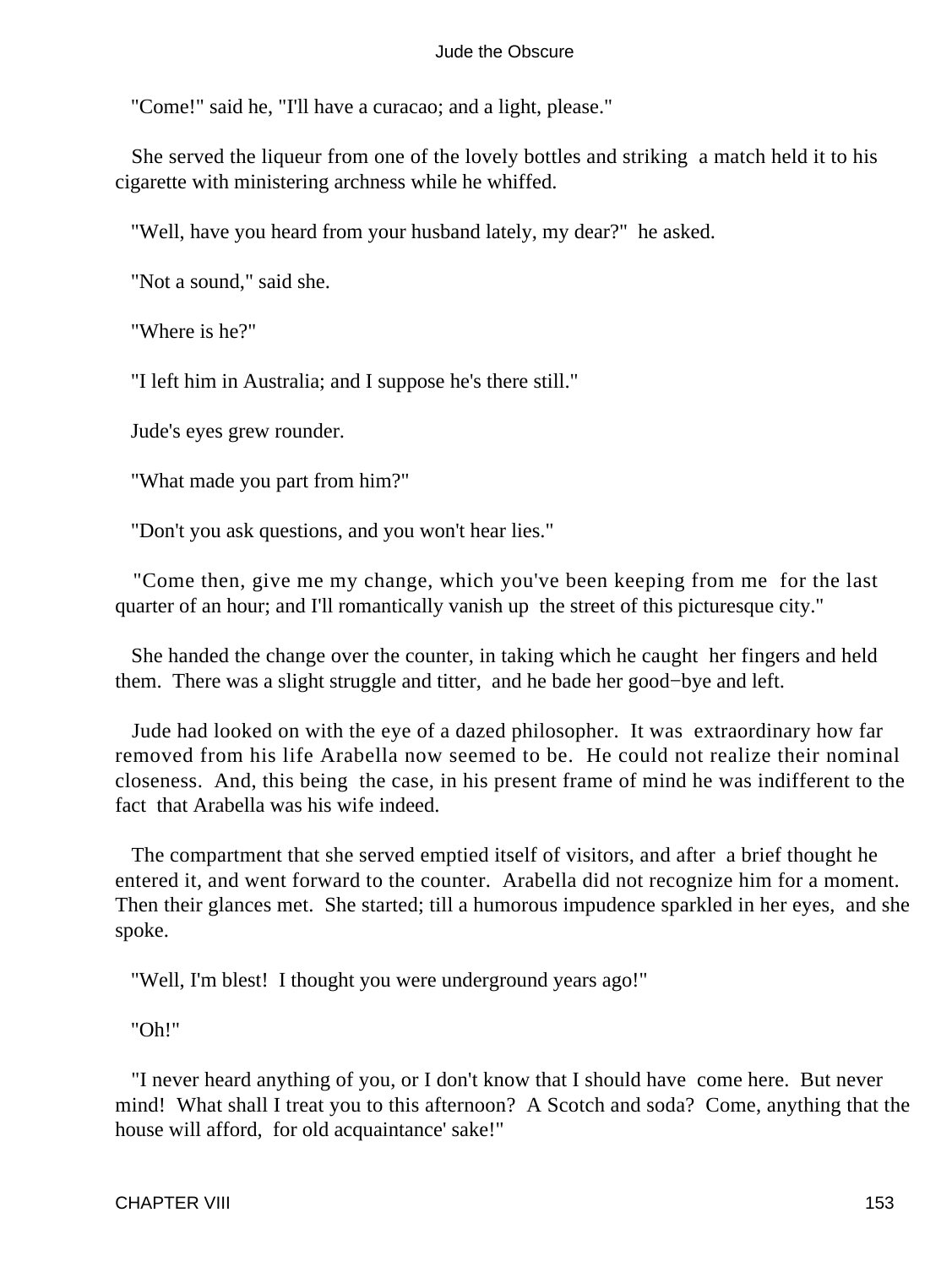"Thanks, Arabella," said Jude without a smile. "But I don't want anything more than I've had." The fact was that her unexpected presence there had destroyed at a stroke his momentary taste for strong liquor as completely as if it had whisked him back to his milk−fed infancy.

"That's a pity, now you could get it for nothing."

"How long have you been here?"

 "About six weeks. I returned from Sydney three months ago. I always liked this business, you know."

"I wonder you came to this place!"

 "Well, as I say, I thought you were gone to glory, and being in London I saw the situation in an advertisement. Nobody was likely to know me here, even if I had minded, for I was never in Christminster in my growing up."

"Why did you return from Australia?"

"Oh, I had my reasons.... Then you are not a don yet?"

"No."

"Not even a reverend?"

"No."

"Nor so much as a rather reverend dissenting gentleman?"

"I am as I was."

 "True – you look so." She idly allowed her fingers to rest on the pull of the beer−engine as she inspected him critically. He observed that her hands were smaller and whiter than when he had lived with her, and that on the hand which pulled the engine she wore an ornamental ring set with what seemed to be real sapphires – which they were, indeed, and were much admired as such by the young men who frequented the bar.

"So you pass as having a living husband," he continued.

"Yes. I thought it might be awkward if I called myself a widow, as I should have liked."

"True. I am known here a little."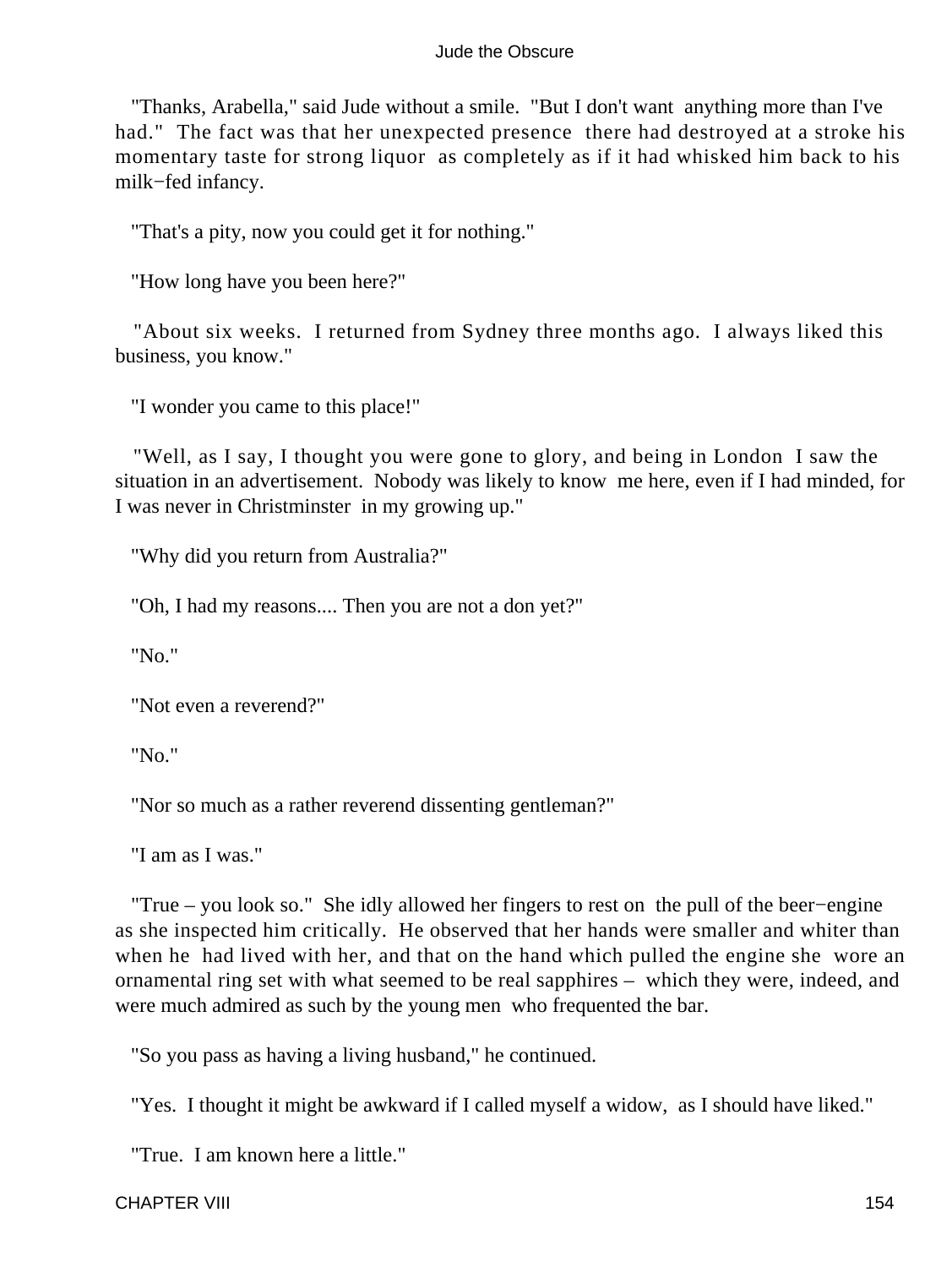"I didn't mean on that account – for as I said I didn't expect you. It was for other reasons."

"What were they?"

 "I don't care to go into them," she replied evasively. "I make a very good living, and I don't know that I want your company."

 Here a chappie with no chin, and a moustache like a lady's eyebrow, came and asked for a curiously compounded drink, and Arabella was obliged to go and attend to him. "We can't talk here," she said, stepping back a moment. "Can't you wait till nine? Say yes, and don't be a fool. I can get off duty two hours sooner than usual, if I ask. I am not living in the house at present."

 He reflected and said gloomily, "I'll come back. I suppose we'd better arrange something."

"Oh, bother arranging! I'm not going to arrange anything!"

 "But I must know a thing or two; and, as you say, we can't talk here. Very well; I'll call for you."

 Depositing his unemptied glass he went out and walked up and down the street. Here was a rude flounce into the pellucid sentimentality of his sad attachment to Sue. Though Arabella's word was absolutely untrustworthy, he thought there might be some truth in her implication that she had not wished to disturb him, and had really supposed him dead. However, there was only one thing now to be done, and that was to play a straightforward part, the law being the law, and the woman between whom and himself there was no more unity than between east and west being in the eye of the Church one person with him.

 Having to meet Arabella here, it was impossible to meet Sue at Alfredston as he had promised. At every thought of this a pang had gone through him; but the conjuncture could not be helped. Arabella was perhaps an intended intervention to punish him for his unauthorized love. Passing the evening, therefore, in a desultory waiting about the town wherein he avoided the precincts of every cloister and hall, because he could not bear to behold them, he repaired to the tavern bar while the hundred and one strokes were resounding from the Great Bell of Cardinal College, a coincidence which seemed to him gratuitous irony. The inn was now brilliantly lighted up, and the scene was altogether more brisk and gay. The faces of the barmaidens had risen in colour, each having a pink flush on her cheek; their manners were still more vivacious than before – more abandoned, more excited, more sensuous, and they expressed their sentiments and desires less euphemistically, laughing in a lackadaisical tone, without reserve.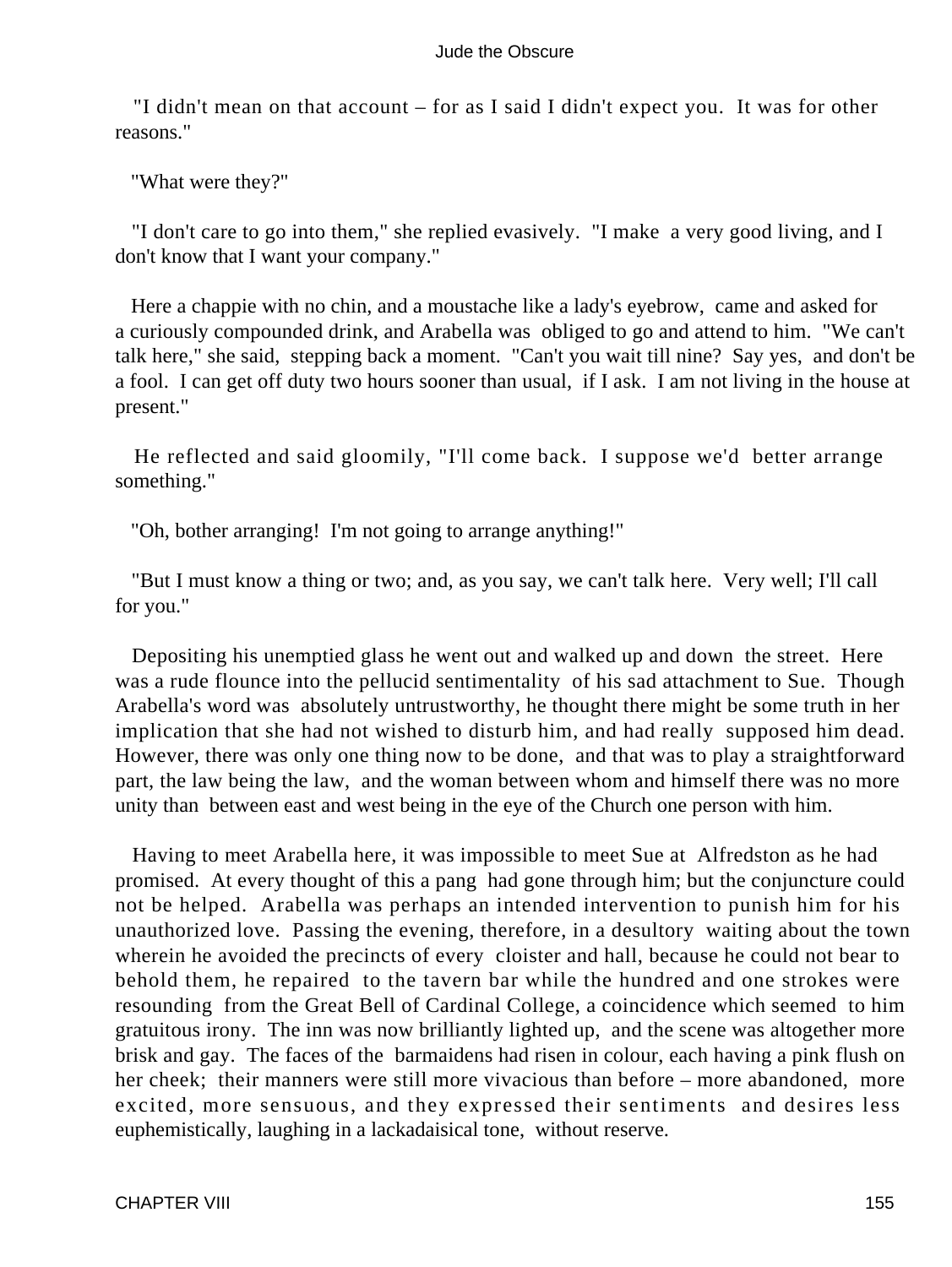The bar had been crowded with men of all sorts during the previous hour, and he had heard from without the hubbub of their voices; but the customers were fewer at last. He nodded to Arabella, and told her that she would find him outside the door when she came away.

 "But you must have something with me first," she said with great good humour. "Just an early night−cap: I always do. Then you can go out and wait a minute, as it is best we should not be seen going together." She drew a couple of liqueur glasses of brandy; and though she had evidently, from her countenance, already taken in enough alcohol either by drinking or, more probably, from the atmosphere she had breathed for so many hours, she finished hers quickly. He also drank his, and went outside the house.

 In a few minutes she came, in a thick jacket and a hat with a black feather. "l live quite near," she said, taking his arm, "and can let myself in by a latch−key at any time. What arrangement do you want to come to?"

 "Oh – none in particular," he answered, thoroughly sick and tired, his thoughts again reverting to Alfredston, and the train he did not go by; the probable disappointment of Sue that he was not there when she arrived, and the missed pleasure of her company on the long and lonely climb by starlight up the hills to Marygreen. "l ought to have gone back really! My aunt is on her deathbed, I fear."

"I'll go over with you to−morrow morning. I think I could get a day off."

 There was something particularly uncongenial in the idea of Arabella, who had no more sympathy than a tigress with his relations or him, coming to the bedside of his dying aunt, and meeting Sue. Yet he said, "Of course, if you'd like to, you can."

 "Well, that we'll consider.... Now, until we have come to some agreement it is awkward our being together here – where you are known, and I am getting known, though without any suspicion that I have anything to do with you. As we are going towards the station, suppose we take the nine−forty train to Aldbrickham? We shall be there in little more than half an hour, and nobody will know us for one night, and we shall be quite free to act as we choose till we have made up our minds whether we'll make anything public or not."

"As you like."

 "Then wait till I get two or three things. This is my lodging. Sometimes when late I sleep at the hotel where I am engaged, so nobody will think anything of my staying out."

 She speedily returned, and they went on to the railway, and made the half−hour's journey to Aldbrickham, where they entered a third−rate inn near the station in time for a late supper.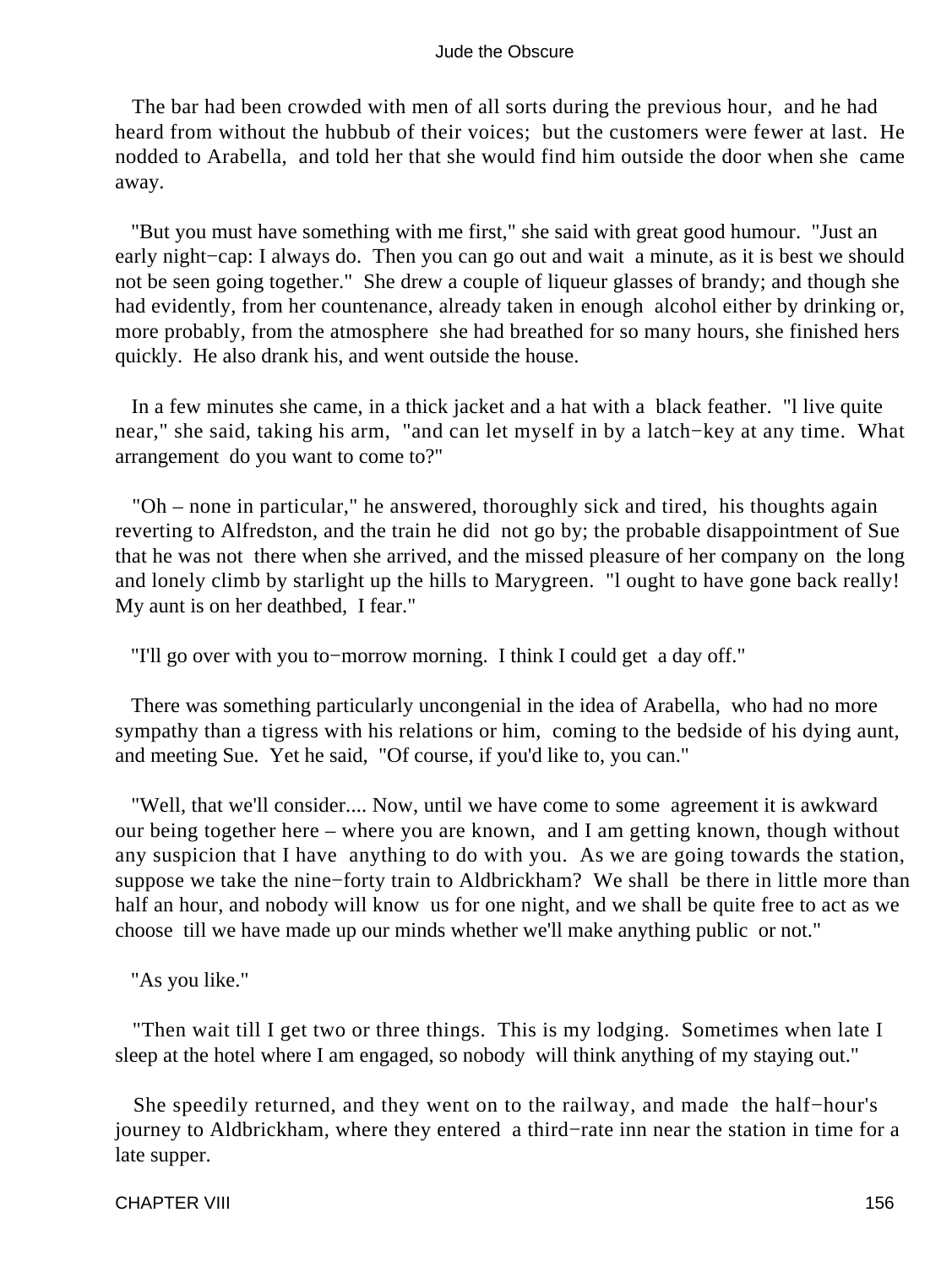# **[CHAPTER IX](#page-367-0)**

ON the morrow between nine and half–past they were journeying back to Christminster, the only two occupants of a compartment in a third−class railway−carriage. Having, like Jude, made rather a hasty toilet to catch the train, Arabella looked a little frowsy, and her face was very far from possessing the animation which had characterized it at the bar the night before. When they came out of the station she found that she still had half an hour to spare before she was due at the bar. They walked in silence a little way out of the town in the direction of Alfredston. Jude looked up the far highway.

"Ah ... poor feeble me!" he murmured at last.

"What?" said she.

"This is the very road by which I came into Christminster years ago full of plans!"

 "Well, whatever the road is I think my time is nearly up, as I have to be in the bar by eleven o'clock. And as I said, I shan't ask for the day to go with you to see your aunt. So perhaps we had better part here. I'd sooner not walk up Chief Street with you, since we've come to no conclusion at all."

 "Very well. But you said when we were getting up this morning that you had something you wished to tell me before I left?"

 "So I had – two things – one in particular. But you wouldn't promise to keep it a secret. I'll tell you now if you promise? As an honest woman I wish you to know it.... It was what I began telling you in the night – about that gentleman who managed the Sydney hotel." Arabella spoke somewhat hurriedly for her. "You'll keep it close?"

 "Yes – yes – I promise!" said Jude impatiently. "Of course I don't want to reveal your secrets."

 "Whenever I met him out for a walk, he used to say that he was much taken with my looks, and he kept pressing me to marry him. I never thought of coming back to England again; and being out there in Australia, with no home of my own after leaving my father, I at last agreed, and did."

"What – marry him?"

"Yes."

"Regularly – legally – in church?"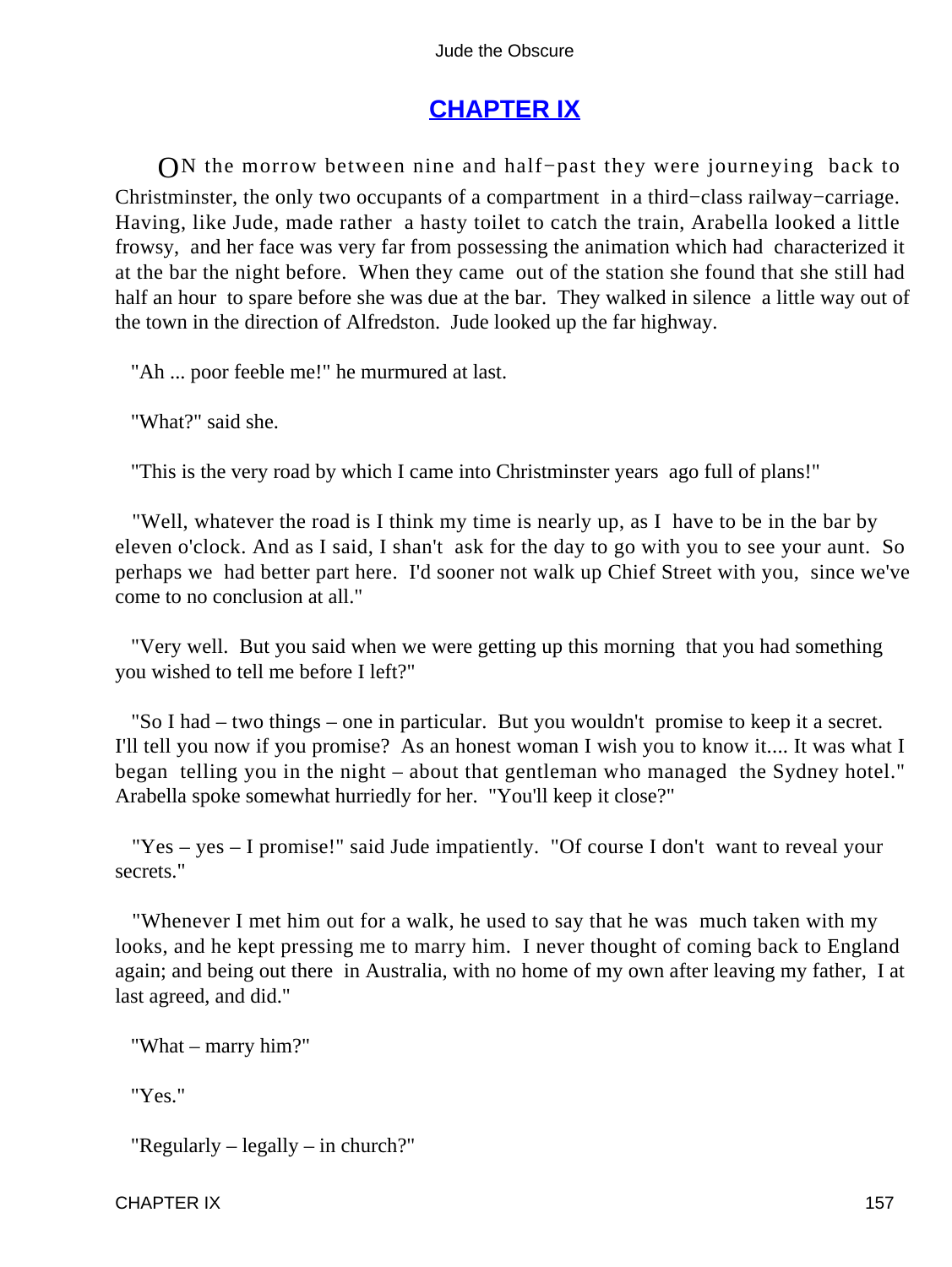"Yes. And lived with him till shortly before I left. It was stupid, I know; but I did! There, now I've told you. Don't round upon me! He talks of coming back to England, poor old chap. But if he does, he won't be likely to find me."

Jude stood pale and fixed.

"Why the devil didn't you tell me last, night!" he said.

"Well – I didn't.... Won't you make it up with me, then?"

 "So in talking of 'your husband' to the bar gentlemen you meant him, of course – not me!"

"Of course.... Come, don't fuss about it."

 "I have nothing more to say!" replied Jude. "I have nothing at all to say about the – crime – you've confessed to!"

 "Crime! Pooh. They don't think much of such as that over there! Lots of 'em do it.... Well, if you take it like that I shall go back to him! He was very fond of me, and we lived honourable enough, and as respectable as any married couple in the colony! How did I know where you were?"

 "I won't go blaming you. I could say a good deal; but perhaps it would be misplaced. What do you wish me to do?"

 "Nothing. There was one thing more I wanted to tell you; but I fancy we've seen enough of one another for the present! I shall think over what you said about your circumstances, and let you know."

 Thus they parted. Jude watched her disappear in the direction of the hotel, and entered the railway station close by. Finding that it wanted three−quarters of an hour of the time at which he could get a train back to Alfredston, he strolled mechanically into the city as far as to the Fourways, where he stood as he had so often stood before, and surveyed Chief Street stretching ahead, with its college after college, in picturesqueness unrivalled except by such Continental vistas as the Street of Palaces in Genoa; the lines of the buildings being as distinct in the morning air as in an architectural drawing. But Jude was far from seeing or criticizing these things; they were hidden by an indescribable consciousness of Arabella's midnight contiguity, a sense of degradation at his revived experiences with her, of her appearance as she lay asleep at dawn, which set upon his motionless face a look as of one accurst. If he could only have felt resentment towards her he would have been less unhappy; but he pitied while he contemned her.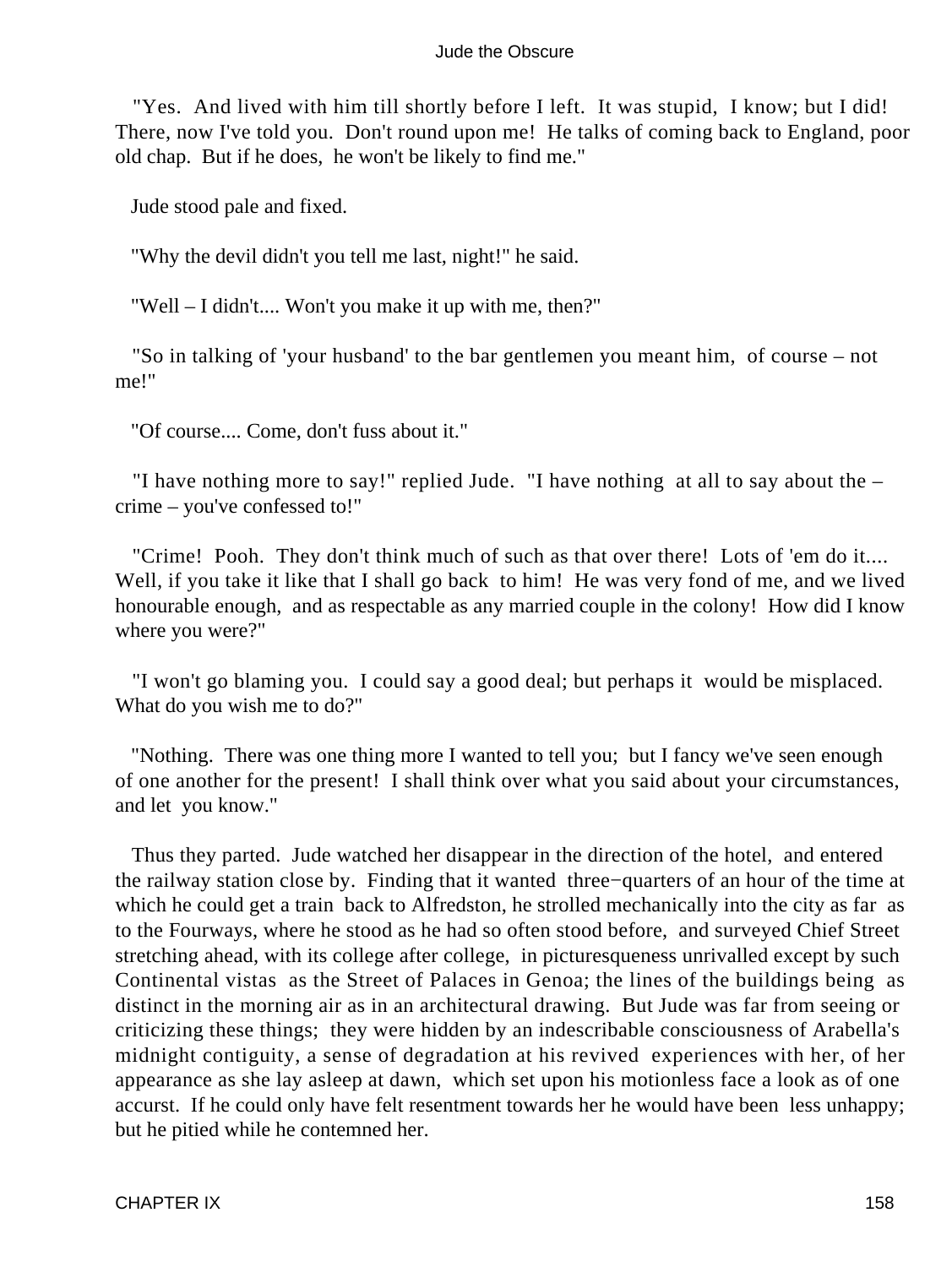Jude turned and retraced his steps. Drawing again towards the station he started at hearing his name pronounced – less at the name than at the voice. To his great surprise no other than Sue stood like a vision before him – her look bodeful and anxious as in a dream, her little mouth nervous, and her strained eyes speaking reproachful inquiry.

 "Oh, Jude – I am so glad – to meet you like this!" she said in quick, uneven accents not far from a sob. Then she flushed as she observed his thought that they had not met since her marriage.

 They looked away from each other to hide their emotion, took each other's hand without further speech, and went on together awhile, till she glanced at him with furtive solicitude. "I arrived at Alfredston station last night, as you asked me to, and there was nobody to meet me! But I reached Marygreen alone, and they told me Aunt was a trifle better. I sat up with her, and as you did not come all night I was frightened about you – I thought that perhaps, when you found yourself back in the old city, you were upset at  $-$  at thinking I was  $$ married, and not there as I used to be; and that you had nobody to speak to; so you had tried to drown your gloom – as you did at that former time when you were disappointed about entering as a student, and had forgotten your promise to me that you never would again. And this, I thought, was why you hadn't come to meet me!"

"And you came to hunt me up, and deliver me, like a good angel!"

"I thought I would come by the morning train and try to find you – in case – in case – – "

 "I did think of my promise to you, dear, continually! I shall never break out again as I did, I am sure. I may have been doing nothing better, but I was not doing that – I loathe the thought of it."

 "I am glad your staying had nothing to do with that. But," she said, the faintest pout entering into her tone, "you didn't come back last night and meet me, as you engaged to!"

 "I didn't – I am sorry to say. I had an appointment at nine o'clock – too late for me to catch the train that would have met yours, or to get home at all."

 Looking at his loved one as she appeared to him now, in his tender thought the sweetest and most disinterested comrade that he had ever had, living largely in vivid imaginings, so ethereal a creature that her spirit could be seen trembling through her limbs, he felt heartily ashamed of his earthliness in spending the hours he had spent in Arabella's company. There was something rude and immoral in thrusting these recent facts of his life upon the mind of one who, to him, was so uncarnate as to seem at times impossible as a human wife to any average man. And yet she was Phillotson's. How she had become such, how she lived as such, passed his comprehension as he regarded her to−day.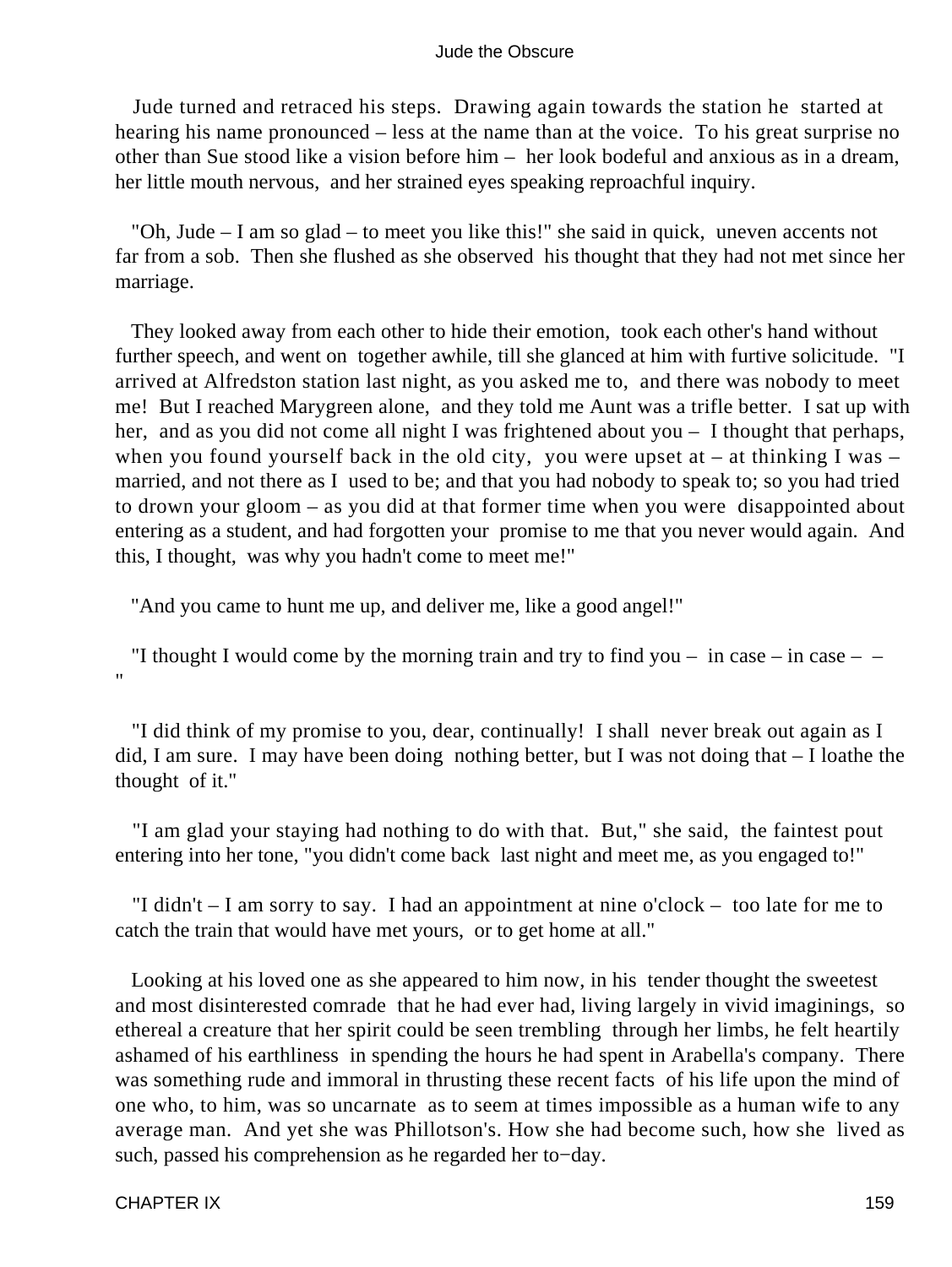"You'll go back with me?" he said. "There's a train just now. I wonder how my aunt is by this time.... And so, Sue, you really came on my account all this way! At what an early time you must have started, poor thing!"

 "Yes. Sitting up watching alone made me all nerves for you, and instead of going to bed when it got light I started. And now you won't frighten me like this again about your morals for nothing?"

 He was not so sure that she had been frightened about his morals for nothing. He released her hand till they had entered the train, – it seemed the same carriage he had lately got out of with another – where they sat down side by side, Sue between him and the window. He regarded the delicate lines of her profile, and the small, tight, applelike convexities of her bodice, so different from Arabella's amplitudes. Though she knew he was looking at her she did not turn to him, but kept her eyes forward, as if afraid that by meeting his own some troublous discussion would be initiated.

 "Sue – you are married now, you know, like me; and yet we have been in such a hurry that we have not said a word about it!"

"There's no necessity," she quickly returned.

"Oh well – perhaps not.... But I wish"

 "Jude – don't talk about ME – I wish you wouldn't!" she entreated. "It distresses me, rather. Forgive my saying it! ... Where did you stay last night?"

 She had asked the question in perfect innocence, to change the topic. He knew that, and said merely, "At an inn," though it would have been a relief to tell her of his meeting with an unexpected one. But the latter's final announcement of her marriage in Australia bewildered him lest what he might say should do his ignorant wife an injury.

 Their talk proceeded but awkwardly till they reached Alfredston. That Sue was not as she had been, but was labelled "Phillotson," paralyzed Jude whenever he wanted to commune with her as an individual. Yet she seemed unaltered – he could not say why. There remained the five−mile extra journey into the country, which it was just as easy to walk as to drive, the greater part of it being uphill. Jude had never before in his life gone that road with Sue, though he had with another. It was now as if he carried a bright light which temporarily banished the shady associations of the earlier time.

 Sue talked; but Jude noticed that she still kept the conversation from herself. At length he inquired if her husband were well.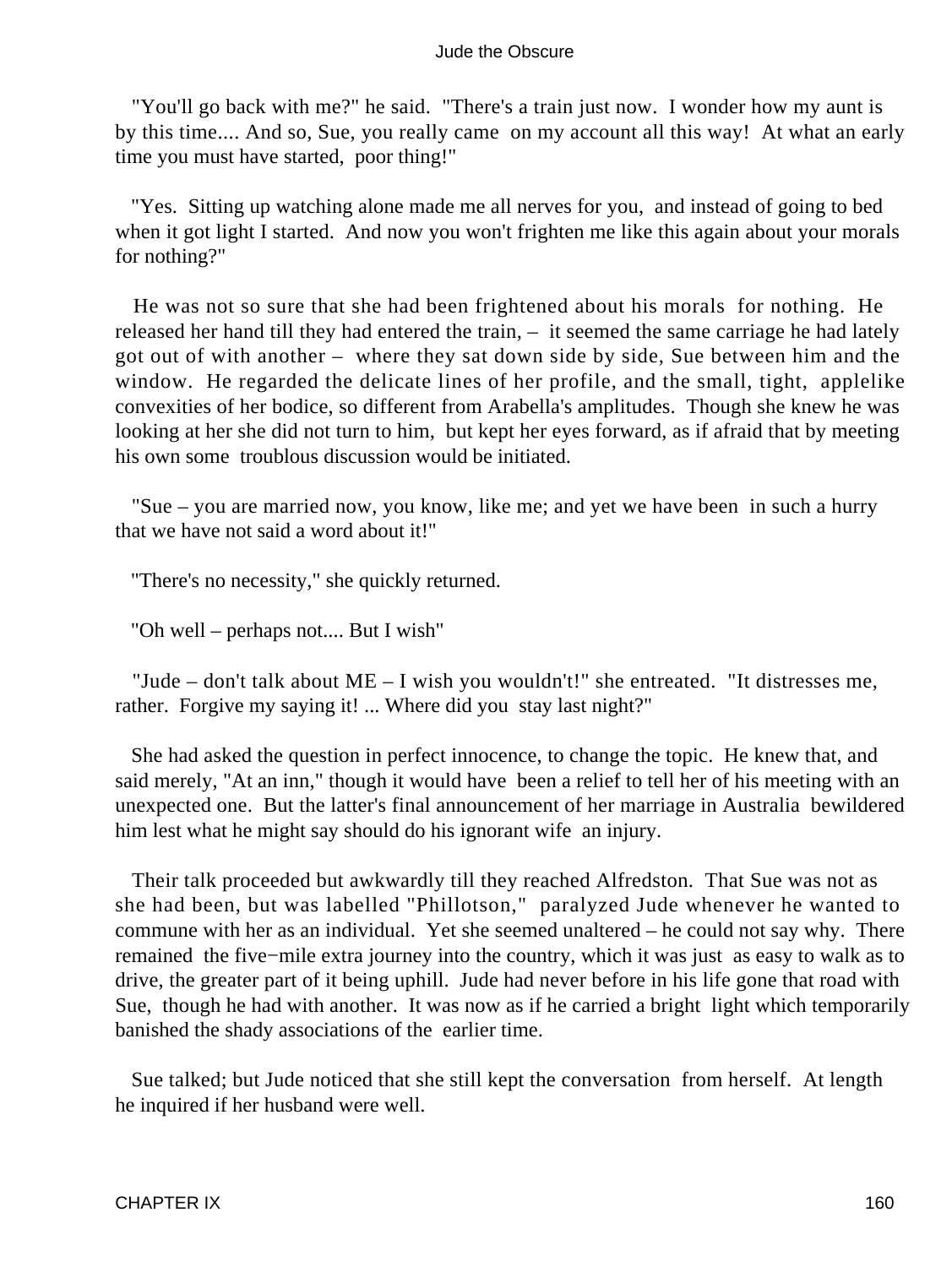"O yes," she said. "He is obliged to be in the school all the day, or he would have come with me. He is so good and kind that to accompany me he would have dismissed the school for once, even against his principles – for he is strongly opposed to giving casual holidays – only I wouldn't let him. I felt it would be better to come alone. Aunt Drusilla, I knew, was so very eccentric; and his being almost a stranger to her now would have made it irksome to both. Since it turns out that she is hardly conscious I am glad I did not ask him."

 Jude had walked moodily while this praise of Phillotson was being expressed. "Mr. Phillotson obliges you in everything, as he ought," he said.

"Of course."

"You ought to be a happy wife."

"And of course I am."

 "Bride, I might almost have said, as yet. It is not so many weeks since I gave you to him, and  $-$  – "

 "Yes, I know! I know!" There was something in her face which belied her late assuring words, so strictly proper and so lifelessly spoken that they might have been taken from a list of model speeches in "The Wife's Guide to Conduct." Jude knew the quality of every vibration in Sue's voice, could read every symptom of her mental condition; and he was convinced that she was unhappy, although she had not been a month married. But her rushing away thus from home, to see the last of a relative whom she had hardly known in her life, proved nothing; for Sue naturally did such things as those.

"Well, you have my good wishes now as always, Mrs. Phillotson."

She reproached him by a glance.

 "No, you are not Mrs. Phillotson," murmured Jude. "You are dear, free Sue Bridehead, only you don't know it! Wifedom has not yet squashed up and digested you in its vast maw as an atom which has no further individuality."

 Sue put on a look of being offended, till she answered, "Nor has husbandom you, so far as I can see!"

"But it has!" he said, shaking his head sadly.

 When they reached the lone cottage under the firs, between the Brown House and Marygreen, in which Jude and Arabella had lived and quarrelled, he turned to look at it. A squalid family lived there now. He could not help saying to Sue: "That's the house my wife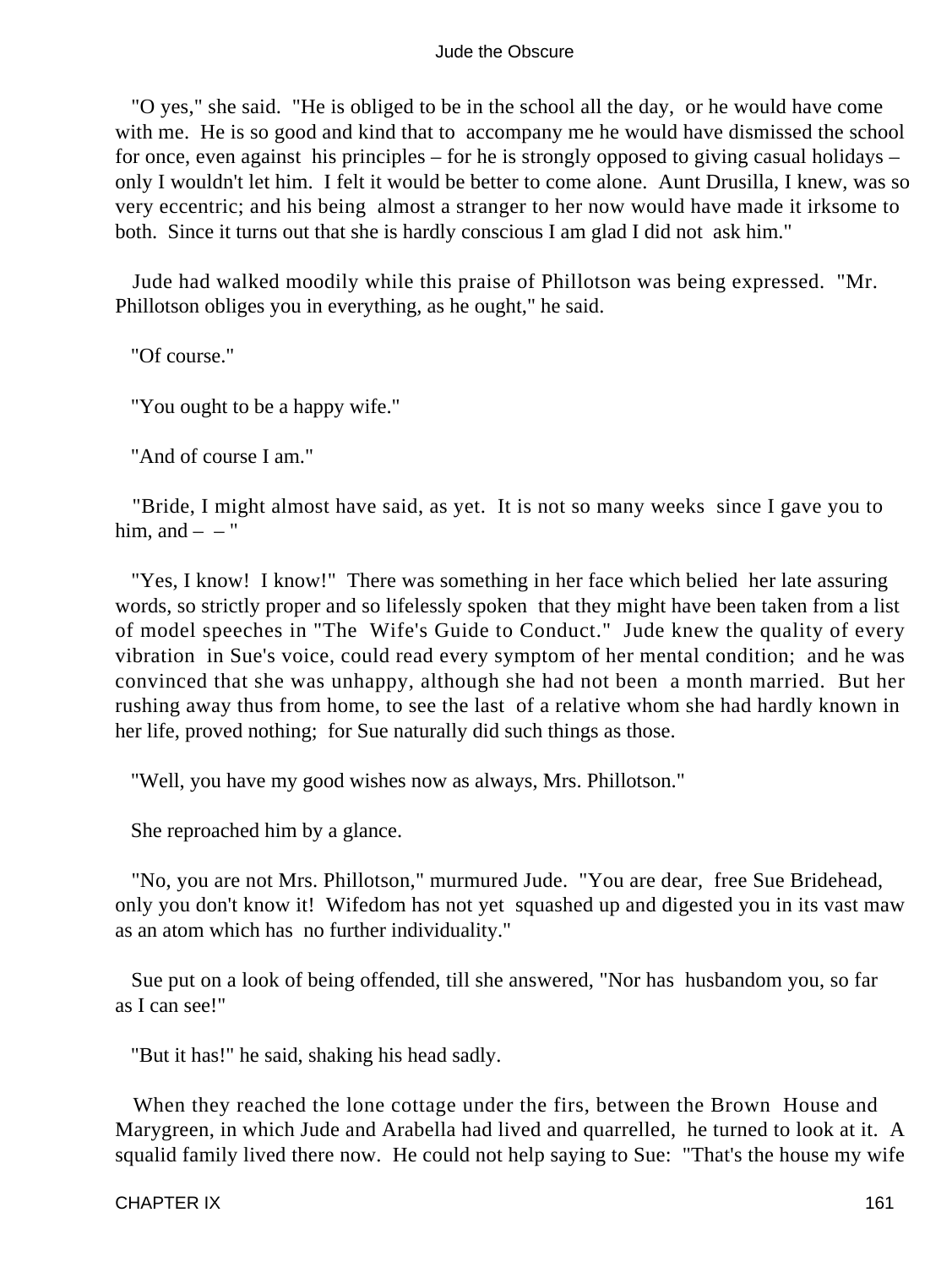and I occupied the whole of the time we lived together. I brought her home to that house."

She looked at it. "That to you was what the school−house at Shaston is to me."

"Yes; but I was not very happy there as you are in yours."

 She closed her lips in retortive silence, and they walked some way till she glanced at him to see how he was taking it. "Of course I may have exaggerated your happiness – one never knows," he continued blandly.

 "Don't think that, Jude, for a moment, even though you may have said it to sting me! He's as good to me as a man can be, and gives me perfect liberty – which elderly husbands don't do in general.... If you think I am not happy because he's too old for me, you are wrong."

"I don't think anything against him – to you dear."

"And you won't say things to distress me, will you?"

"I will not."

 He said no more, but he knew that, from some cause or other, in taking Phillotson as a husband, Sue felt that she had done what she ought not to have done.

 They plunged into the concave field on the other side of which rose the village – the field wherein Jude had received a thrashing from the farmer many years earlier. On ascending to the village and approaching the house they found Mrs. Edlin standing at the door, who at sight of them lifted her hands deprecatingly. "She's downstairs, if you'll believe me!" cried the widow. "Out o' bed she got, and nothing could turn her. What will come o't I do not know!"

 On entering, there indeed by the fireplace sat the old woman, wrapped in blankets, and turning upon them a countenance like that of Sebastiano's Lazarus. They must have looked their amazement, for she said in a hollow voice:

 "Ah – sceered ye, have I! I wasn't going to bide up there no longer, to please nobody! 'Tis more than flesh and blood can bear, to be ordered to do this and that by a feller that don't know half as well as you do your−self! ... Ah – you'll rue this marrying as well as he!" she added, turning to Sue. "All our family do – and nearly all everybody else's. You should have done as I did, you simpleton! And Phillotson the schoolmaster, of all men! What made 'ee marry him?"

"What makes most women marry, Aunt?"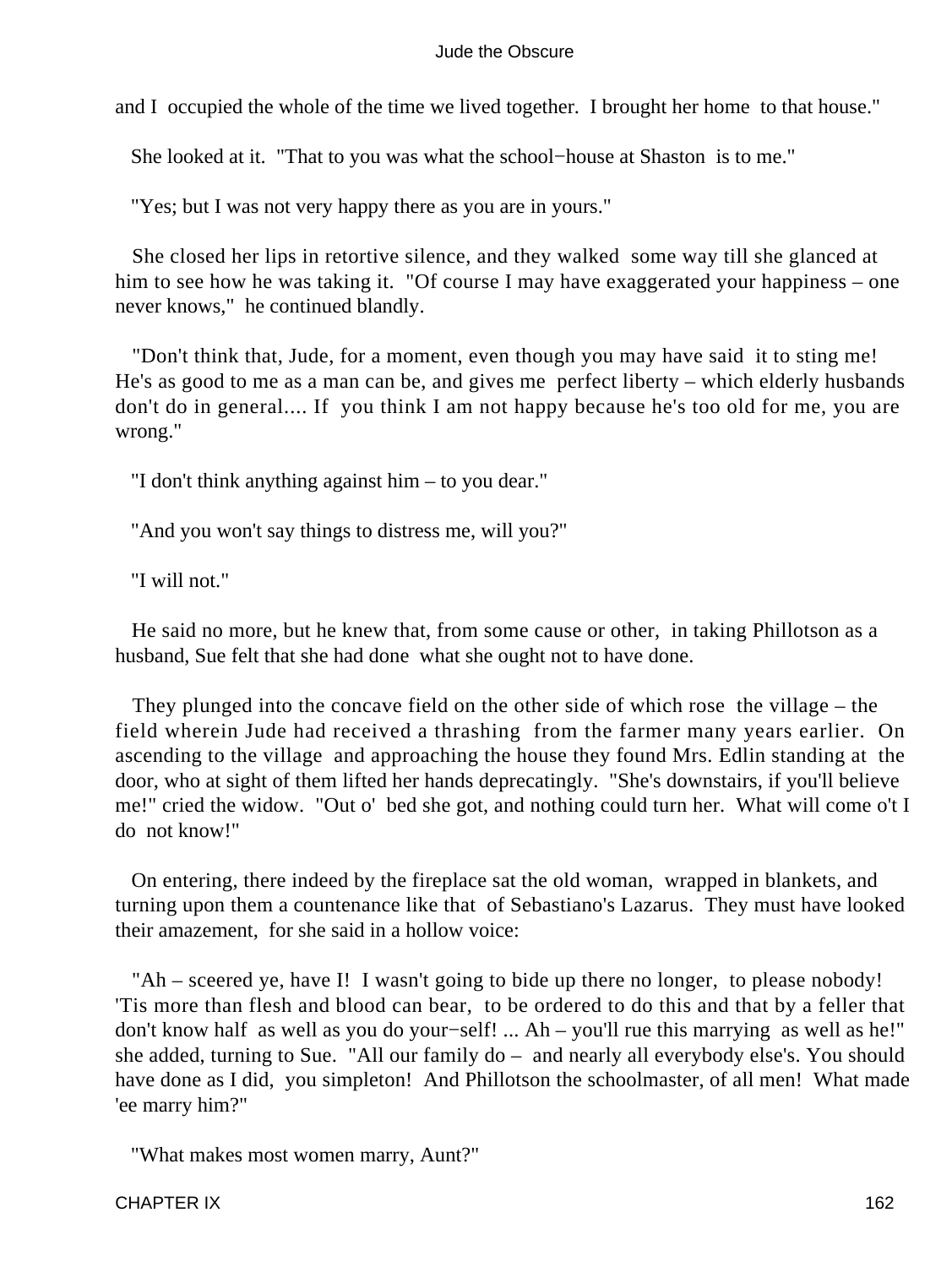"Ah! You mean to say you loved the man!"

"I don't meant to say anything definite."

"Do ye love un?"

"Don't ask me, Aunt."

 "I can mind the man very well. A very civil, honourable liver; but Lord! – I don't want to wownd your feelings, but – there be certain men here and there that no woman of any niceness can stomach. I should have said he was one. I don't say so NOW, since you must ha' known better than I – but that's what I SHOULD have said!"

Sue jumped up and went out. Jude followed her, and found her in the outhouse, crying.

 "Don't cry, dear!" said Jude in distress. "She means well, but is very crusty and queer now, you know."

 "Oh no – it isn't that!" said Sue, trying to dry her eyes. "I don't mind her roughness one bit."

"What is it, then?"

"It is that what she says is – is true!"

"God – what – you don't like him?" asked Jude.

 "I don't mean that!" she said hastily. "That I ought – perhaps I ought not to have married!"

 He wondered if she had really been going to say that at first. They went back, and the subject was smoothed over, and her aunt took rather kindly to Sue, telling her that not many young women newly married would have come so far to see a sick old crone like her. In the afternoon Sue prepared to depart, Jude hiring a neighbour to drive her to Alfredston.

"I'll go with you to the station, if you'd like?" he said.

 She would not let him. The man came round with the trap, and Jude helped her into it, perhaps with unnecessary attention, for she looked at him prohibitively.

 "I suppose – I may come to see you some day, when I am back again at Melchester?" he half−crossly observed.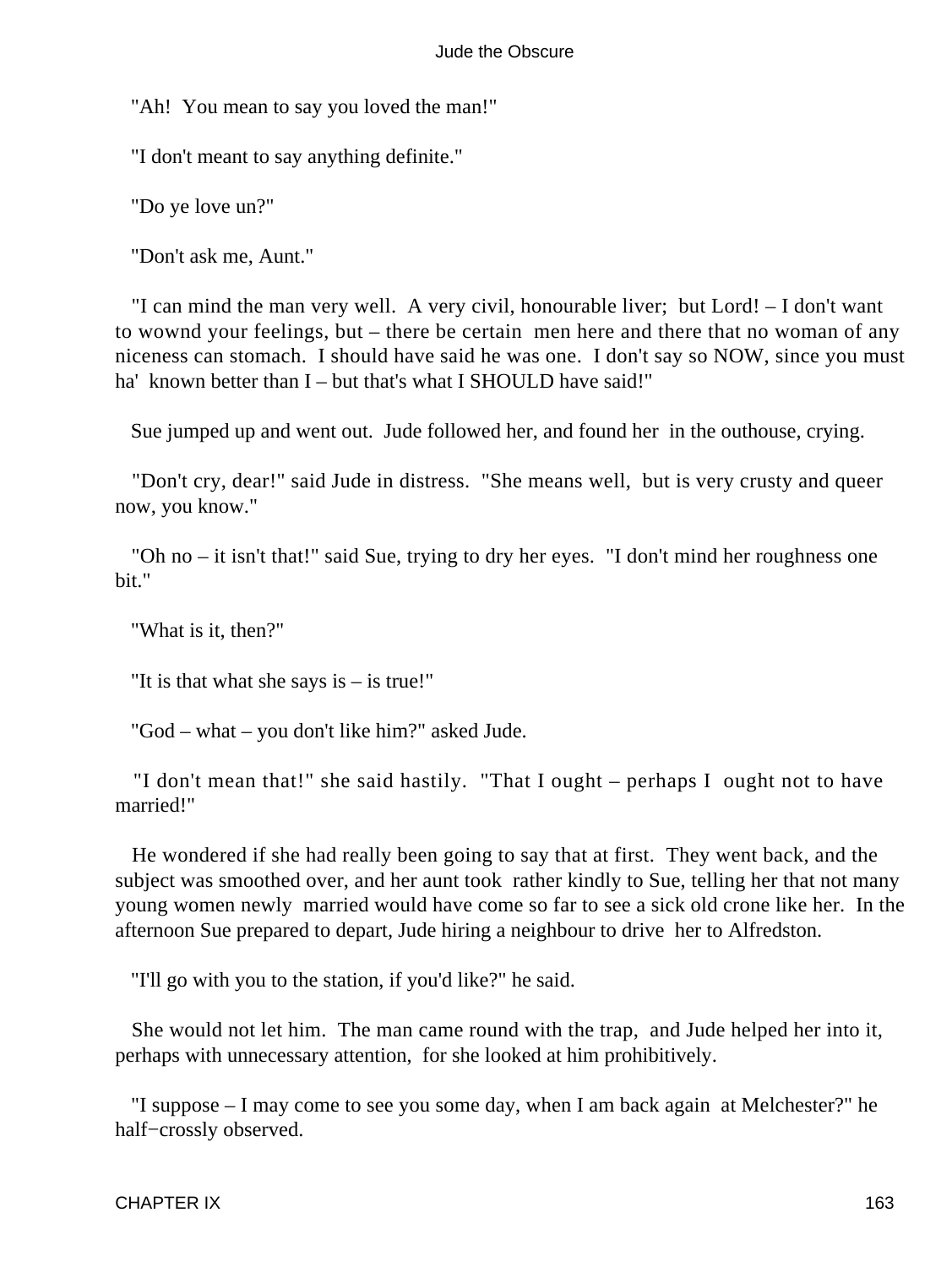She bent down and said softly: "No, dear – you are not to come yet. I don't think you are in a good mood."

"Very well," said Jude. "Good−bye!"

"Good−bye!" She waved her hand and was gone.

"She's right! I won't go!" he murmured.

 He passed the evening and following days in mortifying by every possible means his wish to see her, nearly starving himself in attempts to extinguish by fasting his passionate tendency to love her. He read sermons on discipline, and hunted up passages in Church history that treated of the Ascetics of the second century. Before he had returned from Marygreen to Melchester there arrived a letter from Arabella. The sight of it revived a stronger feeling of self−condemnation for his brief return to her society than for his attachment to Sue.

 The letter, he perceived, bore a London postmark instead of the Christminster one. Arabella informed him that a few days after their parting in the morning at Christminster, she had been surprised by an affectionate letter from her Australian husband, formerly manager of the hotel in Sydney. He had come to England on purpose to find her; and had taken a free, fully−licensed public, in Lambeth, where he wished her to join him in conducting the business, which was likely to be a very thriving one, the house being situated in an excellent, densely populated, gin−drinking neighbourhood, and already doing a trade of 200 pounds a month, which could be easily doubled.

 As he had said that he loved her very much still, and implored her to tell him where she was, and as they had only parted in a slight tiff, and as her engagement in Christminster was only temporary, she had just gone to join him as he urged. She could not help feeling that she belonged to him more than to Jude, since she had properly married him, and had lived with him much longer than with her first husband. In thus wishing Jude good−bye she bore him no ill−will, and trusted he would not turn upon her, a weak woman, and inform against her, and bring her to ruin now that she had a chance of improving her circumstances and leading a genteel life.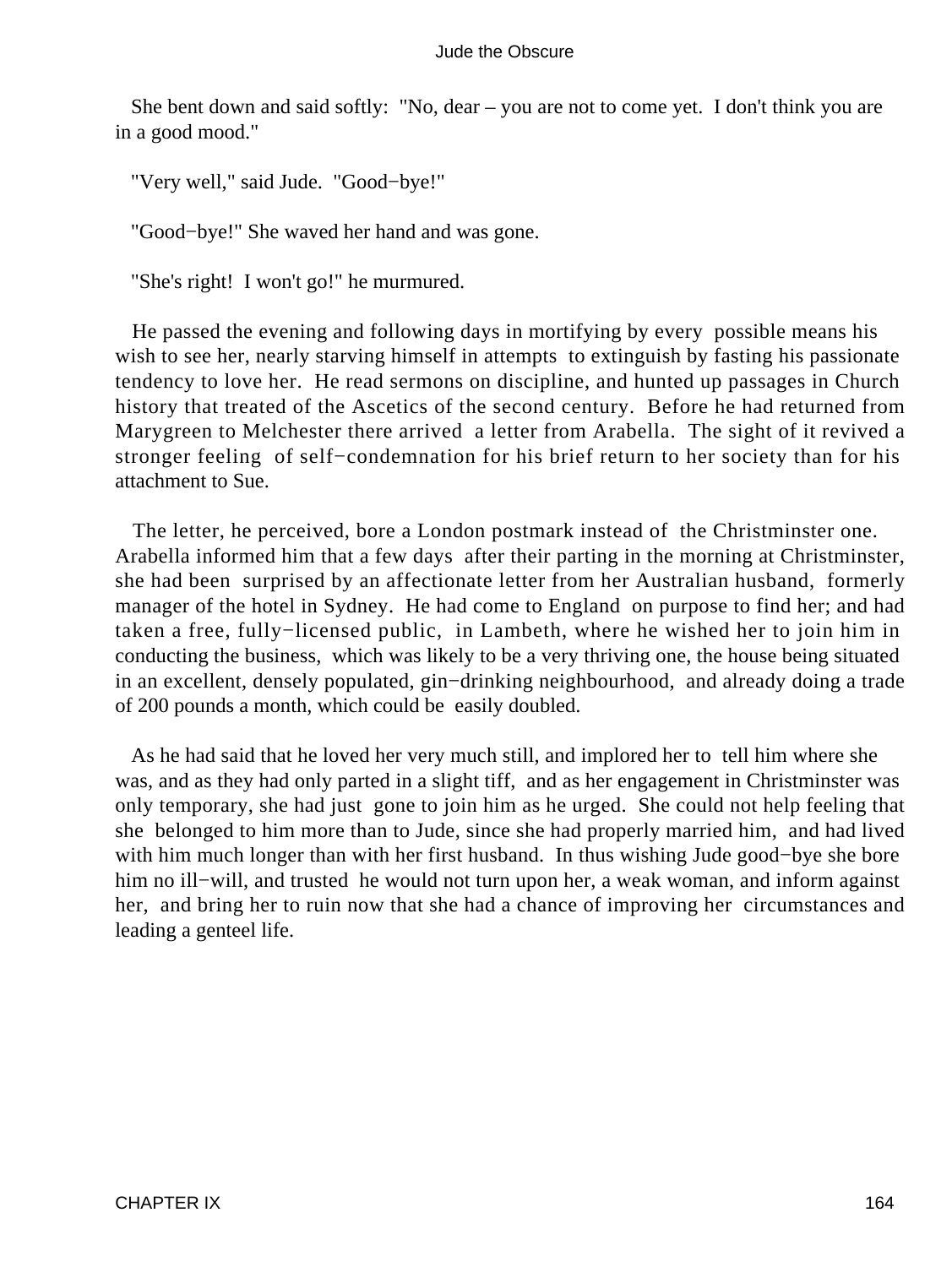## **[CHAPTER X](#page-367-0)**

JUDE returned to Melchester, which had the questionable

recommendation of being only a dozen and a half miles from his Sue's now permanent residence. At first he felt that this nearness was a distinct reason for not going southward at all; but Christminster was too sad a place to bear, while the proximity of Shaston to Melchester might afford him the glory of worsting the Enemy in a close engagement, such as was deliberately sought by the priests and virgins of the early Church, who, disdaining an ignominious flight from temptation, became even chamber−partners with impunity. Jude did not pause to remember that, in the laconic words of the historian, "insulted Nature sometimes vindicated her rights" in such circumstances.

 He now returned with feverish desperation to his study for the priesthood – in the recognition that the single−mindedness of his aims, and his fidelity to the cause, had been more than questionable of late. His passion for Sue troubled his soul; yet his lawful abandonment to the society of Arabella for twelve hours seemed instinctively a worse thing – even though she had not told him of her Sydney husband till afterwards. He had, he verily believed, overcome all tendency to fly to liquor – which, indeed, he had never done from taste, but merely as an escape from intolerable misery of mind. Yet he perceived with despondency that, taken all round, he was a man of too many passions to make a good clergyman; the utmost he could hope for was that in a life of constant internal warfare between flesh and spirit the former might not always be victorious.

 As a hobby, auxiliary to his readings in Divinity, he developed his slight skill in church−music and thorough−bass, till he could join in part−singing from notation with some accuracy. A mile or two from Melchester there was a restored village church, to which Jude had originally gone to fix the new columns and capitals. By this means he had become acquainted with the organist, and the ultimate result was that he joined the choir as a bass voice.

 He walked out to this parish twice every Sunday, and sometimes in the week. One evening about Easter the choir met for practice, and a new hymn which Jude had heard of as being by a Wessex composer was to be tried and prepared for the following week. It turned out to be a strangely emotional composition. As they all sang it over and over again its harmonies grew upon Jude, and moved him exceedingly.

 When they had finished he went round to the organist to make inquiries. The score was in manuscript, the name of the composer being at the head, together with the title of the hymn: "The Foot of the Cross."

"Yes," said the organist. "He is a local man. He is a professional musician at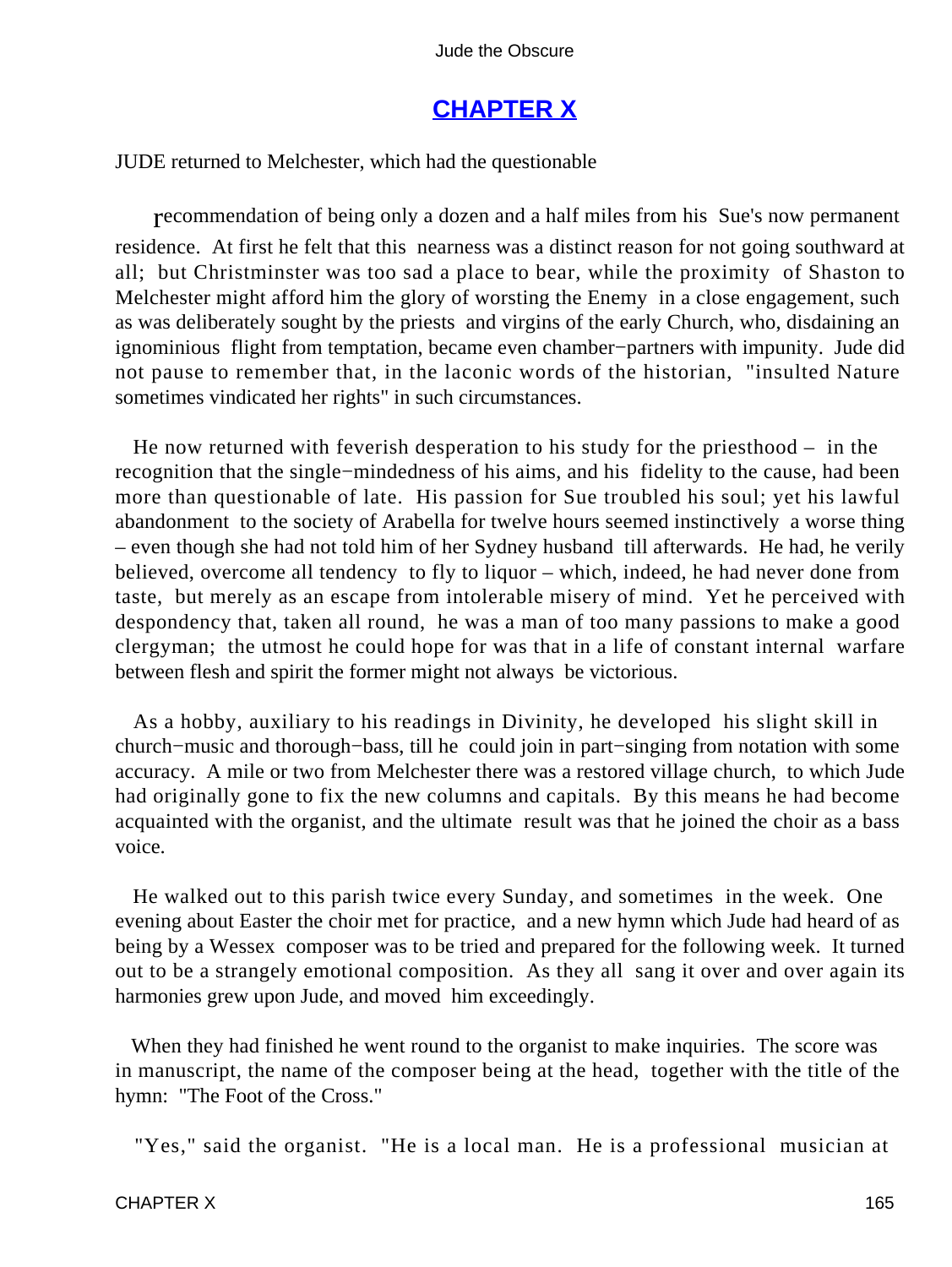Kennetbridge – between here and Christminster. The vicar knows him. He was brought up and educated in Christminster traditions, which accounts for the quality of the piece. I think he plays in the large church there, and has a surpliced choir. He comes to Melchester sometimes, and once tried to get the cathedral organ when the post was vacant. The hymn is getting about everywhere this Easter."

 As he walked humming the air on his way home, Jude fell to musing on its composer, and the reasons why he composed it. What a man of sympathies he must be! Perplexed and harassed as he himself was about Sue and Arabella, and troubled as was his conscience by the complication of his position, how he would like to know that man!" He of all men would understand my difficulties," said the impulsive Jude. If there were any person in the world to choose as a confidant, this composer would be the one, for he must have suffered, and throbbed, and yearned.

 In brief, ill as he could afford the time and money for the journey, Fawley resolved, like the child that he was, to go to Kennetbridge the very next Sunday. He duly started, early in the morning, for it was only by a series of crooked railways that he could get to the town. About mid−day he reached it, and crossing the bridge into the quaint old borough he inquired for the house of the composer.

 They told him it was a red brick building some little way further on. Also that the gentleman himself had just passed along the street not five minutes before.

"Which way?" asked Jude with alacrity.

"Straight along homeward from church."

 Jude hastened on, and soon had the pleasure of observing a man in a black coat and a black slouched felt hat no considerable distance ahead. Stretching out his legs yet more widely he stalked after. "A hungry soul in pursuit of a full soul!" he said. "I must speak to that man!"

 He could not, however, overtake the musician before he had entered his own house, and then arose the question if this were an expedient time to call. Whether or not he decided to do so there and then, now that he had got here, the distance home being too great for him to wait till late in the afternoon. This man of soul would understand scant ceremony, and might be quite a perfect adviser in a case in which an earthly and illegitimate passion had cunningly obtained entrance into his heart through the opening afforded for religion.

Jude accordingly rang the bell, and was admitted.

The musician came to him in a moment, and being respectably dressed, good–looking, and frank in manner, Jude obtained a favourable reception. He was nevertheless conscious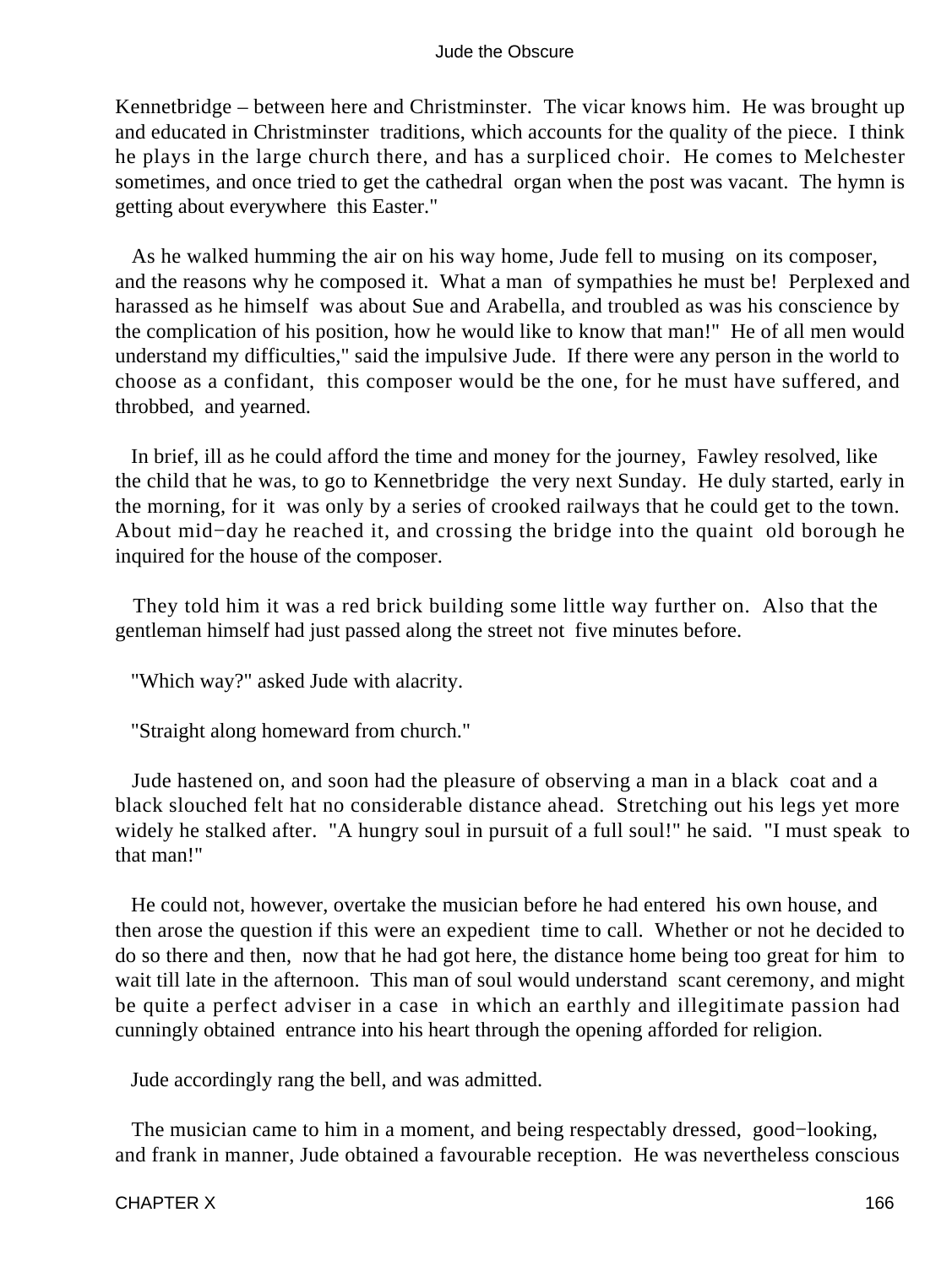that there would be a certain awkwardness in explaining his errand.

 "I have been singing in the choir of a little church near Melchester," he said. "And we have this week practised 'The Foot of the Cross,' which I understand, sir, that you composed?"

"I did – a year or so ago."

"I – like it. I think it supremely beautiful!"

 "Ah well – other people have said so too. Yes, there's money in it, if I could only see about getting it published. I have other compositions to go with it, too; I wish I could bring them out; for I haven't made a five−pound note out of any of them yet. These publishing people – they want the copyright of an obscure composer's work, such as mine is, for almost less than I should have to pay a person for making, a fair manuscript copy of the score. The one you speak of I have lent to various friends about here and Melchester, and so it has got to be sung a little. But music is a poor staff to lean on – I am giving it up entirely. You must go into trade if you want to make money nowadays. The wine business is what I am thinking of. This is my forthcoming list – it is not issued yet – but you can take one."

 He handed Jude an advertisement list of several pages in booklet shape, ornamentally margined with a red line, in which were set forth the various clarets, champagnes, ports, sherries, and other wines with which he purposed to initiate his new venture. It took Jude more than by surprise that the man with the soul was thus and thus; and he felt that he could not open up his confidences.

 They talked a little longer, but constrainedly, for when the musician found that Jude was a poor man his manner changed from what it had been while Jude's appearance and address deceived him as to his position and pursuits. Jude stammered out something about his feelings in wishing to congratulate the author on such an exalted composition, and took an embarrassed leave.

 All the way home by the slow Sunday train, sitting in the fireless waiting−rooms on this cold spring day, he was depressed enough at his simplicity in taking such a journey. But no sooner did he reach his Melchester lodging than he found awaiting him a letter which had arrived that morning a few minutes after he had left the house. It was a contrite little note from Sue, in which she said, with sweet humility, that she felt she had been horrid in telling him he was not to come to see her, that she despised herself for having been so conventional; and that he was to be sure to come by the eleven−forty−five train that very Sunday, and have dinner with them at half−past one.

 Jude almost tore his hair at having missed this letter till it was too late to act upon its contents; but he had chastened himself considerably of late, and at last his chimerical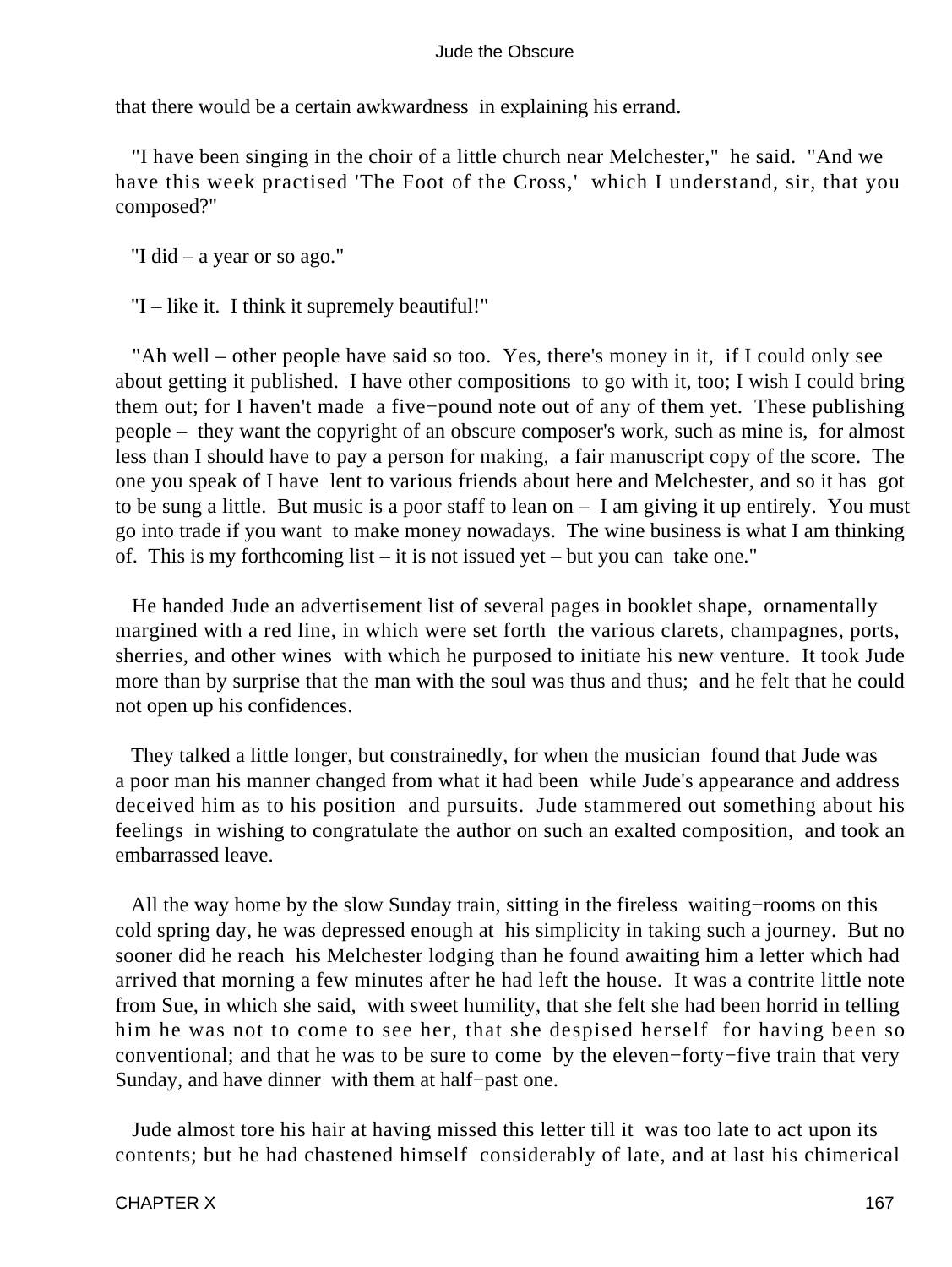expedition to Kennetbridge really did seem to have been another special intervention of Providence to keep him away from temptation. But a growing impatience of faith, which he had noticed in himself more than once of late, made him pass over in ridicule the idea that God sent people on fools' errands. He longed to see her; he was angry at having missed her: and he wrote instantly, telling her what had happened, and saying he had not enough patience to wait till the following Sunday, but would come any day in the week that she liked to name.

 Since he wrote a little over−ardently, Sue, as her manner was, delayed her reply till Thursday before Good Friday, when she said he might come that afternoon if he wished, this being the earliest day on which she could welcome him, for she was now assistant−teacher in her husband's school. Jude therefore got leave from the cathedral works at the trifling expense of a stoppage of pay, and went.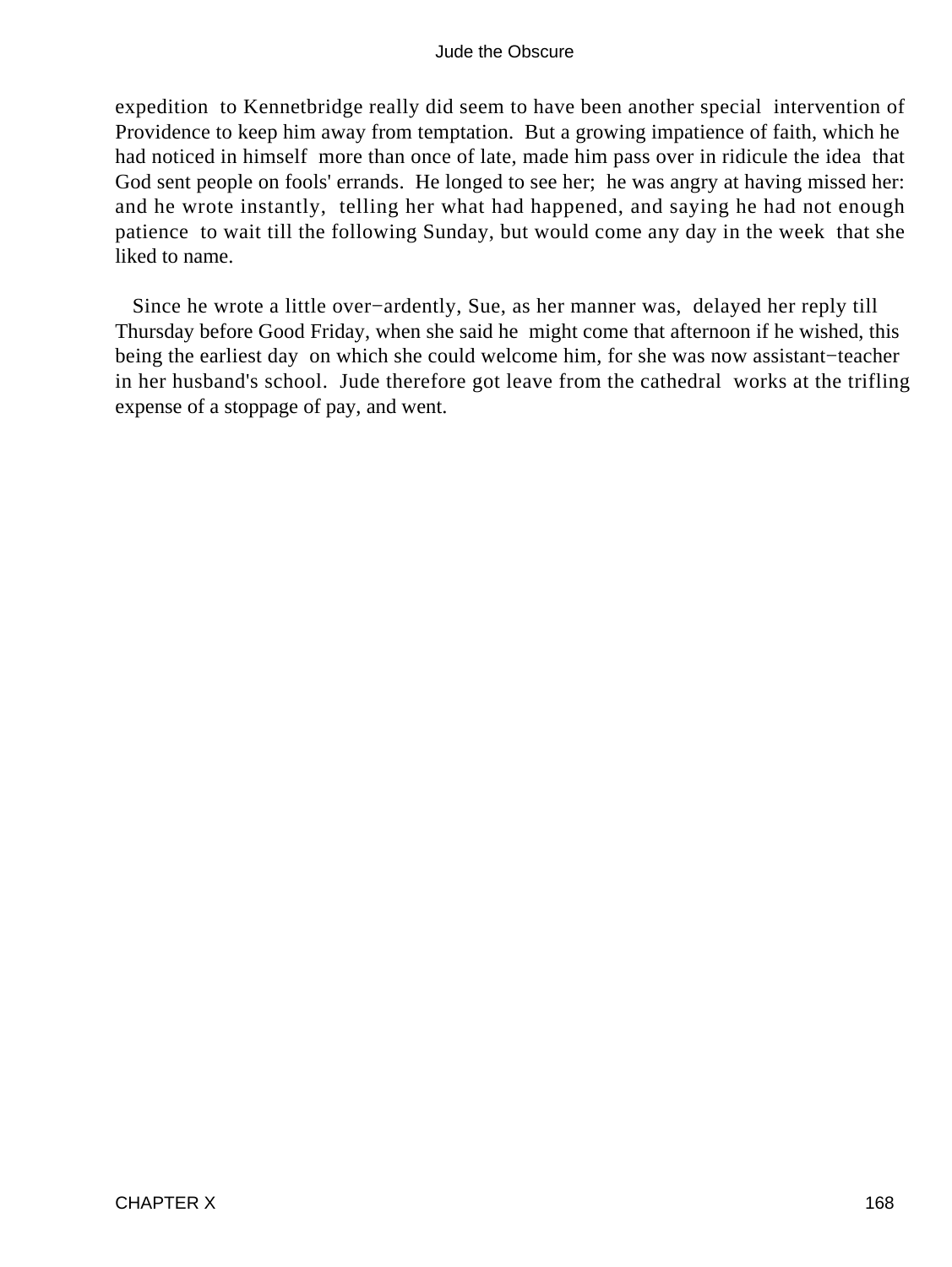# **[PART Fourth − AT SHASTON](#page-367-0)**

"Whoso prefers either Matrimony or other Ordinance before the Good of Man and the plain Exigence of Charity, let him profess Papist, or Protestant, or what he will, he is no better than a Pharisee." – J. Milton.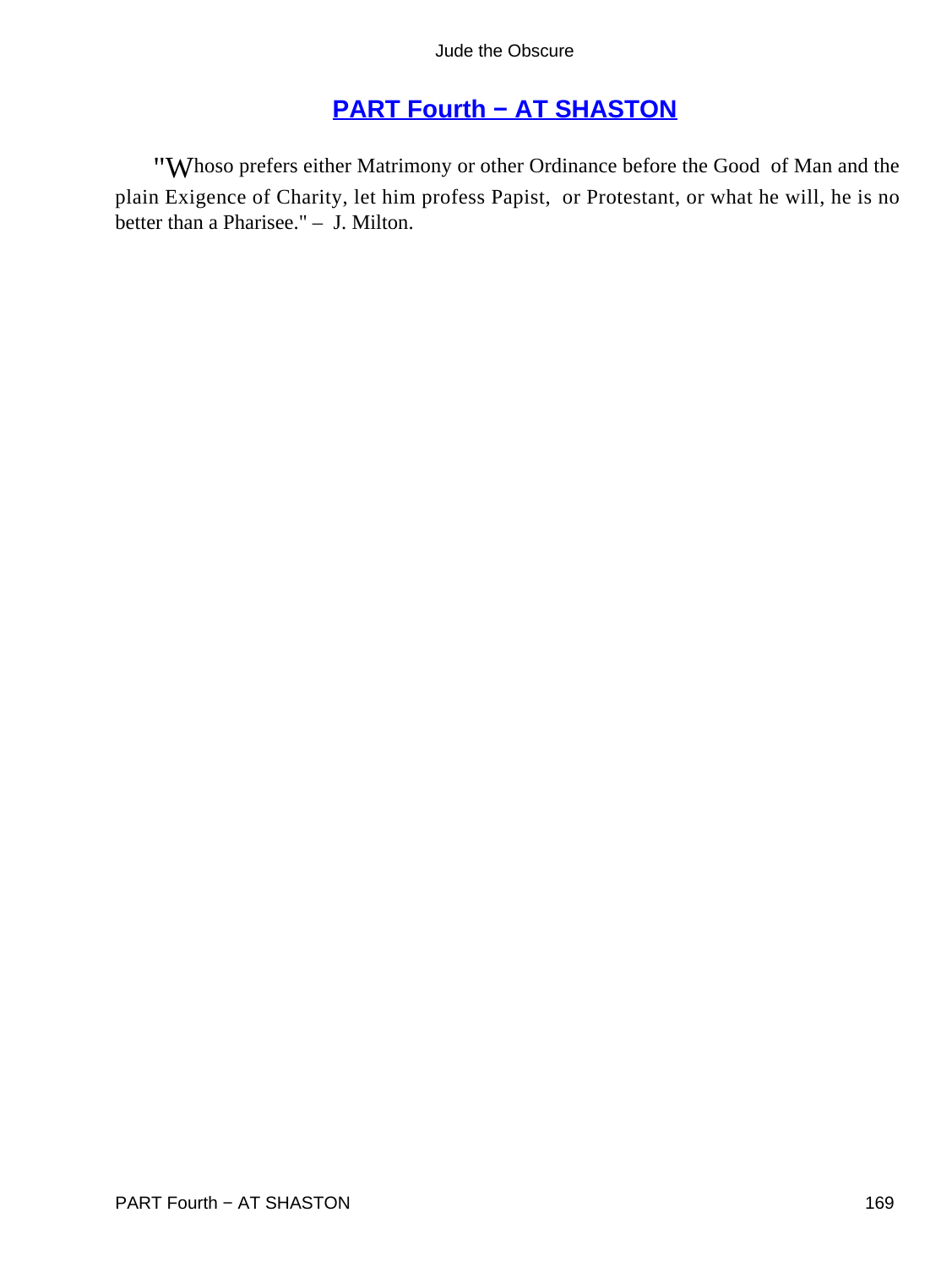### **[CHAPTER I](#page-367-0)**

SHASTON, the ancient British Palladour,

From whose foundation first such strange reports arise,

 (as Drayton sang it), was, and is, in itself the city of a dream. Vague imaginings of its castle, its three mints, its magnificent apsidal abbey, the chief glory of South Wessex, its twelve churches, its shrines, chantries, hospitals, its gabled freestone mansions – all now ruthlessly swept away – throw the visitor, even against his will, into a pensive melancholy, which the stimulating atmosphere and limitless landscape around him can scarcely dispel. The spot was the burial−place of a king and a queen, of abbots and abbesses, saints and bishops, knights and squires. The bones of King Edward "the Martyr," carefully removed hither for holy preservation, brought Shaston a renown which made it the resort of pilgrims from every part of Europe, and enabled it to maintain a reputation extending far beyond English shores. To this fair creation of the great Middle−Age the Dissolution was, as historians tell us, the death−knell. With the destruction of the enormous abbey the whole place collapsed in a general ruin: the Martyr's bones met with the fate of the sacred pile that held them, and not a stone is now left to tell where they lie.

 The natural picturesqueness and singularity of the town still remain; but strange to say these qualities, which were noted by many writers in ages when scenic beauty is said to have been unappreciated, are passed over in this, and one of the queerest and quaintest spots in England stands virtually unvisited to−day.

 It has a unique position on the summit of a steep and imposing scarp, rising on the north, south, and west sides of the borough out of the deep alluvial Vale of Blackmoor, the view from the Castle Green over three counties of verdant pasture – South, Mid, and Nether Wessex – being as sudden a surprise to the unexpectant traveller's eyes as the medicinal air is to his lungs. Impossible to a railway, it can best be reached on foot, next best by light vehicles; and it is hardly accessible to these but by a sort of isthmus on the north−east, that connects it with the high chalk table−land on that side.

 Such is, and such was, the now world−forgotten Shaston or Palladour. Its situation rendered water the great want of the town; and within living memory, horses, donkeys and men may have been seen toiling up the winding ways to the top of the height, laden with tubs and barrels filled from the wells beneath the mountain, and hawkers retailing their contents at the price of a halfpenny a bucketful.

 This difficulty in the water supply, together with two other odd facts, namely, that the chief graveyard slopes up as steeply as a roof behind the church, and that in former times the town passed through a curious period of corruption, conventual and domestic, gave rise to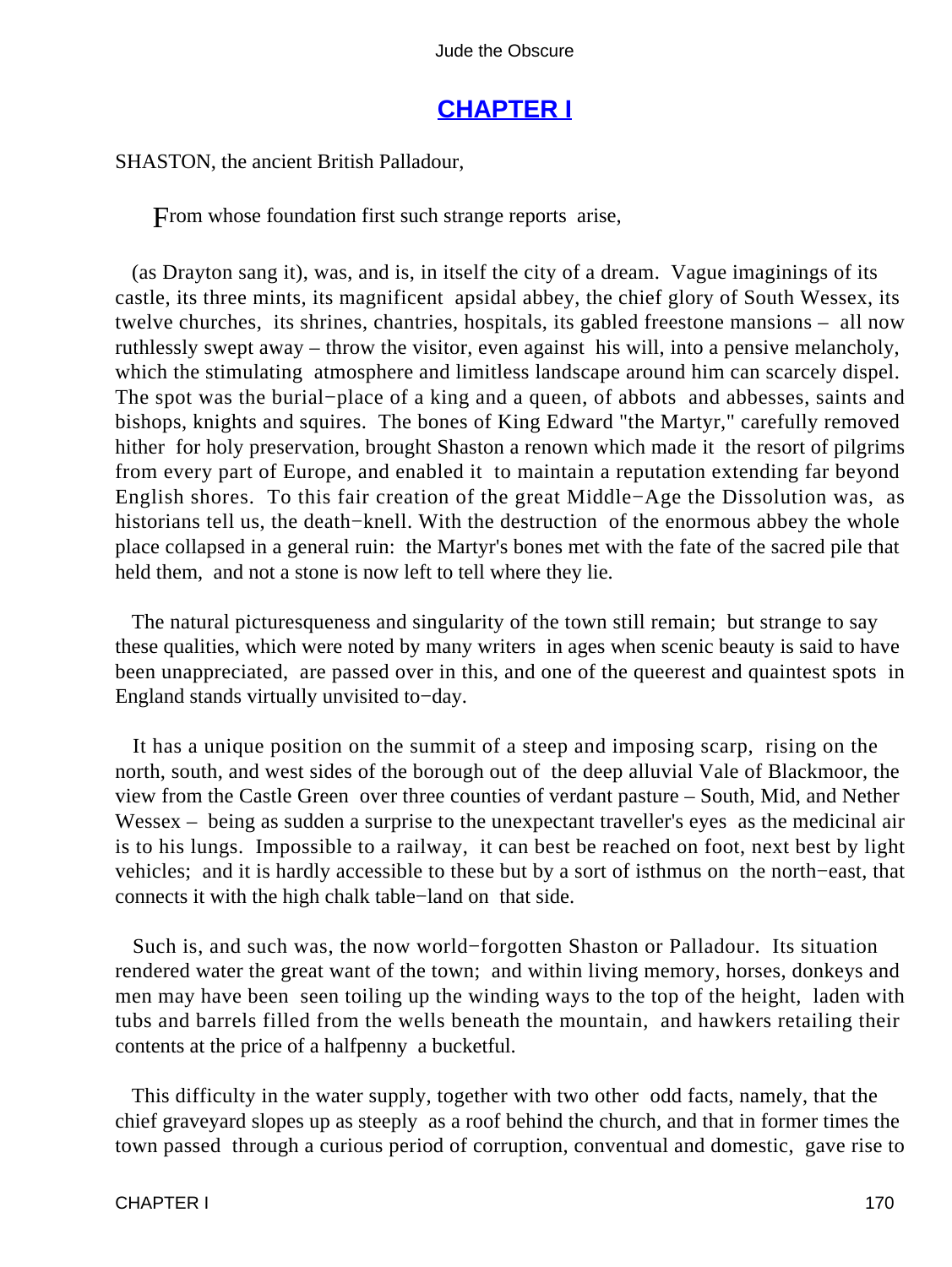the saying that Shaston was remarkable for three consolations to man, such as the world afforded not elsewhere. It was a place where the churchyard lay nearer heaven than the church steeple, where beer was more plentiful than water, and where there were more wanton women than honest wives and maids. It is also said that after the Middle Ages the inhabitants were too poor to pay their priests, and hence were compelled to pull down their churches, and refrain altogether from the public worship of God; a necessity which they bemoaned over their cups in the settles of their inns on Sunday afternoons. In those days the Shastonians were apparently not without a sense of humour.

 There was another peculiarity – this a modern one – which Shaston appeared to owe to its site. It was the resting−place and headquarters of the proprietors of wandering vans, shows, shooting−galleries, and other itinerant concerns, whose business lay largely at fairs and markets. As strange wild birds are seen assembled on some lofty promontory, meditatively pausing for longer flights, or to return by the course they followed thither, so here, in this cliff−town, stood in stultified silence the yellow and green caravans bearing names not local, as if surprised by a change in the landscape so violent as to hinder their further progress; and here they usually remained all the winter till they turned to seek again their old tracks in the following spring.

 It was to this breezy and whimsical spot that Jude ascended from the nearest station for the first time in his life about four o'clock one afternoon, and entering on the summit of the peak after a toilsome climb, passed the first houses of the aerial town; and drew towards the school−house. The hour was too early; the pupils were still in school, humming small, like a swarm of gnats; and he withdrew a few steps along Abbey Walk, whence he regarded the spot which fate had made the home of all he loved best in the world. In front of the schools, which were extensive and stone−built, grew two enormous beeches with smooth mouse−coloured trunks, as such trees will only grow on chalk uplands. Within the mullioned and transomed windows he could see the black, brown, and flaxen crowns of the scholars over the sills, and to pass the time away he walked down to the level terrace where the abbey gardens once had spread, his heart throbbing in spite of him.

 Unwilling to enter till the children were dismissed he remained here till young voices could be heard in the open air, and girls in white pinafores over red and blue frocks appeared dancing along the paths which the abbess, prioress, subprioress, and fifty nuns had demurely paced three centuries earlier. Retracing his steps he found that he had waited too long, and that Sue had gone out into the town at the heels of the last scholar, Mr. Phillotson having been absent all the afternoon at a teachers' meeting at Shottsford.

 Jude went into the empty schoolroom and sat down, the girl who was sweeping the floor having informed him that Mrs. Phillotson would be back again in a few minutes. A piano stood near – actually the old piano that Phillotson had possessed at Marygreen – and though the dark afternoon almost prevented him seeing the notes Jude touched them in his humble way, and could not help modulating into the hymn which had so affected him in the previous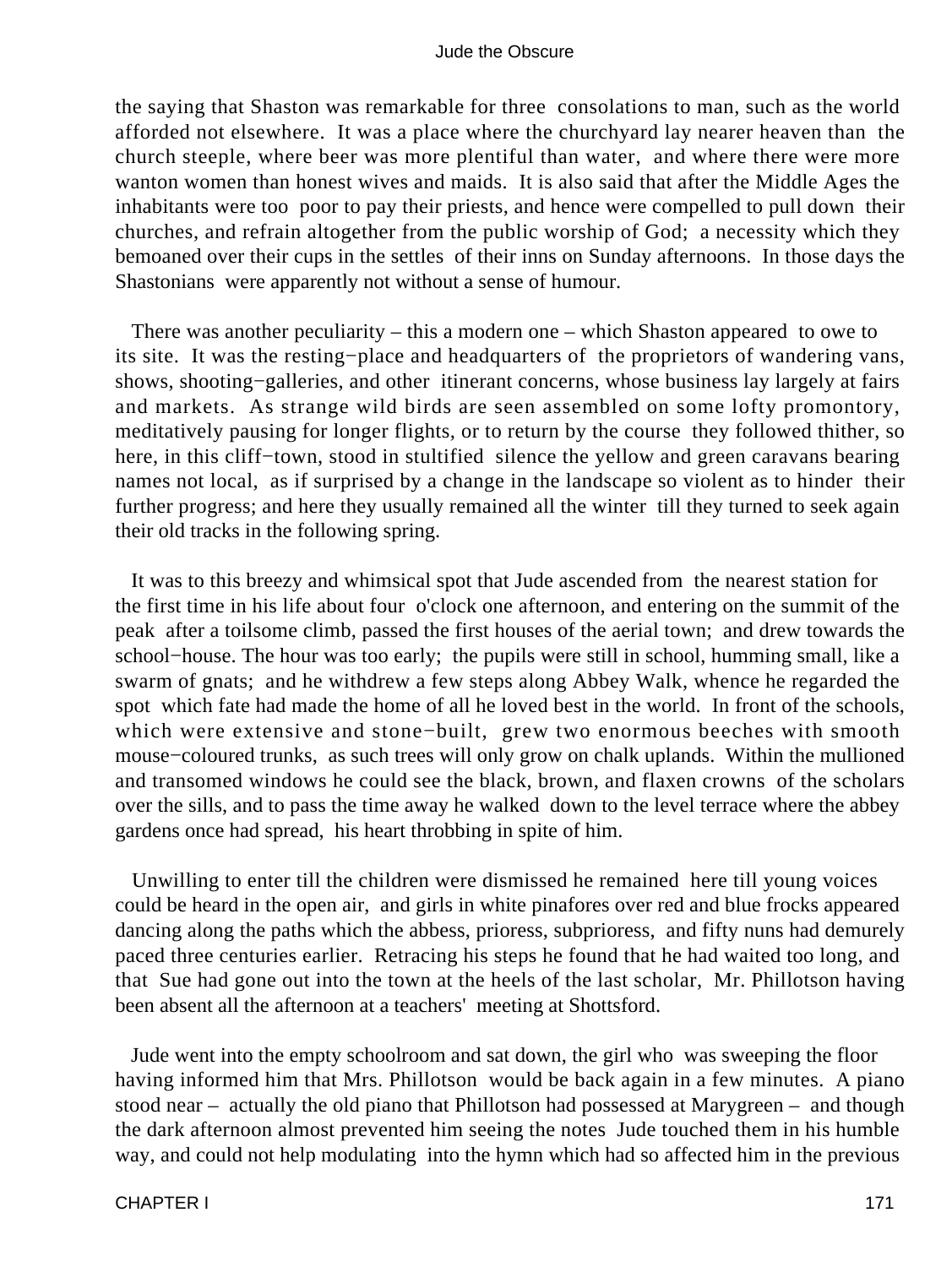week.

 A figure moved behind him, and thinking it was still the girl with the broom Jude took no notice, till the person came close and laid her fingers lightly upon his bass hand. The imposed hand was a little one he seemed to know, and he turned.

 "Don't stop," said Sue. "I like it. I learnt it before I left Melchester. They used to play it in the training school."

"I can't strum before you! Play it for me."

"Oh well – I don't mind."

 Sue sat down, and her rendering of the piece, though not remarkable, seemed divine as compared with his own. She, like him, was evidently touched – to her own surprise – by the recalled air; and when she had finished, and he moved his hand towards hers, it met his own half−way. Jude grasped it – just as he had done before her marriage.

 "It is odd," she said, in a voice quite changed, "that I should care about that air; because – – "

"Because what?"

"I am not that sort – quite."

"Not easily moved?"

"I didn't quite mean that."

"Oh, but you ARE one of that sort, for you are just like me at heart!"

"But not at head."

 She played on and suddenly turned round; and by an unpremeditated instinct each clasped the other's hand again.

 She uttered a forced little laugh as she relinquished his quickly. "How funny!" she said. "I wonder what we both did that for?"

"I suppose because we are both alike, as I said before."

"Not in our thoughts! Perhaps a little in our feelings."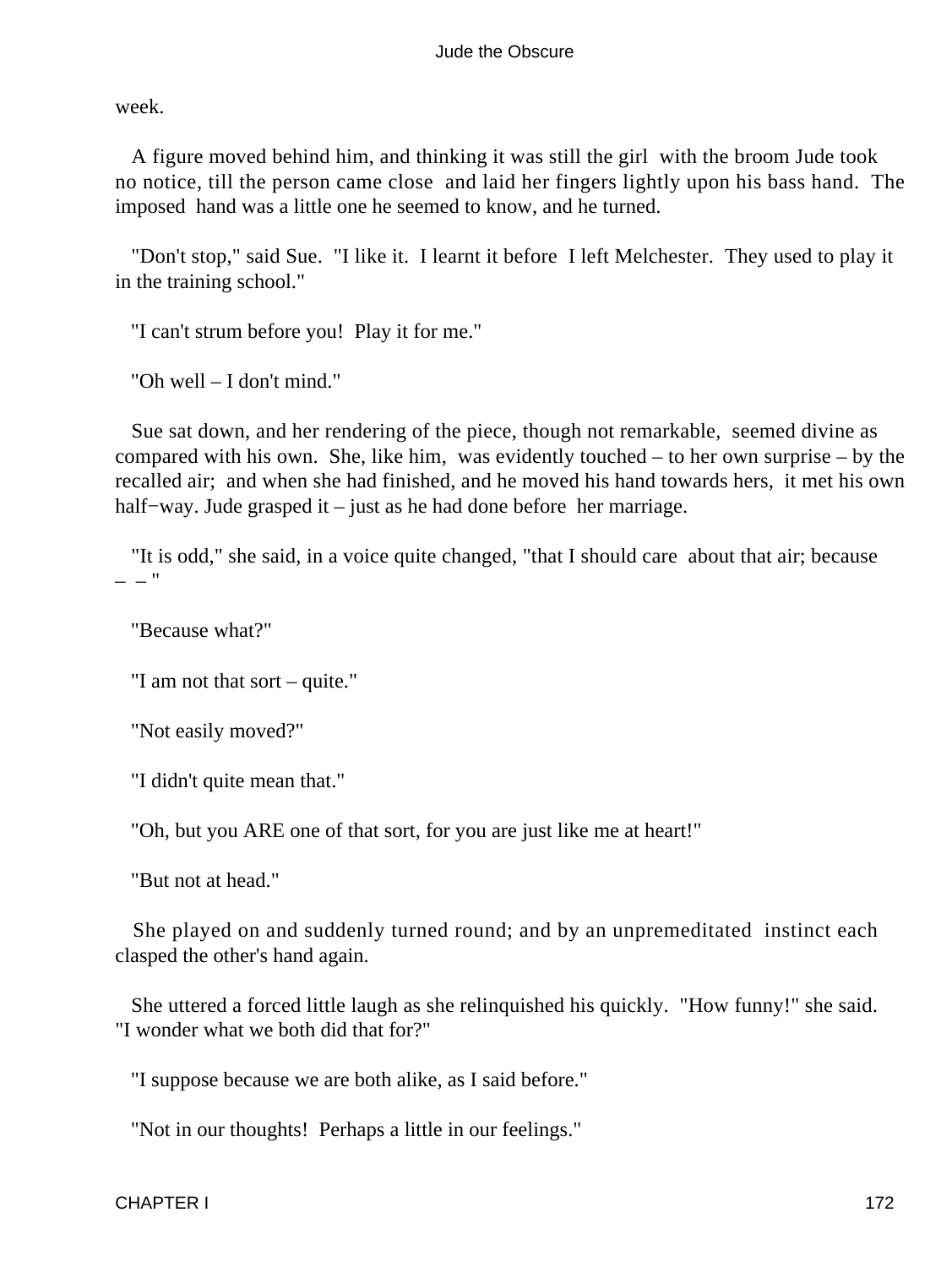"And they rule thoughts.... Isn't it enough to make one blaspheme that the composer of that hymn is one of the most commonplace men I ever met!"

"What – you know him?"

"I went to see him."

"Oh, you goose – to do just what I should have done! Why did you?"

"Because we are not alike," he said drily.

 "Now we'll have some tea," said Sue. "Shall we have it here instead of in my house? It is no trouble to get the kettle and things brought in. We don't live at the school you know, but in that ancient dwelling across the way called Old−Grove Place. It is so antique and dismal that it depresses me dreadfully. Such houses are very well to visit, but not to live in – I feel crushed into the earth by the weight of so many previous lives there spent. In a new place like these schools there is only your own life to support. Sit down, and I'll tell Ada to bring the tea−things across."

 He waited in the light of the stove, the door of which she flung open before going out, and when she returned, followed by the maiden with tea, they sat down by the same light, assisted by the blue rays of a spirit−lamp under the brass kettle on the stand.

"This is one of your wedding−presents to me," she said, signifying the latter.

"Yes," said Jude.

 The kettle of his gift sang with some satire in its note, to his mind; and to change the subject he said, "Do you know of any good readable edition of the uncanonical books of the New Testament? You don't read them in the school I suppose?"

 "Oh dear no! – 'twould alarm the neighbourhood.... Yes, there is one. I am not familiar with it now, though I was interested in it when my former friend was alive. Cowper's APOCRYPHAL GOSPELS."

 "That sounds like what I want." His thoughts, however reverted with a twinge to the "former friend" – by whom she meant, as he knew, the university comrade of her earlier days. He wondered if she talked of him to Phillotson.

 "The Gospel of Nicodemus is very nice," she went on to keep him from his jealous thoughts, which she read clearly, as she always did. Indeed when they talked on an indifferent subject, as now, there was ever a second silent conversation passing between their emotions, so perfect was the reciprocity between them. "It is quite like the genuine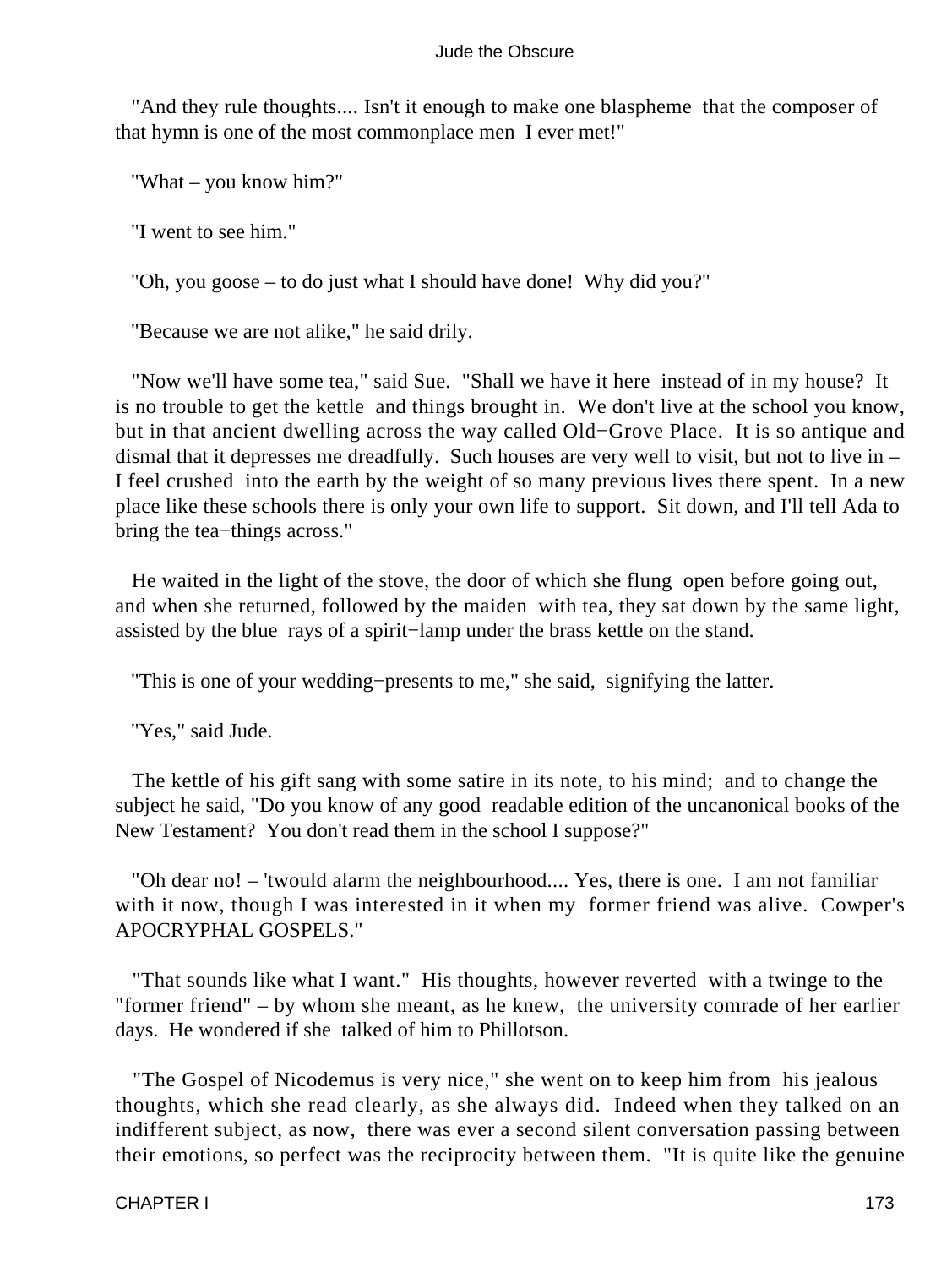article. All cut up into verses, too; so that it is like one of the other evangelists read in a dream, when things are the same, yet not the same. But, Jude, do you take an interest in those questions still? Are you getting up APOLOGETICA?"

"Yes. I am reading Divinity harder than ever."

She regarded him curiously.

"Why do you look at me like that?" said Jude.

"Oh – why do you want to know?"

 "I am sure you can tell me anything I may be ignorant of in that subject. You must have learnt a lot of everything from your dear dead friend!"

 "We won't get on to that now!" she coaxed. "Will you be carving out at that church again next week, where you learnt the pretty hymn?"

"Yes, perhaps."

 "That will be very nice. Shall I come and see you there? It is in this direction, and I could come any afternoon by train for half an hour?"

"No. Don't come!"

"What – aren't we going to be friends, then, any longer, as we used to be?"

"No."

"I didn't know that. I thought you were always going to be kind to me!"

"No, I am not."

"What have I done, then? I am sure I thought we two  $-$  – " The TREMOLO in her voice caused her to break off.

"Sue, I sometimes think you are a flirt," said he abruptly.

 There was a momentary pause, till she suddenly jumped up; and to his surprise he saw by the kettle−flame that her face was flushed.

 "I can't talk to you any longer, Jude!" she said, the tragic contralto note having come back as of old. "It is getting too dark to stay together like this, after playing morbid Good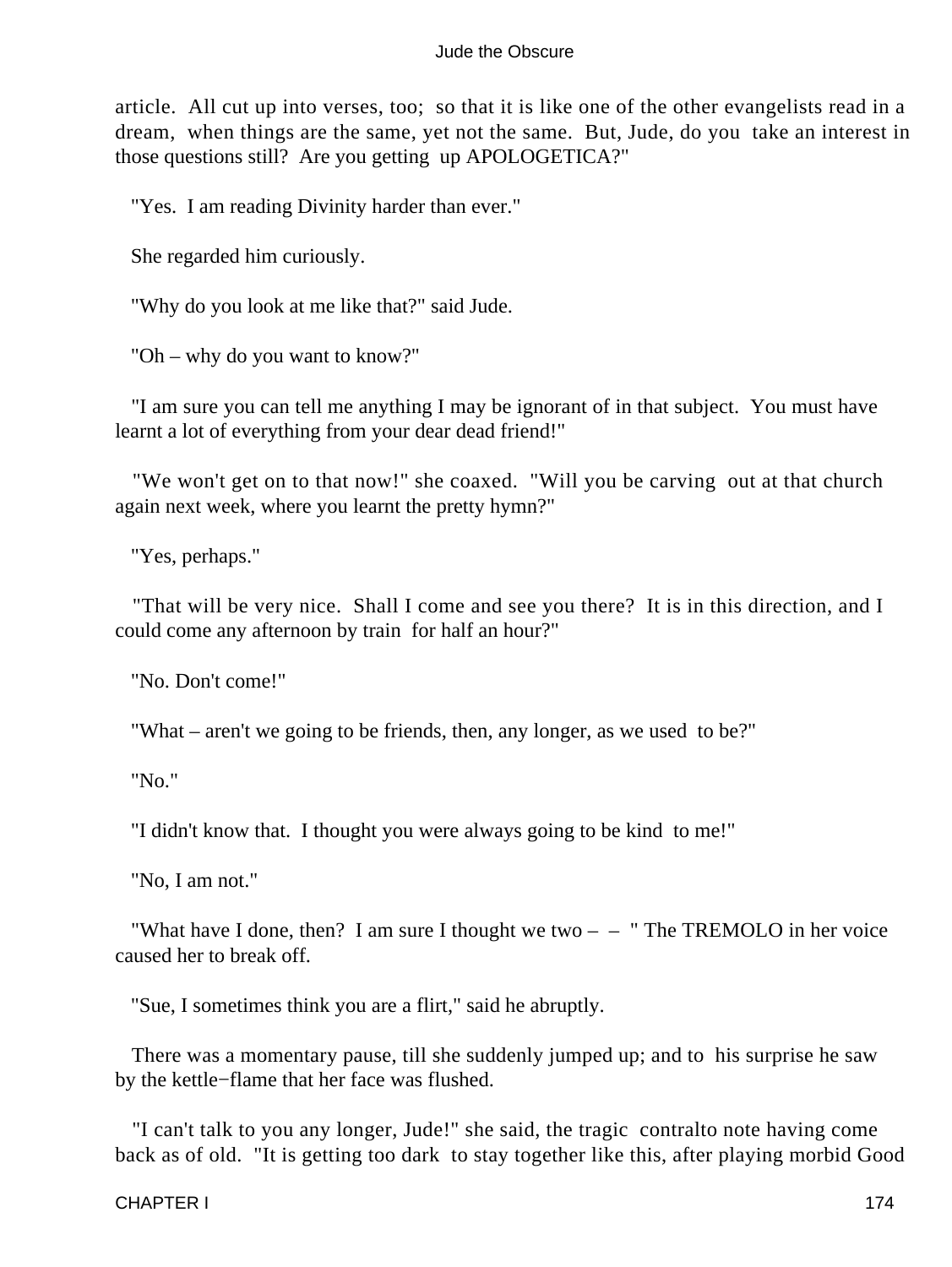Friday tunes that make one feel what one shouldn't! ... We mustn't sit and talk in this way any more. Yes – you must go away, for you mistake me! I am very much the reverse of what you say so cruelly – Oh, Jude, it WAS cruel to say that! Yet I can't tell you the truth  $-I$ should shock you by letting you know how I give way to my impulses, and how much I feel that I shouldn't have been provided with attractiveness unless it were meant to be exercised! Some women's love of being loved is insatiable; and so, often, is their love of loving; and in the last case they may find that they can't give it continuously to the chamber−officer appointed by the bishop's licence to receive it. But you are so straightforward, Jude, that you can't understand me! ... Now you must go. I am sorry my husband is not at home."

"Are you?"

 "I perceive I have said that in mere convention! Honestly I don't think I am sorry. It does not matter, either way, sad to say!"

 As they had overdone the grasp of hands some time sooner, she touched his fingers but lightly when he went out now. He had hardly gone from the door when, with a dissatisfied look, she jumped on a form and opened the iron casement of a window beneath which he was passing in the path without. "When do you leave here to catch your train, Jude?" she asked.

 He looked up in some surprise. "The coach that runs to meet it goes in three−quarters of an hour or so."

"What will you do with yourself for the time?"

"Oh – wander about, I suppose. Perhaps I shall go and sit in the old church."

 "It does seem hard of me to pack you off so! You have thought enough of churches, Heaven knows, without going into one in the dark. Stay there."

"Where?"

 "Where you are. I can talk to you better like this than when you were inside.... It was so kind and tender of you to give up half a day's work to come to see me! ... You are Joseph the dreamer of dreams, dear Jude. And a tragic Don Quixote. And sometimes you are St. Stephen, who, while they were stoning him, could see Heaven opened. Oh, my poor friend and comrade, you'll suffer yet!"

 Now that the high window−sill was between them, so that he could not get at her, she seemed not to mind indulging in a frankness she had feared at close quarters.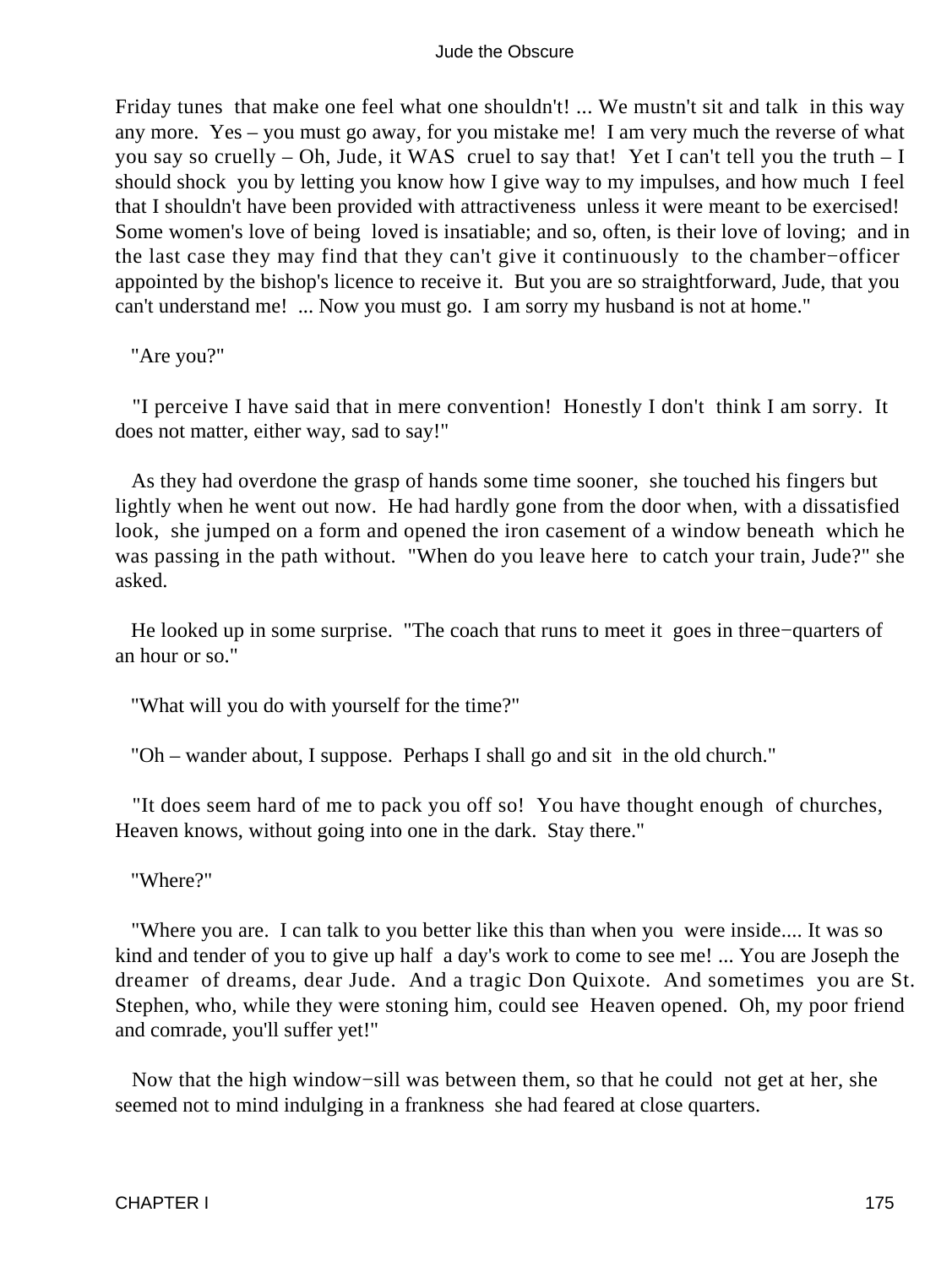"I have been thinking," she continued, still in the tone of one brimful of feeling, "that the social moulds civilization fits us into have no more relation to our actual shapes than the conventional shapes of the constellations have to the real star−patterns. I am called Mrs. Richard Phillotson, living a calm wedded life with my counterpart of that name. But I am not really Mrs. Richard Phillotson, but a woman tossed about, all alone, with aberrant passions, and unaccountable antipathies.... Now you mustn't wait longer, or you will lose the coach. Come and see me again. You must come to the house then."

"Yes!" said Jude. "When shall it be?"

 "To−morrow week. Good−bye – good−bye!" She stretched out her hand and stroked his forehead pitifully – just once. Jude said good−bye, and went away into the darkness.

 Passing along Bimport Street he thought he heard the wheels of the coach departing, and, truly enough, when he reached the Duke's Arms in the Market Place the coach had gone. It was impossible for him to get to the station on foot in time for this train, and he settled himself perforce to wait for the next – the last to Melchester that night.

 He wandered about awhile, obtained something to eat; and then, having another half−hour on his hands, his feet involuntarily took him through the venerable graveyard of Trinity Church, with its avenues of limes, in the direction of the schools again. They were entirely in darkness. She had said she lived over the way at Old−Grove Place, a house which he soon discovered from her description of its antiquity.

 A glimmering candlelight shone from a front window, the shutters being yet unclosed. He could see the interior clearly – the floor sinking a couple of steps below the road without, which had become raised during the centuries since the house was built. Sue, evidently just come in, as standing with her hat on in this front parlour or sitting−room, whose walls were lined with wainscoting of panelled oak reaching from floor to ceiling, the latter being crossed by huge moulded beams only a little way above her head. The mantelpiece was of the same heavy description, carved with Jacobean pilasters and scroll−work. The centuries did, indeed, ponderously overhang a young wife who passed her time here.

 She had opened a rosewood work−box, and was looking at a photograph. Having contemplated it a little while she pressed it against her bosom, and put it again in its place.

 Then becoming aware that she had not obscured the windows she came forward to do so, candle in hand. It was too dark for her to see Jude without, but he could see her face distinctly, and there was an unmistakable tearfulness about the dark, long−lashed eyes.

 She closed the shutters, and Jude turned away to pursue his solitary journey home. "Whose photograph was she looking at?" he said. He had once given her his; but she had others, he knew. Yet it was his, surely?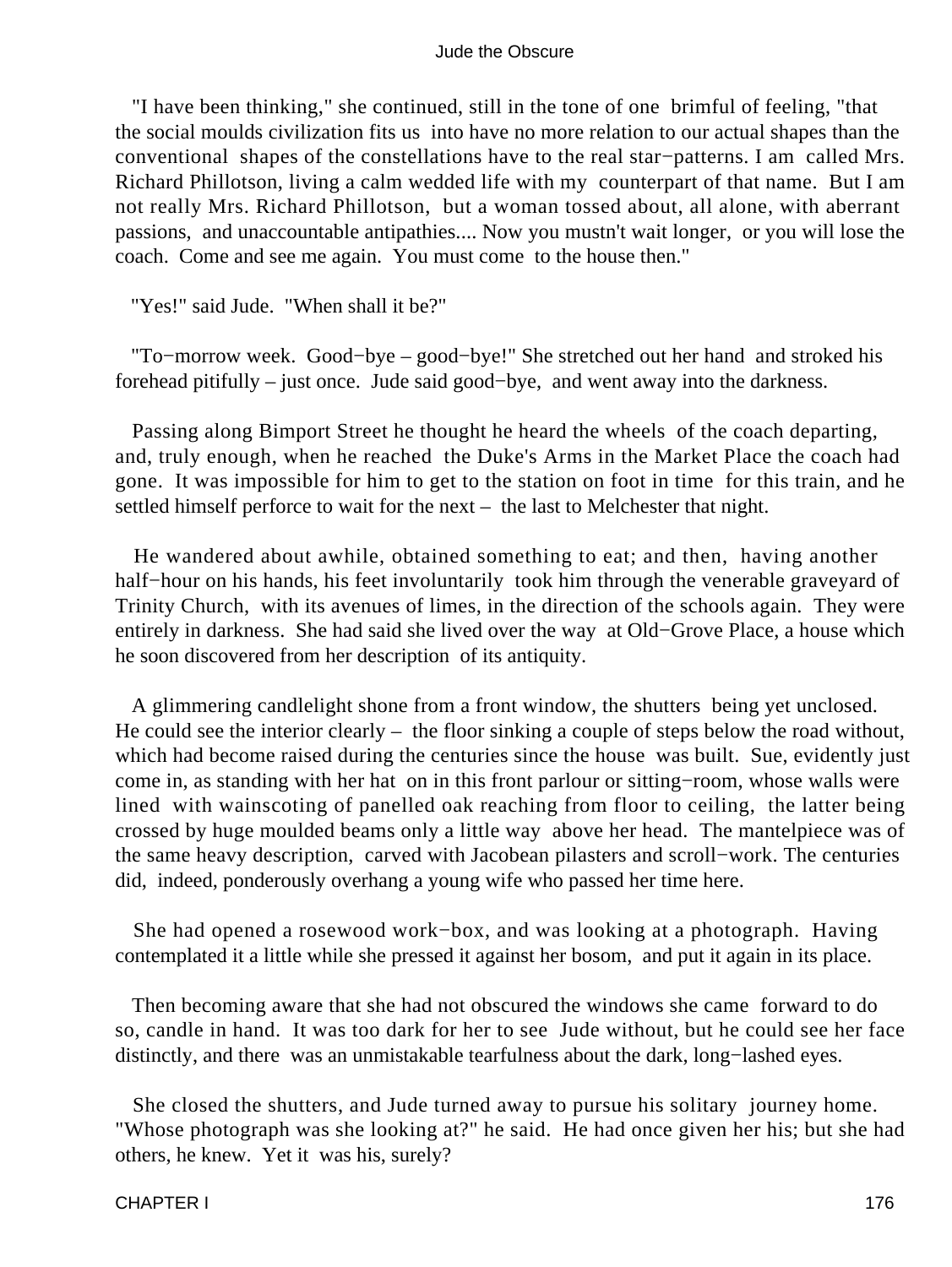He knew he should go to see her again, according to her invitation. Those earnest men he read of, the saints, whom Sue, with gentle irreverence, called his demi−gods, would have shunned such encounters if they doubted their own strength. But he could not. He might fast and pray during the whole interval, but the human was more powerful in him than the Divine.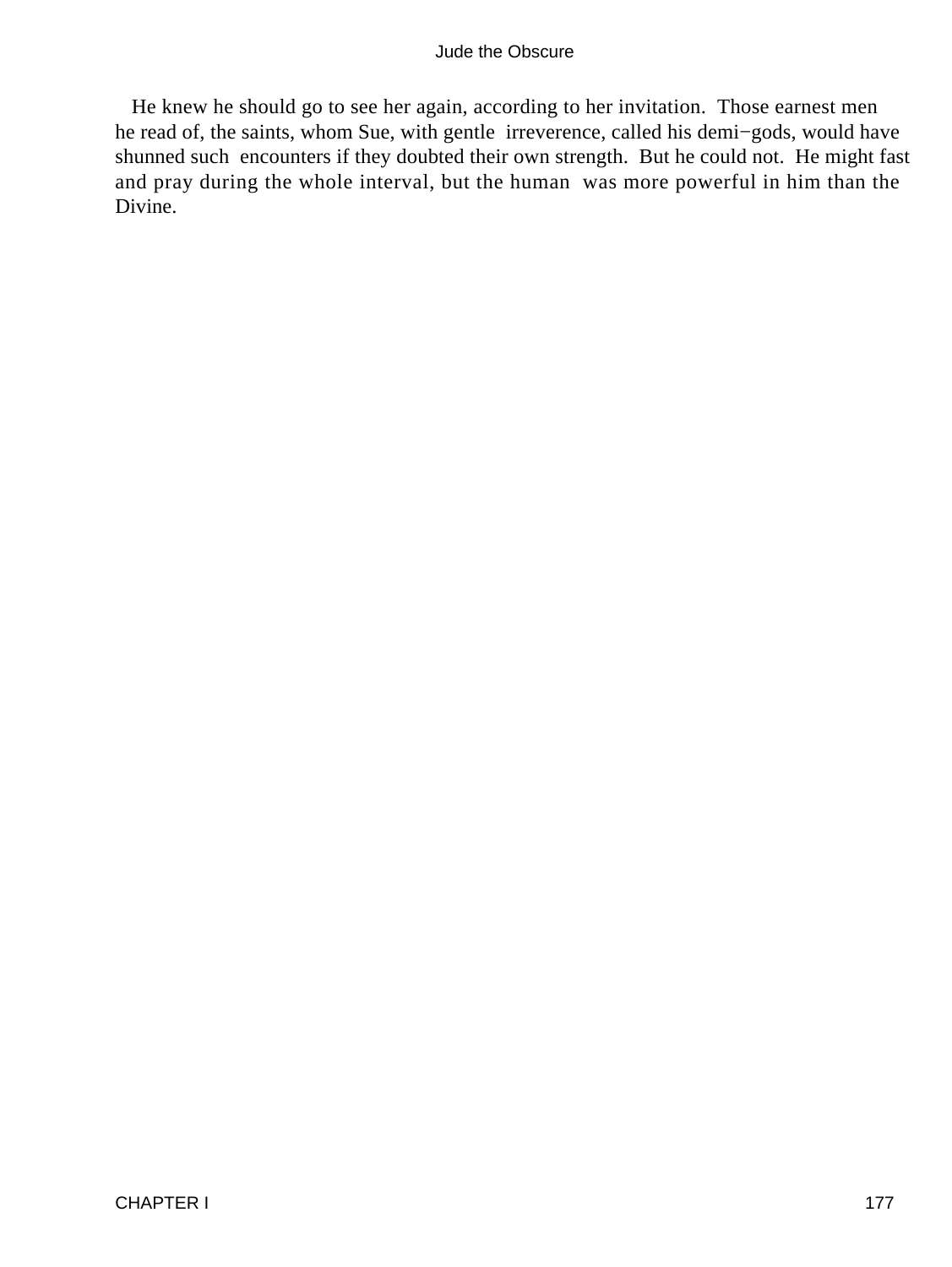### **[CHAPTER II](#page-367-0)**

HOWEVER, if God disposed not, woman did. The next morning but one

brought him this note from her:

 Don't come next week. On your own account don't! We were too free, under the influence of that morbid hymn and the twilight. Think no more than you can help of SUSANNA FLORENCE MARY.

 The disappointment was keen. He knew her mood, the look of her face, when she subscribed herself at length thus. But whatever her mood he could not say she was wrong in her view. He replied:

 I acquiesce. You are right. It is a lesson in renunciation which I suppose I ought to learn at this season. JUDE

 He despatched the note on Easter Eve, and there seemed a finality in their decisions. But other forces and laws than theirs were in operation. On Easter Monday morning he received a message from the Widow Edlin, whom he had directed to telegraph if anything serious happened:

Your aunt is sinking. Come at once.

 He threw down his tools and went. Three and a half hours later he was crossing the downs about Marygreen, and presently plunged into the concave field across which the short cut was made to the village. As he ascended on the other side a labouring man, who had been watching his approach from a gate across the path, moved uneasily, and prepared to speak. "I can see in his face that she is dead," said Jude. "Poor Aunt Drusilla!"

 It was as he had supposed, and Mrs. Edlin had sent out the man to break the news to him.

 "She wouldn't have knowed 'ee. She lay like a doll wi' glass eyes; so it didn't matter that you wasn't here," said he.

 Jude went on to the house, and in the afternoon, when everything was done, and the layers−out had finished their beer, and gone, he sat down alone in the silent place. It was absolutely necessary to communicate with Sue, though two or three days earlier they had agreed to mutual severance. He wrote in the briefest terms:

Aunt Drusilla is dead, having been taken almost suddenly. The funeral is on Friday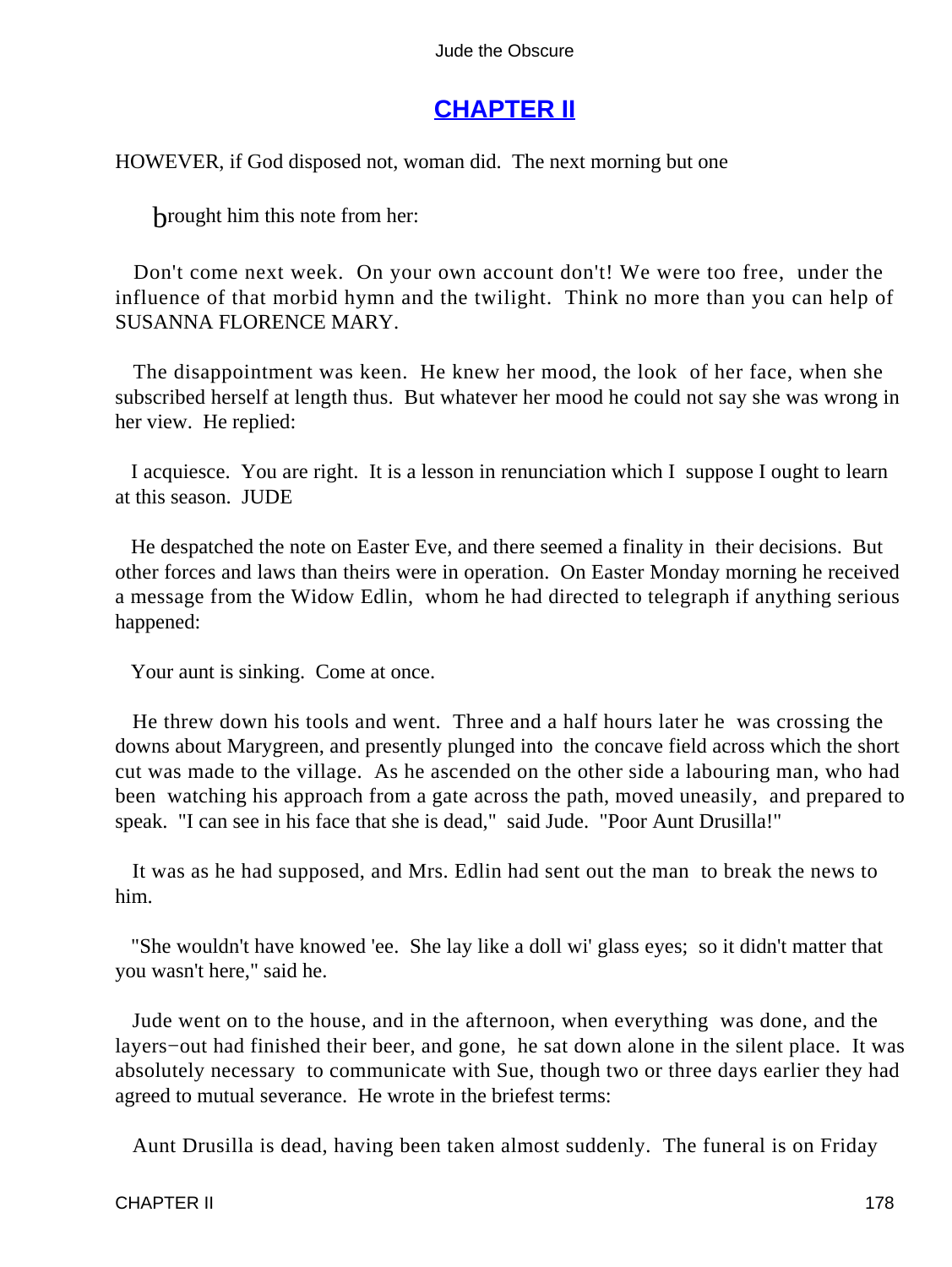afternoon.

 He remained in and about Marygreen through the intervening days, went out on Friday morning to see that the grave was finished, and wondered if Sue would come. She had not written, and that seemed to signify rather that she would come than that she would not. Having timed her by her only possible train, he locked the door about mid−day, and crossed the hollow field to the verge of the upland by the Brown House, where he stood and looked over the vast prospect northwards, and over the nearer landscape in which Alfredston stood. Two miles behind it a jet of white steam was travelling from the left to the right of the picture.

 There was a long time to wait, even now, till he would know if she had arrived. He did wait, however, and at last a small hired vehicle pulled up at the bottom of the hill, and a person alighted, the conveyance going back, while the passenger began ascending the hill. He knew her; and she looked so slender to−day that it seemed as if she might be crushed in the intensity of a too passionate embrace – such as it was not for him to give. Two−thirds of the way up her head suddenly took a solicitous poise, and he knew that she had at that moment recognized him. Her face soon began a pensive smile, which lasted till, having descended a little way, he met her.

 "I thought," she began with nervous quickness, "that it would be so sad to let you attend the funeral alone! And so – at the last moment – I came."

"Dear faithful Sue!" murmured Jude.

 With the elusiveness of her curious double nature, however, Sue did not stand still for any further greeting, though it wanted some time to the burial. A pathos so unusually compounded as that which attached to this hour was unlikely to repeat itself for years, if ever, and Jude would have paused, and meditated, and conversed. But Sue either saw it not at all, or, seeing it more than he, would not allow herself to feel it.

 The sad and simple ceremony was soon over, their progress to the church being almost at a trot, the bustling undertaker having a more important funeral an hour later, three miles off. Drusilla was put into the new ground, quite away from her ancestors. Sue and Jude had gone side by side to the grave, and now sat down to tea in the familiar house; their lives united at least in this last attention to the dead.

"She was opposed to marriage, from first to last, you say?" murmured Sue.

"Yes. Particularly for members of our family."

Her eyes met his, and remained on him awhile.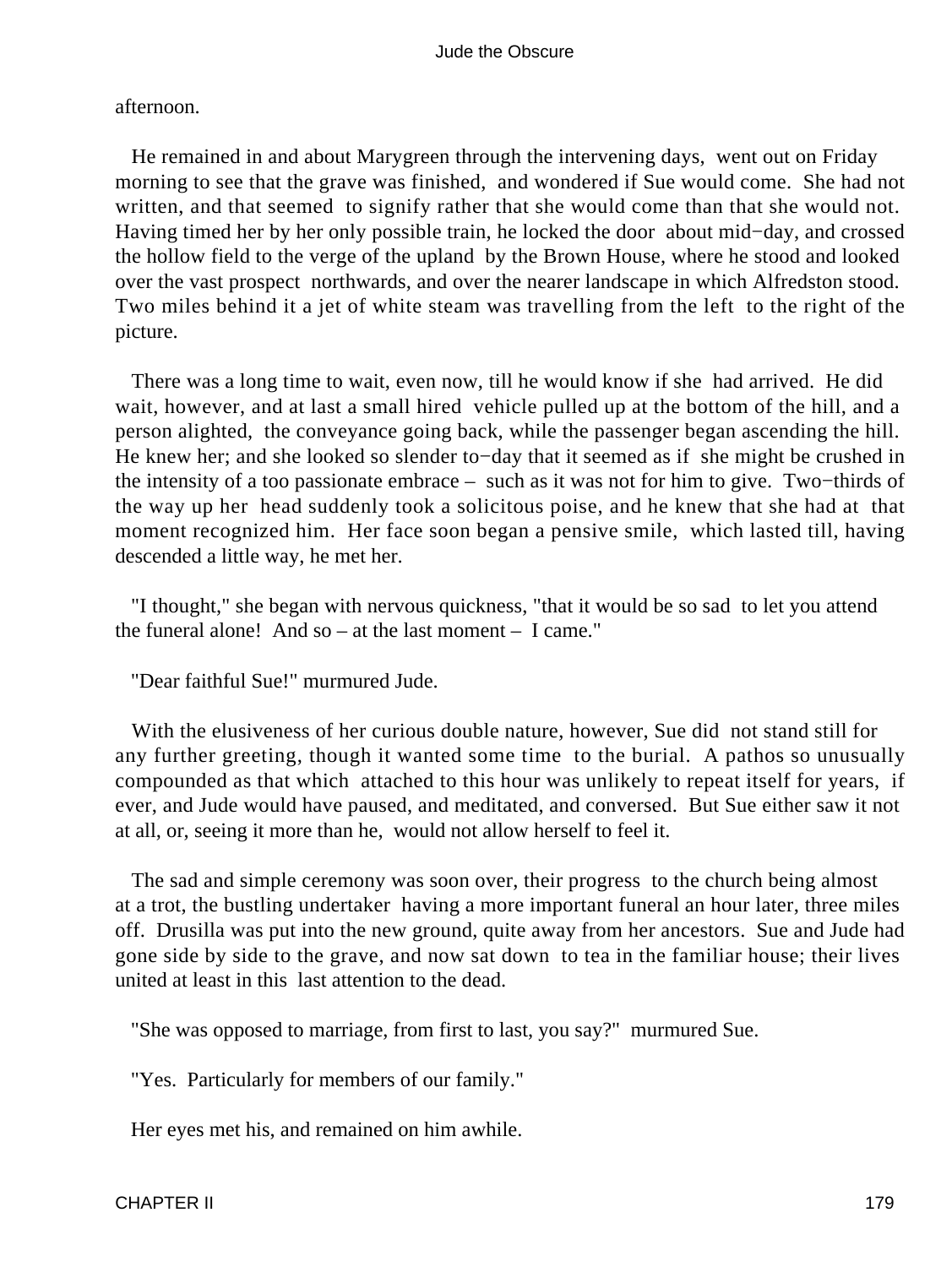"We are rather a sad family, don't you think, Jude?"

 "She said we made bad husbands and wives. Certainly we make unhappy ones. At all events, I do, for one!"

 Sue was silent. "Is it wrong, Jude," she said with a tentative tremor, "for a husband or wife to tell a third person that they are unhappy in their marriage? If a marriage ceremony is a religious thing, it is possibly wrong; but if it is only a sordid contract, based on material convenience in householding, rating, and taxing, and the inheritance of land and money by children, making it necessary that the male parent should be known – which it seems to be – why surely a person may say, even proclaim upon the housetops, that it hurts and grieves him or her?"

"I have said so, anyhow, to you."

 Presently she went on: "Are there many couples, do you think, where one dislikes the other for no definite fault?"

"Yes, I suppose. If either cares for another person, for instance."

 "But even apart from that? Wouldn't the woman, for example, be very bad−natured if she didn't like to live with her husband; merely" – her voice undulated, and he guessed things – "merely because she had a personal feeling against it – a physical objection – a fastidiousness, or whatever it may be called – although she might respect and be grateful to him? I am merely putting a case. Ought she to try to overcome her pruderies?"

 Jude threw a troubled look at her. He said, looking away: "It would be just one of those cases in which my experiences go contrary to my dogmas. Speaking as an order−loving man – which I hope I am, though I fear I am not – I should say, yes. Speaking from experience and unbiased nature, I should say, no.... Sue, I believe you are not happy!"

 "Of course I am!" she contradicted. "How can a woman be unhappy who has only been married eight weeks to a man she chose freely?"

"'Chose freely!'"

 "Why do you repeat it? ... But I have to go back by the six o'clock train. You will be staying on here, I suppose?"

 "For a few days to wind up Aunt's affairs. This house is gone now. Shall I go to the train with you?"

A little laugh of objection came from Sue. "I think not. You may come part of the way."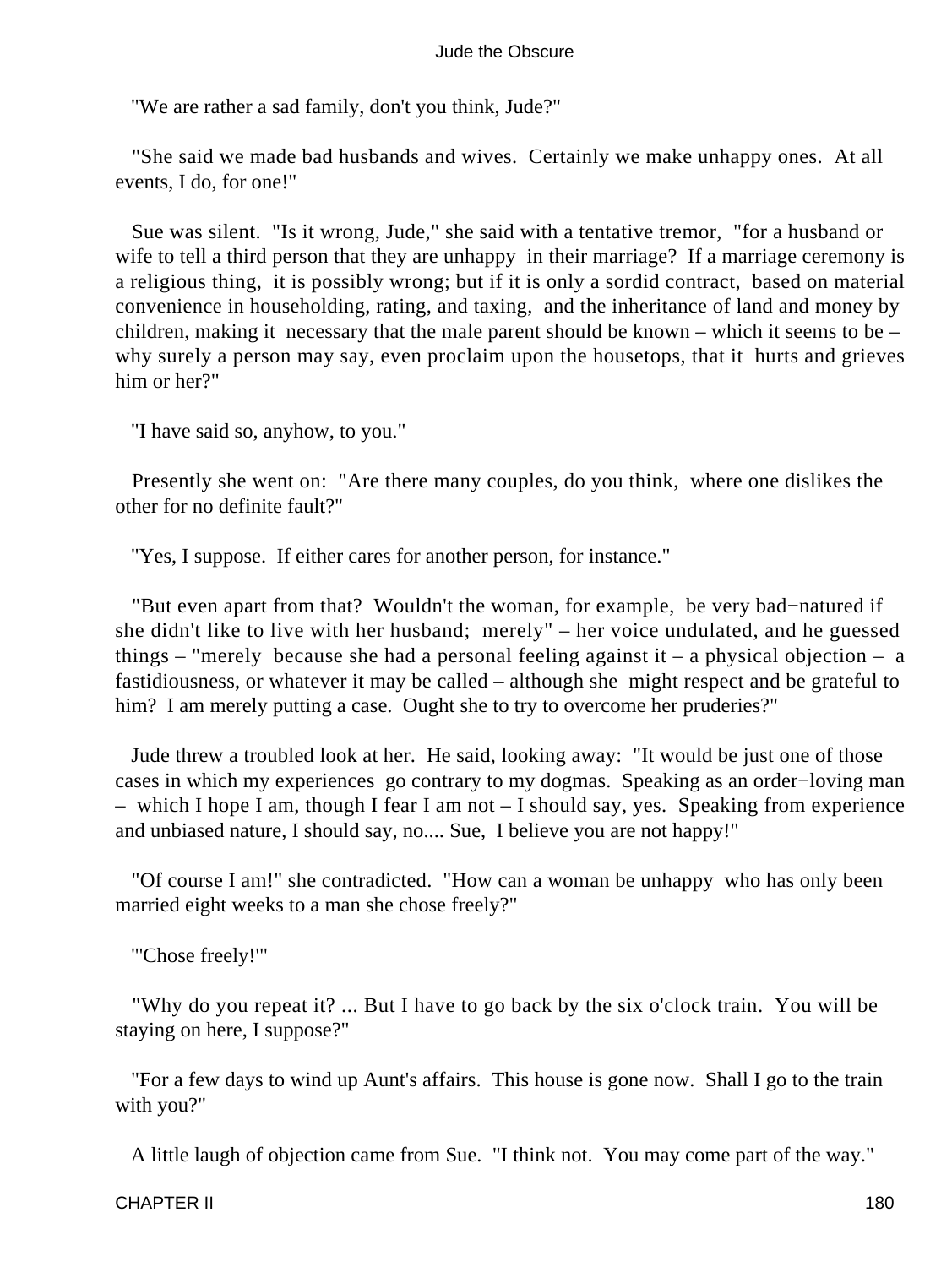"But stop – you can't go to−night! That train won't take you to Shaston. You must stay and go back to−morrow. Mrs. Edlin has plenty of room, if you don't like to stay here?"

"Very well," she said dubiously. "I didn't tell him I would come for certain."

 Jude went to the widow's house adjoining, to let her know; and returning in a few minutes sat down again.

 "It is horrible how we are circumstanced, Sue – horrible!" he said abruptly, with his eyes bent to the floor.

"No! Why?"

 "I can't tell you all my part of the gloom. Your part is that you ought not to have married him. I saw it before you had done it, but I thought I mustn't interfere. I was wrong. I ought to have!"

"But what makes you assume all this, dear?"

"Because – I can see you through your feathers, my poor little bird!"

Her hand lay on the table, and Jude put his upon it. Sue drew hers away.

 "That's absurd, Sue," cried he, "after what we've been talking about! I am more strict and formal than you, if it comes to that; and that you should object to such an innocent action shows that you are ridiculously inconsistent!"

 "Perhaps it was too prudish," she said repentantly. "Only I have fancied it was a sort of trick of ours – too frequent perhaps. There, you may hold it as much as you like. Is that good of me?"

"Yes; very."

"But I must tell him."

"Who?"

"Richard."

 "Oh – of course, if you think it necessary. But as it means nothing it may be bothering him needlessly."

"Well – are you sure you mean it only as my cousin?"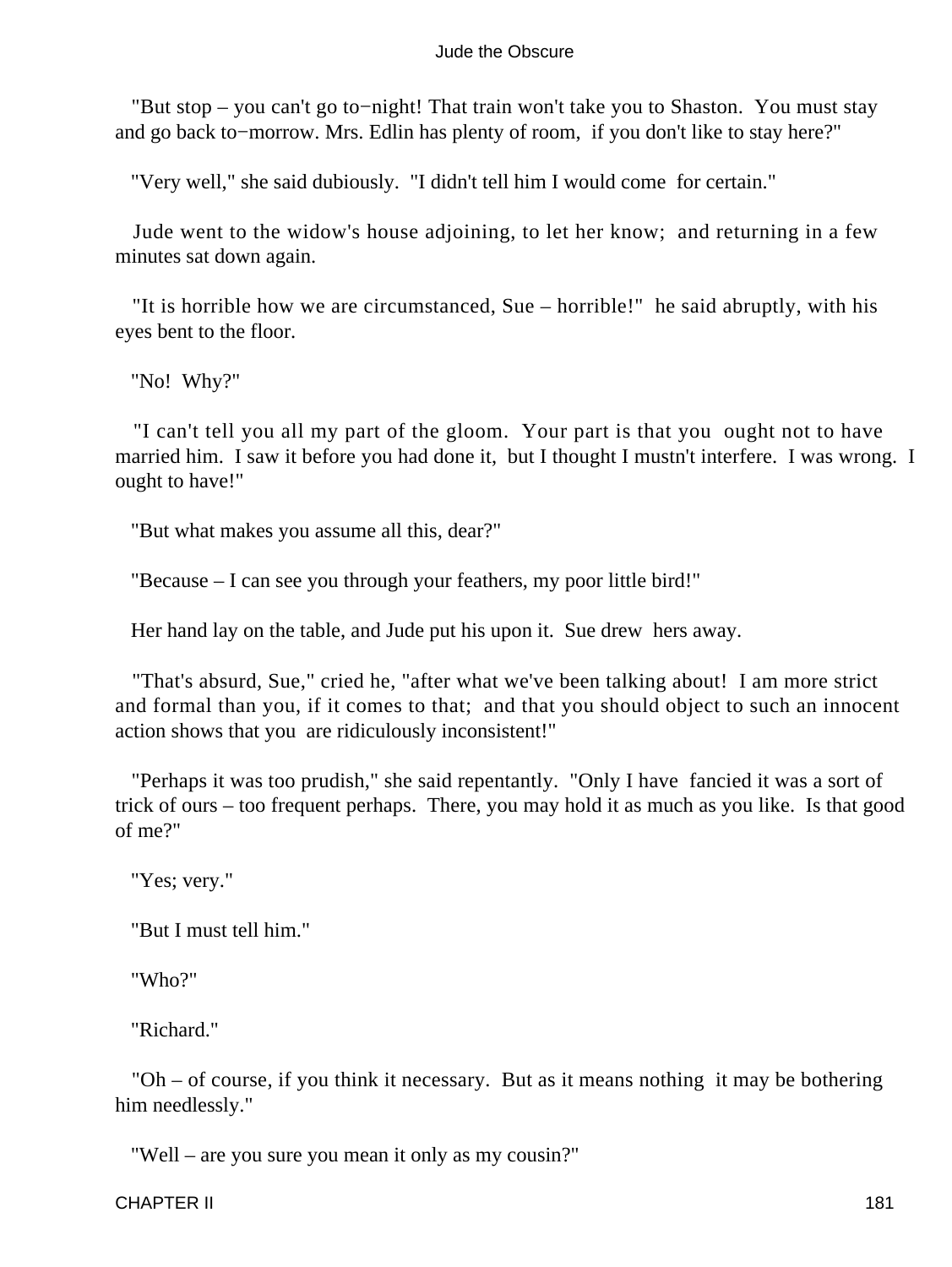"Absolutely sure. I have no feelings of love left in me."

"That's news. How has it come to be?"

"I've seen Arabella."

She winced at the hit; then said curiously, "When did you see her?"

"When I was at Christminster."

"So she's come back; and you never told me! I suppose you will live with her now?"

"Of course – just as you live with your husband."

 She looked at the window pots with the geraniums and cactuses, withered for want of attention, and through them at the outer distance, till her eyes began to grow moist. "What is it?" said Jude, in a softened tone.

"Why should you be so glad to go back to her if  $-$  if what you used to say to me is still true – I mean if it were true then! Of course it is not now! How could your heart go back to Arabella so soon?"

"A special Providence, I suppose, helped it on its way."

 "Ah – it isn't true!" she said with gentle resentment. "You are teasing me – that's all – because you think I am not happy!"

"I don't know. I don't wish to know."

 "If I were unhappy it would be my fault, my wickedness; not that I should have a right to dislike him! He is considerate to me in everything; and he is very interesting, from the amount of general knowledge he has acquired by reading everything that comes in his way.... Do you think, Jude, that a man ought to marry a woman his own age, or one younger than himself – eighteen years – as I am than he?"

"It depends upon what they feel for each other."

He gave her no opportunity of self–satisfaction, and she had to go on unaided, which she did in a vanquished tone, verging on tears:

 "I – I think I must be equally honest with you as you have been with me. Perhaps you have seen what it is I want to say? – that though I like Mr. Phillotson as a friend, I don't like him – it is a torture to me to – live with him as a husband! – There, now I have let it out – I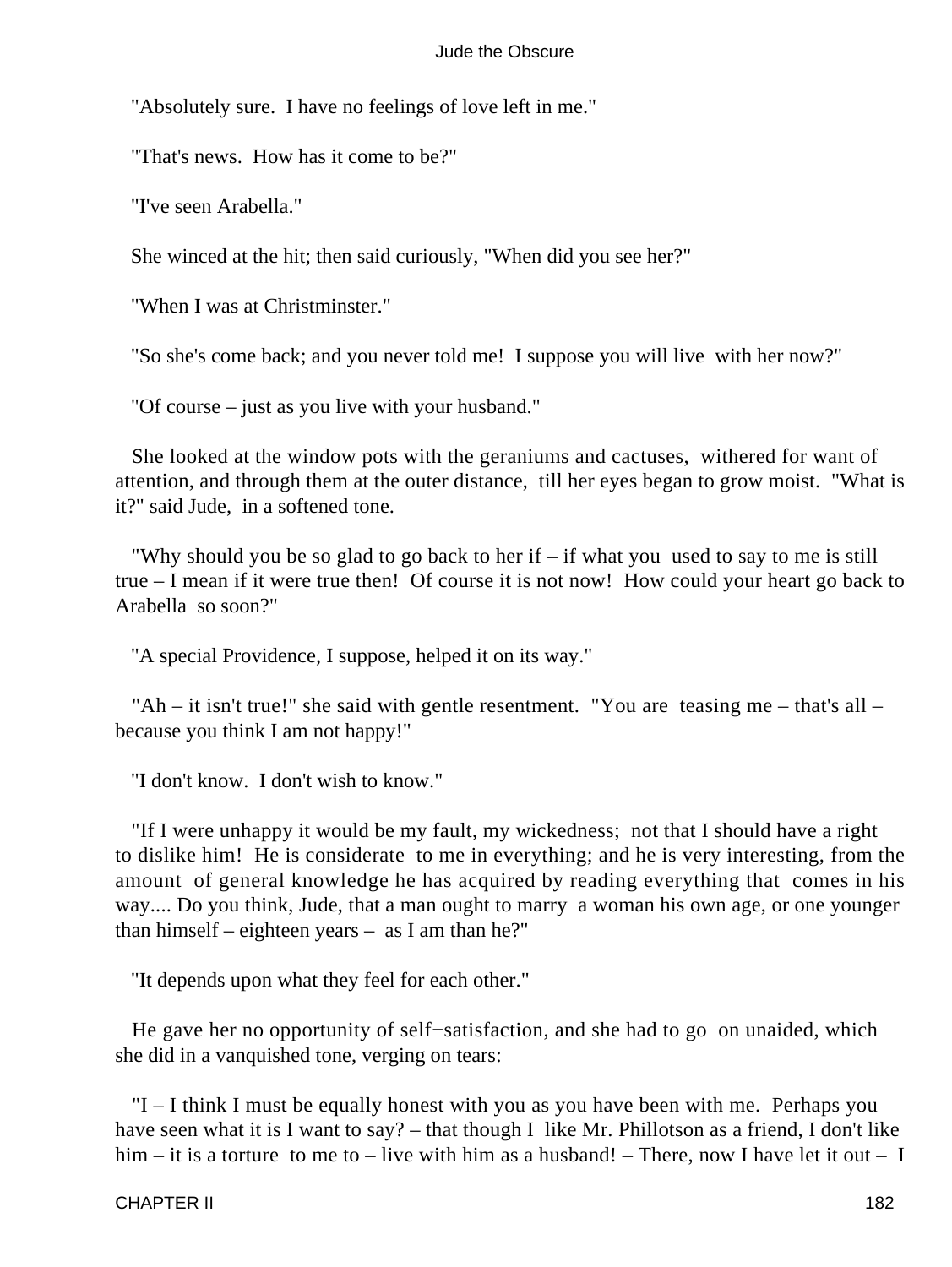couldn't help it, although I have been – pretending I am happy. – Now you'll have a contempt for me for ever, I suppose!" She bent down her face upon her hands as they lay upon the cloth, and silently sobbed in little jerks that made the fragile three−legged table quiver.

 "I have only been married a month or two!" she went on, still remaining bent upon the table, and sobbing into her hands. "And it is said that what a woman shrinks from – in the early days of her marriage – she shakes down to with comfortable indifference in half a dozen years. But that is much like saying that the amputation of a limb is no affliction, since a person gets comfortably accustomed to the use of a wooden leg or arm in the course of time!"

 Jude could hardly speak, but he said, "I thought there was something wrong, Sue! Oh, I thought there was!"

 "But it is not as you think! – there is nothing wrong except my own wickedness, I suppose you'd call it – a repugnance on my part, for a reason I cannot disclose, and what would not be admitted as one by the world in general! ... What tortures me so much is the necessity of being responsive to this man whenever he wishes, good as he is morally! – the dreadful contract to feel in a particular way in a matter whose essence is its voluntariness! ... I wish he would beat me, or be faithless to me, or do some open thing that I could talk about as a justification for feeling as I do! But he does nothing, except that he has grown a little cold since he has found out how I feel. That's why he didn't come to the funeral.... Oh, I am very miserable – I don't know what to do! ... Don't come near me, Jude, because you mustn't. Don't – don't!"

 But he had jumped up and put his face against hers – or rather against her ear, her face being inaccessible.

"I told you not to, Jude!"

 "I know you did – I only wish to – console you! It all arose through my being married before we met, didn't it? You would have been my wife, Sue, wouldn't you, if it hadn't been for that?"

 Instead of replying she rose quickly, and saying she was going to walk to her aunt's grave in the churchyard to recover herself, went out of the house. Jude did not follow her. Twenty minutes later he saw her cross the village green towards Mrs. Edlin's, and soon she sent a little girl to fetch her bag, and tell him she was too tired to see him again that night.

 In the lonely room of his aunt's house, Jude sat watching the cottage of the Widow Edlin as it disappeared behind the night shade. He knew that Sue was sitting within its walls equally lonely and disheartened; and again questioned his devotional motto that all was for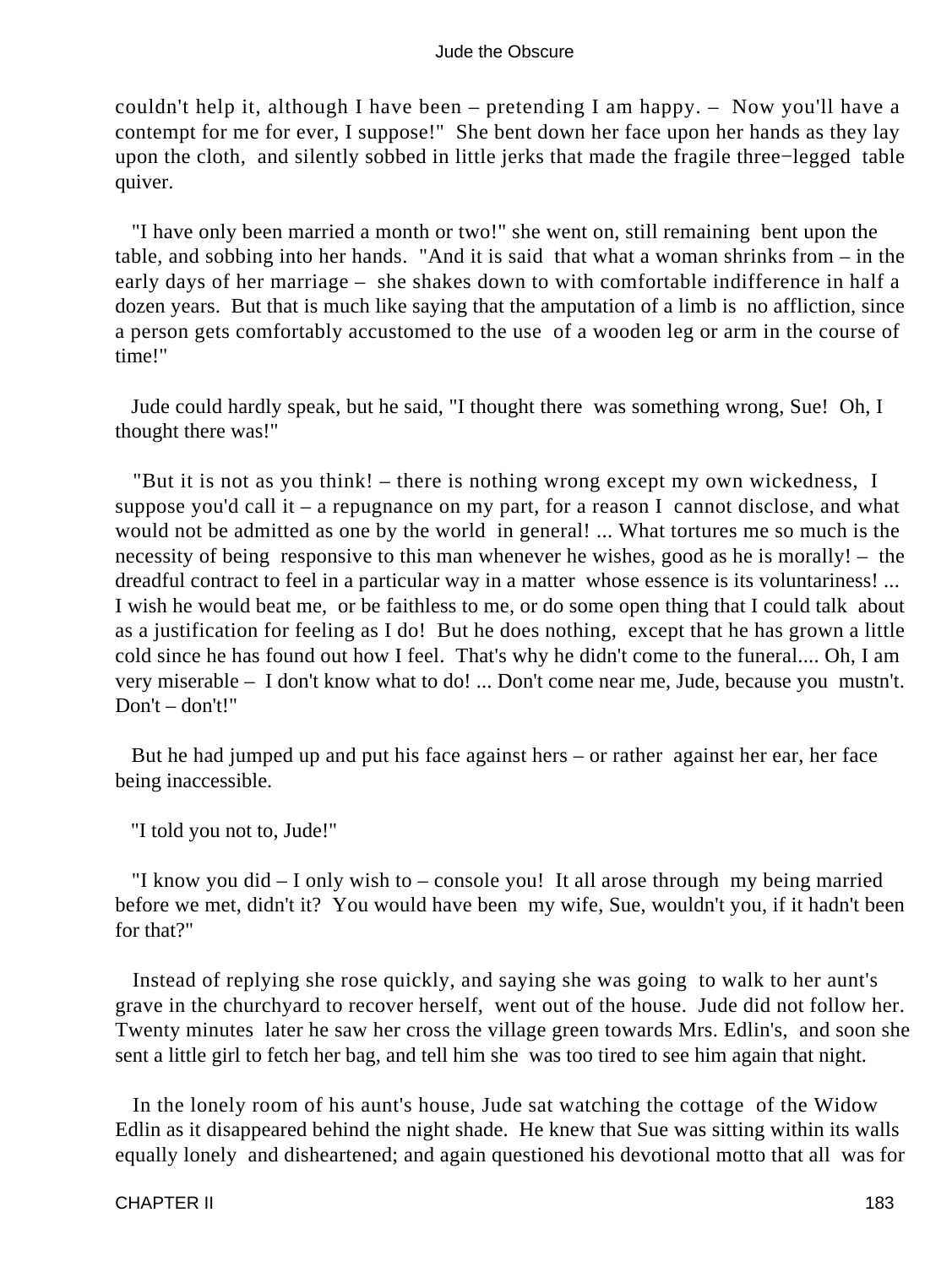the best.

 He retired to rest early, but his sleep was fitful from the sense that Sue was so near at hand. At some time near two o'clock, when he was beginning to sleep more soundly, he was aroused by a shrill squeak that had been familiar enough to him when he lived regularly at Marygreen. It was the cry of a rabbit caught in a gin. As was the little creature's habit, it did not soon repeat its cry; and probably would not do so more than once or twice; but would remain bearing its torture till the morrow when the trapper would come and knock it on the head.

 He who in his childhood had saved the lives of the earthworms now began to picture the agonies of the rabbit from its lacerated leg. If it were a "bad catch" by the hind−leg, the animal would tug during the ensuing six hours till the iron teeth of the trap had stripped the leg−bone of its flesh, when, should a weak−springed instrument enable it to escape, it would die in the fields from the mortification of the limb. If it were a "good catch," namely, by the fore−leg, the bone would be broken and the limb nearly torn in two in attempts at an impossible escape.

 Almost half an hour passed, and the rabbit repeated its cry. Jude could rest no longer till he had put it out of its pain, so dressing himself quickly he descended, and by the light of the moon went across the green in the direction of the sound. He reached the hedge bordering the widow's garden, when he stood still. The faint click of the trap as dragged about by the writhing animal guided him now, and reaching the spot he struck the rabbit on the back of the neck with the side of his palm, and it stretched itself out dead.

 He was turning away when he saw a woman looking out of the open casement at a window on the ground floor of the adjacent cottage. "Jude!" said a voice timidly – Sue's voice. "It is you – is it not?"

"Yes, dear!"

 "I haven't been able to sleep at all, and then I heard the rabbit, and couldn't help thinking of what it suffered, till I felt I must come down and kill it! But I am so glad you got there first.... They ought not to be allowed to set these steel traps, ought they!"

 Jude had reached the window, which was quite a low one, so that she was visible down to her waist. She let go the casement−stay and put her hand upon his, her moonlit face regarding him wistfully.

"Did it keep you awake?" he said.

"No – I was awake."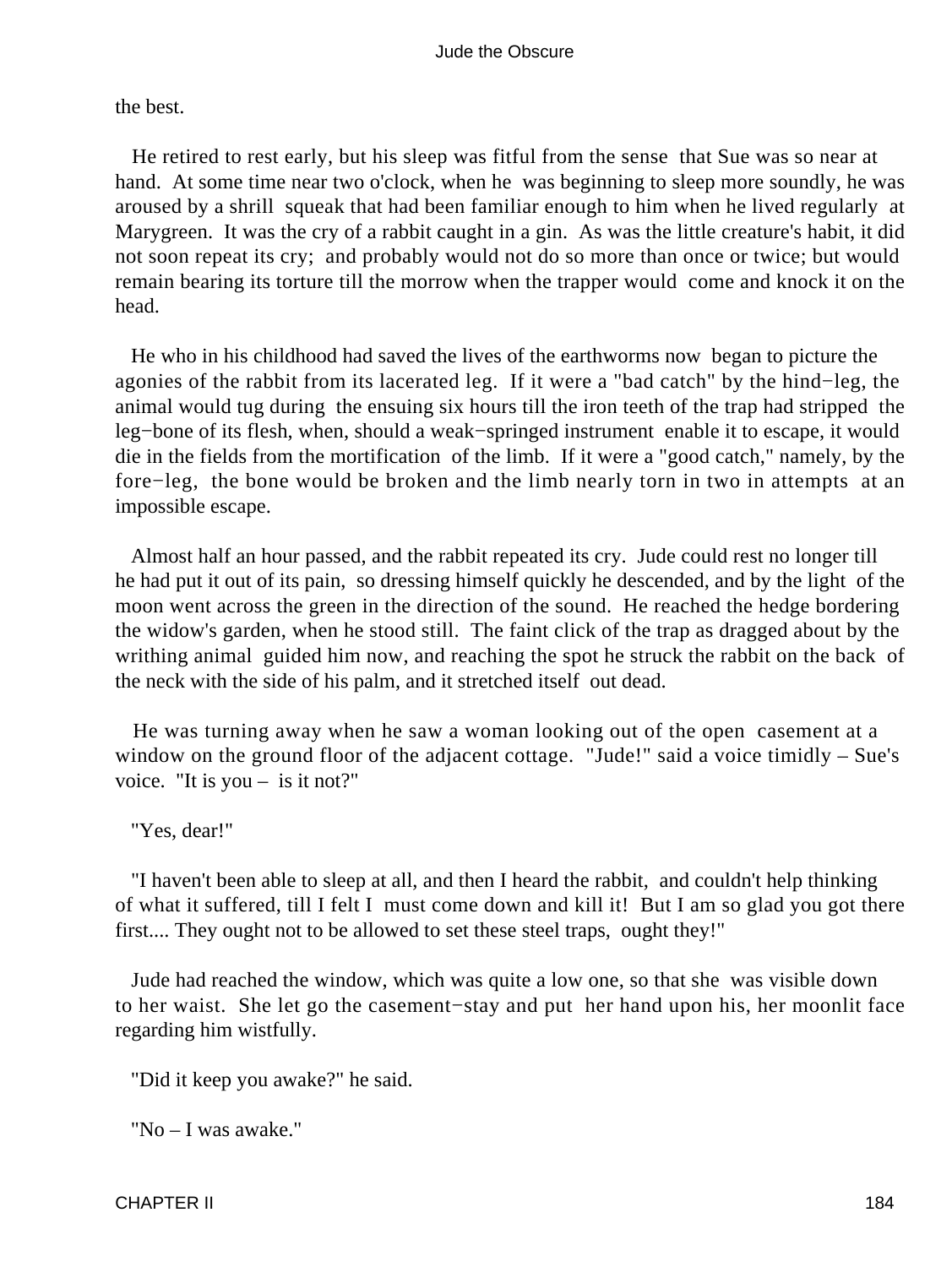"How was that?"

 "Oh, you know – now! I know you, with your religious doctrines, think that a married woman in trouble of a kind like mine commits a mortal sin in making a man the confidant of it, as I did you. I wish I hadn't, now!"

 "Don't wish it, dear," he said. "That may have BEEN my view; but my doctrines and I begin to part company."

"I knew it  $-$  I knew it! And that's why I vowed I wouldn't disturb your belief. But  $-$  I am SO GLAD to see you! – and, oh, I didn't mean to see you again, now the last tie between us, Aunt Drusilla, is dead!"

 Jude seized her hand and kissed it. "There is a stronger one left!" he said. "I'll never care about my doctrines or my religion any more! Let them go! Let me help you, even if I do love you, and even if you ..."

 "Don't say it! – I know what you mean; but I can't admit so much as that. There! Guess what you like, but don't press me to answer questions!"

"I wish you were happy, whatever I may be!"

 "I CAN'T be! So few could enter into my feeling – they would say 'twas my fanciful fastidiousness, or something of that sort, and condemn me.... It is none of the natural tragedies of love that's love's usual tragedy in civilized life, but a tragedy artificially manufactured for people who in a natural state would find relief in parting! ... It would have been wrong, perhaps, for me to tell my distress to you, if I had been able to tell it to anybody else. But I have nobody. And I MUST tell somebody! Jude, before I married him I had never thought out fully what marriage meant, even though I knew. It was idiotic of me – there is no excuse. I was old enough, and I thought I was very experienced. So I rushed on, when I had got into that training school scrape, with all the cock−sureness of the fool that I was! ... I am certain one ought to be allowed to undo what one had done so ignorantly! I daresay it happens to lots of women, only they submit, and I kick.... When people of a later age look back upon the barbarous customs and superstitions of the times that we have the unhappiness to live in, what WILL they say!"

"You are very bitter, darling Sue! How I wish  $- I$  wish  $- -$ "

"You must go in now!"

 In a moment of impulse she bent over the sill, and laid her face upon his hair, weeping, and then imprinting a scarcely perceptible little kiss upon the top of his head, withdrawing quickly, so that he could not put his arms round her, as otherwise he unquestionably would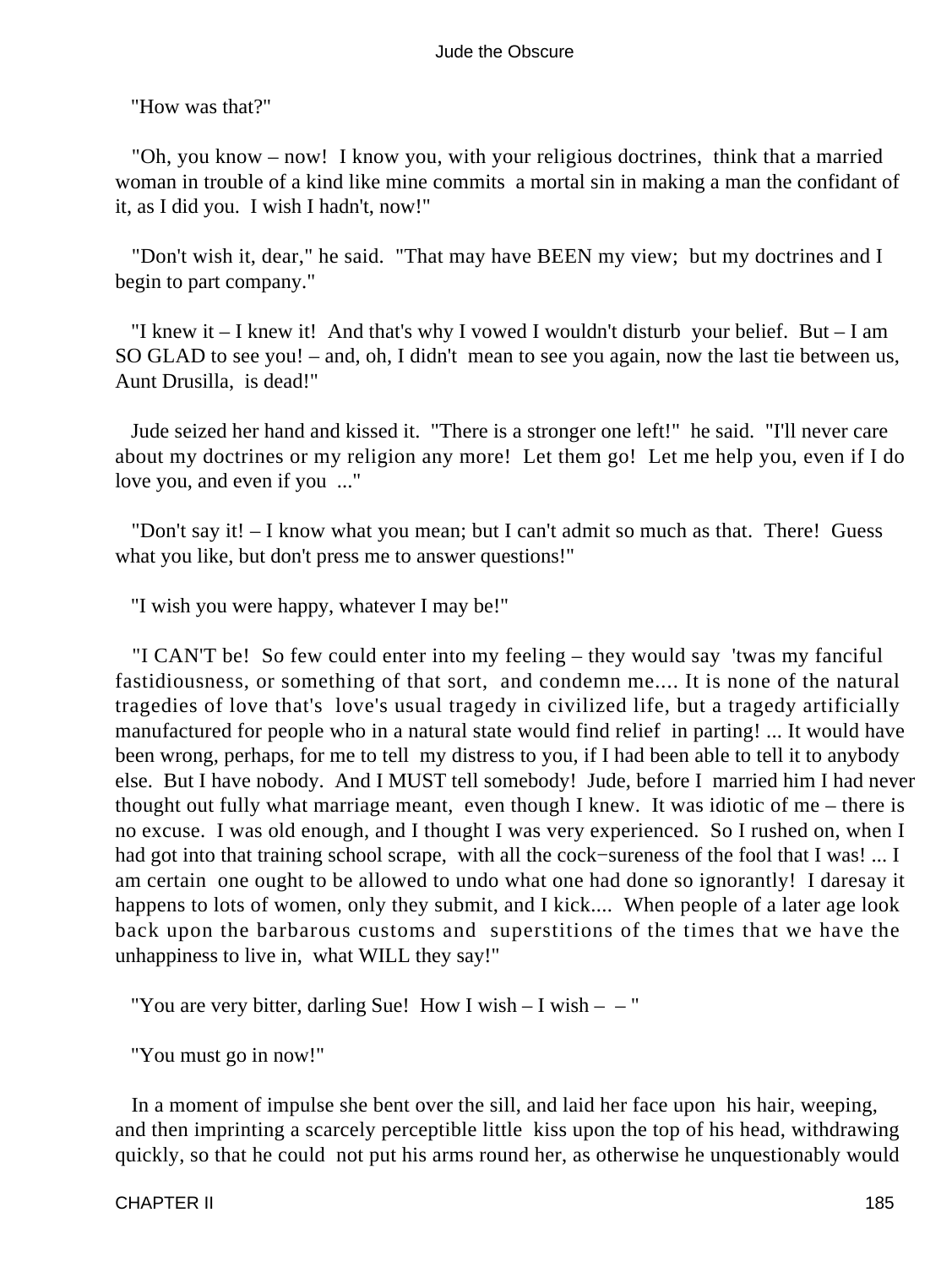have done. She shut the casement, and he returned to his cottage.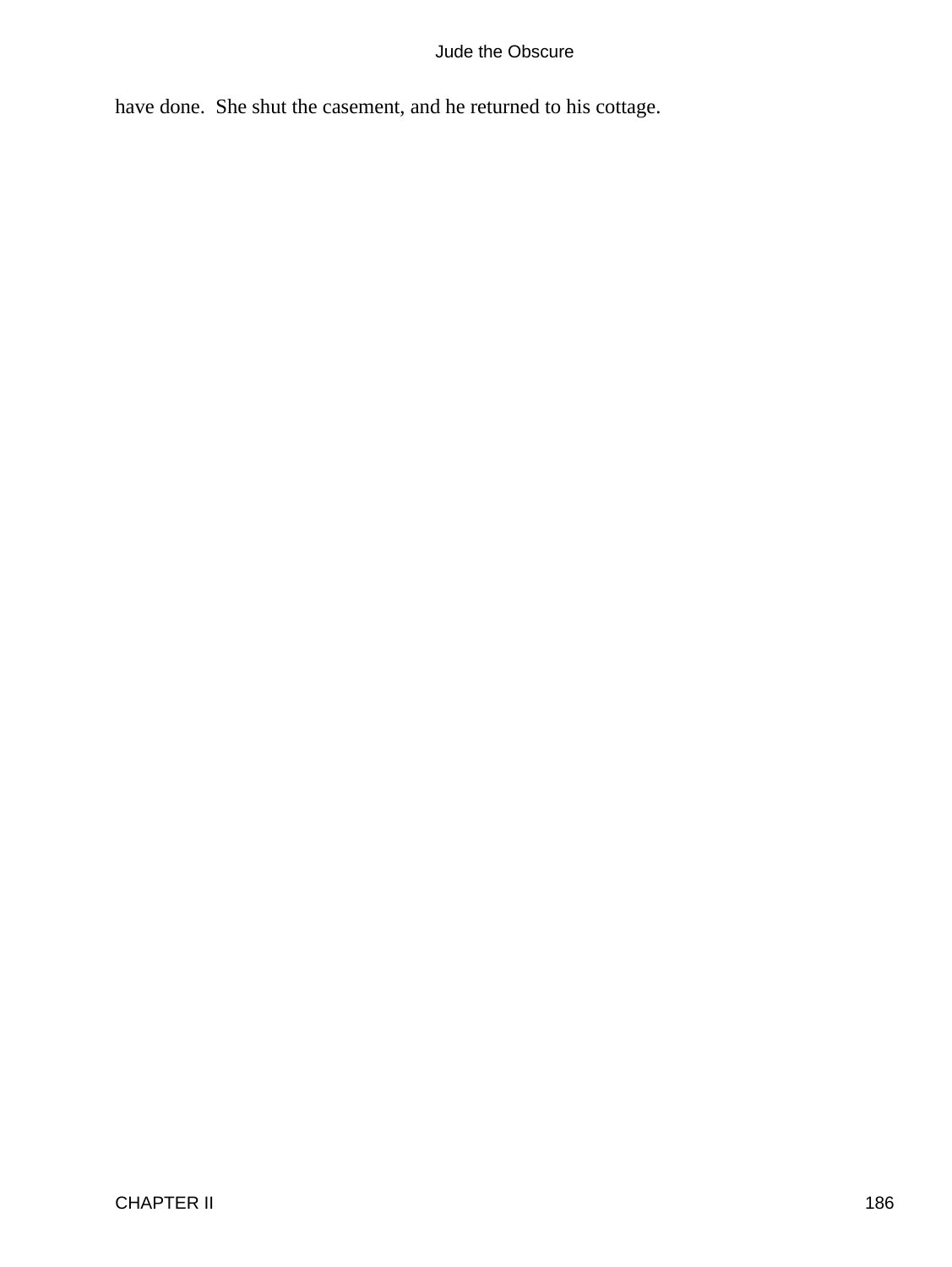# **[CHAPTER III](#page-367-0)**

SUE'S distressful confession recurred to Jude's mind all the night as being a sorrow indeed.

 The morning after, when it was time for her to go, the neighbours saw her companion and herself disappearing on foot down the hill path which led into the lonely road to Alfredston. An hour passed before he returned along the same route, and in his face there was a look of exaltation not unmixed with recklessness. An incident had occurred.

 They had stood parting in the silent highway, and their tense and passionate moods had led to bewildered inquiries of each other on how far their intimacy ought to go; till they had almost quarrelled, and she said tearfully that it was hardly proper of him as a parson in embryo to think of such a thing as kissing her even in farewell as he now wished to do. Then she had conceded that the fact of the kiss would be nothing: all would depend upon the spirit of it. If given in the spirit of a cousin and a friend she saw no objection: if in the spirit of a lover she could not permit it. "Will you swear that it will not be in that spirit?" she had said.

 No: he would not. And then they had turned from each other in estrangement, and gone their several ways, till at a distance of twenty or thirty yards both had looked round simultaneously. That look behind was fatal to the reserve hitherto more or less maintained. They had quickly run back, and met, and embracing most unpremeditatedly, kissed close and long. When they parted for good it was with flushed cheeks on her side, and a beating heart on his.

 The kiss was a turning−point in Jude's career. Back again in the cottage, and left to reflection, he saw one thing: that though his kiss of that aerial being had seemed the purest moment of his faultful life, as long as he nourished this unlicensed tenderness it was glaringly inconsistent for him to pursue the idea of becoming the soldier and servant of a religion in which sexual love was regarded as at its best a frailty, and at its worst damnation. What Sue had said in warmth was really the cold truth. When to defend his affection tooth and nail, to persist with headlong force in impassioned attentions to her, was all he thought of, he was condemned IPSO FACTO as a professor of the accepted school of morals. He was as unfit, obviously, by nature, as he had been by social position, to fill the part of a propounder of accredited dogma.

 Strange that his first aspiration – towards academical proficiency – had been checked by a woman, and that his second aspiration – towards apostleship – had also been checked by a woman. "Is it," he said, "that the women are to blame; or is it the artificial system of things, under which the normal sex−impulses are turned into devilish domestic gins and springs to noose and hold back those who want to progress?"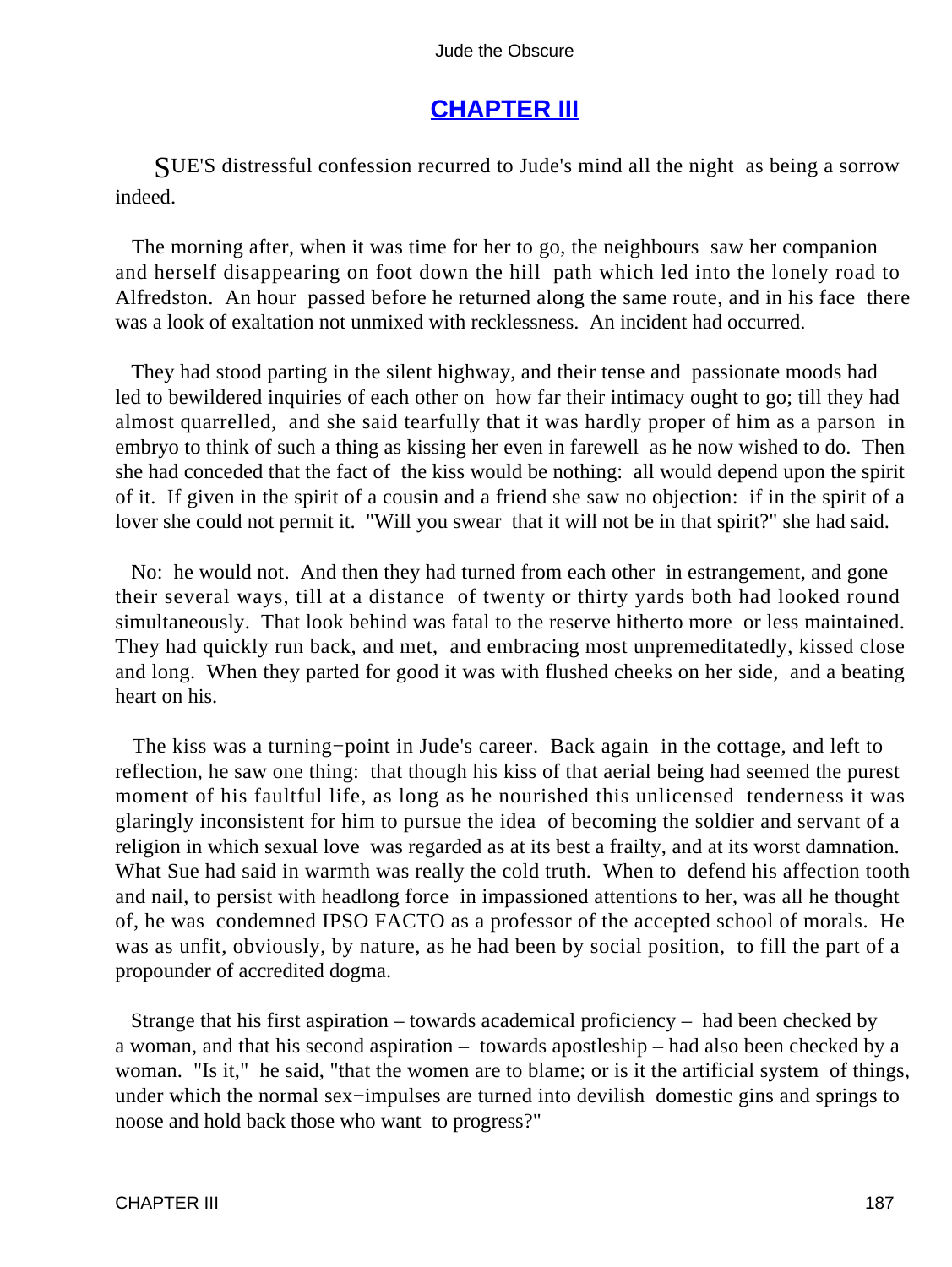It had been his standing desire to become a prophet, however humble, to his struggling fellow−creatures, without any thought of personal gain. Yet with a wife living away from him with another husband, and himself in love erratically, the loved one's revolt against her state being possibly on his account, he had sunk to be barely respectable according to regulation views.

 It was not for him to consider further: he had only to confront the obvious, which was that he had made himself quite an impostor as a law−abiding religious teacher.

 At dusk that evening he went into the garden and dug a shallow hole, to which he brought out all the theological and ethical works that he possessed, and had stored here. He knew that, in this country of true believers, most of them were not saleable at a much higher price than waste−paper value, and preferred to get rid of them in his own way, even if he should sacrifice a little money to the sentiment of thus destroying them. Lighting some loose pamphlets to begin with, he cut the volumes into pieces as well as he could, and with a three−pronged fork shook them over the flames. They kindled, and lighted up the back of the house, the pigsty, and his own face, till they were more or less consumed.

 Though he was almost a stranger here now, passing cottagers talked to him over the garden hedge.

 "Burning up your awld aunt's rubbidge, I suppose? Ay; a lot gets heaped up in nooks and corners when you've lived eighty years in one house."

 It was nearly one o'clock in the morning before the leaves, covers, and binding of Jeremy Taylor, Butler, Doddridge, Paley, Pusey, Newman and the rest had gone to ashes, but the night was quiet, and as he turned and turned the paper shreds with the fork, the sense of being no longer a hypocrite to himself afforded his mind a relief which gave him calm. He might go on believing as before, but he professed nothing, and no longer owned and exhibited engines of faith which, as their proprietor, he might naturally be supposed to exercise on himself first of all. In his passion for Sue he could not stand as an ordinary sinner, and not as a whited sepulchre.

 Meanwhile Sue, after parting from him earlier in the day, had gone along to the station, with tears in her eyes for having run back and let him kiss her. Jude ought not to have pretended that he was not a lover, and made her give way to an impulse to act unconventionally, if not wrongly. She was inclined to call it the latter; for Sue's logic was extraordinarily compounded, and seemed to maintain that before a thing was done it might be right to do, but that being done it became wrong; or, in other words, that things which were right in theory were wrong in practice.

 "I have been too weak, I think!" she jerked out as she pranced on, shaking down tear−drops now and then. "It was burning, like a lover's – oh, it was! And I won't write to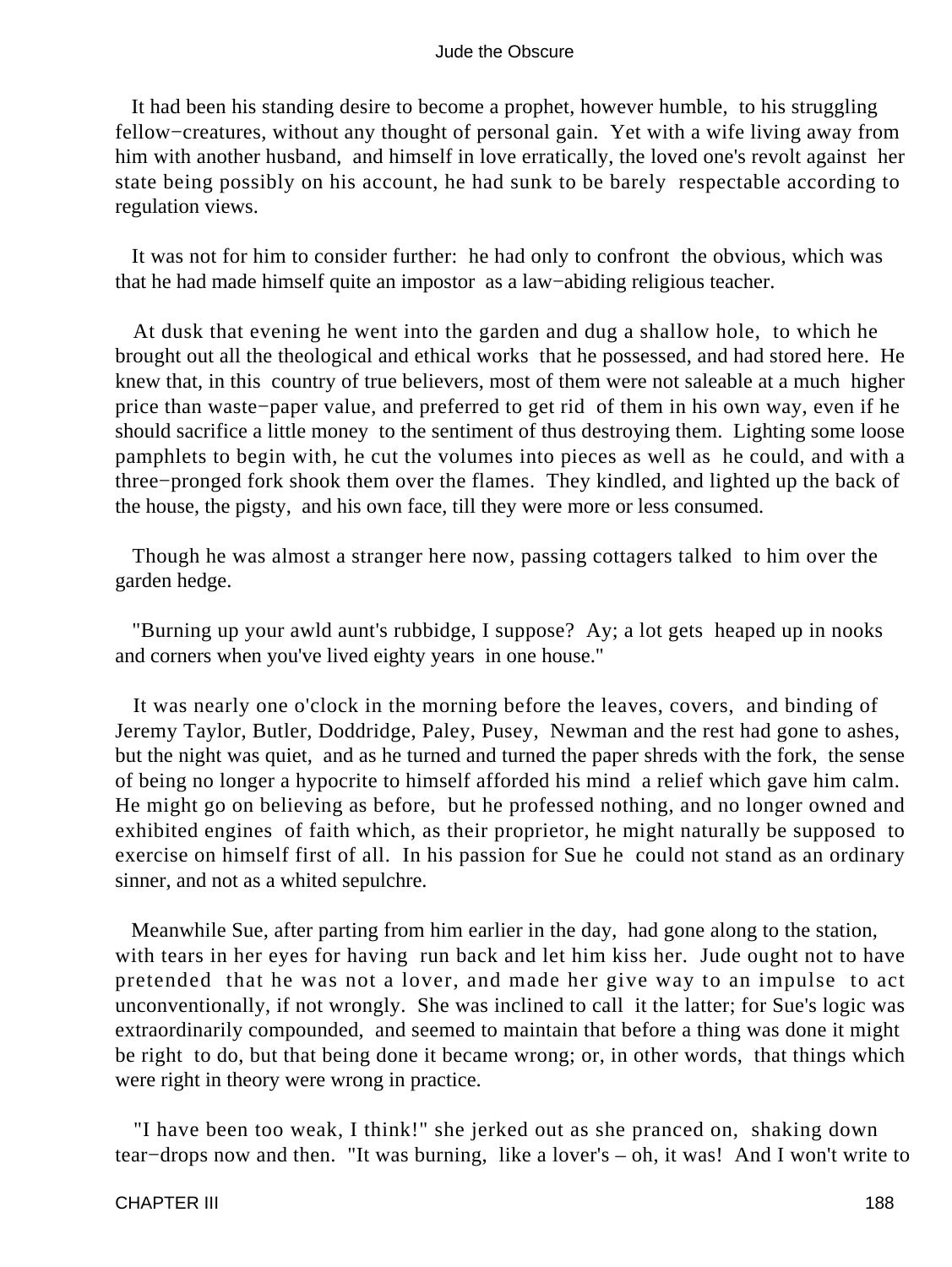him any more, or at least for a long time, to impress him with my dignity! And I hope it will hurt him very much – expecting a letter to−morrow morning, and the next, and the next, and no letter coming. He'll suffer then with suspense – won't he, that's all! – and I am very glad of it!" – Tears of pity for Jude's approaching sufferings at her hands mingled with those which had surged up in pity for herself.

 Then the slim little wife or a husband whose person was disagreeable to her, the ethereal, fine−nerved, sensitive girl, quite unfitted by temperament and instinct to fulfil the conditions of the matrimonial relation with Phillotson, possibly with scarce any man, walked fitfully along, and panted, and brought weariness into her eyes by gazing and worrying hopelessly.

 Phillotson met her at the arrival station, and, seeing that she was troubled, thought it must be owing to the depressing effect of her aunt's death and funeral. He began telling her of his day's doings, and how his friend Gillingham, a neighbouring schoolmaster whom he had not seen for years, had called upon him. While ascending to the town, seated on the top of the omnibus beside him, she said suddenly and with an air of self−chastisement, regarding the white road and its bordering bushes of hazel:

 "Richard – I let Mr. Fawley hold my hand a long while. I don't know whether you think it wrong?"

 He, waking apparently from thoughts of far different mould, said vaguely, "Oh, did you? What did you do that for?"

"I don't know. He wanted to, and I let him."

"I hope it pleased him. I should think it was hardly a novelty."

 They lapsed into silence. Had this been a case in the court of an omniscient judge, he might have entered on his notes the curious fact that Sue had placed the minor for the major indiscretion, and had not said a word about the kiss.

 After tea that evening Phillotson sat balancing the school registers. She remained in an unusually silent, tense, and restless condition, and at last, saying she was tired, went to bed early. When Phillotson arrived upstairs, weary with the drudgery of the attendance−numbers, it was a quarter to twelve o'clock. Entering their chamber, which by day commanded a view of some thirty or forty miles over the Vale of Blackmoor, and even into Outer Wessex, he went to the window, and, pressing his face against the pane, gazed with hard−breathing fixity into the mysterious darkness which now covered the far−reaching scene. He was musing, "I think," he said at last, without turning his head, "that I must get the committee to change the school−stationer. All the copybooks are sent wrong this time."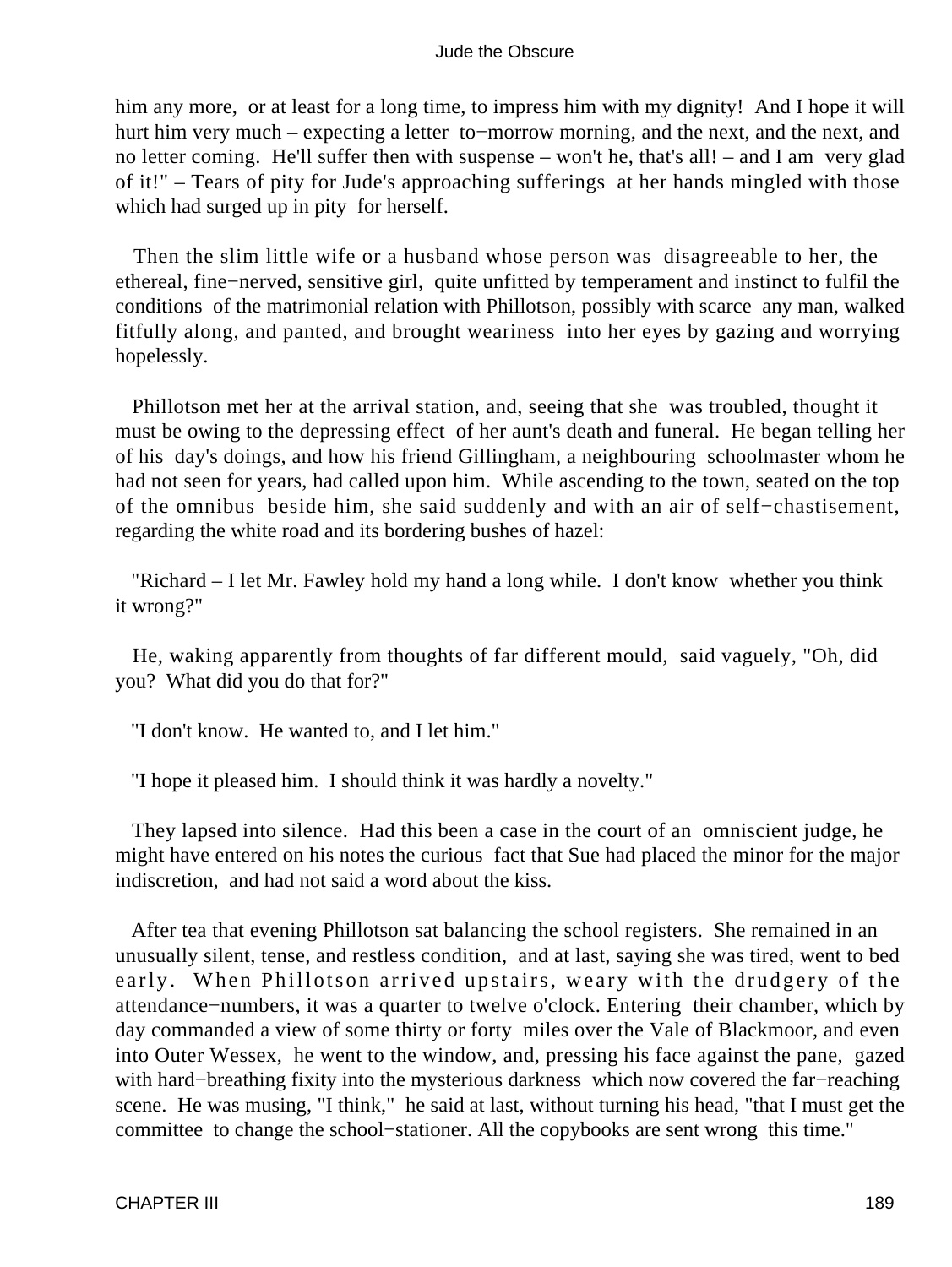There was no reply. Thinking Sue was dozing he went on:

 "And there must be a rearrangement of that ventilator in the class−room. The wind blows down upon my head unmercifully and gives me the ear−ache."

 As the silence seemed more absolute than ordinarily he turned round. The heavy, gloomy oak wainscot, which extended over the walls upstairs and down in the dilapidated "Old−Grove Place," and the massive chimney−piece reaching to the ceiling, stood in odd contrast to the new and shining brass bedstead, and the new suite of birch furniture that he had bought for her, the two styles seeming to nod to each other across three centuries upon the shaking floor.

"Soo!" he said (this being the way in which he pronounced her name).

 She was not in the bed, though she had apparently been there – the clothes on her side being flung back. Thinking she might have forgotten some kitchen detail and gone downstairs for a moment to see to it, he pulled off his coat and idled quietly enough for a few minutes, when, finding she did not come, he went out upon the landing, candle in hand, and said again "Soo!"

"Yes!" came back to him in her voice, from the distant kitchen quarter.

"What are you doing down there at midnight – tiring yourself out for nothing!"

"I am not sleepy; I am reading; and there is a larger fire here."

 He went to bed. Some time in the night he awoke. She was not there, even now. Lighting a candle he hastily stepped out upon the landing, and again called her name.

 She answered "Yes!" as before, but the tones were small and confined, and whence they came he could not at first understand. Under the staircase was a large clothes−closet, without a window; they seemed to come from it. The door was shut, but there was no lock or other fastening. Phillotson, alarmed, went towards it, wondering if she had suddenly become deranged.

"What are you doing in there?" he asked.

"Not to disturb you I came here, as it was so late."

 "But there's no bed, is there? And no ventilation! Why, you'll be suffocated if you stay all night!"

"Oh no, I think not. Don't trouble about me."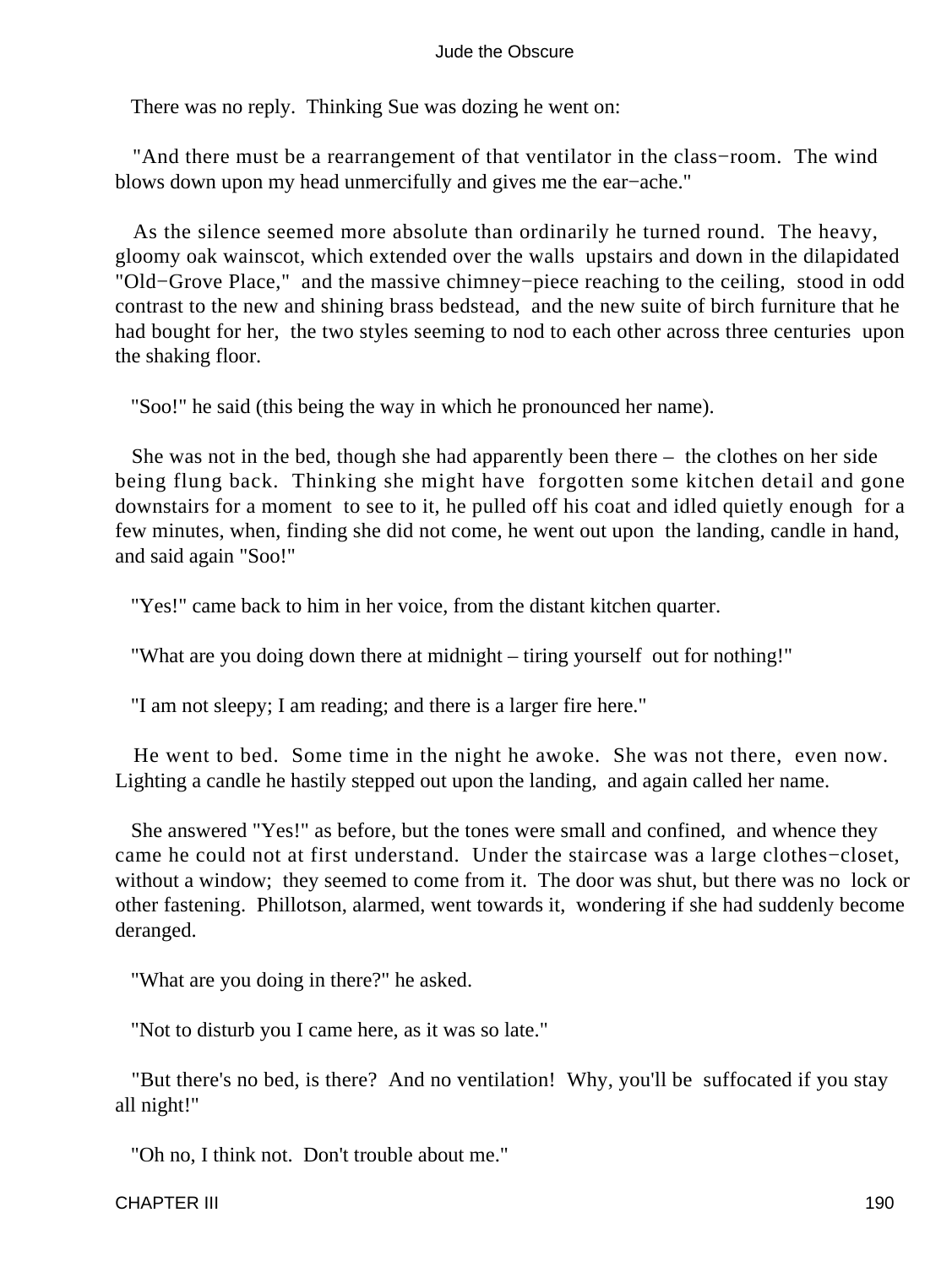"But – " Phillotson seized the knob and pulled at the door. She had fastened it inside with a piece of string, which broke at his pull. There being no bedstead she had flung down some rugs and made a little nest for herself in the very cramped quarters the closet afforded.

When he looked in upon her she sprang out of her lair, great−eyed and trembling.

 "You ought not to have pulled open the door!" she cried excitedly. "It is not becoming in you! Oh, will you go away; please will you!"

 She looked so pitiful and pleading in her white nightgown against the shadowy lumber−hole that he was quite worried. She continued to beseech him not to disturb her.

 He said: "I've been kind to you, and given you every liberty; and it is monstrous that you should feel in this way!"

 "Yes," said she, weeping. "I know that! It is wrong and wicked of me, I suppose! I am very sorry. But it is not I altogether that am to blame!"

"Who is then? Am l?"

 "No – I don't know! The universe, I suppose – things in general, because they are so horrid and cruel!"

 "Well, it is no use talking like that. Making a man's house so unseemly at this time o' night! Eliza will hear if we don't mind." (He meant the servant.) "Just think if either of the parsons in this town was to see us now! I hate such eccentricities, Sue. There's no order or regularity in your sentiments! ... But I won't intrude on you further; only I would advise you not to shut the door too tight, or I shall find you stifled to−morrow."

 On rising the next morning he immediately looked into the closet, but Sue had already gone downstairs. There was a little nest where she had lain, and spiders' webs hung overhead. "What must a woman's aversion be when it is stronger than her fear of spiders!" he said bitterly.

 He found her sitting at the breakfast−table, and the meal began almost in silence, the burghers walking past upon the pavement – or rather roadway, pavements being scarce here – which was two or three feet above the level of the parlour floor. They nodded down to the happy couple their morning greetings, as they went on.

"Richard," she said all at once; "would you mind my living away from you?"

 "Away from me? Why, that's what you were doing when I married you. What then was the meaning of marrying at all?"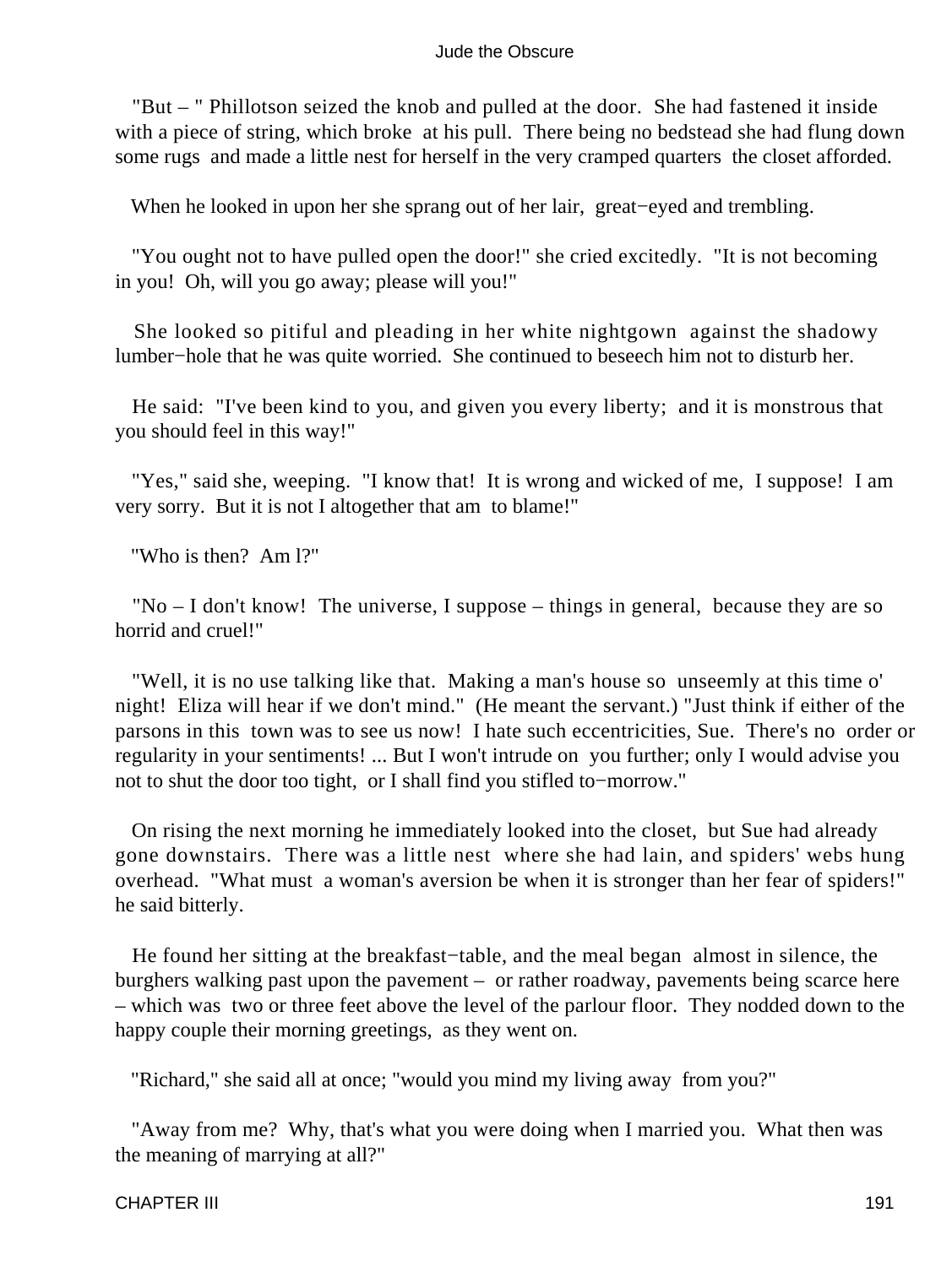"You wouldn't like me any the better for telling you."

"I don't object to know."

 "Because I thought I could do nothing else. You had got my promise a long time before that, remember. Then, as time went on, I regretted I had promised you, and was trying to see an honourable way to break it off. But as I couldn't I became rather reckless and careless about the conventions. Then you know what scandals were spread, and how I was turned out of the training school you had taken such time and trouble to prepare me for and get me into; and this frightened me and it seemed then that the one thing I could do would be to let the engagement stand. Of course I, of all people, ought not to have cared what was said, for it was just what I fancied I never did care for. But I was a coward – as so many women are – and my theoretic unconventionality broke down. If that had not entered into the case it would have been better to have hurt your feelings once for all then, than to marry you and hurt them all my life after.... And you were so generous in never giving credit for a moment to the rumour."

 "I am bound in honesty to tell you that I weighed its probability and inquired of your cousin about it."

"Ah!" she said with pained surprise.

"I didn't doubt you."

"But you inquired!"

"I took his word."

 Her eyes had filled. "HE wouldn't have inquired!" she said. "But you haven't answered me. Will you let me go away? I know how irregular it is of me to ask it  $-$  "

"It is irregular."

 "But I do ask it! Domestic laws should be made according to temperaments, which should be classified. If people are at all peculiar in character they have to suffer from the very rules that produce comfort in others! ... Will you let me?"

"But we married"

 "What is the use of thinking of laws and ordinances," she burst out, "if they make you miserable when you know you are committing no sin?"

"But you are committing a sin in not liking me."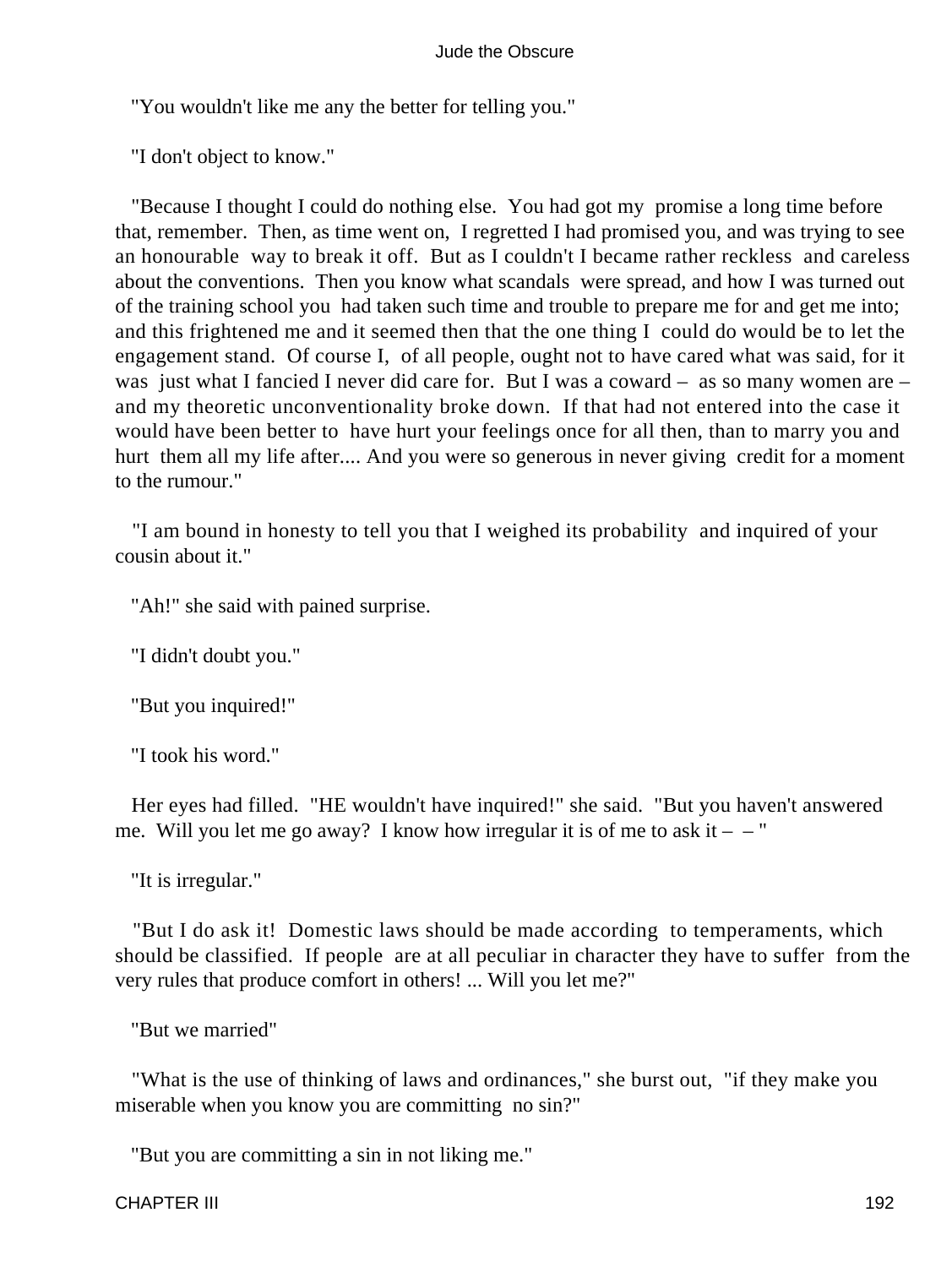"I DO like you! But I didn't reflect it would be – that it would be so much more than that.... For a man and woman to live on intimate terms when one feels as I do is adultery, in any circumstances, however legal. There – I've said it! ... Will you let me, Richard?"

"You distress me, Susanna, by such importunity!"

 "Why can't we agree to free each other? We made the compact, and surely we can cancel it – not legally of course; but we can morally, especially as no new interests, in the shape of children, have arisen to be looked after. Then we might be friends, and meet without pain to either. Oh Richard, be my friend and have pity! We shall both be dead in a few years, and then what will it matter to anybody that you relieved me from constraint for a little while? I daresay you think me eccentric, or super−sensitive, or something absurd. Well – why should I suffer for what I was born to be, if it doesn't hurt other people?"

"But it does – it hurts me! And you vowed to love me."

 "Yes – that's it! I am in the wrong. I always am! It is as culpable to bind yourself to love always as to believe a creed always, and as silly as to vow always to like a particular food or drink!"

"And do you mean, by living away from me, living by yourself?"

"Well, if you insisted, yes. But I meant living with Jude."

"As his wife?"

"As I choose."

Phillotson writhed.

 Sue continued: "She, or he, 'who lets the world, or his own portion of it, choose his plan of life for him, has no need of any other faculty than the apelike one of imitation.' J. S. Mill's words, those are. I have been reading it up. Why can't you act upon them? I wish to, always."

 "What do I care about J. S. Mill!" moaned he. "I only want to lead a quiet life! Do you mind my saying that I have guessed what never once occurred to me before our marriage – that you were in love, and are in love, with Jude Fawley!"

 "You may go on guessing that I am, since you have begun. But do you suppose that if I had been I should have asked you to let me go and live with him?"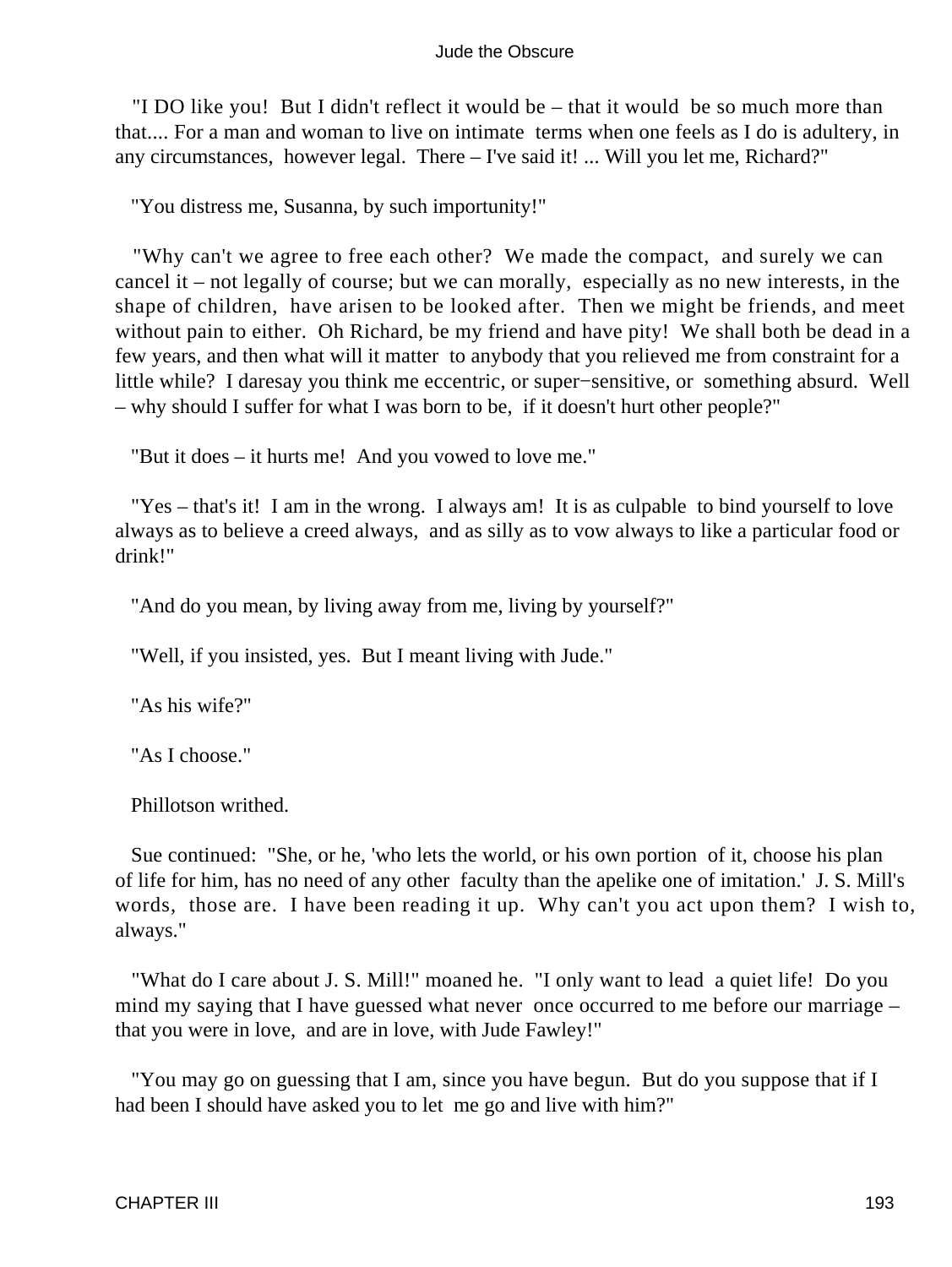The ringing of the school bell saved Phillotson from the necessity of replying at present to what apparently did not strike him as being such a convincing ARGUMENTUM AD VERECUNDIAM as she, in her loss of courage at the last moment, meant it to appear. She was beginning to be so puzzling and unstateable that he was ready to throw in with her other little peculiarities the extremest request which a wife could make.

They proceeded to the schools that morning as usual, Sue entering the class–room, where he could see the back of her head through the glass partition whenever he turned his eyes that way. As he went on giving and hearing lessons his forehead and eyebrows twitched from concentrated agitation of thought, till at length he tore a scrap from a sheet of scribbling paper and wrote:

 Your request prevents my attending to work at all. I don't know what I am doing! Was it seriously made?

 He folded the piece of paper very small, and gave it to a little boy to take to Sue. The child toddled off into the class−room. Phillotson saw his wife turn and take the note, and the bend of her pretty head as she read it, her lips slightly crisped, to prevent undue expression under fire of so many young eyes. He could not see her hands, but she changed her position, and soon the child returned, bringing nothing in reply. In a few minutes, however, one of Sue's class appeared, with a little note similar to his own. These words only were pencilled therein:

I am sincerely sorry to say that it was seriously made.

 Phillotson looked more disturbed than before, and the meeting−place of his brows twitched again. In ten minutes he called up the child he had just sent to her, and dispatched another missive:

 God knows I don't want to thwart you in any reasonable way. My whole thought is to make you comfortable and happy. But I cannot agree to such a preposterous notion as your going to live with your lover. You would lose everybody's respect and regard; and so should I!

After an interval a similar part was enacted in the class−room, and an answer came:

 I know you mean my good. But I don't want to be respectable! To produce "Human development in its richest diversity" (to quote your Humboldt) is to my mind far above respectability. No doubt my tastes are low – in your view – hopelessly low! If you won t let me go to him, will you grant me this one request – allow me to live in your house in a separate way?

To this he returned no answer.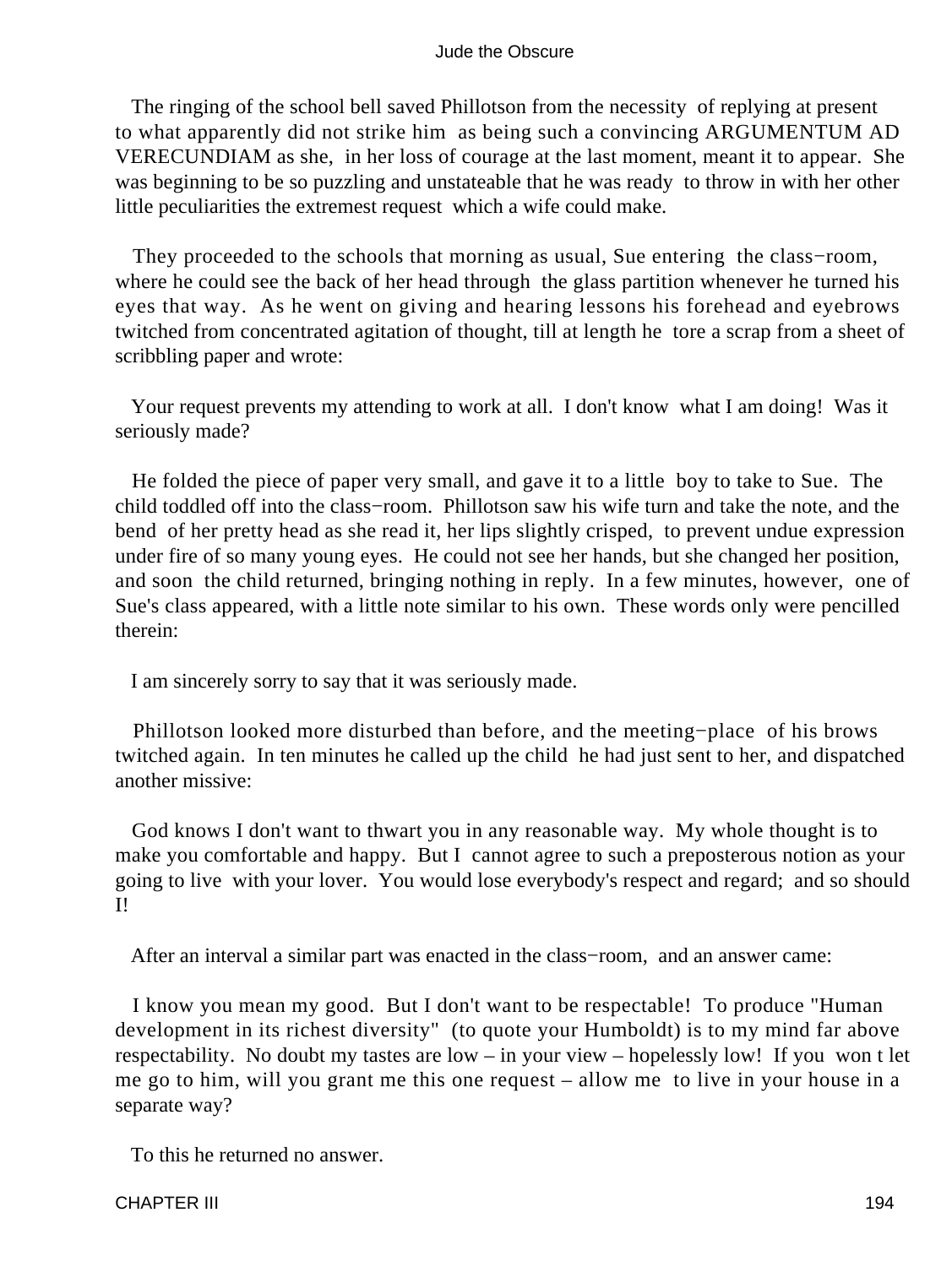She wrote again:

 I know what you think. But cannot you have pity on me? I beg you to; I implore you to be merciful! I would not ask if I were not almost compelled by what I can't bear! No poor woman has ever wished more than I that Eve had not fallen, so that (as the primitive Christians believed) some harmless mode of vegetation might have peopled Paradise. But I won't trifle! Be kind to me – even though I have not been kind to you! I will go away, go abroad, anywhere, and never trouble you.

Nearly an hour passed, and then he returned an answer:

 I do not wish to pain you. How well you KNOW I don't! Give me a little time. I am disposed to agree to your last request.

One line from her:

Thank you from my heart, Richard. I do not deserve your kindness.

 All day Phillotson bent a dazed regard upon her through the glazed partition; and he felt as lonely as when he had not known her.

 But he was as good as his word, and consented to her living apart in the house. At first, when they met at meals, she had seemed more composed under the new arrangement; but the irksomeness of their position worked on her temperament, and the fibres of her nature seemed strained like harp−strings. She talked vaguely and indiscriminately to prevent his talking pertinently.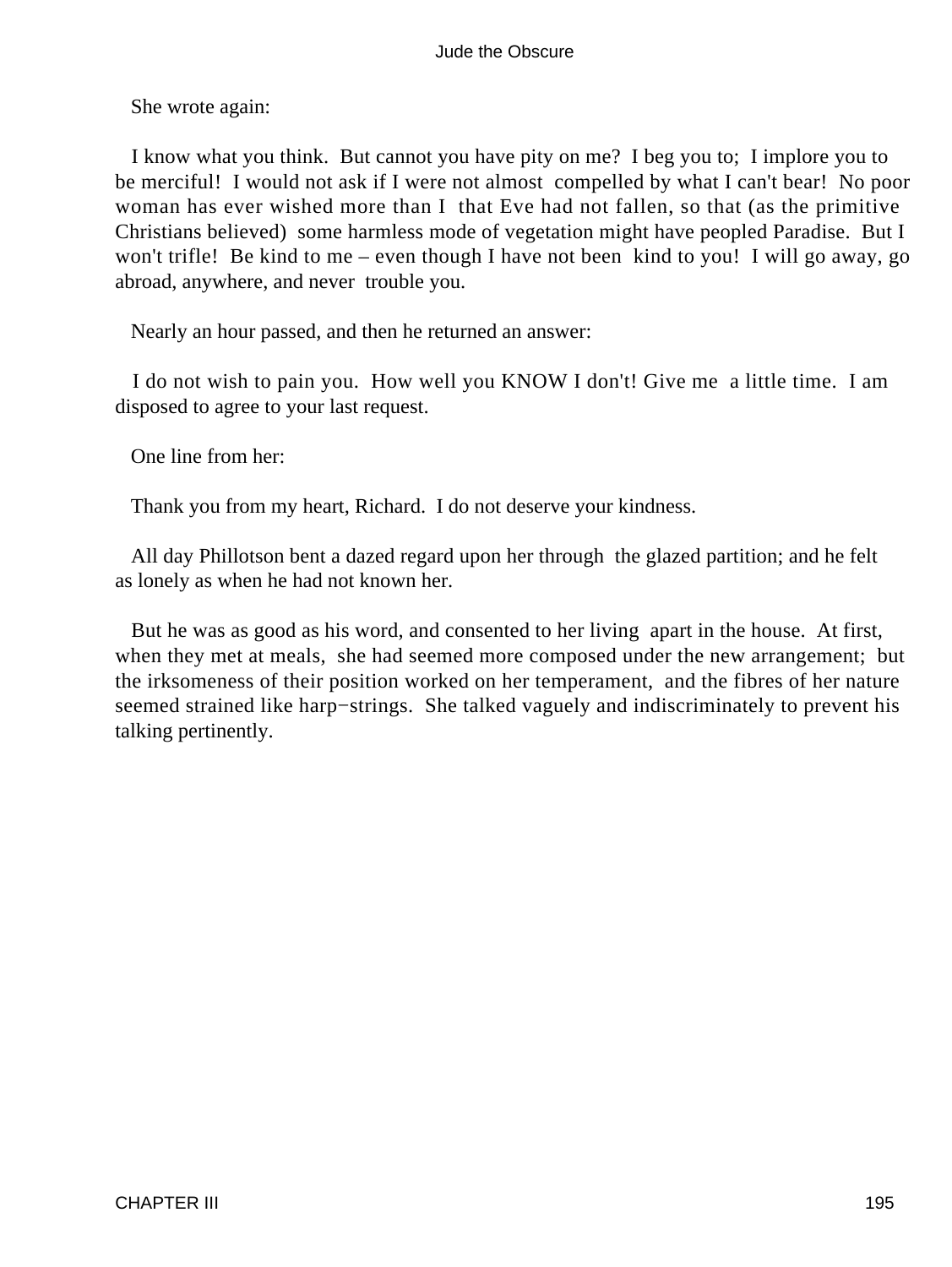# **[CHAPTER IV](#page-367-0)**

PHILLOTSON was sitting up late, as was often his custom, trying to get

together the materials for his long−neglected hobby of Roman antiquities. For the first time since reviving the subject he felt a return of his old interest in it. He forgot time and place, and when he remembered himself and ascended to rest it was nearly two o'clock.

 His preoccupation was such that, though he now slept on the other side of the house, he mechanically went to the room that he and his wife had occupied when he first became a tenant of Old−Grove Place, which since his differences with Sue had been hers exclusively. He entered, and unconsciously began to undress.

 There was a cry from the bed, and a quick movement. Before the schoolmaster had realized where he was he perceived Sue starting up half−awake, staring wildly, and springing out upon the floor on the side away from him, which was towards the window. This was somewhat hidden by the canopy of the bedstead, and in a moment he heard her flinging up the sash. Before he had thought that she meant to do more than get air she had mounted upon the sill and leapt out. She disappeared in the darkness, and he heard her fall below.

 Phillotson, horrified, ran downstairs, striking himself sharply against the newel in his haste. Opening the heavy door he ascended the two or three steps to the level of the ground, and there on the gravel before him lay a white heap. Phillotson seized it in his arms, and bringing Sue into the hall seated her on a chair, where he gazed at her by the flapping light of the candle which he had set down in the draught on the bottom stair.

 She had certainly not broken her neck. She looked at him with eyes that seemed not to take him in; and though not particularly large in general they appeared so now.

 She pressed her side and rubbed her arm, as if conscious of pain; then stood up, averting her face, in evident distress at his gaze.

 "Thank God – you are not killed! Though it's not for want of trying – not much hurt I hope?"

 Her fall, in fact, had not been a serious one, probably owing to the lowness of the old rooms and to the high level of the ground without. Beyond a scraped elbow and a blow in the side she had apparently incurred little harm.

 "I was asleep, I think!" she began, her pale face still turned away from him. "And something frightened me – a terrible dream  $-$  I thought I saw you  $-$  " The actual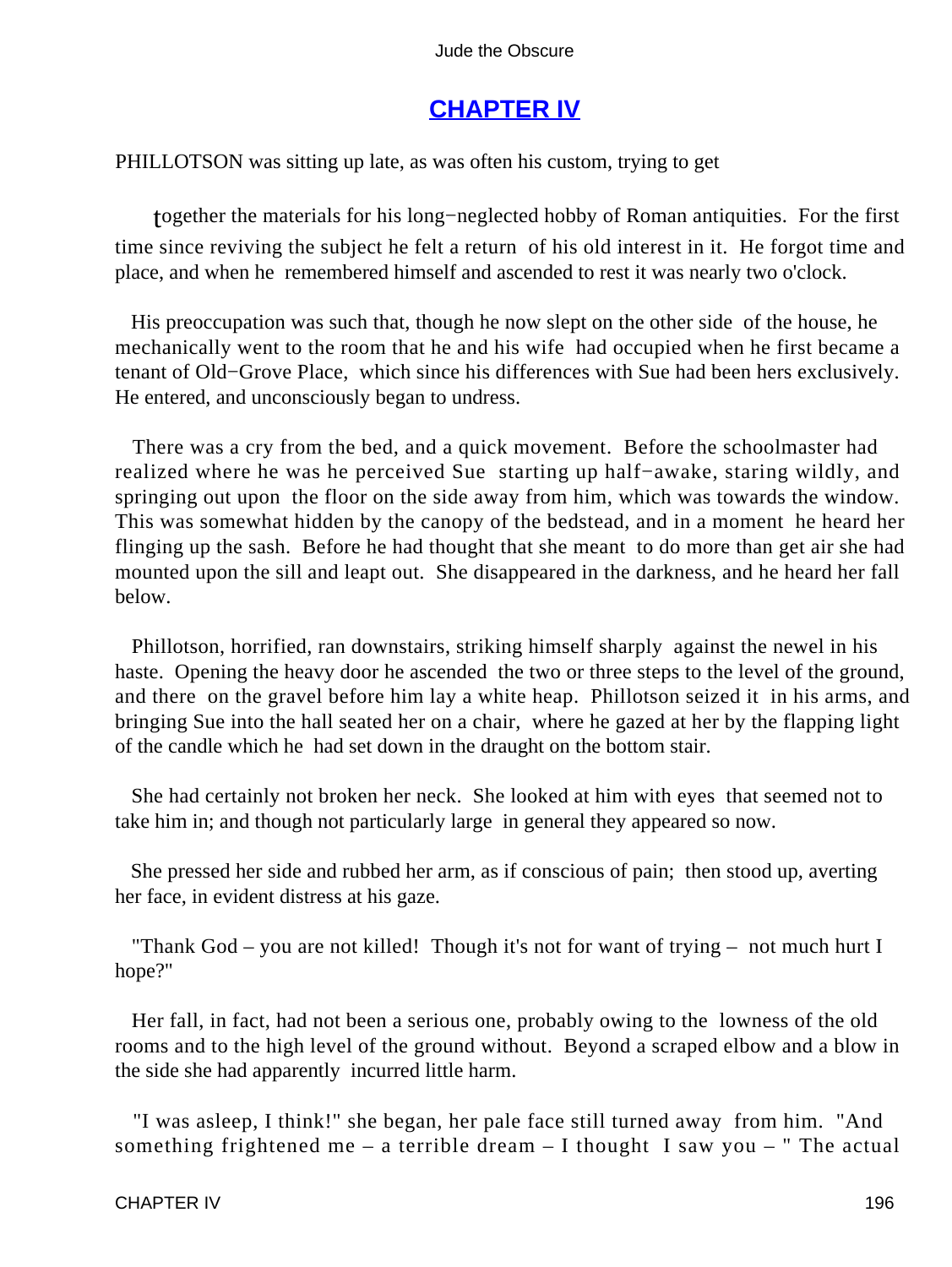circumstances seemed to come back to her, and she was silent.

 Her cloak was hanging at the back of the door, and the wretched Phillotson flung it round her. "Shall I help you upstairs?" he asked drearily; for the significance of all this sickened him of himself and of everything.

"No thank you, Richard. I am very little hurt. I can walk."

 "You ought to lock your door," he mechanically said, as if lecturing in school. "Then no one could intrude even by accident."

"I have tried – it won't lock. All the doors are out of order."

 The aspect of things was not improved by her admission. She ascended the staircase slowly, the waving light of the candle shining on her. Phillotson did not approach her, or attempt to ascend himself till he heard her enter her room. Then he fastened up the front door, and returning, sat down on the lower stairs, holding the newel with one hand, and bowing his face into the other. Thus he remained for a long long time – a pitiable object enough to one who had seen him; till, raising his head and sighing a sigh which seemed to say that the business of his life must be carried on, whether he had a wife or no, he took the candle and went upstairs to his lonely room on the other side of the landing.

 No further incident touching the matter between them occurred till the following evening, when, immediately school was over, Phillotson walked out of Shaston, saying he required no tea, and not informing Sue where he was going. He descended from the town level by a steep road in a north−westerly direction, and continued to move downwards till the soil changed from its white dryness to a tough brown clay. He was now on the low alluvial beds

Where Duncliffe is the traveller's mark, And cloty Stour's a−rolling dark.

 More than once he looked back in the increasing obscurity of evening. Against the sky was Shaston, dimly visible

On the grey−topp'd height Of Paladore, as pale day wore Away... [1]

The new–lit lights from its windows burnt with a steady shine as if watching him, one of which windows was his own. Above it he could just discern the pinnacled tower of Trinity Church. The air down here, tempered by the thick damp bed of tenacious clay, was not as it had been above, but soft and relaxing, so that when he had walked a mile or two he was obliged to wipe his face with his handkerchief.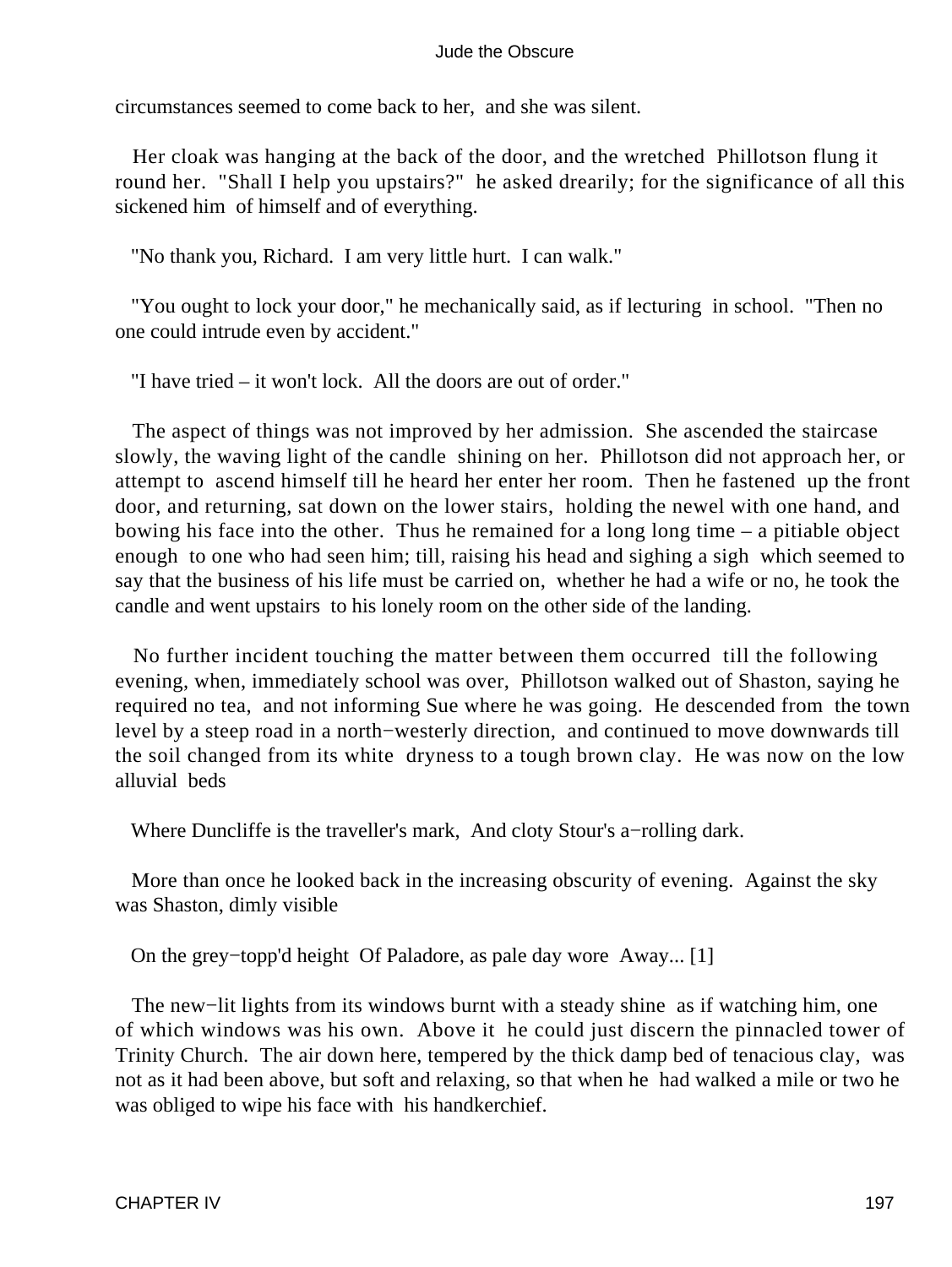Leaving Duncliffe Hill on the left he proceeded without hesitation through the shade, as a man goes on, night or day, in a district over which he has played as a boy. He had walked altogether about four and a half miles

Where Stour receives her strength, From six cleere fountains fed, [2]

when he crossed a tributary of the Stour, and reached Leddenton – a little town of three or four thousand inhabitants – where he went on to the boys' school, and knocked at the door of the master's residence.

[1] William Barnes. [2] Drayton.

 A boy pupil−teacher opened it, and to Phillotson's inquiry if Mr. Gillingham was at home replied that he was, going at once off to his own house, and leaving Phillotson to find his way in as he could. He discovered his friend putting away some books from which he had been giving evening lessons. The light of the paraffin lamp fell on Phillotson's face – pale and wretched by contrast with his friend's, who had a cool, practical look. They had been schoolmates in boyhood, and fellow−students at Wintoncester Training College, many years before this time.

"Glad to see you, Dick! But you don't look well? Nothing the matter?"

 Phillotson advanced without replying, and Gillingham closed the cupboard and pulled up beside his visitor.

 "Why you haven't been here – let me see – since you were married? I called, you know, but you were out; and upon my word it is such a climb after dark that I have been waiting till the days are longer before lumpering up again. I am glad you didn't wait, however."

 Though well−trained and even proficient masters, they occasionally used a dialect−word of their boyhood to each other in private.

 "I've come, George, to explain to you my reasons for taking a step that I am about to take, so that you, at least, will understand my motives if other people question them anywhen – as they may, indeed certainly will.... But anything is better than the present condition of things God forbid that you should ever have such an experience as mine!"

"Sit down. You don't mean – anything wrong between you and Mrs. Phillotson?"

 "I do.... My wretched state is that I've a wife I love who not only does not love me, but – but Well, I won't say. I know her feeling! I should prefer hatred from her!"

"Ssh!"

CHAPTER IV 198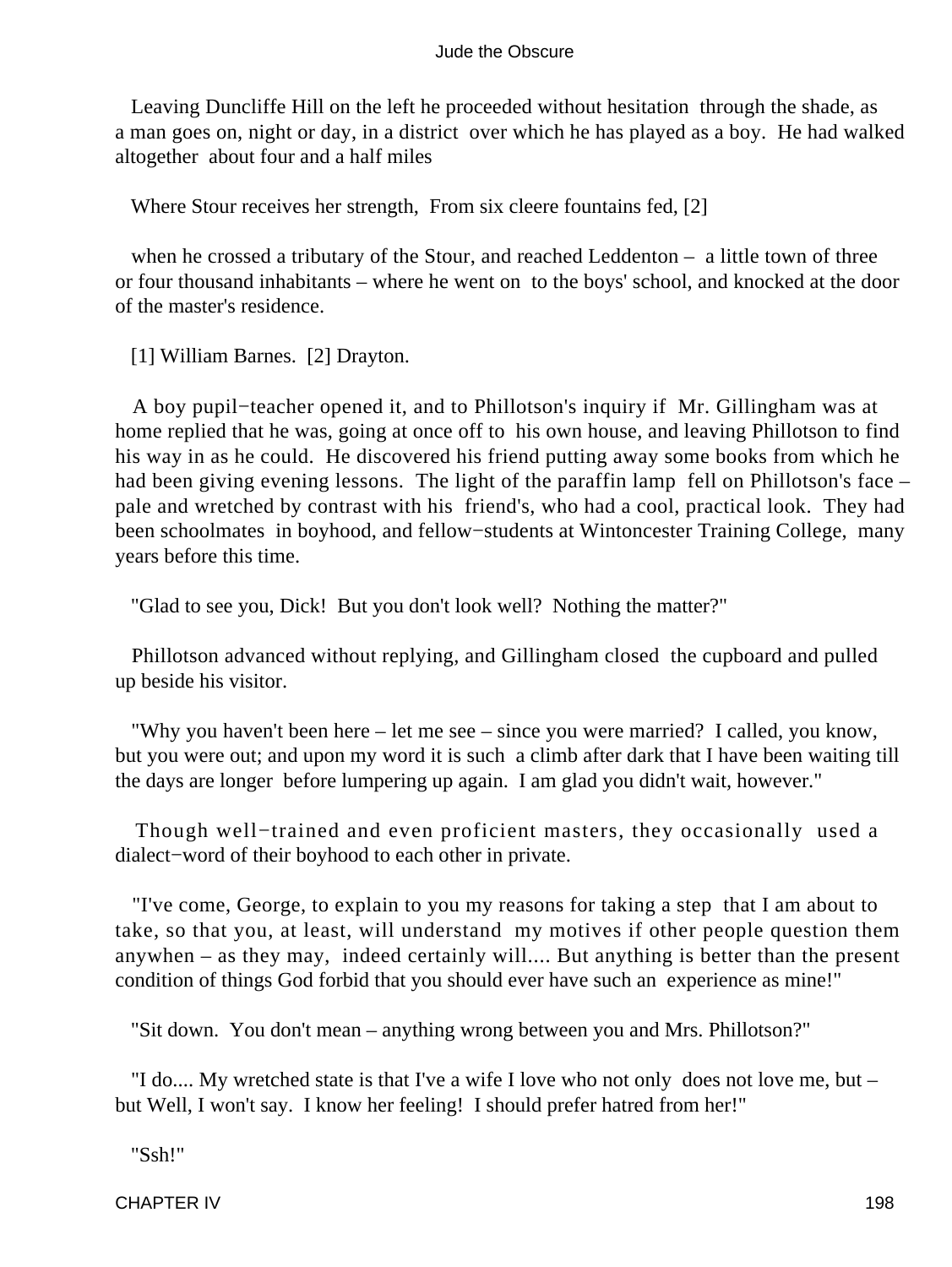"And the sad part of it is that she is not so much to blame as I. She was a pupil−teacher under me, as you know, and I took advantage of her inexperience, and toled her out for walks, and got her to agree to a long engagement before she well knew her own mind. Afterwards she saw somebody else, but she blindly fulfilled her engagement."

# "Loving the other?"

 "Yes; with a curious tender solicitude seemingly; though her exact feeling for him is a riddle to me – and to him too, I think – possibly to herself. She is one of the oddest creatures I ever met. However, I have been struck with these two facts; the extraordinary sympathy, or similarity, between the pair. He is her cousin, which perhaps accounts for some of it. They seem to be one person split in two! And with her unconquerable aversion to myself as a husband, even though she may like me as a friend, 'tis too much to bear longer. She has conscientiously struggled against it, but to no purpose. I cannot bear it – I cannot! I can't answer her arguments – she has read ten times as much as I. Her intellect sparkles like diamonds, while mine smoulders like brown paper.... She's one too many for me!"

"She'll get over it, good−now?"

 "Never! It is – but I won't go into it – there are reasons why she never will. At last she calmly and firmly asked if she might leave me and go to him. The climax came last night, when, owing to my entering her room by accident, she jumped out of window – so strong was her dread of me! She pretended it was a dream, but that was to soothe me. Now when a woman jumps out of window without caring whether she breaks her neck or no, she's not to be mistaken; and this being the case I have come to a conclusion: that it is wrong to so torture a fellow−creature any longer; and I won't be the inhuman wretch to do it, cost what it may!"

"What – you'll let her go? And with her lover?"

 "Whom with is her matter. I shall let her go; with him certainly, if she wishes. I know I may be wrong – I know I can't logically, or religiously, defend my concession to such a wish of hers, or harmonize it with the doctrines I was brought up in. Only I know one thing: something within me tells me I am doing wrong in refusing her. I, like other men, profess to hold that if a husband gets such a so−called preposterous request from his wife, the only course that can possibly be regarded as right and proper and honourable in him is to refuse it, and put her virtuously under lock and key, and murder her lover perhaps. But is that essentially right, and proper, and honourable, or is it contemptibly mean and selfish? I don't profess to decide. I simply am going to act by instinct, and let principles take care of themselves. If a person who has blindly walked into a quagmire cries for help, I am inclined to give it, if possible."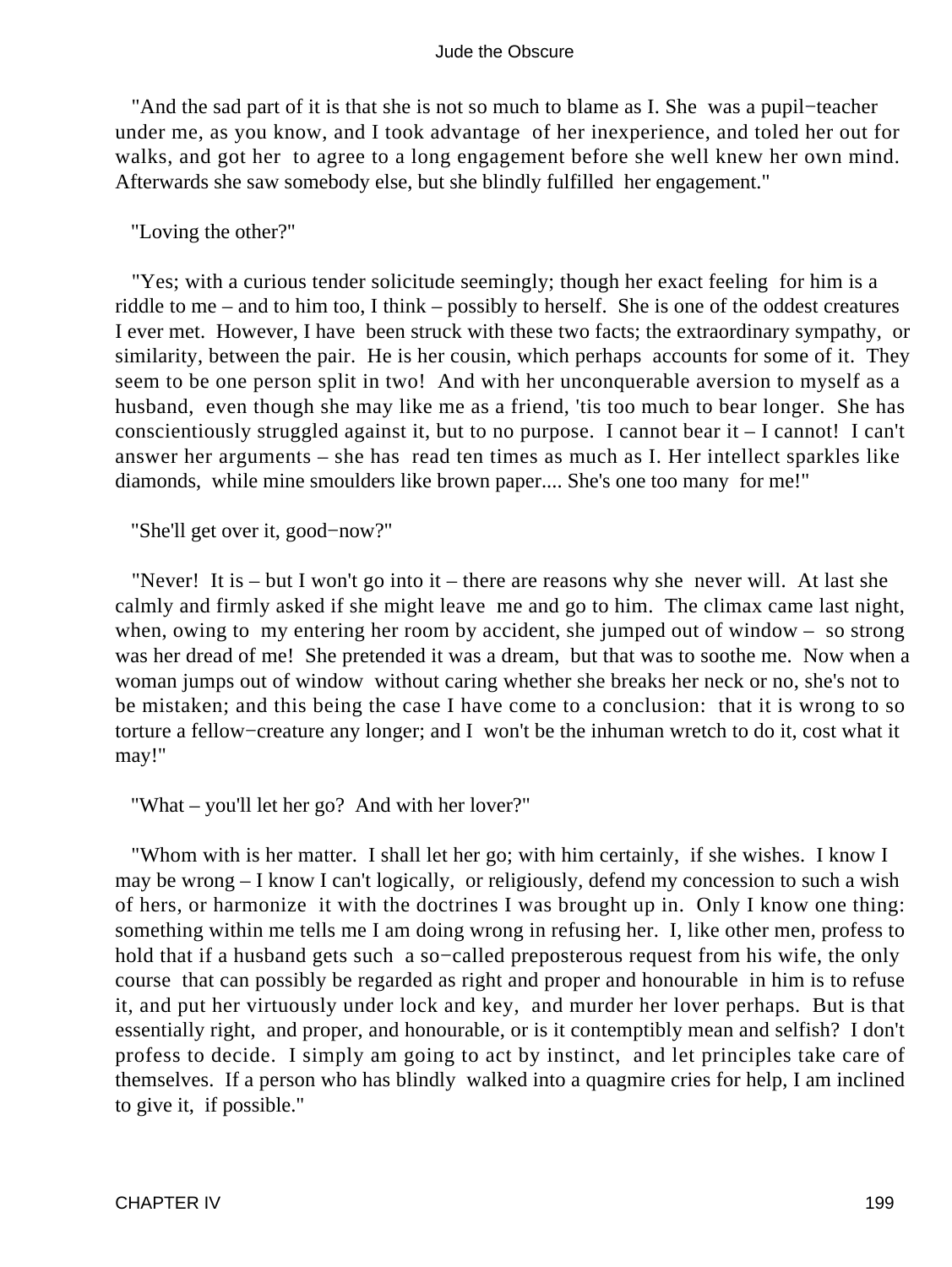"But – you see, there's the question of neighbours and society – what will happen if  $everybody -$ "

"Oh, I am not going to be a philosopher any longer! I only see what's under my eyes."

 "Well – I don't agree with your instinct, Dick!" said Gillingham gravely. "I am quite amazed, to tell the truth, that such a sedate, plodding fellow as you should have entertained such a craze for a moment. You said when I called that she was puzzling and peculiar: I think you are!"

 "Have you ever stood before a woman whom you know to be intrinsically a good woman, while she has pleaded for release – been the man she has knelt to and implored indulgence of?"

"I am thankful to say I haven't."

 "Then I don't think you are in a position to give an opinion. I have been that man, and it makes all the difference in the world, if one has any manliness or chivalry in him. I had not the remotest idea – living apart from women as I have done for so many years – that merely taking a woman to church and putting a ring upon her finger could by any possibility involve one in such a daily, continuous tragedy as that now shared by her and me!"

 "Well, I could admit some excuse for letting her leave you, provided she kept to herself. But to go attended by a cavalier – that makes a difference."

 "Not a bit. Suppose, as I believe, she would rather endure her present misery than be made to promise to keep apart from him? All that is a question for herself. It is not the same thing at all as the treachery of living on with a husband and playing him false.... However, she has not distinctly implied living with him as wife, though I think she means to.... And to the best of my understanding it is not an ignoble, merely animal, feeling between the two: that is the worst of it; because it makes me think their affection will be enduring. I did not mean to confess to you that in the first jealous weeks of my marriage, before I had come to my right mind, I hid myself in the school one evening when they were together there, and I heard what they said. I am ashamed of it now, though I suppose I was only exercising a legal right. I found from their manner that an extraordinary affinity, or sympathy, entered into their attachment, which somehow took away all flavour of grossness. Their supreme desire is to be together – to share each other's emotions, and fancies, and dreams."

"Platonic!"

 "Well no. Shelleyan would be nearer to it. They remind me of – what are their names – Laon and Cythna. Also of Paul and Virginia a little. The more I reflect, the more ENTIRELY I am on their side!"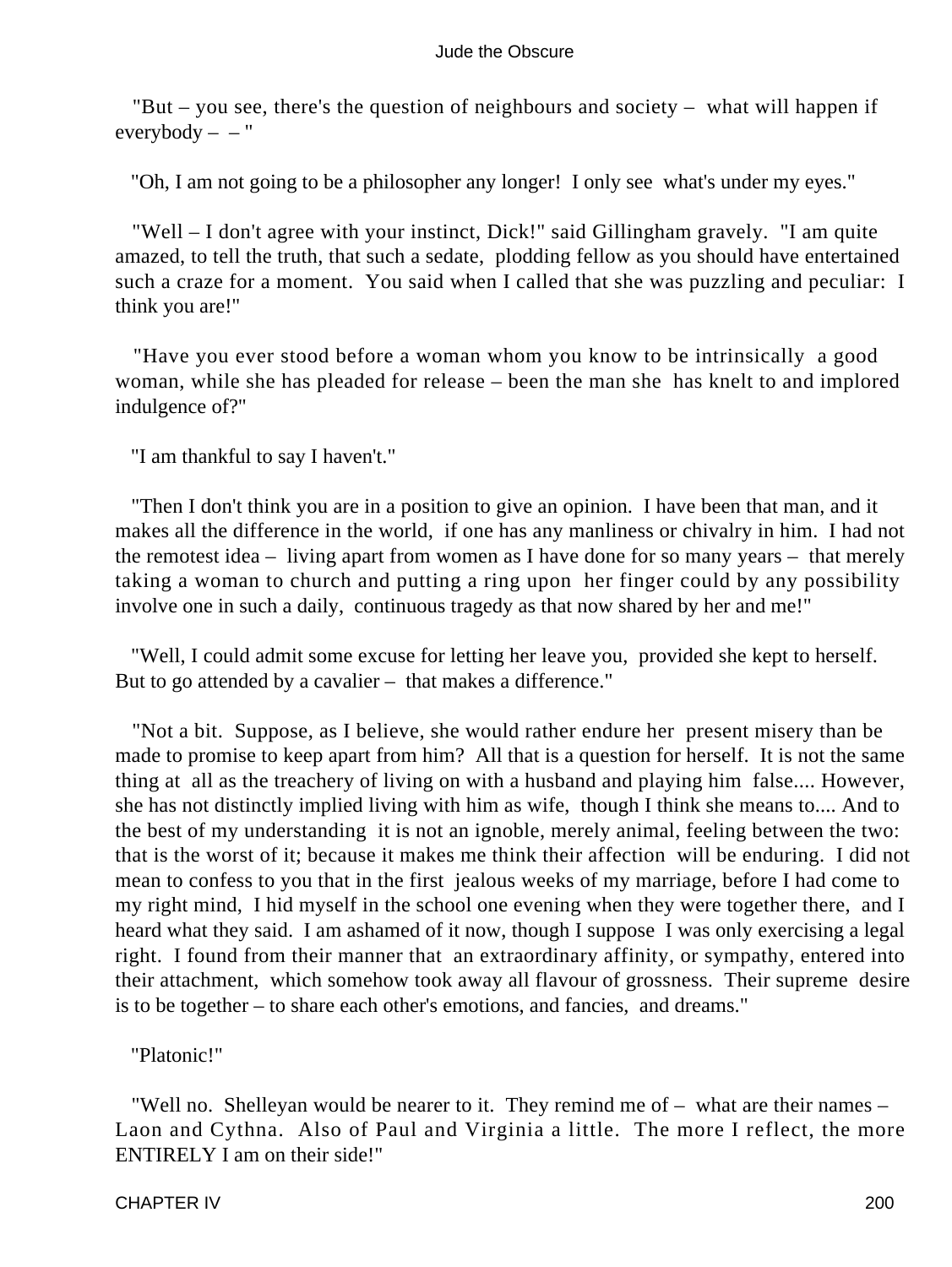"But if people did as you want to do, there'd be a general domestic disintegration. The family would no longer be the social unit."

 "Yes – I am all abroad, I suppose!" said Phillotson sadly. "I was never a very bright reasoner, you remember.... And yet, I don't see why the woman and the children should not be the unit without the man."

"By the Lord Harry! – Matriarchy! ... Does SHE say all this too?"

"Oh no. She little thinks I have out−Sued Sue in this – all in the last twelve hours!"

"It will upset all received opinion hereabout. Good God – what will Shaston say!"

 "I don't say that it won't. I don't know – I don't know! ... As I say, I am only a feeler, not a reasoner."

 "Now," said Gillingham, "let us take it quietly, and have something to drink over it." He went under the stairs, and produced a bottle of cider−wine, of which they drank a rummer each. "I think you are rafted, and not yourself," he continued. "Do go back and make up your mind to put up with a few whims. But keep her. I hear on all sides that she's a charming young thing."

"Ah yes! That's the bitterness of it! Well, I won't stay. I have a long walk before me."

 Gillingham accompanied his friend a mile on his way, and at parting expressed his hope that this consultation, singular as its subject was, would be the renewal of their old comradeship. "Stick to her!" were his last words, flung into the darkness after Phillotson; from which his friend answered "Aye, aye!"

 But when Phillotson was alone under the clouds of night, and no sound was audible but that of the purling tributaries of the Stour, he said, "So Gillingham, my friend, you had no stronger arguments against it than those!"

 "I think she ought to be smacked, and brought to her senses – that's what I think!" murmured Gillingham, as he walked back alone.

The next morning came, and at breakfast Phillotson told Sue:

"You may go – with whom you will. I absolutely and unconditionally agree."

 Having once come to this conclusion it seemed to Phillotson more and more indubitably the true one. His mild serenity at the sense that he was doing his duty by a woman who was at his mercy almost overpowered his grief at relinquishing her.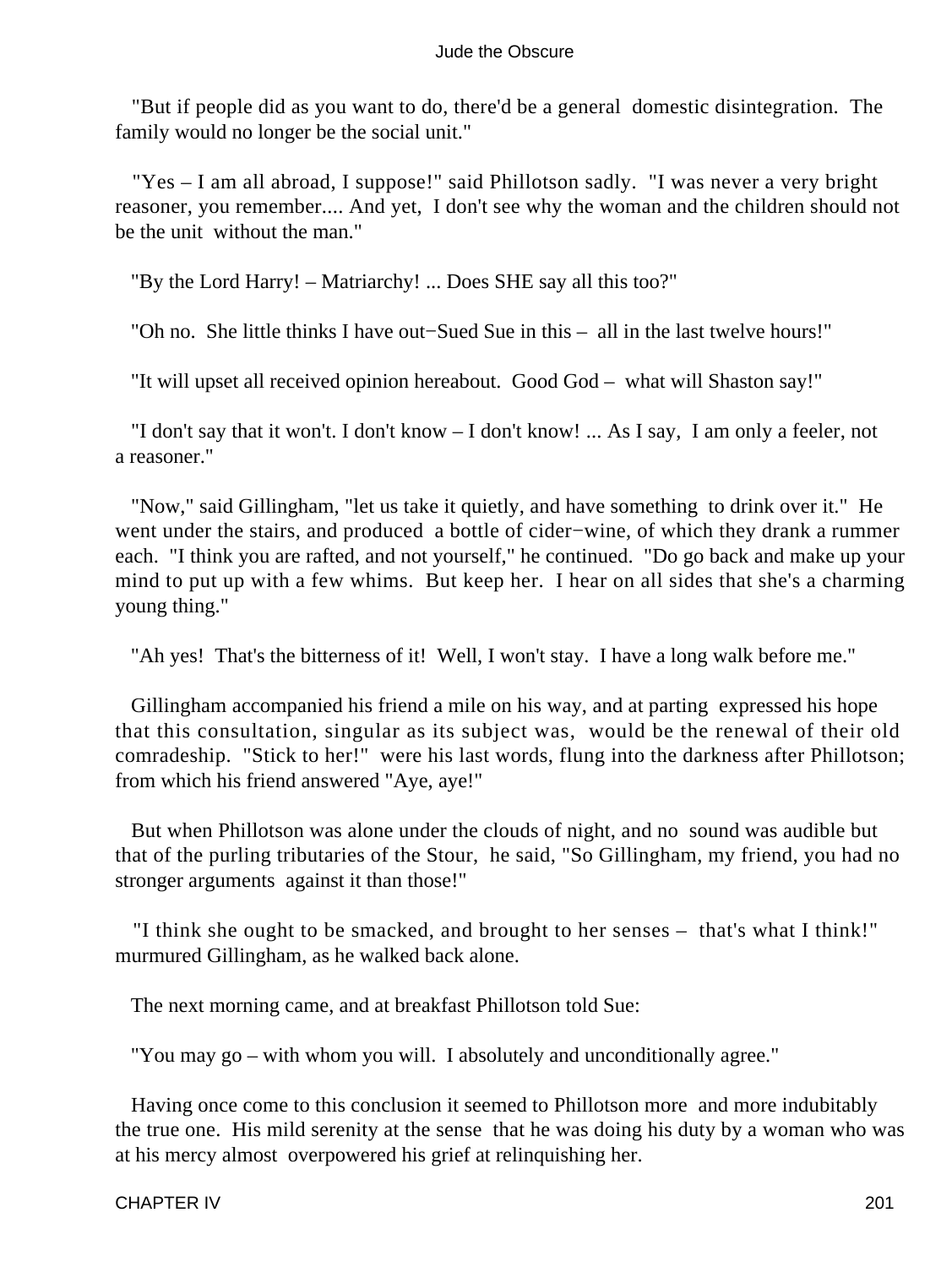Some days passed, and the evening of their last meal together had come – a cloudy evening with wind – which indeed was very seldom absent in this elevated place. How permanently it was imprinted upon his vision; that look of her as she glided into the parlour to tea; a slim flexible figure; a face, strained from its roundness, and marked by the pallors of restless days and nights, suggesting tragic possibilities quite at variance with her times of buoyancy; a trying of this morsel and that, and an inability to eat either. Her nervous manner, begotten of a fear lest he should be injured by her course, might have been interpreted by a stranger as displeasure that Phillotson intruded his presence on her for the few brief minutes that remained.

 "You had better have a slice of ham or an egg, or something with your tea? You can't travel on a mouthful of bread and butter."

 She took the slice he helped her to; and they discussed as they sat trivial questions of housekeeping, such as where he would find the key of this or that cupboard, what little bills were paid, and what not.

 "I am a bachelor by nature, as you know, Sue," he said, in a heroic attempt to put her at her ease. "So that being without a wife will not really be irksome to me, as it might be to other men who have had one a little while. I have, too, this grand hobby in my head of writing 'The Roman Antiquities of Wessex,' which will occupy all my spare hours."

 "If you will send me some of the manuscript to copy at any time, as you used to, I will do it with so much pleasure!" she said with amenable gentleness. "I should much like to be some help to you still – as  $a$  – friend."

 Phillotson mused, and said: "No, I think we ought to be really separate, if we are to be at all. And for this reason, that I don't wish to ask you any questions, and particularly wish you not to give me information as to your movements, or even your address.... Now, what money do you want? You must have some, you know."

 "Oh, of course, Richard, I couldn't think of having any of your money to go away from you with! I don't want any either. I have enough of my own to last me for a long while, and Jude will let me have  $-$  – "

 "I would rather not know anything about him, if you don't mind. You are free, absolutely; and your course is your own."

 "Very well. But I'll just say that I have packed only a change or two of my own personal clothing, and one or two little things besides that are my very own. I wish you would look into my trunk before it is closed. Besides that I have only a small parcel that will go into Jude's portmanteau."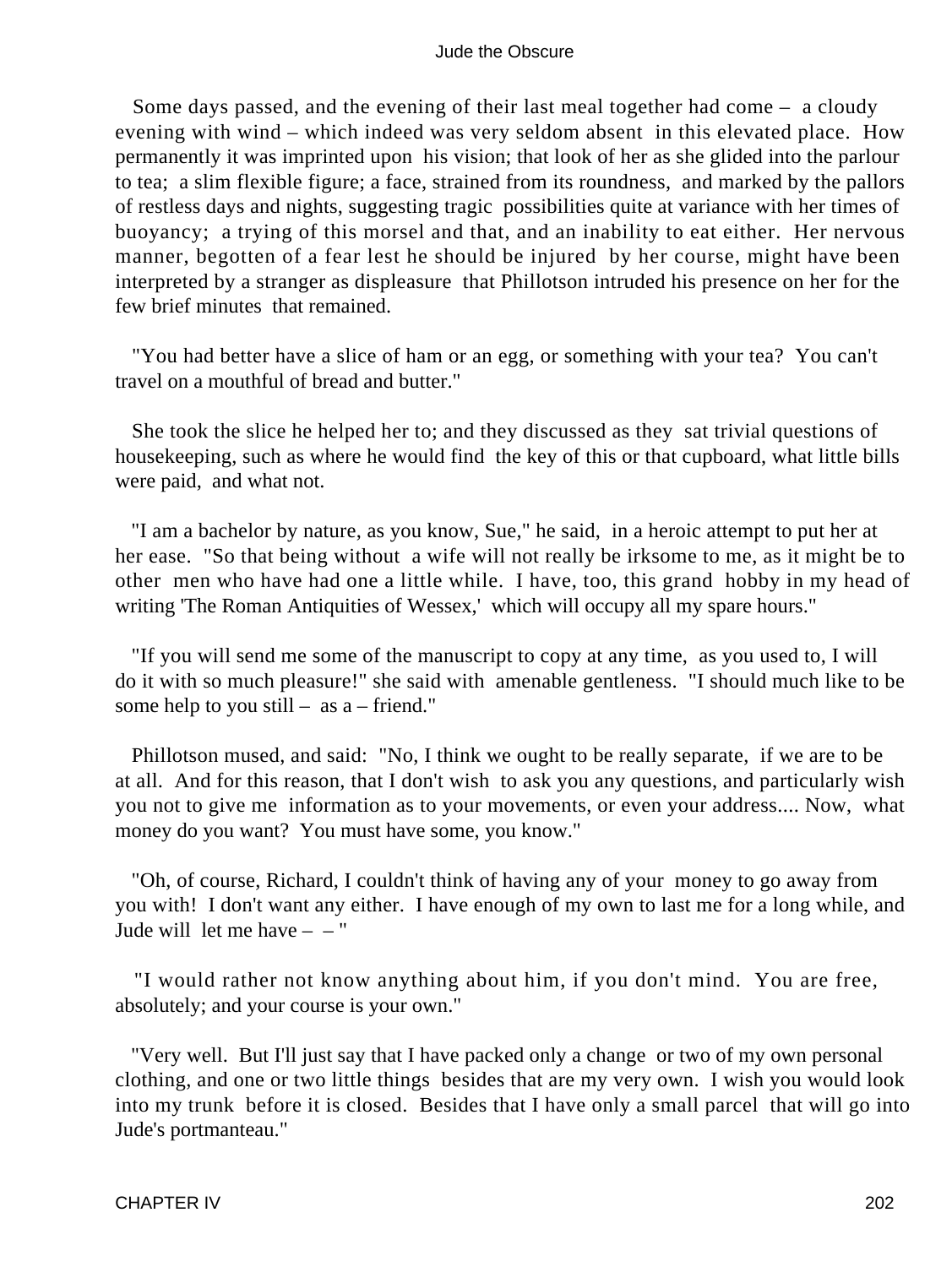"Of course I shall do no such thing as examine your luggage! I wish you would take three−quarters of the household furniture. I don't want to be bothered with it. I have a sort of affection for a little of it that belonged to my poor mother and father. But the rest you are welcome to whenever you like to send for it."

"That I shall never do."

"You go by the six−thirty train, don't you? It is now a quarter to six."

"You ... You don't seem very sorry I am going, Richard!"

"Oh no – perhaps not."

 "I like you much for how you have behaved. It is a curious thing that directly I have begun to regard you as not my husband, but as my old teacher, I like you. I won't be so affected as to say I love you, because you know I don't, except as a friend. But you do seem that to me!"

 Sue was for a few moments a little tearful at these reflections, and then the station omnibus came round to take her up. Phillotson saw her things put on the top, handed her in, and was obliged to make an appearance of kissing her as he wished her good−bye, which she quite understood and imitated. From the cheerful manner in which they parted the omnibus−man had no other idea than that she was going for a short visit.

 When Phillotson got back into the house he went upstairs and opened the window in the direction the omnibus had taken. Soon the noise of its wheels died away. He came down then, his face compressed like that of one bearing pain; he put on his hat and went out, following by the same route for nearly a mile. Suddenly turning round he came home.

 He had no sooner entered than the voice of his friend Gillingham greeted him from the front room.

 "I could make nobody hear; so finding your door open I walked in, and made myself comfortable. I said I would call, you remember."

"Yes. I am much obliged to you, Gillingham, particularly for coming to−night."

"How is  $Mrs. - -$ "

 "She is quite well. She is gone – just gone. That's her tea−cup, that she drank out of only an hour ago. And that's the plate she – " Phillotson's throat got choked up, and he could not go on. He turned and pushed the tea−things aside.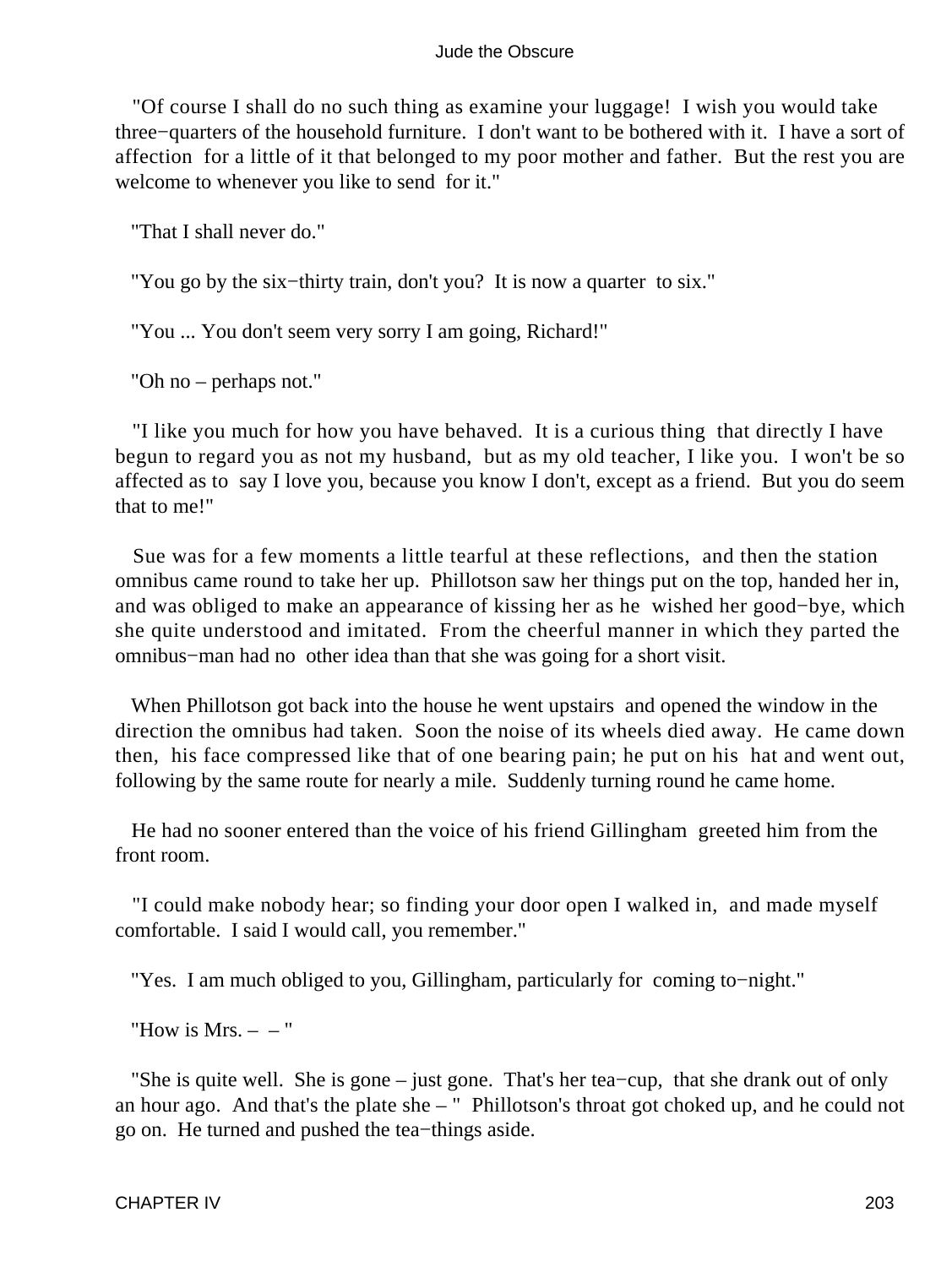"Have you had any tea, by the by?" he asked presently in a renewed voice.

"No – yes – never mind," said Gillingham, preoccupied. "Gone, you say she is?"

 "Yes.... I would have died for her; but I wouldn't be cruel to her in the name of the law. She is, as I understand, gone to join her lover. What they are going to do I cannot say. Whatever it may be she has my full consent to."

 There was a stability, a ballast, in Phillotson's pronouncement which restrained his friend's comment. "Shall I – leave you?" he asked.

 "No, no. It is a mercy to me that you have come. I have some articles to arrange and clear away. Would you help me?"

 Gillingham assented; and having gone to the upper rooms the schoolmaster opened drawers, and began taking out all Sue's things that she had left behind, and laying them in a large box. "She wouldn't take all I wanted her to," he continued. "But when I made up my mind to her going to live in her own way I did make up my mind."

"Some men would have stopped at an agreement to separate."

 "I've gone into all that, and don't wish to argue it. I was, and am, the most old−fashioned man in the world on the question of marriage – in fact I had never thought critically about its ethics at all. But certain facts stared me in the face, and I couldn't go against them."

 They went on with the packing silently. When it was done Phillotson closed the box and turned the key.

"There," he said. "To adorn her her somebody's eyes; never again in mine!"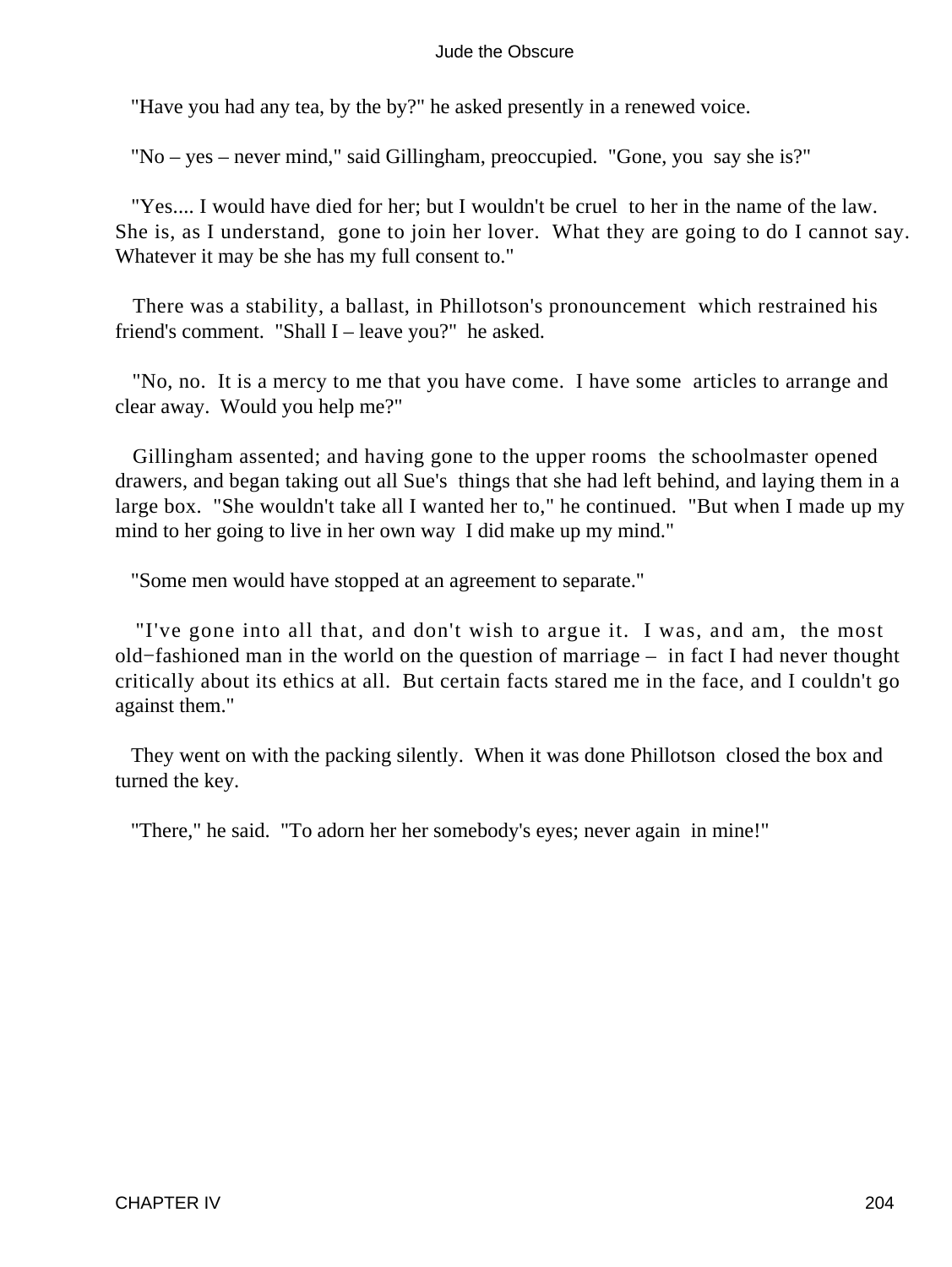# **[CHAPTER V](#page-367-0)**

FOUR−AND−TWENTY hours before this time Sue had written the following

note to Jude:

 It is as I told you; and I am leaving to−morrow evening. Richard and I thought it could be done with less obtrusiveness after dark. I feel rather frightened, and therefore ask you to be sure you are on the Melchester platform to meet me. I arrive at a little to seven. I know you will, of course, dear Jude; but I feel so timid that I can't help begging you to be punctual. He has been so VERY kind to me through it all!

Now to our meeting! S.

 As she was carried by the omnibus farther and farther down from the mountain town – the single passenger that evening – she regarded the receding road with a sad face. But no hesitation was apparent therein.

 The up−train by which she was departing stopped by signal only. To Sue it seemed strange that such a powerful organization as a railway train should be brought to a stand−still on purpose for her – a fugitive from her lawful home.

 The twenty minutes' journey drew towards its close, and Sue began gathering her things together to alight. At the moment that the train came to a stand−still by the Melchester platform a hand was laid on the door and she beheld Jude. He entered the compartment promptly. He had a black bag in his hand, and was dressed in the dark suit he wore on Sundays and in the evening after work. Altogether he looked a very handsome young fellow, his ardent affection for her burning in his eyes.

 "Oh Jude!" She clasped his hand with both hers, and her tense state caused her to simmer over in a little succession of dry sobs.  $"I - I$  am so glad! I get out here?"

 "No. I get in, dear one! I've packed. Besides this bag I've only a big box which is labelled."

"But don't I get out? Aren't we going to stay here?"

 "We couldn't possibly, don't you see. We are known here – I, at any rate, am well known. I've booked for Aldbrickham; and here's your ticket for the same place, as you have only one to here."

"I thought we should have stayed here," she repeated.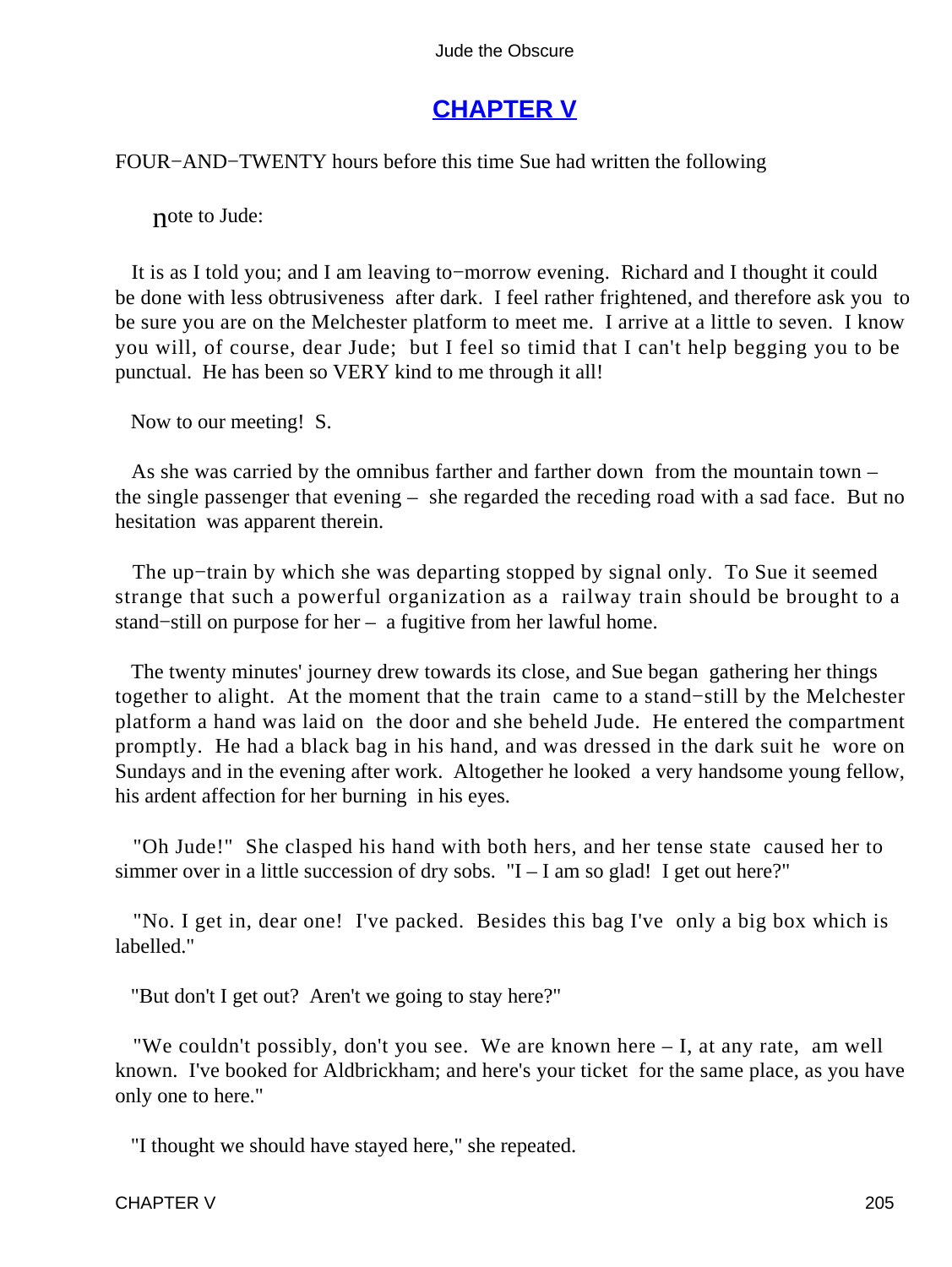"It wouldn't have done at all."

"Ah! Perhaps not."

 "There wasn't time for me to write and say the place I had decided on. Aldbrickham is a much bigger town – sixty or seventy thousand inhabitants – and nobody knows anything about us there."

"And you have given up your cathedral work here?"

 "Yes. It was rather sudden – your message coming unexpectedly. Strictly, I might have been made to finish out the week. But I pleaded urgency and I was let off. I would have deserted any day at your command, dear Sue. I have deserted more than that for you!"

 "I fear I am doing you a lot of harm. Ruining your prospects of the Church; ruining your progress in your trade; everything!"

"The Church is no more to me. Let it lie! I am not to be one of

The soldier–saints who, row on row, Burn upward each to his point of bliss,

if any such there be! My point of bliss is not upward, but here."

 "Oh I seem so bad – upsetting men's courses like this!" said she, taking up in her voice the emotion that had begun in his. But she recovered her equanimity by the time they had travelled a dozen miles.

 "He has been so good in letting me go," she resumed. "And here's a note I found on my dressing−table, addressed to you."

 "Yes. He's not an unworthy fellow," said Jude, glancing at the note. "And I am ashamed of myself for hating him because he married you."

 "According to the rule of women's whims I suppose I ought to suddenly love him, because he has let me go so generously and unexpectedly," she answered smiling. "But I am so cold, or devoid of gratitude, or so something, that even this generosity hasn't made me love him, or repent, or want to stay with him as his wife; although I do feel I like his large−mindedness, and respect him more than ever."

 "It may not work so well for us as if he had been less kind, and you had run away against his will," murmured Jude.

"That I NEVER would have done."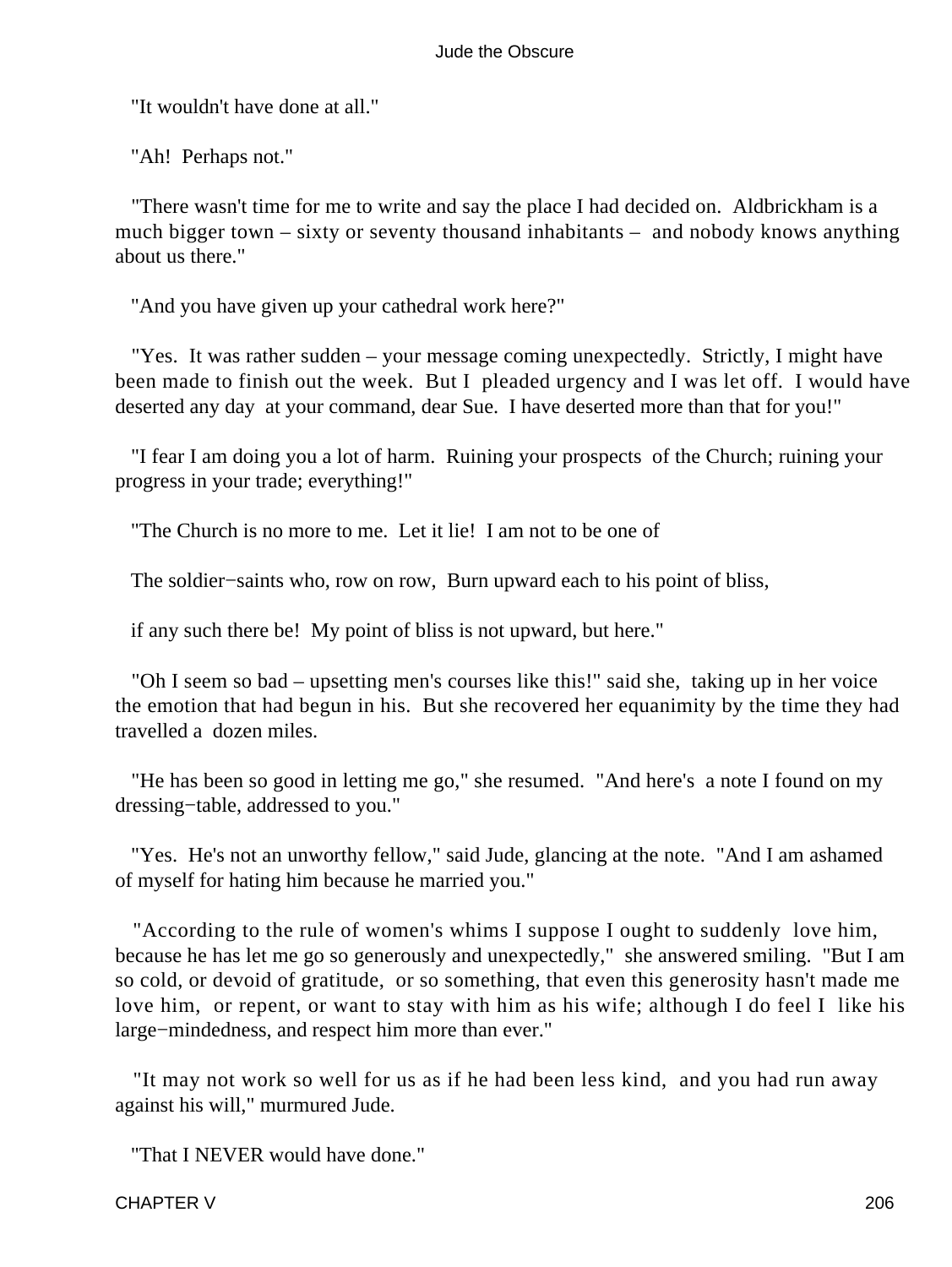Jude's eyes rested musingly on her face. Then he suddenly kissed her; and was going to kiss her again. "No – only once now – please, Jude!"

 "That's rather cruel," he answered; but acquiesced. "Such a strange thing has happened to me," Jude continued after a silence. "Arabella has actually written to ask me to get a divorce from her – in kindness to her, she says. She wants to honestly and legally marry that man she has already married virtually; and begs me to enable her to do it."

"What have you done?"

 "I have agreed. I thought at first I couldn't do it without getting her into trouble about that second marriage, and I don't want to injure her in any way. Perhaps she's no worse than I am, after all! But nobody knows about it over here, and I find it will not be a difficult proceeding at all. If she wants to start afresh I have only too obvious reasons for not hindering her."

"Then you'll be free?"

"Yes, I shall be free."

"Where are we booked for?" she asked, with the discontinuity that marked her to−night.

"Aldbrickham, as I said."

"But it will be very late when we get there?"

"Yes. I thought of that, and I wired for a room for us at the Temperance Hotel there."

"One?"

"Yes – one."

 She looked at him. "Oh Jude!" Sue bent her forehead against the corner of the compartment. "I thought you might do it; and that I was deceiving you. But I didn't mean that!"

 In the pause which followed, Jude's eyes fixed themselves with a stultified expression on the opposite seat. "Well!" he said.... "Well!"

 He remained in silence; and seeing how discomfited he was she put her face against his cheek, murmuring, "Don't be vexed, dear!"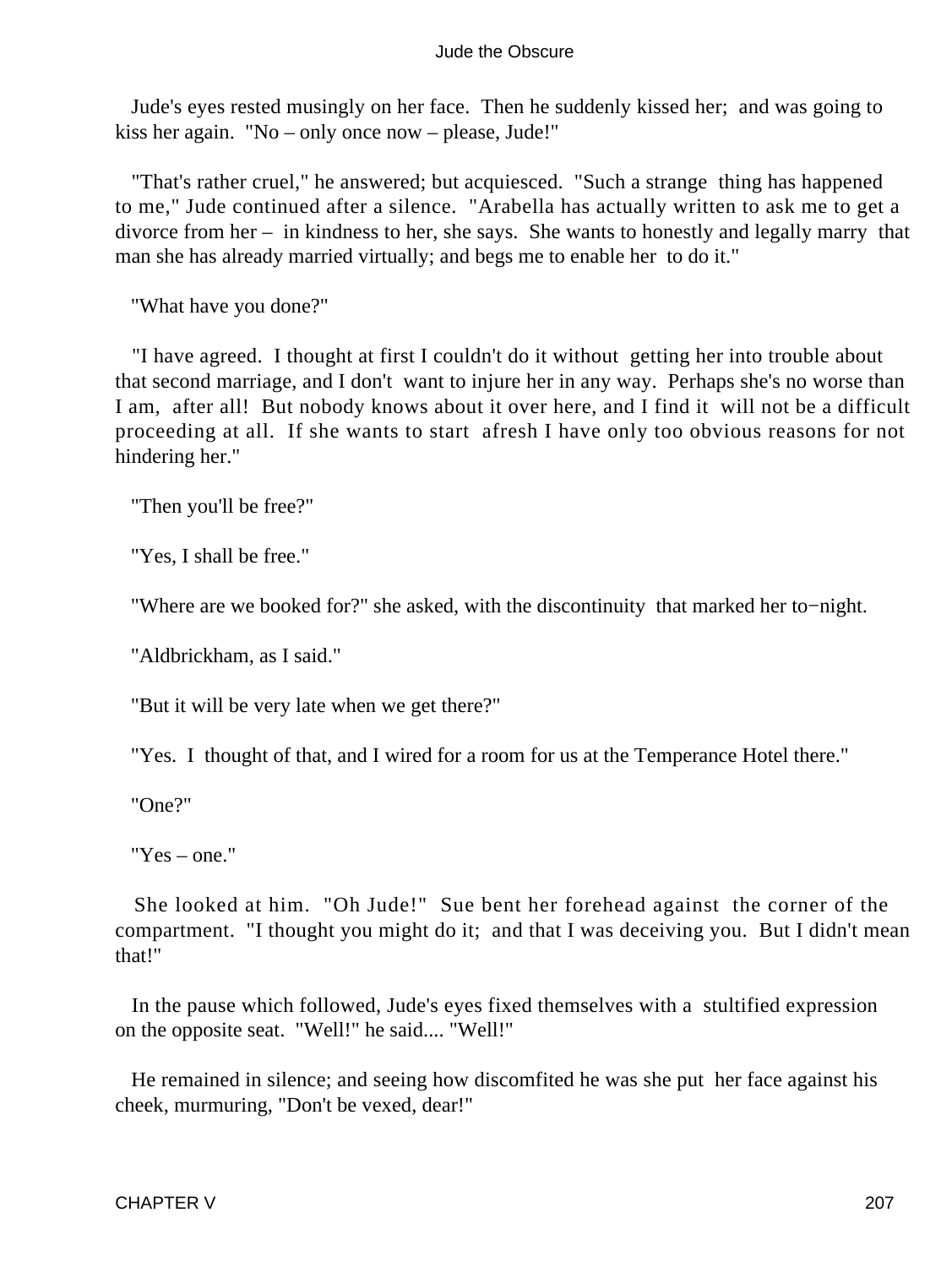"Oh – there's no harm done," he said. "But – I understood it like that.... Is this a sudden change of mind?"

"You have no right to ask me such a question; and I shan't answer!" she said, smiling.

 "My dear one, your happiness is more to me than anything – although we seem to verge on quarrelling so often! – and your will is law to me. I am something more than a mere – selfish fellow, I hope. Have it as you wish!" On reflection his brow showed perplexity. "But perhaps it is that you don't love me – not that you have become conventional! Much as, under your teaching, I hate convention, I hope it IS that, not the other terrible alternative!"

 Even at this obvious moment for candour Sue could not be quite candid as to the state of that mystery, her heart. "Put it down to my timidity," she said with hurried evasiveness; "to a woman's natural timidity when the crisis comes. I may feel as well as you that I have a perfect right to live with you as you thought – from this moment. I may hold the opinion that, in a proper state of society, the father of a woman's child will be as much a private matter of hers as the cut of her underlinen, on whom nobody will have any right to question her. But partly, perhaps, because it is by his generosity that I am now free, I would rather not be other than a little rigid. If there had been a rope−ladder, and he had run after us with pistols, it would have seemed different, and I may have acted otherwise. But don't press me and criticize me, Jude! Assume that I haven't the courage of my opinions. I know I am a poor miserable creature. My nature is not so passionate as yours!"

 He repeated simply! "I thought – what I naturally thought. But if we are not lovers, we are not. Phillotson thought so, I am sure. See, here is what he has written to me." He opened the letter she had brought, and read:

 "I make only one condition – that you are tender and kind to her. I know you love her. But even love may be cruel at times. You are made for each other: it is obvious, palpable, to any unbiased older person. You were all along 'the shadowy third' in my short life with her. I repeat, take care of Sue."

 "He's a good fellow, isn't he!" she said with latent tears. On reconsideration she added, "He was very resigned to letting me go – too resigned almost! I never was so near being in love with him as when he made such thoughtful arrangements for my being comfortable on my journey, and offering to provide money. Yet I was not. If I loved him ever so little as a wife, I'd go back to him even now."

"But you don't, do you?"

"It is true – oh so terribly true! – I don't."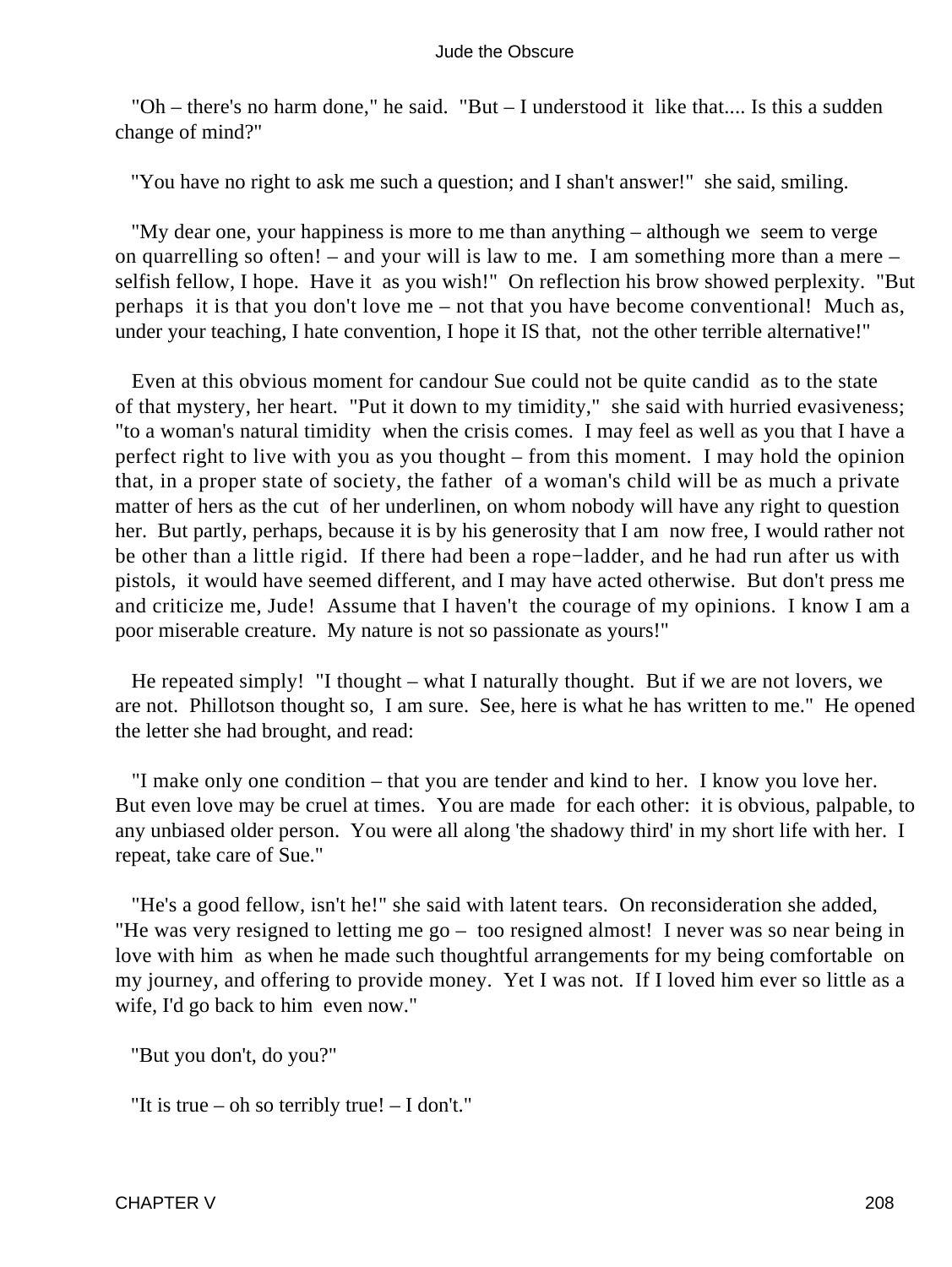"Nor me neither, I half−fear!" he said pettishly. "Nor anybody perhaps! Sue, sometimes, when I am vexed with you, I think you are incapable of real love."

 "That's not good and loyal of you!" she said, and drawing away from him as far as she could, looked severely out into the darkness. She added in hurt tones, without turning round: "My liking for you is not as some women's perhaps. But it is a delight in being with you, of a supremely delicate kind, and I don't want to go further and risk it by – an attempt to intensify it! I quite realized that, as woman with man, it was a risk to come. But, as me with you, I resolved to trust you to set my wishes above your gratification. Don't discuss it further, dear Jude!"

 "Of course, if it would make you reproach yourself ... but you do like me very much, Sue? Say you do! Say that you do a quarter, a tenth, as much as I do you, and I'll be content!"

"I've let you kiss me, and that tells enough."

"Just once or so!"

"Well – don't be a greedy boy."

 He leant back, and did not look at her for a long time. That episode in her past history of which she had told him – of the poor Christminster graduate whom she had handled thus, returned to Jude's mind; and he saw himself as a possible second in such a torturing destiny.

 "This is a queer elopement!" he murmured. "Perhaps you are making a cat's paw of me with Phillotson all this time. Upon my word it almost seems so – to see you sitting up there so prim!"

 "Now you mustn't be angry – I won't let you!" she coaxed, turning and moving nearer to him. "You did kiss me just now, you know; and I didn't dislike you to, I own it, Jude. Only I don't want to let you do it again, just yet – considering how we are circumstanced, don't you see!"

 He could never resist her when she pleaded (as she well knew). And they sat side by side with joined hands, till she aroused herself at some thought.

"I can't possibly go to that Temperance Inn, after your telegraphing that message!"

"Why not?"

"You can see well enough!"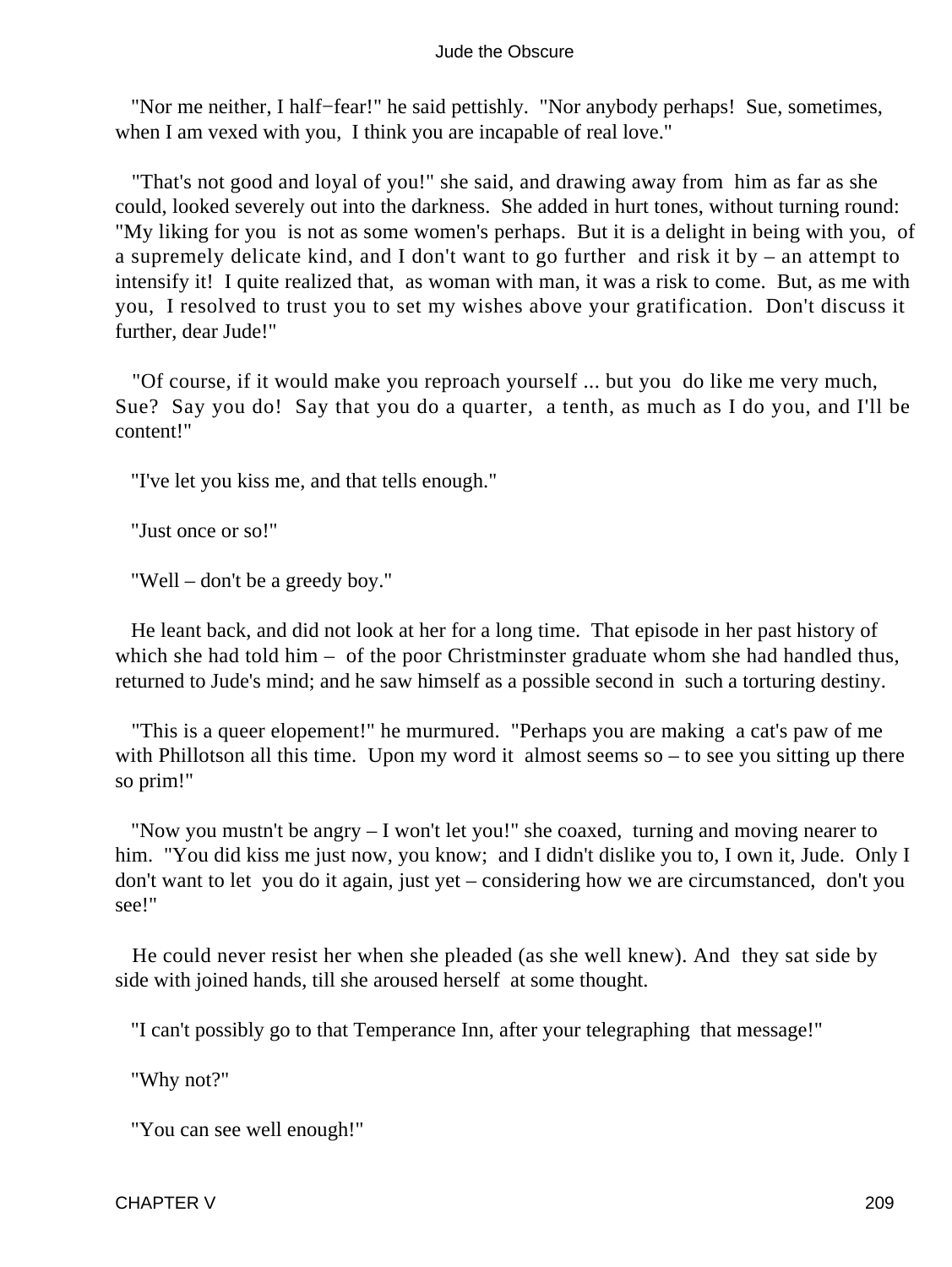"Very well; there'll be some other one open, no doubt. I have sometimes thought, since your marrying Phillotson because of a stupid scandal, that under the affectation of independent views you are as enslaved to the social code as any woman I know!"

 "Not mentally. But I haven't the courage of my views, as I said before. I didn't marry him altogether because of the scandal. But sometimes a woman's LOVE OF BEING LOVED gets the better of her conscience, and though she is agonized at the thought of treating a man cruelly, she encourages him to love her while she doesn't love him at all. Then, when she sees him suffering, her remorse sets in, and she does what she can to repair the wrong."

 "You simply mean that you flirted outrageously with him, poor old chap, and then repented, and to make reparation, married him, though you tortured yourself to death by doing it."

"Well – if you will put it brutally! – it was a little like that  $-$  that and the scandal together – and your concealing from me what you ought to have told me before!"

 He could see that she was distressed and tearful at his criticisms, and soothed her, saying: "There, dear; don't mind! Crucify me, if you will! You know you are all the world to me, whatever you do!"

 "I am very bad and unprincipled – I know you think that!" she said, trying to blink away her tears.

 "I think and know you are my dear Sue, from whom neither length nor breadth, nor things present nor things to come, can divide me!"

 Though so sophisticated in many things she was such a child in others that this satisfied her, and they reached the end of their journey on the best of terms. It was about ten o'clock when they arrived at Aldbrickham, the county town of North Wessex. As she would not go to the Temperance Hotel because of the form of his telegram, Jude inquired for another; and a youth who volunteered to find one wheeled their luggage to the George farther on, which proved to be the inn at which Jude had stayed with Arabella on that one occasion of their meeting after their division for years.

 Owing, however, to their now entering it by another door, and to his preoccupation, he did not at first recognize the place. When they had engaged their respective rooms they went down to a late supper. During Jude's temporary absence the waiting−maid spoke to Sue.

 "I think, ma'am, I remember your relation, or friend, or whatever he is, coming here once before – late, just like this, with his wife – a lady, at any rate, that wasn't you by no manner of means – jest as med be with you now."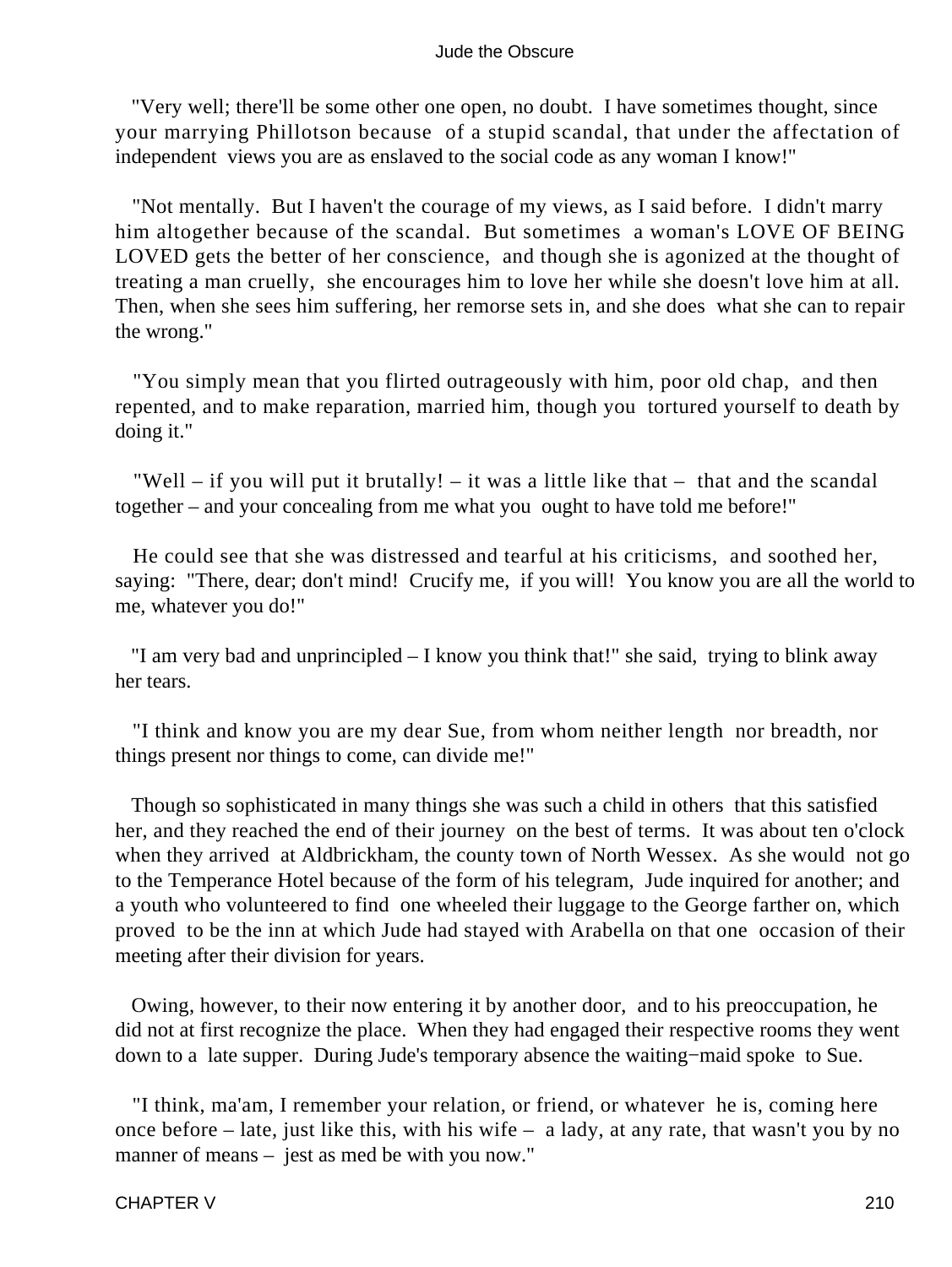"Oh do you?" said Sue, with a certain sickness of heart. "Though I think you must be mistaken! How long ago was it?"

"About a month or two. A handsome, full−figured woman. They had this room."

 When Jude came back and sat down to supper Sue seemed moping and miserable. "Jude," she said to him plaintively, at their parting that night upon the landing, "it is not so nice and pleasant as it used to be with us!

I don't like it here – I can't bear the place! And I don't like you so well as I did!"

"How fidgeted you seem, dear! Why do you change like this?"

"Because it was cruel to bring me here!"

"Why?"

"You were lately here with Arabella. There, now I have said it!"

 "Dear me, why – " said Jude looking round him. "Yes – it is the same! I really didn't know it, Sue. Well – it is not cruel, since we have come as we have – two relations staying together."

"How long ago was it you were here? Tell me, tell me!"

 "The day before I met you in Christminster, when we went back to Marygreen together. I told you I had met her."

 "Yes, you said you had met her, but you didn't tell me all. Your story was that you had met as estranged people, who were not husband and wife at all in Heaven's sight – not that you had made it up with her."

"We didn't make it up," he said sadly. "I can't explain, Sue."

"You've been false to me; you, my last hope! And I shall never forget it, never!"

 "But by your own wish, dear Sue, we are only to be friends, not lovers! It is so very inconsistent of you to  $-$  – "

"Friends can be jealous!"

 "I don't see that. You concede nothing to me and I have to concede everything to you. After all, you were on good terms with your husband at that time."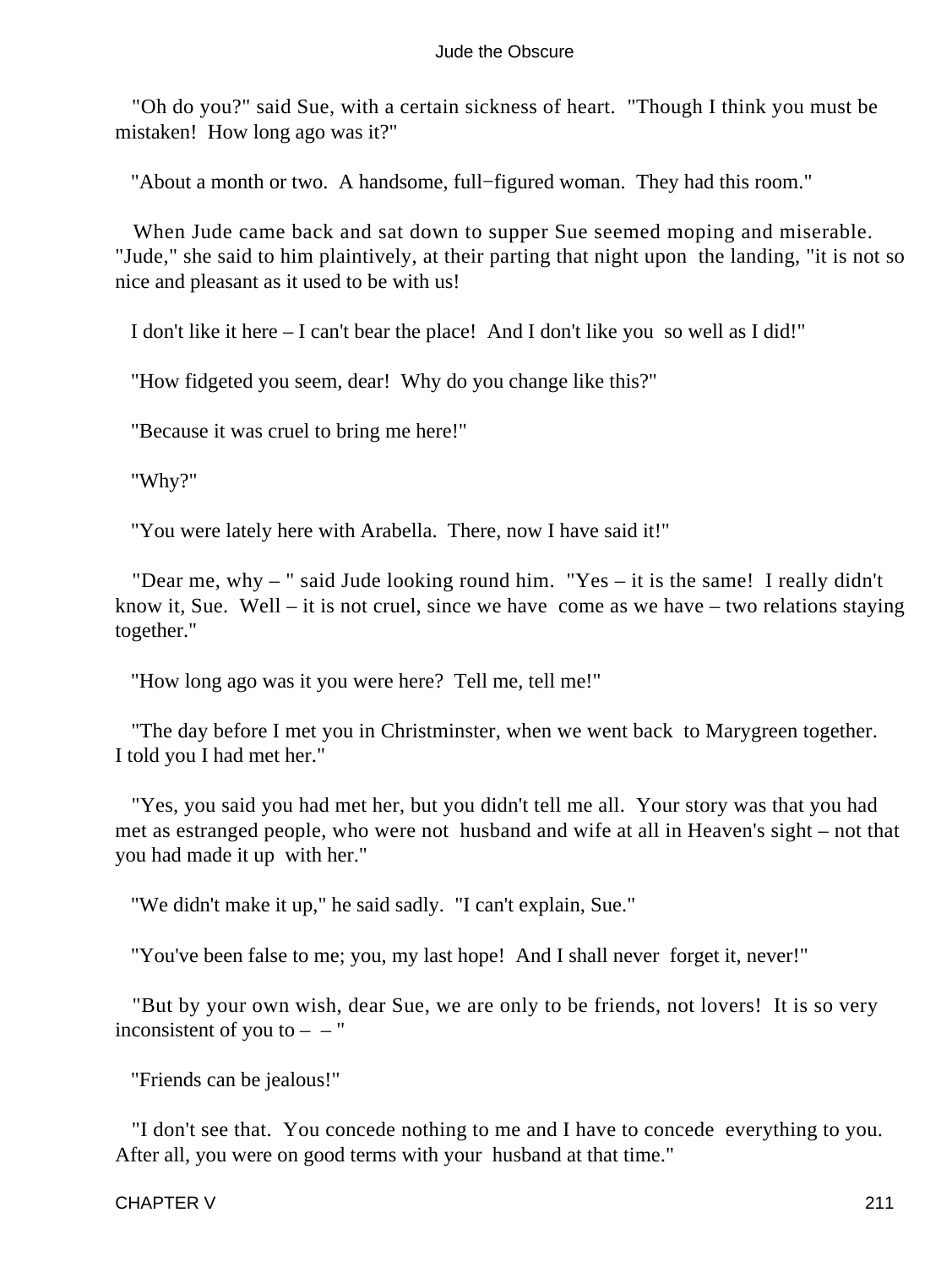"No, I wasn't, Jude. Oh how can you think so! And you have taken me in, even if you didn't intend to." She was so mortified that he was obliged to take her into her room and close the door lest the people should hear. "Was it this room? Yes it was – I see by your look it was! I won't have it for mine! Oh it was treacherous of you to have her again! I jumped out of the window!"

"But Sue, she was, after all, my legal wife, if not  $-$  "

Slipping down on her knees Sue buried her face in the bed and wept.

 "I never knew such an unreasonable – such a dog−in−the−manger feeling," said Jude. "I am not to approach you, nor anybody else!"

 "Oh don't you UNDERSTAND my feeling! Why don't you! Why are you so gross! I jumped out of the window!"

"Jumped out of window?"

"I can't explain!"

 It was true that he did not understand her feelings very well. But he did a little; and began to love her none the less.

 $T-I$  thought you cared for nobody – desired nobody in the world but me at that time – and ever since!" continued Sue.

"It is true. I did not, and don't now!" said Jude, as distressed as she.

"But you must have thought much of her! Or  $-$  "

 "No – I need not – you don't understand me either – women never do! Why should you get into such a tantrum about nothing?"

 Looking up from the quilt she pouted provokingly: "If it hadn't been for that, perhaps I would have gone on to the Temperance Hotel, after all, as you proposed; for I was beginning to think I did belong to you!"

"Oh, it is of no consequence!" said Jude distantly.

 "I thought, of course, that she had never been really your wife since she left you of her own accord years and years ago! My sense of it was, that a parting such as yours from her, and mine from him, ended the marriage."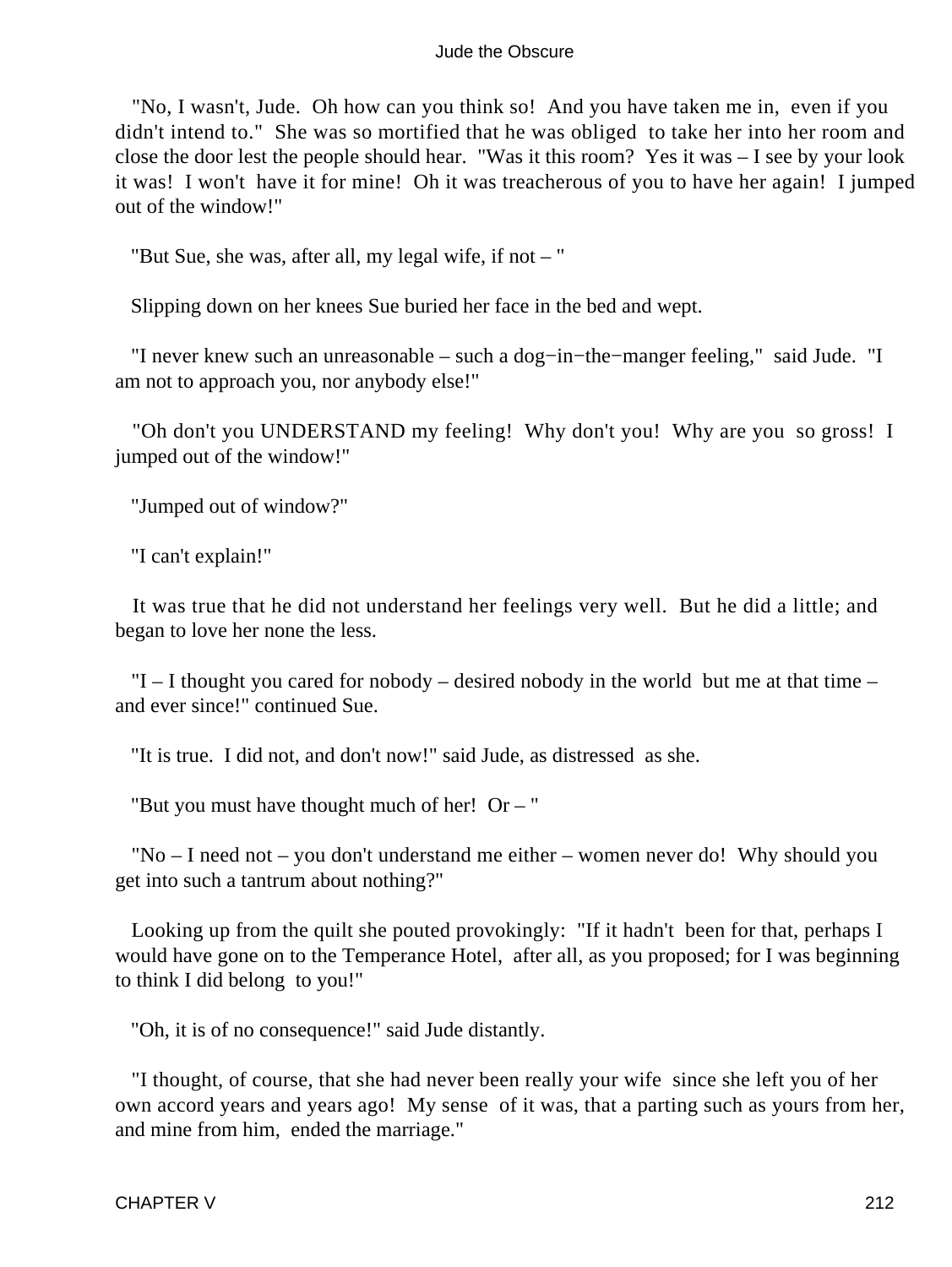"I can't say more without speaking against her, and I don't want to do that," said he. "Yet I must tell you one thing, which would settle the matter in any case. She has married another man – really married him! I knew nothing about it till after the visit we made here."

"Married another? ... It is a crime – as the world treats it, but does not believe."

 "There – now you are yourself again. Yes, it is a crime – as you don't hold, but would fearfully concede. But I shall never inform against her! And it is evidently a prick of conscience in her that has led her to urge me to get a divorce, that she may remarry this man legally. So you perceive I shall not be likely to see her again."

 "And you didn't really know anything of this when you saw her?" said Sue more gently, as she rose.

"I did not. Considering all things, I don't think you ought to be angry, darling!"

"I am not. But I shan't go to the Temperance Hotel!"

 He laughed. "Never mind!" he said. "So that I am near you, I am comparatively happy. It is more than this earthly wretch called Me deserves – you spirit, you disembodied creature, you dear, sweet, tantalizing phantom – hardly flesh at all; so that when I put my arms round you I almost expect them to pass through you as through air! Forgive me for being gross, as you call it! Remember that our calling cousins when really strangers was a snare. The enmity of our parents gave a piquancy to you in my eyes that was intenser even than the novelty of ordinary new acquaintance."

 "Say those pretty lines, then, from Shelley's 'Epipsychidion' as if they meant me!" she solicited, slanting up closer to him as they stood. "Don't you know them?"

"I know hardly any poetry," he replied mournfully.

"Don't you? These are some of them:

There was a Being whom my spirit oft Met on its visioned wanderings far aloft.

 A seraph of Heaven, too gentle to be human, Veiling beneath that radiant form of woman....

Oh it is too flattering, so I won't go on! But say it's me! Say it's me!"

"It is you, dear; exactly like you!"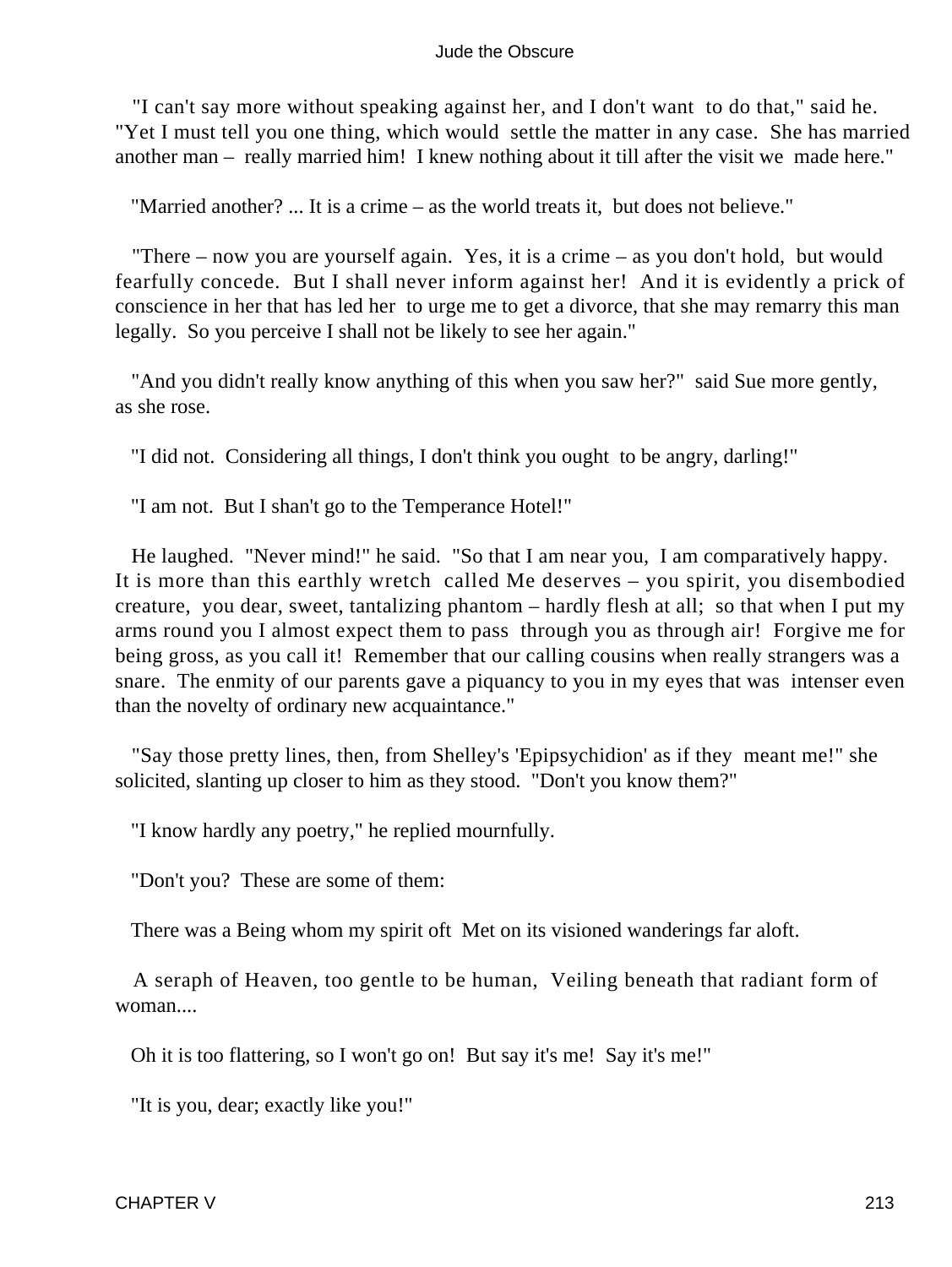"Now I forgive you! And you shall kiss me just once there – not very long." She put the tip of her finger gingerly to her cheek; and he did as commanded. "You do care for me very much, don't you, in spite of my not – you know?"

"Yes, sweet!" he said with a sigh; and bade her good−night.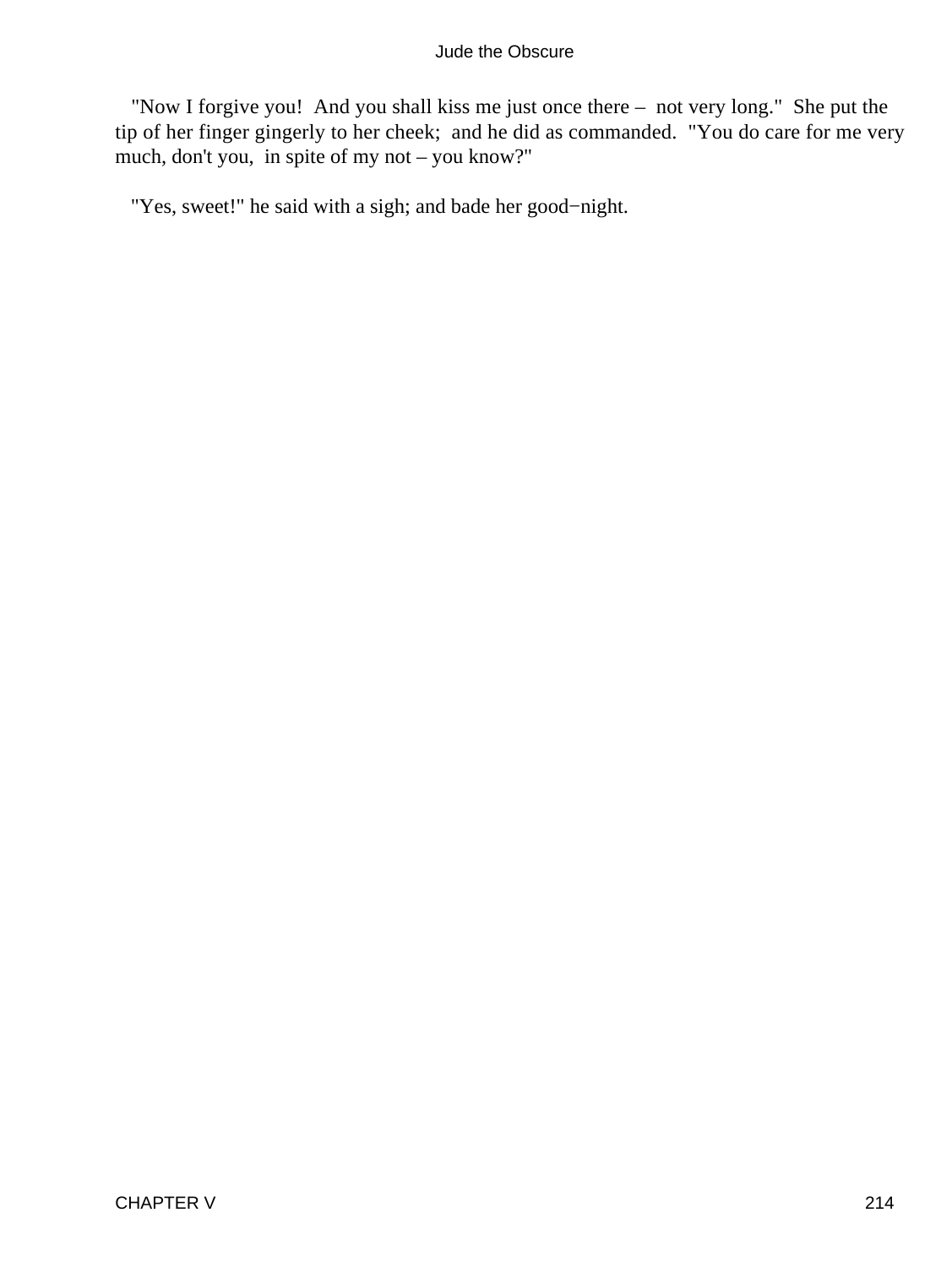# **[CHAPTER VI](#page-367-0)**

IN returning to his native town of Shaston as schoolmaster Phillotson had won the interest and awakened the memories of the inhabitants, who, though they did not honour him for his miscellaneous aquirements as he would have been honoured elsewhere, retained for him a sincere regard. When, shortly after his arrival, he brought home a pretty wife – awkwardly pretty for him, if he did not take care, they said – they were glad to have her settle among them.

 For some time after her flight from that home Sue's absence did not excite comment. Her place as monitor in the school was taken by another young woman within a few days of her vacating it, which substitution also passed without remark, Sue's services having been of a provisional nature only. When, however, a month had passed, and Phillotson casually admitted to an acquaintance that he did not know where his wife was staying, curiosity began to be aroused; till, jumping to conclusions, people ventured to affirm that Sue had played him false and run away from him. The schoolmaster's growing languor and listlessness over his work gave countenance to the idea.

 Though Phillotson had held his tongue as long as he could, except to his friend Gillingham, his honesty and directness would not allow him to do so when misapprehensions as to Sue's conduct spread abroad. On a Monday morning the chairman of the school committee called, and after attending to the business of the school drew Phillotson aside out of earshot of the children.

 "You'll excuse my asking, Phillotson, since everybody is talking of it: is this true as to your domestic affairs – that your wife's going away was on no visit, but a secret elopement with a lover? If so, I condole with you."

"Don't," said Phillotson. "There was no secret about it."

"She has gone to visit friends?"

"No."

"Then what has happened?"

 "She has gone away under circumstances that usually call for condolence with the husband. But I gave my consent."

The chairman looked as if he had not apprehended the remark.

"What I say is quite true," Phillotson continued testily. "She asked leave to go away

CHAPTER VI 215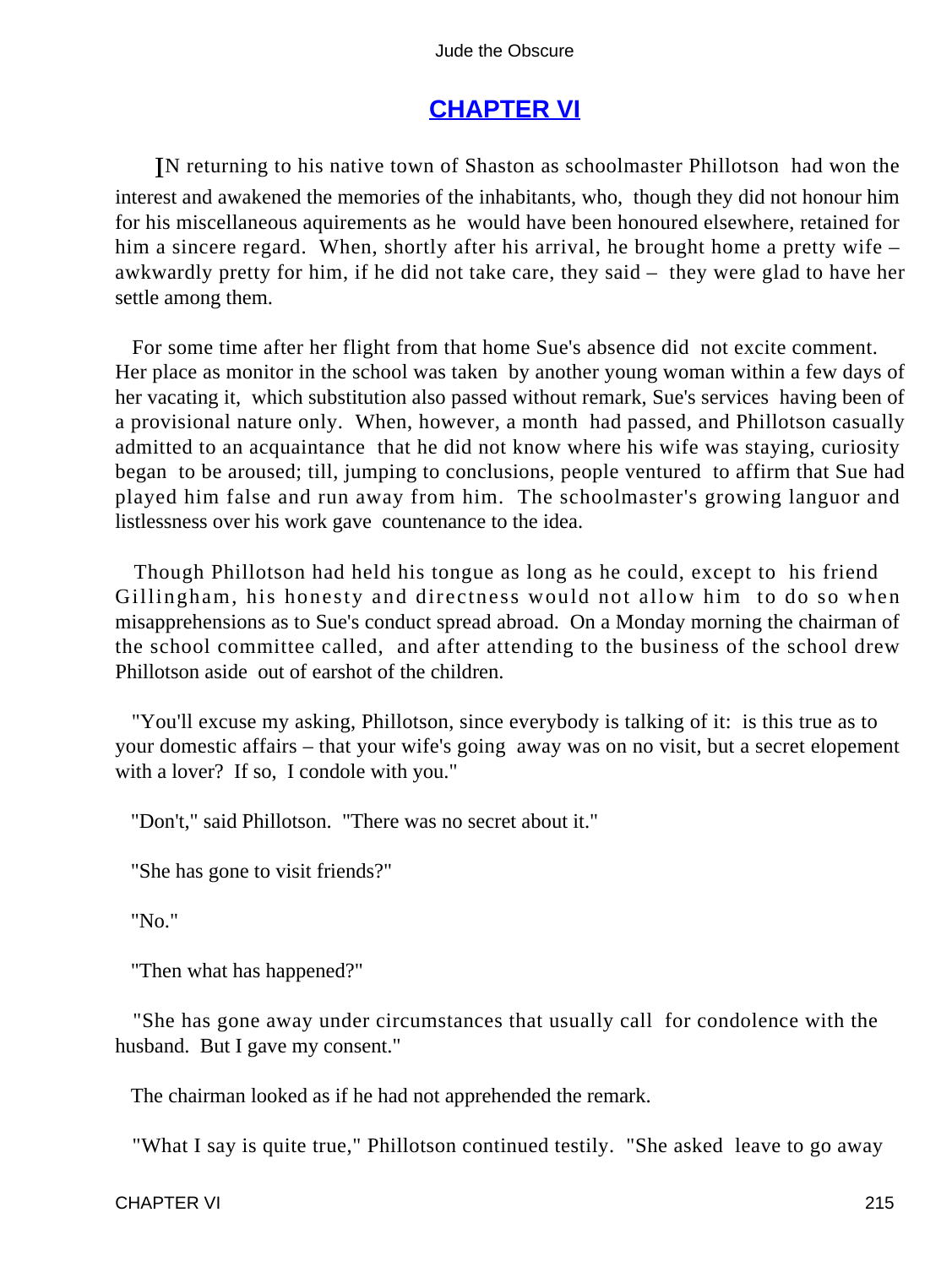with her lover, and I let her. Why shouldn't I? A woman of full age, it was a question of her own conscience – not for me. I was not her gaoler. I can't explain any further. I don't wish to be questioned."

 The children observed that much seriousness marked the faces of the two men, and went home and told their parents that something new had happened about Mrs. Phillotson. Then Phillotson's little maidservant, who was a schoolgirl just out of her standards, said that Mr. Phillotson had helped in his wife's packing, had offered her what money she required, and had written a friendly letter to her young man, telling him to take care of her. The chairman of committee thought the matter over, and talked to the other managers of the school, till a request came to Phillotson to meet them privately. The meeting lasted a long time, and at the end the school−master came home, looking as usual pale and worn. Gillingham was sitting in his house awaiting him.

 "Well; it is as you said," observed Phillotson, flinging himself down wearily in a chair. "They have requested me to send in my resignation on account of my scandalous conduct in giving my tortured wife her liberty – or, as they call it, condoning her adultery. But I shan't resign!"

"I think I would."

 "I won't. It is no business of theirs. It doesn't affect me in my public capacity at all. They may expel me if they like."

 "If you make a fuss it will get into the papers, and you'll never get appointed to another school. You see, they have to consider what you did as done by a teacher of youth – and its effects as such upon the morals of the town; and, to ordinary opinion, your position is indefensible. You must let me say that."

To this good advice, however, Phillotson would not listen.

 "I don't care," he said. "I don't go unless I am turned out. And for this reason; that by resigning I acknowledge I have acted wrongly by her; when I am more and more convinced every day that in the sight of Heaven and by all natural, straightforward humanity, I have acted rightly."

 Gillingham saw that his rather headstrong friend would not be able to maintain such a position as this; but he said nothing further, and in due time – indeed, in a quarter of an hour – the formal letter of dismissal arrived, the managers having remained behind to write it after Phillotson's withdrawal. The latter replied that he should not accept dismissal; and called a public meeting, which he attended, although he looked so weak and ill that his friend implored him to stay at home. When he stood up to give his reasons for contesting the decision of the managers he advanced them firmly, as he had done to his friend, and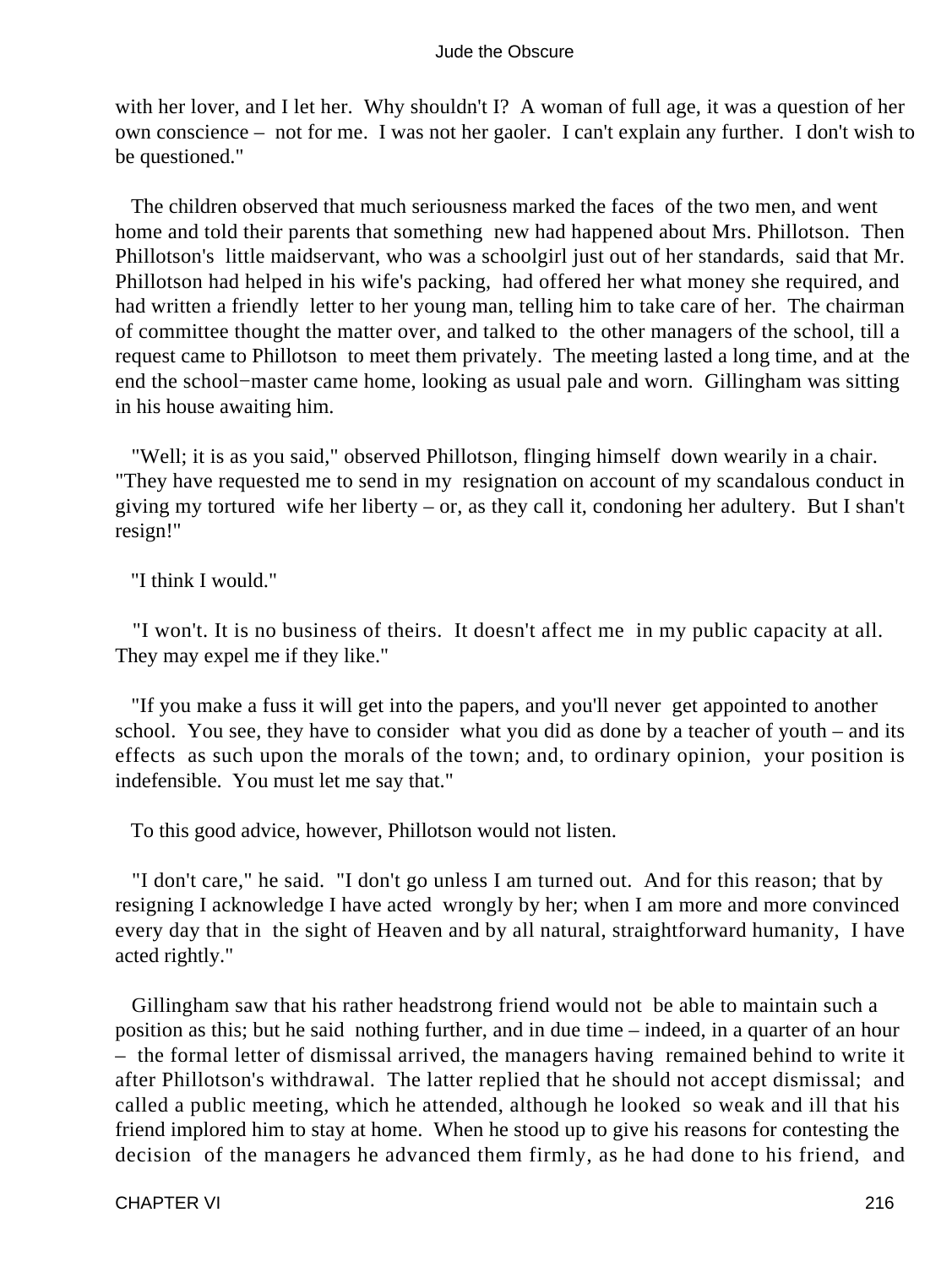contended, moreover, that the matter was a domestic theory which did not concern them. This they over−ruled, insisting that the private eccentricities of a teacher came quite within their sphere of control, as it touched the morals of those he taught. Phillotson replied that he did not see how an act of natural charity could injure morals.

 All the respectable inhabitants and well−to−do fellow−natives of the town were against Phillotson to a man. But, somewhat to his surprise, some dozen or more champions rose up in his defence as from the ground.

 It has been stated that Shaston was the anchorage of a curious and interesting group of itinerants, who frequented the numerous fairs and markets held up and down Wessex during the summer and autumn months. Although Phillotson had never spoken to one of these gentlemen they now nobly led the forlorn hope in his defence. The body included two cheap Jacks, a shooting−gallery proprietor and the ladies who loaded the guns, a pair of boxing−masters, a steam−roundabout manager, two travelling broom−makers, who called themselves widows, a gingerbread−stall keeper, a swing−boat owner, and a "test−your−strength" man.

 This generous phalanx of supporters, and a few others of independent judgment, whose own domestic experiences had been not without vicissitude, came up and warmly shook hands with Phillotson; after which they expressed their thoughts so strongly to the meeting that issue was joined, the result being a general scuffle, wherein a black board was split, three panes of the school windows were broken, an inkbottle was spilled over a town−councillor's shirt front, a churchwarden was dealt such a topper with the map of Palestine that his head went right through Samaria, and many black eyes and bleeding noses were given, one of which, to everybody's horror, was the venerable incumbent's, owing to the zeal of an emancipated chimney−sweep, who took the side of Phillotson's party. When Phillotson saw the blood running down the rector's face he deplored almost in groans the untoward and degrading circumstances, regretted that he had not resigned when called upon, and went home so ill that next morning he could not leave his bed.

 The farcical yet melancholy event was the beginning of a serious illness for him; and he lay in his lonely bed in the pathetic state of mind of a middle−aged man who perceives at length that his life, intellectual and domestic, is tending to failure and gloom. Gillingham came to see him in the evenings, and on one occasion mentioned Sue's name.

"She doesn't care anything about me!" said Phillotson. "Why should she?"

"She doesn't know you are ill."

"So much the better for both of us."

"Where are her lover and she living?"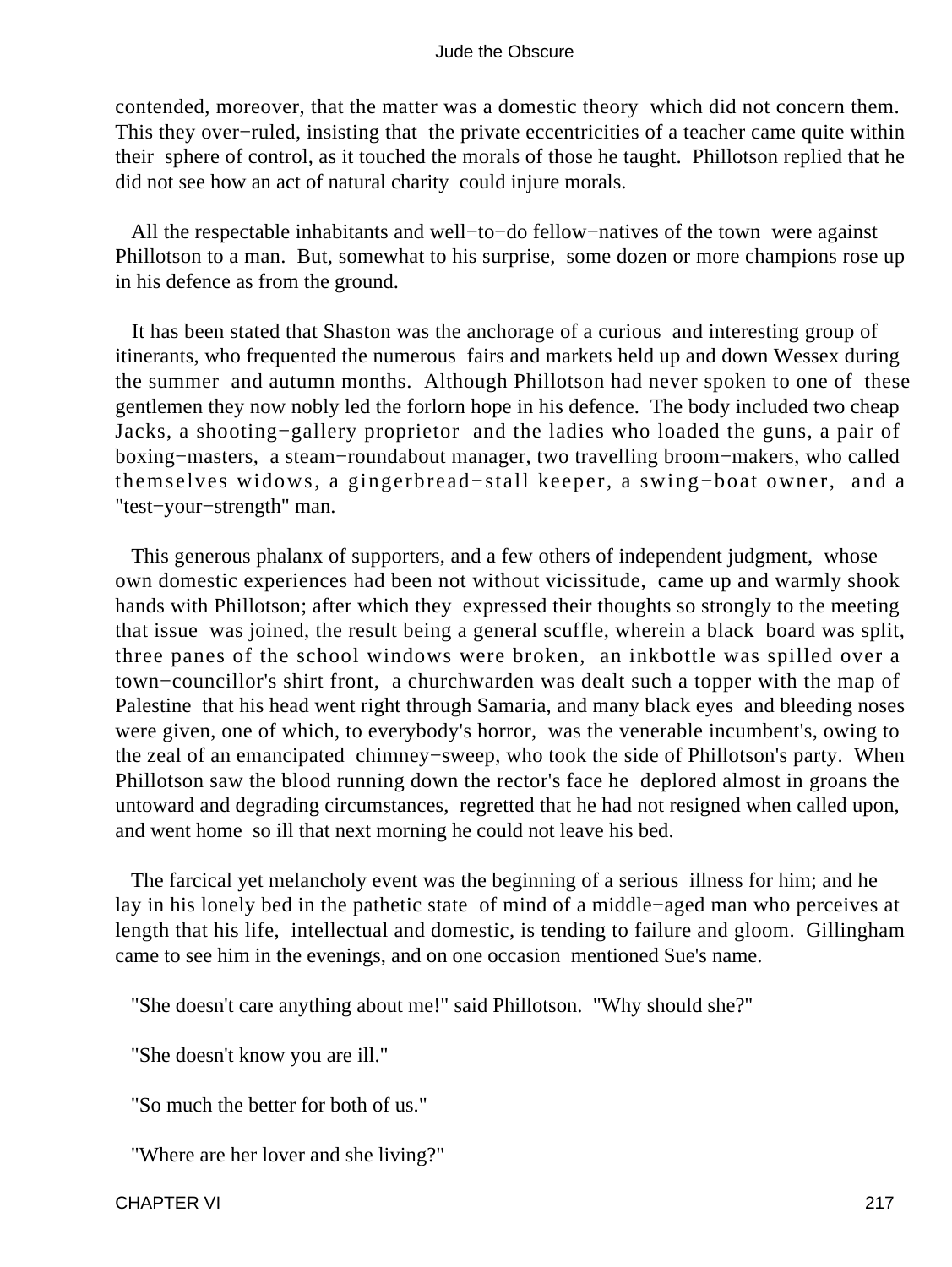"At Melchester – I suppose; at least he was living there some time ago."

 When Gillingham reached home he sat and reflected, and at last wrote an anonymous line to Sue, on the bare chance of its reaching her, the letter being enclosed in an envelope addressed to Jude at the diocesan capital. Arriving at that place it was forwarded to Marygreen in North Wessex, and thence to Aldbrickham by the only person who knew his present address – the widow who had nursed his aunt.

 Three days later, in the evening, when the sun was going down in splendour over the lowlands of Blackmoor, and making the Shaston windows like tongues of fire to the eyes of the rustics in that vale, the sick man fancied that he heard somebody come to the house, and a few minutes after there was a tap at the bedroom door. Phillotson did not speak; the door was hesitatingly opened, and there entered – Sue.

 She was in light spring clothing, and her advent seemed ghostly – like the flitting in of a moth. He turned his eyes upon her, and flushed; but appeared to check his primary impulse to speak.

 "I have no business here," she said, bending her frightened face to him. "But I heard you were ill – very ill; and – and as I know that you recognize other feelings between man and woman than physical love, I have come."

"I am not very ill, my dear friend. Only unwell."

 "I didn't know that; and I am afraid that only a severe illness would have justified my coming!"

 "Yes ... yes. And I almost wish you had not come! It is a little too soon – that's all I mean. Still, let us make the best of it. You haven't heard about the school, I suppose?"

"No – what about it?"

 "Only that I am going away from here to another place. The managers and I don't agree, and we are going to part – that's all."

 Sue did not for a moment, either now or later, suspect what troubles had resulted to him from letting her go; it never once seemed to cross her mind, and she had received no news whatever from Shaston. They talked on slight and ephemeral subjects, and when his tea was brought up he told the amazed little servant that a cup was to be set for Sue. That young person was much more interested in their history than they supposed, and as she descended the stairs she lifted her eyes and hands in grotesque amazement. While they sipped Sue went to the window and thoughtfully said, "It is such a beautiful sunset, Richard."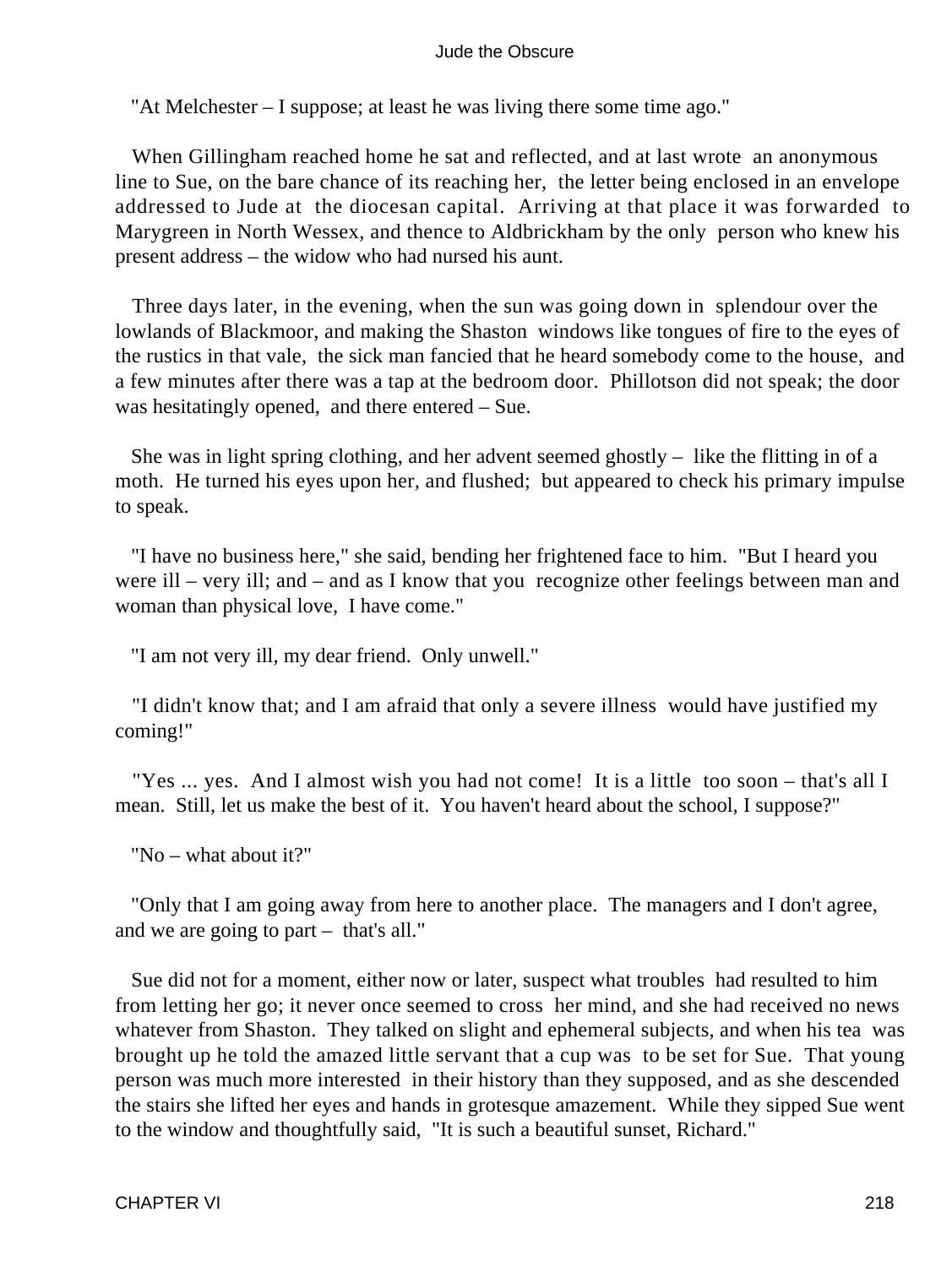"They are mostly beautiful from here, owing to the rays crossing the mist of the vale. But I lose them all, as they don't shine into this gloomy corner where I lie."

"Wouldn't you like to see this particular one? It is like heaven opened."

"Ah yes! But I can't."

"I'll help you to."

"No – the bedstead can't be shifted."

"But see how I mean."

 She went to where a swing−glass stood, and taking it in her hands carried it to a spot by the window where it could catch the sunshine, moving the glass till the beams were reflected into Phillotson's face.

 "There – you can see the great red sun now!" she said. "And I am sure it will cheer you – I do so hope it will!" She spoke with a childlike, repentant kindness, as if she could not do too much for him.

 Phillotson smiled sadly. "You are an odd creature!" he murmured as the sun glowed in his eyes. "The idea of your coming to see me after what has passed!"

 "Don't let us go back upon that!" she said quickly. "I have to catch the omnibus for the train, as Jude doesn't know I have come; he was out when I started; so I must return home almost directly. Richard, I am so very glad you are better. You don't hate me, do you? You have been such a kind friend to me!"

"I am glad to know you think so," said Phillotson huskily. "No. I don't hate you!"

 It grew dusk quickly in the gloomy room during their intermittent chat, and when candles were brought and it was time to leave she put her hand in his or rather allowed it to flit through his; for she was significantly light in touch. She had nearly closed the door when he said, "Sue!" He had noticed that, in turning away from him, tears were on her face and a quiver in her lip.

 It was bad policy to recall her – he knew it while he pursued it. But he could not help it. She came back.

 "Sue," he murmured, "do you wish to make it up, and stay? I'll forgive you and condone everything!"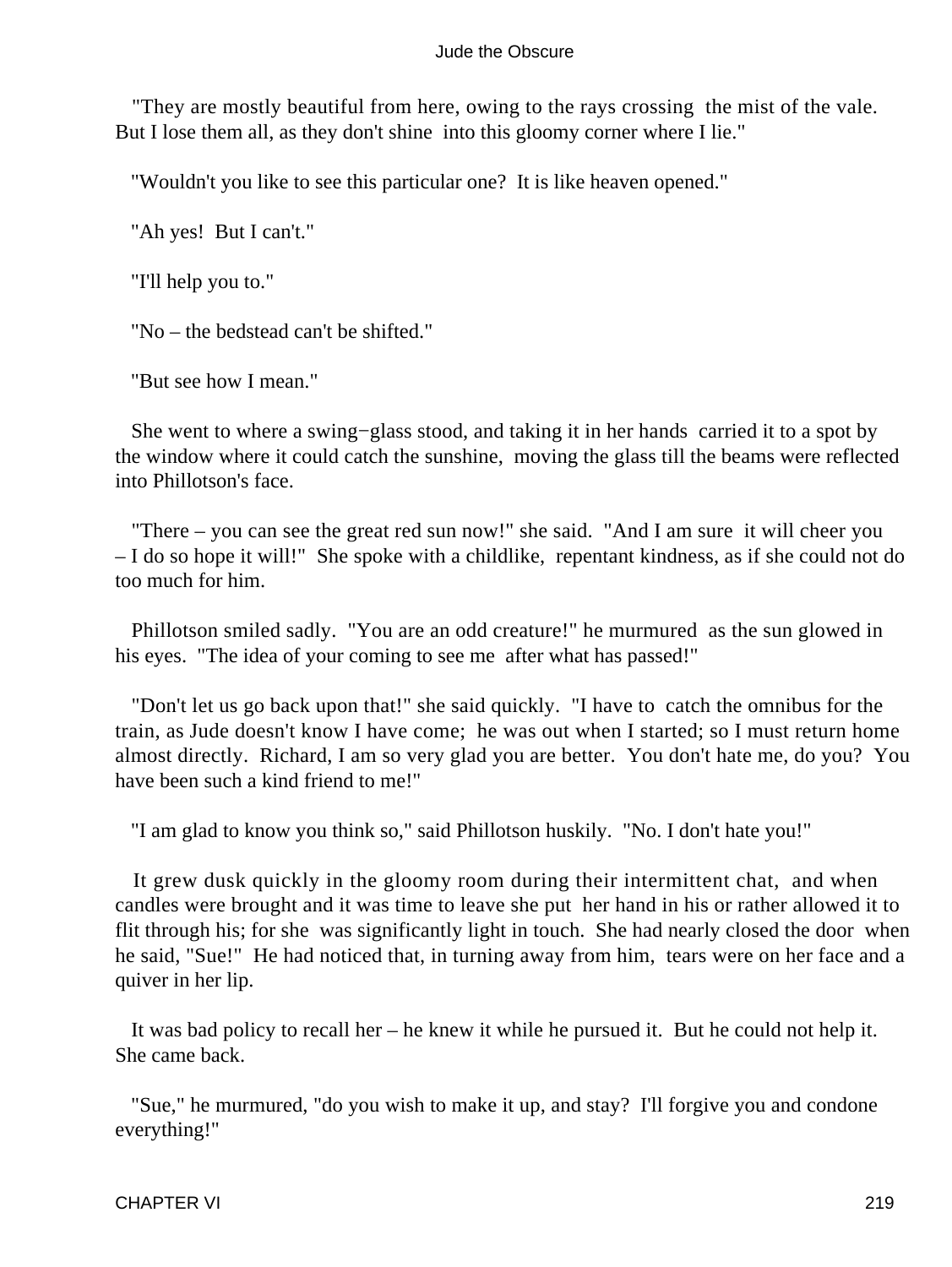"Oh you can't, you can't!" she said hastily. "You can't condone it now!"

"He is your husband now, in effect, you mean, of course?"

"You may assume it. He is obtaining a divorce from his wife Arabella."

"His wife! It is altogether news to me that he has a wife."

"It was a bad marriage."

"Like yours."

 "Like mine. He is not doing it so much on his own account as on hers. She wrote and told him it would be a kindness to her, since then she could marry and live respectably. And Jude has agreed."

 "A wife.... A kindness to her. Ah, yes; a kindness to her to release her altogether.... But I don't like the sound of it. I can forgive, Sue."

 "No, no! You can't have me back now I have been so wicked – as to do what I have done!"

 There had arisen in Sue's face that incipient fright which showed itself whenever he changed from friend to husband, and which made her adopt any line of defence against marital feeling in him. "I MUST go now. I'll come again – may I?"

"I don't ask you to go, even now. I ask you to stay."

"I thank you, Richard; but I must. As you are not so ill as I thought, I CANNOT stay!"

 "She's his – his from lips to heel!" said Phillotson; but so faintly that in closing the door she did not hear it. The dread of a reactionary change in the schoolmaster's sentiments, coupled, perhaps, with a faint shamefacedness at letting even him know what a slipshod lack of thoroughness, from a man's point of view, characterized her transferred allegiance, prevented her telling him of her, thus far, incomplete relations with Jude; and Phillotson lay writhing like a man in hell as he pictured the prettily dressed, maddening compound of sympathy and averseness who bore his name, returning impatiently to the home of her lover.

 Gillingham was so interested in Phillotson's affairs, and so seriously concerned about him, that he walked up the hill−side to Shaston two or three times a week, although, there and back, it was a journey of nine miles, which had to be performed between tea and supper, after a hard day's work in school. When he called on the next occasion after Sue's visit his friend was downstairs, and Gillingham noticed that his restless mood had been supplanted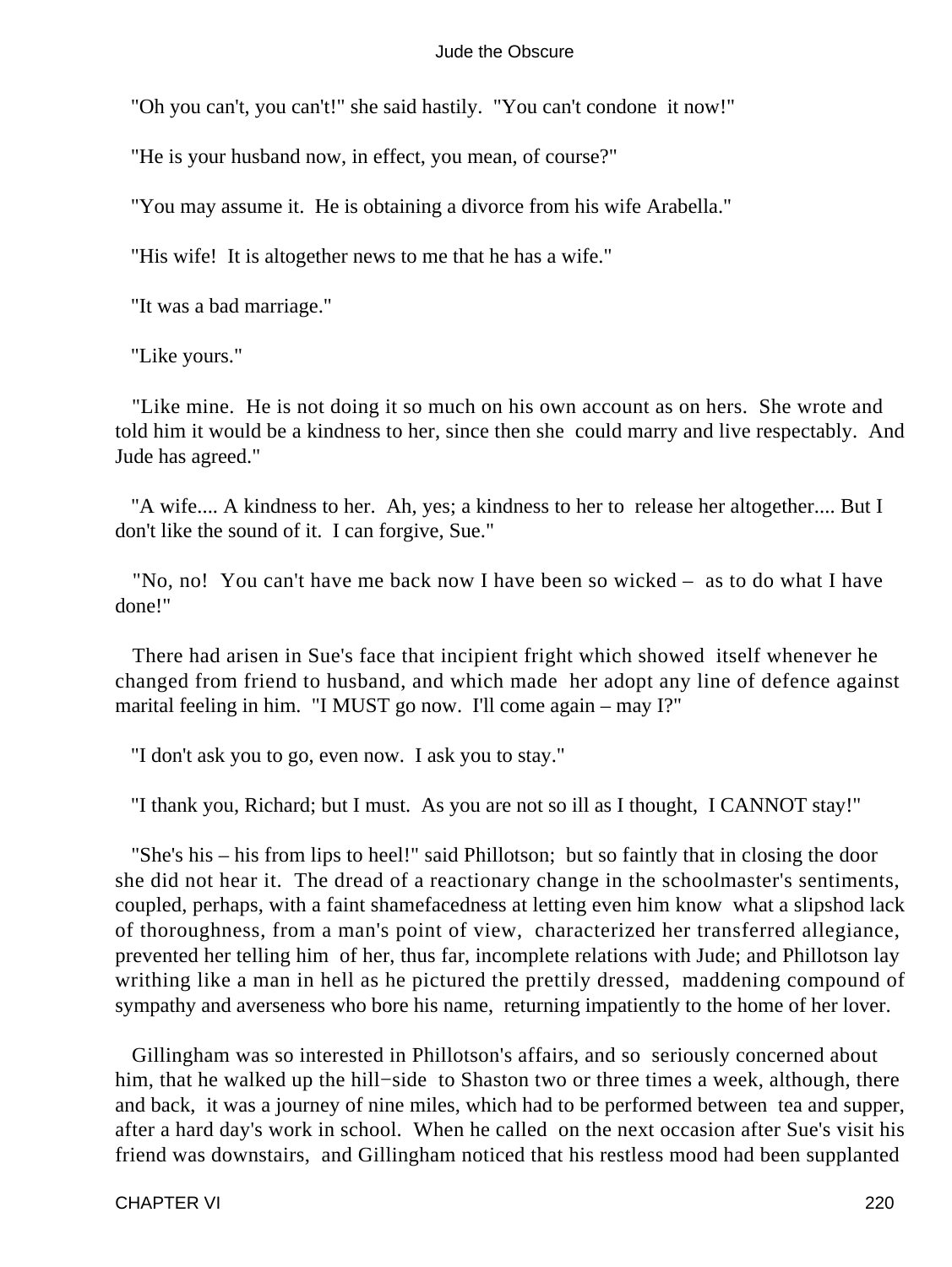by a more fixed and composed one.

"She's been here since you called last," said Phillotson.

"Not Mrs. Phillotson?"

"Yes."

"Ah! You have made it up?"

 "No.... She just came, patted my pillow with her little white hand, played the thoughtful nurse for half an hour, and went away."

"Well – I'm hanged! A little hussy!"

"What do you say?"

"Oh – nothing!"

"What do you mean?"

"I mean, what a tantalizing, capricious little woman! If she were not your wife"

 "She is not; she's another man's except in name and law. And I have been thinking – it was suggested to me by a conversation I had with her – that, in kindness to her, I ought to dissolve the legal tie altogether; which, singularly enough, I think I can do, now she has been back, and refused my request to stay after I said I had forgiven her. I believe that fact would afford me opportunity of doing it, though I did not see it at the moment. What's the use of keeping her chained on to me if she doesn't belong to me? I know – I feel absolutely certain – that she would welcome my taking such a step as the greatest charity to her. For though as a fellow−creature she sympathizes with, and pities me, and even weeps for me, as a husband she cannot endure me – she loathes me – there's no use in mincing words – she loathes me, and my only manly, and dignified, and merciful course is to complete what I have begun.... And for worldly reasons, too, it will be better for her to be independent. I have hopelessly ruined my prospects because of my decision as to what was best for us, though she does not know it; I see only dire poverty ahead from my feet to the grave; for I can be accepted as teacher no more. I shall probably have enough to do to make both ends meet during the remainder of my life, now my occupation's gone; and I shall be better able to bear it alone. I may as well tell you that what has suggested my letting her go is some news she brought me – the news that Fawley is doing the same."

"Oh – he had a spouse, too? A queer couple, these lovers!"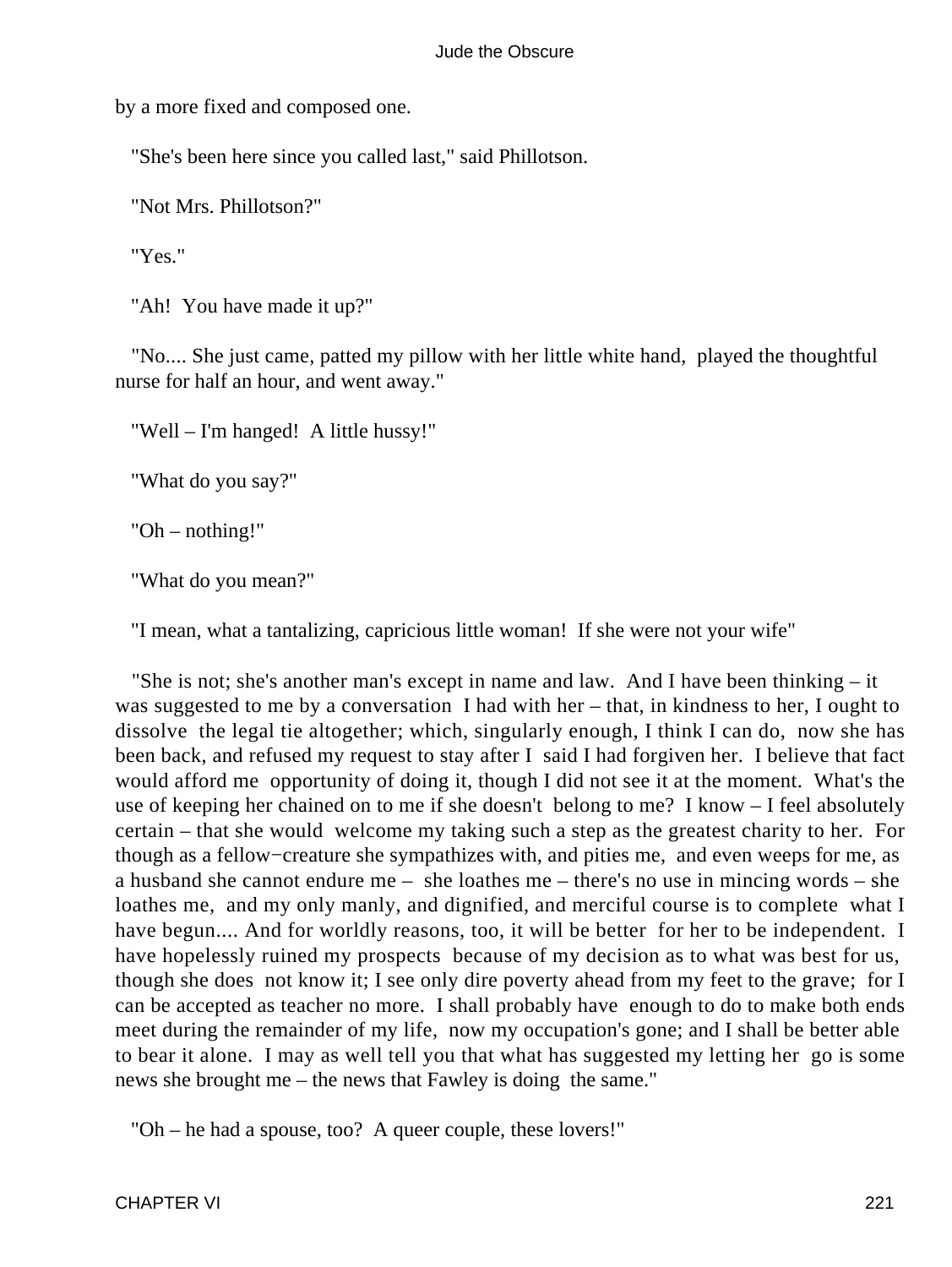"Well – I don't want your opinion on that. What I was going to say is that my liberating her can do her no possible harm, and will open up a chance of happiness for her which she has never dreamt of hitherto. For then they'll be able to marry, as they ought to have done at first."

 Gillingham did not hurry to reply. "I may disagree with your motive," he said gently, for he respected views he could not share. "But I think you are right in your determination – if you can carry it out. I doubt, however, if you can."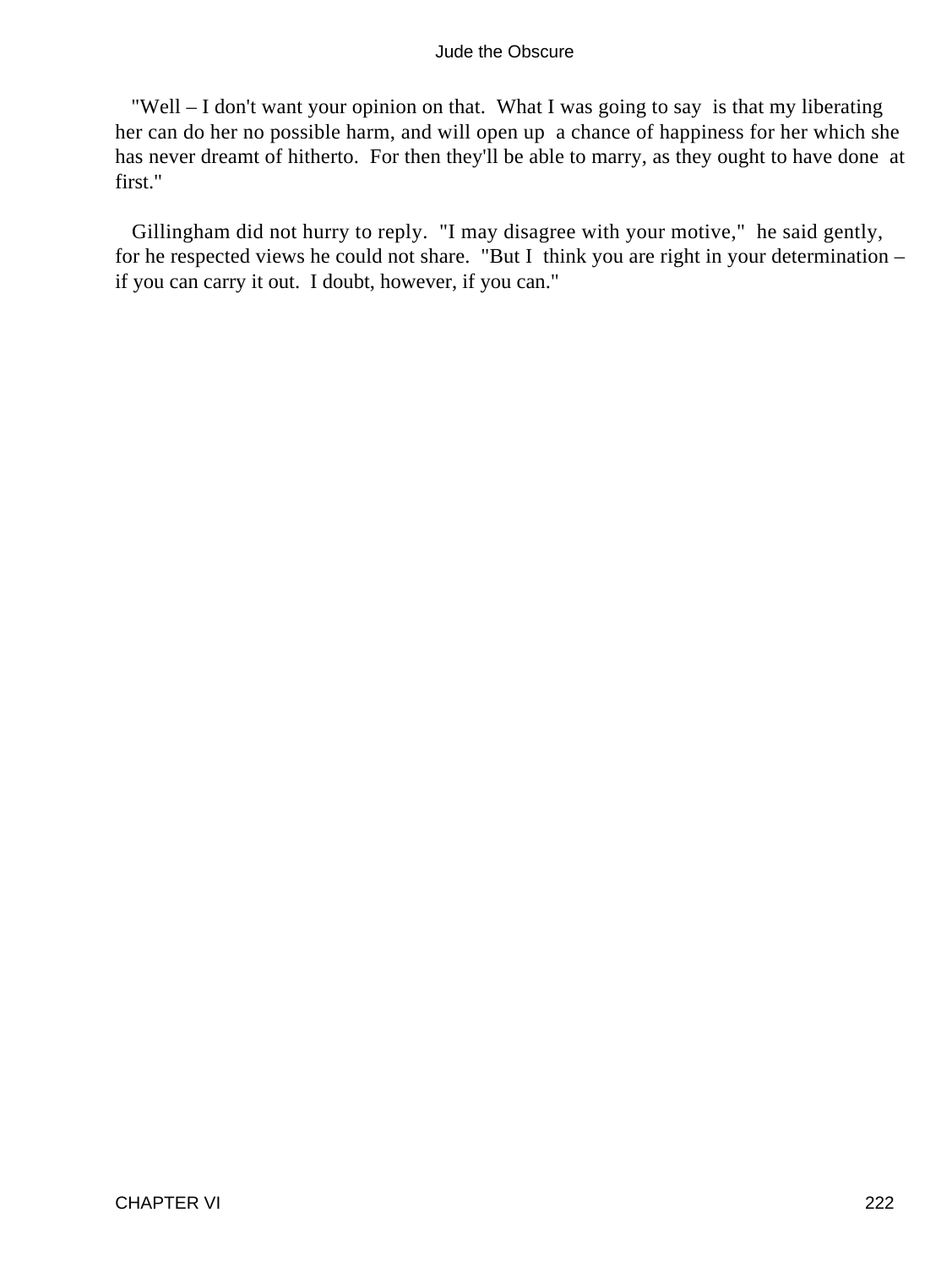# **[PART Fifth − AT ALDBRICKHAM AND ELSEWHERE](#page-367-0)**

"Thy aerial part, and all the fiery parts which are mingled in thee, though by nature they have an upward tendency, still in obedience to the disposition of the universe they are over−powered here in the compound mass the body." – M. ANTONINUS (Long).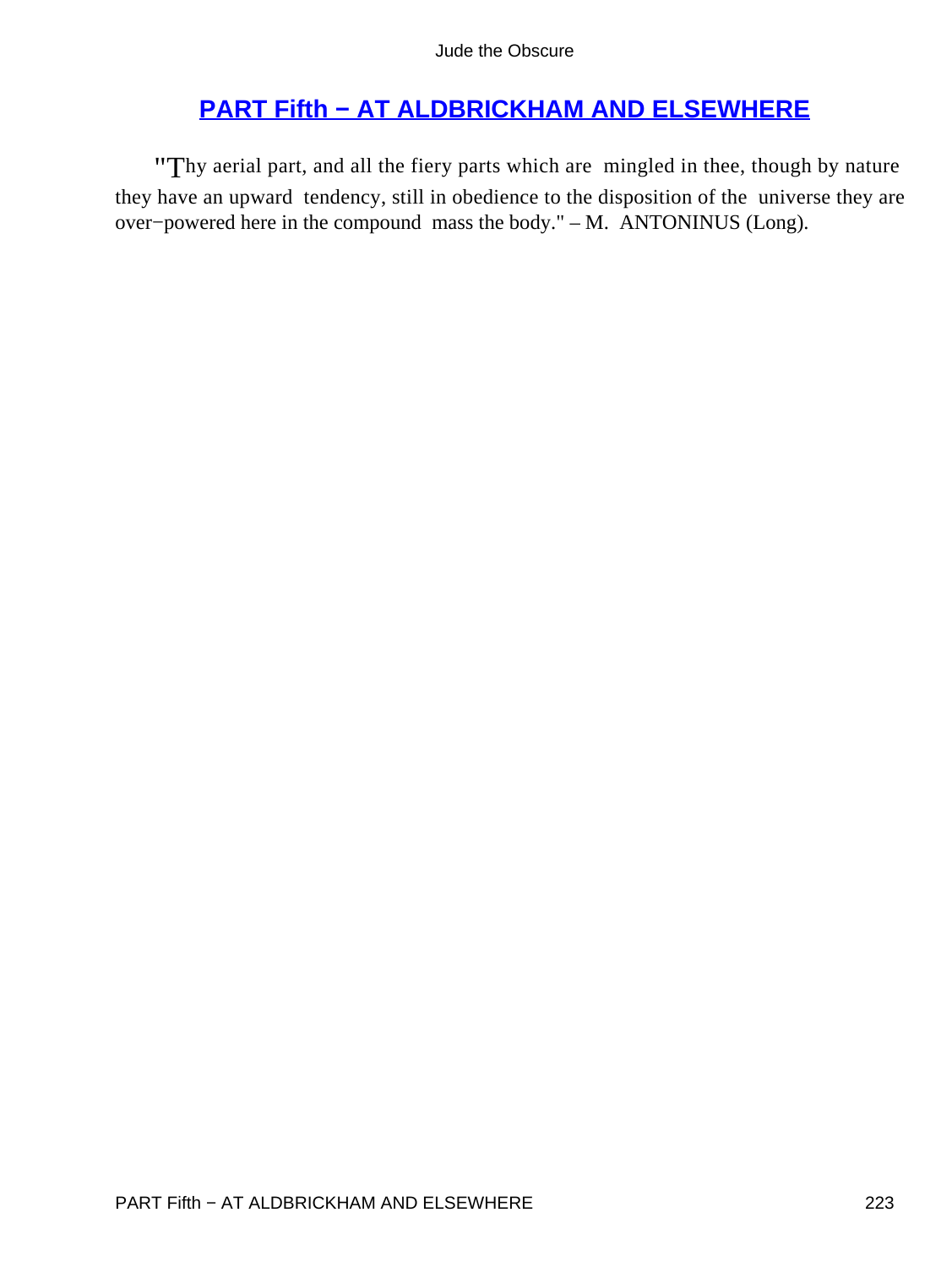# **[CHAPTER I](#page-367-0)**

How Gillingham's doubts were disposed of will most quickly appear by passing over the series of dreary months and incidents that followed the events of the last chapter, and coming on to a Sunday in the February of the year following.

 Sue and Jude were living in Aldbrickham, in precisely the same relations that they had established between themselves when she left Shaston to join him the year before. The proceedings in the law−courts had reached their consciousness, but as a distant sound and an occasional missive which they hardly understood.

 They had met, as usual, to breakfast together in the little house with Jude's name on it, that he had taken at fifteen pounds a year, with three−pounds−ten extra for rates and taxes, and furnished with his aunt's ancient and lumbering goods, which had cost him about their full value to bring all the way from Marygreen. Sue kept house, and managed everything.

As he entered the room this morning Sue held up a letter she had just received.

"Well; and what is it about?" he said after kissing her.

 "That the decree NISI in the case of Phillotson VERSUS Phillotson and Fawley, pronounced six months ago, has just been made absolute."

"Ah," said Jude, as he sat down.

 The same concluding incident in Jude's suit against Arabella had occurred about a month or two earlier. Both cases had been too insignificant to be reported in the papers, further than by name in a long list of other undefended cases.

 "Now then, Sue, at any rate, you can do what you like!" He looked at his sweetheart curiously.

"Are we – you and  $I$  – just as free now as if we had never married at all?"

 "Just as free – except, I believe, that a clergyman may object personally to remarry you, and hand the job on to somebody else."

 "But I wonder – do you think it is really so with us? I know it is generally. But I have an uncomfortable feeling that my freedom has been obtained under false pretences!"

"How?"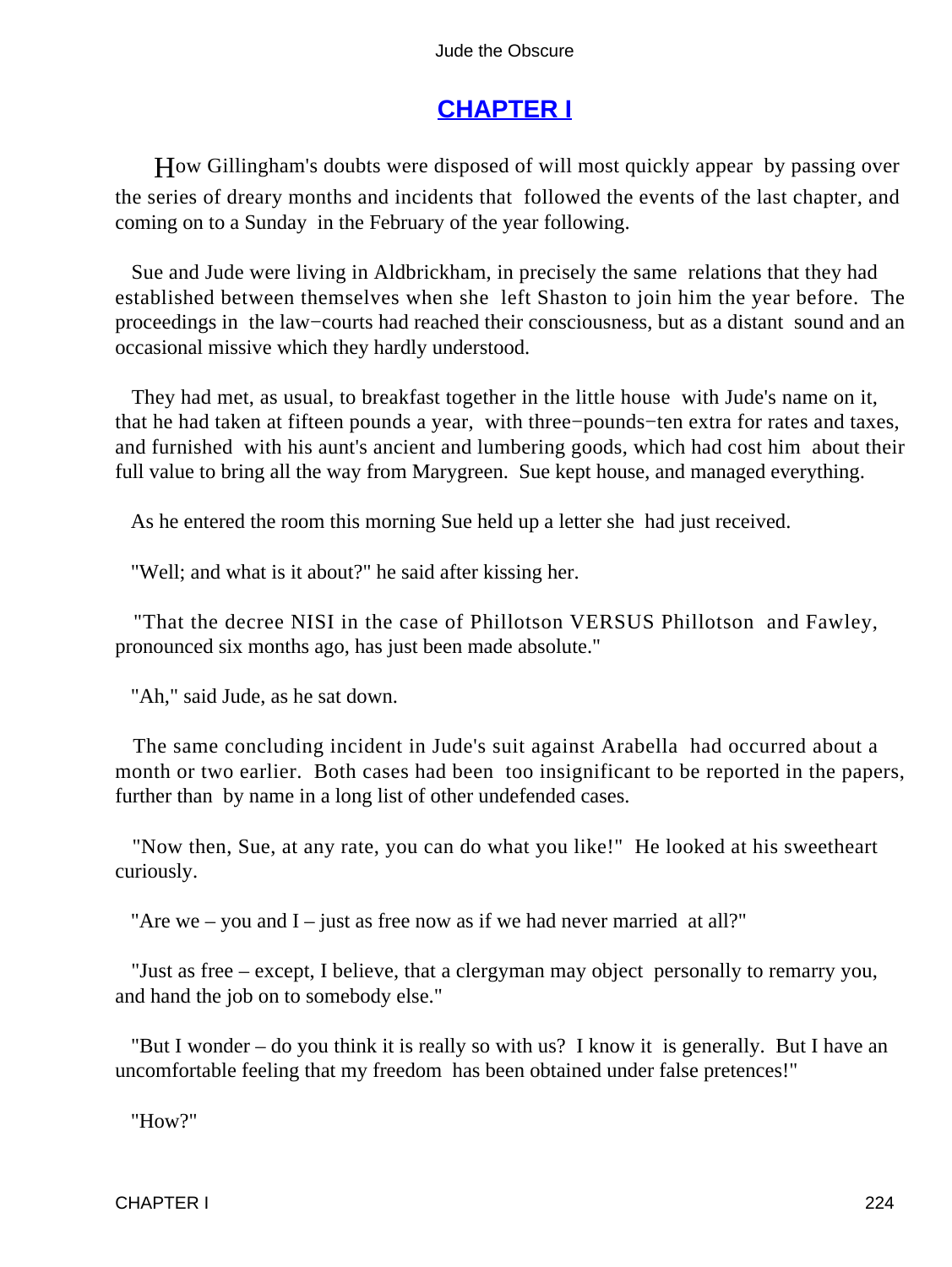"Well – if the truth about us had been known, the decree wouldn't have been pronounced. It is only, is it, because we have made no defence, and have led them into a false supposition? Therefore is my freedom lawful, however proper it may be?"

 "Well – why did you let it be under false pretences? You have only yourself to blame," he said mischievously.

"Jude – don't! You ought not to be touchy about that still. You must take me as I am."

 "Very well, darling: so I will. Perhaps you were right. As to your question, we were not obliged to prove anything. That was their business. Anyhow we are living together."

"Yes. Though not in their sense."

 "One thing is certain, that however the decree may be brought about, a marriage is dissolved when it is dissolved. There is this advantage in being poor obscure people like us – that these things are done for us in a rough and ready fashion. It was the same with me and Arabella. I was afraid her criminal second marriage would have been discovered, and she punished; but nobody took any interest in her – nobody inquired, nobody suspected it. If we'd been patented nobilities we should have had infinite trouble, and days and weeks would have been spent in investigations."

 By degrees Sue acquired her lover's cheerfulness at the sense of freedom, and proposed that they should take a walk in the fields, even if they had to put up with a cold dinner on account of it. Jude agreed, and Sue went up−stairs and prepared to start, putting on a joyful coloured gown in observance of her liberty; seeing which Jude put on a lighter tie.

 "Now we'll strut arm and arm," he said, "like any other engaged couple. We've a legal right to."

 They rambled out of the town, and along a path over the low−lying lands that bordered it, though these were frosty now, and the extensive seed−fields were bare of colour and produce. The pair, however, were so absorbed in their own situation that their surroundings were little in their consciousness.

"Well, my dearest, the result of all this is that we can marry after a decent interval."

"Yes; I suppose we can," said Sue, without enthusiasm.

"And aren't we going to?"

 "I don't like to say no, dear Jude; but I feel just the same about it now as I have done all along. I have just the same dread lest an iron contract should extinguish your tenderness for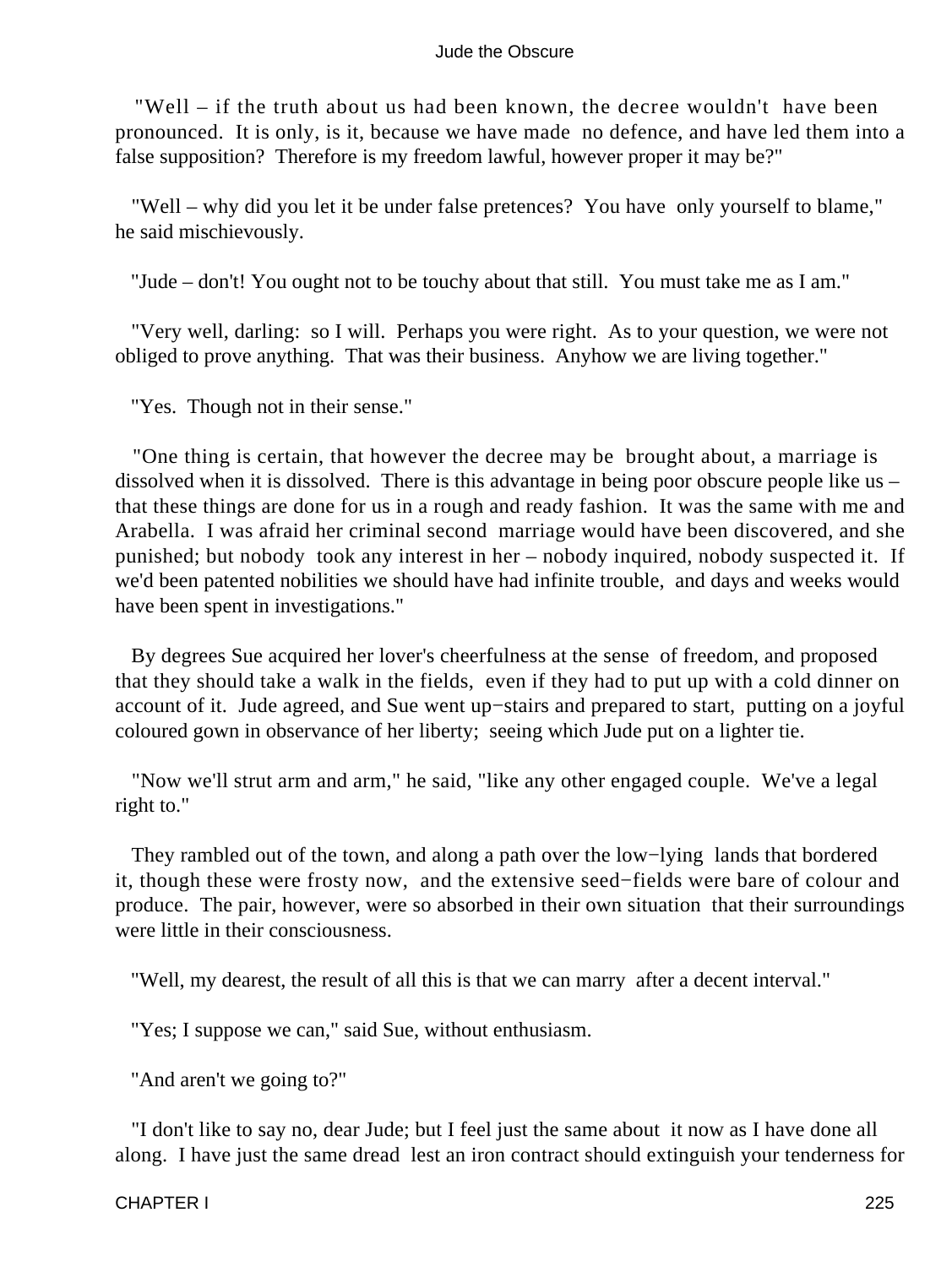me, and mine for you, as it did between our unfortunate parents."

"Still, what can we do? I do love you, as you know, Sue."

 "I know it abundantly. But I think I would much rather go on living always as lovers, as we are living now, and only meeting by day. It is so much sweeter – for the woman at least, and when she is sure of the man. And henceforward we needn't be so particular as we have been about appearances."

 "Our experiences of matrimony with others have not been encouraging, I own," said he with some gloom; "either owing to our own dissatisfied, unpractical natures, or by our misfortune. But we two  $-$  – "

 "Should be two dissatisfied ones linked together, which would be twice as bad as before.... I think I should begin to be afraid of you, Jude, the moment you had contracted to cherish me under a Government stamp, and I was licensed to be loved on the premises by you – Ugh, how horrible and sordid! Although, as you are, free, I trust you more than any other man in the world."

 "No, no – don't say I should change!" he expostulated; yet there was misgiving in his own voice also.

 "Apart from ourselves, and our unhappy peculiarities, it is foreign to a man's nature to go on loving a person when he is told that he must and shall be that person's lover. There would be a much likelier chance of his doing it if he were told not to love. If the marriage ceremony consisted in an oath and signed contract between the parties to cease loving from that day forward, in consideration of personal possession being given, and to avoid each other's society as much as possible in public, there would be more loving couples than there are now. Fancy the secret meetings between the perjuring husband and wife, the denials of having seen each other, the clambering in at bedroom windows, and the hiding in closets! There'd be little cooling then."

 "Yes; but admitting this, or something like it, to be true, you are not the only one in the world to see it, dear little Sue. People go on marrying because they can't resist natural forces, although many of them may know perfectly well that they are possibly buying a month's pleasure with a life's discomfort. No doubt my father and mother, and your father and mother, saw it, if they at all resembled us in habits of observation. But then they went and married just the same, because they had ordinary passions. But you, Sue, are such a phantasmal, bodiless creature, one who – if you'll allow me to say it – has so little animal passion in you, that you can act upon reason in the matter, when we poor unfortunate wretches of grosser substance can't."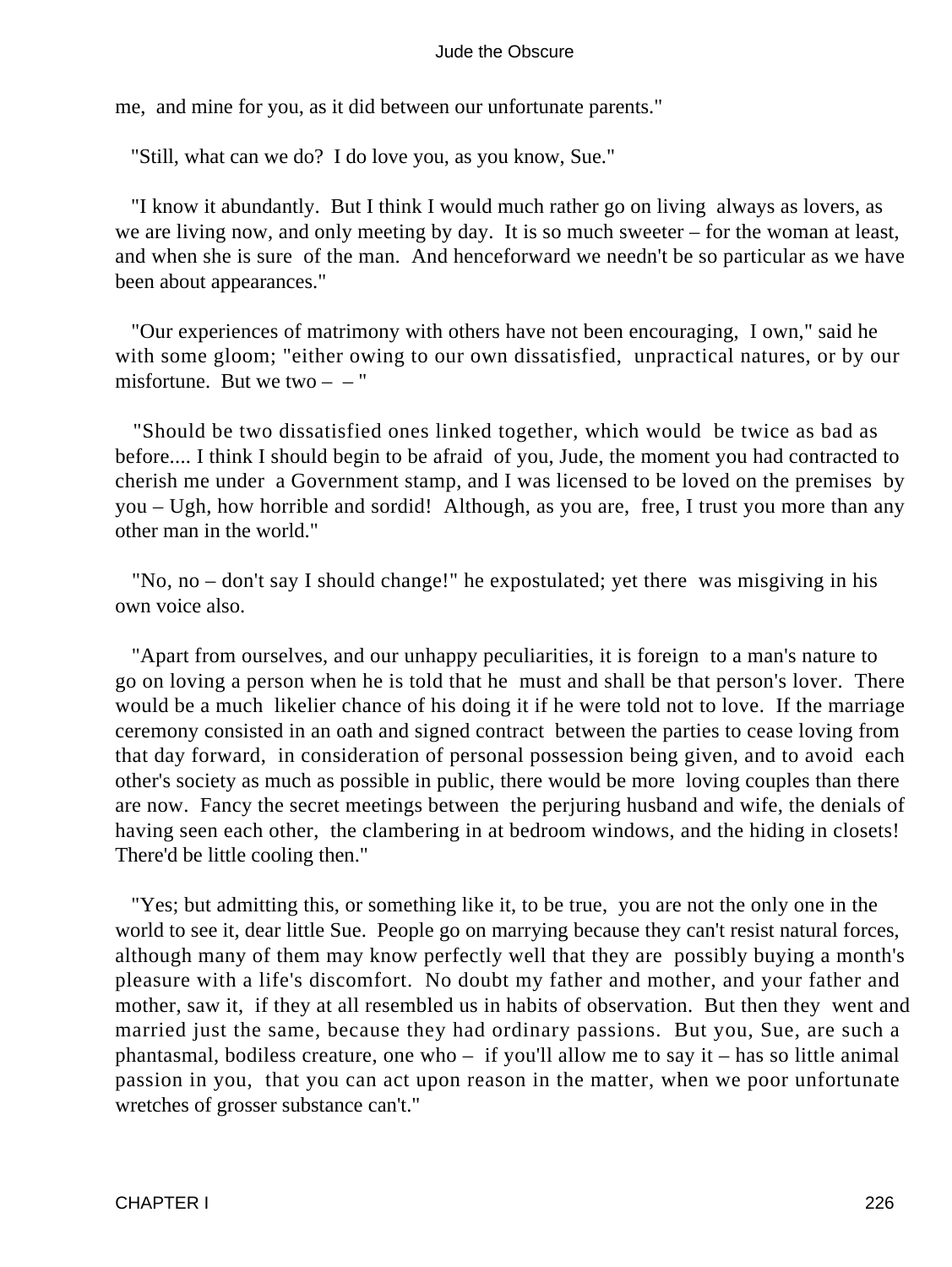"Well," she sighed, "you've owned that it would probably end in misery for us. And I am not so exceptional a woman as you think. Fewer women like marriage than you suppose, only they enter into it for the dignity it is assumed to confer, and the social advantages it gains them sometimes – a dignity and an advantage that I am quite willing to do without."

 Jude fell back upon his old complaint – that, intimate as they were, he had never once had from her an honest, candid declaration that she loved or could love him. "I really fear sometimes that you cannot," he said, with a dubiousness approaching anger. "And you are so reticent. I know that women are taught by other women that they must never admit the full truth to a man. But the highest form of affection is based on full sincerity on both sides. Not being men, these women don't know that in looking back on those he has had tender relations with, a man's heart returns closest to her who was the soul of truth in her conduct. The better class of man, even if caught by airy affectations of dodging and parrying, is not retained by them. A Nemesis attends the woman who plays the game of elusiveness too often, in the utter contempt for her that, sooner or later, her old admirers feel; under which they allow her to go unlamented to her grave."

 Sue, who was regarding the distance, had acquired a guilty look; and she suddenly replied in a tragic voice: "I don't think I like you to−day so well as I did, Jude!"

"Don't you? Why?"

 "Oh, well – you are not nice – too sermony. Though I suppose I am so bad and worthless that I deserve the utmost rigour of lecturing!"

 "No, you are not bad. You are a dear. But as slippery as an eel when I want to get a confession from you."

 "Oh yes I am bad, and obstinate, and all sorts! It is no use your pretending I am not! People who are good don't want scolding as I do.... But now that I have nobody but you, and nobody to defend me, it is very hard that I mustn't have my own way in deciding how I'll live with you, and whether I'll be married or no!"

 "Sue, my own comrade and sweetheart, I don't want to force you either to marry or to do the other thing – of course I don't! It is too wicked of you to be so pettish! Now we won't say any more about it, and go on just the same as we have done; and during the rest of our walk we'll talk of the meadows only, and the floods, and the prospect of the farmers this coming year."

 After this the subject of marriage was not mentioned by them for several days, though living as they were with only a landing between them it was constantly in their minds. Sue was assisting Jude very materially now: he had latterly occupied himself on his own account in working and lettering headstones, which he kept in a little yard at the back of his little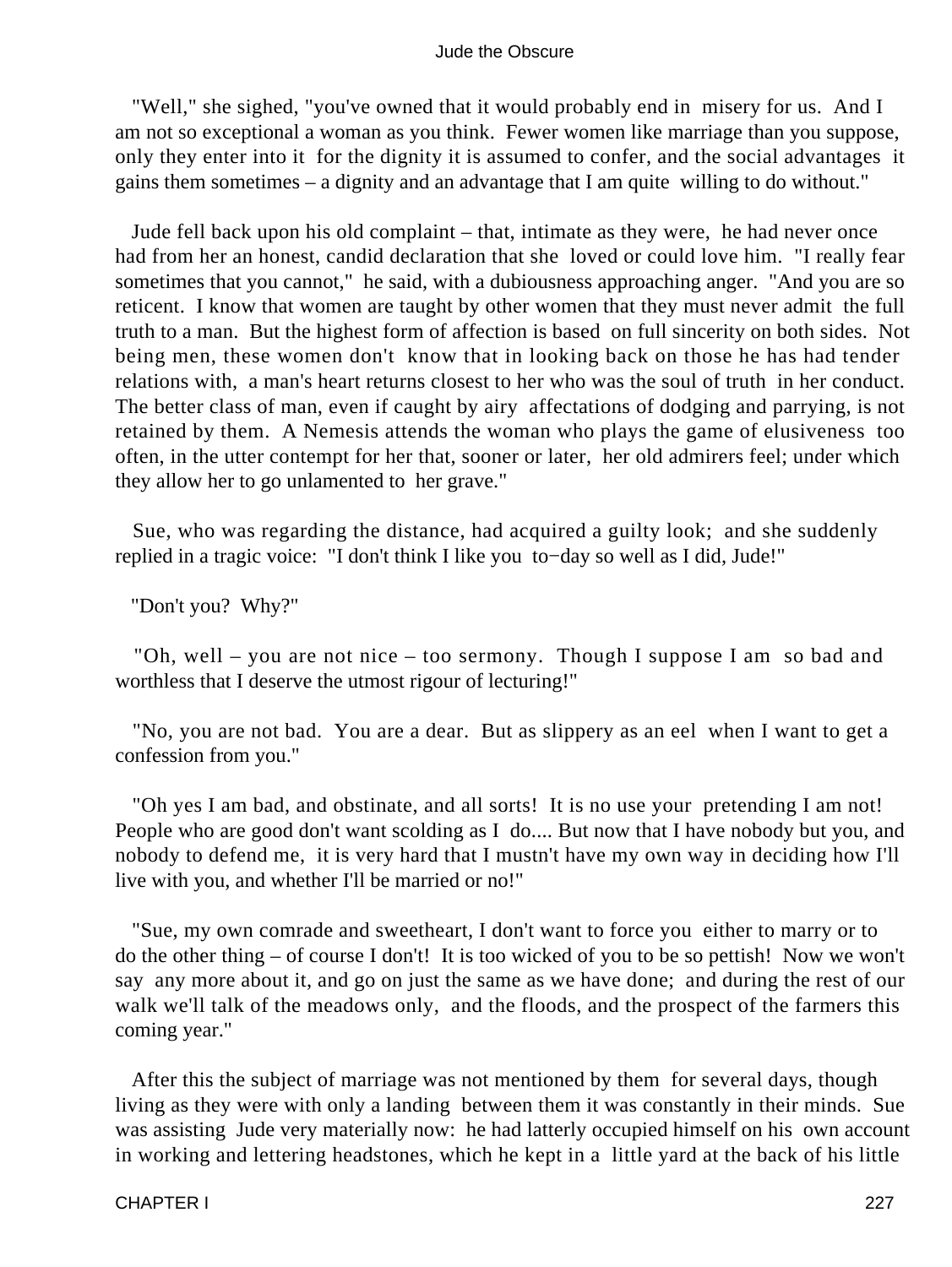house, where in the intervals of domestic duties she marked out the letters full size for him, and blacked them in after he had cut them. It was a lower class of handicraft than were his former performances as a cathedral mason, and his only patrons were the poor people who lived in his own neighbourhood, and knew what a cheap man this "Jude Fawley: Monumental Mason" (as he called himself on his front door) was to employ for the simple memorials they required for their dead. But he seemed more independent than before, and it was the only arrangement under which Sue, who particularly wished to be no burden on him, could render any assistance.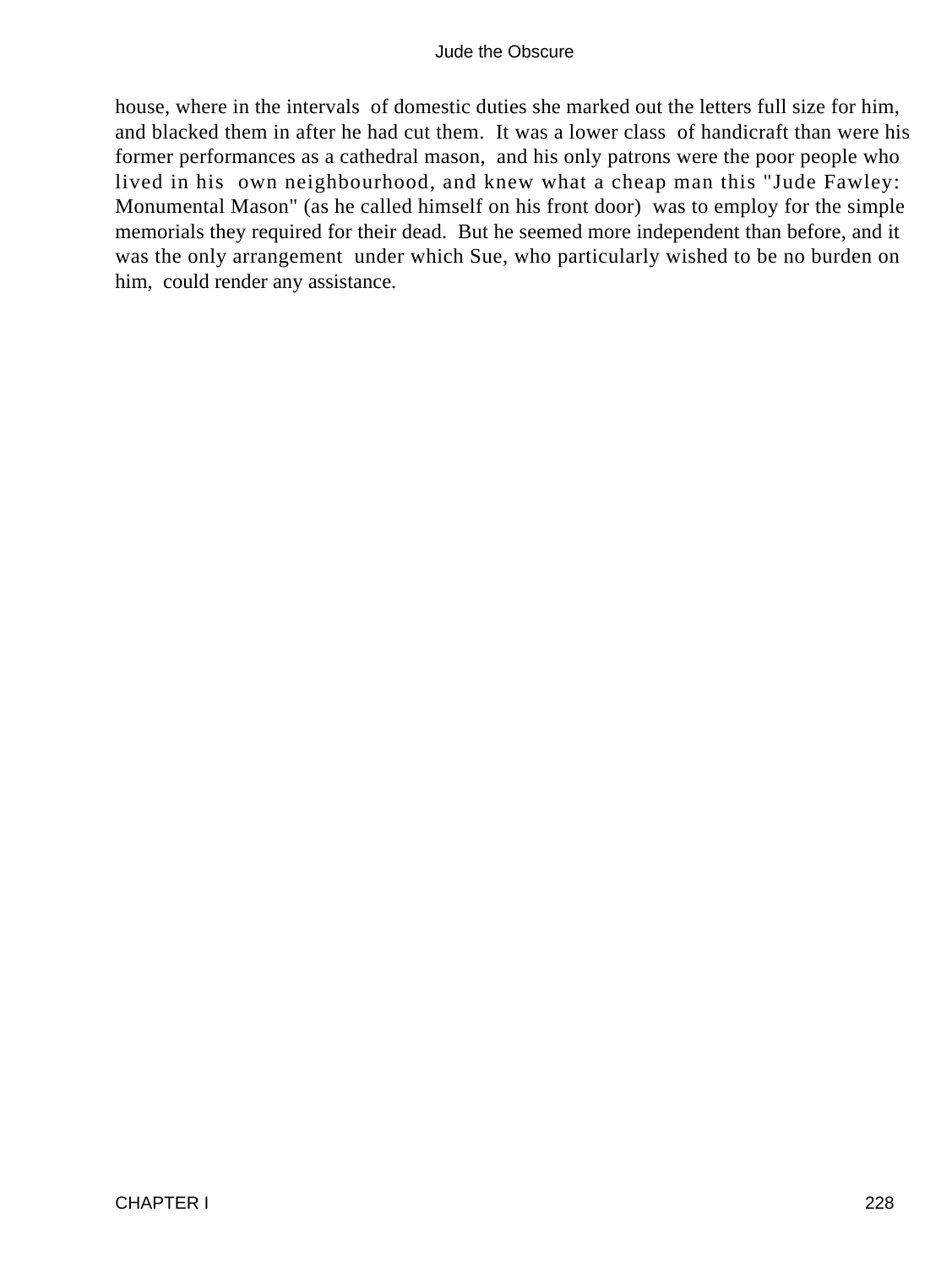# **[CHAPTER II](#page-367-0)**

IT was an evening at the end of the month, and Jude had just returned home from hearing a lecture on ancient history in the public hall not far off. When he entered, Sue, who had been keeping indoors during his absence, laid out supper for him. Contrary to custom she did not speak. Jude had taken up some illustrated paper, which he perused till, raising his eyes, he saw that her face was troubled.

"Are you depressed, Sue?" he said.

She paused a moment. "I have a message for you," she answered.

"Somebody has called?"

 "Yes. A woman." Sue's voice quavered as she spoke, and she suddenly sat down from her preparations, laid her hands in her lap, and looked into the fire. "I don't know whether I did right or not!" she continued. "I said you were not at home, and when she said she would wait, I said I thought you might not be able to see her."

"Why did you say that, dear? I suppose she wanted a headstone. Was she in mourning?"

 "No. She wasn't in mourning, and she didn't want a headstone; and I thought you couldn't see her." Sue looked critically and imploringly at him.

"But who was she? Didn't she say?"

 "No. She wouldn't give her name. But I know who she was – I think I do! It was Arabella!"

"Heaven save us! What should Arabella come for? What made you think it was she?"

 "Oh, I can hardly tell. But I know it was! I feel perfectly certain it was – by the light in her eyes as she looked at me. She was a fleshy, coarse woman."

 "Well – I should not have called Arabella coarse exactly, except in speech, though she may be getting so by this time under the duties of the public house. She was rather handsome when I knew her."

"Handsome! But yes! – so she is!"

 "I think I heard a quiver in your little mouth. Well, waiving that, as she is nothing to me, and virtuously married to another man, why should she come troubling us?"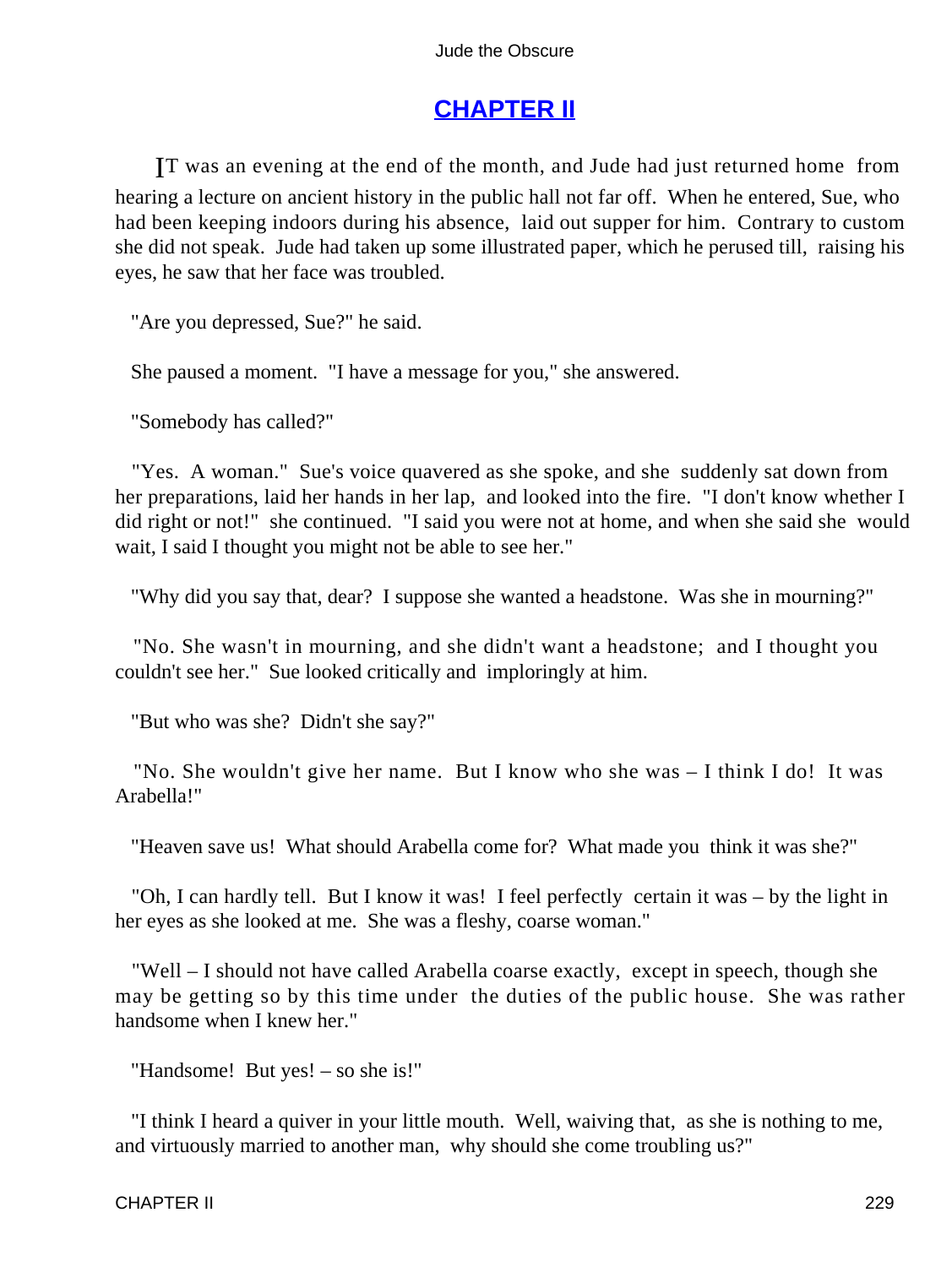"Are you sure she's married? Have you definite news of it?"

 "No – not definite news. But that was why she asked me to release her. She and the man both wanted to lead a proper life, as I understood."

 "Oh Jude – it was, it WAS Arabella!" cried Sue, covering her eyes with her hand. "And I am so miserable! It seems such an ill omen, whatever she may have come for. You could not possibly see her, could you?"

 "I don't really think I could. It would be so very painful to talk to her now – for her as much as for me. However, she's gone. Did she say she would come again?"

"No. But she went away very reluctantly."

 Sue, whom the least thing upset, could not eat any supper, and when Jude had finished his he prepared to go to bed. He had no sooner raked out the fire, fastened the doors, and got to the top of the stairs than there came a knock. Sue instantly emerged from her room, which she had but just entered.

"There she is again!" Sue whispered in appalled accents.

"How do you know?"

"She knocked like that last time."

 They listened, and the knocking came again. No servant was kept in the house, and if the summons were to be responded to one of them would have to do it in person. "I'll open a window," said Jude. "Whoever it is cannot be expected to be let in at this time."

 He accordingly went into his bedroom and lifted the sash. The lonely street of early retiring workpeople was empty from end to end save of one figure – that of a woman walking up and down by the lamp a few yards off.

"Who's there?" he asked.

 "Is that Mr. Fawley?" came up from the woman, in a voice which was unmistakably Arabella's.

Jude replied that it was.

"Is it she?" asked Sue from the door, with lips apart.

"Yes, dear," said Jude. "What do you want, Arabella?" he inquired.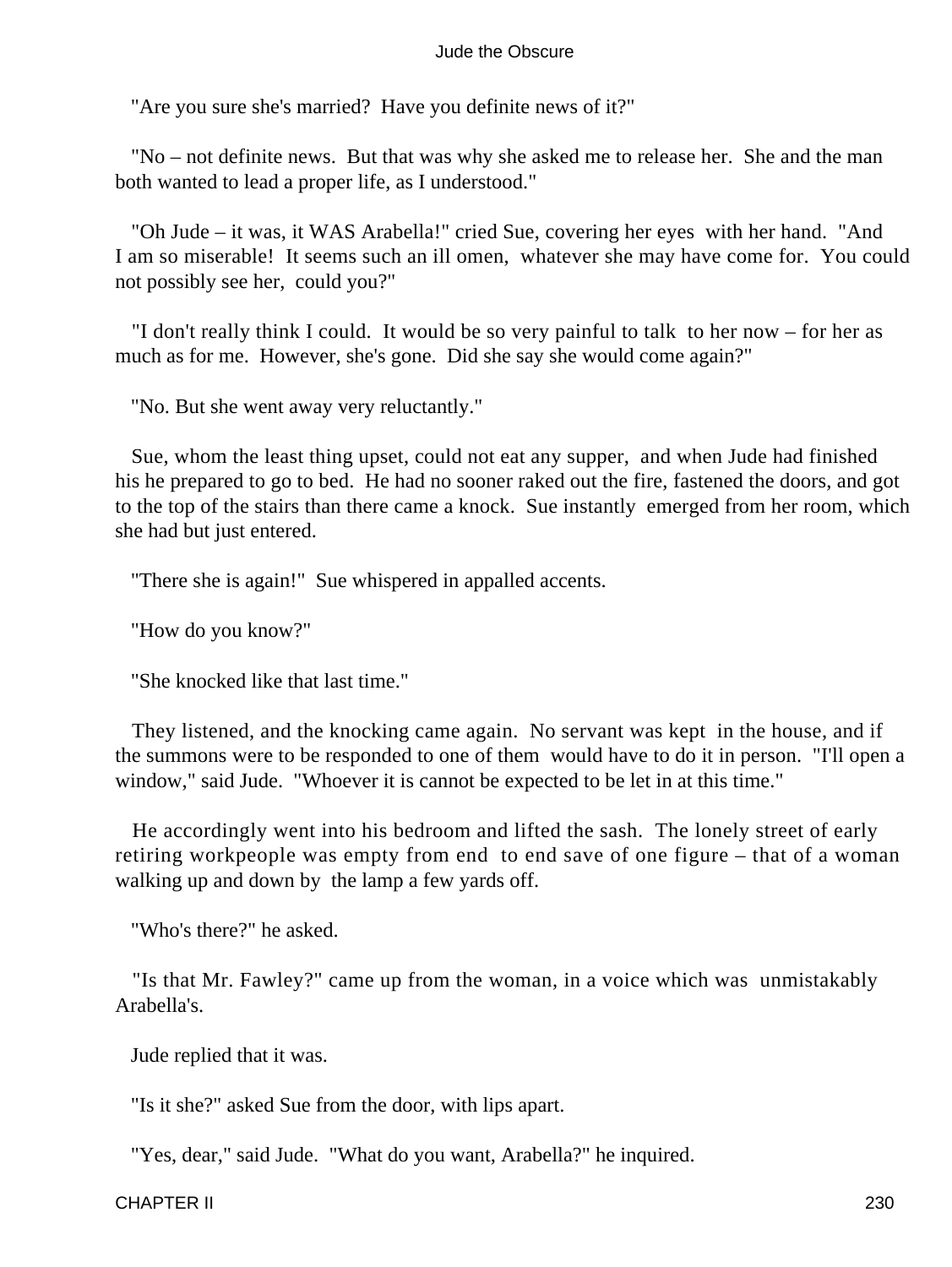"I beg your pardon, Jude, for disturbing you," said Arabella humbly. "But I called earlier – I wanted particularly to see you to−night, if I could. I am in trouble, and have nobody to help me!"

"In trouble, are you?"

"Yes."

 There was a silence. An inconvenient sympathy seemed to be rising in Jude's breast at the appeal. "But aren't you married?" he said.

 Arabella hesitated. "No, Jude, I am not," she returned. "He wouldn't, after all. And I am in great difficulty. I hope to get another situation as barmaid soon. But it takes time, and I really am in great distress because of a sudden responsibility that's been sprung upon me from Australia; or I wouldn't trouble you – believe me I wouldn't. I want to tell you about it."

Sue remained at gaze, in painful tension, hearing every word, but speaking none.

"You are not really in want of money, Arabella?" he asked, in a distinctly softened tone.

 "I have enough to pay for the night's lodging I have obtained, but barely enough to take me back again."

"Where are you living?"

 "In London still." She was about to give the address, but she said, "I am afraid somebody may hear, so I don't like to call out particulars of myself so loud. If you could come down and walk a little way with me towards the Prince Inn, where I am staying to−night, I would explain all. You may as well, for old time's sake!"

 "Poor thing! I must do her the kindness of hearing what's the matter, I suppose," said Jude in much perplexity. "As she's going back to−morrow it can't make much difference."

 "But you can go and see her to−morrow, Jude! Don't go now, Jude!" came in plaintive accents from the doorway. "Oh, it is only to entrap you, I know it is, as she did before! Don't go, dear! She is such a low−passioned woman – I can see it in her shape, and hear it in her voice!

 "But I shall go," said Jude. "Don't attempt to detain me, Sue. God knows I love her little enough now, but I don't want to be cruel to her." He turned to the stairs.

"But she's not your wife!" cried Sue distractedly. "And  $I - -$ "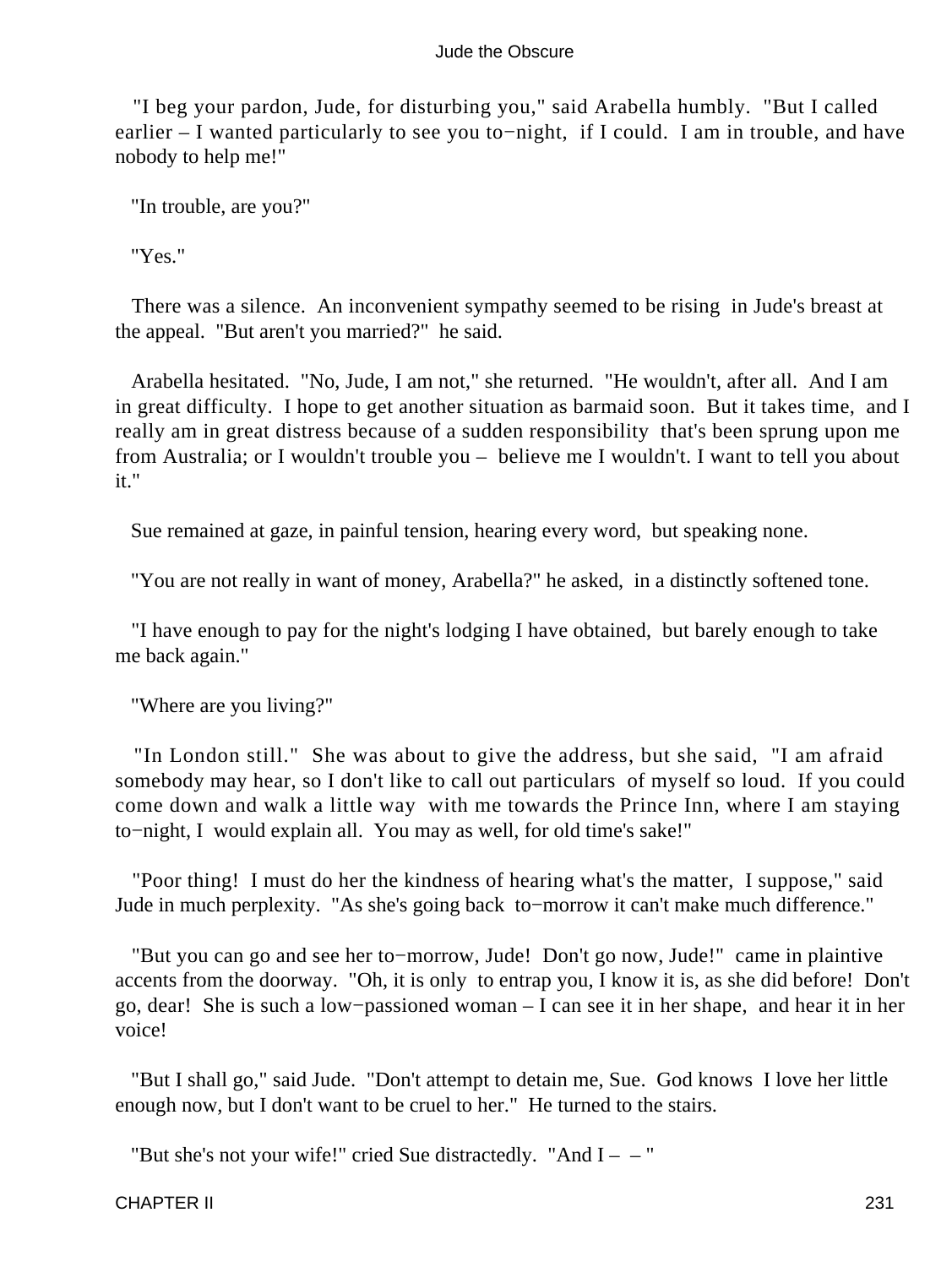"And you are not either, dear, yet," said Jude.

 "Oh, but are you going to her? Don't! Stay at home! Please, please stay at home, Jude, and not go to her, now she's not your wife any more than I!"

 "Well, she is, rather more than you, come to that," he said, taking his hat determinedly. "I've wanted you to be, and I've waited with the patience of Job, and I don't see that I've got anything by my self−denial. I shall certainly give her something, and hear what it is she is so anxious to tell me; no man could do less!"

 There was that in his manner which she knew it would be futile to oppose. She said no more, but, turning to her room as meekly as a martyr, heard him go down−stairs, unbolt the door, and close it behind him. With a woman's disregard of her dignity when in the presence of nobody but herself, she also trotted down, sobbing articulately as she went. She listened. She knew exactly how far it was to the inn that Arabella had named as her lodging. It would occupy about seven minutes to get there at an ordinary walking pace; seven to come back again. If he did not return in fourteen minutes he would have lingered. She looked at the clock. It was twenty−five minutes to eleven. He MIGHT enter the inn with Arabella, as they would reach it before closing time; she might get him to drink with her; and Heaven only knew what disasters would befall him then.

 In a still suspense she waited on. It seemed as if the whole time had nearly elapsed when the door was opened again, and Jude appeared.

 Sue gave a little ecstatic cry. "Oh, I knew I could trust you! – how good you are!" – she began.

 "I can't find her anywhere in this street, and I went out in my slippers only. She has walked on, thinking I've been so hard−hearted as to refuse her requests entirely, poor woman. I've come back for my boots, as it is beginning to rain."

 "Oh, but why should you take such trouble for a woman who has served you so badly!" said Sue in a jealous burst of disappointment.

 "But, Sue, she's a woman, and I once cared for her; and one can't be a brute in such circumstances."

 "She isn't your wife any longer!" exclaimed Sue, passionately excited. "You MUSTN'T go out to find her! It isn't right! You CAN'T join her, now she's a stranger to you. How can you forget such a thing, my dear, dear one!"

 "She seems much the same as ever – an erring, careless, unreflecting fellow−creature," he said, continuing to pull on his boots. "What those legal fellows have been playing at in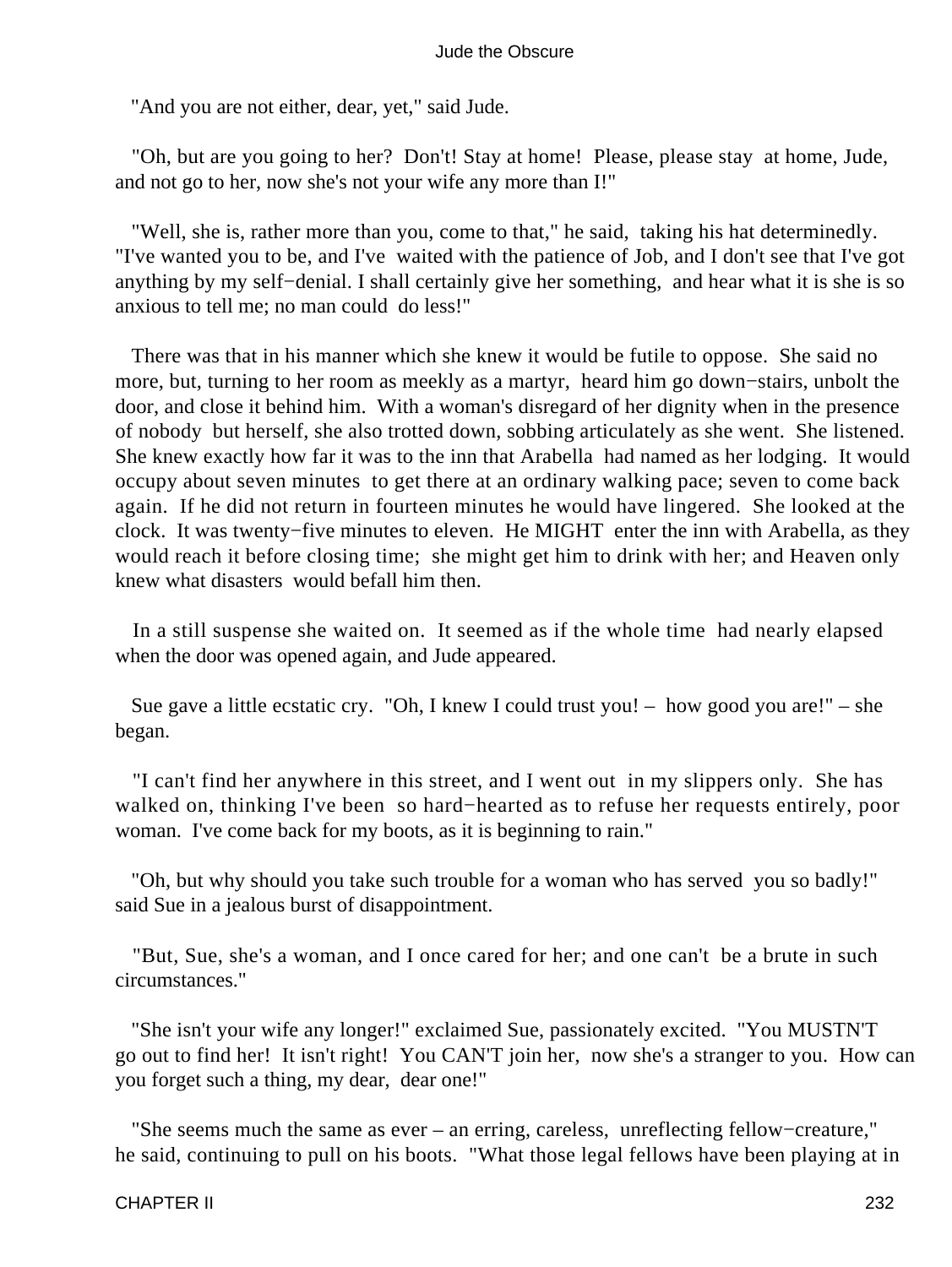London makes no difference in my real relations to her. If she was my wife while she was away in Australia with another husband she's my wife now."

 "But she wasn't! That's just what I hold! There's the absurdity! – Well – you'll come straight back, after a few minutes, won't you, dear? She is too low, too coarse for you to talk to long, Jude, and was always!"

 "Perhaps I am coarse too, worse luck! I have the germs of every human infirmity in me, I verily believe – that was why I saw it was so preposterous of me to think of being a curate. I have cured myself of drunkenness I think; but I never know in what new form a suppressed vice will break out in me! I do love you, Sue, though I have danced attendance on you so long for such poor returns! All that's best and noblest in me loves you, and your freedom from everything that's gross has elevated me, and enabled me to do what I should never have dreamt myself capable of, or any man, a year or two ago. It is all very well to preach about self−control, and the wickedness of coercing a woman. But I should just like a few virtuous people who have condemned me in the past, about Arabella and other things, to have been in my tantalizing position with you through these late weeks! – they'd believe, I think, that I have exercised some little restraint in always giving in to your wishes – living here in one house, and not a soul between us."

"Yes, you have been good to me, Jude; I know you have, my dear protector."

 "Well – Arabella has appealed to me for help. I must go out and speak to her, Sue, at least!"

 "I can't say any more! – Oh, if you must, you must!" she said, bursting out into sobs that seemed to tear her heart. "I have nobody but you, Jude, and you are deserting me! I didn't know you were like this  $- I$  can't bear it, I can't! If she were yours it would be different!"

"Or if you were."

 "Very well then – if I must I must. Since you will have it so, I agree! I will be. Only I didn't mean to! And I didn't want to marry again, either! ... But, yes – I agree, I agree! I do love you. I ought to have known that you would conquer in the long run, living like this!"

 She ran across and flung her arms round his neck. "I am not a cold−natured, sexless creature, am I, for keeping you at such a distance? I am sure you don't think so! Wait and see! I do belong to you, don't I? I give in!"

"And I'll arrange for our marriage to−morrow, or as soon as ever you wish."

"Yes, Jude."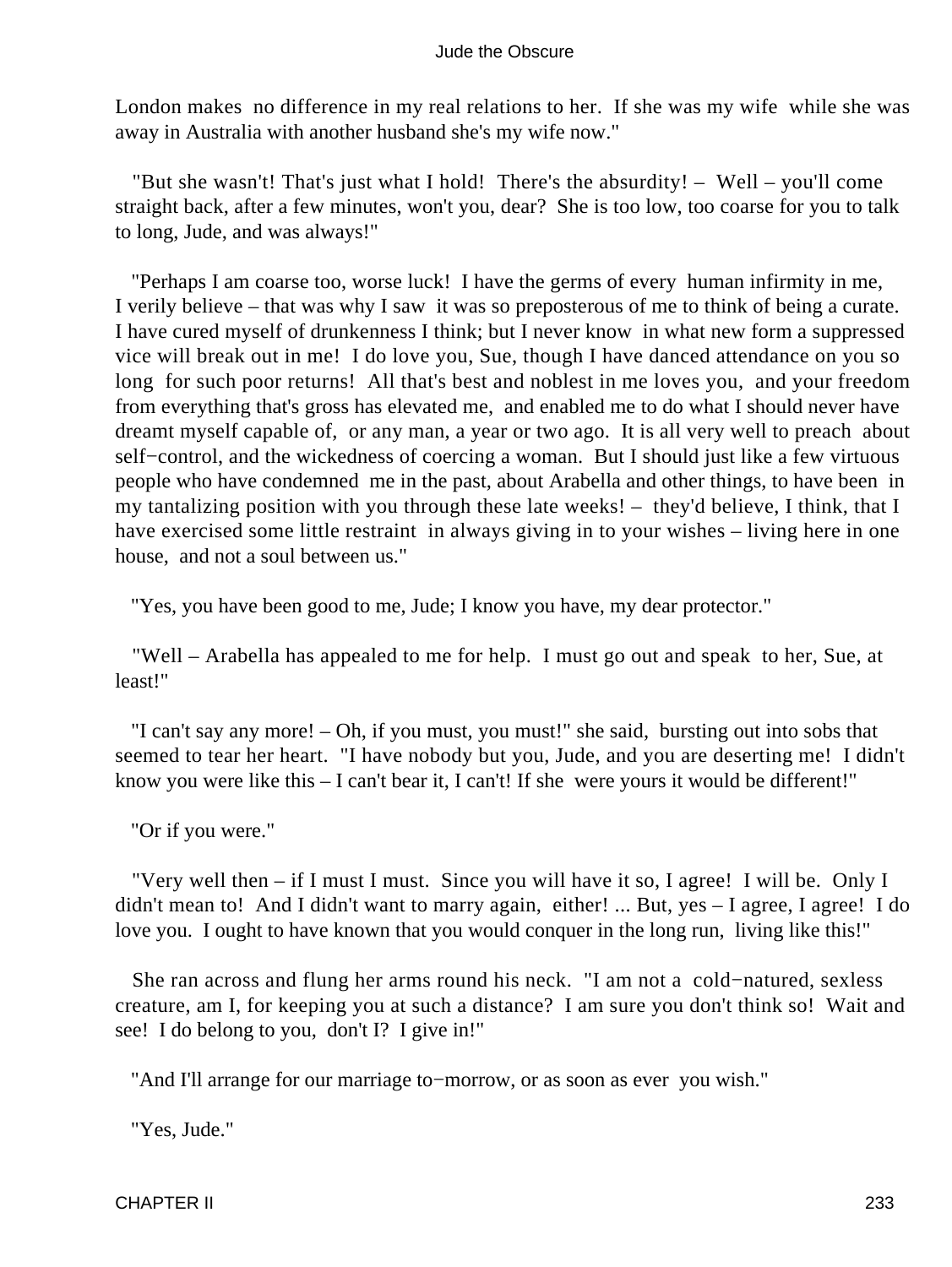"Then I'll let her go," said he, embracing Sue softly. "I do feel that it would be unfair to you to see her, and perhaps unfair to her. She is not like you, my darling, and never was: it is only bare justice to say that. Don't cry any more. There; and there; and there!" He kissed her on one side, and on the other, and in the middle, and rebolted the front door.

The next morning it was wet.

 "Now, dear," said Jude gaily at breakfast; "as this is Saturday I mean to call about the banns at once, so as to get the first publishing done to−morrow, or we shall lose a week. Banns will do? We shall save a pound or two."

 Sue absently agreed to banns. But her mind for the moment was running on something else. A glow had passed away from her, and depression sat upon her features.

 "I feel I was wickedly selfish last night!" she murmured. "It was sheer unkindness in me – or worse – to treat Arabella as I did. I didn't care about her being in trouble, and what she wished to tell you! Perhaps it was really something she was justified in telling you. That's some more of my badness, I suppose! Love has its own dark morality when rivalry enters in – at least, mine has, if other people's hasn't.... I wonder how she got on? I hope she reached the inn all right, poor woman."

"Oh yes: she got on all right," said Jude placidly.

 "I hope she wasn't shut out, and that she hadn't to walk the streets in the rain. Do you mind my putting on my waterproof and going to see if she got in? I've been thinking of her all the morning."

 "Well – is it necessary? You haven't the least idea how Arabella is able to shift for herself. Still, darling, if you want to go and inquire you can."

 There was no limit to the strange and unnecessary penances which Sue would meekly undertake when in a contrite mood; and this going to see all sorts of extraordinary persons whose relation to her was precisely of a kind that would have made other people shun them was her instinct ever, so that the request did not surprise him.

 "And when you come back," he added, "I'll be ready to go about the banns. You'll come with me?"

 Sue agreed, and went off under cloak and umbrella letting Jude kiss her freely, and returning his kisses in a way she had never done before. Times had decidedly changed. "The little bird is caught at last!" she said, a sadness showing in her smile.

"No – only nested," he assured her.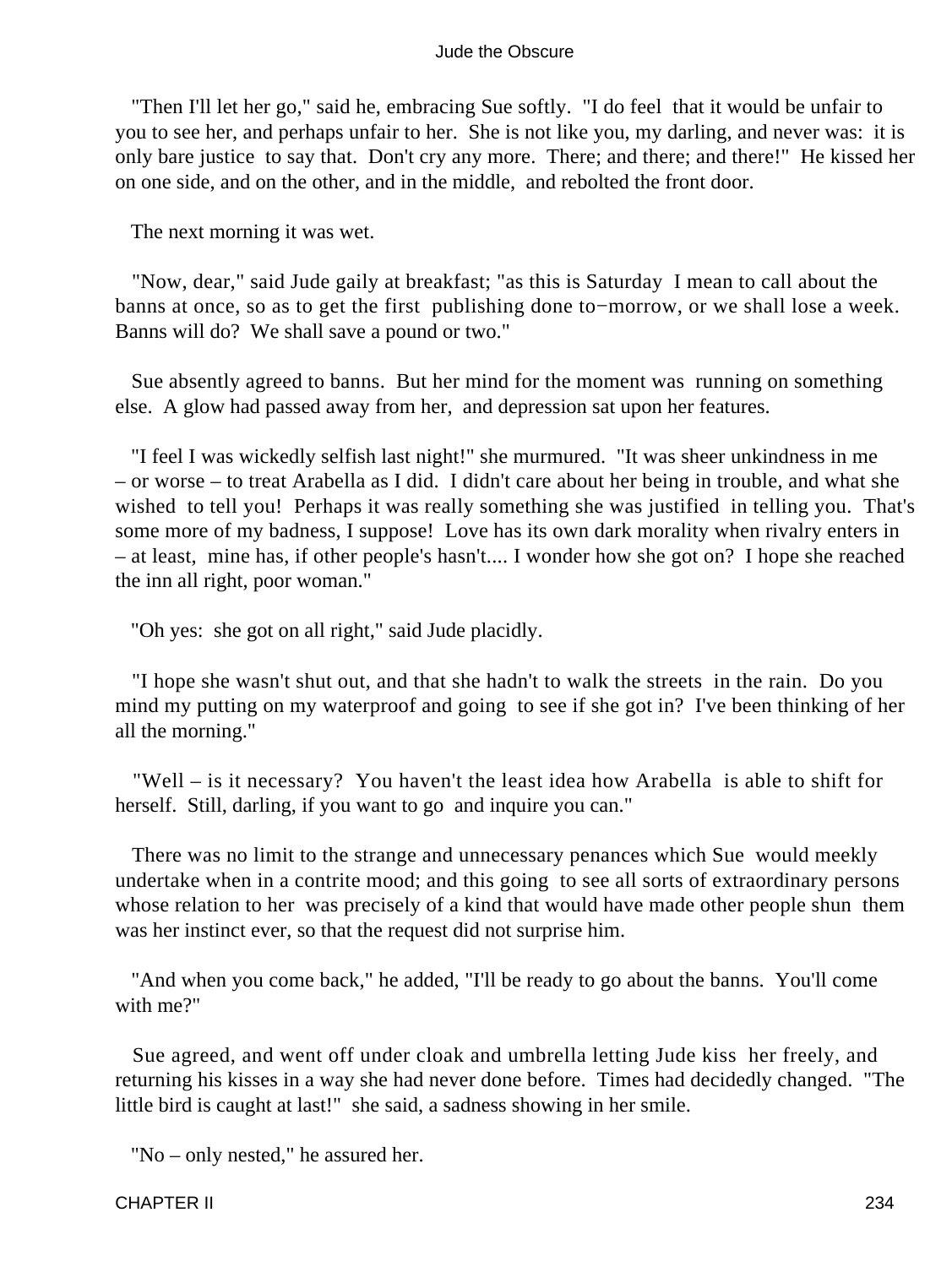She walked along the muddy street till she reached the public house mentioned by Arabella, which was not so very far off. She was informed that Arabella had not yet left, and in doubt how to announce herself so that her predecessor in Jude's affections would recognize her, she sent up word that a friend from Spring Street had called, naming the place of Jude's residence. She was asked to step upstairs, and on being shown into a room found that it was Arabella's bedroom, and that the latter had not yet risen. She halted on the turn of her toe till Arabella cried from the bed, "Come in and shut the door," which Sue accordingly did.

 Arabella lay facing the window, and did not at once turn her head: and Sue was wicked enough, despite her penitence, to wish for a moment that Jude could behold her forerunner now, with the daylight full upon her. She may have seemed handsome enough in profile under the lamps, but a frowsiness was apparent this morning; and the sight of her own fresh charms in the looking−glass made Sue's manner bright, till she reflected what a meanly sexual emotion this was in her, and hated herself for it.

 "I've just looked in to see if you got back comfortably last night, that's all," she said gently. "I was afraid afterwards that you might have met with any mishap?"

 "Oh – how stupid this is! I thought my visitor was – your friend – your husband – Mrs. Fawley, as I suppose you call yourself?" said Arabella, flinging her head back upon the pillows with a disappointed toss, and ceasing to retain the dimple she had just taken the trouble to produce.

"Indeed I don't," said Sue.

 "Oh, I thought you might have, even if he's not really yours. Decency is decency, any hour of the twenty−four."

"I don't know what you mean," said Sue stiffly. "He is mine, if you come to that!"

"He wasn't yesterday."

Sue coloured roseate, and said "How do you know?"

 "From your manner when you talked to me at the door. Well, my dear, you've been quick about it, and I expect my visit last night helped it on – ha−ha! But I don't want to get him away from you."

 Sue looked out at the rain, and at the dirty toilet−cover, and at the detached tail of Arabella's hair hanging on the looking−glass, just as it had done in Jude's time; and wished she had not come. In the pause there was a knock at the door, and the chambermaid brought in a telegram for "Mrs. Cartlett."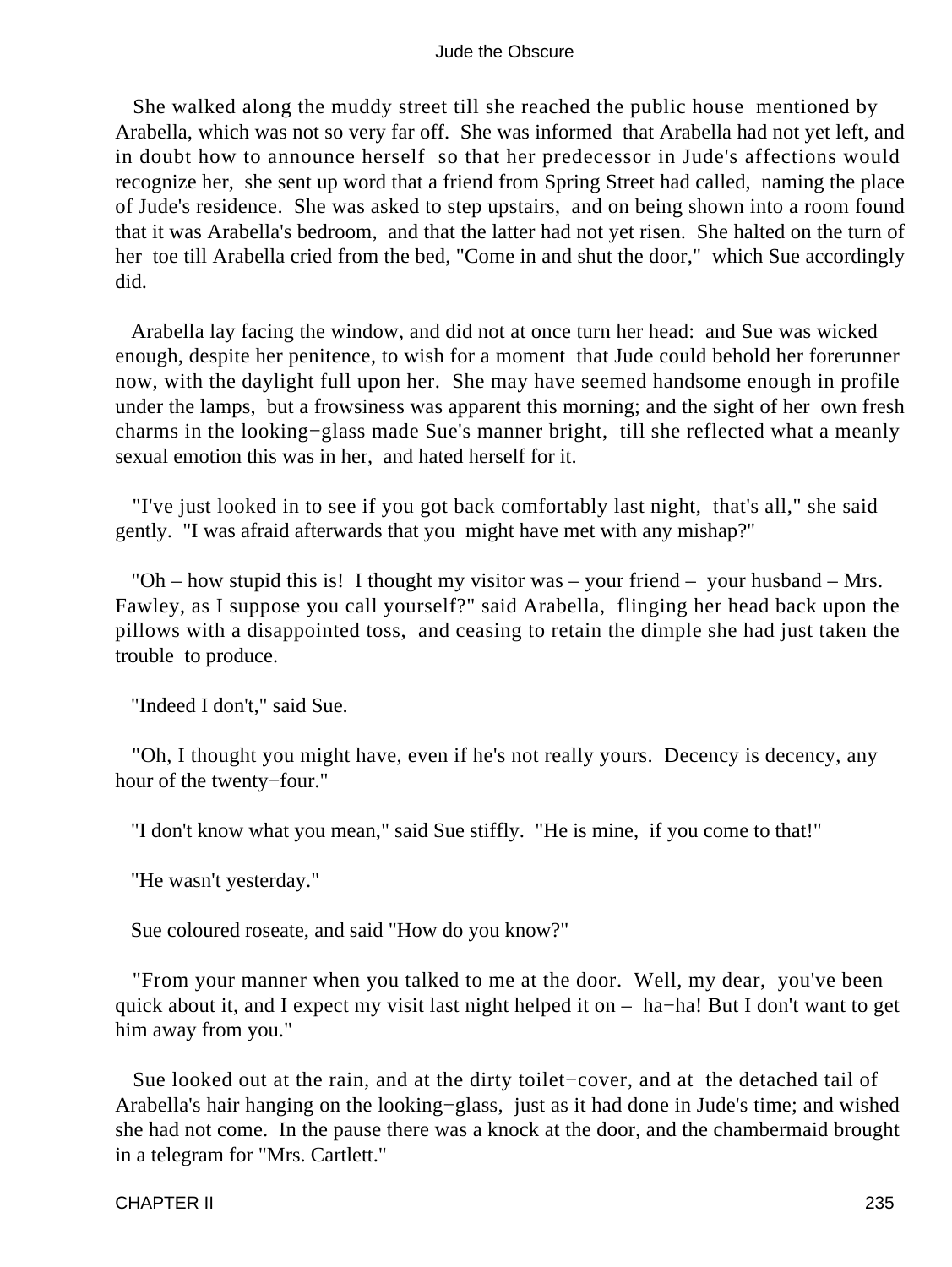Arabella opened it as she lay, and her ruffled look disappeared.

 "I am much obliged to you for your anxiety about me," she said blandly when the maid had gone; "but it is not necessary you should feel it. My man finds he can't do without me after all, and agrees to stand by the promise to marry again over here that he has made me all along. See here! This is in answer to one from me." She held out the telegram for Sue to read, but Sue did not take it. "He asks me to come back. His little corner public in Lambeth would go to pieces without me, he says. But he isn't going to knock me about when he has had a drop, any more after we are spliced by English law than before! ... As for you, I should coax Jude to take me before the parson straight off, and have done with it, if I were in your place. I say it as a friend, my dear."

"He's waiting to, any day," returned Sue, with frigid pride.

 "Then let him, in Heaven's name. Life with a man is more businesslike after it, and money matters work better. And then, you see, if you have rows, and he turns you out of doors, you can get the law to protect you, which you can't otherwise, unless he half−runs you through with a knife, or cracks your noddle with a poker. And if he bolts away from you – I say it friendly, as woman to woman, for there's never any knowing what a man med do – you'll have the sticks o' furniture, and won't be looked upon as a thief. I shall marry my man over again, now he's willing, as there was a little flaw in the first ceremony. In my telegram last night which this is an answer to, I told him I had almost made it up with Jude; and that frightened him, I expect! Perhaps I should quite have done it if it hadn't been for you," she said laughing; "and then how different our histories might have been from to−day! Never such a tender fool as Jude is if a woman seems in trouble, and coaxes him a bit! Just as he used to be about birds and things. However, as it happens, it is just as well as if I had made it up, and I forgive you. And, as I say, I'd advise you to get the business legally done as soon as possible. You'll find it an awful bother later on if you don't."

 "I have told you he is asking me to marry him – to make our natural marriage a legal one," said Sue, with yet more dignity. "It was quite by my wish that he didn't the moment I was free."

 "Ah, yes – you are a oneyer too, like myself," said Arabella, eyeing her visitor with humorous criticism. "Bolted from your first, didn't you, like me?"

"Good morning! – I must go," said Sue hastily.

 "And I, too, must up and off!" replied the other, springing out of bed so suddenly that the soft parts of her person shook. Sue jumped aside in trepidation. "Lord, I am only a woman – not a six−foot sojer! ... Just a moment, dear," she continued, putting her hand on Sue's arm. "I really did want to consult Jude on a little matter of business, as I told him. I came about that more than anything else. Would he run up to speak to me at the station as I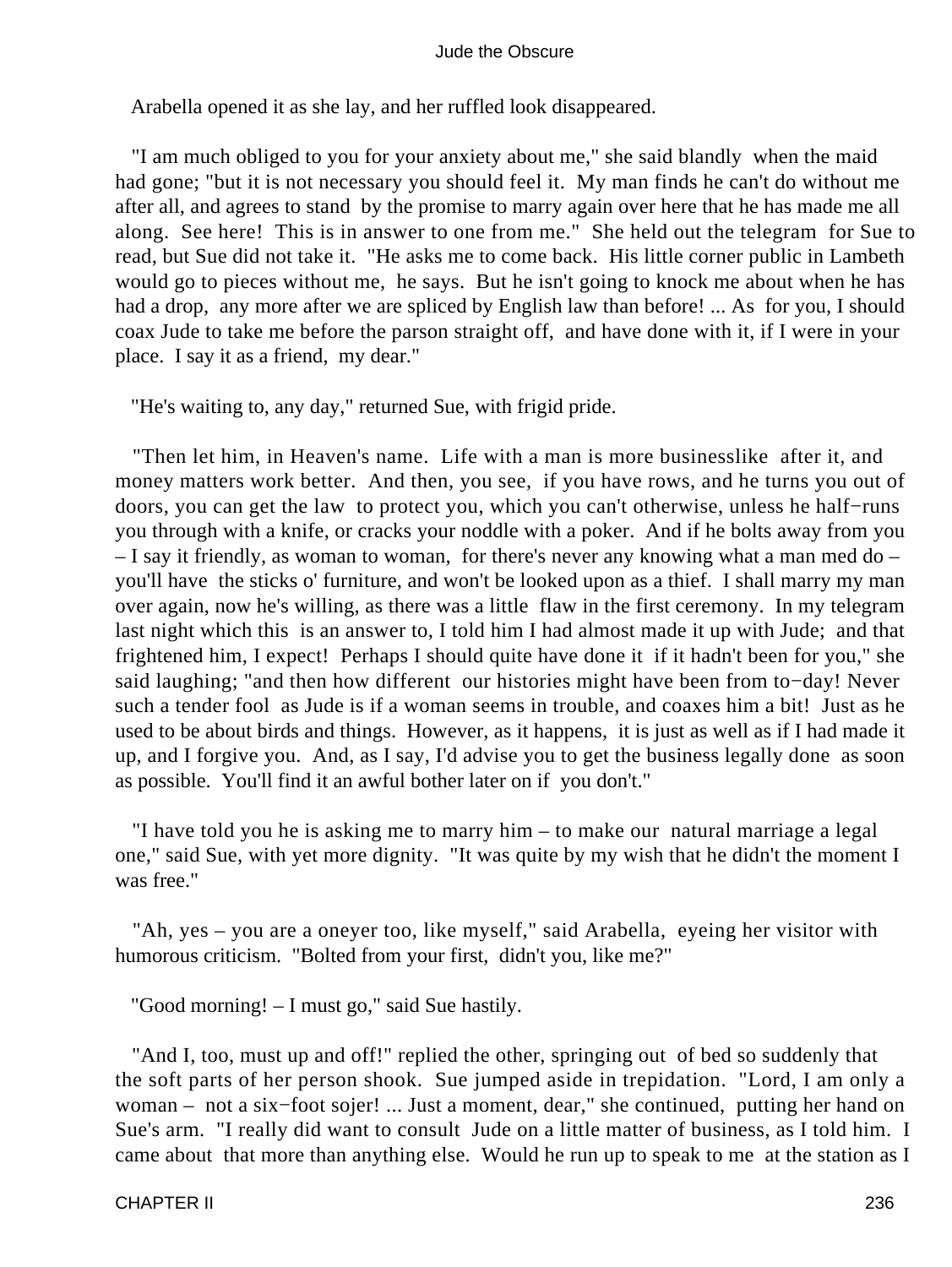am going? You think not. Well, I'll write to him about it. I didn't want to write it, but never mind – I will."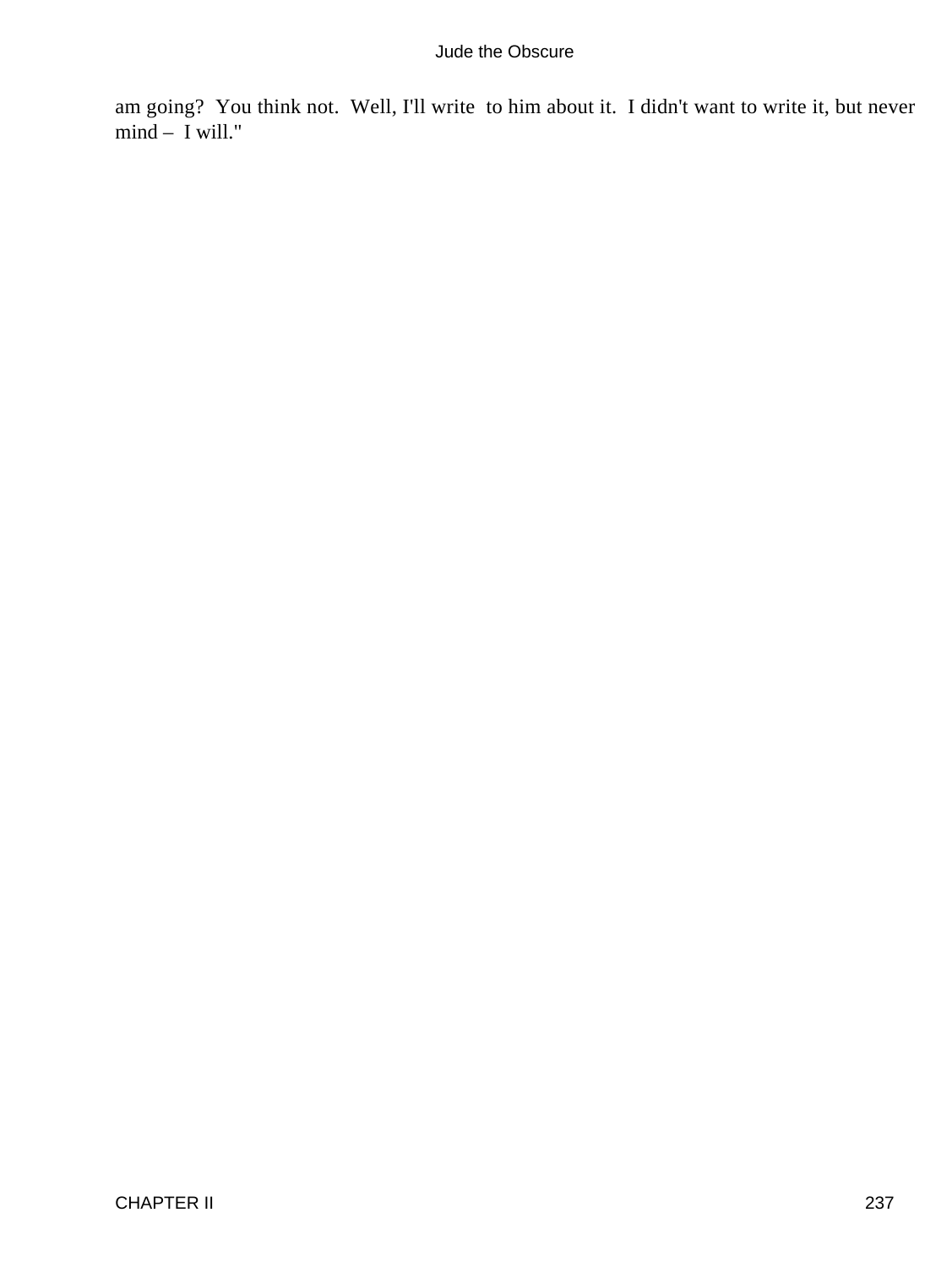# **[CHAPTER III](#page-367-0)**

WHEN Sue reached home Jude was awaiting her at the door to take

the initial step towards their marriage. She clasped his arm, and they went along silently together, as true comrades oft−times do. He saw that she was preoccupied, and forbore to question her.

 "Oh Jude – I've been talking to her," she said at last. "I wish I hadn't! And yet it is best to be reminded of things."

"I hope she was civil."

"Yes.  $I - I$  can't help liking her – just a little bit! She's not an ungenerous nature; and I am so glad her difficulties have all suddenly ended." She explained how Arabella had been summoned back, and would be enabled to retrieve her position. "I was referring to our old question. What Arabella has been saying to me has made me feel more than ever how hopelessly vulgar an institution legal marriage is  $-$  a sort of trap to catch a man  $-$  I can't bear to think of it. I wish I hadn't promised to let you put up the banns this morning!"

 "Oh, don't mind me. Any time will do for me. I thought you might like to get it over quickly, now."

 "Indeed, I don't feel any more anxious now than I did before. Perhaps with any other man I might be a little anxious; but among the very few virtues possessed by your family and mine, dear, I think I may set staunchness. So I am not a bit frightened about losing you, now I really am yours and you really are mine. In fact, I am easier in my mind than I was, for my conscience is clear about Richard, who now has a right to his freedom. I felt we were deceiving him before."

 "Sue, you seem when you are like this to be one of the women of some grand old civilization, whom I used to read about in my bygone, wasted, classical days, rather than a denizen of a mere Christian country. I almost expect you to say at these times that you have just been talking to some friend whom you met in the Via Sacra, about the latest news of Octavia or Livia; or have been listening to Aspasia's eloquence, or have been watching Praxiteles chiselling away at his latest Venus, while Phryne made complaint that she was tired of posing."

 They had now reached the house of the parish clerk. Sue stood back, while her lover went up to the door. His hand was raised to knock when she said: "Jude!"

He looked round.

CHAPTER III 238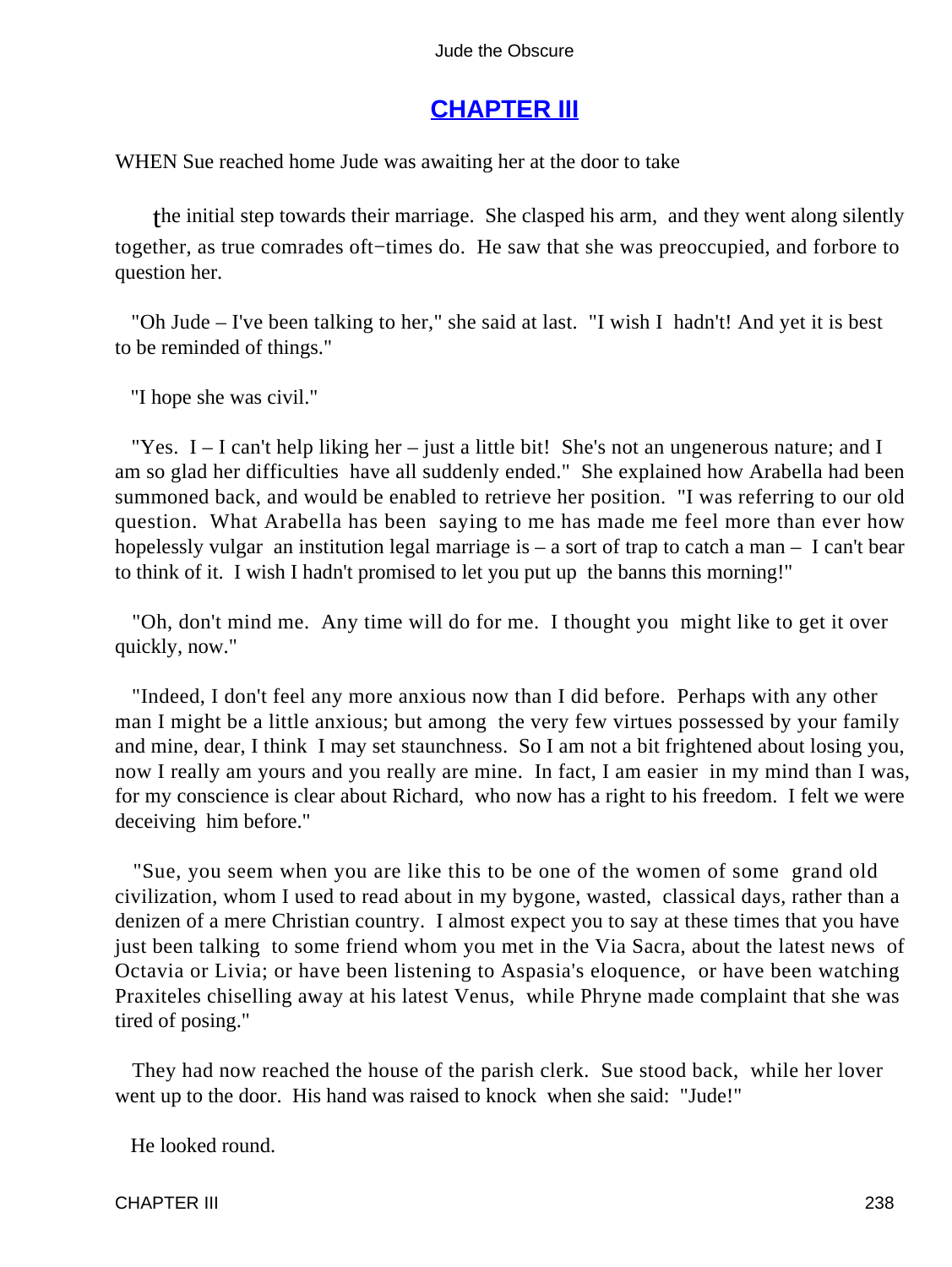"Wait a minute, would you mind?"

He came back to her.

 "Just let us think," she said timidly. "I had such a horrid dream one night! ... And Arabella  $-$  "

"What did Arabella say to you?" he asked

 "Oh, she said that when people were tied up you could get the law of a man better if he beat you – and how when couples quarrelled.... Jude, do you think that when you must have me with you by law, we shall be so happy as we are now? The men and women of our family are very generous when everything depends upon their goodwill, but they always kick against compulsion. Don't you dread the attitude that insensibly arises out of legal obligation? Don't you think it is destructive to a passion whose essence is its gratuitousness?"

 "Upon my word, love, you are beginning to frighten me, too, with all this foreboding! Well, let's go back and think it over."

 Her face brightened. "Yes – so we will!" said she. And they turned from the clerk's door, Sue taking his arm and murmuring as they walked on homeward:

 Can you keep the bee from ranging, Or the ring−dove s neck from changing? No! Nor fetter'd love ...

 They thought it over, or postponed thinking. Certainly they postponed action, and seemed to live on in a dreamy paradise. At the end of a fortnight or three weeks matters remained unadvanced, and no banns were announced to the ears of any Aldbrickham congregation.

Whilst they were postponing and postponing thus a letter and a newspaper arrived before breakfast one morning from Arabella. Seeing the handwriting Jude went up to Sue's room and told her, and as soon as she was dressed she hastened down. Sue opened the newspaper; Jude the letter. After glancing at the paper she held across the first page to him with her finger on a paragraph; but he was so absorbed in his letter that he did not turn awhile.

"Look!" said she.

 He looked and read. The paper was one that circulated in South London only, and the marked advertisement was simply the announcement of a marriage at St. John's Church, Waterloo Road, under the names, "CARTLETT – DONN"; the united pair being Arabella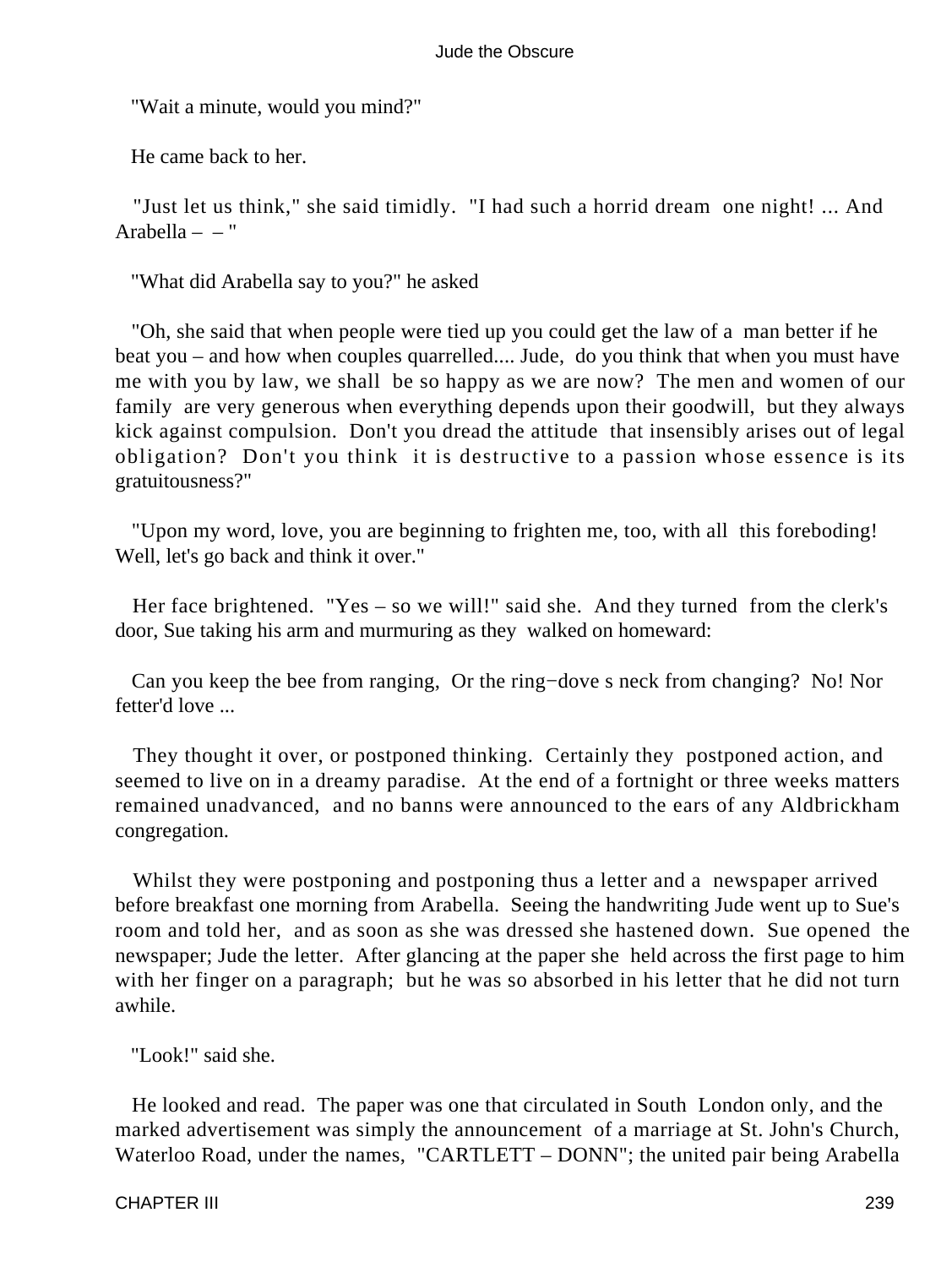and the inn−keeper.

 "Well, it is satisfactory," said Sue complacently. "Though, after this, it seems rather low to do likewise, and I am glad. However, she is provided for now in a way, I suppose, whatever her faults, poor thing. It is nicer that we are able to think that, than to be uneasy about her. I ought, too, to write to Richard and ask him how he is getting on, perhaps?"

 But Jude's attention was still absorbed. Having merely glanced at the announcement he said in a disturbed voice: "Listen to this letter. What shall I say or do?"

# THE THREE HORNS, LAMBETH.

DEAR JUDE (I won't be so distant as to call you Mr. Fawley), –

 I send to−day a newspaper, from which useful document you will learn that I was married over again to Cartlett last Tuesday. So that business is settled right and tight at last. But what I write about more particular is that private affair I wanted to speak to you on when I came down to Aldbrickham. I couldn't very well tell it to your lady friend, and should much have liked to let you know it by word of mouth, as I could have explained better than by letter. The fact is, Jude, that, though I have never informed you before, there was a boy born of our marriage, eight months after I left you, when I was at Sydney, living with my father and mother. All that is easily provable. As I had separated from you before I thought such a thing was going to happen, and I was over there, and our quarrel had been sharp, I did not think it convenient to write about the birth. I was then looking out for a good situation, so my parents took the child, and he has been with them ever since. That was why I did not mention it when I met you in Christminster, nor at the law proceedings. He is now of an intelligent age, of course, and my mother and father have lately written to say that, as they have rather a hard struggle over there, and I am settled comfortably here, they don't see why they should be encumbered with the child any longer, his parents being alive. I would have him with me here in a moment, but he is not old enough to be of any use in the bar nor will be for years and years, and naturally Cartlett might think him in the way. They have, however, packed him off to me in charge of some friends who happened to be coming home, and I must ask you to take him when he arrives, for I don't know what to do with him. He is lawfully yours, that I solemnly swear. If anybody says he isn't, call them brimstone liars, for my sake. Whatever I may have done before or afterwards, I was honest to you from the time we were married till I went away, and I remain, yours,

# *ARABELLA CARTLETT*.

Sue's look was one of dismay. "What will you do, dear?" she asked faintly.

Jude did not reply, and Sue watched him anxiously, with heavy breaths.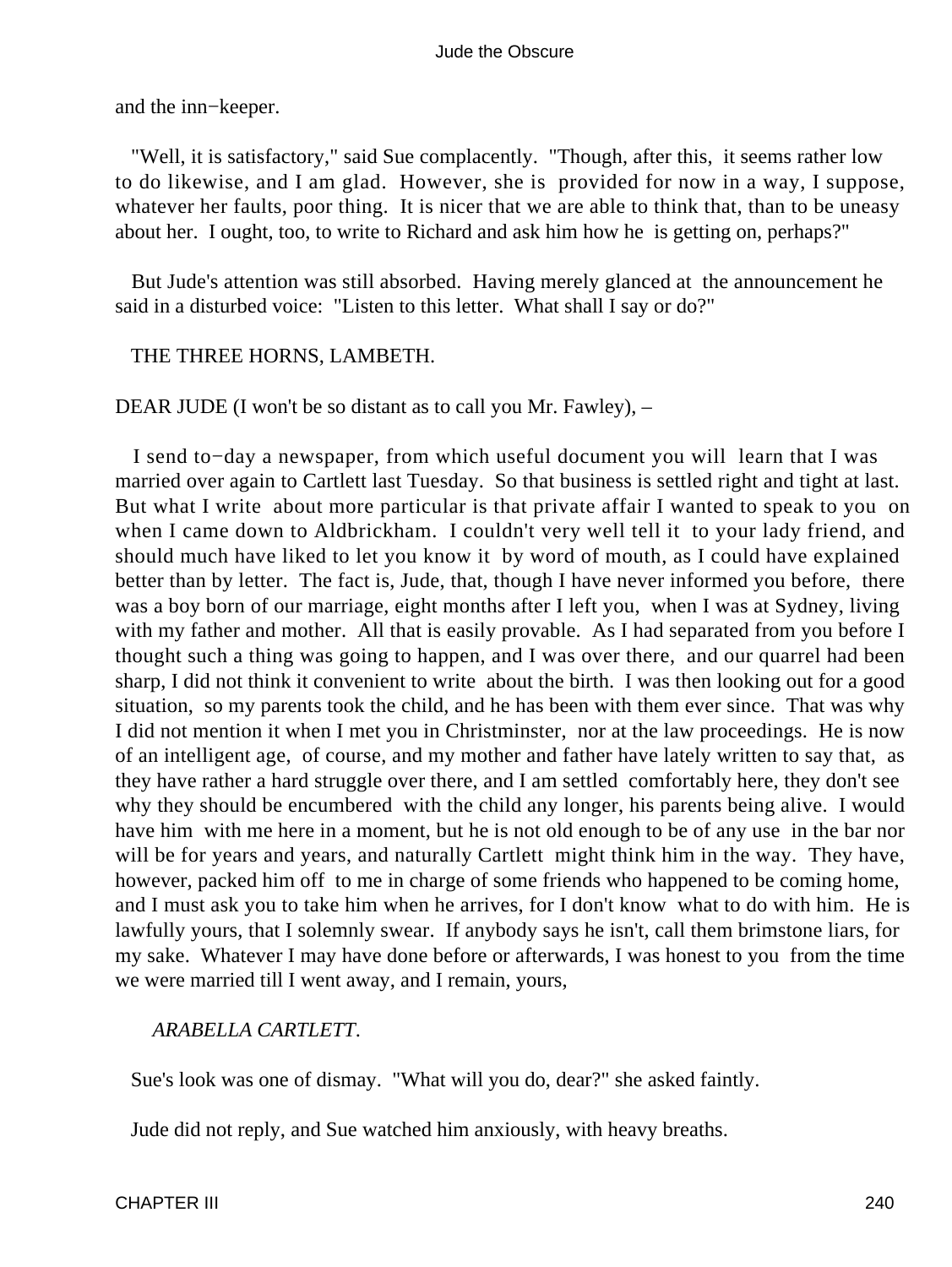"It hits me hard!" said he in an under−voice. "It MAY be true! I can't make it out. Certainly, if his birth was exactly when she says, he's mine. I cannot think why she didn't tell me when I met her at Christminster, and came on here that evening with her! ... Ah – I do remember now that she said something about having a thing on her mind that she would like me to know, if ever we lived together again."

"The poor child seems to be wanted by nobody!" Sue replied, and her eyes filled.

 Jude had by this time come to himself. "What a view of life he must have, mine or not mine!" he said. "I must say that, if I were better off, I should not stop for a moment to think whose he might be. I would take him and bring him up. The beggarly question of parentage – what is it, after all? What does it matter, when you come to think of it, whether a child is yours by blood or not? All the little ones of our time are collectively the children of us adults of the time, and entitled to our general care. That excessive regard of parents for their own children, and their dislike of other people's, is, like class−feeling, patriotism, save−your−own−soul−ism, and other virtues, a mean exclusiveness at bottom."

 Sue jumped up and kissed Jude with passionate devotion. "Yes – so it is, dearest! And we'll have him here! And if he isn't yours it makes it all the better. I do hope he isn't – though perhaps I ought not to feel quite that! If he isn't, I should like so much for us to have him as an adopted child!"

 "Well, you must assume about him what is most pleasing to you, my curious little comrade!" he said. "I feel that, anyhow, I don't like to leave the unfortunate little fellow to neglect. Just think of his life in a Lambeth pothouse, and all its evil influences, with a parent who doesn't want him, and has, indeed, hardly seen him, and a stepfather who doesn't know him. 'Let the day perish wherein I was born, and the night in which it was said, There is a man child conceived!' That's what the boy – my boy, perhaps, will find himself saying before long!"

"Oh no!"

"As I was the petitioner, I am really entitled to his custody, I suppose."

 "Whether or no, we must have him. I see that. I'll do the best I can to be a mother to him, and we can afford to keep him somehow. I'll work harder. I wonder when he'll arrive?"

"In the course of a few weeks, I suppose."

"I wish – When shall we have courage to marry, Jude?"

 "Whenever you have it, I think I shall. It remains with you entirely, dear. Only say the word, and it's done."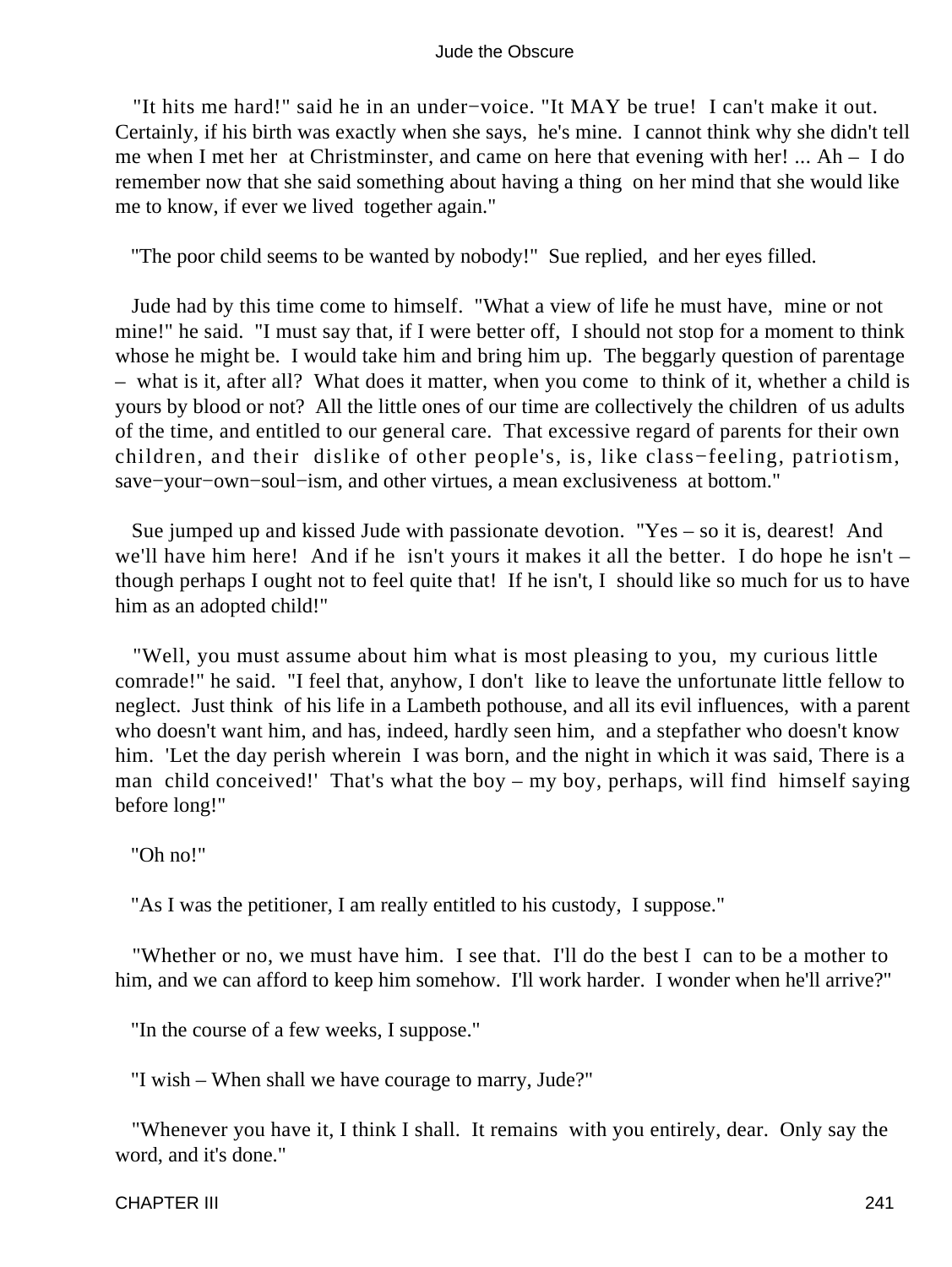"Before the boy comes?"

"Certainly."

"It would make a more natural home for him, perhaps," she murmured.

 Jude thereupon wrote in purely formal terms to request that the boy should be sent on to them as soon as he arrived, making no remark whatever on the surprising nature of Arabella's information, nor vouchsafing a single word of opinion on the boy's paternity, nor on whether, had he known all this, his conduct towards her would have been quite the same.

 In the down−train that was timed to reach Aldbrickham station about ten o'clock the next evening, a small, pale child's face could be seen in the gloom of a third−class carriage. He had large, frightened eyes, and wore a white woollen cravat, over which a key was suspended round his neck by a piece of common string: the key attracting attention by its occasional shine in the lamplight. In the band of his hat his half−ticket was stuck. His eyes remained mostly fixed on the back of the seat opposite, and never turned to the window even when a station was reached and called. On the other seat were two or three passengers, one of them a working woman who held a basket on her lap, in which was a tabby kitten. The woman opened the cover now and then, whereupon the kitten would put out its head, and indulge in playful antics. At these the fellow−passengers laughed, except the solitary boy bearing the key and ticket, who, regarding the kitten with his saucer eyes, seemed mutely to say: "All laughing comes from misapprehension. Rightly looked at there is no laughable thing under the sun."

 Occasionally at a stoppage the guard would look into the compartment and say to the boy, "All right, my man. Your box is safe in the van." The boy would say, "Yes," without animation, would try to smile, and fail.

 He was Age masquerading as Juvenility, and doing it so badly that his real self showed through crevices. A ground−swell from ancient years of night seemed now and then to lift the child in this his morning−life, when his face took a back view over some great Atlantic of Time, and appeared not to care about what it saw.

When the other travellers closed their eyes, which they did one by one – even the kitten curling itself up in the basket, weary of its too circumscribed play – the boy remained just as before. He then seemed to be doubly awake, like an enslaved and dwarfed divinity, sitting passive and regarding his companions as if he saw their whole rounded lives rather than their immediate figures.

 This was Arabella's boy. With her usual carelessness she had postponed writing to Jude about him till the eve of his landing, when she could absolutely postpone no longer, though she had known for weeks of his approaching arrival, and had, as she truly said, visited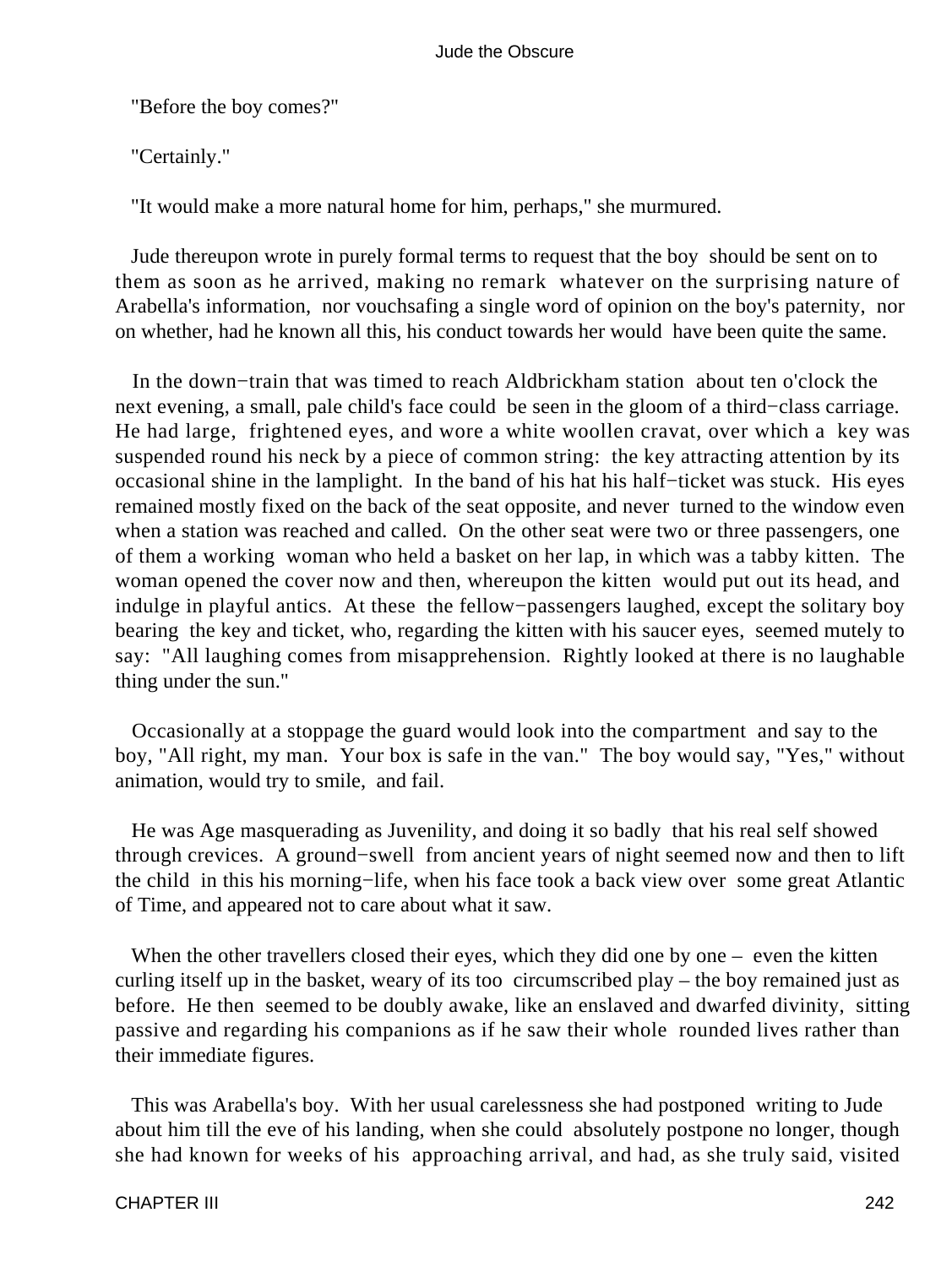Aldbrickham mainly to reveal the boy's existence and his near home−coming to Jude. This very day on which she had received her former husband's answer at some time in the afternoon, the child reached the London Docks, and the family in whose charge he had come, having put him into a cab for Lambeth and directed the cabman to his mother's house, bade him good−bye, and went their way.

 On his arrival at the Three Horns, Arabella had looked him over with an expression that was as good as saying, "You are very much what I expected you to be," had given him a good meal, a little money, and, late as it was getting, dispatched him to Jude by the next train, wishing her husband Cartlett, who was out, not to see him.

 The train reached Aldbrickham, and the boy was deposited on the lonely platform beside his box. The collector took his ticket and, with a meditative sense of the unfitness of things, asked him where he was going by himself at that time of night.

"Going to Spring Street," said the little one impassively.

 "Why, that's a long way from here; a'most out in the country; and the folks will be gone to bed."

"I've got to go there."

"You must have a fly for your box."

"No. I must walk."

 "Oh well: you'd better leave your box here and send for it. There's a 'bus goes half−way, but you'll have to walk the rest."

"I am not afraid."

"Why didn't your friends come to meet 'ee?"

"I suppose they didn't know I was coming."

"Who is your friends?"

"Mother didn't wish me to say."

"All I can do, then, is to take charge of this. Now walk as fast as you can."

 Saying nothing further the boy came out into the street, looking round to see that nobody followed or observed him. When he had walked some little distance he asked for the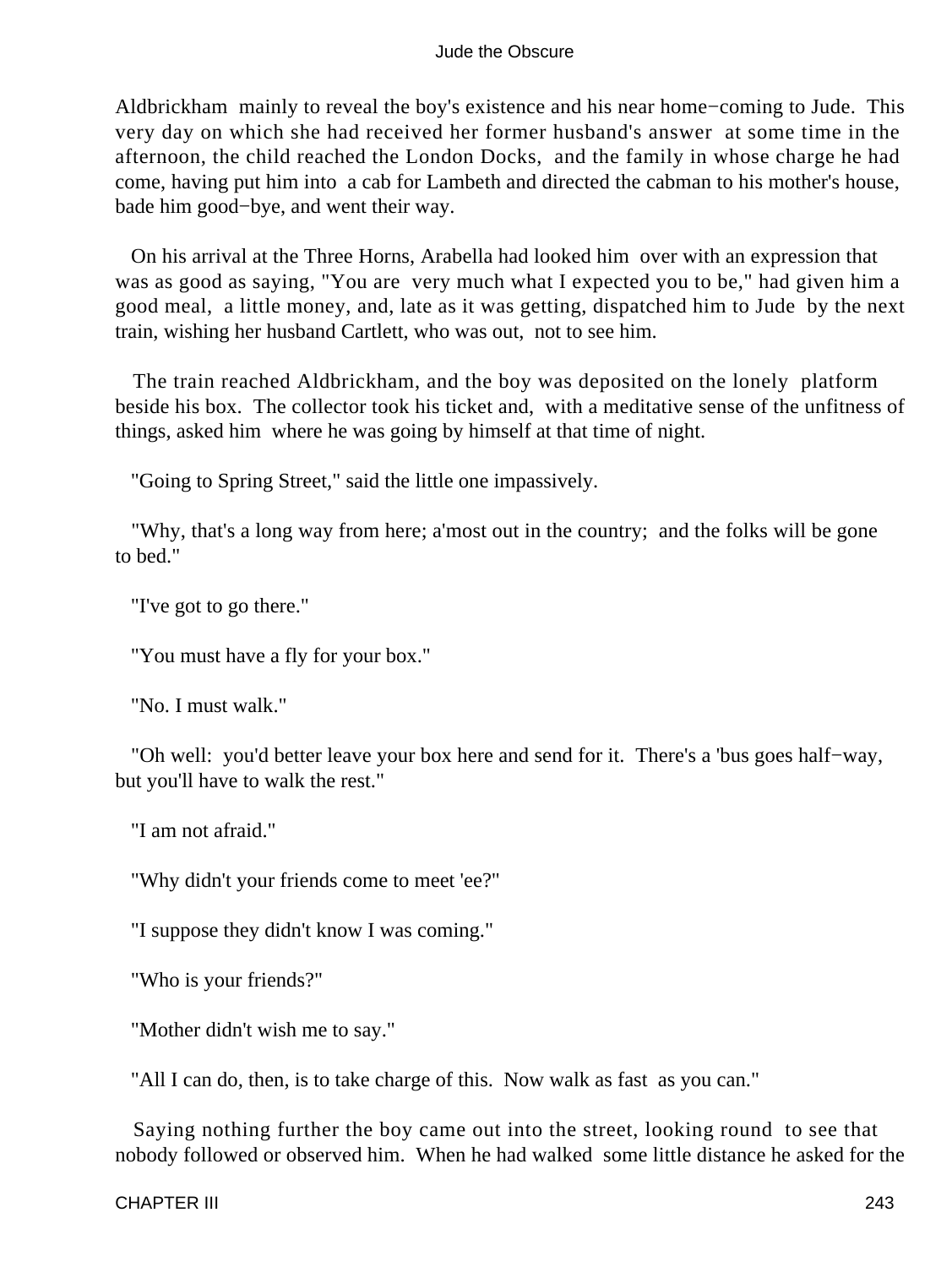street of his destination. He was told to go straight on quite into the outskirts of the place.

 The child fell into a steady mechanical creep which had in it an impersonal quality – the movement of the wave, or of the breeze, or of the cloud. He followed his directions literally, without an inquiring gaze at anything. It could have been seen that the boy's ideas of life were different from those of the local boys. Children begin with detail, and learn up to the general; they begin with the contiguous, and gradually comprehend the universal. The boy seemed to have begun with the generals of life, and never to have concerned himself with the particulars. To him the houses, the willows, the obscure fields beyond, were apparently regarded not as brick residences, pollards, meadows; but as human dwellings in the abstract, vegetation, and the wide dark world.

 He found the way to the little lane, and knocked at the door of Jude's house. Jude had just retired to bed, and Sue was about to enter her chamber adjoining when she heard the knock and came down.

"Is this where Father lives?" asked the child.

"Who?"

"Mr. Fawley, that's his name."

 Sue ran up to Jude's room and told him, and he hurried down as soon as he could, though to her impatience he seemed long.

"What – is it he – so soon?" she asked as Jude came.

 She scrutinized the child's features, and suddenly went away into the little sitting−room adjoining. Jude lifted the boy to a level with himself, keenly regarded him with gloomy tenderness, and telling him he would have been met if they had known of his coming so soon, set him provisionally in a chair whilst he went to look for Sue, whose supersensitiveness was disturbed, as he knew. He found her in the dark, bending over an arm−chair. He enclosed her with his arm, and putting his face by hers, whispered, "What's the matter?"

"What Arabella says is true – true! I see you in him!"

"Well: that's one thing in my life as it should be, at any rate."

"But the other half of him is  $-$  SHE! And that's what I can't bear! But I ought to  $-$  I'll try to get used to it; yes, I ought!"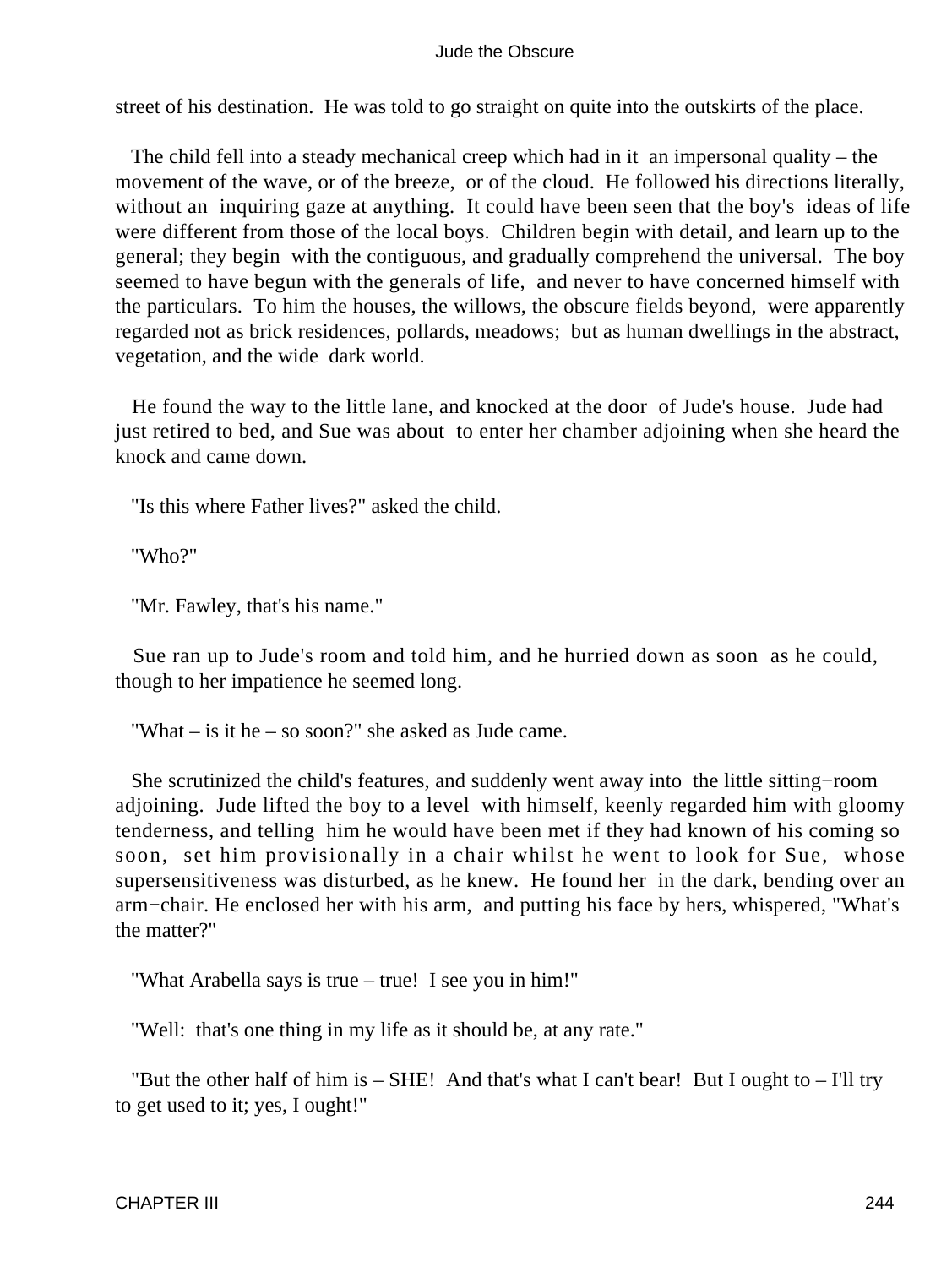"Jealous little Sue! I withdraw all remarks about your sexlessness. Never mind! Time may right things.... And Sue, darling; I have an idea! We'll educate and train him with a view to the university. What I couldn't accomplish in my own person perhaps I can carry out through him? They are making it easier for poor students now, you know."

 "Oh you dreamer!" said she, and holding his hand returned to the child with him. The boy looked at her as she had looked at him. "Is it you who's my REAL mother at last?" he inquired.

"Why? Do I look like your father's wife?"

"Well, yes; 'cept he seems fond of you, and you of him. Can I call you Mother?"

 Then a yearning look came over the child and he began to cry. Sue thereupon could not refrain from instantly doing likewise, being a harp which the least wind of emotion from another's heart could make to vibrate as readily as a radical stir in her own.

 "You may call me Mother, if you wish to, my poor dear!" she said, bending her cheek against his to hide her tears.

"What's this round your neck?" asked Jude with affected calmness.

"The key of my box that's at the station."

 They bustled about and got him some supper, and made him up a temporary bed, where he soon fell asleep. Both went and looked at him as he lay.

 "He called you Mother two or three times before he dropped off," murmured Jude. "Wasn't it odd that he should have wanted to!"

 "Well – it was significant," said Sue. "There's more for us to think about in that one little hungry heart than in all the stars of the sky.... I suppose, dear, we must pluck up courage, and get that ceremony over? It is no use struggling against the current, and I feel myself getting intertwined with my kind. Oh Jude, you'll love me dearly, won't you, afterwards! I do want to be kind to this child, and to be a mother to him; and our adding the legal form to our marriage might make it easier for me."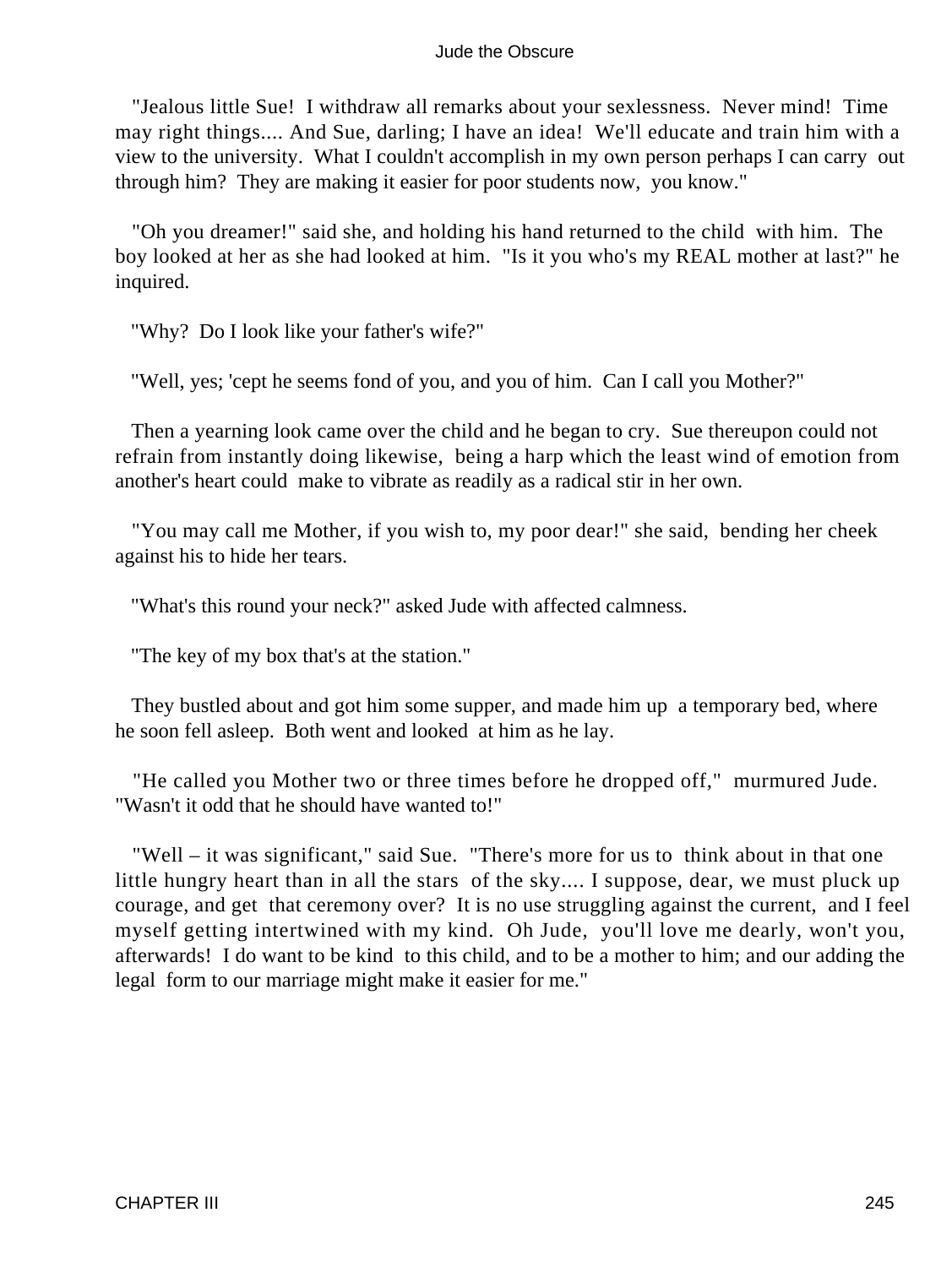# **[CHAPTER IV](#page-367-0)**

THEIR next and second attempt thereat was more deliberately made,

though it was begun on the morning following the singular child's arrival at their home.

 Him they found to be in the habit of sitting silent, his quaint and weird face set, and his eyes resting on things they did not see in the substantial world.

 "His face is like the tragic mask of Melpomene," said Sue. "What is your name, dear? Did you tell us?"

 "Little Father Time is what they always called me. It is a nickname; because I look so aged, they say."

 "And you talk so, too," said Sue tenderly. "It is strange, Jude, that these preternaturally old boys almost always come from new countries. But what were you christened?"

"I never was."

"Why was that?"

"Because, if I died in damnation, 'twould save the expense of a Christian funeral."

"Oh – your name is not Jude, then?" said his father with some disappointment.

The boy shook his head. "Never heerd on it."

"Of course not," said Sue quickly; "since she was hating you all the time!"

 "We'll have him christened," said Jude; and privately to Sue: "The day we are married." Yet the advent of the child disturbed him.

 Their position lent them shyness, and having an impression that a marriage at a superintendent registrar's office was more private than an ecclesiastical one, they decided to avoid a church this time. Both Sue and Jude together went to the office of the district to give notice: they had become such companions that they could hardly do anything of importance except in each other's company.

 Jude Fawley signed the form of notice, Sue looking over his shoulder and watching his hand as it traced the words. As she read the four−square undertaking, never before seen by her, into which her own and Jude's names were inserted, and by which that very volatile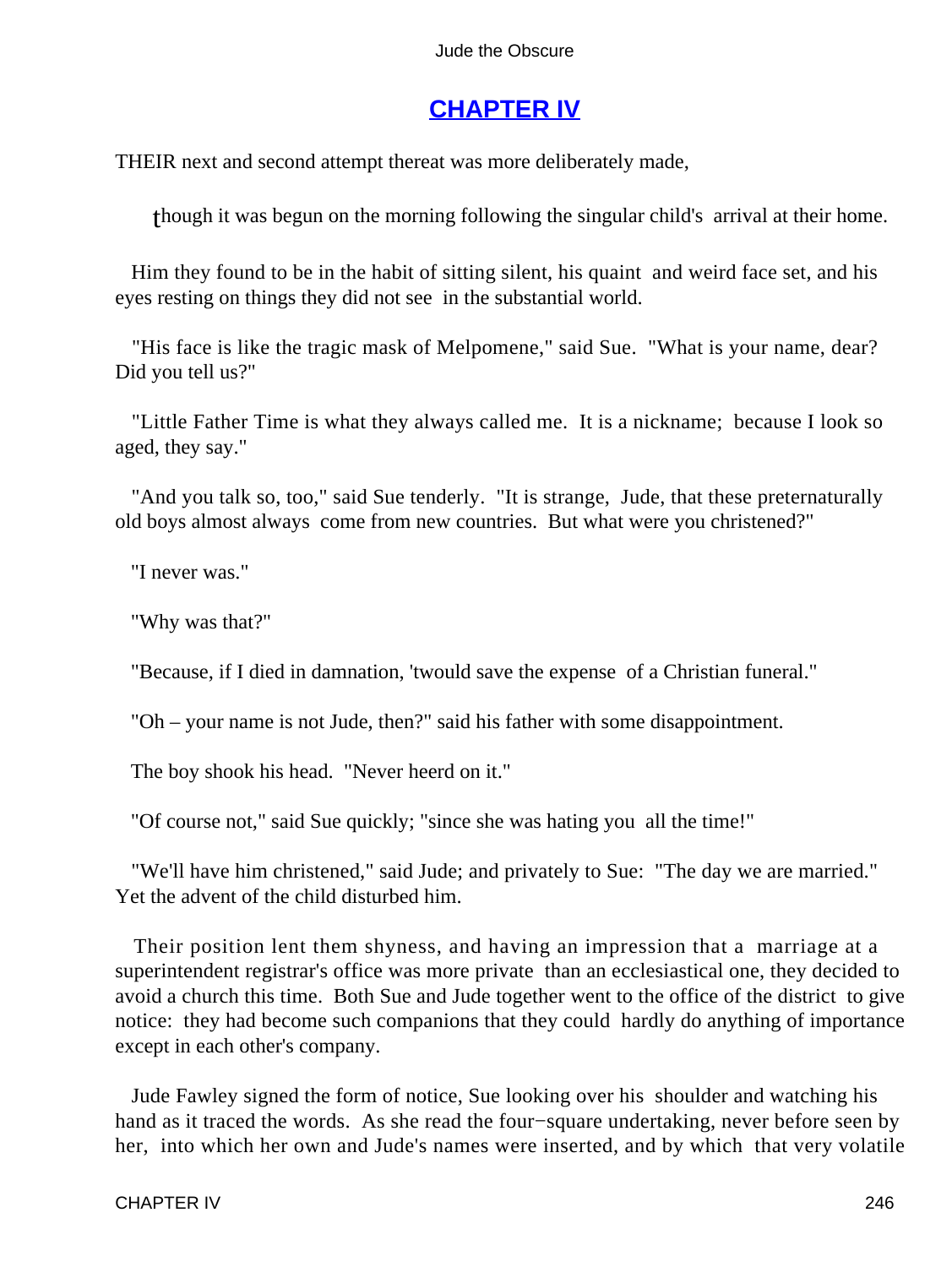essence, their love for each other, was supposed to be made permanent, her face seemed to grow painfully apprehensive. "Names and Surnames of the Parties" – (they were to be parties now, not lovers, she thought). "Condition" – (a horrid idea) – "Rank or Occupation" – "Age" – "Dwelling at" – "Length of Residence" – "Church or Building in which the Marriage is to be solemnized" – "District and County in which the Parties respectively dwell."

 "It spoils the sentiment, doesn't it!" she said on their way home. "It seems making a more sordid business of it even than signing the contract in a vestry. There is a little poetry in a church. But we'll try to get through with it, dearest, now."

 "We will. 'For what man is he that hath betrothed a wife and hath not taken her? Let him go and return unto his house, lest he die in the battle, and another man take her.' So said the Jewish law−giver."

 "How you know the Scriptures, Jude! You really ought to have been a parson. I can only quote profane writers!"

 During the interval before the issuing of the certificate Sue, in her housekeeping errands, sometimes walked past the office, and furtively glancing in saw affixed to the wall the notice of the purposed clinch to their union. She could not bear its aspect. Coming after her previous experience of matrimony, all the romance of their attachment seemed to be starved away by placing her present case in the same category. She was usually leading little Father Time by the hand, and fancied that people thought him hers, and regarded the intended ceremony as the patching up of an old error.

 Meanwhile Jude decided to link his present with his past in some slight degree by inviting to the wedding the only person remaining on earth who was associated with his early life at Marygreen – the aged widow Mrs. Edlin, who had been his great−aunt's friend and nurse in her last illness. He hardly expected that she would come; but she did, bringing singular presents, in the form of apples, jam, brass snuffers, an ancient pewter dish, a warming−pan, and an enormous bag of goose feathers towards a bed. She was allotted the spare room in Jude's house, whither she retired early, and where they could hear her through the ceiling below, honestly saying the Lord's Prayer in a loud voice, as the Rubric directed.

 As, however, she could not sleep, and discovered that Sue and Jude were still sitting up – it being in fact only ten o'clock – she dressed herself again and came down, and they all sat by the fire till a late hour – Father Time included; though, as he never spoke, they were hardly conscious of him.

 "Well, I bain't set against marrying as your great−aunt was," said the widow. "And I hope 'twill be a jocund wedding for ye in all respects this time. Nobody can hope it more, knowing what I do of your families, which is more, I suppose, than anybody else now living.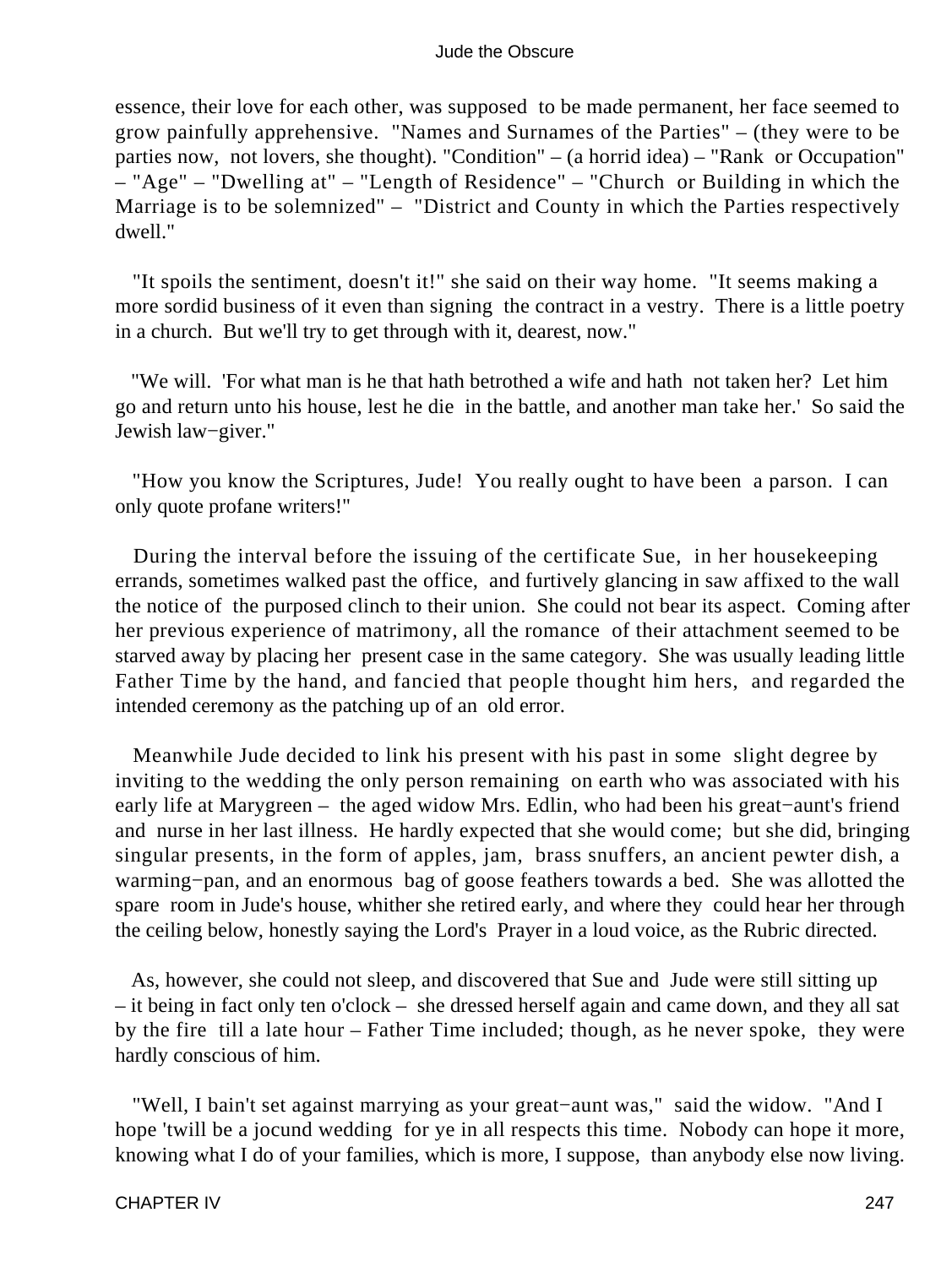For they have been unlucky that way, God knows."

Sue breathed uneasily.

 "They was always good−hearted people, too – wouldn't kill a fly if they knowed it," continued the wedding guest. "But things happened to thwart 'em, and if everything wasn't vitty they were upset. No doubt that's how he that the tale is told of came to do what 'a did – if he WERE one of your family."

"What was that?" said Jude.

 "Well – that tale, ye know; he that was gibbeted just on the brow of the hill by the Brown House – not far from the milestone between Marygreen and Alfredston, where the other road branches off. But Lord, 'twas in my grandfather's time; and it medn' have been one of your folk at all."

 "I know where the gibbet is said to have stood, very well," murmured Jude. "But I never heard of this. What – did this man – my ancestor and Sue's – kill his wife?"

 "'Twer not that exactly. She ran away from him, with their child, to her friends; and while she was there the child died. He wanted the body, to bury it where his people lay, but she wouldn't give it up. Her husband then came in the night with a cart, and broke into the house to steal the coffin away; but he was catched, and being obstinate, wouldn't tell what he broke in for. They brought it in burglary, and that's why he was hanged and gibbeted on Brown House Hill. His wife went mad after he was dead. But it medn't be true that he belonged to ye more than to me."

 A small slow voice rose from the shade of the fireside, as if out of the earth: "If I was you, Mother, I wouldn't marry Father!" It came from little Time, and they started, for they had forgotten him.

"Oh, it is only a tale," said Sue cheeringly.

 After this exhilarating tradition from the widow on the eve of the solemnization they rose, and, wishing their guest good−night, retired.

 The next morning Sue, whose nervousness intensified with the hours, took Jude privately into the sitting−room before starting. "Jude, I want you to kiss me, as a lover, incorporeally," she said, tremulously nestling up to him, with damp lashes. "It won't be ever like this any more, will it! I wish we hadn't begun the business. But I suppose we must go on. How horrid that story was last night! It spoilt my thoughts of to−day. It makes me feel as if a tragic doom overhung our family, as it did the house of Atreus."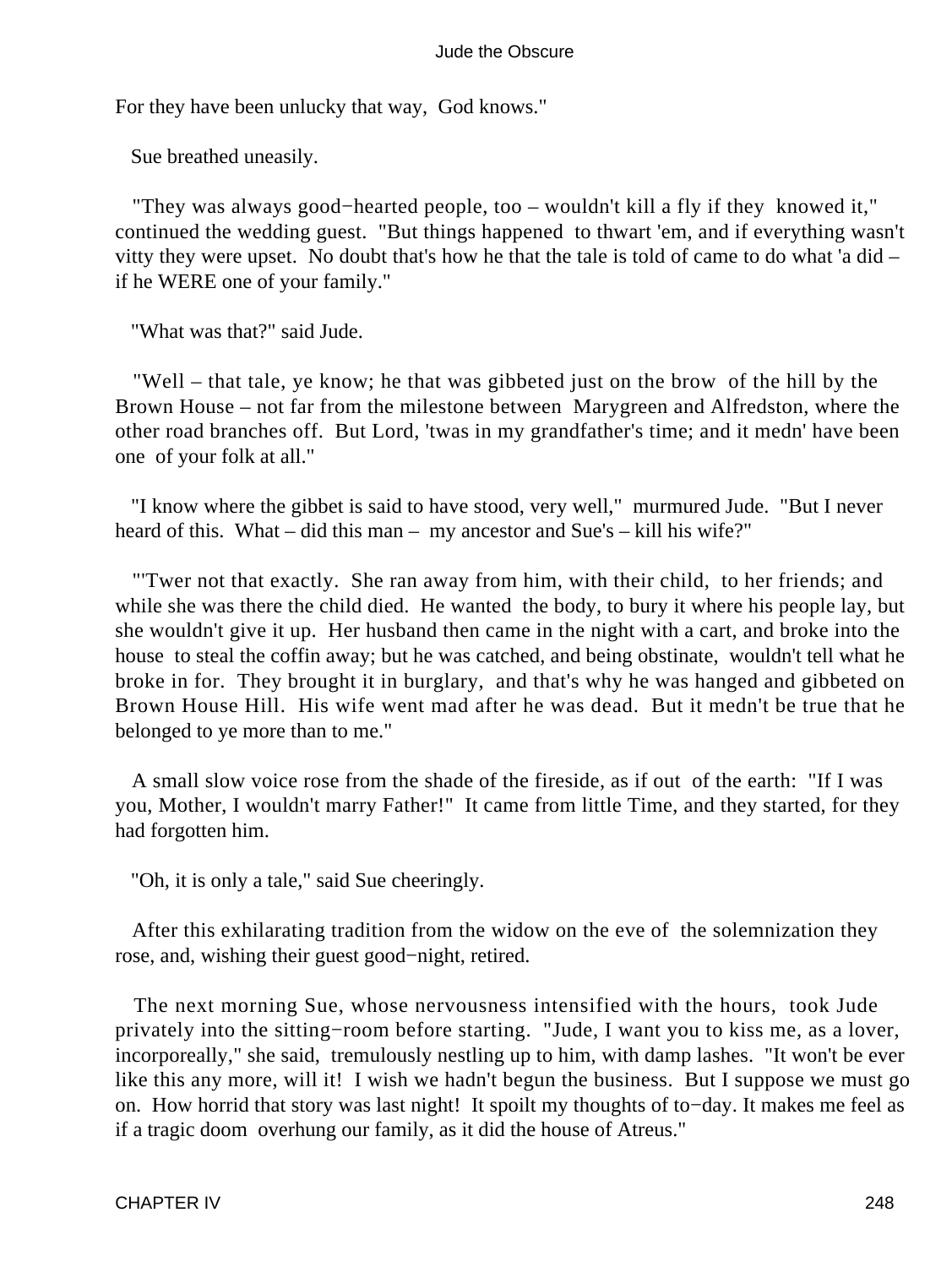"Or the house of Jeroboam," said the quondam theologian.

 "Yes. And it seems awful temerity in us two to go marrying! I am going to vow to you in the same words I vowed in to my other husband, and you to me in the same as you used to your other wife; regardless of the deterrent lesson we were taught by those experiments!"

 "If you are uneasy I am made unhappy," said he. "I had hoped you would feel quite joyful. But if you don't, you don't. It is no use pretending. It is a dismal business to you, and that makes it so to me!"

 "It is unpleasantly like that other morning – that's all," she murmured. "Let us go on now."

 They started arm in arm for the office aforesaid, no witness accompanying them except the Widow Edlin. The day was chilly and dull, and a clammy fog blew through the town from "Royal−tower'd Thame." On the steps of the office there were the muddy foot−marks of people who had entered, and in the entry were damp umbrellas Within the office several persons were gathered, and our couple perceived that a marriage between a soldier and a young woman was just in progress. Sue, Jude, and the widow stood in the background while this was going on, Sue reading the notices of marriage on the wall. The room was a dreary place to two of their temperament, though to its usual frequenters it doubtless seemed ordinary enough. Law−books in musty calf covered one wall, and elsewhere were post−office directories, and other books of reference. Papers in packets tied with red tape were pigeon−holed around, and some iron safes filled a recess, while the bare wood floor was, like the door−step, stained by previous visitors.

 The soldier was sullen and reluctant: the bride sad and timid; she was soon, obviously, to become a mother, and she had a black eye. Their little business was soon done, and the twain and their friends straggled out, one of the witnesses saying casually to Jude and Sue in passing, as if he had known them before: "See the couple just come in? Ha, ha! That fellow is just out of gaol this morning. She met him at the gaol gates, and brought him straight here. She's paying for everything."

 Sue turned her head and saw an ill−favoured man, closely cropped, with a broad−faced, pock−marked woman on his arm, ruddy with liquor and the satisfaction of being on the brink of a gratified desire. They jocosely saluted the outgoing couple, and went forward in front of Jude and Sue, whose diffidence was increasing. The latter drew back and turned to her lover, her mouth shaping itself like that of a child about to give way to grief:

 "Jude – I don't like it here! I wish we hadn't come! The place gives me the horrors: it seems so unnatural as the climax of our love! I wish it had been at church, if it had to be at all. It is not so vulgar there!"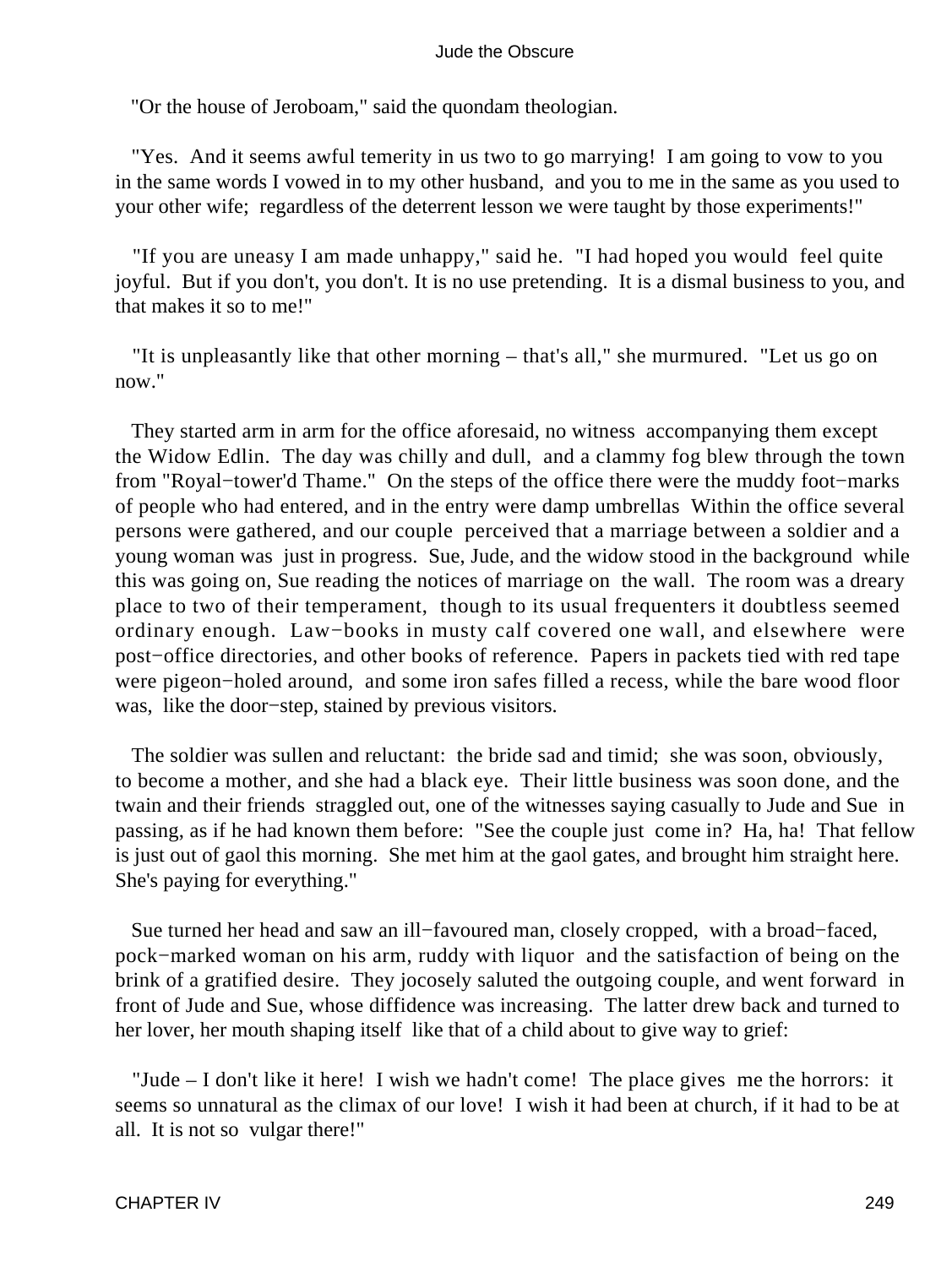"Dear little girl," said Jude. "How troubled and pale you look!"

"It must be performed here now, I suppose?"

"No – perhaps not necessarily."

 He spoke to the clerk, and came back. "No – we need not marry here or anywhere, unless we like, even now," he said. "We can be married in a church, if not with the same certificate with another he'll give us, I think. Anyhow, let us go out till you are calmer, dear, and I too, and talk it over."

 They went out stealthily and guiltily, as if they had committed a misdemeanour, closing the door without noise, and telling the widow, who had remained in the entry, to go home and await them; that they would call in any casual passers as witnesses, if necessary. When in the street they turned into an unfrequented side alley where they walked up and down as they had done long ago in the market−house at Melchester.

 "Now, darling, what shall we do? We are making a mess of it, it strikes me. Still, ANYTHING that pleases you will please me."

"But Jude, dearest, I am worrying you! You wanted it to be there, didn't you?"

 "Well, to tell the truth, when I got inside I felt as if I didn't care much about it. The place depressed me almost as much as it did you – it was ugly. And then I thought of what you had said this morning as to whether we ought."

 They walked on vaguely, till she paused, and her little voice began anew: "It seems so weak, too, to vacillate like this! And yet how much better than to act rashly a second time.... How terrible that scene was to me! The expression in that flabby woman's face, leading her on to give herself to that gaol−bird, not for a few hours, as she would, but for a lifetime, as she must. And the other poor soul – to escape a nominal shame which was owing to the weakness of her character, degrading herself to the real shame of bondage to a tyrant who scorned her – a man whom to avoid for ever was her only chance of salvation.... This is our parish church, isn't it? This is where it would have to be, if we did it in the usual way? A service or something seems to be going on."

 Jude went up and looked in at the door. "Why – it is a wedding here too," he said. "Everybody seems to be on our tack to−day."

 Sue said she supposed it was because Lent was just over, when there was always a crowd of marriages. "Let us listen," she said, "and find how it feels to us when performed in a church."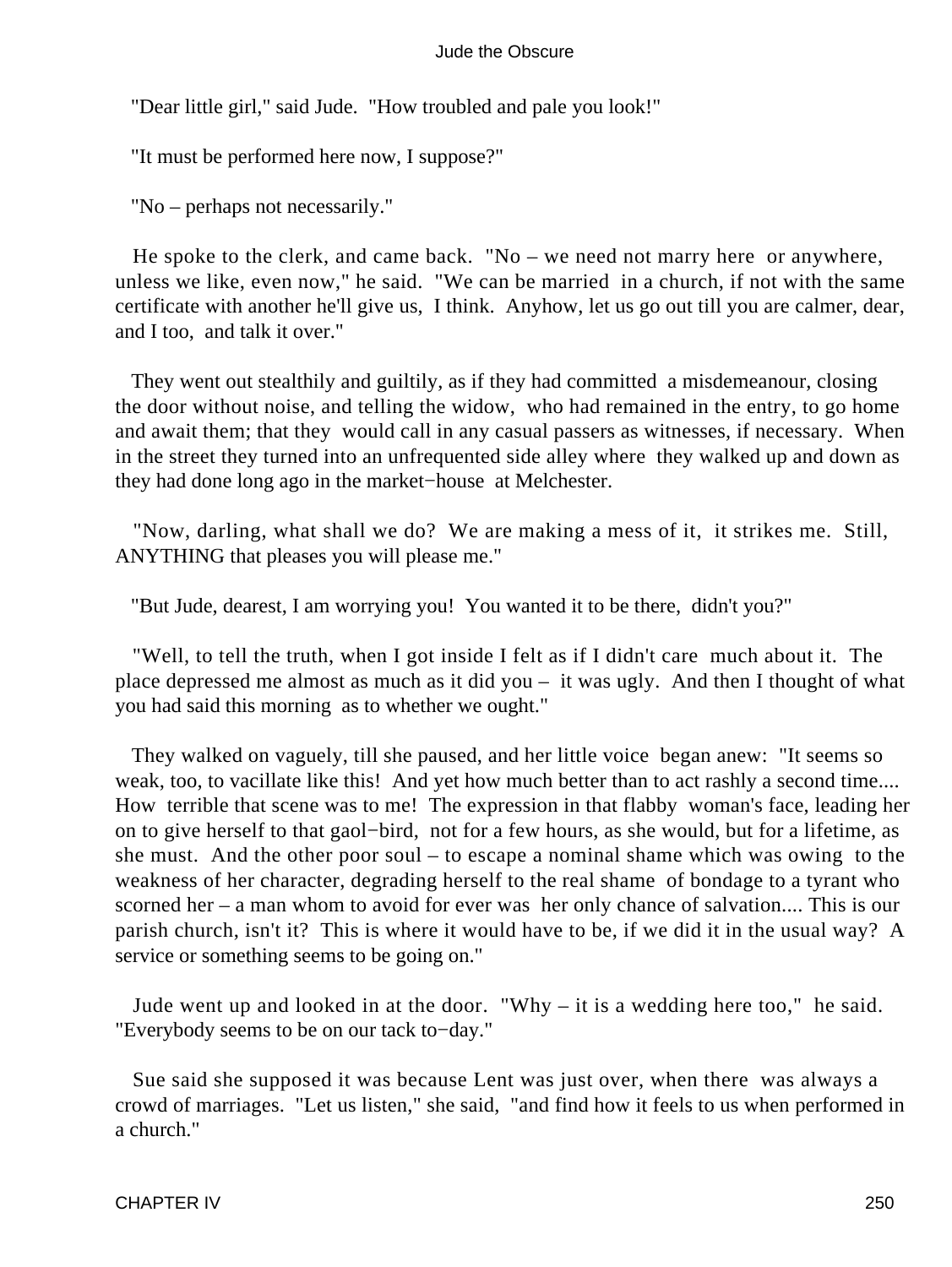They stepped in, and entered a back seat, and watched the proceedings at the altar. The contracting couple appeared to belong to the well−to−do middle class, and the wedding altogether was of ordinary prettiness and interest. They could see the flowers tremble in the bride's hand, even at that distance, and could hear her mechanical murmur of words whose meaning her brain seemed to gather not at all under the pressure of her self−consciousness. Sue and Jude listened, and severally saw themselves in time past going through the same form of self−committal.

 "It is not the same to her, poor thing, as it would be to me doing it over again with my present knowledge," Sue whispered. "You see, they are fresh to it, and take the proceedings as a matter of course. But having been awakened to its awful solemnity as we have, or at least as I have, by experience, and to my own too squeamish feelings perhaps sometimes, it really does seem immoral in me to go and undertake the same thing again with open eyes. Coming in here and seeing this has frightened me from a church wedding as much as the other did from a registry one.... We are a weak, tremulous pair, Jude, and what others may feel confident in I feel doubts of – my being proof against the sordid conditions of a business contract again!"

Then they tried to laugh, and went on debating in whispers the object–lesson before them. And Jude said he also thought they were both too thin−skinned – that they ought never to have been born – much less have come together for the most preposterous of all joint ventures for THEM – matrimony.

 His betrothed shuddered; and asked him earnestly if he indeed felt that they ought not to go in cold blood and sign that life−undertaking again?" It is awful if you think we have found ourselves not strong enough for it, and knowing this, are proposing to perjure ourselves," she said.

 "I fancy I do think it – since you ask me," said Jude. "Remember I'll do it if you wish, own darling." While she hesitated he went on to confess that, though he thought they ought to be able to do it, he felt checked by the dread of incompetency just as she did – from their peculiarities, perhaps, because they were unlike other people. "We are horribly sensitive; that's really what's the matter with us, Sue!" he declared.

"I fancy more are like us than we think!"

 "Well, I don't know. The intention of the contract is good, and right for many, no doubt; but in our case it may defeat its own ends because we are the queer sort of people we are – folk in whom domestic ties of a forced kind snuff out cordiality and spontaneousness."

 Sue still held that there was not much queer or exceptional in them: that all were so. "Everybody is getting to feel as we do. We are a little beforehand, that's all. In fifty, a hundred, years the descendants of these two will act and feel worse than we. They will see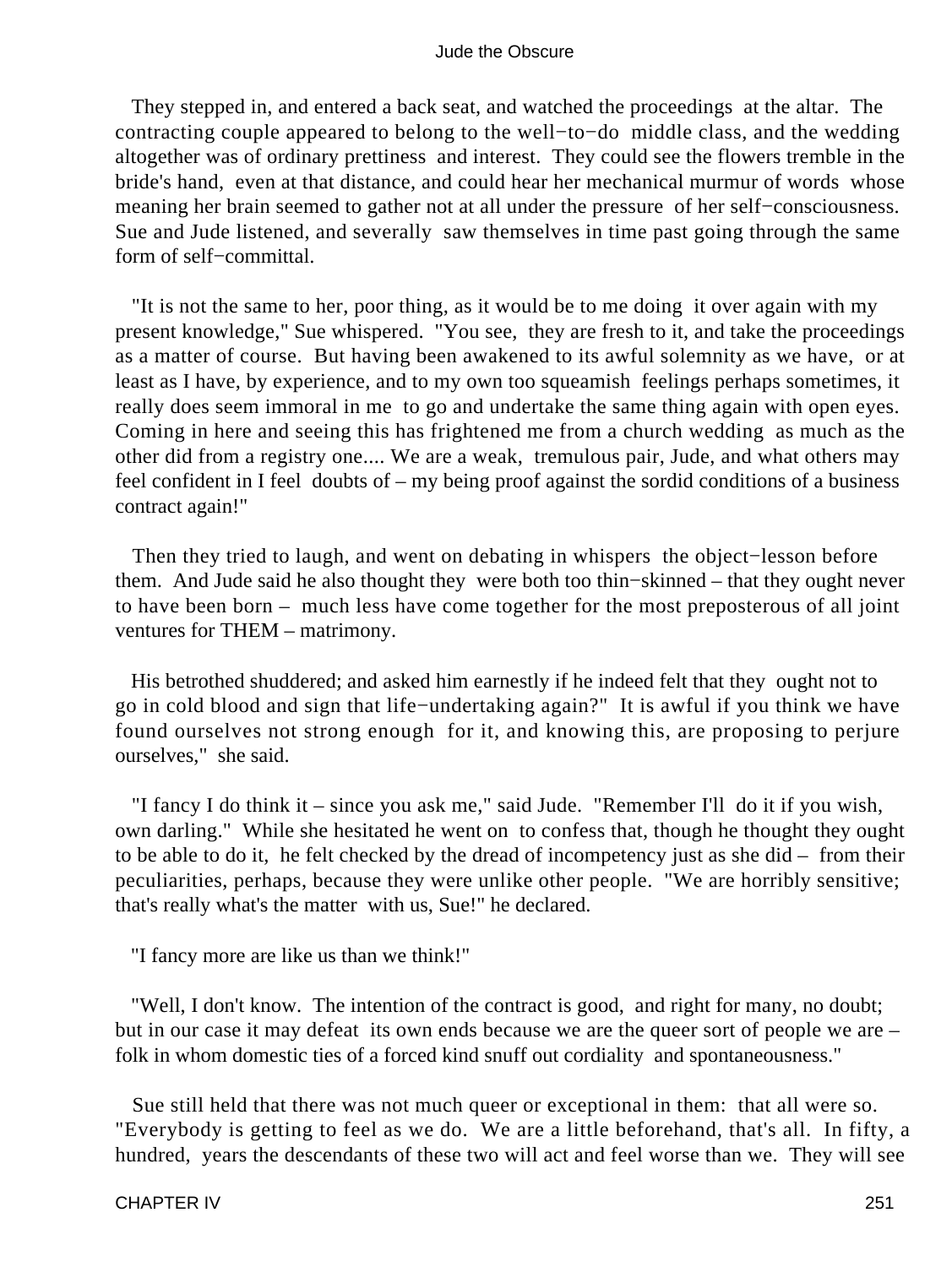weltering humanity still more vividly than we do now, as

Shapes like our own selves hideously multiplied,

and will be afraid to reproduce them."

 "What a terrible line of poetry! ... though I have felt it myself about my fellow−creatures, at morbid times."

Thus they murmured on, till Sue said more brightly:

 "Well – the general question is not our business, and why should we plague ourselves about it? However different our reasons are we come to the same conclusion; that for us particular two, an irrevocable oath is risky. Then, Jude, let us go home without killing our dream! Yes? How good you are, my friend: you give way to all my whims!"

"They accord very much with my own."

 He gave her a little kiss behind a pillar while the attention of everybody present was taken up in observing the bridal procession entering the vestry; and then they came outside the building. By the door they waited till two or three carriages, which had gone away for a while, returned, and the new husband and wife came into the open daylight. Sue sighed.

 "The flowers in the bride's hand are sadly like the garland which decked the heifers of sacrifice in old times!"

 "Still, Sue, it is no worse for the woman than for the man. That's what some women fail to see, and instead of protesting against the conditions they protest against the man, the other victim; just as a woman in a crowd will abuse the man who crushes against her, when he is only the helpless transmitter of the pressure put upon him."

 "Yes – some are like that, instead of uniting with the man against the common enemy, coercion." The bride and bridegroom had by this time driven off, and the two moved away with the rest of the idlers. "No – don't let's do it," she continued. "At least just now."

 They reached home, and passing the window arm in arm saw the widow looking out at them. "Well," cried their guest when they entered, "I said to myself when I zeed ye coming so loving up to the door, 'They made up their minds at last, then!'"

They briefly hinted that they had not.

 "What – and ha'n't ye really done it? Chok' it all, that I should have lived to see a good old saying like 'marry in haste and repent at leisure' spoiled like this by you two! 'Tis time I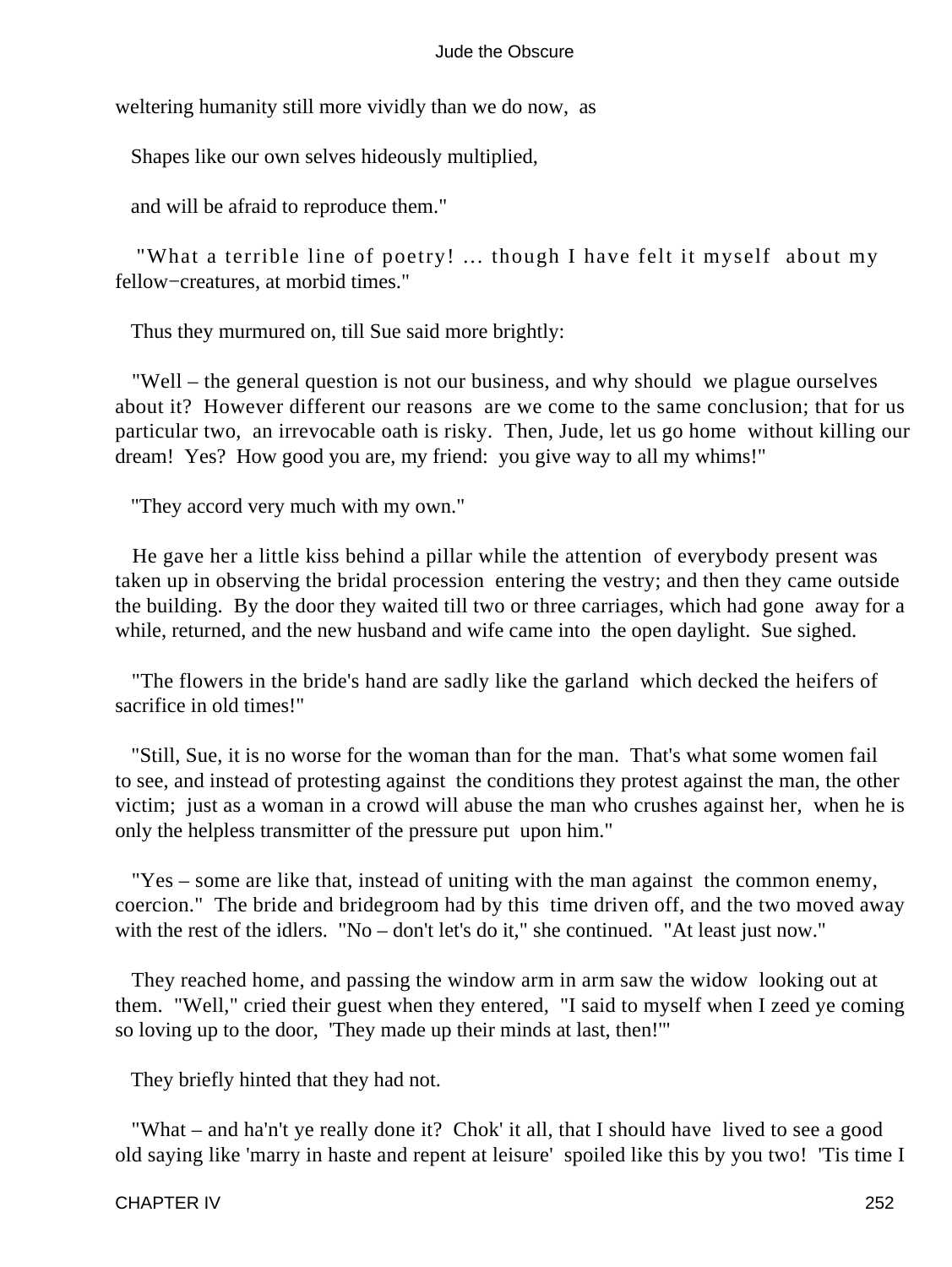got back again to Marygreen – sakes if tidden – if this is what the new notions be leading us to! Nobody thought o' being afeard o' matrimony in my time, nor of much else but a cannon−ball or empty cup−board! Why when I and my poor man were married we thought no more o't than of a game o' dibs!"

 "Don't tell the child when he comes in," whispered Sue nervously. "He'll think it has all gone on right, and it will be better that he should not be surprised and puzzled. Of course it is only put off for reconsideration. If we are happy as we are, what does it matter to anybody?"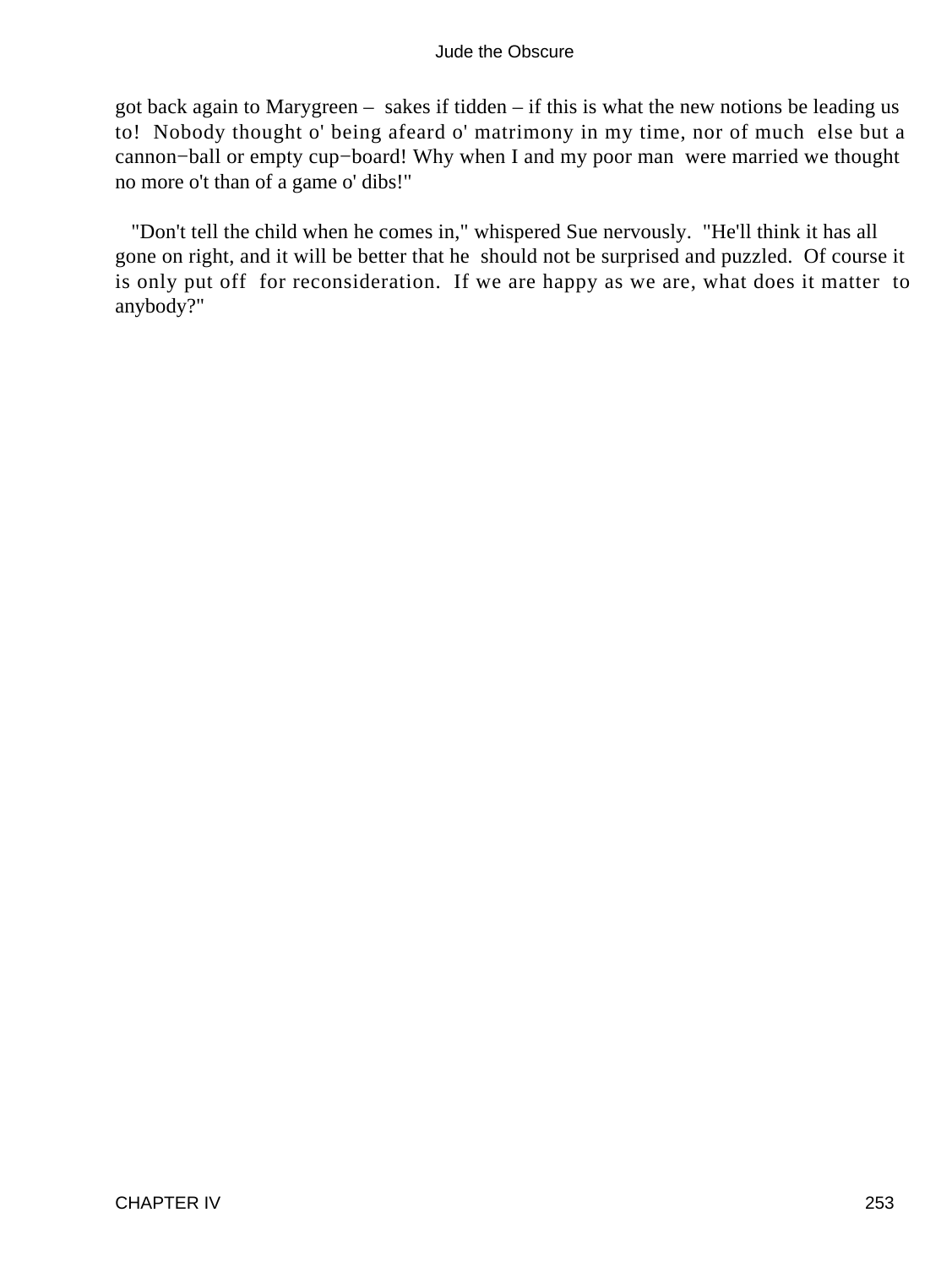# **[CHAPTER V](#page-367-0)**

THE purpose of a chronicler of moods and deeds does not require him to express his personal views upon the grave controversy above given. That the twain were happy – between their times of sadness – was indubitable. And when the unexpected apparition of Jude's child in the house had shown itself to be no such disturbing event as it had looked, but one that brought into their lives a new and tender interest of an ennobling and unselfish kind, it rather helped than injured their happiness.

 To be sure, with such pleasing anxious beings as they were, the boy's coming also brought with it much thought for the future, particularly as he seemed at present to be singularly deficient in all the usual hopes of childhood. But the pair tried to dismiss, for a while at least, a too strenuously forward view.

 There is in Upper Wessex an old town of nine or ten thousand souls; the town may be called Stoke−Barehills. It stands with its gaunt, unattractive, ancient church, and its new red brick suburb, amid the open, chalk−soiled cornlands, near the middle of an imaginary triangle which has for its three corners the towns of Aldbrickham and Wintoncester, and the important military station of Quartershot. The great western highway from London passes through it, near a point where the road branches into two, merely to unite again some twenty miles further westward. Out of this bifurcation and reunion there used to arise among wheeled travellers, before railway days, endless questions of choice between the respective ways. But the question is now as dead as the scot−and−lot freeholder, the road waggoner, and the mail coachman who disputed it; and probably not a single inhabitant of Stoke−Barehills is now even aware that the two roads which part in his town ever meet again; for nobody now drives up and down the great western highway dally.

 The most familiar object in Stoke−Barehills nowadays is its cemetery, standing among some picturesque mediaeval ruins beside the railway; the modern chapels, modern tombs, and modern shrubs having a look of intrusiveness amid the crumbling and ivy−covered decay of the ancient walls.

 On a certain day, however, in the particular year which has now been reached by this narrative – the month being early June – the features of the town excite little interest, though many visitors arrive by the trains; some down−trains, in especial, nearly emptying themselves here. It is the week of the Great Wessex Agricultural Show, whose vast encampment spreads over the open outskirts of the town like the tents of an investing army. Rows of marquees, huts, booths, pavilions, arcades, porticoes – every kind of structure short of a permanent one – cover the green field for the space of a square half−mile, and the crowds of arrivals walk through the town in a mass, and make straight for the exhibition ground. The way thereto is lined with shows, stalls, and hawkers on foot, who make a market−place of the whole roadway to the show proper, and lead some of the improvident to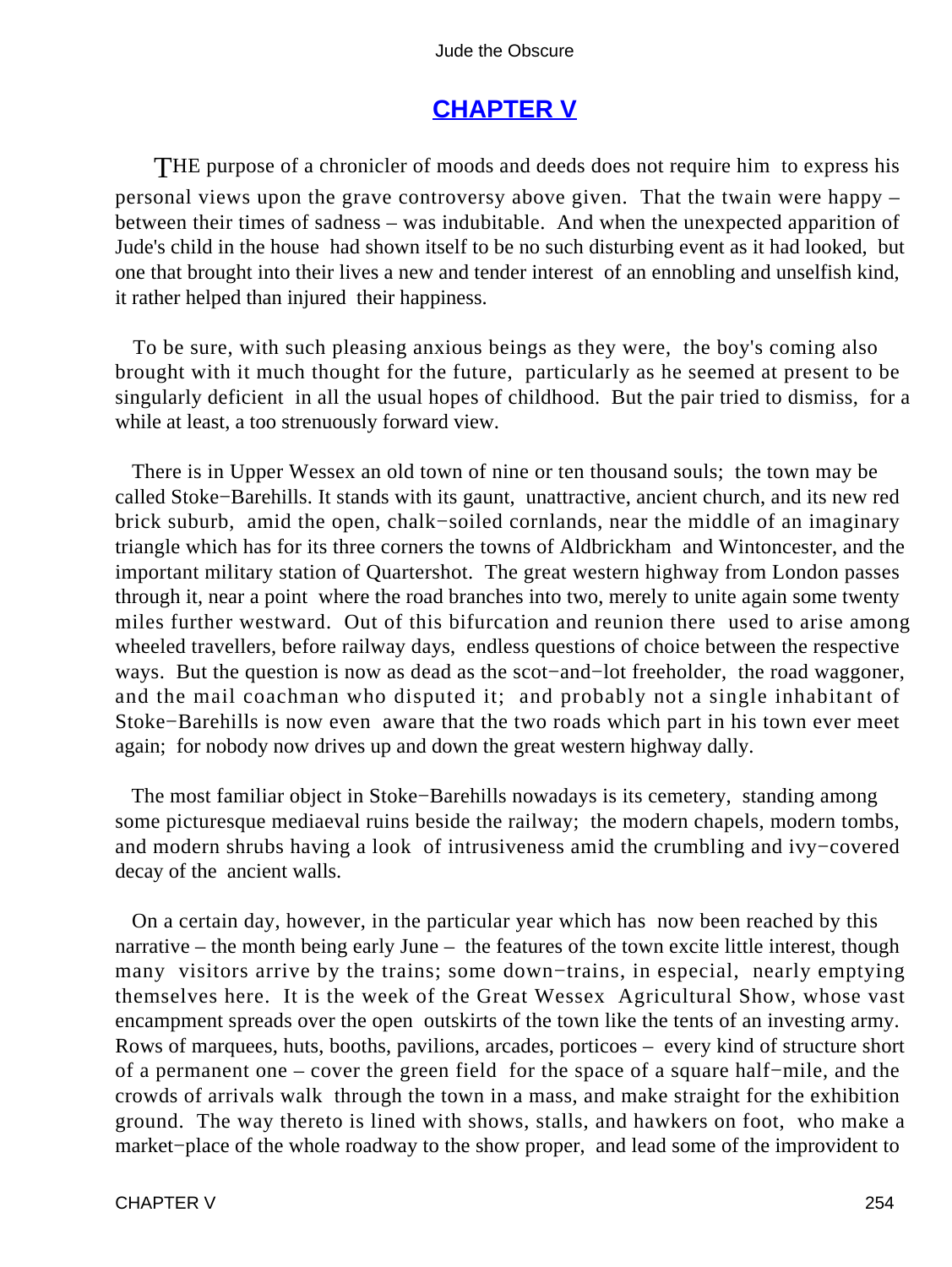lighten their pockets appreciably before they reach the gates of the exhibition they came expressly to see.

 It is the popular day, the shilling day, and of the fast arriving excursion trains two from different directions enter the two contiguous railway stations at almost the same minute. One, like several which have preceded it, comes from London: the other by a cross−line from Aldbrickham; and from the London train alights a couple; a short, rather bloated man, with a globular stomach and small legs, resembling a top on two pegs, accompanied by a woman of rather fine figure and rather red face, dressed in black material, and covered with beads from bonnet to skirt, that made her glisten as if clad in chain−mail.

 They cast their eyes around. The man was about to hire a fly as some others had done, when the woman said, "Don't be in such a hurry, Cartlett. It isn't so very far to the show−yard. Let us walk down the street into the place. Perhaps I can pick up a cheap bit of furniture or old china. It is years since I was here – never since I lived as a girl at Aldbrickham, and used to come across for a trip sometimes with my young man."

 "You can't carry home furniture by excursion train," said, in a thick voice, her husband, the landlord of The Three Horns, Lambeth; for they had both come down from the tavern in that "excellent, densely populated, gin−drinking neighbourhood," which they had occupied ever since the advertisement in those words had attracted them thither. The configuration of the landlord showed that he, too, like his customers, was becoming affected by the liquors he retailed.

"Then I'll get it sent, if I see any worth having," said his wife.

 They sauntered on, but had barely entered the town when her attention was attracted by a young couple leading a child, who had come out from the second platform, into which the train from Aldbrickham had steamed. They were walking just in front of the inn−keepers.

"Sakes alive!" said Arabella.

"What's that?" said Cartlett.

"Who do you think that couple is? Don't you recognize the man?"

"No."

"Not from the photos I have showed you?"

"Is it Fawley?"

"Yes – of course."

CHAPTER V 255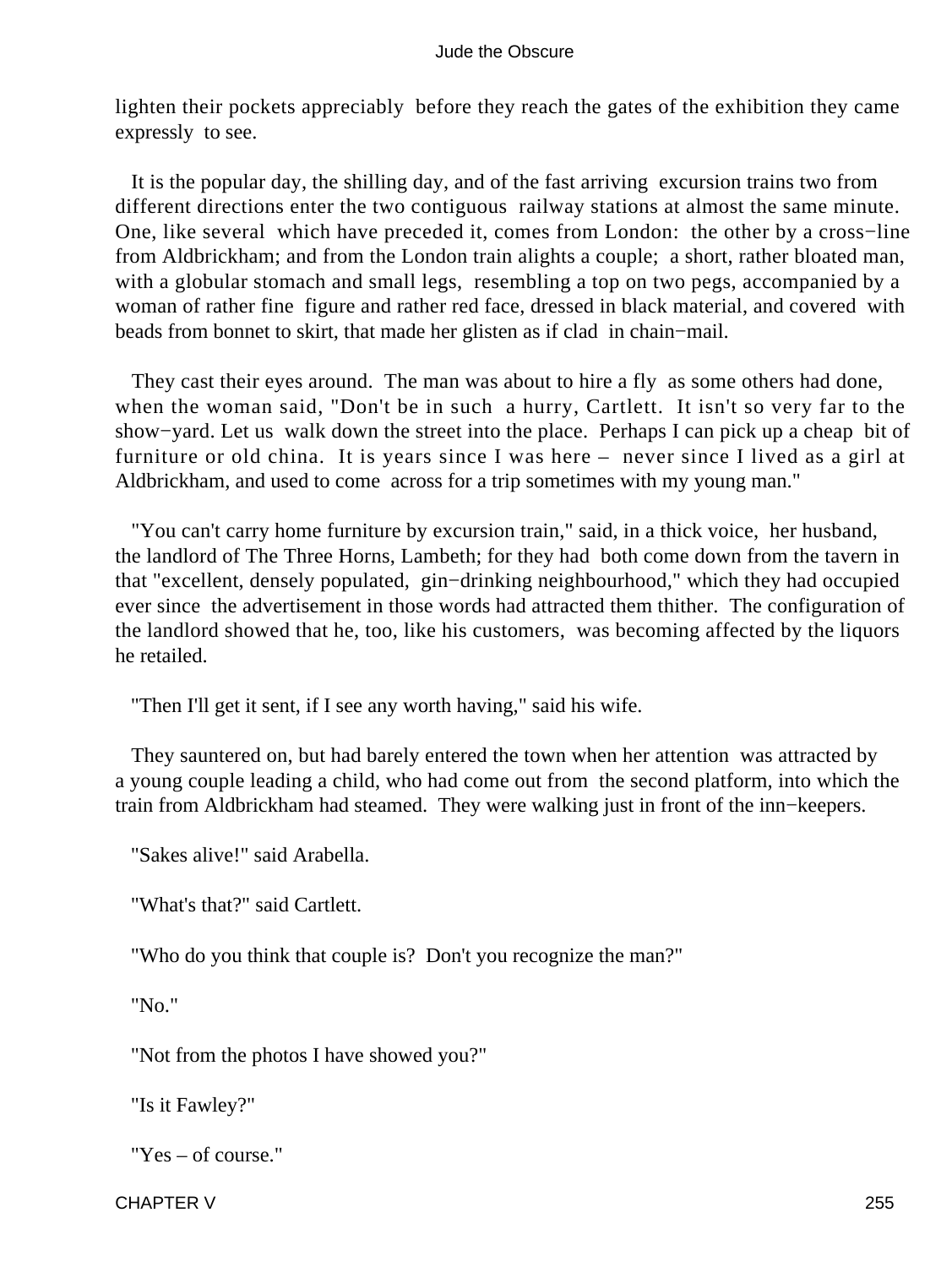"Oh, well. I suppose he was inclined for a little sight−seeing like the rest of us." Cartlett's interest in Jude whatever it might have been when Arabella was new to him, had plainly flagged since her charms and her idiosyncrasies, her supernumerary hair−coils, and her optional dimples, were becoming as a tale that is told.

 Arabella so regulated her pace and her husband's as to keep just in the rear of the other three, which it was easy to do without notice in such a stream of pedestrians. Her answers to Cartlett's remarks were vague and slight, for the group in front interested her more than all the rest of the spectacle.

 "They are rather fond of one another and of their child, seemingly," continued the publican.

 "THEIR child! 'Tisn't their child," said Arabella with a curious, sudden covetousness. "They haven't been married long enough for it to be theirs!"

 But although the smouldering maternal instinct was strong enough in her to lead her to quash her husband's conjecture, she was not disposed on second thoughts to be more candid than necessary. Mr. Cartlett had no other idea than that his wife's child by her first husband was with his grandparents at the Antipodes.

"Oh I suppose not. She looks quite a girl."

 "They are only lovers, or lately married, and have the child in charge, as anybody can see."

 All continued to move ahead. The unwitting Sue and Jude, the couple in question, had determined to make this agricultural exhibition within twenty miles of their own town the occasion of a day's excursion which should combine exercise and amusement with instruction, at small expense. Not regardful of themselves alone, they had taken care to bring Father Time, to try every means of making him kindle and laugh like other boys, though he was to some extent a hindrance to the delightfully unreserved intercourse in their pilgrimages which they so much enjoyed. But they soon ceased to consider him an observer, and went along with that tender attention to each other which the shyest can scarcely disguise, and which these, among entire strangers as they imagined, took less trouble to disguise than they might have done at home. Sue, in her new summer clothes, flexible and light as a bird, her little thumb stuck up by the stem of her white cotton sunshade, went along as if she hardly touched ground, and as if a moderately strong puff of wind would float her over the hedge into the next field. Jude, in his light grey holiday−suit, was really proud of her companionship, not more for her external attractiveness than for her sympathetic words and ways. That complete mutual understanding, in which every glance and movement was as effectual as speech for conveying intelligence between them, made them almost the two parts of a single whole.

CHAPTER V 256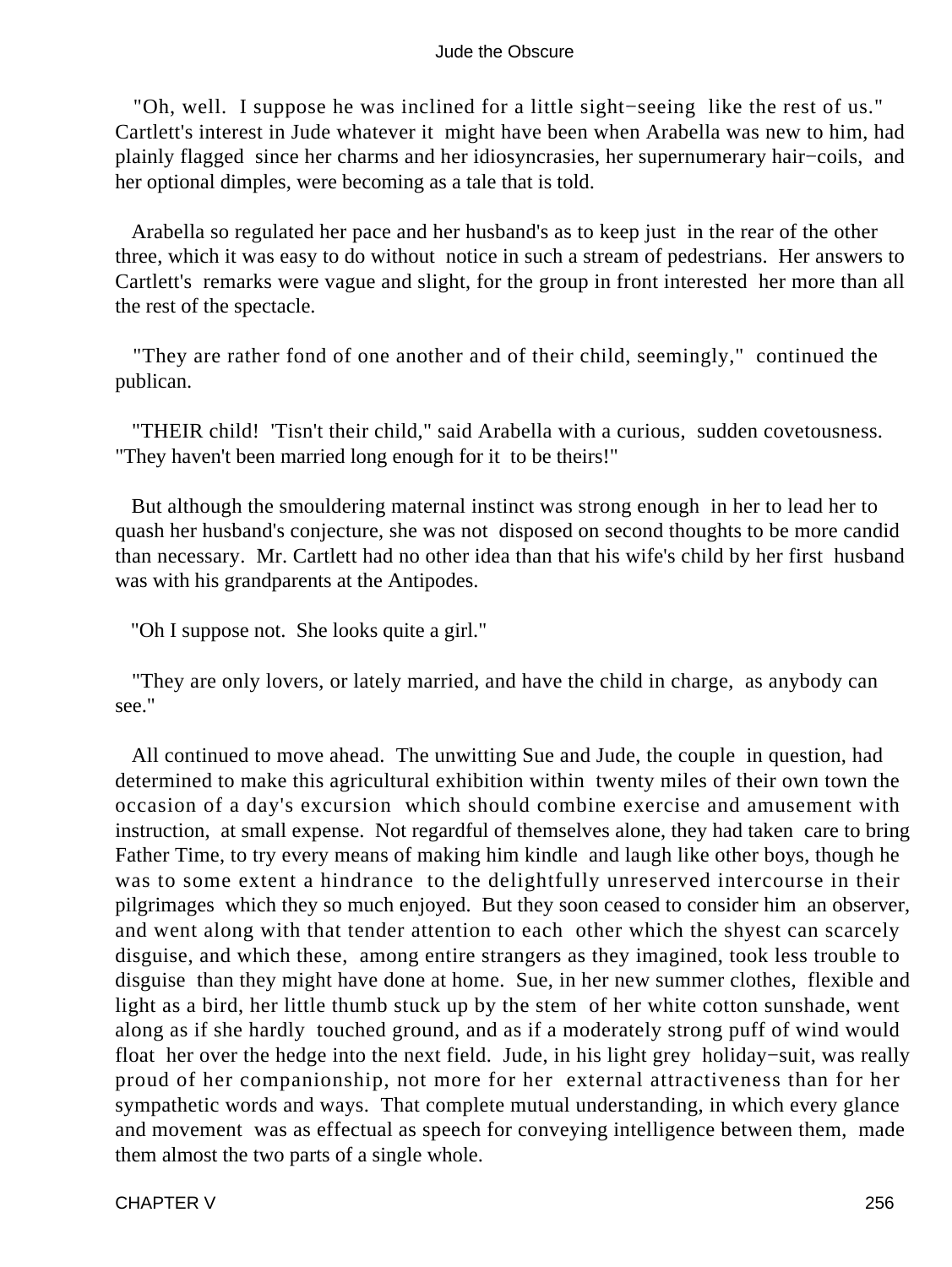The pair with their charge passed through the turnstiles, Arabella and her husband not far behind them. When inside the enclosure the publican's wife could see that the two ahead began to take trouble with the youngster, pointing out and explaining the many objects of interest, alive and dead; and a passing sadness would touch their faces at their every failure to disturb his indifference.

 "How she sticks to him!" said Arabella. "Oh no – I fancy they are not married, or they wouldn't be so much to one another as that.... I wonder!"

"But I thought you said he did marry her?"

 "I heard he was going to – that's all, going to make another attempt, after putting it off once or twice.... As far as they themselves are concerned they are the only two in the show. I should be ashamed of making myself so silly if I were he!"

 "I don't see as how there's anything remarkable in their behaviour. I should never have noticed their being in love, if you hadn't said so."

 "You never see anything," she rejoined. Nevertheless Cartlett's view of the lovers' or married pair's conduct was undoubtedly that of the general crowd, whose attention seemed to be in no way attracted by what Arabella's sharpened vision discerned.

 "He's charmed by her as if she were some fairy!" continued Arabella. "See how he looks round at her, and lets his eyes rest on her. I am inclined to think that she don't care for him quite so much as he does for her. She's not a particular warm−hearted creature to my thinking, though she cares for him pretty middling much – as much as she's able to; and he could make her heart ache a bit if he liked to try – which he's too simple to do. There – now they are going across to the cart−horse sheds. Come along."

 "I don't want to see the cart−horses. It is no business of ours to follow these two. If we have come to see the show let us see it in our own way, as they do in theirs."

 "Well – suppose we agree to meet somewhere in an hour's time – say at that refreshment tent over there, and go about independent? Then you can look at what you choose to, and so can I."

 Cartlett was not loath to agree to this, and they parted – he proceeding to the shed where malting processes were being exhibited, and Arabella in the direction taken by Jude and Sue. Before, however, she had regained their wake a laughing face met her own, and she was confronted by Anny, the friend of her girlhood.

 Anny had burst out in hearty laughter at the mere fact of the chance encounter. "I am still living down there," she said, as soon as she was composed. "I am soon going to be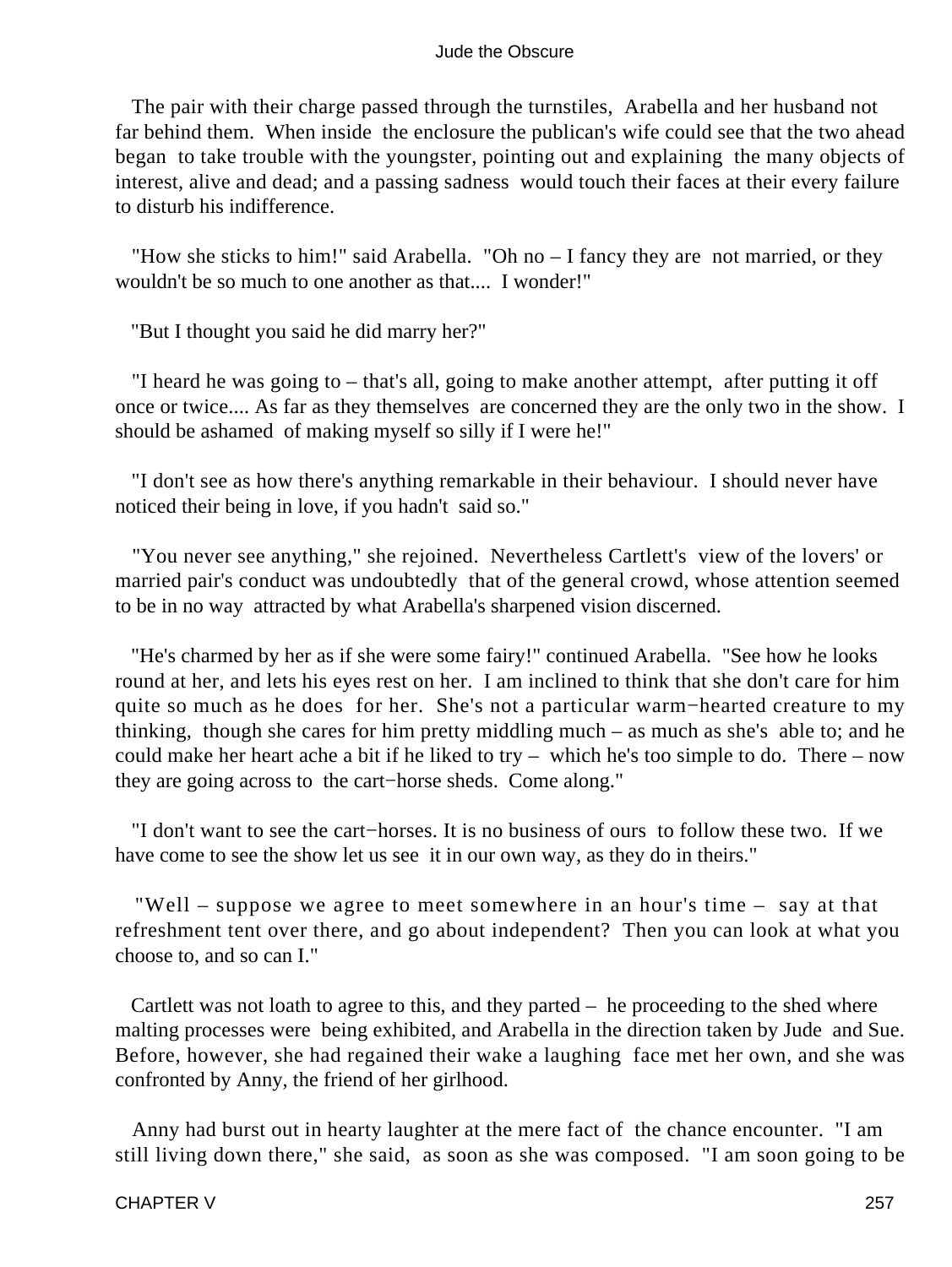married, but my intended couldn't come up here to−day. But there's lots of us come by excursion, though I've lost the rest of 'em for the present."

 "Have you met Jude and his young woman, or wife, or whatever she is? I saw 'em by now."

"No. Not a glimpse of un for years!"

"Well, they are close by here somewhere. Yes – there they are – by that grey horse!"

"Oh, that's his present young woman – wife did you say? Has he married again?"

"I don't know."

"She's pretty, isn't she!"

 "Yes – nothing to complain of; or jump at. Not much to depend on, though; a slim, fidgety little thing like that."

"He's a nice−looking chap, too! You ought to ha' stuck to un, Arabella."

"I don't know but I ought," murmured she.

Anny laughed. "That's you, Arabella! Always wanting another man than your own."

 "Well, and what woman don't I should like to know? As for that body with him – she don't know what love is – at least what I call love! I can see in her face she don't."

"And perhaps, Abby dear, you don't know what she calls love."

 "I'm sure I don't wish to! ... Ah – they are making for the art department. I should like to see some pictures myself. Suppose we go that way? – Why, if all Wessex isn't here, I verily believe! There's Dr. Vilbert. Haven't seen him for years, and he's not looking a day older than when I used to know him. How do you do, Physician? I was just saying that you don't look a day older than when you knew me as a girl."

 "Simply the result of taking my own pills regular, ma'am. Only two and threepence a box – warranted efficacious by the Government stamp. Now let me advise you to purchase the same immunity from the ravages of time by following my example? Only two−and−three."

 The physician had produced a box from his waistcoat pocket, and Arabella was induced to make the purchase.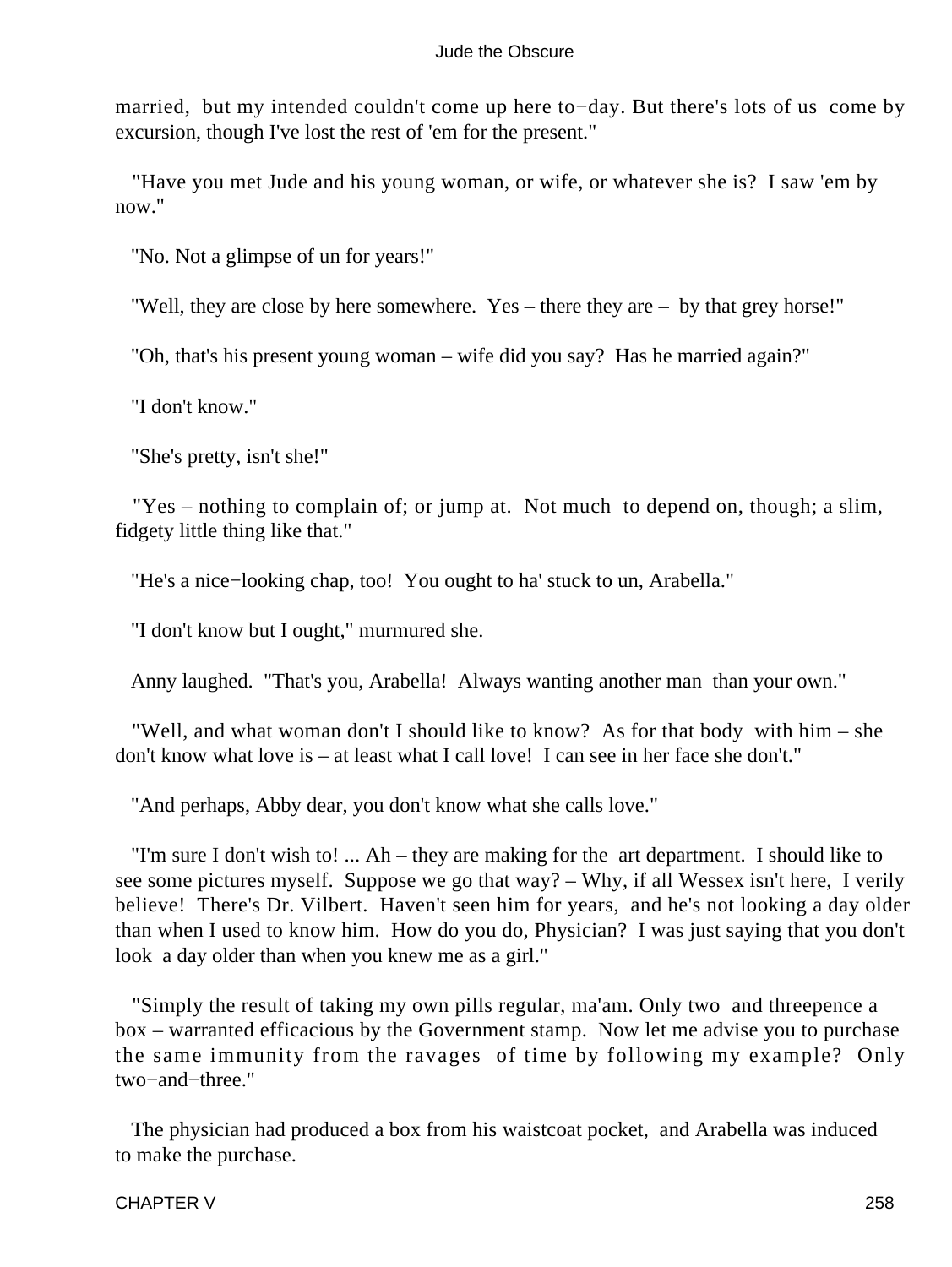"At the same time," continued he, when the pills were paid for, "you have the advantage of me, Mrs. – Surely not Mrs. Fawley, once Miss Donn, of the vicinity of Marygreen?"

"Yes. But Mrs. Cartlett now."

 "Ah – you lost him, then? Promising young fellow! A pupil of mine, you know. I taught him the dead languages. And believe me, he soon knew nearly as much as I."

 "I lost him; but not as you think," said Arabella dryly "The lawyers untied us. There he is, look, alive and lusty; along with that young woman, entering the art exhibition."

"Ah – dear me! Fond of her, apparently."

"They SAY they are cousins."

"Cousinship is a great convenience to their feelings, I should say?"

 "Yes. So her husband thought, no doubt, when he divorced her.... Shall we look at the pictures, too?"

 The trio followed across the green and entered. Jude and Sue, with the child, unaware of the interest they were exciting, had gone up to a model at one end of the building, which they regarded with considerable attention for a long while before they went on. Arabella and her friends came to it in due course, and the inscription it bore was: "Model of Cardinal College, Christminster; by J. Fawley and S. F. M. Bridehead."

 "Admiring their own work," said Arabella. "How like Jude – always thinking of colleges and Christminster, instead of attending to his business!"

 They glanced cursorily at the pictures, and proceeded to the band−stand. When they had stood a little while listening to the music of the military performers, Jude, Sue, and the child came up on the other side. Arabella did not care if they should recognize her; but they were too deeply absorbed in their own lives, as translated into emotion by the military band, to perceive her under her beaded veil. She walked round the outside of the listening throng, passing behind the lovers, whose movements had an unexpected fascination for her to−day. Scrutinizing them narrowly from the rear she noticed that Jude's hand sought Sue's as they stood, the two standing close together so as to conceal, as they supposed, this tacit expression of their mutual responsiveness.

 "Silly fools – like two children!" Arabella whispered to herself morosely, as she rejoined her companions, with whom she preserved a preoccupied silence.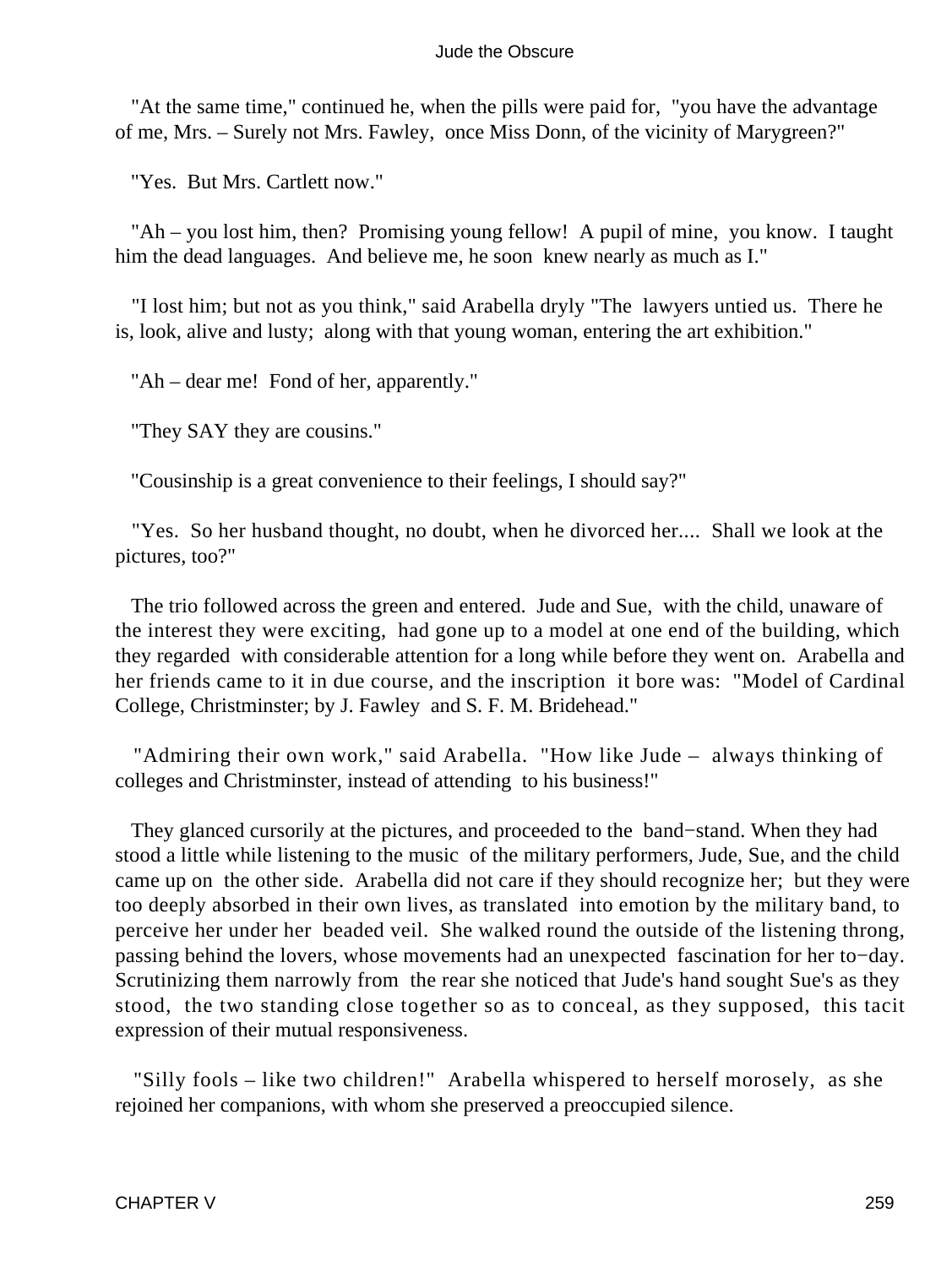Anny meanwhile had jokingly remarked to Vilbert on Arabella's hankering interest in her first husband.

 "Now," said the physician to Arabella, apart; "do you want anything such as this, Mrs. Cartlett? It is not compounded out of my regular pharmacopoeia, but I am sometimes asked for such a thing." He produced a small phial of clear liquid. "A love−philtre, such as was used by the ancients with great effect. I found it out by study of their writings, and have never known it to fail."

"What is it made of?" asked Arabella curiously.

 "Well – a distillation of the juices of doves' hearts – otherwise pigeons' – is one of the ingredients. It took nearly a hundred hearts to produce that small bottle full."

"How do you get pigeons enough?"

 "To tell a secret, I get a piece of rock−salt, of which pigeons are inordinately fond, and place it in a dovecot on my roof. In a few hours the birds come to it from all points of the compass – east, west, north, and south – and thus I secure as many as I require. You use the liquid by contriving that the desired man shall take about ten drops of it in his drink. But remember, all this is told you because I gather from your questions that you mean to be a purchaser. You must keep faith with me?"

 "Very well – I don't mind a bottle – to give some friend or other to try it on her young man." She produced five shillings, the price asked, and slipped the phial in her capacious bosom. Saying presently that she was due at an appointment with her husband she sauntered away towards the refreshment bar, Jude, his companion, and the child having gone on to the horticultural tent, where Arabella caught a glimpse of them standing before a group of roses in bloom.

 She waited a few minutes observing them, and then proceeded to join her spouse with no very amiable sentiments. She found him seated on a stool by the bar, talking to one of the gaily dressed maids who had served him with spirits.

 "I should think you had enough of this business at home!" Arabella remarked gloomily. "Surely you didn't come fifty miles from your own bar to stick in another? Come, take me round the show, as other men do their wives! Dammy, one would think you were a young bachelor, with nobody to look after but yourself!"

"But we agreed to meet here; and what could I do but wait?"

 "Well, now we have met, come along," she returned, ready to quarrel with the sun for shining on her. And they left the tent together, this pot−bellied man and florid woman, in the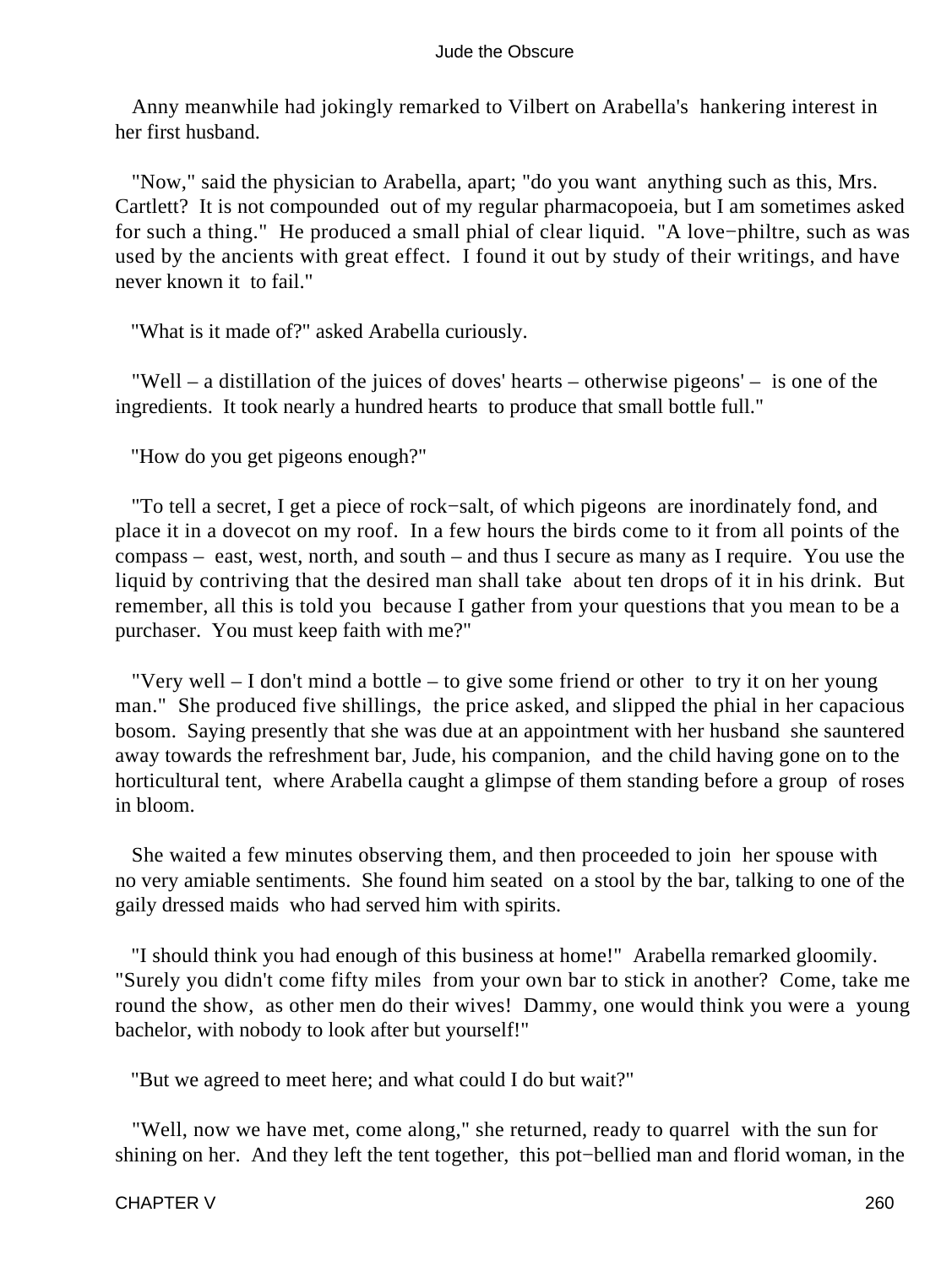antipathetic, recriminatory mood of the average husband and wife of Christendom.

 In the meantime the more exceptional couple and the boy still lingered in the pavilion of flowers – an enchanted palace to their appreciative taste – Sue's usually pale cheeks reflecting the pink of the tinted roses at which she gazed; for the gay sights, the air, the music, and the excitement of a day's outing with Jude had quickened her blood and made her eyes sparkle with vivacity. She adored roses, and what Arabella had witnessed was Sue detaining Jude almost against his will while she learnt the names of this variety and that, and put her face within an inch of their blooms to smell them.

 "I should like to push my face quite into them – the dears!" she had said. "But I suppose it is against the rules to touch them – isn't it, Jude?"

 "Yes, you baby," said he: and then playfully gave her a little push, so that her nose went among the petals.

"The policeman will be down on us, and I shall say it was my husband's fault!"

Then she looked up at him, and smiled in a way that told so much to Arabella.

"Happy?" he murmured.

She nodded.

 "Why? Because you have come to the great Wessex Agricultural Show – or because we have come?"

 "You are always trying to make me confess to all sorts of absurdities. Because I am improving my mind, of course, by seeing all these steam−ploughs, and threshing−machines, and chaff−cutters, and cows, and pigs, and sheep."

 Jude was quite content with a baffle from his ever evasive companion. But when he had forgotten that he had put the question, and because he no longer wished for an answer, she went on: "I feel that we have returned to Greek joyousness, and have blinded ourselves to sickness and sorrow, and have forgotten what twenty−five centuries have taught the race since their time, as one of your Christminster luminaries says.... There is one immediate shadow, however – only one." And she looked at the aged child, whom, though they had taken him to everything likely to attract a young intelligence, they had utterly failed to interest.

 He knew what they were saying and thinking. "I am very, very sorry, Father and Mother," he said. "But please don't mind! – I can't help it. I should like the flowers very very much, if I didn't keep on thinking they'd be all withered in a few days!"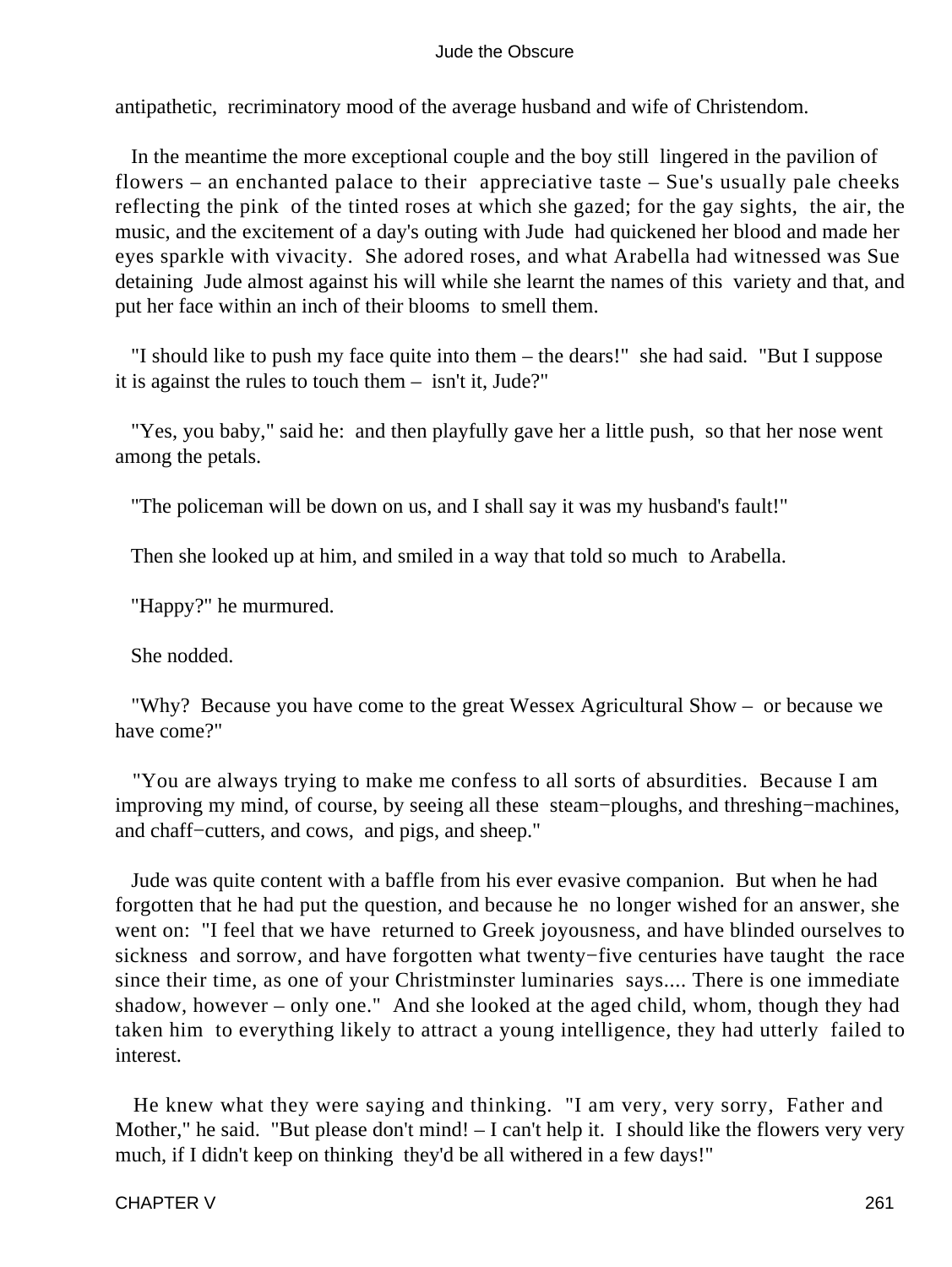# **[CHAPTER VI](#page-367-0)**

THE unnoticed lives that the pair had hitherto led began, from the day of the suspended wedding onwards, to be observed and discussed by other persons than Arabella. The society of Spring Street and the neighbourhood generally did not understand, and probably could not have been made to understand, Sue and Jude's private minds, emotions, positions, and fears. The curious facts of a child coming to them unexpectedly, who called Jude "Father," and Sue "Mother," and a hitch in a marriage ceremony intended for quietness to be performed at a registrar's office, together with rumours of the undefended cases in the law−courts, bore only one translation to plain minds.

 Little Time – for though he was formally turned into "Jude," the apt nickname stuck to him – would come home from school in the evening, and repeat inquiries and remarks that had been made to him by the other boys; and cause Sue, and Jude when he heard them, a great deal of pain and sadness.

 The result was that shortly after the attempt at the registrar's the pair went off – to London it was believed – for several days, hiring somebody to look to the boy. When they came back they let it be understood indirectly, and with total indifference and weariness of mien, that they were legally married at last. Sue, who had previously been called Mrs. Bridehead now openly adopted the name of Mrs. Fawley. Her dull, cowed, and listless manner for days seemed to substantiate all this.

 But the mistake (as it was called) of their going away so secretly to do the business, kept up much of the mystery of their lives; and they found that they made not such advances with their neighbours as they had expected to do thereby. A living mystery was not much less interesting than a dead scandal.

 The baker's lad and the grocer's boy, who at first had used to lift their hats gallantly to Sue when they came to execute their errands, in these days no longer took the trouble to render her that homage, and the neighbouring artizans' wives looked straight along the pavement when they encountered her.

 Nobody molested them, it is true; but an oppressive atmosphere began to encircle their souls, particularly after their excursion to the show, as if that visit had brought some evil influence to bear on them. And their temperaments were precisely of a kind to suffer from this atmosphere, and to be indisposed to lighten it by vigorous and open statements. Their apparent attempt at reparation had come too late to be effective.

 The headstone and epitaph orders fell off: and two or three months later, when autumn came, Jude perceived that he would have to return to journey−work again, a course all the more unfortunate just now, in that he had not as yet cleared off the debt he had unavoidably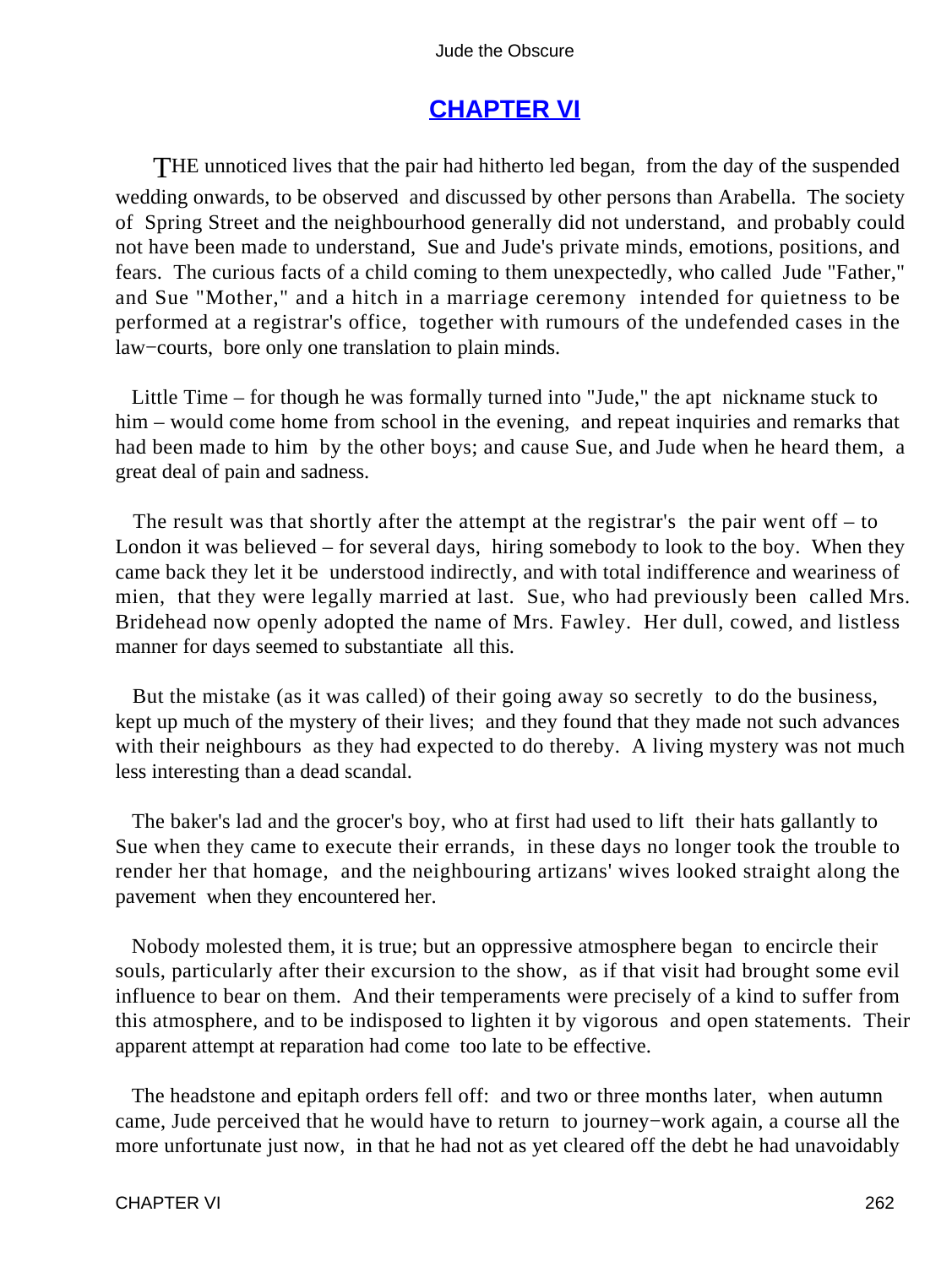incurred in the payment of the law−costs of the previous year.

 One evening he sat down to share the common meal with Sue and the child as usual. "I am thinking," he said to her, "that I'll hold on here no longer. The life suits us, certainly; but if we could get away to a place where we are unknown, we should be lighter hearted, and have a better chance. And so I am afraid we must break it up here, however awkward for you, poor dear!"

 Sue was always much affected at a picture of herself as an object of pity, and she saddened.

 "Well – I am not sorry," said she presently. "I am much depressed by the way they look at me here. And you have been keeping on this house and furniture entirely for me and the boy! You don't want it yourself, and the expense is unnecessary. But whatever we do, wherever we go, you won't take him away from me, Jude dear? I could not let him go now! The cloud upon his young mind makes him so pathetic to me; I do hope to lift it some day! And he loves me so. You won't take him away from me?"

 "Certainly I won't, dear little girl! We'll get nice lodgings, wherever we go. I shall be moving about probably – getting a job here and a job there."

 "I shall do something too, of course, till – till Well, now I can't be useful in the lettering it behoves me to turn my hand to something else."

 "Don't hurry about getting employment," he said regretfully. "I don't want you to do that. I wish you wouldn't, Sue. The boy and yourself are enough for you to attend to."

There was a knock at the door, and Jude answered it. Sue could hear the conversation:

 "Is Mr. Fawley at home? ... Biles and Willis the building contractors sent me to know if you'll undertake the relettering of the ten commandments in a little church they've been restoring lately in the country near here."

Jude reflected, and said he could undertake it.

 "It is not a very artistic job," continued the messenger. "The clergyman is a very old−fashioned chap, and he has refused to let anything more be done to the church than cleaning and repairing."

 "Excellent old man!" said Sue to herself, who was sentimentally opposed to the horrors of over−restoration.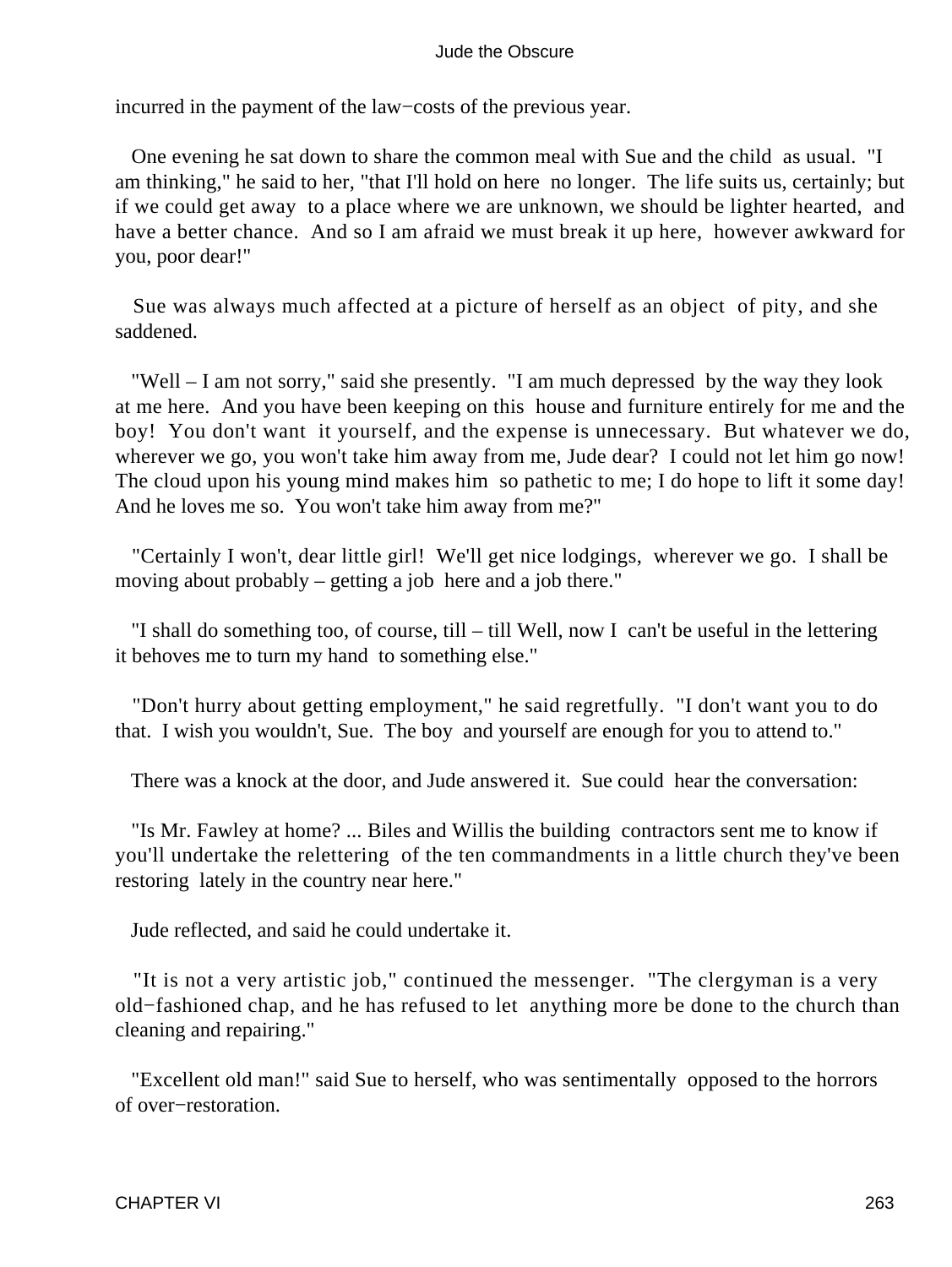"The Ten Commandments are fixed to the east end," the messenger went on, "and they want doing up with the rest of the wall there, since he won't have them carted off as old materials belonging to the contractor in the usual way of the trade."

 A bargain as to terms was struck, and Jude came indoors. "There, you see," he said cheerfully. "One more job yet, at any rate, and you can help in it – at least you can try. We shall have all the church to ourselves, as the rest of the work is finished."

 Next day Jude went out to the church, which was only two miles off. He found that what the contractor's clerk had said was true. The tables of the Jewish law towered sternly over the utensils of Christian grace, as the chief ornament of the chancel end, in the fine dry style of the last century. And as their framework was constructed of ornamental plaster they could not be taken down for repair. A portion, crumbled by damp, required renewal; and when this had been done, and the whole cleansed, he began to renew the lettering. On the second morning Sue came to see what assistance she could render, and also because they liked to be together.

 The silence and emptiness of the building gave her confidence, and, standing on a safe low platform erected by Jude, which she was nevertheless timid at mounting, she began painting in the letters of the first Table while he set about mending a portion of the second. She was quite pleased at her powers; she had acquired them in the days she painted illumined texts for the church−fitting shop at Christminster. Nobody seemed likely to disturb them; and the pleasant twitter of birds, and rustle of October leafage, came in through an open window, and mingled with their talk.

 They were not, however, to be left thus snug and peaceful for long. About half−past twelve there came footsteps on the gravel without. The old vicar and his churchwarden entered, and, coming up to see what was being done, seemed surprised to discover that a young woman was assisting. They passed on into an aisle, at which time the door again opened, and another figure entered – a small one, that of little Time, who was crying. Sue had told him where he might find her between school−hours, if he wished. She came down from her perch, and said, "What's the matter, my dear?"

"I couldn't stay to eat my dinner in school, because they said  $-$  – " He described how some boys had taunted him about his nominal mother, and Sue, grieved, expressed her indignation to Jude aloft. The child went into the churchyard, and Sue returned to her work. Meanwhile the door had opened again, and there shuffled in with a businesslike air the white−aproned woman who cleaned the church. Sue recognized her as one who had friends in Spring Street, whom she visited. The church−cleaner looked at Sue, gaped, and lifted her hands; she had evidently recognized Jude's companion as the latter had recognized her. Next came two ladies, and after talking to the charwoman they also moved forward, and as Sue stood reaching upward, watched her hand tracing the letters, and critically regarded her person in relief against the white wall, till she grew so nervous that she trembled visibly.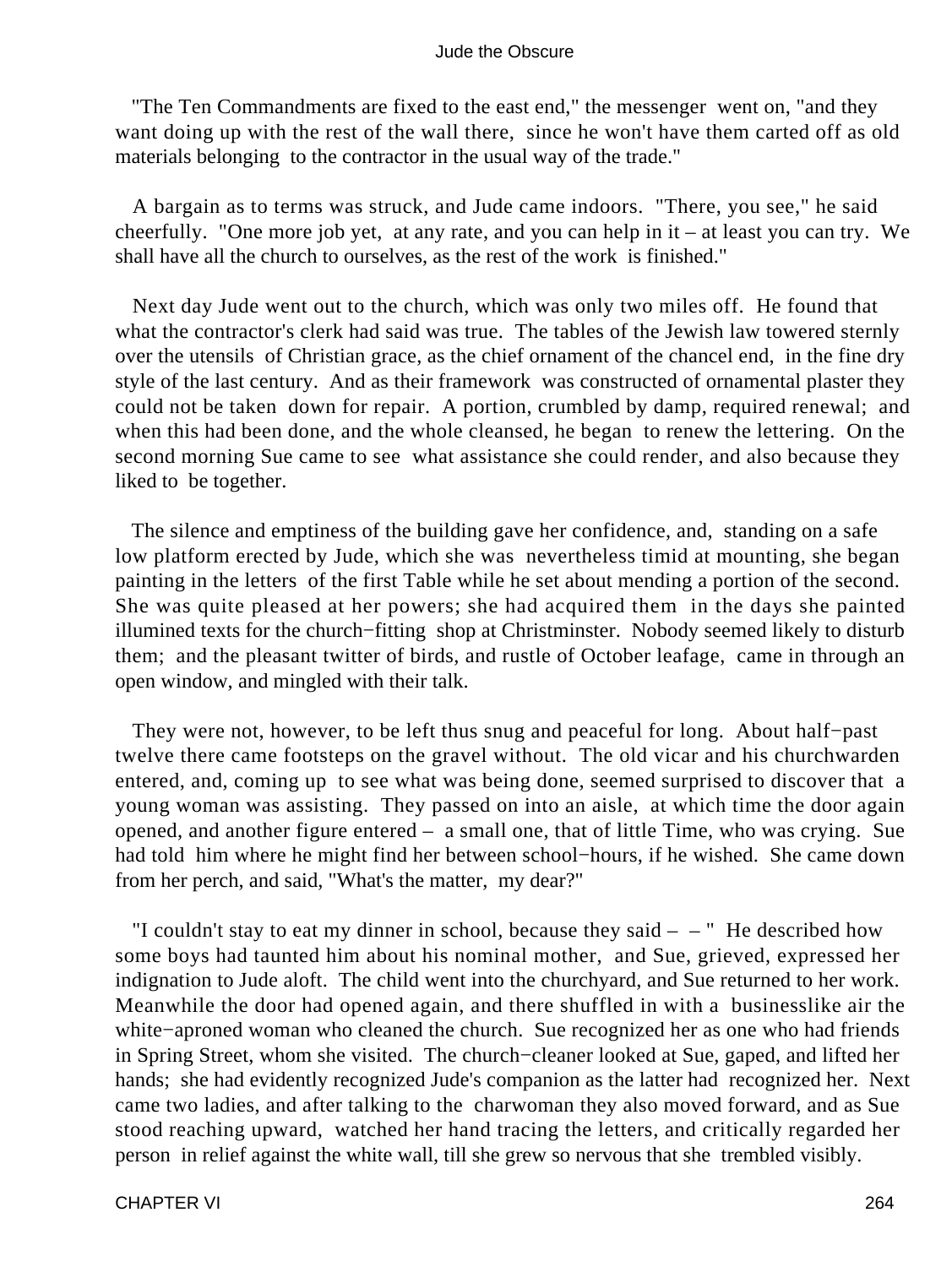They went back to where the others were standing, talking in undertones: and one said – Sue could not hear which – "She's his wife, I suppose?"

"Some say Yes: some say No," was the reply from the charwoman.

"Not? Then she ought to be, or somebody's – that's very clear!"

"They've only been married a very few weeks, whether or no."

 "A strange pair to be painting the Two Tables! I wonder Biles and Willis could think of such a thing as hiring those!"

 The churchwarden supposed that Biles and Willis knew of nothing wrong, and then the other, who had been talking to the old woman, explained what she meant by calling them strange people.

 The probable drift of the subdued conversation which followed was made plain by the churchwarden breaking into an anecdote, in a voice that everybody in the church could hear, though obviously suggested by the present situation:

 "Well, now, it is a curious thing, but my grandfather told me a strange tale of a most immoral case that happened at the painting of the Commandments in a church out by Gaymead – which is quite within a walk of this one. In them days Commandments were mostly done in gilt letters on a black ground, and that's how they were out where I say, before the owld church was rebuilded. It must have been somewhere about a hundred years ago that them Commandments wanted doing up just as ours do here, and they had to get men from Aldbrickham to do 'em. Now they wished to get the job finished by a particular Sunday, so the men had to work late Saturday night, against their will, for overtime was not paid then as 'tis now. There was no true religion in the country at that date, neither among pa'sons, clerks, nor people, and to keep the men up to their work the vicar had to let 'em have plenty of drink during the afternoon. As evening drawed on they sent for some more themselves; rum, by all account. It got later and later, and they got more and more fuddled, till at last they went a−putting their rum−bottle and rummers upon the communion table, and drawed up a trestle or two, and sate round comfortable and poured out again right hearty bumpers. No sooner had they tossed off their glasses than, so the story goes they fell down senseless, one and all. How long they bode so they didn't know, but when they came to themselves there was a terrible thunder−storm a−raging, and they seemed to see in the gloom a dark figure with very thin legs and a curious voot, a−standing on the ladder, and finishing their work. When it got daylight they could see that the work was really finished, and couldn't at all mind finishing it themselves. They went home, and the next thing they heard was that a great scandal had been caused in the church that Sunday morning, for when the people came and service began, all saw that the Ten Commandments wez painted with the "nots" left out. Decent people wouldn't attend service there for a long time, and the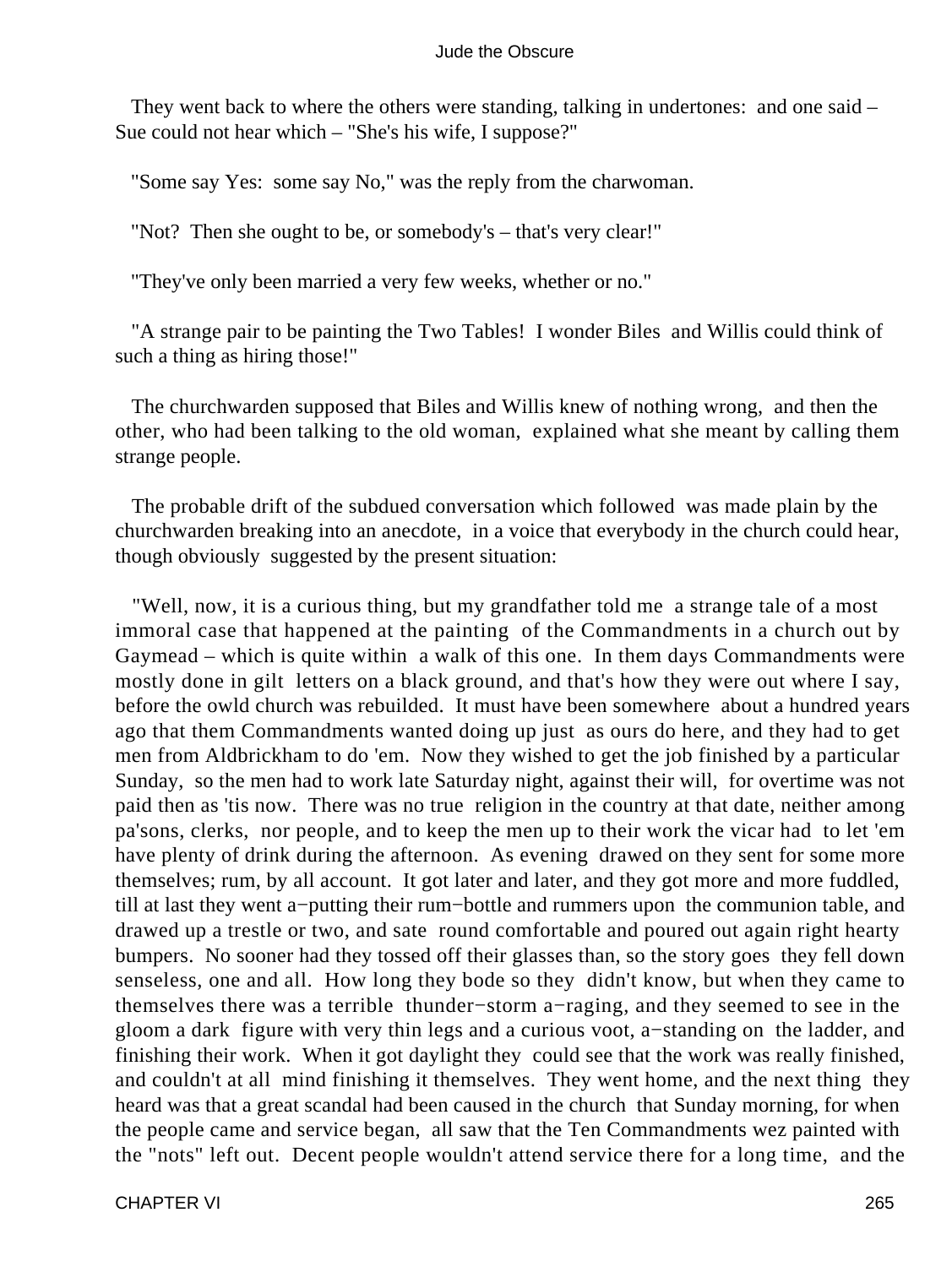Bishop had to be sent for to reconsecrate the church. That's the tradition as I used to hear it as a child. You must take it for what it is wo'th, but this case to−day has reminded me o't, as I say."

 The visitors gave one more glance, as if to see whether Jude and Sue had left the "nots" out likewise, and then severally left the church, even the old woman at last. Sue and Jude, who had not stopped working, sent back the child to school, and remained without speaking; till, looking at her narrowly, he found she had been crying silently.

"Never mind, comrade!" he said. "I know what it is!"

 "I can't BEAR that they, and everybody, should think people wicked because they may have chosen to live their own way! It is really these opinions that make the best intentioned people reckless, and actually become immoral!"

"Never be cast down! It was only a funny story."

 "Ah, but we suggested it! I am afraid I have done you mischief, Jude, instead of helping you by coming!"

 To have suggested such a story was certainly not very exhilarating, in a serious view of their position. However, in a few minutes Sue seemed to see that their position this morning had a ludicrous side, and wiping her eyes she laughed.

 "It is droll, after all," she said, "that we two, of all people, with our queer history, should happen to be here painting the Ten Commandments! You a reprobate, and  $I - in$  my condition.... O dear!" ... And with her hand over her eyes she laughed again silently and intermittently, till she was quite weak.

"That's better," said Jude gaily. "Now we are right again, aren't we, little girl!"

 "Oh but it is serious, all the same!" she sighed as she took up the brush and righted herself. "But do you see they don't think we are married? They WON'T believe it! It is extraordinary!"

 "I don't care whether they think so or not," said Jude. "I shan't take any more trouble to make them."

 They sat down to lunch – which they had brought with them not to hinder time – and having eaten it were about to set to work anew when a man entered the church, and Jude recognized in him the contractor Willis. He beckoned to Jude, and spoke to him apart.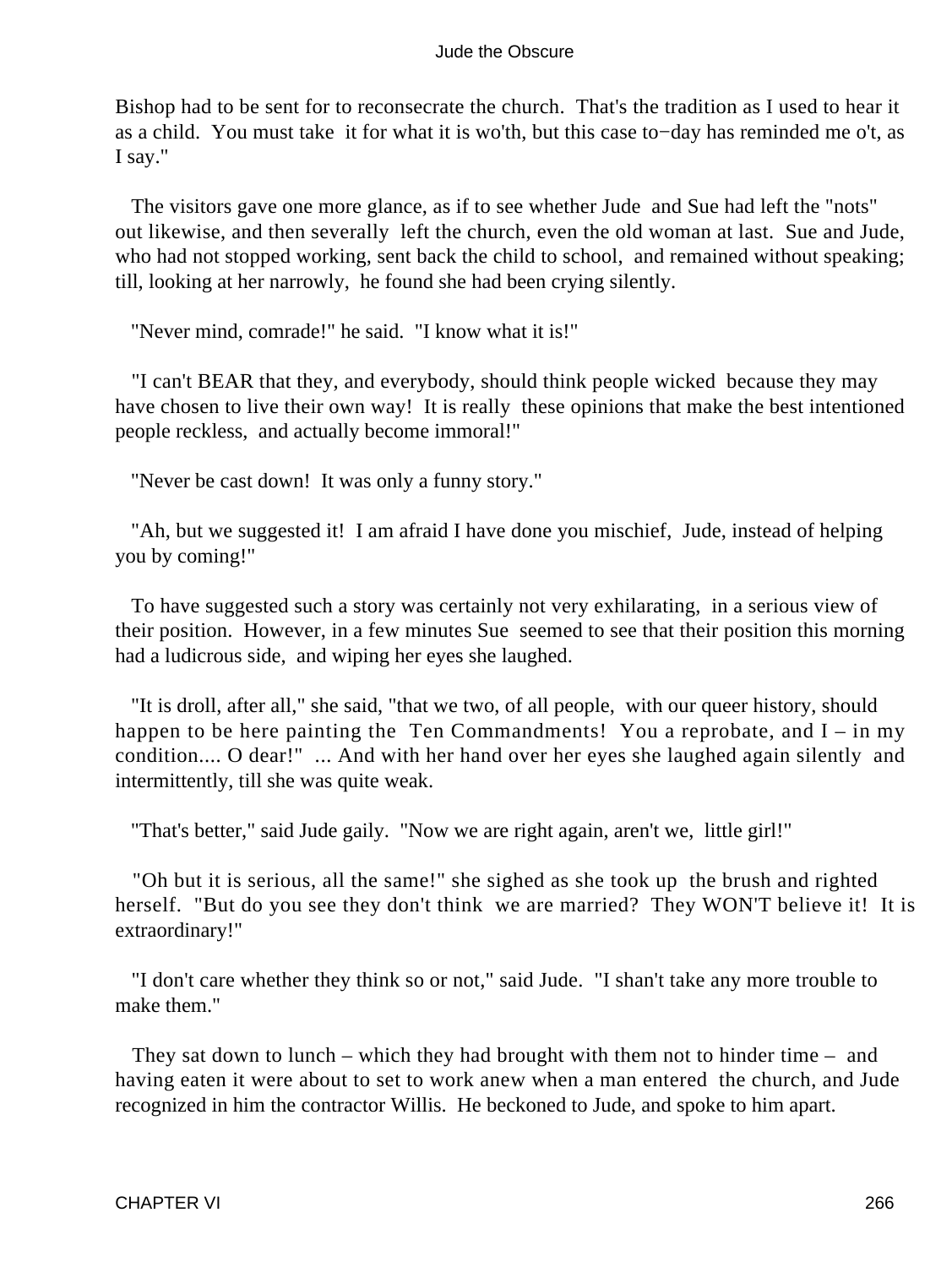"Here – I've just had a complaint about this," he said, with rather breathless awkwardness. "I don't wish to go into the matter – as of course I didn't know what was going on – but I am afraid I must ask you and her to leave off, and let somebody else finish this! It is best, to avoid all unpleasantness. I'll pay you for the week, all the same."

 Jude was too independent to make any fuss; and the contractor paid him, and left. Jude picked up his tools, and Sue cleansed her brush. Then their eyes met.

 "How could we be so simple as to suppose we might do this!" said she, dropping to her tragic note. "Of course we ought not  $- I$  ought not  $-$  to have come!"

 "I had no idea that anybody was going to intrude into such a lonely place and see us!" Jude returned. "Well, it can't be helped, dear; and of course I wouldn't wish to injure Willis's trade−connection by staying." They sat down passively for a few minutes, proceeded out of the church, and overtaking the boy pursued their thoughtful way to Aldbrickham.

 Fawley had still a pretty zeal in the cause of education, and, as was natural with his experiences, he was active in furthering "equality of opportunity" by any humble means open to him. He had joined an Artizans' Mutual Improvement Society established in the town about the time of his arrival there; its members being young men of all creeds and denominations, including Churchmen, Congregationalists, Baptists, Unitarians, Positivists, and others – agnostics had scarcely been heard of at this time – their one common wish to enlarge their minds forming a sufficiently close bond of union. The subscription was small, and the room homely; and Jude's activity, uncustomary acquirements, and above all, singular intuition on what to read and how to set about  $it -$  begotten of his years of struggle against malignant stars – had led to his being placed on the committee.

 A few evenings after his dismissal from the church repairs, and before he had obtained any more work to do, he went to attend a meeting of the aforesaid committee. It was late when he arrived: all the others had come, and as he entered they looked dubiously at him, and hardly uttered a word of greeting. He guessed that something bearing on himself had been either discussed or mooted. Some ordinary business was transacted, and it was disclosed that the number of subscriptions had shown a sudden falling off for that quarter. One member – a really well−meaning and upright man – began speaking in enigmas about certain possible causes: that it behoved them to look well into their constitution; for if the committee were not respected, and had not at least, in their differences, a common standard of CONDUCT, they would bring the institution to the ground. Nothing further was said in Jude's presence, but he knew what this meant; and turning to the table wrote a note resigning his office there and then.

 Thus the supersensitive couple were more and more impelled to go away. And then bills were sent in, and the question arose, what could Jude do with his great−aunt's heavy old furniture, if he left the town to travel he knew not whither? This, and the necessity of ready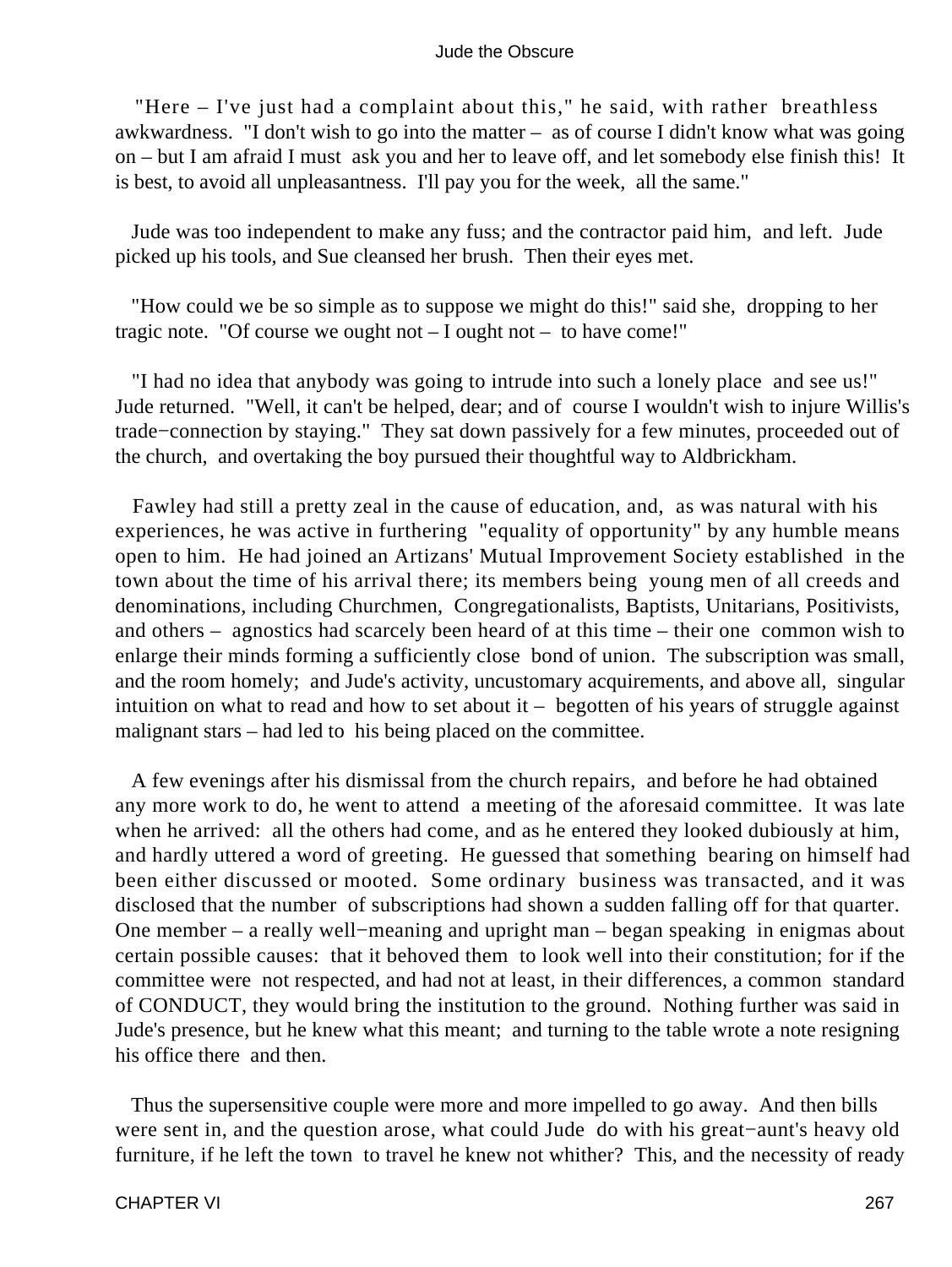money, compelled him to decide on an auction, much as he would have preferred to keep the venerable goods.

 The day of the sale came on; and Sue for the last time cooked her own, the child's, and Jude's breakfast in the little house he had furnished. It chanced to be a wet day; moreover Sue was unwell, and not wishing to desert her poor Jude in such gloomy circumstances, for he was compelled to stay awhile, she acted on the suggestion of the auctioneer's man, and ensconced herself in an upper room, which could be emptied of its effects, and so kept closed to the bidders. Here Jude discovered her; and with the child, and their few trunks, baskets, and bundles, and two chairs and a table that were not in the sale, the two sat in meditative talk.

 Footsteps began stamping up and down the bare stairs, the comers inspecting the goods, some of which were of so quaint and ancient a make as to acquire an adventitious value as art. Their door was tried once or twice, and to guard themselves against intrusion Jude wrote "Private" on a scrap of paper, and stuck it upon the panel.

 They soon found that, instead of the furniture, their own personal histories and past conduct began to be discussed to an unexpected and intolerable extent by the intending bidders. It was not till now that they really discovered what a fools' paradise of supposed unrecognition they had been living in of late. Sue silently took her companion's hand, and with eyes on each other they heard these passing remarks – the quaint and mysterious personality of Father Time being a subject which formed a large ingredient in the hints and innuendoes. At length the auction began in the room below, whence they could hear each familiar article knocked down, the highly prized ones cheaply, the unconsidered at an unexpected price.

"People don't understand us," he sighed heavily. "I am glad we have decided to go."

"The question is, where to?"

"It ought to be to London. There one can live as one chooses."

"No – not London, dear! I know it well. We should be unhappy there."

"Why?"

"Can't you think?"

"Because Arabella is there?"

"That's the chief reason"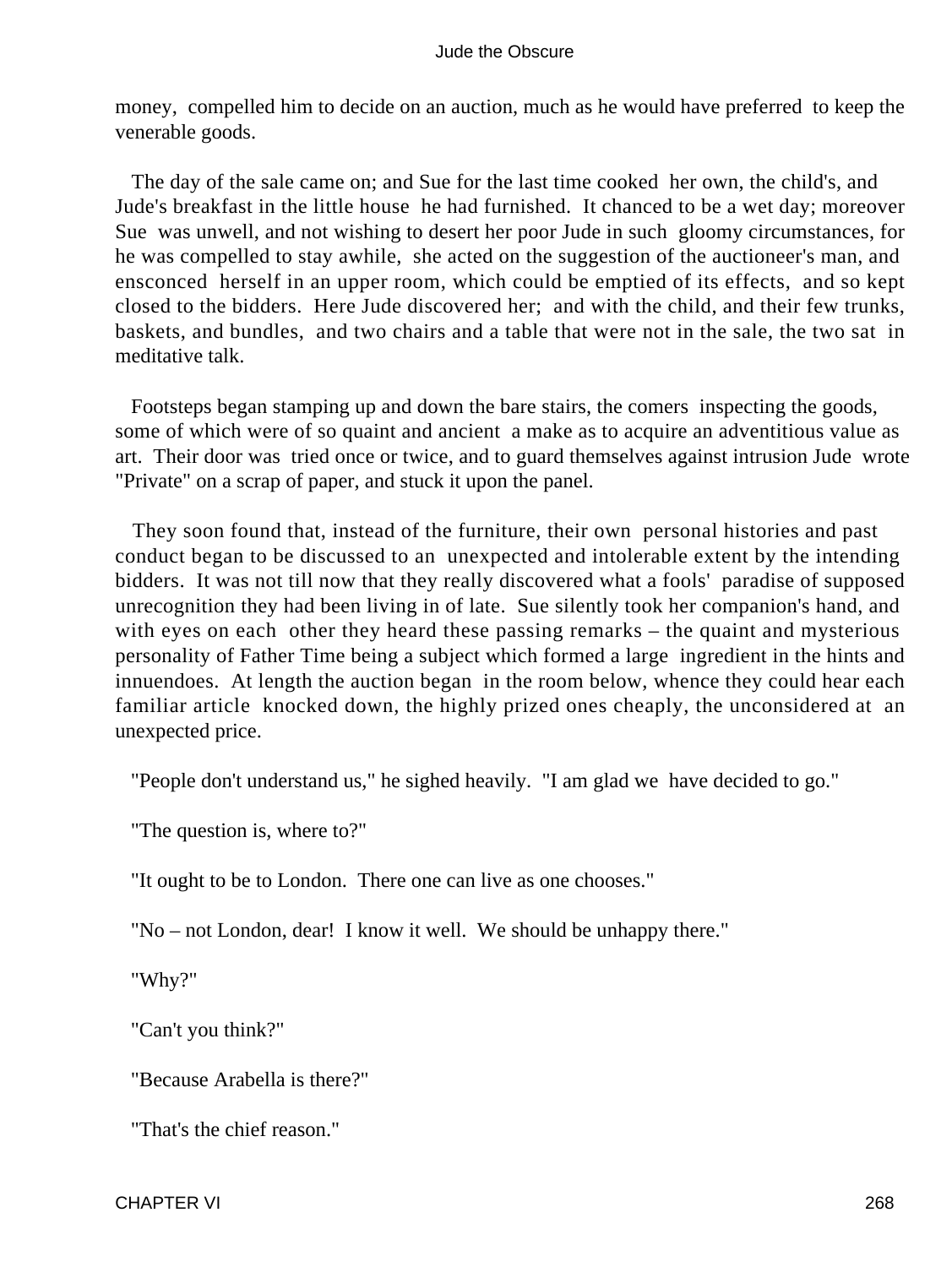"But in the country I shall always be uneasy lest there should be some more of our late experience. And I don't care to lessen it by explaining, for one thing, all about the boy's history. To cut him off from his past I have determined to keep silence. I am sickened of ecclesiastical work now; and I shouldn't like to accept it, if offered me!"

 "You ought to have learnt classic. Gothic is barbaric art, after all. Pugin was wrong, and Wren was right. Remember the interior of Christminster Cathedral – almost the first place in which we looked in each other's faces. Under the picturesqueness of those Norman details one can see the grotesque childishness of uncouth people trying to imitate the vanished Roman forms, remembered by dim tradition only."

 "Yes – you have half−converted me to that view by what you have said before. But one can work, and despise what one does. I must do something, if not church gothic."

 "I wish we could both follow an occupation in which personal circumstances don't count," she said, smiling up wistfully. "I am as disqualified for teaching as you are for ecclesiastical art. You must fall back upon railway stations, bridges, theatres, music−halls, hotels – everything that has no connection with conduct."

 "I am not skilled in those.... I ought to take to bread−baking. I grew up in the baking business with aunt, you know. But even a baker must be conventional, to get customers."

 "Unless he keeps a cake and gingerbread stall at markets and fairs, where people are gloriously indifferent to everything except the quality of the goods."

 Their thoughts were diverted by the voice of the auctioneer: "Now this antique oak settle – a unique example of old English furniture, worthy the attention of all collectors!"

 "That was my great−grandfather's," said Jude. "I wish we could have kept the poor old thing!"

 One by one the articles went, and the afternoon passed away. Jude and the other two were getting tired and hungry, but after the conversation they had heard they were shy of going out while the purchasers were in their line of retreat. However, the later lots drew on, and it became necessary to emerge into the rain soon, to take on Sue's things to their temporary lodging.

 "Now the next lot: two pairs of pigeons, all alive and plump – a nice pie for somebody for next Sunday's dinner!"

 The impending sale of these birds had been the most trying suspense of the whole afternoon. They were Sue's pets, and when it was found that they could not possibly be kept, more sadness was caused than by parting from all the furniture. Sue tried to think away her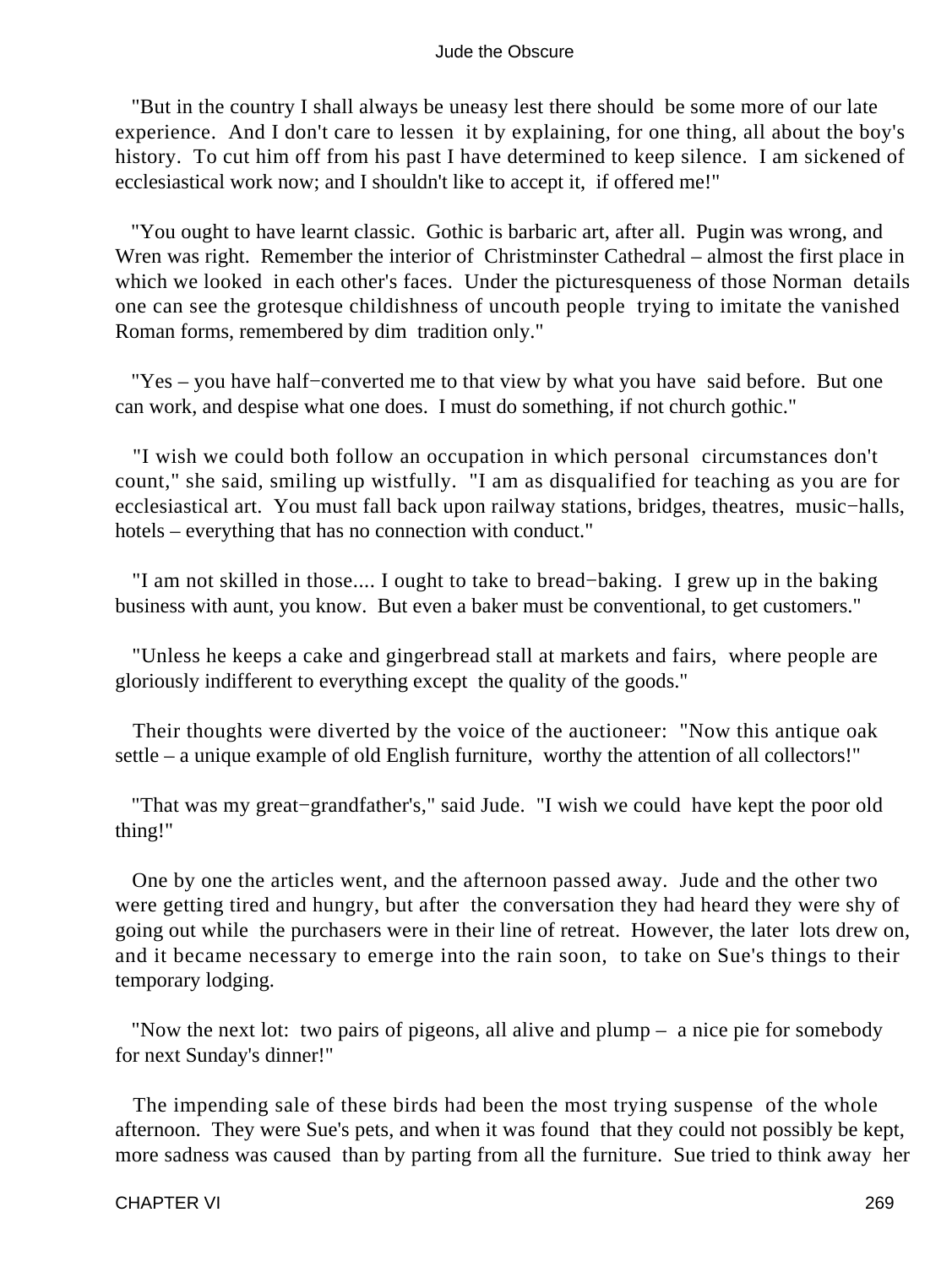tears as she heard the trifling sum that her dears were deemed to be worth advanced by small stages to the price at which they were finally knocked down. The purchaser was a neighbouring poulterer, and they were unquestionably doomed to die before the next market day.

 Noting her dissembled distress Jude kissed her, and said it was time to go and see if the lodgings were ready. He would go on with the boy, and fetch her soon.

 When she was left alone she waited patiently, but Jude did not come back. At last she started, the coast being clear, and on passing the poulterer's shop, not far off, she saw her pigeons in a hamper by the door. An emotion at sight of them, assisted by the growing dusk of evening, caused her to act on impulse, and first looking around her quickly, she pulled out the peg which fastened down the cover, and went on. The cover was lifted from within, and the pigeons flew away with a clatter that brought the chagrined poulterer cursing and swearing to the door.

 Sue reached the lodging trembling, and found Jude and the boy making it comfortable for her. "Do the buyers pay before they bring away the things?" she asked breathlessly.

"Yes, I think. Why?"

"Because, then, I've done such a wicked thing!" And she explained, in bitter contrition.

 "I shall have to pay the poulterer for them, if he doesn't catch them," said Jude. "But never mind. Don't fret about it, dear."

"It was so foolish of me! Oh why should Nature's law be mutual butchery!"

"Is it so, Mother?" asked the boy intently.

"Yes!" said Sue vehemently.

 "Well, they must take their chance, now, poor things," said Jude. "As soon as the sale−account is wound up, and our bills paid, we go."

"Where do we go to?" asked Time, in suspense.

 "We must sail under sealed orders, that nobody may trace us.... We mustn't go to Alfredston, or to Melchester, or to Shaston, or to Christminster. Apart from those we may go anywhere."

"Why mustn't we go there, Father?"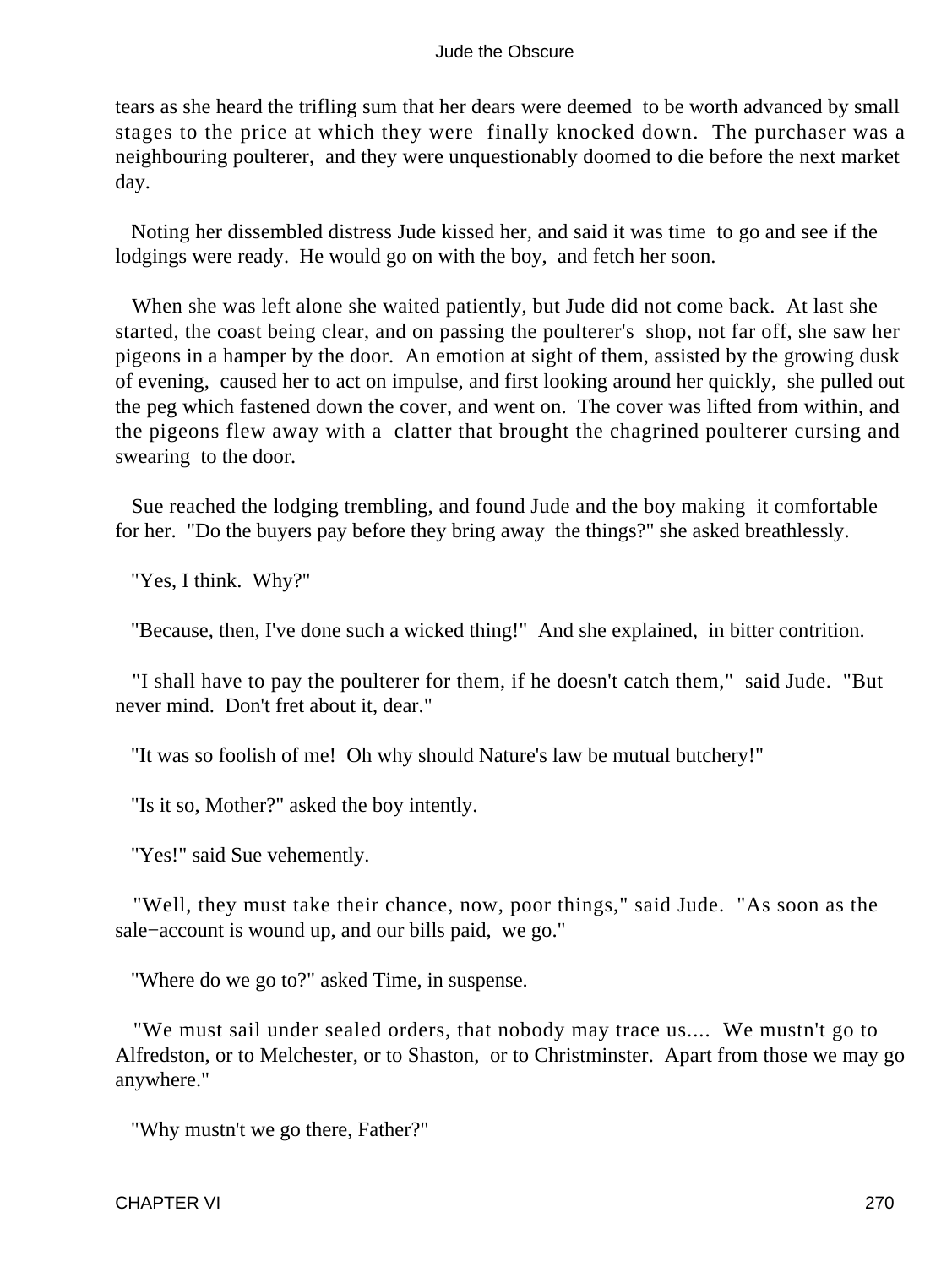"Because of a cloud that has gathered over us; though 'we have wronged no man, corrupted no man, defrauded no man!' Though perhaps we have 'done that which was right in our own eyes.'"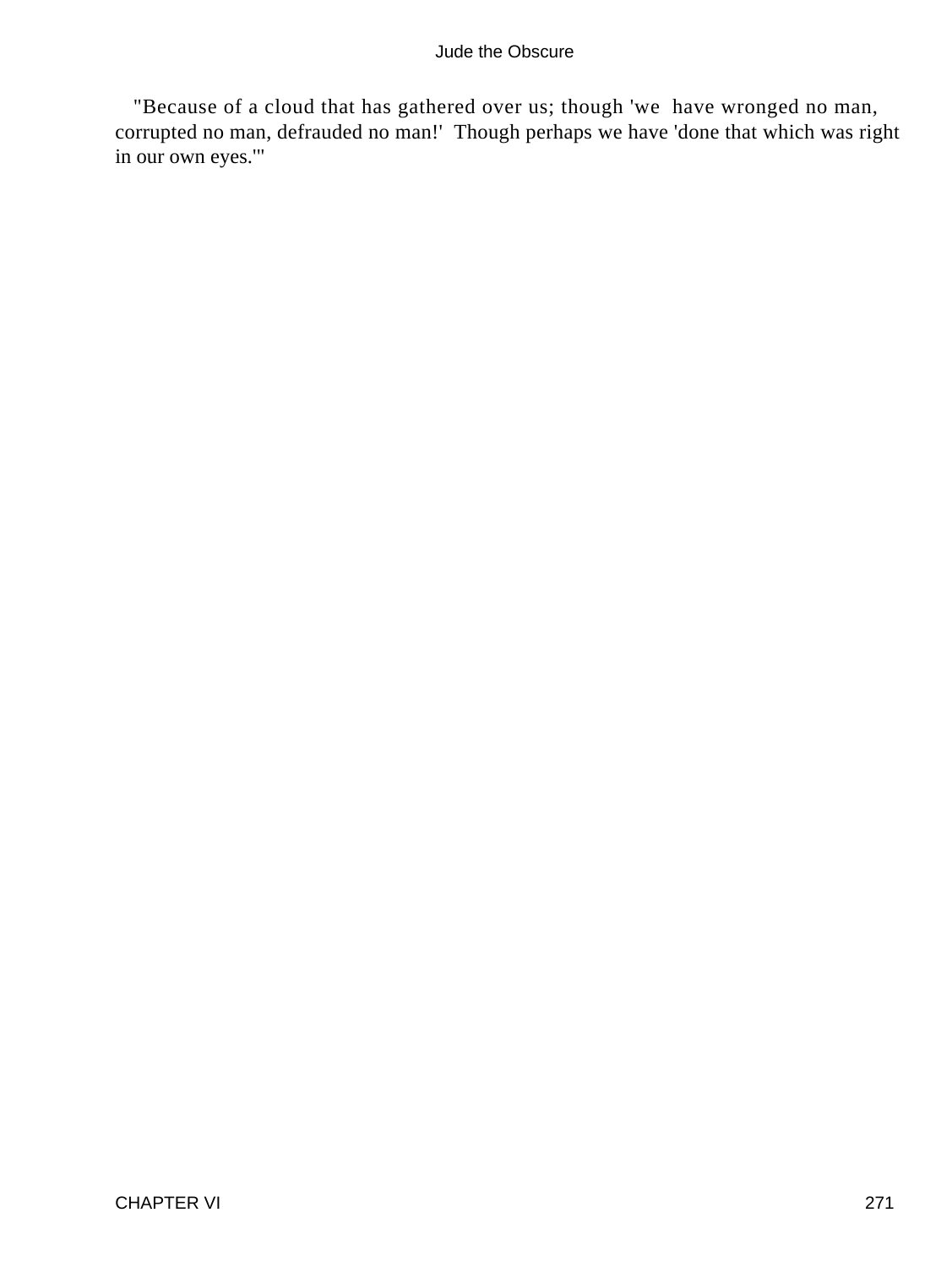# **[CHAPTER VII](#page-367-0)**

FROM that week Jude Fawley and Sue walked no more in the town

of Aldbrickham.

 Whither they had gone nobody knew, chiefly because nobody cared to know. Any one sufficiently curious to trace the steps of such an obscure pair might have discovered without great trouble that they had taken advantage of his adaptive craftsmanship to enter on a shifting, almost nomadic, life, which was not without its pleasantness for a time.

 Wherever Jude heard of free−stone work to be done, thither he went, choosing by preference places remote from his old haunts and Sue's. He laboured at a job, long or briefly, till it was finished; and then moved on.

 Two whole years and a half passed thus. Sometimes he might have been found shaping the mullions of a country mansion, sometimes setting the parapet of a town−hall, sometimes ashlaring an hotel at Sandbourne, sometimes a museum at Casterbridge, sometimes as far down as Exonbury, sometimes at Stoke−Barehills. Later still he was at Kennetbridge, a thriving town not more than a dozen miles south of Marygreen, this being his nearest approach to the village where he was known; for he had a sensitive dread of being questioned as to his life and fortunes by those who had been acquainted with him during his ardent young manhood of study and promise, and his brief and unhappy married life at that time.

 At some of these places he would be detained for months, at others only a few weeks. His curious and sudden antipathy to ecclesiastical work, both episcopal and noncomformist, which had risen in him when suffering under a smarting sense of misconception, remained with him in cold blood, less from any fear of renewed censure than from an ultra−conscientiousness which would not allow him to seek a living out of those who would disapprove of his ways; also, too, from a sense of inconsistency between his former dogmas and his present practice, hardly a shred of the beliefs with which he had first gone up to Christminster now remaining with him. He was mentally approaching the position which Sue had occupied when he first met her.

 On a Saturday evening in May, nearly three years after Arabella's recognition of Sue and himself at the agricultural show, some of those who there encountered each other met again.

 It was the spring fair at Kennetbridge, and, though this ancient trade−meeting had much dwindled from its dimensions of former times, the long straight street of the borough presented a lively scene about midday. At this hour a light trap, among other vehicles, was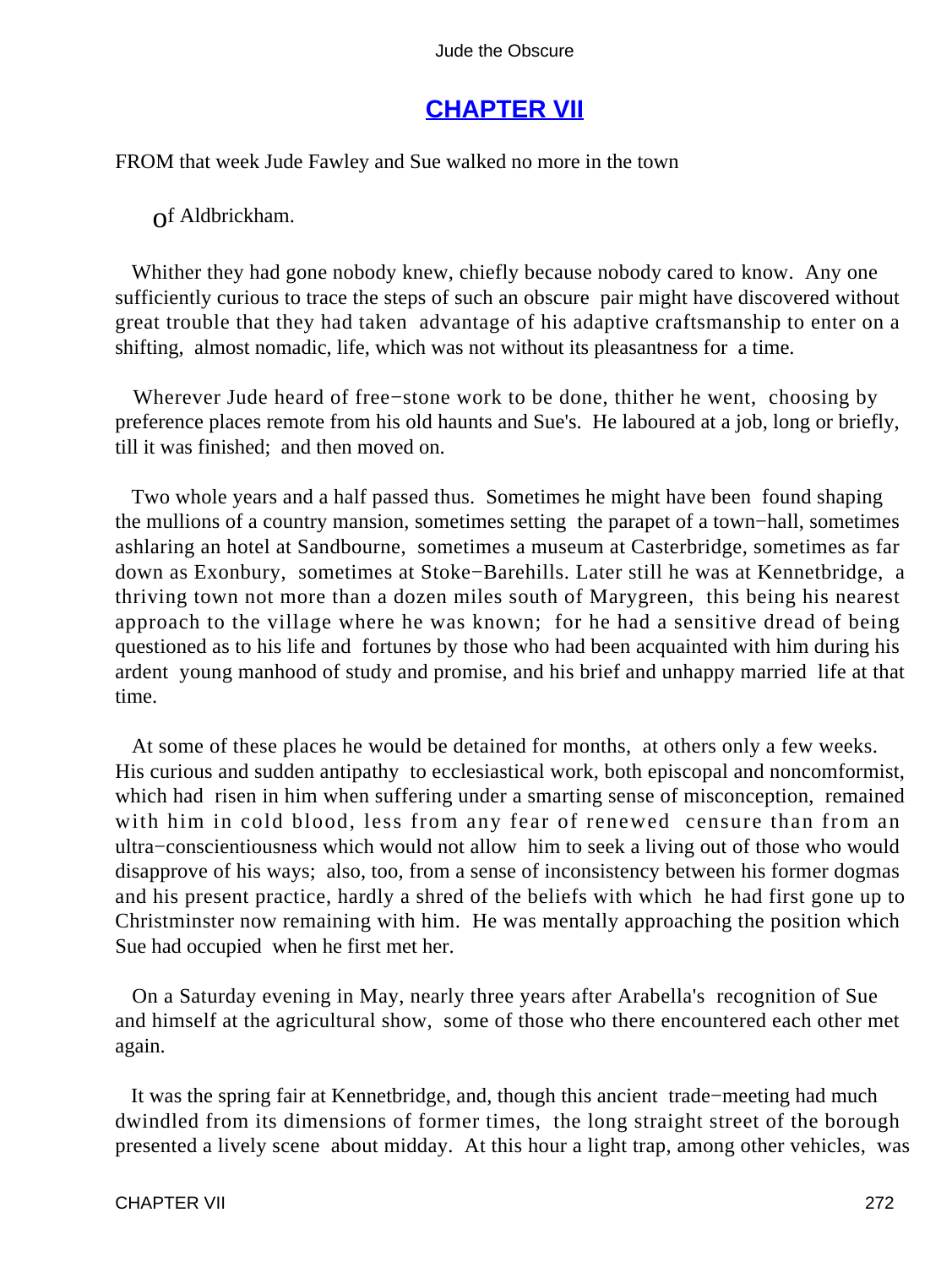driven into the town by the north road, and up to the door of a temperance inn. There alighted two women, one the driver, an ordinary country person, the other a finely built figure in the deep mourning of a widow. Her sombre suit, of pronounced cut, caused her to appear a little out of place in the medley and bustle of a provincial fair.

 "I will just find out where it is, Anny," said the widow−lady to her companion, when the horse and cart had been taken by a man who came forward: "and then I'll come back, and meet you here; and we'll go in and have something to eat and drink. I begin to feel quite a sinking."

 "With all my heart," said the other. "Though I would sooner have put up at the Chequers or The Jack. You can't get much at these temperance houses."

 "Now, don't you give way to gluttonous desires, my child," said the woman in weeds reprovingly. "This is the proper place. Very well: we'll meet in half an hour, unless you come with me to find out where the site of the new chapel is?"

"I don't care to. You can tell me."

 The companions then went their several ways, the one in crape walking firmly along with a mien of disconnection from her miscellaneous surroundings. Making inquiries she came to a hoarding, within which were excavations denoting the foundations of a building; and on the boards without one or two large posters announcing that the foundation−stone of the chapel about to be erected would be laid that afternoon at three o'clock by a London preacher of great popularity among his body.

 Having ascertained thus much the immensely weeded widow retraced her steps, and gave herself leisure to observe the movements of the fair. By and by her attention was arrested by a little stall of cakes and ginger−breads, standing between the more pretentious erections of trestles and canvas. It was covered with an immaculate cloth, and tended by a young woman apparently unused to the business, she being accompanied by a boy with an octogenarian face, who assisted her.

 "Upon my – senses!" murmured the widow to herself. "His wife Sue – if she is so!" She drew nearer to the stall. "How do you do, Mrs. Fawley?" she said blandly.

Sue changed colour and recognized Arabella through the crape veil.

 "How are you, Mrs. Cartlett?" she said stiffly. And then perceiving Arabella's garb her voice grew sympathetic in spite of herself. "What? – you have lost – – "

 "My poor husband. Yes. He died suddenly, six weeks ago, leaving me none too well off, though he was a kind husband to me. But whatever profit there is in public−house keeping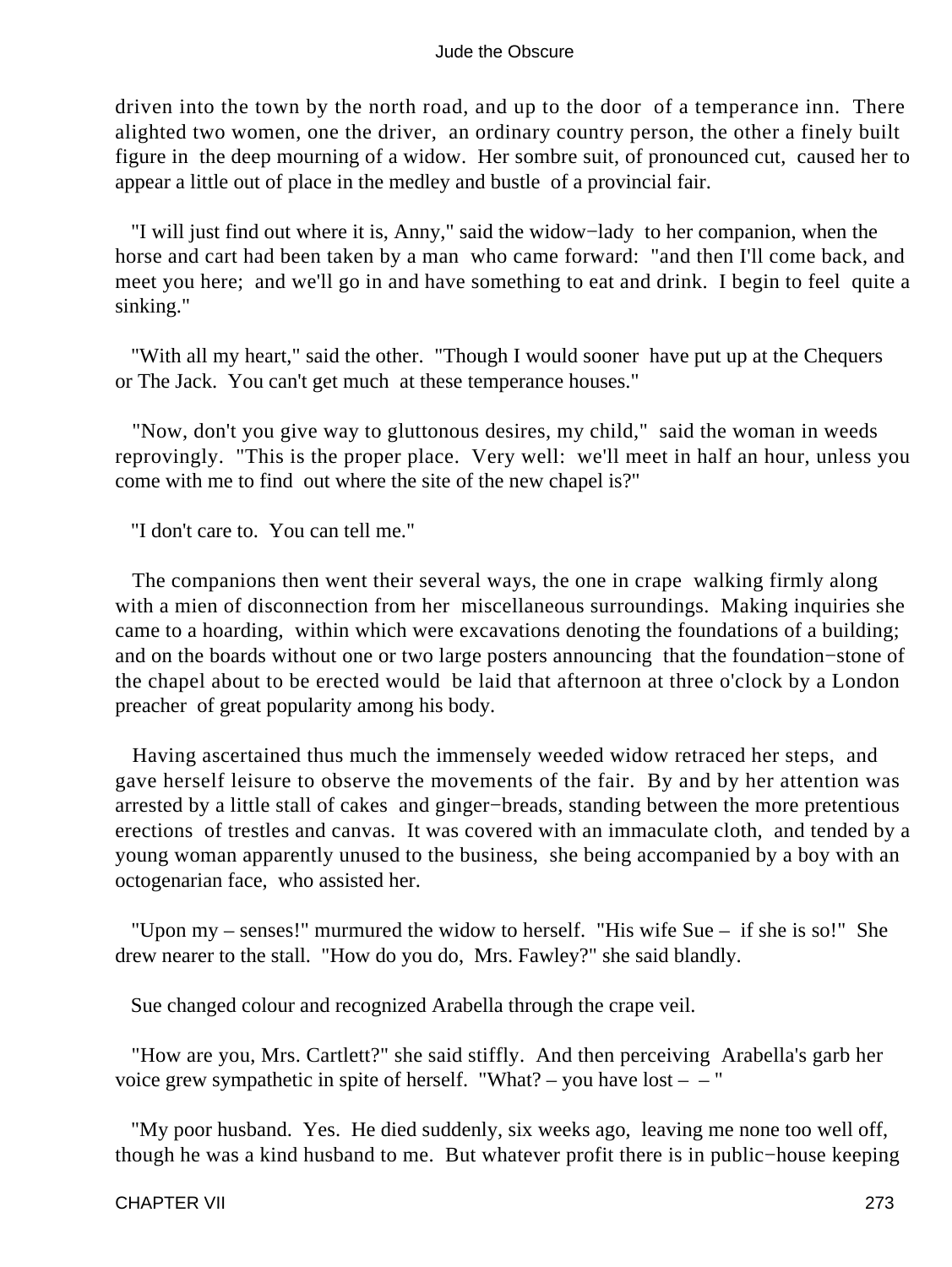goes to them that brew the liquors, and not to them that retail 'em.... And you, my little old man! You don't know me, I expect?"

 "Yes, I do. You be the woman I thought wer my mother for a bit, till I found you wasn't," replied Father Time, who had learned to use the Wessex tongue quite naturally by now.

"All right. Never mind. I am a friend."

 "Juey," said Sue suddenly, "go down to the station platform with this tray – there's another train coming in, I think."

When he was gone Arabella continued: "He'll never be a beauty, will he, poor chap! Does he know I am his mother really?"

 "No. He thinks there is some mystery about his parentage – that's all. Jude is going to tell him when he is a little older."

"But how do you come to be doing this? I am surprised."

"It is only a temporary occupation – a fancy of ours while we are in a difficulty."

"Then you are living with him still?"

"Yes."

"Married?"

"Of course."

"Any children?"

"Two."

"And another coming soon, I see."

 Sue writhed under the hard and direct questioning, and her tender little mouth began to quiver.

 "Lord – I mean goodness gracious – what is there to cry about? Some folks would be proud enough!"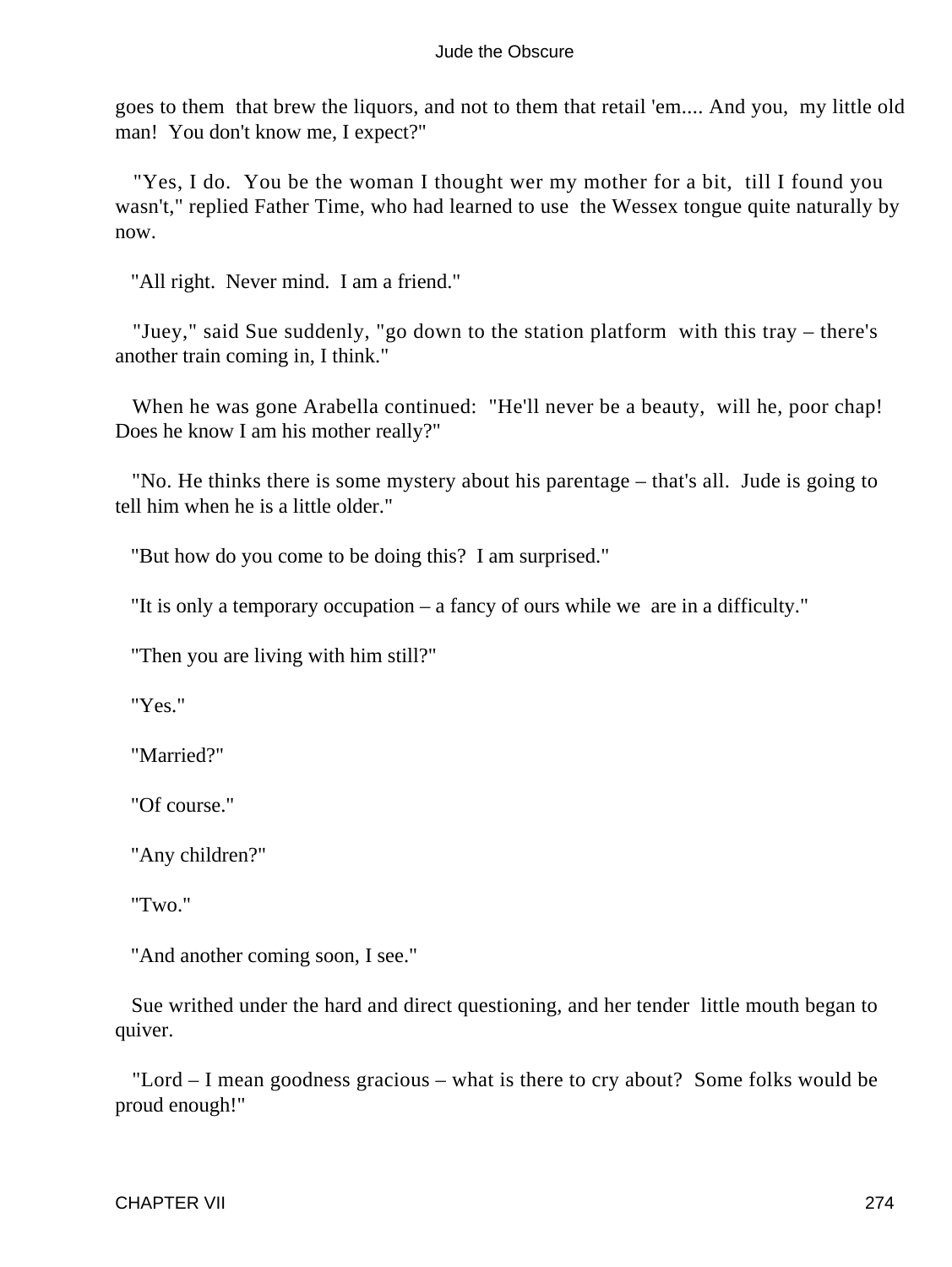"It is not that I am ashamed – not as you think! But it seems such a terribly tragic thing to bring beings into the world – so presumptuous – that I question my right to do it sometimes!"

 "Take it easy, my dear.... But you don't tell me why you do such a thing as this? Jude used to be a proud sort of chap – above any business almost, leave alone keeping a standing."

 "Perhaps my husband has altered a little since then. I am sure he is not proud now!" And Sue's lips quivered again. "I am doing this because he caught a chill early in the year while putting up some stonework of a music−hall, at Quartershot, which he had to do in the rain, the work having to be executed by a fixed day. He is better than he was; but it has been a long, weary time! We have had an old widow friend with us to help us through it; but she's leaving soon."

 "Well, I am respectable too, thank God, and of a serious way of thinking since my loss. Why did you choose to sell gingerbreads?"

 "That's a pure accident. He was brought up to the baking business, and it occurred to him to try his hand at these, which he can make without coming out of doors. We call them Christminster cakes. They are a great success."

 "I never saw any like 'em. Why, they are windows and towers, and pinnacles! And upon my word they are very nice." She had helped herself, and was unceremoniously munching one of the cakes.

 "Yes. They are reminiscences of the Christminster Colleges. Traceried windows, and cloisters, you see. It was a whim of his to do them in pastry."

 "Still harping on Christminster – even in his cakes!" laughed Arabella. "Just like Jude. A ruling passion. What a queer fellow he is, and always will be!"

Sue sighed, and she looked her distress at hearing him criticized.

"Don't you think he is? Come now; you do, though you are so fond of him!"

 "Of course Christminster is a sort of fixed vision with him, which I suppose he'll never be cured of believing in. He still thinks it a great centre of high and fearless thought, instead of what it is, a nest of commonplace schoolmasters whose characteristic is timid obsequiousness to tradition."

 Arabella was quizzing Sue with more regard of how she was speaking than of what she was saying. "How odd to hear a woman selling cakes talk like that!" she said. "Why don't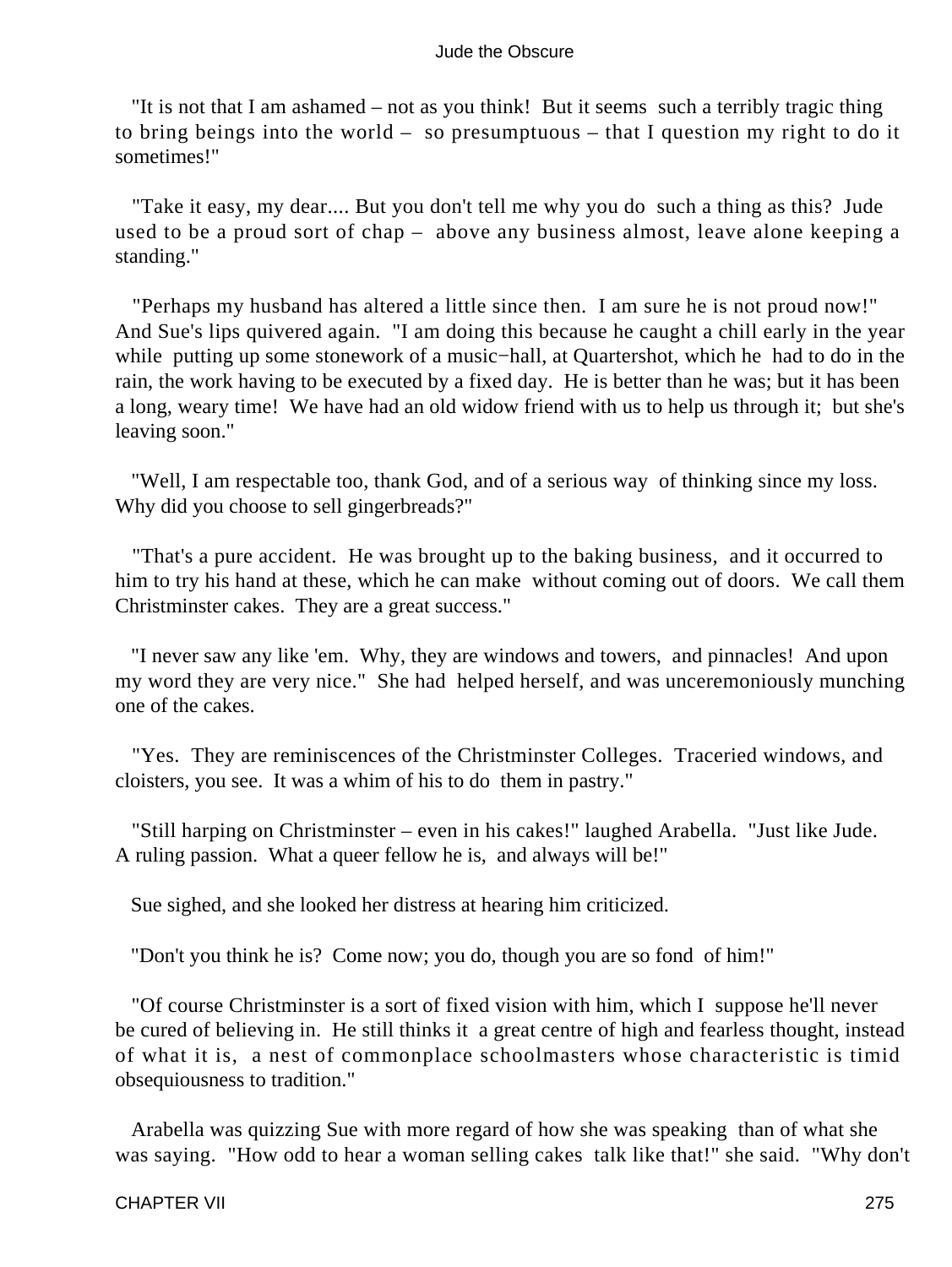you go back to school−keeping?"

She shook her head. "They won't have me."

"Because of the divorce, I suppose?"

 "That and other things. And there is no reason to wish it. We gave up all ambition, and were never so happy in our lives till his illness came."

"Where are you living?"

"I don't care to say."

"Here in Kennetbridge?"

Sue's manner showed Arabella that her random guess was right.

"Here comes the boy back again," continued Arabella. "My boy and Jude's!"

Sue's eyes darted a spark. "You needn't throw that in my face!" she cried.

 "Very well – though I half−feel as if I should like to have him with me! ... But Lord, I don't want to take him from 'ee – ever I should sin to speak so profane – though I should think you must have enough of your own! He's in very good hands, that I know; and I am not the woman to find fault with what the Lord has ordained. I've reached a more resigned frame of mind."

"Indeed! I wish I had been able to do so."

 "You should try," replied the widow, from the serene heights of a soul conscious not only of spiritual but of social superiority. "I make no boast of my awakening, but I'm not what I was. After Cartlett's death I was passing the chapel in the street next ours, and went into it for shelter from a shower of rain. I felt a need of some sort of support under my loss, and, as 'twas righter than gin, I took to going there regular, and found it a great comfort. But I've left London now, you know, and at present I am living at Alfredston, with my friend Anny, to be near my own old country. I'm not come here to the fair to−day. There's to be the foundation−stone of a new chapel laid this afternoon by a popular London preacher, and I drove over with Anny. Now I must go back to meet her."

Then Arabella wished Sue good−bye, and went on.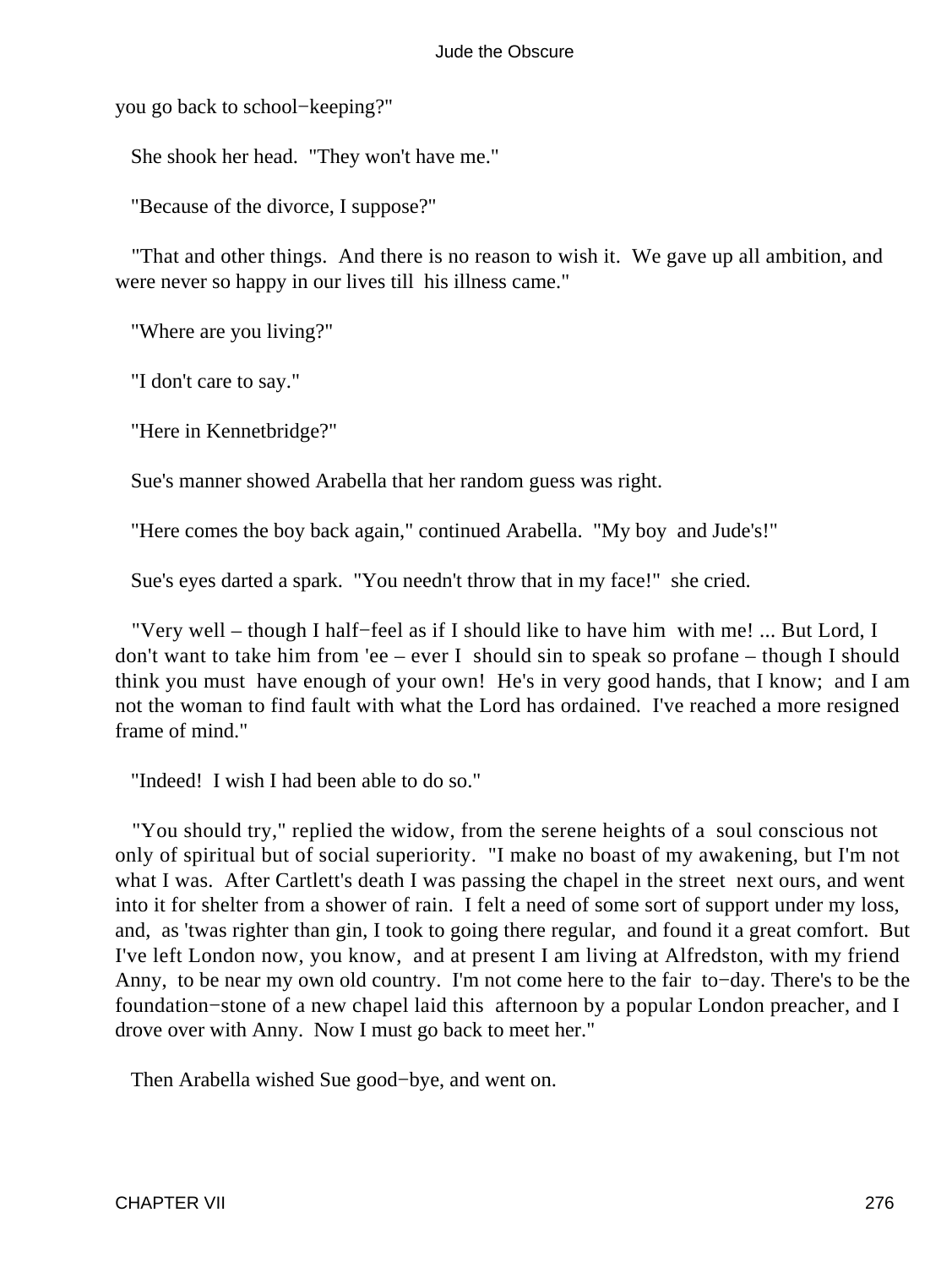# **[CHAPTER VIII](#page-367-0)**

IN the afternoon Sue and the other people bustling about Kennetbridge fair could hear singing inside the placarded hoarding farther down the street. Those who peeped through the opening saw a crowd of persons in broadcloth, with hymn−books in their hands, standing round the excavations for the new chapel−walls. Arabella Cartlett and her weeds stood among them. She had a clear, powerful voice, which could be distinctly heard with the rest, rising and falling to the tune, her inflated bosom being also seen doing likewise.

 It was two hours later on the same day that Anny and Mrs. Cartlett, having had tea at the Temperance Hotel, started on their return journey across the high and open country which stretches between Kennetbridge and Alfredston. Arabella was in a thoughtful mood; but her thoughts were not of the new chapel, as Anny at first surmised.

 "No – it is something else," at last said Arabella sullenly. "I came here to−day never thinking of anybody but poor Cartlett, or of anything but spreading the Gospel by means of this new tabernacle they've begun this afternoon. But something has happened to turn my mind another way quite. Anny, I've heard of un again, and I've seen HER!"

"Who?"

 "I've heard of Jude, and I've seen his wife. And ever since, do what I will, and though I sung the hymns wi' all my strength, I have not been able to help thinking about 'n; which I've no right to do as a chapel member."

 "Can't ye fix your mind upon what was said by the London preacher to−day, and try to get rid of your wandering fancies that way?"

"I do. But my wicked heart will ramble off in spite of myself!"

 "Well – I know what it is to have a wanton mind o' my own, too! If you on'y knew what I do dream sometimes o' nights quite against my wishes, you'd say I had my struggles!" (Anny, too, had grown rather serious of late, her lover having jilted her.)

"What shall I do about it?" urged Arabella morbidly.

 "You could take a lock of your late−lost husband's hair, and have it made into a mourning brooch, and look at it every hour of the day."

 "I haven't a morsel! – and if I had 'twould be no good.... After all that's said about the comforts of this religion, I wish I had Jude back again!"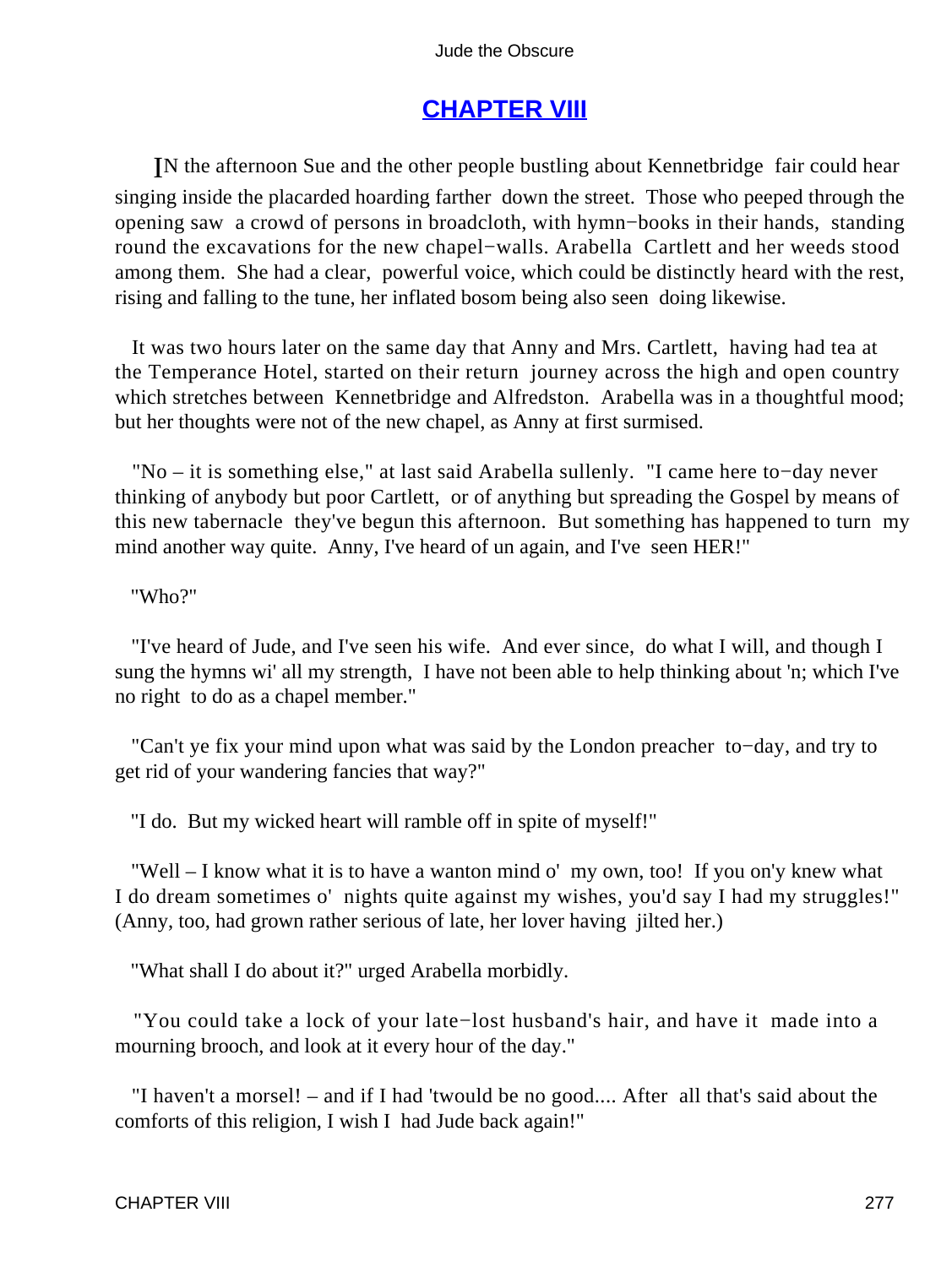"You must fight valiant against the feeling, since he's another's. And I've heard that another good thing for it, when it afflicts volupshious widows, is to go to your husband's grave in the dusk of evening, and stand a long while a−bowed down."

"Pooh! I know as well as you what I should do; only I don't do it!"

 They drove in silence along the straight road till they were within the horizon of Marygreen, which lay not far to the left of their route. They came to the junction of the highway and the cross−lane leading to that village, whose church−tower could be seen athwart the hollow. When they got yet farther on, and were passing the lonely house in which Arabella and Jude had lived during the first months of their marriage, and where the pig−killing had taken place, she could control herself no longer.

 "He's more mine than hers!" she burst out. "What right has she to him, I should like to know! I'd take him from her if I could!"

"Fie, Abby! And your husband only six weeks gone! Pray against it!"

 "Be damned if I do! Feelings are feelings! I won't be a creeping hypocrite any longer – so there!"

 Arabella had hastily drawn from her pocket a bundle of tracts which she had brought with her to distribute at the fair, and of which she had given away several. As she spoke she flung the whole remainder of the packet into the hedge "I've tried that sort o' physic and have failed wi' it. I must be as I was born!"

 "Hush! You be excited, dear! Now you come along home quiet, and have a cup of tea, and don't let us talk about un no more. We won't come out this road again, as it leads to where he is, because it inflames 'ee so. You'll be all right again soon."

 Arabella did calm herself down by degrees; and they crossed the Ridge−way. When they began to descend the long, straight hill, they saw plodding along in front of them an elderly man of spare stature and thoughtful gait. In his hand he carried a basket; and there was a touch of slovenliness in his attire, together with that indefinable something in his whole appearance which suggested one who was his own housekeeper, purveyor, confidant, and friend, through possessing nobody else at all in the world to act in those capacities for him. The remainder of the journey was down−hill, and guessing him to be going to Alfredston they offered him a lift, which he accepted.

 Arabella looked at him, and looked again, till at length she spoke. "If I don't mistake I am talking to Mr. Phillotson?"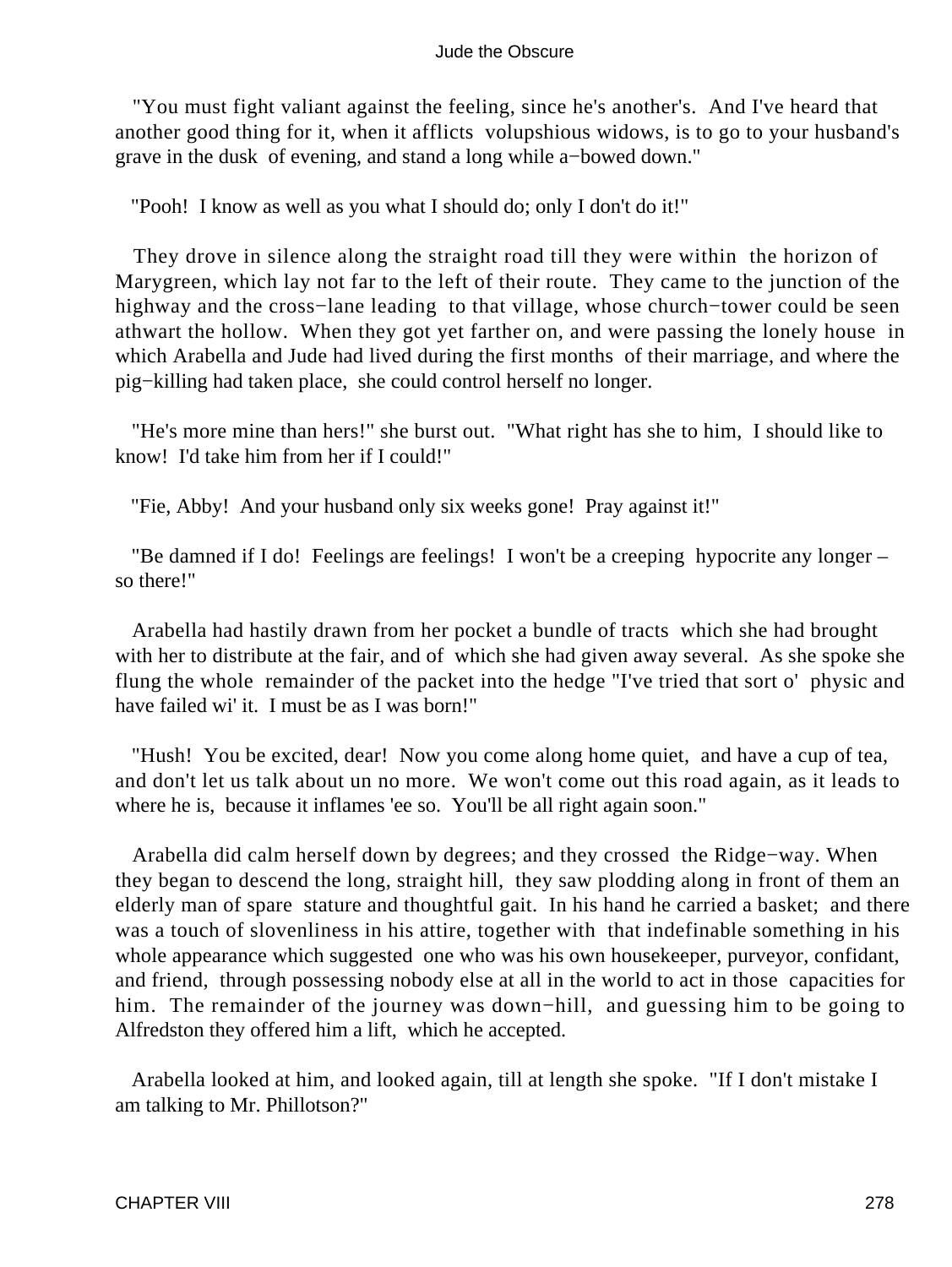The wayfarer faced round and regarded her in turn. "Yes; my name is Phillotson," he said. "But I don't recognize you, ma'am."

 "I remember you well enough when you used to be schoolmaster out at Marygreen, and I one of your scholars. I used to walk up there from Cresscombe every day, because we had only a mistress down at our place, and you taught better. But you wouldn't remember me as I should you? – Arabella Donn."

 He shook his head. "No," he said politely, "I don't recall the name. And I should hardly recognize in your present portly self the slim school child no doubt you were then."

 "Well, I always had plenty of flesh on my bones. However, I am staying down here with some friends at present. You know, I suppose, who I married?"

"No."

 "Jude Fawley – also a scholar of yours – at least a night scholar – for some little time I think? And known to you afterwards, if I am not mistaken."

 "Dear me, dear me," said Phillotson, starting out of his stiffness. "You Fawley's wife? To be sure – he had a wife! And he – I understood – "

"Divorced her – as you did yours – perhaps for better reasons."

"Indeed?"

 "Well – he med have been right in doing it – right for both; for I soon married again, and all went pretty straight till my husband died lately. But you – you were decidedly wrong!"

 "No," said Phillotson, with sudden testiness. "I would rather not talk of this, but – I am convinced I did only what was right, and just, and moral. I have suffered for my act and opinions, but I hold to them; though her loss was a loss to me in more ways than one!"

"You lost your school and good income through her, did you not?"

"I don't care to talk of it. I have recently come back here – to Marygreen. I mean."

"You are keeping the school there again, just as formerly?"

 The pressure of a sadness that would out unsealed him. "I am there," he replied. "Just as formerly, no. Merely on sufferance. It was a last resource – a small thing to return to after my move upwards, and my long indulged hopes a returning to zero, with all its humiliations.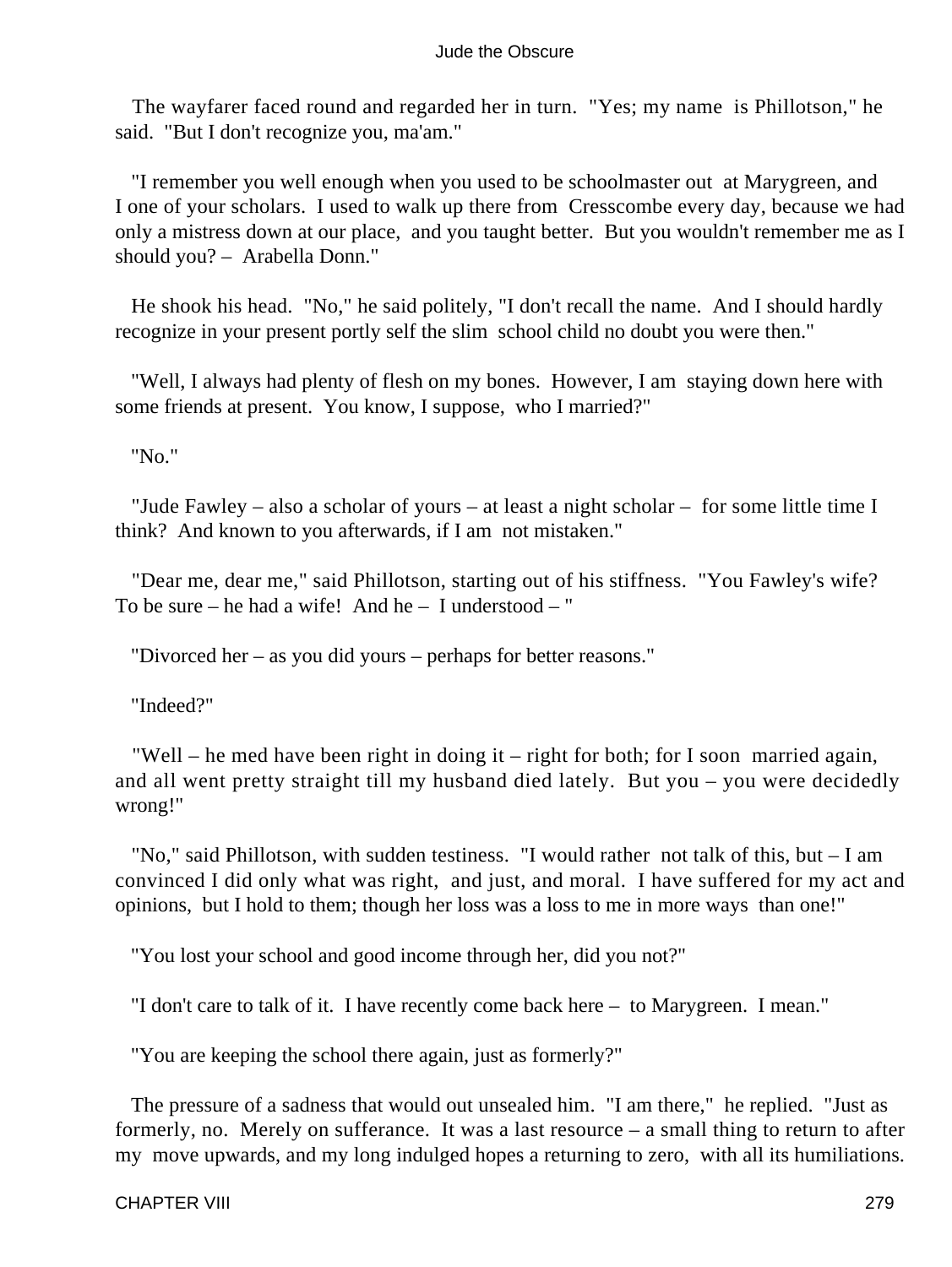But it is a refuge. I like the seclusion of the place, and the vicar having known me before my so−called eccentric conduct towards my wife had ruined my reputation as a schoolmaster, he accepted my services when all other schools were closed against me. However, although I take fifty pounds a year here after taking above two hundred elsewhere, I prefer it to running the risk of having my old domestic experiences raked up against me, as I should do if I tried to make a move."

"Right you are. A contented mind is a continual feast. She has done no better."

"She is not doing well, you mean?"

 "I met her by accident at Kennetbridge this very day, and she is anything but thriving. Her husband is ill, and she anxious. You made a fool of a mistake about her, I tell 'ee again, and the harm you did yourself by dirting your own nest serves you right, excusing the liberty."

"How?"

"She was innocent."

"But nonsense! They did not even defend the case!"

 "That was because they didn't care to. She was quite innocent of what obtained you your freedom, at the time you obtained it. I saw her just afterwards, and proved it to myself completely by talking to her."

 Phillotson grasped the edge of the spring−cart, and appeared to be much stressed and worried by the information. "Still – she wanted to go," he said.

 "Yes. But you shouldn't have let her. That's the only way with these fanciful women that chaw high – innocent or guilty. She'd have come round in time. We all do! Custom does it! It's all the same in the end! However, I think she's fond of her man still – whatever he med be of her. You were too quick about her. I shouldn't have let her go! I should have kept her chained on – her spirit for kicking would have been broke soon enough! There's nothing like bondage and a stone−deaf taskmaster for taming us women. Besides, you've got the laws on your side. Moses knew. Don't you call to mind what he says?"

"Not for the moment, ma'am, I regret to say."

 "Call yourself a schoolmaster! I used to think o't when they read it in church, and I was carrying on a bit. 'Then shall the man be guiltless; but the woman shall bear her iniquity.' Damn rough on us women; but we must grin and put up wi' it! Haw haw! Well; she's got her deserts now."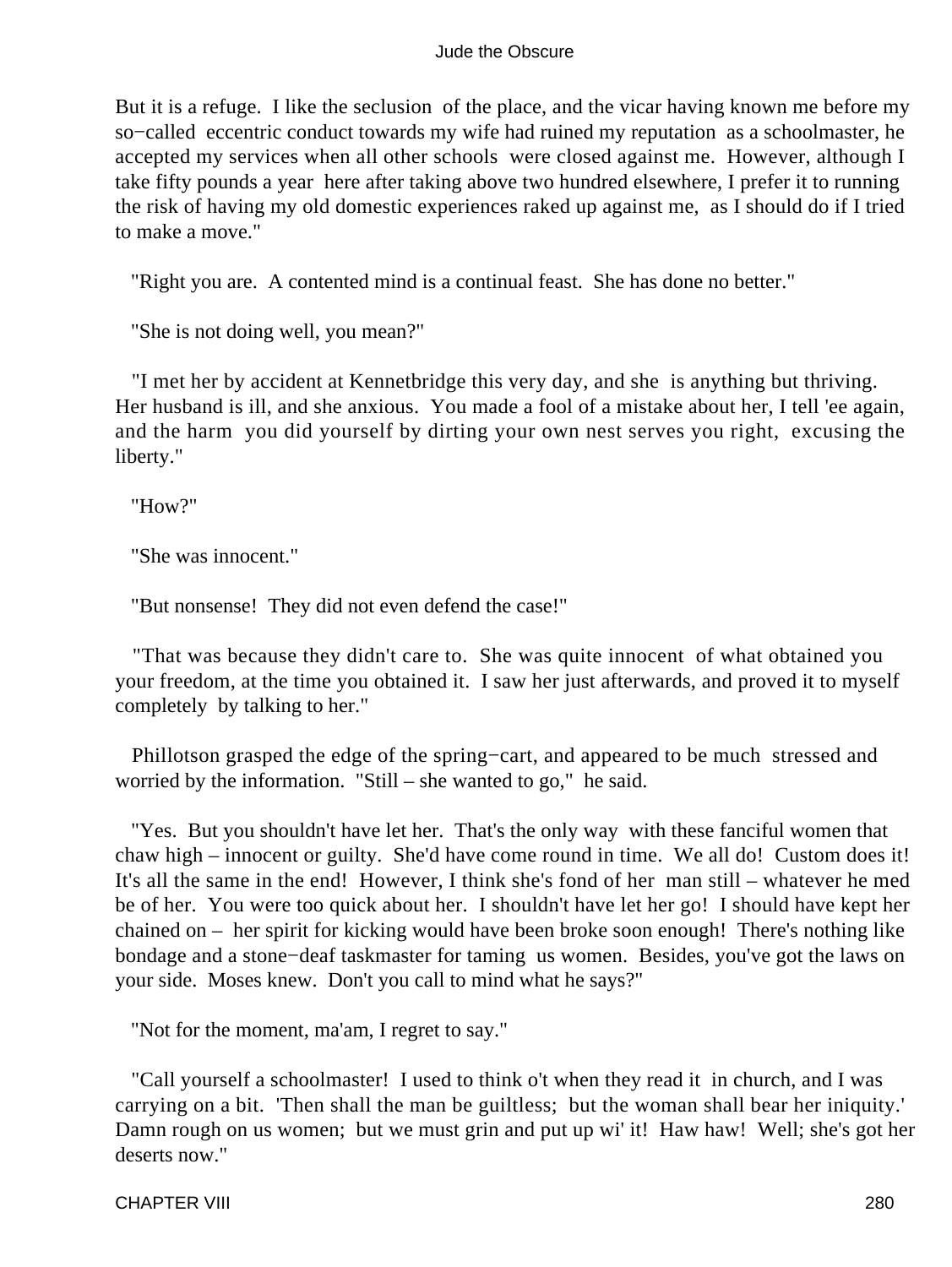"Yes," said Phillotson, with biting sadness. "Cruelty is the law pervading all nature and society; and we can't get out of it if we would!"

"Well – don't you forget to try it next time, old man."

"I cannot answer you, madam. I have never known much of womankind."

 They had now reached the low levels bordering Alfredston, and passing through the outskirts approached a mill, to which Phillotson said his errand led him; whereupon they drew up, and he alighted, bidding them good−night in a preoccupied mood.

 In the meantime Sue, though remarkably successful in her cake−selling experiment at Kennetbridge fair, had lost the temporary brightness which had begun to sit upon her sadness on account of that success. When all her "Christminster" cakes had been disposed of she took upon her arm the empty basket, and the cloth which had covered the standing she had hired, and giving the other things to the boy left the street with him. They followed a lane to a distance of half a mile, till they met an old woman carrying a child in short clothes, and leading a toddler in the other hand.

Sue kissed the children, and said, "How is he now?"

 "Still better!" returned Mrs. Edlin cheerfully. "Before you are upstairs again your husband will be well enough – don't 'ee trouble."

 They turned, and came to some old, dun−tiled cottages with gardens and fruit−trees. Into one of these they entered by lifting the latch without knocking, and were at once in the general living−room. Here they greeted Jude, who was sitting in an arm−chair, the increased delicacy of his normally delicate features, and the childishly expectant look in his eyes, being alone sufficient to show that he had been passing through a severe illness.

"What – you have sold them all?" he said, a gleam of interest lighting up his face.

 "Yes. Arcades, gables, east windows and all." She told him the pecuniary results, and then hesitated. At last, when they were left alone, she informed him of the unexpected meeting with Arabella, and the latter's widowhood.

Jude was discomposed. "What – is she living here?" he said.

"No; at Alfredston," said Sue.

 Jude's countenance remained clouded. "I thought I had better tell you?" she continued, kissing him anxiously.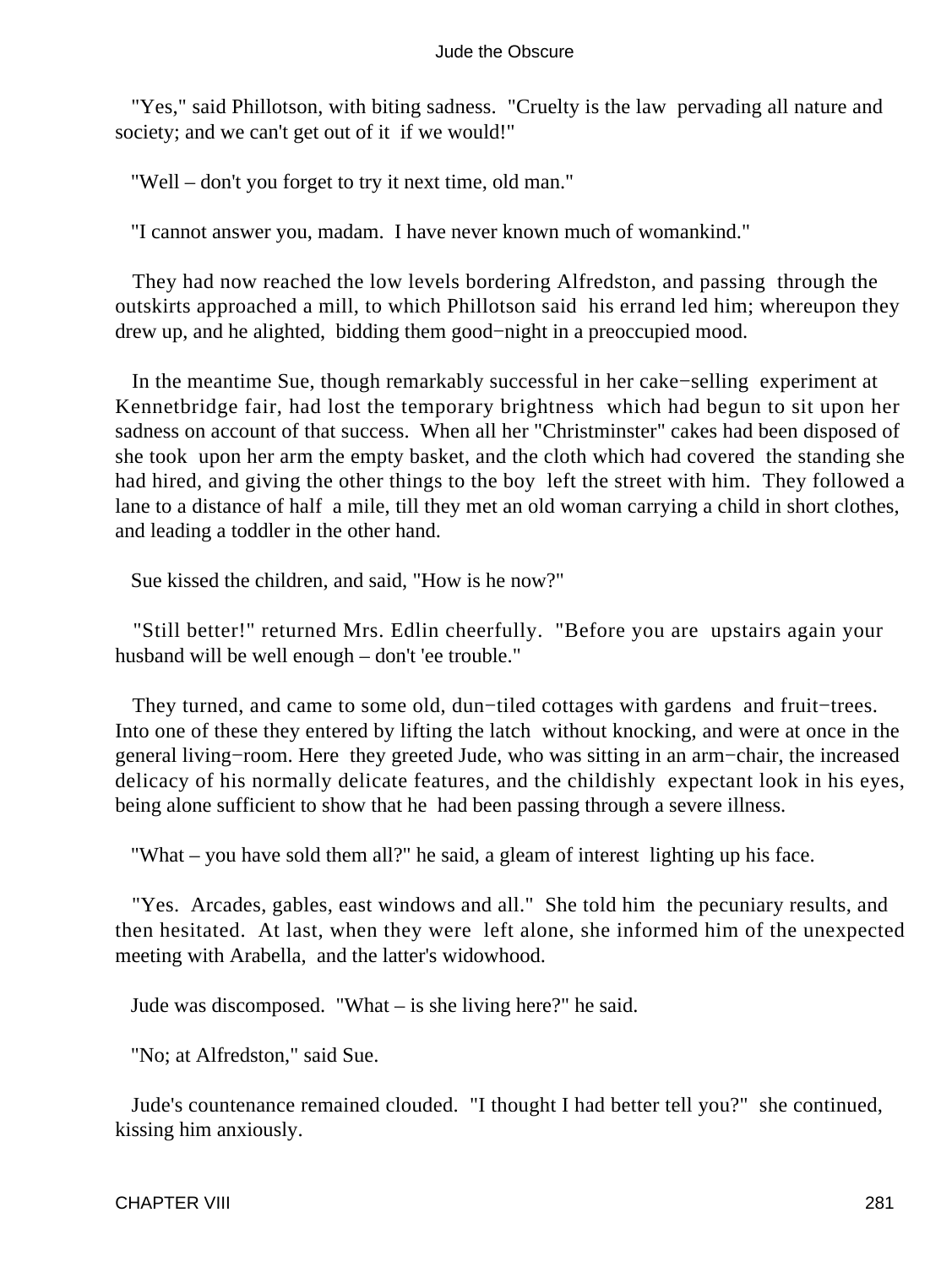"Yes.... Dear me! Arabella not in the depths of London, but down here! It is only a little over a dozen miles across the country to Alfredston. What is she doing there?"

 She told him all she knew. "She has taken to chapel−going," Sue added; "and talks accordingly."

 "Well," said Jude, "perhaps it is for the best that we have almost decided to move on. I feel much better to−day, and shall be well enough to leave in a week or two. Then Mrs. Edlin can go home again – dear faithful old soul – the only friend we have in the world!"

"Where do you think to go to?" Sue asked, a troublousness in her tones.

 Then Jude confessed what was in his mind. He said it would surprise her, perhaps, after his having resolutely avoided all the old places for so long. But one thing and another had made him think a great deal of Christminster lately, and, if she didn't mind, he would like to go back there. Why should they care if they were known? It was oversensitive of them to mind so much. They could go on selling cakes there, for that matter, if he couldn't work. He had no sense of shame at mere poverty; and perhaps he would be as strong as ever soon, and able to set up stone−cutting for himself there.

 "Why should you care so much for Christminster?" she said pensively. "Christminster cares nothing for you, poor dear!"

 "Well, I do, I can't help it. I love the place – although I know how it hates all men like me – the so−called self−taught, – how it scorns our laboured acquisitions, when it should be the first to respect them; how it sneers at our false quantities and mispronunciations, when it should say, I see you want help, my poor friend! ... Nevertheless, it is the centre of the universe to me, because of my early dream: and nothing can alter it. Perhaps it will soon wake up, and be generous. I pray so! ... I should like to go back to live there – perhaps to die there! In two or three weeks I might, I think. It will then be June, and I should like to be there by a particular day."

 His hope that he was recovering proved so far well grounded that in three weeks they had arrived in the city of many memories; were actually treading its pavements, receiving the reflection of the sunshine from its wasting walls.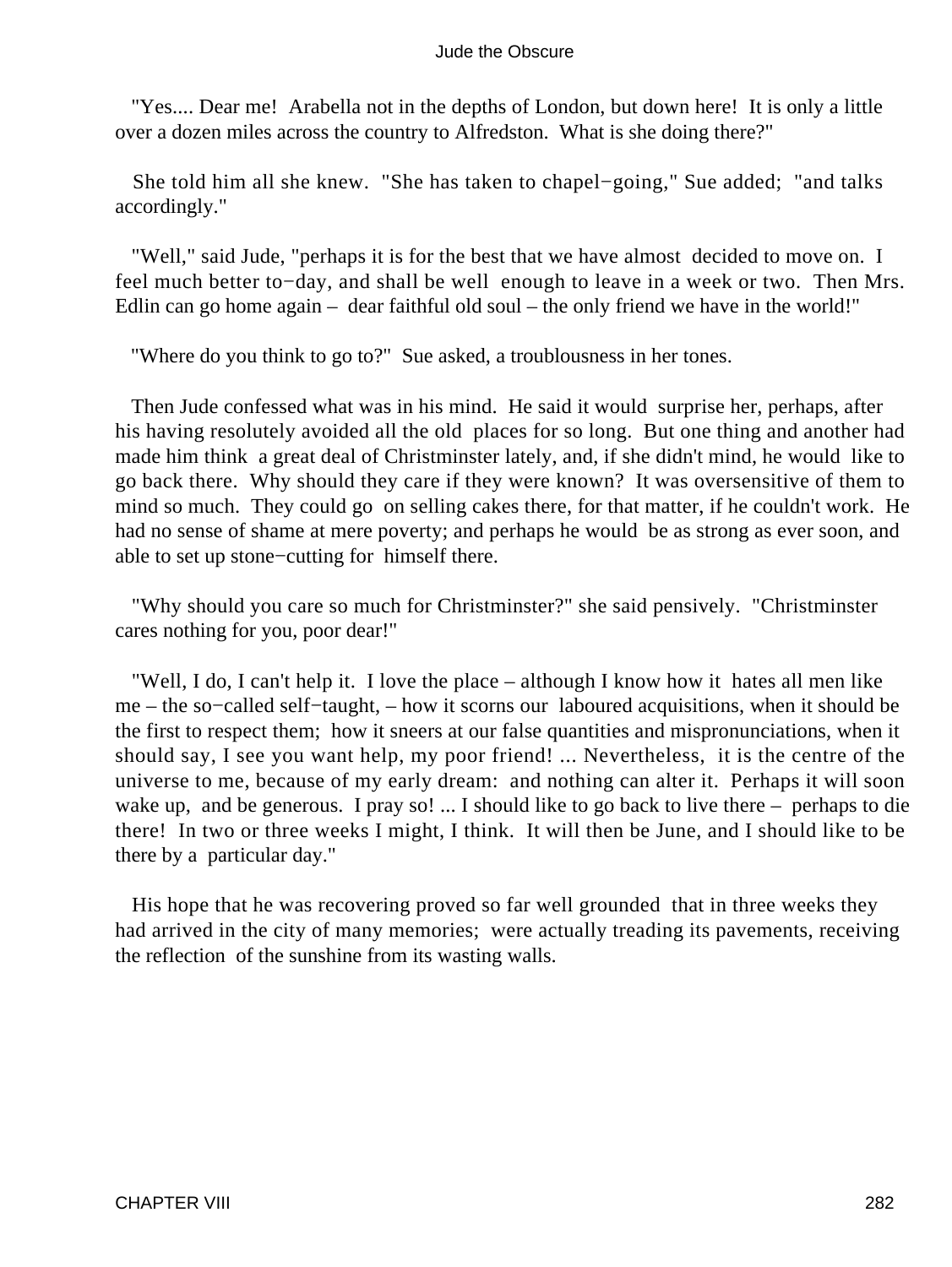# **[PART Sixth − AT CHRISTMINSTER AGAIN](#page-367-0)**

"... And she humbled her body greatly, and all the places of her joy she filled with her  $\frac{1}{2}$  o  $\frac{1}{2}$  n  $\frac{1}{2}$  n  $\frac{1}{2}$  n  $\frac{1}{2}$  n  $\frac{1}{2}$  n  $\frac{1}{2}$  n  $\frac{1}{2}$  n  $\frac{1}{2}$  n  $\frac{1}{2}$  n  $\frac{1}{2}$  n torn hair." – *ESTHER* (Apoc.).

 "There are two who decline, a woman and I, And enjoy our death in the darkness here." – R. BROWNING.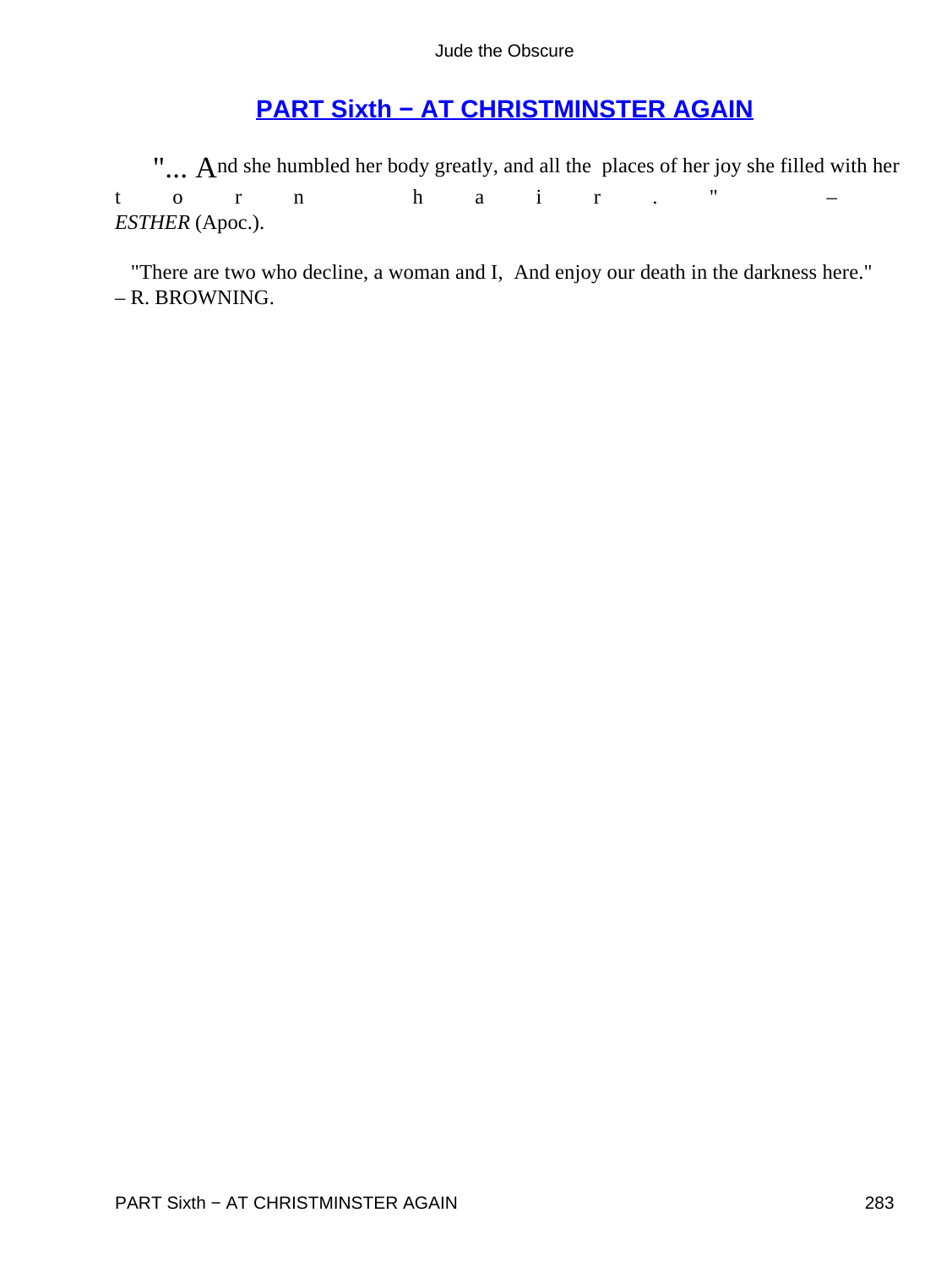# **[CHAPTER I](#page-367-0)**

ON their arrival the station was lively with straw−hatted young men, welcoming young girls who bore a remarkable family likeness to their welcomers, and who were dressed up in the brightest and lightest of raiment.

"The place seems gay," said Sue. "Why – it is Remembrance Day! – Jude – how sly of you – you came to−day on purpose!"

 "Yes," said Jude quietly, as he took charge of the small child, and told Arabella's boy to keep close to them, Sue attending to their own eldest. "I thought we might as well come to−day as on any other."

"But I am afraid it will depress you!" she said, looking anxiously at him up and down.

 "Oh, I mustn't let it interfere with our business; and we have a good deal to do before we shall be settled here. The first thing is lodgings."

 Having left their luggage and his tools at the station they proceeded on foot up the familiar street, the holiday people all drifting in the same direction. Reaching the Fourways they were about to turn off to where accommodation was likely to be found when, looking at the clock and the hurrying crowd, Jude said: "Let us go and see the procession, and never mind the lodgings just now? We can get them afterwards."

"Oughtn't we to get a house over our heads first?" she asked.

 But his soul seemed full of the anniversary, and together they went down Chief Street, their smallest child in Jude's arms, Sue leading her little girl, and Arabella's boy walking thoughtfully and silently beside them. Crowds of pretty sisters in airy costumes, and meekly ignorant parents who had known no college in their youth, were under convoy in the same direction by brothers and sons bearing the opinion written large on them that no properly qualified human beings had lived on earth till they came to grace it here and now.

 "My failure is reflected on me by every one of those young fellows," said Jude. "A lesson on presumption is awaiting me to−day! – Humiliation Day for me! ... If you, my dear darling, hadn't come to my rescue, I should have gone to the dogs with despair!"

 She saw from his face that he was getting into one of his tempestuous, self−harrowing moods. "It would have been better if we had gone at once about our own affairs, dear," she answered. "I am sure this sight will awaken old sorrows in you, and do no good!"

"Well – we are near; we will see it now," said he.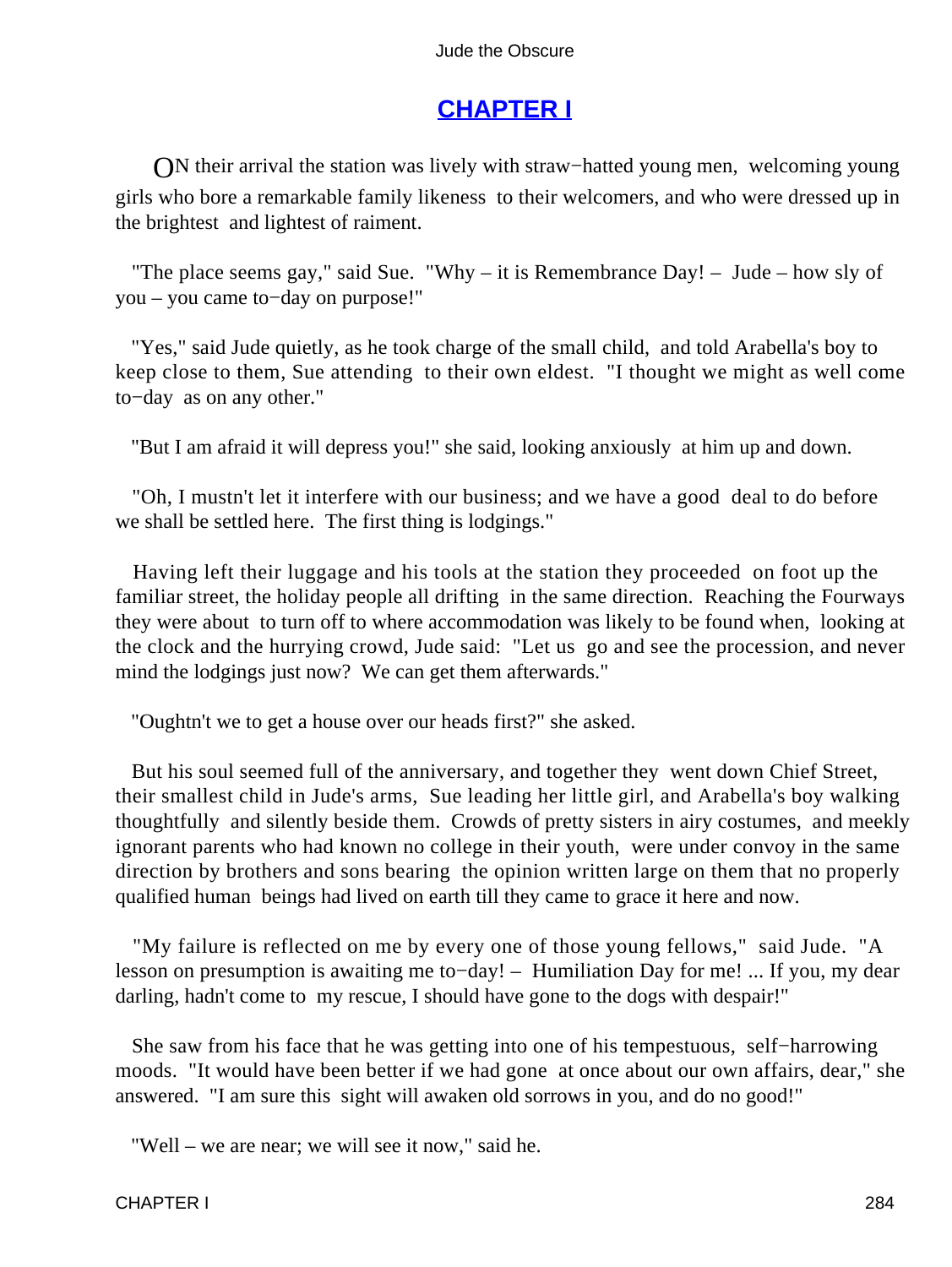They turned in on the left by the church with the Italian porch, whose helical columns were heavily draped with creepers, and pursued the lane till there arose on Jude's sight the circular theatre with that well−known lantern above it, which stood in his mind as the sad symbol of his abandoned hopes, for it was from that outlook that he had finally surveyed the City of Colleges on the afternoon of his great meditation, which convinced him at last of the futility of his attempt to be a son of the university.

 To−day, in the open space stretching between this building and the nearest college, stood a crowd of expectant people. A passage was kept clear through their midst by two barriers of timber, extending from the door of the college to the door of the large building between it and the theatre.

 "Here is the place – they are just going to pass!" cried Jude in sudden excitement. And pushing his way to the front he took up a position close to the barrier, still hugging the youngest child in his arms, while Sue and the others kept immediately behind him. The crowd filled in at their back, and fell to talking, joking, and laughing as carriage after carriage drew up at the lower door of the college, and solemn stately figures in blood−red robes began to alight. The sky had grown overcast and livid, and thunder rumbled now and then.

Father Time shuddered. "It do seem like the Judgment Day!" he whispered.

"They are only learned doctors," said Sue.

 While they waited big drops of rain fell on their heads and shoulders, and the delay grew tedious. Sue again wished not to stay.

"They won't be long now," said Jude, without turning his head.

 But the procession did not come forth, and somebody in the crowd, to pass the time, looked at the facade of the nearest college, and said he wondered what was meant by the Latin inscription in its midst. Jude, who stood near the inquirer, explained it, and finding that the people all round him were listening with interest, went on to describe the carving of the frieze (which he had studied years before), and to criticize some details of masonry in other college fronts about the city.

 The idle crowd, including the two policemen at the doors, stared like the Lycaonians at Paul, for Jude was apt to get too enthusiastic over any subject in hand, and they seemed to wonder how the stranger should know more about the buildings of their town than they themselves did; till one of them said: "Why, I know that man; he used to work here years ago – Jude Fawley, that's his name! Don't you mind he used to be nicknamed Tutor of St. Slums, d'ye mind? – because he aimed at that line o' business? He's married, I suppose, then, and that's his child he's carrying. Taylor would know him, as he knows everybody."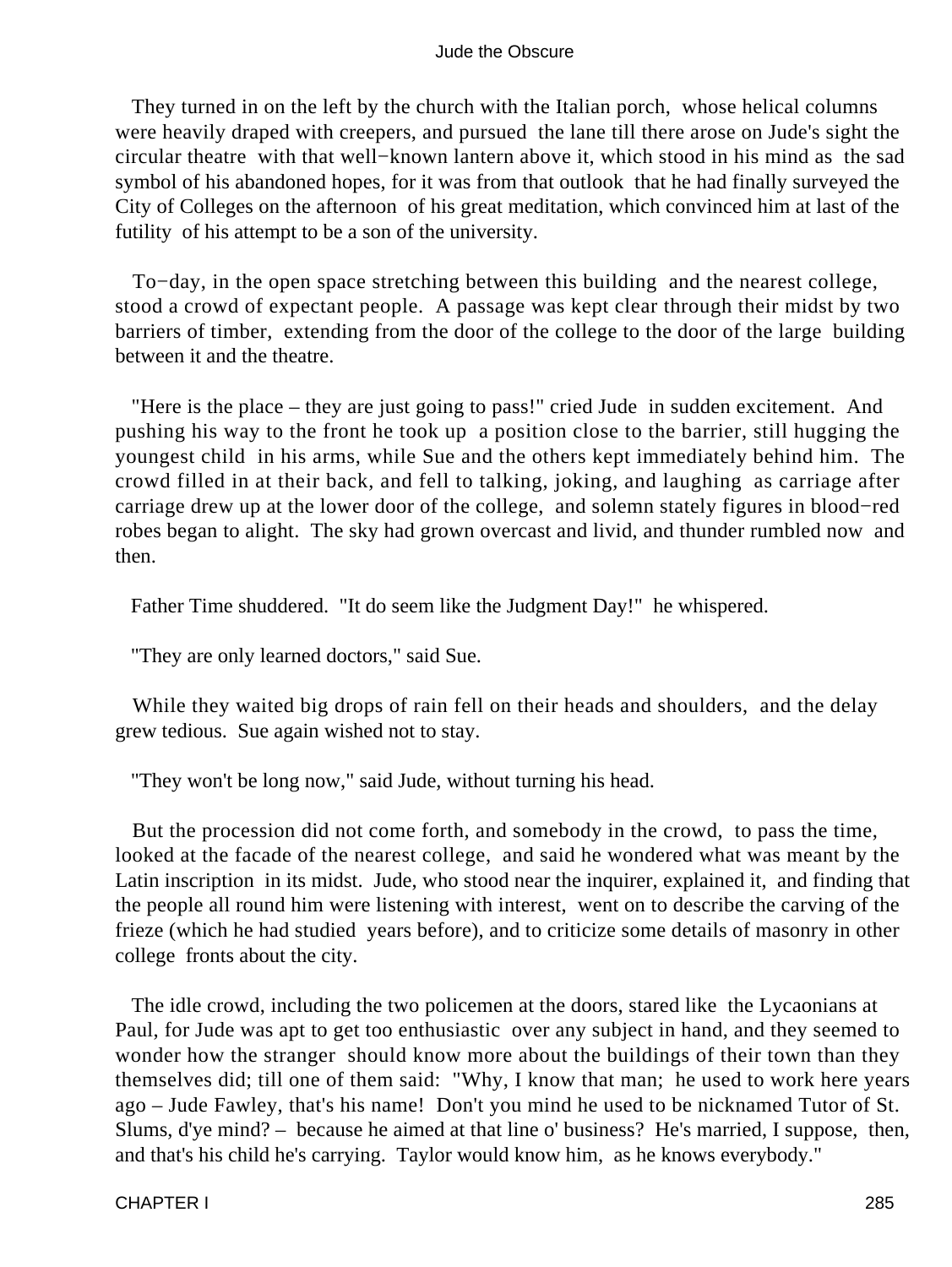The speaker was a man named Jack Stagg, with whom Jude had formerly worked in repairing the college masonries; Tinker Taylor was seen to be standing near. Having his attention called the latter cried across the barriers to Jude: "You've honoured us by coming back again, my friend!"

"An' you don't seem to have done any great things for yourself by going away?"

Jude assented to this also.

 "Except found more mouths to fill!" This came in a new voice, and Jude recognized its owner to be Uncle Joe, another mason whom he had known.

 Jude replied good−humouredly that he could not dispute it; and from remark to remark something like a general conversation arose between him and the crowd of idlers, during which Tinker Taylor asked Jude if he remembered the Apostles' Creed in Latin still, and the night of the challenge in the public house.

 "But Fortune didn't lie that way?" threw in Joe. "Yer powers wasn't enough to carry 'ee through?"

"Don't answer them any more!" entreated Sue.

 "I don't think I like Christminster!" murmured little Time mournfully, as he stood submerged and invisible in the crowd.

 But finding himself the centre of curiosity, quizzing, and comment, Jude was not inclined to shrink from open declarations of what he had no great reason to be ashamed of; and in a little while was stimulated to say in a loud voice to the listening throng generally:

 "It is a difficult question, my friends, for any young man – that question I had to grapple with, and which thousands are weighing at the present moment in these uprising times – whether to follow uncritically the track he finds himself in, without considering his aptness for it, or to consider what his aptness or bent may be, and re−shape his course accordingly. I tried to do the latter, and I failed. But I don't admit that my failure proved my view to be a wrong one, or that my success would have made it a right one; though that's how we appraise such attempts nowadays – I mean, not by their essential soundness, but by their accidental outcomes. If I had ended by becoming like one of these gentlemen in red and black that we saw dropping in here by now, everybody would have said: 'See how wise that young man was, to follow the bent of his nature!' But having ended no better than I began they say: 'See what a fool that fellow was in following a freak of his fancy!'

 "However it was my poverty and not my will that consented to be beaten. It takes two or three generations to do what I tried to do in one; and my impulses – affections – vices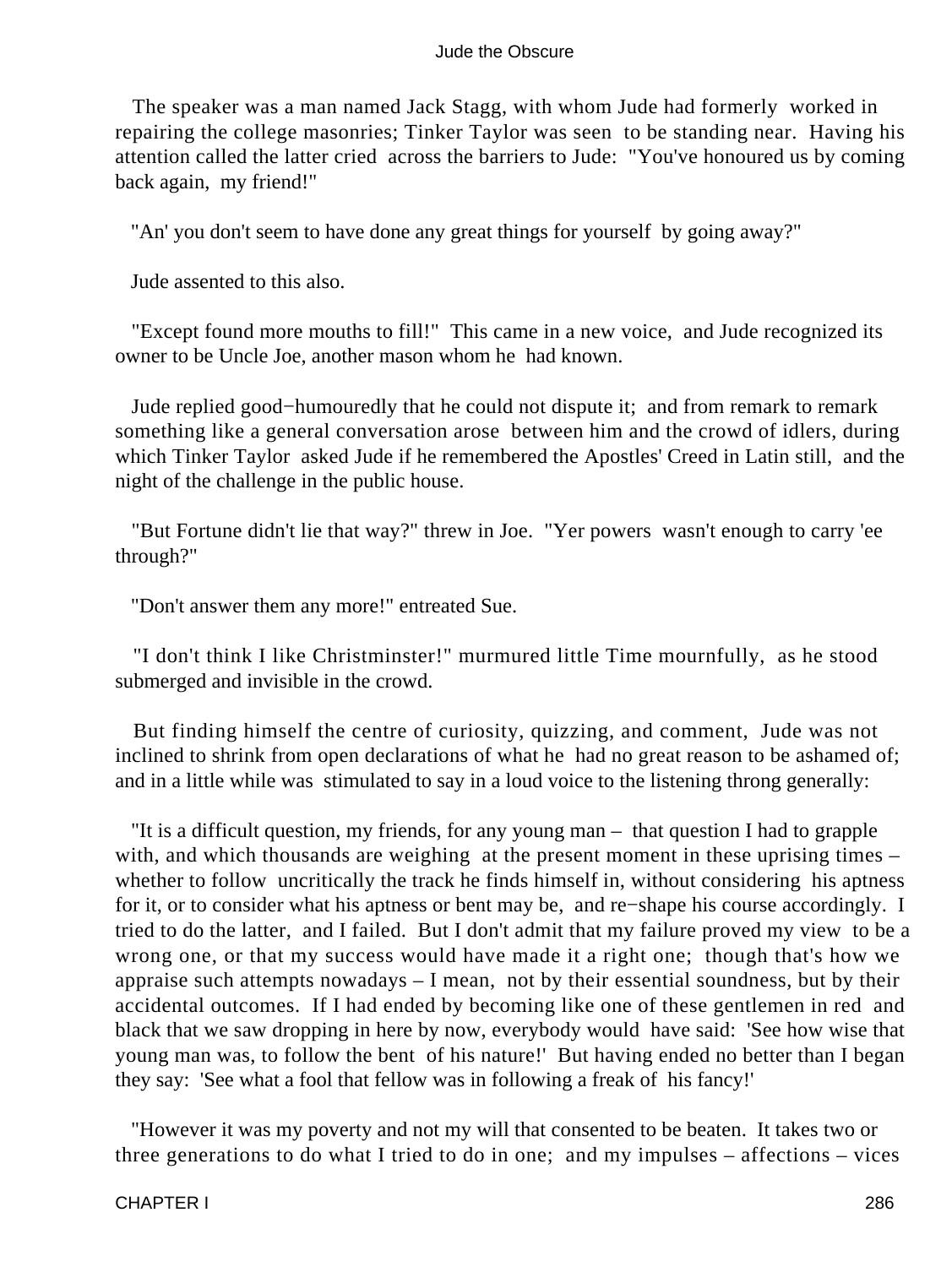perhaps they should be called – were too strong not to hamper a man without advantages; who should be as cold−blooded as a fish and as selfish as a pig to have a really good chance of being one of his country's worthies. You may ridicule me – I am quite willing that you should – I am a fit subject, no doubt. But I think if you knew what I have gone through these last few years you would rather pity me. And if they knew" – he nodded towards the college at which the dons were severally arriving – "it is just possible they would do the same."

"He do look ill and worn−out, it is true!" said a woman.

Sue's face grew more emotional; but though she stood close to Jude she was screened.

 "I may do some good before I am dead – be a sort of success as a frightful example of what not to do; and so illustrate a moral story," continued Jude, beginning to grow bitter, though he had opened serenely enough. "I was, perhaps, after all, a paltry victim to the spirit of mental and social restlessness that makes so many unhappy in these days!"

 "Don't tell them that!" whispered Sue with tears, at perceiving Jude's state of mind. "You weren't that. You struggled nobly to acquire knowledge, and only the meanest souls in the world would blame you!"

 Jude shifted the child into a more easy position on his arm, and concluded: "And what I appear, a sick and poor man, is not the worst of me. I am in a chaos of principles – groping in the dark – acting by instinct and not after example. Eight or nine years ago when I came here first, I had a neat stock of fixed opinions, but they dropped away one by one; and the further I get the less sure I am. I doubt if I have anything more for my present rule of life than following inclinations which do me and nobody else any harm, and actually give pleasure to those I love best. There, gentlemen, since you wanted to know how I was getting on, I have told you. Much good may it do you! I cannot explain further here. I perceive there is something wrong somewhere in our social formulas: what it is can only be discovered by men or women with greater insight than mine – if, indeed, they ever discover it – at least in our time. 'For who knoweth what is good for man in this life? – and who can tell a man what shall be after him under the sun?'"

"Hear, hear," said the populace.

 "Well preached!" said Tinker Taylor. And privately to his neighbours: "Why, one of them jobbing pa'sons swarming about here, that takes the services when our head reverends want a holiday, wouldn't ha' discoursed such doctrine for less than a guinea down? Hey? I'll take my oath not one o' 'em would! And then he must have had it wrote down for 'n. And this only a working−man!"

 As a sort of objective commentary on Jude's remarks there drove up at this moment with a belated doctor, robed and panting, a cab whose horse failed to stop at the exact point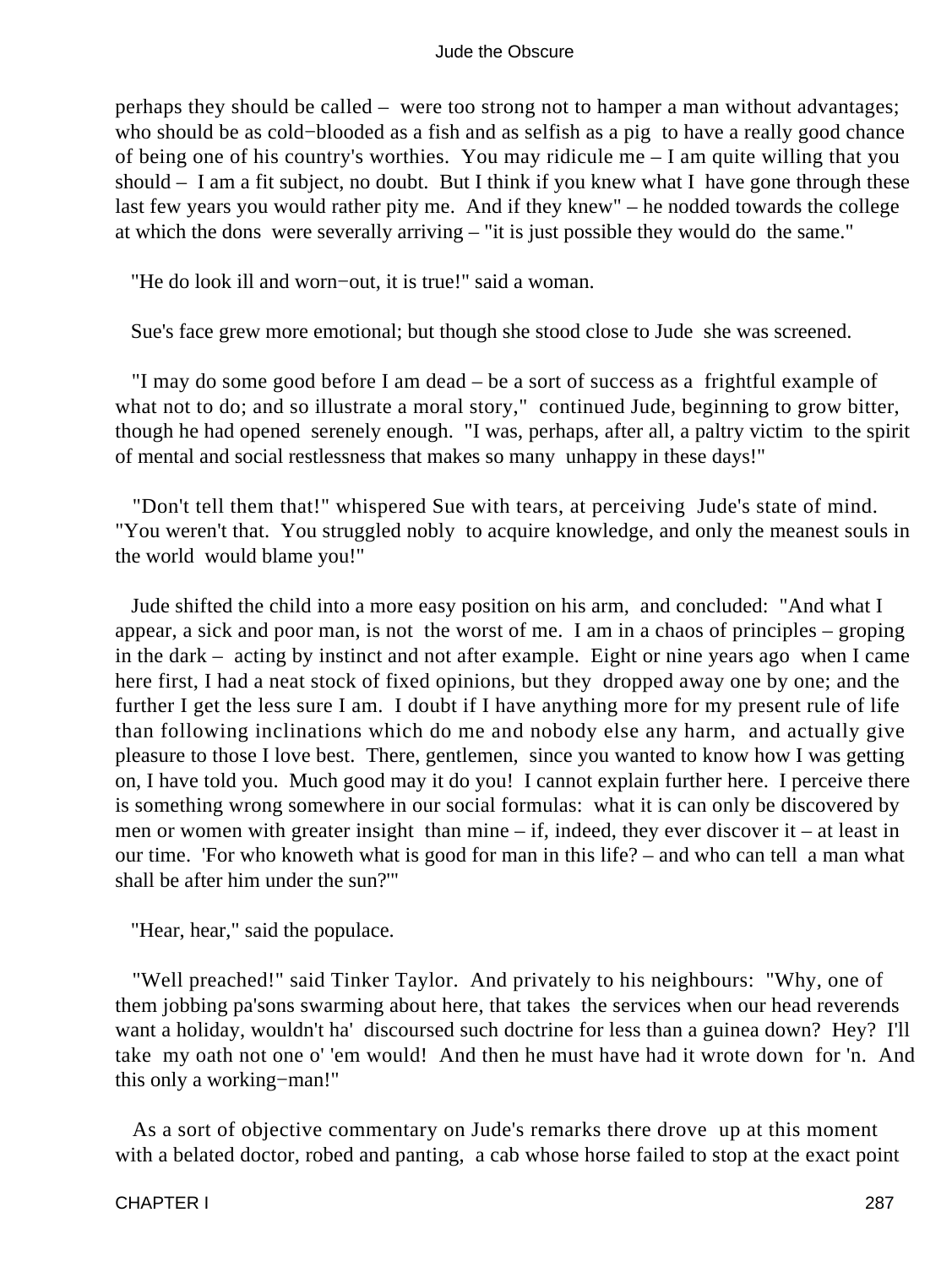required for setting down the hirer, who jumped out and entered the door. The driver, alighting, began to kick the animal in the belly.

 "If that can be done," said Jude, "at college gates in the most religious and educational city in the world, what shall we say as to how far we've got?"

 "Order!" said one of the policemen, who had been engaged with a comrade in opening the large doors opposite the college. "Keep yer tongue quiet, my man, while the procession passes." The rain came on more heavily, and all who had umbrellas opened them. Jude was not one of these, and Sue only possessed a small one, half sunshade. She had grown pale, though Jude did not notice it then.

 "Let us go on, dear," she whispered, endeavouring to shelter him. "We haven't any lodgings yet, remember, and all our things are at the station; and you are by no means well yet. I am afraid this wet will hurt you!"

"They are coming now. Just a moment, and I'll go!" said he.

 A peal of six bells struck out, human faces began to crowd the windows around, and the procession of heads of houses and new doctors emerged, their red and black gowned forms passing across the field of Jude's vision like inaccessible planets across an object glass.

 As they went their names were called by knowing informants, and when they reached the old round theatre of Wren a cheer rose high.

 "Let's go that way!" cried Jude, and though it now rained steadily he seemed not to know it, and took them round to the theatre. Here they stood upon the straw that was laid to drown the discordant noise of wheels, where the quaint and frost−eaten stone busts encircling the building looked with pallid grimness on the proceedings, and in particular at the bedraggled Jude, Sue, and their children, as at ludicrous persons who had no business there.

 "I wish I could get in!" he said to her fervidly. "Listen – I may catch a few words of the Latin speech by staying here; the windows are open."

 However, beyond the peals of the organ, and the shouts and hurrahs between each piece of oratory, Jude's standing in the wet did not bring much Latin to his intelligence more than, now and then, a sonorous word in UM or IBUS.

 "Well – I'm an outsider to the end of my days!" he sighed after a while. "Now I'll go, my patient Sue. How good of you to wait in the rain all this time – to gratify my infatuation! I'll never care any more about the infernal cursed place, upon my soul I won't! But what made you tremble so when we were at the barrier? And how pale you are, Sue!"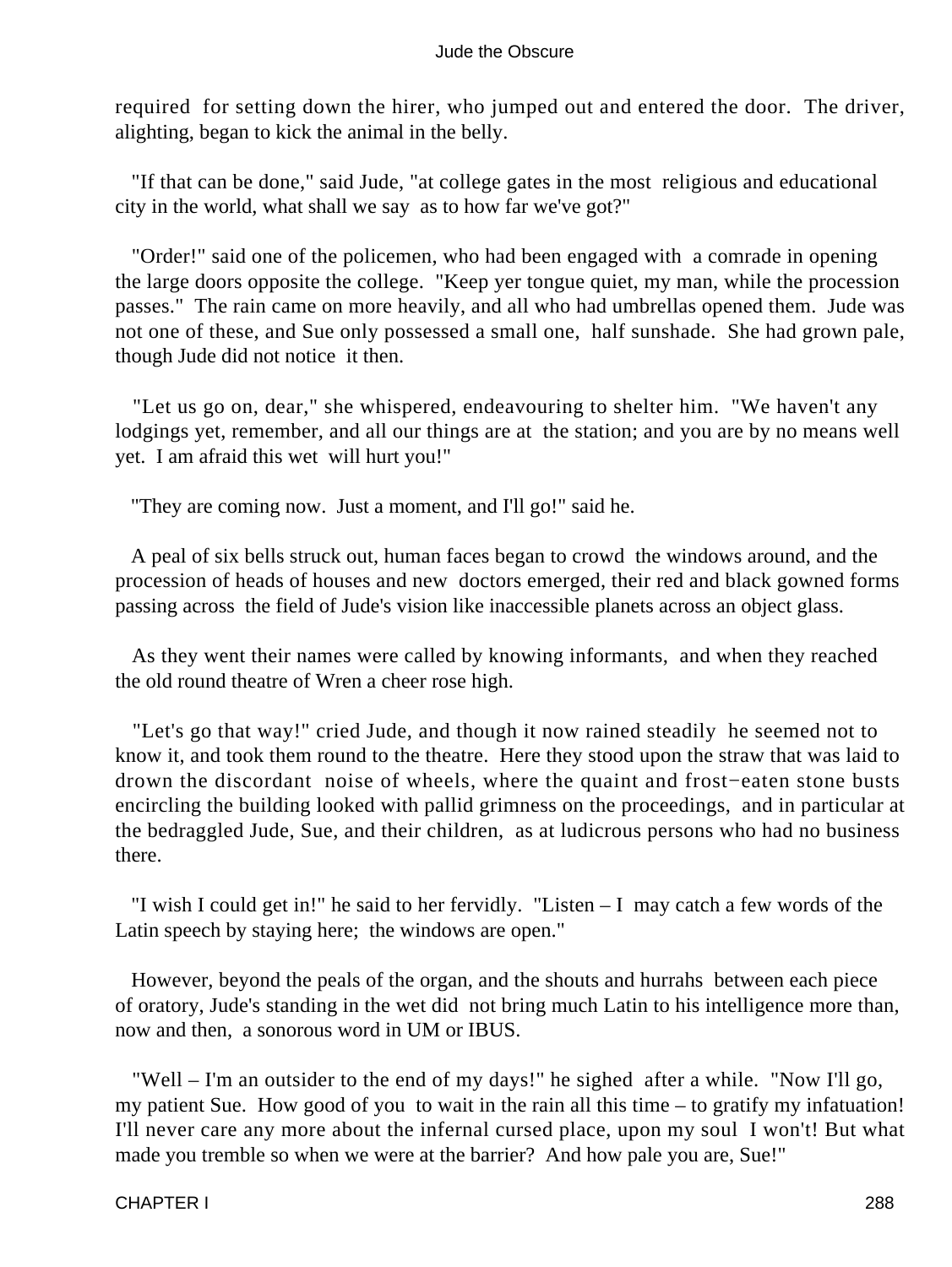"I saw Richard amongst the people on the other side."

"Ah – did you!"

 "He is evidently come up to Jerusalem to see the festival like the rest of us: and on that account is probably living not so very far away. He had the same hankering for the university that you had, in a milder form. I don't think he saw me, though he must have heard you speaking to the crowd. But he seemed not to notice."

"Well – suppose he did. Your mind is free from worries about him now, my Sue?"

 "Yes, I suppose so. But I am weak. Although I know it is all right with our plans, I felt a curious dread of him; an awe, or terror, of conventions I don't believe in. It comes over me at times like a sort of creeping paralysis, and makes me so sad!"

"You are getting tired, Sue. Oh – I forgot, darling! Yes, we'll go on at once."

 They started in quest of the lodging, and at last found something that seemed to promise well, in Mildew Lane – a spot which to Jude was irresistible – though to Sue it was not so fascinating – a narrow lane close to the back of a college, but having no communication with it. The little houses were darkened to gloom by the high collegiate buildings, within which life was so far removed from that of the people in the lane as if it had been on opposite sides of the globe; yet only a thickness of wall divided them. Two or three of the houses had notices of rooms to let, and the newcomers knocked at the door of one, which a woman opened.

"Ah – listen!" said Jude suddenly, instead of addressing her.

"What?"

"Why the bells – what church can that be? The tones are familiar."

Another peal of bells had begun to sound out at some distance off.

"I don't know!" said the landlady tartly. "Did you knock to ask that?"

"No; for lodgings," said Jude, coming to himself.

 The householder scrutinized Sue's figure a moment. "We haven't any to let," said she, shutting the door.

 Jude looked discomfited, and the boy distressed. "Now, Jude," said Sue, "let me try. You don't know the way."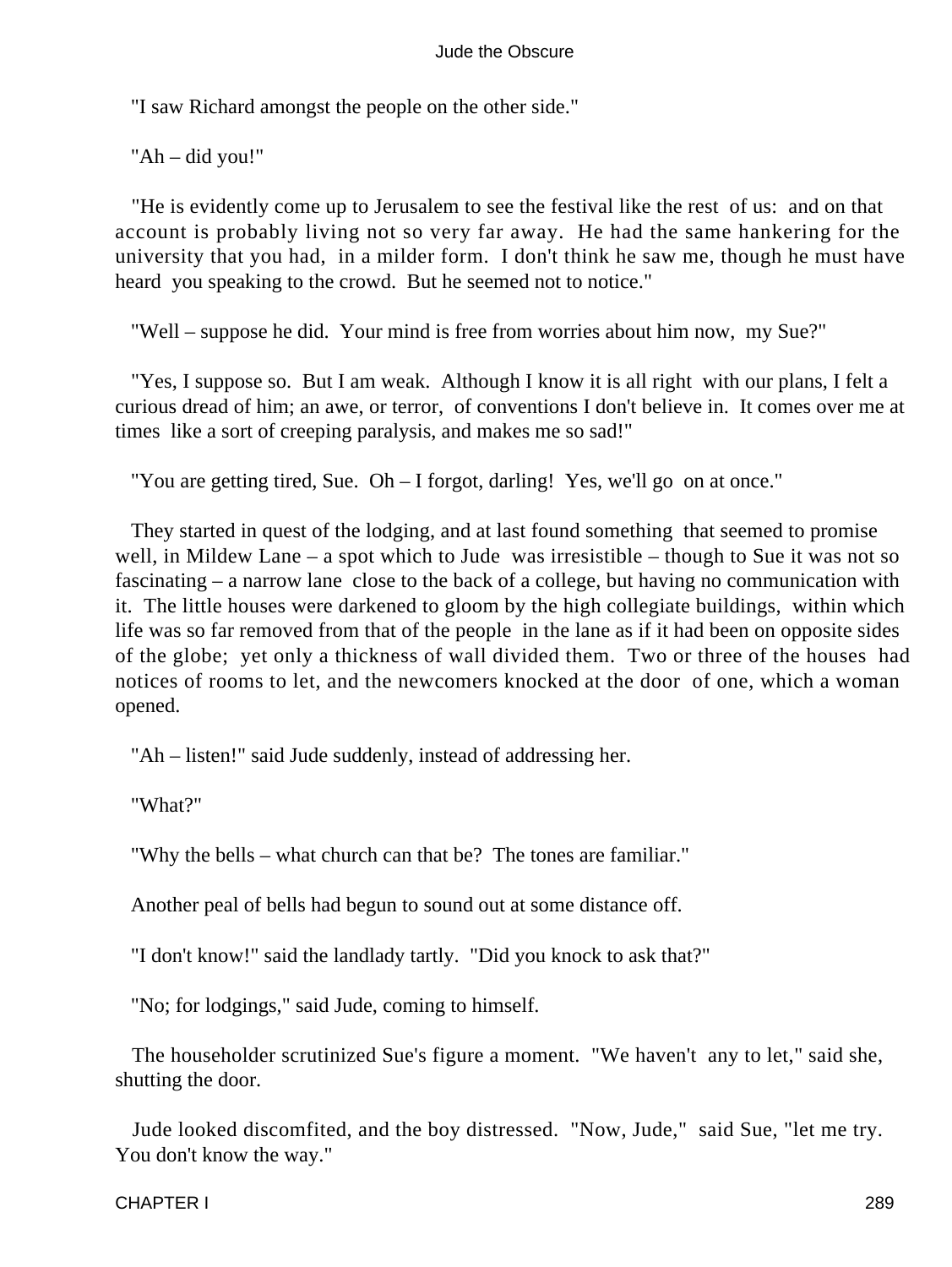They found a second place hard by; but here the occupier, observing not only Sue, but the boy and the small children, said civilly, "I am sorry to say we don't let where there are children"; and also closed the door.

 The small child squared its mouth and cried silently, with an instinct that trouble loomed. The boy sighed. "I don't like Christminster!" he said. "Are the great old houses gaols?"

"No; colleges," said Jude; "which perhaps you'll study in some day."

"I'd rather not!" the boy rejoined.

 "Now we'll try again," said Sue. "I'll pull my cloak more round me.... Leaving Kennetbridge for this place is like coming from Caiaphas to Pilate! ... How do I look now, dear?"

"Nobody would notice it now," said Jude.

 There was one other house, and they tried a third time. The woman here was more amiable; but she had little room to spare, and could only agree to take in Sue and the children if her husband could go elsewhere. This arrangement they perforce adopted, in the stress from delaying their search till so late. They came to terms with her, though her price was rather high for their pockets. But they could not afford to be critical till Jude had time to get a more permanent abode; and in this house Sue took possession of a back room on the second floor with an inner closet–room for the children. Jude stayed and had a cup of tea; and was pleased to find that the window commanded the back of another of the colleges. Kissing all four he went to get a few necessaries and look for lodgings for himself.

 When he was gone the landlady came up to talk a little with Sue, and gather something of the circumstances of the family she had taken in. Sue had not the art of prevarication, and, after admitting several facts as to their late difficulties and wanderings, she was startled by the landlady saying suddenly:

"Are you really a married woman?"

 Sue hesitated; and then impulsively told the woman that her husband and herself had each been unhappy in their first marriages, after which, terrified at the thought of a second irrevocable union, and lest the conditions of the contract should kill their love, yet wishing to be together, they had literally not found the courage to repeat it, though they had attempted it two or three times. Therefore, though in her own sense of the words she was a married woman, in the landlady's sense she was not.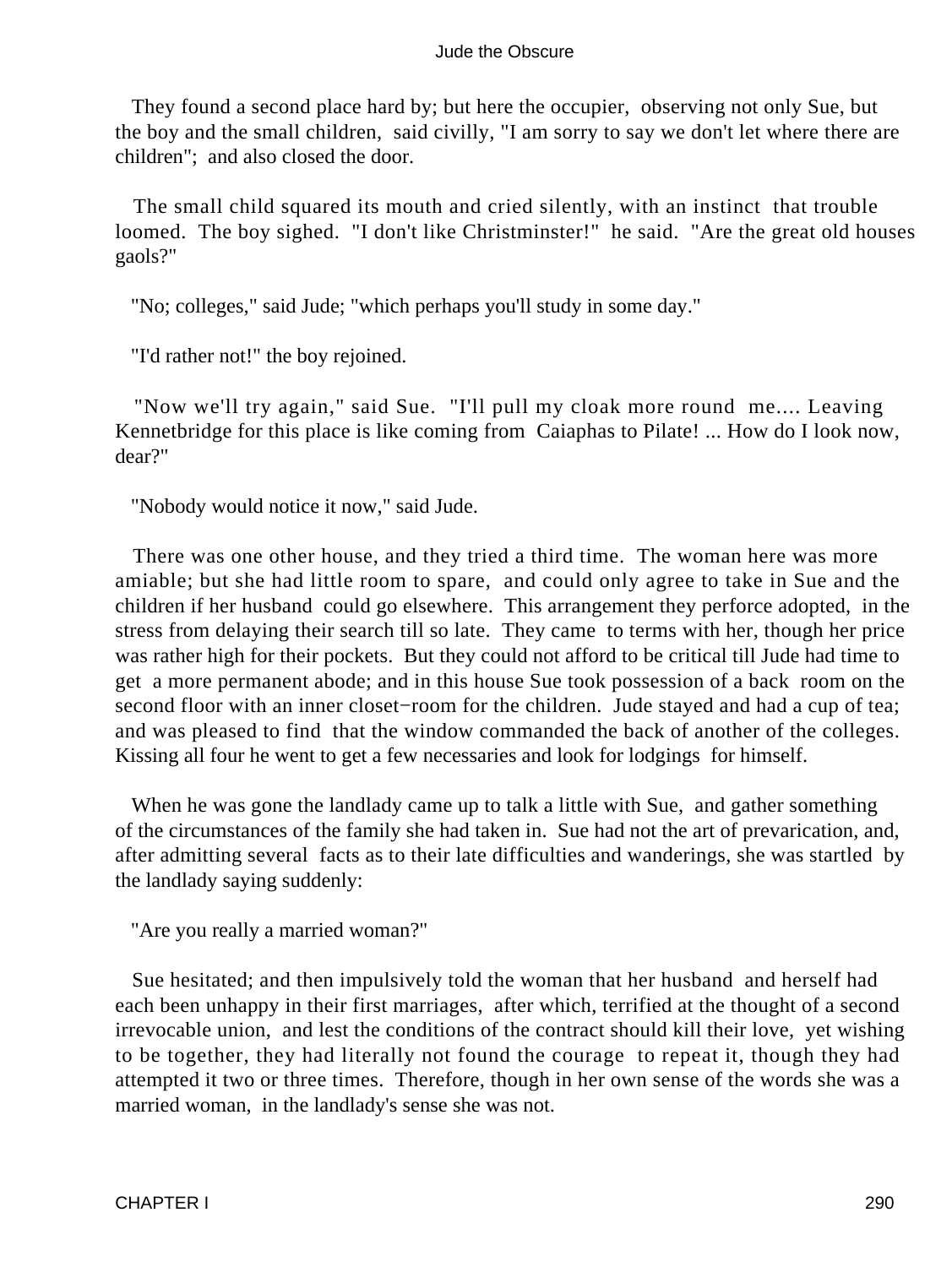The housewife looked embarrassed, and went down−stairs. Sue sat by the window in a reverie, watching the rain. Her quiet was broken by the noise of someone entering the house, and then the voices of a man and woman in conversation in the passage below. The land−lady's husband had arrived, and she was explaining to him the incoming of the lodgers during his absence.

 His voice rose in sudden anger. "Now who wants such a woman here? and perhaps a confinement! ... Besides, didn't I say I wouldn't have children? The hall and stairs fresh painted, to be kicked about by them! You must have known all was not straight with 'em – coming like that. Taking in a family when I said a single man."

 The wife expostulated, but, as it seemed, the husband insisted on his point; for presently a tap came to Sue's door, and the woman appeared.

 "I am sorry to tell you, ma'am," she said, "that I can't let you have the room for the week after all. My husband objects; and therefore I must ask you to go. I don't mind your staying over to−night, as it is getting late in the afternoon; but I shall be glad if you can leave early in the morning.

 Though she knew that she was entitled to the lodging for a week, Sue did not wish to create a disturbance between the wife and husband, and she said she would leave as requested. When the landlady had gone Sue looked out of the window again. Finding that the rain had ceased she proposed to the boy that, after putting the little ones to bed, they should go out and search about for another place, and bespeak it for the morrow, so as not to be so hard−driven then as they had been that day.

 Therefore, instead of unpacking her boxes, which had just been sent on from the station by Jude, they sallied out into the damp though not unpleasant streets, Sue resolving not to disturb her husband with the news of her notice to quit while he was perhaps worried in obtaining a lodging for himself. In the company of the boy she wandered into this street and into that; but though she tried a dozen different houses she fared far worse alone than she had fared in Jude's company, and could get nobody to promise her a room for the following day. Every householder looked askance at such a woman and child inquiring for accommodation in the gloom.

"I ought not to be born, ought I?" said the boy with misgiving.

 Thoroughly tired at last Sue returned to the place where she was not welcome, but where at least she had temporary shelter. In her absence Jude had left his address; but knowing how weak he still was she adhered to her determination not to disturb him till the next day.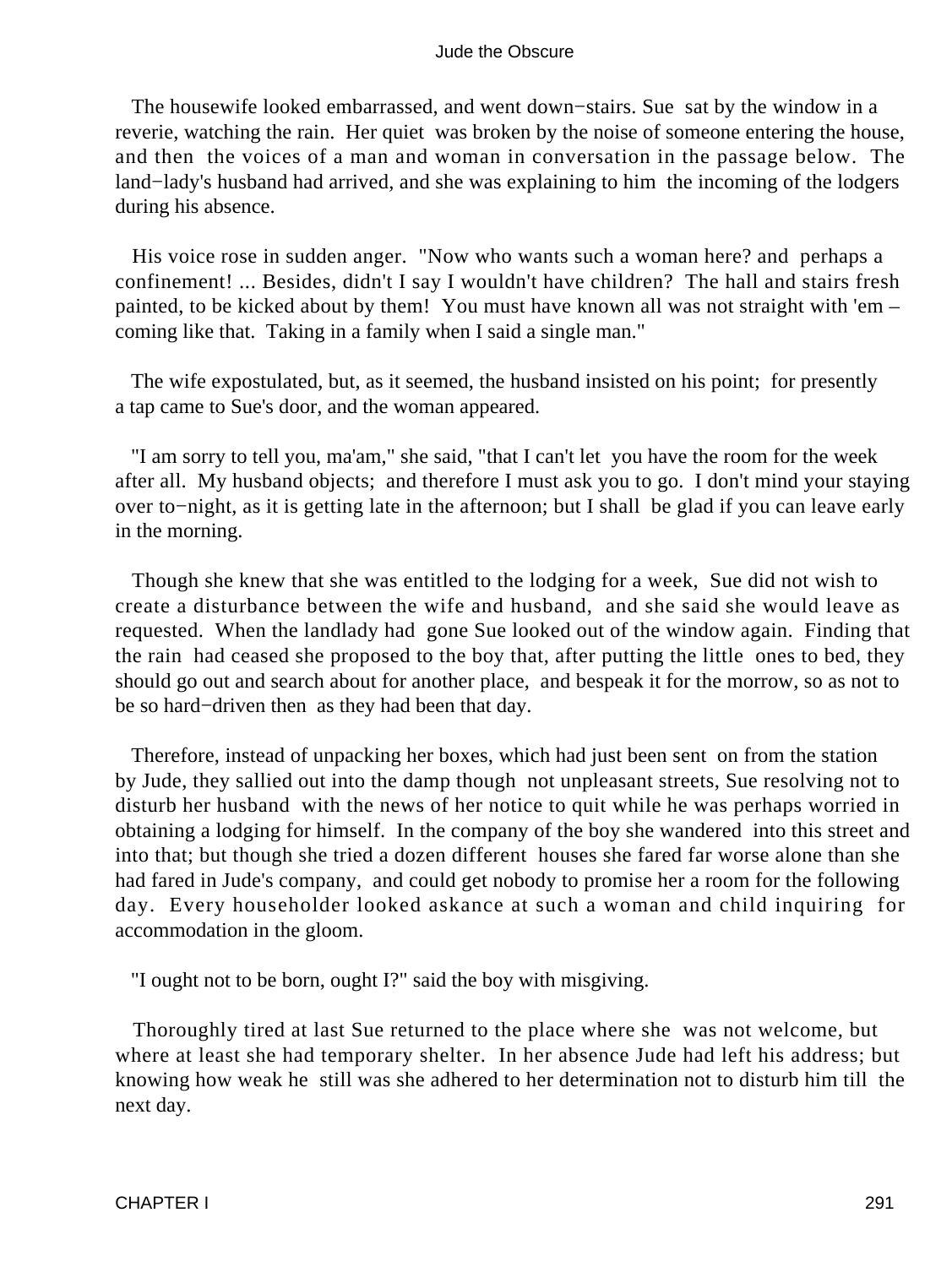## **[CHAPTER II](#page-367-0)**

SUE sat looking at the bare floor of the room, the house being little more than an old intramural cottage, and then she regarded the scene outside the uncurtained window. At some distance opposite, the outer walls of Sarcophagus College – silent, black, and windowless – threw their four centuries of gloom, bigotry, and decay into the little room she occupied, shutting out the moonlight by night and the sun by day. The outlines of Rubric College also were discernible beyond the other, and the tower of a third farther off still. She thought of the strange operation of a simple−minded man's ruling passion, that it should have led Jude, who loved her and the children so tenderly, to place them here in this depressing purlieu, because he was still haunted by his dream. Even now he did not distinctly hear the freezing negative that those scholared walls had echoed to his desire.

 The failure to find another lodging, and the lack of room in this house for his father, had made a deep impression on the boy – a brooding undemonstrative horror seemed to have seized him. The silence was broken by his saying: "Mother, WHAT shall we do to−morrow!"

"I don't know!" said Sue despondently. "I am afraid this will trouble your father."

 "I wish Father was quite well, and there had been room for him! Then it wouldn't matter so much! Poor Father!"

"It wouldn't!"

"Can I do anything?"

"No! All is trouble, adversity, and suffering!"

"Father went away to give us children room, didn't he?"

"Partly."

"It would be better to be out o' the world than in it, wouldn't it?"

"It would almost, dear."

"'Tis because of us children, too, isn't it, that you can't get a good lodging?"

"Well – people do object to children sometimes."

"Then if children make so much trouble, why do people have 'em?"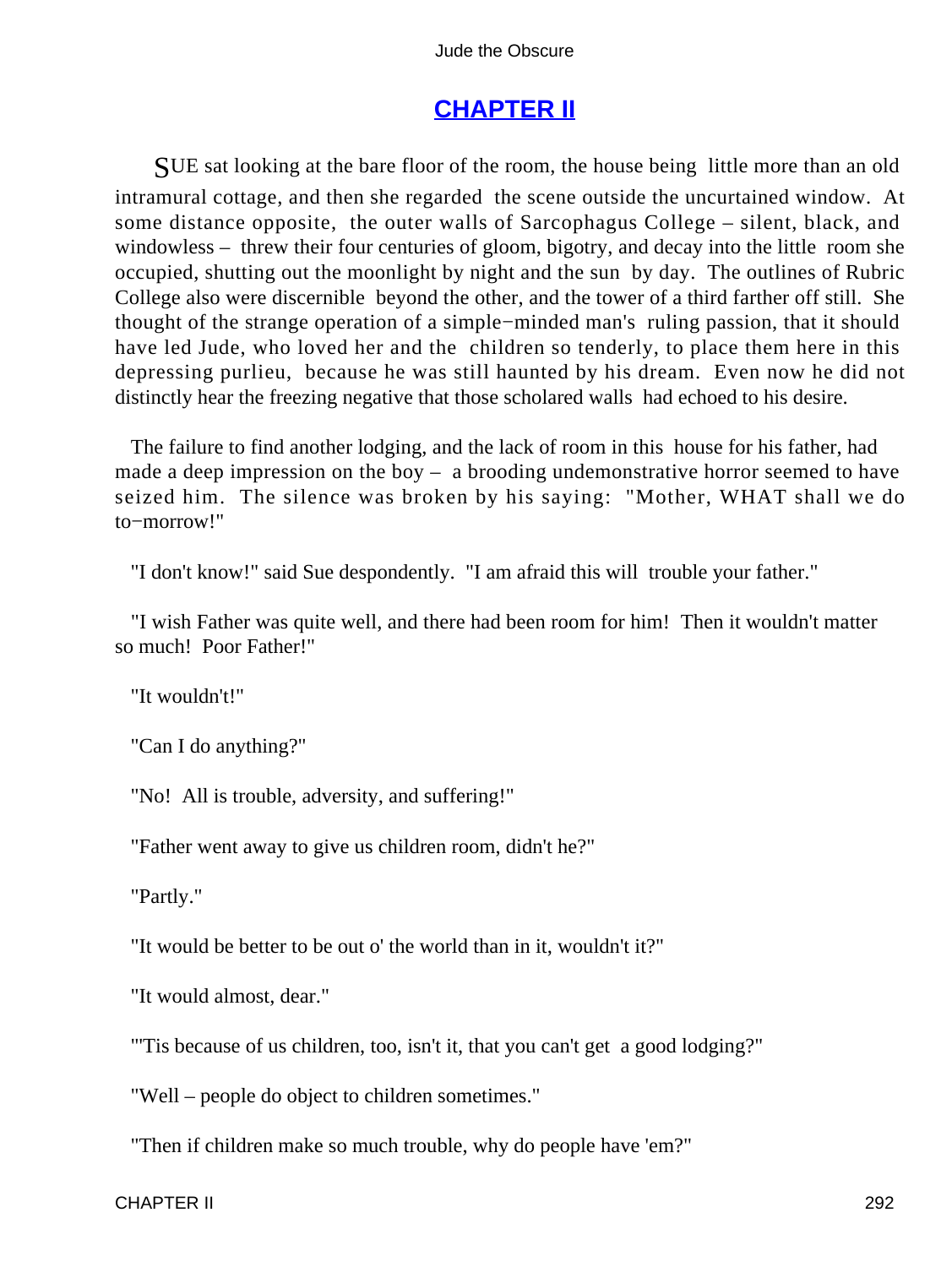"Oh – because it is a law of nature."

"But we don't ask to be born?"

"No indeed."

 "And what makes it worse with me is that you are not my real mother, and you needn't have had me unless you liked. I oughtn't to have come to 'ee – that's the real truth! I troubled 'em in Australia, and I trouble folk here. I wish I hadn't been born!"

"You couldn't help it, my dear."

 "I think that whenever children be born that are not wanted they should be killed directly, before their souls come to 'em, and not allowed to grow big and walk about!"

Sue did not reply. She was doubtfully pondering how to treat this too reflective child.

 She at last concluded that, so far as circumstances permitted, she would be honest and candid with one who entered into her difficulties like an aged friend.

"There is going to be another in our family soon," she hesitatingly remarked.

"How?"

"There is going to be another baby."

 "What!" The boy jumped up wildly. "Oh God, Mother, you've never a−sent for another; and such trouble with what you've got!"

 "Yes, I have, I am sorry to say!" murmured Sue, her eyes glistening with suspended tears.

 The boy burst out weeping. "Oh you don't care, you don't care!" he cried in bitter reproach. "How EVER could you, Mother, be so wicked and cruel as this, when you needn't have done it till we was better off, and Father well! To bring us all into MORE trouble! No room for us, and Father a−forced to go away, and we turned out to−morrow; and yet you be going to have another of us soon! ... 'Tis done o' purpose! – 'tis – 'tis!" He walked up and down sobbing.

 "Y−you must forgive me, little Jude!" she pleaded, her bosom heaving now as much as the boy's. "I can't explain – I will when you are older. It does seem – as if I had done it on purpose, now we are in these difficulties! I can't explain, dear! But it – is not quite on purpose – I can't help it!"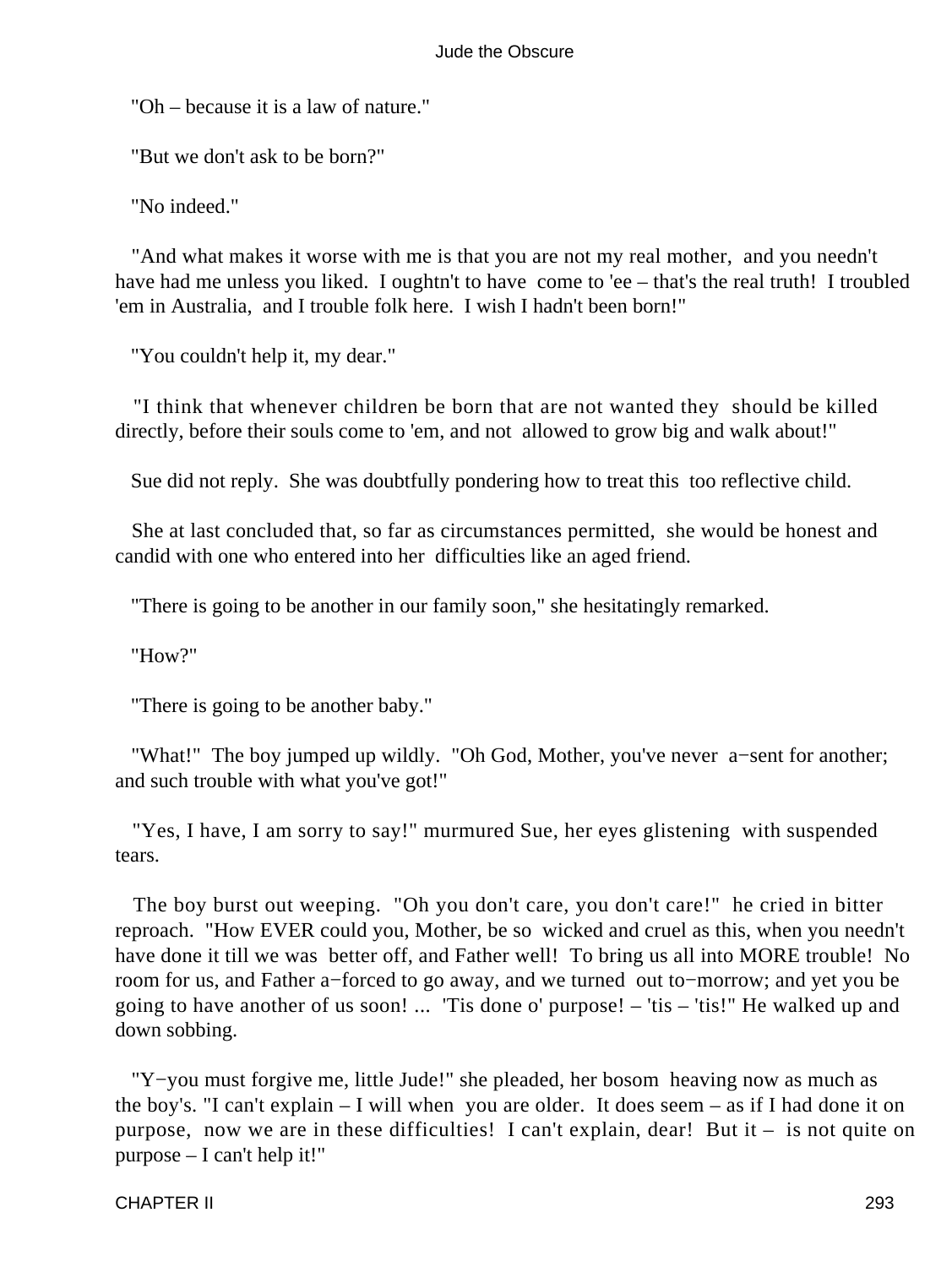"Yes it is – it must be! For nobody would interfere with us, like that, unless you agreed! I won't forgive you, ever, ever! I'll never believe you care for me, or Father, or any of us any more!"

 He got up, and went away into the closet adjoining her room, in which a bed had been spread on the floor. There she heard him say: "If we children was gone there'd be no trouble at all!"

"Don't think that, dear," she cried, rather peremptorily. "But go to sleep!"

 The following morning she awoke at a little past six, and decided to get up and run across before breakfast to the inn which Jude had informed her to be his quarters, to tell him what had happened before he went out. She arose softly, to avoid disturbing the children, who, as she knew, must be fatigued by their exertions of yesterday.

 She found Jude at breakfast in the obscure tavern he had chosen as a counterpoise to the expense of her lodging: and she explained to him her homelessness. He had been so anxious about her all night, he said. Somehow, now it was morning, the request to leave the lodgings did not seem such a depressing incident as it had seemed the night before, nor did even her failure to find another place affect her so deeply as at first. Jude agreed with her that it would not be worth while to insist upon her right to stay a week, but to take immediate steps for removal.

 "You must all come to this inn for a day or two," he said. "It is a rough place, and it will not be so nice for the children, but we shall have more time to look round. There are plenty of lodgings in the suburbs – in my old quarter of Beersheba. Have breakfast with me now you are here, my bird. You are sure you are well? There will be plenty of time to get back and prepare the children's meal before they wake. In fact, I'll go with you."

 She joined Jude in a hasty meal, and in a quarter of an hour they started together, resolving to clear out from Sue's too respectable lodging immediately. On reaching the place and going upstairs she found that all was quiet in the children's room, and called to the landlady in timorous tones to please bring up the tea−kettle and something for their breakfast. This was perfunctorily done, and producing a couple of eggs which she had brought with her she put them into the boiling kettle, and summoned Jude to watch them for the youngsters, while she went to call them, it being now about half−past eight o'clock.

 Jude stood bending over the kettle, with his watch in his hand, timing the eggs, so that his back was turned to the little inner chamber where the children lay. A shriek from Sue suddenly caused him to start round. He saw that the door of the room, or rather closet – which had seemed to go heavily upon its hinges as she pushed it back – was open, and that Sue had sunk to the floor just within it. Hastening forward to pick her up he turned his eyes to the little bed spread on the boards; no children were there. He looked in bewilderment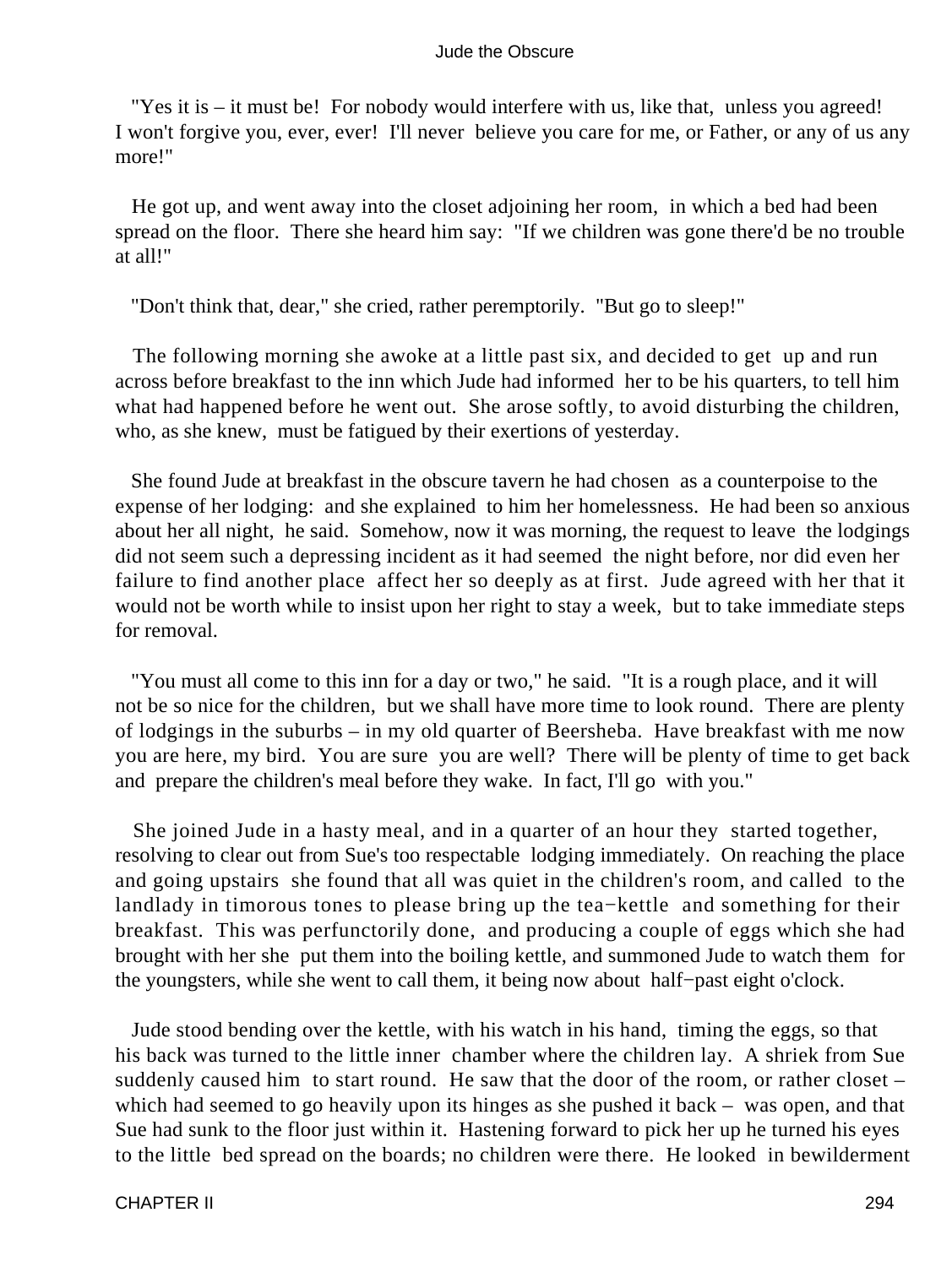round the room. At the back of the door were fixed two hooks for hanging garments, and from these the forms of the two youngest children were suspended, by a piece of box−cord round each of their necks, while from a nail a few yards off the body of little Jude was hanging in a similar manner. An overturned chair was near the elder boy, and his glazed eyes were slanted into the room; but those of the girl and the baby boy were closed.

 Half−paralyzed by the strange and consummate horror of the scene he let Sue lie, cut the cords with his pocket−knife and threw the three children on the bed; but the feel of their bodies in the momentary handling seemed to say that they were dead. He caught up Sue, who was in fainting fits, and put her on the bed in the other room, after which he breathlessly summoned the landlady and ran out for a doctor.

 When he got back Sue had come to herself, and the two helpless women, bending over the children in wild efforts to restore them, and the triplet of little corpses, formed a sight which overthrew his self−command. The nearest surgeon came in, but, as Jude had inferred, his presence was superfluous. The children were past saving, for though their bodies were still barely cold it was conjectured that they had been hanging more than an hour. The probability held by the parents later on, when they were able to reason on the case, was that the elder boy, on waking, looked into the outer room for Sue, and, finding her absent, was thrown into a fit of aggravated despondency that the events and information of the evening before had induced in his morbid temperament. Moreover a piece of paper was found upon the floor, on which was written, in the boy's hand, with the bit of lead pencil that he carried:

### DONE BECAUSE WE ARE TOO MENNY.

 At sight of this Sue's nerves utterly gave way, an awful conviction that her discourse with the boy had been the main cause of the tragedy, throwing her into a convulsive agony which knew no abatement. They carried her away against her wish to a room on the lower floor; and there she lay, her slight figure shaken with her gasps, and her eyes staring at the ceiling, the woman of the house vainly trying to soothe her.

 They could hear from this chamber the people moving about above, and she implored to be allowed to go back, and was only kept from doing so by the assurance that, if there were any hope, her presence might do harm, and the reminder that it was necessary to take care of herself lest she should endanger a coming life. Her inquiries were incessant, and at last Jude came down and told her there was no hope. As soon as she could speak she informed him what she had said to the boy, and how she thought herself the cause of this.

 "No," said Jude. "It was in his nature to do it. The doctor says there are such boys springing up amongst us – boys of a sort unknown in the last generation – the outcome of new views of life. They seem to see all its terrors before they are old enough to have staying power to resist them. He says it is the beginning of the coming universal wish not to live. He's an advanced man, the doctor: but he can give no consolation to  $-$  – "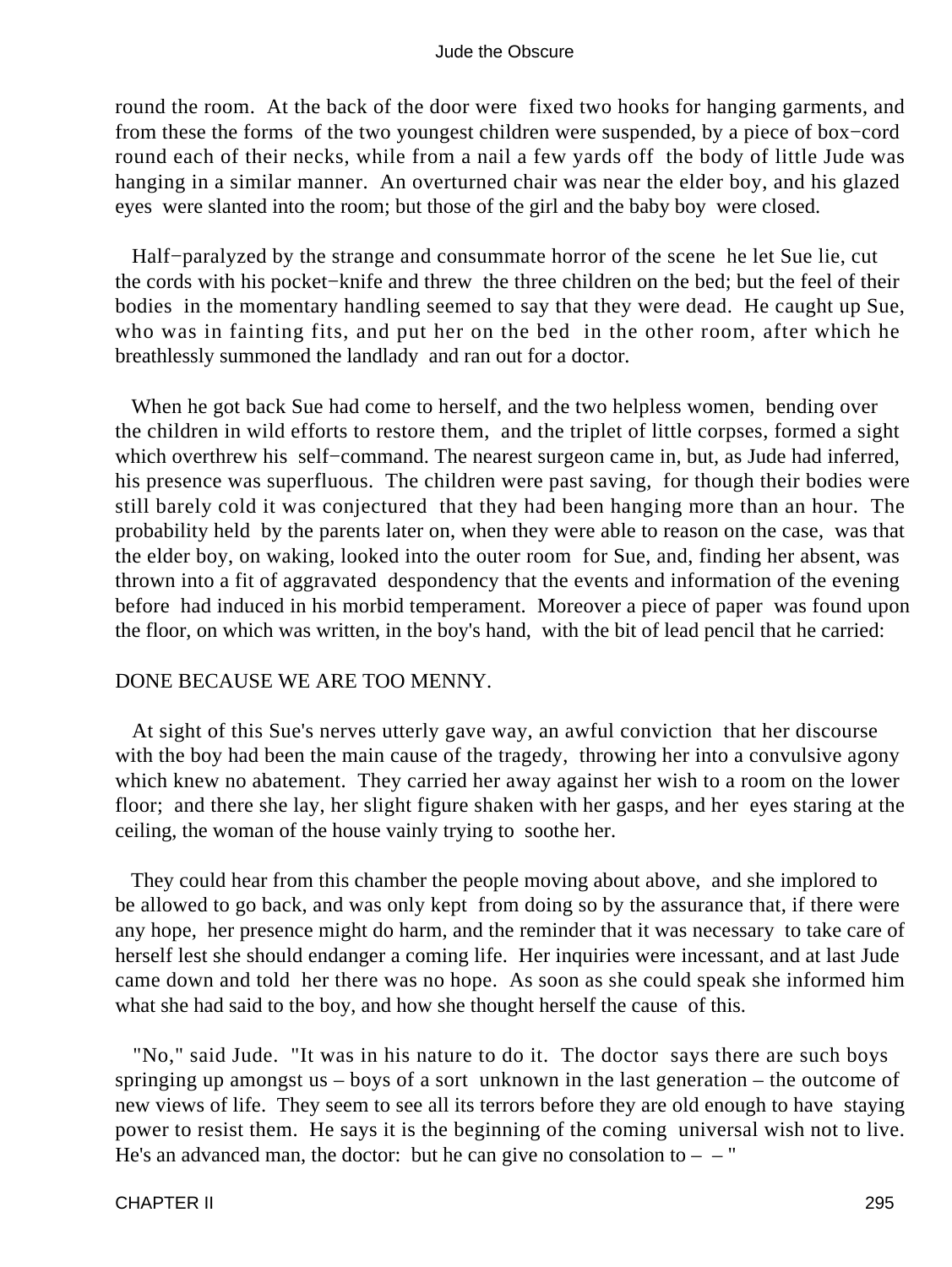Jude had kept back his own grief on account of her; but he now broke down; and this stimulated Sue to efforts of sympathy which in some degree distracted her from her poignant self–reproach. When everybody was gone, she was allowed to see the children.

 The boy's face expressed the whole tale of their situation. On that little shape had converged all the inauspiciousness and shadow which had darkened the first union of Jude, and all the accidents, mistakes, fears, errors of the last. He was their nodal point, their focus, their expression in a single term. For the rashness of those parents he had groaned, for their ill assortment he had quaked, and for the misfortunes of these he had died.

 When the house was silent, and they could do nothing but await the coroner's inquest, a subdued, large, low voice spread into the air of the room from behind the heavy walls at the back.

"What is it?" said Sue, her spasmodic breathing suspended.

 "The organ of the college chapel. The organist practising I suppose. It's the anthem from the seventy−third Psalm; 'Truly God is loving unto Israel.'"

 She sobbed again. "Oh, Oh my babies! They had done no harm! Why should they have been taken away, and not I!"

 There was another stillness – broken at last by two persons in conversation somewhere without.

 "They are talking about us, no doubt!" moaned Sue. "'We are made a spectacle unto the world, and to angels, and to men!'"

 Jude listened – "No – they are not talking of us," he said. "They are two clergymen of different views, arguing about the eastward position. Good God – the eastward position, and all creation groaning!"

 Then another silence, till she was seized with another uncontrollable fit of grief. "There is something external to us which says, 'You shan't!' First it said, 'You shan't learn!' Then it said, 'You shan't labour!' Now it says, 'You shan't love!'"

He tried to soothe her by saying, "That's bitter of you, darling."

"But it's true!"

 Thus they waited, and she went back again to her room. The baby's frock, shoes, and socks, which had been lying on a chair at the time of his death, she would not now have removed, though Jude would fain have got them out of her sight. But whenever he touched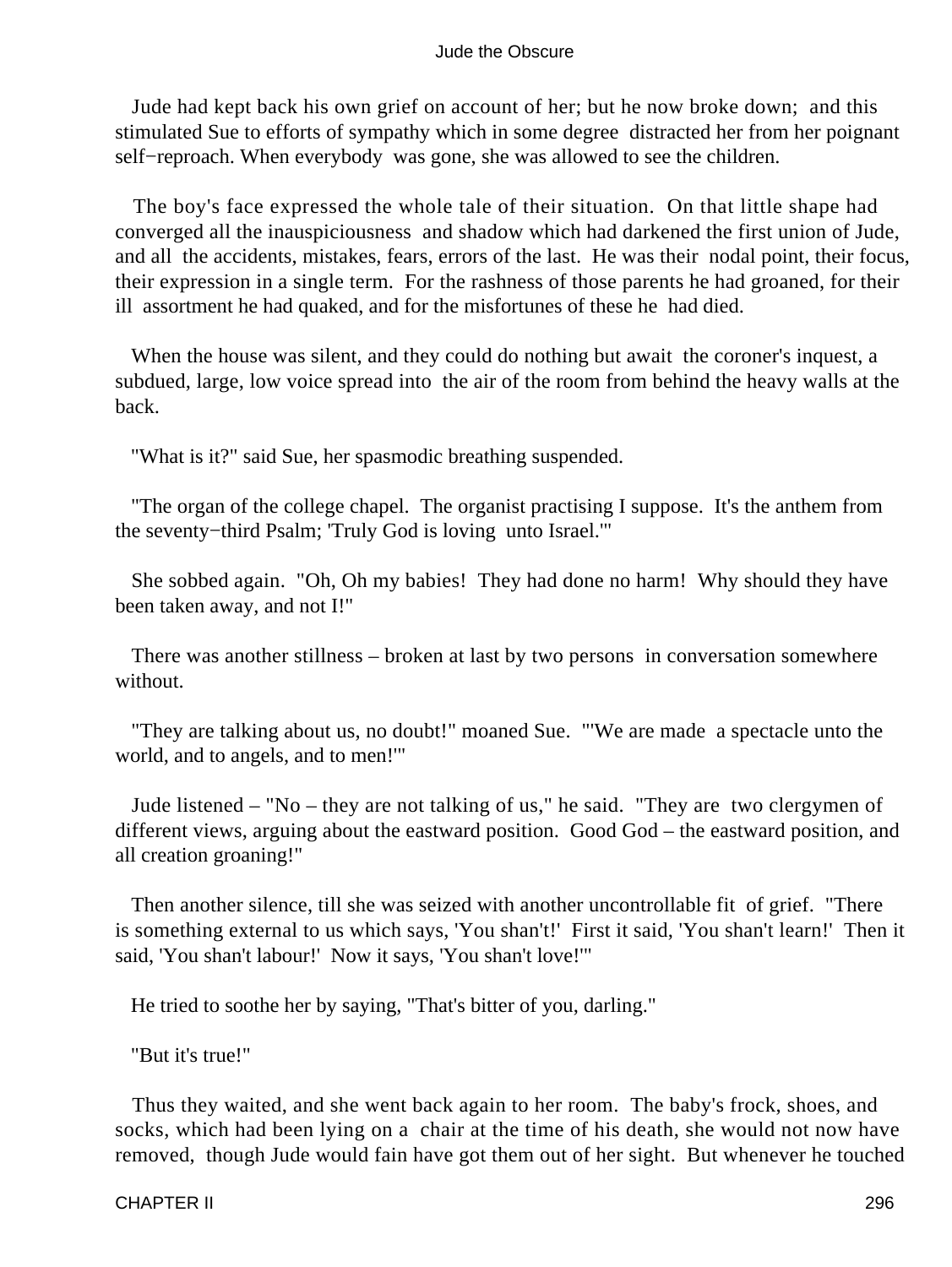them she implored him to let them lie, and burst out almost savagely at the woman of the house when she also attempted to put them away.

 Jude dreaded her dull apathetic silences almost more than her paroxysms. "Why don't you speak to me, Jude?" she cried out, after one of these. "Don't turn away from me! I can't BEAR the loneliness of being out of your looks!"

"There, dear; here I am," he said, putting his face close to hers.

 "Yes.... Oh, my comrade, our perfect union – our two−in−oneness – is now stained with blood!"

"Shadowed by death – that's all."

 "Ah; but it was I who incited him really, though I didn't know I was doing it! I talked to the child as one should only talk to people of mature age. I said the world was against us, that it was better to be out of life than in it at this price; and he took it literally. And I told him I was going to have another child. It upset him. Oh how bitterly he upbraided me!"

"Why did you do it, Sue?"

 "I can't tell. It was that I wanted to be truthful. I couldn't bear deceiving him as to the facts of life. And yet I wasn't truthful, for with a false delicacy I told him too obscurely. – Why was I half−wiser than my fellow−women? And not entirely wiser! Why didn't I tell him pleasant untruths, instead of half−realities? It was my want of self−control, so that I could neither conceal things nor reveal them!"

 "Your plan might have been a good one for the majority of cases; only in our peculiar case it chanced to work badly perhaps. He must have known sooner or later."

 "And I was just making my baby darling a new frock; and now I shall never see him in it, and never talk to him any more! ... My eyes are so swollen that I can scarcely see; and yet little more than a year ago I called myself happy! We went about loving each other too much – indulging ourselves to utter selfishness with each other! We said – do you remember? – that we would make a virtue of joy. I said it was Nature's intention, Nature's law and RAISON D'ETRE that we should be joyful in what instincts she afforded us – instincts which civilization had taken upon itself to thwart. What dreadful things I said! And now Fate has given us this stab in the back for being such fools as to take Nature at her word!"

 She sank into a quiet contemplation, till she said, "It is best, perhaps, that they should be gone. – Yes – I see it is! Better that they should be plucked fresh than stay to wither away miserably!"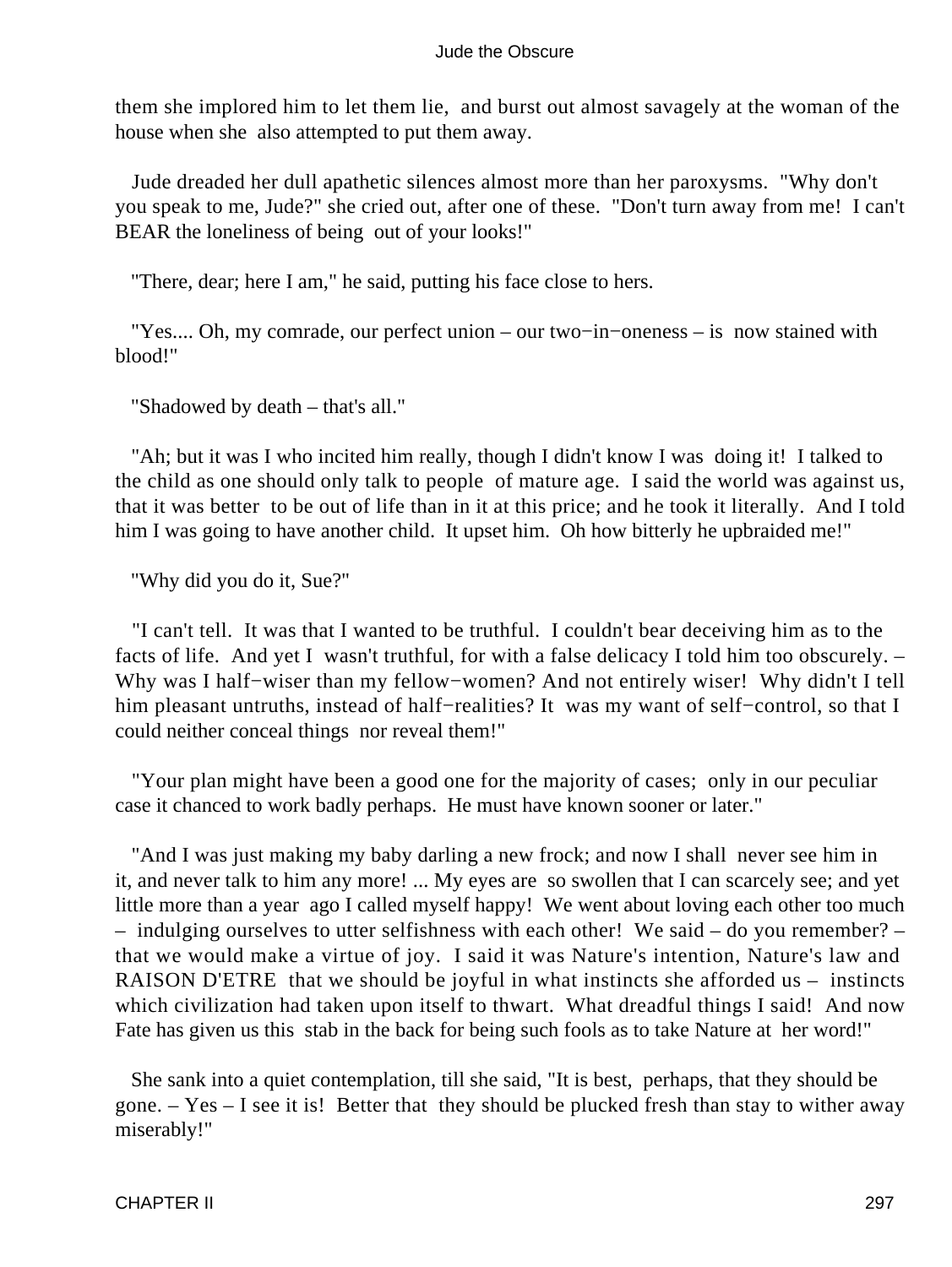"Yes," replied Jude. "Some say that the elders should rejoice when their children die in infancy."

 "But they don't know! ... Oh my babies, my babies, could you be alive now! You may say the boy wished to be out of life, or he wouldn't have done it. It was not unreasonable for him to die: it was part of his incurably sad nature, poor little fellow! But then the others – my OWN children and yours!"

 Again Sue looked at the hanging little frock and at the socks and shoes; and her figure quivered like a string. "I am a pitiable creature," she said, "good neither for earth nor heaven any more! I am driven out of my mind by things! What ought to be done?" She stared at Jude, and tightly held his hand.

 "Nothing can be done," he replied. "Things are as they are, and will be brought to their destined issue."

She paused. "Yes! Who said that?" she asked heavily.

 "It comes in the chorus of the AGAMEMNON. It has been in my mind continually since this happened."

 "My poor Jude – how you've missed everything! – you more than I, for I did get you! To think you should know that by your unassisted reading, and yet be in poverty and despair!"

After such momentary diversions her grief would return in a wave.

 The jury duly came and viewed the bodies, the inquest was held; and next arrived the melancholy morning of the funeral. Accounts in the newspapers had brought to the spot curious idlers, who stood apparently counting the window−panes and the stones of the walls. Doubt of the real relations of the couple added zest to their curiosity. Sue had declared that she would follow the two little ones to the grave, but at the last moment she gave way, and the coffins were quietly carried out of the house while she was lying down. Jude got into the vehicle, and it drove away, much to the relief of the landlord, who now had only Sue and her luggage remaining on his hands, which he hoped to be also clear of later on in the day, and so to have freed his house from the exasperating notoriety it had acquired during the week through his wife's unlucky admission of these strangers. In the afternoon he privately consulted with the owner of the house, and they agreed that if any objection to it arose from the tragedy which had occurred there they would try to get its number changed.

When Jude had seen the two little boxes – one containing little Jude, and the other the two smallest – deposited in the earth he hastened back to Sue, who was still in her room, and he therefore did not disturb her just then. Feeling anxious, however, he went again about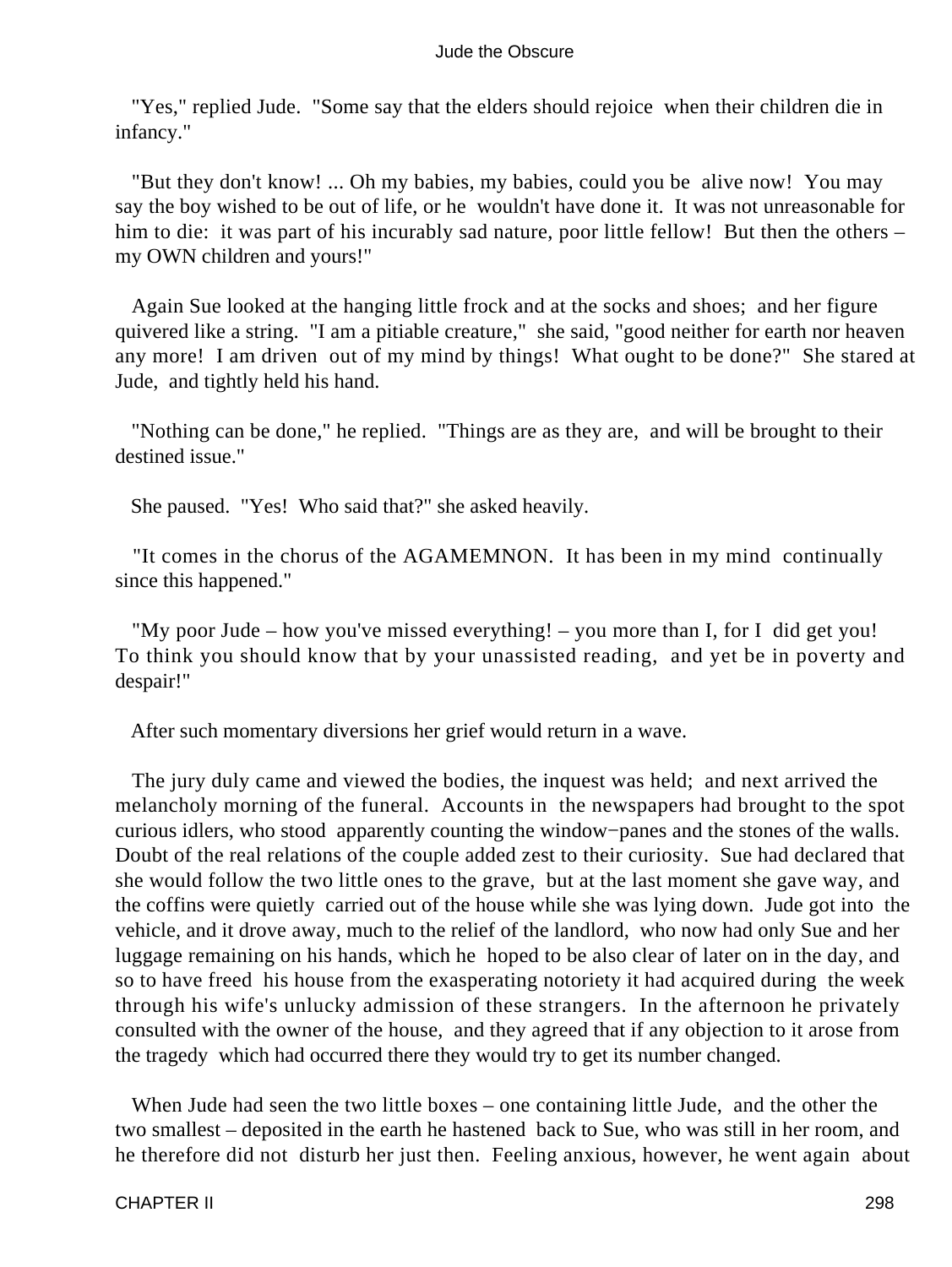four o'clock. The woman thought she was still lying down, but returned to him to say that she was not in her bedroom after all. Her hat and jacket, too, were missing: she had gone out. Jude hurried off to the public house where he was sleeping. She had not been there. Then bethinking himself of possibilities he went along the road to the cemetery, which he entered, and crossed to where the interments had recently taken place. The idlers who had followed to the spot by reason of the tragedy were all gone now. A man with a shovel in his hands was attempting to earth in the common grave of the three children, but his arm was held back by an expostulating woman who stood in the half–filled hole. It was Sue, whose coloured clothing, which she had never thought of changing for the mourning he had bought, suggested to the eye a deeper grief than the conventional garb of bereavement could express.

 "He's filling them in, and he shan't till I've seen my little ones again!" she cried wildly when she saw Jude. "I want to see them once more. Oh Jude – please Jude – I want to see them! I didn't know you would let them be taken away while I was asleep! You said perhaps I should see them once more before they were screwed down; and then you didn't, but took them away! Oh Jude, you are cruel to me too!"

 "She's been wanting me to dig out the grave again, and let her get to the coffins," said the man with the spade. "She ought to be took home, by the look o' her. She is hardly responsible, poor thing, seemingly. Can't dig 'em up again now, ma'am. Do ye go home with your husband, and take it quiet, and thank God that there'll be another soon to swage yer grief."

 But Sue kept asking piteously: "Can't I see them once more – just once! Can't I? Only just one little minute, Jude? It would not take long! And I should be so glad, Jude! I will be so good, and not disobey you ever any more, Jude, if you will let me? I would go home quietly afterwards, and not want to see them any more! Can't I? Why can't I?"

 Thus she went on. Jude was thrown into such acute sorrow that he almost felt he would try to get the man to accede. But it could do no good, and might make her still worse; and he saw that it was imperative to get her home at once. So he coaxed her, and whispered tenderly, and put his arm round her to support her; till she helplessly gave in, and was induced to leave the cemetery.

 He wished to obtain a fly to take her back in, but economy being so imperative she deprecated his doing so, and they walked along slowly, Jude in black crape, she in brown and red clothing. They were to have gone to a new lodging that afternoon, but Jude saw that it was not practicable, and in course of time they entered the now hated house. Sue was at once got to bed, and the doctor sent for.

 Jude waited all the evening downstairs. At a very late hour the intelligence was brought to him that a child had been prematurely born, and that it, like the others, was a corpse.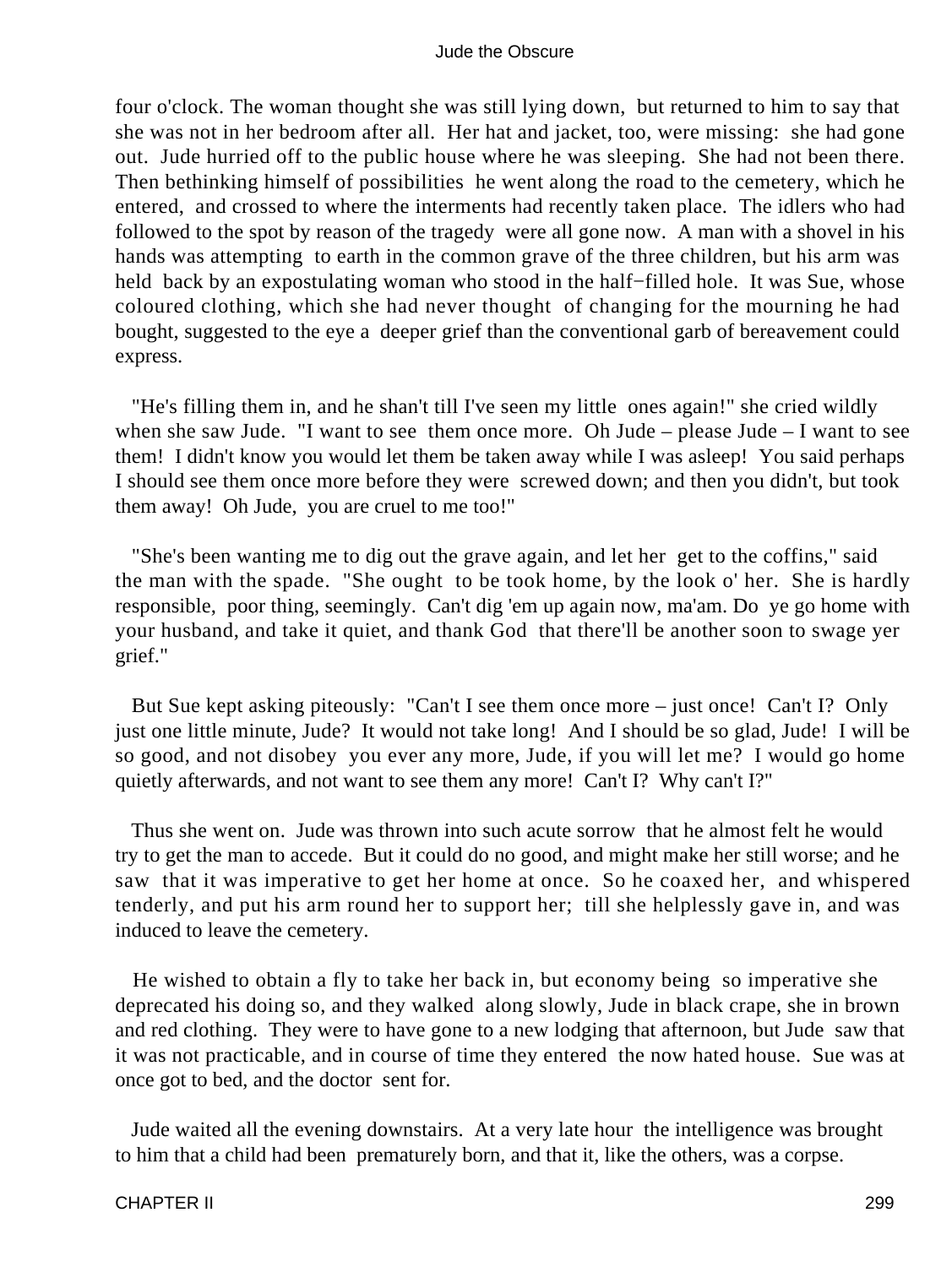## **[CHAPTER III](#page-367-0)**

SUE was convalescent, though she had hoped for death, and Jude had again obtained work at his old trade. They were in other lodgings now, in the direction of Beersheba, and not far from the Church of Ceremonies – Saint Silas.

 They would sit silent, more bodeful of the direct antagonism of things than of their insensate and stolid obstructiveness. Vague and quaint imaginings had haunted Sue in the days when her intellect scintillated like a star, that the world resembled a stanza or melody composed in a dream; it was wonderfully excellent to the half−aroused intelligence, but hopelessly absurd at the full waking; that the first cause worked automatically like a somnambulist, and not reflectively like a sage; that at the framing of the terrestrial conditions there seemed never to have been contemplated such a development of emotional perceptiveness among the creatures subject to those conditions as that reached by thinking and educated humanity. But affliction makes opposing forces loom anthropomorphous; and those ideas were now exchanged for a sense of Jude and herself fleeing from a persecutor.

 "We must conform!" she said mournfully. "All the ancient wrath of the Power above us has been vented upon us. His poor creatures, and we must submit. There is no choice. We must. It is no use fighting against God!"

"It is only against man and senseless circumstance," said Jude.

 "True!" she murmured. "What have I been thinking of! I am getting as superstitious as a savage! ... But whoever or whatever our foe may be, I am cowed into submission. I have no more fighting strength left; no more enterprise. I am beaten, beaten! ... 'We are made a spectacle unto the world, and to angels, and to men!' I am always saying that now."

"I feel the same!"

 "What shall we do? You are in work now; but remember, it may only be because our history and relations are not absolutely known.... Possibly, if they knew our marriage had not been formalized they would turn you out of your job as they did at Aldbrickham!"

 "I hardly know. Perhaps they would hardly do that. However, I think that we ought to make it legal now – as soon as you are able to go out."

"You think we ought?"

"Certainly."

And Jude fell into thought. "I have seemed to myself lately," he said, "to belong to that

#### CHAPTER III 300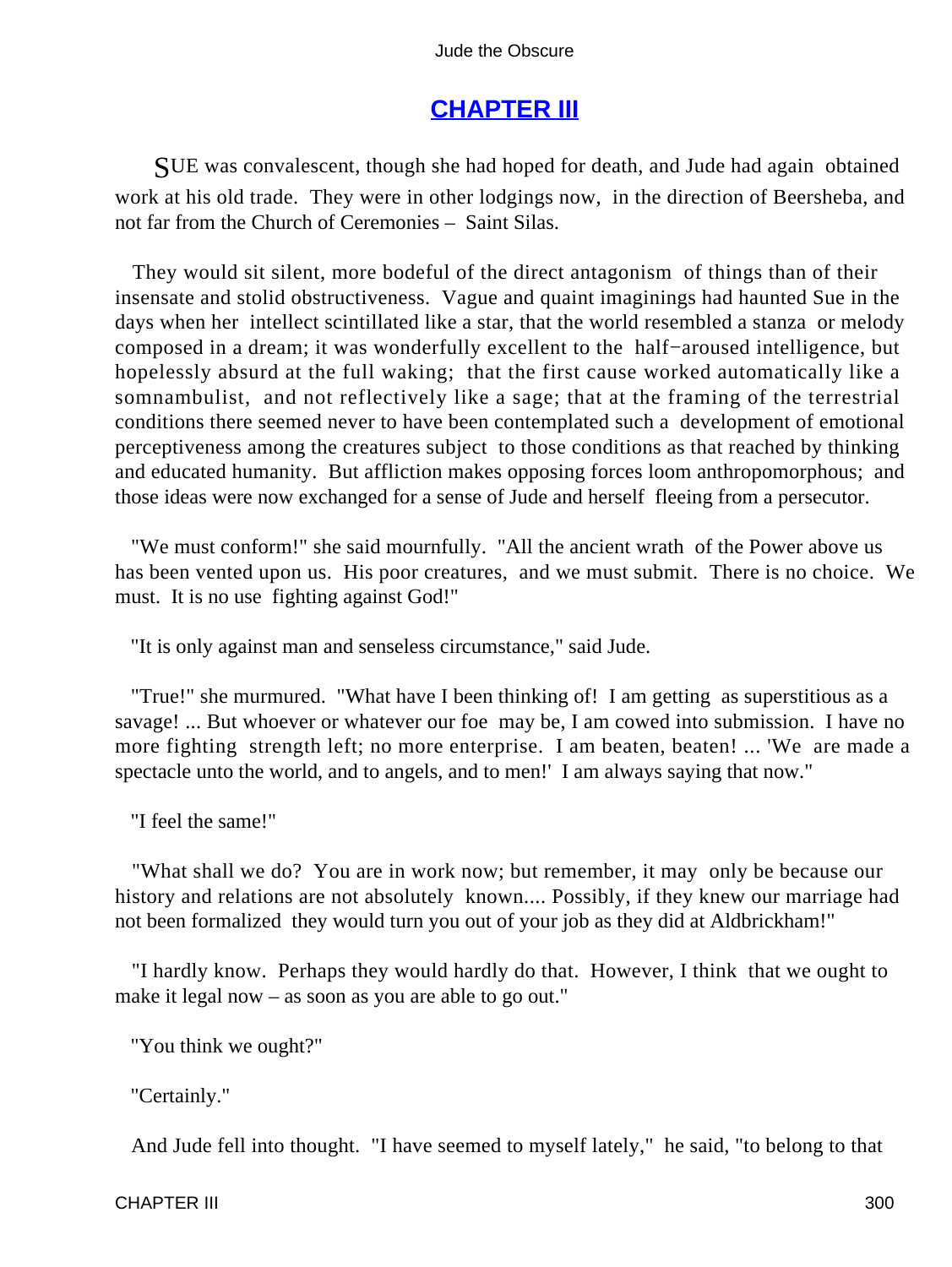vast band of men shunned by the virtuous – the men called seducers. It amazes me when I think of it! I have not been conscious of it, or of any wrongdoing towards you, whom I love more than myself. Yet I am one of those men! I wonder if any other of them are the same purblind, simple creatures as I? ... Yes, Sue – that's what I am. I seduced you.... You were a distinct type – a refined creature, intended by Nature to be left intact. But I couldn't leave you alone!"

 "No, no, Jude!" she said quickly. "Don't reproach yourself with being what you are not. If anybody is to blame it is I."

 "I supported you in your resolve to leave Phillotson; and without me perhaps you wouldn't have urged him to let you go."

 "I should have, just the same. As to ourselves, the fact of our not having entered into a legal contract is the saving feature in our union. We have thereby avoided insulting, as it were, the solemnity of our first marriages."

 "Solemnity?" Jude looked at her with some surprise, and grew conscious that she was not the Sue of their earlier time.

 "Yes," she said, with a little quiver in her words, "I have had dreadful fears, a dreadful sense of my own insolence of action. I have thought – that I am still his wife!"

"Whose?"

"Richard's."

"Good God, dearest! – why?"

"Oh I can't explain! Only the thought comes to me."

"It is your weakness – a sick fancy, without reason or meaning! Don't let it trouble you."

Sue sighed uneasily.

 As a set−off against such discussions as these there had come an improvement in their pecuniary position, which earlier in their experience would have made them cheerful. Jude had quite unexpectedly found good employment at his old trade almost directly he arrived, the summer weather suiting his fragile constitution; and outwardly his days went on with that monotonous uniformity which is in itself so grateful after vicissitude. People seemed to have forgotten that he had ever shown any awkward aberrancies: and he daily mounted to the parapets and copings of colleges he could never enter, and renewed the crumbling freestones of mullioned windows he would never look from, as if he had known no wish to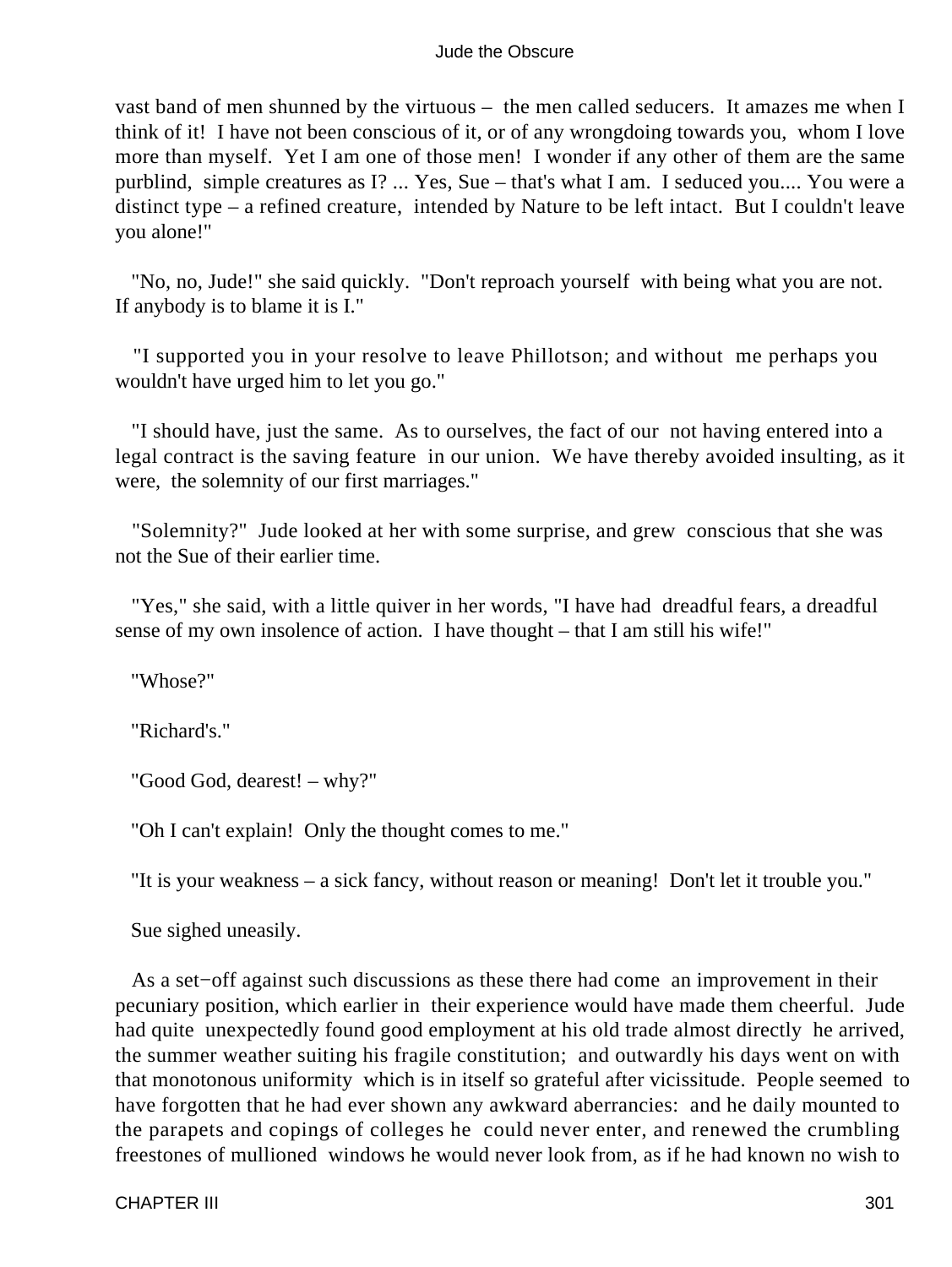do otherwise.

 There was this change in him; that he did not often go to any service at the churches now. One thing troubled him more than any other; that Sue and himself had mentally travelled in opposite directions since the tragedy: events which had enlarged his own views of life, laws, customs, and dogmas, had not operated in the same manner on Sue's. She was no longer the same as in the independent days, when her intellect played like lambent lightning over conventions and formalities which he at that time respected, though he did not now.

 On a particular Sunday evening he came in rather late. She was not at home, but she soon returned, when he found her silent and meditative.

"What are you thinking of, little woman?" he asked curiously.

 "Oh I can't tell clearly! I have thought that we have been selfish, careless, even impious, in our courses, you and I. Our life has been a vain attempt at self−delight. But self−abnegation is the higher road. We should mortify the flesh – the terrible flesh – the curse of Adam!"

"Sue!" he murmured. "What has come over you?"

 "We ought to be continually sacrificing ourselves on the altar of duty! But I have always striven to do what has pleased me. I well deserved the scourging I have got! I wish something would take the evil right out of me, and all my monstrous errors, and all my sinful ways!"

 "Sue – my own too suffering dear! – there's no evil woman in you. Your natural instincts are perfectly healthy; not quite so impassioned, perhaps, as I could wish; but good, and dear, and pure. And as I have often said, you are absolutely the most ethereal, least sensual woman I ever knew to exist without inhuman sexlessness. Why do you talk in such a changed way? We have not been selfish, except when no one could profit by our being otherwise. You used to say that human nature was noble and long−suffering, not vile and corrupt, and at last I thought you spoke truly. And now you seem to take such a much lower view!"

"I want a humble heart; and a chastened mind; and I have never had them yet!"

 "You have been fearless, both as a thinker and as a feeler, and you deserved more admiration than I gave. I was too full of narrow dogmas at that time to see it."

 "Don't say that, Jude! I wish my every fearless word and thought could be rooted out of my history. Self−renunciation – that's everything! I cannot humiliate myself too much. I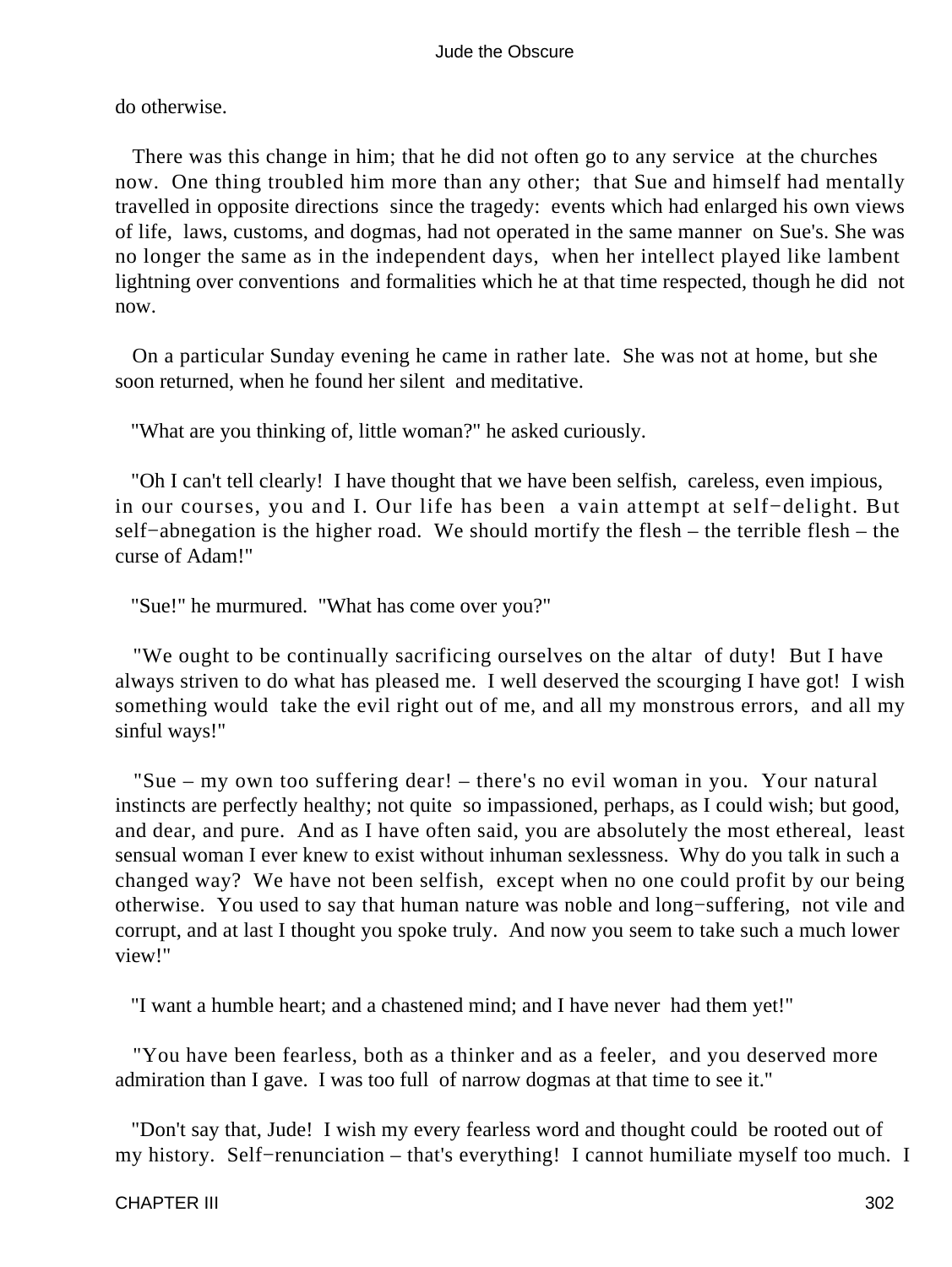should like to prick myself all over with pins and bleed out the badness that's in me!"

 "Hush!" he said, pressing her little face against his breast as if she were an infant. "It is bereavement that has brought you to this! Such remorse is not for you, my sensitive plant, but for the wicked ones of the earth – who never feel it!"

 "I ought not to stay like this," she murmured, when she had remained in the position a long while.

"Why not?"

"It is indulgence."

 "Still on the same tack! But is there anything better on earth than that we should love one another?"

"Yes. It depends on the sort of love; and yours – ours is the wrong."

"I won't have it, Sue! Come, when do you wish our marriage to be signed in a vestry?"

She paused, and looked up uneasily. "Never," she whispered.

 Not knowing the whole of her meaning he took the objection serenely, and said nothing. Several minutes elapsed, and he thought she had fallen asleep; but he spoke softly, and found that she was wide awake all the time. She sat upright and sighed.

 "There is a strange, indescribable perfume or atmosphere about you to−night, Sue," he said. "I mean not only mentally, but about your clothes, also. A sort of vegetable scent, which I seem to know, yet cannot remember."

"It is incense."

"Incense?"

"I have been to the service at St. Silas', and I was in the fumes of it."

"Oh – St. Silas'."

"Yes. I go there sometimes."

"Indeed. You go there!"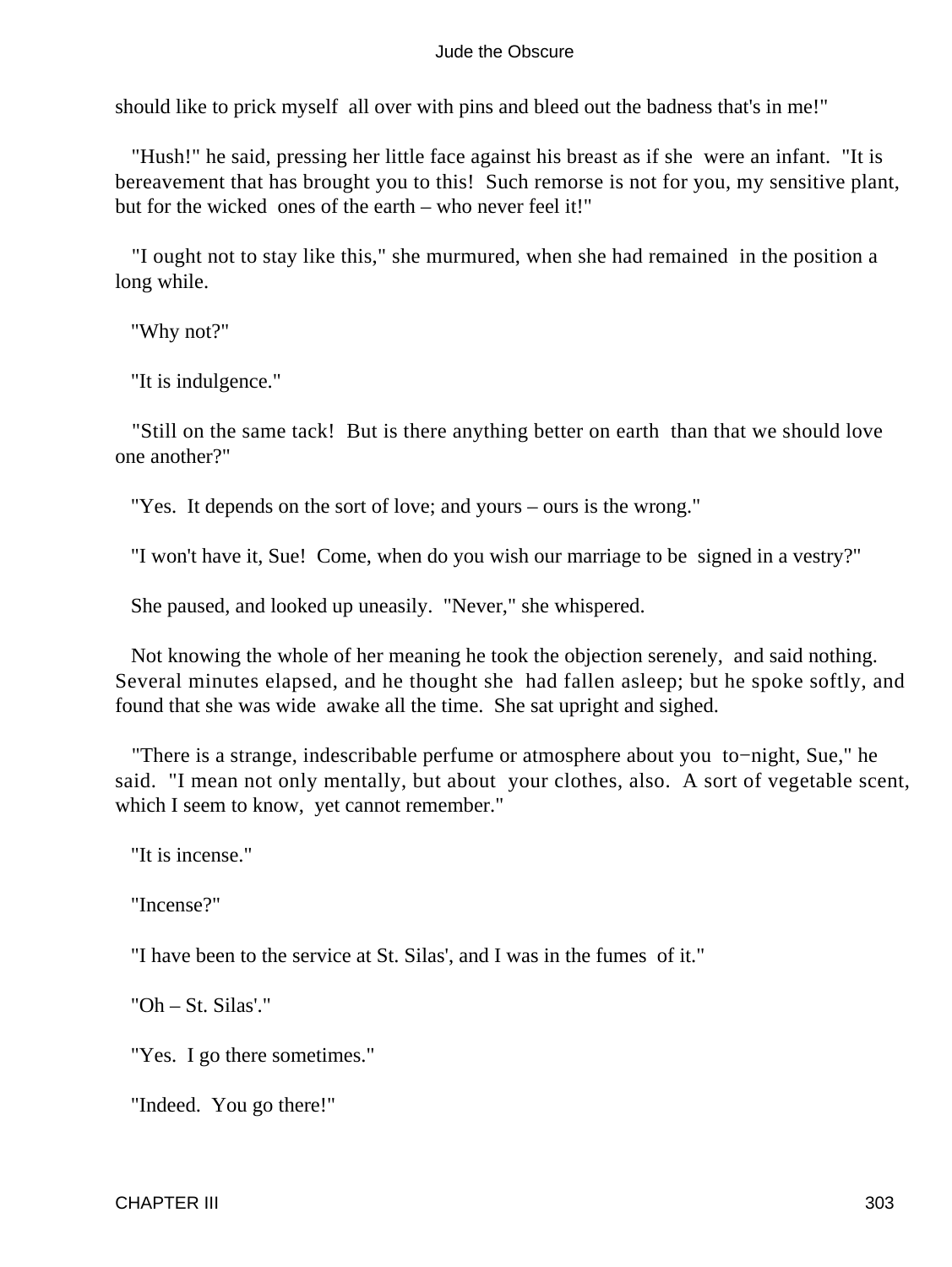"You see, Jude, it is lonely here in the weekday mornings, when you are at work, and I think and think of  $-$  of my  $-$  " She stopped till she could control the lumpiness of her throat. "And I have taken to go in there, as it is so near."

 "Oh well – of course, I say nothing against it. Only it is odd, for you. They little think what sort of chiel is amang them!"

"What do you mean, Jude?"

"Well – a sceptic, to be plain."

 "How can you pain me so, dear Jude, in my trouble! Yet I know you didn't mean it. But you ought not to say that."

"I won't. But I am much surprised!"

 "Well – I want to tell you something else, Jude. You won't be angry, will you? I have thought of it a good deal since my babies died. I don't think I ought to be your wife – or as your wife – any longer."

"What? ... But you ARE!"

"From your point of view; but – "

 "Of course we were afraid of the ceremony, and a good many others would have been in our places, with such strong reasons for fears. But experience has proved how we misjudged ourselves, and overrated our infirmities; and if you are beginning to respect rites and ceremonies, as you seem to be, I wonder you don't say it shall be carried out instantly? You certainly ARE my wife, Sue, in all but law. What do you mean by what you said?"

"I don't think I am!"

 "Not? But suppose we HAD gone through the ceremony? Would you feel that you were then?"

"No. I should not feel even then that I was. I should feel worse than I do now."

"Why so – in the name of all that's perverse, my dear?"

"Because I am Richard's."

"Ah – you hinted that absurd fancy to me before!"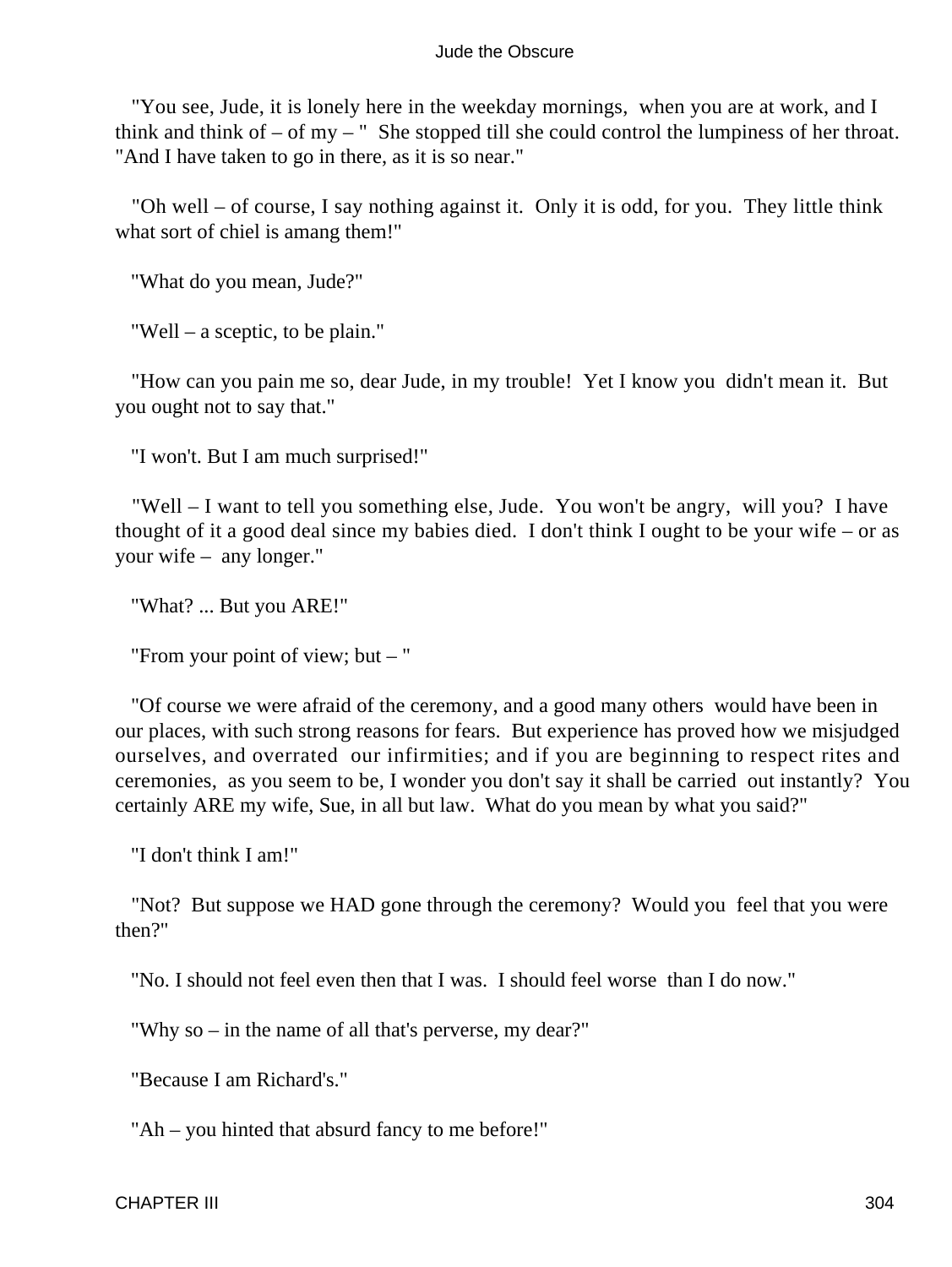"It was only an impression with me then; I feel more and more convinced as time goes on that – I belong to him, or to nobody."

"My good heavens – how we are changing places!"

"Yes. Perhaps so."

 Some few days later, in the dusk of the summer evening, they were sitting in the same small room down−stairs, when a knock came to the front door of the carpenter's house where they were lodging, and in a few moments there was a tap at the door of their room. Before they could open it the comer did so, and a woman's form appeared.

"Is Mr. Fawley here?"

 Jude and Sue started as he mechanically replied in the affirmative, for the voice was Arabella's.

 He formally requested her to come in, and she sat down in the window bench, where they could distinctly see her outline against the light; but no characteristic that enabled them to estimate her general aspect and air. Yet something seemed to denote that she was not quite so comfortably circumstanced, nor so bouncingly attired, as she had been during Cartlett's lifetime.

 The three attempted an awkward conversation about the tragedy, of which Jude had felt it to be his duty to inform her immediately, though she had never replied to his letter.

 "I have just come from the cemetery," she said. "I inquired and found the child's grave. I couldn't come to the funeral – thank you for inviting me all the same. I read all about it in the papers, and I felt I wasn't wanted.... No – I couldn't come to the funeral," repeated Arabella, who, seeming utterly unable to reach the ideal of a catastrophic manner, fumbled with iterations. "But I am glad I found the grave. As 'tis your trade, Jude, you'll be able to put up a handsome stone to 'em."

"I shall put up a headstone," said Jude drearily.

"He was my child, and naturally I feel for him."

"I hope so. We all did."

"The others that weren't mine I didn't feel so much for, as was natural."

"Of course."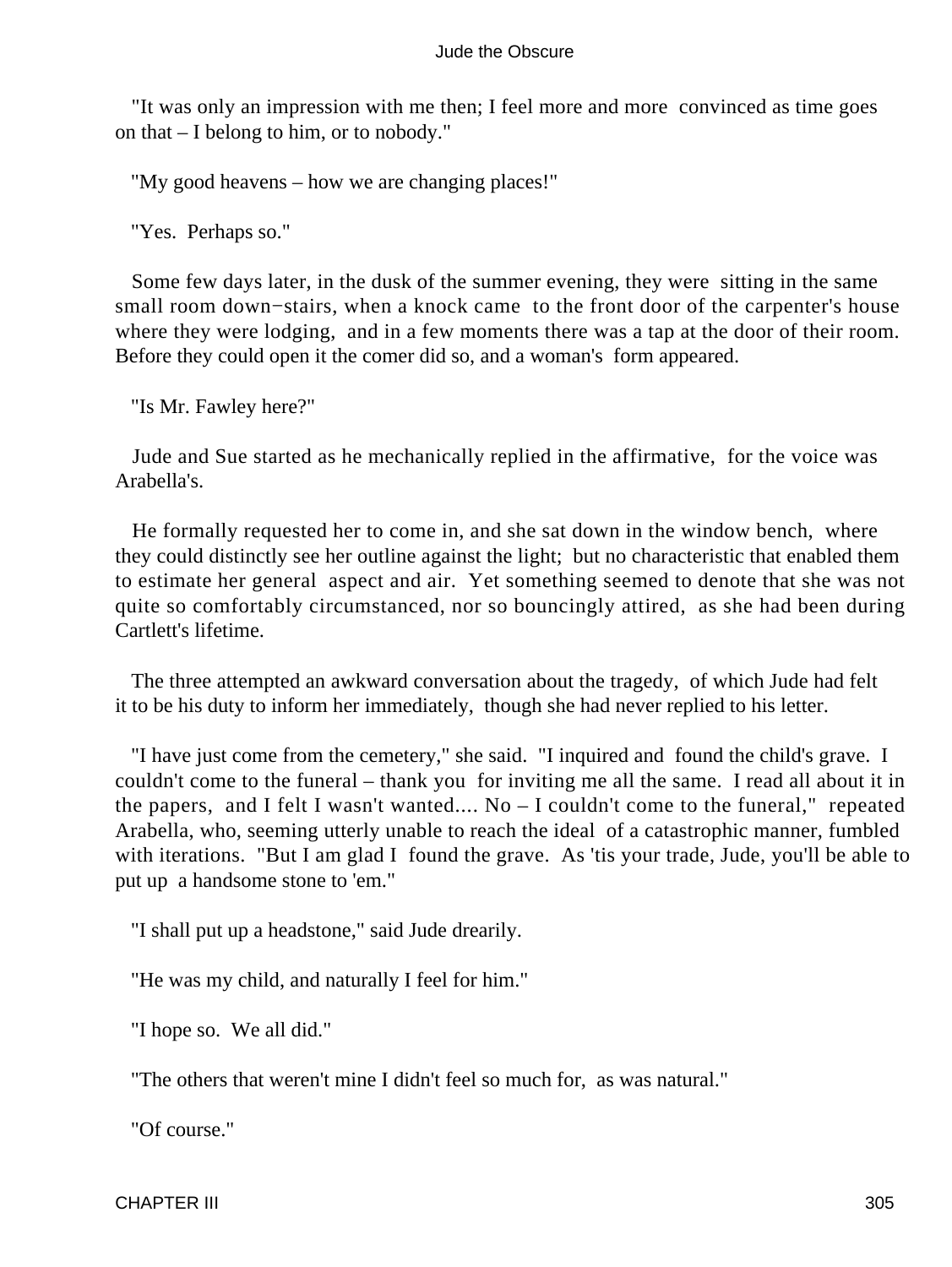A sigh came from the dark corner where Sue sat.

 "I had often wished I had mine with me," continued Mrs. Cartlett. "Perhaps 'twouldn't have happened then! But of course I didn't wish to take him away from your wife."

"I am not his wife," came from Sue.

The unexpectedness of her words struck Jude silent.

"Oh, I beg your pardon, I'm sure," said Arabella. "I thought you were!"

 Jude had known from the quality of Sue's tone that her new and transcendental views lurked in her words; but all except their obvious meaning was, naturally, missed by Arabella. The latter, after evincing that she was struck by Sue's avowal, recovered herself, and went on to talk with placid bluntness about "her" boy, for whom, though in his lifetime she had shown no care at all, she now exhibited a ceremonial mournfulness that was apparently sustaining to the conscience. She alluded to the past, and in making some remark appealed again to Sue. There was no answer: Sue had invisibly left the room.

 "She said she was not your wife?" resumed Arabella in another voice. "Why should she do that?"

"I cannot inform you," said Jude shortly.

"She is, isn't she? She once told me so."

"I don't criticize what she says."

 "Ah – I see! Well, my time is up. I am staying here to−night, and thought I could do no less than call, after our mutual affliction. I am sleeping at the place where I used to be barmaid, and to−morrow I go back to Alfredston. Father is come home again, and I am living with him."

"He has returned from Australia?" said Jude with languid curiosity.

 "Yes. Couldn't get on there. Had a rough time of it. Mother died of dys – what do you call it – in the hot weather, and Father and two of the young ones have just got back. He has got a cottage near the old place, and for the present I am keeping house for him."

 Jude's former wife had maintained a stereotyped manner of strict good breeding even now that Sue was gone, and limited her stay to a number of minutes that should accord with the highest respectability. When she had departed Jude, much relieved, went to the stairs and called Sue – feeling anxious as to what had become of her.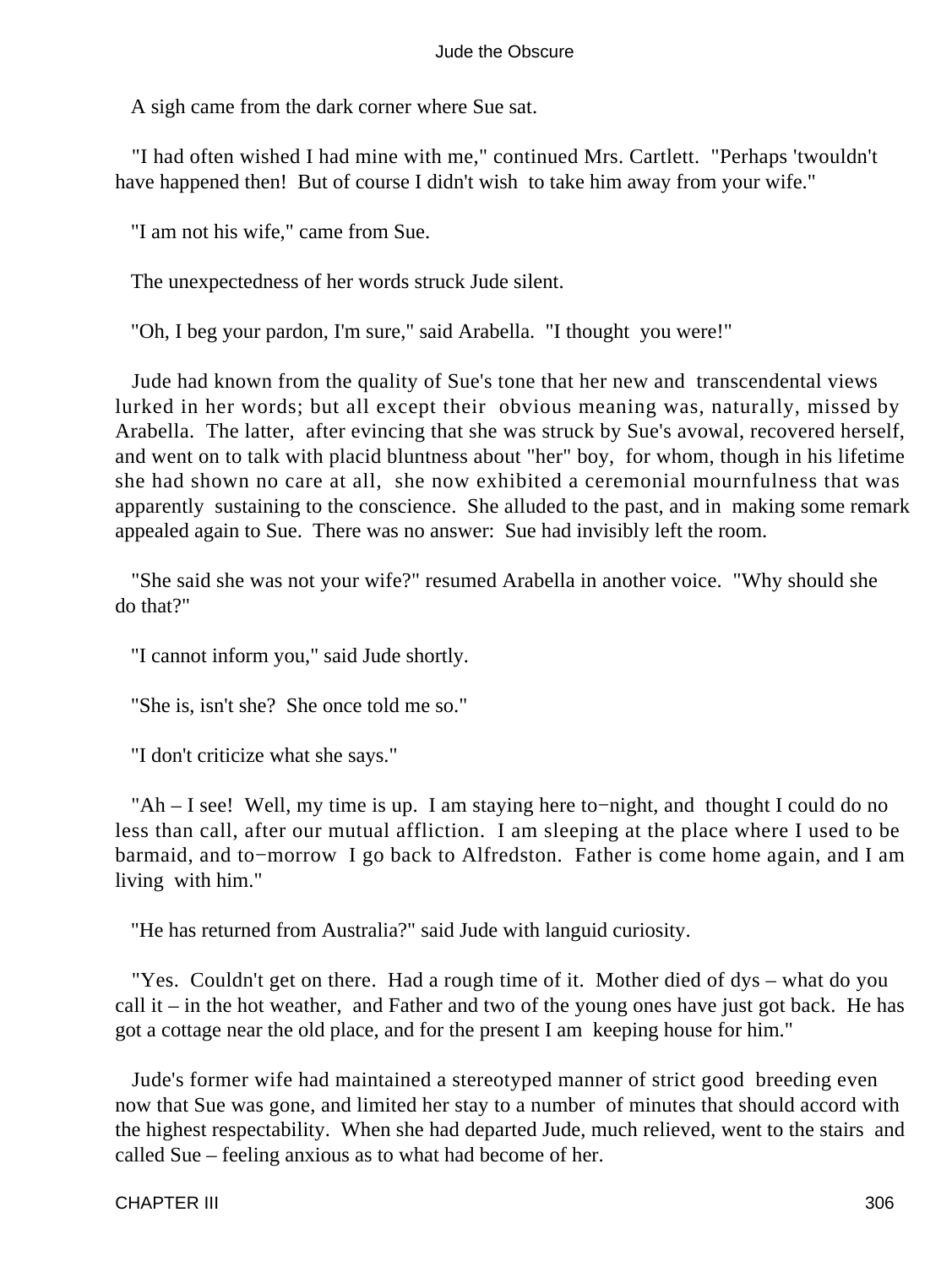There was no answer, and the carpenter who kept the lodgings said she had not come in. Jude was puzzled, and became quite alarmed at her absence, for the hour was growing late. The carpenter called his wife, who conjectured that Sue might have gone to St. Silas' church, as she often went there.

"Surely not at this time o' night?" said Jude. "It is shut."

"She knows somebody who keeps the key, and she has it whenever she wants it."

"How long has she been going on with this?"

"Oh, some few weeks, I think."

 Jude went vaguely in the direction of the church, which he had never once approached since he lived out that way years before, when his young opinions were more mystical than they were now. The spot was deserted, but the door was certainly unfastened; he lifted the latch without noise, and pushing to the door behind him, stood absolutely still inside. The prevalent silence seemed to contain a faint sound, explicable as a breathing, or a sobbing, which came from the other end of the building. The floor−cloth deadened his footsteps as he moved in that direction through the obscurity, which was broken only by the faintest reflected night−light from without.

 High overhead, above the chancel steps, Jude could discern a huge, solidly constructed Latin cross – as large, probably, as the original it was designed to commemorate. It seemed to be suspended in the air by invisible wires; it was set with large jewels, which faintly glimmered in some weak ray caught from outside, as the cross swayed to and fro in a silent and scarcely perceptible motion. Underneath, upon the floor, lay what appeared to be a heap of black clothes, and from this was repeated the sobbing that he had heard before. It was his Sue's form, prostrate on the paving.

"Sue!" he whispered.

Something white disclosed itself; she had turned up her face.

 "What – do you want with me here, Jude?" she said almost sharply. "You shouldn't come! I wanted to be alone! Why did you intrude here?"

 "How can you ask!" he retorted in quick reproach, for his full heart was wounded to its centre at this attitude of hers towards him. "Why do I come? Who has a right to come, I should like to know, if I have not! I, who love you better than my own self – better – far better – than you have loved me! What made you leave me to come here alone?"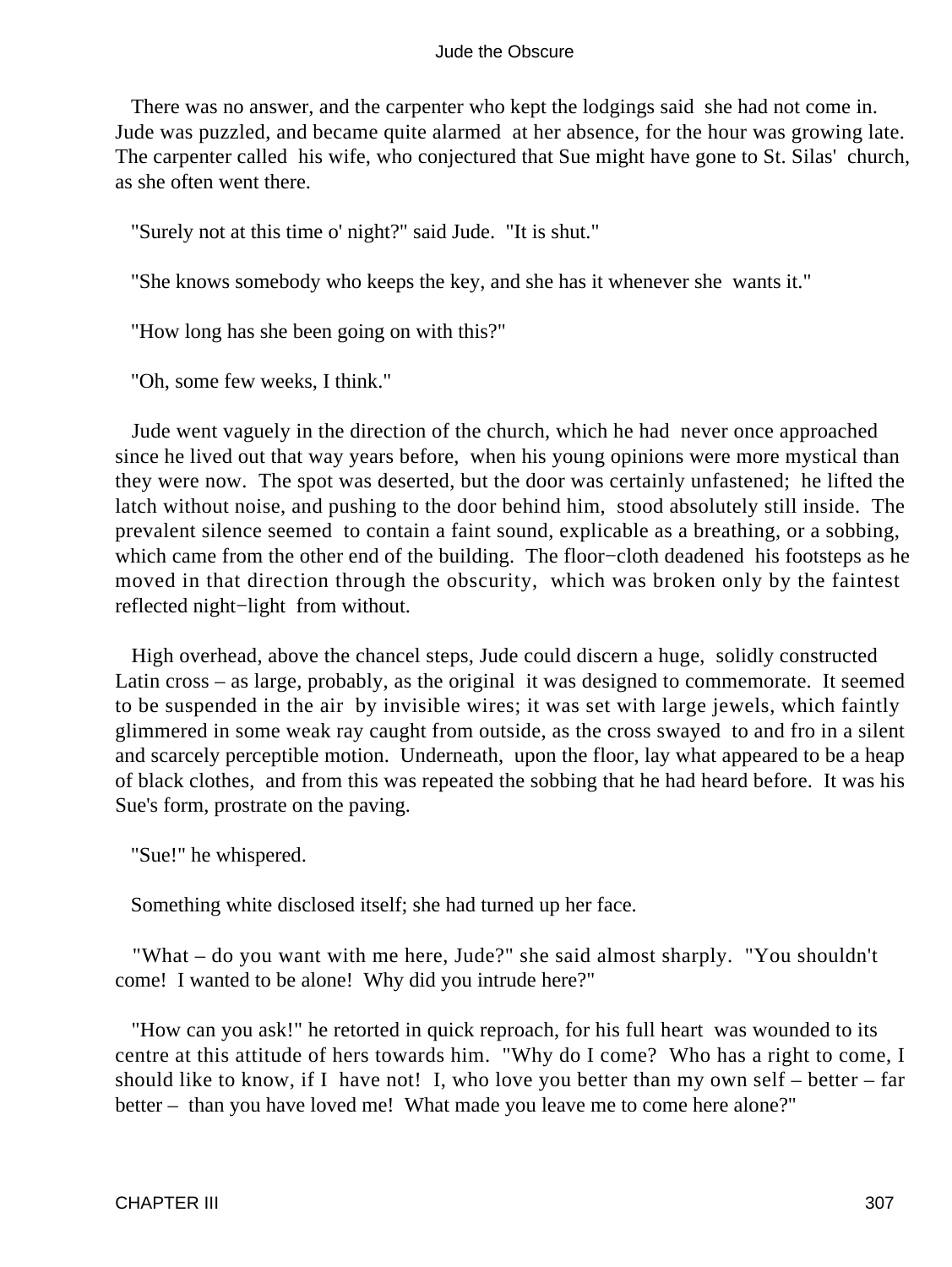"Don't criticize me, Jude – I can't bear it! – I have often told you so. You must take me as I am. I am a wretch – broken by my distractions! I couldn't BEAR it when Arabella came – I felt so utterly miserable I had to come away. She seems to be your wife still, and Richard to be my husband!"

"But they are nothing to us!"

 "Yes, dear friend, they are. I see marriage differently now. My babies have been taken from me to show me this! Arabella's child killing mine was a judgement – the right slaying the wrong. What, WHAT shall I do! I am such a vile creature – too worthless to mix with ordinary human beings!"

 "This is terrible!" said Jude, verging on tears. "It is monstrous and unnatural for you to be so remorseful when you have done no wrong!"

"Ah – you don't know my badness!"

 He returned vehemently: "I do! Every atom and dreg of it! You make me hate Christianity, or mysticism, or Sacerdotalism, or whatever it may be called, if it's that which has caused this deterioration in you. That a woman−poet, a woman−seer, a woman whose soul shone like a diamond – whom all the wise of the world would have been proud of, if they could have known you – should degrade herself like this! I am glad I had nothing to do with Divinity – damn glad – if it's going to ruin you in this way!"

"You are angry, Jude, and unkind to me, and don't see how things are."

 "Then come along home with me, dearest, and perhaps I shall. I am overburdened – and you, too, are unhinged just now." He put his arm round her and lifted her; but though she came, she preferred to walk without his support.

 "I don't dislike you, Jude," she said in a sweet and imploring voice. "I love you as much as ever! Only – I ought not to love you – any more. Oh I must not any more!"

"I can't own it."

 "But I have made up my mind that I am not your wife! I belong to him – I sacramentally joined myself to him for life. Nothing can alter it!"

 "But surely we are man and wife, if ever two people were in this world? Nature's own marriage it is, unquestionably!"

 "But not Heaven's. Another was made for me there, and ratified eternally in the church at Melchester."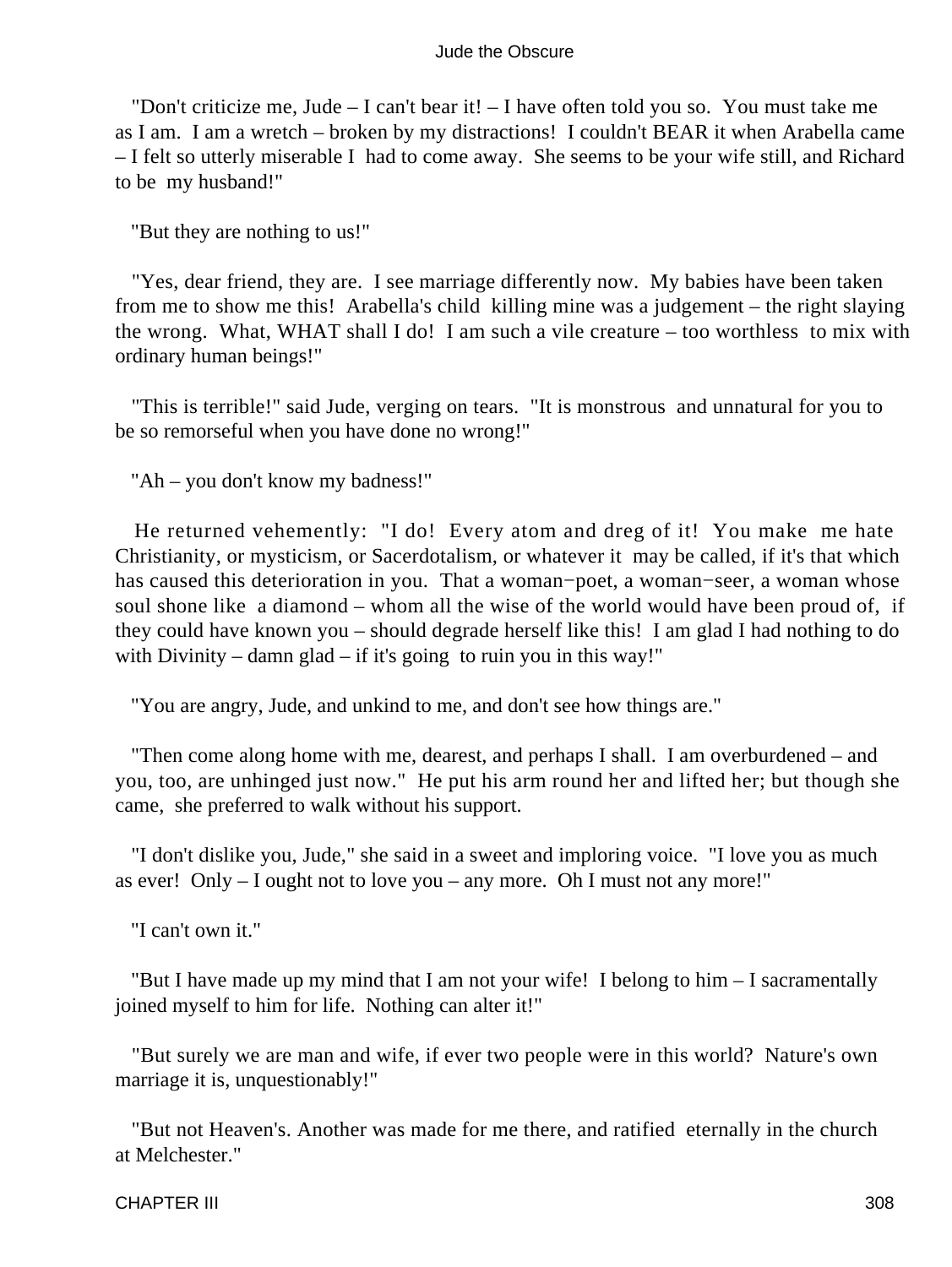"Sue, Sue – affliction has brought you to this unreasonable state! After converting me to your views on so many things, to find you suddenly turn to the right−about like this – for no reason whatever, confounding all you have formerly said through sentiment merely! You root out of me what little affection and reverence I had left in me for the Church as an old acquaintance.... What I can't understand in you is your extraordinary blindness now to your old logic. Is it peculiar to you, or is it common to woman? Is a woman a thinking unit at all, or a fraction always wanting its integer? How you argued that marriage was only a clumsy contract – which it is – how you showed all the objections to  $it$  – all the absurdities! If two and two made four when we were happy together, surely they make four now? I can't understand it, I repeat!"

 "Ah, dear Jude; that's because you are like a totally deaf man observing people listening to music. You say 'What are they regarding? Nothing is there.' But something is."

 "That is a hard saying from you; and not a true parallel! You threw off old husks of prejudices, and taught me to do it; and now you go back upon yourself. I confess I am utterly stultified in my estimate of you."

 "Dear friend, my only friend, don't be hard with me! I can't help being as I am, I am convinced I am right – that I see the light at last. But oh, how to profit by it!"

 They walked along a few more steps till they were outside the building and she had returned the key. "Can this be the girl," said Jude when she came back, feeling a slight renewal of elasticity now that he was in the open street; "can this be the girl who brought the pagan deities into this most Christian city? – who mimicked Miss Fontover when she crushed them with her heel? – quoted Gibbon, and Shelley, and Mill? Where are dear Apollo, and dear Venus now!"

 "Oh don't, don't be so cruel to me, Jude, and I so unhappy!" she sobbed. "I can't bear it! I was in error – I cannot reason with you. I was wrong – proud in my own conceit! Arabella's coming was the finish. Don't satirize me: it cuts like a knife!"

 He flung his arms round her and kissed her passionately there in the silent street, before she could hinder him. They went on till they came to a little coffee−house. "Jude," she said with suppressed tears, "would you mind getting a lodging here?"

"I will – if, if you really wish? But do you? Let me go to our door and understand you."

 He went and conducted her in. She said she wanted no supper, and went in the dark upstairs and struck a light. Turning she found that Jude had followed her, and was standing at the chamber door. She went to him, put her hand in his, and said "Good−night."

"But Sue! Don't we live here?"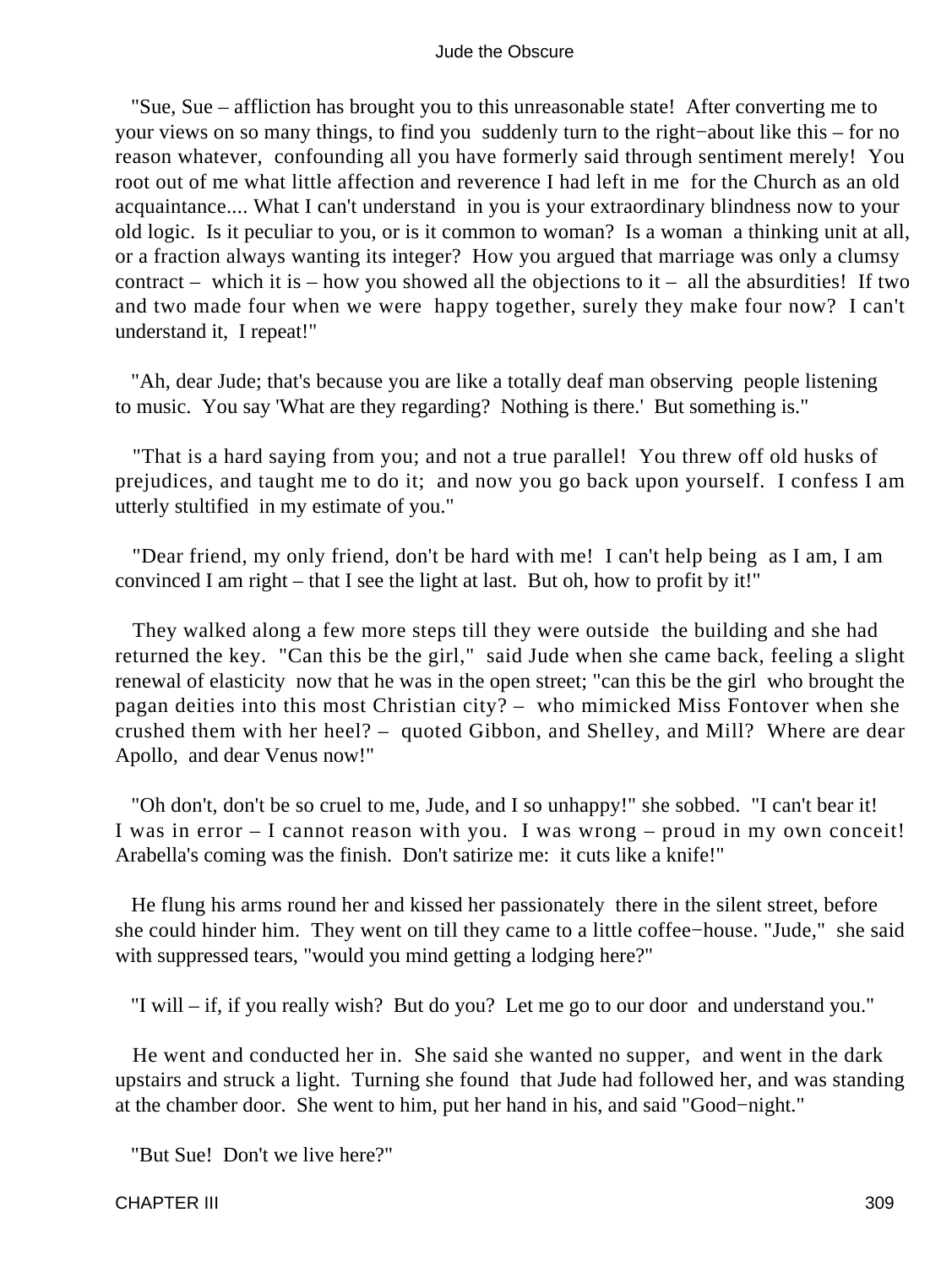"You said you would do as I wished!"

 "Yes. Very well! ... Perhaps it was wrong of me to argue distastefully as I have done! Perhaps as we couldn't conscientiously marry at first in the old−fashioned way, we ought to have parted. Perhaps the world is not illuminated enough for such experiments as ours! Who were we, to think we could act as pioneers!"

 "I am so glad you see that much, at any rate. I never deliberately meant to do as I did. I slipped into my false position through jealousy and agitation!"

"But surely through love – you loved me?"

"Yes. But I wanted to let it stop there, and go on always as mere lovers; until  $-$  "

"But people in love couldn't live for ever like that!"

 "Women could: men can't, because they – won't. An average woman is in this superior to an average man – that she never instigates, only responds. We ought to have lived in mental communion, and no more."

 "I was the unhappy cause of the change, as I have said before! ... Well, as you will! ... But human nature can't help being itself."

"Oh yes – that's just what it has to learn – self−mastery."

"I repeat – if either were to blame it was not you but I."

 "No – it was I. Your wickedness was only the natural man's desire to possess the woman. Mine was not the reciprocal wish till envy stimulated me to oust Arabella. I had thought I ought in charity to let you approach me – that it was damnably selfish to torture you as I did my other friend. But I shouldn't have given way if you hadn't broken me down by making me fear you would go back to her.... But don't let us say any more about it! Jude, will you leave me to myself now?"

 "Yes.... But Sue – my wife, as you are!" he burst out; "my old reproach to you was, after all, a true one. You have never loved me as I love you – never – never! Yours is not a passionate heart – your heart does not burn in a flame! You are, upon the whole, a sort of fay, or sprite – not a woman!"

 "At first I did not love you, Jude; that I own. When I first knew you I merely wanted you to love me. I did not exactly flirt with you; but that inborn craving which undermines some women's morals almost more than unbridled passion – the craving to attract and captivate, regardless of the injury it may do the man – was in me; and when I found I had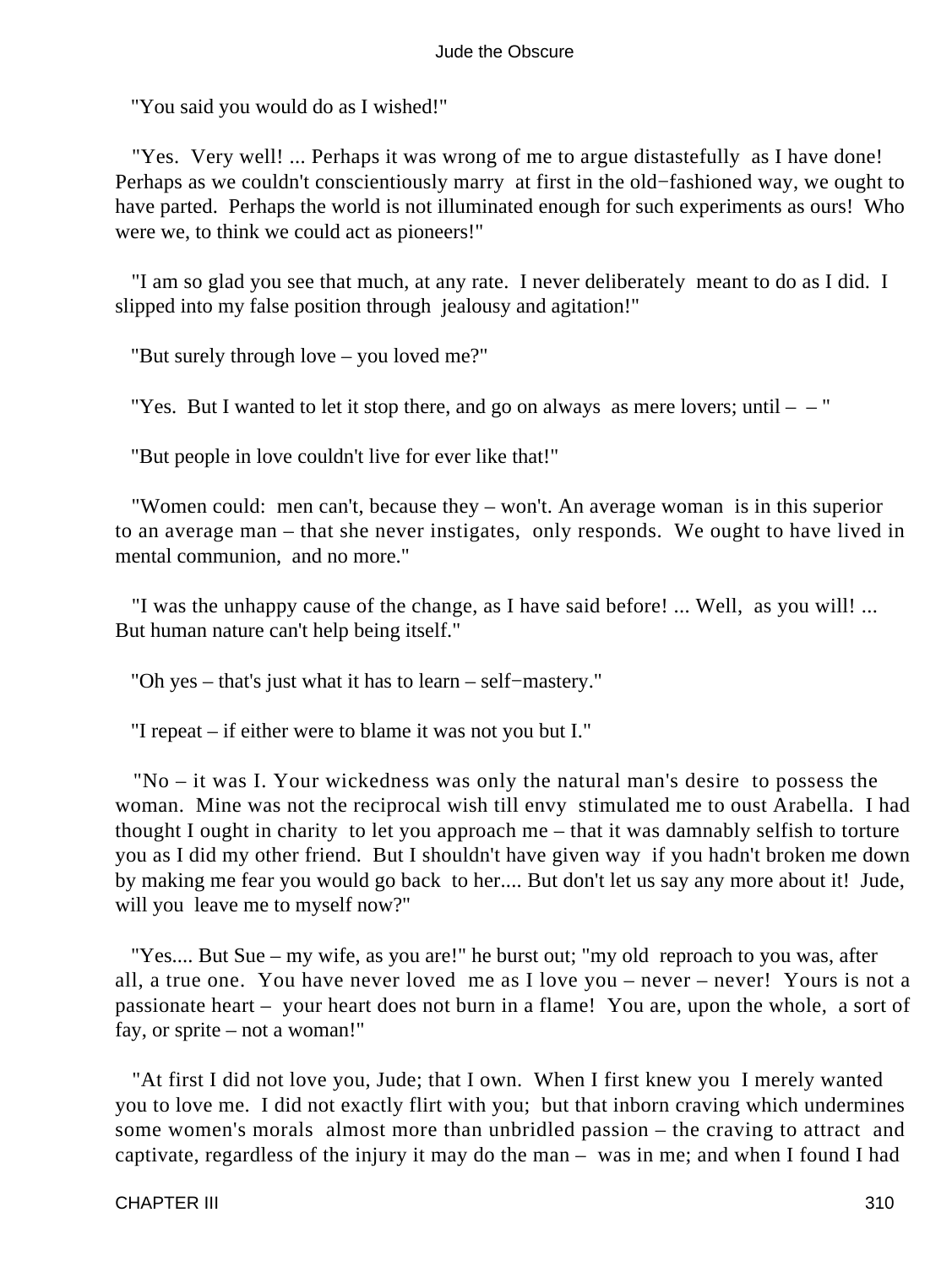caught you, I was frightened. And then – I don't know how it was – I couldn't bear to let you go – possibly to Arabella again – and so I got to love you, Jude. But you see, however fondly it ended, it began in the selfish and cruel wish to make your heart ache for me without letting mine ache for you."

"And now you add to your cruelty by leaving me!"

"Ah – yes! The further I flounder, the more harm I do!"

 "O Sue!" said he with a sudden sense of his own danger. "Do not do an immoral thing for moral reasons! You have been my social salvation. Stay with me for humanity's sake! You know what a weak fellow I am. My two arch−enemies you know – my weakness for womankind and my impulse to strong liquor. Don't abandon me to them, Sue, to save your own soul only! They have been kept entirely at a distance since you became my guardian−angel! Since I have had you I have been able to go into any temptations of the sort, without risk. Isn't my safety worth a little sacrifice of dogmatic principle? I am in terror lest, if you leave me, it will be with me another case of the pig that was washed turning back to his wallowing in the mire!"

 Sue burst out weeping. "Oh, but you must not, Jude! You won't! I'll pray for you night and day!"

 "Well – never mind; don't grieve," said Jude generously. "I did suffer, God knows, about you at that time; and now I suffer again. But perhaps not so much as you. The woman mostly gets the worst of it in the long run!"

"She does."

 "Unless she is absolutely worthless and contemptible. And this one is not that, anyhow!"

 Sue drew a nervous breath or two. "She is – I fear! ... Now Jude – good−night, – please!"

 "I mustn't stay? – Not just once more? As it has been so many times – O Sue, my wife, why not!"

 "No – no – not wife! ... I am in your hands, Jude – don't tempt me back now I have advanced so far!"

 "Very well. I do your bidding. I owe that to you, darling, in penance for how I overruled it at the first time. My God, how selfish I was! Perhaps – perhaps I spoilt one of the highest and purest loves that ever existed between man and woman! ... Then let the veil of our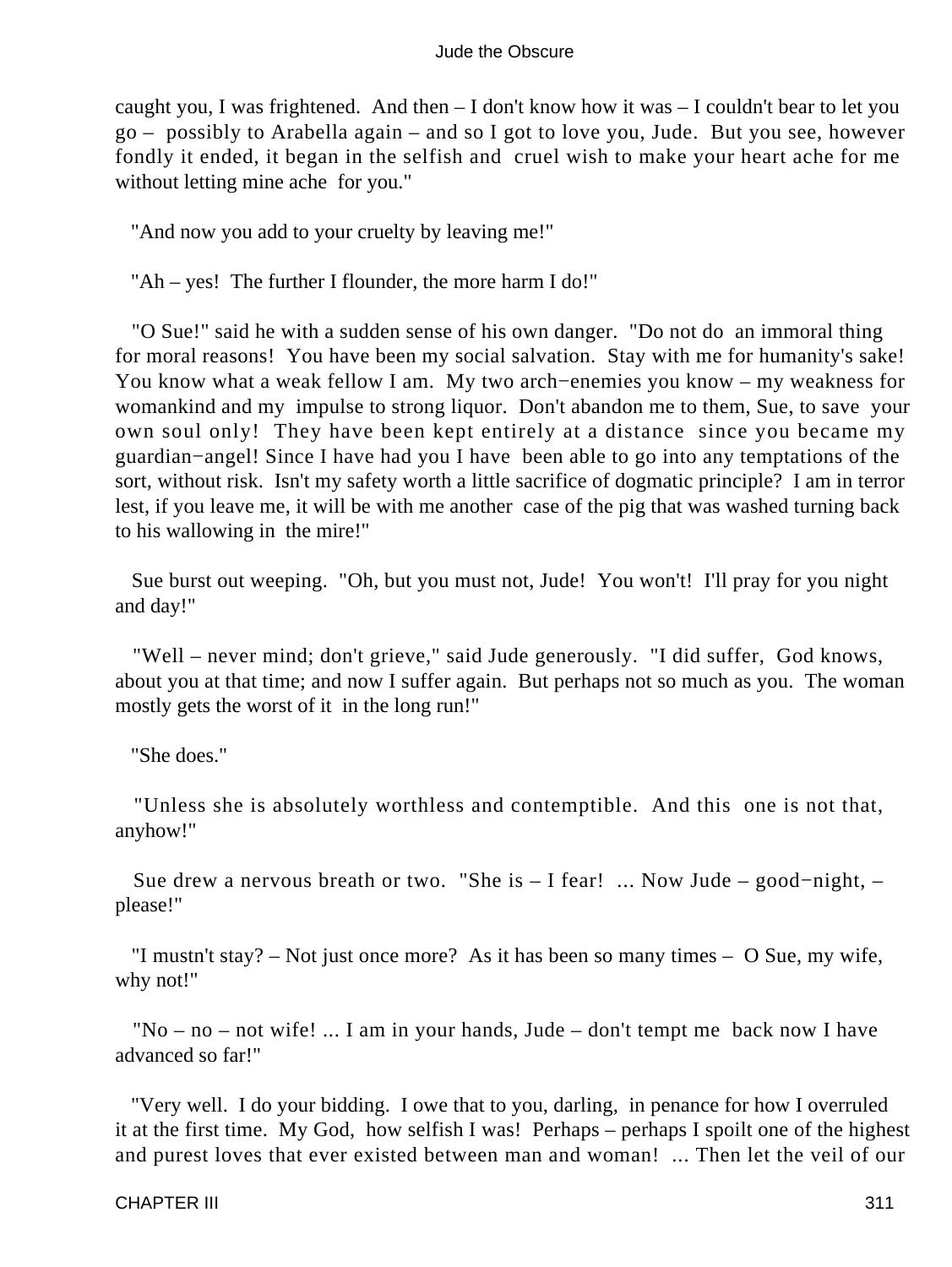temple be rent in two from this hour!"

He went to the bed, removed one of the pair of pillows thereon, and flung it to the floor.

 Sue looked at him, and bending over the bed−rail wept silently. "You don't see that it is a matter of conscience with me, and not of dislike to you!" she brokenly murmured. "Dislike to you! But I can't say any more – it breaks my heart – it will be undoing all I have begun! Jude – good−night!"

"Good−night," he said, and turned to go.

"Oh but you shall kiss me!" said she, starting up. "I can't – bear!"

 He clasped her, and kissed her weeping face as he had scarcely ever done before, and they remained in silence till she said, "Good−bye, good−bye!" And then gently pressing him away she got free, trying to mitigate the sadness by saying: "We'll be dear friends just the same, Jude, won't we? And we'll see each other sometimes – yes! – and forget all this, and try to be as we were long ago?"

Jude did not permit himself to speak, but turned and descended the stairs.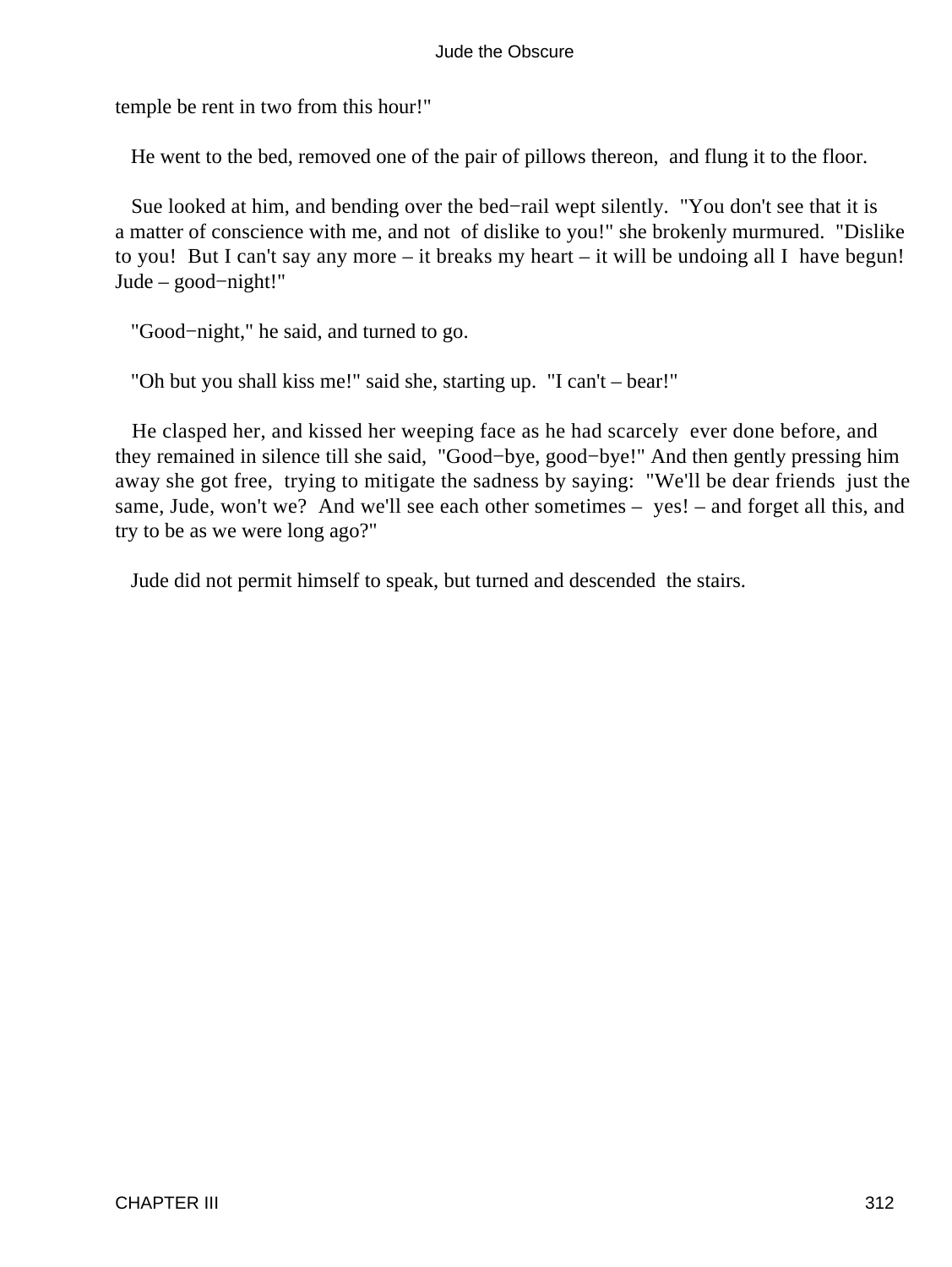# **[CHAPTER IV](#page-367-0)**

THE man whom Sue, in her mental VOLTE−FACE, was now regarding as her inseparable husband, lived still at Marygreen.

 On the day before the tragedy of the children, Phillotson had seen both her and Jude as they stood in the rain at Christminster watching the procession to the theatre. But he had said nothing of it at the moment to his companion Gillingham, who, being an old friend, was staying with him at the village aforesaid, and had, indeed, suggested the day's trip to Christminster.

 "What are you thinking of?" said Gillingham, as they went home. "The university degree you never obtained?"

 "No, no," said Phillotson gruffly. "Of somebody I saw to−day." In a moment he added, "Susanna."

"I saw her, too."

"You said nothing."

 "I didn't wish to draw your attention to her. But, as you did see her, you should have said: 'How d'ye do, my dear−that−was?'"

 "Ah, well. I might have. But what do you think of this: I have good reason for supposing that she was innocent when I divorced her – that I was all wrong. Yes, indeed! Awkward, isn't it?"

"She has taken care to set you right since, anyhow, apparently."

"H'm. That's a cheap sneer. I ought to have waited, unquestionably."

 At the end of the week, when Gillingham had gone back to his school near Shaston, Phillotson, as was his custom, went to Alfredston market; ruminating again on Arabella's intelligence as he walked down the long hill which he had known before Jude knew it, though his history had not beaten so intensely upon its incline. Arrived in the town he bought his usual weekly local paper; and when he had sat down in an inn to refresh himself for the five miles' walk back, he pulled the paper from his pocket and read awhile. The account of the "strange suicide of a stone−mason's children" met his eye.

 Unimpassioned as he was, it impressed him painfully, and puzzled him not a little, for he could not understand the age of the elder child being what it was stated to be. However,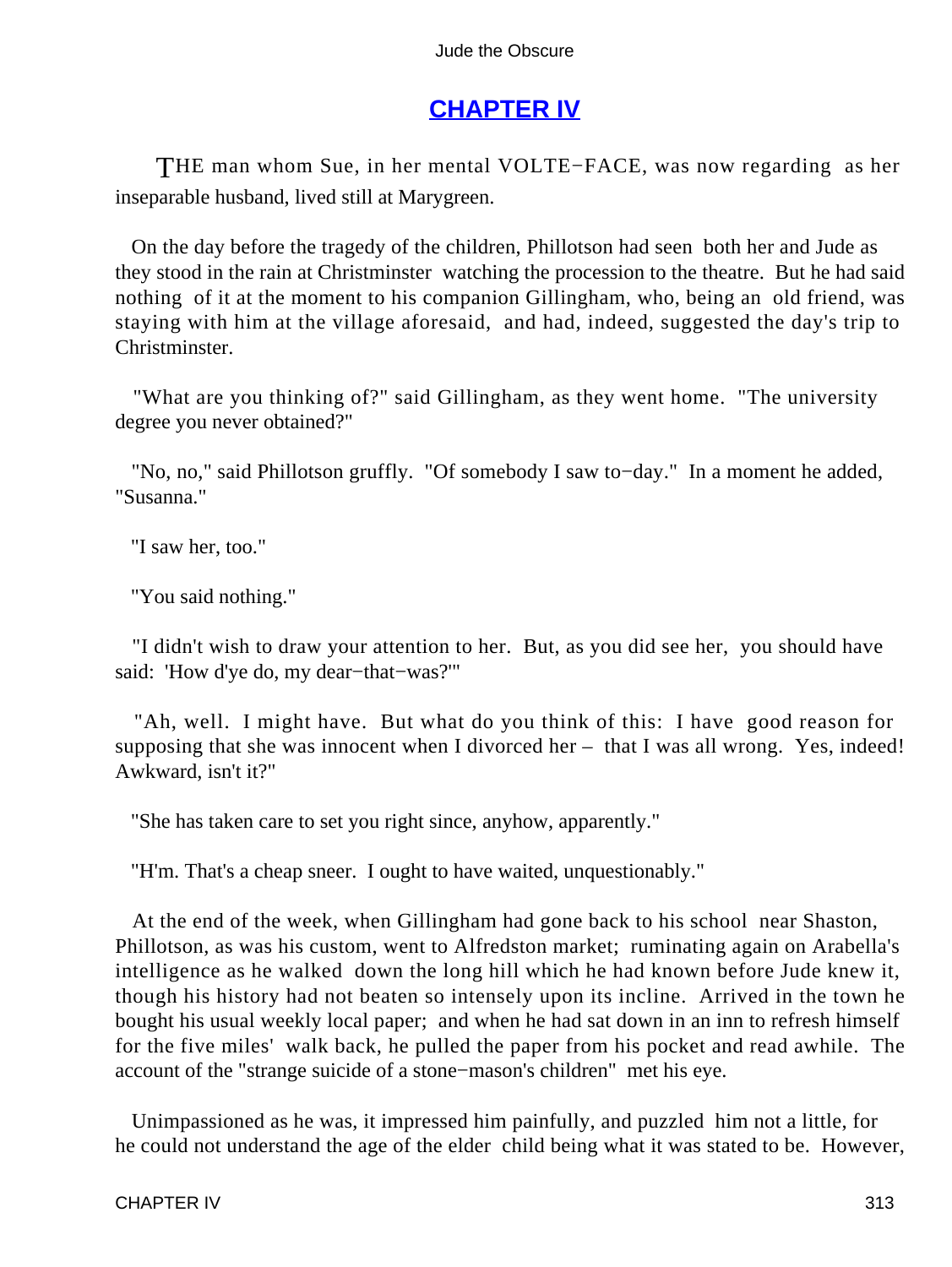there was no doubt that the newspaper report was in some way true.

 "Their cup of sorrow is now full!" he said: and thought and thought of Sue, and what she had gained by leaving him.

 Arabella having made her home at Alfredston, and the schoolmaster coming to market there every Saturday, it was not wonderful that in a few weeks they met again – the precise time being just alter her return from Christminster, where she had stayed much longer than she had at first intended, keeping an interested eye on Jude, though Jude had seen no more of her. Phillotson was on his way homeward when he encountered Arabella, and she was approaching the town.

"You like walking out this way, Mrs. Cartlett?" he said.

 "I've just begun to again," she replied. "It is where I lived as maid and wife, and all the past things of my life that are interesting to my feelings are mixed up with this road. And they have been stirred up in me too, lately; for I've been visiting at Christminster. Yes; I've seen Jude."

"Ah! How do they bear their terrible affliction?"

 "In a ve−ry strange way – ve−ry strange! She don't live with him any longer. I only heard of it as a certainty just before I left; though I had thought things were drifting that way from their manner when I called on them."

 "Not live with her husband? Why, I should have thought 'twould have united them more."

 "He's not her husband, after all. She has never really married him although they have passed as man and wife so long. And now, instead of this sad event making 'em hurry up, and get the thing done legally, she's took in a queer religious way, just as I was in my affliction at losing Cartlett, only hers is of a more 'sterical sort than mine. And she says, so I was told, that she's your wife in the eye of Heaven and the Church – yours only; and can't be anybody else's by any act of man."

"Ah – indeed? ... Separated, have they!"

"You see, the eldest boy was mine – "

"Oh – yours!"

 "Yes, poor little fellow – born in lawful wedlock, thank God. And perhaps she feels, over and above other things, that I ought to have been in her place. I can't say. However, as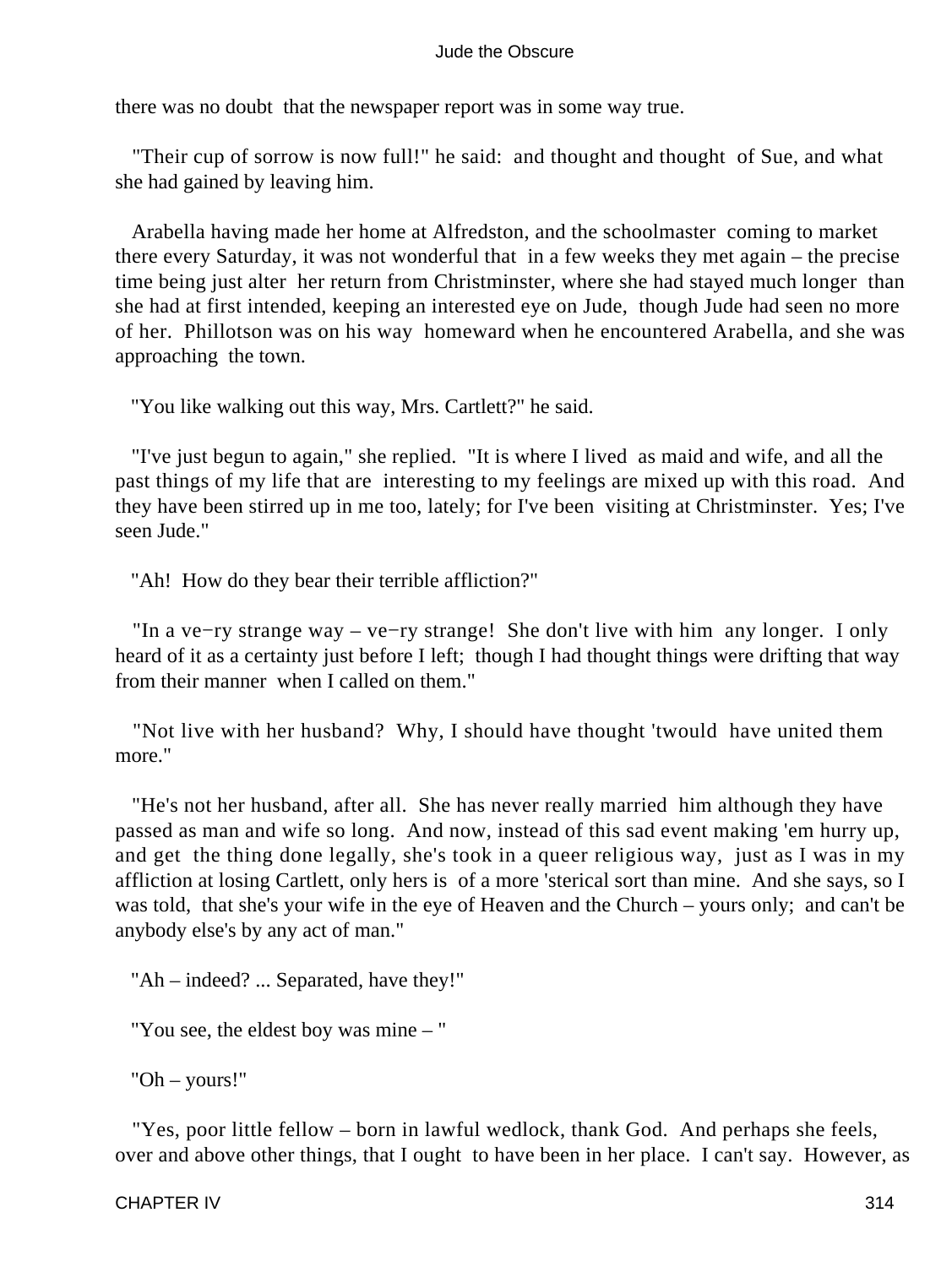for me, I am soon off from here. I've got Father to look after now, and we can't live in such a hum−drum place as this. I hope soon to be in a bar again at Christminster, or some other big town."

 They parted. When Phillotson had ascended the hill a few steps he stopped, hastened back, and called her.

"What is, or was, their address?"

Arabella gave it.

"Thank you. Good afternoon."

 Arabella smiled grimly as she resumed her way, and practised dimple−making all along the road from where the pollard willows begin to the old almshouses in the first street of the town.

 Meanwhile Phillotson ascended to Marygreen, and for the first time during a lengthened period he lived with a forward eye. On crossing under the large trees of the green to the humble schoolhouse to which he had been reduced he stood a moment, and pictured Sue coming out of the door to meet him. No man had ever suffered more inconvenience from his own charity, Christian or heathen, than Phillotson had done in letting Sue go. He had been knocked about from pillar to post at the hands of the virtuous almost beyond endurance; he had been nearly starved, and was now dependent entirely upon the very small stipened from the school of this village (where the parson had got ill−spoken of for befriending him ). He had often thought of Arabella's remarks that he should have been more severe with Sue, that her recalcitrant spirit would soon have been broken. Yet such was his obstinate and illogical disregard of opinion, and of the principles in which he had been trained, that his convictions on the rightness of his course with his wife had not been disturbed.

 Principles which could be subverted by feeling in one direction were liable to the same catastrophe in another. The instincts which had allowed him to give Sue her liberty now enabled him to regard her as none the worse for her life with Jude. He wished for her still, in his curious way, if he did not love her, and, apart from policy, soon felt that he would be gratified to have her again as his, always provided that she came willingly.

 But artifice was necessary, he had found, for stemming the cold and inhumane blast of the world's contempt. And here were the materials ready made. By getting Sue back and remarrying her on the respectable plea of having entertained erroneous views of her, and gained his divorce wrongfully, he might acquire some comfort, resume his old courses, perhaps return to the Shaston school, if not even to the Church as a licentiate.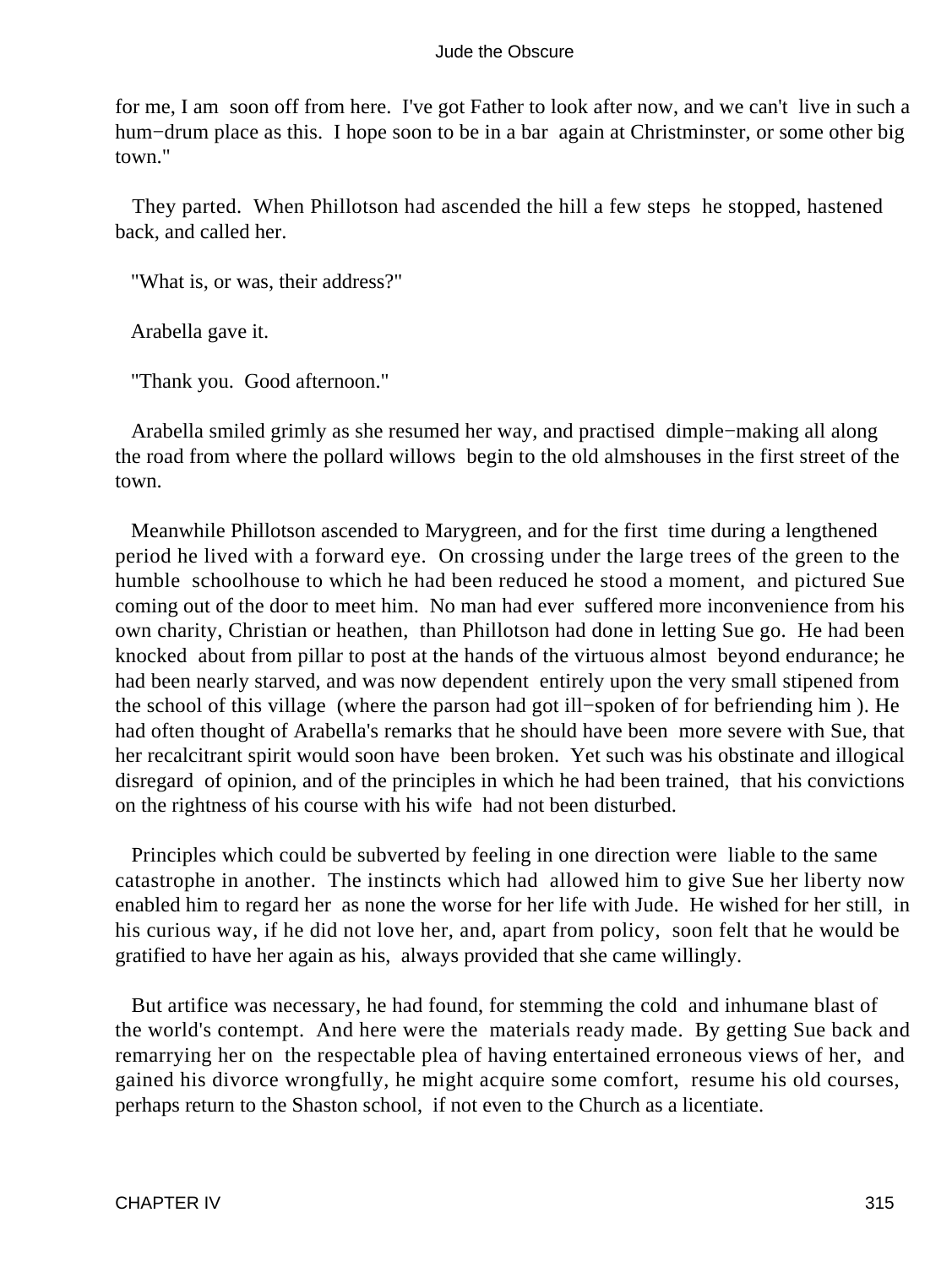He thought he would write to Gillingham to inquire his views, and what he thought of his, Phillotson's, sending a letter to her. Gillingham replied, naturally, that now she was gone it were best to let her be, and considered that if she were anybody's wife she was the wife of the man to whom she had borne three children and owed such tragical adventures. Probably, as his attachment to her seemed unusually strong, the singular pair would make their union legal in course of time, and all would be well, and decent, and in order.

 "But they won't – Sue won't!" exclaimed Phillotson to himself. "Gillingham is so matter of fact. She's affected by Christminster sentiment and teaching. I can see her views on the indissolubility of marriage well enough, and I know where she got them. They are not mine; but I shall make use of them to further mine."

 He wrote a brief reply to Gillingham. "I know I am entirely wrong, but I don't agree with you. As to her having lived with and had three children by him, my feeling is (though I can advance no logical or moral defence of it, on the old lines) that it has done little more than finish her education. I shall write to her, and learn whether what that woman said is true or no."

 As he had made up his mind to do this before he had written to his friend, there had not been much reason for writing to the latter at all. However, it was Phillotson's way to act thus.

 He accordingly addressed a carefully considered epistle to Sue, and, knowing her emotional temperament, threw a Rhadamanthine strictness into the lines here and there, carefully hiding his heterodox feelings, not to frighten her. He stated that, it having come to his knowledge that her views had considerably changed, he felt compelled to say that his own, too, were largely modified by events subsequent to their parting. He would not conceal from her that passionate love had little to do with his communication. It arose from a wish to make their lives, if not a success, at least no such disastrous failure as they threatened to become, through his acting on what he had considered at the time a principle of justice, charity, and reason.

 To indulge one's instinctive and uncontrolled sense of justice and right, was not, he had found, permitted with impunity in an old civilization like ours. It was necessary to act under an acquired and cultivated sense of the same, if you wished to enjoy an average share of comfort and honour; and to let crude loving kindness take care of itself.

He suggested that she should come to him there at Marygreen.

 On second thoughts he took out the last paragraph but one; and having rewritten the letter he dispatched it immediately, and in some excitement awaited the issue.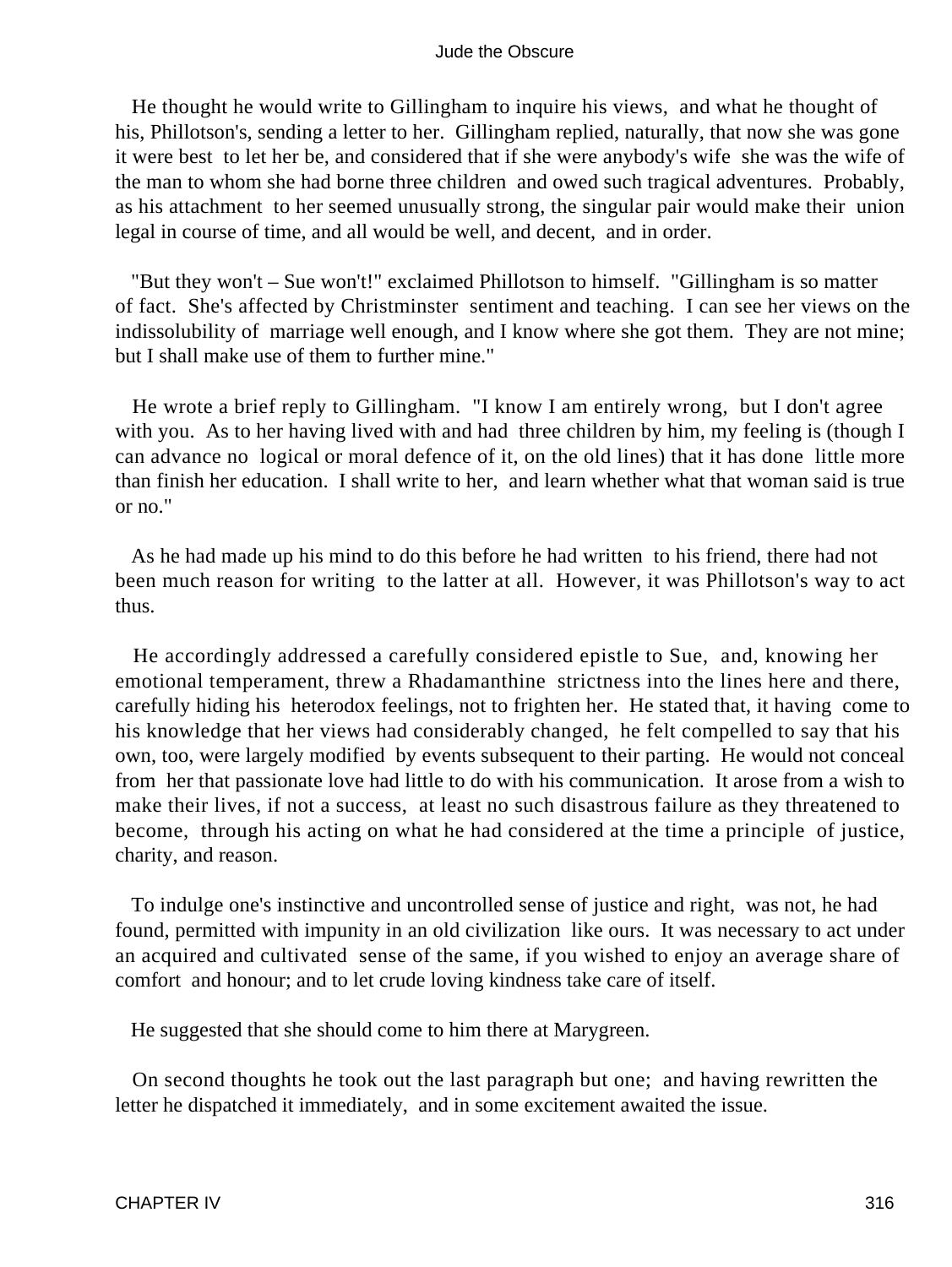A few days after a figure moved through the white fog which enveloped the Beersheba suburb of Christminster, towards the quarter in which Jude Fawley had taken up his lodging since his division from Sue. A timid knock sounded upon the door of his abode.

 It was evening – so he was at home; and by a species of divination he jumped up and rushed to the door himself.

 "Will you come out with me? I would rather not come in. I want to – to talk with you – and to go with you to the cemetery."

 It had been in the trembling accents of Sue that these words came. Jude put on his hat. "It is dreary for you to be out," he said. "But if you prefer not to come in, I don't mind."

"Yes – I do. I shall not keep you long."

 Jude was too much affected to go on talking at first; she, too, was now such a mere cluster of nerves that all initiatory power seemed to have left her, and they proceeded through the fog like Acherontic shades for a long while, without sound or gesture.

 "I want to tell you," she presently said, her voice now quick, now slow, "so that you may not hear of it by chance. I am going back to Richard. He has – so magnanimously – agreed to forgive all."

"Going back? How can you  $go - -$ "

 "He is going to marry me again. That is for form's sake, and to satisfy the world, which does not see things as they are. But of course I AM his wife already. Nothing has changed that."

He turned upon her with an anguish that was well−nigh fierce.

 "But you are my wife! Yes, you are. You know it. I have always regretted that feint of ours in going away and pretending to come back legally married, to save appearances. I loved you, and you loved me; and we closed with each other; and that made the marriage. We still love – you as well as I – KNOW it, Sue! Therefore our marriage is not cancelled."

 "Yes; I know how you see it," she answered with despairing self−suppression. "But I am going to marry him again, as it would be called by you. Strictly speaking you, too – don't mind my saying it, Jude! – you should take back – Arabella."

 "I should? Good God – what next! But how if you and I had married legally, as we were on the point of doing?"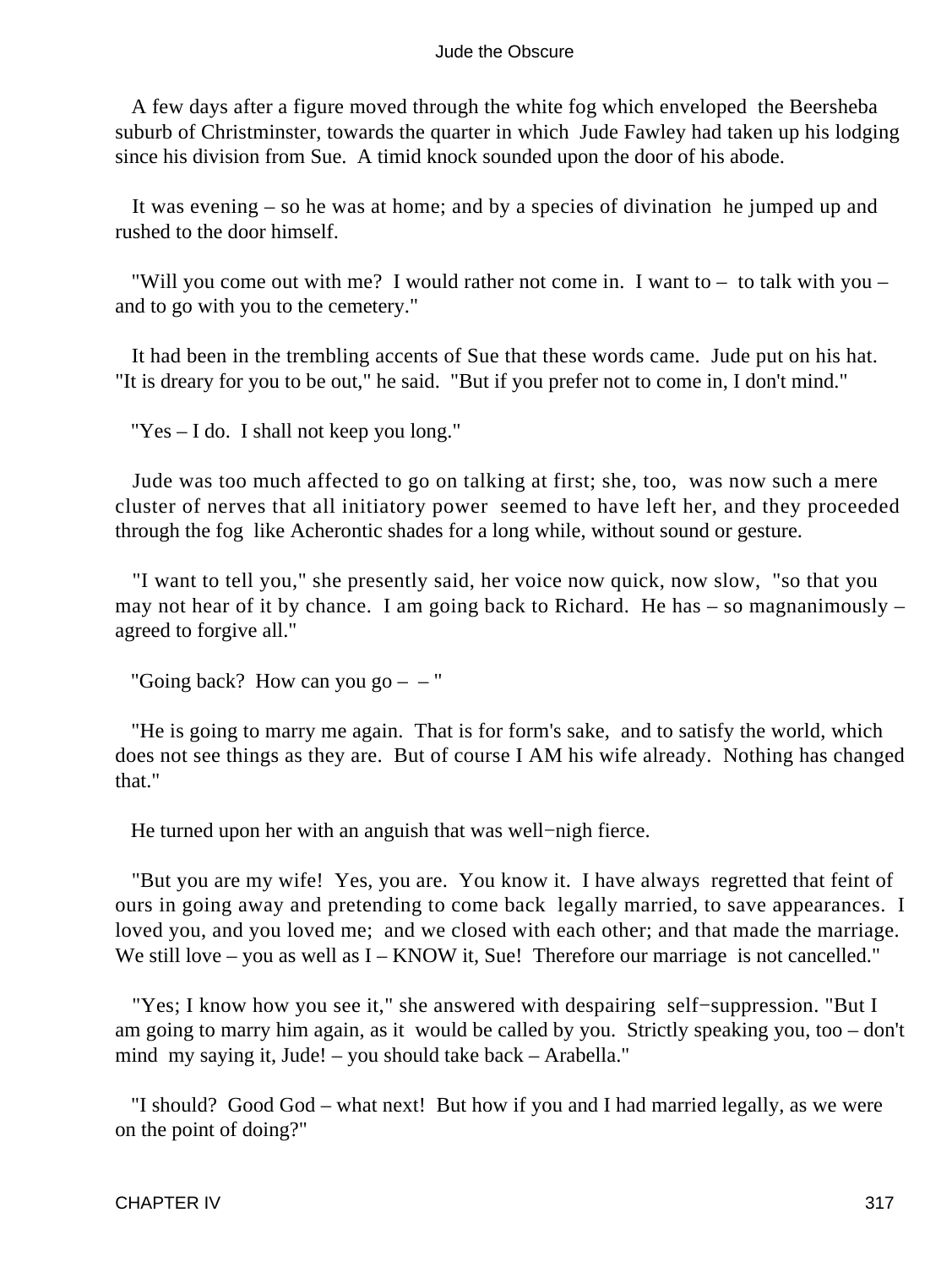"I should have felt just the same – that ours was not a marriage. And I would go back to Richard without repeating the sacrament, if he asked me. But 'the world and its ways have a certain worth' (I suppose): therefore I concede a repetition of the ceremony.... Don't crush all the life out of me by satire and argument, I implore you! I was strongest once, I know, and perhaps I treated you cruelly. But Jude, return good for evil! I am the weaker now. Don't retaliate upon me, but be kind. Oh be kind to me – a poor wicked woman who is trying to mend!"

 He shook his head hopelessly, his eyes wet. The blow of her bereavement seemed to have destroyed her reasoning faculty. The once keen vision was dimmed. "All wrong, all wrong!" he said huskily. "Error – perversity! It drives me out of my senses. Do you care for him? Do you love him? You know you don't! It will be a fanatic prostitution – God forgive me, yes – that's what it will be!"

 "I don't love him – I must, must, own it, in deepest remorse! But I shall try to learn to love him by obeying him."

 Jude argued, urged, implored; but her conviction was proof against all. It seemed to be the one thing on earth on which she was firm, and that her firmness in this had left her tottering in every other impulse and wish she possessed.

 "I have been considerate enough to let you know the whole truth, and to tell it you myself," she said in cut tones; "that you might not consider yourself slighted by hearing of it at second hand. I have even owned the extreme fact that I do not love him. I did not think you would be so rough with me for doing so! I was going to ask you ..."

"To give you away?"

"No. To send – my boxes to me – if you would. But I suppose you won't."

 "Why, of course I will. What – isn't he coming to fetch you – to marry you from here? He won't condescend to do that?"

 "No – I won't let him. I go to him voluntarily, just as I went away from him. We are to be married at his little church at Marygreen."

 She was so sadly sweet in what he called her wrong−headedness that Jude could not help being moved to tears more than once for pity of her. "I never knew such a woman for doing impulsive penances, as you, Sue! No sooner does one expect you to go straight on, as the one rational proceeding, than you double round the corner!"

 "Ah, well; let that go! ... Jude, I must say good−bye! But I wanted you to go to the cemetery with me. Let our farewell be there – beside the graves of those who died to bring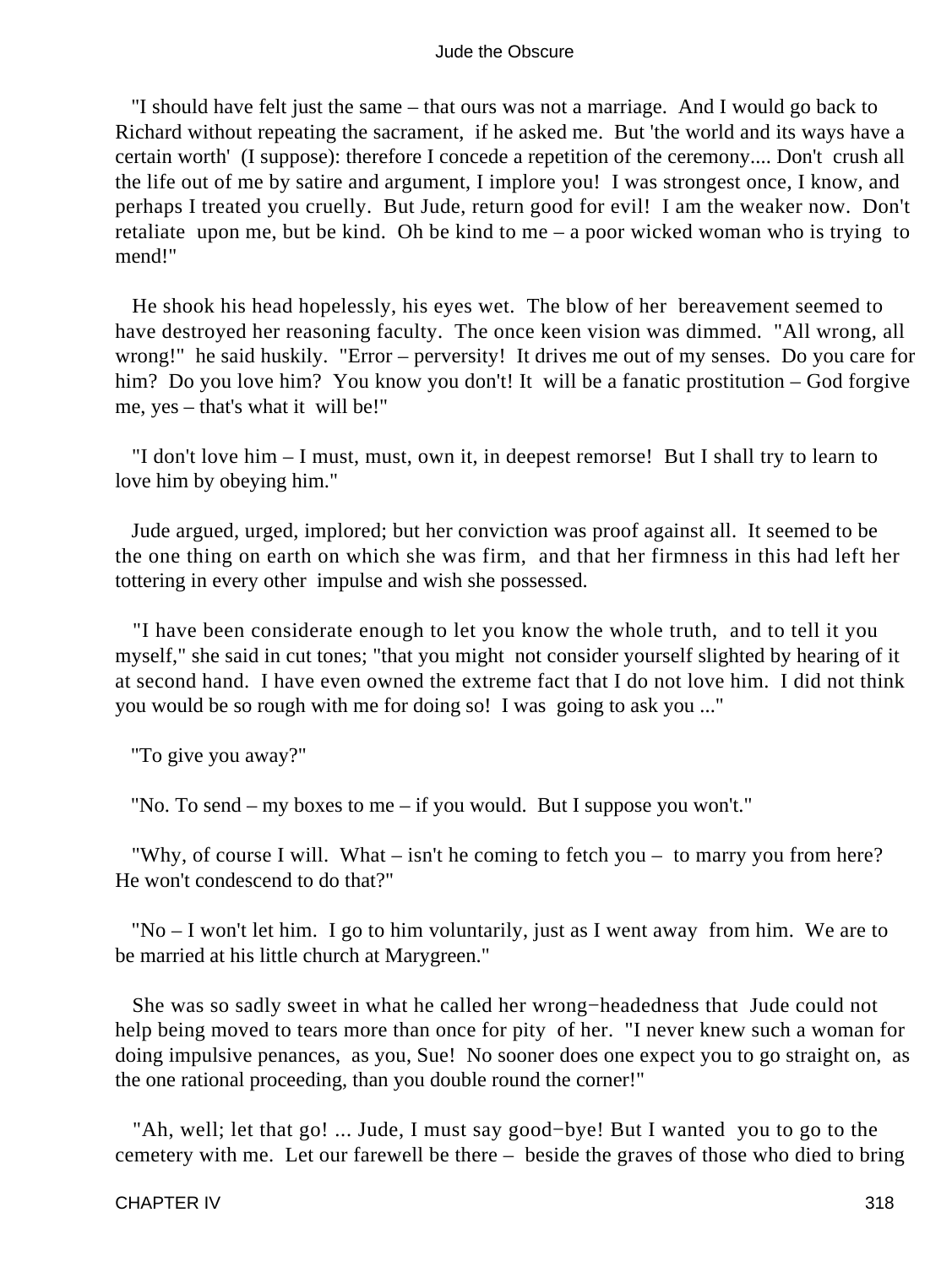home to me the error of my views."

 They turned in the direction of the place, and the gate was opened to them on application. Sue had been there often, and she knew the way to the spot in the dark. They reached it, and stood still.

"It is here – I should like to part," said she.

"So be it!"

 "Don't think me hard because I have acted on conviction. Your generous devotion to me is unparalleled, Jude! Your worldly failure, if you have failed, is to your credit rather than to your blame. Remember that the best and greatest among mankind are those who do themselves no worldly good. Every successful man is more or less a selfish man. The devoted fail.... 'Charity seeketh not her own.'"

 "In that chapter we are at one, ever beloved darling, and on it we'll part friends. Its verses will stand fast when all the rest that you call religion has passed away!"

"Well – don't discuss it. Good−bye, Jude; my fellow−sinner, and kindest friend!"

"Good−bye, my mistaken wife. Good−bye!"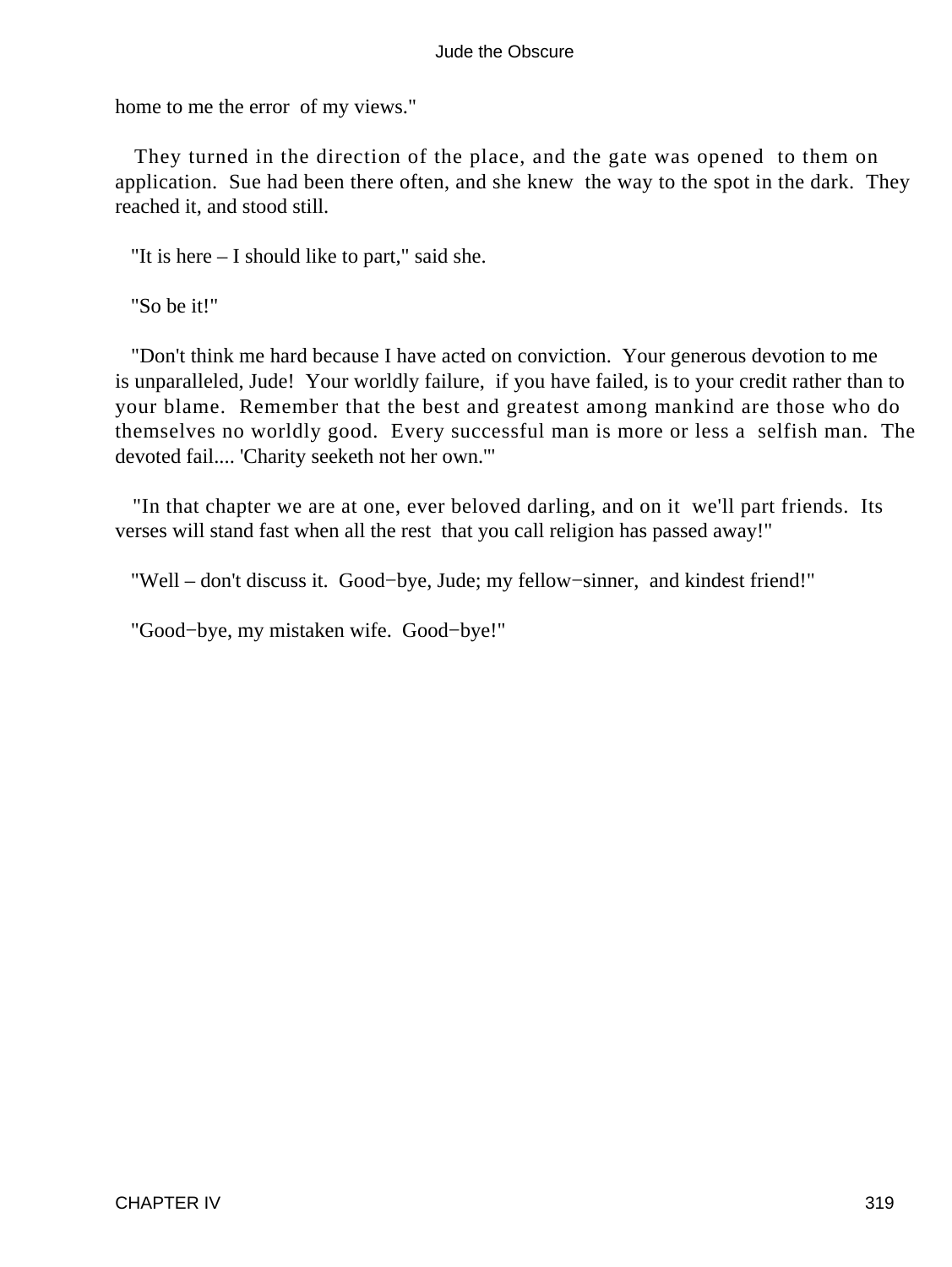## **[CHAPTER V](#page-367-0)**

THE next afternoon the familiar Christminster fog still hung over all things. Sue's slim shape was only just discernible going towards the station.

 Jude had no heart to go to his work that day. Neither could he go anywhere in the direction by which she would be likely to pass. He went in an opposite one, to a dreary, strange, flat scene, where boughs dripped, and coughs and consumption lurked, and where he had never been before.

"Sue's gone from me – gone!" he murmured miserably.

 She in the meantime had left by the train, and reached Alfredston Road, where she entered the steam−tram and was conveyed into the town. It had been her request to Phillotson that he should not meet her. She wished, she said, to come to him voluntarily, to his very house and hearthstone.

 It was Friday evening, which had been chosen because the schoolmaster was disengaged at four o'clock that day till the Monday morning following. The little car she hired at the Bear to drive her to Marygreen set her down at the end of the lane, half a mile from the village, by her desire, and preceded her to the schoolhouse with such portion of her luggage as she had brought. On its return she encountered it, and asked the driver if he had found the master's house open. The man informed her that he had, and that her things had been taken in by the schoolmaster himself.

 She could now enter Marygreen without exciting much observation. She crossed by the well and under the trees to the pretty new school on the other side, and lifted the latch of the dwelling without knocking. Phillotson stood in the middle of the room, awaiting her, as requested.

 "I've come, Richard," said she, looking pale and shaken, and sinking into a chair. "I cannot believe – you forgive your – wife!"

"Everything, darling Susanna," said Phillotson.

 She started at the endearment, though it had been spoken advisedly without fervour. Then she nerved herself again.

 "My children – are dead – and it is right that they should be! I am glad – almost. They were sin−begotten. They were sacrificed to teach me how to live! Their death was the first stage of my purification. That's why they have not died in vain! ... You will take me back?"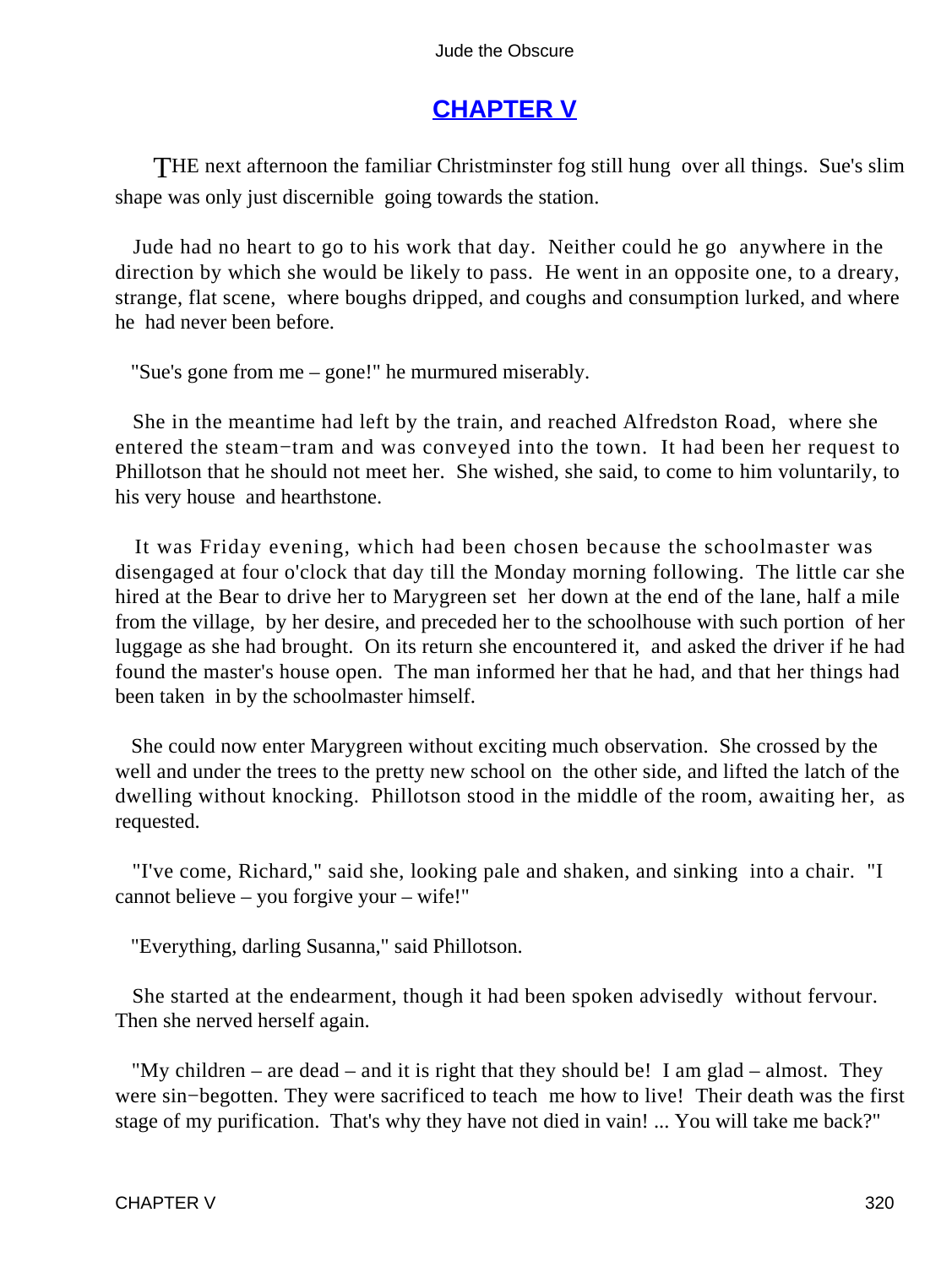He was so stirred by her pitiful words and tone that he did more than he had meant to do. He bent and kissed her cheek.

Sue imperceptibly shrank away, her flesh quivering under the touch of his lips.

 Phillotson's heart sank, for desire was renascent in him. "You still have an aversion to me!"

"Oh no, dear  $-I$  – have been driving through the damp, and I was chilly!" she said, with a hurried smile of apprehension. "When are we going to have the marriage? Soon?"

 "To−morrow morning, early, I thought – if you really wish. I am sending round to the vicar to let him know you are come. I have told him all, and he highly approves – he says it will bring our lives to a triumphant and satisfactory issue. But – are you sure of yourself? It is not too late to refuse now if – you think you can't bring yourself to it, you know?"

 "Yes, yes, I can! I want it done quick. Tell him, tell him at once! My strength is tried by the undertaking – I can't wait long!"

 "Have something to eat and drink then, and go over to your room at Mrs. Edlin's. I'll tell the vicar half−past eight to−morrow, before anybody is about – if that's not too soon for you? My friend Gillingham is here to help us in the ceremony. He's been good enough to come all the way from Shaston at great inconvenience to himself."

 Unlike a woman in ordinary, whose eye is so keen for material things, Sue seemed to see nothing of the room they were in, or any detail of her environment. But on moving across the parlour to put down her muff she uttered a little "Oh!" and grew paler than before. Her look was that of the condemned criminal who catches sight of his coffin.

"What?" said Phillotson.

 The flap of the bureau chanced to be open, and in placing her muff upon it her eye had caught a document which lay there. "Oh – only  $a - f$ unny surprise!" she said, trying to laugh away her cry as she came back to the table.

"Ah! Yes," said Phillotson. "The licence.... It has just come."

 Gillingham now joined them from his room above, and Sue nervously made herself agreeable to him by talking on whatever she thought likely to interest him, except herself, though that interested him most of all. She obediently ate some supper, and prepared to leave for her lodging hard by. Phillotson crossed the green with her, bidding her good−night at Mrs. Edlin's door.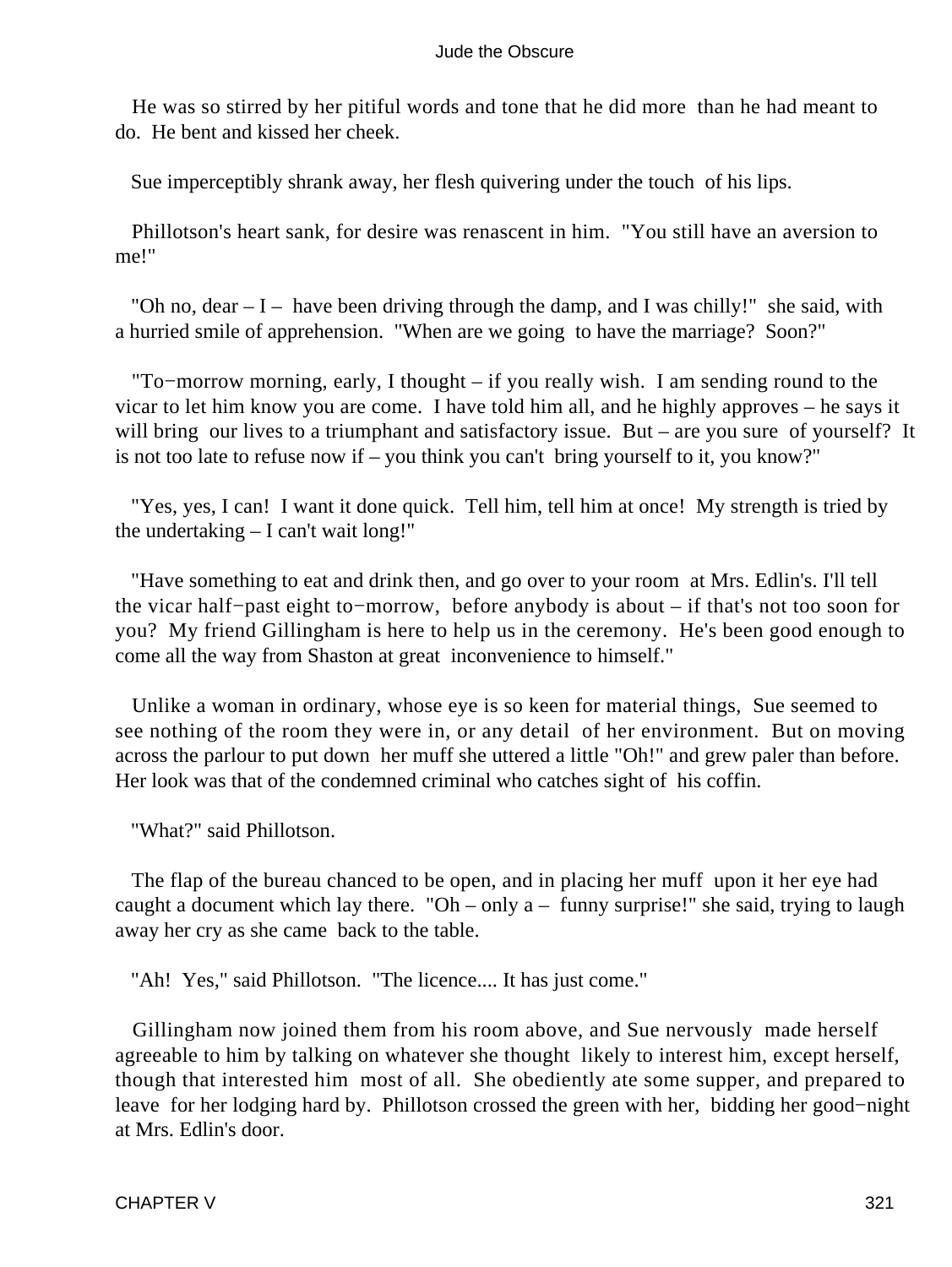The old woman accompanied Sue to her temporary quarters, and helped her to unpack. Among other things she laid out a night−gown tastefully embroidered.

 "Oh – I didn't know THAT was put in!" said Sue quickly. "I didn't mean it to be. Here is a different one." She handed a new and absolutely plain garment, of coarse and unbleached calico.

 "But this is the prettiest," said Mrs. Edlin. "That one is no better than very sackcloth o' Scripture!"

"Yes – I meant it to be. Give me the other."

 She took it, and began rending it with all her might, the tears resounding through the house like a screech−owl.

"But my dear, dear! – whatever ..."

 "It is adulterous! It signifies what I don't feel – I bought it long ago – to please Jude. It must be destroyed!"

 Mrs. Edlin lifted her hands, and Sue excitedly continued to tear the linen into strips, laying the pieces in the fire.

 "You med ha' give it to me!" said the widow. "It do make my heart ache to see such pretty open−work as that a−burned by the flames – not that ornamental night−rails can be much use to a' ould 'ooman like I. My days for such be all past and gone!"

 "It is an accursed thing – it reminds me of what I want to forget!" Sue repeated. "It is only fit for the fire."

 "Lord, you be too strict! What do ye use such words for, and condemn to hell your dear little innocent children that's lost to 'ee! Upon my life I don't call that religion!"

 Sue flung her face upon the bed, sobbing. "Oh, don't, don't! That kills me!" She remained shaken with her grief, and slipped down upon her knees.

 "I'll tell 'ee what – you ought not to marry this man again!" said Mrs. Edlin indignantly. "You are in love wi' t' other still!"

"Yes I must – I am his already!"

 "Pshoo! You be t' other man's. If you didn't like to commit yourselves to the binding vow again, just at first, 'twas all the more credit to your consciences, considering your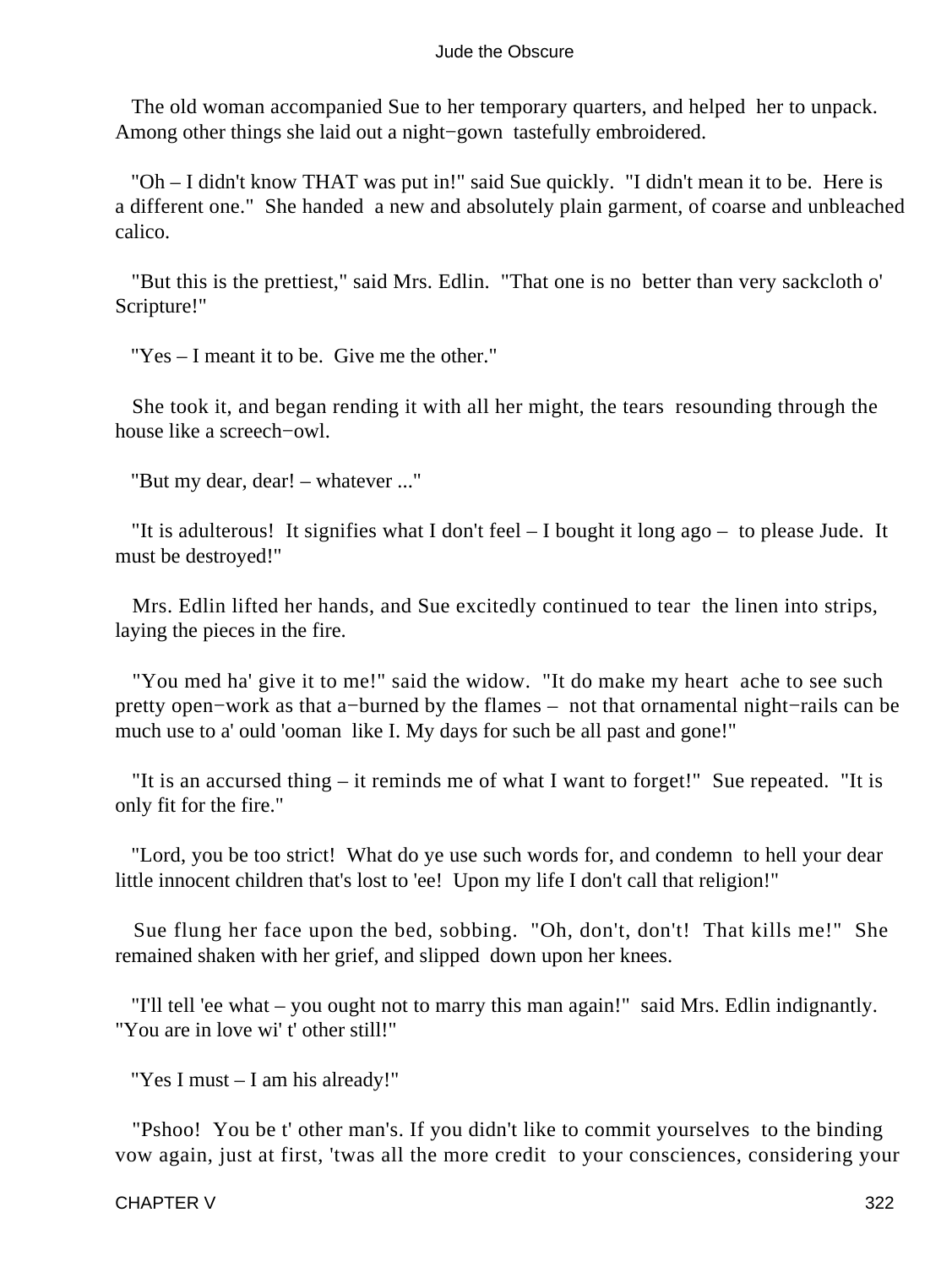reasons, and you med ha' lived on, and made it all right at last. After all, it concerned nobody but your own two selves."

 "Richard says he'll have me back, and I'm bound to go! If he had refused, it might not have been so much my duty to – give up Jude. But – " She remained with her face in the bed−clothes, and Mrs. Edlin left the room.

 Phillotson in the interval had gone back to his friend Gillingham, who still sat over the supper−table. They soon rose, and walked out on the green to smoke awhile. A light was burning in Sue's room, a shadow moving now and then across the blind.

 Gillingham had evidently been impressed with the indefinable charm of Sue, and after a silence he said, "Well: you've all but got her again at last. She can't very well go a second time. The pear has dropped into your hand."

 "Yes! ... I suppose I am right in taking her at her word. I confess there seems a touch of selfishness in it. Apart from her being what she is, of course, a luxury for a fogy like me, it will set me right in the eyes of the clergy and orthodox laity, who have never forgiven me for letting her go. So I may get back in some degree into my old track."

 "Well – if you've got any sound reason for marrying her again, do it now in God's name! I was always against your opening the cage−door and letting the bird go in such an obviously suicidal way. You might have been a school inspector by this time, or a reverend, if you hadn't been so weak about her."

"I did myself irreparable damage – I know it."

"Once you've got her housed again, stick to her."

 Phillotson was more evasive to−night. He did not care to admit clearly that his taking Sue to him again had at bottom nothing to do with repentance of letting her go, but was, primarily, a human instinct flying in the face of custom and profession. He said, "Yes – I shall do that. I know woman better now. Whatever justice there was in releasing her, there was little logic, for one holding my views on other subjects."

 Gillingham looked at him, and wondered whether it would ever happen that the reactionary spirit induced by the world's sneers and his own physical wishes would make Phillotson more orthodoxly cruel to her than he had erstwhile been informally and perversely kind.

 "I perceive it won't do to give way to impulse," Phillotson resumed, feeling more and more every minute the necessity of acting up to his position. "I flew in the face of the Church's teaching; but I did it without malice prepense. Women are so strange in their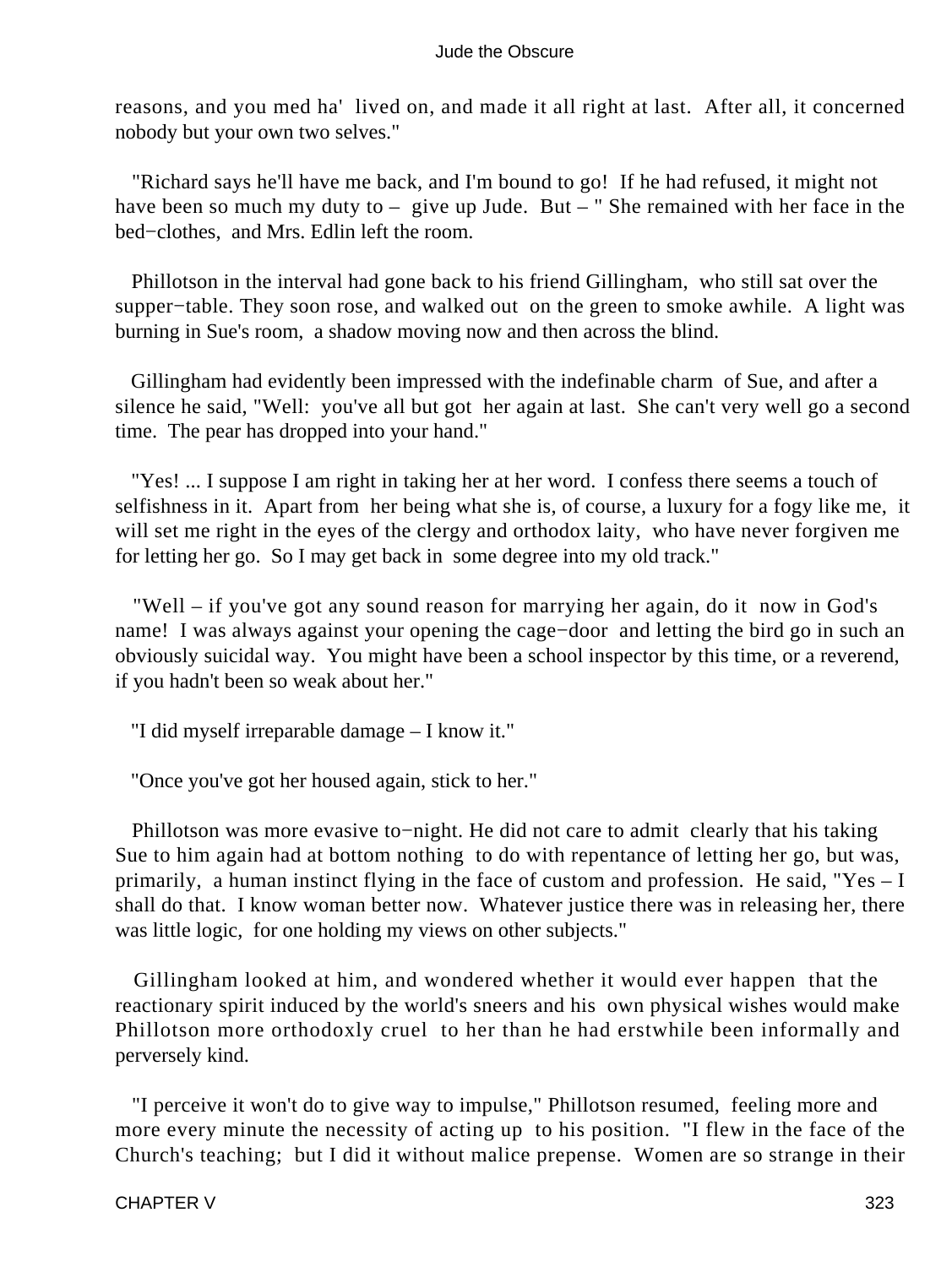influence that they tempt you to misplaced kindness. However, I know myself better now. A little judicious severity, perhaps...."

 "Yes; but you must tighten the reins by degrees only. Don't be too strenuous at first. She'll come to any terms in time."

 The caution was unnecessary, though Phillotson did not say so. "I remember what my vicar at Shaston said, when I left after the row that was made about my agreeing to her elopement. 'The only thing you can do to retrieve your position and hers is to admit your error in not restraining her with a wise and strong hand, and to get her back again if she'll come, and be firm in the future.' But I was so headstrong at that time that I paid no heed. And that after the divorce she should have thought of doing so I did not dream."

 The gate of Mrs. Edlin's cottage clicked, and somebody began crossing in the direction of the school. Phillotson said "Good−night."

 "Oh, is that Mr. Phillotson," said Mrs. Edlin. "I was going over to see 'ee. I've been upstairs with her, helping her to unpack her things; and upon my word, sir, I don't think this ought to be!"

"What – the wedding?"

 "Yes. She's forcing herself to it, poor dear little thing; and you've no notion what she's suffering. I was never much for religion nor against it, but it can't be right to let her do this, and you ought to persuade her out of it. Of course everybody will say it was very good and forgiving of 'ee to take her to 'ee again. But for my part I don't."

 "It's her wish, and I am willing," said Phillotson with grave reserve, opposition making him illogically tenacious now. "A great piece of laxity will be rectified."

 "I don't believe it. She's his wife if anybody's. She's had three children by him, and he loves her dearly; and it's a wicked shame to egg her on to this, poor little quivering thing! She's got nobody on her side. The one man who'd be her friend the obstinate creature won't allow to come near her. What first put her into this mood o' mind, I wonder!"

 "I can't tell. Not I certainly. It is all voluntary on her part. Now that's all I have to say." Phillotson spoke stiffly. "You've turned round, Mrs. Edlin. It is unseemly of you!"

 "Well. I knowed you'd be affronted at what I had to say; but I don't mind that. The truth's the truth."

 "I'm not affronted, Mrs. Edlin. You've been too kind a neighbour for that. But I must be allowed to know what's best for myself and Susanna. I suppose you won't go to church with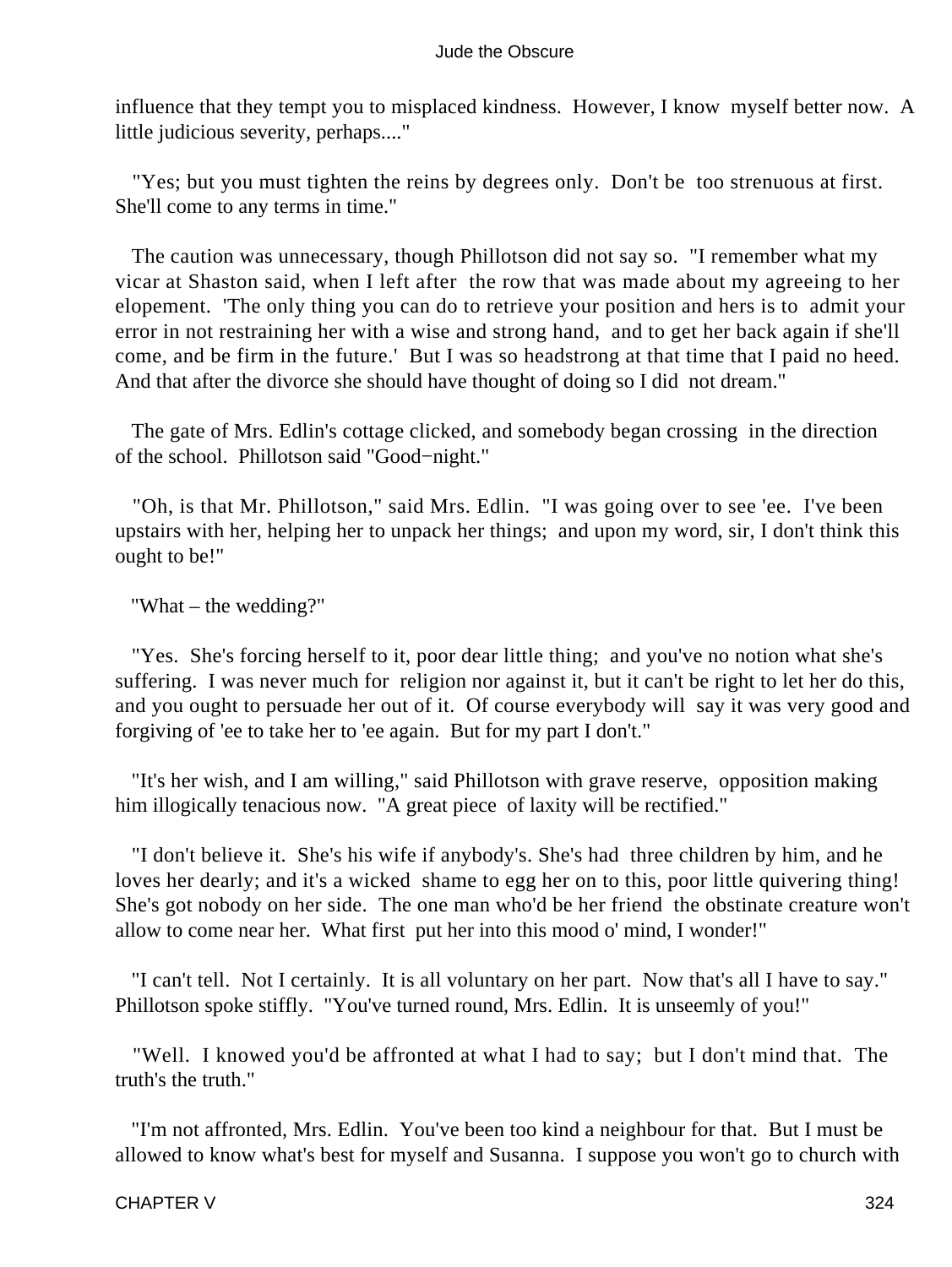us, then?"

 "No. Be hanged if I can.... I don't know what the times be coming to! Matrimony have growed to be that serious in these days that one really do feel afeard to move in it at all. In my time we took it more careless; and I don't know that we was any the worse for it! When I and my poor man were jined in it we kept up the junketing all the week, and drunk the parish dry, and had to borrow half a crown to begin housekeeping!"

 When Mrs. Edlin had gone back to her cottage Phillotson spoke moodily. "I don't know whether I ought to do it – at any rate quite so rapidly."

"Why?"

 "If she is really compelling herself to this against her instincts – merely from this new sense of duty or religion – I ought perhaps to let her wait a bit."

"Now you've got so far you ought not to back out of it. That's my opinion."

 "I can't very well put it off now; that's true. But I had a qualm when she gave that little cry at sight of the licence."

 "Now, never you have qualms, old boy. I mean to give her away to−morrow morning, and you mean to take her. It has always been on my conscience that I didn't urge more objections to your letting her go, and now we've got to this stage I shan't be content if I don't help you to set the matter right."

 Phillotson nodded, and seeing how staunch his friend was, became more frank. "No doubt when it gets known what I've done I shall be thought a soft fool by many. But they don't know Sue as I do. Though so elusive, hers is such an honest nature at bottom that I don't think she has ever done anything against her conscience. The fact of her having lived with Fawley goes for nothing. At the time she left me for him she thought she was quite within her right. Now she thinks otherwise."

 The next morning came, and the self−sacrifice of the woman on the altar of what she was pleased to call her principles was acquiesced in by these two friends, each from his own point of view. Phillotson went across to the Widow Edlin's to fetch Sue a few minutes after eight o'clock. The fog of the previous day or two on the low−lands had travelled up here by now, and the trees on the green caught armfuls, and turned them into showers of big drops. The bride was waiting, ready; bonnet and all on. She had never in her life looked so much like the lily her name connoted as she did in that pallid morning light. Chastened, world−weary, remorseful, the strain on her nerves had preyed upon her flesh and bones, and she appeared smaller in outline than she had formerly done, though Sue had not been a large woman in her days of rudest health.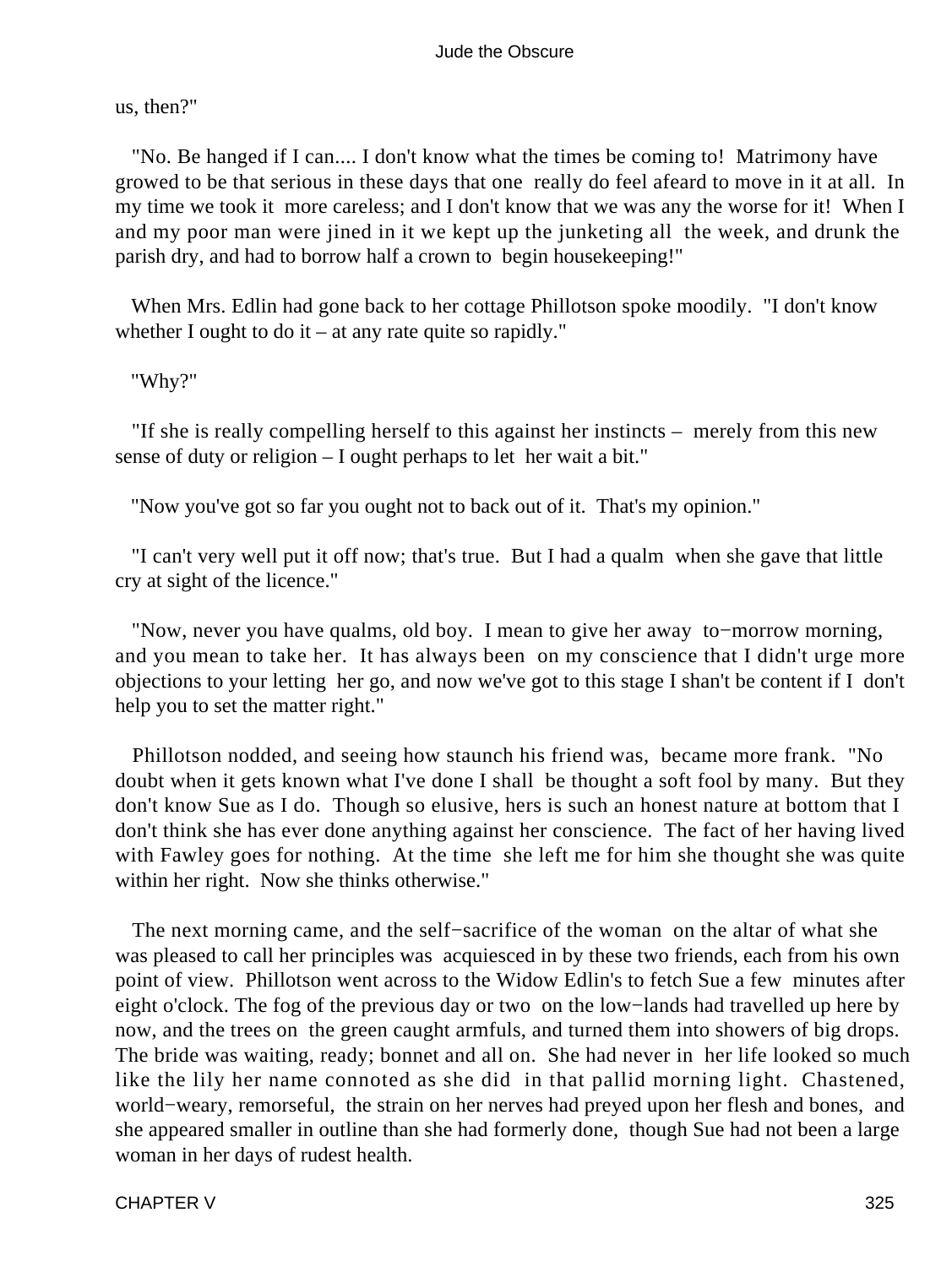"Prompt," said the schoolmaster, magnanimously taking her hand. But he checked his impulse to kiss her, remembering her start of yesterday, which unpleasantly lingered in his mind.

 Gillingham joined them, and they left the house, Widow Edlin continuing steadfast in her refusal to assist in the ceremony.

 "Where is the church?" said Sue. She had not lived there for any length of time since the old church was pulled down, and in her preoccupation forgot the new one.

 "Up here," said Phillotson; and presently the tower loomed large and solemn in the fog. The vicar had already crossed to the building, and when they entered he said pleasantly: "We almost want candles."

"You do – wish me to be yours, Richard?" gasped Sue in a whisper.

"Certainly, dear: above all things in the world."

 Sue said no more; and for the second or third time he felt he was not quite following out the humane instinct which had induced him to let her go.

 There they stood, five altogether: the parson, the clerk, the couple, and Gillingham; and the holy ordinance was resolemnized forthwith. In the nave of the edifice were two or three villagers, and when the clergyman came to the words, "What God hath joined," a woman's voice from among these was heard to utter audibly:

"God hath jined indeed!"

 It was like a re−enactment by the ghosts of their former selves of the similar scene which had taken place at Melchester years before. When the books were signed the vicar congratulated the husband and wife on having performed a noble, and righteous, and mutually forgiving act. "All's well that ends well," he said smiling. "May you long be happy together, after thus having been 'saved as by fire.'"

 They came down the nearly empty building, and crossed to the schoolhouse. Gillingham wanted to get home that night, and left early. He, too, congratulated the couple. "Now," he said in parting from Phillotson, who walked out a little way, "I shall be able to tell the people in your native place a good round tale; and they'll all say 'Well done,' depend on it."

 When the schoolmaster got back Sue was making a pretence of doing some housewifery as if she lived there. But she seemed timid at his approach, and compunction wrought on him at sight of it.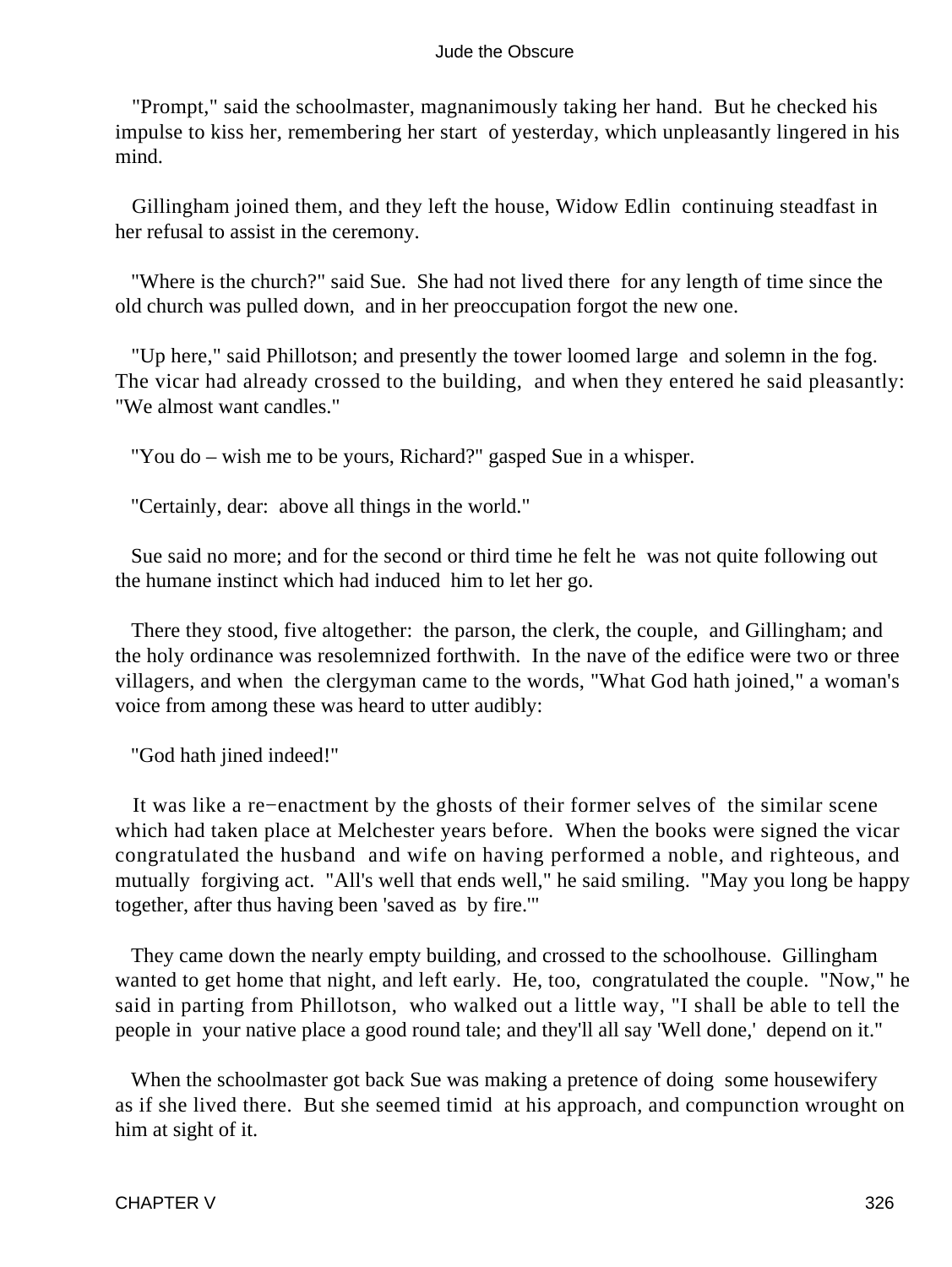"Of course, my dear, I shan't expect to intrude upon your personal privacy any more than I did before," he said gravely. "It is for our good socially to do this, and that's its justification, if it was not my reason." Sue brightened a little.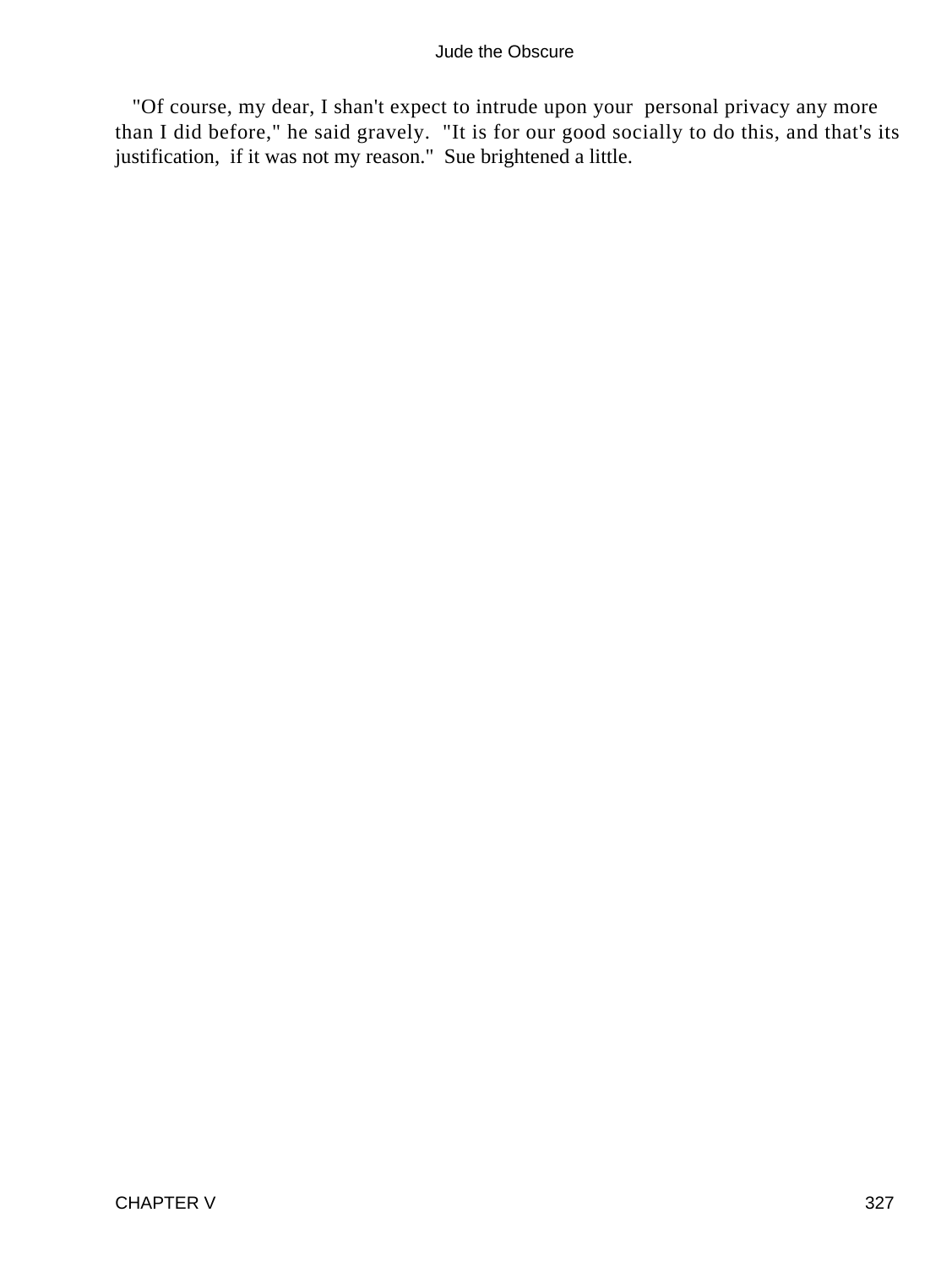# **[CHAPTER VI](#page-367-0)**

THE place was the door of Jude's lodging in the out−skirts of Christminster – far from the precincts of St. Silas' where he had formerly lived, which saddened him to sickness. The rain was coming down. A woman in shabby black stood on the doorstep talking to Jude, who held the door in his hand.

 "I am lonely, destitute, and houseless – that's what I am! Father has turned me out of doors after borrowing every penny I'd got, to put it into his business, and then accusing me of laziness when I was only waiting for a situation. I am at the mercy of the world! If you can't take me and help me, Jude, I must go to the workhouse, or to something worse. Only just now two undergraduates winked at me as I came along. 'Tis hard for a woman to keep virtuous where there's so many young men!"

 The woman in the rain who spoke thus was Arabella, the evening being that of the day after Sue's remarriage with Phillotson.

"I am sorry for you, but I am only in lodgings," said Jude coldly.

"Then you turn me away?"

"I'll give you enough to get food and lodging for a few days."

 "Oh, but can't you have the kindness to take me in? I cannot endure going to a public house to lodge; and I am so lonely. Please, Jude, for old times' sake!"

 "No, no," said Jude hastily. "I don't want to be reminded of those things; and if you talk about them I shall not help you."

 "Then I suppose I must go!" said Arabella. She bent her head against the doorpost and began sobbing.

 "The house is full," said Jude. "And I have only a little extra room to my own – not much more than a closet – where I keep my tools, and templates, and the few books I have left!"

"That would be a palace for me!"

"There is no bedstead in it."

"A bit of a bed could be made on the floor. It would be good enough for me."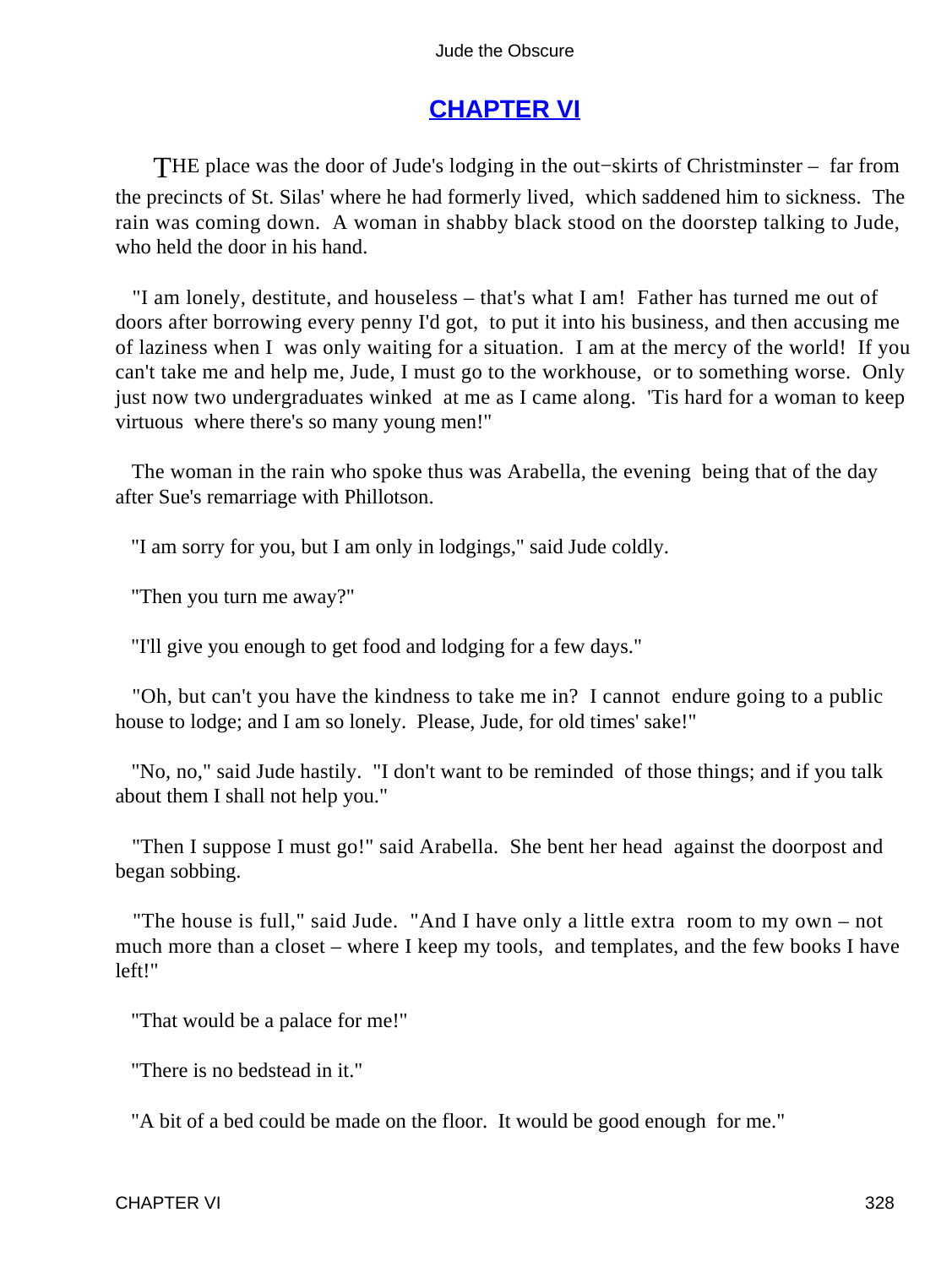Unable to be harsh with her, and not knowing what to do, Jude called the man who let the lodgings, and said this was an acquaintance of his in great distress for want of temporary shelter.

 "You may remember me as barmaid at the Lamb and Flag formerly?" spoke up Arabella. "My father has insulted me this afternoon, and I've left him, though without a penny!"

 The householder said he could not recall her features. "But still, if you are a friend of Mr. Fawley's we'll do what we can for a day or two – if he'll make himself answerable?"

 "Yes, yes," said Jude. "She has really taken me quite unawares; but I should wish to help her out of her difficulty." And an arrangement was ultimately come to under which a bed was to be thrown down in Jude's lumber−room, to make it comfortable for Arabella till she could get out of the strait she was in – not by her own fault, as she declared – and return to her father's again.

 While they were waiting for this to be done Arabella said: "You know the news, I suppose?"

"I guess what you mean; but I know nothing."

 "I had a letter from Anny at Alfredston to−day. She had just heard that the wedding was to be yesterday: but she didn't know if it had come off."

"I don't wish to talk of it."

"No, no: of course you don't. Only it shows what kind of woman  $-$  –"

"Don't speak of her I say! She's a fool! And she's an angel, too, poor dear!"

 "If it's done, he'll have a chance of getting back to his old position, by everybody's account, so Anny says. All his well−wishers will be pleased, including the bishop himself."

"Do spare me, Arabella."

 Arabella was duly installed in the little attic, and at first she did not come near Jude at all. She went to and fro about her own business, which, when they met for a moment on the stairs or in the passage, she informed him was that of obtaining another place in the occupation she understood best. When Jude suggested London as affording the most likely opening in the liquor trade, she shook her head. "No – the temptations are too many," she said. "Any humble tavern in the country before that for me."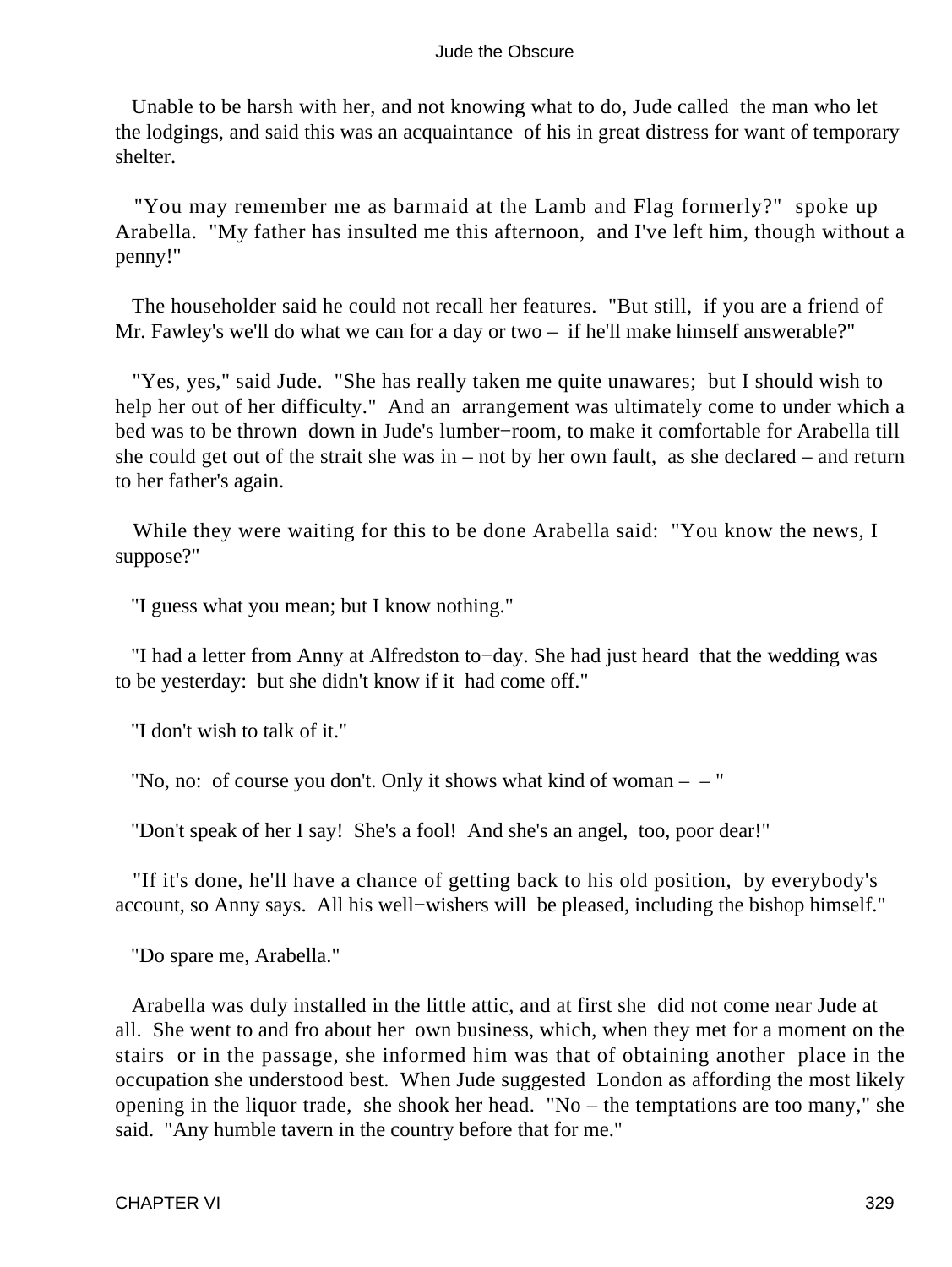On the Sunday morning following, when he breakfasted later than on other days, she meekly asked him if she might come in to breakfast with him, as she had broken her teapot, and could not replace it immediately, the shops being shut.

"Yes, if you like," he said indifferently.

 While they sat without speaking she suddenly observed: "You seem all in a brood, old man. I'm sorry for you."

"I am all in a brood."

 "It is about her, I know. It's no business of mine, but I could find out all about the wedding – if it really did take place – if you wanted to know."

"How could you?"

 "I wanted to go to Alfredston to get a few things I left there. And I could see Anny, who'll be sure to have heard all about it, as she has friends at Marygreen."

 Jude could not bear to acquiesce in this proposal; but his suspense pitted itself against his discretion, and won in the struggle. "You can ask about it if you like," he said. "I've not heard a sound from there. It must have been very private, if – they have married."

 "I am afraid I haven't enough cash to take me there and back, or I should have gone before. I must wait till I have earned some."

 "Oh – I can pay the journey for you," he said impatiently. And thus his suspense as to Sue's welfare, and the possible marriage, moved him to dispatch for intelligence the last emissary he would have thought of choosing deliberately.

 Arabella went, Jude requesting her to be home not later than by the seven o'clock train. When she had gone he said: "Why should I have charged her to be back by a particular time! She's nothing to me – nor the other neither!"

 But having finished work he could not help going to the station to meet Arabella, dragged thither by feverish haste to get the news she might bring, and know the worst. Arabella had made dimples most successfully all the way home, and when she stepped out of the railway carriage she smiled. He merely said "Well?" with the very reverse of a smile.

"They are married."

 "Yes – of course they are!" he returned. She observed, however, the hard strain upon his lip as he spoke.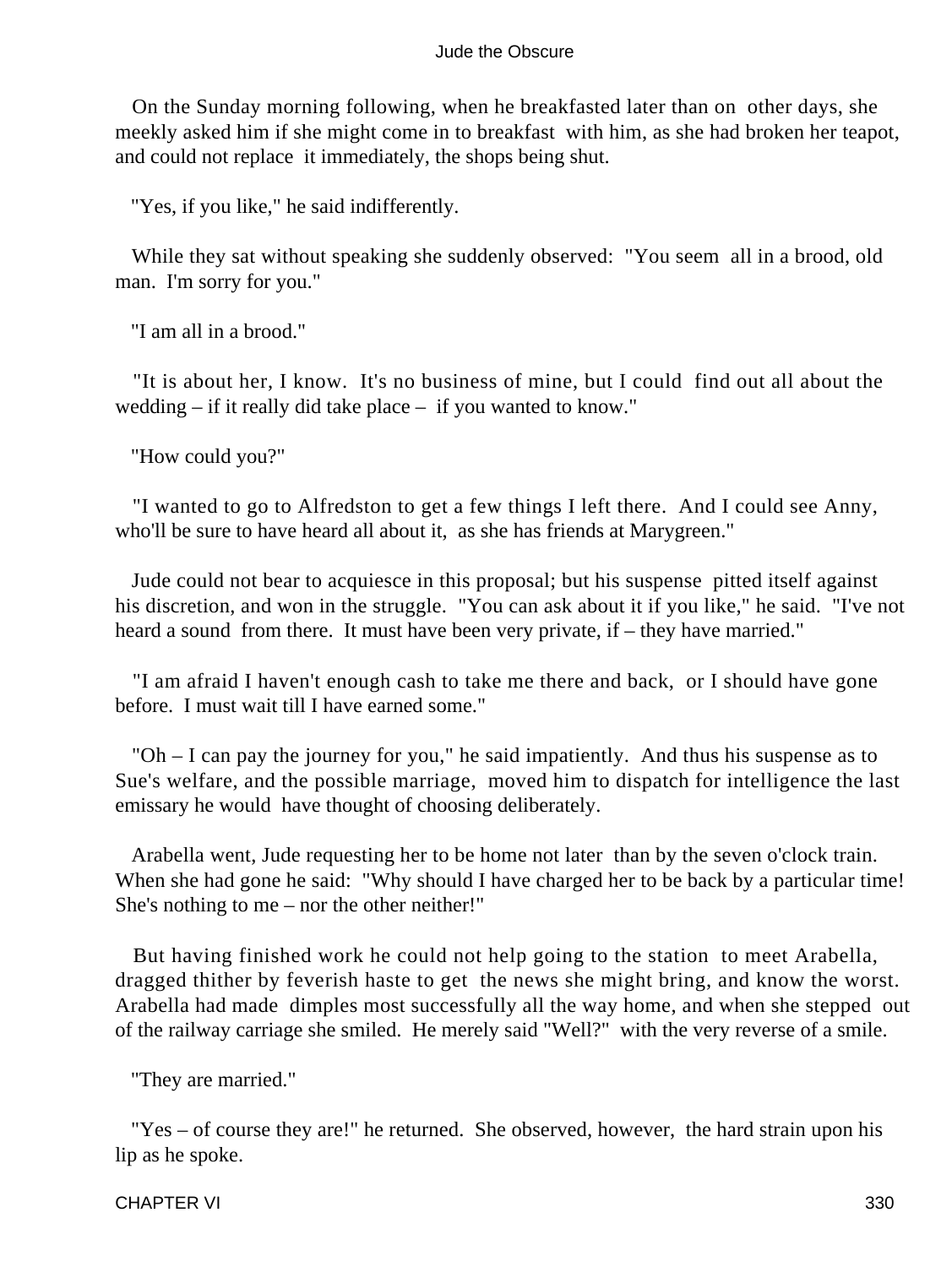"Anny says she has heard from Belinda, her relation out at Marygreen, that it was very sad, and curious!"

"How do you mean sad? She wanted to marry him again, didn't she? And he her!"

 "Yes – that was it. She wanted to in one sense, but not in the other. Mrs. Edlin was much upset by it all, and spoke out her mind at Phillotson. But Sue was that excited about it that she burnt her best embroidery that she'd worn with you, to blot you out entirely. Well – if a woman feels like it, she ought to do it. I commend her for it, though others don't." Arabella sighed. "She felt he was her only husband, and that she belonged to nobody else in the sight of God A'mighty while he lived. Perhaps another woman feels the same about herself, too!" Arabella sighed again.

"I don't want any cant!" exclaimed Jude.

"It isn't cant," said Arabella. "I feel exactly the same as she!"

 He closed that issue by remarking abruptly: "Well – now I know all I wanted to know. Many thanks for your information. I am not going back to my lodgings just yet." And he left her straightway.

 In his misery and depression Jude walked to well−nigh every spot in the city that he had visited with Sue; thence he did not know whither, and then thought of going home to his usual evening meal. But having all the vices of his virtues, and some to spare, he turned into a public house, for the first time during many months. Among the possible consequences of her marriage Sue had not dwelt on this.

 Arabella, meanwhile, had gone back. The evening passed, and Jude did not return. At half−past nine Arabella herself went out, first proceeding to an outlying district near the river where her father lived, and had opened a small and precarious pork−shop lately.

 "Well," she said to him, "for all your rowing me that night, I've called in, for I have something to tell you. I think I shall get married and settled again. Only you must help me: and you can do no less, after what I've stood 'ee."

"I'll do anything to get thee off my hands!"

 "Very well. I am now going to look for my young man. He's on the loose I'm afraid, and I must get him home. All I want you to do to−night is not to fasten the door, in case I should want to sleep here, and should be late."

"I thought you'd soon get tired of giving yourself airs and keeping away!"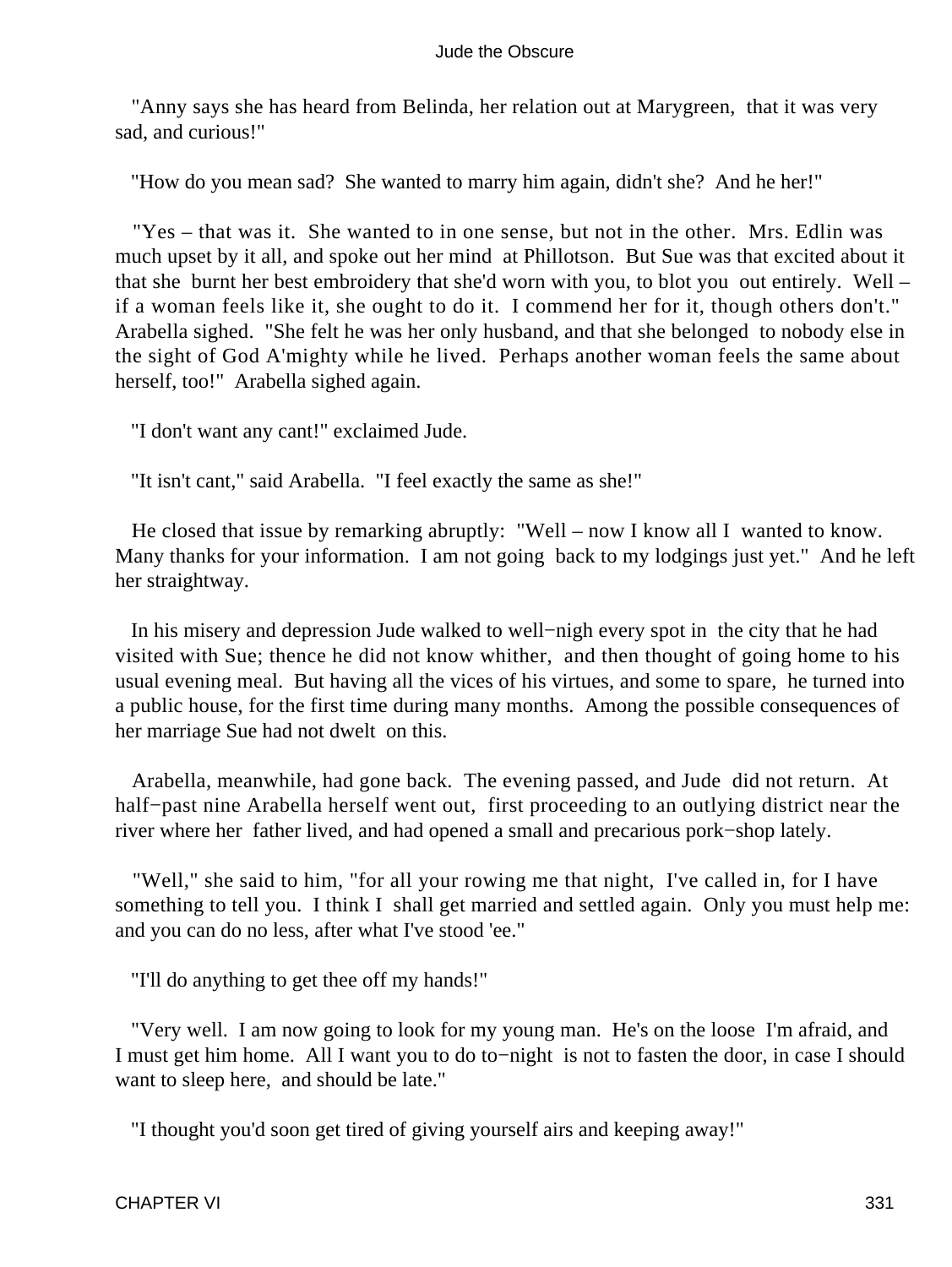"Well – don't do the door. That's all I say."

 She then sallied out again, and first hastening back to Jude's to make sure that he had not returned, began her search for him. A shrewd guess as to his probable course took her straight to the tavern which Jude had formerly frequented, and where she had been barmaid for a brief term. She had no sooner opened the door of the "Private Bar" than her eyes fell upon him – sitting in the shade at the back of the compartment, with his eyes fixed on the floor in a blank stare. He was drinking nothing stronger than ale just then. He did not observe her, and she entered and sat beside him.

 Jude looked up, and said without surprise: "You've come to have something, Arabella? ... I'm trying to forget her: that's all! But I can't; and I am going home." She saw that he was a little way on in liquor, but only a little as yet.

 "I've come entirely to look for you, dear boy. You are not well. Now you must have something better than that." Arabella held up her finger to the barmaid. "You shall have a liqueur – that's better fit for a man of education than beer. You shall have maraschino, or curacao dry or sweet, or cherry brandy. I'll treat you, poor chap!"

 "I don't care which! Say cherry brandy.... Sue has served me badly, very badly. I didn't expect it of Sue! I stuck to her, and she ought to have stuck to me. I'd have sold my soul for her sake, but she wouldn't risk hers a jot for me. To save her own soul she lets mine go damn! ... But it isn't her fault, poor little girl – I am sure it isn't!"

 How Arabella had obtained money did not appear, but she ordered a liqueur each, and paid for them. When they had drunk these Arabella suggested another; and Jude had the pleasure of being, as it were, personally conducted through the varieties of spirituous delectation by one who knew the landmarks well. Arabella kept very considerably in the rear of Jude; but though she only sipped where he drank, she took as much as she could safely take without losing her head – which was not a little, as the crimson upon her countenance showed.

 Her tone towards him to−night was uniformly soothing and cajoling; and whenever he said "I don't care what happens to me," a thing he did continually, she replied, "But I do very much!" The closing hour came, and they were compelled to turn out; whereupon Arabella put her arm round his waist, and guided his unsteady footsteps.

 When they were in the streets she said: "I don't know what our landlord will say to my bringing you home in this state. I expect we are fastened out, so that he'll have to come down and let us in."

"I don't know – I don't know."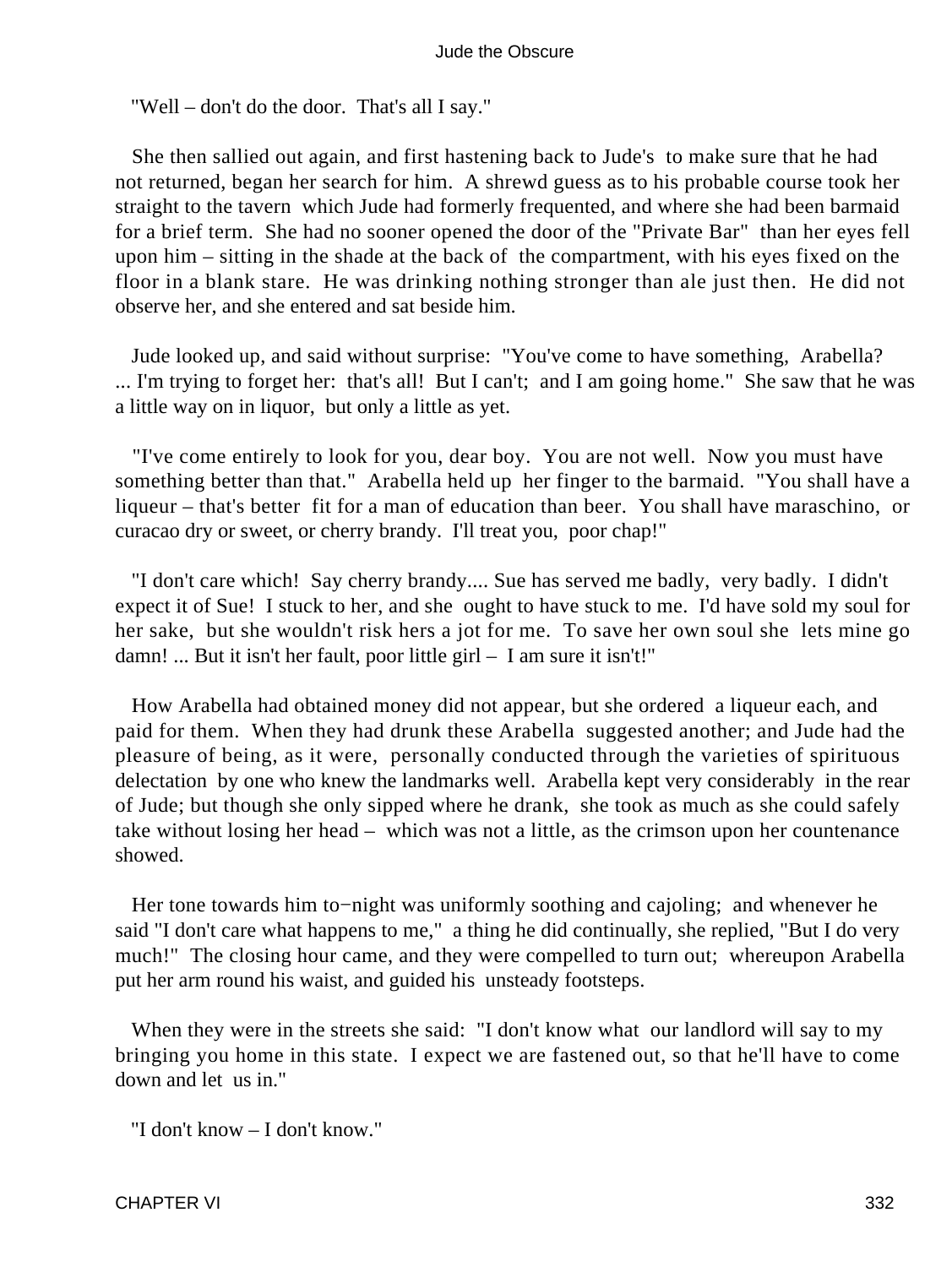"That's the worst of not having a home of your own. I tell you, Jude, what we had best do. Come round to my father's – I made it up with him a bit to−day. I can let you in, and nobody will see you at all; and by to−morrow morning you'll be all right."

"Anything – anywhere," replied Jude. "What the devil does it matter to me?"

 They went along together, like any other fuddling couple, her arm still round his waist, and his, at last, round hers; though with no amatory intent; but merely because he was weary, unstable, and in need of support.

 "This – is th' Martyrs' – burning−place," he stammered as they dragged across a broad street. "I remember – in old Fuller's HOLY STATE – and I am reminded of it – by our passing by here – old Fuller in his HOLY STATE says, that at the burning of Ridley, Doctor Smith – preached sermon, and took as his text 'THOUGH I GIVE MY BODY TO BE BURNED, AND HAVE NOT CHARITY, IT PROFITETH ME NOTHING.' – Often think of it as I pass here. Ridley was  $a - -$ "

 "Yes. Exactly. Very thoughtful of you, deary, even though it hasn't much to do with our present business."

 "Why, yes it has! I'm giving my body to be burned! But – ah – you don't understand! – it wants Sue to understand such things! And I was her seducer – poor little girl! And she's gone – and I don't care about myself! Do what you like with me! ... And yet she did it for conscience' sake, poor little Sue!"

 "Hang her! – I mean, I think she was right," hiccuped Arabella. "I've my feelings too, like her; and I feel I belong to you in Heaven's eye, and to nobody else, till death us do part! It is – hic – never too late – hic to mend!"

 They had reached her father's house, and she softly unfastened the door, groping about for a light within.

 The circumstances were not altogether unlike those of their entry into the cottage at Cresscombe, such a long time before. Nor were perhaps Arabella's motives. But Jude did not think of that, though she did.

 "I can't find the matches, dear," she said when she had fastened up the door. "But never mind – this way. As quiet as you can, please."

"It is as dark as pitch," said Jude.

 "Give me your hand, and I'll lead you. That's it. Just sit down here, and I'll pull off your boots. I don't want to wake him."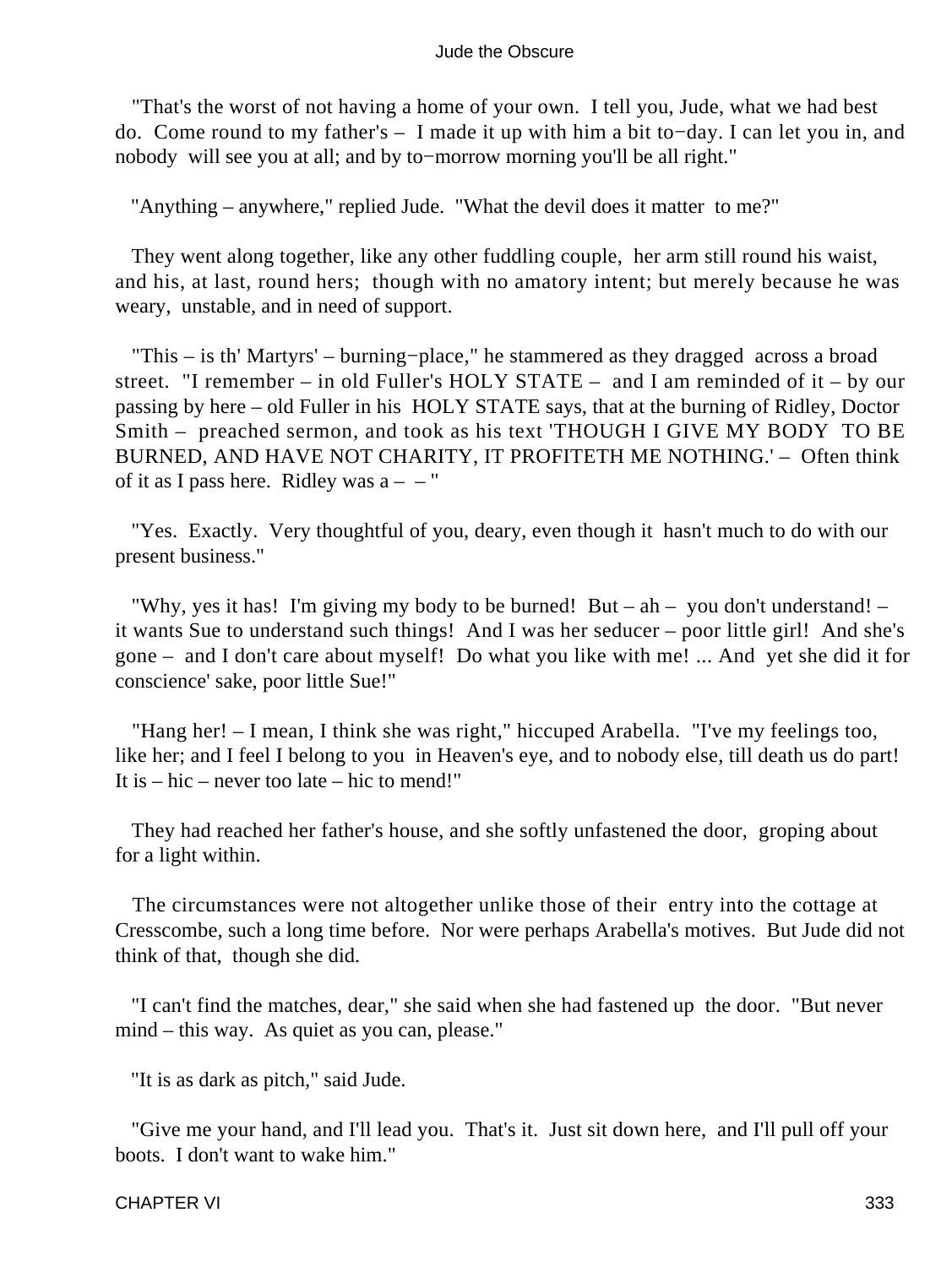"Who?"

"Father. He'd make a row, perhaps."

 She pulled off his boots. "Now," she whispered, "take hold of me – never mind your weight. Now – first stair, second stair"

 "But, – are we out in our old house by Marygreen?" asked the stupefied Jude. "I haven't been inside it for years till now! Hey? And where are my books? That's what I want to know?"

 "We are at my house, dear, where there's nobody to spy out how ill you are. Now – third stair, fourth stair – that's it. Now we shall get on."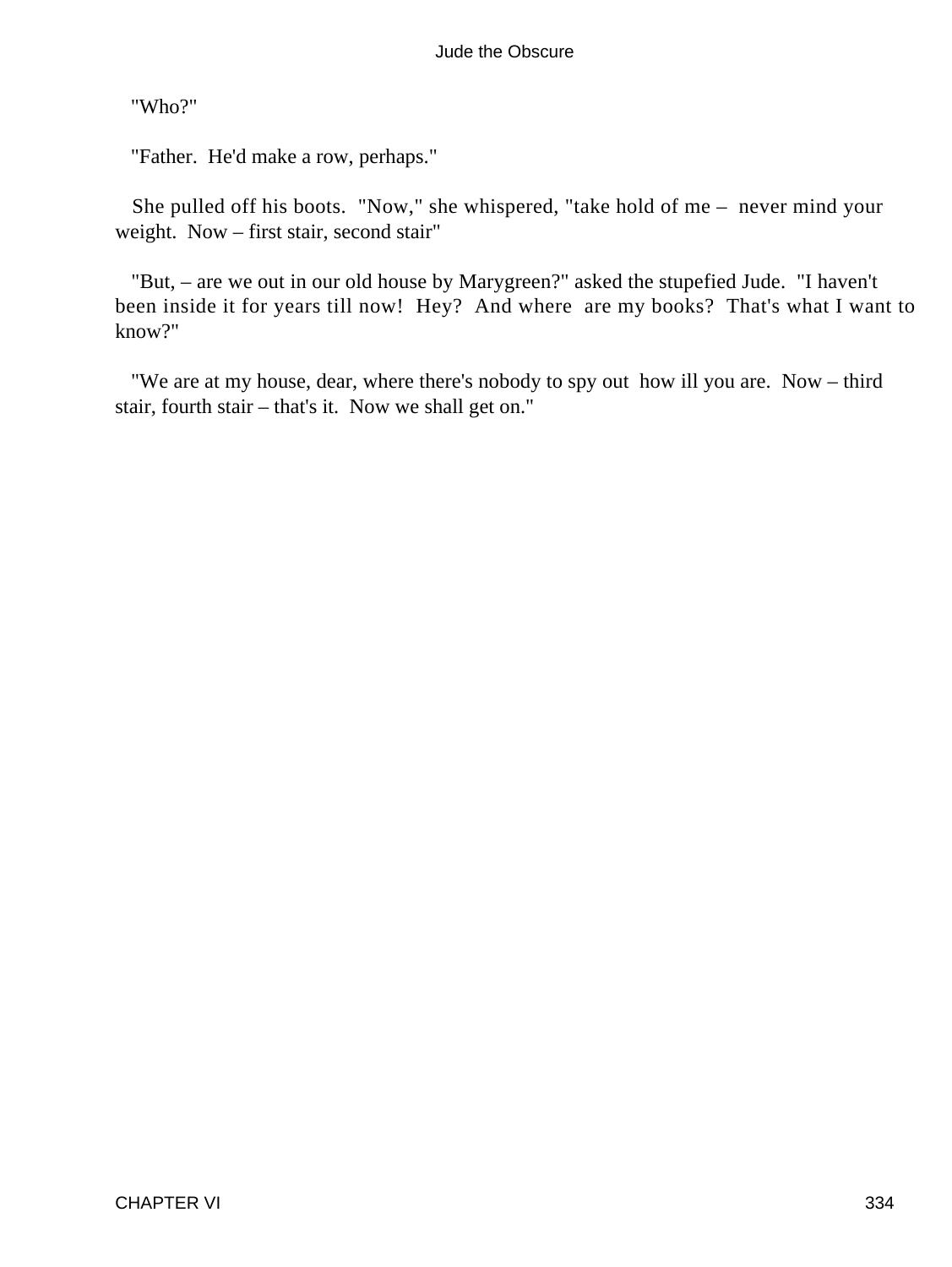# **[CHAPTER VII](#page-367-0)**

ARABELLA was preparing breakfast in the downstairs back room of this small,

recently hired tenement of her father's. She put her head into the little pork−shop in front, and told Mr. Donn it was ready. Donn, endeavouring to look like a master pork−butcher, in a greasy blue blouse, and with a strap round his waist from which a steel dangled, came in promptly.

 "You must mind the shop this morning," he said casually. "I've to go and get some inwards and half a pig from Lumsdon, and to call elsewhere. If you live here you must put your shoulder to the wheel, at least till I get the business started!"

 "Well, for to−day I can't say." She looked deedily into his face. "I've got a prize upstairs."

"Oh? What's that?"

"A husband – almost."

"No!"

"Yes. It's Jude. He's come back to me."

"Your old original one? Well, I'm damned!"

"Well, I always did like him, that I will say."

 "But how does he come to be up there?" said Donn, humour−struck, and nodding to the ceiling.

 "Don't ask inconvenient questions, Father. What we've to do is to keep him here till he and I are – as we were."

"How was that?"

"Married."

 "Ah.... Well it is the rummest thing I ever heard of – marrying an old husband again, and so much new blood in the world! He's no catch, to my thinking. I'd have had a new one while I was about it."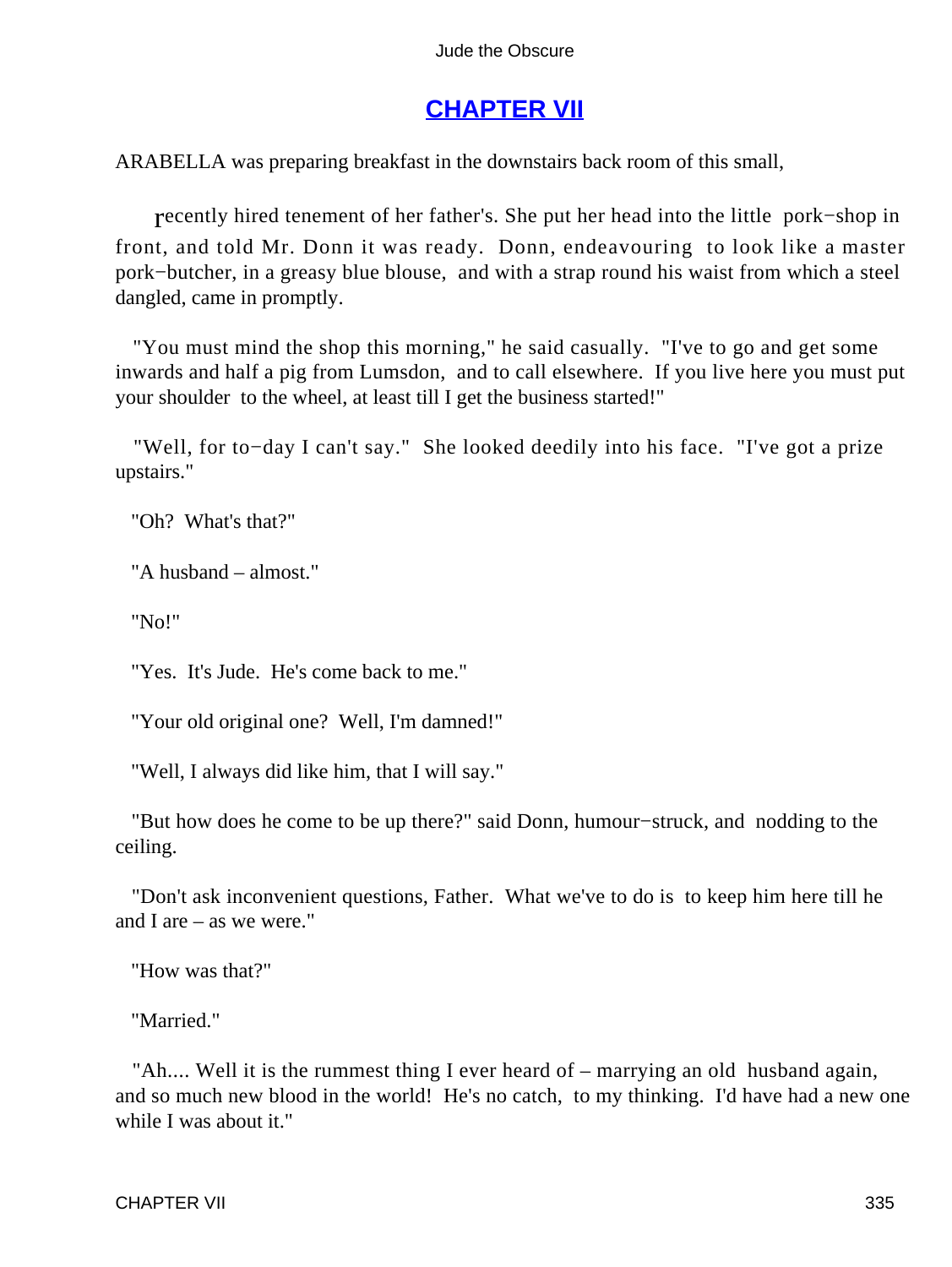"It isn't rum for a woman to want her old husband back for respectability, though for a man to want his old wife back – well, perhaps it is funny, rather!" And Arabella was suddenly seized with a fit of loud laughter, in which her father joined more moderately.

 "Be civil to him, and I'll do the rest," she said when she had recovered seriousness. "He told me this morning that his head ached fit to burst, and he hardly seemed to know where he was. And no wonder, considering how he mixed his drink last night. We must keep him jolly and cheerful here for a day or two, and not let him go back to his lodging. Whatever you advance I'll pay back to you again. But I must go up and see how he is now, poor deary."

 Arabella ascended the stairs, softly opened the door of the first bedroom, and peeped in. Finding that her shorn Samson was asleep she entered to the bedside and stood regarding him. The fevered flush on his face from the debauch of the previous evening lessened the fragility of his ordinary appearance, and his long lashes, dark brows, and curly back hair and beard against the white pillow completed the physiognomy of one whom Arabella, as a woman of rank passions, still felt it worth while to recapture, highly important to recapture as a woman straitened both in means and in reputation. Her ardent gaze seemed to affect him; his quick breathing became suspended, and he opened his eyes.

"How are you now, dear?" said she. "It is I – Arabella."

 "Ah! – where – oh yes, I remember! You gave me shelter.... I am stranded – ill – demoralized – damn bad! That's what I am!"

 "Then do stay here. There's nobody in the house but father and me, and you can rest till you are thoroughly well. I'll tell them at the stoneworks that you are knocked up."

"I wonder what they are thinking at the lodgings!"

 "I'll go round and explain. Perhaps you had better let me pay up, or they'll think we've run away?"

"Yes. You'll find enough money in my pocket there."

 Quite indifferent, and shutting his eyes because he could not bear the daylight in his throbbing eye−balls, Jude seemed to doze again. Arabella took his purse, softly left the room, and putting on her outdoor things went off to the lodgings she and he had quitted the evening before.

 Scarcely half an hour had elapsed ere she reappeared round the corner, walking beside a lad wheeling a truck on which were piled all Jude's household possessions, and also the few of Arabella's things which she had taken to the lodging for her short sojourn there. Jude was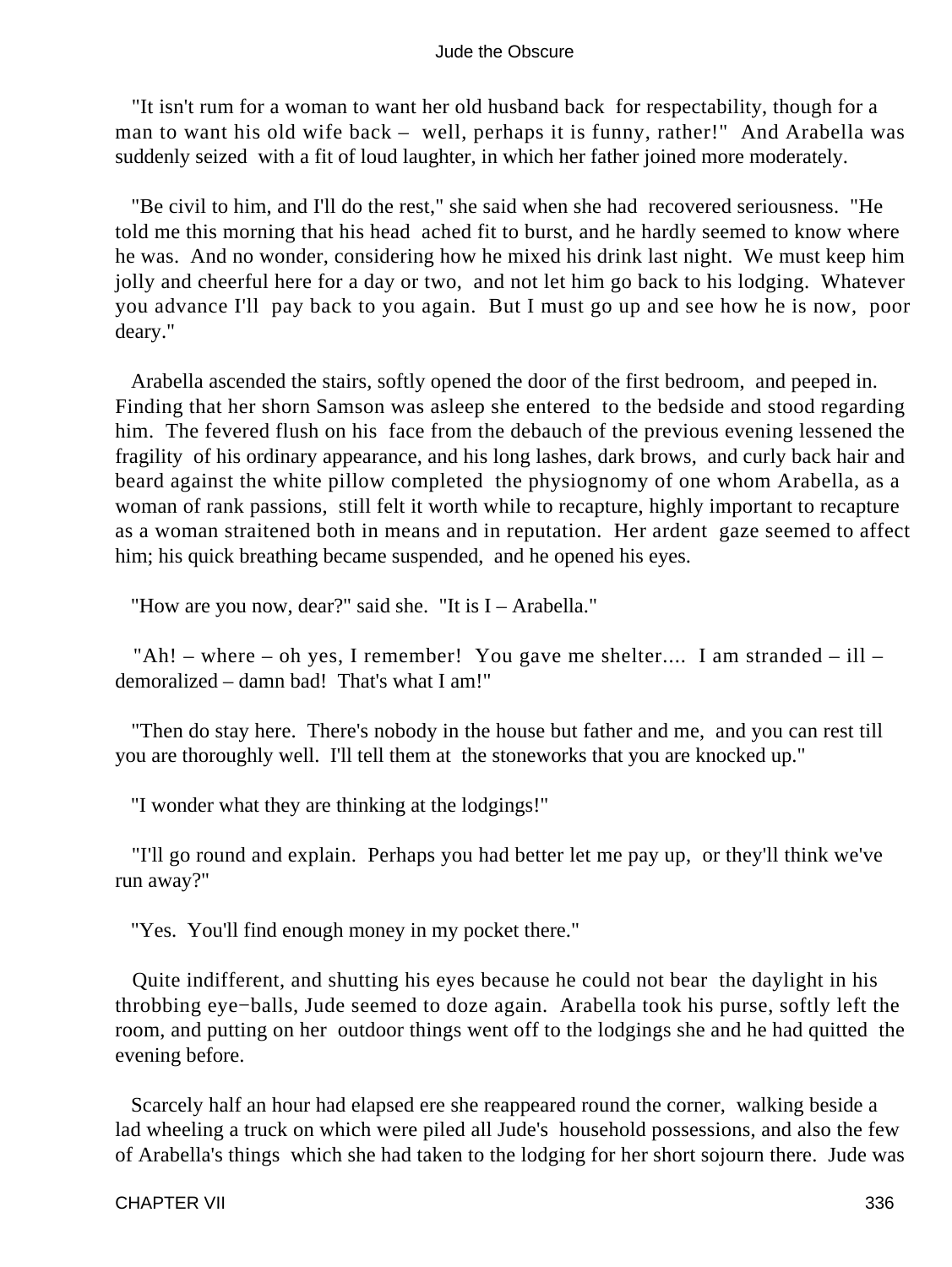in such physical pain from his unfortunate break−down of the previous night, and in such mental pain from the loss of Sue and from having yielded in his half−somnolent state to Arabella, that when he saw his few chattels unpacked and standing before his eyes in this strange bedroom, intermixed with woman's apparel, he scarcely considered how they had come there, or what their coming signalized.

 "Now," said Arabella to her father downstairs, "we must keep plenty of good liquor going in the house these next few days. I know his nature, and if he once gets into that fearfully low state that he does get into sometimes, he'll never do the honourable thing by me in this world, and I shall be left in the lurch. He must be kept cheerful. He has a little money in the savings bank, and he has given me his purse to pay for anything necessary. Well, that will be the licence; for I must have that ready at hand, to catch him the moment he's in the humour. You must pay for the liquor. A few friends, and a quiet convivial party would be the thing, if we could get it up. It would advertise the shop, and help me too."

 "That can be got up easy enough by anybody who'll afford victuals and drink.... Well yes – it would advertise the shop – that's true."

 Three days later, when Jude had recovered somewhat from the fearful throbbing of his eyes and brain, but was still considerably confused in his mind by what had been supplied to him by Arabella during the interval – to keep him, jolly, as she expressed it – the quiet convivial gathering, suggested by her, to wind Jude up to the striking point, took place.

 Donn had only just opened his miserable little pork and sausage shop, which had as yet scarce any customers; nevertheless that party advertised it well, and the Donns acquired a real notoriety among a certain class in Christminster who knew not the colleges, nor their works, nor their ways. Jude was asked if he could suggest any guest in addition to those named by Arabella and her father, and in a saturnine humour of perfect recklessness mentioned Uncle Joe, and Stagg, and the decayed auctioneer, and others whom he remembered as having been frequenters of the well−known tavern during his bout therein years before. He also suggested Freckles and Bower o' Bliss. Arabella took him at his word so far as the men went, but drew the line at the ladies.

 Another man they knew, Tinker Taylor, though he lived in the same street, was not invited; but as he went homeward from a late job on the evening of the party, he had occasion to call at the shop for trotters. There were none in, but he was promised some the next morning. While making his inquiry Taylor glanced into the back room, and saw the guests sitting round, card−playing, and drinking, and otherwise enjoying themselves at Donn's expense. He went home to bed, and on his way out next morning wondered how the party went off. He thought it hardly worth while to call at the shop for his provisions at that hour, Donn and his daughter being probably not up, if they caroused late the night before. However, he found in passing that the door was open, and he could hear voices within, though the shutters of the meat−stall were not down. He went and tapped at the sitting−room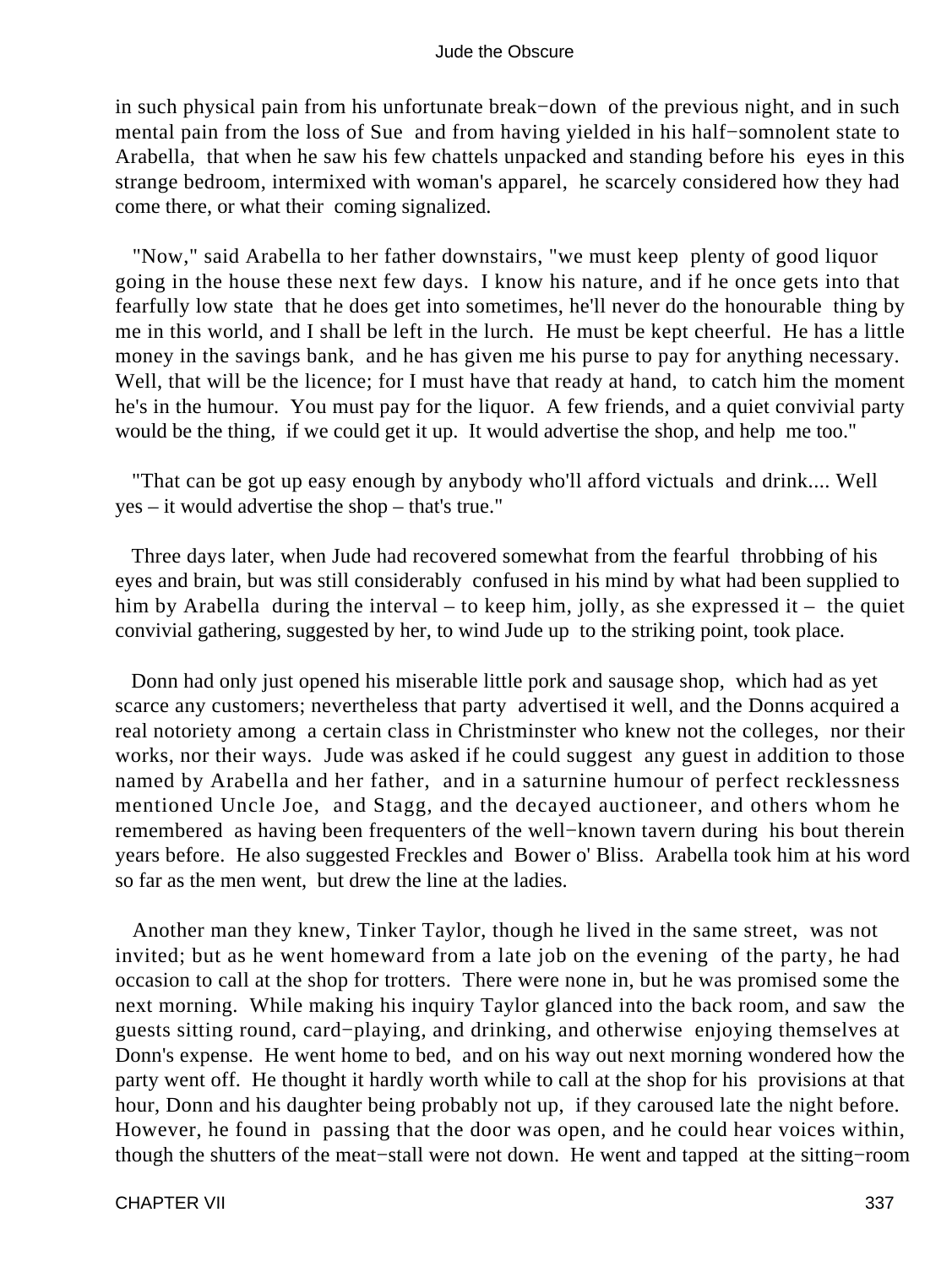door, and opened it.

"Well – to be sure!" he said, astonished.

 Hosts and guests were sitting card−playing, smoking, and talking, precisely as he had left them eleven hours earlier; the gas was burning and the curtains drawn, though it had been broad daylight for two hours out of doors.

 "Yes!" cried Arabella, laughing. "Here we are, just the same. We ought to be ashamed of ourselves, oughtn't we! But it is a sort of housewarming, you see; and our friends are in no hurry. Come in, Mr. Taylor, and sit down."

 The tinker, or rather reduced ironmonger, was nothing loath, and entered and took a seat. "I shall lose a quarter, but never mind," he said. "Well, really, I could hardly believe my eyes when I looked in! It seemed as if I was flung back again into last night, all of a sudden."

"So you are. Pour out for Mr. Taylor."

 He now perceived that she was sitting beside Jude, her arm being round his waist. Jude, like the rest of the company, bore on his face the signs of how deeply he had been indulging.

 "Well, we've been waiting for certain legal hours to arrive, to tell the truth," she continued bashfully, and making her spirituous crimson look as much like a maiden blush as possible. "Jude and I have decided to make up matters between us by tying the knot again, as we find we can't do without one another after all. So, as a bright notion, we agreed to sit on till it was late enough, and go and do it off−hand."

 Jude seemed to pay no great heed to what she was announcing, or indeed to anything whatever. The entrance of Taylor infused fresh spirit into the company, and they remained sitting, till Arabella whispered to her father: "Now we may as well go."

"But the parson don't know?"

 "Yes, I told him last night that we might come between eight and nine, as there were reasons of decency for doing it as early and quiet as possible; on account of it being our second marriage, which might make people curious to look on if they knew. He highly approved."

"Oh very well: I'm ready," said her father, getting up and shaking himself.

"Now, old darling," she said to Jude. "Come along, as you promised."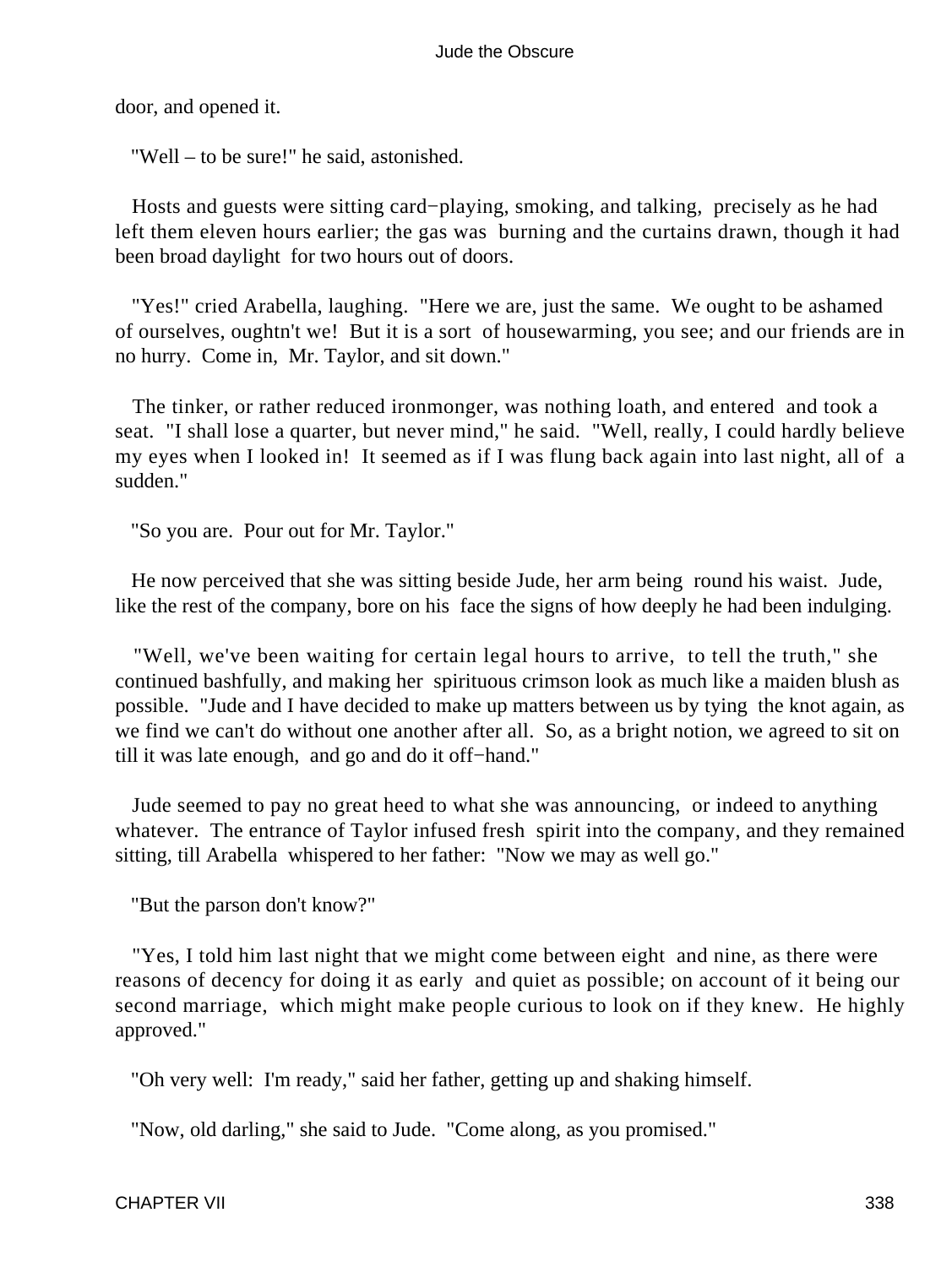"When did I promise anything?" asked he, whom she had made so tipsy by her special knowledge of that line of business as almost to have made him sober again – or to seem so to those who did not know him.

 "Why!" said Arabella, affecting dismay. "You've promised to marry me several times as we've sat here to−night. These gentlemen have heard you."

 "I don't remember it," said Jude doggedly. "There's only one woman – but I won't mention her in this Capharnaum!"

 Arabella looked towards her father. "Now, Mr. Fawley be honourable," said Donn. "You and my daughter have been living here together these three or four days, quite on the understanding that you were going to marry her. Of course I shouldn't have had such goings on in my house if I hadn't understood that. As a point of honour you must do it now."

 "Don't say anything against my honour!" enjoined Jude hotly, standing up. "I'd marry the  $W - -$  of Babylon rather than do anything dishonourable! No reflection on you, my dear. It is a mere rhetorical figure – what they call in the books, hyperbole."

"Keep your figures for your debts to friends who shelter you," said Donn.

"If I am bound in honour to marry her – as I suppose I am – though how I came to be here with her I know no more than a dead man – marry her I will, so help me God! I have never behaved dishonourably to a woman or to any living thing. I am not a man who wants to save himself at the expense of the weaker among us!"

 "There – never mind him, deary," said she, putting her cheek against Jude's. "Come up and wash your face, and just put yourself tidy, and off we'll go. Make it up with Father."

 They shook hands. Jude went upstairs with her, and soon came down looking tidy and calm. Arabella, too, had hastily arranged herself, and accompanied by Donn away they went.

 "Don't go," she said to the guests at parting. I've told the little maid to get the breakfast while we are gone; and when we come back we'll all have some. A good strong cup of tea will set everybody right for going home."

 When Arabella, Jude, and Donn had disappeared on their matrimonial errand the assembled guests yawned themselves wider awake, and discussed the situation with great interest. Tinker Taylor, being the most sober, reasoned the most lucidly.

 "I don't wish to speak against friends," he said. "But it do seem a rare curiosity for a couple to marry over again! If they couldn't get on the first time when their minds were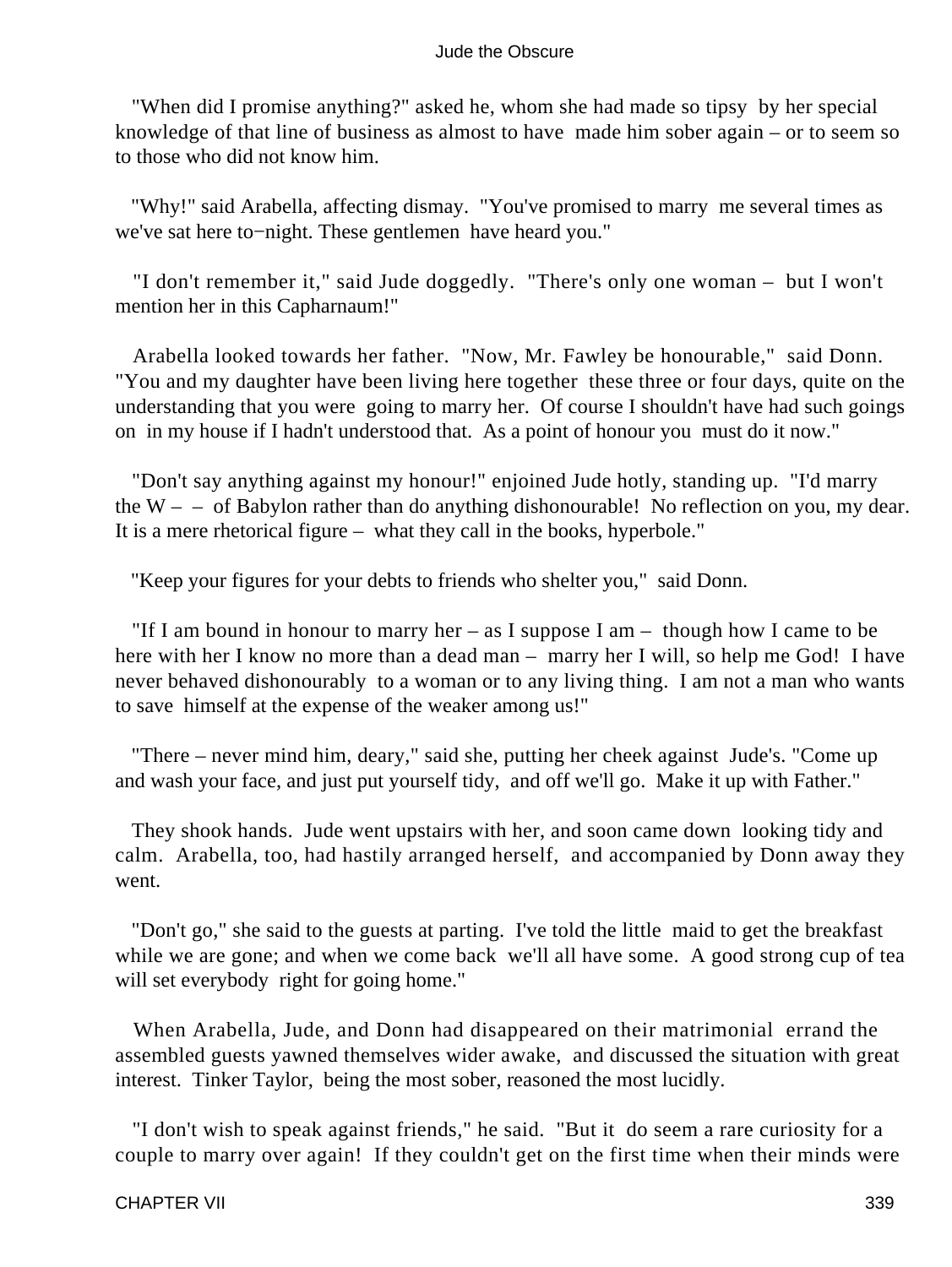limp, they won't the second, by my reckoning."

"Do you think he'll do it?"

"He's been put upon his honour by the woman, so he med."

"He'd hardly do it straight off like this. He's got no licence nor anything."

"She's got that, bless you. Didn't you hear her say so to her father?"

 "Well," said Tinker Taylor, relighting his pipe at the gas−jet. "Take her all together, limb by limb, she's not such a bad−looking piece – particular by candlelight. To be sure, halfpence that have been in circulation can't be expected to look like new ones from the mint. But for a woman that's been knocking about the four hemispheres for some time, she's passable enough. A little bit thick in the flitch perhaps: but I like a woman that a puff o' wind won't blow down."

 Their eyes followed the movements of the little girl as she spread the breakfast−cloth on the table they had been using, without wiping up the slops of the liquor. The curtains were undrawn, and the expression of the house made to look like morning. Some of the guests, however, fell asleep in their chairs. One or two went to the door, and gazed along the street more than once. Tinker Taylor was the chief of these, and after a time he came in with a leer on his face.

"By Gad, they are coming! I think the deed's done!"

 "No," said Uncle Joe, following him in. "Take my word, he turned rusty at the last minute. They are walking in a very unusual way; and that's the meaning of it!"

 They waited in silence till the wedding−party could be heard entering the house. First into the room came Arabella boisterously; and her face was enough to show that her strategy had succeeded.

"Mrs. Fawley, I presume?" said Tinker Taylor with mock courtesy.

 "Certainly. Mrs. Fawley again," replied Arabella blandly, pulling off her glove and holding out her left hand. "There's the padlock, see.... Well, he was a very nice, gentlemanly man indeed. I mean the clergyman. He said to me as gentle as a babe when all was done: 'Mrs. Fawley, I congratulate you heartily,' he says. 'For having heard your history, and that of your husband, I think you have both done the right and proper thing. And for your past errors as a wife, and his as a husband, I think you ought now to be forgiven by the world, as you have forgiven each other,' says he. Yes: he was a very nice, gentlemanly man. 'The Church don't recognize divorce in her dogma, strictly speaking,' he says: 'and bear in mind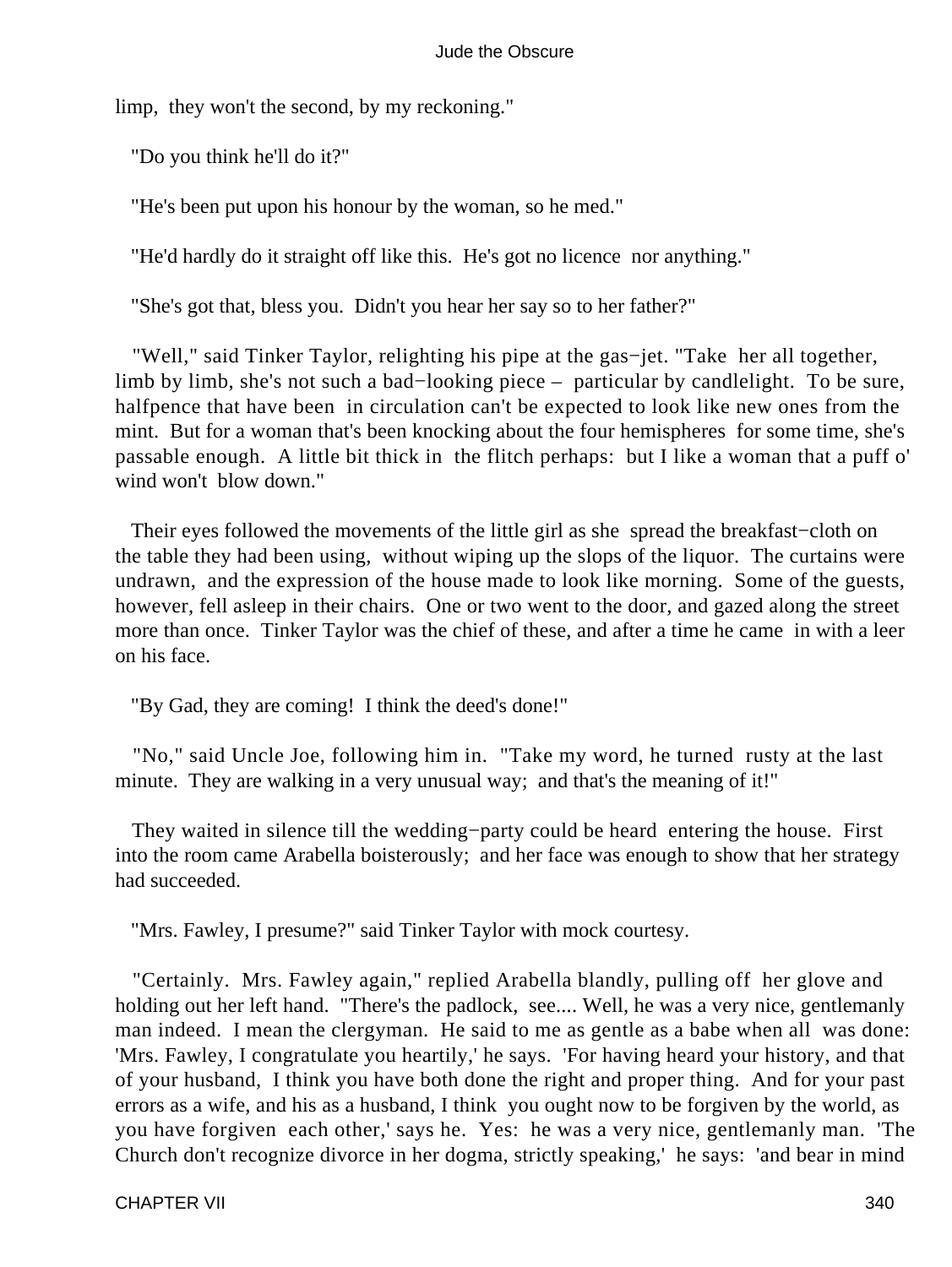the words of the service in your goings out and your comings in: What God hath joined together let no man put asunder.' Yes: he was a very nice, gentlemanly man.... But, Jude, my dear, you were enough to make a cat laugh! You walked that straight, and held yourself that steady, that one would have thought you were going 'prentice to a judge; though I knew you were seeing double all the time, from the way you fumbled with my finger."

"I said I'd do anything to – save a woman's honour," muttered Jude. "And I've done it!"

"Well now, old deary, come along and have some breakfast."

"I want – some – more whisky," said Jude stolidly.

 "Nonsense, dear. Not now! There's no more left. The tea will take the muddle out of our heads, and we shall be as fresh as larks."

 "All right. I've – married you. She said I ought to marry you again, and I have straightway. It is true religion!  $Ha - ha - ha!$ "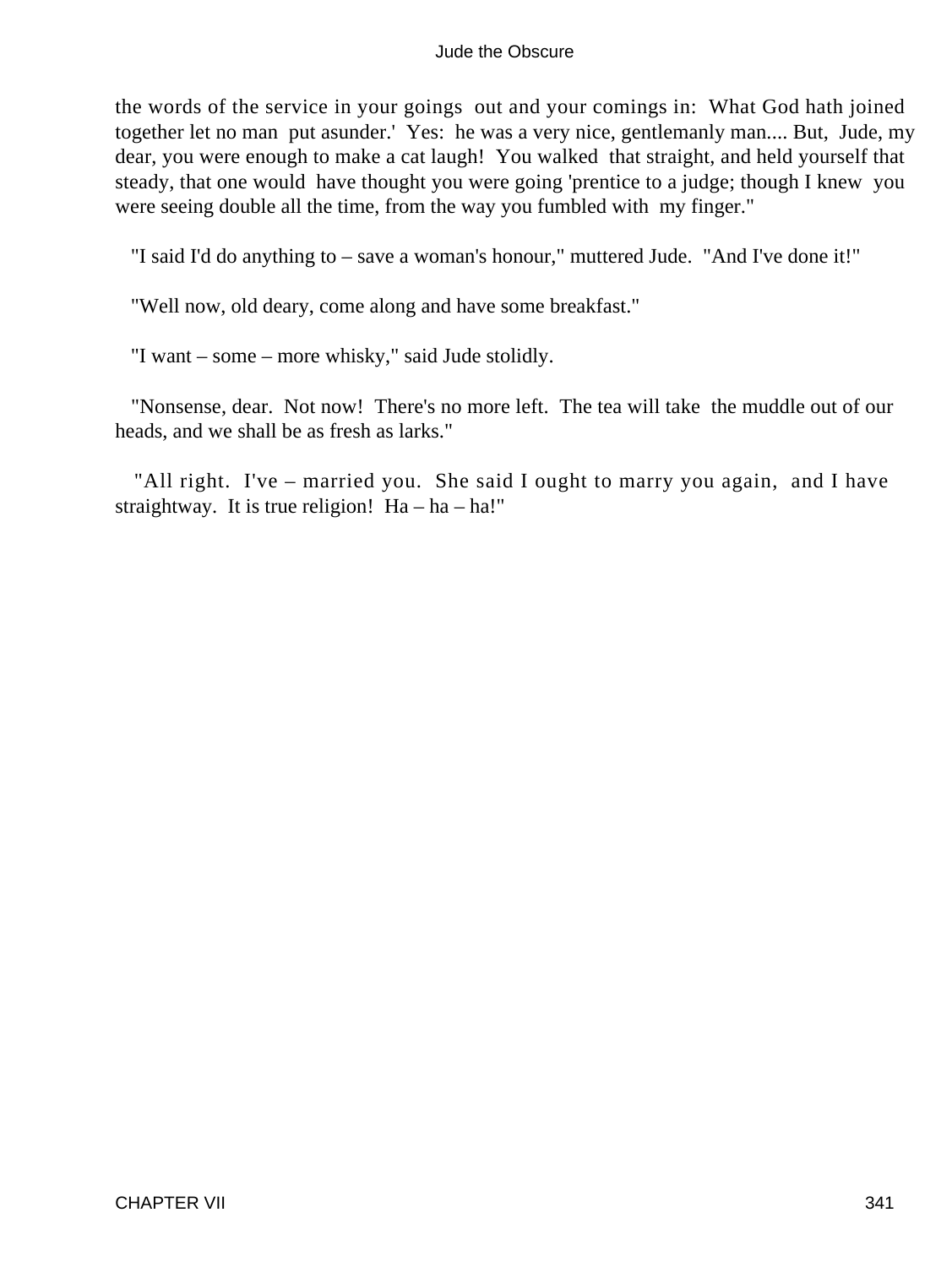# **[CHAPTER VIII](#page-367-0)**

MICHAELMAS came and passed, and Jude and his wife, who had lived

but a short time in her father's house after their remarriage, were in lodgings on the top floor of a dwelling nearer to the centre of the city.

 He had done a few days' work during the two or three months since the event, but his health had been indifferent, and it was now precarious. He was sitting in an arm−chair before the fire, and coughed a good deal.

 "I've got a bargain for my trouble in marrying thee over again!" Arabella was saying to him. "I shall have to keep 'ee entirely – that's what 'twill come to! I shall have to make black−pot and sausages, and hawk 'em about the street, all to support an invalid husband I'd no business to be saddled with at all. Why didn't you keep your health, deceiving one like this? You were well enough when the wedding was!"

 "Ah, yes!" said he, laughing acridly. "I have been thinking of my foolish feeling about the pig you and I killed during our first marriage. I feel now that the greatest mercy that could be vouchsafed to me would be that something should serve me as I served that animal."

 This was the sort of discourse that went on between them every day now. The landlord of the lodging, who had heard that they were a queer couple, had doubted if they were married at all, especially as he had seen Arabella kiss Jude one evening when she had taken a little cordial; and he was about to give them notice to quit, till by chance overhearing her one night haranguing Jude in rattling terms, and ultimately flinging a shoe at his head, he recognized the note of genuine wedlock; and concluding that they must be respectable, said no more.

 Jude did not get any better, and one day he requested Arabella, with considerable hesitation, to execute a commission for him. She asked him indifferently what it was.

"To write to Sue."

"What in the name – do you want me to write to her for?"

 "To ask how she is, and if she'll come to see me, because I'm ill, and should like to see her – once again."

"It is like you to insult a lawful wife by asking such a thing!"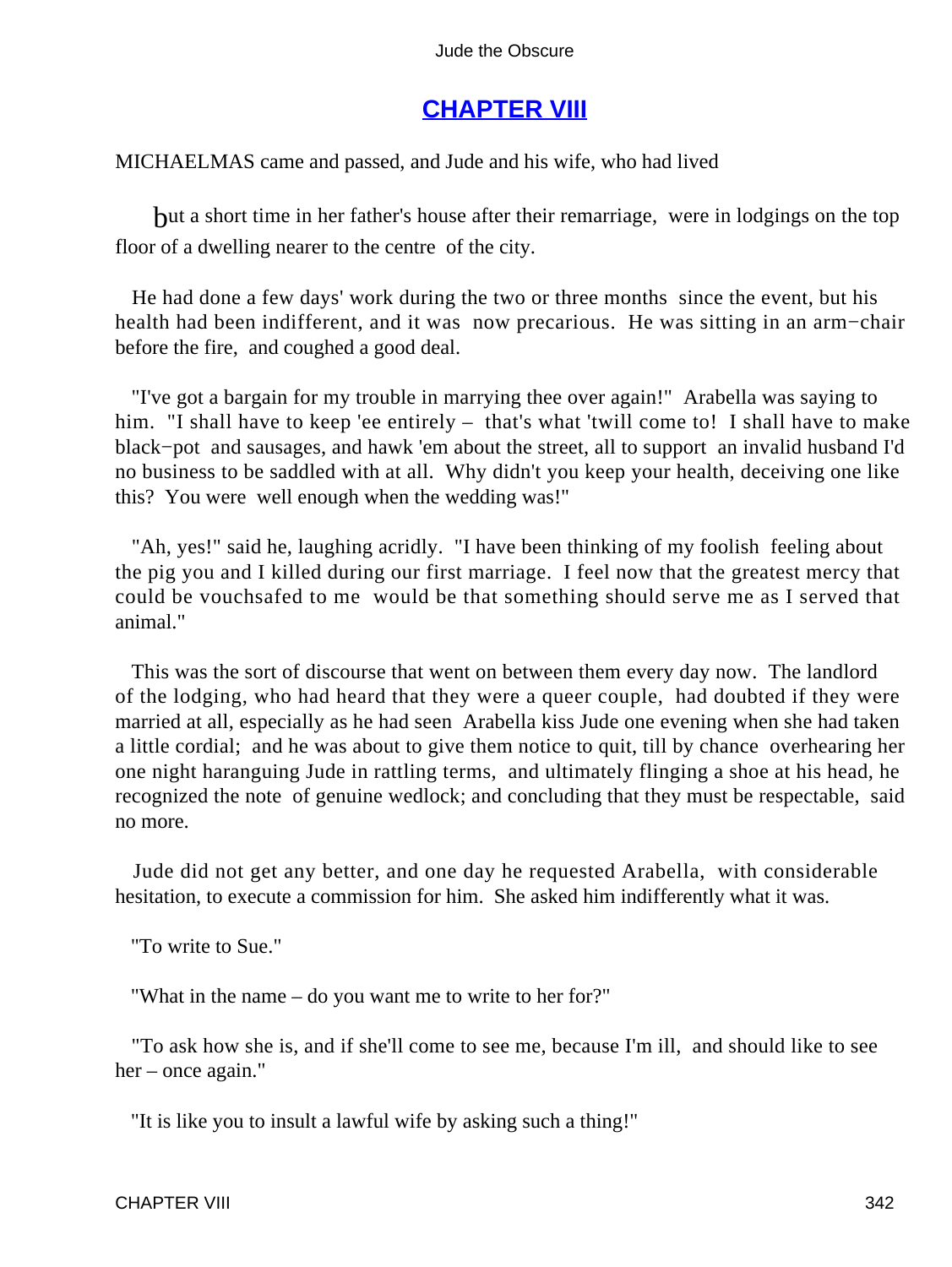"It is just in order not to insult you that I ask you to do it. You know I love Sue. I don't wish to mince the matter – there stands the fact: I love her. I could find a dozen ways of sending a letter to her without your knowledge. But I wish to be quite above−board with you, and with her husband. A message through you asking her to come is at least free from any odour of intrigue. If she retains any of her old nature at all, she'll come."

"You've no respect for marriage whatever, or its rights and duties!"

 "What DOES it matter what my opinions are – a wretch like me! Can it matter to anybody in the world who comes to see me for half an hour – here with one foot in the grave! ... Come, please write, Arabella!" he pleaded. "Repay my candour by a little generosity!"

"I should think NOT!"

 "Not just once? – Oh do!" He felt that his physical weakness had taken away all his dignity.

 "What do you want HER to know how you are for? She don't want to see 'ee. She's the rat that forsook the sinking ship!"

"Don't, don't!"

"And I stuck to un – the more fool I! Have that strumpet in the house indeed!"

 Almost as soon as the words were spoken Jude sprang from the chair, and before Arabella knew where she was he had her on her back upon a little couch which stood there, he kneeling above her.

 "Say another word of that sort," he whispered, "and I'll kill you – here and now! I've everything to gain by it – my own death not being the least part. So don't think there's no meaning in what I say!"

"What do you want me to do?" gasped Arabella.

"Promise never to speak of her."

"Very well. I do."

 "I take your word," he said scornfully as he loosened her. "But what it is worth I can't say."

"You couldn't kill the pig, but you could kill me!"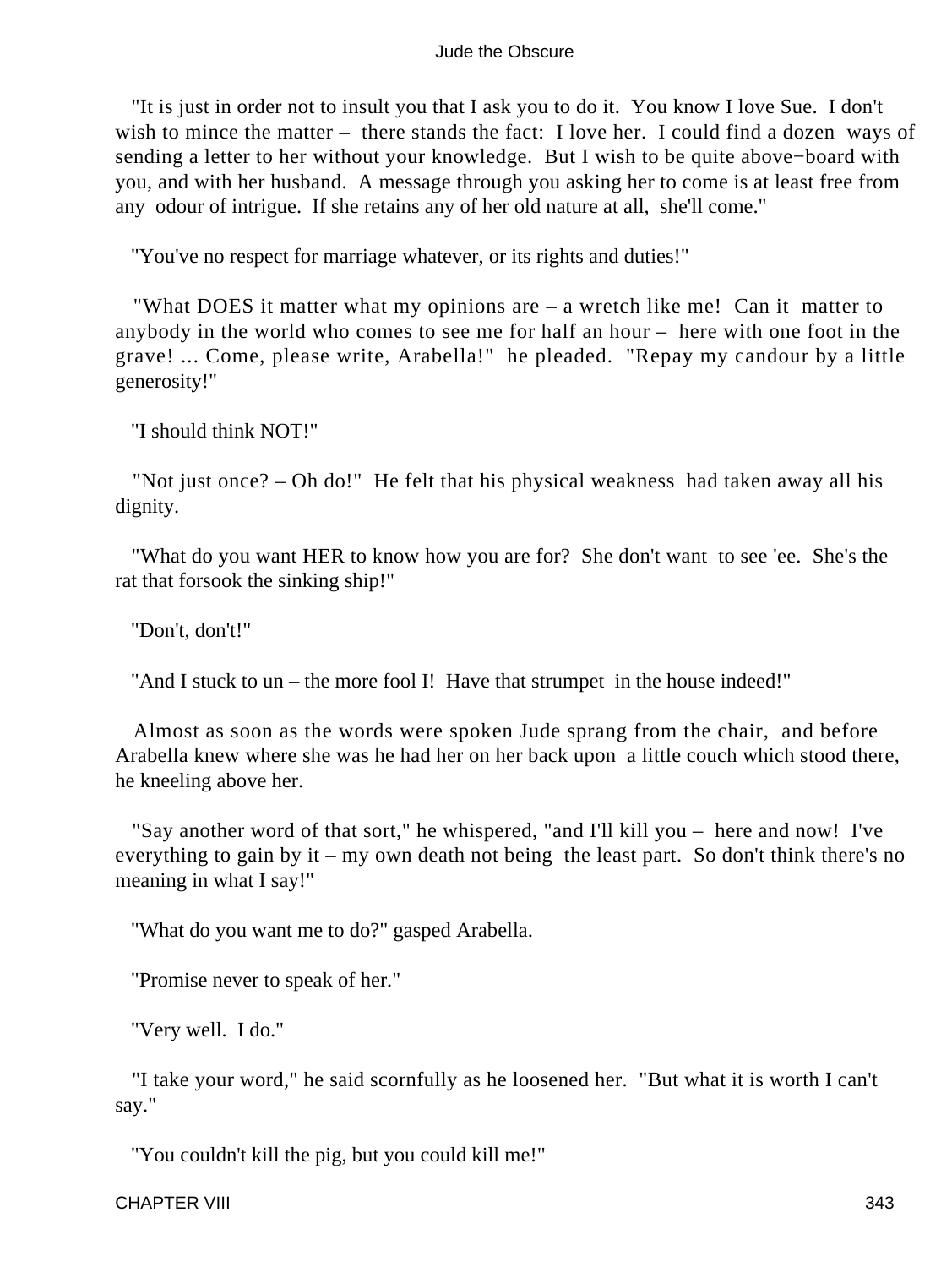"Ah – there you have me! No – I couldn't kill you – even in a passion. Taunt away!"

 He then began coughing very much, and she estimated his life with an appraiser's eye as he sank back ghastly pale. "I'll send for her," Arabella murmured, "if you'll agree to my being in the room with you all the time she's here."

 The softer side of his nature, the desire to see Sue, made him unable to resist the offer even now, provoked as he had been; and he replied breathlessly: "Yes, I agree. Only send for her!"

In the evening he inquired if she had written.

 "Yes," she said; "I wrote a note telling her you were ill, and asking her to come to−morrow or the day after. I haven't posted it yet."

 The next day Jude wondered if she really did post it, but would not ask her; and foolish Hope, that lives on a drop and a crumb, made him restless with expectation. He knew the times of the possible trains, and listened on each occasion for sounds of her.

 She did not come; but Jude would not address Arabella again thereon. He hoped and expected all the next day; but no Sue appeared; neither was there any note of reply. Then Jude decided in the privacy of his mind that Arabella had never posted hers, although she had written it. There was something in her manner which told it. His physical weakness was such that he shed tears at the disappointment when she was not there to see. His suspicions were, in fact, well founded. Arabella, like some other nurses, thought that your duty towards your invalid was to pacify him by any means short of really acting upon his fancies.

 He never said another word to her about his wish or his conjecture. A silent, undiscerned resolve grew up in him, which gave him, if not strength, stability and calm. One midday when, after an absence of two hours, she came into the room, she beheld the chair empty.

 Down she flopped on the bed, and sitting, meditated. "Now where the devil is my man gone to!" she said.

 A driving rain from the north−east had been falling with more or less intermission all the morning, and looking from the window at the dripping spouts it seemed impossible to believe that any sick man would have ventured out to almost certain death. Yet a conviction possessed Arabella that he had gone out, and it became a certainty when she had searched the house. "If he's such a fool, let him be!" she said. "I can do no more."

 Jude was at that moment in a railway train that was drawing near to Alfredston, oddly swathed, pale as a monumental figure in alabaster, and much stared at by other passengers.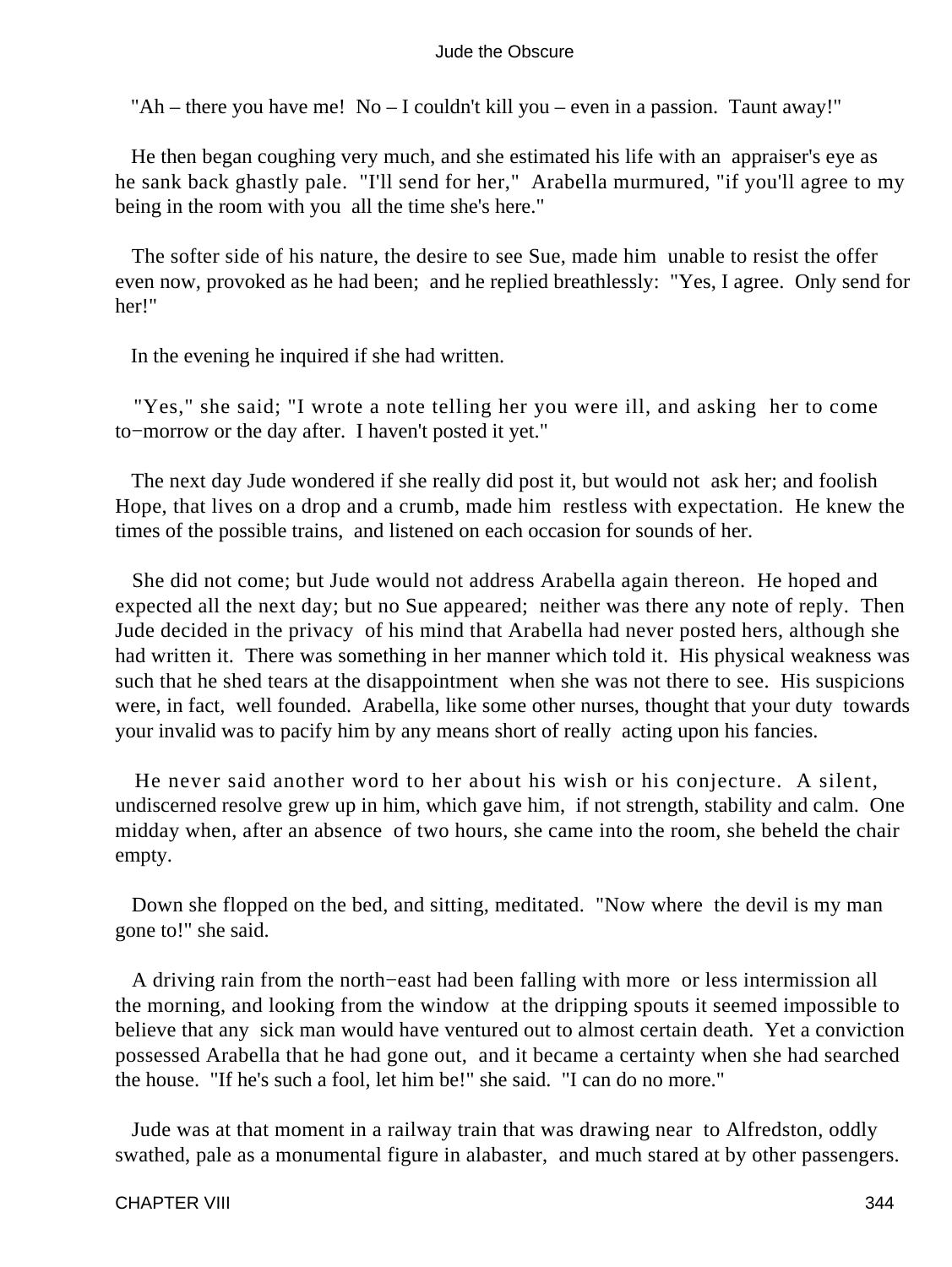An hour later his thin form, in the long great−coat and blanket he had come with, but without an umbrella, could have been seen walking along the five−mile road to Marygreen. On his face showed the determined purpose that alone sustained him, but to which has weakness afforded a sorry foundation. By the up−hill walk he was quite blown, but he pressed on; and at half−past three o'clock stood by the familiar well at Marygreen. The rain was keeping everybody indoors; Jude crossed the green to the church without observation, and found the building open. Here he stood, looking forth at the school, whence he could hear the usual sing−song tones of the little voices that had not learnt Creation's groan.

 He waited till a small boy came from the school – one evidently allowed out before hours for some reason or other. Jude held up his hand, and the child came.

 "Please call at the schoolhouse and ask Mrs. Phillotson if she will be kind enough to come to the church for a few minutes."

 The child departed, and Jude heard him knock at the door of the dwelling. He himself went further into the church. Everything was new, except a few pieces of carving preserved from the wrecked old fabric, now fixed against the new walls. He stood by these: they seemed akin to the perished people of that place who were his ancestors and Sue's.

 A light footstep, which might have been accounted no more than an added drip to the rainfall, sounded in the porch, and he looked round.

 "Oh – I didn't think it was you! I didn't – Oh, Jude!" A hysterical catch in her breath ended in a succession of them. He advanced, but she quickly recovered and went back.

"Don't go – don't go!" he implored. "This is my last time! I thought it would be less intrusive than to enter your house. And I shall never come again. Don't then be unmerciful. Sue, Sue! We are acting by the letter; and 'the letter killeth'!"

 "I'll stay – I won't be unkind!" she said, her mouth quivering and her tears flowing as she allowed him to come closer. "But why did you come, and do this wrong thing, after doing such a right thing as you have done?"

"What right thing?"

 "Marrying Arabella again. It was in the Alfredston paper. She has never been other than yours, Jude – in a proper sense. And therefore you did so well – Oh so well! – in recognizing it – and taking her to you again."

 "God above – and is that all I've come to hear? If there is anything more degrading, immoral, unnatural, than another in my life, it is this meretricious contract with Arabella which has been called doing the right thing! And you too – you call yourself Phillotson's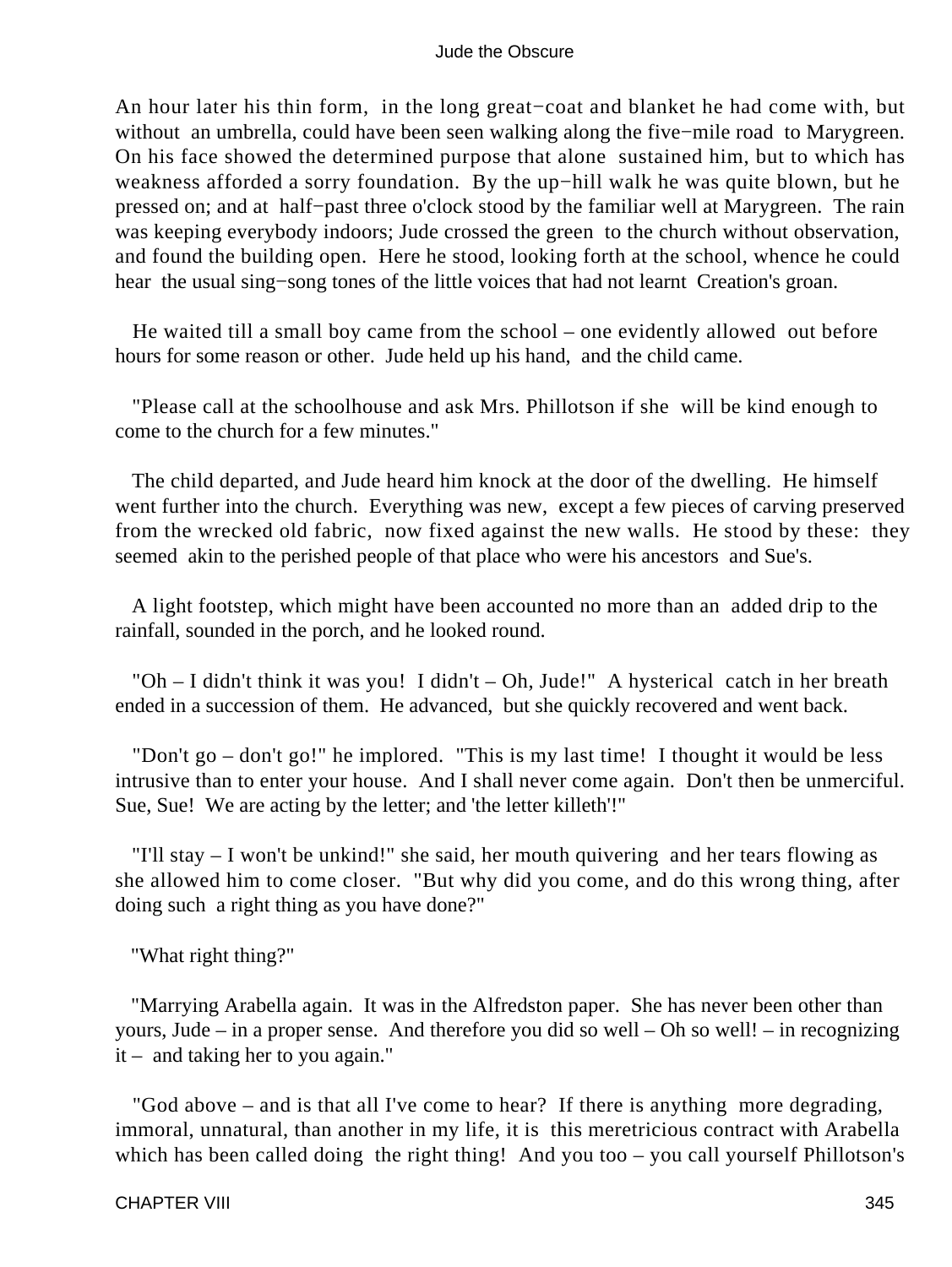wife! HIS wife! You are mine."

 "Don't make me rush away from you – I can't bear much! But on this point I am decided."

"I cannot understand how you did it – how you think it – I cannot!"

"Never mind that. He is a kind husband to me  $-$  And I  $-$  I've wrestled and struggled, and fasted, and prayed. I have nearly brought my body into complete subjection. And you mustn't – will you – wake – "

 "Oh you darling little fool; where is your reason? You seem to have suffered the loss of your faculties! I would argue with you if I didn't know that a woman in your state of feeling is quite beyond all appeals to her brains. Or is it that you are humbugging yourself, as so many women do about these things; and don't actually believe what you pretend to, and only are indulging in the luxury of the emotion raised by an affected belief?"

"Luxury! How can you be so cruel!"

 "You dear, sad, soft, most melancholy wreck of a promising human intellect that it has ever been my lot to behold! Where is your scorn of convention gone? I WOULD have died game!"

"You crush, almost insult me, Jude! Go away from me!" She turned off quickly.

 "I will. I would never come to see you again, even if I had the strength to come, which I shall not have any more. Sue, Sue, you are not worth a man's love!"

 Her bosom began to go up and down. "I can't endure you to say that!" she burst out, and her eye resting on him a moment, she turned back impulsively. "Don't, don't scorn me! Kiss me, oh kiss me lots of times, and say I am not a coward and a contemptible humbug – I can't bear it!" She rushed up to him and, with her mouth on his, continued: "I must tell you – oh I must – my darling Love! It has been – only a church marriage – an apparent marriage I mean! He suggested it at the very first!"

"How?"

 "I mean it is a nominal marriage only. It hasn't been more than that at all since I came back to him!"

 "Sue!" he said. Pressing her to him in his arms he bruised her lips with kisses: "If misery can know happiness, I have a moment's happiness now! Now, in the name of all you hold holy, tell me the truth, and no lie. You do love me still?"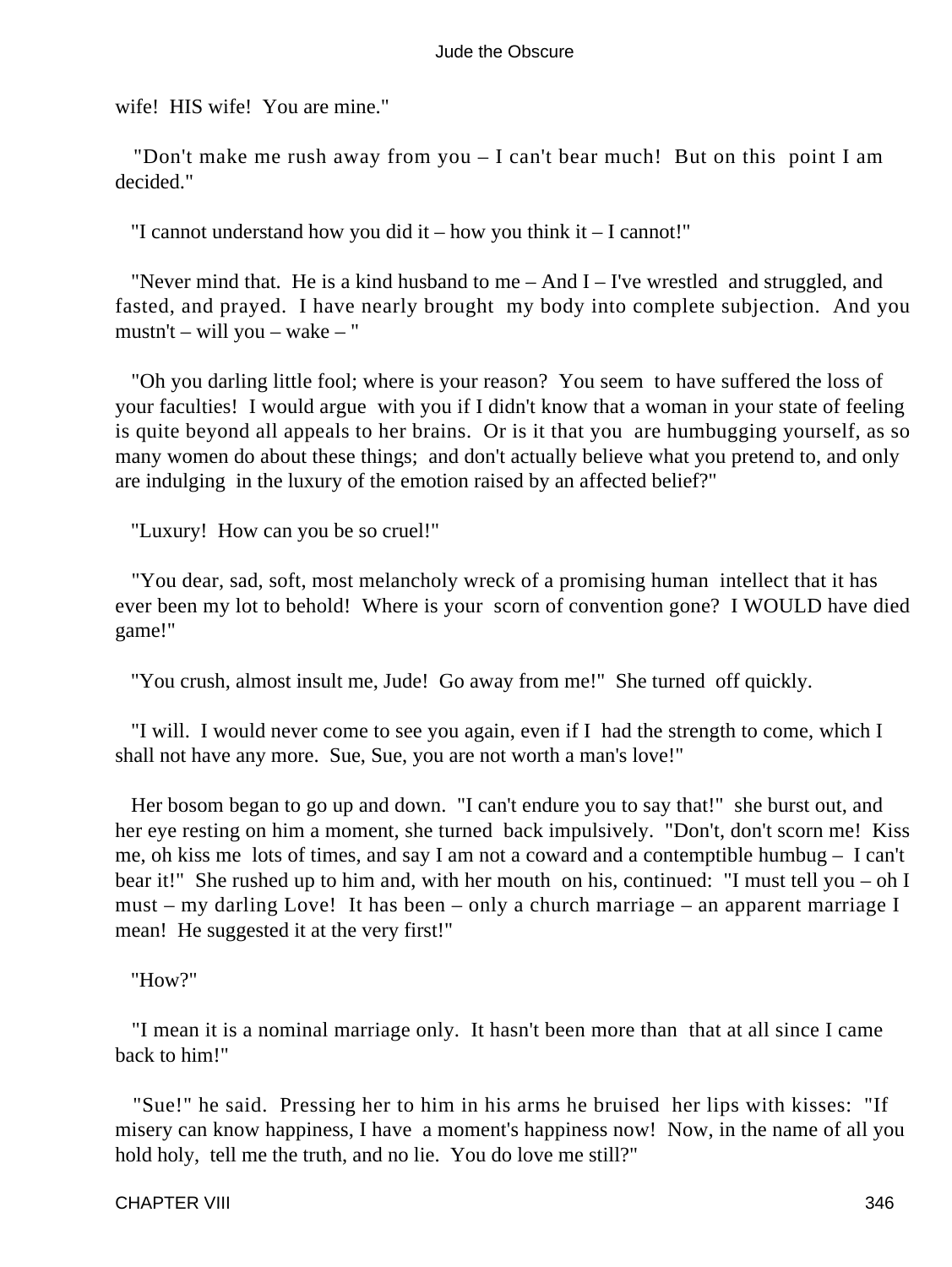"I do! You know it too well! ... But I MUSTN'T do this! I mustn't kiss you back as I would!"

"But do!"

"And yet you are so dear! – and you look so ill –  $-$  "

 "And so do you! There's one more, in memory of our dead little children – yours and mine!"

 The words struck her like a blow, and she bent her head. "I MUSTN'T – I CAN'T go on with this!" she gasped presently. "But there, there, darling; I give you back your kisses; I do, I do! ... And now I'll HATE myself for ever for my sin!"

 "No – let me make my last appeal. Listen to this! We've both remarried out of our senses. I was made drunk to do it. You were the same. I was gin−drunk; you were creed−drunk. Either form of intoxication takes away the nobler vision.... Let us then shake off our mistakes, and run away together!"

 "No; again no! ... Why do you tempt me so far, Jude! It is too merciless! ... But I've got over myself now. Don't follow me – don't look at me. Leave me, for pity's sake!"

 She ran up the church to the east end, and Jude did as she requested. He did not turn his head, but took up his blanket, which she had not seen, and went straight out. As he passed the end of the church she heard his coughs mingling with the rain on the windows, and in a last instinct of human affection, even now unsubdued by her fetters, she sprang up as if to go and succour him. But she knelt down again, and stopped her ears with her hands till all possible sound of him had passed away.

 He was by this time at the corner of the green, from which the path ran across the fields in which he had scared rooks as a boy. He turned and looked back, once, at the building which still contained Sue; and then went on, knowing that his eyes would light on that scene no more.

 There are cold spots up and down Wessex in autumn and winter weather; but the coldest of all when a north or east wind is blowing is the crest of the down by the Brown House, where the road to Alfredston crosses the old Ridgeway. Here the first winter sleets and snows fall and lie, and here the spring frost lingers last unthawed. Here in the teeth of the north−east wind and rain Jude now pursued his way, wet through, the necessary slowness of his walk from lack of his former strength being insufficent to maintain his heat. He came to the milestone, and, raining as it was, spread his blanket and lay down there to rest. Before moving on he went and felt at the back of the stone for his own carving. It was still there; but nearly obliterated by moss. He passed the spot where the gibbet of his ancestor and Sue's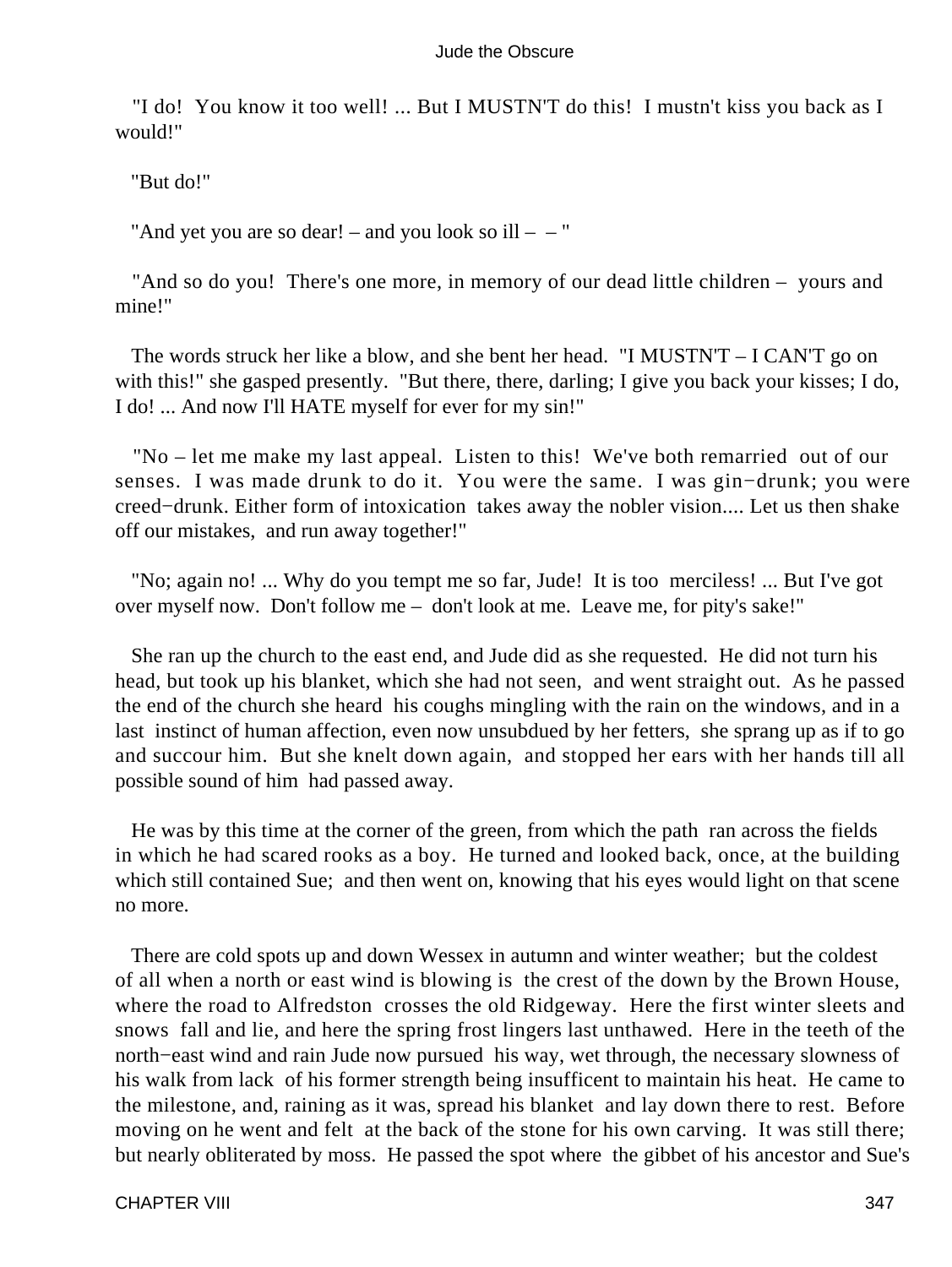had stood, and descended the hill.

 It was dark when he reached Alfredston, where he had a cup of tea, the deadly chill that began to creep into his bones being too much for him to endure fasting. To get home he had to travel by a steam tram−car, and two branches of railway, with much waiting at a junction. He did not reach Christminster till ten o'clock.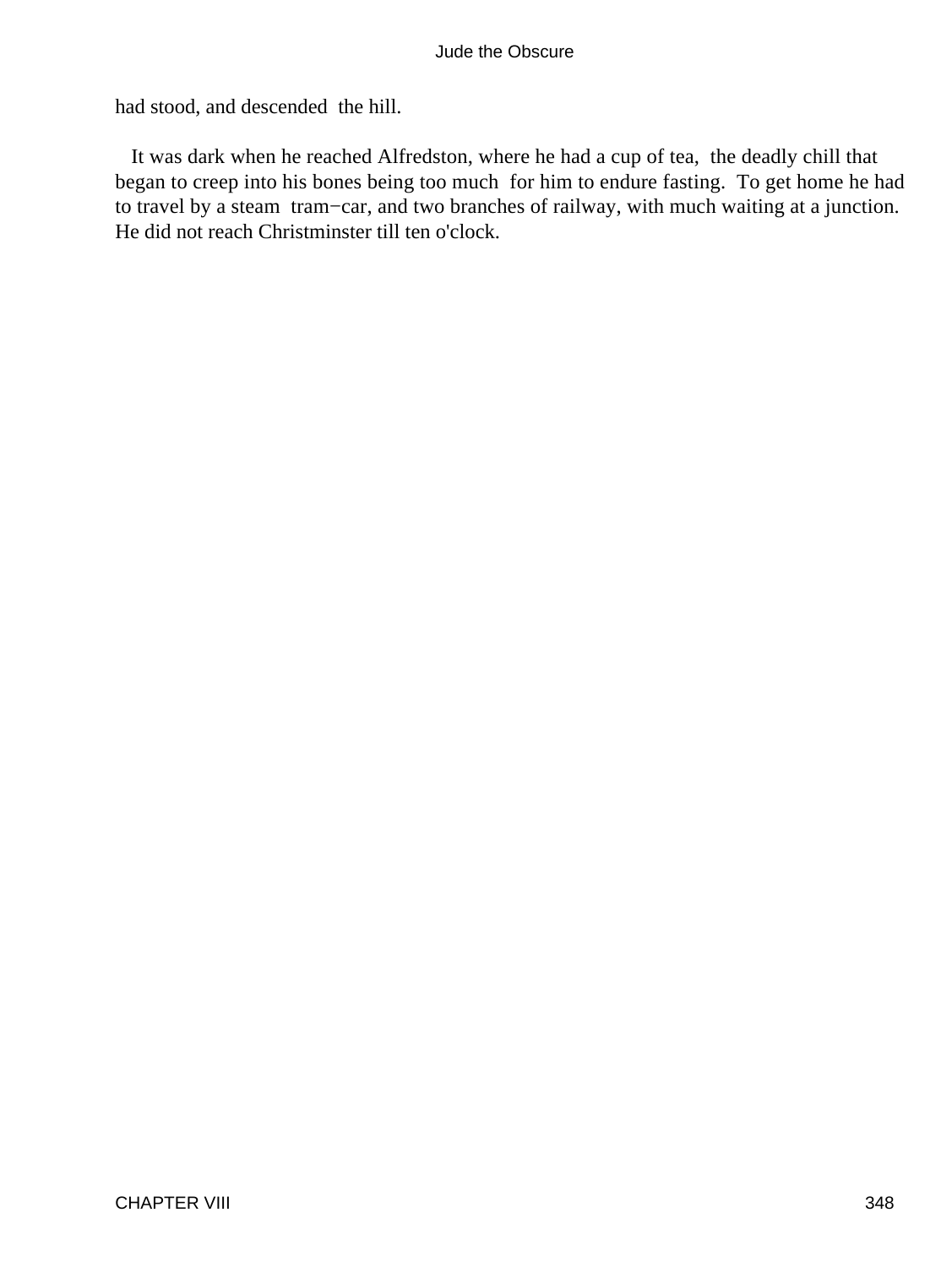## **[CHAPTER IX](#page-367-0)**

ON the platform stood Arabella. She looked him up and down.

"You've been to see her?" she asked.

"I have," said Jude, literally tottering with cold and lassitude.

"Well, now you'd best march along home."

 The water ran out of him as he went, and he was compelled to lean against the wall to support himself while coughing.

 "You've done for yourself by this, young man," said she. "I don't know whether you know it."

"Of course I do. I meant to do for myself."

"What – to commit suicide?"

"Certainly."

"Well, I'm blest! Kill yourself for a woman."

 "Listen to me, Arabella. You think you are the stronger; and so you are, in a physical sense, now. You could push me over like a nine−pin. You did not send that letter the other day, and I could not resent your conduct. But I am not so weak in another way as you think. I made up my mind that a man confined to his room by inflammation of the lungs, a fellow who had only two wishes left in the world, to see a particular woman, and then to die, could neatly accomplish those two wishes at one stroke by taking this journey in the rain. That I've done. I have seen her for the last time, and I've finished myself – put an end to a feverish life which ought never to have been begun!"

"Lord – you do talk lofty! Won't you have something warm to drink?"

"No thank you. Let's get home."

They went along by the silent colleges, and Jude kept stopping.

"What are you looking at?"

"Stupid fancies. I see, in a way, those spirits of the dead again, on this my last walk, that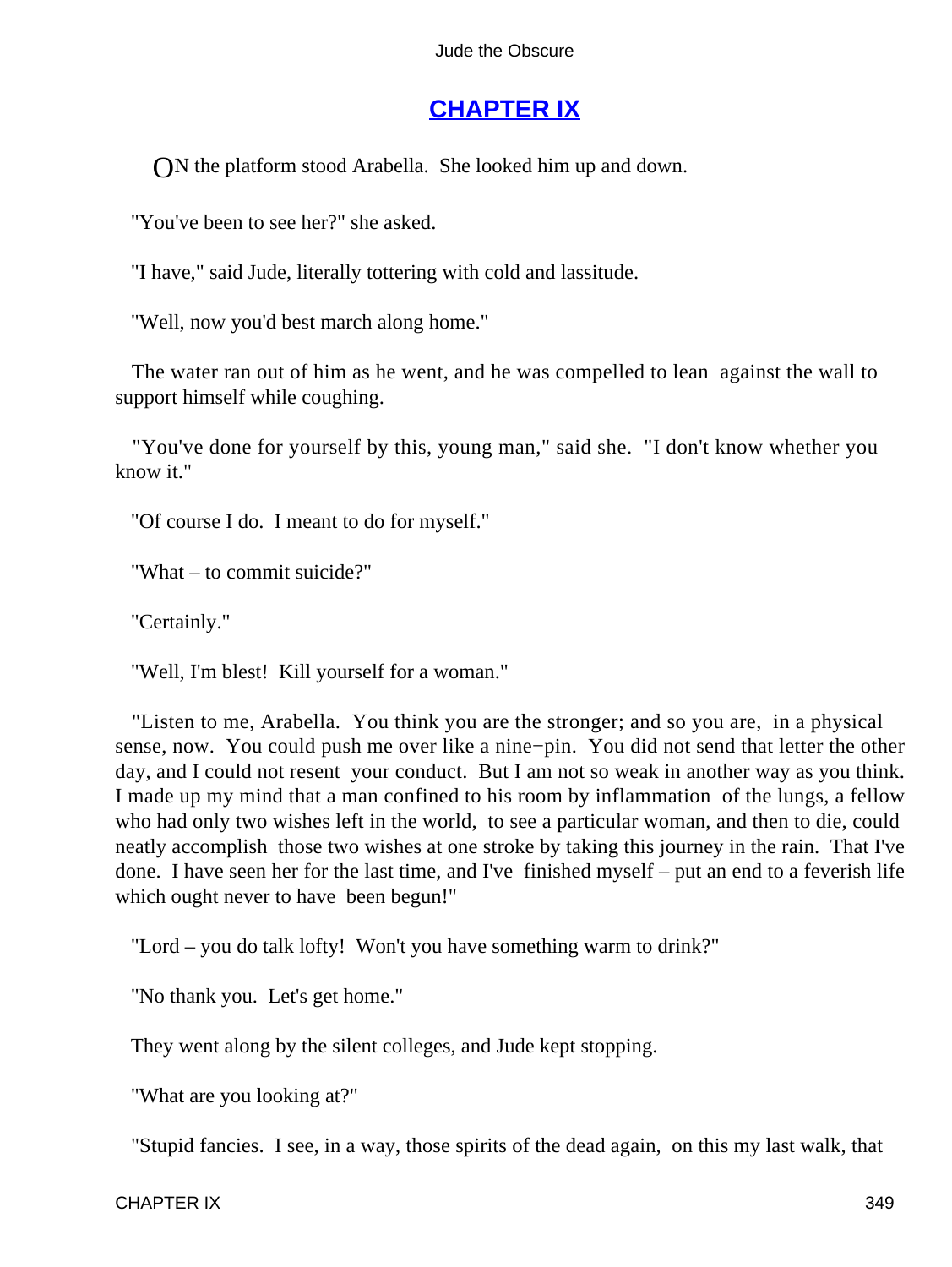I saw when I first walked here!"

"What a curious chap you are!"

 "I seem to see them, and almost hear them rustling. But I don't revere all of them as I did then. I don't believe in half of them. The theologians, the apologists, and their kin the metaphysicians, the high−handed statesmen, and others, no longer interest me. All that has been spoilt for me by the grind of stern reality!"

 The expression of Jude's corpselike face in the watery lamplight was indeed as if he saw people where there was nobody. At moments he stood still by an archway, like one watching a figure walk out; then he would look at a window like one discerning a familiar face behind it. He seemed to hear voices, whose words he repeated as if to gather their meaning.

"They seem laughing at me!"

"Who?"

 "Oh – I was talking to myself! The phantoms all about here, in the college archways, and windows. They used to look friendly in the old days, particularly Addison, and Gibbon, and Johnson, and Dr. Browne, and Bishop Ken"

 "Come along do! Phantoms! There's neither living nor dead hereabouts except a damn policeman! I never saw the streets emptier."

 "Fancy! The Poet of Liberty used to walk here, and the great Dissector of Melancholy there!"

"I don't want to hear about 'em! They bore me."

 "Walter Raleigh is beckoning to me from that lane – Wycliffe – Harvey – Hooker – Arnold – and a whole crowd of Tractarian Shades"

 "I DON'T WANT to know their names, I tell you! What do I care about folk dead and gone? Upon my soul you are more sober when you've been drinking than when you have not!"

 "I must rest a moment," he said; and as he paused, holding to the railings, he measured with his eye the height of a college front. "This is old Rubric. And that Sarcophagus; and Up that lane Crozier and Tudor: and all down there is Cardinal with its long front, and its windows with lifted eyebrows, representing the polite surprise of the university at the efforts of such as I."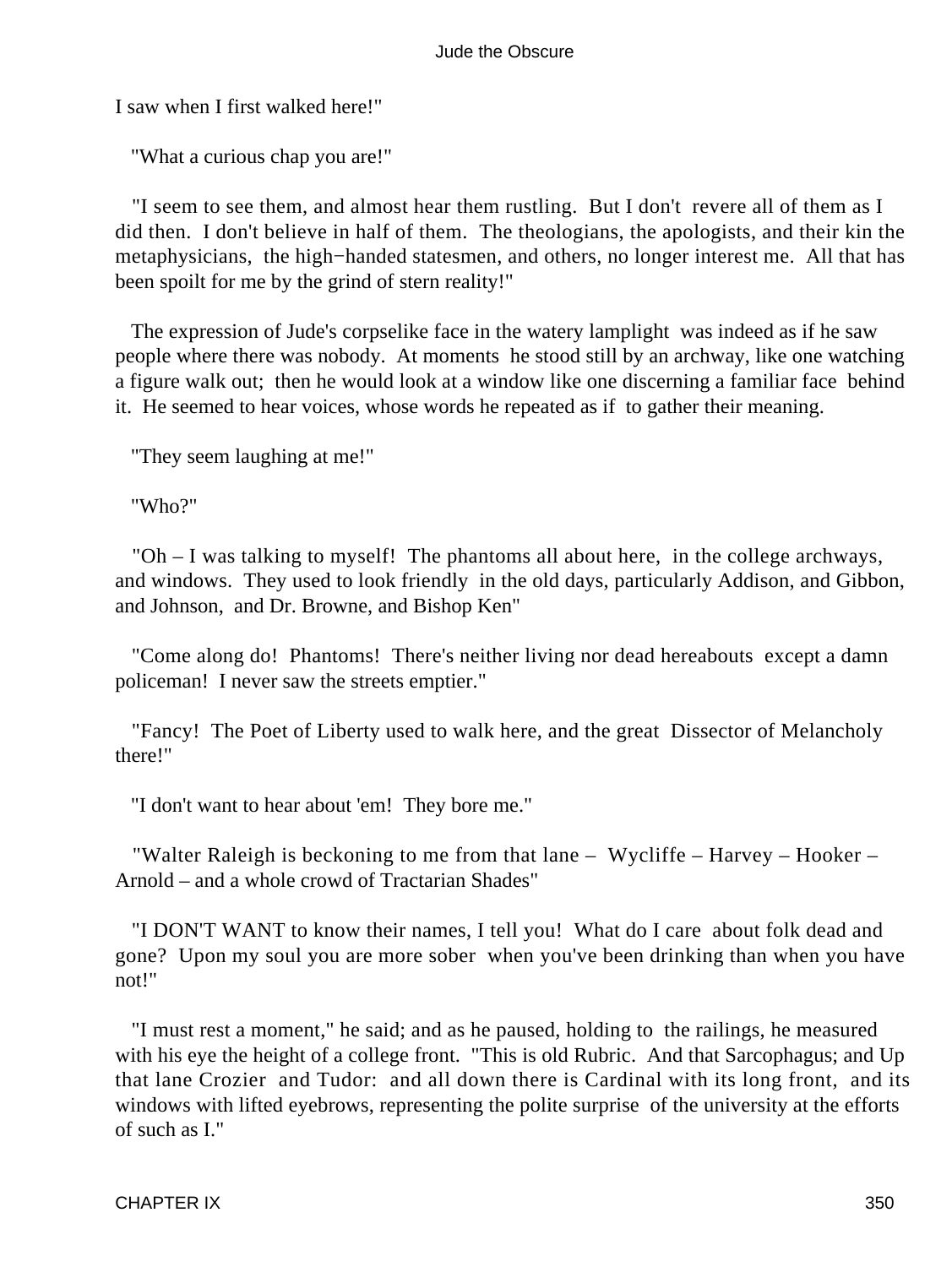"Come along, and I'll treat you!"

 "Very well. It will help me home, for I feel the chilly fog from the meadows of Cardinal as if death−claws were grabbing me through and through. As Antigone said, I am neither a dweller among men nor ghosts. But, Arabella, when I am dead, you'll see my spirit flitting up and down here among these!"

"Pooh! You mayn't die after all. You are tough enough yet, old man."

 It was night at Marygreen, and the rain of the afternoon showed no sign of abatement. About the time at which Jude and Arabella were walking the streets of Christminster homeward, the Widow Edlin crossed the green, and opened the back door of the schoolmaster's dwelling, which she often did now before bedtime, to assist Sue in putting things away.

 Sue was muddling helplessly in the kitchen, for she was not a good housewife, though she tried to be, and grew impatient of domestic details.

 "Lord love 'ee, what do ye do that yourself for, when I've come o' purpose! You knew I should come."

 "Oh – I don't know – I forgot! No, I didn't forget. I did it to discipline myself. I have scrubbed the stairs since eight o'clock. I MUST practise myself in my household duties. I've shamefully neglected them!"

 "Why should ye? He'll get a better school, perhaps be a parson, in time, and you'll keep two servants. 'Tis a pity to spoil them pretty hands."

 "Don't talk of my pretty hands, Mrs. Edlin. This pretty body of mine has been the ruin of me already!"

 "Pshoo – you've got no body to speak of! You put me more in mind of a sperrit. But there seems something wrong to−night, my dear. Husband cross?"

"No. He never is. He's gone to bed early."

"Then what is it?"

 "I cannot tell you. I have done wrong to−day. And I want to eradicate it.... Well – I will tell you this – Jude has been here this afternoon, and I find I still love him – oh, grossly! I cannot tell you more."

"Ah!" said the widow. "I told 'ee how 'twould be!"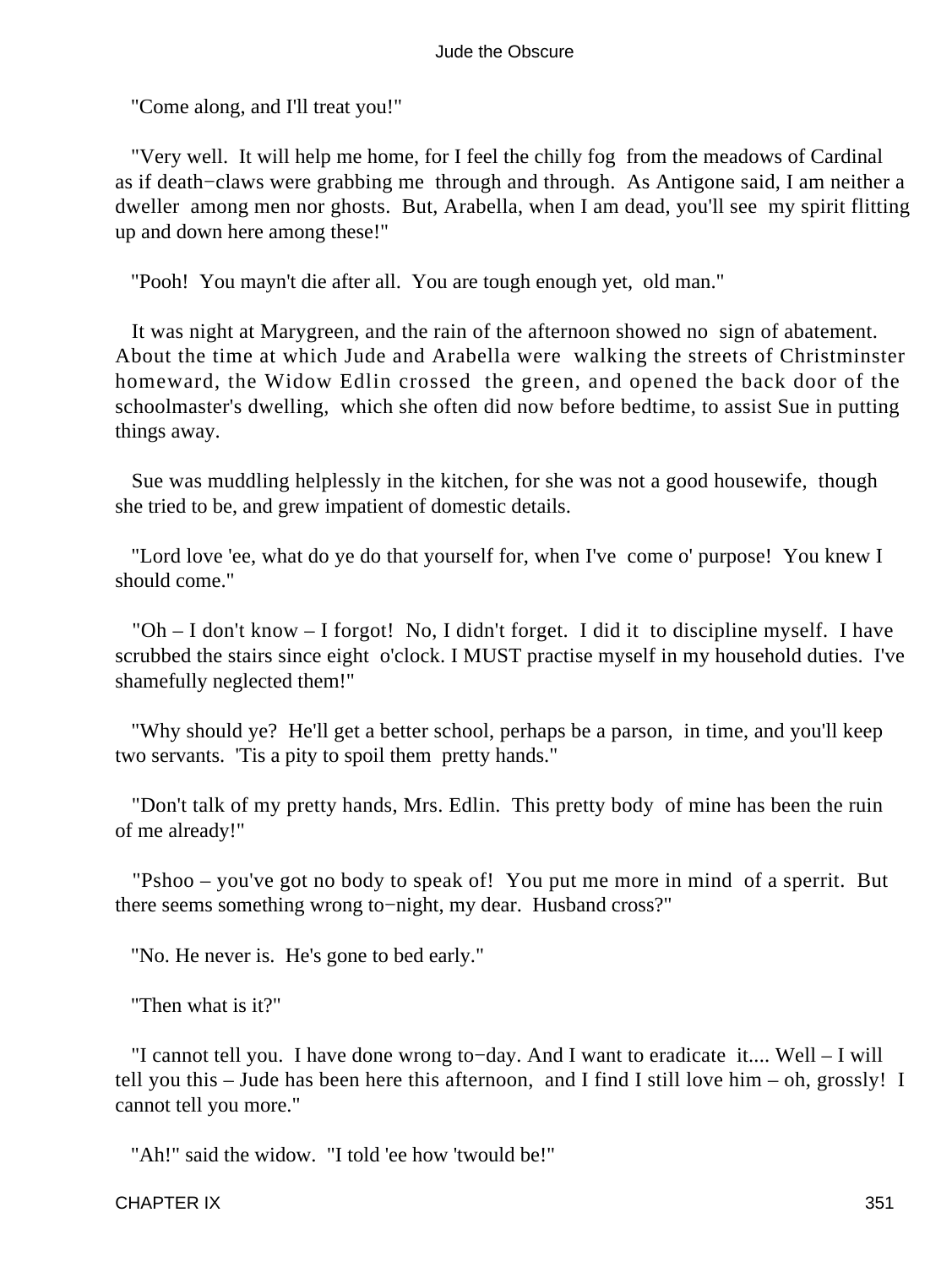"But it shan't be! I have not told my husband of his visit; it is not necessary to trouble him about it, as I never mean to see Jude any more. But I am going to make my conscience right on my duty to Richard – by doing a penance – the ultimate thing. I must!"

 "I wouldn't – since he agrees to it being otherwise, and it has gone on three months very well as it is."

 "Yes – he agrees to my living as I choose; but I feel it is an indulgence I ought not to exact from him. It ought not to have been accepted by me. To reverse it will be terrible – but I must be more just to him. O why was I so unheroic!"

"What is it you don't like in him?" asked Mrs. Edlin curiously.

 "I cannot tell you. It is something ... I cannot say. The mournful thing is, that nobody would admit it as a reason for feeling as I do; so that no excuse is left me."

"Did you ever tell Jude what it was?"

"Never."

 "I've heard strange tales o' husbands in my time," observed the widow in a lowered voice. "They say that when the saints were upon the earth devils used to take husbands' forms o' nights, and get poor women into all sorts of trouble. But I don't know why that should come into my head, for it is only a tale.... What a wind and rain it is to−night! Well – don't be in a hurry to alter things, my dear. Think it over."

 "No, no! I've screwed my weak soul up to treating him more courteously – and it must be now – at once – before I break down!"

"I don't think you ought to force your nature. No woman ought to be expected to."

"It is my duty. I will drink my cup to the dregs!"

 Half an hour later when Mrs. Edlin put on her bonnet and shawl to leave, Sue seemed to be seized with vague terror.

 "No – no – don't go, Mrs. Edlin," she implored, her eyes enlarged, and with a quick nervous look over her shoulder.

"But it is bedtime, child."

"Yes, but – there's the little spare room – my room that was. It is quite ready. Please stay, Mrs. Edlin! – I shall want you in the morning."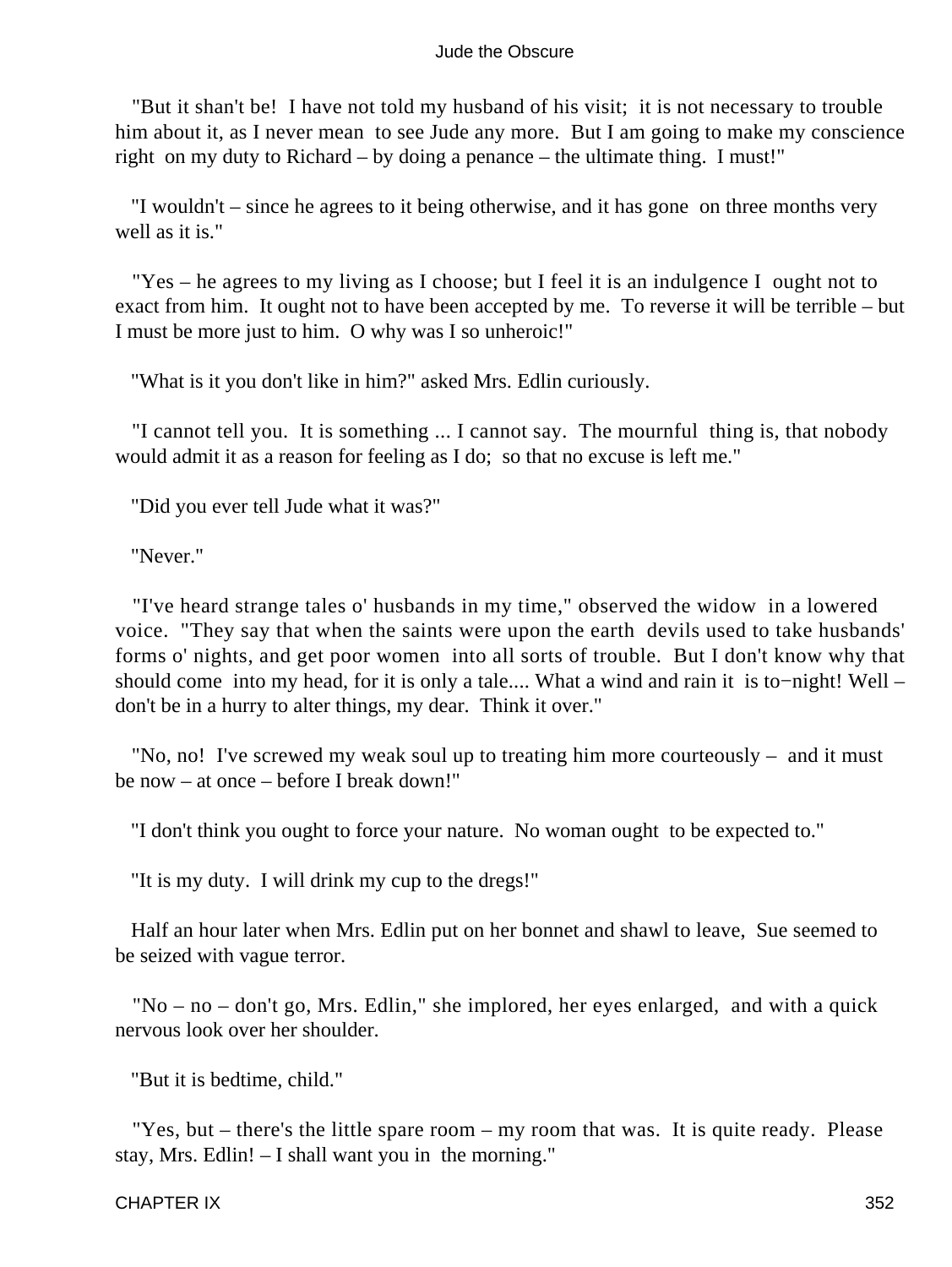"Oh well – I don't mind, if you wish. Nothing will happen to my four old walls, whether I be there or no."

She then fastened up the doors, and they ascended the stairs together.

"Wait here, Mrs. Edlin," said Sue. "I'll go into my old room a moment by myself."

 Leaving the widow on the landing Sue turned to the chamber which had been hers exclusively since her arrival at Marygreen, and pushing to the door knelt down by the bed for a minute or two. She then arose, and taking her night−gown from the pillow undressed and came out to Mrs. Edlin. A man could be heard snoring in the room opposite. She wished Mrs. Edlin good−night, and the widow entered the room that Sue had just vacated.

 Sue unlatched the other chamber door, and, as if seized with faintness, sank down outside it. Getting up again she half opened the door, and said "Richard." As the word came out of her mouth she visibly shuddered.

 The snoring had quite ceased for some time, but he did not reply. Sue seemed relieved, and hurried back to Mrs. Edlin's chamber. "Are you in bed, Mrs. Edlin?" she asked.

 "No, dear," said the widow, opening the door. "I be old and slow, and it takes me a long while to un−ray. I han't unlaced my jumps yet."

"I – don't hear him! And perhaps – perhaps –  $-$  "

"What, child?"

 "Perhaps he's dead!" she gasped. "And then – I should be FREE, and I could go to Jude!  $\ldots$  Ah – no – I forgot HER – and God!"

 "Let's go and hearken. No – he's snoring again. But the rain and the wind is so loud that you can hardly hear anything but between whiles."

 Sue had dragged herself back. "Mrs. Edlin, good−night again! I am sorry I called you out." The widow retreated a second time.

The strained, resigned look returned to Sue's face when she was alone. "I must do it  $-I$ must! I must drink to the dregs!" she whispered. "Richard!" she said again.

"Hey – what? Is that you, Susanna?"

"Yes."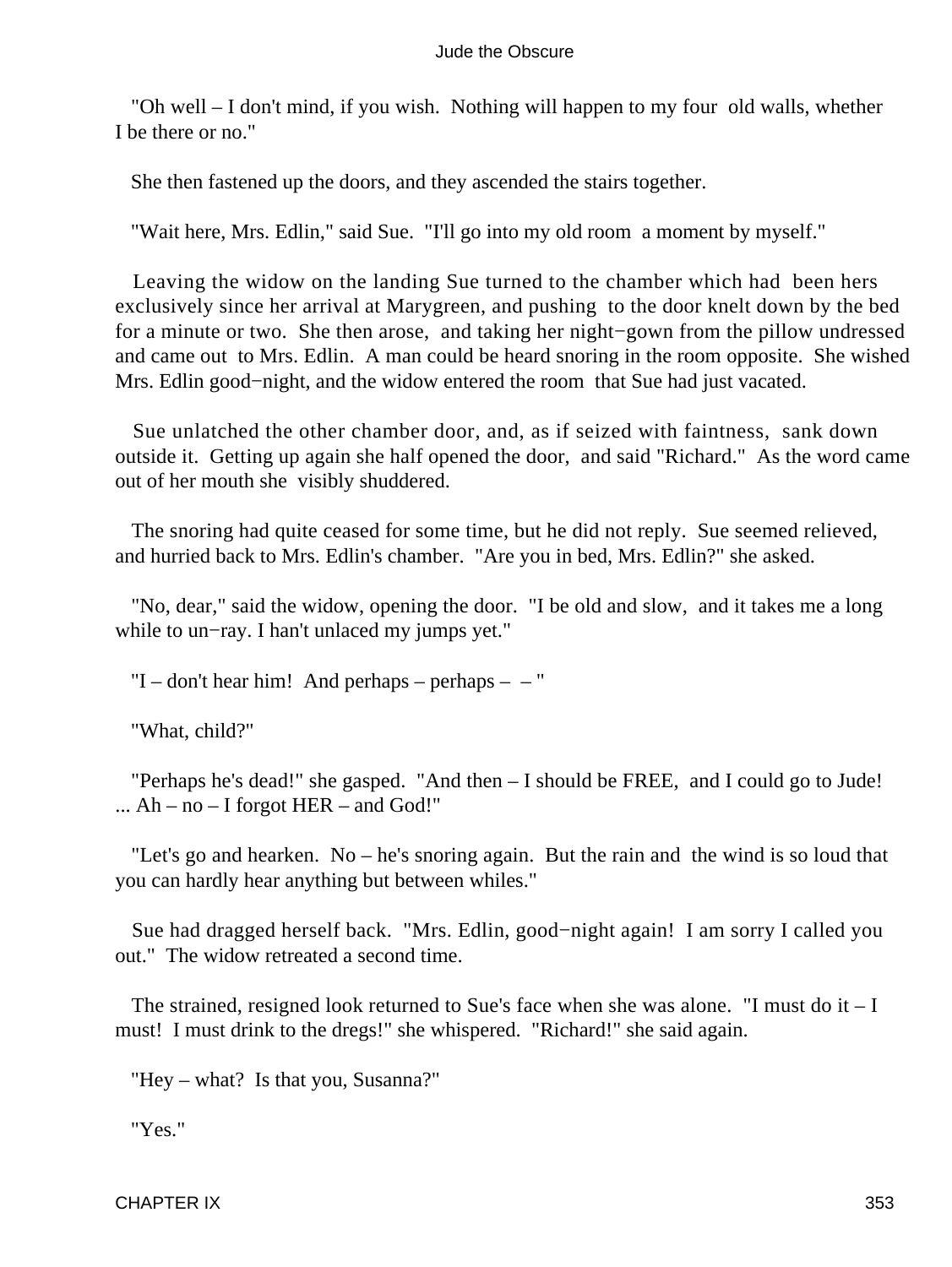"What do you want? Anything the matter? Wait a moment." He pulled on some articles of clothing, and came to the door. "Yes?"

 "When we were at Shaston I jumped out of the window rather than that you should come near me. I have never reversed that treatment till now – when I have come to beg your pardon for it, and ask you to let me in."

 "Perhaps you only think you ought to do this? I don't wish you to come against your impulses, as I have said."

 "But I beg to be admitted." She waited a moment, and repeated, "I beg to be admitted! I have been in error – even to−day. I have exceeded my rights. I did not mean to tell you, but perhaps I ought. I sinned against you this afternoon."

"How?"

"I met Jude! I didn't know he was coming. And – – "

"Well?"

"I kissed him, and let him kiss me."

"Oh – the old story!"

"Richard, I didn't know we were going to kiss each other till we did!"

"How many times?"

 "A good many. I don't know. I am horrified to look back on it, and the least I can do after it is to come to you like this."

"Come – this is pretty bad, after what I've done! Anything else to confess?"

 "No." She had been intending to say: "I called him my darling love." But, as a contrite woman always keeps back a little, that portion of the scene remained untold. She went on: "I am never going to see him any more. He spoke of some things of the past: and it overcame me. He spoke of – the children. But, as I have said, I am glad – almost glad I mean – that they are dead, Richard. It blots out all that life of mine!"

 "Well – about not seeing him again any more. Come – you really mean this?" There was something in Phillotson's tone now which seemed to show that his three months of remarriage with Sue had somehow not been so satisfactory as his magnanimity or amative patience had anticipated.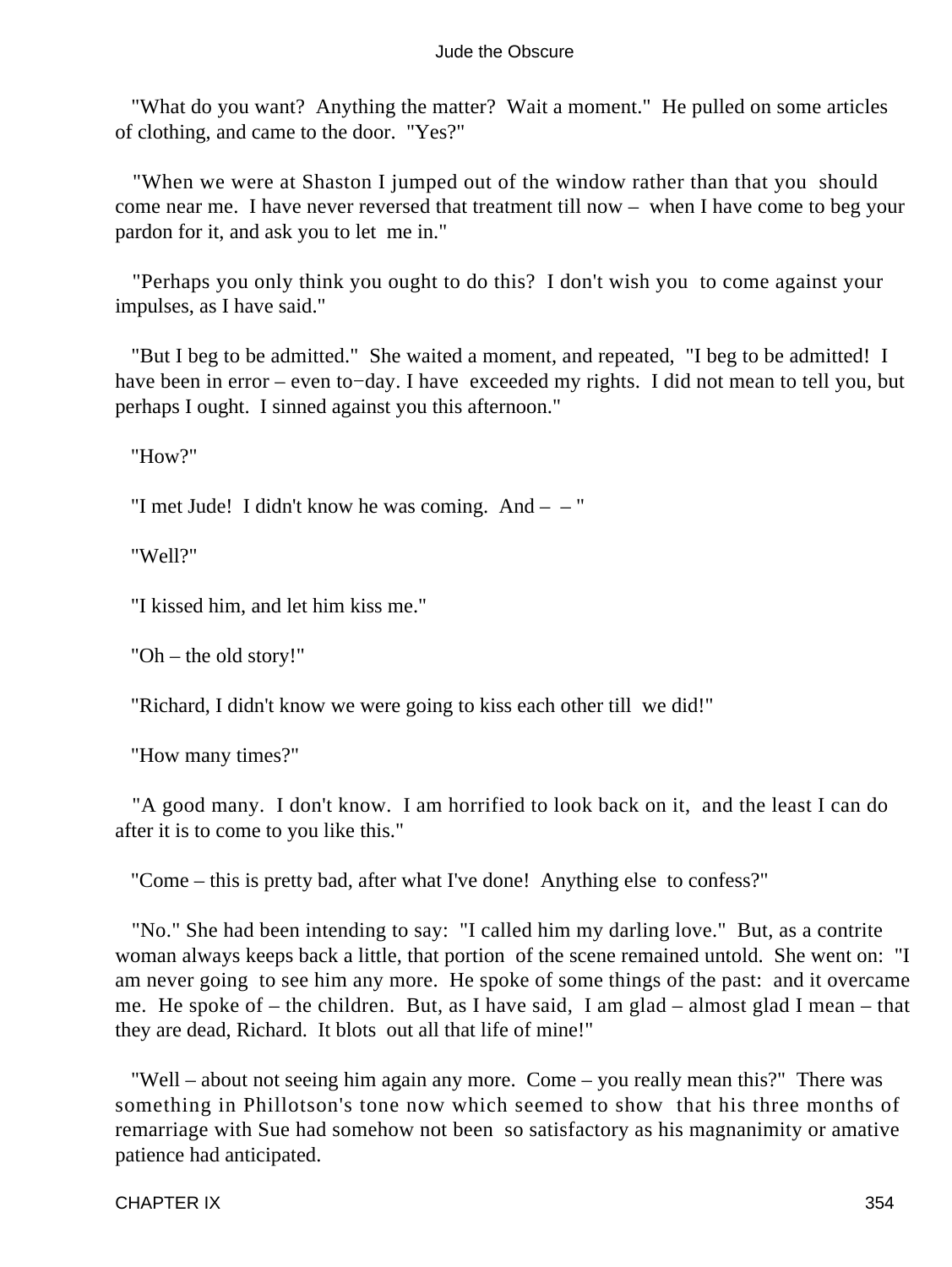"Yes, yes!"

"Perhaps you'll swear it on the New Testament?"

"I will."

 He went back to the room and brought out a little brown Testament. "Now then: So help you God!"

She swore.

"Very good!"

 "Now I supplicate you, Richard, to whom I belong, and whom I wish to honour and obey, as I vowed, to let me in."

 "Think it over well. You know what it means. Having you back in the house was one thing – this another. So think again."

"I have thought – I wish this!"

 "That's a complaisant spirit – and perhaps you are right. With a lover hanging about, a half−marriage should be completed. But I repeat my reminder this third and last time."

"It is my wish! ... O God!"

"What did you say 'O God' for?"

"I don't know!"

 "Yes you do! But ..." He gloomily considered her thin and fragile form a moment longer as she crouched before him in her night−clothes. "Well, I thought it might end like this," he said presently. "I owe you nothing, after these signs; but I'll take you in at your word, and forgive you."

He put his arm round her to lift her up. Sue started back.

 "What's the matter?" he asked, speaking for the first time sternly. "You shrink from me again? – just as formerly!"

"No, Richard  $-I - I - was not thinking - -$ "

"You wish to come in here?"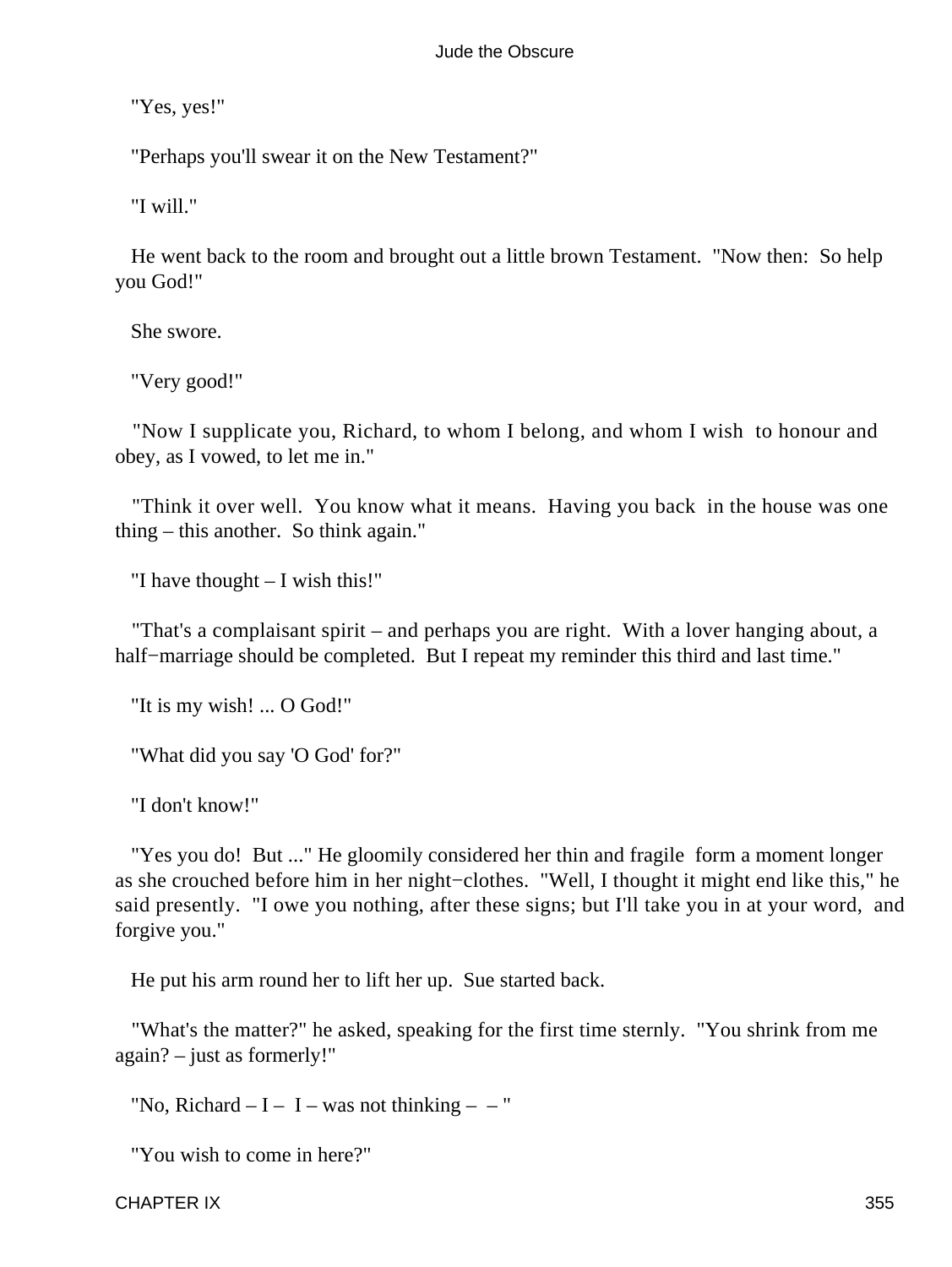"Yes."

"You still bear in mind what it means?"

"Yes. It is my duty!"

 Placing the candlestick on the chest of drawers he led her through the doorway, and lifting her bodily, kissed her. A quick look of aversion passed over her face, but clenching her teeth she uttered no cry.

 Mrs. Edlin had by this time undressed, and was about to get into bed when she said to herself: "Ah – perhaps I'd better go and see if the little thing is all right. How it do blow and rain!"

 The widow went out on the landing, and saw that Sue had disappeared. "Ah! Poor soul! Weddings be funerals 'a b'lieve nowadays. Fifty−five years ago, come Fall, since my man and I married! Times have changed since then!"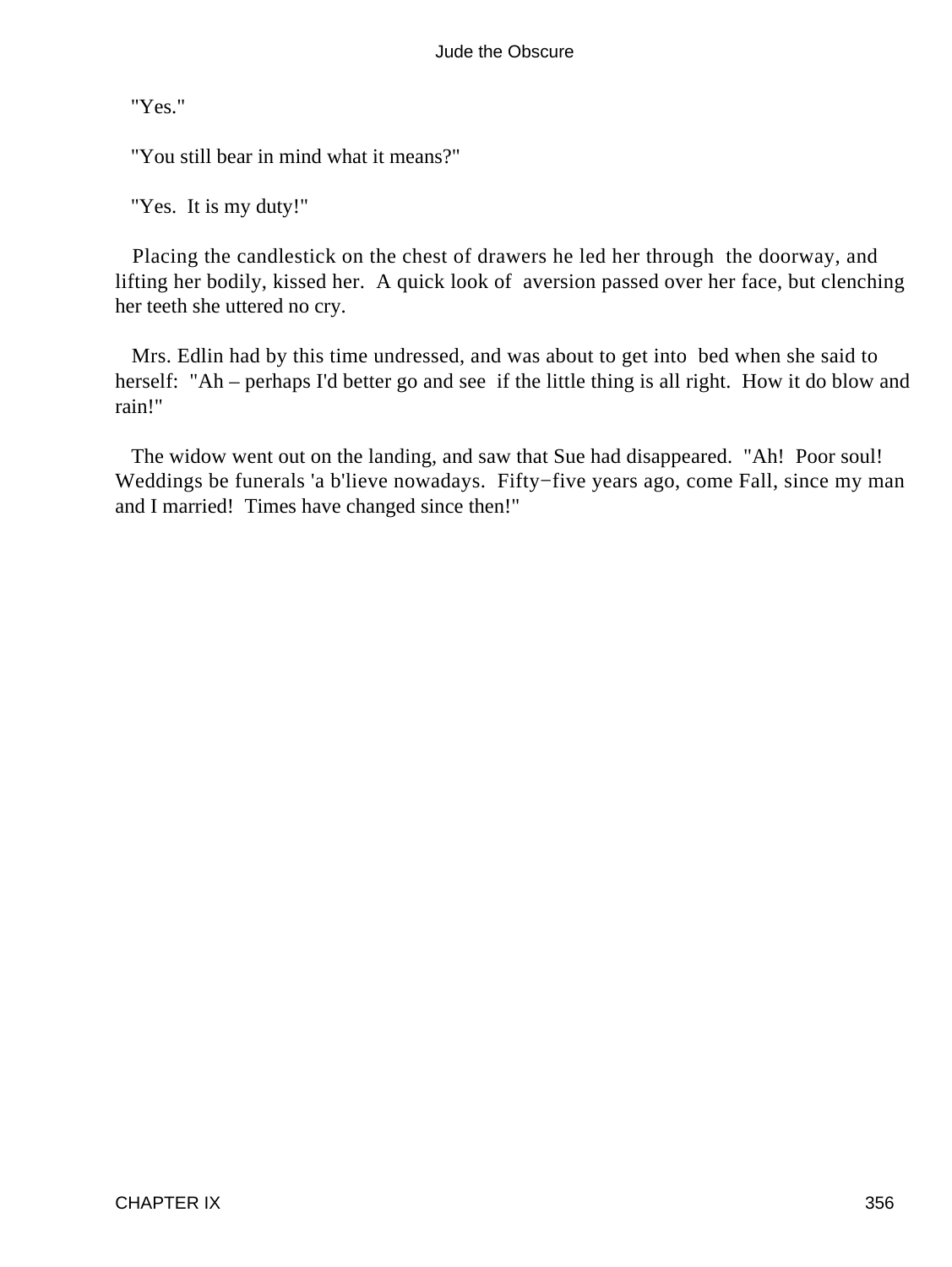# **[CHAPTER X](#page-367-0)**

DESPITE himself Jude recovered somewhat, and worked at his trade

for several weeks. After Christmas, however, he broke down again.

 With the money he had earned he shifted his lodgings to a yet more central part of the town. But Arabella saw that he was not likely to do much work for a long while, and was cross enough at the turn affairs had taken since her remarriage to him. "I'm hanged if you haven't been clever in this last stroke!" she would say, "to get a nurse for nothing by marrying me!"

 Jude was absolutely indifferent to what she said, and indeed, often regarded her abuse in a humorous light. Sometimes his mood was more earnest, and as he lay he often rambled on upon the defeat of his early aims.

 "Every man has some little power in some one direction," he would say. "I was never really stout enough for the stone trade, particularly the fixing. Moving the blocks always used to strain me, and standing the trying draughts in buildings before the windows are in always gave me colds, and I think that began the mischief inside. But I felt I could do one thing if I had the opportunity. I could accumulate ideas, and impart them to others. I wonder if the founders had such as I in their minds – a fellow good for nothing else but that particular thing? ... I hear that soon there is going to be a better chance for such helpless students as I was. There are schemes afoot for making the university less exclusive, and extending its influence. I don't know much about it. And it is too late, too late for me! Ah – and for how many worthier ones before me!"

 "How you keep a−mumbling!" said Arabella. "I should have thought you'd have got over all that craze about books by this time. And so you would, if you'd had any sense to begin with. You are as bad now as when we were first married."

On one occasion while soliloquizing thus he called her "Sue" unconsciously.

 "I wish you'd mind who you are talking to!" said Arabella indignantly. "Calling a respectable married woman by the name of that – " She remembered herself and he did not catch the word.

 But in the course of time, when she saw how things were going, and how very little she had to fear from Sue's rivalry, she had a fit of generosity. "I suppose you want to see your – Sue?" she said. "Well, I don't mind her coming. You can have her here if you like."

"I don't wish to see her again."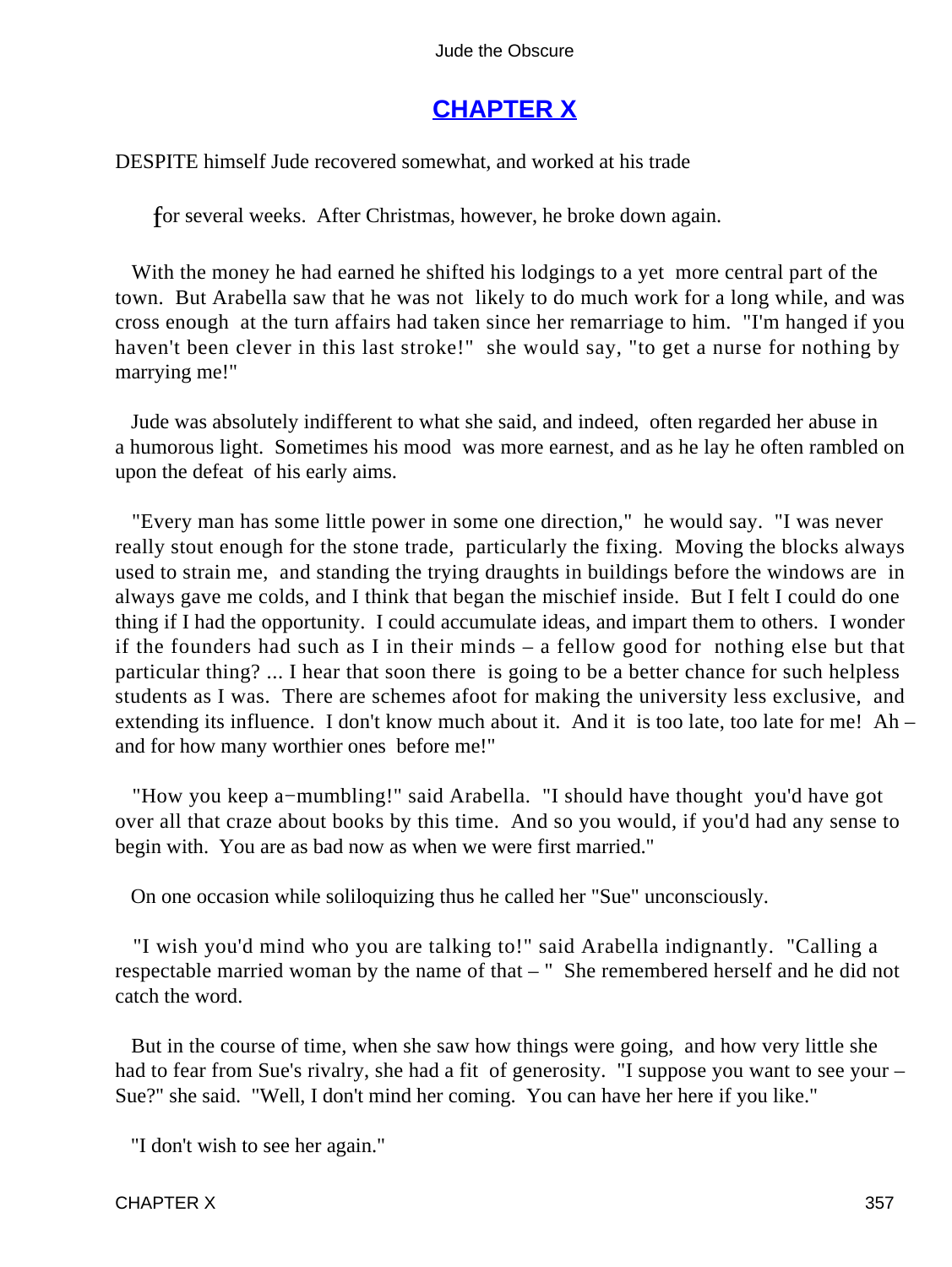"Oh – that's a change!"

 "And don't tell her anything about me – that I'm ill, or anything. She has chosen her course. Let her go!"

 One day he received a surprise. Mrs. Edlin came to see him, quite on her own account. Jude's wife, whose feelings as to where his affections were centred had reached absolute indifference by this time, went out, leaving the old woman alone with Jude. He impulsively asked how Sue was, and then said bluntly, remembering what Sue had told him: "I suppose they are still only husband and wife in name?"

Mrs. Edlin hesitated. "Well, no – it's different now. She's begun it quite lately – all of her own free will."

"When did she begin?" he asked quickly.

 "The night after you came. But as a punishment to her poor self. He didn't wish it, but she insisted."

 "Sue, my Sue – you darling fool – this is almost more than I can endure! ... Mrs. Edlin – don't be frightened at my rambling – I've got to talk to myself lying here so many hours alone – she was once a woman whose intellect was to mine like a star to a benzoline lamp: who saw all MY superstitions as cobwebs that she could brush away with a word. Then bitter affliction came to us, and her intellect broke, and she veered round to darkness. Strange difference of sex, that time and circumstance, which enlarge the views of most men, narrow the views of women almost invariably. And now the ultimate horror has come – her giving herself like this to what she loathes, in her enslavement to forms! She, so sensitive, so shrinking, that the very wind seemed to blow on her with a touch of deference.... As for Sue and me when we were at our own best, long ago – when our minds were clear, and our love of truth fearless – the time was not ripe for us! Our ideas were fifty years too soon to be any good to us. And so the resistance they met with brought reaction in her, and recklessness and ruin on me! ... There – this, Mrs. Edlin, is how I go on to myself continually, as I lie here. I must be boring you awfully."

"Not at all, my dear boy. I could hearken to 'ee all day."

 As Jude reflected more and more on her news, and grew more restless, he began in his mental agony to use terribly profane language about social conventions, which started a fit of coughing. Presently there came a knock at the door downstairs. As nobody answered it Mrs. Edlin herself went down.

 The visitor said blandly: "The doctor." The lanky form was that of Physician Vilbert, who had been called in by Arabella.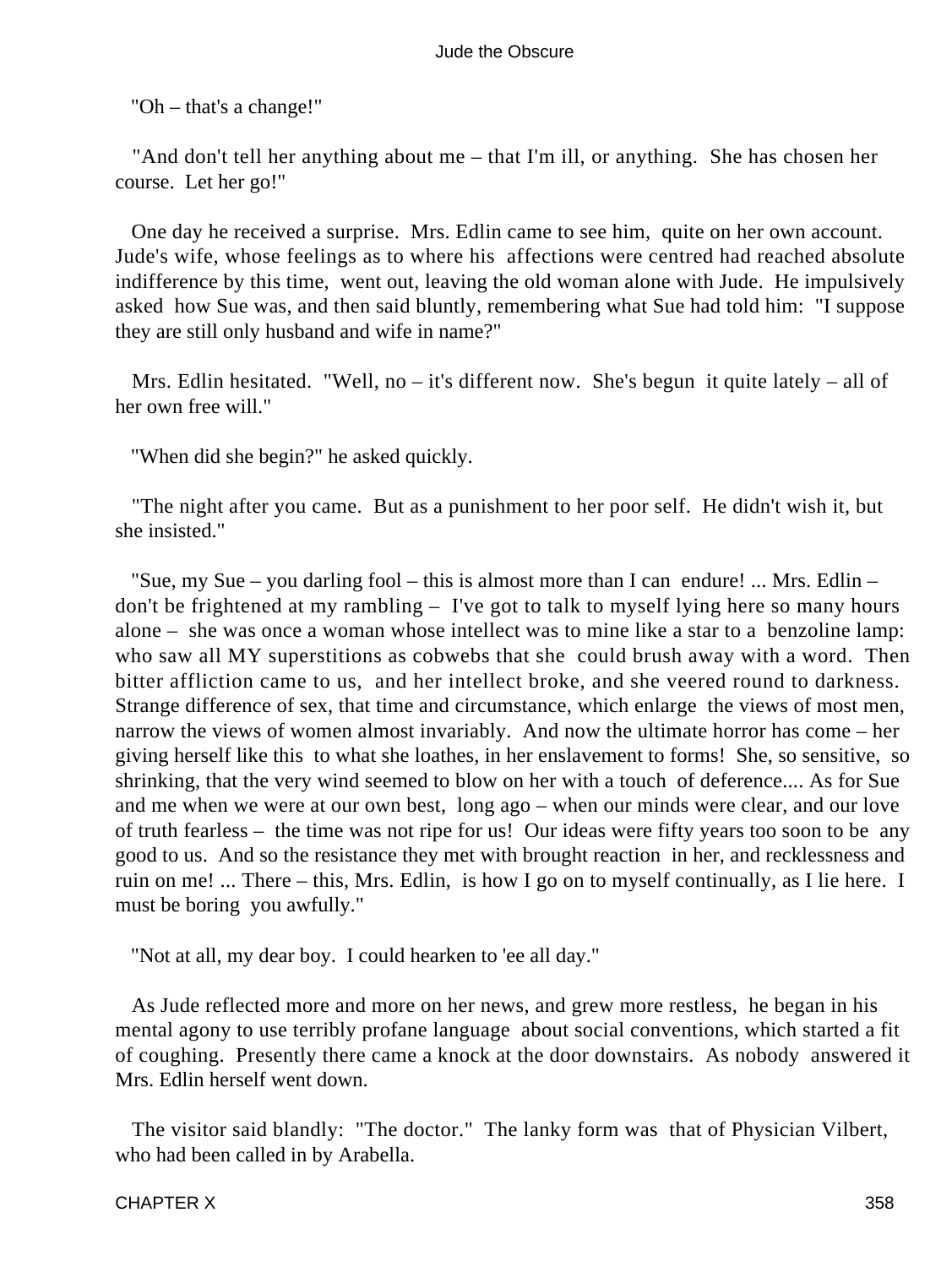"How is my patient at present?" asked the physician.

 "Oh bad – very bad! Poor chap, he got excited, and do blaspeam terribly, since I let out some gossip by accident – the more to my blame. But there – you must excuse a man in suffering for what he says, and I hope God will forgive him."

"Ah. I'll go up and see him. Mrs. Fawley at home?"

"She's not in at present, but she'll be here soon."

 Vilbert went; but though Jude had hitherto taken the medicines of that skilful practitioner with the greatest indifference whenever poured down his throat by Arabella, he was now so brought to bay by events that he vented his opinion of Vilbert in the physician's face, and so forcibly, and with such striking epithets, that Vilbert soon scurried downstairs again. At the door he met Arabella, Mrs. Edlin having left. Arabella inquired how he thought her husband was now, and seeing that the doctor looked ruffled, asked him to take something. He assented.

 "I'll bring it to you here in the passage," she said. "There's nobody but me about the house to−day."

She brought him a bottle and a glass, and he drank.

 Arabella began shaking with suppressed laughter. "What is this, my dear?" he asked, smacking his lips.

 "Oh – a drop of wine – and something in it." Laughing again she said: "I poured your own love−philtre into it, that you sold me at the agricultural show, don't you re−member?"

 "I do, I do! Clever woman! But you must be prepared for the consequences." Putting his arm round her shoulders he kissed her there and then.

"Don't don't," she whispered, laughing good−humouredly. "My man will hear."

 She let him out of the house, and as she went back she said to herself: "Well! Weak women must provide for a rainy day. And if my poor fellow upstairs do go off – as I suppose he will soon – it's well to keep chances open. And I can't pick and choose now as I could when I was younger. And one must take the old if one can't get the young."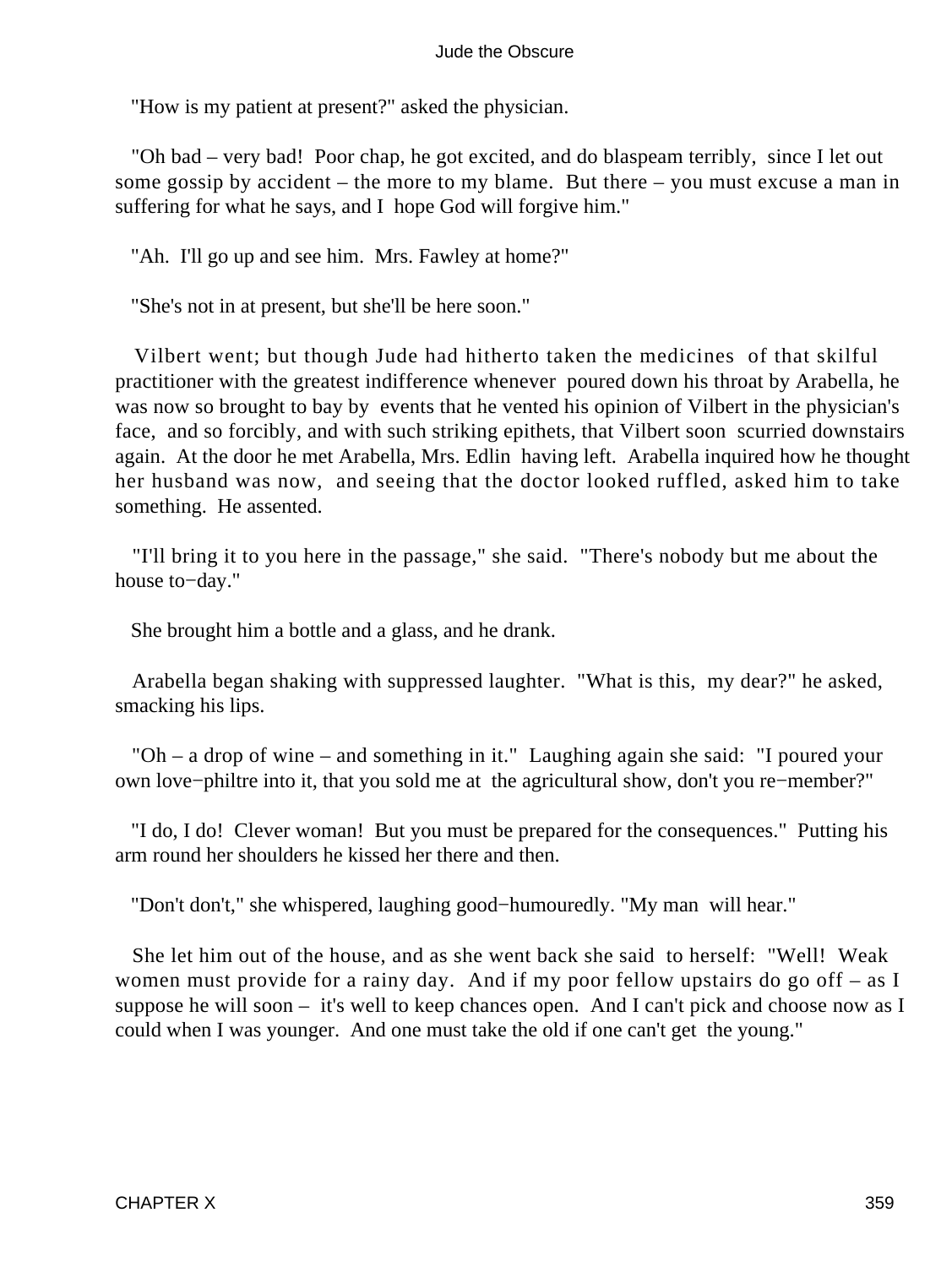## **[CHAPTER XI](#page-367-0)**

<span id="page-360-0"></span>THE last pages to which the chronicler of these lives would ask the reader's attention are concerned with the scene in and out of Jude's bedroom when leafy summer came round again.

 His face was now so thin that his old friends would hardly have known him. It was afternoon, and Arabella was at the looking−glass curling her hair, which operation she performed by heating an umbrella−stay in the flame of a candle she had lighted, and using it upon the flowing lock. When she had finished this, practised a dimple, and put on her things, she cast her eyes round upon Jude. He seemed to be sleeping, though his position was an elevated one, his malady preventing him lying down.

 Arabella, hatted, gloved, and ready, sat down and waited, as if expecting some one to come and take her place as nurse.

 Certain sounds from without revealed that the town was in festivity, though little of the festival, whatever it might have been, could be seen here. Bells began to ring, and the notes came into the room through the open window, and travelled round Jude's head in a hum. They made her restless, and at last she said to herself: "Why ever doesn't Father come!"

 She looked again at Jude, critically gauged his ebbing life, as she had done so many times during the late months, and glancing at his watch, which was hung up by way of timepiece, rose impatiently. Still he slept, and coming to a resolution she slipped from the room, closed the door noiselessly, and descended the stairs. The house was empty. The attraction which moved Arabella to go abroad had evidently drawn away the other inmates long before.

 It was a warm, cloudless, enticing day. She shut the front door, and hastened round into Chief Street, and when near the theatre could hear the notes of the organ, a rehearsal for a coming concert being in progress. She entered under the archway of Oldgate College, where men were putting up awnings round the quadrangle for a ball in the hall that evening. People who had come up from the country for the day were picnicking on the grass, and Arabella walked along the gravel paths and under the aged limes. But finding this place rather dull she returned to the streets, and watched the carriages drawing up for the concert, numerous dons and their wives, and undergraduates with gay female companions, crowding up likewise. When the doors were closed, and the concert began, she moved on.

 The powerful notes of that concert rolled forth through the swinging yellow blinds of the open windows, over the housetops, and into the still air of the lanes. They reached so far as to the room in which Jude lay; and it was about this time that his cough began again and awakened him.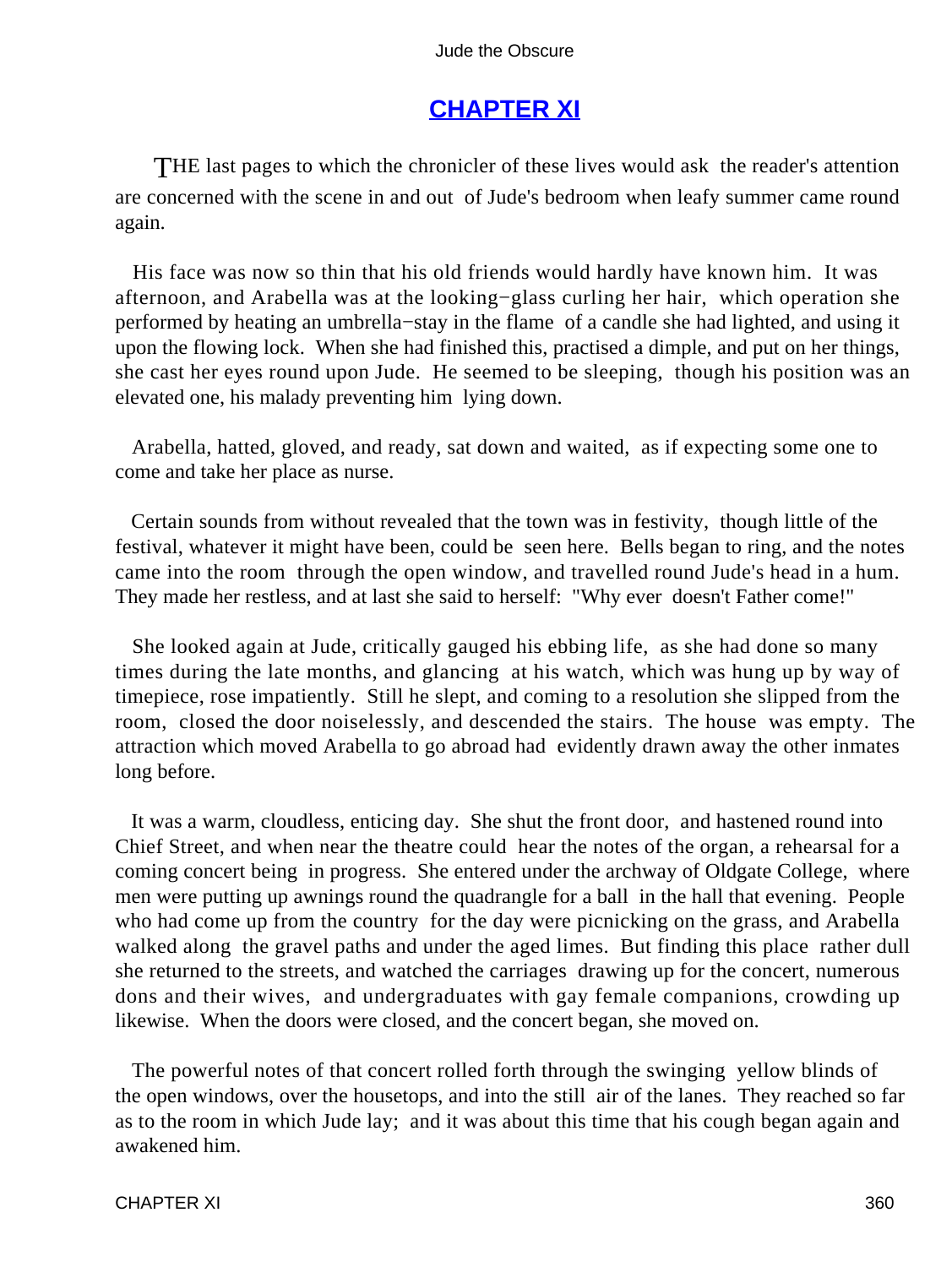As soon as he could speak he murmured, his eyes still closed: "A little water, please."

 Nothing but the deserted room received his appeal, and he coughed to exhaustion again – saying still more feebly: "Water – some water – Sue – Arabella!"

 The room remained still as before. Presently he gasped again: "Throat – water – Sue – darling – drop of water – please – oh please!"

No water came, and the organ notes, faint as a bee's hum, rolled in as before.

 While he remained, his face changing, shouts and hurrahs came from somewhere in the direction of the river.

"Ah – yes! The Remembrance games," he murmured. "And I here. And Sue defiled!"

 The hurrahs were repeated, drowning the faint organ notes. Jude's face changed more: he whispered slowly, his parched lips scarcely moving:

### "LET THE DAY PERISH WHEREIN I WAS BORN, AND THE NIGHT IN WHICH IT WAS SAID, THERE IS A MAN−CHILD CONCEIVED."

("Hurrah!")

### "LET THAT DAY BE DARKNESS; LET NOT GOD REGARD IT FROM ABOVE, NEITHER LET THE LIGHT SHINE UPON IT. LO, LET THAT NIGHT BE SOLITARY, LET NO JOYFUL VOICE COME THEREIN."

("Hurrah!")

### "WHY DIED I NOT FROM THE WOMB? WHY DID I NOT GIVE UP THE GHOST WHEN I CAME OUT OF THE BELLY? ... FOR NOW SHOULD I HAVE LAIN STILL AND BEEN QUIET. I SHOULD HAVE SLEPT: THEN HAD I BEEN AT REST!"

("Hurrah!")

### "THERE THE PRISONERS REST TOGETHER; THEY HEAR NOT THE VOICE OF THE OPPRESSOR.... THE SMALL AND THE GREAT ARE THERE; AND THE SERVANT IS FREE FROM HIS MASTER. WHEREFORE IS LIGHT GIVEN TO HIM THAT IS IN MISERY, AND LIFE UNTO THE BITTER IN SOUL?"

 Meanwhile Arabella, in her journey to discover what was going on, took a short cut down a narrow street and through an obscure nook into the quad of Cardinal. It was full of bustle, and brilliant in the sunlight with flowers and other preparations for a ball here also. A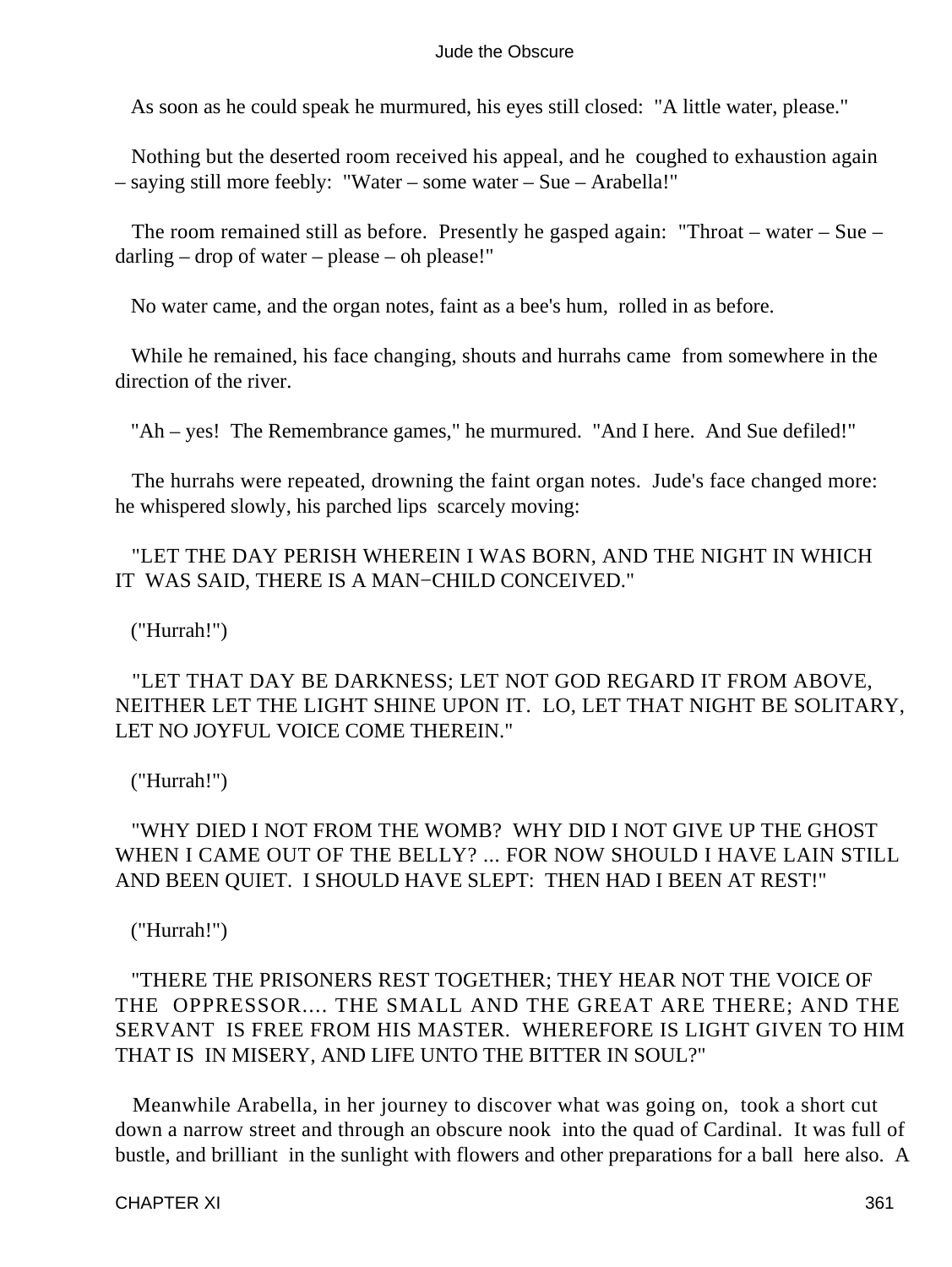carpenter nodded to her, one who had formerly been a fellow−workman of Jude's. A corridor was in course of erection from the entrance to the hall staircase, of gay red and buff bunting. Waggon−loads of boxes containing bright plants in full bloom were being placed about, and the great staircase was covered with red cloth. She nodded to one workman and another, and ascended to the hall on the strength of their acquaintance, where they were putting down a new floor and decorating for the dance.

The cathedral bell close at hand was sounding for five o'clock service.

 "I should not mind having a spin there with a fellow's arm round my waist," she said to one of the men. "But Lord, I must be getting home again – there's a lot to do. No dancing for me!"

 When she reached home she was met at the door by Stagg, and one or two other of Jude's fellow stoneworkers. "We are just going down to the river," said the former, "to see the boat−bumping. But we've called round on our way to ask how your husband is."

"He's sleeping nicely, thank you," said Arabella.

 "That's right. Well now, can't you give yourself half an hour's relaxation, Mrs. Fawley, and come along with us? 'Twould do you good."

 "I should like to go," said she. "I've never seen the boat−racing, and I hear it is good fun."

"Come along!"

 "How I WISH I could!" She looked longingly down the street. "Wait a minute, then. I'll just run up and see how he is now. Father is with him, I believe; so I can most likely come."

 They waited, and she entered. Downstairs the inmates were absent as before, having, in fact, gone in a body to the river where the procession of boats was to pass. When she reached the bedroom she found that her father had not even now come.

 "Why couldn't he have been here!" she said impatiently. "He wants to see the boats himself – that's what it is!"

 However, on looking round to the bed she brightened, for she saw that Jude was apparently sleeping, though he was not in the usual half−elevated posture necessitated by his cough. He had slipped down, and lay flat. A second glance caused her to start, and she went to the bed. His face was quite white, and gradually becoming rigid. She touched his fingers; they were cold, though his body was still warm. She listened at his chest. All was still within. The bumping of near thirty years had ceased.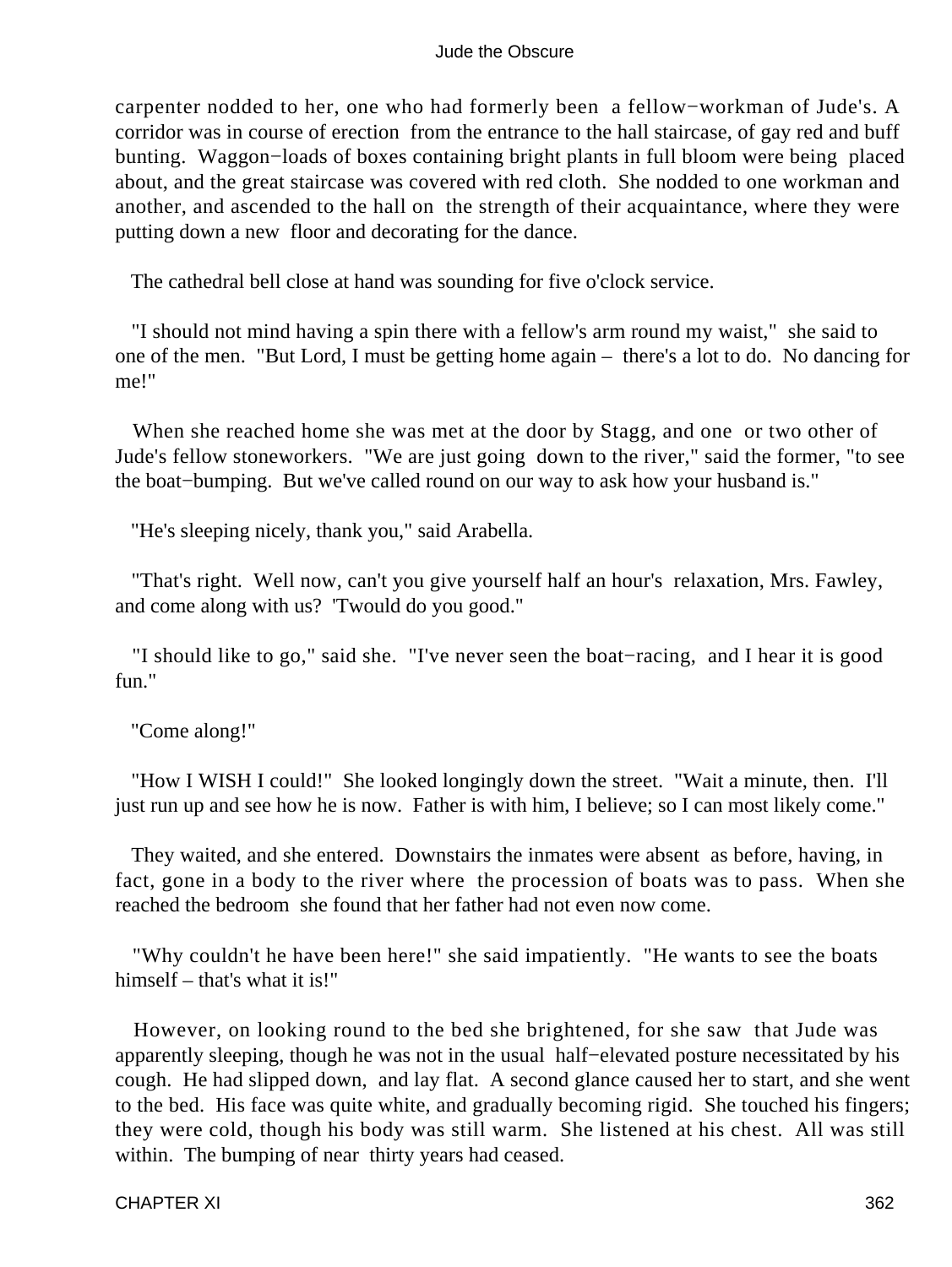After her first appalled sense of what had happened the faint notes of a military or other brass band from the river reached her ears; and in a provoked tone she exclaimed, "To think he should die just now! Why did he die just now!" Then meditating another moment or two she went to the door, softly closed it as before, and again descended the stairs.

 "Here she is!" said one of the workmen. "We wondered if you were coming after all. Come along; we must be quick to get a good place.... Well, how is he? Sleeping well still? Of course, we don't want to drag 'ee away if  $-$ "

"Oh yes – sleeping quite sound. He won't wake yet," she said hurriedly.

 They went with the crowd down Cardinal Street, where they presently reached the bridge, and the gay barges burst upon their view. Thence they passed by a narrow slit down to the riverside path – now dusty, hot, and thronged. Almost as soon as they had arrived the grand procession of boats began; the oars smacking with a loud kiss on the face of the stream, as they were lowered from the perpendicular.

 "Oh, I say – how jolly! I'm glad I've come," said Arabella. "And – it can't hurt my husband – my being away."

 On the opposite side of the river, on the crowded barges, were gorgeous nosegays of feminine beauty, fashionably arrayed in green, pink, blue, and white. The blue flag of the boat club denoted the centre of interest, beneath which a band in red uniform gave out the notes she had already heard in the death−chamber. Collegians of all sorts, in canoes with ladies, watching keenly for "our" boat, darted up and down. While she regarded the lively scene somebody touched Arabella in the ribs, and looking round she saw Vilbert.

 "That philtre is operating, you know!" he said with a leer. "Shame on 'ee to wreck a heart so!"

"I shan't talk of love to−day."

"Why not? It is a general holiday."

 She did not reply. Vilbert's arm stole round her waist, which act could be performed unobserved in the crowd. An arch expression overspread Arabella's face at the feel of the arm, but she kept her eyes on the river as if she did not know of the embrace.

 The crowd surged, pushing Arabella and her friends sometimes nearly into the river, and she would have laughed heartily at the horse−play that succeeded, if the imprint on her mind's eye of a pale, statuesque countenance she had lately gazed upon had not sobered her a little.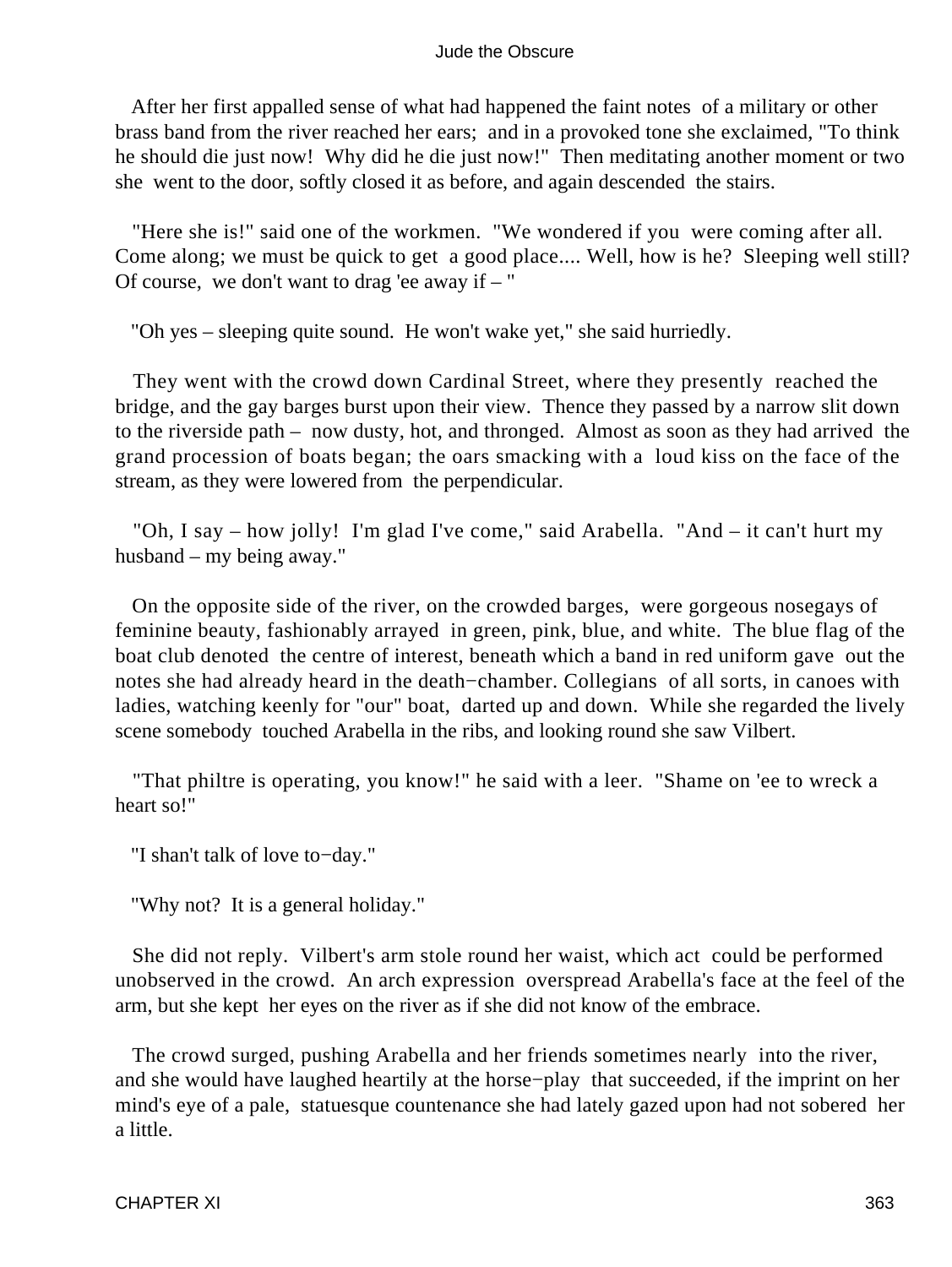The fun on the water reached the acme of excitement; there were immersions, there were shouts: the race was lost and won, the pink and blue and yellow ladies retired from the barges, and the people who had watched began to move.

 "Well – it's been awfully good," cried Arabella. "But I think I must get back to my poor man. Father is there, so far as I know; but I had better get back."

"What's your hurry?"

"Well, I must go.... Dear, dear, this is awkward!"

 At the narrow gangway where the people ascended from the riverside path to the bridge the crowd was literally jammed into one hot mass – Arabella and Vilbert with the rest; and here they remained motionless, Arabella exclaiming, "Dear, dear!" more and more impatiently; for it had just occurred to her mind that if Jude were discovered to have died alone an inquest might be deemed necessary.

 "What a fidget you are, my love," said the physician, who, being pressed close against her by the throng, had no need of personal effort for contact. "Just as well have patience: there's no getting away yet!"

 It was nearly ten minutes before the wedged multitude moved sufficiently to let them pass through. As soon as she got up into the street Arabella hastened on, forbidding the physician to accompany her further that day. She did not go straight to her house; but to the abode of a woman who performed the last necessary offices for the poorer dead; where she knocked.

"My husband has just gone, poor soul," she said. "Can you come and lay him out?"

 Arabella waited a few minutes; and the two women went along, elbowing their way through the stream of fashionable people pouring out of Cardinal meadow, and being nearly knocked down by the carriages.

 "I must call at the sexton's about the bell, too," said Arabella. "It is just round here, isn't it? I'll meet you at my door."

 By ten o'clock that night Jude was lying on the bedstead at his lodging covered with a sheet, and straight as an arrow. Through the partly opened window the joyous throb of a waltz entered from the ball−room at Cardinal.

 Two days later, when the sky was equally cloudless, and the air equally still, two persons stood beside Jude's open coffin in the same little bedroom. On one side was Arabella, on the other the Widow Edlin. They were both looking at Jude's face, the worn old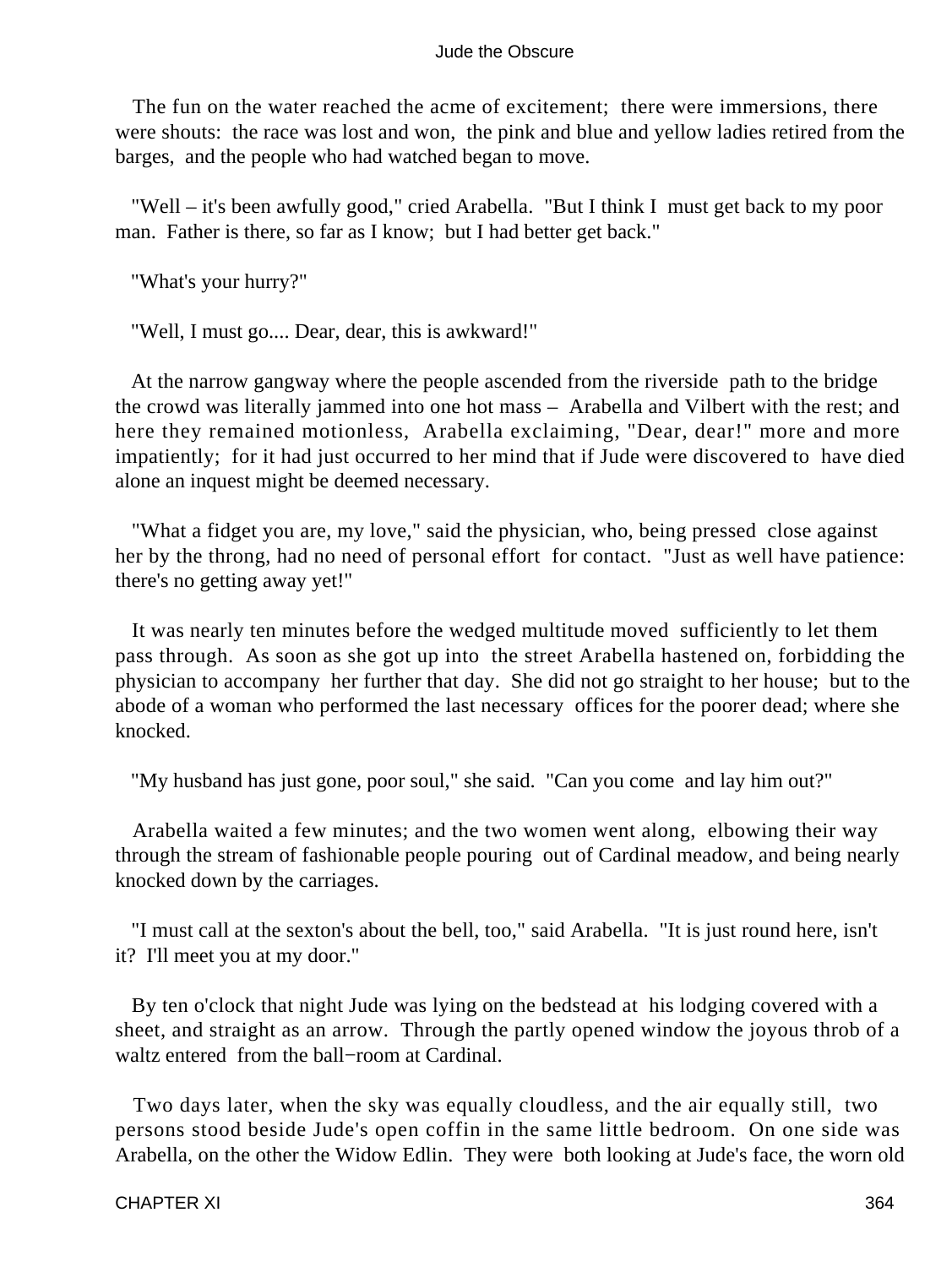eyelids of Mrs. Edlin being red.

"How beautiful he is!" said she.

"Yes. He's a 'andsome corpse," said Arabella.

 The window was still open to ventilate the room, and it being about noontide the clear air was motionless and quiet without. From a distance came voices; and an apparent noise of persons stamping.

"What's that?" murmured the old woman.

 "Oh, that's the doctors in the theatre, conferring honorary degrees on the Duke of Hamptonshire and a lot more illustrious gents of that sort. It's Remembrance Week, you know. The cheers come from the young men."

"Aye; young and strong−lunged! Not like our poor boy here."

 An occasional word, as from some one making a speech, floated from the open windows of the theatre across to this quiet corner, at which there seemed to be a smile of some sort upon the marble features of Jude; while the old, superseded, Delphin editions of Virgil and Horace, and the dog−eared Greek Testament on the neighbouring shelf, and the few other volumes of the sort that he had not parted with, roughened with stone−dust where he had been in the habit of catching them up for a few minutes between his labours, seemed to pale to a sickly cast at the sounds. The bells struck out joyously; and their reverberations travelled round the bed−room.

 Arabella's eyes removed from Jude to Mrs. Edlin. "D'ye think she will come?" she asked.

"I could not say. She swore not to see him again."

"How is she looking?"

 "Tired and miserable, poor heart. Years and years older than when you saw her last. Quite a staid, worn woman now. 'Tis the man – she can't stomach un, even now!"

 "If Jude had been alive to see her, he would hardly have cared for her any more, perhaps."

 "That's what we don't know.... Didn't he ever ask you to send for her, since he came to see her in that strange way?"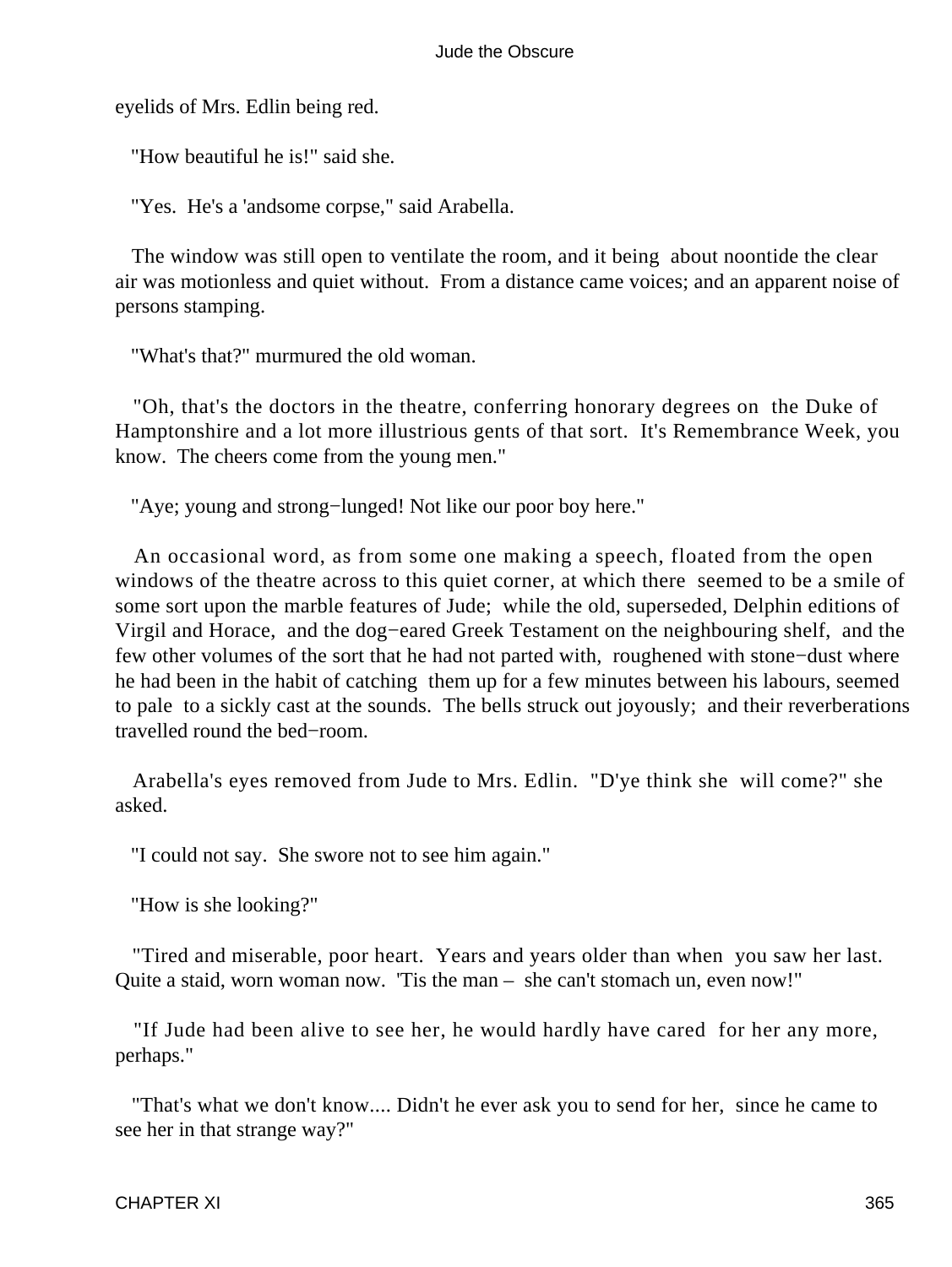"No. Quite the contrary. I offered to send, and he said I was not to let her know how ill he was."

"Did he forgive her?"

"Not as I know."

 "Well – poor little thing, 'tis to be believed she's found forgiveness somewhere! She said she had found peace!

 "She may swear that on her knees to the holy cross upon her necklace till she's hoarse, but it won't be true!" said Arabella. "She's never found peace since she left his arms, and never will again till she's as he is now!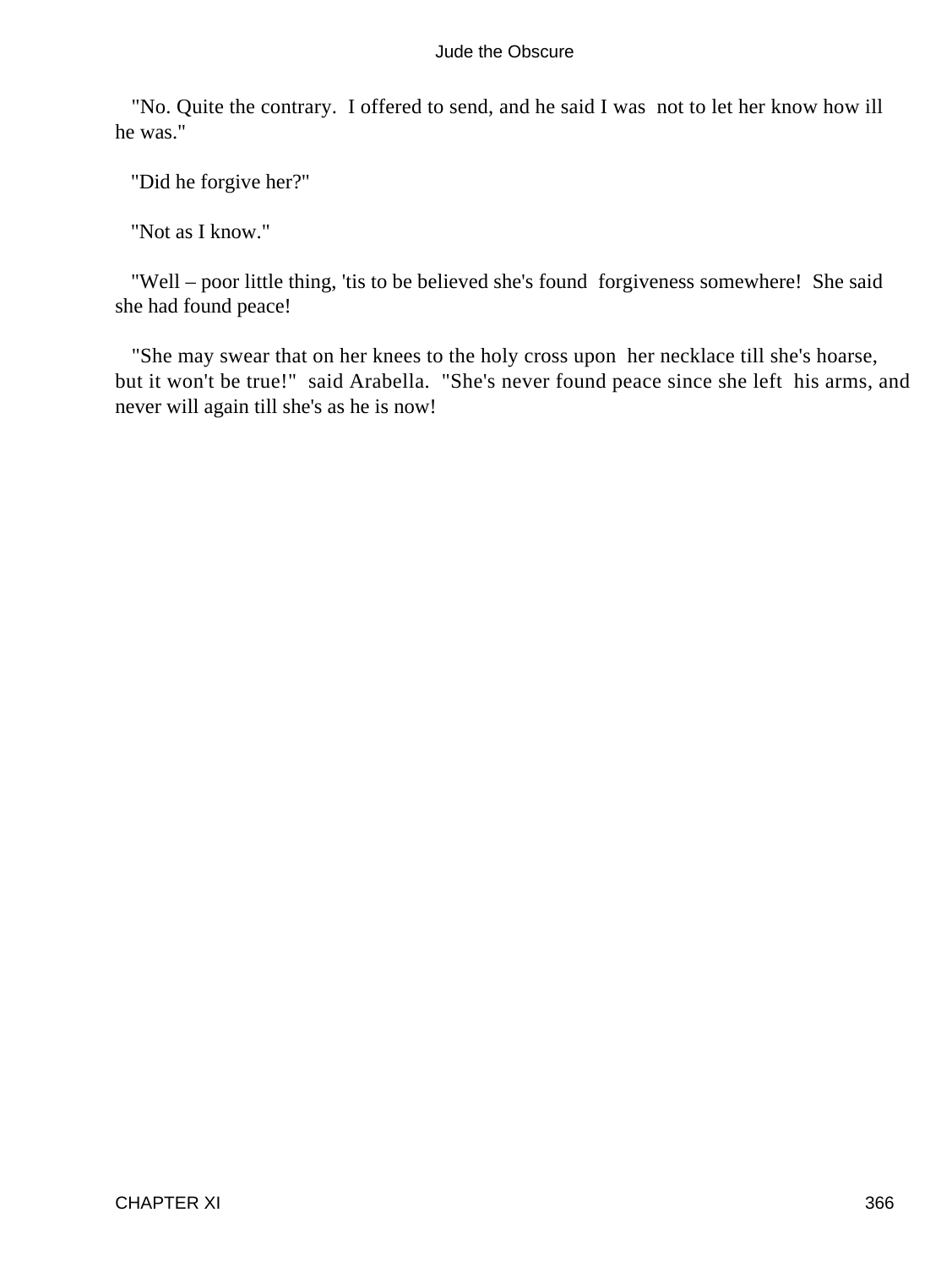# **Table Of Content**

<span id="page-367-0"></span>**[PART First − AT MARYGREEN](#page-2-0)**

**[CHAPTER I](#page-3-0)**

**[CHAPTER II](#page-6-0)**

**[CHAPTER III](#page-12-0)**

**[CHAPTER IV](#page-18-0)**

**[CHAPTER V](#page-23-0)**

**[CHAPTER VI](#page-27-0)**

**[CHAPTER VII](#page-34-0)**

**[CHAPTER VIII](#page-42-0)**

**[CHAPTER IX](#page-47-0)**

**[CHAPTER X](#page-53-0)**

**[CHAPTER XI](#page-59-0)**

**[PART Second − AT CHRISTMINSTER](#page-64-0)**

**[CHAPTER I](#page-65-0)**

**[CHAPTER II](#page-70-0)**

**[CHAPTER III](#page-76-0)**

**[CHAPTER IV](#page-81-0)**

**[CHAPTER V](#page-88-0)**

**[CHAPTER VI](#page-92-0)**

**[CHAPTER VII](#page-100-0)**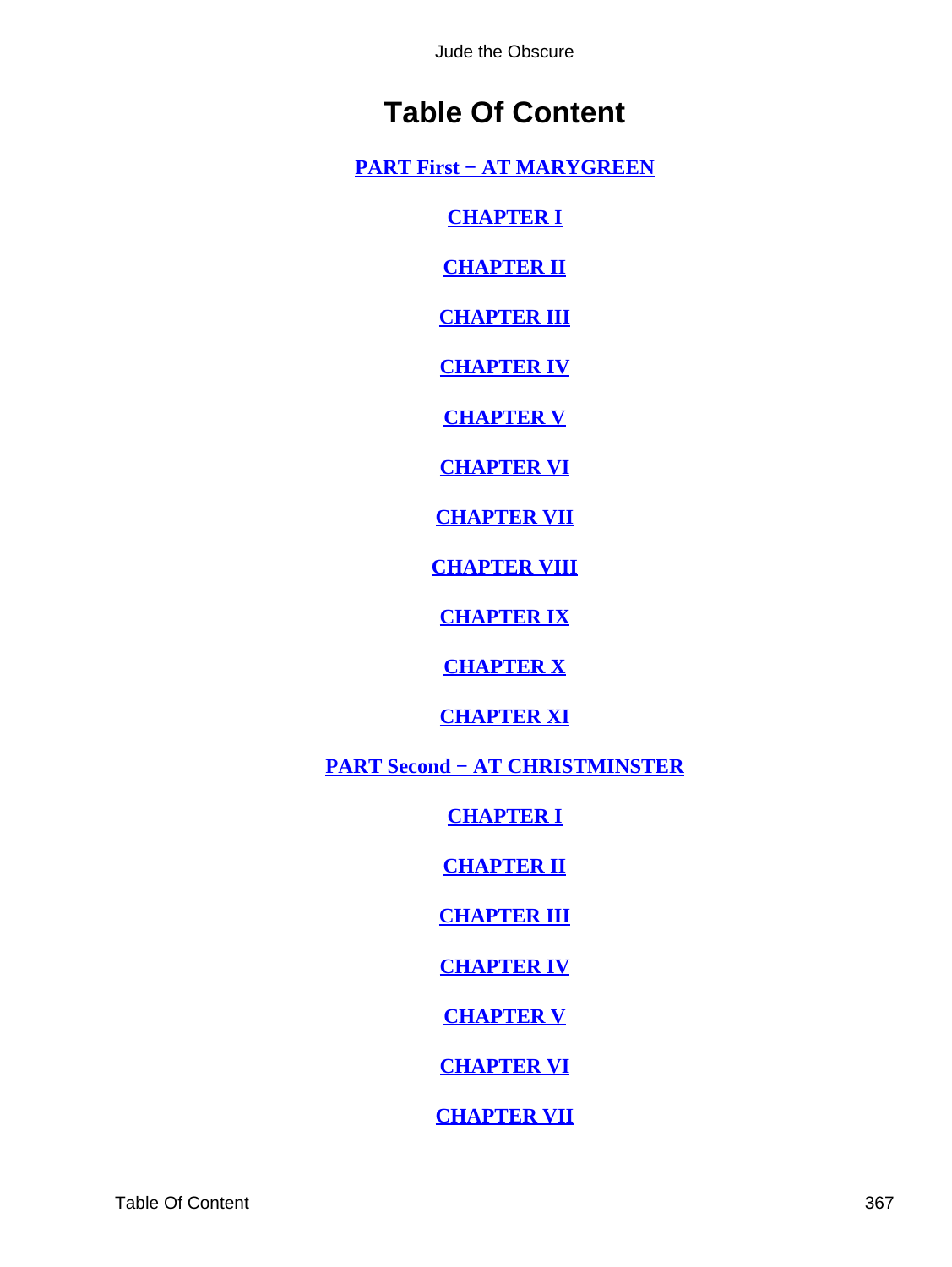**[PART Third − AT MELCHESTER](#page-106-0)**

**[CHAPTER I](#page-107-0)**

**[CHAPTER II](#page-113-0)**

**[CHAPTER III](#page-117-0)**

**[CHAPTER IV](#page-123-0)**

**[CHAPTER V](#page-131-0)**

**[CHAPTER VI](#page-136-0)**

**[CHAPTER VII](#page-144-0)**

**[CHAPTER VIII](#page-150-0)**

**[CHAPTER IX](#page-157-0)**

**[CHAPTER X](#page-165-0)**

**[PART Fourth − AT SHASTON](#page-169-0)**

**[CHAPTER I](#page-170-0)**

**[CHAPTER II](#page-178-0)**

**[CHAPTER III](#page-187-0)**

**[CHAPTER IV](#page-196-0)**

**[CHAPTER V](#page-205-0)**

**[CHAPTER VI](#page-215-0)**

**[PART Fifth − AT ALDBRICKHAM AND ELSEWHERE](#page-223-0)**

**[CHAPTER I](#page-224-0)**

**[CHAPTER II](#page-229-0)**

**[CHAPTER III](#page-238-0)**